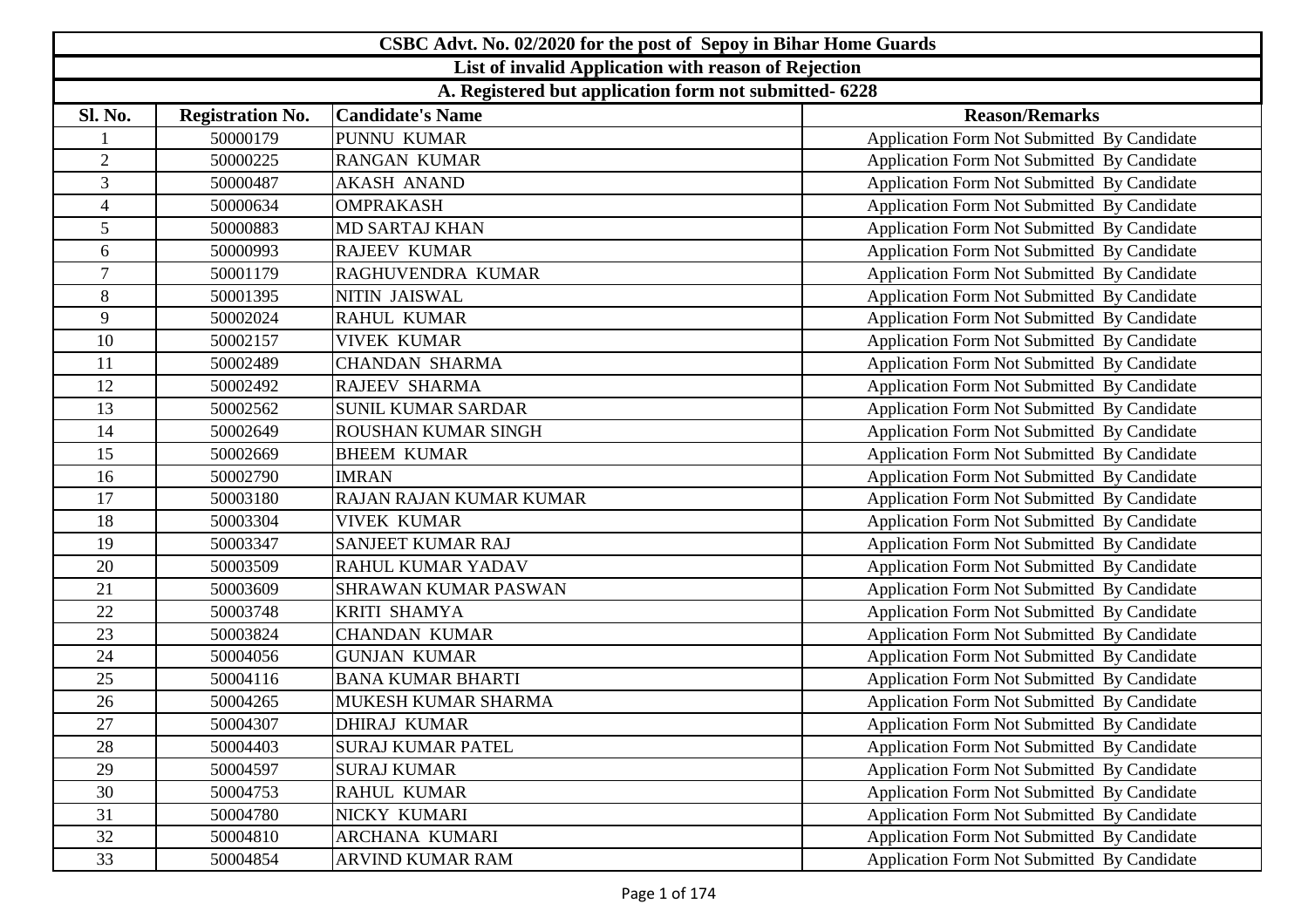| Sl. No. | <b>Registration No.</b> | <b>Candidate's Name</b>      | <b>Reason/Remarks</b>                              |
|---------|-------------------------|------------------------------|----------------------------------------------------|
| 34      | 50005528                | <b>VISHAL KUMAR PODDAR</b>   | Application Form Not Submitted By Candidate        |
| 35      | 50005545                | <b>VINAY KUMAR PRAJAPATI</b> | Application Form Not Submitted By Candidate        |
| 36      | 50005563                | <b>DIWAKAR LAL</b>           | Application Form Not Submitted By Candidate        |
| 37      | 50005672                | <b>RIYA RANJAN</b>           | Application Form Not Submitted By Candidate        |
| 38      | 50006210                | <b>AZAD KUMAR</b>            | Application Form Not Submitted By Candidate        |
| 39      | 50006249                | <b>GURU DAS YADAV</b>        | Application Form Not Submitted By Candidate        |
| 40      | 50006253                | <b>JAGARNATH PASWAN</b>      | Application Form Not Submitted By Candidate        |
| 41      | 50006689                | <b>RESHMI KUMARI</b>         | Application Form Not Submitted By Candidate        |
| 42      | 50006822                | <b>VINAY KUMAR</b>           | Application Form Not Submitted By Candidate        |
| 43      | 50006912                | <b>SANTOSH KUMAR</b>         | Application Form Not Submitted By Candidate        |
| 44      | 50007113                | PAWAN KUMAR                  | Application Form Not Submitted By Candidate        |
| 45      | 50007226                | UTPAL KUMAR SINGH            | Application Form Not Submitted By Candidate        |
| 46      | 50007367                | PUJA KUMARI HEMBRAM          | Application Form Not Submitted By Candidate        |
| 47      | 50007399                | SATYENDRA CHAUDHARI          | Application Form Not Submitted By Candidate        |
| 48      | 50007470                | ARCHANA KUMARI               | Application Form Not Submitted By Candidate        |
| 49      | 50007603                | <b>ADITYA KUMAR</b>          | Application Form Not Submitted By Candidate        |
| 50      | 50007671                | <b>SURAJ KUMAR</b>           | Application Form Not Submitted By Candidate        |
| 51      | 50007685                | NITISH KUMAR                 | Application Form Not Submitted By Candidate        |
| 52      | 50007811                | <b>GITA KUMARI</b>           | Application Form Not Submitted By Candidate        |
| 53      | 50007823                | <b>KM SHALU BHARGAV</b>      | Application Form Not Submitted By Candidate        |
| 54      | 50007838                | <b>SANDEEP KUMAR CHAUHAN</b> | Application Form Not Submitted By Candidate        |
| 55      | 50008033                | CHHOTU KUMAR PASWAN          | Application Form Not Submitted By Candidate        |
| 56      | 50008063                | <b>VIKRAM KAMAT</b>          | Application Form Not Submitted By Candidate        |
| 57      | 50008270                | KHUSHBU KUMARIK              | Application Form Not Submitted By Candidate        |
| 58      | 50008426                | <b>MISTER KUMAR</b>          | Application Form Not Submitted By Candidate        |
| 59      | 50008593                | <b>BABLU KUMAR</b>           | Application Form Not Submitted By Candidate        |
| 60      | 50008650                | <b>RINKU KUMARI</b>          | Application Form Not Submitted By Candidate        |
| 61      | 50008659                | <b>VIJAY PASWAN</b>          | Application Form Not Submitted By Candidate        |
| 62      | 50008689                | <b>CHIRANJEEVI</b>           | Application Form Not Submitted By Candidate        |
| 63      | 50008777                | PAWAN KUMAR                  | Application Form Not Submitted By Candidate        |
| 64      | 50008933                | MITHLESH KUMAR RAM           | <b>Application Form Not Submitted By Candidate</b> |
| 65      | 50008960                | <b>GOVIND KUMAR PASWAN</b>   | Application Form Not Submitted By Candidate        |
| 66      | 50008967                | CHANDAN KUMAR PASWAN         | Application Form Not Submitted By Candidate        |
| 67      | 50009038                | <b>SUJEET KUMAR SAHU</b>     | Application Form Not Submitted By Candidate        |
| 68      | 50009150                | <b>ANNU KUMAR</b>            | Application Form Not Submitted By Candidate        |
| 69      | 50009244                | <b>MANISH KUMAR</b>          | Application Form Not Submitted By Candidate        |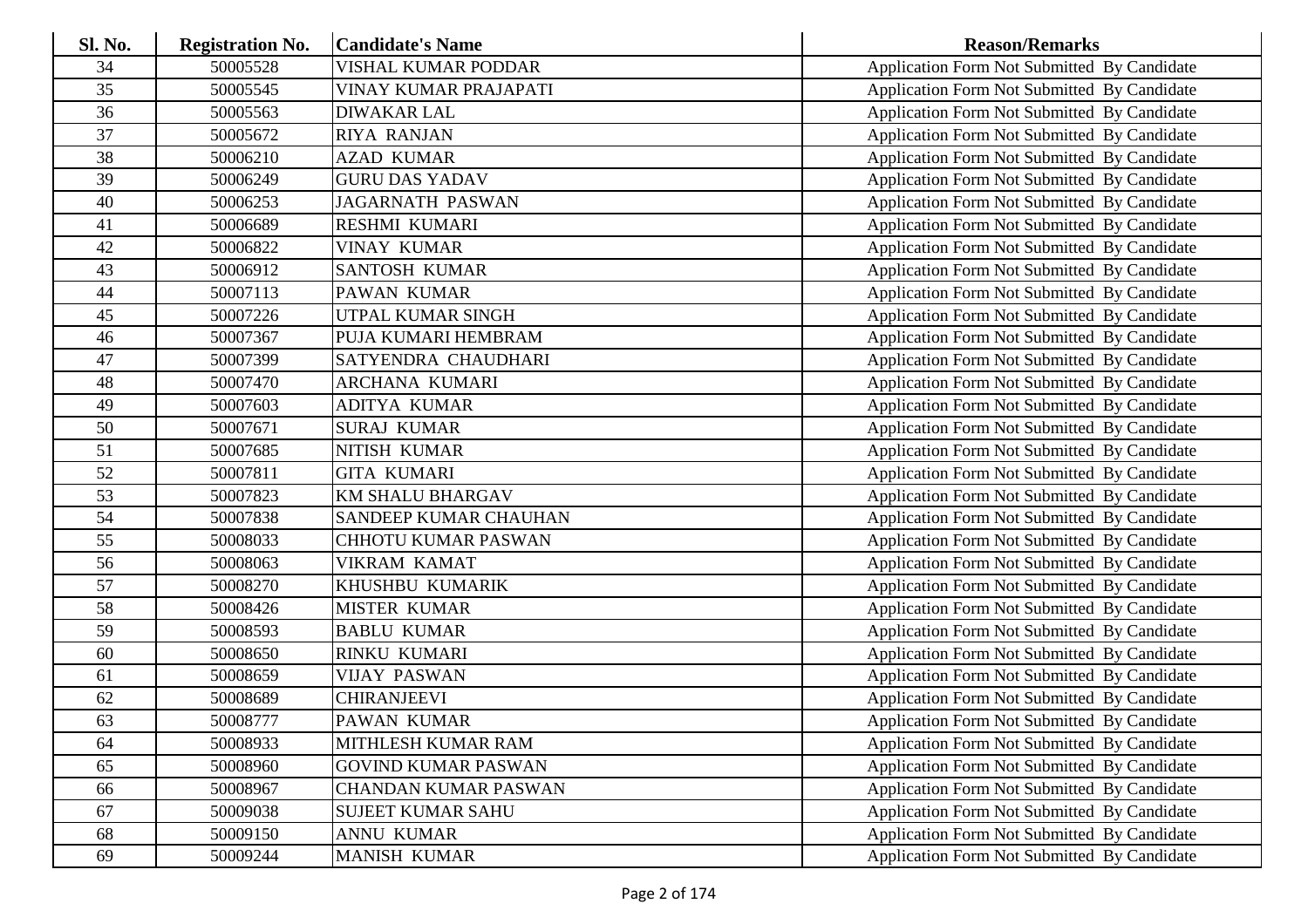| Sl. No. | <b>Registration No.</b> | <b>Candidate's Name</b>     | <b>Reason/Remarks</b>                              |
|---------|-------------------------|-----------------------------|----------------------------------------------------|
| 70      | 50009250                | DHARMENDRA KUMAR CHAUHAN    | Application Form Not Submitted By Candidate        |
| 71      | 50009257                | ANISHA KUMARI               | Application Form Not Submitted By Candidate        |
| 72      | 50009266                | <b>NIRANJAN MINJ</b>        | Application Form Not Submitted By Candidate        |
| 73      | 50009334                | RAJESH KUMAR                | Application Form Not Submitted By Candidate        |
| 74      | 50009389                | <b>SONU KUMAR</b>           | Application Form Not Submitted By Candidate        |
| 75      | 50009429                | <b>RAMRATI KUMARI</b>       | Application Form Not Submitted By Candidate        |
| 76      | 50009607                | <b>RANJAY KUMAR</b>         | Application Form Not Submitted By Candidate        |
| 77      | 50009642                | <b>RUHUL MASOOD</b>         | Application Form Not Submitted By Candidate        |
| 78      | 50009982                | <b>VIKASH KUMAR</b>         | Application Form Not Submitted By Candidate        |
| 79      | 50010053                | <b>RAVI KISHAN KUMAR</b>    | Application Form Not Submitted By Candidate        |
| 80      | 50010065                | <b>DILEEP KUMAR</b>         | Application Form Not Submitted By Candidate        |
| 81      | 50010246                | ANSH RAJ SINGH              | Application Form Not Submitted By Candidate        |
| 82      | 50010344                | <b>ROUSHAN KUMAR</b>        | Application Form Not Submitted By Candidate        |
| 83      | 50010346                | POOJA KUMARI JAMADAR MEHARA | Application Form Not Submitted By Candidate        |
| 84      | 50010375                | <b>JUBEDA WARSHI</b>        | Application Form Not Submitted By Candidate        |
| 85      | 50010478                | <b>MANISH KUMAR</b>         | Application Form Not Submitted By Candidate        |
| 86      | 50010647                | <b>SUNITA KUMARI</b>        | Application Form Not Submitted By Candidate        |
| 87      | 50010722                | <b>VIBHA KUMARI</b>         | Application Form Not Submitted By Candidate        |
| 88      | 50010745                | <b>AJAY RAM</b>             | Application Form Not Submitted By Candidate        |
| 89      | 50010919                | <b>RAKESH KUMAR</b>         | Application Form Not Submitted By Candidate        |
| 90      | 50011072                | <b>RINA SOREN</b>           | Application Form Not Submitted By Candidate        |
| 91      | 50011147                | DHARMENDRA KUMAR RAM        | Application Form Not Submitted By Candidate        |
| 92      | 50011158                | <b>RAHUL KUMAR</b>          | Application Form Not Submitted By Candidate        |
| 93      | 50011315                | <b>ANIL KUMAR RAM</b>       | Application Form Not Submitted By Candidate        |
| 94      | 50011343                | <b>GUDDI KUMARI</b>         | Application Form Not Submitted By Candidate        |
| 95      | 50011376                | <b>MD FARUQUE</b>           | Application Form Not Submitted By Candidate        |
| 96      | 50011449                | NEELAM KUMARI               | Application Form Not Submitted By Candidate        |
| 97      | 50011741                | <b>DOLLY</b>                | Application Form Not Submitted By Candidate        |
| 98      | 50011744                | UPENDRA KUMAR RAM           | Application Form Not Submitted By Candidate        |
| 99      | 50011813                | PAVAN KUMAR RAJAK           | Application Form Not Submitted By Candidate        |
| 100     | 50011818                | <b>SHIVAM PRATAP SINGH</b>  | <b>Application Form Not Submitted By Candidate</b> |
| 101     | 50011822                | PARWEJ ALAM                 | Application Form Not Submitted By Candidate        |
| 102     | 50011829                | <b>AJAY KUMAR</b>           | Application Form Not Submitted By Candidate        |
| 103     | 50011950                | NEHA KUMARI KAHAR           | Application Form Not Submitted By Candidate        |
| 104     | 50012050                | NITISH SAH                  | Application Form Not Submitted By Candidate        |
| 105     | 50012279                | <b>KUNDAN KUMAR</b>         | Application Form Not Submitted By Candidate        |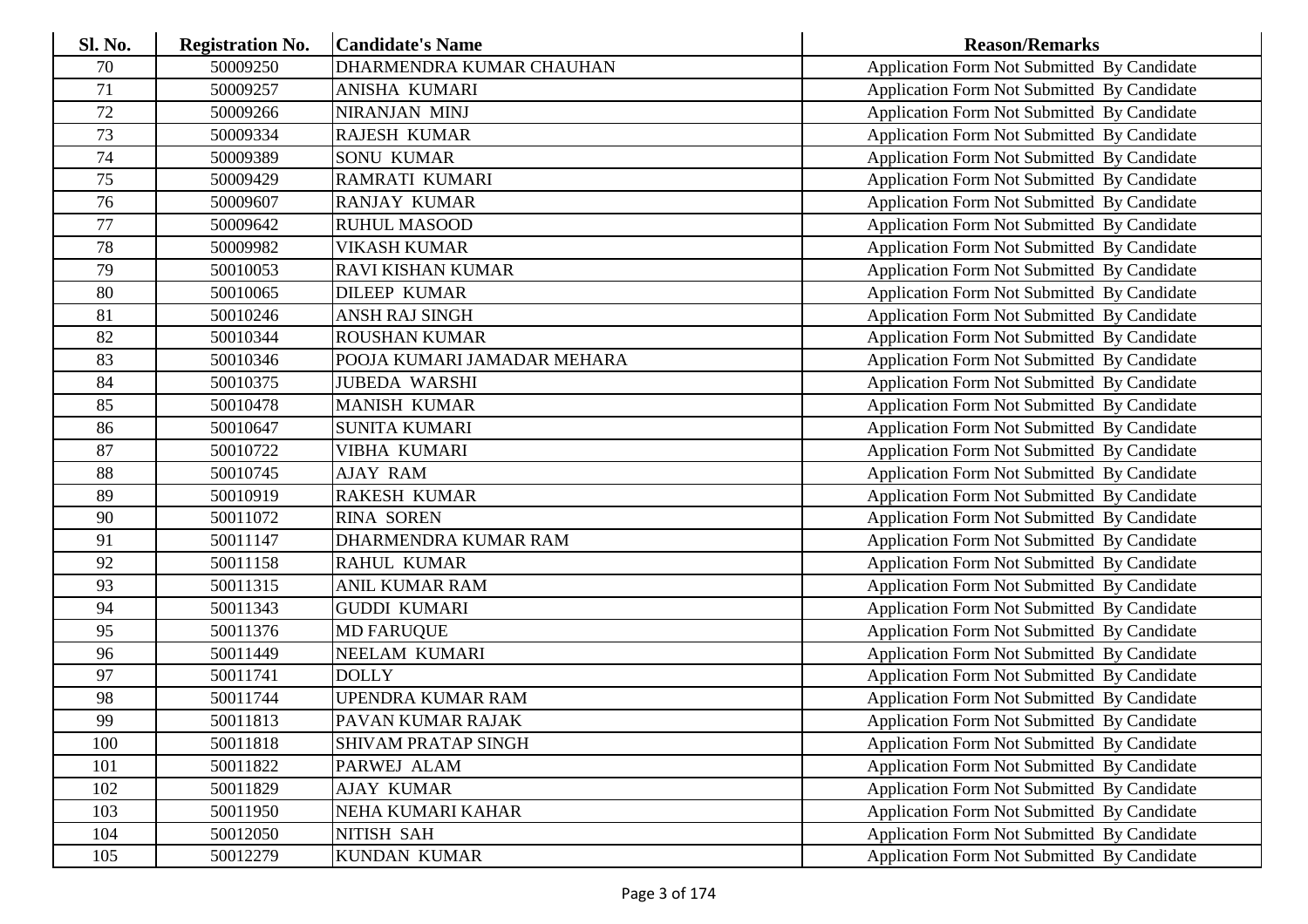| Sl. No. | <b>Registration No.</b> | <b>Candidate's Name</b>   | <b>Reason/Remarks</b>                       |
|---------|-------------------------|---------------------------|---------------------------------------------|
| 106     | 50012298                | <b>SONI KUMARI</b>        | Application Form Not Submitted By Candidate |
| 107     | 50012349                | <b>SUJEET KUMAR</b>       | Application Form Not Submitted By Candidate |
| 108     | 50012433                | <b>SANTOSH KUMAR GOUR</b> | Application Form Not Submitted By Candidate |
| 109     | 50012486                | <b>JITENDRA KUMAR</b>     | Application Form Not Submitted By Candidate |
| 110     | 50012487                | <b>AJEET KUMAR</b>        | Application Form Not Submitted By Candidate |
| 111     | 50012584                | <b>SONU KUMAR</b>         | Application Form Not Submitted By Candidate |
| 112     | 50012630                | MANISHA KUMARI            | Application Form Not Submitted By Candidate |
| 113     | 50012678                | YOGENDRA KUMAR            | Application Form Not Submitted By Candidate |
| 114     | 50012734                | <b>RITESH KUMAR</b>       | Application Form Not Submitted By Candidate |
| 115     | 50012749                | NIBHA KUMARI              | Application Form Not Submitted By Candidate |
| 116     | 50012818                | <b>VIVEK KUMAR</b>        | Application Form Not Submitted By Candidate |
| 117     | 50012829                | <b>ABHISHEK KUMAR</b>     | Application Form Not Submitted By Candidate |
| 118     | 50012837                | PANDEY LUCKY RAVINDRA     | Application Form Not Submitted By Candidate |
| 119     | 50012915                | <b>BASANTI KUMARI</b>     | Application Form Not Submitted By Candidate |
| 120     | 50012994                | <b>NAYAN KARMKAR</b>      | Application Form Not Submitted By Candidate |
| 121     | 50013049                | <b>SHRISTI KUMARI</b>     | Application Form Not Submitted By Candidate |
| 122     | 50013118                | <b>RAM BABU PASWAN</b>    | Application Form Not Submitted By Candidate |
| 123     | 50013133                | <b>AJAY THAPA</b>         | Application Form Not Submitted By Candidate |
| 124     | 50013150                | <b>RAJU KUMAR</b>         | Application Form Not Submitted By Candidate |
| 125     | 50013195                | <b>BIPIN KUMAR</b>        | Application Form Not Submitted By Candidate |
| 126     | 50013231                | <b>BIPIN KUMAR</b>        | Application Form Not Submitted By Candidate |
| 127     | 50013318                | VISHAL KUMAR              | Application Form Not Submitted By Candidate |
| 128     | 50013418                | DEEPAK KUMAR              | Application Form Not Submitted By Candidate |
| 129     | 50013755                | <b>RAKESH KUMAR</b>       | Application Form Not Submitted By Candidate |
| 130     | 50013887                | <b>SHUBHAM KUMAR</b>      | Application Form Not Submitted By Candidate |
| 131     | 50013949                | MANISHA KUMARI            | Application Form Not Submitted By Candidate |
| 132     | 50013953                | <b>RAJU KUMAR</b>         | Application Form Not Submitted By Candidate |
| 133     | 50014001                | DEEPAK KUMAR PASWAN       | Application Form Not Submitted By Candidate |
| 134     | 50014060                | <b>SANTU KUMAR</b>        | Application Form Not Submitted By Candidate |
| 135     | 50014106                | <b>AMIT KUMAR</b>         | Application Form Not Submitted By Candidate |
| 136     | 50014137                | <b>ARVIND KUMAR</b>       | Application Form Not Submitted By Candidate |
| 137     | 50014155                | SANCHIT TOMAR             | Application Form Not Submitted By Candidate |
| 138     | 50014188                | PINTU KUMAR               | Application Form Not Submitted By Candidate |
| 139     | 50014190                | <b>SAJAN KUMAR</b>        | Application Form Not Submitted By Candidate |
| 140     | 50014463                | <b>AFROJ ALI</b>          | Application Form Not Submitted By Candidate |
| 141     | 50014543                | JAY SHANKAR KUMAR         | Application Form Not Submitted By Candidate |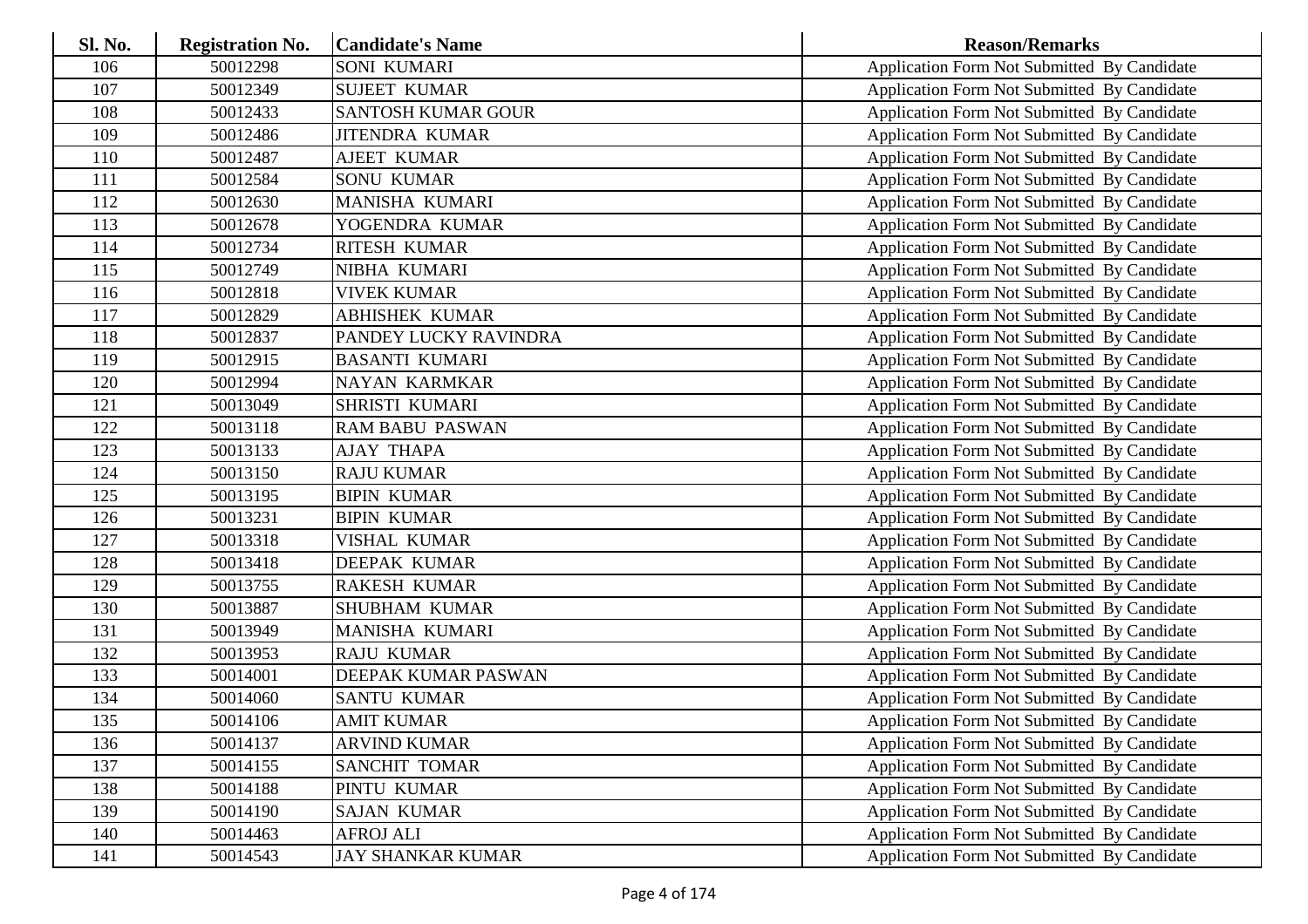| Sl. No. | <b>Registration No.</b> | <b>Candidate's Name</b>     | <b>Reason/Remarks</b>                       |
|---------|-------------------------|-----------------------------|---------------------------------------------|
| 142     | 50014584                | <b>SHANTI KUMARI</b>        | Application Form Not Submitted By Candidate |
| 143     | 50014614                | KAMINI KUMARI               | Application Form Not Submitted By Candidate |
| 144     | 50015053                | MUKESH KUMAR GUPTA          | Application Form Not Submitted By Candidate |
| 145     | 50015060                | <b>MITHUN KUMAR</b>         | Application Form Not Submitted By Candidate |
| 146     | 50015089                | <b>RAJA KUMAR</b>           | Application Form Not Submitted By Candidate |
| 147     | 50015214                | <b>AKSHAY GOUR</b>          | Application Form Not Submitted By Candidate |
| 148     | 50015316                | RIYA SHARMA                 | Application Form Not Submitted By Candidate |
| 149     | 50015544                | DIPANKAR CHAKROBORTY        | Application Form Not Submitted By Candidate |
| 150     | 50015601                | <b>INDRAJEET PASWAN</b>     | Application Form Not Submitted By Candidate |
| 151     | 50015625                | <b>SHASHI KUMAR</b>         | Application Form Not Submitted By Candidate |
| 152     | 50015643                | <b>MAMTA KUMARI</b>         | Application Form Not Submitted By Candidate |
| 153     | 50015770                | AAKASH KUMAR RAJAK          | Application Form Not Submitted By Candidate |
| 154     | 50015775                | <b>GAJENDRA KUMAR</b>       | Application Form Not Submitted By Candidate |
| 155     | 50015825                | <b>RISHU KUMAR</b>          | Application Form Not Submitted By Candidate |
| 156     | 50015876                | NAME PRIYANKA KUMARI        | Application Form Not Submitted By Candidate |
| 157     | 50015998                | <b>RAGINI PATEL</b>         | Application Form Not Submitted By Candidate |
| 158     | 50016005                | <b>SHASHI SHEKHAR KUMAR</b> | Application Form Not Submitted By Candidate |
| 159     | 50016319                | MUNNA KUMAR GUPTA           | Application Form Not Submitted By Candidate |
| 160     | 50016400                | <b>SHIVA SHARMA</b>         | Application Form Not Submitted By Candidate |
| 161     | 50016573                | <b>VINAY KUMAR RAM</b>      | Application Form Not Submitted By Candidate |
| 162     | 50016627                | <b>LAL BABU</b>             | Application Form Not Submitted By Candidate |
| 163     | 50016837                | <b>KISHOR KUMAR</b>         | Application Form Not Submitted By Candidate |
| 164     | 50016841                | <b>SUMIT KUMAR MISHRA</b>   | Application Form Not Submitted By Candidate |
| 165     | 50016923                | <b>DHIRAJ KUMAR</b>         | Application Form Not Submitted By Candidate |
| 166     | 50016964                | RAHUL MISHRA                | Application Form Not Submitted By Candidate |
| 167     | 50017026                | <b>ABDUR RAJIQUE</b>        | Application Form Not Submitted By Candidate |
| 168     | 50017103                | NITIN KUMAR                 | Application Form Not Submitted By Candidate |
| 169     | 50017205                | YOGESH KUMAR SAH            | Application Form Not Submitted By Candidate |
| 170     | 50017283                | <b>VIKAS</b>                | Application Form Not Submitted By Candidate |
| 171     | 50017315                | <b>AKSHAY KUMAR</b>         | Application Form Not Submitted By Candidate |
| 172     | 50017318                | <b>BIKASH KUMAR</b>         | Application Form Not Submitted By Candidate |
| 173     | 50017395                | <b>SANTOSH KUMAR</b>        | Application Form Not Submitted By Candidate |
| 174     | 50017524                | <b>BRAJESH KUMAR</b>        | Application Form Not Submitted By Candidate |
| 175     | 50017600                | RAVISHANKAR PASWAN          | Application Form Not Submitted By Candidate |
| 176     | 50017715                | ABHAY KUMAR SAH             | Application Form Not Submitted By Candidate |
| 177     | 50017812                | <b>MITHUN BAITHA</b>        | Application Form Not Submitted By Candidate |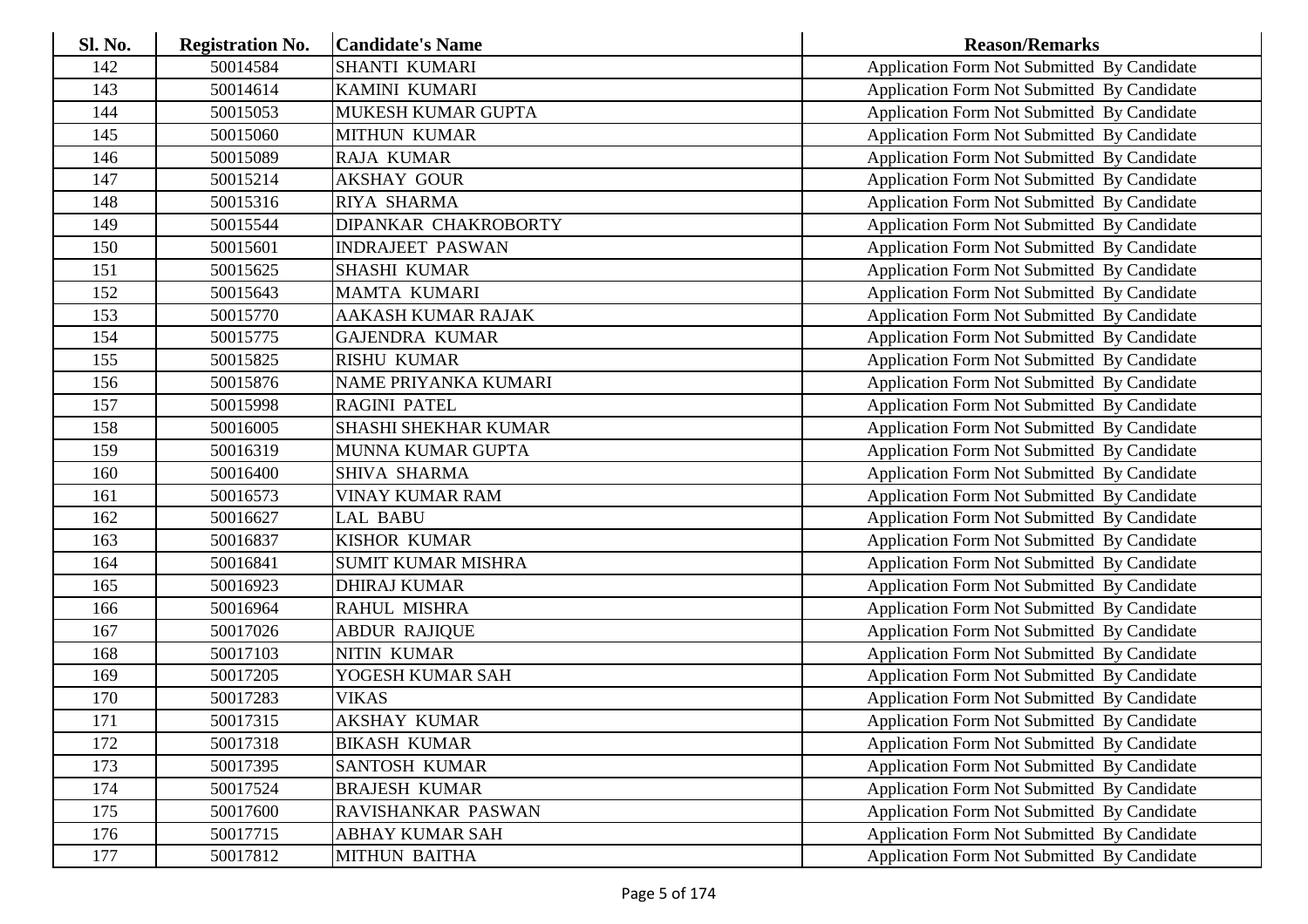| Sl. No. | <b>Registration No.</b> | <b>Candidate's Name</b> | <b>Reason/Remarks</b>                       |
|---------|-------------------------|-------------------------|---------------------------------------------|
| 178     | 50017850                | <b>SONIA</b>            | Application Form Not Submitted By Candidate |
| 179     | 50018042                | MURARI KUMAR PAN        | Application Form Not Submitted By Candidate |
| 180     | 50018108                | <b>KALPANA</b>          | Application Form Not Submitted By Candidate |
| 181     | 50018223                | <b>SURESH SINGH</b>     | Application Form Not Submitted By Candidate |
| 182     | 50018446                | <b>SHUBHAM KUMAR</b>    | Application Form Not Submitted By Candidate |
| 183     | 50018766                | <b>DHIRAJ KUMAR</b>     | Application Form Not Submitted By Candidate |
| 184     | 50018835                | SHUBHNARAYAN RANJAN     | Application Form Not Submitted By Candidate |
| 185     | 50019013                | <b>KAPIL DEV ROY</b>    | Application Form Not Submitted By Candidate |
| 186     | 50019282                | <b>JAYDEV KUMAR</b>     | Application Form Not Submitted By Candidate |
| 187     | 50019301                | NIKKY KUMARI            | Application Form Not Submitted By Candidate |
| 188     | 50019308                | RAMANAND CHAUPAL        | Application Form Not Submitted By Candidate |
| 189     | 50019383                | <b>MUKESH KUMAR</b>     | Application Form Not Submitted By Candidate |
| 190     | 50019649                | <b>ANKIT KUMAR</b>      | Application Form Not Submitted By Candidate |
| 191     | 50019695                | <b>VIJAY RAM</b>        | Application Form Not Submitted By Candidate |
| 192     | 50019814                | PRAVEEN KUMAR           | Application Form Not Submitted By Candidate |
| 193     | 50020133                | <b>MANISH KUMAR</b>     | Application Form Not Submitted By Candidate |
| 194     | 50020178                | SHREEKANT PASWAN        | Application Form Not Submitted By Candidate |
| 195     | 50020210                | <b>RAMJEE KUMAR</b>     | Application Form Not Submitted By Candidate |
| 196     | 50020267                | PANKAJ SAH              | Application Form Not Submitted By Candidate |
| 197     | 50020286                | <b>MITHUN KUMAR RAY</b> | Application Form Not Submitted By Candidate |
| 198     | 50020336                | VICKY KUMAR             | Application Form Not Submitted By Candidate |
| 199     | 50020402                | <b>ANEK KUMAR</b>       | Application Form Not Submitted By Candidate |
| 200     | 50020603                | <b>JAGBANDHU KUMAR</b>  | Application Form Not Submitted By Candidate |
| 201     | 50020611                | HIMANSHU KUMAR SINGH    | Application Form Not Submitted By Candidate |
| 202     | 50020708                | <b>MONIKA KUMARI</b>    | Application Form Not Submitted By Candidate |
| 203     | 50020842                | <b>PRIYANKA</b>         | Application Form Not Submitted By Candidate |
| 204     | 50020952                | MANISHYAM RAJ           | Application Form Not Submitted By Candidate |
| 205     | 50020999                | <b>MITHLESH KUMAR</b>   | Application Form Not Submitted By Candidate |
| 206     | 50021078                | <b>RAHUL KUMAR</b>      | Application Form Not Submitted By Candidate |
| 207     | 50021089                | <b>RITURAJ KUMAR</b>    | Application Form Not Submitted By Candidate |
| 208     | 50021310                | <b>KIRAN KUMARI</b>     | Application Form Not Submitted By Candidate |
| 209     | 50021320                | <b>ABHISHEK RAJAK</b>   | Application Form Not Submitted By Candidate |
| 210     | 50021346                | NIVASH KUMAR PASWAN     | Application Form Not Submitted By Candidate |
| 211     | 50021358                | <b>DINESH</b>           | Application Form Not Submitted By Candidate |
| 212     | 50021372                | <b>ANUJ KUMAR</b>       | Application Form Not Submitted By Candidate |
| 213     | 50021417                | RAHUL KUMAR SHARMA      | Application Form Not Submitted By Candidate |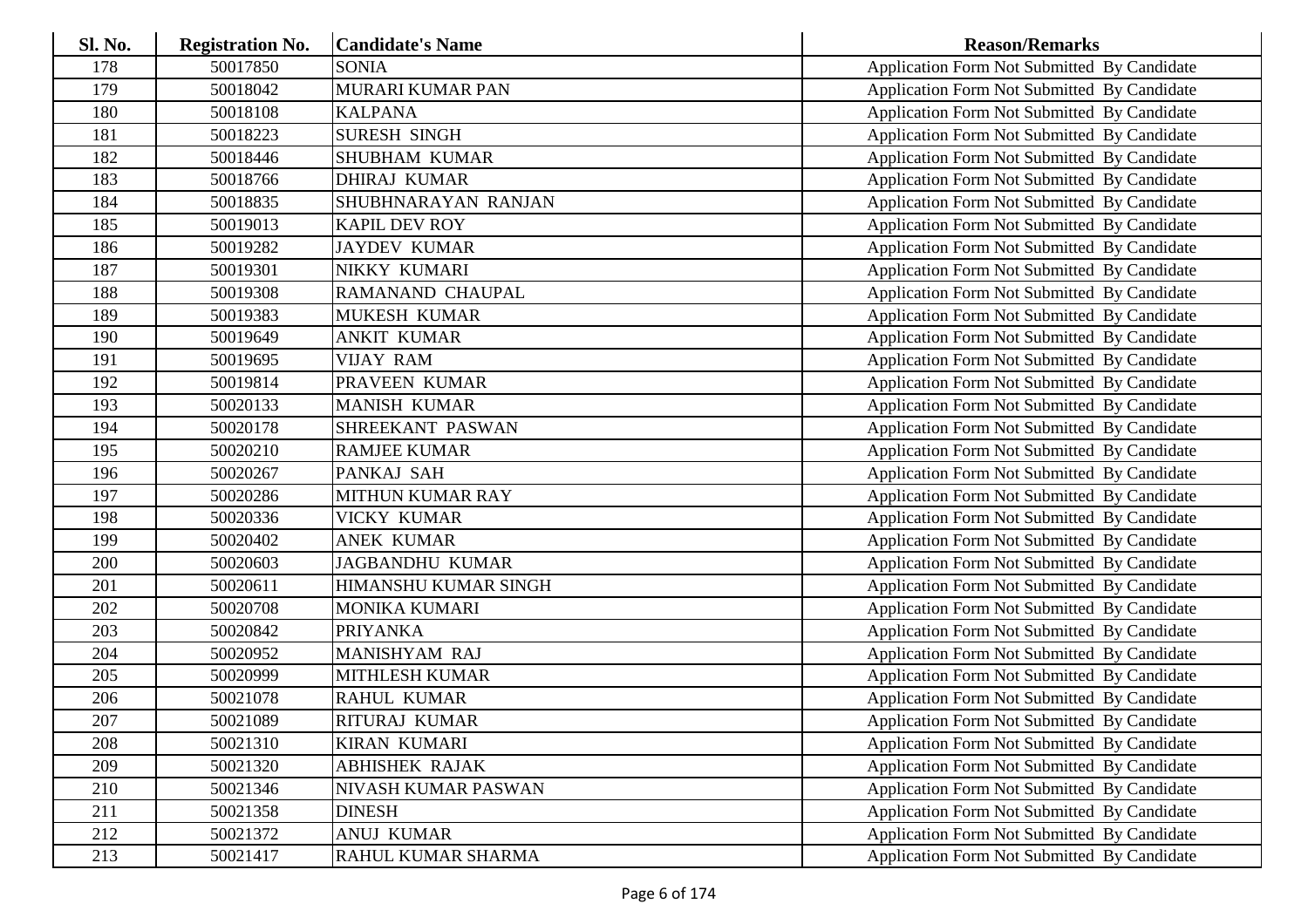| <b>Sl. No.</b> | <b>Registration No.</b> | <b>Candidate's Name</b> | <b>Reason/Remarks</b>                              |
|----------------|-------------------------|-------------------------|----------------------------------------------------|
| 214            | 50021487                | <b>RAGHUVEER PASWAN</b> | Application Form Not Submitted By Candidate        |
| 215            | 50021645                | PRINCE KUMAR            | Application Form Not Submitted By Candidate        |
| 216            | 50021717                | <b>AMIT KUMAR</b>       | Application Form Not Submitted By Candidate        |
| 217            | 50021967                | RISHIKESH KUMAR RAVIDAS | Application Form Not Submitted By Candidate        |
| 218            | 50022011                | MUHAMMED RAFI AA        | Application Form Not Submitted By Candidate        |
| 219            | 50022097                | <b>ANKIT KUMAR</b>      | Application Form Not Submitted By Candidate        |
| 220            | 50022175                | <b>KHUSABU PRAVIN</b>   | Application Form Not Submitted By Candidate        |
| 221            | 50022183                | <b>NANDAN KUMAR</b>     | Application Form Not Submitted By Candidate        |
| 222            | 50022310                | <b>DURGESH YADAV</b>    | Application Form Not Submitted By Candidate        |
| 223            | 50022328                | <b>BELMANTI KUMARI</b>  | Application Form Not Submitted By Candidate        |
| 224            | 50022338                | <b>ABHISHEK SHARMA</b>  | Application Form Not Submitted By Candidate        |
| 225            | 50022369                | <b>RAJEEV KUMAR</b>     | Application Form Not Submitted By Candidate        |
| 226            | 50022584                | <b>DURGAVATI KUMARI</b> | Application Form Not Submitted By Candidate        |
| 227            | 50022585                | SAROJINI KUMARI         | Application Form Not Submitted By Candidate        |
| 228            | 50022631                | <b>ANJEET KUMAR</b>     | Application Form Not Submitted By Candidate        |
| 229            | 50022640                | SUPRIYA KUMARI          | Application Form Not Submitted By Candidate        |
| 230            | 50022657                | <b>SOORAJ A S</b>       | Application Form Not Submitted By Candidate        |
| 231            | 50022695                | <b>MONU KUMAR</b>       | Application Form Not Submitted By Candidate        |
| 232            | 50022789                | <b>BAIDYANATH KUMAR</b> | Application Form Not Submitted By Candidate        |
| 233            | 50022856                | <b>GOVIND PASWAN</b>    | Application Form Not Submitted By Candidate        |
| 234            | 50023043                | <b>SACHIN KUMAR</b>     | Application Form Not Submitted By Candidate        |
| 235            | 50023252                | <b>ABHISHEK KUMAR</b>   | Application Form Not Submitted By Candidate        |
| 236            | 50023262                | <b>RAUSHAN KUMAR</b>    | Application Form Not Submitted By Candidate        |
| 237            | 50023298                | <b>KHUSHI</b>           | Application Form Not Submitted By Candidate        |
| 238            | 50023467                | <b>SANJEEV KUMAR</b>    | Application Form Not Submitted By Candidate        |
| 239            | 50023485                | <b>SANDEEP SADA</b>     | Application Form Not Submitted By Candidate        |
| 240            | 50023515                | <b>AYUSH KUMAR</b>      | Application Form Not Submitted By Candidate        |
| 241            | 50023560                | <b>GOLU KUMAR SINGH</b> | Application Form Not Submitted By Candidate        |
| 242            | 50023593                | <b>DRISTY GUPTA</b>     | Application Form Not Submitted By Candidate        |
| 243            | 50023594                | <b>SHYAM KUMAR</b>      | Application Form Not Submitted By Candidate        |
| 244            | 50023595                | <b>ABHISHEK KUMAR</b>   | Application Form Not Submitted By Candidate        |
| 245            | 50023629                | PUJA KUMARI             | Application Form Not Submitted By Candidate        |
| 246            | 50023642                | <b>ASHOK KUMAR</b>      | Application Form Not Submitted By Candidate        |
| 247            | 50023678                | DIVIKA KUMARI           | Application Form Not Submitted By Candidate        |
| 248            | 50023732                | <b>ANAND KUMAR</b>      | <b>Application Form Not Submitted By Candidate</b> |
| 249            | 50023773                | <b>VISHAL</b>           | Application Form Not Submitted By Candidate        |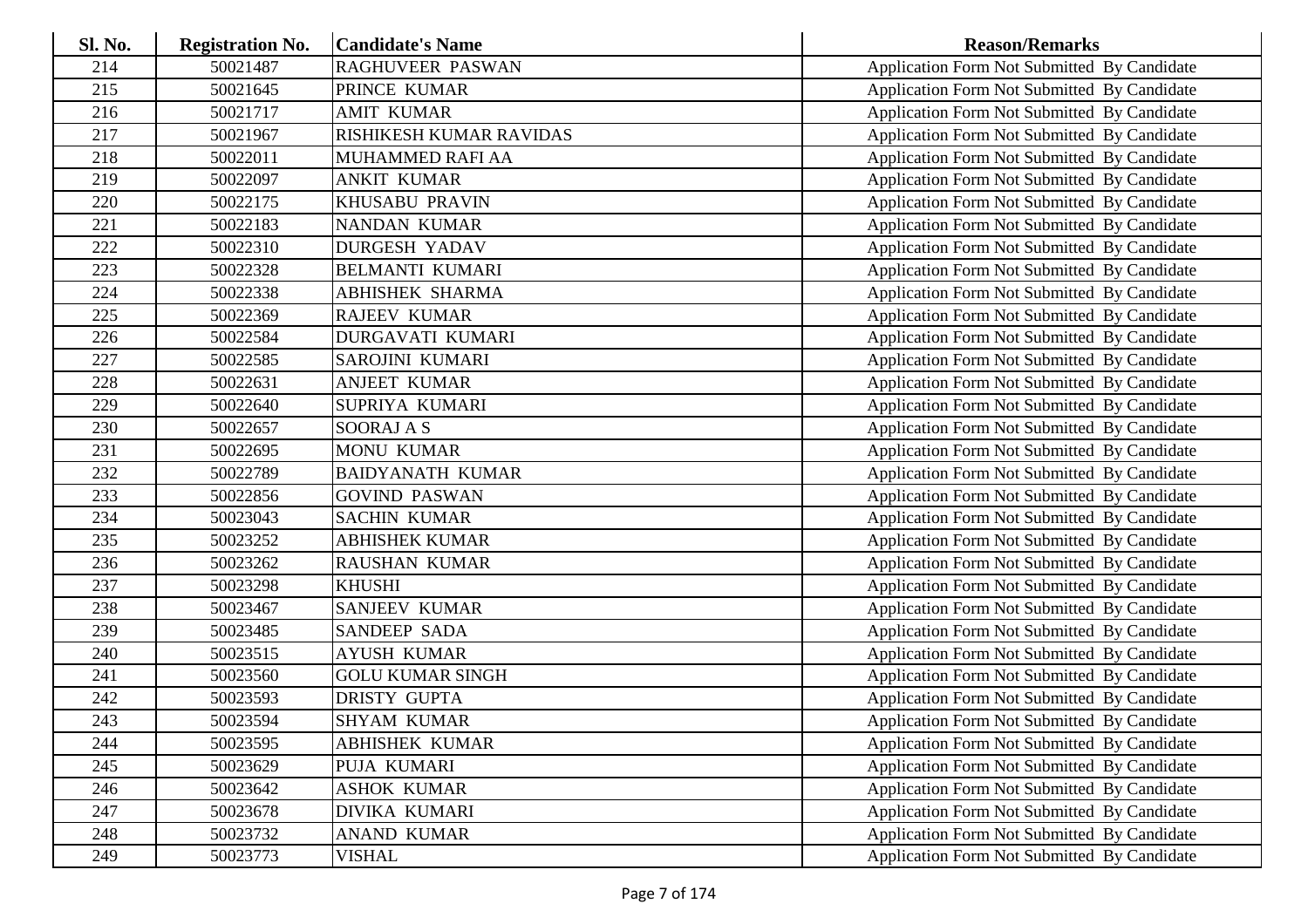| <b>Sl. No.</b> | <b>Registration No.</b> | <b>Candidate's Name</b>    | <b>Reason/Remarks</b>                              |
|----------------|-------------------------|----------------------------|----------------------------------------------------|
| 250            | 50023785                | VIKASH KUMAR JHA           | Application Form Not Submitted By Candidate        |
| 251            | 50023817                | <b>JITENDRA DAS</b>        | Application Form Not Submitted By Candidate        |
| 252            | 50023872                | <b>RAJA KUMAR</b>          | Application Form Not Submitted By Candidate        |
| 253            | 50023988                | <b>ROHIT KUMAR</b>         | Application Form Not Submitted By Candidate        |
| 254            | 50024011                | RUPAM KUMARI               | Application Form Not Submitted By Candidate        |
| 255            | 50024105                | <b>SATYAWAN YADAV</b>      | Application Form Not Submitted By Candidate        |
| 256            | 50024134                | VIKASH KUMAR PASWAN        | Application Form Not Submitted By Candidate        |
| 257            | 50024403                | <b>ARYAP JITH</b>          | Application Form Not Submitted By Candidate        |
| 258            | 50024413                | <b>LAXMAN KUMAR MARIK</b>  | Application Form Not Submitted By Candidate        |
| 259            | 50024492                | <b>SAROJ KUMAR</b>         | Application Form Not Submitted By Candidate        |
| 260            | 50024755                | <b>DINESH KUMAR SHARMA</b> | Application Form Not Submitted By Candidate        |
| 261            | 50024832                | LAKSHMINA DEVI             | Application Form Not Submitted By Candidate        |
| 262            | 50024859                | AMRITA KUMARI              | Application Form Not Submitted By Candidate        |
| 263            | 50024866                | <b>MANISH KUMAR</b>        | Application Form Not Submitted By Candidate        |
| 264            | 50024894                | RANGOLI KUMARI             | Application Form Not Submitted By Candidate        |
| 265            | 50025078                | <b>HARIS CH</b>            | Application Form Not Submitted By Candidate        |
| 266            | 50025128                | <b>CHANDAN KUMAR</b>       | Application Form Not Submitted By Candidate        |
| 267            | 50025138                | KHUSHABU KUMARI            | Application Form Not Submitted By Candidate        |
| 268            | 50025184                | <b>RAMKRISHAN SINGH</b>    | Application Form Not Submitted By Candidate        |
| 269            | 50025192                | <b>RANJIT KUMAR</b>        | Application Form Not Submitted By Candidate        |
| 270            | 50025354                | <b>KIRAN KUMARI</b>        | Application Form Not Submitted By Candidate        |
| 271            | 50025540                | PRAMOD KUMAR               | Application Form Not Submitted By Candidate        |
| 272            | 50025543                | CHINTA KUMARI              | Application Form Not Submitted By Candidate        |
| 273            | 50025560                | <b>GOLU</b>                | Application Form Not Submitted By Candidate        |
| 274            | 50025584                | <b>BHAIYA MURMU</b>        | Application Form Not Submitted By Candidate        |
| 275            | 50025612                | <b>SIMA KUMARI</b>         | Application Form Not Submitted By Candidate        |
| 276            | 50025682                | <b>SONI KUMARI</b>         | Application Form Not Submitted By Candidate        |
| 277            | 50025757                | <b>BALRAM KUMAR</b>        | Application Form Not Submitted By Candidate        |
| 278            | 50025798                | <b>SONU KUMAR MAHTO</b>    | Application Form Not Submitted By Candidate        |
| 279            | 50025899                | <b>RAKESH KUMAR MANJHI</b> | Application Form Not Submitted By Candidate        |
| 280            | 50025924                | <b>SUMAN KUMAR</b>         | Application Form Not Submitted By Candidate        |
| 281            | 50026036                | PREMCHANDRA RAJAK          | Application Form Not Submitted By Candidate        |
| 282            | 50026133                | <b>DEEPAK KUMAR</b>        | Application Form Not Submitted By Candidate        |
| 283            | 50026151                | PAWAN KUMAR                | Application Form Not Submitted By Candidate        |
| 284            | 50026154                | <b>RAJESH KUMAR</b>        | <b>Application Form Not Submitted By Candidate</b> |
| 285            | 50026169                | <b>SACHIN KUMAR</b>        | Application Form Not Submitted By Candidate        |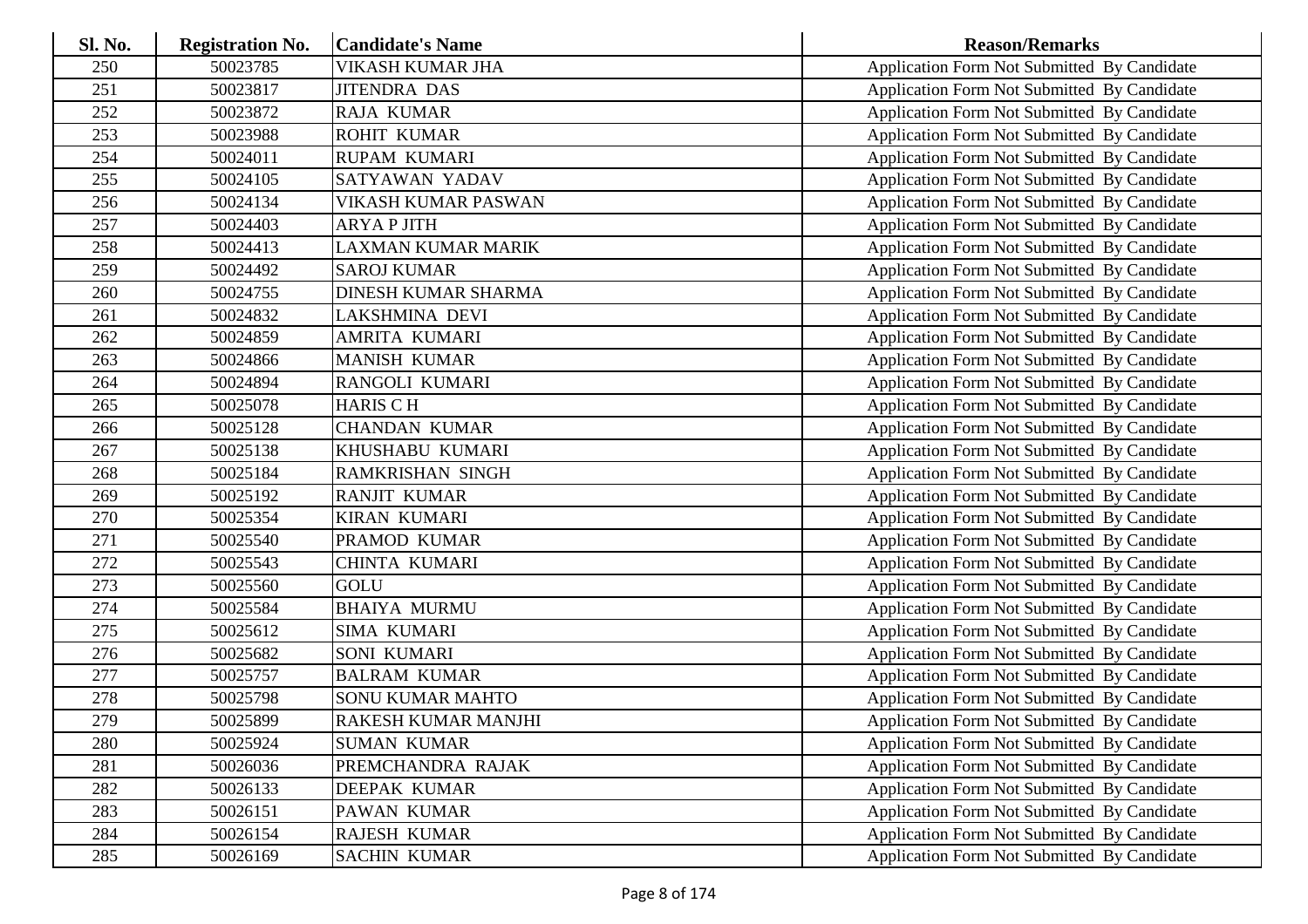| Sl. No. | <b>Registration No.</b> | <b>Candidate's Name</b>    | <b>Reason/Remarks</b>                       |
|---------|-------------------------|----------------------------|---------------------------------------------|
| 286     | 50026235                | MUKESH KUMAR RAM           | Application Form Not Submitted By Candidate |
| 287     | 50026366                | <b>SURAJ YADAV</b>         | Application Form Not Submitted By Candidate |
| 288     | 50026656                | <b>SANDEEP SINGH SINGH</b> | Application Form Not Submitted By Candidate |
| 289     | 50026776                | <b>ANUJ</b>                | Application Form Not Submitted By Candidate |
| 290     | 50026855                | <b>SARVESH KUMAR</b>       | Application Form Not Submitted By Candidate |
| 291     | 50026866                | <b>VIJAY MARANDI</b>       | Application Form Not Submitted By Candidate |
| 292     | 50026871                | MUNNA KUMAR GUPTA          | Application Form Not Submitted By Candidate |
| 293     | 50026877                | PRADEEP KUMAR              | Application Form Not Submitted By Candidate |
| 294     | 50026879                | <b>AJAY KUMAR PASWAN</b>   | Application Form Not Submitted By Candidate |
| 295     | 50026904                | DEEPAK KUMAR               | Application Form Not Submitted By Candidate |
| 296     | 50026913                | <b>LALAN KUMAR PASWAN</b>  | Application Form Not Submitted By Candidate |
| 297     | 50026914                | <b>SONU SHARAN</b>         | Application Form Not Submitted By Candidate |
| 298     | 50027044                | <b>MD SAJIM ALAM</b>       | Application Form Not Submitted By Candidate |
| 299     | 50027057                | <b>SURAJ KUMAR</b>         | Application Form Not Submitted By Candidate |
| 300     | 50027068                | POOJA KUMARI               | Application Form Not Submitted By Candidate |
| 301     | 50027095                | <b>KOMAL KUMARI</b>        | Application Form Not Submitted By Candidate |
| 302     | 50027139                | LAVKUSH KUMAR              | Application Form Not Submitted By Candidate |
| 303     | 50027158                | <b>DILEEP ANAND</b>        | Application Form Not Submitted By Candidate |
| 304     | 50027227                | <b>SHYAM RAJAK</b>         | Application Form Not Submitted By Candidate |
| 305     | 50027237                | VICKY KUMAR                | Application Form Not Submitted By Candidate |
| 306     | 50027345                | <b>ANKIT MAHATO</b>        | Application Form Not Submitted By Candidate |
| 307     | 50027385                | <b>SUBHASH KUMAR</b>       | Application Form Not Submitted By Candidate |
| 308     | 50027388                | PINKI KUMARI               | Application Form Not Submitted By Candidate |
| 309     | 50027582                | <b>MANIK RAVIDAS</b>       | Application Form Not Submitted By Candidate |
| 310     | 50027702                | <b>JYOTI</b>               | Application Form Not Submitted By Candidate |
| 311     | 50027880                | <b>VIVEK KUMAR</b>         | Application Form Not Submitted By Candidate |
| 312     | 50027923                | PRITAM DAS                 | Application Form Not Submitted By Candidate |
| 313     | 50027931                | <b>ARUNESH RAJ</b>         | Application Form Not Submitted By Candidate |
| 314     | 50028013                | <b>CHANDAN KUMAR SINGH</b> | Application Form Not Submitted By Candidate |
| 315     | 50028037                | <b>RAJU KUMAR RAM</b>      | Application Form Not Submitted By Candidate |
| 316     | 50028081                | KAJAL KUMARI               | Application Form Not Submitted By Candidate |
| 317     | 50028103                | <b>ASTHA KUMARI</b>        | Application Form Not Submitted By Candidate |
| 318     | 50028254                | <b>VIKAS KUMAR PODDAR</b>  | Application Form Not Submitted By Candidate |
| 319     | 50028281                | <b>KIRAN KUMARI</b>        | Application Form Not Submitted By Candidate |
| 320     | 50028311                | KRISHNA KUMAR SAFI         | Application Form Not Submitted By Candidate |
| 321     | 50028325                | <b>ANKIT KUMAR</b>         | Application Form Not Submitted By Candidate |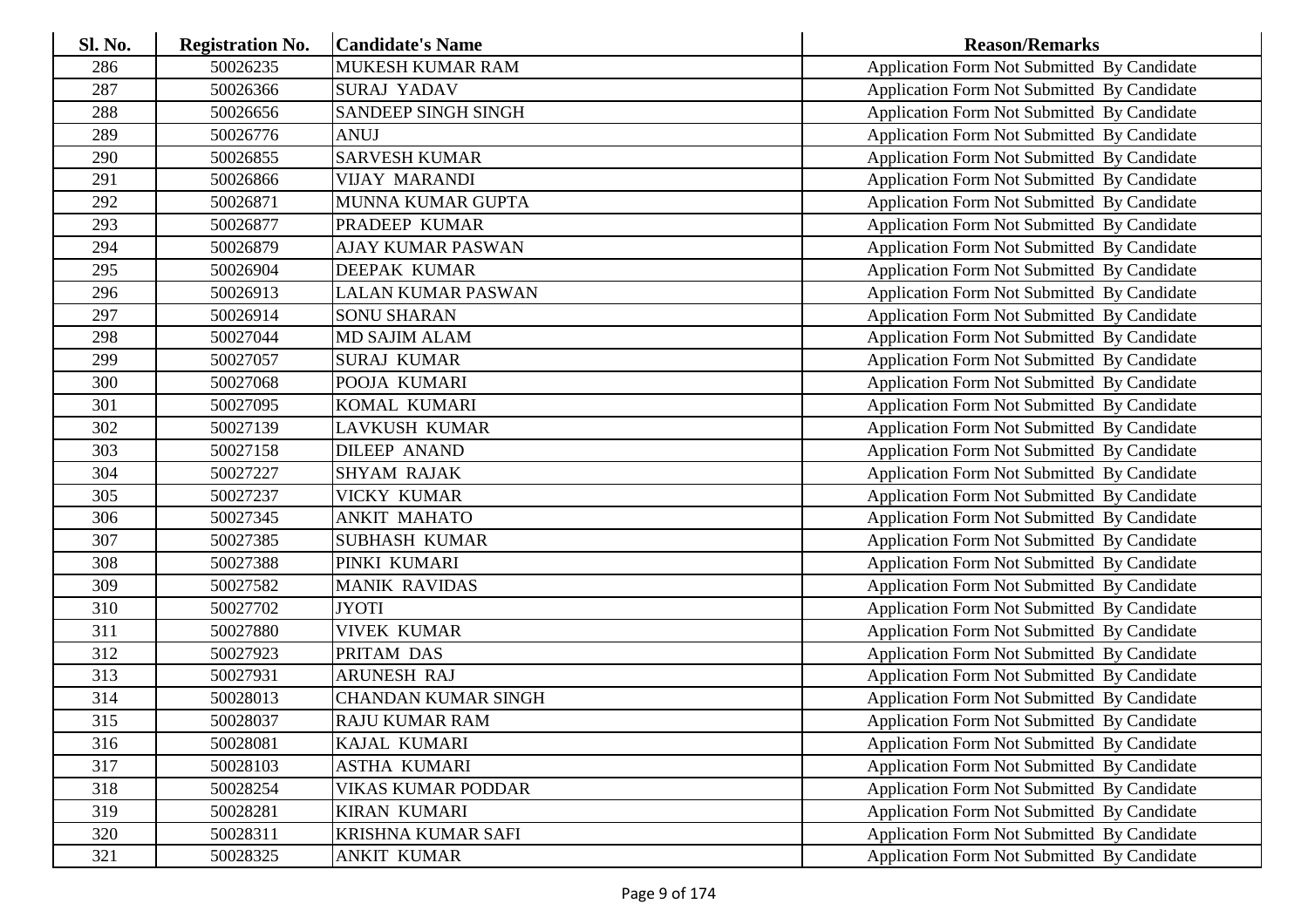| <b>Sl. No.</b> | <b>Registration No.</b> | <b>Candidate's Name</b>     | <b>Reason/Remarks</b>                              |
|----------------|-------------------------|-----------------------------|----------------------------------------------------|
| 322            | 50028336                | <b>RAJ KUMAR</b>            | Application Form Not Submitted By Candidate        |
| 323            | 50028341                | KAJAL KUMARI                | Application Form Not Submitted By Candidate        |
| 324            | 50028516                | <b>GANGA KUMAR DAS</b>      | Application Form Not Submitted By Candidate        |
| 325            | 50028536                | <b>INDRAJEET KUMAR</b>      | Application Form Not Submitted By Candidate        |
| 326            | 50028570                | ANNU KUMARI                 | Application Form Not Submitted By Candidate        |
| 327            | 50028622                | <b>ANJALI KUMARI</b>        | Application Form Not Submitted By Candidate        |
| 328            | 50028715                | <b>RITESH KUMAR</b>         | Application Form Not Submitted By Candidate        |
| 329            | 50028845                | <b>DIVESH KUMAR SINGH</b>   | Application Form Not Submitted By Candidate        |
| 330            | 50028900                | <b>MD SITARE</b>            | Application Form Not Submitted By Candidate        |
| 331            | 50028932                | RAJ NANDANI KUMARI          | Application Form Not Submitted By Candidate        |
| 332            | 50029001                | <b>AMAN KUMAR</b>           | Application Form Not Submitted By Candidate        |
| 333            | 50029053                | PRAVEEN KUMAR               | Application Form Not Submitted By Candidate        |
| 334            | 50029118                | RAMESH KUMAR SHARMA         | Application Form Not Submitted By Candidate        |
| 335            | 50029139                | <b>RAJEEV KUMAR</b>         | <b>Application Form Not Submitted By Candidate</b> |
| 336            | 50029192                | <b>AAKASH KUMAR</b>         | Application Form Not Submitted By Candidate        |
| 337            | 50029229                | <b>SURAJ KUMAR DAS</b>      | Application Form Not Submitted By Candidate        |
| 338            | 50029289                | <b>JITENDRA KUMAR</b>       | Application Form Not Submitted By Candidate        |
| 339            | 50029433                | <b>GANGESH KUMAR PASWAN</b> | Application Form Not Submitted By Candidate        |
| 340            | 50029451                | <b>SAROJ KUMAR RAWAT</b>    | Application Form Not Submitted By Candidate        |
| 341            | 50029452                | <b>CHANDAN KUMAR</b>        | Application Form Not Submitted By Candidate        |
| 342            | 50029615                | <b>RAJU KUMAR</b>           | Application Form Not Submitted By Candidate        |
| 343            | 50029766                | <b>DEEPAK PANDEY</b>        | Application Form Not Submitted By Candidate        |
| 344            | 50029773                | <b>SHAHBAJ HUSSAIN</b>      | Application Form Not Submitted By Candidate        |
| 345            | 50029865                | <b>VIVEK KUMAR</b>          | Application Form Not Submitted By Candidate        |
| 346            | 50029873                | <b>RAHUL KUMAR</b>          | Application Form Not Submitted By Candidate        |
| 347            | 50030064                | <b>BAMBAM KUMAR</b>         | Application Form Not Submitted By Candidate        |
| 348            | 50030197                | <b>RAKESH KUMAR</b>         | Application Form Not Submitted By Candidate        |
| 349            | 50030382                | <b>MD MINTULLAH</b>         | Application Form Not Submitted By Candidate        |
| 350            | 50030434                | NEHA KUMARI                 | Application Form Not Submitted By Candidate        |
| 351            | 50030484                | <b>JANARDAN KJMAR RAM</b>   | Application Form Not Submitted By Candidate        |
| 352            | 50030532                | <b>JHARKHAND KUMAR</b>      | <b>Application Form Not Submitted By Candidate</b> |
| 353            | 50030539                | <b>SUJATA KUMARI</b>        | <b>Application Form Not Submitted By Candidate</b> |
| 354            | 50030613                | <b>NITESH KUMAR</b>         | Application Form Not Submitted By Candidate        |
| 355            | 50030686                | <b>SUNIL PASWAN</b>         | Application Form Not Submitted By Candidate        |
| 356            | 50030821                | ABHAY KUMAR SINGH           | <b>Application Form Not Submitted By Candidate</b> |
| 357            | 50030909                | <b>CHANDAN KUMAR</b>        | Application Form Not Submitted By Candidate        |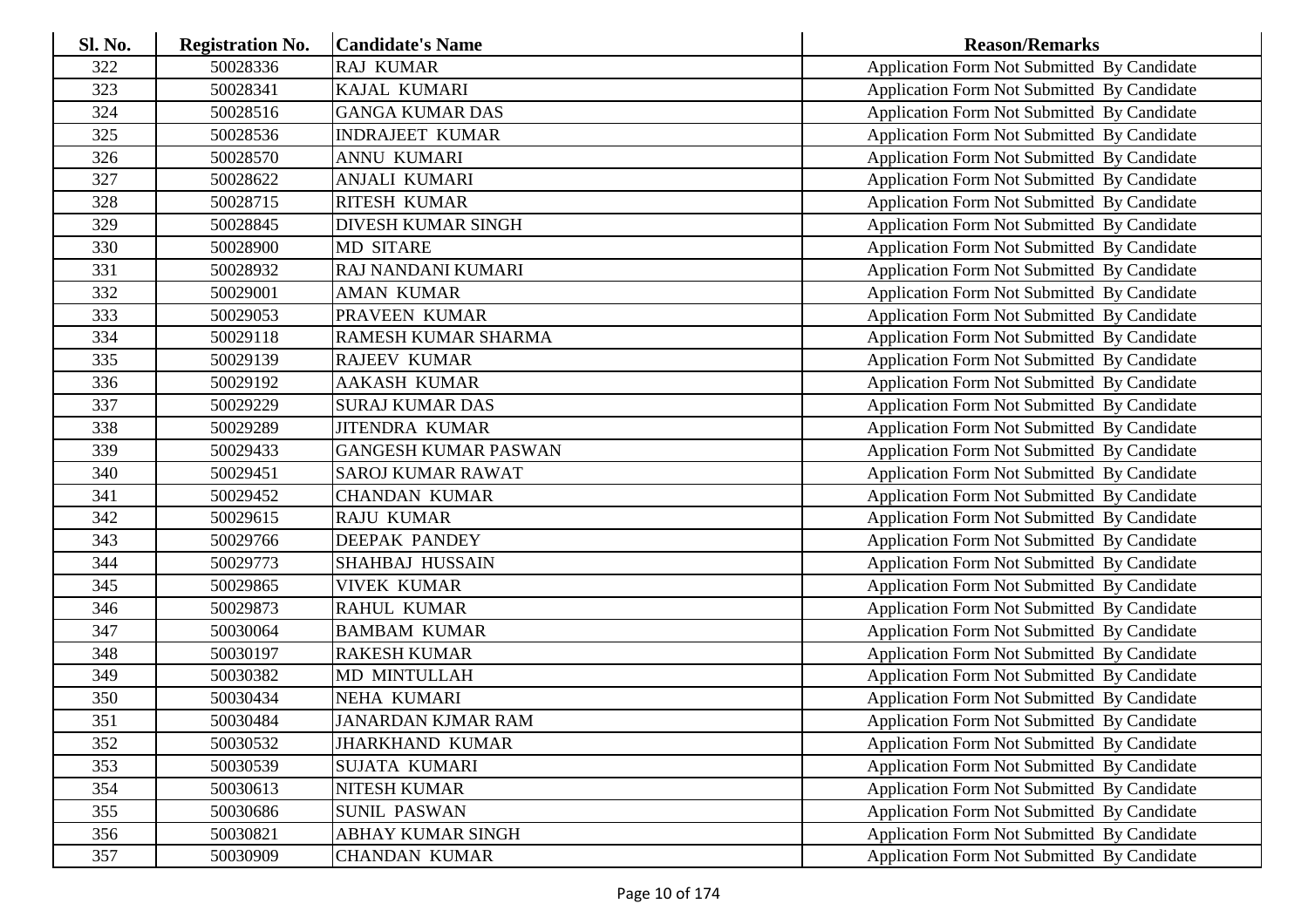| <b>Sl. No.</b> | <b>Registration No.</b> | <b>Candidate's Name</b>   | <b>Reason/Remarks</b>                              |
|----------------|-------------------------|---------------------------|----------------------------------------------------|
| 358            | 50030941                | <b>SONU KUMAR</b>         | Application Form Not Submitted By Candidate        |
| 359            | 50030999                | <b>SAWAN KUMAR</b>        | Application Form Not Submitted By Candidate        |
| 360            | 50031094                | <b>VIVEK KUMAR</b>        | Application Form Not Submitted By Candidate        |
| 361            | 50031390                | <b>MD SARWAR ALAM</b>     | Application Form Not Submitted By Candidate        |
| 362            | 50031588                | <b>ABHISHEK KUMAR</b>     | Application Form Not Submitted By Candidate        |
| 363            | 50031667                | <b>SONU KUMAR</b>         | Application Form Not Submitted By Candidate        |
| 364            | 50031845                | <b>SHRADDHA</b>           | Application Form Not Submitted By Candidate        |
| 365            | 50032093                | <b>ABHISHEK KUMAR</b>     | Application Form Not Submitted By Candidate        |
| 366            | 50032127                | <b>MD ASIF ASIF</b>       | Application Form Not Submitted By Candidate        |
| 367            | 50032610                | <b>RAVI RAJ</b>           | Application Form Not Submitted By Candidate        |
| 368            | 50032706                | PRAFULL PANDEY            | Application Form Not Submitted By Candidate        |
| 369            | 50032789                | ROUSHNI KUMARI            | Application Form Not Submitted By Candidate        |
| 370            | 50032835                | <b>HIMANSHU SHEKHAR</b>   | Application Form Not Submitted By Candidate        |
| 371            | 50032893                | <b>UTTAM KUMAR</b>        | <b>Application Form Not Submitted By Candidate</b> |
| 372            | 50033059                | <b>MD ANSAR ANSARI</b>    | Application Form Not Submitted By Candidate        |
| 373            | 50033473                | <b>SANJAY KUMAR</b>       | Application Form Not Submitted By Candidate        |
| 374            | 50033476                | <b>RAVI</b>               | Application Form Not Submitted By Candidate        |
| 375            | 50033525                | <b>ROMIT KUMAR PASWAN</b> | Application Form Not Submitted By Candidate        |
| 376            | 50033573                | OM PRAKASH SAHANI         | Application Form Not Submitted By Candidate        |
| 377            | 50033694                | <b>CHANDAN KUMAR</b>      | Application Form Not Submitted By Candidate        |
| 378            | 50033722                | <b>VINIT KUMAR BAITHA</b> | Application Form Not Submitted By Candidate        |
| 379            | 50033772                | <b>CHANDAN</b>            | Application Form Not Submitted By Candidate        |
| 380            | 50033883                | MUKESH KUMAR SAH          | Application Form Not Submitted By Candidate        |
| 381            | 50033914                | <b>DEEPAK KUMAR</b>       | Application Form Not Submitted By Candidate        |
| 382            | 50034138                | <b>AKHILESH KUMAR</b>     | Application Form Not Submitted By Candidate        |
| 383            | 50034139                | <b>SONU KUMAR RAM</b>     | Application Form Not Submitted By Candidate        |
| 384            | 50034168                | <b>AKASH KUMAR</b>        | Application Form Not Submitted By Candidate        |
| 385            | 50034262                | <b>ANIL KUMAR</b>         | Application Form Not Submitted By Candidate        |
| 386            | 50034270                | PAWAN PASWAN              | Application Form Not Submitted By Candidate        |
| 387            | 50034285                | PRATIMA KUMARI            | Application Form Not Submitted By Candidate        |
| 388            | 50034365                | <b>SANJEET PASWAN</b>     | Application Form Not Submitted By Candidate        |
| 389            | 50034376                | SONI KUMARI               | <b>Application Form Not Submitted By Candidate</b> |
| 390            | 50034382                | <b>CHIKU RAM</b>          | Application Form Not Submitted By Candidate        |
| 391            | 50034388                | <b>SURAJ KUMAR</b>        | Application Form Not Submitted By Candidate        |
| 392            | 50034412                | VISHAL KUMAR              | Application Form Not Submitted By Candidate        |
| 393            | 50034543                | <b>SWEETY KUMARI</b>      | Application Form Not Submitted By Candidate        |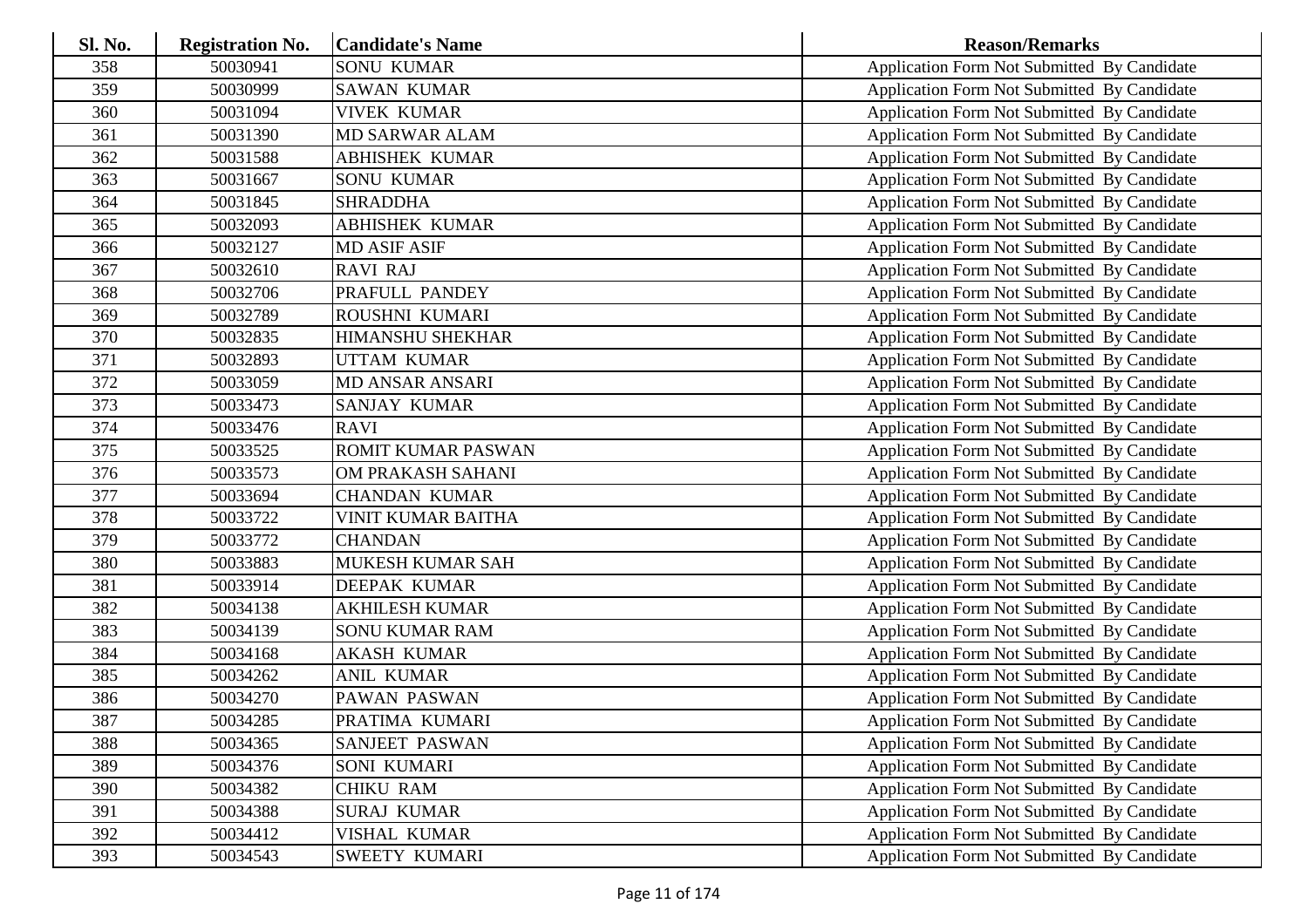| Sl. No. | <b>Registration No.</b> | <b>Candidate's Name</b>    | <b>Reason/Remarks</b>                              |
|---------|-------------------------|----------------------------|----------------------------------------------------|
| 394     | 50034612                | <b>SAURABH KUMAR</b>       | Application Form Not Submitted By Candidate        |
| 395     | 50034631                | NITISH KUMAR               | Application Form Not Submitted By Candidate        |
| 396     | 50034670                | <b>ADITYA KUMAR</b>        | Application Form Not Submitted By Candidate        |
| 397     | 50034730                | KALYANI KUMARI             | Application Form Not Submitted By Candidate        |
| 398     | 50034873                | <b>PAWAN KUMAR</b>         | Application Form Not Submitted By Candidate        |
| 399     | 50034903                | VISHAL KUMAR               | Application Form Not Submitted By Candidate        |
| 400     | 50034944                | <b>RAKESH KUMAR</b>        | Application Form Not Submitted By Candidate        |
| 401     | 50034957                | <b>SANJEEV KUMAR</b>       | Application Form Not Submitted By Candidate        |
| 402     | 50035087                | <b>RAJABABU PASVAN</b>     | Application Form Not Submitted By Candidate        |
| 403     | 50035098                | <b>MANMOHAN KUMAR</b>      | Application Form Not Submitted By Candidate        |
| 404     | 50035132                | NISHA KUMARI               | Application Form Not Submitted By Candidate        |
| 405     | 50035186                | <b>ANIL KUMAR RAM</b>      | Application Form Not Submitted By Candidate        |
| 406     | 50035215                | <b>RITESH KUMAR</b>        | Application Form Not Submitted By Candidate        |
| 407     | 50035447                | <b>ADITYA PRATAP SINGH</b> | Application Form Not Submitted By Candidate        |
| 408     | 50035448                | <b>RAJESH PASWAN</b>       | Application Form Not Submitted By Candidate        |
| 409     | 50035559                | <b>SANJIV KUMAR</b>        | Application Form Not Submitted By Candidate        |
| 410     | 50035739                | SHANOOB KA                 | Application Form Not Submitted By Candidate        |
| 411     | 50035854                | <b>LALI KUMARI</b>         | Application Form Not Submitted By Candidate        |
| 412     | 50035864                | PINKI KUMARI               | Application Form Not Submitted By Candidate        |
| 413     | 50035881                | RAM SHANKAR SHUKLA         | Application Form Not Submitted By Candidate        |
| 414     | 50035945                | <b>DABLU RAM</b>           | Application Form Not Submitted By Candidate        |
| 415     | 50036021                | <b>SUBHASH KUMAR</b>       | Application Form Not Submitted By Candidate        |
| 416     | 50036110                | PRADEEP KUMAR              | Application Form Not Submitted By Candidate        |
| 417     | 50036112                | <b>SARITA BHARTI</b>       | Application Form Not Submitted By Candidate        |
| 418     | 50036180                | <b>MANJEET KUMAR RANA</b>  | Application Form Not Submitted By Candidate        |
| 419     | 50036210                | VIKASH KUMAR VISHWAKRMA    | Application Form Not Submitted By Candidate        |
| 420     | 50036244                | AMIT KUMAR THAKUR          | Application Form Not Submitted By Candidate        |
| 421     | 50036273                | <b>RANGILA KUMARI</b>      | Application Form Not Submitted By Candidate        |
| 422     | 50036297                | <b>BHAVESH KUMAR</b>       | Application Form Not Submitted By Candidate        |
| 423     | 50036401                | ROSHAN JOGINDRA YADAV      | Application Form Not Submitted By Candidate        |
| 424     | 50036447                | RAHUL KUMAR PASWAN         | Application Form Not Submitted By Candidate        |
| 425     | 50036468                | MITHILESH KUMAR RAM        | <b>Application Form Not Submitted By Candidate</b> |
| 426     | 50036579                | MADHU KUMARI               | Application Form Not Submitted By Candidate        |
| 427     | 50036587                | <b>CHANDAN KUMAR</b>       | Application Form Not Submitted By Candidate        |
| 428     | 50036657                | <b>SUNAINA DEVI</b>        | Application Form Not Submitted By Candidate        |
| 429     | 50036714                | PRITI KUMARI               | Application Form Not Submitted By Candidate        |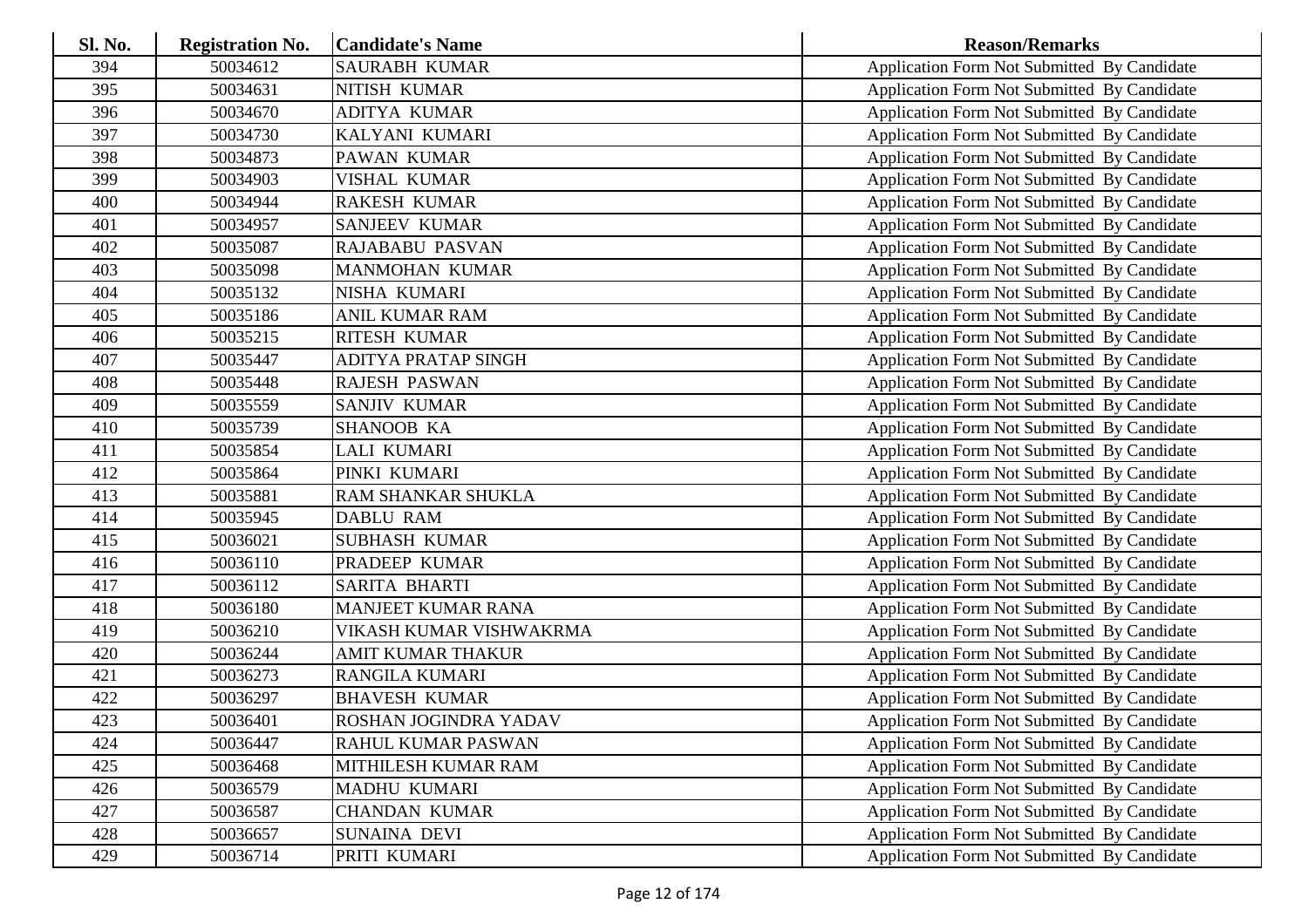| Sl. No. | <b>Registration No.</b> | <b>Candidate's Name</b>   | <b>Reason/Remarks</b>                       |
|---------|-------------------------|---------------------------|---------------------------------------------|
| 430     | 50036806                | <b>ASHISH KUMAR</b>       | Application Form Not Submitted By Candidate |
| 431     | 50036960                | <b>SURAJ KUMAR</b>        | Application Form Not Submitted By Candidate |
| 432     | 50036982                | <b>SUDHANSHU SHEKHAR</b>  | Application Form Not Submitted By Candidate |
| 433     | 50037042                | YOGENDRA PANDIT           | Application Form Not Submitted By Candidate |
| 434     | 50037046                | PRIYA BHARTI              | Application Form Not Submitted By Candidate |
| 435     | 50037053                | PREM KUMAR                | Application Form Not Submitted By Candidate |
| 436     | 50037117                | <b>MANTU KUMAR</b>        | Application Form Not Submitted By Candidate |
| 437     | 50037127                | PRIYA KUMARI              | Application Form Not Submitted By Candidate |
| 438     | 50037196                | MD ASFAQUE ALAM           | Application Form Not Submitted By Candidate |
| 439     | 50037397                | <b>ANUJ KUMAR</b>         | Application Form Not Submitted By Candidate |
| 440     | 50037415                | MITHILESH KUMAR PASWAN    | Application Form Not Submitted By Candidate |
| 441     | 50037441                | NIDHI KUMARI              | Application Form Not Submitted By Candidate |
| 442     | 50037685                | PANKAJ KUMAR              | Application Form Not Submitted By Candidate |
| 443     | 50037695                | VISHAL KUMAR GOSWAMI      | Application Form Not Submitted By Candidate |
| 444     | 50037750                | <b>ANIL KUMAR RAM</b>     | Application Form Not Submitted By Candidate |
| 445     | 50037776                | <b>ROSHAN KUMAR</b>       | Application Form Not Submitted By Candidate |
| 446     | 50037780                | MAURYA POOJA RAMAVDHESH   | Application Form Not Submitted By Candidate |
| 447     | 50037792                | <b>VIKASH KUMAR</b>       | Application Form Not Submitted By Candidate |
| 448     | 50037809                | SHIVSAGAR MAHTO           | Application Form Not Submitted By Candidate |
| 449     | 50037867                | DEEPAK KUMAR MANJHI       | Application Form Not Submitted By Candidate |
| 450     | 50037892                | PAWAN KUMAR SAH           | Application Form Not Submitted By Candidate |
| 451     | 50037923                | PINTU PASWAN              | Application Form Not Submitted By Candidate |
| 452     | 50037982                | <b>ABHISHEK KUMAR</b>     | Application Form Not Submitted By Candidate |
| 453     | 50038091                | <b>MITHLESH KUJUR</b>     | Application Form Not Submitted By Candidate |
| 454     | 50038112                | NIRMAL KUMAR              | Application Form Not Submitted By Candidate |
| 455     | 50038201                | <b>RAHUL KUMAR</b>        | Application Form Not Submitted By Candidate |
| 456     | 50038259                | <b>SUMIT KUMAR SHARMA</b> | Application Form Not Submitted By Candidate |
| 457     | 50038292                | <b>RAVI RANJAN KUMAR</b>  | Application Form Not Submitted By Candidate |
| 458     | 50038319                | <b>ARUN KUMAR RAM</b>     | Application Form Not Submitted By Candidate |
| 459     | 50038324                | DRISTEE KUMARI            | Application Form Not Submitted By Candidate |
| 460     | 50038329                | <b>SHIV KUMAR SINGH</b>   | Application Form Not Submitted By Candidate |
| 461     | 50038356                | <b>JAYVISHAN KUMAR</b>    | Application Form Not Submitted By Candidate |
| 462     | 50038367                | <b>BIKKY KUMAR</b>        | Application Form Not Submitted By Candidate |
| 463     | 50038461                | RAKESH KUMAR RAWAT        | Application Form Not Submitted By Candidate |
| 464     | 50038500                | <b>DILIP RAVI DAS</b>     | Application Form Not Submitted By Candidate |
| 465     | 50038538                | ANITA KUMARI              | Application Form Not Submitted By Candidate |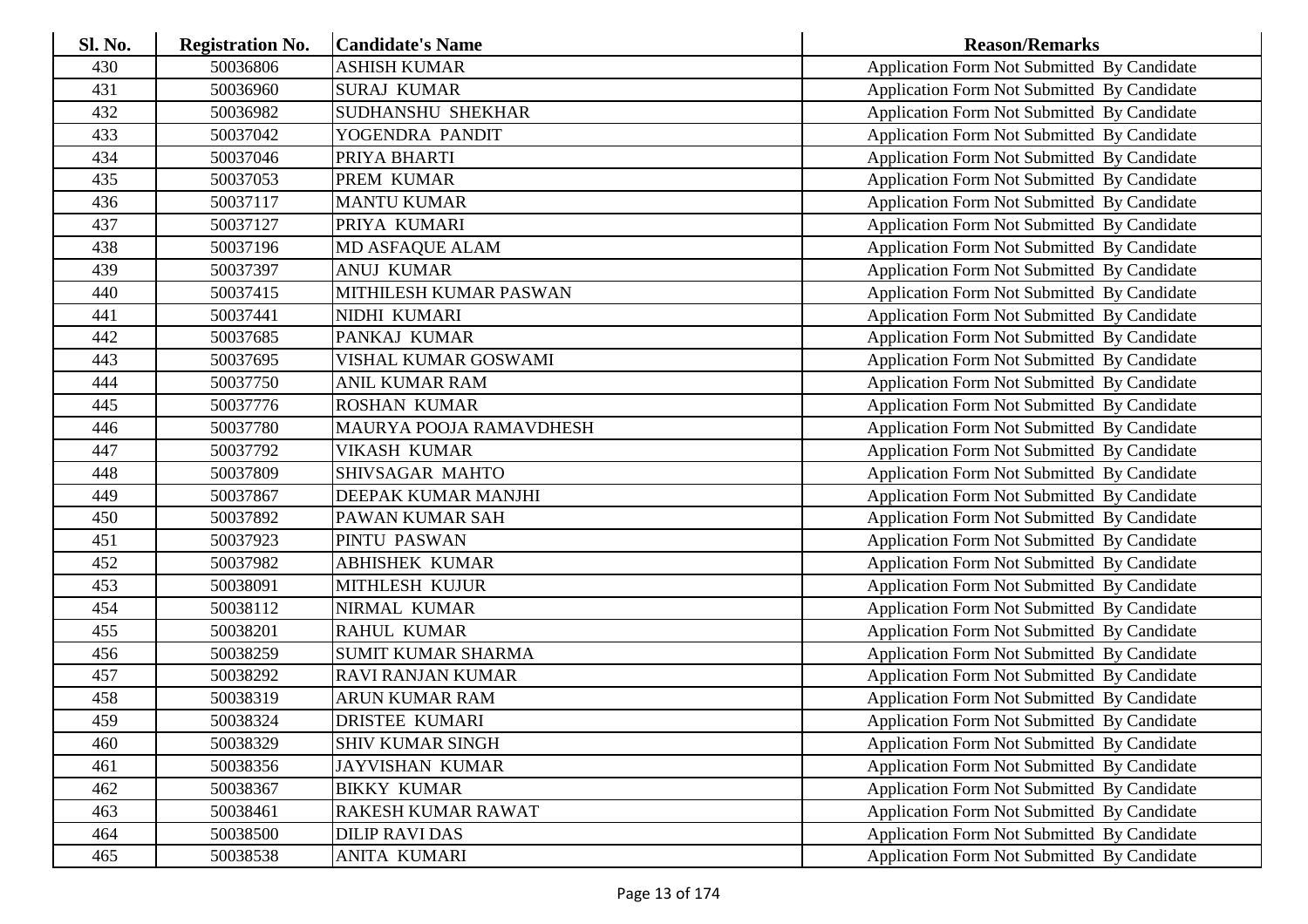| <b>Sl. No.</b> | <b>Registration No.</b> | <b>Candidate's Name</b>       | <b>Reason/Remarks</b>                              |
|----------------|-------------------------|-------------------------------|----------------------------------------------------|
| 466            | 50038581                | PRASENJEET SINGH              | Application Form Not Submitted By Candidate        |
| 467            | 50038783                | <b>SUMAN KUMAR JHA</b>        | Application Form Not Submitted By Candidate        |
| 468            | 50038830                | NARAYAN YADAV                 | Application Form Not Submitted By Candidate        |
| 469            | 50038874                | ANSHU KUMARI SURENDRA CHAUHAN | Application Form Not Submitted By Candidate        |
| 470            | 50038878                | <b>MAMTA KUMARI</b>           | Application Form Not Submitted By Candidate        |
| 471            | 50038990                | <b>SHIV KUMAR DAS</b>         | Application Form Not Submitted By Candidate        |
| 472            | 50039017                | KAJAL KUMARI                  | Application Form Not Submitted By Candidate        |
| 473            | 50039107                | <b>RAJAN KUMAR PASWAN</b>     | Application Form Not Submitted By Candidate        |
| 474            | 50039143                | PANKAJ KUMAR SHARMA           | Application Form Not Submitted By Candidate        |
| 475            | 50039244                | <b>UPENDRA KUMAR</b>          | Application Form Not Submitted By Candidate        |
| 476            | 50039257                | NIRANJAN KUMAR                | Application Form Not Submitted By Candidate        |
| 477            | 50039355                | <b>RANTI KUMARI</b>           | Application Form Not Submitted By Candidate        |
| 478            | 50039411                | <b>MANISH KUMAR</b>           | Application Form Not Submitted By Candidate        |
| 479            | 50039441                | <b>VIKASH KUMAR</b>           | Application Form Not Submitted By Candidate        |
| 480            | 50039451                | <b>SUJEET KUMAR</b>           | Application Form Not Submitted By Candidate        |
| 481            | 50039476                | <b>MD GULAM ANSARI</b>        | Application Form Not Submitted By Candidate        |
| 482            | 50039584                | <b>NITISH KUMAR</b>           | <b>Application Form Not Submitted By Candidate</b> |
| 483            | 50039665                | <b>RANJU KUMARI</b>           | Application Form Not Submitted By Candidate        |
| 484            | 50039787                | MADHURANJAN KUMAR             | Application Form Not Submitted By Candidate        |
| 485            | 50039870                | <b>MITHUN KUMAR</b>           | Application Form Not Submitted By Candidate        |
| 486            | 50039925                | <b>RAKESH KUMAR</b>           | Application Form Not Submitted By Candidate        |
| 487            | 50040008                | <b>ANISH KUMAR</b>            | Application Form Not Submitted By Candidate        |
| 488            | 50040016                | <b>BREEJ MOHAN YADAV</b>      | Application Form Not Submitted By Candidate        |
| 489            | 50040034                | <b>KARAN KUMAR</b>            | Application Form Not Submitted By Candidate        |
| 490            | 50040130                | <b>BHUSHAN KUMAR SHARMA</b>   | Application Form Not Submitted By Candidate        |
| 491            | 50040131                | <b>ARIHANT JAIN</b>           | Application Form Not Submitted By Candidate        |
| 492            | 50040158                | <b>GUDDU KUMAR</b>            | Application Form Not Submitted By Candidate        |
| 493            | 50040209                | <b>ROHIT KUMAR</b>            | Application Form Not Submitted By Candidate        |
| 494            | 50040211                | <b>MENKA KUMARI</b>           | Application Form Not Submitted By Candidate        |
| 495            | 50040718                | <b>SUDHIR KUMAR</b>           | Application Form Not Submitted By Candidate        |
| 496            | 50040725                | <b>RAJHANS PASWAN</b>         | Application Form Not Submitted By Candidate        |
| 497            | 50041202                | <b>BITTU KUMAR</b>            | Application Form Not Submitted By Candidate        |
| 498            | 50041548                | <b>ASHISH KUMAR</b>           | Application Form Not Submitted By Candidate        |
| 499            | 50041749                | <b>RANJANA DEVI</b>           | Application Form Not Submitted By Candidate        |
| 500            | 50041839                | <b>RISHU SHUKLA</b>           | <b>Application Form Not Submitted By Candidate</b> |
| 501            | 50041897                | PIYUSH KUMAR                  | Application Form Not Submitted By Candidate        |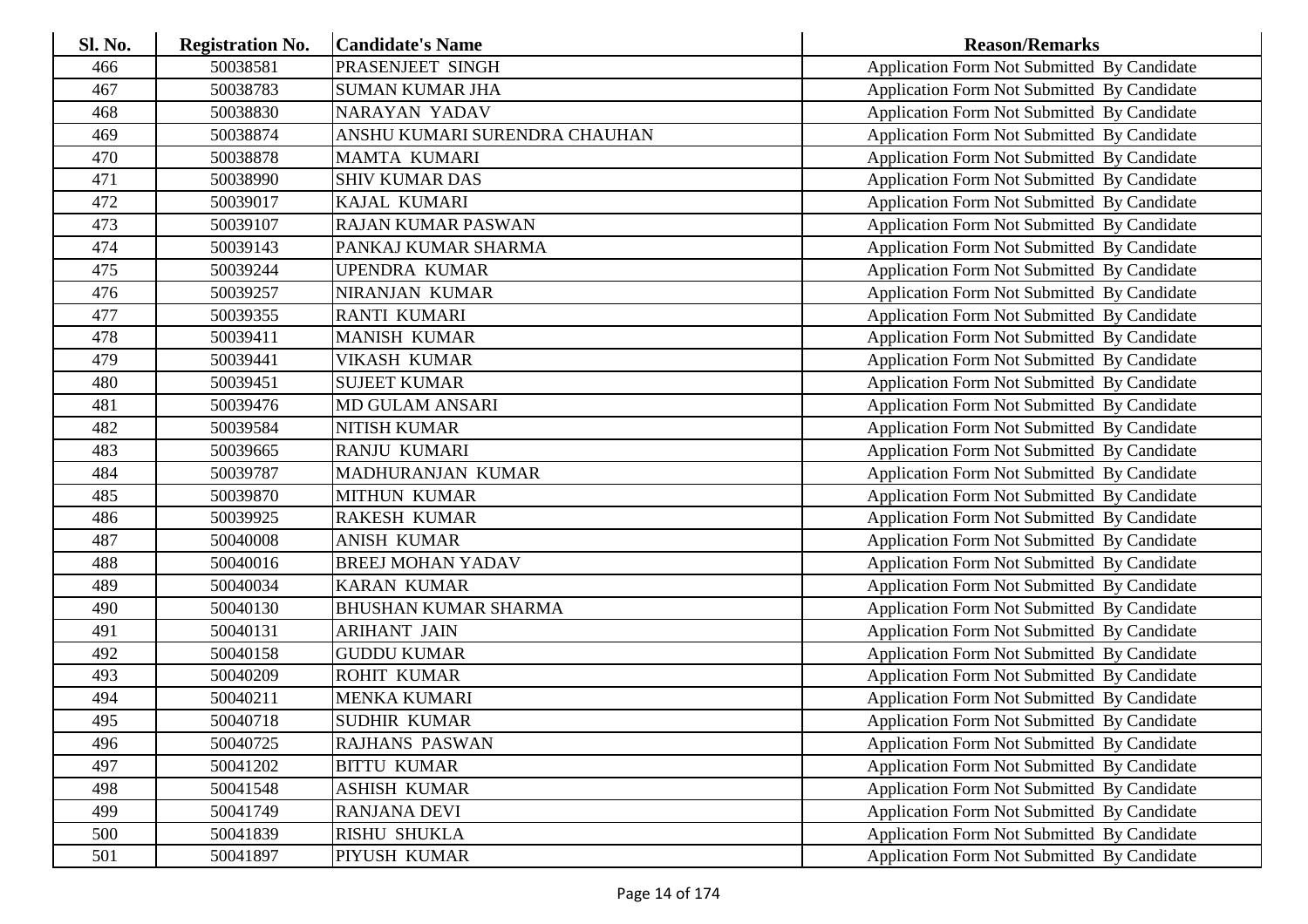| <b>Sl. No.</b> | <b>Registration No.</b> | <b>Candidate's Name</b>     | <b>Reason/Remarks</b>                              |
|----------------|-------------------------|-----------------------------|----------------------------------------------------|
| 502            | 50042043                | <b>SAJEEV P</b>             | Application Form Not Submitted By Candidate        |
| 503            | 50042162                | PIYUSH KUMAR                | <b>Application Form Not Submitted By Candidate</b> |
| 504            | 50042271                | <b>BIKKI KUMAR</b>          | Application Form Not Submitted By Candidate        |
| 505            | 50042292                | NITU KUMARI                 | Application Form Not Submitted By Candidate        |
| 506            | 50042301                | <b>PRAKASH</b>              | Application Form Not Submitted By Candidate        |
| 507            | 50042400                | <b>KUMAR SAURABH</b>        | Application Form Not Submitted By Candidate        |
| 508            | 50042479                | SHIVSHANKAR KUSHAWAHA       | Application Form Not Submitted By Candidate        |
| 509            | 50042603                | <b>RAJAN SAFI</b>           | Application Form Not Submitted By Candidate        |
| 510            | 50042931                | <b>ALOK CHANDRA RANJAN</b>  | Application Form Not Submitted By Candidate        |
| 511            | 50042980                | <b>AJAY PRAKASH RAM</b>     | Application Form Not Submitted By Candidate        |
| 512            | 50043014                | <b>BIRENDRA KUMAR</b>       | Application Form Not Submitted By Candidate        |
| 513            | 50043129                | MUNNI KUMARI                | Application Form Not Submitted By Candidate        |
| 514            | 50043191                | ANAND KUMAR RANJAN          | Application Form Not Submitted By Candidate        |
| 515            | 50043218                | PUNAM KUMARI                | Application Form Not Submitted By Candidate        |
| 516            | 50043270                | <b>AMAN KUMAR MAHTO</b>     | Application Form Not Submitted By Candidate        |
| 517            | 50043488                | <b>SAMMI KUMARI</b>         | Application Form Not Submitted By Candidate        |
| 518            | 50043492                | <b>JHANTU KUMAR ROY</b>     | <b>Application Form Not Submitted By Candidate</b> |
| 519            | 50043937                | <b>BIPIN KUMAR</b>          | Application Form Not Submitted By Candidate        |
| 520            | 50044086                | <b>GAUTAM KUMAR</b>         | Application Form Not Submitted By Candidate        |
| 521            | 50044097                | <b>ABHILASH KM</b>          | Application Form Not Submitted By Candidate        |
| 522            | 50044267                | <b>SUMIT SHARMA</b>         | Application Form Not Submitted By Candidate        |
| 523            | 50044301                | PRAKASH KUMAR               | Application Form Not Submitted By Candidate        |
| 524            | 50044388                | <b>SANJEET PASWAN</b>       | Application Form Not Submitted By Candidate        |
| 525            | 50044407                | <b>GOLDEN KUMAR</b>         | Application Form Not Submitted By Candidate        |
| 526            | 50044408                | <b>VIKAS KUMAR</b>          | Application Form Not Submitted By Candidate        |
| 527            | 50044870                | <b>CHANDAN KUMAR</b>        | Application Form Not Submitted By Candidate        |
| 528            | 50044948                | <b>CHANDAN KUMAR PANDEY</b> | Application Form Not Submitted By Candidate        |
| 529            | 50044956                | PRIYA KUMARI                | Application Form Not Submitted By Candidate        |
| 530            | 50044967                | PANKAJ KUMAR                | Application Form Not Submitted By Candidate        |
| 531            | 50044980                | <b>SANAJY KUMAR</b>         | Application Form Not Submitted By Candidate        |
| 532            | 50045010                | <b>CHANDAN KUMAR</b>        | Application Form Not Submitted By Candidate        |
| 533            | 50045173                | <b>ROHIT KUMAR</b>          | Application Form Not Submitted By Candidate        |
| 534            | 50045174                | NISHA KUMARI                | Application Form Not Submitted By Candidate        |
| 535            | 50045209                | SHIVSHANKAR KUMAR           | Application Form Not Submitted By Candidate        |
| 536            | 50045213                | <b>AJAY KUMAR PASWAN</b>    | <b>Application Form Not Submitted By Candidate</b> |
| 537            | 50045239                | <b>CHANDAN KUMAR PASWAN</b> | <b>Application Form Not Submitted By Candidate</b> |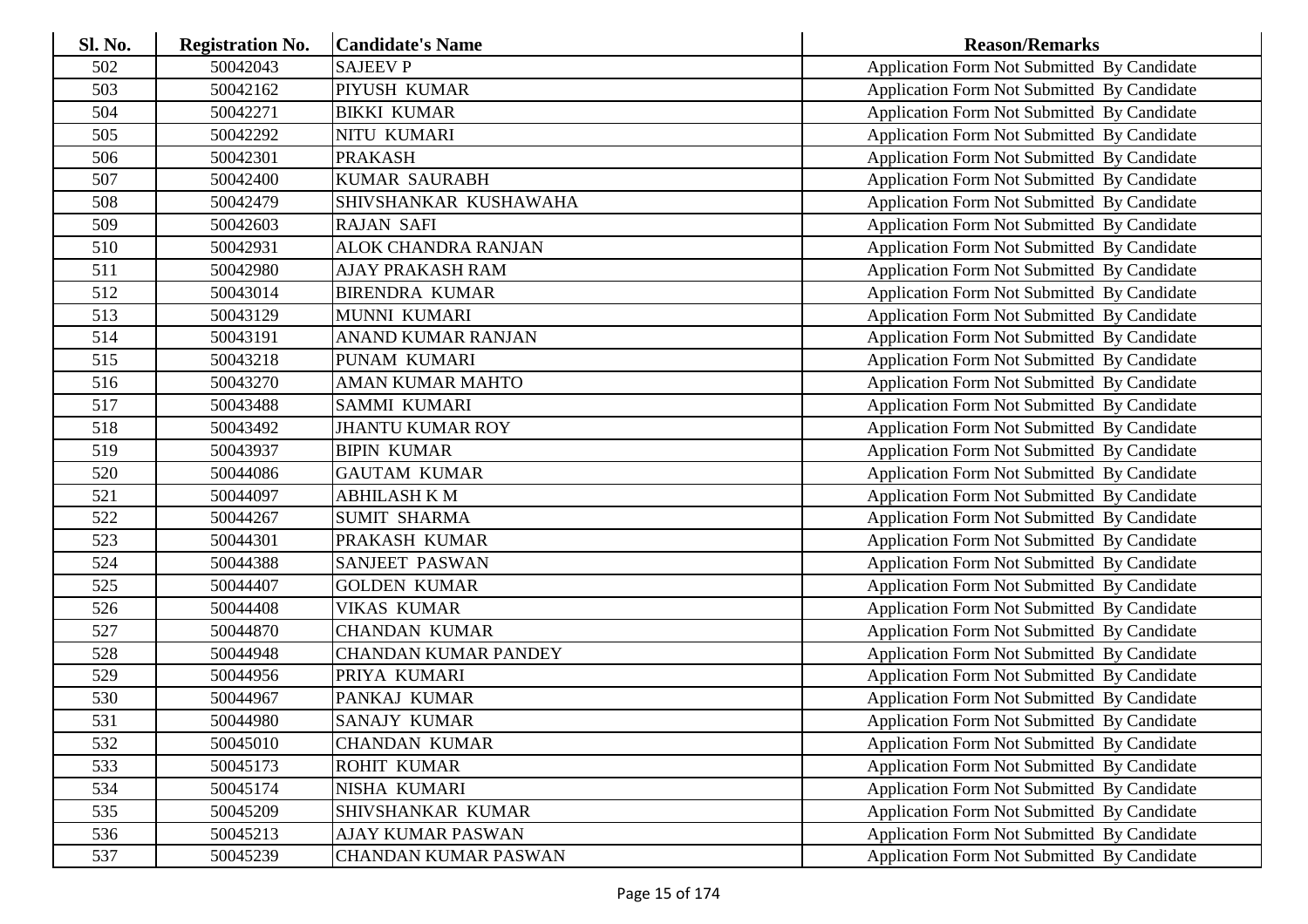| <b>Sl. No.</b> | <b>Registration No.</b> | <b>Candidate's Name</b>      | <b>Reason/Remarks</b>                              |
|----------------|-------------------------|------------------------------|----------------------------------------------------|
| 538            | 50045420                | <b>MIR SAHID RAZA</b>        | Application Form Not Submitted By Candidate        |
| 539            | 50045499                | <b>CHANDRAMANI KUMAR</b>     | Application Form Not Submitted By Candidate        |
| 540            | 50045530                | <b>SATISH KUMAR</b>          | Application Form Not Submitted By Candidate        |
| 541            | 50045639                | <b>ABHISHEK</b>              | Application Form Not Submitted By Candidate        |
| 542            | 50045738                | VIKRAM KUMAR PASWAN          | Application Form Not Submitted By Candidate        |
| 543            | 50045748                | <b>DIVYA PRAKASH RAY</b>     | Application Form Not Submitted By Candidate        |
| 544            | 50045766                | <b>RISHU KUMAR</b>           | Application Form Not Submitted By Candidate        |
| 545            | 50045813                | <b>MITHUN RAM</b>            | Application Form Not Submitted By Candidate        |
| 546            | 50045832                | <b>ANIL SHARMA</b>           | Application Form Not Submitted By Candidate        |
| 547            | 50046040                | <b>DEEPAK KUMAR</b>          | Application Form Not Submitted By Candidate        |
| 548            | 50046047                | RANA ARYAN                   | Application Form Not Submitted By Candidate        |
| 549            | 50046084                | <b>BITTU KUMAR RAM</b>       | Application Form Not Submitted By Candidate        |
| 550            | 50046106                | <b>GANESH KUMAR DAS</b>      | Application Form Not Submitted By Candidate        |
| 551            | 50046110                | <b>VICKY KUMAR</b>           | <b>Application Form Not Submitted By Candidate</b> |
| 552            | 50046118                | <b>ANKIT KUMAR</b>           | Application Form Not Submitted By Candidate        |
| 553            | 50046195                | PRIYANKA KUMARI              | Application Form Not Submitted By Candidate        |
| 554            | 50046249                | MUKESH KUMAR                 | Application Form Not Submitted By Candidate        |
| 555            | 50046293                | PRITAM KUMARI                | Application Form Not Submitted By Candidate        |
| 556            | 50046326                | <b>SANJIT KUMAR</b>          | Application Form Not Submitted By Candidate        |
| 557            | 50046332                | MANORANJAN KUMAR             | Application Form Not Submitted By Candidate        |
| 558            | 50046348                | <b>AJIT KUMAR</b>            | <b>Application Form Not Submitted By Candidate</b> |
| 559            | 50046390                | <b>SATENDRA KUMAR</b>        | Application Form Not Submitted By Candidate        |
| 560            | 50046392                | <b>SUMIT KUMAR</b>           | Application Form Not Submitted By Candidate        |
| 561            | 50046401                | <b>RAJU KUMAR</b>            | Application Form Not Submitted By Candidate        |
| 562            | 50046423                | <b>BILASH KUMAR</b>          | Application Form Not Submitted By Candidate        |
| 563            | 50046424                | <b>RINA KUMARI</b>           | Application Form Not Submitted By Candidate        |
| 564            | 50046503                | <b>AMARJEET KUMAR MISTRI</b> | Application Form Not Submitted By Candidate        |
| 565            | 50046543                | <b>RUPESH KUMAR</b>          | Application Form Not Submitted By Candidate        |
| 566            | 50046560                | <b>SHIVAM KUMAR</b>          | Application Form Not Submitted By Candidate        |
| 567            | 50046570                | <b>RAVI KUMAR</b>            | Application Form Not Submitted By Candidate        |
| 568            | 50046656                | <b>SAHIL KUMAR</b>           | Application Form Not Submitted By Candidate        |
| 569            | 50046666                | <b>DEEPAK KUMAR</b>          | <b>Application Form Not Submitted By Candidate</b> |
| 570            | 50046697                | <b>SONU KUMAR</b>            | Application Form Not Submitted By Candidate        |
| 571            | 50046739                | <b>RAJ KUMAR</b>             | Application Form Not Submitted By Candidate        |
| 572            | 50046797                | KAJAL KUMARI                 | Application Form Not Submitted By Candidate        |
| 573            | 50047005                | RAHUL KUMAR RAJAK            | Application Form Not Submitted By Candidate        |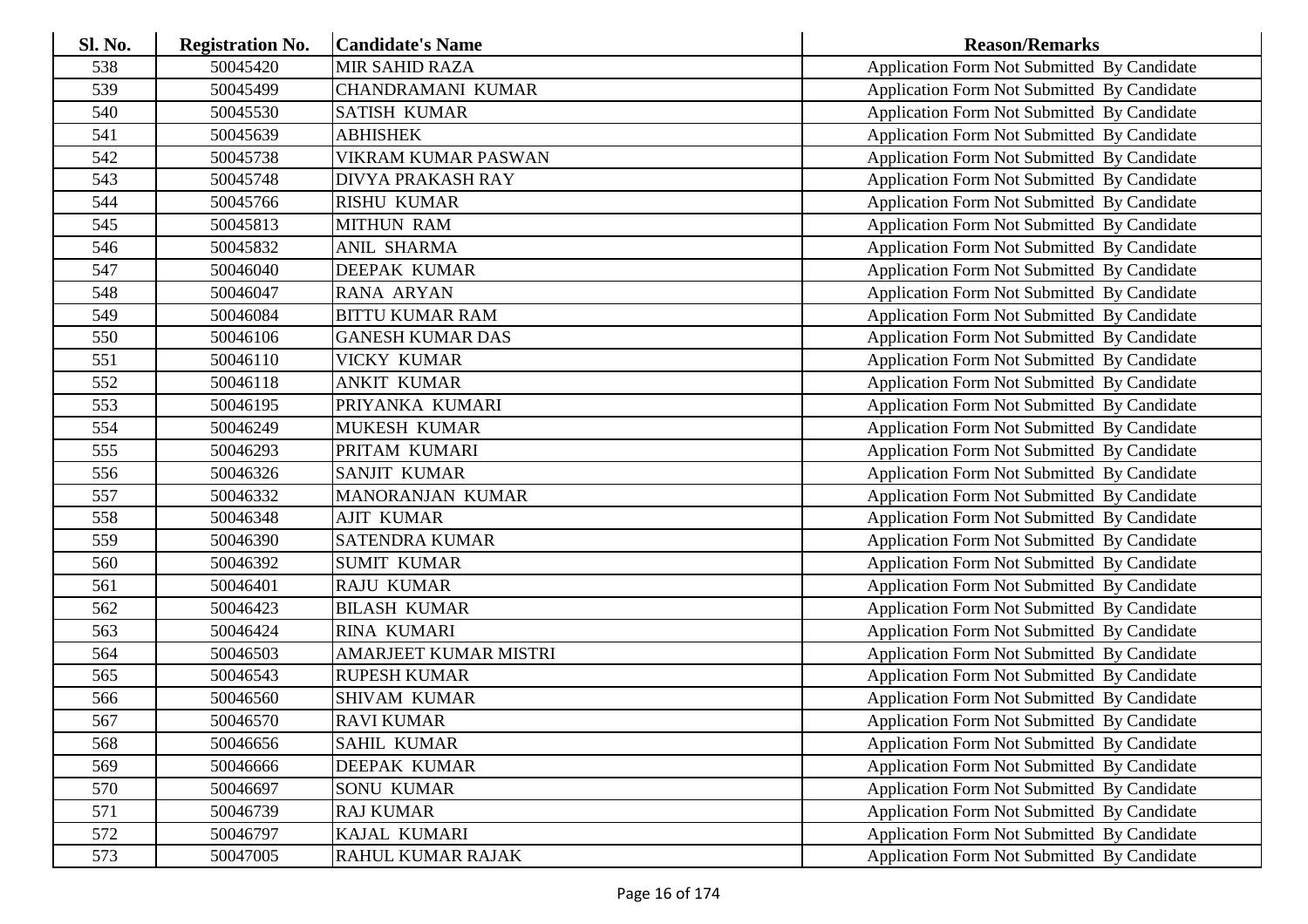| Sl. No. | <b>Registration No.</b> | <b>Candidate's Name</b>      | <b>Reason/Remarks</b>                              |
|---------|-------------------------|------------------------------|----------------------------------------------------|
| 574     | 50047173                | NITISH KUMAR                 | Application Form Not Submitted By Candidate        |
| 575     | 50047329                | <b>VIJAY KUMAR</b>           | Application Form Not Submitted By Candidate        |
| 576     | 50047386                | <b>CHANDAN KUMAR</b>         | Application Form Not Submitted By Candidate        |
| 577     | 50047396                | MUNNA KUMAR                  | Application Form Not Submitted By Candidate        |
| 578     | 50047437                | <b>RAJU HEMBRAM</b>          | Application Form Not Submitted By Candidate        |
| 579     | 50047477                | <b>BUNTY KUMAR</b>           | Application Form Not Submitted By Candidate        |
| 580     | 50047518                | DHARMENDRA KUMAR             | Application Form Not Submitted By Candidate        |
| 581     | 50047560                | <b>SONU KUMAR PANDEY</b>     | Application Form Not Submitted By Candidate        |
| 582     | 50047668                | <b>DEEPAK KUMAR</b>          | Application Form Not Submitted By Candidate        |
| 583     | 50047726                | RABINA KUMARI PANDEY         | Application Form Not Submitted By Candidate        |
| 584     | 50047750                | <b>MANTU SAH</b>             | Application Form Not Submitted By Candidate        |
| 585     | 50047888                | <b>OMPRAKASH MANDAL</b>      | Application Form Not Submitted By Candidate        |
| 586     | 50047898                | <b>GURIYA KUMARI</b>         | Application Form Not Submitted By Candidate        |
| 587     | 50047932                | <b>ANIL KUMAR</b>            | Application Form Not Submitted By Candidate        |
| 588     | 50048091                | <b>RAHUL KUMAR</b>           | Application Form Not Submitted By Candidate        |
| 589     | 50048155                | DEVANAND KUMAR RAM           | Application Form Not Submitted By Candidate        |
| 590     | 50048166                | <b>ARTI KUMARI</b>           | Application Form Not Submitted By Candidate        |
| 591     | 50048186                | <b>RAJIV KUMAR PASWAN</b>    | Application Form Not Submitted By Candidate        |
| 592     | 50048188                | <b>KANTA MANJHI</b>          | Application Form Not Submitted By Candidate        |
| 593     | 50048207                | <b>SUMIT ANAND</b>           | Application Form Not Submitted By Candidate        |
| 594     | 50048240                | <b>BASHIST YADAV</b>         | Application Form Not Submitted By Candidate        |
| 595     | 50048288                | <b>AVINASH KUMAR</b>         | Application Form Not Submitted By Candidate        |
| 596     | 50048308                | <b>SANTOSH KUMAR CHAUPAL</b> | Application Form Not Submitted By Candidate        |
| 597     | 50048386                | <b>ANUP KUMAR</b>            | Application Form Not Submitted By Candidate        |
| 598     | 50048475                | <b>SITA KUMARI</b>           | Application Form Not Submitted By Candidate        |
| 599     | 50048512                | <b>BINAY KUMAR SINGH</b>     | Application Form Not Submitted By Candidate        |
| 600     | 50048548                | <b>RISHI KUMAR RAM</b>       | Application Form Not Submitted By Candidate        |
| 601     | 50048559                | <b>SUNNY KUMAR</b>           | Application Form Not Submitted By Candidate        |
| 602     | 50048672                | <b>SUMAN KUMAR</b>           | Application Form Not Submitted By Candidate        |
| 603     | 50048678                | <b>RINKU KUMARI</b>          | Application Form Not Submitted By Candidate        |
| 604     | 50048684                | <b>MILAN KUMAR</b>           | Application Form Not Submitted By Candidate        |
| 605     | 50048709                | <b>AMIT KUMAR</b>            | <b>Application Form Not Submitted By Candidate</b> |
| 606     | 50048873                | <b>OMPRAKASH MAJHI</b>       | Application Form Not Submitted By Candidate        |
| 607     | 50048911                | REENA KUMARI                 | Application Form Not Submitted By Candidate        |
| 608     | 50048914                | <b>VIVEK KUMAR SINGH</b>     | <b>Application Form Not Submitted By Candidate</b> |
| 609     | 50048991                | <b>RANJAN PASWAN</b>         | Application Form Not Submitted By Candidate        |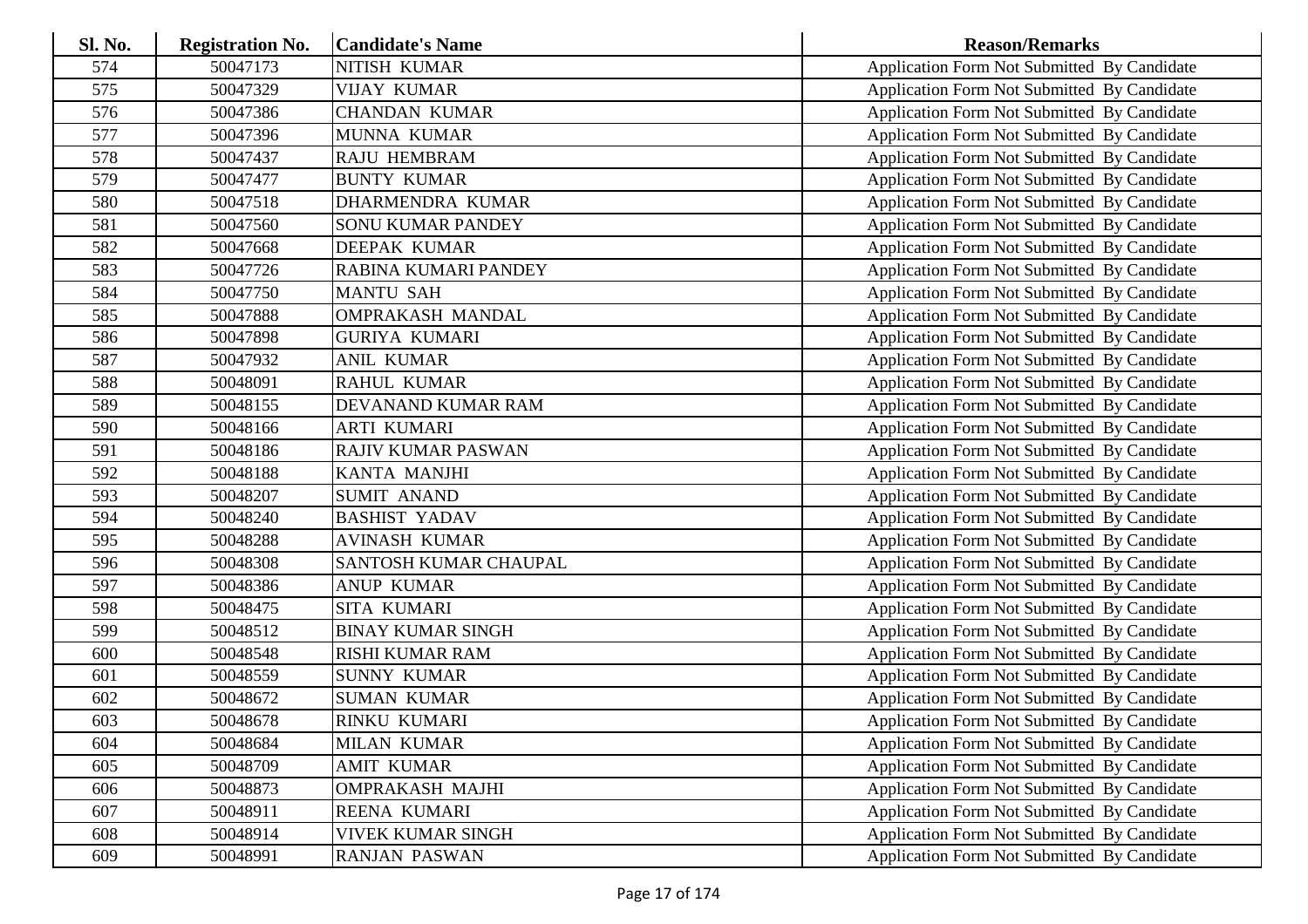| <b>Sl. No.</b> | <b>Registration No.</b> | <b>Candidate's Name</b>    | <b>Reason/Remarks</b>                       |
|----------------|-------------------------|----------------------------|---------------------------------------------|
| 610            | 50049087                | <b>CHETAN ANAND</b>        | Application Form Not Submitted By Candidate |
| 611            | 50049284                | <b>VIVESH KUMAR</b>        | Application Form Not Submitted By Candidate |
| 612            | 50049319                | <b>VINIT KUMAR</b>         | Application Form Not Submitted By Candidate |
| 613            | 50049369                | NIRDOSH KUMAR              | Application Form Not Submitted By Candidate |
| 614            | 50049446                | RAJA KUMAR                 | Application Form Not Submitted By Candidate |
| 615            | 50049523                | <b>ANITA KUMARI</b>        | Application Form Not Submitted By Candidate |
| 616            | 50049638                | <b>BAHADUR MALA PASWAN</b> | Application Form Not Submitted By Candidate |
| 617            | 50049667                | <b>MD EQBAL</b>            | Application Form Not Submitted By Candidate |
| 618            | 50049706                | <b>SURAJ KUMAR</b>         | Application Form Not Submitted By Candidate |
| 619            | 50049759                | <b>KAMAL</b>               | Application Form Not Submitted By Candidate |
| 620            | 50049785                | <b>BINA KUMARI</b>         | Application Form Not Submitted By Candidate |
| 621            | 50049805                | <b>JULI KUMARI</b>         | Application Form Not Submitted By Candidate |
| 622            | 50049942                | <b>SANTU KUMAR PASWAN</b>  | Application Form Not Submitted By Candidate |
| 623            | 50049973                | SANGEETA KUMARI            | Application Form Not Submitted By Candidate |
| 624            | 50050042                | MANIBHUSHAN KUMAR SAH      | Application Form Not Submitted By Candidate |
| 625            | 50050078                | <b>NIRANJAN KUMAR</b>      | Application Form Not Submitted By Candidate |
| 626            | 50050081                | <b>SUNNY KUMAR</b>         | Application Form Not Submitted By Candidate |
| 627            | 50050121                | <b>ABHISHEK KUMAR RAM</b>  | Application Form Not Submitted By Candidate |
| 628            | 50050148                | KAUSHAL KUMAR              | Application Form Not Submitted By Candidate |
| 629            | 50050321                | <b>BIPIN KUMAR GOND</b>    | Application Form Not Submitted By Candidate |
| 630            | 50050440                | <b>VINAY KUMAR DAS</b>     | Application Form Not Submitted By Candidate |
| 631            | 50050479                | <b>AMAN ABHISHEK</b>       | Application Form Not Submitted By Candidate |
| 632            | 50050516                | <b>KAMLESH ITI KUMAR</b>   | Application Form Not Submitted By Candidate |
| 633            | 50050609                | ABHIRAJAN KUMAR            | Application Form Not Submitted By Candidate |
| 634            | 50050639                | <b>AMRIT KUMAR</b>         | Application Form Not Submitted By Candidate |
| 635            | 50050653                | <b>HARERAM KUMAR</b>       | Application Form Not Submitted By Candidate |
| 636            | 50050660                | <b>ASHA KUMARI</b>         | Application Form Not Submitted By Candidate |
| 637            | 50050857                | <b>ABDESH KUMAR</b>        | Application Form Not Submitted By Candidate |
| 638            | 50050894                | <b>RAHUL KUMAR</b>         | Application Form Not Submitted By Candidate |
| 639            | 50050901                | <b>DHARMVEER KUMAR</b>     | Application Form Not Submitted By Candidate |
| 640            | 50050924                | <b>CHANDA</b>              | Application Form Not Submitted By Candidate |
| 641            | 50050983                | <b>ABHISHEK KUMAR</b>      | Application Form Not Submitted By Candidate |
| 642            | 50051027                | <b>RAHUL KUMAR</b>         | Application Form Not Submitted By Candidate |
| 643            | 50051161                | DEEPAK KUMAR RAM           | Application Form Not Submitted By Candidate |
| 644            | 50051250                | <b>VIKKY KUMAR RAM</b>     | Application Form Not Submitted By Candidate |
| 645            | 50051263                | <b>BIKASH KUMAR TANTI</b>  | Application Form Not Submitted By Candidate |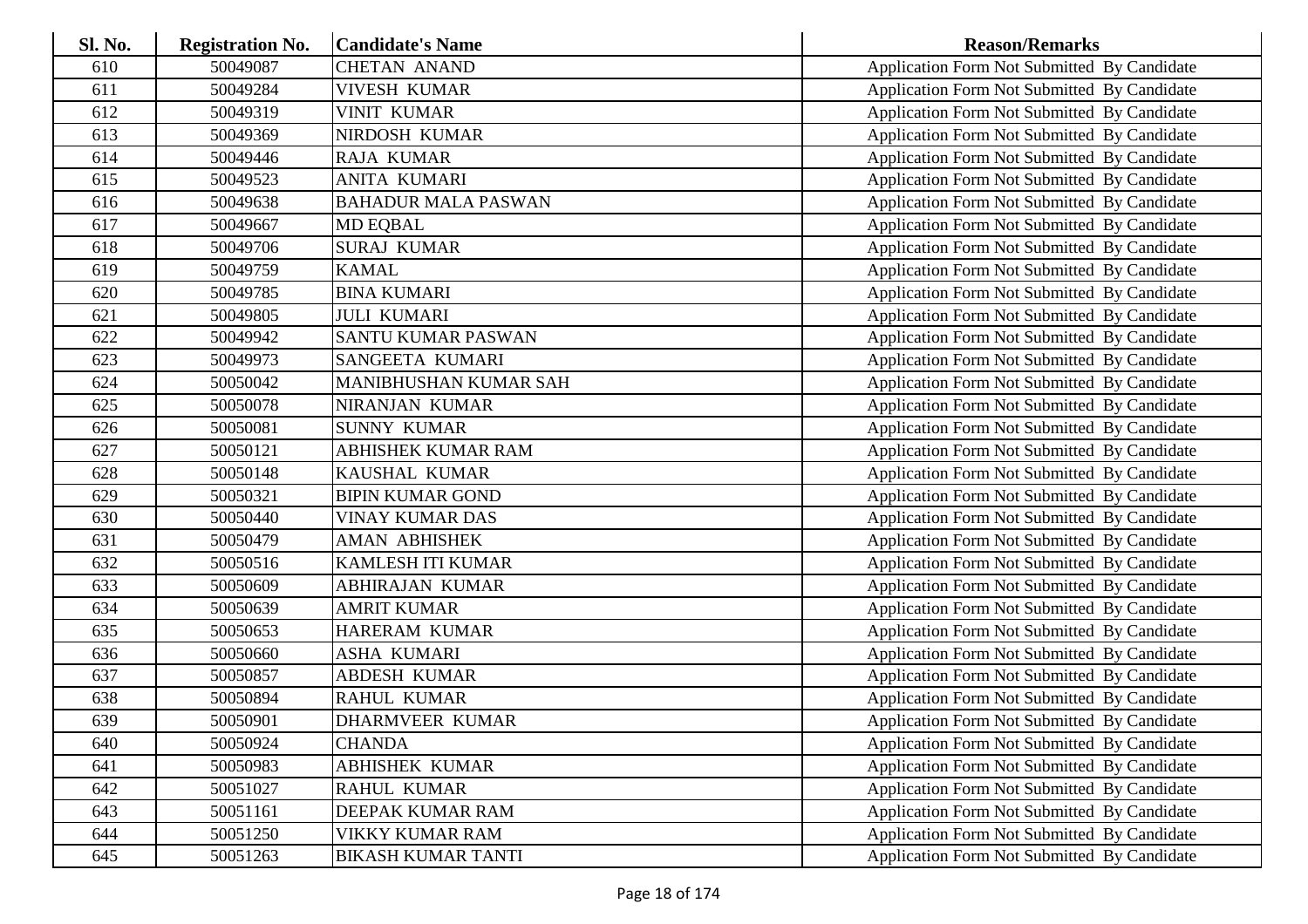| Sl. No. | <b>Registration No.</b> | <b>Candidate's Name</b>       | <b>Reason/Remarks</b>                       |
|---------|-------------------------|-------------------------------|---------------------------------------------|
| 646     | 50051325                | <b>ALOK KUMAR RAM</b>         | Application Form Not Submitted By Candidate |
| 647     | 50051386                | NIRAJ KUMAR                   | Application Form Not Submitted By Candidate |
| 648     | 50051485                | <b>CHANDAN KUMAR</b>          | Application Form Not Submitted By Candidate |
| 649     | 50051488                | JYOTISH KUMAR RAM             | Application Form Not Submitted By Candidate |
| 650     | 50051546                | AJIT MISHRA                   | Application Form Not Submitted By Candidate |
| 651     | 50051584                | <b>RAVI PATEL</b>             | Application Form Not Submitted By Candidate |
| 652     | 50051620                | <b>SAURABH KUMAR</b>          | Application Form Not Submitted By Candidate |
| 653     | 50051668                | <b>SHANKAR PASWAN</b>         | Application Form Not Submitted By Candidate |
| 654     | 50051735                | <b>ANKUSH SINGH</b>           | Application Form Not Submitted By Candidate |
| 655     | 50051778                | RAJESH KUMAR SHARMA           | Application Form Not Submitted By Candidate |
| 656     | 50051811                | ARCHANA KUMARI                | Application Form Not Submitted By Candidate |
| 657     | 50052030                | <b>GAUTAM KUMAR</b>           | Application Form Not Submitted By Candidate |
| 658     | 50052035                | <b>SUMAN KUMAR</b>            | Application Form Not Submitted By Candidate |
| 659     | 50052056                | <b>SUNNY KUMAR</b>            | Application Form Not Submitted By Candidate |
| 660     | 50052097                | <b>GOPAL KUMAR SAHNI</b>      | Application Form Not Submitted By Candidate |
| 661     | 50052126                | <b>GOPAL KUMAR</b>            | Application Form Not Submitted By Candidate |
| 662     | 50052301                | PRIYA BHARTI                  | Application Form Not Submitted By Candidate |
| 663     | 50052350                | ARVIND KUMAR SAH              | Application Form Not Submitted By Candidate |
| 664     | 50052482                | NAMAN MAURYA                  | Application Form Not Submitted By Candidate |
| 665     | 50052487                | PUNAM KUMARI                  | Application Form Not Submitted By Candidate |
| 666     | 50052489                | <b>LAKSHMI KUMARI</b>         | Application Form Not Submitted By Candidate |
| 667     | 50052605                | AMIT KUMAR GUPTA              | Application Form Not Submitted By Candidate |
| 668     | 50052662                | <b>NIKESH KUMAR</b>           | Application Form Not Submitted By Candidate |
| 669     | 50052762                | NITISH KUMAR                  | Application Form Not Submitted By Candidate |
| 670     | 50052796                | <b>DENESH KUMAR</b>           | Application Form Not Submitted By Candidate |
| 671     | 50052843                | <b>BEAUTY SINHA</b>           | Application Form Not Submitted By Candidate |
| 672     | 50052886                | <b>RANJU KUMARI</b>           | Application Form Not Submitted By Candidate |
| 673     | 50052917                | <b>BARSHA KUMARI</b>          | Application Form Not Submitted By Candidate |
| 674     | 50052987                | <b>BARHAMA SHANKAR SHARMA</b> | Application Form Not Submitted By Candidate |
| 675     | 50053027                | ABHISHEK KUMAR                | Application Form Not Submitted By Candidate |
| 676     | 50053032                | <b>GUNJA KUMARI</b>           | Application Form Not Submitted By Candidate |
| 677     | 50053168                | <b>RUPESH KUMAR</b>           | Application Form Not Submitted By Candidate |
| 678     | 50053204                | SINDHU KUMARI                 | Application Form Not Submitted By Candidate |
| 679     | 50053239                | PINKU KUMAR                   | Application Form Not Submitted By Candidate |
| 680     | 50053302                | NEHA KUMARI                   | Application Form Not Submitted By Candidate |
| 681     | 50053318                | <b>RAM MURMU</b>              | Application Form Not Submitted By Candidate |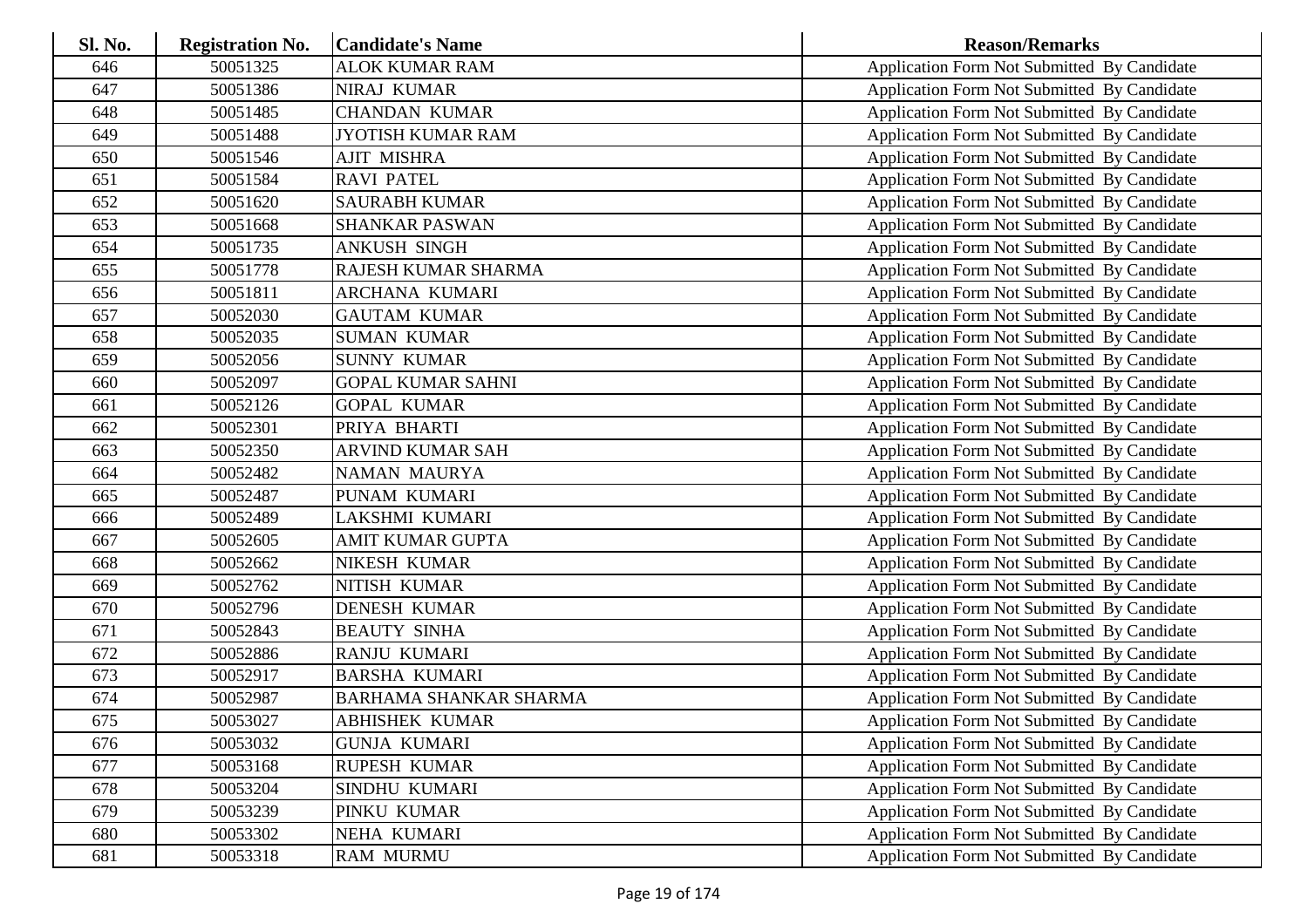| <b>Sl. No.</b> | <b>Registration No.</b> | <b>Candidate's Name</b>   | <b>Reason/Remarks</b>                              |
|----------------|-------------------------|---------------------------|----------------------------------------------------|
| 682            | 50053618                | PRIYANKA KUMARI SEN       | Application Form Not Submitted By Candidate        |
| 683            | 50053636                | NITISH KUMAR MANJHI       | <b>Application Form Not Submitted By Candidate</b> |
| 684            | 50053664                | <b>CHANDAN KUMAR</b>      | Application Form Not Submitted By Candidate        |
| 685            | 50054009                | <b>SUGANTI DEVI</b>       | Application Form Not Submitted By Candidate        |
| 686            | 50054414                | ROHIT KUMAR SAH           | Application Form Not Submitted By Candidate        |
| 687            | 50054420                | <b>ROHAN KUMAR</b>        | Application Form Not Submitted By Candidate        |
| 688            | 50054459                | <b>RAKHI RANJAN</b>       | Application Form Not Submitted By Candidate        |
| 689            | 50054507                | <b>NITESH KUMAR</b>       | Application Form Not Submitted By Candidate        |
| 690            | 50054660                | <b>NIKESH KUMAR</b>       | Application Form Not Submitted By Candidate        |
| 691            | 50054671                | <b>JITENDRA CHAUDHARY</b> | Application Form Not Submitted By Candidate        |
| 692            | 50054685                | <b>VIPIN KUMAR</b>        | Application Form Not Submitted By Candidate        |
| 693            | 50054737                | <b>AKASH VERMA</b>        | Application Form Not Submitted By Candidate        |
| 694            | 50054865                | <b>ALKA KUMARI</b>        | Application Form Not Submitted By Candidate        |
| 695            | 50054925                | <b>GOVINDA KUMAR</b>      | Application Form Not Submitted By Candidate        |
| 696            | 50054950                | <b>SHIV SAGAR</b>         | Application Form Not Submitted By Candidate        |
| 697            | 50055119                | <b>DHEERAJ KUMAR</b>      | Application Form Not Submitted By Candidate        |
| 698            | 50055298                | <b>KRISHNA KAMTI</b>      | <b>Application Form Not Submitted By Candidate</b> |
| 699            | 50055440                | <b>UDAY KUMAR</b>         | Application Form Not Submitted By Candidate        |
| 700            | 50055515                | <b>BABLU KUMAR MAHTO</b>  | Application Form Not Submitted By Candidate        |
| 701            | 50055560                | <b>RIDAM SHAW</b>         | Application Form Not Submitted By Candidate        |
| 702            | 50055575                | <b>BABLU RAM</b>          | Application Form Not Submitted By Candidate        |
| 703            | 50055606                | <b>VIKASH KUMAR</b>       | Application Form Not Submitted By Candidate        |
| 704            | 50055614                | <b>MANISHA BANAIT</b>     | Application Form Not Submitted By Candidate        |
| 705            | 50055652                | ABHISHEK KUMAR GUPTA      | Application Form Not Submitted By Candidate        |
| 706            | 50055656                | <b>KIRAN KUMARI</b>       | Application Form Not Submitted By Candidate        |
| 707            | 50055672                | <b>VISHAL KUMAR</b>       | Application Form Not Submitted By Candidate        |
| 708            | 50055692                | <b>ANAND KUMAR</b>        | Application Form Not Submitted By Candidate        |
| 709            | 50055747                | <b>SURAJ KUMAR</b>        | Application Form Not Submitted By Candidate        |
| 710            | 50055762                | <b>SAHIL KUMAR</b>        | Application Form Not Submitted By Candidate        |
| 711            | 50055798                | DAYAL KUMAR SINGH         | Application Form Not Submitted By Candidate        |
| 712            | 50055877                | <b>CHANDAN KUMAR</b>      | Application Form Not Submitted By Candidate        |
| 713            | 50055881                | <b>MD IRFAN ALAM</b>      | Application Form Not Submitted By Candidate        |
| 714            | 50056096                | ANGAD KUMAR PASWAN        | Application Form Not Submitted By Candidate        |
| 715            | 50056113                | <b>RAHUL KUMAR</b>        | Application Form Not Submitted By Candidate        |
| 716            | 50056117                | NITISH KUMAR              | <b>Application Form Not Submitted By Candidate</b> |
| 717            | 50056120                | <b>GAURAV KUMAR</b>       | Application Form Not Submitted By Candidate        |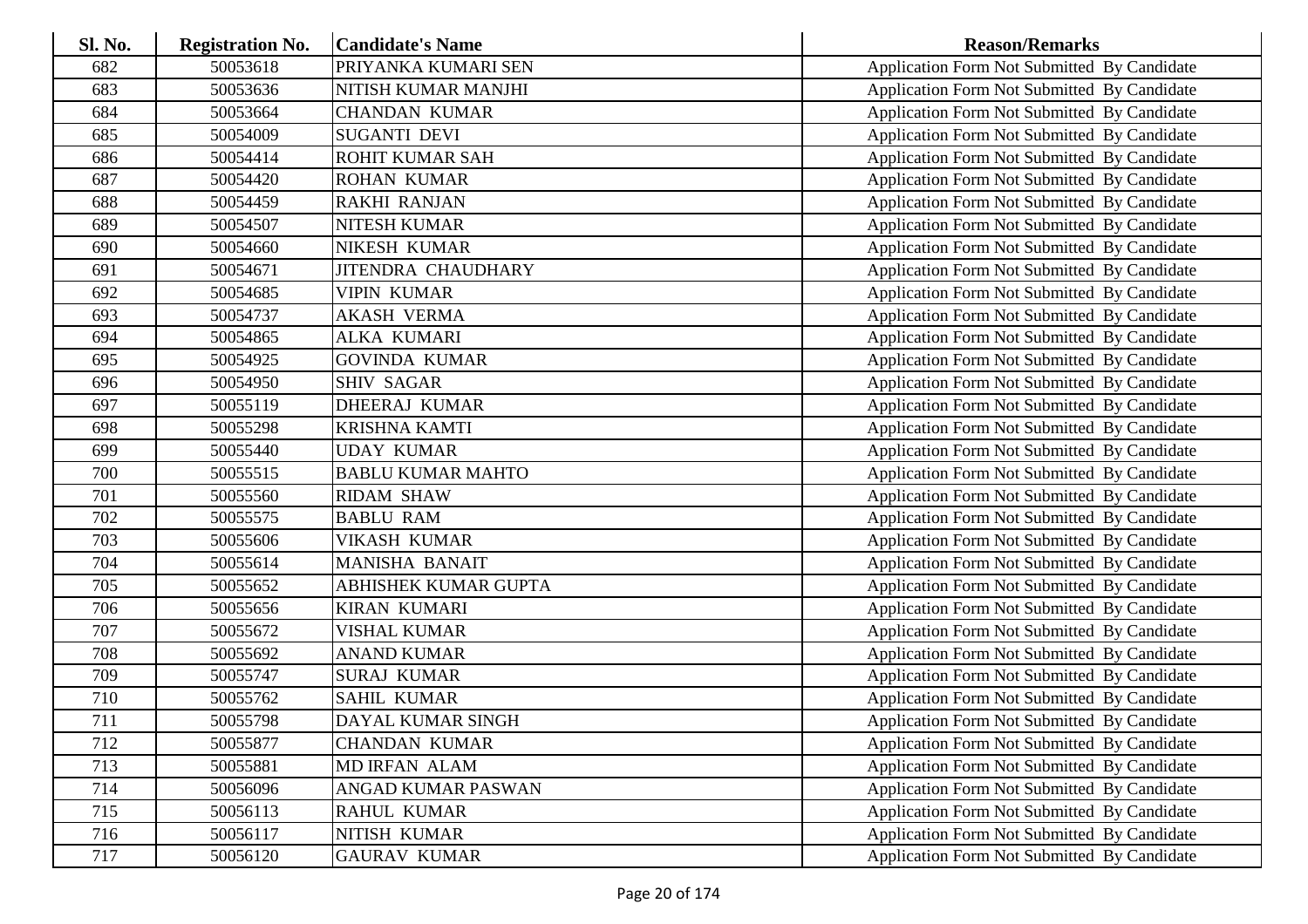| Sl. No. | <b>Registration No.</b> | <b>Candidate's Name</b>         | <b>Reason/Remarks</b>                       |
|---------|-------------------------|---------------------------------|---------------------------------------------|
| 718     | 50056502                | <b>RAM NAYAN DUBEY</b>          | Application Form Not Submitted By Candidate |
| 719     | 50056580                | <b>AMAN SOREN</b>               | Application Form Not Submitted By Candidate |
| 720     | 50056606                | <b>RAJU KUMAR</b>               | Application Form Not Submitted By Candidate |
| 721     | 50056629                | <b>INDRAJEET VIRENDRA SINGH</b> | Application Form Not Submitted By Candidate |
| 722     | 50056798                | <b>SWETA RAJ</b>                | Application Form Not Submitted By Candidate |
| 723     | 50056814                | <b>GAUTAM KUMAR</b>             | Application Form Not Submitted By Candidate |
| 724     | 50056968                | <b>MANDIP KUMAR</b>             | Application Form Not Submitted By Candidate |
| 725     | 50056983                | KHUSHBU KUMARI                  | Application Form Not Submitted By Candidate |
| 726     | 50057034                | <b>BHAGCHANDRA AHIRWAR</b>      | Application Form Not Submitted By Candidate |
| 727     | 50057066                | <b>SACHIN KUMAR RAJAK</b>       | Application Form Not Submitted By Candidate |
| 728     | 50057187                | PURUSHOTTAM KUMAR               | Application Form Not Submitted By Candidate |
| 729     | 50057193                | <b>UDAY KUMAR</b>               | Application Form Not Submitted By Candidate |
| 730     | 50057212                | PUNAM KUMARI                    | Application Form Not Submitted By Candidate |
| 731     | 50057281                | <b>MITHLESH KUMAR</b>           | Application Form Not Submitted By Candidate |
| 732     | 50057344                | <b>RAHUL RAJ PASWAN</b>         | Application Form Not Submitted By Candidate |
| 733     | 50057582                | PUJA KUMARI                     | Application Form Not Submitted By Candidate |
| 734     | 50057615                | NISHU KUMARI                    | Application Form Not Submitted By Candidate |
| 735     | 50057871                | <b>MANISH KUMAR</b>             | Application Form Not Submitted By Candidate |
| 736     | 50057975                | <b>CHHOTU KUMAR</b>             | Application Form Not Submitted By Candidate |
| 737     | 50058207                | <b>JITENDRA PRASAD</b>          | Application Form Not Submitted By Candidate |
| 738     | 50058239                | <b>RAJ PRAKASH</b>              | Application Form Not Submitted By Candidate |
| 739     | 50058324                | <b>RUPAM KUMARI</b>             | Application Form Not Submitted By Candidate |
| 740     | 50058369                | <b>SURAJ PASWAN</b>             | Application Form Not Submitted By Candidate |
| 741     | 50058391                | HARIOM KUMAR SHARMA             | Application Form Not Submitted By Candidate |
| 742     | 50058641                | <b>SANJAY YADAV</b>             | Application Form Not Submitted By Candidate |
| 743     | 50058861                | <b>BINOD KUMAR</b>              | Application Form Not Submitted By Candidate |
| 744     | 50058898                | NITISH KUMAR                    | Application Form Not Submitted By Candidate |
| 745     | 50058905                | <b>GOVIND KUMAR</b>             | Application Form Not Submitted By Candidate |
| 746     | 50058936                | PRITY KUMARI                    | Application Form Not Submitted By Candidate |
| 747     | 50059013                | <b>SAURAV SINGH</b>             | Application Form Not Submitted By Candidate |
| 748     | 50059018                | AMARDEEP KUMAR                  | Application Form Not Submitted By Candidate |
| 749     | 50059066                | <b>JHINKI KUMARI</b>            | Application Form Not Submitted By Candidate |
| 750     | 50059152                | <b>BIRBAL KUMAR YADAV</b>       | Application Form Not Submitted By Candidate |
| 751     | 50059164                | RINKU KUMARI                    | Application Form Not Submitted By Candidate |
| 752     | 50059205                | <b>RAHUL KUMAR</b>              | Application Form Not Submitted By Candidate |
| 753     | 50059228                | <b>SHRIOM KUMAR</b>             | Application Form Not Submitted By Candidate |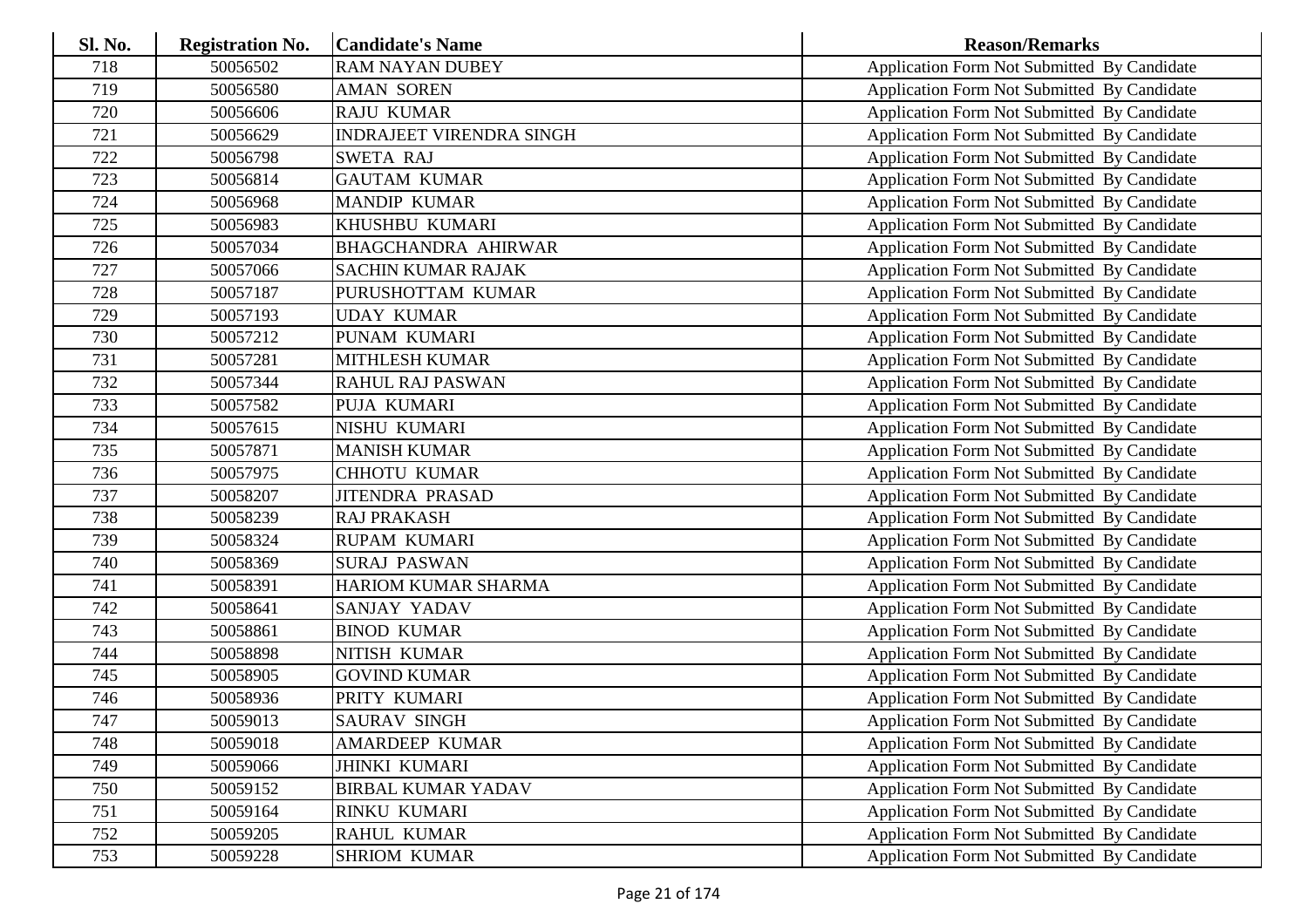| Sl. No. | <b>Registration No.</b> | <b>Candidate's Name</b>     | <b>Reason/Remarks</b>                       |
|---------|-------------------------|-----------------------------|---------------------------------------------|
| 754     | 50059282                | <b>SACHIN KUMAR</b>         | Application Form Not Submitted By Candidate |
| 755     | 50059518                | <b>SIMA KUMARI</b>          | Application Form Not Submitted By Candidate |
| 756     | 50059570                | <b>RANJEET KUMAR</b>        | Application Form Not Submitted By Candidate |
| 757     | 50059575                | KUMARI KUMARI               | Application Form Not Submitted By Candidate |
| 758     | 50059576                | <b>SUJEET GOND</b>          | Application Form Not Submitted By Candidate |
| 759     | 50059664                | <b>SHASHI BABU</b>          | Application Form Not Submitted By Candidate |
| 760     | 50059737                | <b>KUNDAN KUMAR RAM</b>     | Application Form Not Submitted By Candidate |
| 761     | 50059832                | RAJVEER KUMAR PRASAD        | Application Form Not Submitted By Candidate |
| 762     | 50059954                | <b>AASHU KUMAR</b>          | Application Form Not Submitted By Candidate |
| 763     | 50060042                | <b>SANDEEP KUMAR RAM</b>    | Application Form Not Submitted By Candidate |
| 764     | 50060057                | <b>DIPAK KUMAR</b>          | Application Form Not Submitted By Candidate |
| 765     | 50060226                | <b>GOPI KUMAR CHOUDHARY</b> | Application Form Not Submitted By Candidate |
| 766     | 50060405                | MITHLESH KUMAR              | Application Form Not Submitted By Candidate |
| 767     | 50060460                | <b>SARANG PV</b>            | Application Form Not Submitted By Candidate |
| 768     | 50060470                | <b>DEEPAK KUMAR</b>         | Application Form Not Submitted By Candidate |
| 769     | 50060504                | ABHISHEK KUMAR JHA          | Application Form Not Submitted By Candidate |
| 770     | 50060563                | ANSHU KUMARI                | Application Form Not Submitted By Candidate |
| 771     | 50060564                | MANISHA KUMARI              | Application Form Not Submitted By Candidate |
| 772     | 50060671                | <b>RAVI KUNWAR</b>          | Application Form Not Submitted By Candidate |
| 773     | 50060717                | <b>LAXMI KUMARI</b>         | Application Form Not Submitted By Candidate |
| 774     | 50060726                | <b>GAURAV KUMAR</b>         | Application Form Not Submitted By Candidate |
| 775     | 50060821                | PRINCE KUMAR SINGH          | Application Form Not Submitted By Candidate |
| 776     | 50060924                | NITISH KUMAR                | Application Form Not Submitted By Candidate |
| 777     | 50060930                | <b>SUSHIL KUMAR</b>         | Application Form Not Submitted By Candidate |
| 778     | 50060982                | <b>RAUSAN ZAMIR</b>         | Application Form Not Submitted By Candidate |
| 779     | 50061060                | PRINCE KUMAR                | Application Form Not Submitted By Candidate |
| 780     | 50061254                | <b>IQBAL MALIK</b>          | Application Form Not Submitted By Candidate |
| 781     | 50061267                | <b>MANISH KUMAR</b>         | Application Form Not Submitted By Candidate |
| 782     | 50061340                | <b>KUSUM KUMARI</b>         | Application Form Not Submitted By Candidate |
| 783     | 50061531                | <b>MANJU KUMARI</b>         | Application Form Not Submitted By Candidate |
| 784     | 50061559                | <b>SONI KUMARI</b>          | Application Form Not Submitted By Candidate |
| 785     | 50061586                | VIKASH KUMAR SHARMA         | Application Form Not Submitted By Candidate |
| 786     | 50061614                | ANITA KUMARI                | Application Form Not Submitted By Candidate |
| 787     | 50061664                | <b>BIKESH BAITHA</b>        | Application Form Not Submitted By Candidate |
| 788     | 50061691                | <b>SAURAV SUMAN</b>         | Application Form Not Submitted By Candidate |
| 789     | 50061911                | <b>AKASH YADAV</b>          | Application Form Not Submitted By Candidate |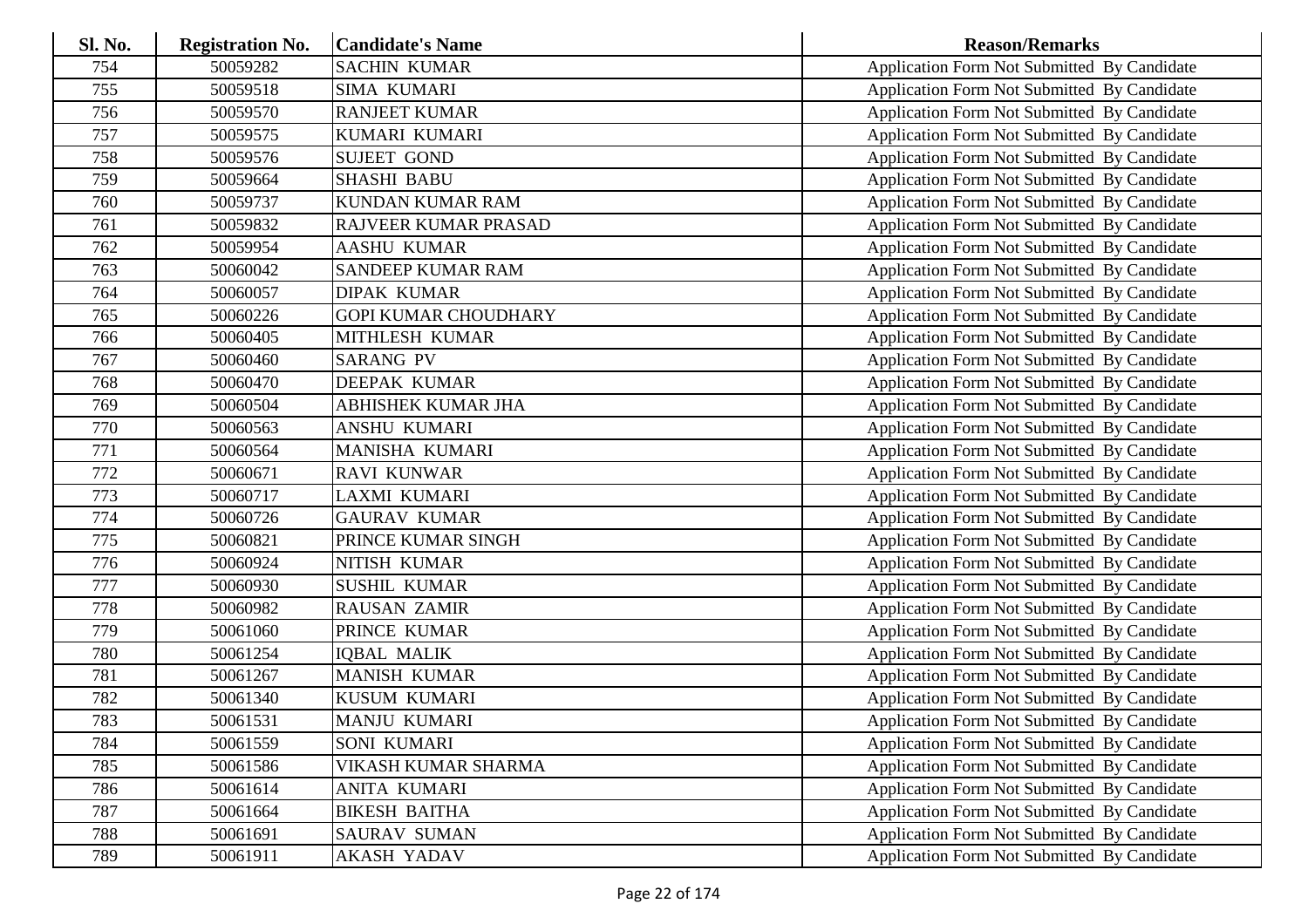| Sl. No. | <b>Registration No.</b> | <b>Candidate's Name</b>   | <b>Reason/Remarks</b>                              |
|---------|-------------------------|---------------------------|----------------------------------------------------|
| 790     | 50062102                | <b>VIKRAM KUMAR</b>       | Application Form Not Submitted By Candidate        |
| 791     | 50062132                | RAKHI KUMARI              | Application Form Not Submitted By Candidate        |
| 792     | 50062134                | <b>MADHU KUMARI</b>       | Application Form Not Submitted By Candidate        |
| 793     | 50062144                | NEHA KUMARI               | Application Form Not Submitted By Candidate        |
| 794     | 50062228                | NISHA KUMARI              | Application Form Not Submitted By Candidate        |
| 795     | 50062247                | <b>BINDU KUMARI</b>       | Application Form Not Submitted By Candidate        |
| 796     | 50062366                | SIMA KUMARI               | Application Form Not Submitted By Candidate        |
| 797     | 50062419                | <b>SAROJ KUMAR</b>        | Application Form Not Submitted By Candidate        |
| 798     | 50062432                | <b>BHEEM KUMAR RAM</b>    | Application Form Not Submitted By Candidate        |
| 799     | 50062576                | <b>SHIV PRAKASH</b>       | Application Form Not Submitted By Candidate        |
| 800     | 50062684                | HARERAM RAVI              | Application Form Not Submitted By Candidate        |
| 801     | 50062694                | <b>RAJA KUMAR SAH</b>     | Application Form Not Submitted By Candidate        |
| 802     | 50062701                | <b>SAGAR PASWAN</b>       | Application Form Not Submitted By Candidate        |
| 803     | 50062717                | <b>ANJU KUMARI</b>        | Application Form Not Submitted By Candidate        |
| 804     | 50062796                | <b>RANJEET KUMAR</b>      | Application Form Not Submitted By Candidate        |
| 805     | 50062895                | <b>SAGAR KUMAR MAHTO</b>  | <b>Application Form Not Submitted By Candidate</b> |
| 806     | 50063079                | <b>ANJALI KUMARI</b>      | <b>Application Form Not Submitted By Candidate</b> |
| 807     | 50063089                | <b>ARVIND KUMAR</b>       | Application Form Not Submitted By Candidate        |
| 808     | 50063137                | <b>GOLU KUMAR</b>         | Application Form Not Submitted By Candidate        |
| 809     | 50063212                | <b>GAJENDRA KUMAR RAM</b> | Application Form Not Submitted By Candidate        |
| 810     | 50063446                | <b>SURAJ SAH</b>          | Application Form Not Submitted By Candidate        |
| 811     | 50063448                | SHIKSHA KUMARI            | Application Form Not Submitted By Candidate        |
| 812     | 50063543                | PRABHASH KUMAR            | Application Form Not Submitted By Candidate        |
| 813     | 50063554                | <b>SONI KUMARI</b>        | Application Form Not Submitted By Candidate        |
| 814     | 50063579                | <b>BINOD KUMAR</b>        | Application Form Not Submitted By Candidate        |
| 815     | 50063582                | KAUSHAL KUMAR             | Application Form Not Submitted By Candidate        |
| 816     | 50063797                | <b>BABLU PASWAN</b>       | Application Form Not Submitted By Candidate        |
| 817     | 50063862                | <b>VIKASH KUMAR</b>       | Application Form Not Submitted By Candidate        |
| 818     | 50063932                | <b>JAGRANNATH KUMAR</b>   | Application Form Not Submitted By Candidate        |
| 819     | 50063951                | VISHAL KUMAR              | Application Form Not Submitted By Candidate        |
| 820     | 50063956                | SAVENTI KUMARI            | Application Form Not Submitted By Candidate        |
| 821     | 50063968                | PINTU KUMAR               | <b>Application Form Not Submitted By Candidate</b> |
| 822     | 50063976                | LAKSHMAN KUMAR            | <b>Application Form Not Submitted By Candidate</b> |
| 823     | 50064074                | POOJA KUMARI              | Application Form Not Submitted By Candidate        |
| 824     | 50064115                | NISHA KUMARI              | <b>Application Form Not Submitted By Candidate</b> |
| 825     | 50064215                | PHOOL KUMARI              | <b>Application Form Not Submitted By Candidate</b> |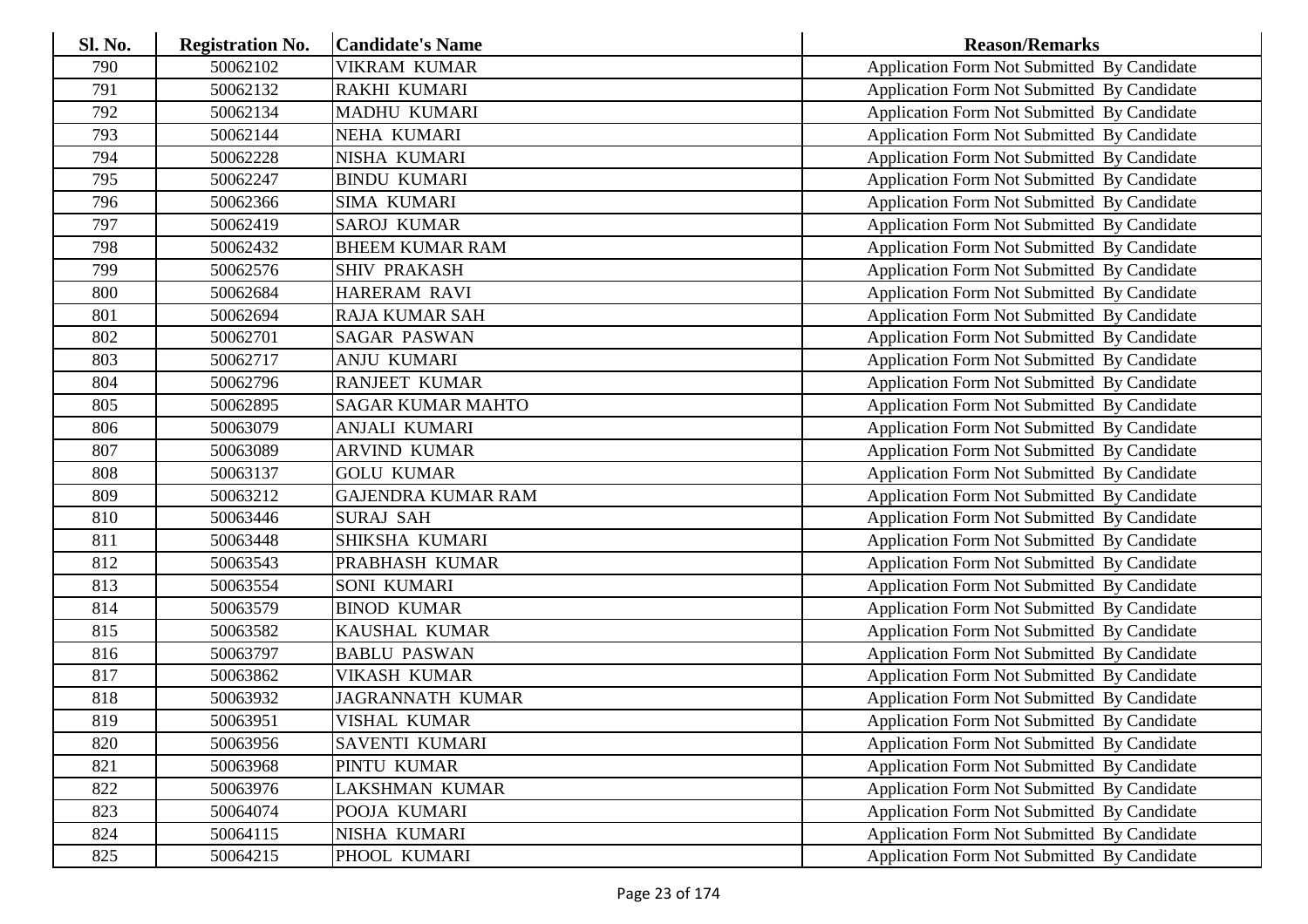| <b>Sl. No.</b> | <b>Registration No.</b> | <b>Candidate's Name</b>     | <b>Reason/Remarks</b>                              |
|----------------|-------------------------|-----------------------------|----------------------------------------------------|
| 826            | 50064223                | <b>SHUBHAM KUMAR</b>        | Application Form Not Submitted By Candidate        |
| 827            | 50064255                | <b>KAMAL KISHOR</b>         | Application Form Not Submitted By Candidate        |
| 828            | 50064307                | <b>VINOD MEENA</b>          | Application Form Not Submitted By Candidate        |
| 829            | 50064335                | <b>AKHILESH KUMAR</b>       | Application Form Not Submitted By Candidate        |
| 830            | 50064392                | PANKAJ KUMAR RAM            | Application Form Not Submitted By Candidate        |
| 831            | 50064605                | <b>MADHU KUMARI</b>         | Application Form Not Submitted By Candidate        |
| 832            | 50064675                | <b>SUDHIR KUMAR</b>         | Application Form Not Submitted By Candidate        |
| 833            | 50064734                | POOJA KUMARI                | Application Form Not Submitted By Candidate        |
| 834            | 50064800                | <b>VIKASH RAVI</b>          | Application Form Not Submitted By Candidate        |
| 835            | 50064801                | NIRAJ KUMAR                 | Application Form Not Submitted By Candidate        |
| 836            | 50065008                | <b>MD DAUD</b>              | Application Form Not Submitted By Candidate        |
| 837            | 50065191                | VIMAL CHANDRA PASWAN        | Application Form Not Submitted By Candidate        |
| 838            | 50065218                | <b>RAKHI KUMARI</b>         | Application Form Not Submitted By Candidate        |
| 839            | 50065284                | <b>GAUTAM KUMAR</b>         | Application Form Not Submitted By Candidate        |
| 840            | 50065312                | <b>MANJEET KUMAR</b>        | Application Form Not Submitted By Candidate        |
| 841            | 50065337                | NEHA KUMARI                 | Application Form Not Submitted By Candidate        |
| 842            | 50065343                | YASHWANT YADAV              | <b>Application Form Not Submitted By Candidate</b> |
| 843            | 50065388                | PAPLU KUMAR                 | Application Form Not Submitted By Candidate        |
| 844            | 50065403                | <b>GUDDU KUMAR</b>          | Application Form Not Submitted By Candidate        |
| 845            | 50065514                | <b>MAMTA KUMARI</b>         | Application Form Not Submitted By Candidate        |
| 846            | 50065558                | <b>DEBJEET DAS</b>          | Application Form Not Submitted By Candidate        |
| 847            | 50065644                | NITESH KUMAR                | Application Form Not Submitted By Candidate        |
| 848            | 50065673                | SHILPA KUMARI               | Application Form Not Submitted By Candidate        |
| 849            | 50065776                | <b>KRIPA SHANKAR PANDEY</b> | Application Form Not Submitted By Candidate        |
| 850            | 50065836                | RAVI PRAKASH KUMAR          | Application Form Not Submitted By Candidate        |
| 851            | 50065882                | NIBHA KUMAR                 | Application Form Not Submitted By Candidate        |
| 852            | 50065928                | FULA KUMARI                 | Application Form Not Submitted By Candidate        |
| 853            | 50065949                | <b>RANDHIR KUMAR</b>        | Application Form Not Submitted By Candidate        |
| 854            | 50065981                | <b>DHANANJAY KUMAR</b>      | Application Form Not Submitted By Candidate        |
| 855            | 50066015                | <b>BIPIN KUMAR RAM</b>      | Application Form Not Submitted By Candidate        |
| 856            | 50066019                | PUNAM PASAWAN PASAWAN       | Application Form Not Submitted By Candidate        |
| 857            | 50066286                | <b>SUBODH KUMAR KUMAR</b>   | Application Form Not Submitted By Candidate        |
| 858            | 50066308                | <b>VIKASH KUMAR</b>         | Application Form Not Submitted By Candidate        |
| 859            | 50066329                | <b>SITA KUMARI</b>          | Application Form Not Submitted By Candidate        |
| 860            | 50066345                | <b>SUDHIR KUMAR</b>         | <b>Application Form Not Submitted By Candidate</b> |
| 861            | 50066387                | <b>RAJESH KUMAR</b>         | Application Form Not Submitted By Candidate        |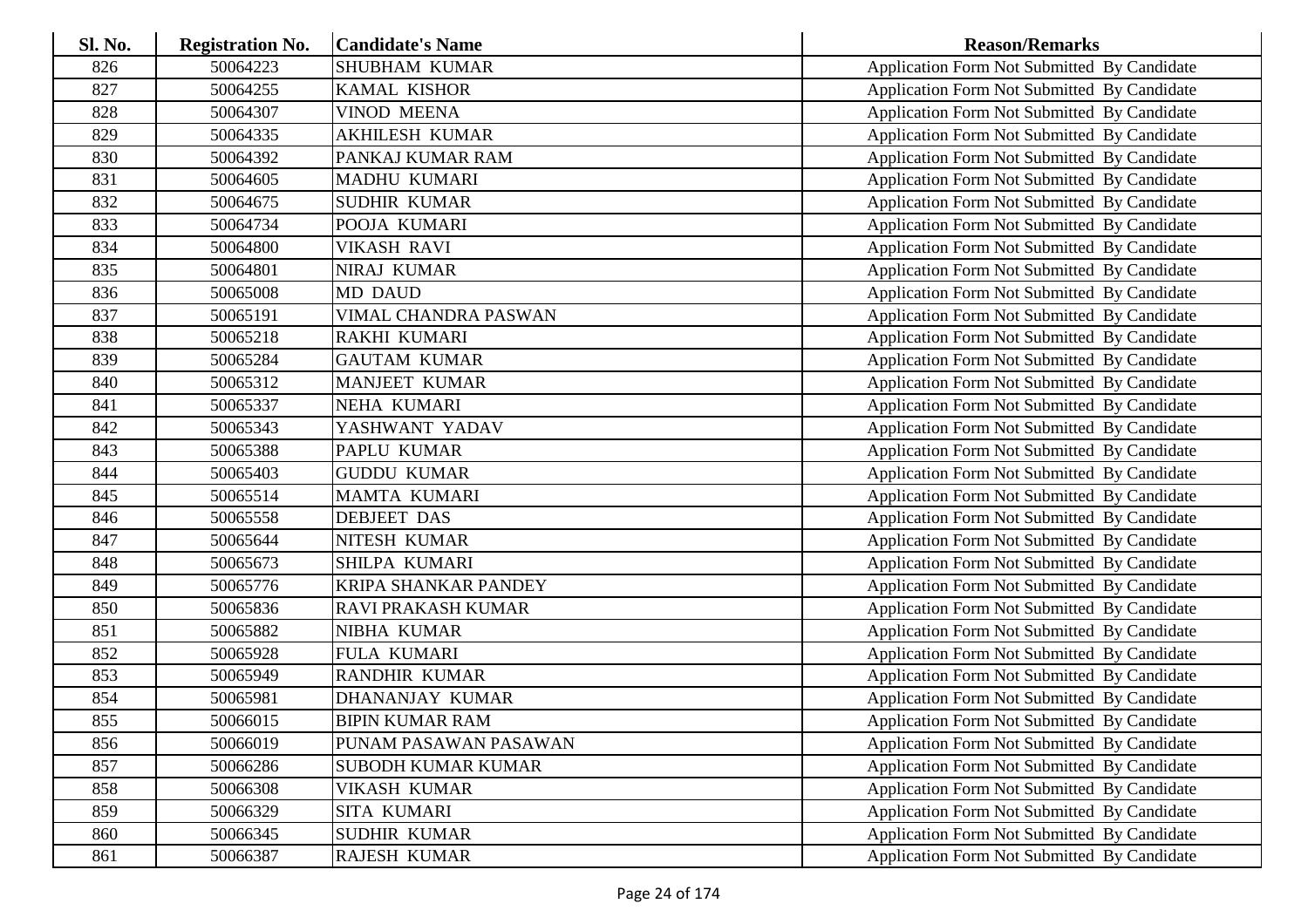| <b>Sl. No.</b> | <b>Registration No.</b> | <b>Candidate's Name</b>  | <b>Reason/Remarks</b>                              |
|----------------|-------------------------|--------------------------|----------------------------------------------------|
| 862            | 50066477                | <b>RAJESH KUMAR</b>      | Application Form Not Submitted By Candidate        |
| 863            | 50066521                | <b>PANKAJ</b>            | Application Form Not Submitted By Candidate        |
| 864            | 50066522                | <b>LALITA KUMARI</b>     | Application Form Not Submitted By Candidate        |
| 865            | 50066567                | <b>LAV KUMAR</b>         | Application Form Not Submitted By Candidate        |
| 866            | 50066594                | <b>AKASH KUAMR</b>       | Application Form Not Submitted By Candidate        |
| 867            | 50066602                | <b>ABHAY KUMAR</b>       | Application Form Not Submitted By Candidate        |
| 868            | 50066666                | NITU KUMARI              | Application Form Not Submitted By Candidate        |
| 869            | 50066745                | <b>RAJKISHOR PRASAD</b>  | Application Form Not Submitted By Candidate        |
| 870            | 50066760                | <b>SOHAN GOKHALE</b>     | Application Form Not Submitted By Candidate        |
| 871            | 50066789                | <b>ABHISHEK KUMAR</b>    | Application Form Not Submitted By Candidate        |
| 872            | 50066800                | <b>MEENA KUMARI</b>      | Application Form Not Submitted By Candidate        |
| 873            | 50066845                | <b>VIKASH KUMAR</b>      | Application Form Not Submitted By Candidate        |
| 874            | 50067008                | <b>DHIRAJ KUMAR</b>      | Application Form Not Submitted By Candidate        |
| 875            | 50067017                | <b>SANTOSH KUMAR RAM</b> | Application Form Not Submitted By Candidate        |
| 876            | 50067049                | <b>GULSHAN KUMAR</b>     | Application Form Not Submitted By Candidate        |
| 877            | 50067087                | <b>YUHI</b>              | Application Form Not Submitted By Candidate        |
| 878            | 50067103                | <b>AYAZ AHMAD</b>        | Application Form Not Submitted By Candidate        |
| 879            | 50067153                | <b>OMPRAKASH SAURAV</b>  | Application Form Not Submitted By Candidate        |
| 880            | 50067212                | <b>CHHOTU KUMAR</b>      | Application Form Not Submitted By Candidate        |
| 881            | 50067267                | <b>MANISH KUMAR</b>      | Application Form Not Submitted By Candidate        |
| 882            | 50067339                | <b>KAJAL KUMARI</b>      | <b>Application Form Not Submitted By Candidate</b> |
| 883            | 50067406                | <b>RAMSHEESH KUMAR</b>   | Application Form Not Submitted By Candidate        |
| 884            | 50067416                | NIRBHAY KUMAR            | Application Form Not Submitted By Candidate        |
| 885            | 50067456                | <b>SANJU PASWAN</b>      | Application Form Not Submitted By Candidate        |
| 886            | 50067474                | <b>VIVEK KUMAR DUBEY</b> | Application Form Not Submitted By Candidate        |
| 887            | 50067542                | <b>RIMJHIM KUMARI</b>    | Application Form Not Submitted By Candidate        |
| 888            | 50067618                | <b>RAMBABU RAM</b>       | Application Form Not Submitted By Candidate        |
| 889            | 50067621                | <b>RAMESHWAR KUMAR</b>   | Application Form Not Submitted By Candidate        |
| 890            | 50067722                | <b>SACHIN RAJ</b>        | Application Form Not Submitted By Candidate        |
| 891            | 50067809                | <b>AMAN KUMAR</b>        | Application Form Not Submitted By Candidate        |
| 892            | 50067872                | <b>RIKI KUMARI</b>       | Application Form Not Submitted By Candidate        |
| 893            | 50068060                | PRADIP KUMAR             | <b>Application Form Not Submitted By Candidate</b> |
| 894            | 50068285                | VISHAL RAM OJHA          | Application Form Not Submitted By Candidate        |
| 895            | 50068322                | <b>GEETESH KUMAR</b>     | Application Form Not Submitted By Candidate        |
| 896            | 50068325                | NEHA KUMARI              | <b>Application Form Not Submitted By Candidate</b> |
| 897            | 50068505                | ANJALI KUMARI            | Application Form Not Submitted By Candidate        |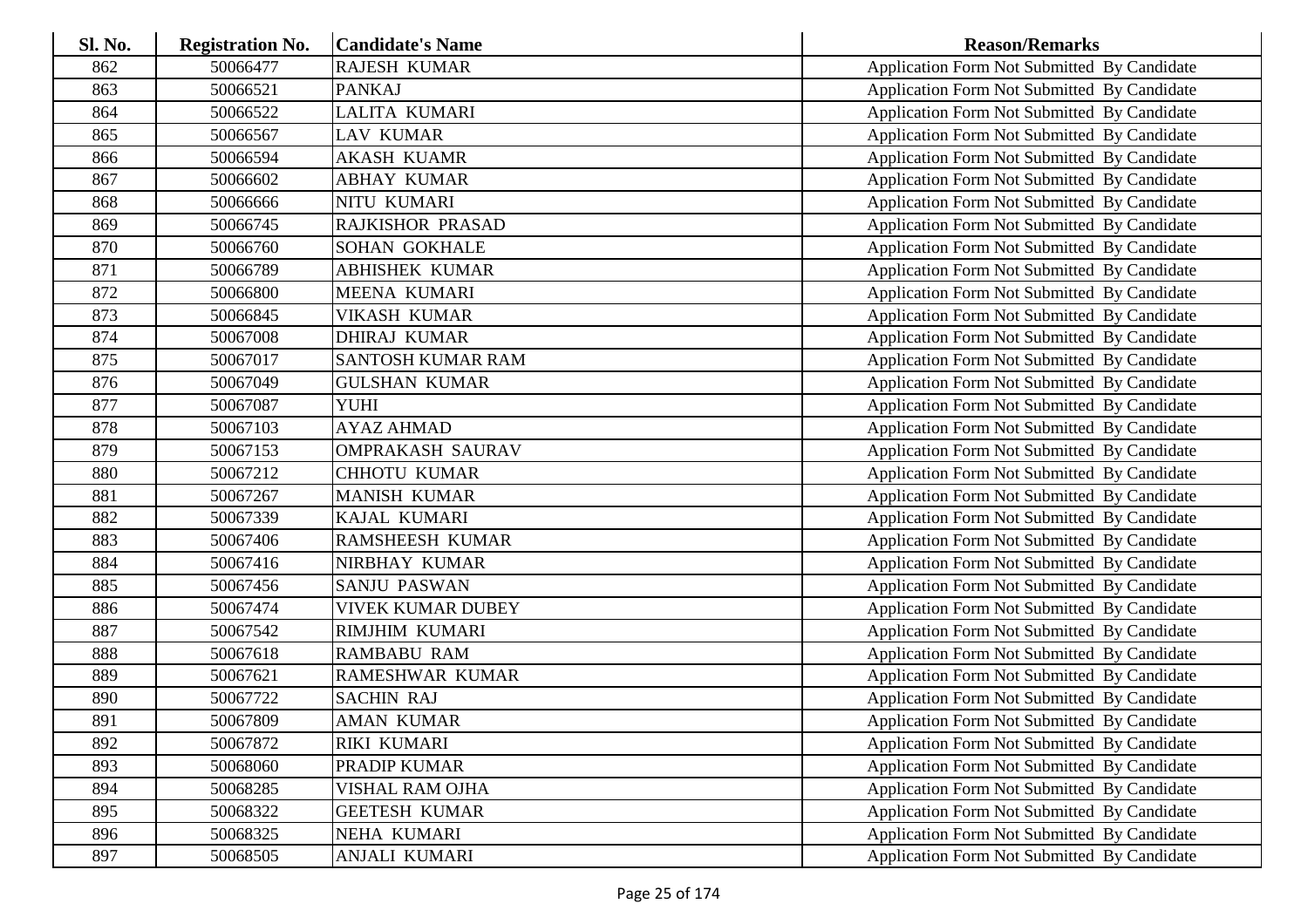| <b>Sl. No.</b> | <b>Registration No.</b> | <b>Candidate's Name</b>      | <b>Reason/Remarks</b>                              |
|----------------|-------------------------|------------------------------|----------------------------------------------------|
| 898            | 50068591                | <b>CHANDAN KUMAR RAM</b>     | Application Form Not Submitted By Candidate        |
| 899            | 50068597                | <b>KUNAL KUMAR</b>           | <b>Application Form Not Submitted By Candidate</b> |
| 900            | 50068661                | PRAKASH KUMAR                | Application Form Not Submitted By Candidate        |
| 901            | 50068758                | <b>KRISHNA KUMAR ROY</b>     | Application Form Not Submitted By Candidate        |
| 902            | 50068780                | CHANDRAKALA OJHA             | Application Form Not Submitted By Candidate        |
| 903            | 50068812                | YOGENDRA KUMAR               | Application Form Not Submitted By Candidate        |
| 904            | 50068829                | MUKHALAL RAM                 | Application Form Not Submitted By Candidate        |
| 905            | 50068923                | NAGESHWAR MAHATO             | Application Form Not Submitted By Candidate        |
| 906            | 50068989                | NANDAN KUMAR SINGH           | Application Form Not Submitted By Candidate        |
| 907            | 50069032                | <b>MANISH KUMAR</b>          | Application Form Not Submitted By Candidate        |
| 908            | 50069082                | VIKASH KUMAR                 | Application Form Not Submitted By Candidate        |
| 909            | 50069135                | VISHAL KUMAR                 | Application Form Not Submitted By Candidate        |
| 910            | 50069245                | AJAY KUMAR SHARMA            | Application Form Not Submitted By Candidate        |
| 911            | 50069252                | DEEPAK KUMAR                 | Application Form Not Submitted By Candidate        |
| 912            | 50069361                | KOMAL KUMARI                 | Application Form Not Submitted By Candidate        |
| 913            | 50069410                | <b>SHANKAR KUMAR</b>         | Application Form Not Submitted By Candidate        |
| 914            | 50069414                | <b>NISHANT KUMAR GOND</b>    | Application Form Not Submitted By Candidate        |
| 915            | 50069461                | NITISH KUMAR                 | Application Form Not Submitted By Candidate        |
| 916            | 50069485                | <b>VISHAL KUMAR</b>          | Application Form Not Submitted By Candidate        |
| 917            | 50069489                | <b>ABHISEK PASWAN</b>        | Application Form Not Submitted By Candidate        |
| 918            | 50069602                | <b>SUNIL KUMAR PASWAN</b>    | Application Form Not Submitted By Candidate        |
| 919            | 50069647                | PAYAL KUMARI                 | Application Form Not Submitted By Candidate        |
| 920            | 50069759                | <b>ARUN KUMAR</b>            | Application Form Not Submitted By Candidate        |
| 921            | 50069783                | NAHA KUMARI                  | Application Form Not Submitted By Candidate        |
| 922            | 50069793                | <b>RAHUL KUMAR</b>           | Application Form Not Submitted By Candidate        |
| 923            | 50069873                | <b>JITENDRA KUMAR</b>        | Application Form Not Submitted By Candidate        |
| 924            | 50069974                | SARITA KUMARI                | Application Form Not Submitted By Candidate        |
| 925            | 50069980                | <b>AVNISH KUMAR</b>          | Application Form Not Submitted By Candidate        |
| 926            | 50069986                | <b>AARTI KUMARI</b>          | Application Form Not Submitted By Candidate        |
| 927            | 50070038                | <b>KISHLAY JAYANTI</b>       | Application Form Not Submitted By Candidate        |
| 928            | 50070045                | MITHLESH KUMAR               | Application Form Not Submitted By Candidate        |
| 929            | 50070269                | PRIYANKA KUMARI              | Application Form Not Submitted By Candidate        |
| 930            | 50070297                | <b>RAHUL KUMAR</b>           | Application Form Not Submitted By Candidate        |
| 931            | 50070305                | <b>AKASH KUMAR</b>           | Application Form Not Submitted By Candidate        |
| 932            | 50070318                | <b>GAGAN KUMAR</b>           | <b>Application Form Not Submitted By Candidate</b> |
| 933            | 50070319                | <b>SANJEEV KUMAR ROUSHAN</b> | Application Form Not Submitted By Candidate        |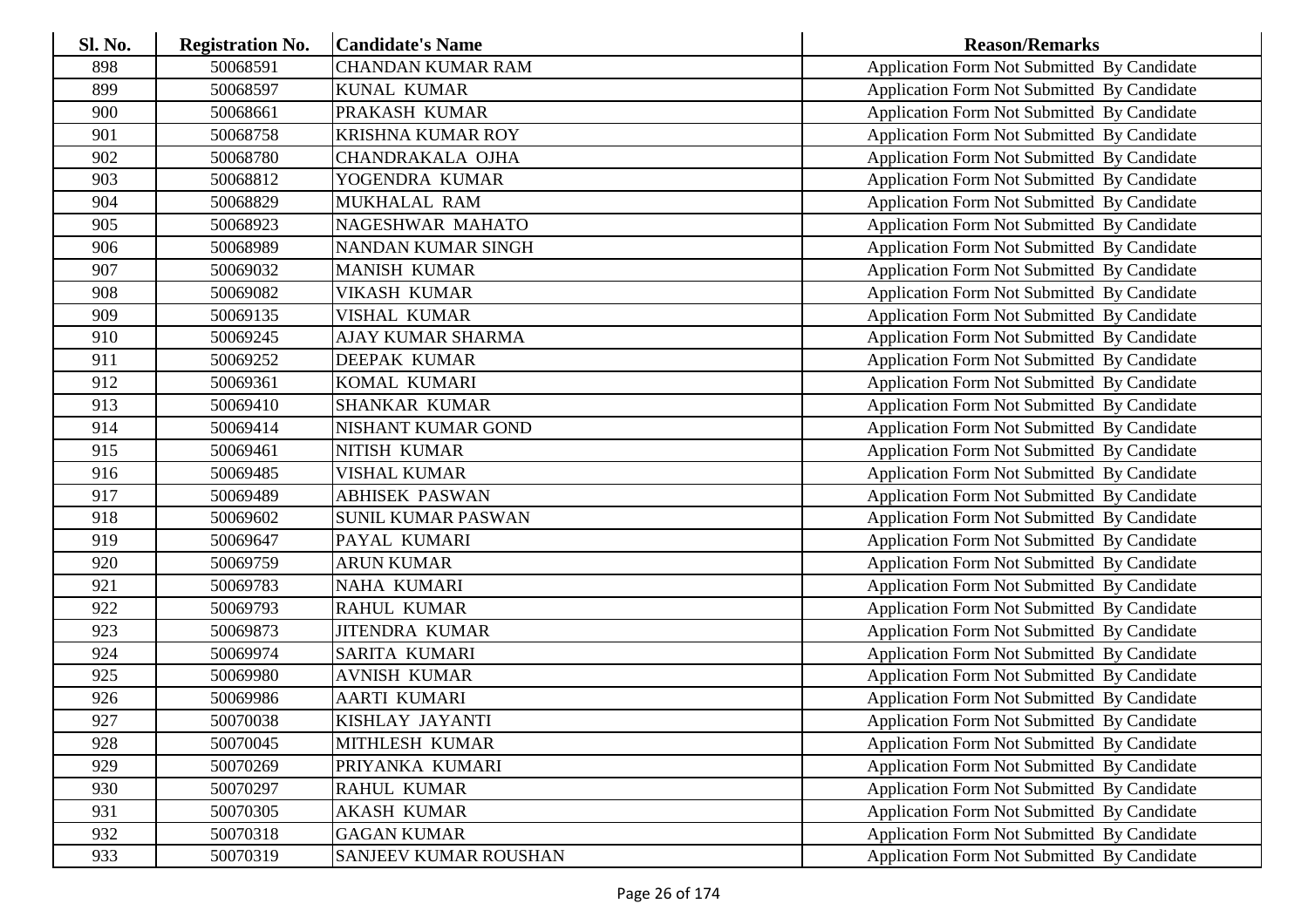| Sl. No. | <b>Registration No.</b> | <b>Candidate's Name</b>     | <b>Reason/Remarks</b>                              |
|---------|-------------------------|-----------------------------|----------------------------------------------------|
| 934     | 50070351                | <b>SUJEET KUMAR RAM</b>     | Application Form Not Submitted By Candidate        |
| 935     | 50070576                | <b>ANAND KUMAR</b>          | Application Form Not Submitted By Candidate        |
| 936     | 50070591                | PRINCE KUMAR YADAV          | Application Form Not Submitted By Candidate        |
| 937     | 50070923                | <b>NITIN KUMAR</b>          | Application Form Not Submitted By Candidate        |
| 938     | 50070924                | <b>BHARAT KUMAR</b>         | Application Form Not Submitted By Candidate        |
| 939     | 50071140                | <b>CHHOTU PASWAN</b>        | Application Form Not Submitted By Candidate        |
| 940     | 50071154                | PRAKASH KUMAR SINGH         | Application Form Not Submitted By Candidate        |
| 941     | 50071156                | <b>AARTI KUMARI</b>         | Application Form Not Submitted By Candidate        |
| 942     | 50071345                | <b>RAJESH KUMAR</b>         | Application Form Not Submitted By Candidate        |
| 943     | 50071348                | HRISHIKESH KUMAR BARNWAL    | Application Form Not Submitted By Candidate        |
| 944     | 50071353                | <b>SUJIT KUMAR</b>          | Application Form Not Submitted By Candidate        |
| 945     | 50071424                | VIJAY KUMAR MANDAL          | Application Form Not Submitted By Candidate        |
| 946     | 50071449                | <b>ARJUN KUMAR MURMU</b>    | Application Form Not Submitted By Candidate        |
| 947     | 50071450                | <b>CHINMAYDEV DAS</b>       | Application Form Not Submitted By Candidate        |
| 948     | 50071801                | <b>GAURAV KUMAR ANAND</b>   | Application Form Not Submitted By Candidate        |
| 949     | 50071809                | <b>SUNIL KUMAR</b>          | Application Form Not Submitted By Candidate        |
| 950     | 50071852                | SHRAVAN KUMAR YADAV         | Application Form Not Submitted By Candidate        |
| 951     | 50071875                | <b>RAHUL KUMAR</b>          | Application Form Not Submitted By Candidate        |
| 952     | 50071934                | VISHNU DEV KUMAR SINGH      | Application Form Not Submitted By Candidate        |
| 953     | 50071958                | <b>SUSHIL KUMAR</b>         | Application Form Not Submitted By Candidate        |
| 954     | 50072248                | <b>KUMOD KUMAR</b>          | Application Form Not Submitted By Candidate        |
| 955     | 50072281                | <b>VIVEK KUMAR</b>          | Application Form Not Submitted By Candidate        |
| 956     | 50072311                | <b>MANISH KUMAR SINGH</b>   | Application Form Not Submitted By Candidate        |
| 957     | 50072312                | <b>SANJAY KUMAR RAM</b>     | Application Form Not Submitted By Candidate        |
| 958     | 50072511                | VISHAL KUMAR SINGH          | Application Form Not Submitted By Candidate        |
| 959     | 50072547                | <b>GOVIND KUMAR CHAUPAL</b> | Application Form Not Submitted By Candidate        |
| 960     | 50072626                | <b>RITU KUMARI SINGH</b>    | Application Form Not Submitted By Candidate        |
| 961     | 50072673                | <b>NEERAJ KUMAR</b>         | Application Form Not Submitted By Candidate        |
| 962     | 50072719                | MEHUL PRASAD PRASAD         | Application Form Not Submitted By Candidate        |
| 963     | 50072726                | <b>SAURAV OJHA</b>          | Application Form Not Submitted By Candidate        |
| 964     | 50072741                | <b>SANKALP SHARMA</b>       | Application Form Not Submitted By Candidate        |
| 965     | 50072893                | KULDEEP KUMAR               | Application Form Not Submitted By Candidate        |
| 966     | 50072983                | PINKI KUMARI                | Application Form Not Submitted By Candidate        |
| 967     | 50073101                | <b>KUNDAN</b>               | Application Form Not Submitted By Candidate        |
| 968     | 50073110                | <b>BULESH KUMAR</b>         | <b>Application Form Not Submitted By Candidate</b> |
| 969     | 50073300                | PRIYANKA KUMARI             | Application Form Not Submitted By Candidate        |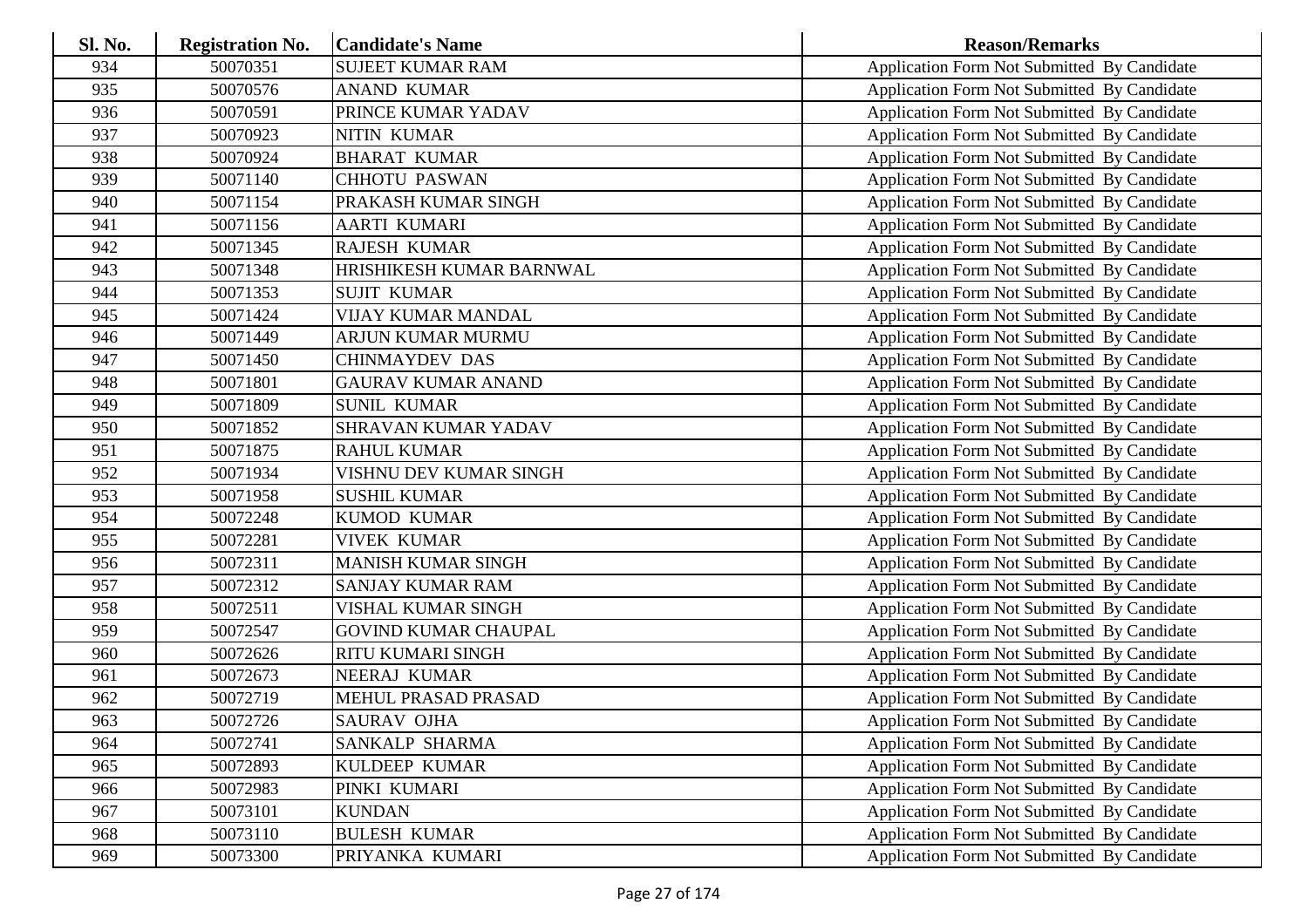| Sl. No. | <b>Registration No.</b> | <b>Candidate's Name</b>   | <b>Reason/Remarks</b>                       |
|---------|-------------------------|---------------------------|---------------------------------------------|
| 970     | 50073405                | <b>MANISH KUMAR</b>       | Application Form Not Submitted By Candidate |
| 971     | 50073561                | <b>MANISH KUMAR SINGH</b> | Application Form Not Submitted By Candidate |
| 972     | 50073748                | PRIYANKA KUMARI           | Application Form Not Submitted By Candidate |
| 973     | 50073845                | <b>ARVIND THAKUR</b>      | Application Form Not Submitted By Candidate |
| 974     | 50073873                | MD PARWEJ AHMAD           | Application Form Not Submitted By Candidate |
| 975     | 50073911                | SUMANLATA KUMARI          | Application Form Not Submitted By Candidate |
| 976     | 50073920                | <b>SAROJ KUMAR</b>        | Application Form Not Submitted By Candidate |
| 977     | 50074144                | DEEPA KUMARI              | Application Form Not Submitted By Candidate |
| 978     | 50074183                | <b>ARBIND KUMAR</b>       | Application Form Not Submitted By Candidate |
| 979     | 50074337                | <b>KUNDAN KUMAR RAY</b>   | Application Form Not Submitted By Candidate |
| 980     | 50074513                | <b>AZAD KUMAR PASWAN</b>  | Application Form Not Submitted By Candidate |
| 981     | 50074558                | <b>AISHWARYA RANI</b>     | Application Form Not Submitted By Candidate |
| 982     | 50074573                | PANKAJ TUDU               | Application Form Not Submitted By Candidate |
| 983     | 50074620                | <b>MUKESH RAM</b>         | Application Form Not Submitted By Candidate |
| 984     | 50074673                | <b>VINAY KUMAR</b>        | Application Form Not Submitted By Candidate |
| 985     | 50074703                | SANJIT KUMAR CHOUDHARY    | Application Form Not Submitted By Candidate |
| 986     | 50074752                | RAMBHAKT MANJHI           | Application Form Not Submitted By Candidate |
| 987     | 50074828                | <b>SHIKHA SHARMA</b>      | Application Form Not Submitted By Candidate |
| 988     | 50074895                | SANJEET KUMAR PASWAN      | Application Form Not Submitted By Candidate |
| 989     | 50074939                | <b>SATYAM PRAKASH</b>     | Application Form Not Submitted By Candidate |
| 990     | 50075024                | <b>BIPUL BISHAL</b>       | Application Form Not Submitted By Candidate |
| 991     | 50075026                | RAJNISH KUMAR             | Application Form Not Submitted By Candidate |
| 992     | 50075031                | <b>SURAJ KUMAR</b>        | Application Form Not Submitted By Candidate |
| 993     | 50075058                | <b>NITESH KUMAR</b>       | Application Form Not Submitted By Candidate |
| 994     | 50075131                | RAJESH KUMAR              | Application Form Not Submitted By Candidate |
| 995     | 50075306                | SHEEMA KUMARI             | Application Form Not Submitted By Candidate |
| 996     | 50075321                | LAXMI KUMARI              | Application Form Not Submitted By Candidate |
| 997     | 50075323                | RINA KUMARI               | Application Form Not Submitted By Candidate |
| 998     | 50075395                | <b>RAJA KUMAR</b>         | Application Form Not Submitted By Candidate |
| 999     | 50075453                | <b>ANITA KUMARI</b>       | Application Form Not Submitted By Candidate |
| 1000    | 50075543                | <b>SUMAN KUMARI</b>       | Application Form Not Submitted By Candidate |
| 1001    | 50075551                | <b>SHIVAM KUMAR JHA</b>   | Application Form Not Submitted By Candidate |
| 1002    | 50075615                | ABHISHEK KUMAR            | Application Form Not Submitted By Candidate |
| 1003    | 50075680                | <b>VIKAS KUMAR</b>        | Application Form Not Submitted By Candidate |
| 1004    | 50075696                | <b>AJAY PASWAN</b>        | Application Form Not Submitted By Candidate |
| 1005    | 50075697                | <b>CHANDAN KUMAR</b>      | Application Form Not Submitted By Candidate |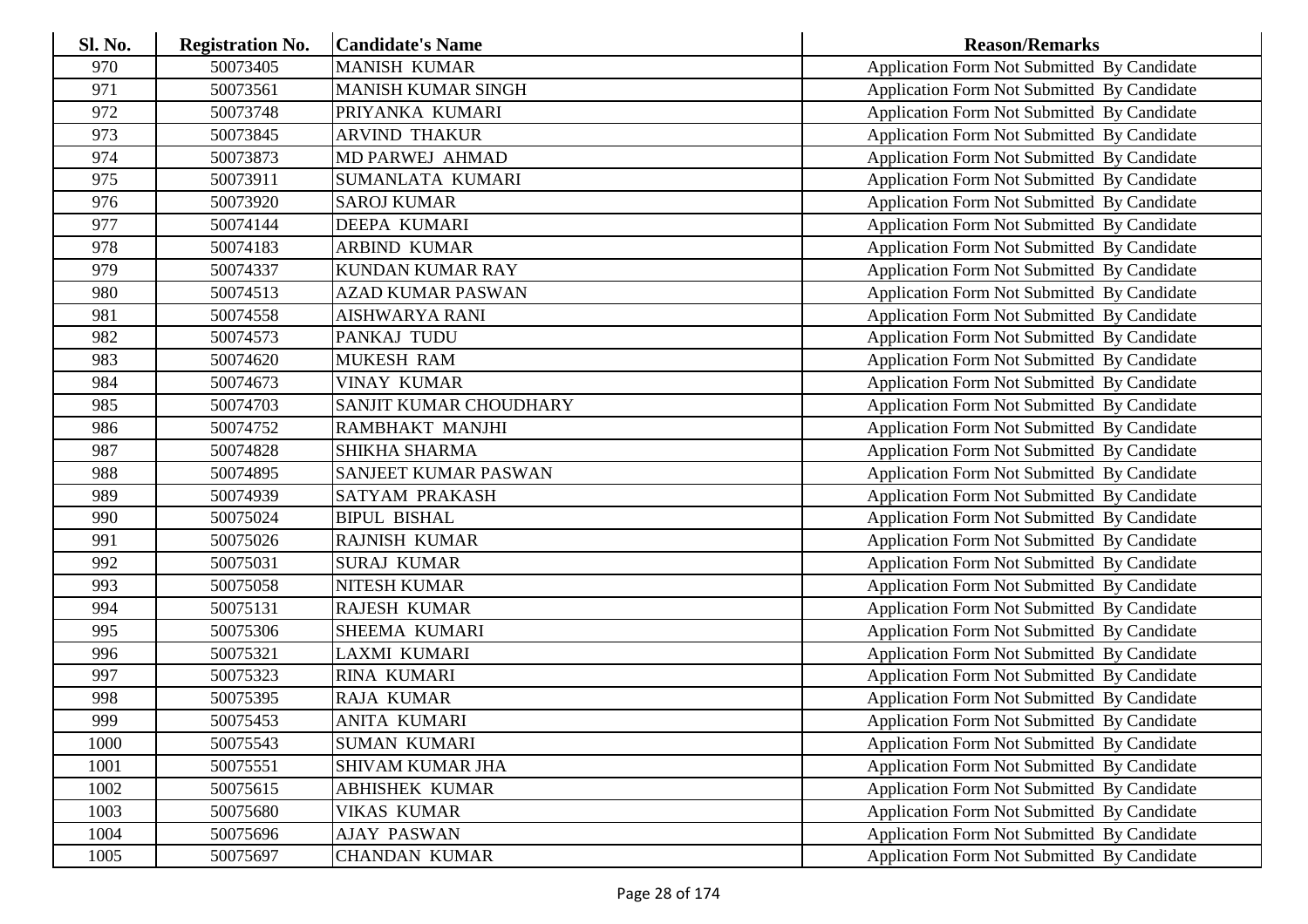| Sl. No. | <b>Registration No.</b> | <b>Candidate's Name</b>     | <b>Reason/Remarks</b>                              |
|---------|-------------------------|-----------------------------|----------------------------------------------------|
| 1006    | 50075722                | MUNNA KUMAR SAH             | Application Form Not Submitted By Candidate        |
| 1007    | 50075747                | <b>VIKASH KUMAR DAS</b>     | Application Form Not Submitted By Candidate        |
| 1008    | 50075757                | NITISH KUMAR                | Application Form Not Submitted By Candidate        |
| 1009    | 50075809                | PRITI KUMARI                | Application Form Not Submitted By Candidate        |
| 1010    | 50075823                | <b>ANJU KUMARI</b>          | Application Form Not Submitted By Candidate        |
| 1011    | 50075836                | <b>ANKIT KUMAR</b>          | Application Form Not Submitted By Candidate        |
| 1012    | 50075902                | <b>NITESH KUMAR</b>         | Application Form Not Submitted By Candidate        |
| 1013    | 50076083                | <b>SWATI KUMARI</b>         | Application Form Not Submitted By Candidate        |
| 1014    | 50076168                | <b>ANUBHAV KUMAR</b>        | Application Form Not Submitted By Candidate        |
| 1015    | 50076180                | RATAN KUMAR MANDAL          | Application Form Not Submitted By Candidate        |
| 1016    | 50076285                | <b>ARMAN MIYA</b>           | Application Form Not Submitted By Candidate        |
| 1017    | 50076300                | <b>FARHAN KHAN</b>          | Application Form Not Submitted By Candidate        |
| 1018    | 50076468                | MOHAMMAD ISRAR              | Application Form Not Submitted By Candidate        |
| 1019    | 50076546                | <b>RANI KUMARI</b>          | Application Form Not Submitted By Candidate        |
| 1020    | 50076575                | KOUSHAL DAS                 | Application Form Not Submitted By Candidate        |
| 1021    | 50076581                | <b>AVINASH KUMAR PASWAN</b> | Application Form Not Submitted By Candidate        |
| 1022    | 50076605                | <b>DEEPAK KORA</b>          | Application Form Not Submitted By Candidate        |
| 1023    | 50076654                | <b>SUMAN KUMAR</b>          | Application Form Not Submitted By Candidate        |
| 1024    | 50076685                | RAHUL KUMAR VERMA           | Application Form Not Submitted By Candidate        |
| 1025    | 50076690                | <b>MANISH KUMAR SUMAN</b>   | Application Form Not Submitted By Candidate        |
| 1026    | 50076732                | <b>CHANDAN KUMAR</b>        | Application Form Not Submitted By Candidate        |
| 1027    | 50076801                | <b>RENU KUMARI</b>          | Application Form Not Submitted By Candidate        |
| 1028    | 50076846                | <b>VIKASH MURMU</b>         | Application Form Not Submitted By Candidate        |
| 1029    | 50076968                | <b>MANGESH KUMAR DAS</b>    | Application Form Not Submitted By Candidate        |
| 1030    | 50077251                | MUKESH KUMAR                | Application Form Not Submitted By Candidate        |
| 1031    | 50077266                | SALEHA KHATOON              | Application Form Not Submitted By Candidate        |
| 1032    | 50077272                | AWDESH KUMAR                | Application Form Not Submitted By Candidate        |
| 1033    | 50077307                | <b>RAKESH KUMAR</b>         | Application Form Not Submitted By Candidate        |
| 1034    | 50077334                | <b>RANJIT KUMAR</b>         | Application Form Not Submitted By Candidate        |
| 1035    | 50077390                | <b>NILU KUMARI</b>          | Application Form Not Submitted By Candidate        |
| 1036    | 50077445                | <b>BHAVISHYA PASWAN</b>     | Application Form Not Submitted By Candidate        |
| 1037    | 50077455                | <b>RAM KAPUR SAH</b>        | Application Form Not Submitted By Candidate        |
| 1038    | 50077505                | PUNAM KUMARI                | Application Form Not Submitted By Candidate        |
| 1039    | 50077584                | RAJU KUMAR                  | Application Form Not Submitted By Candidate        |
| 1040    | 50077693                | PUNAM KUMARI                | Application Form Not Submitted By Candidate        |
| 1041    | 50077718                | REENA KUMARI                | <b>Application Form Not Submitted By Candidate</b> |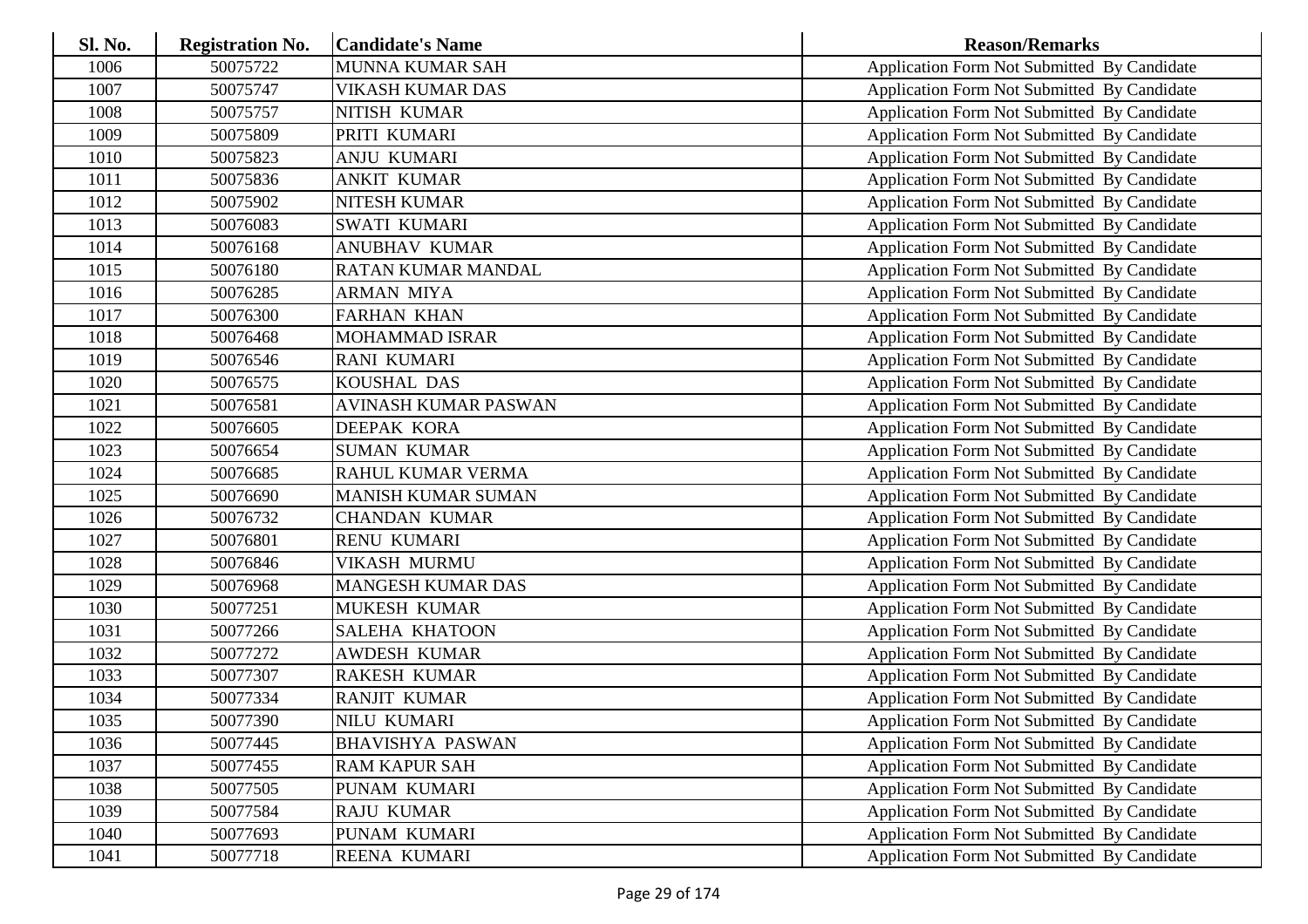| <b>Sl. No.</b> | <b>Registration No.</b> | <b>Candidate's Name</b>        | <b>Reason/Remarks</b>                              |
|----------------|-------------------------|--------------------------------|----------------------------------------------------|
| 1042           | 50077768                | <b>DILEEP PASWAN</b>           | Application Form Not Submitted By Candidate        |
| 1043           | 50077774                | NIKHIL KUMAR                   | Application Form Not Submitted By Candidate        |
| 1044           | 50077831                | <b>ASHISH KUMAR</b>            | Application Form Not Submitted By Candidate        |
| 1045           | 50077834                | <b>ABHISHEK KUMAR</b>          | Application Form Not Submitted By Candidate        |
| 1046           | 50077862                | <b>ROHIT MANJHI</b>            | Application Form Not Submitted By Candidate        |
| 1047           | 50077885                | <b>SANJAN KUMAR</b>            | Application Form Not Submitted By Candidate        |
| 1048           | 50077959                | <b>AKSHAY BHIMRAO LOKHANDE</b> | Application Form Not Submitted By Candidate        |
| 1049           | 50078210                | <b>ADITYA KUMAR</b>            | Application Form Not Submitted By Candidate        |
| 1050           | 50078218                | SUNDARLAL BISHWAS              | <b>Application Form Not Submitted By Candidate</b> |
| 1051           | 50078231                | <b>BABLU KUMAR</b>             | Application Form Not Submitted By Candidate        |
| 1052           | 50078255                | <b>SURAJ KUMAR</b>             | Application Form Not Submitted By Candidate        |
| 1053           | 50078283                | SANJEET KUMAR                  | Application Form Not Submitted By Candidate        |
| 1054           | 50078325                | <b>BEBI KUMARI</b>             | Application Form Not Submitted By Candidate        |
| 1055           | 50078345                | <b>SONEE GUPTA</b>             | Application Form Not Submitted By Candidate        |
| 1056           | 50078356                | SANIYA KUMARI                  | Application Form Not Submitted By Candidate        |
| 1057           | 50078375                | PUJA KUMARI                    | Application Form Not Submitted By Candidate        |
| 1058           | 50078568                | <b>DURGESH KUMAR</b>           | Application Form Not Submitted By Candidate        |
| 1059           | 50078575                | <b>MANOJ KUMAR</b>             | Application Form Not Submitted By Candidate        |
| 1060           | 50078654                | NIBHA KUMARI                   | Application Form Not Submitted By Candidate        |
| 1061           | 50078698                | ANJALI KUMARI                  | Application Form Not Submitted By Candidate        |
| 1062           | 50078737                | <b>ANKIT KUMAR</b>             | Application Form Not Submitted By Candidate        |
| 1063           | 50078817                | <b>RANJAY KUMAR DAS</b>        | Application Form Not Submitted By Candidate        |
| 1064           | 50078821                | <b>ANITA KUMARI</b>            | Application Form Not Submitted By Candidate        |
| 1065           | 50078827                | <b>CHHOTU KUMAR</b>            | Application Form Not Submitted By Candidate        |
| 1066           | 50078849                | VISHU KRISHNAMURARI JHA        | Application Form Not Submitted By Candidate        |
| 1067           | 50078889                | <b>GULSHAN KUMAR</b>           | Application Form Not Submitted By Candidate        |
| 1068           | 50079089                | <b>RIMJHIM KUMARI</b>          | Application Form Not Submitted By Candidate        |
| 1069           | 50079109                | <b>SANTOSH KUMAR</b>           | Application Form Not Submitted By Candidate        |
| 1070           | 50079113                | <b>GUDDU KUMAR</b>             | Application Form Not Submitted By Candidate        |
| 1071           | 50079124                | PRITI KUMARI                   | Application Form Not Submitted By Candidate        |
| 1072           | 50079171                | <b>MANJU KUMARI</b>            | Application Form Not Submitted By Candidate        |
| 1073           | 50079284                | <b>RITIK KUMAR</b>             | Application Form Not Submitted By Candidate        |
| 1074           | 50079367                | <b>BHARAT KUMAR</b>            | Application Form Not Submitted By Candidate        |
| 1075           | 50079385                | MITHLESH KUMAR DAS             | Application Form Not Submitted By Candidate        |
| 1076           | 50079448                | MD DILSHAD ALAM                | Application Form Not Submitted By Candidate        |
| 1077           | 50079573                | <b>ANIL KUMAR</b>              | Application Form Not Submitted By Candidate        |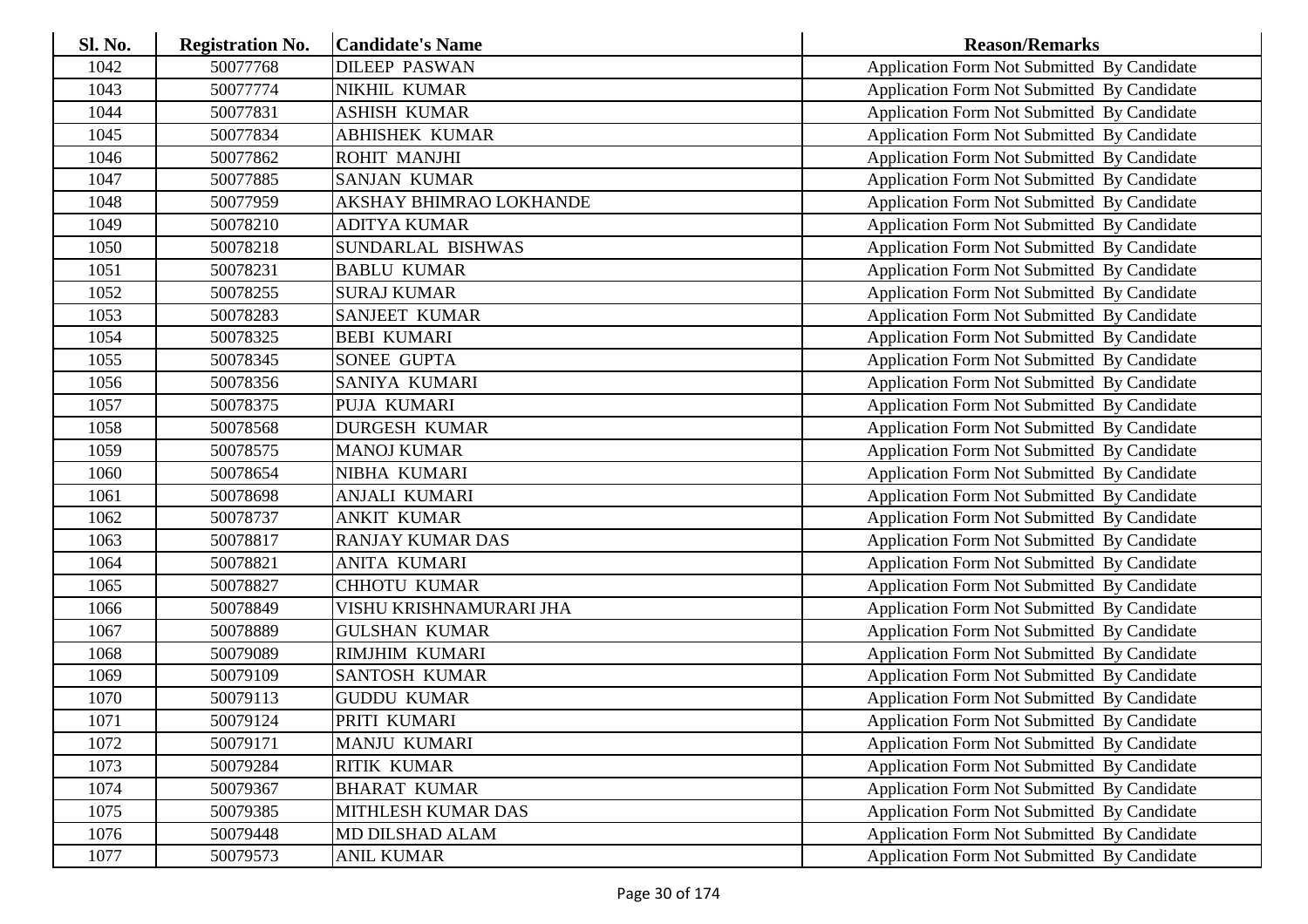| Sl. No. | <b>Registration No.</b> | <b>Candidate's Name</b>   | <b>Reason/Remarks</b>                              |
|---------|-------------------------|---------------------------|----------------------------------------------------|
| 1078    | 50079596                | NEERAJ KUMAR              | Application Form Not Submitted By Candidate        |
| 1079    | 50079606                | PRABHU RAM                | Application Form Not Submitted By Candidate        |
| 1080    | 50079666                | <b>ANAND PRASAD</b>       | Application Form Not Submitted By Candidate        |
| 1081    | 50079735                | <b>SURAJ KUMAR</b>        | Application Form Not Submitted By Candidate        |
| 1082    | 50079768                | PHOOL KUMARI              | Application Form Not Submitted By Candidate        |
| 1083    | 50079797                | <b>ANKIT SINGH</b>        | Application Form Not Submitted By Candidate        |
| 1084    | 50079812                | <b>ROLI GUPTA</b>         | Application Form Not Submitted By Candidate        |
| 1085    | 50079846                | <b>SUMAN KOL</b>          | Application Form Not Submitted By Candidate        |
| 1086    | 50079873                | <b>MAMTA KUMARI</b>       | Application Form Not Submitted By Candidate        |
| 1087    | 50079919                | <b>GUNJA KUMARI</b>       | Application Form Not Submitted By Candidate        |
| 1088    | 50080000                | <b>BADAL KUMAR PASWAN</b> | Application Form Not Submitted By Candidate        |
| 1089    | 50080012                | ASMITA KUMARI             | Application Form Not Submitted By Candidate        |
| 1090    | 50080155                | <b>SANTOSH KUMAR</b>      | Application Form Not Submitted By Candidate        |
| 1091    | 50080186                | <b>VIJAY BAITHA</b>       | Application Form Not Submitted By Candidate        |
| 1092    | 50080202                | <b>RAHUL KUMAR</b>        | Application Form Not Submitted By Candidate        |
| 1093    | 50080343                | <b>ABHAY KUMAR</b>        | Application Form Not Submitted By Candidate        |
| 1094    | 50080413                | <b>SHUBHAM PAL</b>        | Application Form Not Submitted By Candidate        |
| 1095    | 50080435                | <b>CHANDNI KUMARI</b>     | Application Form Not Submitted By Candidate        |
| 1096    | 50080486                | <b>ANKIT KUMAR</b>        | Application Form Not Submitted By Candidate        |
| 1097    | 50080560                | <b>ASHISH SAXENA</b>      | Application Form Not Submitted By Candidate        |
| 1098    | 50080636                | <b>MANOJ KUMAR</b>        | Application Form Not Submitted By Candidate        |
| 1099    | 50080659                | <b>SHAMA PARWEEN</b>      | Application Form Not Submitted By Candidate        |
| 1100    | 50080679                | <b>SWETA KUMARI</b>       | Application Form Not Submitted By Candidate        |
| 1101    | 50080814                | RAVINDRA PASWAN           | Application Form Not Submitted By Candidate        |
| 1102    | 50080849                | MD TANWEER HUSSAIN        | Application Form Not Submitted By Candidate        |
| 1103    | 50080888                | <b>GAURAV KUMAR</b>       | Application Form Not Submitted By Candidate        |
| 1104    | 50080926                | SINDHU KUMARI             | Application Form Not Submitted By Candidate        |
| 1105    | 50080992                | DARSHANA KUMARI           | Application Form Not Submitted By Candidate        |
| 1106    | 50081045                | <b>SUSHMA KUMARI</b>      | Application Form Not Submitted By Candidate        |
| 1107    | 50081107                | DEEPAK KUMAR              | Application Form Not Submitted By Candidate        |
| 1108    | 50081184                | <b>JUHI KUMARI</b>        | Application Form Not Submitted By Candidate        |
| 1109    | 50081245                | <b>SITU KUMAR GOND</b>    | <b>Application Form Not Submitted By Candidate</b> |
| 1110    | 50081291                | LOVELY KUMARI             | Application Form Not Submitted By Candidate        |
| 1111    | 50081378                | <b>MANISH KUMAR</b>       | Application Form Not Submitted By Candidate        |
| 1112    | 50081393                | AMAR KUMAR                | <b>Application Form Not Submitted By Candidate</b> |
| 1113    | 50081397                | <b>GOLU RAM</b>           | Application Form Not Submitted By Candidate        |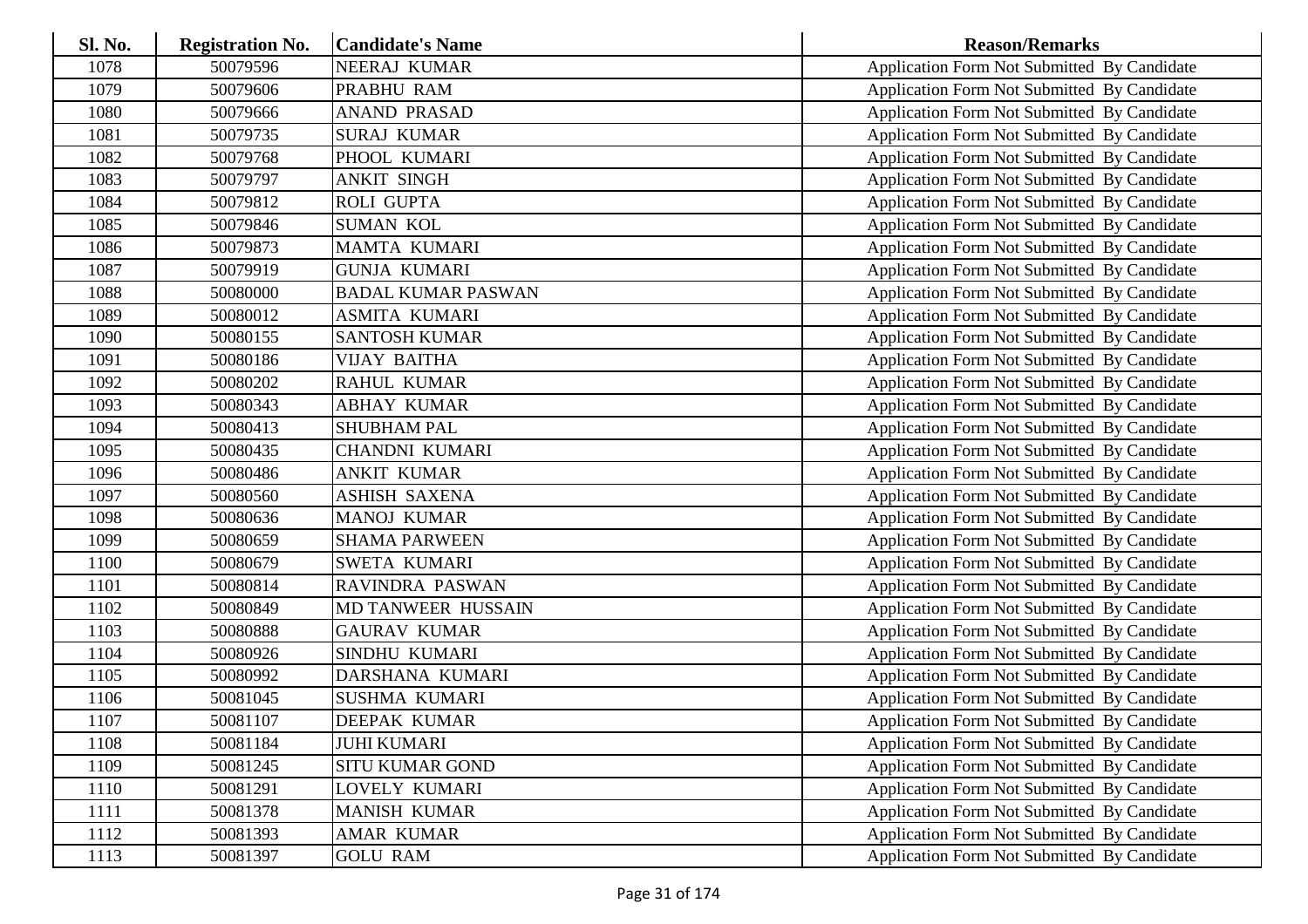| Sl. No. | <b>Registration No.</b> | <b>Candidate's Name</b> | <b>Reason/Remarks</b>                       |
|---------|-------------------------|-------------------------|---------------------------------------------|
| 1114    | 50081521                | <b>CHANDAN PASWAN</b>   | Application Form Not Submitted By Candidate |
| 1115    | 50081522                | <b>RAJIV KUMAR RAM</b>  | Application Form Not Submitted By Candidate |
| 1116    | 50081590                | <b>AMAN KUMAR</b>       | Application Form Not Submitted By Candidate |
| 1117    | 50081614                | <b>SANJIV KUMAR</b>     | Application Form Not Submitted By Candidate |
| 1118    | 50081696                | VIKASH KUMAR RAM        | Application Form Not Submitted By Candidate |
| 1119    | 50081700                | TINKU KUMAR PASWAN      | Application Form Not Submitted By Candidate |
| 1120    | 50081792                | SONI KUMARI             | Application Form Not Submitted By Candidate |
| 1121    | 50081813                | <b>SAMMA PARVEEN</b>    | Application Form Not Submitted By Candidate |
| 1122    | 50081880                | <b>SAKSHI KUMARI</b>    | Application Form Not Submitted By Candidate |
| 1123    | 50081899                | <b>RAJAN RAM</b>        | Application Form Not Submitted By Candidate |
| 1124    | 50081917                | PUJA KUMARI             | Application Form Not Submitted By Candidate |
| 1125    | 50081955                | <b>DIPAK DAS</b>        | Application Form Not Submitted By Candidate |
| 1126    | 50082091                | PRINCE KUMAR            | Application Form Not Submitted By Candidate |
| 1127    | 50082138                | DEEPAK KUMAR            | Application Form Not Submitted By Candidate |
| 1128    | 50082147                | <b>KM SUNITA</b>        | Application Form Not Submitted By Candidate |
| 1129    | 50082155                | <b>ANAND KUMAR</b>      | Application Form Not Submitted By Candidate |
| 1130    | 50082214                | <b>RAHUL KUMAR</b>      | Application Form Not Submitted By Candidate |
| 1131    | 50082243                | SANDEEP KUMAR           | Application Form Not Submitted By Candidate |
| 1132    | 50082246                | <b>RAHUL KUMAR</b>      | Application Form Not Submitted By Candidate |
| 1133    | 50082275                | RADHA KUMARI            | Application Form Not Submitted By Candidate |
| 1134    | 50082287                | PUJA KUMARI             | Application Form Not Submitted By Candidate |
| 1135    | 50082299                | <b>AMAN KUMAR</b>       | Application Form Not Submitted By Candidate |
| 1136    | 50082323                | RIZWAN SARFARAZ ALAM    | Application Form Not Submitted By Candidate |
| 1137    | 50082344                | HARI SHANKAR KUMAR      | Application Form Not Submitted By Candidate |
| 1138    | 50082349                | <b>UMESH KUMAR</b>      | Application Form Not Submitted By Candidate |
| 1139    | 50082476                | KAJAL KUMARI            | Application Form Not Submitted By Candidate |
| 1140    | 50082546                | <b>RAJESH KUMAR</b>     | Application Form Not Submitted By Candidate |
| 1141    | 50082562                | <b>GULSHAN RAJAK</b>    | Application Form Not Submitted By Candidate |
| 1142    | 50082577                | <b>ANIL KUMAR</b>       | Application Form Not Submitted By Candidate |
| 1143    | 50082578                | DHARMENDER KUMAR        | Application Form Not Submitted By Candidate |
| 1144    | 50082608                | SURUCHI KUMARI          | Application Form Not Submitted By Candidate |
| 1145    | 50082731                | <b>AKSHAY KUMAR</b>     | Application Form Not Submitted By Candidate |
| 1146    | 50082753                | SONI KUMARI             | Application Form Not Submitted By Candidate |
| 1147    | 50082777                | <b>KRISHNA KUMAR</b>    | Application Form Not Submitted By Candidate |
| 1148    | 50082798                | PANKAJ KUMAR            | Application Form Not Submitted By Candidate |
| 1149    | 50083114                | <b>JITENDRA KUMAR</b>   | Application Form Not Submitted By Candidate |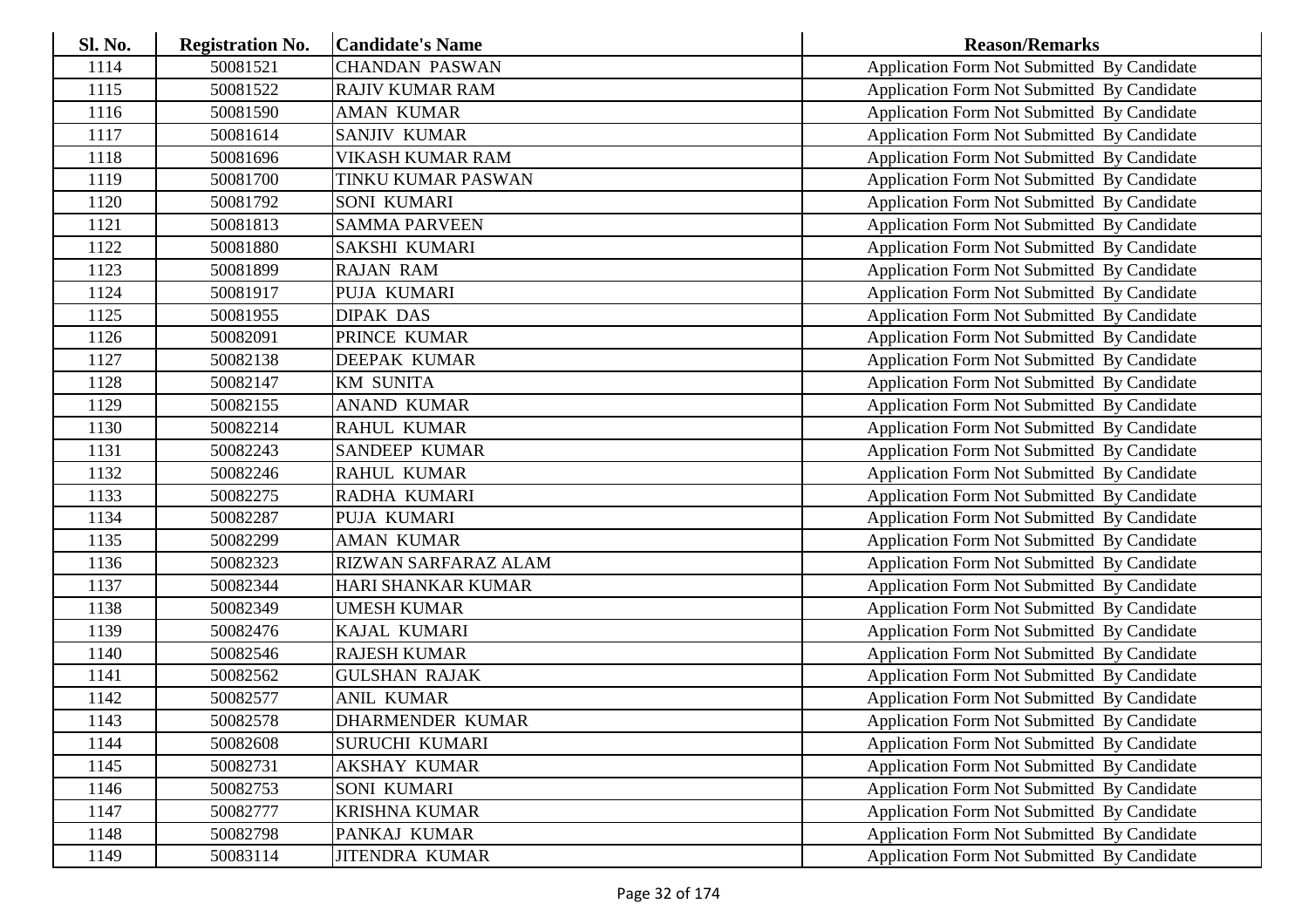| Sl. No. | <b>Registration No.</b> | <b>Candidate's Name</b>     | <b>Reason/Remarks</b>                       |
|---------|-------------------------|-----------------------------|---------------------------------------------|
| 1150    | 50083193                | <b>BINDUBASINI KUMARI</b>   | Application Form Not Submitted By Candidate |
| 1151    | 50083197                | PUNAM ARYA                  | Application Form Not Submitted By Candidate |
| 1152    | 50083211                | <b>JITENDRA KUMAR</b>       | Application Form Not Submitted By Candidate |
| 1153    | 50083216                | <b>RAMESH KUMAR</b>         | Application Form Not Submitted By Candidate |
| 1154    | 50083235                | ANU TOMY VADAKKEL           | Application Form Not Submitted By Candidate |
| 1155    | 50083276                | <b>UJALA KUMARI</b>         | Application Form Not Submitted By Candidate |
| 1156    | 50083559                | <b>AJAY KUMAR</b>           | Application Form Not Submitted By Candidate |
| 1157    | 50083619                | <b>RAKESH KUMAR GOND</b>    | Application Form Not Submitted By Candidate |
| 1158    | 50083676                | <b>VIVEK RAJAK</b>          | Application Form Not Submitted By Candidate |
| 1159    | 50083762                | POONAM PAL                  | Application Form Not Submitted By Candidate |
| 1160    | 50083779                | SHRAVAN KUMAR MANJHI        | Application Form Not Submitted By Candidate |
| 1161    | 50083841                | AJEET KUMAR                 | Application Form Not Submitted By Candidate |
| 1162    | 50083927                | SUNDARMALAKUMARI            | Application Form Not Submitted By Candidate |
| 1163    | 50083961                | <b>MADAN CHOWPAL</b>        | Application Form Not Submitted By Candidate |
| 1164    | 50083983                | <b>SUNDRAM KUMARI</b>       | Application Form Not Submitted By Candidate |
| 1165    | 50084011                | <b>SUNNY KUMAR RAY</b>      | Application Form Not Submitted By Candidate |
| 1166    | 50084093                | <b>RITU SHALINI</b>         | Application Form Not Submitted By Candidate |
| 1167    | 50084155                | <b>LAGNI KUMARI</b>         | Application Form Not Submitted By Candidate |
| 1168    | 50084231                | <b>CHANDA KUMARI</b>        | Application Form Not Submitted By Candidate |
| 1169    | 50084262                | <b>RAVI KUMAR</b>           | Application Form Not Submitted By Candidate |
| 1170    | 50084267                | <b>NAVIN KUMAR</b>          | Application Form Not Submitted By Candidate |
| 1171    | 50084433                | MUKESH KUMAR YADAV          | Application Form Not Submitted By Candidate |
| 1172    | 50084441                | LAKSHMI KUMARI              | Application Form Not Submitted By Candidate |
| 1173    | 50084553                | <b>SACHIN KUMAR</b>         | Application Form Not Submitted By Candidate |
| 1174    | 50084585                | NITISH KUMAR                | Application Form Not Submitted By Candidate |
| 1175    | 50084694                | <b>BABLU KUMAR</b>          | Application Form Not Submitted By Candidate |
| 1176    | 50084752                | <b>AMARJIT KUMAR</b>        | Application Form Not Submitted By Candidate |
| 1177    | 50084918                | <b>SANDEEP KUMAR PASWAN</b> | Application Form Not Submitted By Candidate |
| 1178    | 50084965                | <b>ANAND KUMAR</b>          | Application Form Not Submitted By Candidate |
| 1179    | 50085143                | SONU KUMAR SHARMA           | Application Form Not Submitted By Candidate |
| 1180    | 50085186                | <b>CHHOTU KUMAR</b>         | Application Form Not Submitted By Candidate |
| 1181    | 50085230                | <b>SANI KUMAR</b>           | Application Form Not Submitted By Candidate |
| 1182    | 50085262                | <b>AARTI KUMARI</b>         | Application Form Not Submitted By Candidate |
| 1183    | 50085263                | <b>AKASH RAJAK</b>          | Application Form Not Submitted By Candidate |
| 1184    | 50085340                | <b>RAHUL RAJ</b>            | Application Form Not Submitted By Candidate |
| 1185    | 50085350                | <b>SUJEET KUMAR</b>         | Application Form Not Submitted By Candidate |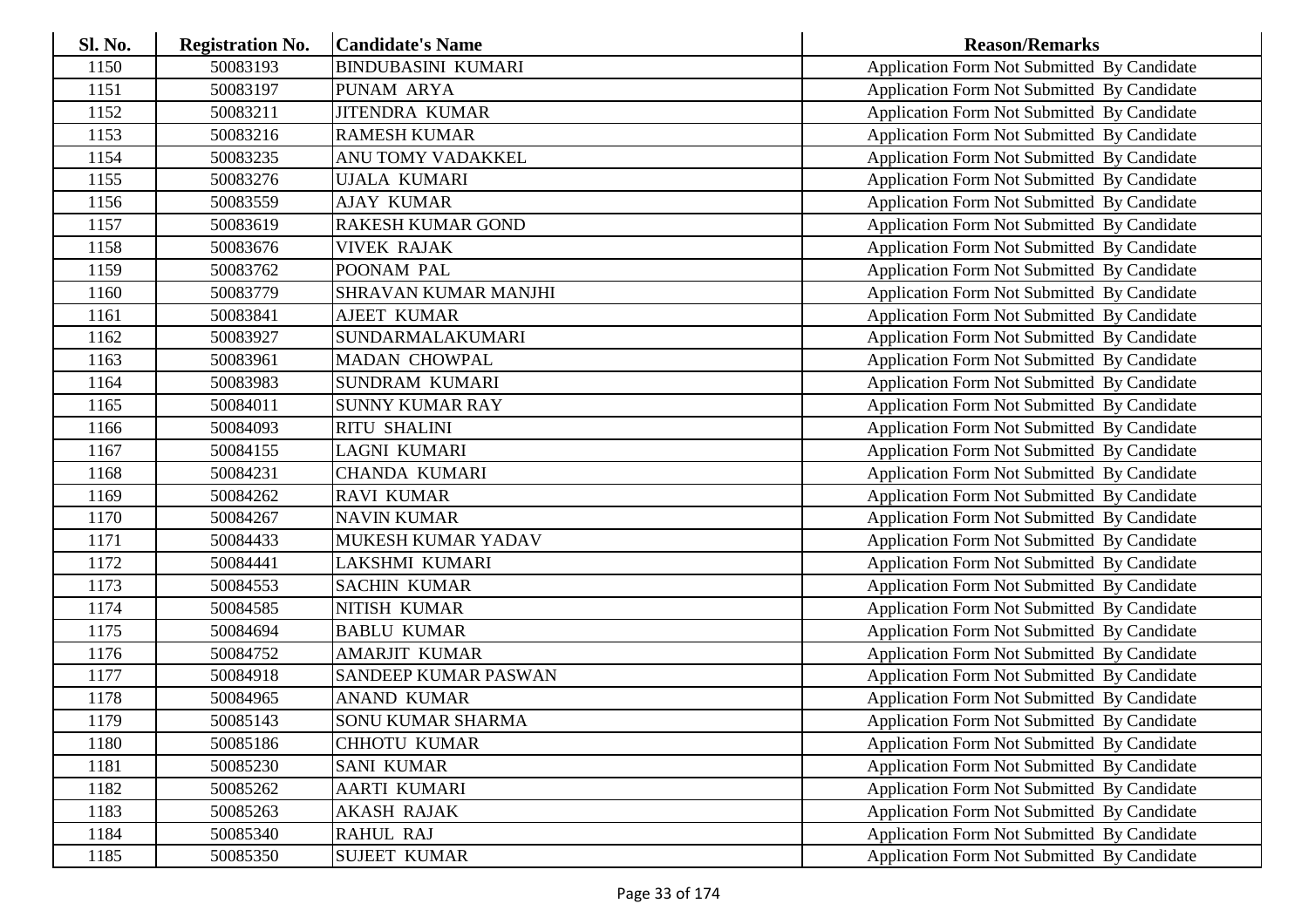| Sl. No. | <b>Registration No.</b> | <b>Candidate's Name</b>           | <b>Reason/Remarks</b>                              |
|---------|-------------------------|-----------------------------------|----------------------------------------------------|
| 1186    | 50085353                | <b>SUMEET KUMAR</b>               | Application Form Not Submitted By Candidate        |
| 1187    | 50085586                | <b>KARTIK KUMAR</b>               | Application Form Not Submitted By Candidate        |
| 1188    | 50085627                | PAPPU KUMAR                       | Application Form Not Submitted By Candidate        |
| 1189    | 50085669                | <b>VIRENDRA KUMAR</b>             | Application Form Not Submitted By Candidate        |
| 1190    | 50085722                | <b>RAVI KUMAR</b>                 | Application Form Not Submitted By Candidate        |
| 1191    | 50085771                | <b>GULSHAN KUMAR</b>              | Application Form Not Submitted By Candidate        |
| 1192    | 50085829                | <b>MANTOSH DAS</b>                | Application Form Not Submitted By Candidate        |
| 1193    | 50085851                | <b>VIKASH KUMAR</b>               | Application Form Not Submitted By Candidate        |
| 1194    | 50085854                | <b>SABEETA HEMBRAM</b>            | Application Form Not Submitted By Candidate        |
| 1195    | 50085868                | NEEBHA KUMARI                     | Application Form Not Submitted By Candidate        |
| 1196    | 50085949                | <b>MD ARMAN</b>                   | Application Form Not Submitted By Candidate        |
| 1197    | 50086013                | <b>AJAY KUMAR RAM</b>             | Application Form Not Submitted By Candidate        |
| 1198    | 50086026                | <b>KRISHN KANHAIYA</b>            | Application Form Not Submitted By Candidate        |
| 1199    | 50086052                | POOJA KUMARI                      | Application Form Not Submitted By Candidate        |
| 1200    | 50086146                | YUGESH KUMAR                      | Application Form Not Submitted By Candidate        |
| 1201    | 50086205                | <b>GOPAL KUMAR</b>                | Application Form Not Submitted By Candidate        |
| 1202    | 50086213                | AMRENDRA KUMAR                    | Application Form Not Submitted By Candidate        |
| 1203    | 50086221                | <b>ANNU KUMARI</b>                | Application Form Not Submitted By Candidate        |
| 1204    | 50086419                | RAJESH KUMAR PASWAN               | Application Form Not Submitted By Candidate        |
| 1205    | 50086435                | <b>ARJUN DAS</b>                  | Application Form Not Submitted By Candidate        |
| 1206    | 50086441                | <b>RAJEEV KUMER</b>               | Application Form Not Submitted By Candidate        |
| 1207    | 50086517                | PRADEEP KUMAR                     | Application Form Not Submitted By Candidate        |
| 1208    | 50086528                | PANKAJ KUMAR PASWAN               | Application Form Not Submitted By Candidate        |
| 1209    | 50086555                | PINKI KUMARI                      | Application Form Not Submitted By Candidate        |
| 1210    | 50086575                | <b>SHUBHAM KUMAR</b>              | Application Form Not Submitted By Candidate        |
| 1211    | 50086618                | <b>MD AZAM</b>                    | Application Form Not Submitted By Candidate        |
| 1212    | 50086702                | SANGITA KUMARI KEWAT              | Application Form Not Submitted By Candidate        |
| 1213    | 50086739                | <b>SUBODH KUMAR</b>               | Application Form Not Submitted By Candidate        |
| 1214    | 50086825                | HARSHAD BHAI LADHARA BHAI MAKWANA | Application Form Not Submitted By Candidate        |
| 1215    | 50086830                | <b>BITTU KUMAR</b>                | Application Form Not Submitted By Candidate        |
| 1216    | 50086844                | <b>NARESH BAIRWA</b>              | Application Form Not Submitted By Candidate        |
| 1217    | 50086919                | <b>CHANDAN KUMAR PASWAN</b>       | Application Form Not Submitted By Candidate        |
| 1218    | 50086991                | <b>MANISH YADAV</b>               | <b>Application Form Not Submitted By Candidate</b> |
| 1219    | 50087039                | <b>RAKESH KUMAR</b>               | Application Form Not Submitted By Candidate        |
| 1220    | 50087044                | <b>RAVI SHANKER SHAH</b>          | <b>Application Form Not Submitted By Candidate</b> |
| 1221    | 50087189                | <b>SURAJ KUMAR</b>                | <b>Application Form Not Submitted By Candidate</b> |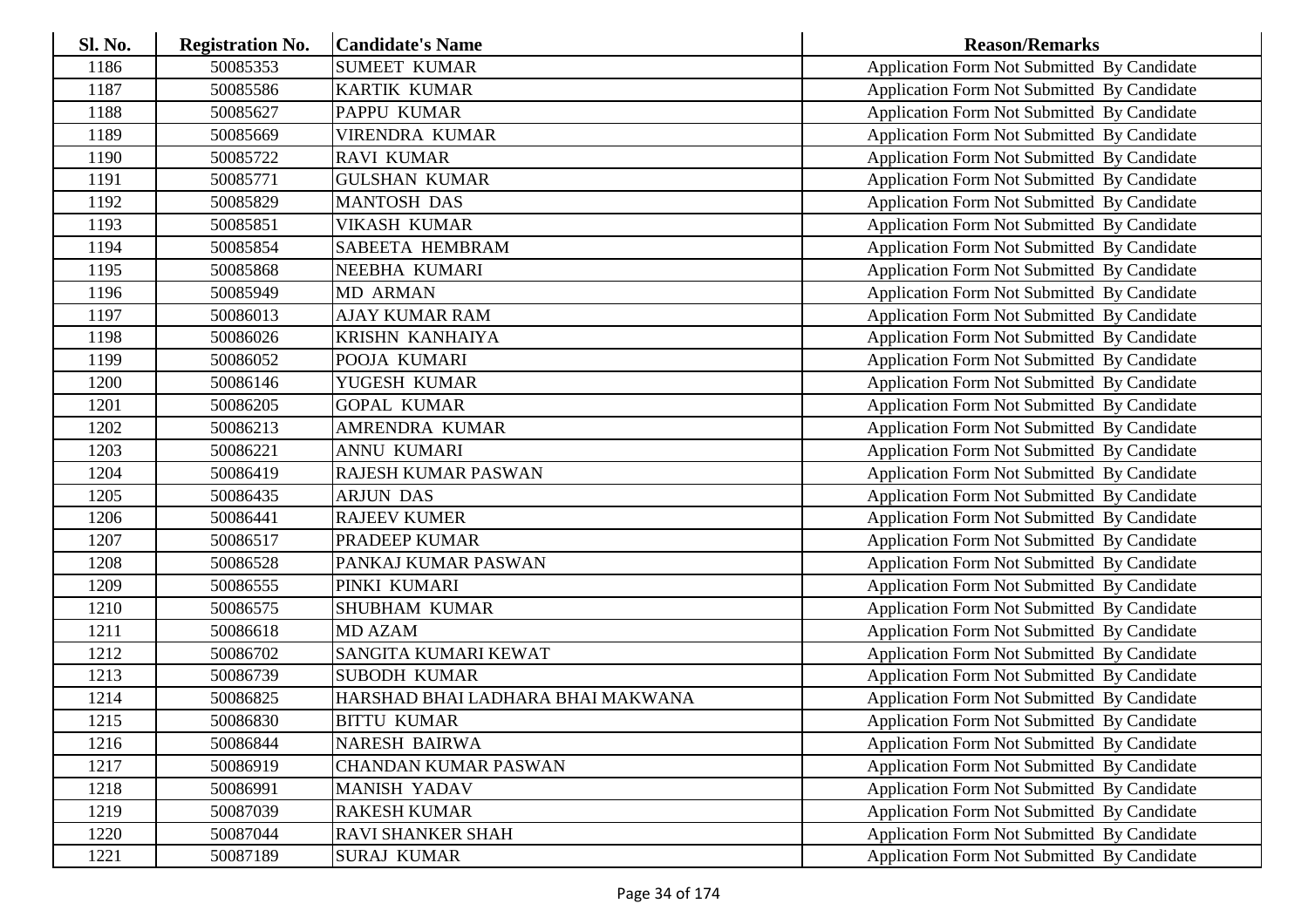| Sl. No. | <b>Registration No.</b> | <b>Candidate's Name</b>     | <b>Reason/Remarks</b>                              |
|---------|-------------------------|-----------------------------|----------------------------------------------------|
| 1222    | 50087365                | AAKASHKUMAR BECHAN JAISAWAR | Application Form Not Submitted By Candidate        |
| 1223    | 50087497                | <b>RIKESH KUMAR AZAD</b>    | Application Form Not Submitted By Candidate        |
| 1224    | 50087541                | <b>RAVI KUMAR</b>           | Application Form Not Submitted By Candidate        |
| 1225    | 50087671                | <b>SUNIL KUMAR MANJHI</b>   | Application Form Not Submitted By Candidate        |
| 1226    | 50087684                | <b>SURAJ KUMAR PASWAN</b>   | Application Form Not Submitted By Candidate        |
| 1227    | 50087776                | <b>JAYNANDAN DAS</b>        | Application Form Not Submitted By Candidate        |
| 1228    | 50087781                | NISHA MARANDI               | Application Form Not Submitted By Candidate        |
| 1229    | 50087815                | PAWAN KUMAR MANJHI          | Application Form Not Submitted By Candidate        |
| 1230    | 50087850                | <b>AMIT KUMAR</b>           | Application Form Not Submitted By Candidate        |
| 1231    | 50087856                | <b>GAUTAM KUMAR</b>         | Application Form Not Submitted By Candidate        |
| 1232    | 50087871                | <b>GAUTAM KUMAR</b>         | Application Form Not Submitted By Candidate        |
| 1233    | 50088098                | <b>RAJNI KUMARI</b>         | Application Form Not Submitted By Candidate        |
| 1234    | 50088120                | <b>UMESH KUMAR</b>          | Application Form Not Submitted By Candidate        |
| 1235    | 50088126                | RABINDRA KUMAR              | Application Form Not Submitted By Candidate        |
| 1236    | 50088196                | <b>SANJEEV KUMAR</b>        | Application Form Not Submitted By Candidate        |
| 1237    | 50088322                | <b>SEEMA KUMARI</b>         | Application Form Not Submitted By Candidate        |
| 1238    | 50088415                | <b>GUDDU KUMAR</b>          | Application Form Not Submitted By Candidate        |
| 1239    | 50088427                | <b>AKHILESH KUMAR</b>       | Application Form Not Submitted By Candidate        |
| 1240    | 50088450                | <b>NUSRAT PARVEEN</b>       | Application Form Not Submitted By Candidate        |
| 1241    | 50088482                | SANJEET KUMAR CHAUDHARY     | Application Form Not Submitted By Candidate        |
| 1242    | 50088483                | KHUSHBOO KUMARI             | Application Form Not Submitted By Candidate        |
| 1243    | 50088511                | <b>MANISH RAJ</b>           | Application Form Not Submitted By Candidate        |
| 1244    | 50088574                | <b>SONU KUMAR</b>           | Application Form Not Submitted By Candidate        |
| 1245    | 50088685                | <b>VICKY BABU</b>           | Application Form Not Submitted By Candidate        |
| 1246    | 50088738                | <b>DINDYAL PASWAN</b>       | Application Form Not Submitted By Candidate        |
| 1247    | 50088746                | <b>VINAY KUMAR</b>          | Application Form Not Submitted By Candidate        |
| 1248    | 50088794                | <b>RAMLAL KUMAR</b>         | Application Form Not Submitted By Candidate        |
| 1249    | 50088804                | <b>MANTOSH KAMTI</b>        | Application Form Not Submitted By Candidate        |
| 1250    | 50088830                | <b>CHANDAN KUMAR</b>        | Application Form Not Submitted By Candidate        |
| 1251    | 50088864                | AABHA KUMARI                | Application Form Not Submitted By Candidate        |
| 1252    | 50088930                | PRIYANKA KUMARI             | Application Form Not Submitted By Candidate        |
| 1253    | 50088993                | <b>RAKESH KUMAR</b>         | Application Form Not Submitted By Candidate        |
| 1254    | 50089085                | <b>ANIL PASWAN</b>          | Application Form Not Submitted By Candidate        |
| 1255    | 50089087                | <b>GAURAV KUMAR</b>         | Application Form Not Submitted By Candidate        |
| 1256    | 50089111                | AMIT KUMAR PASWAN           | <b>Application Form Not Submitted By Candidate</b> |
| 1257    | 50089113                | <b>VIVEK KUMAR</b>          | Application Form Not Submitted By Candidate        |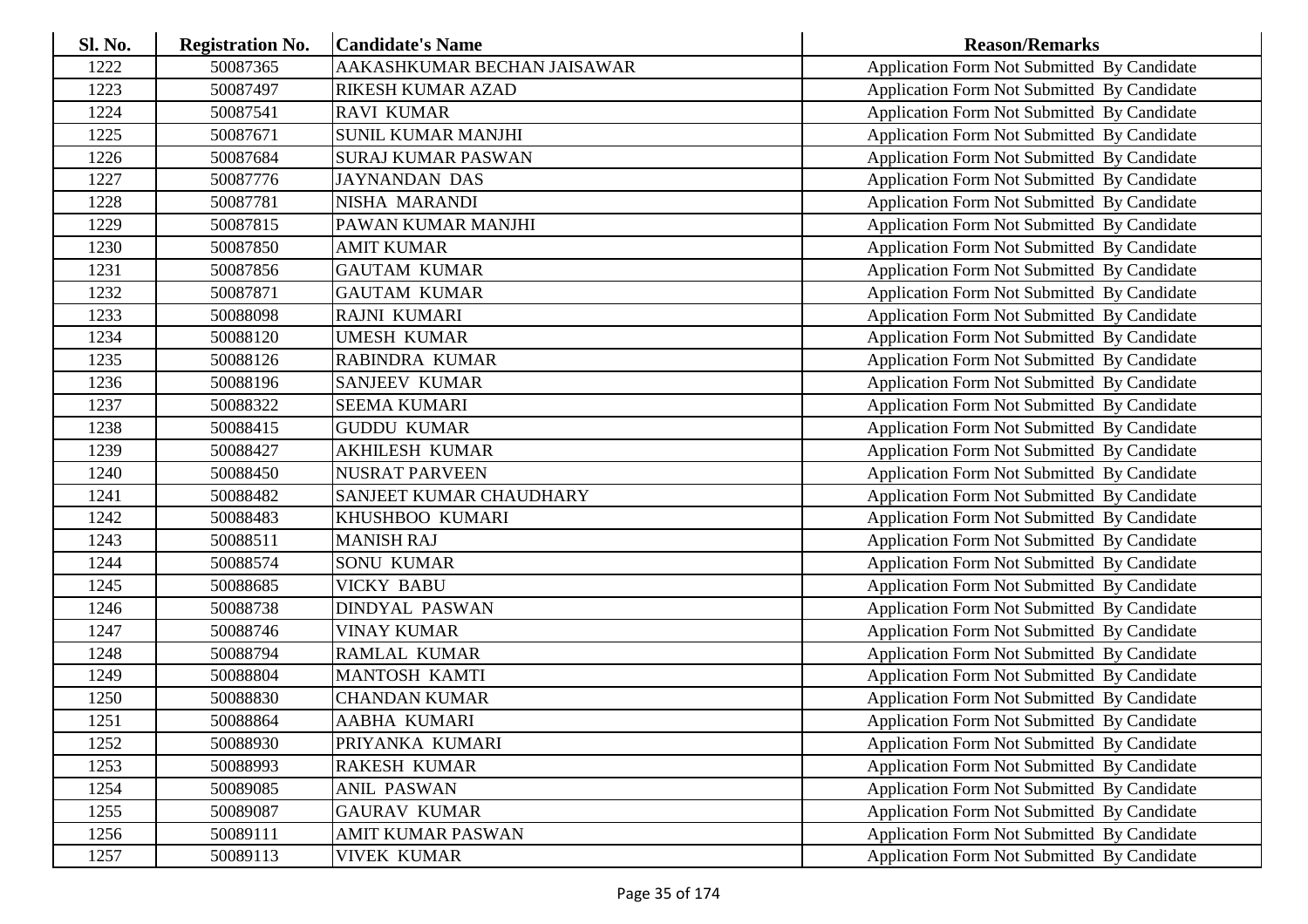| Sl. No. | <b>Registration No.</b> | <b>Candidate's Name</b>        | <b>Reason/Remarks</b>                       |
|---------|-------------------------|--------------------------------|---------------------------------------------|
| 1258    | 50089306                | <b>RAVI KUMAR</b>              | Application Form Not Submitted By Candidate |
| 1259    | 50089311                | <b>SIKANDAR KUMAR</b>          | Application Form Not Submitted By Candidate |
| 1260    | 50089378                | <b>MITHUN KUMAR</b>            | Application Form Not Submitted By Candidate |
| 1261    | 50089390                | <b>RAGHUVEER DAS</b>           | Application Form Not Submitted By Candidate |
| 1262    | 50089456                | <b>MD FAIYAZ ALAM</b>          | Application Form Not Submitted By Candidate |
| 1263    | 50089555                | <b>INDRAJEET KUMAR JHA</b>     | Application Form Not Submitted By Candidate |
| 1264    | 50089561                | <b>RANI KUMARI</b>             | Application Form Not Submitted By Candidate |
| 1265    | 50089615                | KHUSBU KUMARI                  | Application Form Not Submitted By Candidate |
| 1266    | 50089619                | PRITAM KUMAR                   | Application Form Not Submitted By Candidate |
| 1267    | 50089666                | <b>RUPESH KUMAR</b>            | Application Form Not Submitted By Candidate |
| 1268    | 50089739                | ANITA KUMARI                   | Application Form Not Submitted By Candidate |
| 1269    | 50089749                | KAILASH KUMAR                  | Application Form Not Submitted By Candidate |
| 1270    | 50089753                | <b>BHASKAR KUMAR</b>           | Application Form Not Submitted By Candidate |
| 1271    | 50089757                | <b>INDRAJEET KUMAR BAGHELA</b> | Application Form Not Submitted By Candidate |
| 1272    | 50089785                | <b>DEEPAK</b>                  | Application Form Not Submitted By Candidate |
| 1273    | 50089791                | AMRITA KUMARI                  | Application Form Not Submitted By Candidate |
| 1274    | 50089805                | SIMA KUMARI                    | Application Form Not Submitted By Candidate |
| 1275    | 50089869                | <b>OMKAR PASWAN</b>            | Application Form Not Submitted By Candidate |
| 1276    | 50090037                | <b>RANI KUMARI</b>             | Application Form Not Submitted By Candidate |
| 1277    | 50090080                | <b>KRISHNA KUMAR</b>           | Application Form Not Submitted By Candidate |
| 1278    | 50090100                | <b>SABITA KUMARI</b>           | Application Form Not Submitted By Candidate |
| 1279    | 50090105                | NAMRTA KUMARI                  | Application Form Not Submitted By Candidate |
| 1280    | 50090156                | SONU KUMAR GOND                | Application Form Not Submitted By Candidate |
| 1281    | 50090208                | NIKY KUMARI                    | Application Form Not Submitted By Candidate |
| 1282    | 50090210                | <b>RANJU KUMARI</b>            | Application Form Not Submitted By Candidate |
| 1283    | 50090378                | <b>RITIK ROSHAN</b>            | Application Form Not Submitted By Candidate |
| 1284    | 50090405                | SHIVANI KUMARI                 | Application Form Not Submitted By Candidate |
| 1285    | 50090412                | <b>INDAL KUMAR SHARMA</b>      | Application Form Not Submitted By Candidate |
| 1286    | 50090413                | <b>ABHIJEET KUMAR</b>          | Application Form Not Submitted By Candidate |
| 1287    | 50090587                | DHAREMENDRA KUMAR              | Application Form Not Submitted By Candidate |
| 1288    | 50090618                | <b>VIDYA BHUSHAN</b>           | Application Form Not Submitted By Candidate |
| 1289    | 50090681                | <b>SACHIN KUMAR</b>            | Application Form Not Submitted By Candidate |
| 1290    | 50090722                | <b>SAKET KUMAR JHA</b>         | Application Form Not Submitted By Candidate |
| 1291    | 50090724                | DEEPAK KUMAR RAM               | Application Form Not Submitted By Candidate |
| 1292    | 50090738                | RANI KUMARI                    | Application Form Not Submitted By Candidate |
| 1293    | 50090748                | PRITI KUMARI                   | Application Form Not Submitted By Candidate |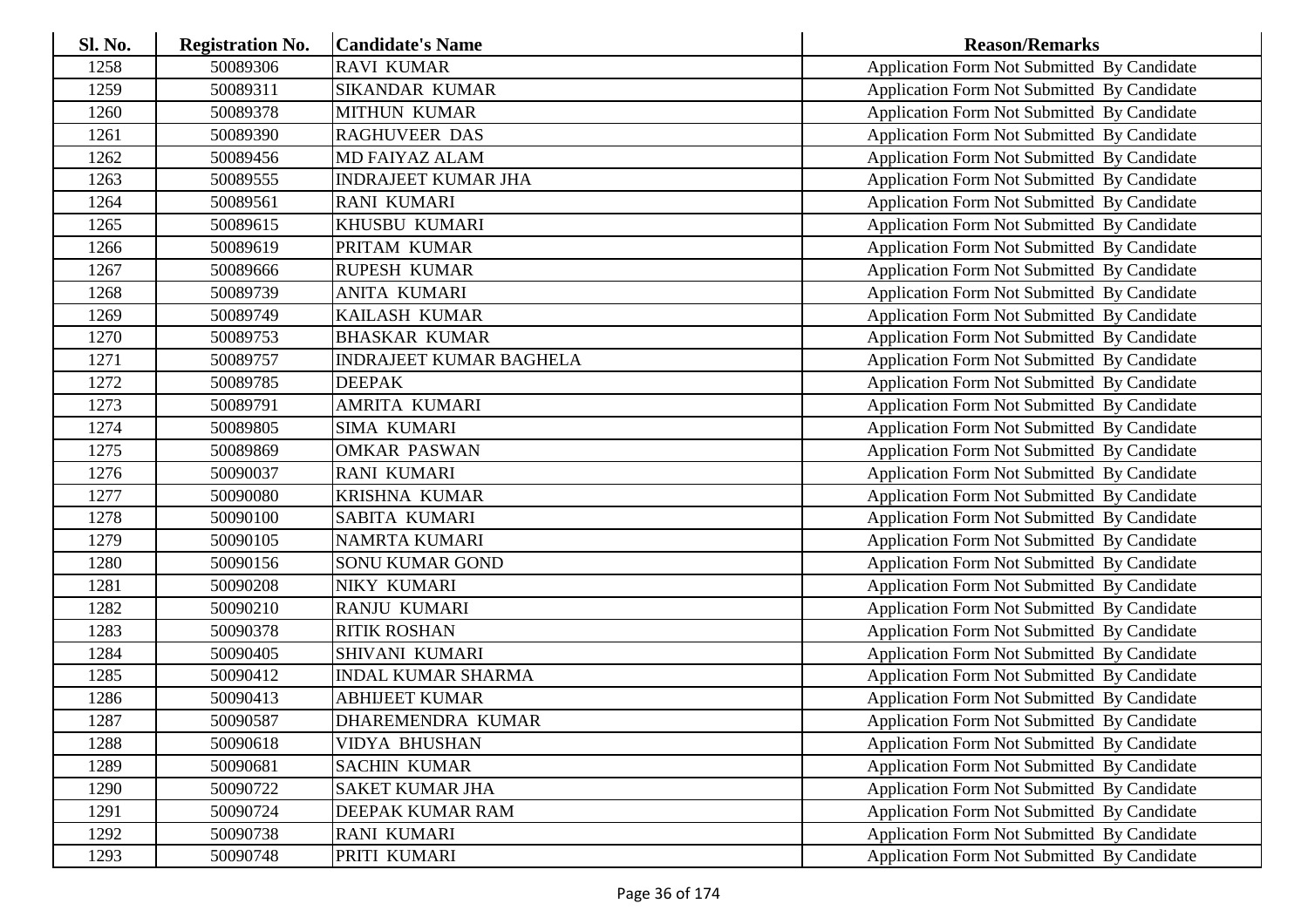| <b>Sl. No.</b> | <b>Registration No.</b> | <b>Candidate's Name</b>     | <b>Reason/Remarks</b>                              |
|----------------|-------------------------|-----------------------------|----------------------------------------------------|
| 1294           | 50090784                | SUNITA KUMARI               | Application Form Not Submitted By Candidate        |
| 1295           | 50090789                | <b>KULDEEP KUMAR PASWAN</b> | Application Form Not Submitted By Candidate        |
| 1296           | 50090802                | PANKAJ KUMAR                | Application Form Not Submitted By Candidate        |
| 1297           | 50090874                | SHRIKANT PASWAN             | Application Form Not Submitted By Candidate        |
| 1298           | 50090932                | JAYPRAKASH KUMAR            | Application Form Not Submitted By Candidate        |
| 1299           | 50090962                | <b>GULSHAN KUMAR</b>        | Application Form Not Submitted By Candidate        |
| 1300           | 50091115                | <b>RAMESH KUMAR</b>         | Application Form Not Submitted By Candidate        |
| 1301           | 50091156                | <b>AMIT KUMAR PASWAN</b>    | Application Form Not Submitted By Candidate        |
| 1302           | 50091474                | <b>SIKANDAR KUMAR</b>       | Application Form Not Submitted By Candidate        |
| 1303           | 50091558                | <b>NEERAJ KUMAR</b>         | Application Form Not Submitted By Candidate        |
| 1304           | 50091685                | <b>DURYODHAN KUMAR</b>      | Application Form Not Submitted By Candidate        |
| 1305           | 50091733                | <b>RANJIT PASWAN</b>        | Application Form Not Submitted By Candidate        |
| 1306           | 50091875                | PRATAP KUMAR RAJAK          | Application Form Not Submitted By Candidate        |
| 1307           | 50091955                | RAMPRAVESH KUMAR            | Application Form Not Submitted By Candidate        |
| 1308           | 50091976                | <b>ANAND KUMAR</b>          | Application Form Not Submitted By Candidate        |
| 1309           | 50092013                | <b>SANJAY KUMAR MALLIK</b>  | Application Form Not Submitted By Candidate        |
| 1310           | 50092023                | <b>DEEPAK KUMAR</b>         | Application Form Not Submitted By Candidate        |
| 1311           | 50092079                | <b>JYOTI KUMARI</b>         | Application Form Not Submitted By Candidate        |
| 1312           | 50092118                | HIRDYALAL KUMAR KUMAR       | Application Form Not Submitted By Candidate        |
| 1313           | 50092129                | <b>ABHASH KUMAR</b>         | Application Form Not Submitted By Candidate        |
| 1314           | 50092185                | ANKIT KUMAR MANDAL          | Application Form Not Submitted By Candidate        |
| 1315           | 50092283                | NITISH KUMAR PASWAN         | Application Form Not Submitted By Candidate        |
| 1316           | 50092300                | <b>MANTU SINGH</b>          | Application Form Not Submitted By Candidate        |
| 1317           | 50092319                | <b>DHIRAJ KUMAR</b>         | Application Form Not Submitted By Candidate        |
| 1318           | 50092386                | <b>ANISH KUMAR</b>          | Application Form Not Submitted By Candidate        |
| 1319           | 50092432                | ABHISHEK KUMAR SINGH        | Application Form Not Submitted By Candidate        |
| 1320           | 50092433                | <b>RUMA KUMARI</b>          | Application Form Not Submitted By Candidate        |
| 1321           | 50092465                | <b>SANTOSH KUMAR</b>        | Application Form Not Submitted By Candidate        |
| 1322           | 50092467                | KHUSHBOO KUMARI             | Application Form Not Submitted By Candidate        |
| 1323           | 50092475                | RACHANA KUMARI              | Application Form Not Submitted By Candidate        |
| 1324           | 50092530                | CHANDAN KUMAR YADAV         | Application Form Not Submitted By Candidate        |
| 1325           | 50092604                | <b>SURAJ RAJBHAR</b>        | Application Form Not Submitted By Candidate        |
| 1326           | 50092619                | <b>LAL BABU KUMAR</b>       | Application Form Not Submitted By Candidate        |
| 1327           | 50092636                | <b>RANI KUMARI</b>          | Application Form Not Submitted By Candidate        |
| 1328           | 50092927                | ARCHANA KUMARI              | <b>Application Form Not Submitted By Candidate</b> |
| 1329           | 50092987                | <b>RANVIR KUMAR</b>         | Application Form Not Submitted By Candidate        |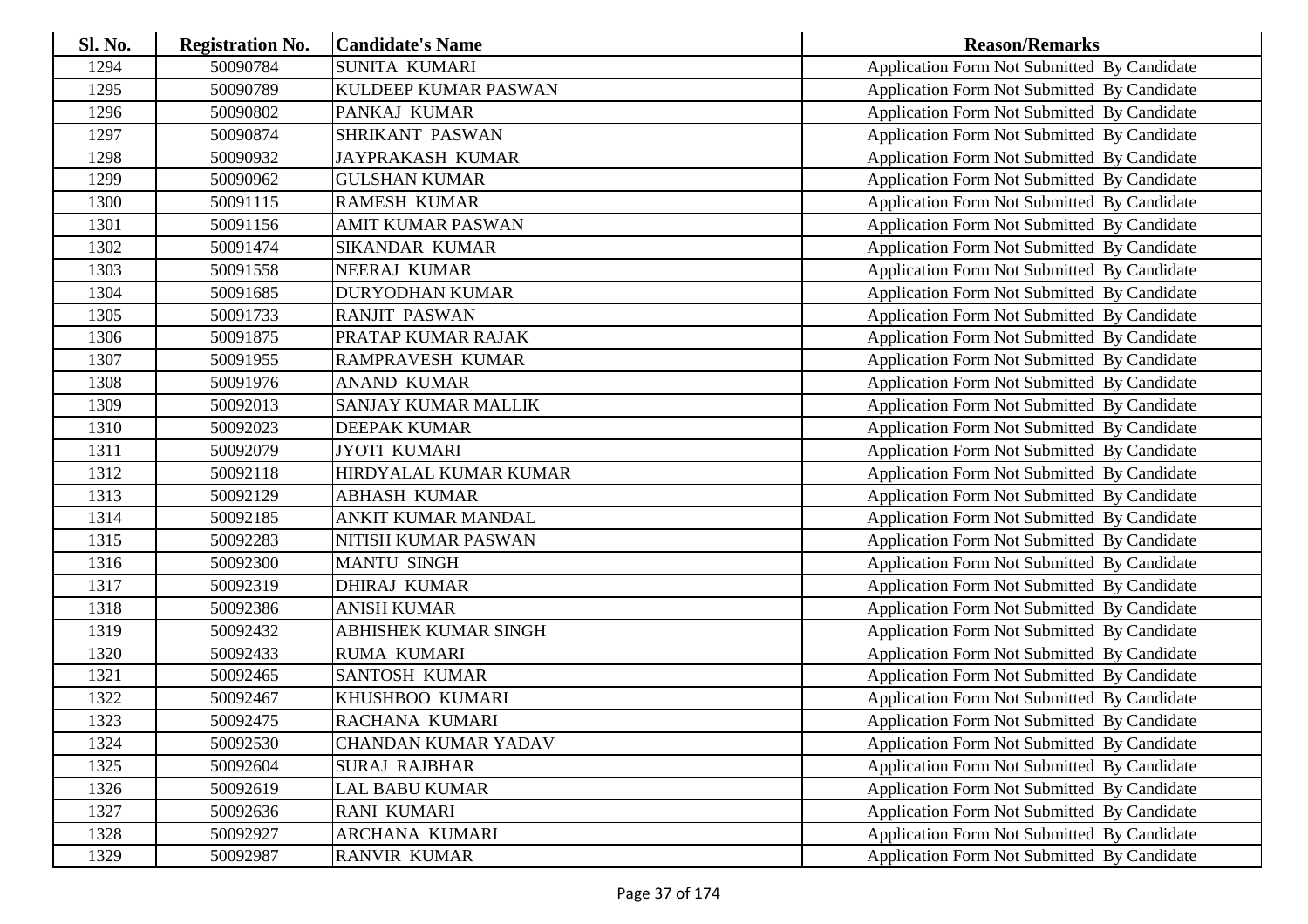| <b>Sl. No.</b> | <b>Registration No.</b> | <b>Candidate's Name</b>     | <b>Reason/Remarks</b>                              |
|----------------|-------------------------|-----------------------------|----------------------------------------------------|
| 1330           | 50092991                | <b>GUDDU KUMAR</b>          | Application Form Not Submitted By Candidate        |
| 1331           | 50092997                | PAWAN KUMAR                 | Application Form Not Submitted By Candidate        |
| 1332           | 50093054                | RAJENDRA PASWAN             | Application Form Not Submitted By Candidate        |
| 1333           | 50093125                | RIDHI KUMARI                | Application Form Not Submitted By Candidate        |
| 1334           | 50093158                | KAMANI KUMARI               | Application Form Not Submitted By Candidate        |
| 1335           | 50093207                | PANKAJ KUMAR                | Application Form Not Submitted By Candidate        |
| 1336           | 50093232                | <b>BITTU KUMAR PANDIT</b>   | Application Form Not Submitted By Candidate        |
| 1337           | 50093245                | <b>ARUN KUMAR</b>           | Application Form Not Submitted By Candidate        |
| 1338           | 50093370                | <b>ALOK KUMAR</b>           | Application Form Not Submitted By Candidate        |
| 1339           | 50093380                | KHUSHI KUMARI               | Application Form Not Submitted By Candidate        |
| 1340           | 50093421                | ROHAN KUMAR MANJHI          | Application Form Not Submitted By Candidate        |
| 1341           | 50093481                | <b>MANTOSH KUMAR</b>        | Application Form Not Submitted By Candidate        |
| 1342           | 50093525                | <b>RAUSHAN KUMAR</b>        | Application Form Not Submitted By Candidate        |
| 1343           | 50093554                | <b>RAJU KUMAR</b>           | Application Form Not Submitted By Candidate        |
| 1344           | 50093612                | <b>CHHOTU KUMAR</b>         | Application Form Not Submitted By Candidate        |
| 1345           | 50093635                | <b>SAVITA RAY</b>           | Application Form Not Submitted By Candidate        |
| 1346           | 50093712                | <b>MANBODH YADAV</b>        | <b>Application Form Not Submitted By Candidate</b> |
| 1347           | 50093718                | <b>EZAZUL HAQUE ANSARI</b>  | Application Form Not Submitted By Candidate        |
| 1348           | 50093782                | <b>ANU PRIYA</b>            | Application Form Not Submitted By Candidate        |
| 1349           | 50093841                | SOURAV KUMAR                | Application Form Not Submitted By Candidate        |
| 1350           | 50093849                | <b>SUNITA KUMARI</b>        | Application Form Not Submitted By Candidate        |
| 1351           | 50093876                | KAUSHAL KUMAR BAITHA        | Application Form Not Submitted By Candidate        |
| 1352           | 50093884                | <b>RAMAUTAR KUMAR</b>       | Application Form Not Submitted By Candidate        |
| 1353           | 50094031                | <b>SANTOSH KUMAR PASWAN</b> | Application Form Not Submitted By Candidate        |
| 1354           | 50094057                | <b>MANDIP CHOUDHARY</b>     | Application Form Not Submitted By Candidate        |
| 1355           | 50094108                | RUPESH KUMAR JHA            | Application Form Not Submitted By Candidate        |
| 1356           | 50094113                | PRAVIN KUMAR                | Application Form Not Submitted By Candidate        |
| 1357           | 50094166                | <b>NIHAL KUMAR</b>          | Application Form Not Submitted By Candidate        |
| 1358           | 50094171                | <b>UMESH KUMAR</b>          | Application Form Not Submitted By Candidate        |
| 1359           | 50094196                | RISHIKESH PRIYADARSHI       | Application Form Not Submitted By Candidate        |
| 1360           | 50094344                | PRADEEP BALMIK              | Application Form Not Submitted By Candidate        |
| 1361           | 50094357                | <b>RAJU KUMAR</b>           | Application Form Not Submitted By Candidate        |
| 1362           | 50094386                | PITAMBAR PASWAN             | Application Form Not Submitted By Candidate        |
| 1363           | 50094570                | <b>LOVE KUMAR</b>           | Application Form Not Submitted By Candidate        |
| 1364           | 50094686                | <b>DIPAK SHARMA</b>         | <b>Application Form Not Submitted By Candidate</b> |
| 1365           | 50094702                | <b>SUNIL KUMAR</b>          | <b>Application Form Not Submitted By Candidate</b> |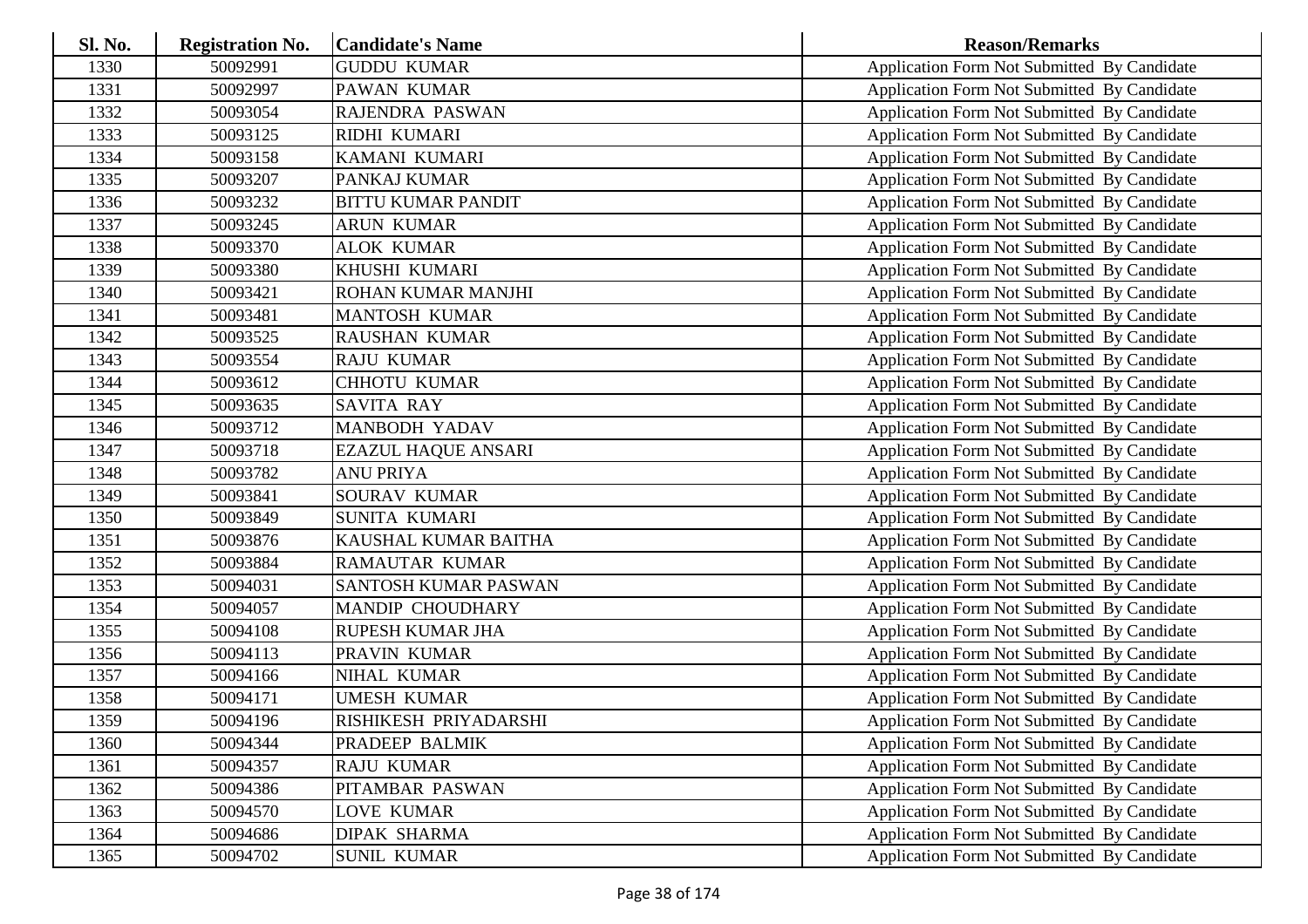| Sl. No. | <b>Registration No.</b> | <b>Candidate's Name</b>  | <b>Reason/Remarks</b>                       |
|---------|-------------------------|--------------------------|---------------------------------------------|
| 1366    | 50094730                | <b>CHANCHAL KUMARI</b>   | Application Form Not Submitted By Candidate |
| 1367    | 50094758                | <b>JYOYI KUMARI</b>      | Application Form Not Submitted By Candidate |
| 1368    | 50094982                | <b>VIKASH KUMAR</b>      | Application Form Not Submitted By Candidate |
| 1369    | 50094991                | <b>NITISH KUMAR</b>      | Application Form Not Submitted By Candidate |
| 1370    | 50095062                | <b>JUHI KUMARI</b>       | Application Form Not Submitted By Candidate |
| 1371    | 50095203                | <b>RAJAN KUMAR</b>       | Application Form Not Submitted By Candidate |
| 1372    | 50095211                | <b>MAAHI MARANDI</b>     | Application Form Not Submitted By Candidate |
| 1373    | 50095269                | <b>RAHUL KUAMR SAFI</b>  | Application Form Not Submitted By Candidate |
| 1374    | 50095301                | <b>AMIT KUMAR RAJAK</b>  | Application Form Not Submitted By Candidate |
| 1375    | 50095312                | <b>AARTI KUMARI</b>      | Application Form Not Submitted By Candidate |
| 1376    | 50095349                | SUNITA KUMARI            | Application Form Not Submitted By Candidate |
| 1377    | 50095355                | PANKAJ KUMAR             | Application Form Not Submitted By Candidate |
| 1378    | 50095504                | <b>NIRAJ KUMAR SAH</b>   | Application Form Not Submitted By Candidate |
| 1379    | 50095528                | DIKSHA ANAND             | Application Form Not Submitted By Candidate |
| 1380    | 50095639                | <b>VIPIN KUMAR</b>       | Application Form Not Submitted By Candidate |
| 1381    | 50095888                | MUNNA TIGGA              | Application Form Not Submitted By Candidate |
| 1382    | 50095918                | PRAVIN KUMAR             | Application Form Not Submitted By Candidate |
| 1383    | 50095972                | <b>AFROJ ANSARI</b>      | Application Form Not Submitted By Candidate |
| 1384    | 50096036                | <b>RAJAN SUNGH</b>       | Application Form Not Submitted By Candidate |
| 1385    | 50096127                | <b>SUMAN KUMAR</b>       | Application Form Not Submitted By Candidate |
| 1386    | 50096587                | <b>SHRAVAN KUMAR</b>     | Application Form Not Submitted By Candidate |
| 1387    | 50096756                | <b>ABHISHEK KUMAR</b>    | Application Form Not Submitted By Candidate |
| 1388    | 50096777                | NIKKI KUMARI             | Application Form Not Submitted By Candidate |
| 1389    | 50096880                | <b>PRASOON</b>           | Application Form Not Submitted By Candidate |
| 1390    | 50096898                | PREM MOHAN               | Application Form Not Submitted By Candidate |
| 1391    | 50096899                | PRAKASH RAJA             | Application Form Not Submitted By Candidate |
| 1392    | 50096925                | <b>RAUSHAN KUMAR</b>     | Application Form Not Submitted By Candidate |
| 1393    | 50097007                | <b>RAVI RANJAN KUMAR</b> | Application Form Not Submitted By Candidate |
| 1394    | 50097013                | PUJA KUMARI              | Application Form Not Submitted By Candidate |
| 1395    | 50097067                | <b>UGAN KUMAR</b>        | Application Form Not Submitted By Candidate |
| 1396    | 50097074                | <b>AKSHAY KUMAR</b>      | Application Form Not Submitted By Candidate |
| 1397    | 50097075                | DEEPAK KUMAR YADAV       | Application Form Not Submitted By Candidate |
| 1398    | 50097139                | RANDHIR KUMAR            | Application Form Not Submitted By Candidate |
| 1399    | 50097319                | <b>ARTI KUMARI</b>       | Application Form Not Submitted By Candidate |
| 1400    | 50097497                | <b>AJAY KUMAR DAS</b>    | Application Form Not Submitted By Candidate |
| 1401    | 50097520                | NIJRAJ KUMAR             | Application Form Not Submitted By Candidate |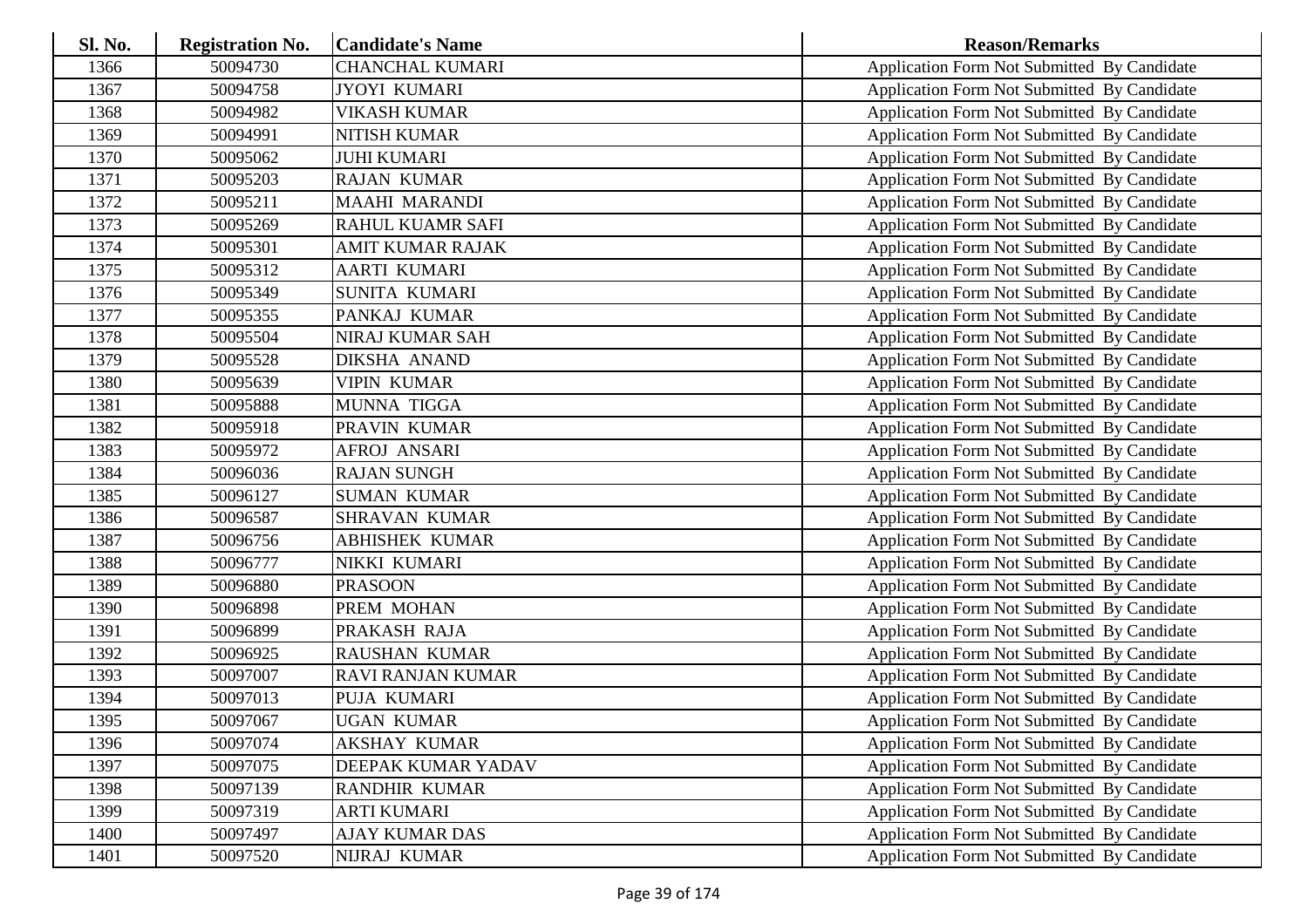| Sl. No. | <b>Registration No.</b> | <b>Candidate's Name</b>    | <b>Reason/Remarks</b>                              |
|---------|-------------------------|----------------------------|----------------------------------------------------|
| 1402    | 50097589                | PANKAJ KUMAR               | Application Form Not Submitted By Candidate        |
| 1403    | 50097744                | NITISH KUMAR               | Application Form Not Submitted By Candidate        |
| 1404    | 50097748                | <b>SUBHASH KUMAR</b>       | Application Form Not Submitted By Candidate        |
| 1405    | 50097791                | <b>RAJEEV KUMAR</b>        | Application Form Not Submitted By Candidate        |
| 1406    | 50097937                | <b>MD RIYAZ ALAM</b>       | Application Form Not Submitted By Candidate        |
| 1407    | 50097940                | <b>LALAN KUMAR PASWAN</b>  | Application Form Not Submitted By Candidate        |
| 1408    | 50097999                | TRISHA PASWAN              | Application Form Not Submitted By Candidate        |
| 1409    | 50098007                | <b>SUJATA KUMARI</b>       | Application Form Not Submitted By Candidate        |
| 1410    | 50098059                | PANKAJ MALLIK              | Application Form Not Submitted By Candidate        |
| 1411    | 50098238                | <b>KIRAN KUMARI</b>        | Application Form Not Submitted By Candidate        |
| 1412    | 50098548                | <b>CHANDAN PASWAN</b>      | Application Form Not Submitted By Candidate        |
| 1413    | 50098665                | DHARMPAL KUMAR PASWAN      | Application Form Not Submitted By Candidate        |
| 1414    | 50098694                | <b>LALLU PASWAN</b>        | Application Form Not Submitted By Candidate        |
| 1415    | 50098699                | <b>BITTU RAUSHAN KUMAR</b> | Application Form Not Submitted By Candidate        |
| 1416    | 50098704                | <b>SACHIN RAJ</b>          | Application Form Not Submitted By Candidate        |
| 1417    | 50098754                | <b>AMAR KUMAR</b>          | Application Form Not Submitted By Candidate        |
| 1418    | 50098765                | <b>ANSHU KUMAR</b>         | Application Form Not Submitted By Candidate        |
| 1419    | 50098938                | <b>VIKASH KUMAR</b>        | Application Form Not Submitted By Candidate        |
| 1420    | 50098996                | <b>RANJAN KUMARI</b>       | Application Form Not Submitted By Candidate        |
| 1421    | 50099095                | <b>DIKSHITA</b>            | Application Form Not Submitted By Candidate        |
| 1422    | 50099443                | VIDYANAND SHARMA           | Application Form Not Submitted By Candidate        |
| 1423    | 50099498                | <b>NEHA KUMARI</b>         | Application Form Not Submitted By Candidate        |
| 1424    | 50099589                | <b>JAYARAM J</b>           | Application Form Not Submitted By Candidate        |
| 1425    | 50099742                | POOJA KUMARI               | Application Form Not Submitted By Candidate        |
| 1426    | 50099755                | SHASHI KUMAR               | Application Form Not Submitted By Candidate        |
| 1427    | 50100021                | <b>GURIYA KUMARI</b>       | Application Form Not Submitted By Candidate        |
| 1428    | 50100159                | SANGITA KUMARI             | Application Form Not Submitted By Candidate        |
| 1429    | 50100281                | NITISH KUMAR               | Application Form Not Submitted By Candidate        |
| 1430    | 50100303                | <b>UMESH KUMAR</b>         | Application Form Not Submitted By Candidate        |
| 1431    | 50100371                | <b>ANNI KUMARI</b>         | Application Form Not Submitted By Candidate        |
| 1432    | 50100400                | <b>NEHA KUMAR</b>          | Application Form Not Submitted By Candidate        |
| 1433    | 50100422                | KRISHNA KUMAR              | Application Form Not Submitted By Candidate        |
| 1434    | 50100434                | ROSHAN KUMAR PASWAN        | <b>Application Form Not Submitted By Candidate</b> |
| 1435    | 50100456                | MUKUL KUMAR                | Application Form Not Submitted By Candidate        |
| 1436    | 50100460                | ANSHU KUMARI               | <b>Application Form Not Submitted By Candidate</b> |
| 1437    | 50100570                | <b>ANKIT</b>               | Application Form Not Submitted By Candidate        |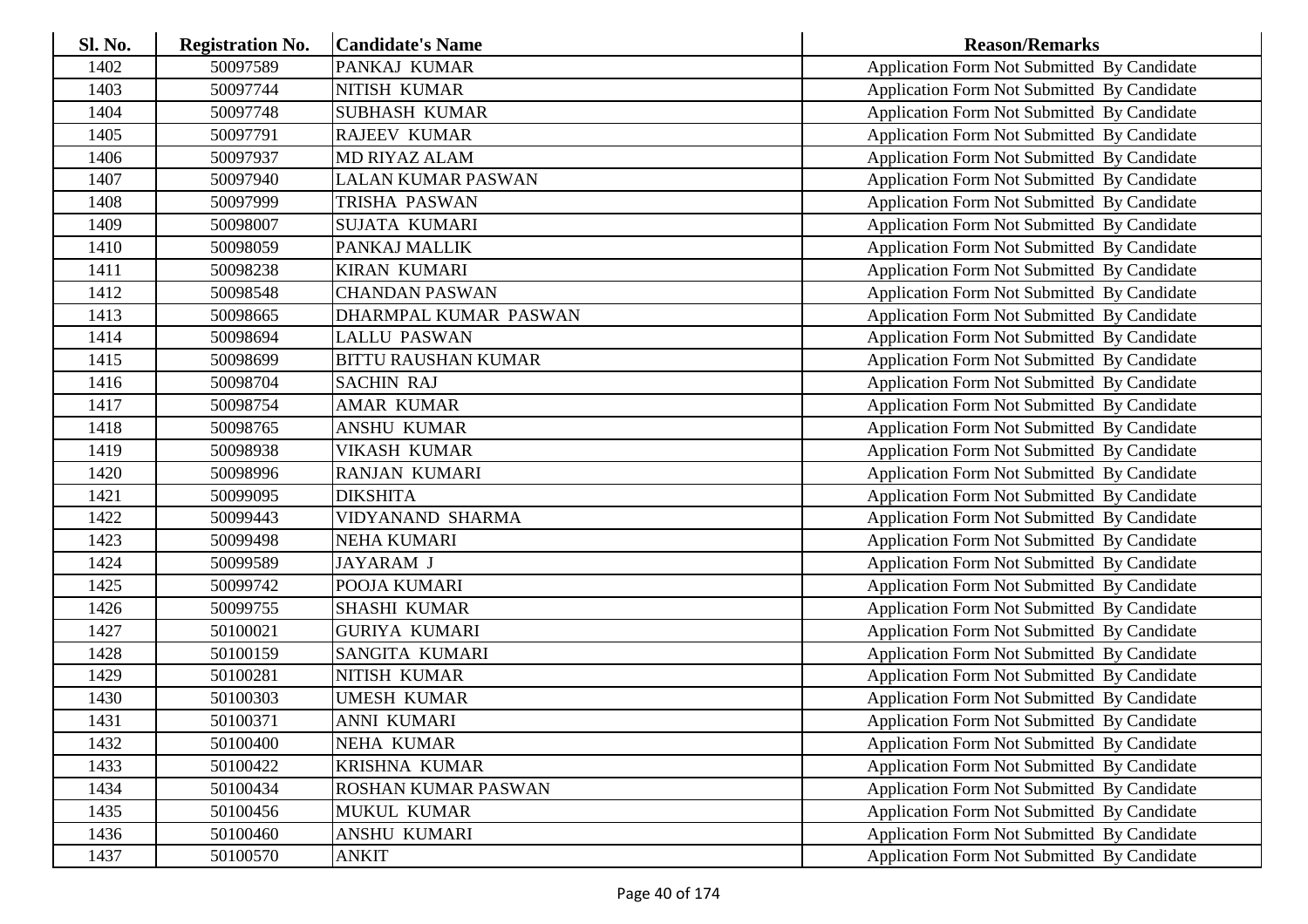| Sl. No. | <b>Registration No.</b> | <b>Candidate's Name</b>    | <b>Reason/Remarks</b>                       |
|---------|-------------------------|----------------------------|---------------------------------------------|
| 1438    | 50100620                | <b>AAKASH KUMAR GIRI</b>   | Application Form Not Submitted By Candidate |
| 1439    | 50100841                | ATISHOT KUMAR GUPTA        | Application Form Not Submitted By Candidate |
| 1440    | 50100931                | <b>SATISH KUMAR</b>        | Application Form Not Submitted By Candidate |
| 1441    | 50101106                | <b>MEHUL PRASAD</b>        | Application Form Not Submitted By Candidate |
| 1442    | 50101170                | <b>RAMESH KUMAR</b>        | Application Form Not Submitted By Candidate |
| 1443    | 50101216                | <b>RAKESH KUMAR</b>        | Application Form Not Submitted By Candidate |
| 1444    | 50101389                | PRIYANKA KUMARI            | Application Form Not Submitted By Candidate |
| 1445    | 50101616                | <b>RADHE KUMAR</b>         | Application Form Not Submitted By Candidate |
| 1446    | 50101661                | <b>TINKU KUMAR</b>         | Application Form Not Submitted By Candidate |
| 1447    | 50101729                | <b>VIKASH KUMAR</b>        | Application Form Not Submitted By Candidate |
| 1448    | 50101782                | <b>GANESH KUMAR</b>        | Application Form Not Submitted By Candidate |
| 1449    | 50101953                | RANJITH KUMAR PASWAN       | Application Form Not Submitted By Candidate |
| 1450    | 50101997                | PRIYANKA KUMARI            | Application Form Not Submitted By Candidate |
| 1451    | 50102002                | <b>MD HABIB</b>            | Application Form Not Submitted By Candidate |
| 1452    | 50102094                | <b>BISHU KUMAR</b>         | Application Form Not Submitted By Candidate |
| 1453    | 50102166                | MANORMA KUMARI             | Application Form Not Submitted By Candidate |
| 1454    | 50102269                | ANU PRIYA BHARTI           | Application Form Not Submitted By Candidate |
| 1455    | 50102323                | <b>KRISHAN KUMAR SUMAN</b> | Application Form Not Submitted By Candidate |
| 1456    | 50102434                | NITESH KUMAR               | Application Form Not Submitted By Candidate |
| 1457    | 50102527                | <b>AJAY KUMAR</b>          | Application Form Not Submitted By Candidate |
| 1458    | 50102578                | <b>SHYAM KUMAR</b>         | Application Form Not Submitted By Candidate |
| 1459    | 50102718                | PARMILA KUMARI             | Application Form Not Submitted By Candidate |
| 1460    | 50102827                | RICHA BHARTI               | Application Form Not Submitted By Candidate |
| 1461    | 50102828                | DEEPAK MALLIK              | Application Form Not Submitted By Candidate |
| 1462    | 50102899                | <b>RAJO RISHIDEV</b>       | Application Form Not Submitted By Candidate |
| 1463    | 50103125                | PRABHAKAR SHARMA           | Application Form Not Submitted By Candidate |
| 1464    | 50103127                | RAVISHANKAR RAM            | Application Form Not Submitted By Candidate |
| 1465    | 50103210                | RAYMAL KUMAR               | Application Form Not Submitted By Candidate |
| 1466    | 50103263                | PARSHURAM CHOUDHARY        | Application Form Not Submitted By Candidate |
| 1467    | 50103265                | ARUN KUMAR MANJHI          | Application Form Not Submitted By Candidate |
| 1468    | 50103393                | <b>BALRAM KUMAR</b>        | Application Form Not Submitted By Candidate |
| 1469    | 50103404                | HITESH KUMAR CHAUDHARY     | Application Form Not Submitted By Candidate |
| 1470    | 50103417                | SHIVJEE KUMAR MANDAL       | Application Form Not Submitted By Candidate |
| 1471    | 50103435                | <b>ROHIT KUMAR</b>         | Application Form Not Submitted By Candidate |
| 1472    | 50103445                | <b>VIKASH PASWAN</b>       | Application Form Not Submitted By Candidate |
| 1473    | 50103460                | PRAKASH KUMAR THAKUR       | Application Form Not Submitted By Candidate |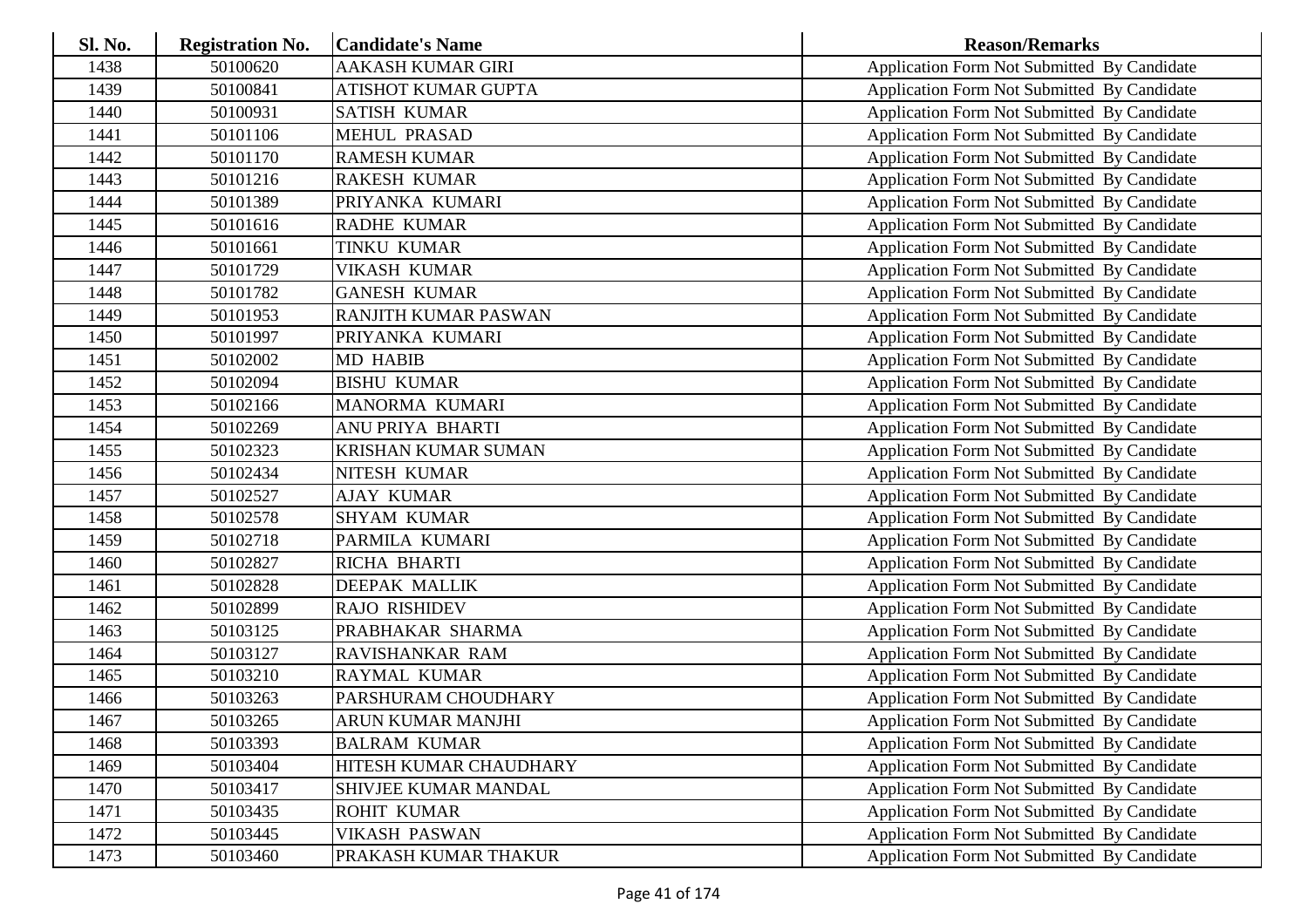| Sl. No. | <b>Registration No.</b> | <b>Candidate's Name</b>      | <b>Reason/Remarks</b>                              |
|---------|-------------------------|------------------------------|----------------------------------------------------|
| 1474    | 50103514                | <b>SUNNY KUMAR CHAUDHARY</b> | Application Form Not Submitted By Candidate        |
| 1475    | 50103650                | <b>SAHROV KUMAR</b>          | Application Form Not Submitted By Candidate        |
| 1476    | 50103728                | <b>KULDEEP</b>               | Application Form Not Submitted By Candidate        |
| 1477    | 50103779                | PINTU KUMAR                  | Application Form Not Submitted By Candidate        |
| 1478    | 50103791                | MOHAMMAD KAMAL               | Application Form Not Submitted By Candidate        |
| 1479    | 50103864                | NEHA KUMARI                  | Application Form Not Submitted By Candidate        |
| 1480    | 50104061                | <b>BIDUR BHARATI</b>         | Application Form Not Submitted By Candidate        |
| 1481    | 50104071                | <b>GUDDU KUMAR</b>           | Application Form Not Submitted By Candidate        |
| 1482    | 50104083                | <b>RAJU KUMAR</b>            | Application Form Not Submitted By Candidate        |
| 1483    | 50104090                | DHIRAJ KUMAR YADAV           | Application Form Not Submitted By Candidate        |
| 1484    | 50104245                | <b>MITTHU RAM</b>            | Application Form Not Submitted By Candidate        |
| 1485    | 50104281                | PANKAJ KUMAR RAM             | Application Form Not Submitted By Candidate        |
| 1486    | 50104360                | VIKASH KUMAR MALLIK          | Application Form Not Submitted By Candidate        |
| 1487    | 50104376                | <b>REENA KUMARI</b>          | Application Form Not Submitted By Candidate        |
| 1488    | 50104424                | MITHLESH KUMAR               | Application Form Not Submitted By Candidate        |
| 1489    | 50104486                | <b>LALITA HEMBROM</b>        | Application Form Not Submitted By Candidate        |
| 1490    | 50104497                | <b>AKHILESH BHAGAT</b>       | Application Form Not Submitted By Candidate        |
| 1491    | 50104498                | VIKASH KUMAR RISHI           | Application Form Not Submitted By Candidate        |
| 1492    | 50104501                | <b>JITENDRA KUMAR</b>        | Application Form Not Submitted By Candidate        |
| 1493    | 50104567                | RITESH KUMAR MAHTO           | Application Form Not Submitted By Candidate        |
| 1494    | 50104641                | <b>BADAL TIWARY</b>          | Application Form Not Submitted By Candidate        |
| 1495    | 50104705                | <b>AKHILESH KUMAR</b>        | Application Form Not Submitted By Candidate        |
| 1496    | 50104755                | <b>SONU KUMAR NAT</b>        | Application Form Not Submitted By Candidate        |
| 1497    | 50104855                | SWARNLATA UPADHYAY           | Application Form Not Submitted By Candidate        |
| 1498    | 50104910                | <b>GUDIYA KUMARI</b>         | Application Form Not Submitted By Candidate        |
| 1499    | 50104922                | <b>JITENDRA KUMARI</b>       | Application Form Not Submitted By Candidate        |
| 1500    | 50105005                | SHAMBHU KUMAR SINGH          | Application Form Not Submitted By Candidate        |
| 1501    | 50105109                | DEEPAK KUMAR                 | Application Form Not Submitted By Candidate        |
| 1502    | 50105162                | PRABHAT KUMAR PASWAN         | Application Form Not Submitted By Candidate        |
| 1503    | 50105174                | SHARIKANT KUMAR              | Application Form Not Submitted By Candidate        |
| 1504    | 50105269                | <b>JYOTI KUMARI</b>          | Application Form Not Submitted By Candidate        |
| 1505    | 50105286                | SHANTI KUMARI                | Application Form Not Submitted By Candidate        |
| 1506    | 50105326                | <b>DURGESH KUMAR DUBEY</b>   | Application Form Not Submitted By Candidate        |
| 1507    | 50105332                | RAVI RAVI KUMAR KUMAR        | Application Form Not Submitted By Candidate        |
| 1508    | 50105538                | <b>ARUN CHAUDHARY</b>        | <b>Application Form Not Submitted By Candidate</b> |
| 1509    | 50105558                | SHUSHAMA KUMARI              | Application Form Not Submitted By Candidate        |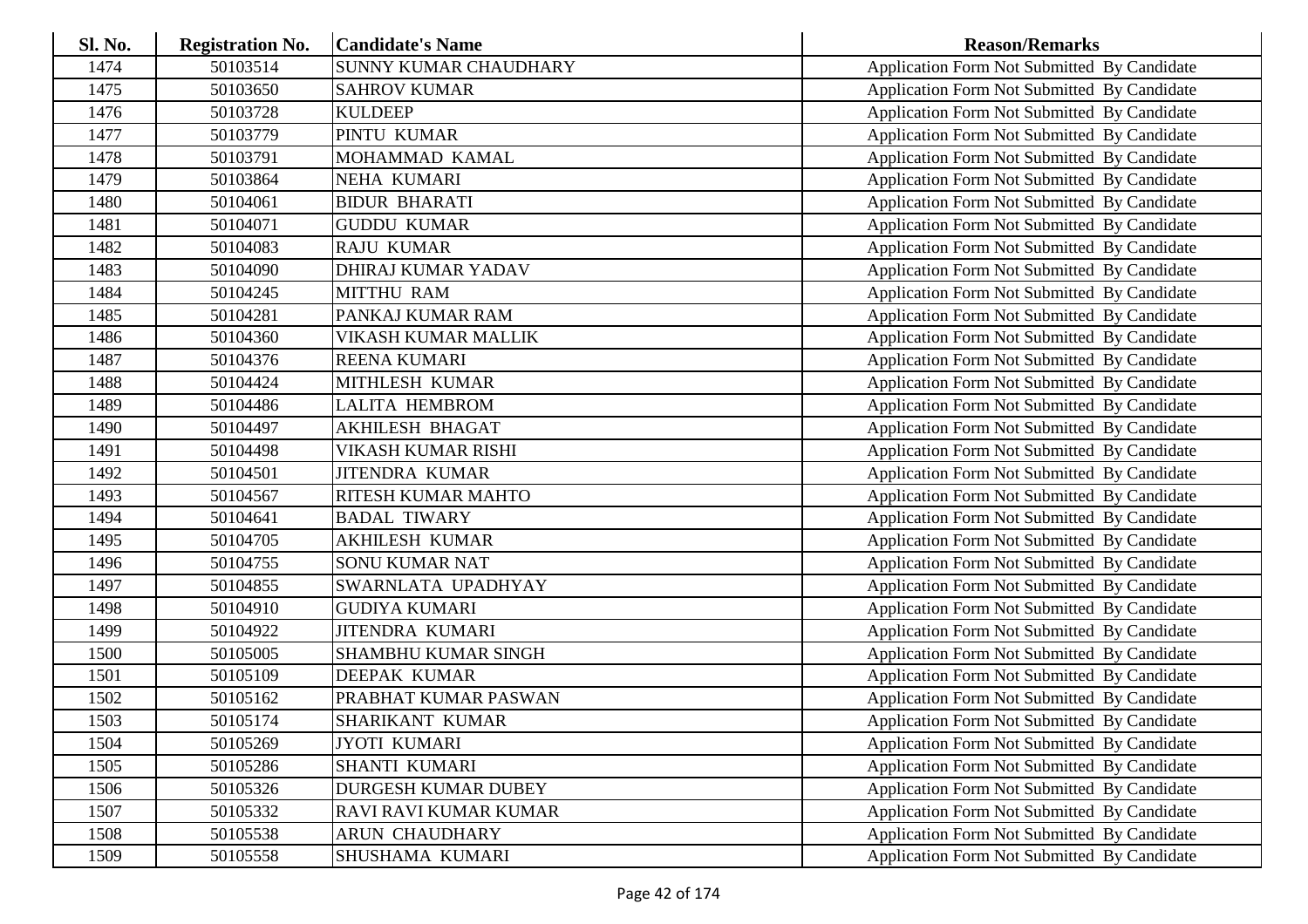| <b>Sl. No.</b> | <b>Registration No.</b> | <b>Candidate's Name</b>     | <b>Reason/Remarks</b>                              |
|----------------|-------------------------|-----------------------------|----------------------------------------------------|
| 1510           | 50105626                | <b>BISHWASEE KUMAR</b>      | Application Form Not Submitted By Candidate        |
| 1511           | 50105662                | PUJA KUMARI                 | Application Form Not Submitted By Candidate        |
| 1512           | 50105839                | <b>AJAY KUMAR PASWAN</b>    | Application Form Not Submitted By Candidate        |
| 1513           | 50105919                | <b>ARVIND CHAUHAN</b>       | Application Form Not Submitted By Candidate        |
| 1514           | 50106063                | MANGAL SINGH                | Application Form Not Submitted By Candidate        |
| 1515           | 50106069                | <b>ANKAJ KUMAR</b>          | Application Form Not Submitted By Candidate        |
| 1516           | 50106074                | <b>MANISH KUMAR RAI</b>     | Application Form Not Submitted By Candidate        |
| 1517           | 50106136                | PUJA KUMARI                 | Application Form Not Submitted By Candidate        |
| 1518           | 50106188                | PRABHAT KUMAR               | Application Form Not Submitted By Candidate        |
| 1519           | 50106241                | <b>JITENDRA KUMAR TANTI</b> | Application Form Not Submitted By Candidate        |
| 1520           | 50106340                | SEEMA KUMARI                | Application Form Not Submitted By Candidate        |
| 1521           | 50106349                | ANUP KUMAR PANDIT           | Application Form Not Submitted By Candidate        |
| 1522           | 50106391                | <b>VIKASHH KUMAR</b>        | Application Form Not Submitted By Candidate        |
| 1523           | 50106407                | <b>SATISH KUMAR RAJAK</b>   | Application Form Not Submitted By Candidate        |
| 1524           | 50106462                | KHUSHBU KUMARI              | Application Form Not Submitted By Candidate        |
| 1525           | 50106470                | RAUSHAN KUMAR VERMA         | Application Form Not Submitted By Candidate        |
| 1526           | 50106483                | <b>JITENDRA PASWAN</b>      | <b>Application Form Not Submitted By Candidate</b> |
| 1527           | 50106490                | POOJA KUMARI                | Application Form Not Submitted By Candidate        |
| 1528           | 50106617                | NITISH KUMAR SHARMA         | Application Form Not Submitted By Candidate        |
| 1529           | 50106749                | <b>BASANTI KUMARI</b>       | Application Form Not Submitted By Candidate        |
| 1530           | 50106756                | <b>ALKA KUMARI</b>          | Application Form Not Submitted By Candidate        |
| 1531           | 50106818                | <b>SAROJ KUMAR</b>          | Application Form Not Submitted By Candidate        |
| 1532           | 50106820                | MANISHA KUMARI KUSHWAHA     | Application Form Not Submitted By Candidate        |
| 1533           | 50106898                | <b>VIVEK KUMAR SINGH</b>    | Application Form Not Submitted By Candidate        |
| 1534           | 50106924                | NITISH KUMAR                | Application Form Not Submitted By Candidate        |
| 1535           | 50106983                | <b>SANNY KUMAR</b>          | Application Form Not Submitted By Candidate        |
| 1536           | 50106988                | VANDANA SINGH               | Application Form Not Submitted By Candidate        |
| 1537           | 50107012                | <b>RAMPRAVESH PAL</b>       | Application Form Not Submitted By Candidate        |
| 1538           | 50107081                | <b>VIJAY KUMAR MANJHI</b>   | Application Form Not Submitted By Candidate        |
| 1539           | 50107097                | NIRANJAN KUMAR              | Application Form Not Submitted By Candidate        |
| 1540           | 50107155                | <b>UMESH KUMAR</b>          | Application Form Not Submitted By Candidate        |
| 1541           | 50107172                | <b>SHAHEB KUMAR</b>         | Application Form Not Submitted By Candidate        |
| 1542           | 50107186                | ROHIT KUMAR BAHELIYA        | Application Form Not Submitted By Candidate        |
| 1543           | 50107192                | <b>MANISH KUMAR</b>         | <b>Application Form Not Submitted By Candidate</b> |
| 1544           | 50107211                | SINDHU KUMARI               | Application Form Not Submitted By Candidate        |
| 1545           | 50107242                | OM PRAKASH KUMAR            | <b>Application Form Not Submitted By Candidate</b> |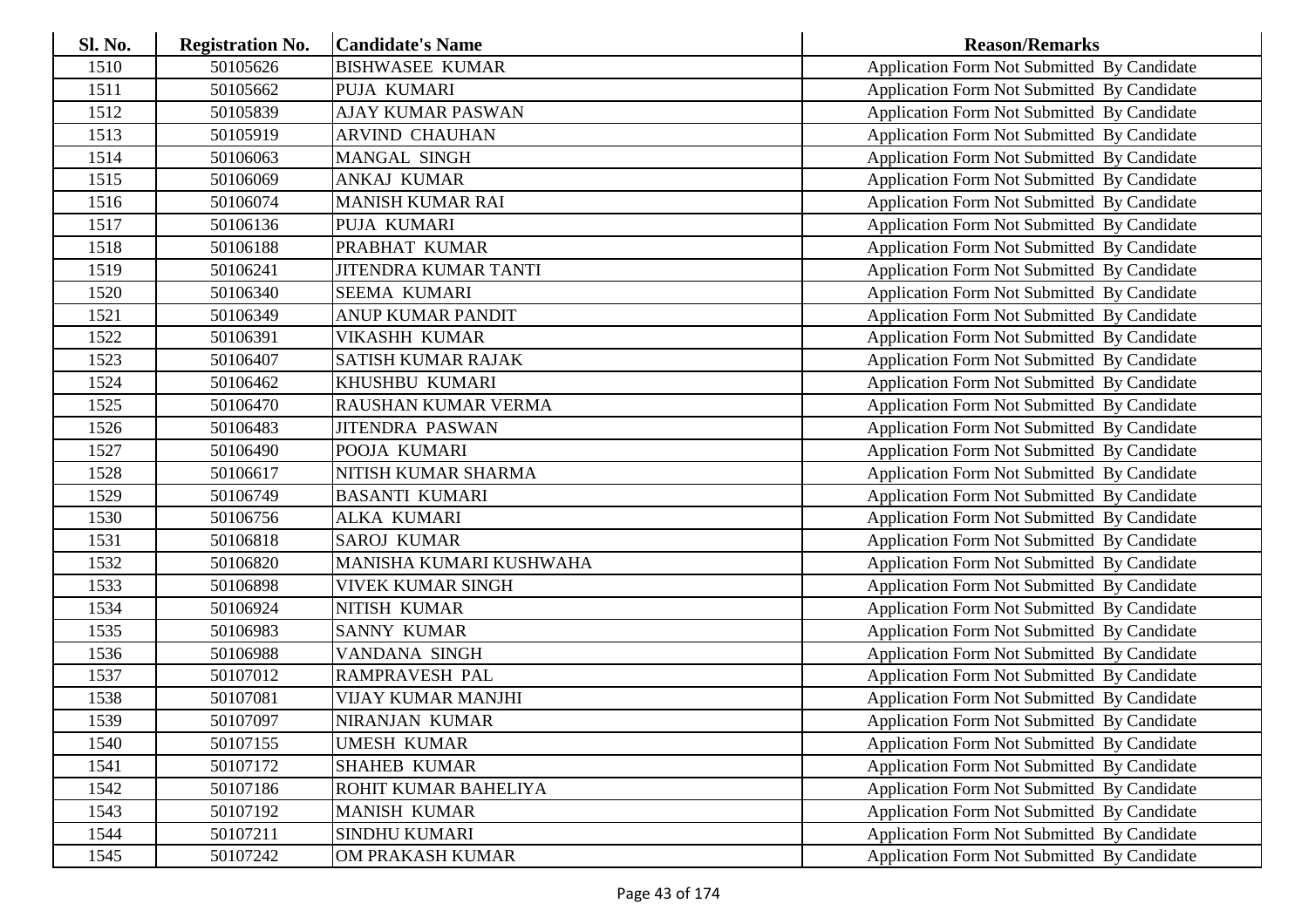| Sl. No. | <b>Registration No.</b> | <b>Candidate's Name</b>     | <b>Reason/Remarks</b>                              |
|---------|-------------------------|-----------------------------|----------------------------------------------------|
| 1546    | 50107286                | <b>MITHUN KUMAR</b>         | Application Form Not Submitted By Candidate        |
| 1547    | 50107319                | UJJAWAL KANT KUMAR          | Application Form Not Submitted By Candidate        |
| 1548    | 50107402                | NIRAJ KUMAR MANDAL          | Application Form Not Submitted By Candidate        |
| 1549    | 50107425                | <b>SAHIL TIWARI</b>         | Application Form Not Submitted By Candidate        |
| 1550    | 50107464                | <b>RAJA KUMAR</b>           | Application Form Not Submitted By Candidate        |
| 1551    | 50107512                | <b>DEEPAK KUMAR</b>         | Application Form Not Submitted By Candidate        |
| 1552    | 50107556                | <b>MANOJ KUMAR</b>          | Application Form Not Submitted By Candidate        |
| 1553    | 50107694                | ANJU KUMARI                 | Application Form Not Submitted By Candidate        |
| 1554    | 50107892                | <b>BALMIKI KUMAR</b>        | Application Form Not Submitted By Candidate        |
| 1555    | 50107963                | SEVANTI KUMARI              | Application Form Not Submitted By Candidate        |
| 1556    | 50108052                | POOJA KUMARI                | Application Form Not Submitted By Candidate        |
| 1557    | 50108068                | <b>JAWAHARLAL RAM</b>       | Application Form Not Submitted By Candidate        |
| 1558    | 50108173                | <b>AJAY KUMAR</b>           | Application Form Not Submitted By Candidate        |
| 1559    | 50108187                | <b>DHIMAN BISWAS</b>        | Application Form Not Submitted By Candidate        |
| 1560    | 50108218                | <b>MANOJ KUMAR</b>          | Application Form Not Submitted By Candidate        |
| 1561    | 50108268                | TRILOKINATH RAM             | Application Form Not Submitted By Candidate        |
| 1562    | 50108330                | <b>SUMIT KUMAR</b>          | Application Form Not Submitted By Candidate        |
| 1563    | 50108352                | KAJAL KUMARI                | Application Form Not Submitted By Candidate        |
| 1564    | 50108367                | PANKAJ KUMAR                | Application Form Not Submitted By Candidate        |
| 1565    | 50108463                | <b>MAMTA KUMARI</b>         | Application Form Not Submitted By Candidate        |
| 1566    | 50108579                | SONI KUMARI                 | Application Form Not Submitted By Candidate        |
| 1567    | 50108628                | PANKAJ KUMAR                | Application Form Not Submitted By Candidate        |
| 1568    | 50108913                | PRADEEP KUMAR               | Application Form Not Submitted By Candidate        |
| 1569    | 50108959                | VIKASH KUMAR SINGH          | Application Form Not Submitted By Candidate        |
| 1570    | 50109011                | <b>SUBHASH CHANDR KUMAR</b> | Application Form Not Submitted By Candidate        |
| 1571    | 50109065                | SUNILDATT KUMAR             | Application Form Not Submitted By Candidate        |
| 1572    | 50109139                | <b>RAKESH SHARMA</b>        | Application Form Not Submitted By Candidate        |
| 1573    | 50109170                | <b>KM SABITA KUMARI</b>     | Application Form Not Submitted By Candidate        |
| 1574    | 50109187                | <b>NILAM KUMARI</b>         | Application Form Not Submitted By Candidate        |
| 1575    | 50109220                | KUNDAN KUMAR                | Application Form Not Submitted By Candidate        |
| 1576    | 50109237                | SAURABH KUMAR               | Application Form Not Submitted By Candidate        |
| 1577    | 50109254                | <b>RAMSHEWAK KUMAR</b>      | Application Form Not Submitted By Candidate        |
| 1578    | 50109464                | SHRAVAN KUMAR               | Application Form Not Submitted By Candidate        |
| 1579    | 50109473                | <b>BABLOO KUMAR</b>         | Application Form Not Submitted By Candidate        |
| 1580    | 50109485                | <b>JAYPRAKASH KUMAR</b>     | <b>Application Form Not Submitted By Candidate</b> |
| 1581    | 50109499                | PRIYANKA KUMARI             | Application Form Not Submitted By Candidate        |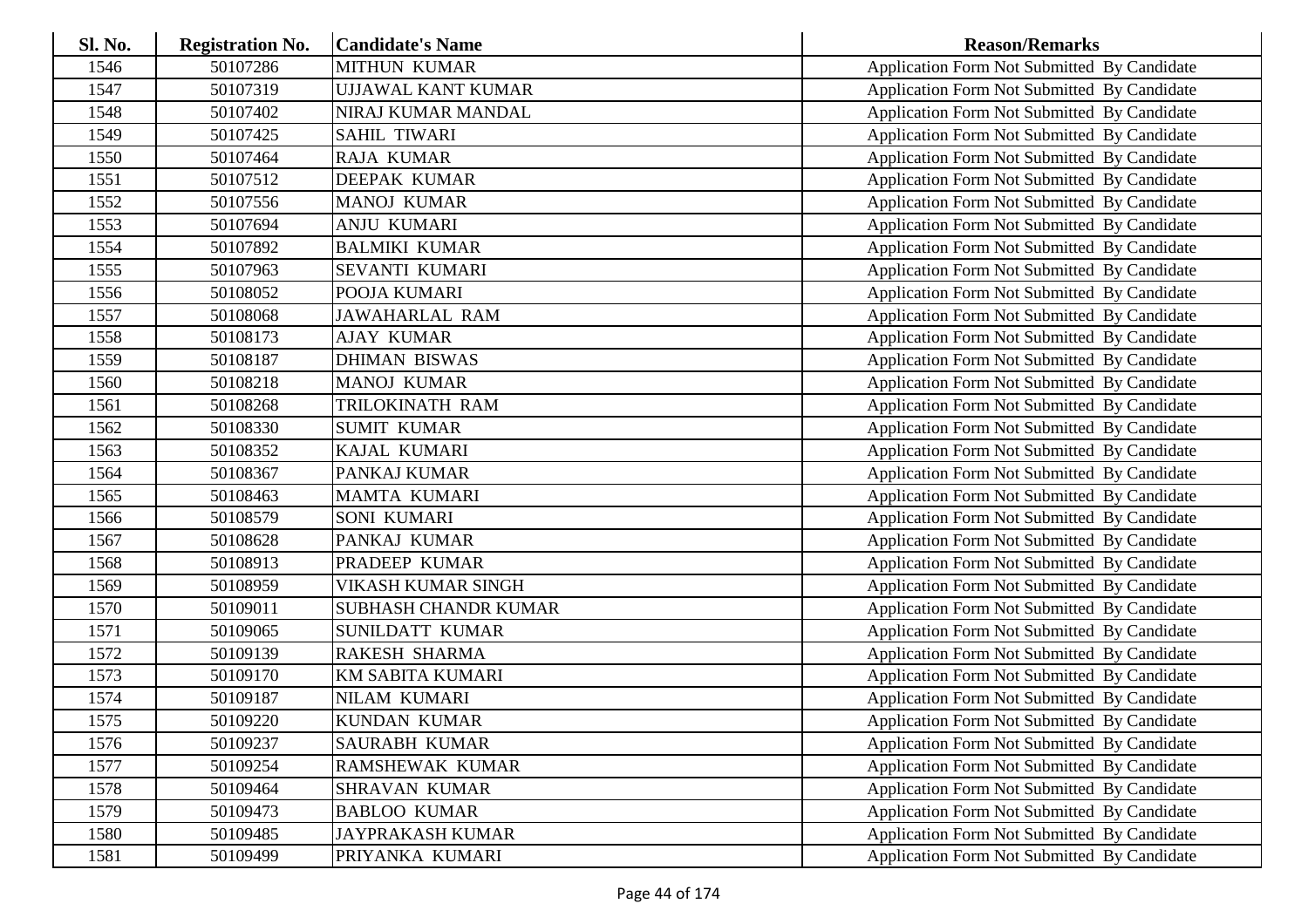| <b>Sl. No.</b> | <b>Registration No.</b> | <b>Candidate's Name</b>        | <b>Reason/Remarks</b>                              |
|----------------|-------------------------|--------------------------------|----------------------------------------------------|
| 1582           | 50109565                | <b>DEEPAK KUMAR</b>            | Application Form Not Submitted By Candidate        |
| 1583           | 50109625                | <b>AMIT KUMAR</b>              | Application Form Not Submitted By Candidate        |
| 1584           | 50109752                | <b>NITISH KUMAR</b>            | Application Form Not Submitted By Candidate        |
| 1585           | 50109808                | <b>KRISHNA KUMAR</b>           | Application Form Not Submitted By Candidate        |
| 1586           | 50109839                | <b>SWEETI KUMARI</b>           | Application Form Not Submitted By Candidate        |
| 1587           | 50109952                | <b>ROHIT KUMAR</b>             | Application Form Not Submitted By Candidate        |
| 1588           | 50109969                | <b>RAVI KUMAR</b>              | Application Form Not Submitted By Candidate        |
| 1589           | 50110007                | <b>RAUSHAN KUMAR</b>           | Application Form Not Submitted By Candidate        |
| 1590           | 50110044                | <b>ANKLIT KUMAR</b>            | Application Form Not Submitted By Candidate        |
| 1591           | 50110104                | <b>SANDEEP KUMAR JHA</b>       | Application Form Not Submitted By Candidate        |
| 1592           | 50110106                | <b>AARTI</b>                   | Application Form Not Submitted By Candidate        |
| 1593           | 50110129                | <b>RITESH KUMAR</b>            | Application Form Not Submitted By Candidate        |
| 1594           | 50110166                | TUNNU ANSARI                   | Application Form Not Submitted By Candidate        |
| 1595           | 50110167                | <b>EKTA CHOUDHARY</b>          | Application Form Not Submitted By Candidate        |
| 1596           | 50110233                | <b>VIJAY KUMAR RAM</b>         | Application Form Not Submitted By Candidate        |
| 1597           | 50110246                | <b>VIKASH KUMAR</b>            | Application Form Not Submitted By Candidate        |
| 1598           | 50110252                | RAMLAKHAN CHAUDHARY            | <b>Application Form Not Submitted By Candidate</b> |
| 1599           | 50110268                | <b>DHIRAJ KUMAR</b>            | Application Form Not Submitted By Candidate        |
| 1600           | 50110311                | <b>AMIT KUMAR</b>              | Application Form Not Submitted By Candidate        |
| 1601           | 50110322                | <b>DHARMVEER KUMAR</b>         | Application Form Not Submitted By Candidate        |
| 1602           | 50110340                | <b>SAHABUDDIN MIYAN</b>        | Application Form Not Submitted By Candidate        |
| 1603           | 50110418                | <b>ARUN KUMAR</b>              | Application Form Not Submitted By Candidate        |
| 1604           | 50110471                | NITISH KUMAR                   | Application Form Not Submitted By Candidate        |
| 1605           | 50110479                | <b>ANIL KUMAR</b>              | Application Form Not Submitted By Candidate        |
| 1606           | 50110608                | <b>AJEET KUMAR ROY</b>         | Application Form Not Submitted By Candidate        |
| 1607           | 50110639                | <b>ABHYANAND PASWAN</b>        | Application Form Not Submitted By Candidate        |
| 1608           | 50110697                | <b>VIKASH KUMAR</b>            | Application Form Not Submitted By Candidate        |
| 1609           | 50110769                | <b>KISHAN KUMAR</b>            | Application Form Not Submitted By Candidate        |
| 1610           | 50111474                | <b>AMIT TIWARI</b>             | Application Form Not Submitted By Candidate        |
| 1611           | 50112095                | <b>SEEMA KUMARI</b>            | Application Form Not Submitted By Candidate        |
| 1612           | 50112341                | PRINCE KUMAR SAH               | Application Form Not Submitted By Candidate        |
| 1613           | 50112373                | <b>SACHIN RAJESH CHAUDHARY</b> | Application Form Not Submitted By Candidate        |
| 1614           | 50112514                | DURGESH VISHWAKARMA            | Application Form Not Submitted By Candidate        |
| 1615           | 50112552                | <b>CHANDAN KUMAR</b>           | Application Form Not Submitted By Candidate        |
| 1616           | 50112668                | AJIT KUMAR THAKUR              | Application Form Not Submitted By Candidate        |
| 1617           | 50112729                | PALLAVI KUMARI                 | Application Form Not Submitted By Candidate        |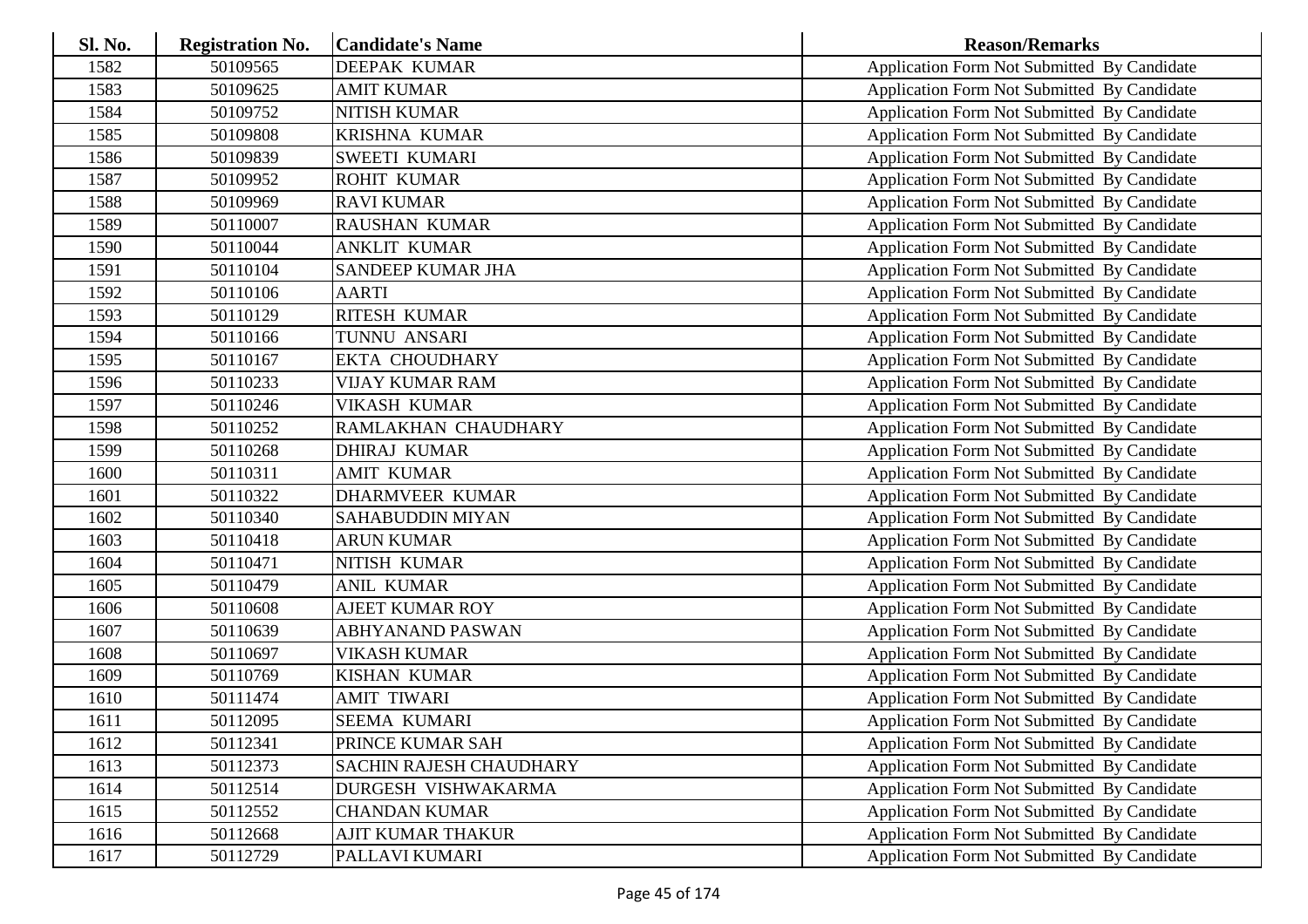| Sl. No. | <b>Registration No.</b> | <b>Candidate's Name</b>     | <b>Reason/Remarks</b>                       |
|---------|-------------------------|-----------------------------|---------------------------------------------|
| 1618    | 50112733                | <b>RANJU KUMARI</b>         | Application Form Not Submitted By Candidate |
| 1619    | 50112749                | <b>AMAN KUMAR</b>           | Application Form Not Submitted By Candidate |
| 1620    | 50112753                | <b>SUSHIL KUMAR</b>         | Application Form Not Submitted By Candidate |
| 1621    | 50112774                | <b>NANDAN RAM</b>           | Application Form Not Submitted By Candidate |
| 1622    | 50112833                | SONU KUMAR CHAUDHARI        | Application Form Not Submitted By Candidate |
| 1623    | 50112834                | NIRAJ KUMAR RATHOR          | Application Form Not Submitted By Candidate |
| 1624    | 50112858                | <b>SUNNY KUMAR</b>          | Application Form Not Submitted By Candidate |
| 1625    | 50112898                | <b>KARAN KUMAR</b>          | Application Form Not Submitted By Candidate |
| 1626    | 50112910                | <b>RAKESH PASWAN</b>        | Application Form Not Submitted By Candidate |
| 1627    | 50112971                | <b>RAJA KUMAR</b>           | Application Form Not Submitted By Candidate |
| 1628    | 50112984                | <b>CHANDAN KUMAR PASWAN</b> | Application Form Not Submitted By Candidate |
| 1629    | 50113024                | MUNCHUN KUMAR               | Application Form Not Submitted By Candidate |
| 1630    | 50113030                | <b>RAJU KUMAR</b>           | Application Form Not Submitted By Candidate |
| 1631    | 50113062                | <b>RIYA KUMARI</b>          | Application Form Not Submitted By Candidate |
| 1632    | 50113075                | <b>RISHI KUMAR</b>          | Application Form Not Submitted By Candidate |
| 1633    | 50113104                | <b>AMRITESH MISHRA</b>      | Application Form Not Submitted By Candidate |
| 1634    | 50113178                | TUN TUN RAY                 | Application Form Not Submitted By Candidate |
| 1635    | 50113329                | <b>DIMPAL KUMARI</b>        | Application Form Not Submitted By Candidate |
| 1636    | 50113373                | <b>RAKESH KUMAR</b>         | Application Form Not Submitted By Candidate |
| 1637    | 50113377                | PREETI KUMARI               | Application Form Not Submitted By Candidate |
| 1638    | 50113382                | <b>SIMRAN RANI</b>          | Application Form Not Submitted By Candidate |
| 1639    | 50113636                | <b>AVINASH KUMAR RAY</b>    | Application Form Not Submitted By Candidate |
| 1640    | 50113786                | VARSHA KUMARI               | Application Form Not Submitted By Candidate |
| 1641    | 50113838                | <b>SARTHAK MUKHERJEE</b>    | Application Form Not Submitted By Candidate |
| 1642    | 50113924                | <b>MANIKANT KUMAR</b>       | Application Form Not Submitted By Candidate |
| 1643    | 50114074                | <b>GANESH KUMAR</b>         | Application Form Not Submitted By Candidate |
| 1644    | 50114297                | ROHIT KUMAR ROHIT KUMAR     | Application Form Not Submitted By Candidate |
| 1645    | 50114299                | <b>SONI KUMARI</b>          | Application Form Not Submitted By Candidate |
| 1646    | 50114336                | PRATIBHA KUMARI             | Application Form Not Submitted By Candidate |
| 1647    | 50114337                | <b>RAJU KUMAR SHARMA</b>    | Application Form Not Submitted By Candidate |
| 1648    | 50114415                | DHARMENDRA KUMAR            | Application Form Not Submitted By Candidate |
| 1649    | 50114457                | DHARMRAJ KUMAR              | Application Form Not Submitted By Candidate |
| 1650    | 50114478                | NITISH KUMAR MISHRA         | Application Form Not Submitted By Candidate |
| 1651    | 50114598                | <b>KARAN RAJ</b>            | Application Form Not Submitted By Candidate |
| 1652    | 50114701                | <b>AMIT KUMAR</b>           | Application Form Not Submitted By Candidate |
| 1653    | 50114732                | SATYENDRA KUMAR             | Application Form Not Submitted By Candidate |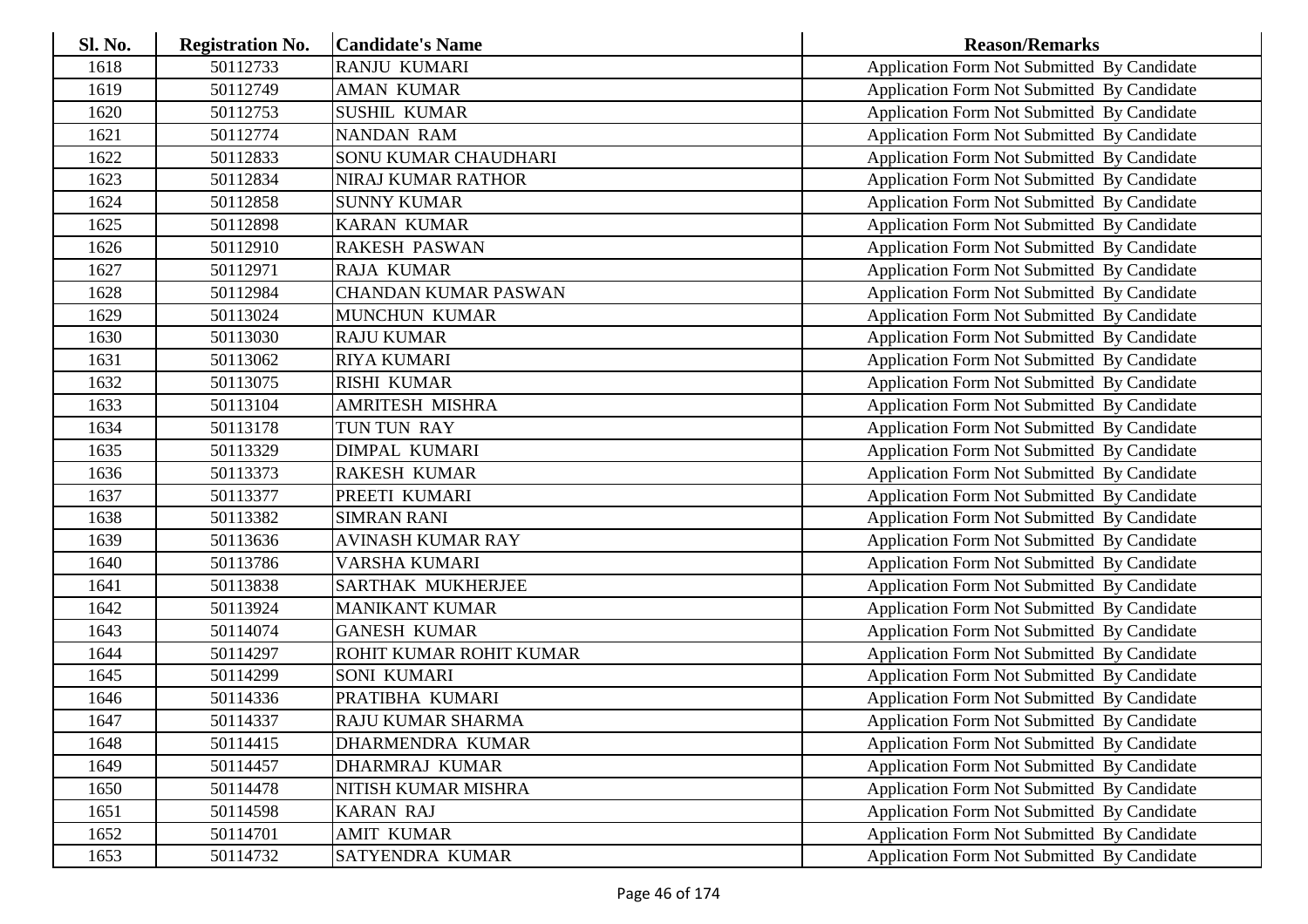| <b>Sl. No.</b> | <b>Registration No.</b> | <b>Candidate's Name</b>    | <b>Reason/Remarks</b>                              |
|----------------|-------------------------|----------------------------|----------------------------------------------------|
| 1654           | 50114835                | <b>SURAJ KUMAR</b>         | Application Form Not Submitted By Candidate        |
| 1655           | 50114866                | <b>NIKHIL THAMI</b>        | Application Form Not Submitted By Candidate        |
| 1656           | 50114894                | <b>MOHAN KUMAR PASWAN</b>  | Application Form Not Submitted By Candidate        |
| 1657           | 50114968                | MINA KUMARI                | Application Form Not Submitted By Candidate        |
| 1658           | 50115046                | MIRA KUMARI                | Application Form Not Submitted By Candidate        |
| 1659           | 50115068                | <b>ROHIT KUMAR</b>         | Application Form Not Submitted By Candidate        |
| 1660           | 50115140                | RITESH ANAND GAUTAM        | Application Form Not Submitted By Candidate        |
| 1661           | 50115331                | <b>ANGITA KUMARI</b>       | Application Form Not Submitted By Candidate        |
| 1662           | 50115359                | <b>SAKALDEV KUMAR</b>      | Application Form Not Submitted By Candidate        |
| 1663           | 50115441                | LAXMI KUMARI               | Application Form Not Submitted By Candidate        |
| 1664           | 50115479                | <b>KUNADAN KUMAR</b>       | Application Form Not Submitted By Candidate        |
| 1665           | 50115507                | <b>RAJAN KUMAR</b>         | Application Form Not Submitted By Candidate        |
| 1666           | 50115542                | MUKESH KUMAR PASWAN        | Application Form Not Submitted By Candidate        |
| 1667           | 50115674                | <b>SUBHASH SINGH YADAV</b> | <b>Application Form Not Submitted By Candidate</b> |
| 1668           | 50115852                | KRISHANANDAN KUMAR         | Application Form Not Submitted By Candidate        |
| 1669           | 50115921                | PAPPU KUMAR                | Application Form Not Submitted By Candidate        |
| 1670           | 50115954                | NIKU KUMAR                 | Application Form Not Submitted By Candidate        |
| 1671           | 50115964                | <b>RANI KUMARI</b>         | Application Form Not Submitted By Candidate        |
| 1672           | 50116068                | <b>BHAVNA KUMARI</b>       | Application Form Not Submitted By Candidate        |
| 1673           | 50116078                | <b>DIPAK PASWAN</b>        | Application Form Not Submitted By Candidate        |
| 1674           | 50116083                | <b>RAM KADAM DAS</b>       | <b>Application Form Not Submitted By Candidate</b> |
| 1675           | 50116157                | AKASH KUMAR PASWAN         | Application Form Not Submitted By Candidate        |
| 1676           | 50116209                | DEEPAK KUMAR PAL           | Application Form Not Submitted By Candidate        |
| 1677           | 50116262                | <b>DURGESH KUMAR</b>       | Application Form Not Submitted By Candidate        |
| 1678           | 50116371                | PRITAM KUMAR               | Application Form Not Submitted By Candidate        |
| 1679           | 50116405                | RADHA KUMARI               | Application Form Not Submitted By Candidate        |
| 1680           | 50116418                | <b>SUMAN RAJ</b>           | Application Form Not Submitted By Candidate        |
| 1681           | 50116474                | <b>ASHISH KUMAR</b>        | Application Form Not Submitted By Candidate        |
| 1682           | 50116586                | SANGITA KUMARI             | Application Form Not Submitted By Candidate        |
| 1683           | 50116627                | <b>CHANDAN KUMAR</b>       | Application Form Not Submitted By Candidate        |
| 1684           | 50116902                | <b>MANOJ KUMAR</b>         | Application Form Not Submitted By Candidate        |
| 1685           | 50116949                | RANJEET KUMAR MAHTO        | <b>Application Form Not Submitted By Candidate</b> |
| 1686           | 50116981                | <b>BANTI KUMAR</b>         | Application Form Not Submitted By Candidate        |
| 1687           | 50117082                | <b>JUGESH KUMAR</b>        | Application Form Not Submitted By Candidate        |
| 1688           | 50117105                | MD MOHSIN KAMAL            | <b>Application Form Not Submitted By Candidate</b> |
| 1689           | 50117194                | <b>RAJESH KUMAR</b>        | <b>Application Form Not Submitted By Candidate</b> |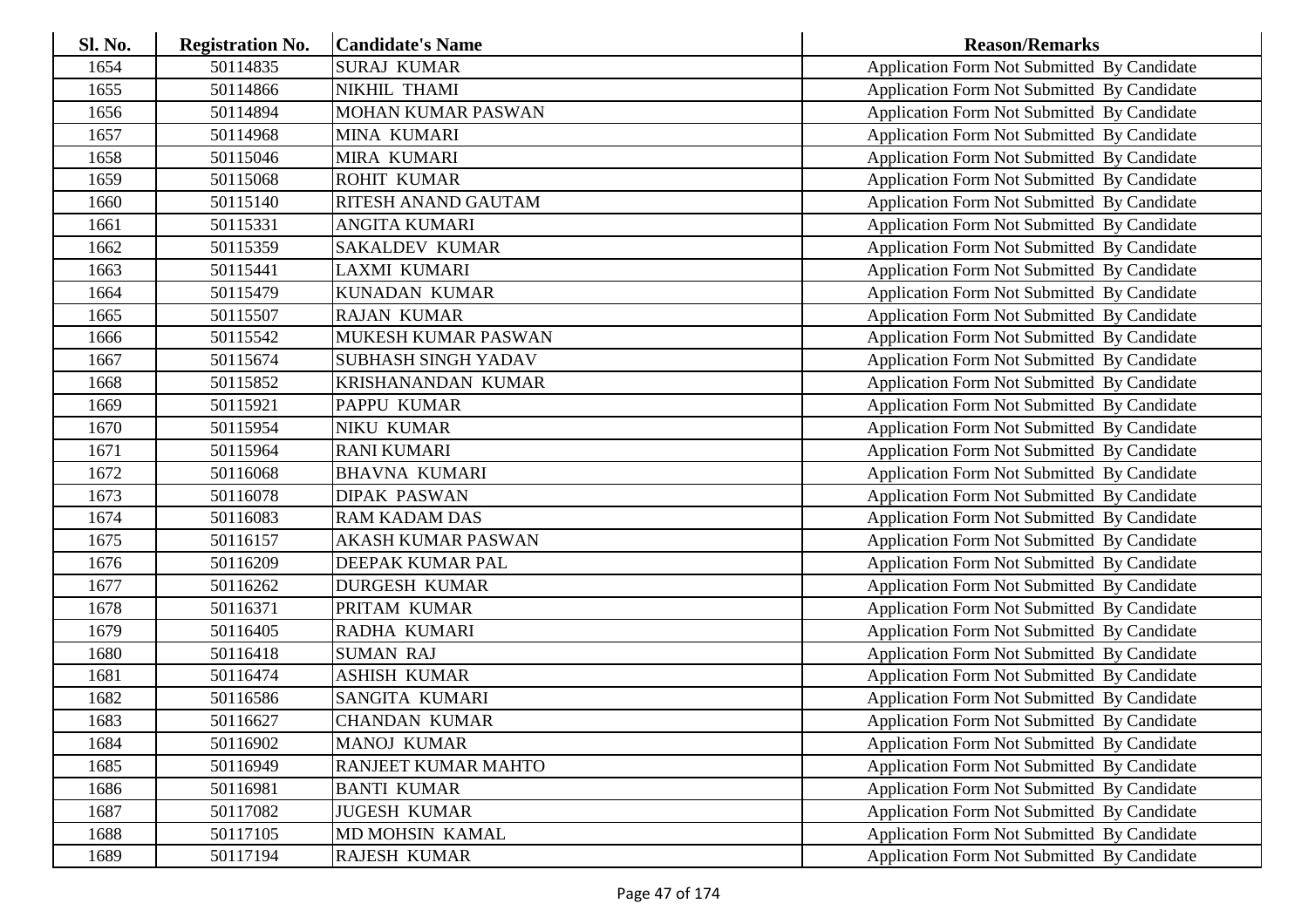| Sl. No. | <b>Registration No.</b> | <b>Candidate's Name</b>    | <b>Reason/Remarks</b>                       |
|---------|-------------------------|----------------------------|---------------------------------------------|
| 1690    | 50117206                | PINTU KUMAR                | Application Form Not Submitted By Candidate |
| 1691    | 50117290                | <b>SAURAV KUMAR</b>        | Application Form Not Submitted By Candidate |
| 1692    | 50117539                | <b>JYOTI KUMARI</b>        | Application Form Not Submitted By Candidate |
| 1693    | 50117552                | RANJEET KUMAR RAM          | Application Form Not Submitted By Candidate |
| 1694    | 50117557                | <b>GUDIYA KUMARI</b>       | Application Form Not Submitted By Candidate |
| 1695    | 50117628                | ANJU MISHRA                | Application Form Not Submitted By Candidate |
| 1696    | 50117654                | <b>SUSHIL KUMAR</b>        | Application Form Not Submitted By Candidate |
| 1697    | 50117750                | <b>SURAJ KUMAR</b>         | Application Form Not Submitted By Candidate |
| 1698    | 50117773                | <b>SHAILESH KUMAR</b>      | Application Form Not Submitted By Candidate |
| 1699    | 50117876                | AAYUSHI KUMARI BHAGAT      | Application Form Not Submitted By Candidate |
| 1700    | 50117980                | <b>RAMESH KUMAR</b>        | Application Form Not Submitted By Candidate |
| 1701    | 50117982                | <b>SANJEEVAN RAM</b>       | Application Form Not Submitted By Candidate |
| 1702    | 50117997                | <b>UTEEM KUMAR RAM</b>     | Application Form Not Submitted By Candidate |
| 1703    | 50118010                | <b>RAJU KUMAR</b>          | Application Form Not Submitted By Candidate |
| 1704    | 50118016                | AVINASH KUMAR RAJAK        | Application Form Not Submitted By Candidate |
| 1705    | 50118119                | AMARJEET CHAOUDHARY        | Application Form Not Submitted By Candidate |
| 1706    | 50118306                | NITISH KUMAR               | Application Form Not Submitted By Candidate |
| 1707    | 50118331                | <b>ANJU KUMARI</b>         | Application Form Not Submitted By Candidate |
| 1708    | 50118359                | VISHAL KUMAR               | Application Form Not Submitted By Candidate |
| 1709    | 50118389                | <b>SHRAWAN KUMAR</b>       | Application Form Not Submitted By Candidate |
| 1710    | 50118423                | <b>AJAY PASWAN</b>         | Application Form Not Submitted By Candidate |
| 1711    | 50118439                | RUDHESH PASWAN             | Application Form Not Submitted By Candidate |
| 1712    | 50118453                | <b>SAJAN KUMARI</b>        | Application Form Not Submitted By Candidate |
| 1713    | 50118510                | <b>GUDDU KUMAR</b>         | Application Form Not Submitted By Candidate |
| 1714    | 50118521                | TIPU KUMAR THAKUR          | Application Form Not Submitted By Candidate |
| 1715    | 50118642                | MANAV KUMAR SHARMA         | Application Form Not Submitted By Candidate |
| 1716    | 50118654                | <b>HARERAM BIND</b>        | Application Form Not Submitted By Candidate |
| 1717    | 50118657                | <b>MONI MARANDI</b>        | Application Form Not Submitted By Candidate |
| 1718    | 50118828                | <b>SUSHMA KUMARI</b>       | Application Form Not Submitted By Candidate |
| 1719    | 50118931                | PAWAN KUMAR SAH            | Application Form Not Submitted By Candidate |
| 1720    | 50118984                | <b>ANKIT KUMAR</b>         | Application Form Not Submitted By Candidate |
| 1721    | 50118987                | POOJA KUMARI               | Application Form Not Submitted By Candidate |
| 1722    | 50119016                | SONU PRASAD RAJAK          | Application Form Not Submitted By Candidate |
| 1723    | 50119082                | PRASHANT SUNITA DEVI KUMAR | Application Form Not Submitted By Candidate |
| 1724    | 50119097                | <b>CHANDAN KUMAR</b>       | Application Form Not Submitted By Candidate |
| 1725    | 50119189                | SIKANDAR KUMAR RAM         | Application Form Not Submitted By Candidate |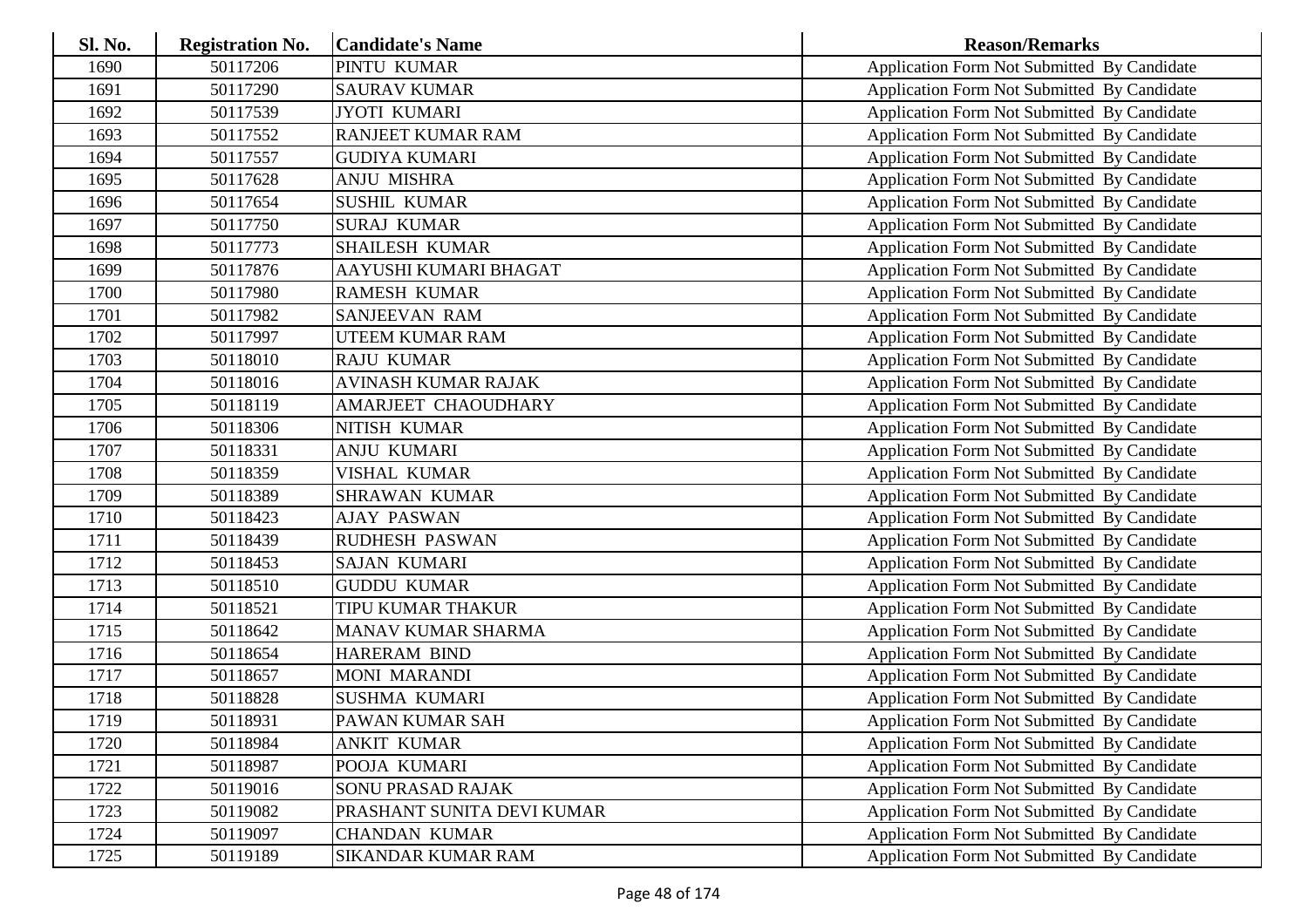| Sl. No. | <b>Registration No.</b> | <b>Candidate's Name</b>    | <b>Reason/Remarks</b>                       |
|---------|-------------------------|----------------------------|---------------------------------------------|
| 1726    | 50119364                | PINTU KUMAR                | Application Form Not Submitted By Candidate |
| 1727    | 50119425                | <b>SONAM KUMARI</b>        | Application Form Not Submitted By Candidate |
| 1728    | 50119552                | <b>AHAMAD MANSURI</b>      | Application Form Not Submitted By Candidate |
| 1729    | 50119602                | <b>MD HAIDER ALAM</b>      | Application Form Not Submitted By Candidate |
| 1730    | 50119711                | <b>DIPAK PASWAN</b>        | Application Form Not Submitted By Candidate |
| 1731    | 50119759                | SONI KUMARI                | Application Form Not Submitted By Candidate |
| 1732    | 50119793                | <b>RAUSHAN RAM</b>         | Application Form Not Submitted By Candidate |
| 1733    | 50119823                | <b>DEEPAK KUMAR</b>        | Application Form Not Submitted By Candidate |
| 1734    | 50119986                | <b>SAMDHIR KUMAR</b>       | Application Form Not Submitted By Candidate |
| 1735    | 50119987                | RAMBILASH PASWAN           | Application Form Not Submitted By Candidate |
| 1736    | 50120042                | <b>SUMAN SAURAV</b>        | Application Form Not Submitted By Candidate |
| 1737    | 50120085                | DEEPAK KUMAR MANJHI        | Application Form Not Submitted By Candidate |
| 1738    | 50120103                | <b>BICKY KUMAR</b>         | Application Form Not Submitted By Candidate |
| 1739    | 50120108                | <b>SONU KUMAR SAH</b>      | Application Form Not Submitted By Candidate |
| 1740    | 50120114                | MANJAY KUMAR               | Application Form Not Submitted By Candidate |
| 1741    | 50120146                | <b>SUHANI KUMARI</b>       | Application Form Not Submitted By Candidate |
| 1742    | 50120148                | <b>SURAJ KUMAR</b>         | Application Form Not Submitted By Candidate |
| 1743    | 50120176                | SONAKSHI KUMARI            | Application Form Not Submitted By Candidate |
| 1744    | 50120280                | <b>AASIK PASWAN</b>        | Application Form Not Submitted By Candidate |
| 1745    | 50120301                | <b>RAM KUMAR</b>           | Application Form Not Submitted By Candidate |
| 1746    | 50120345                | <b>RAVNISH KUMAR</b>       | Application Form Not Submitted By Candidate |
| 1747    | 50120387                | <b>SAJJAN KUAMR PASWAN</b> | Application Form Not Submitted By Candidate |
| 1748    | 50120430                | <b>ARCHANA KUMARI</b>      | Application Form Not Submitted By Candidate |
| 1749    | 50120539                | KULDEEP KUMAR BHARTI       | Application Form Not Submitted By Candidate |
| 1750    | 50120556                | <b>SARASVATI DEVI</b>      | Application Form Not Submitted By Candidate |
| 1751    | 50120572                | SANSKRIT KUMAR PASWAN      | Application Form Not Submitted By Candidate |
| 1752    | 50120594                | <b>MANOJ KUMAR</b>         | Application Form Not Submitted By Candidate |
| 1753    | 50120636                | <b>SUDHA KUMARI</b>        | Application Form Not Submitted By Candidate |
| 1754    | 50120693                | <b>RAHUL KUMAR</b>         | Application Form Not Submitted By Candidate |
| 1755    | 50120882                | NITU KUMARI                | Application Form Not Submitted By Candidate |
| 1756    | 50120911                | RANJEET KUMAR SHARMA       | Application Form Not Submitted By Candidate |
| 1757    | 50120942                | OM PRAKASH BUM             | Application Form Not Submitted By Candidate |
| 1758    | 50120949                | VIKKU KUMAR PASWAN         | Application Form Not Submitted By Candidate |
| 1759    | 50120954                | MIRTUNJAY KUMAR            | Application Form Not Submitted By Candidate |
| 1760    | 50121019                | <b>ATENDR KUMAR</b>        | Application Form Not Submitted By Candidate |
| 1761    | 50121147                | <b>AKENDRA PASWAN</b>      | Application Form Not Submitted By Candidate |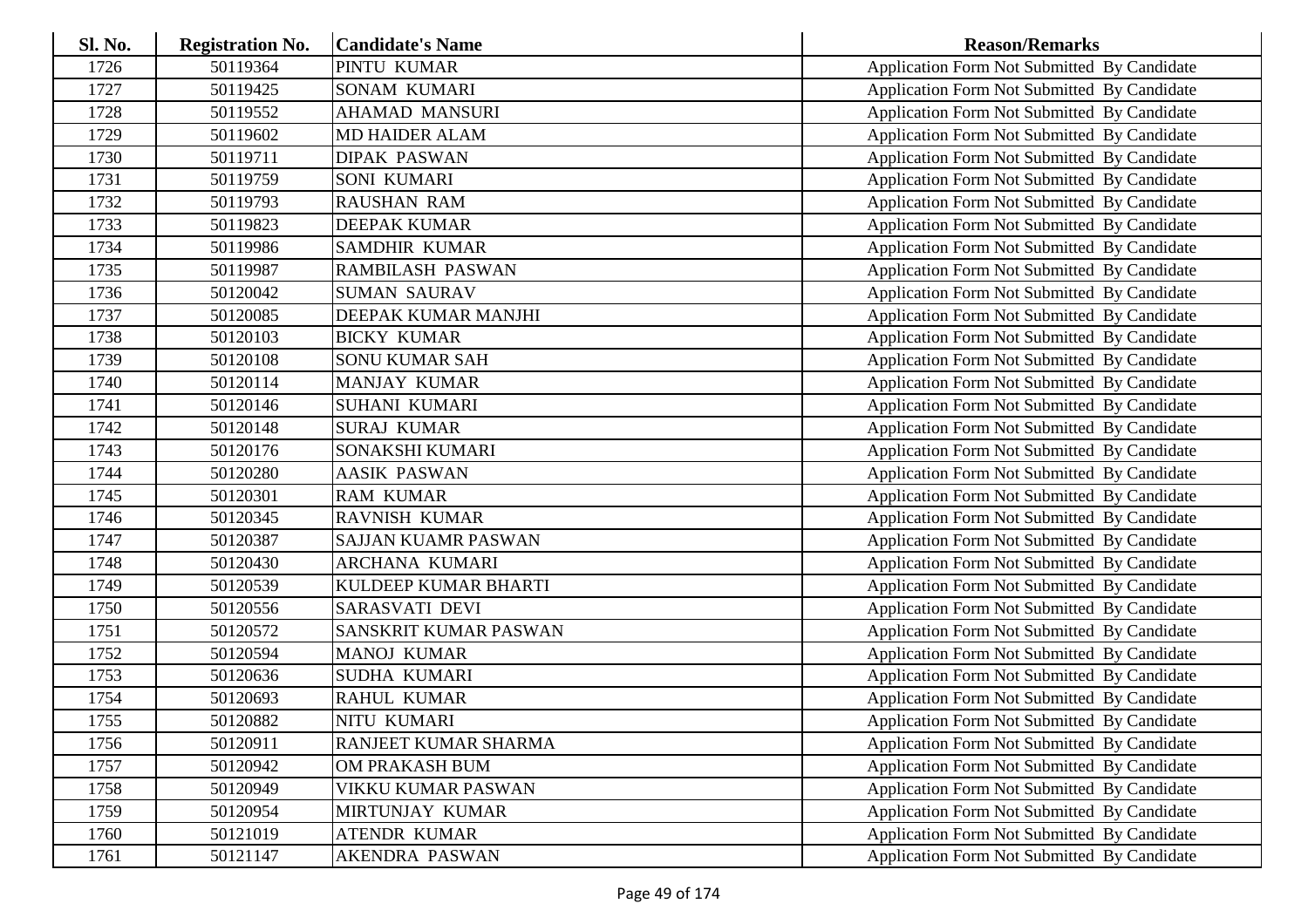| Sl. No. | <b>Registration No.</b> | <b>Candidate's Name</b>  | <b>Reason/Remarks</b>                              |
|---------|-------------------------|--------------------------|----------------------------------------------------|
| 1762    | 50121170                | NITU KUMARI              | Application Form Not Submitted By Candidate        |
| 1763    | 50121182                | SWEETI KUMARI            | <b>Application Form Not Submitted By Candidate</b> |
| 1764    | 50121237                | <b>SWETA KUMARI</b>      | Application Form Not Submitted By Candidate        |
| 1765    | 50121356                | JAYNARAYAN YADAV         | Application Form Not Submitted By Candidate        |
| 1766    | 50121425                | SONU KUMAR THAKUR        | Application Form Not Submitted By Candidate        |
| 1767    | 50121536                | <b>DEEPAK SAHU</b>       | Application Form Not Submitted By Candidate        |
| 1768    | 50121624                | <b>BABLU RAM</b>         | Application Form Not Submitted By Candidate        |
| 1769    | 50121629                | NISHA KUMARI             | Application Form Not Submitted By Candidate        |
| 1770    | 50121677                | <b>NANHE KUMAR RAM</b>   | Application Form Not Submitted By Candidate        |
| 1771    | 50121797                | <b>BIKENDRA KUMAR</b>    | Application Form Not Submitted By Candidate        |
| 1772    | 50121859                | <b>MD FARIDUDDIN</b>     | Application Form Not Submitted By Candidate        |
| 1773    | 50121972                | KRISHNA KUMAR            | Application Form Not Submitted By Candidate        |
| 1774    | 50121973                | <b>ANJALI KUMARI</b>     | Application Form Not Submitted By Candidate        |
| 1775    | 50121994                | <b>RAHUL KUMAR</b>       | Application Form Not Submitted By Candidate        |
| 1776    | 50122025                | <b>VIKRAM KUMAR</b>      | Application Form Not Submitted By Candidate        |
| 1777    | 50122042                | <b>SONAM KUMARI</b>      | Application Form Not Submitted By Candidate        |
| 1778    | 50122059                | <b>JAY SHANKAR KUMAR</b> | Application Form Not Submitted By Candidate        |
| 1779    | 50122078                | KAJAL KUMARI             | Application Form Not Submitted By Candidate        |
| 1780    | 50122161                | <b>SHIVAM KUMAR</b>      | Application Form Not Submitted By Candidate        |
| 1781    | 50122168                | <b>SINTU KUMAR</b>       | Application Form Not Submitted By Candidate        |
| 1782    | 50122195                | <b>ROHIT KUMAR</b>       | Application Form Not Submitted By Candidate        |
| 1783    | 50122208                | NISHA KUMARI             | Application Form Not Submitted By Candidate        |
| 1784    | 50122364                | AMRITA KUMARI            | Application Form Not Submitted By Candidate        |
| 1785    | 50122372                | SIKANDAR KUMAR           | Application Form Not Submitted By Candidate        |
| 1786    | 50122480                | <b>CHHOTAN SAH</b>       | Application Form Not Submitted By Candidate        |
| 1787    | 50122490                | RISHI KUMAR PASWAN       | Application Form Not Submitted By Candidate        |
| 1788    | 50122508                | PAWAN KUMAR PASWAN       | Application Form Not Submitted By Candidate        |
| 1789    | 50122575                | PRIYANKA KUMARI          | Application Form Not Submitted By Candidate        |
| 1790    | 50122618                | <b>SUSHIL KUMAR</b>      | Application Form Not Submitted By Candidate        |
| 1791    | 50122708                | <b>AJAY KUMAR</b>        | Application Form Not Submitted By Candidate        |
| 1792    | 50122818                | <b>ANU KUMARI</b>        | <b>Application Form Not Submitted By Candidate</b> |
| 1793    | 50122946                | MITHU KUMAR PASWAN       | Application Form Not Submitted By Candidate        |
| 1794    | 50122984                | <b>RAMBABU KUMAR</b>     | Application Form Not Submitted By Candidate        |
| 1795    | 50122987                | <b>CHANDAN</b>           | Application Form Not Submitted By Candidate        |
| 1796    | 50122998                | DEEPAK KUMAR             | Application Form Not Submitted By Candidate        |
| 1797    | 50123004                | MONA KUMARI SHARMA       | Application Form Not Submitted By Candidate        |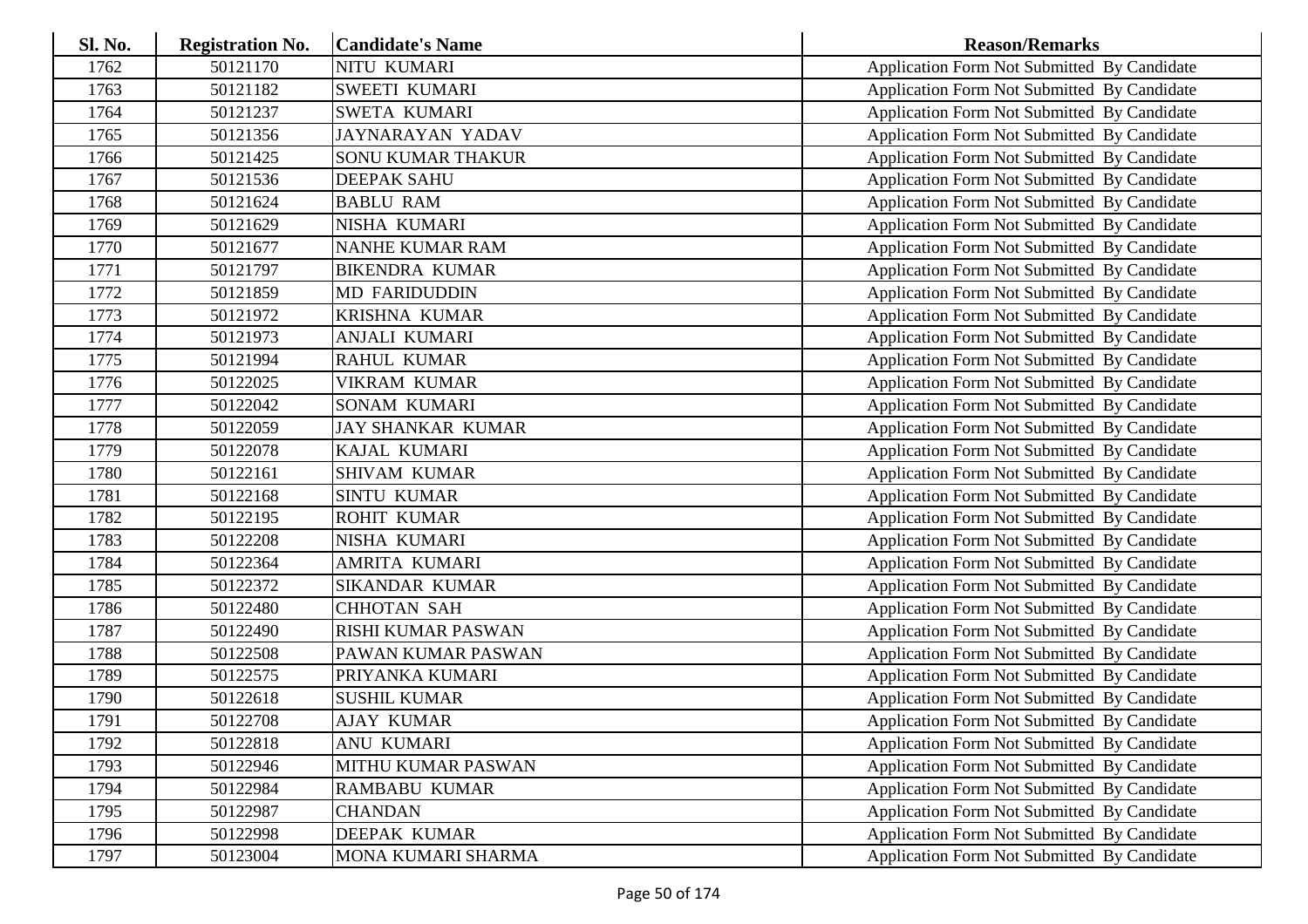| Sl. No. | <b>Registration No.</b> | <b>Candidate's Name</b>     | <b>Reason/Remarks</b>                              |
|---------|-------------------------|-----------------------------|----------------------------------------------------|
| 1798    | 50123140                | <b>BRAHAMANAND KUMAR</b>    | Application Form Not Submitted By Candidate        |
| 1799    | 50123164                | PINTU KUMAR                 | Application Form Not Submitted By Candidate        |
| 1800    | 50123219                | <b>GOVINDA KUMAR YADAV</b>  | Application Form Not Submitted By Candidate        |
| 1801    | 50123387                | <b>MERAJ ANSARI</b>         | Application Form Not Submitted By Candidate        |
| 1802    | 50123502                | <b>SATISH KUMAR</b>         | Application Form Not Submitted By Candidate        |
| 1803    | 50123538                | <b>BHIM PASWAN</b>          | Application Form Not Submitted By Candidate        |
| 1804    | 50123561                | <b>KARAN MEHRA</b>          | Application Form Not Submitted By Candidate        |
| 1805    | 50123644                | SHUBHAM KUMAR SHUBHAM KUMAR | Application Form Not Submitted By Candidate        |
| 1806    | 50123681                | <b>DHIRAJ KUMAR</b>         | Application Form Not Submitted By Candidate        |
| 1807    | 50123687                | PRADEEP KUMAR CHAUDHARY     | Application Form Not Submitted By Candidate        |
| 1808    | 50123698                | <b>AJIT KUMAR</b>           | Application Form Not Submitted By Candidate        |
| 1809    | 50123709                | SADASHIV KUMAR              | Application Form Not Submitted By Candidate        |
| 1810    | 50123730                | <b>BINITA KUMARI</b>        | Application Form Not Submitted By Candidate        |
| 1811    | 50123868                | <b>SUNIL KUMAR</b>          | Application Form Not Submitted By Candidate        |
| 1812    | 50123878                | DEEPAK KUMAR                | Application Form Not Submitted By Candidate        |
| 1813    | 50123889                | SATYENDRA PASWAN            | Application Form Not Submitted By Candidate        |
| 1814    | 50123950                | <b>SHOBHA KUMARI</b>        | Application Form Not Submitted By Candidate        |
| 1815    | 50123956                | <b>CHANDA KUMARI</b>        | Application Form Not Submitted By Candidate        |
| 1816    | 50123958                | <b>BRAJKISHOR KUMAR</b>     | Application Form Not Submitted By Candidate        |
| 1817    | 50123989                | <b>SHRAWAN KUMAR</b>        | Application Form Not Submitted By Candidate        |
| 1818    | 50124066                | <b>JAYRAM KUMAR</b>         | Application Form Not Submitted By Candidate        |
| 1819    | 50124132                | <b>SHOBHA KUMARI</b>        | Application Form Not Submitted By Candidate        |
| 1820    | 50124146                | <b>JAY NARAYAN MANJHI</b>   | Application Form Not Submitted By Candidate        |
| 1821    | 50124202                | NILU KUMARI                 | Application Form Not Submitted By Candidate        |
| 1822    | 50124209                | <b>RAHUL KUMAR</b>          | Application Form Not Submitted By Candidate        |
| 1823    | 50124288                | RAUSHAN KUMAR               | Application Form Not Submitted By Candidate        |
| 1824    | 50124304                | <b>RAJA KUMAR YADAV</b>     | Application Form Not Submitted By Candidate        |
| 1825    | 50124328                | MONI KUMARI MONI KUMARI     | Application Form Not Submitted By Candidate        |
| 1826    | 50124354                | <b>SUBODH KUMAR</b>         | Application Form Not Submitted By Candidate        |
| 1827    | 50124376                | <b>BRAJESH KUMAR</b>        | Application Form Not Submitted By Candidate        |
| 1828    | 50124379                | <b>ROHIT KUMAR</b>          | Application Form Not Submitted By Candidate        |
| 1829    | 50124440                | <b>MANOJ PASWAN</b>         | Application Form Not Submitted By Candidate        |
| 1830    | 50124466                | PUJA KUMARI                 | Application Form Not Submitted By Candidate        |
| 1831    | 50124550                | PRITI KUMARI                | Application Form Not Submitted By Candidate        |
| 1832    | 50124557                | RAJESH KUMAR                | <b>Application Form Not Submitted By Candidate</b> |
| 1833    | 50124600                | CHANCHALA KUMARI            | Application Form Not Submitted By Candidate        |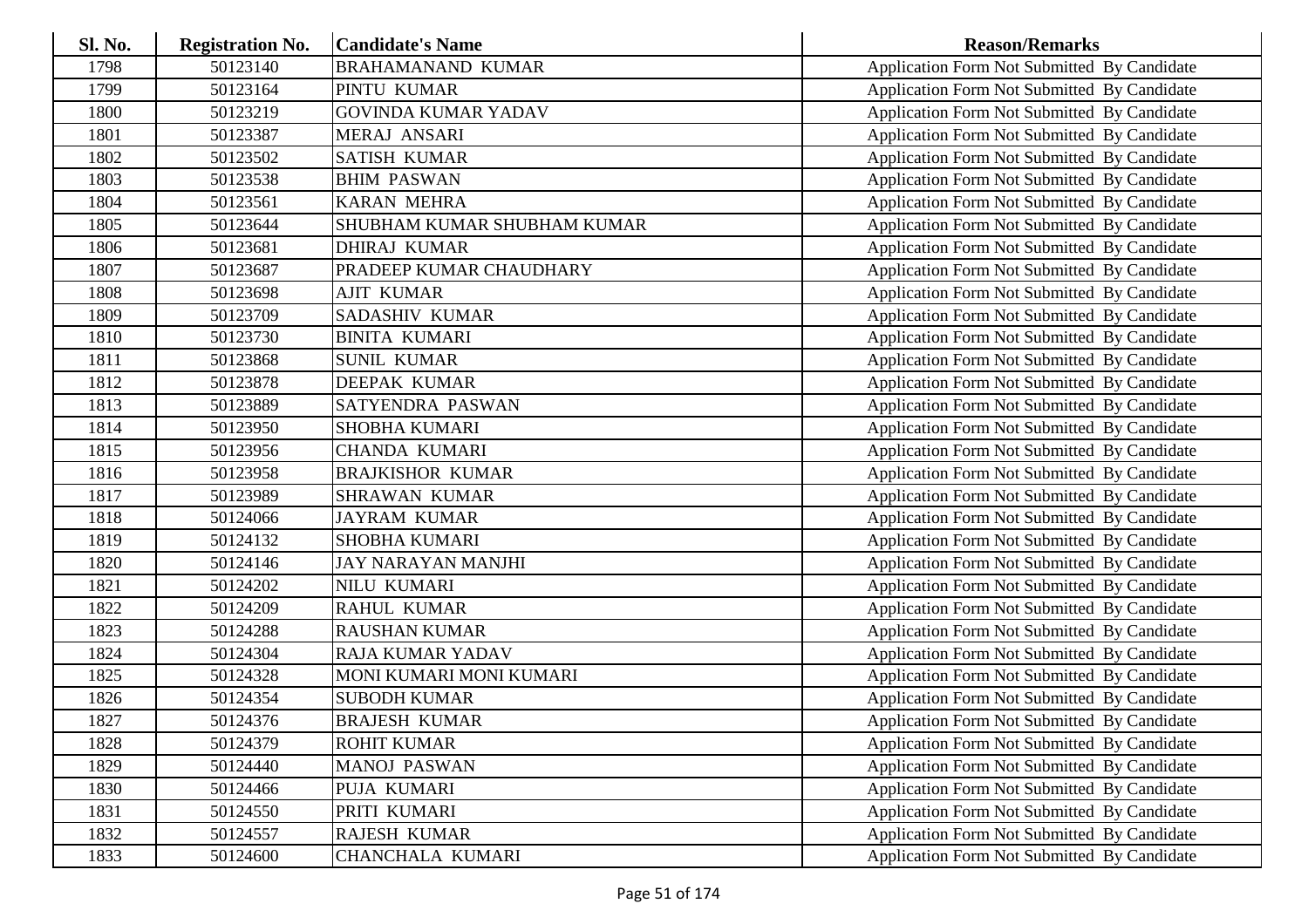| Sl. No. | <b>Registration No.</b> | <b>Candidate's Name</b>     | <b>Reason/Remarks</b>                       |
|---------|-------------------------|-----------------------------|---------------------------------------------|
| 1834    | 50124637                | <b>AMLESH KUMAR</b>         | Application Form Not Submitted By Candidate |
| 1835    | 50124656                | <b>CHANDAN KUMAR MANJHI</b> | Application Form Not Submitted By Candidate |
| 1836    | 50124707                | <b>RAJAN KUMAR TIWARI</b>   | Application Form Not Submitted By Candidate |
| 1837    | 50124709                | <b>RAJU KUMAR</b>           | Application Form Not Submitted By Candidate |
| 1838    | 50124734                | RAVI RANJAN KUMAR           | Application Form Not Submitted By Candidate |
| 1839    | 50124744                | <b>RAMESH KUMAR</b>         | Application Form Not Submitted By Candidate |
| 1840    | 50124761                | ASHOK KUMAR MANDAL          | Application Form Not Submitted By Candidate |
| 1841    | 50124806                | ARVIND KUMAR BAITHA         | Application Form Not Submitted By Candidate |
| 1842    | 50124850                | RANJANA KUMARI              | Application Form Not Submitted By Candidate |
| 1843    | 50124854                | NIRANJAN KUMAR              | Application Form Not Submitted By Candidate |
| 1844    | 50124906                | KAJAL KUMARI                | Application Form Not Submitted By Candidate |
| 1845    | 50124926                | <b>SUNIL KUMAR HANSDA</b>   | Application Form Not Submitted By Candidate |
| 1846    | 50124946                | <b>SHIV RANJAN KUMAR</b>    | Application Form Not Submitted By Candidate |
| 1847    | 50124952                | SANJEEV KUMAR               | Application Form Not Submitted By Candidate |
| 1848    | 50124959                | <b>CHANDAN KUMAR PASWAN</b> | Application Form Not Submitted By Candidate |
| 1849    | 50125064                | RINKU KUMARI                | Application Form Not Submitted By Candidate |
| 1850    | 50125066                | YASH YADAV                  | Application Form Not Submitted By Candidate |
| 1851    | 50125171                | <b>RAJEEV PASWAN</b>        | Application Form Not Submitted By Candidate |
| 1852    | 50125175                | <b>SONU RAJAK</b>           | Application Form Not Submitted By Candidate |
| 1853    | 50125208                | <b>VIKASH KUMAR</b>         | Application Form Not Submitted By Candidate |
| 1854    | 50125226                | MUSKAN KUMARI               | Application Form Not Submitted By Candidate |
| 1855    | 50125314                | <b>ARYAN KUMAR</b>          | Application Form Not Submitted By Candidate |
| 1856    | 50125337                | PAPPU KUMAR MANJHI          | Application Form Not Submitted By Candidate |
| 1857    | 50125360                | <b>DILKHUSH PASWAN</b>      | Application Form Not Submitted By Candidate |
| 1858    | 50125374                | <b>BIBHA KUMARI</b>         | Application Form Not Submitted By Candidate |
| 1859    | 50125451                | <b>BITTU KUMAR</b>          | Application Form Not Submitted By Candidate |
| 1860    | 50125521                | ARUN KISHOR MARANDI         | Application Form Not Submitted By Candidate |
| 1861    | 50125584                | <b>AJIT KUMAR</b>           | Application Form Not Submitted By Candidate |
| 1862    | 50125665                | <b>ASHWINI KUMAR</b>        | Application Form Not Submitted By Candidate |
| 1863    | 50125671                | PRIYA BHARTI                | Application Form Not Submitted By Candidate |
| 1864    | 50125674                | <b>BABLOO KUMAR</b>         | Application Form Not Submitted By Candidate |
| 1865    | 50125694                | <b>RAJEEV PASWAN</b>        | Application Form Not Submitted By Candidate |
| 1866    | 50125859                | PREMAN KUMAR                | Application Form Not Submitted By Candidate |
| 1867    | 50125958                | PAVAN RAJAK                 | Application Form Not Submitted By Candidate |
| 1868    | 50126071                | SATISH KUMAR NISHAD         | Application Form Not Submitted By Candidate |
| 1869    | 50126126                | <b>RAJAT PORWAL</b>         | Application Form Not Submitted By Candidate |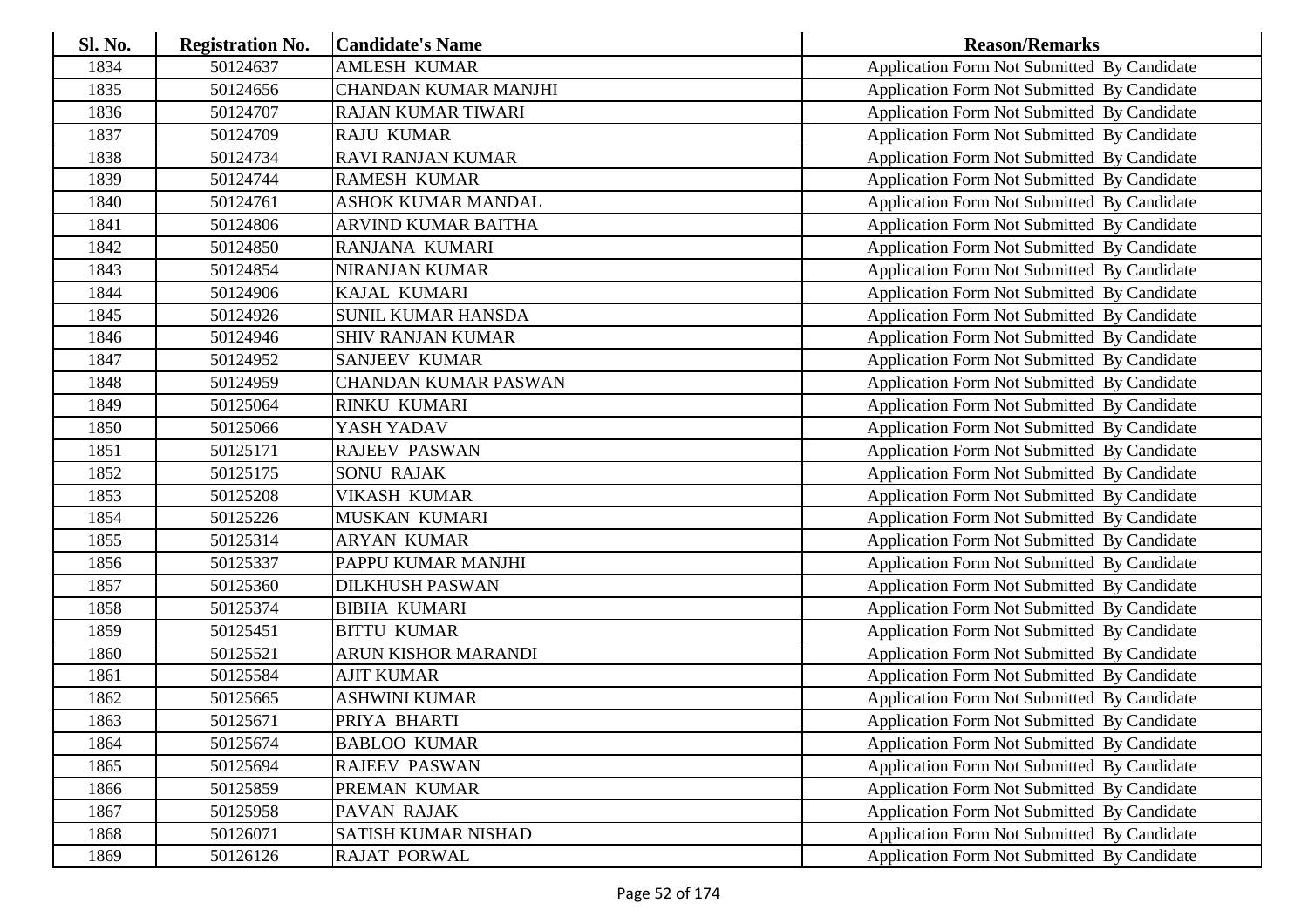| Sl. No. | <b>Registration No.</b> | <b>Candidate's Name</b>     | <b>Reason/Remarks</b>                              |
|---------|-------------------------|-----------------------------|----------------------------------------------------|
| 1870    | 50126144                | <b>GAURAV KUMAR</b>         | Application Form Not Submitted By Candidate        |
| 1871    | 50126204                | SANDEEP KUMAR SINGH         | Application Form Not Submitted By Candidate        |
| 1872    | 50126222                | <b>AMIT KUMAR DAS</b>       | Application Form Not Submitted By Candidate        |
| 1873    | 50126230                | SHRIKANT KUMAR RAM          | Application Form Not Submitted By Candidate        |
| 1874    | 50126240                | <b>CHANDAN KUMAR</b>        | Application Form Not Submitted By Candidate        |
| 1875    | 50126314                | <b>ABHISHEK KUMAR RAJAK</b> | Application Form Not Submitted By Candidate        |
| 1876    | 50126377                | <b>AARTI KUMARI</b>         | Application Form Not Submitted By Candidate        |
| 1877    | 50126398                | <b>AMIT KUMAR</b>           | Application Form Not Submitted By Candidate        |
| 1878    | 50126412                | <b>RAMESH KUMAR</b>         | Application Form Not Submitted By Candidate        |
| 1879    | 50126490                | <b>VISHAL KUMAR</b>         | Application Form Not Submitted By Candidate        |
| 1880    | 50126630                | <b>AMAN RAJ</b>             | Application Form Not Submitted By Candidate        |
| 1881    | 50126895                | <b>ANKESH KUMAR</b>         | Application Form Not Submitted By Candidate        |
| 1882    | 50126994                | VISHWAJEET KUMAR PRASAD     | Application Form Not Submitted By Candidate        |
| 1883    | 50127044                | <b>ANU KUMARI</b>           | Application Form Not Submitted By Candidate        |
| 1884    | 50127171                | <b>SANTOSH</b>              | Application Form Not Submitted By Candidate        |
| 1885    | 50127269                | <b>ASHISH TIWARI</b>        | Application Form Not Submitted By Candidate        |
| 1886    | 50127385                | <b>BIPIN KUMAR PASWAN</b>   | Application Form Not Submitted By Candidate        |
| 1887    | 50127456                | <b>RAVI KUMAR</b>           | Application Form Not Submitted By Candidate        |
| 1888    | 50127759                | VIRENDRA KUMAR VIRENDRA     | Application Form Not Submitted By Candidate        |
| 1889    | 50127875                | ATUL KUMAR BHAGAT           | Application Form Not Submitted By Candidate        |
| 1890    | 50127877                | DEEPAK KUMAR                | Application Form Not Submitted By Candidate        |
| 1891    | 50127905                | <b>VIDYA SHANKAR</b>        | Application Form Not Submitted By Candidate        |
| 1892    | 50127971                | ANUPA KUMARI                | Application Form Not Submitted By Candidate        |
| 1893    | 50128126                | PRASHUN KUMAR               | Application Form Not Submitted By Candidate        |
| 1894    | 50128179                | KAJAL KUMARI                | Application Form Not Submitted By Candidate        |
| 1895    | 50128228                | <b>MUNNA RAM</b>            | Application Form Not Submitted By Candidate        |
| 1896    | 50128292                | <b>RAVI KUMAR</b>           | Application Form Not Submitted By Candidate        |
| 1897    | 50128422                | <b>RAM KUMAR PASWAN</b>     | Application Form Not Submitted By Candidate        |
| 1898    | 50128466                | <b>SANJEEV CHAUDHARY</b>    | Application Form Not Submitted By Candidate        |
| 1899    | 50128483                | <b>CHHOTU KUMAR BAITHA</b>  | Application Form Not Submitted By Candidate        |
| 1900    | 50128507                | NISHA KUMARI                | <b>Application Form Not Submitted By Candidate</b> |
| 1901    | 50128511                | ATUL KUMAR CHANDRAMANI      | Application Form Not Submitted By Candidate        |
| 1902    | 50128608                | PRINCE KUMAR SINGH          | Application Form Not Submitted By Candidate        |
| 1903    | 50128622                | <b>RENU RAI</b>             | Application Form Not Submitted By Candidate        |
| 1904    | 50128737                | <b>VIVEK KUMAR</b>          | Application Form Not Submitted By Candidate        |
| 1905    | 50128756                | <b>UDAY MALIK</b>           | Application Form Not Submitted By Candidate        |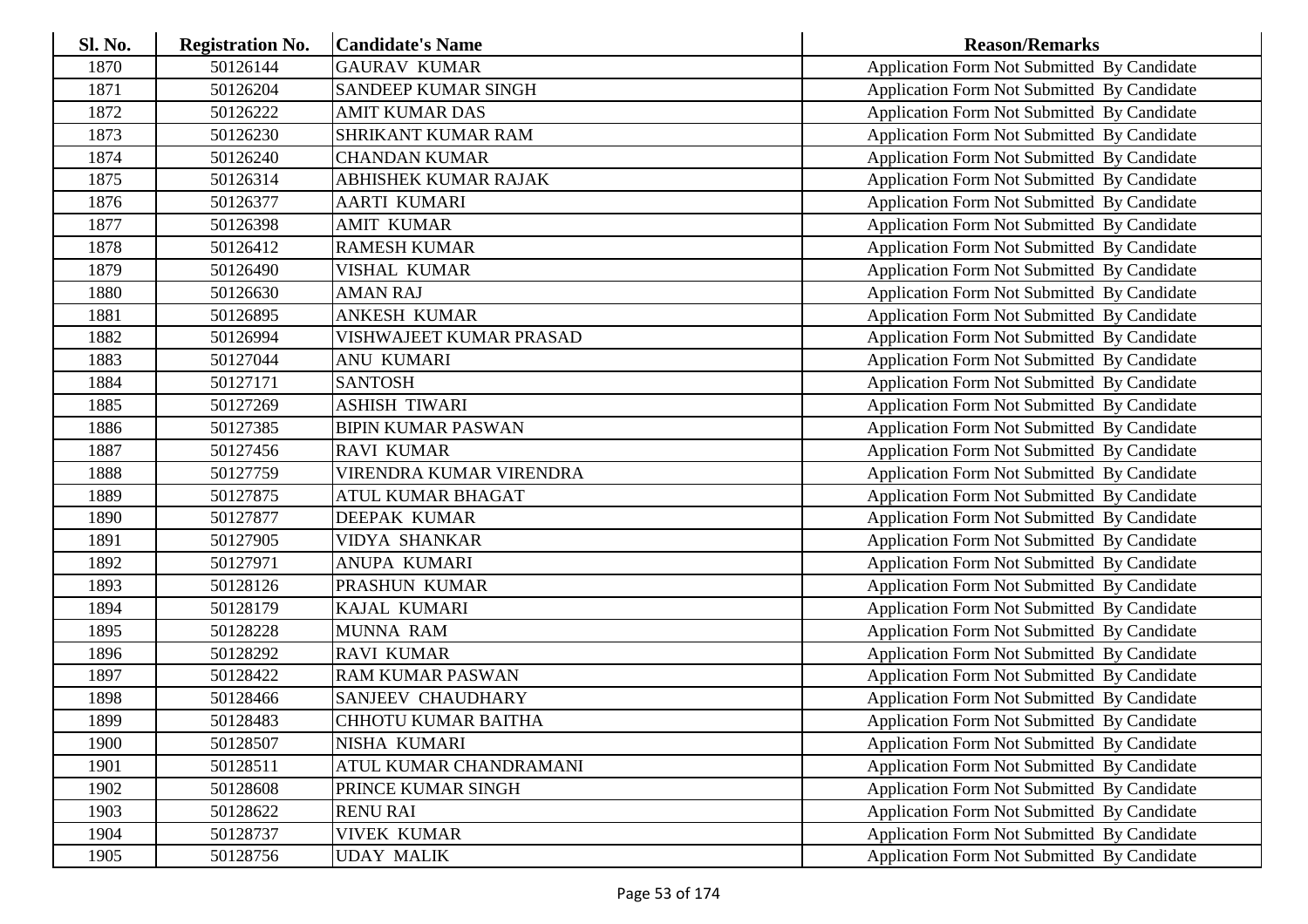| Sl. No. | <b>Registration No.</b> | <b>Candidate's Name</b> | <b>Reason/Remarks</b>                       |
|---------|-------------------------|-------------------------|---------------------------------------------|
| 1906    | 50128832                | <b>VIKASH KUMAR</b>     | Application Form Not Submitted By Candidate |
| 1907    | 50128836                | DHANANJAY KUMAR RAI     | Application Form Not Submitted By Candidate |
| 1908    | 50128963                | <b>MANNU KUMAR</b>      | Application Form Not Submitted By Candidate |
| 1909    | 50128991                | <b>CHANDA KUMARI</b>    | Application Form Not Submitted By Candidate |
| 1910    | 50128999                | MONU KUMAR GUPTA        | Application Form Not Submitted By Candidate |
| 1911    | 50129016                | <b>AMARJEET YADAV</b>   | Application Form Not Submitted By Candidate |
| 1912    | 50129028                | <b>SUMAN KUMAR</b>      | Application Form Not Submitted By Candidate |
| 1913    | 50129092                | RAJANIKANT KUMAR        | Application Form Not Submitted By Candidate |
| 1914    | 50129173                | <b>AMIT KUMAR</b>       | Application Form Not Submitted By Candidate |
| 1915    | 50129184                | <b>KAMLESH KUMAR</b>    | Application Form Not Submitted By Candidate |
| 1916    | 50129374                | <b>JYOTI KUMARI</b>     | Application Form Not Submitted By Candidate |
| 1917    | 50129413                | <b>RAM BARAN KUMAR</b>  | Application Form Not Submitted By Candidate |
| 1918    | 50129483                | HAJRAT ALI              | Application Form Not Submitted By Candidate |
| 1919    | 50129514                | NITISH KUMAR            | Application Form Not Submitted By Candidate |
| 1920    | 50129620                | KRISHNA KUMAR           | Application Form Not Submitted By Candidate |
| 1921    | 50129664                | <b>MUKESH PASWAN</b>    | Application Form Not Submitted By Candidate |
| 1922    | 50129695                | <b>AMAR KUMAR</b>       | Application Form Not Submitted By Candidate |
| 1923    | 50129726                | NANDGOPAL KUMAR TATWA   | Application Form Not Submitted By Candidate |
| 1924    | 50129842                | NESHI KUMARI            | Application Form Not Submitted By Candidate |
| 1925    | 50130048                | <b>ANKIT PRASAD</b>     | Application Form Not Submitted By Candidate |
| 1926    | 50130062                | <b>ANKUR PRASAD</b>     | Application Form Not Submitted By Candidate |
| 1927    | 50130129                | PRAMOD KUMAR            | Application Form Not Submitted By Candidate |
| 1928    | 50130178                | <b>SHIVAM KUMAR</b>     | Application Form Not Submitted By Candidate |
| 1929    | 50130211                | <b>AMIT KUMAR</b>       | Application Form Not Submitted By Candidate |
| 1930    | 50130263                | NAGENDRA BAITHA         | Application Form Not Submitted By Candidate |
| 1931    | 50130274                | ARJUN KUMAR MANDAL      | Application Form Not Submitted By Candidate |
| 1932    | 50130335                | RAJNANDNI KUMARI        | Application Form Not Submitted By Candidate |
| 1933    | 50130413                | VIKRAM KUMAR RAY        | Application Form Not Submitted By Candidate |
| 1934    | 50130473                | VIKASH KUMAR BAITHA     | Application Form Not Submitted By Candidate |
| 1935    | 50130563                | NEHA KUMARI             | Application Form Not Submitted By Candidate |
| 1936    | 50130634                | <b>BINDU KUMARI</b>     | Application Form Not Submitted By Candidate |
| 1937    | 50130674                | <b>DHRAMBEER KUMAR</b>  | Application Form Not Submitted By Candidate |
| 1938    | 50130699                | KAREENA KUMARI          | Application Form Not Submitted By Candidate |
| 1939    | 50130795                | <b>MANISH KUMAR</b>     | Application Form Not Submitted By Candidate |
| 1940    | 50130801                | <b>ANU KUMARI</b>       | Application Form Not Submitted By Candidate |
| 1941    | 50130939                | <b>SANTOSH KUMAR</b>    | Application Form Not Submitted By Candidate |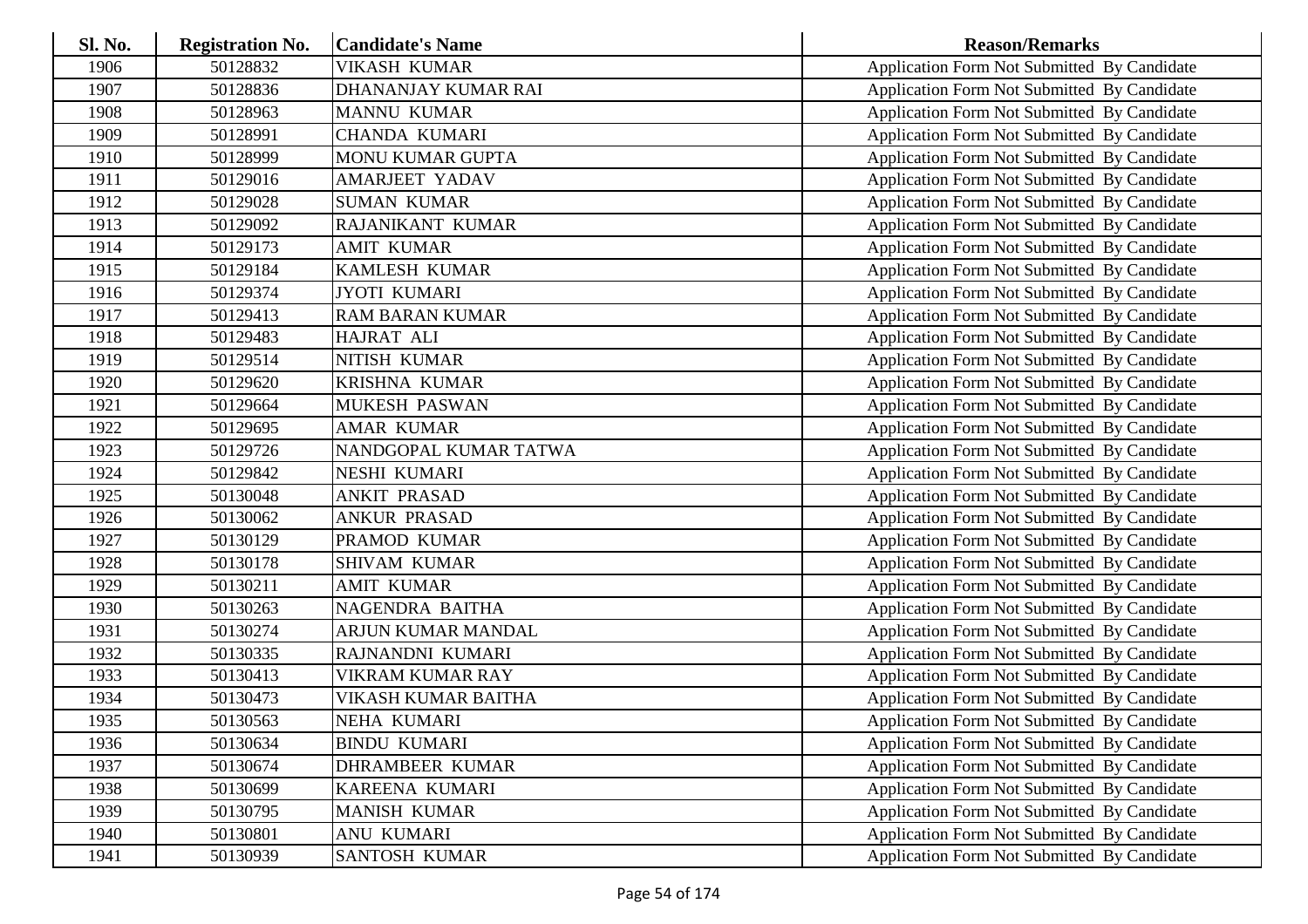| Sl. No. | <b>Registration No.</b> | <b>Candidate's Name</b>  | <b>Reason/Remarks</b>                              |
|---------|-------------------------|--------------------------|----------------------------------------------------|
| 1942    | 50131053                | <b>VISHAL KUMAR</b>      | Application Form Not Submitted By Candidate        |
| 1943    | 50131071                | <b>MANISH KUAMR</b>      | Application Form Not Submitted By Candidate        |
| 1944    | 50131138                | <b>GULSHAN KUMAR</b>     | Application Form Not Submitted By Candidate        |
| 1945    | 50131283                | <b>SURAJ KUMAR</b>       | Application Form Not Submitted By Candidate        |
| 1946    | 50131359                | PAVAN KUMAR              | Application Form Not Submitted By Candidate        |
| 1947    | 50131465                | <b>CHANDA KUMARI</b>     | Application Form Not Submitted By Candidate        |
| 1948    | 50131488                | NILAM KUMARI             | Application Form Not Submitted By Candidate        |
| 1949    | 50131528                | <b>ANOJ KUMAR RAM</b>    | Application Form Not Submitted By Candidate        |
| 1950    | 50131650                | <b>ANIL KUMAR</b>        | Application Form Not Submitted By Candidate        |
| 1951    | 50131652                | NEHA KUMARI              | Application Form Not Submitted By Candidate        |
| 1952    | 50131781                | SANDEEP KUMAR MANJHI     | Application Form Not Submitted By Candidate        |
| 1953    | 50131791                | KUNDAN KUMAR             | Application Form Not Submitted By Candidate        |
| 1954    | 50131795                | <b>MOSARRT PRAVIN</b>    | Application Form Not Submitted By Candidate        |
| 1955    | 50131820                | KAULENDRA KUMAR          | Application Form Not Submitted By Candidate        |
| 1956    | 50131899                | RABINDRA KUMAR           | Application Form Not Submitted By Candidate        |
| 1957    | 50131998                | <b>VIKAS</b>             | Application Form Not Submitted By Candidate        |
| 1958    | 50132010                | <b>SHRAVAN RAM</b>       | Application Form Not Submitted By Candidate        |
| 1959    | 50132300                | <b>SUNNY KUMAR</b>       | Application Form Not Submitted By Candidate        |
| 1960    | 50132322                | PUNAM KUMARI             | Application Form Not Submitted By Candidate        |
| 1961    | 50132340                | <b>MD MERAJ</b>          | Application Form Not Submitted By Candidate        |
| 1962    | 50132467                | <b>VINA KUMARI</b>       | Application Form Not Submitted By Candidate        |
| 1963    | 50132628                | <b>BECHAN KUMAR RAM</b>  | Application Form Not Submitted By Candidate        |
| 1964    | 50132677                | DHARAMVEER KUMAR         | Application Form Not Submitted By Candidate        |
| 1965    | 50132692                | <b>CHANDAN KUMAR RAM</b> | Application Form Not Submitted By Candidate        |
| 1966    | 50132706                | <b>RAKESH KUMAR</b>      | Application Form Not Submitted By Candidate        |
| 1967    | 50132791                | RAJA KUMAR PASWAN        | Application Form Not Submitted By Candidate        |
| 1968    | 50132805                | SIYARAM YADAV            | Application Form Not Submitted By Candidate        |
| 1969    | 50132854                | PRITI KUMARI             | Application Form Not Submitted By Candidate        |
| 1970    | 50133110                | RAVINDRA KUMAR           | Application Form Not Submitted By Candidate        |
| 1971    | 50133304                | <b>MANOHAR KUMAR</b>     | Application Form Not Submitted By Candidate        |
| 1972    | 50133356                | <b>ALOK KUMAR</b>        | Application Form Not Submitted By Candidate        |
| 1973    | 50133361                | <b>SANTU KUMAR</b>       | Application Form Not Submitted By Candidate        |
| 1974    | 50133368                | PRADUMN KUMAR            | Application Form Not Submitted By Candidate        |
| 1975    | 50133432                | <b>SADDAM HUSSAIN</b>    | Application Form Not Submitted By Candidate        |
| 1976    | 50133438                | SHISHUKANT KUMAR         | <b>Application Form Not Submitted By Candidate</b> |
| 1977    | 50133447                | <b>KRISHNA KUMAR</b>     | Application Form Not Submitted By Candidate        |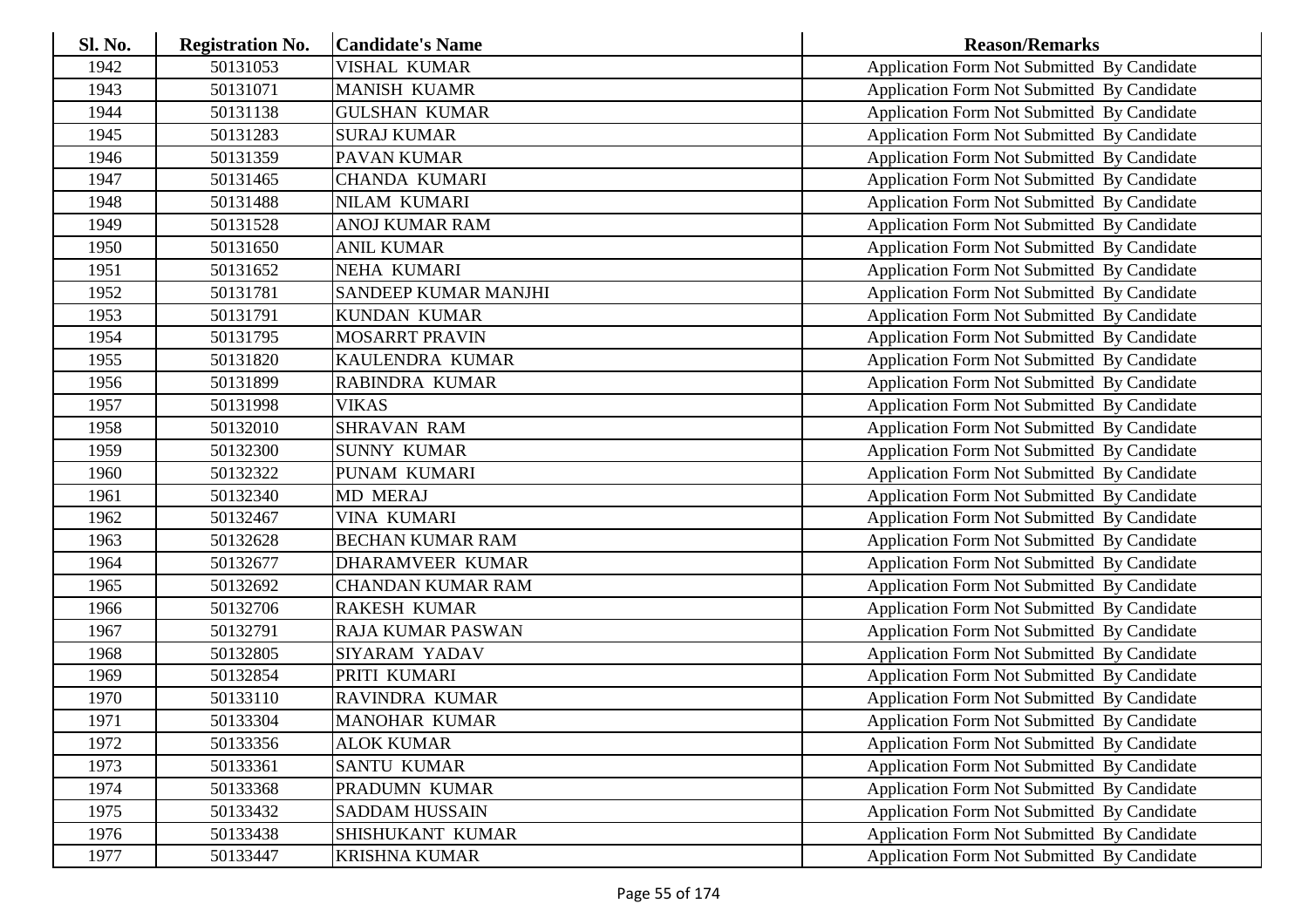| <b>Sl. No.</b> | <b>Registration No.</b> | <b>Candidate's Name</b>        | <b>Reason/Remarks</b>                              |
|----------------|-------------------------|--------------------------------|----------------------------------------------------|
| 1978           | 50133461                | <b>RAKESH KUMAR THAKUR</b>     | Application Form Not Submitted By Candidate        |
| 1979           | 50133500                | <b>AJAY KUMAR</b>              | Application Form Not Submitted By Candidate        |
| 1980           | 50133550                | <b>MUNNA KUMAR</b>             | Application Form Not Submitted By Candidate        |
| 1981           | 50133560                | MUNNA KUMAR CHAUDHARY          | Application Form Not Submitted By Candidate        |
| 1982           | 50133587                | <b>BRHAMDEV RAVIDAS</b>        | Application Form Not Submitted By Candidate        |
| 1983           | 50133623                | <b>RAJA BABU MANJHI</b>        | Application Form Not Submitted By Candidate        |
| 1984           | 50133650                | <b>SATYAM KUMAR</b>            | Application Form Not Submitted By Candidate        |
| 1985           | 50133684                | <b>VIVEK KUMAR</b>             | Application Form Not Submitted By Candidate        |
| 1986           | 50133697                | ASHIAH KUMAR MANDAL            | <b>Application Form Not Submitted By Candidate</b> |
| 1987           | 50133720                | SANJEET KUMAR SHARMA           | Application Form Not Submitted By Candidate        |
| 1988           | 50133772                | <b>MITHILESH KUMAR</b>         | Application Form Not Submitted By Candidate        |
| 1989           | 50133978                | <b>BABITA KUMARI</b>           | Application Form Not Submitted By Candidate        |
| 1990           | 50133999                | <b>UDAY RAJ</b>                | Application Form Not Submitted By Candidate        |
| 1991           | 50134059                | <b>ANIL KUMAR</b>              | Application Form Not Submitted By Candidate        |
| 1992           | 50134119                | <b>SURAJ KUMAR</b>             | Application Form Not Submitted By Candidate        |
| 1993           | 50134149                | <b>RISHU KUMAR</b>             | Application Form Not Submitted By Candidate        |
| 1994           | 50134353                | <b>RAHUL KUMAR</b>             | Application Form Not Submitted By Candidate        |
| 1995           | 50134358                | <b>VIJAY KUMAR</b>             | Application Form Not Submitted By Candidate        |
| 1996           | 50134415                | NITESH KUMAR                   | Application Form Not Submitted By Candidate        |
| 1997           | 50134444                | <b>SONU KUMAR</b>              | Application Form Not Submitted By Candidate        |
| 1998           | 50134546                | <b>RAJU KUMAR PASWAN</b>       | Application Form Not Submitted By Candidate        |
| 1999           | 50134595                | <b>AKASH SRIVASTAVA</b>        | Application Form Not Submitted By Candidate        |
| 2000           | 50134683                | <b>SANJEEV PASWAN</b>          | Application Form Not Submitted By Candidate        |
| 2001           | 50134702                | <b>CHANDAN KUMAR DAS</b>       | Application Form Not Submitted By Candidate        |
| 2002           | 50134719                | <b>GAURAV KUMAR</b>            | Application Form Not Submitted By Candidate        |
| 2003           | 50134774                | <b>SANTOSH KUMAR</b>           | Application Form Not Submitted By Candidate        |
| 2004           | 50135019                | <b>BHARTI KUMARI</b>           | Application Form Not Submitted By Candidate        |
| 2005           | 50135140                | <b>RAM KAMAL YADAV</b>         | Application Form Not Submitted By Candidate        |
| 2006           | 50135230                | <b>SONU KUMAR</b>              | Application Form Not Submitted By Candidate        |
| 2007           | 50135440                | <b>ANIL PASWAN</b>             | Application Form Not Submitted By Candidate        |
| 2008           | 50135445                | HEMANT KUMAR SINGH             | Application Form Not Submitted By Candidate        |
| 2009           | 50135546                | <b>BEAUTY KUMARI</b>           | <b>Application Form Not Submitted By Candidate</b> |
| 2010           | 50135609                | MANISH KUMAR SINGH KUMAR SINGH | Application Form Not Submitted By Candidate        |
| 2011           | 50135621                | <b>CHANDAN KUMAR</b>           | Application Form Not Submitted By Candidate        |
| 2012           | 50135632                | <b>RAJBLM KUMAR</b>            | Application Form Not Submitted By Candidate        |
| 2013           | 50135705                | <b>SAVITA PAL</b>              | <b>Application Form Not Submitted By Candidate</b> |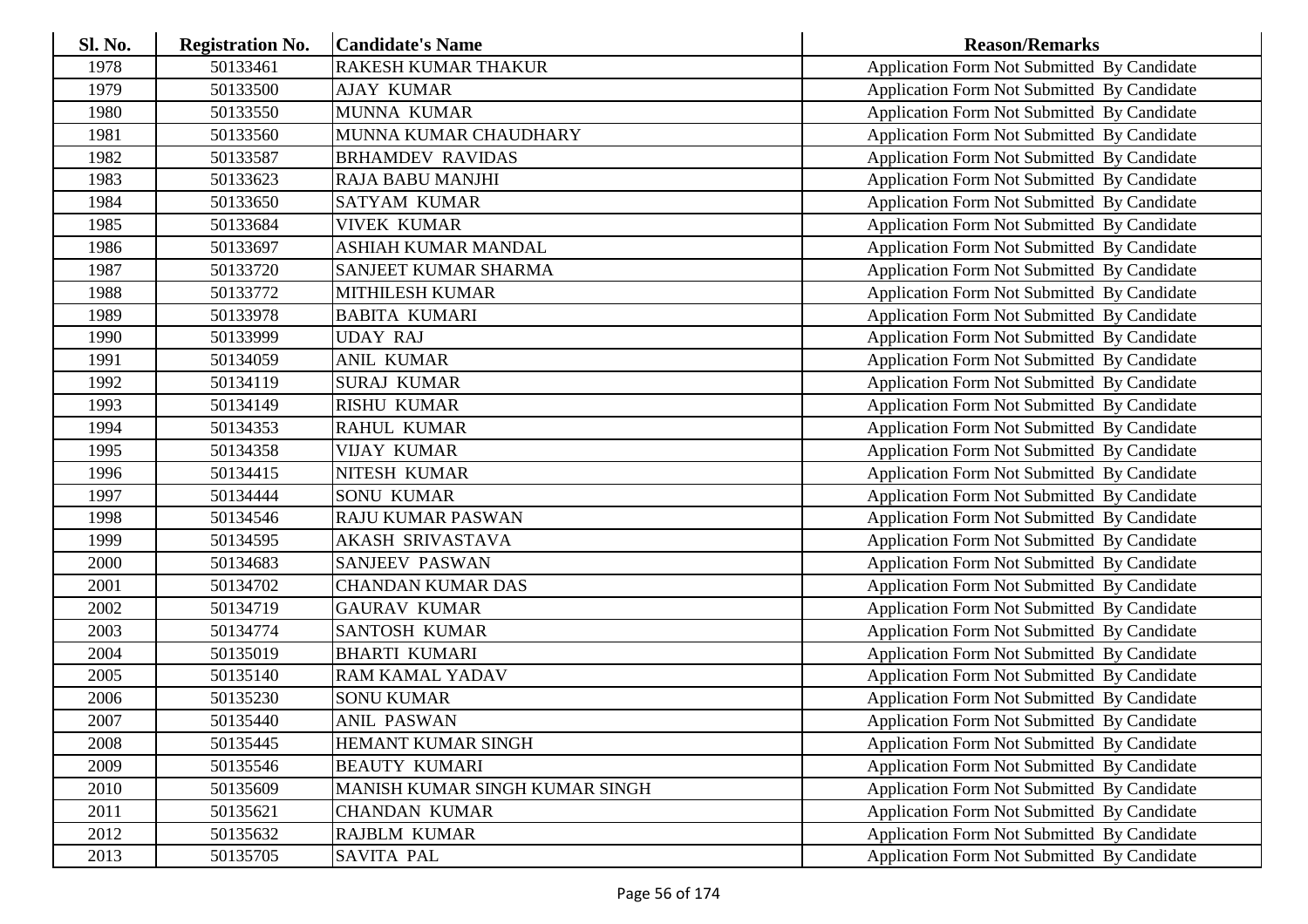| Sl. No. | <b>Registration No.</b> | <b>Candidate's Name</b>       | <b>Reason/Remarks</b>                              |
|---------|-------------------------|-------------------------------|----------------------------------------------------|
| 2014    | 50135747                | SRIKANT KUMAR                 | Application Form Not Submitted By Candidate        |
| 2015    | 50135886                | OM PRAKASH KUMAR              | Application Form Not Submitted By Candidate        |
| 2016    | 50135969                | <b>DIVAKAR KUMAR</b>          | Application Form Not Submitted By Candidate        |
| 2017    | 50135970                | ANUPRIYA KUMARI               | Application Form Not Submitted By Candidate        |
| 2018    | 50136035                | <b>GUDDU KUMAR</b>            | Application Form Not Submitted By Candidate        |
| 2019    | 50136248                | <b>BIKRAM KUMAR CHAUDHARY</b> | Application Form Not Submitted By Candidate        |
| 2020    | 50136372                | <b>RUPAM KUMAR</b>            | Application Form Not Submitted By Candidate        |
| 2021    | 50136373                | <b>RAVI KUMAR</b>             | Application Form Not Submitted By Candidate        |
| 2022    | 50136381                | <b>AARTI KUMARI</b>           | Application Form Not Submitted By Candidate        |
| 2023    | 50136455                | <b>RAKESH KUMAR</b>           | Application Form Not Submitted By Candidate        |
| 2024    | 50136463                | <b>ASHISH KUMAR SINGH</b>     | Application Form Not Submitted By Candidate        |
| 2025    | 50136501                | <b>AARTI KUMARI</b>           | Application Form Not Submitted By Candidate        |
| 2026    | 50136676                | KRISHNA CHAUDHARY             | Application Form Not Submitted By Candidate        |
| 2027    | 50136882                | <b>VIKRAM KUMAR</b>           | Application Form Not Submitted By Candidate        |
| 2028    | 50136969                | <b>SONU KUMAR</b>             | Application Form Not Submitted By Candidate        |
| 2029    | 50137169                | <b>CHHOTU KUMAR RAM</b>       | Application Form Not Submitted By Candidate        |
| 2030    | 50137175                | RAJNANDINI KUMARI             | Application Form Not Submitted By Candidate        |
| 2031    | 50137181                | REKHA KUMARI                  | Application Form Not Submitted By Candidate        |
| 2032    | 50137380                | <b>NUTAN KUMARI</b>           | Application Form Not Submitted By Candidate        |
| 2033    | 50137388                | MUHAMMED RAZA KHAN            | Application Form Not Submitted By Candidate        |
| 2034    | 50137487                | MANDEEP KUMAR MANJHI          | Application Form Not Submitted By Candidate        |
| 2035    | 50137579                | PRAKASH KUMAR                 | Application Form Not Submitted By Candidate        |
| 2036    | 50137599                | <b>ASHOK KUMAR</b>            | Application Form Not Submitted By Candidate        |
| 2037    | 50137636                | <b>INDAR KUMAR MANDAL</b>     | Application Form Not Submitted By Candidate        |
| 2038    | 50137721                | <b>KARAN KUMAR</b>            | Application Form Not Submitted By Candidate        |
| 2039    | 50137731                | MURARI KUMAR                  | Application Form Not Submitted By Candidate        |
| 2040    | 50137739                | <b>SHUBHAM PAREEK</b>         | Application Form Not Submitted By Candidate        |
| 2041    | 50137740                | <b>BINOD KUMAR</b>            | Application Form Not Submitted By Candidate        |
| 2042    | 50138062                | <b>AJEET KUMAR</b>            | Application Form Not Submitted By Candidate        |
| 2043    | 50138067                | <b>AMARJEET PASWAN</b>        | Application Form Not Submitted By Candidate        |
| 2044    | 50138113                | <b>AJIT BAHADUR</b>           | Application Form Not Submitted By Candidate        |
| 2045    | 50138289                | <b>RAJA BABU</b>              | Application Form Not Submitted By Candidate        |
| 2046    | 50138319                | <b>BANTI KUMAR YADAV</b>      | Application Form Not Submitted By Candidate        |
| 2047    | 50138347                | <b>ABHISHEK KUMAR</b>         | Application Form Not Submitted By Candidate        |
| 2048    | 50138377                | <b>SAKET KUMAR</b>            | <b>Application Form Not Submitted By Candidate</b> |
| 2049    | 50138400                | RAHUL KUMAR                   | Application Form Not Submitted By Candidate        |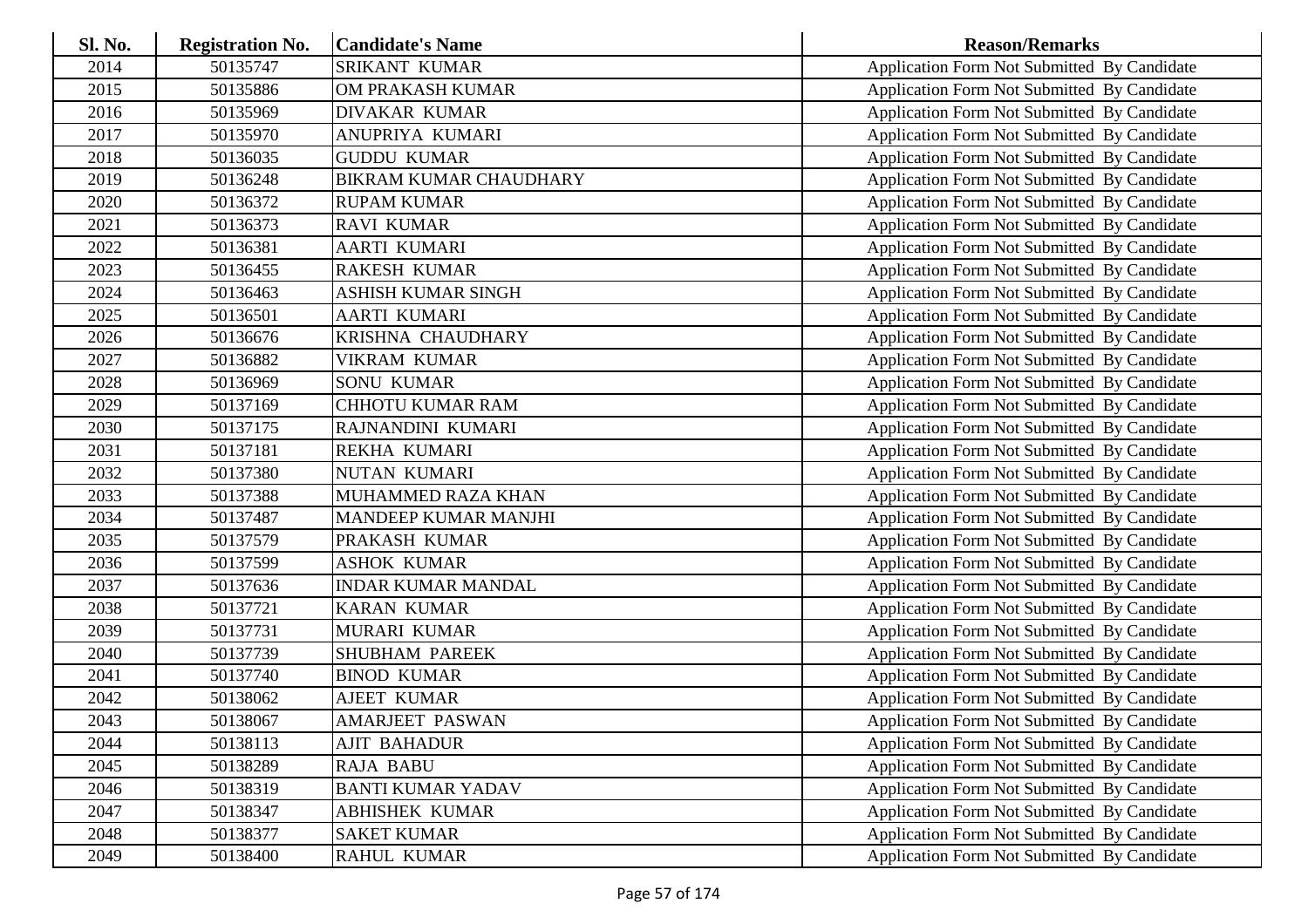| <b>Sl. No.</b> | <b>Registration No.</b> | <b>Candidate's Name</b>     | <b>Reason/Remarks</b>                              |
|----------------|-------------------------|-----------------------------|----------------------------------------------------|
| 2050           | 50138570                | SONALI KUMARI               | Application Form Not Submitted By Candidate        |
| 2051           | 50138641                | <b>SUDHIR</b>               | Application Form Not Submitted By Candidate        |
| 2052           | 50138736                | <b>SAMIP KUMAR SINGH</b>    | Application Form Not Submitted By Candidate        |
| 2053           | 50138785                | <b>RAVI RANJAN KUMAR</b>    | Application Form Not Submitted By Candidate        |
| 2054           | 50138861                | <b>RAKESH KUMAR PASWAN</b>  | Application Form Not Submitted By Candidate        |
| 2055           | 50138873                | <b>SURYBALI KUMAR</b>       | Application Form Not Submitted By Candidate        |
| 2056           | 50138880                | <b>DIPAK KUMAR</b>          | Application Form Not Submitted By Candidate        |
| 2057           | 50139130                | PUJA KUMARI                 | Application Form Not Submitted By Candidate        |
| 2058           | 50139429                | <b>JAGRANATH YADAV</b>      | Application Form Not Submitted By Candidate        |
| 2059           | 50139556                | <b>RAJNISH PASWAN</b>       | Application Form Not Submitted By Candidate        |
| 2060           | 50139582                | <b>CHITRANJAN PRASAD</b>    | Application Form Not Submitted By Candidate        |
| 2061           | 50139614                | <b>BALKRISHN SHARMA</b>     | Application Form Not Submitted By Candidate        |
| 2062           | 50139633                | <b>VIKASH KUMAR</b>         | Application Form Not Submitted By Candidate        |
| 2063           | 50139635                | <b>NANDE KUMAR</b>          | Application Form Not Submitted By Candidate        |
| 2064           | 50139644                | <b>DEEPAK KUMAR</b>         | Application Form Not Submitted By Candidate        |
| 2065           | 50139661                | MANOJ KUMAR CHAUDHARY       | Application Form Not Submitted By Candidate        |
| 2066           | 50139684                | <b>KARAN KUMAR</b>          | Application Form Not Submitted By Candidate        |
| 2067           | 50139730                | <b>RAMAYAN KUMAR</b>        | Application Form Not Submitted By Candidate        |
| 2068           | 50139860                | <b>MANAV RAJ</b>            | Application Form Not Submitted By Candidate        |
| 2069           | 50139916                | <b>ABHISHEK KUMAR</b>       | Application Form Not Submitted By Candidate        |
| 2070           | 50139918                | HRISHIKESH ANIL TIWARI      | <b>Application Form Not Submitted By Candidate</b> |
| 2071           | 50140007                | <b>SHANKAR KUMAR PASWAN</b> | Application Form Not Submitted By Candidate        |
| 2072           | 50140104                | HANSRAJ KUMAR               | Application Form Not Submitted By Candidate        |
| 2073           | 50140158                | <b>BHANU PRATAP SINGH</b>   | Application Form Not Submitted By Candidate        |
| 2074           | 50140362                | <b>BADAL KUMAR RAM</b>      | Application Form Not Submitted By Candidate        |
| 2075           | 50140372                | <b>RAJEEV KUMAR</b>         | Application Form Not Submitted By Candidate        |
| 2076           | 50140458                | <b>REETESH KUMAR</b>        | Application Form Not Submitted By Candidate        |
| 2077           | 50140467                | <b>MAMTA KUMARI</b>         | Application Form Not Submitted By Candidate        |
| 2078           | 50140536                | KUMARI KOSHAL               | Application Form Not Submitted By Candidate        |
| 2079           | 50140615                | <b>RANI KHATOON</b>         | Application Form Not Submitted By Candidate        |
| 2080           | 50140781                | NAND MOHAN ARYA             | Application Form Not Submitted By Candidate        |
| 2081           | 50140809                | <b>AJAY KUMAR</b>           | <b>Application Form Not Submitted By Candidate</b> |
| 2082           | 50140813                | <b>DILIP KUMAR</b>          | Application Form Not Submitted By Candidate        |
| 2083           | 50140966                | <b>RANJAN KUMAR</b>         | Application Form Not Submitted By Candidate        |
| 2084           | 50140975                | <b>ABHIJEET GUPTA</b>       | <b>Application Form Not Submitted By Candidate</b> |
| 2085           | 50141155                | CHANDA KUMARI               | Application Form Not Submitted By Candidate        |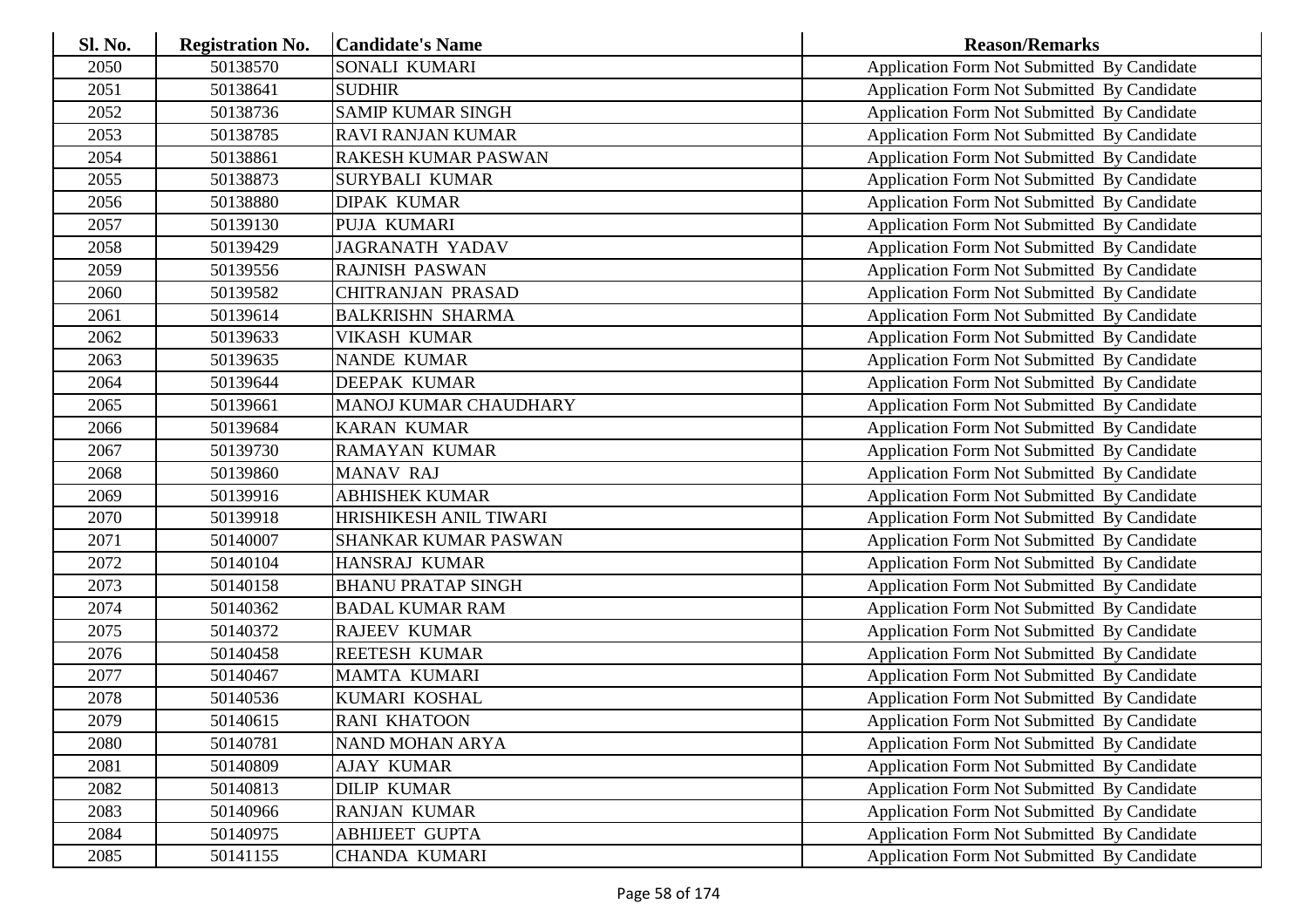| Sl. No. | <b>Registration No.</b> | <b>Candidate's Name</b>  | <b>Reason/Remarks</b>                              |
|---------|-------------------------|--------------------------|----------------------------------------------------|
| 2086    | 50141277                | PUJA KUMARI              | Application Form Not Submitted By Candidate        |
| 2087    | 50141299                | RAJU KUMAR KANAUJIA      | Application Form Not Submitted By Candidate        |
| 2088    | 50141336                | <b>RAJ KUMAR PASWAN</b>  | Application Form Not Submitted By Candidate        |
| 2089    | 50141409                | <b>SANTU KUMAR</b>       | Application Form Not Submitted By Candidate        |
| 2090    | 50141474                | <b>VIVEK KUMAR</b>       | Application Form Not Submitted By Candidate        |
| 2091    | 50141497                | <b>SAJAN KUMARI</b>      | Application Form Not Submitted By Candidate        |
| 2092    | 50141578                | <b>RUNNI KUMARI</b>      | Application Form Not Submitted By Candidate        |
| 2093    | 50141633                | AMAR JYOTI SAURABH       | Application Form Not Submitted By Candidate        |
| 2094    | 50141663                | RASHMI RANJAN SAHU       | Application Form Not Submitted By Candidate        |
| 2095    | 50141681                | PINKESH KUMAR            | Application Form Not Submitted By Candidate        |
| 2096    | 50141687                | <b>KM SUNITA</b>         | Application Form Not Submitted By Candidate        |
| 2097    | 50141783                | <b>SONU KUMAR</b>        | Application Form Not Submitted By Candidate        |
| 2098    | 50141903                | <b>AKANKSHA PRIYA</b>    | Application Form Not Submitted By Candidate        |
| 2099    | 50141946                | <b>ANKIT KUMAR DUBEY</b> | Application Form Not Submitted By Candidate        |
| 2100    | 50141967                | <b>HANS RAJ HANS</b>     | Application Form Not Submitted By Candidate        |
| 2101    | 50141981                | PINKI KUMARI             | Application Form Not Submitted By Candidate        |
| 2102    | 50142099                | <b>VIKASH KUMAR</b>      | Application Form Not Submitted By Candidate        |
| 2103    | 50142101                | <b>DHAMENDRA KUMAR</b>   | Application Form Not Submitted By Candidate        |
| 2104    | 50142108                | SHYAMNATH KUMAR          | Application Form Not Submitted By Candidate        |
| 2105    | 50142109                | <b>UPENDRA KUMAR</b>     | Application Form Not Submitted By Candidate        |
| 2106    | 50142117                | <b>RAJU CHAUDHARY</b>    | Application Form Not Submitted By Candidate        |
| 2107    | 50142188                | <b>CHANDAN KUMAR</b>     | Application Form Not Submitted By Candidate        |
| 2108    | 50142228                | PAWAN KUMAR              | Application Form Not Submitted By Candidate        |
| 2109    | 50142264                | <b>BISSU KUMAR</b>       | Application Form Not Submitted By Candidate        |
| 2110    | 50142290                | <b>HIMANSHU KUMAR</b>    | Application Form Not Submitted By Candidate        |
| 2111    | 50142412                | <b>MALTI KUMARI</b>      | Application Form Not Submitted By Candidate        |
| 2112    | 50142469                | <b>AMAN KUMAR GUPTA</b>  | Application Form Not Submitted By Candidate        |
| 2113    | 50142519                | <b>ANUP KUMAR SHARMA</b> | Application Form Not Submitted By Candidate        |
| 2114    | 50142654                | <b>SUMANT KUMAR</b>      | Application Form Not Submitted By Candidate        |
| 2115    | 50142678                | <b>HARIOM PRASAD</b>     | Application Form Not Submitted By Candidate        |
| 2116    | 50142799                | SURENDRA KUMAR           | Application Form Not Submitted By Candidate        |
| 2117    | 50142891                | <b>DHANLAL RAM</b>       | Application Form Not Submitted By Candidate        |
| 2118    | 50142935                | SANDEEP KUMAR            | Application Form Not Submitted By Candidate        |
| 2119    | 50143028                | <b>JEETENDRA KUMAR</b>   | Application Form Not Submitted By Candidate        |
| 2120    | 50143169                | LALJI RAJ                | <b>Application Form Not Submitted By Candidate</b> |
| 2121    | 50143207                | RAVI SHANKAE PASWAN      | <b>Application Form Not Submitted By Candidate</b> |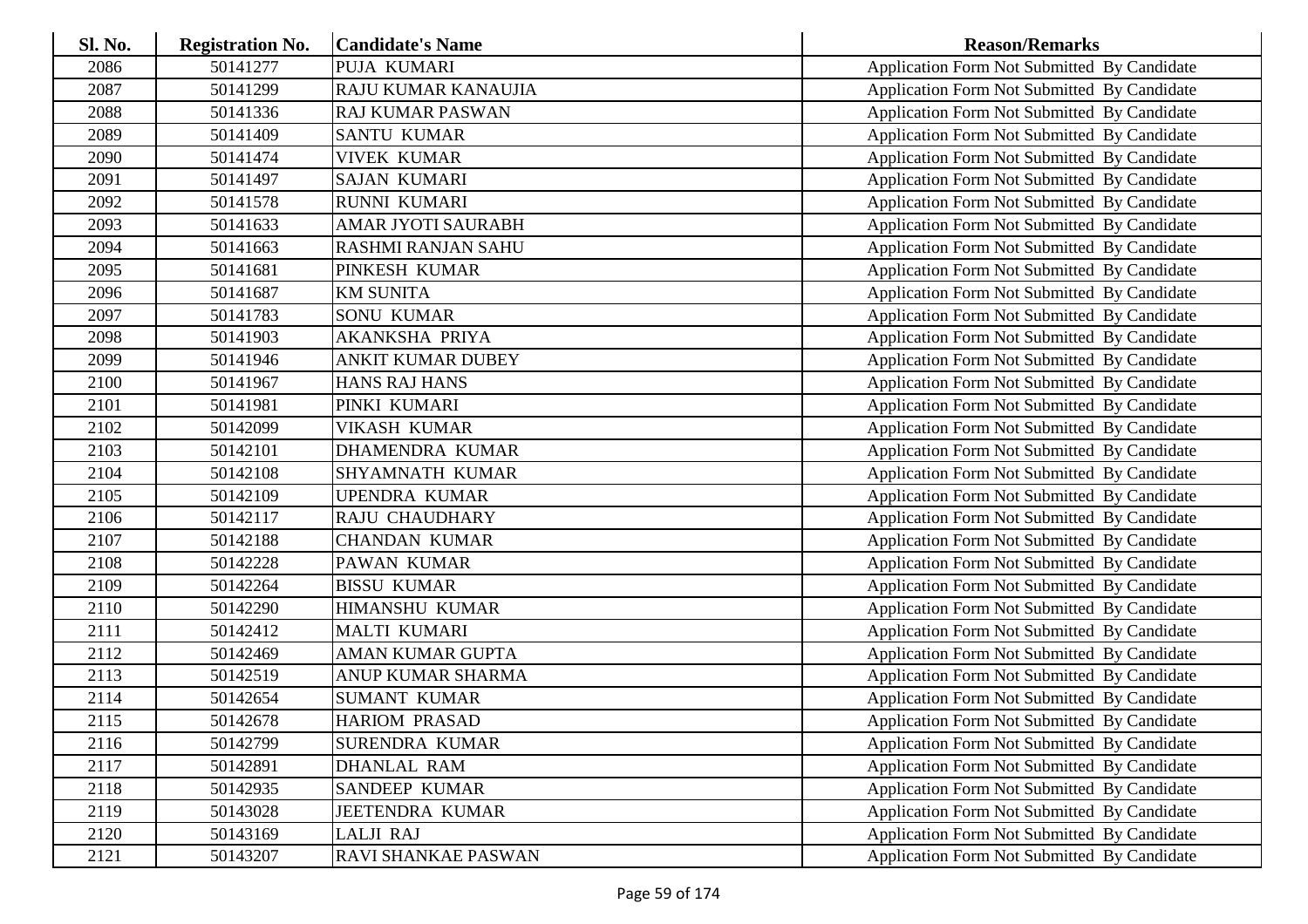| Sl. No. | <b>Registration No.</b> | <b>Candidate's Name</b> | <b>Reason/Remarks</b>                              |
|---------|-------------------------|-------------------------|----------------------------------------------------|
| 2122    | 50143325                | <b>BALLIRAJ KUMAR</b>   | Application Form Not Submitted By Candidate        |
| 2123    | 50143326                | <b>RAHUL KUMAR</b>      | Application Form Not Submitted By Candidate        |
| 2124    | 50143808                | <b>ANUP RAM</b>         | Application Form Not Submitted By Candidate        |
| 2125    | 50143817                | <b>AKASH KUMAR</b>      | Application Form Not Submitted By Candidate        |
| 2126    | 50143822                | <b>RAHUL KUMAR</b>      | Application Form Not Submitted By Candidate        |
| 2127    | 50143936                | SONI KUMARI             | Application Form Not Submitted By Candidate        |
| 2128    | 50143985                | <b>SANJAY KUMAR RAM</b> | Application Form Not Submitted By Candidate        |
| 2129    | 50144019                | <b>RAMESH KUMAR</b>     | Application Form Not Submitted By Candidate        |
| 2130    | 50144045                | <b>SACHIN KUMAR</b>     | Application Form Not Submitted By Candidate        |
| 2131    | 50144048                | <b>RAJEEV KUMAR</b>     | Application Form Not Submitted By Candidate        |
| 2132    | 50144063                | <b>UTTAM KUMAR</b>      | Application Form Not Submitted By Candidate        |
| 2133    | 50144080                | <b>MD SADRE ALAM</b>    | Application Form Not Submitted By Candidate        |
| 2134    | 50144173                | ANKITA KUMARI           | Application Form Not Submitted By Candidate        |
| 2135    | 50144286                | RANJEET KUMAR           | Application Form Not Submitted By Candidate        |
| 2136    | 50144418                | <b>ISARAT JAHAN</b>     | Application Form Not Submitted By Candidate        |
| 2137    | 50144449                | <b>AKHILESH PASWAN</b>  | Application Form Not Submitted By Candidate        |
| 2138    | 50144452                | <b>SATISH KUMAR</b>     | Application Form Not Submitted By Candidate        |
| 2139    | 50144520                | RADHESHYAM KUMAR MAHTO  | Application Form Not Submitted By Candidate        |
| 2140    | 50144537                | PREMSILA KUMARI         | Application Form Not Submitted By Candidate        |
| 2141    | 50144667                | ROHIT KUMAR             | Application Form Not Submitted By Candidate        |
| 2142    | 50144733                | <b>SOHAN KUMAR</b>      | Application Form Not Submitted By Candidate        |
| 2143    | 50144786                | <b>CHHOTU KUMAR</b>     | Application Form Not Submitted By Candidate        |
| 2144    | 50144797                | URMILA KUAMRI           | Application Form Not Submitted By Candidate        |
| 2145    | 50144799                | <b>AKLESH KUMAR</b>     | Application Form Not Submitted By Candidate        |
| 2146    | 50144877                | <b>GUDDU KUMAR</b>      | Application Form Not Submitted By Candidate        |
| 2147    | 50144934                | SIMA KUMARI             | Application Form Not Submitted By Candidate        |
| 2148    | 50145150                | <b>SURAJ KUMAR</b>      | Application Form Not Submitted By Candidate        |
| 2149    | 50145190                | VIRU KUMAR RAY          | Application Form Not Submitted By Candidate        |
| 2150    | 50145254                | NEHA KUMARI             | Application Form Not Submitted By Candidate        |
| 2151    | 50145305                | RADHA KUMARI            | Application Form Not Submitted By Candidate        |
| 2152    | 50145368                | DHARMENDRA CHOUDHARI    | Application Form Not Submitted By Candidate        |
| 2153    | 50145403                | NITISH KUMAR            | Application Form Not Submitted By Candidate        |
| 2154    | 50145410                | VIKASH KUMAR MANJHI     | Application Form Not Submitted By Candidate        |
| 2155    | 50145577                | <b>VIPIN KUMAR</b>      | Application Form Not Submitted By Candidate        |
| 2156    | 50145583                | <b>RAMANAND KUMAR</b>   | <b>Application Form Not Submitted By Candidate</b> |
| 2157    | 50145588                | KHUSHBOO KUMARI         | Application Form Not Submitted By Candidate        |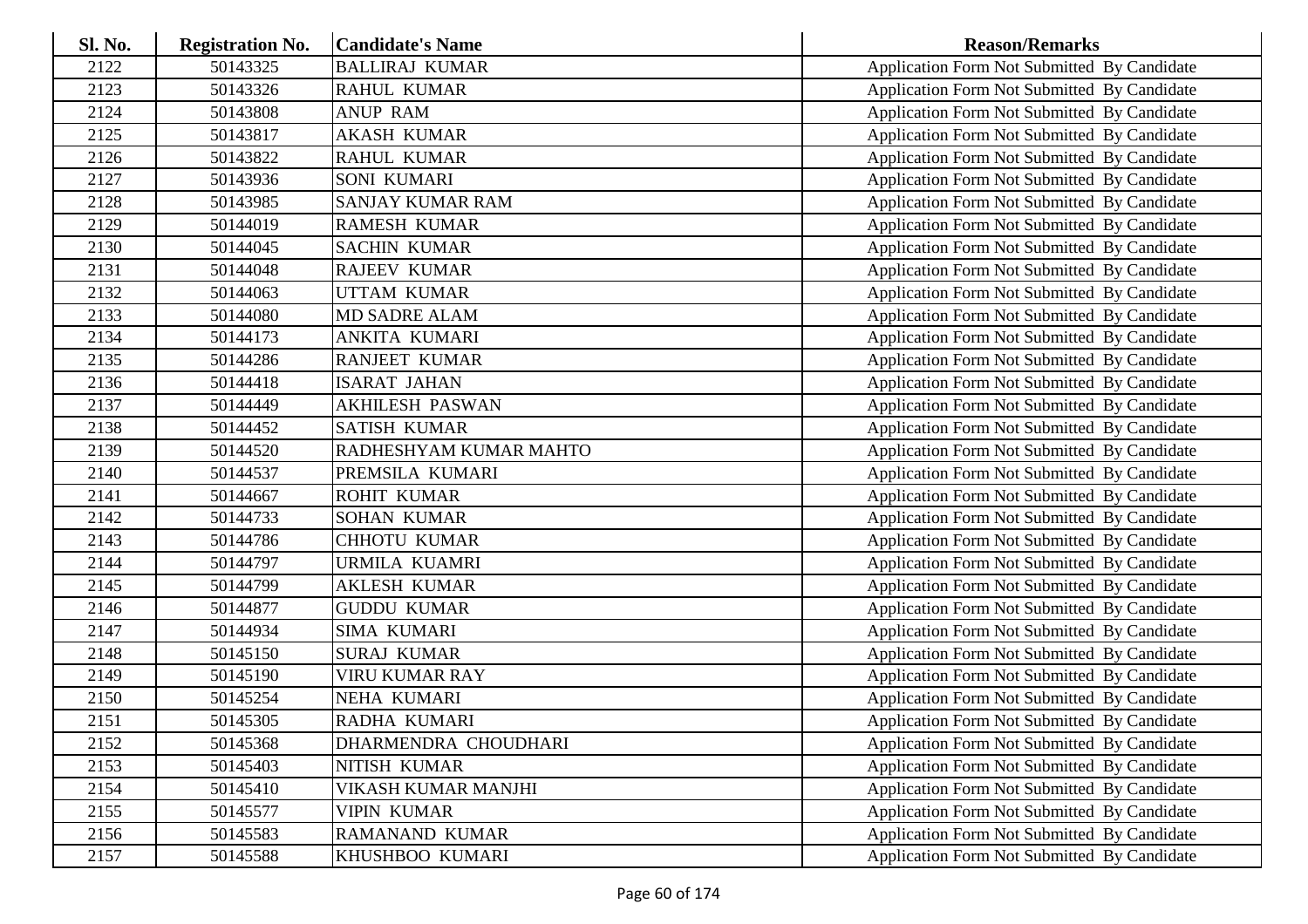| <b>Sl. No.</b> | <b>Registration No.</b> | <b>Candidate's Name</b>   | <b>Reason/Remarks</b>                              |
|----------------|-------------------------|---------------------------|----------------------------------------------------|
| 2158           | 50145596                | <b>MANISH KUMAR</b>       | Application Form Not Submitted By Candidate        |
| 2159           | 50145617                | <b>DEZI KUMARI</b>        | Application Form Not Submitted By Candidate        |
| 2160           | 50145633                | <b>RAM BARAN SAHU</b>     | Application Form Not Submitted By Candidate        |
| 2161           | 50145727                | <b>S KUMAR</b>            | Application Form Not Submitted By Candidate        |
| 2162           | 50145804                | SURENDRA KUMAR            | Application Form Not Submitted By Candidate        |
| 2163           | 50145950                | <b>RAUSHAN KUMAR</b>      | Application Form Not Submitted By Candidate        |
| 2164           | 50145974                | SURENDRA KUMAR            | Application Form Not Submitted By Candidate        |
| 2165           | 50146228                | PARMATMA PASWAN           | Application Form Not Submitted By Candidate        |
| 2166           | 50146243                | <b>RAUSHAN KUMAR</b>      | Application Form Not Submitted By Candidate        |
| 2167           | 50146267                | <b>RAGNI KUMARI</b>       | Application Form Not Submitted By Candidate        |
| 2168           | 50146295                | MERAJ ALAM                | Application Form Not Submitted By Candidate        |
| 2169           | 50146305                | <b>RANJAN KUMAR SINGH</b> | Application Form Not Submitted By Candidate        |
| 2170           | 50146368                | <b>RAJU KUMAR</b>         | Application Form Not Submitted By Candidate        |
| 2171           | 50146464                | PREETI KUMARI             | Application Form Not Submitted By Candidate        |
| 2172           | 50146586                | PRIYANKA KUMARI           | Application Form Not Submitted By Candidate        |
| 2173           | 50146743                | <b>ANKIT KUMAR MANDAL</b> | Application Form Not Submitted By Candidate        |
| 2174           | 50146901                | <b>BABLU MARANDI</b>      | Application Form Not Submitted By Candidate        |
| 2175           | 50146943                | PRIYANKA KUMARI           | Application Form Not Submitted By Candidate        |
| 2176           | 50147005                | <b>ANNU KUMARI</b>        | Application Form Not Submitted By Candidate        |
| 2177           | 50147047                | POOJA KUMARI              | Application Form Not Submitted By Candidate        |
| 2178           | 50147061                | <b>RAMPUKAR KUMAR</b>     | Application Form Not Submitted By Candidate        |
| 2179           | 50147072                | <b>RENU KUMARI</b>        | Application Form Not Submitted By Candidate        |
| 2180           | 50147118                | DEVENDRA KUMAR            | Application Form Not Submitted By Candidate        |
| 2181           | 50147144                | VICKY KUMAR RAM           | Application Form Not Submitted By Candidate        |
| 2182           | 50147250                | <b>VINAY PASWAN</b>       | Application Form Not Submitted By Candidate        |
| 2183           | 50147281                | <b>SHIVAM KUMAR</b>       | Application Form Not Submitted By Candidate        |
| 2184           | 50147327                | DEEPAK KUMAR              | Application Form Not Submitted By Candidate        |
| 2185           | 50147383                | <b>MANOJ KUMAR</b>        | Application Form Not Submitted By Candidate        |
| 2186           | 50147433                | <b>BIKASH KUMAR</b>       | Application Form Not Submitted By Candidate        |
| 2187           | 50147761                | VISHAL KUMAR              | Application Form Not Submitted By Candidate        |
| 2188           | 50147805                | <b>SONAL KUMAR</b>        | Application Form Not Submitted By Candidate        |
| 2189           | 50147858                | POOJA KUMARI              | Application Form Not Submitted By Candidate        |
| 2190           | 50148049                | ROHIT KUMAR BHANDARY      | Application Form Not Submitted By Candidate        |
| 2191           | 50148064                | <b>SURAJ KUMAR</b>        | Application Form Not Submitted By Candidate        |
| 2192           | 50148116                | <b>GAURAV KUMAR</b>       | <b>Application Form Not Submitted By Candidate</b> |
| 2193           | 50148234                | <b>BITTU KUMAR</b>        | Application Form Not Submitted By Candidate        |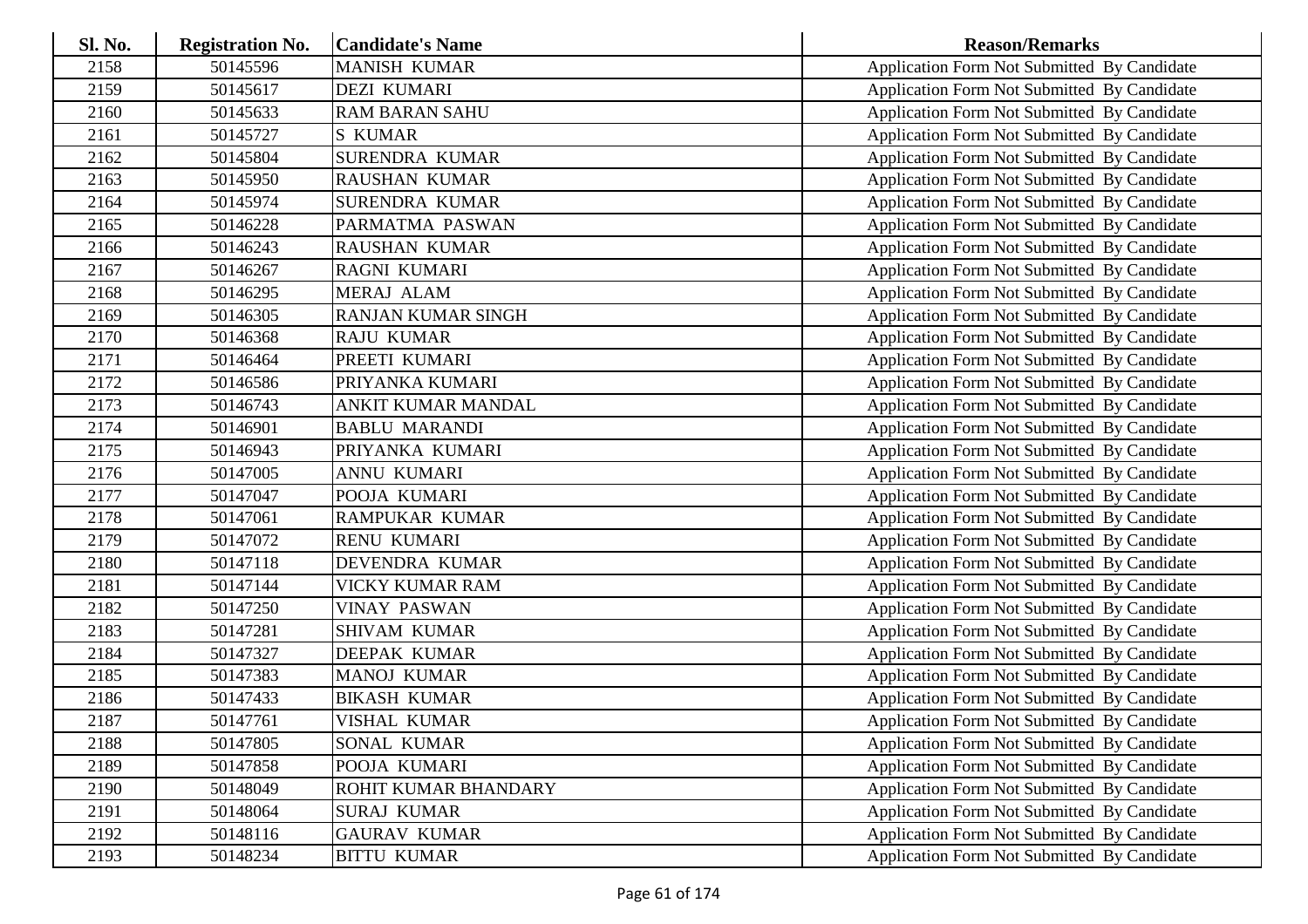| <b>Sl. No.</b> | <b>Registration No.</b> | <b>Candidate's Name</b>    | <b>Reason/Remarks</b>                              |
|----------------|-------------------------|----------------------------|----------------------------------------------------|
| 2194           | 50148249                | KANHAIYA MANJHI            | Application Form Not Submitted By Candidate        |
| 2195           | 50148273                | <b>VIJAY KUMAR PRASAD</b>  | Application Form Not Submitted By Candidate        |
| 2196           | 50148275                | PRINCE KUMAR               | Application Form Not Submitted By Candidate        |
| 2197           | 50148409                | <b>ROBIN KUMAR</b>         | Application Form Not Submitted By Candidate        |
| 2198           | 50148445                | NIRAJ KUMAR                | Application Form Not Submitted By Candidate        |
| 2199           | 50148512                | HRISHANKR KUMAR PRASAD     | Application Form Not Submitted By Candidate        |
| 2200           | 50148526                | <b>SHYAM SUNDAR KUMAR</b>  | Application Form Not Submitted By Candidate        |
| 2201           | 50148548                | <b>AJEET PASWAN</b>        | Application Form Not Submitted By Candidate        |
| 2202           | 50148551                | <b>AMIT KUMAR</b>          | Application Form Not Submitted By Candidate        |
| 2203           | 50148584                | <b>DOLLY KUMARI</b>        | Application Form Not Submitted By Candidate        |
| 2204           | 50148589                | <b>MANISH KUMAR</b>        | Application Form Not Submitted By Candidate        |
| 2205           | 50148623                | <b>RAMRAJ KUMAR</b>        | Application Form Not Submitted By Candidate        |
| 2206           | 50148734                | <b>SONU KUMAR</b>          | Application Form Not Submitted By Candidate        |
| 2207           | 50148767                | PAWAN KUMAR                | Application Form Not Submitted By Candidate        |
| 2208           | 50148859                | <b>BHARAT KUMAR RAM</b>    | Application Form Not Submitted By Candidate        |
| 2209           | 50149089                | <b>MANTU KUMAR MANJHI</b>  | Application Form Not Submitted By Candidate        |
| 2210           | 50149200                | NITISH KUMAR               | <b>Application Form Not Submitted By Candidate</b> |
| 2211           | 50149479                | PRIYANKA KUMARI            | Application Form Not Submitted By Candidate        |
| 2212           | 50149521                | SHAHBAJ KHAN               | Application Form Not Submitted By Candidate        |
| 2213           | 50149565                | <b>VIPIN KUMAR</b>         | Application Form Not Submitted By Candidate        |
| 2214           | 50149577                | <b>DINESH KUMAR</b>        | Application Form Not Submitted By Candidate        |
| 2215           | 50149643                | MULAYAM KUMAR YADAV        | Application Form Not Submitted By Candidate        |
| 2216           | 50149690                | <b>SUNIL KUMAR PASI</b>    | Application Form Not Submitted By Candidate        |
| 2217           | 50149972                | <b>SACHIN KUMAR</b>        | Application Form Not Submitted By Candidate        |
| 2218           | 50149988                | RAJ KUMARI                 | Application Form Not Submitted By Candidate        |
| 2219           | 50149990                | <b>SUJIT KUMAR MISHRA</b>  | Application Form Not Submitted By Candidate        |
| 2220           | 50150003                | NITISH KUMAR               | Application Form Not Submitted By Candidate        |
| 2221           | 50150006                | <b>RANJESH KUMAR</b>       | Application Form Not Submitted By Candidate        |
| 2222           | 50150041                | RAMCHIJH KUMAR PRASAD      | Application Form Not Submitted By Candidate        |
| 2223           | 50150061                | <b>VIKASH KUMAR</b>        | Application Form Not Submitted By Candidate        |
| 2224           | 50150118                | <b>VIK KI KUMAR</b>        | Application Form Not Submitted By Candidate        |
| 2225           | 50150139                | <b>SATISH KUMAR PASWAN</b> | Application Form Not Submitted By Candidate        |
| 2226           | 50150149                | NEERAJ KUMAR PASWAN        | Application Form Not Submitted By Candidate        |
| 2227           | 50150195                | NILAM KUMARI               | Application Form Not Submitted By Candidate        |
| 2228           | 50150197                | <b>MANOJ KUMAR</b>         | <b>Application Form Not Submitted By Candidate</b> |
| 2229           | 50150304                | VISHAL KUMAR               | <b>Application Form Not Submitted By Candidate</b> |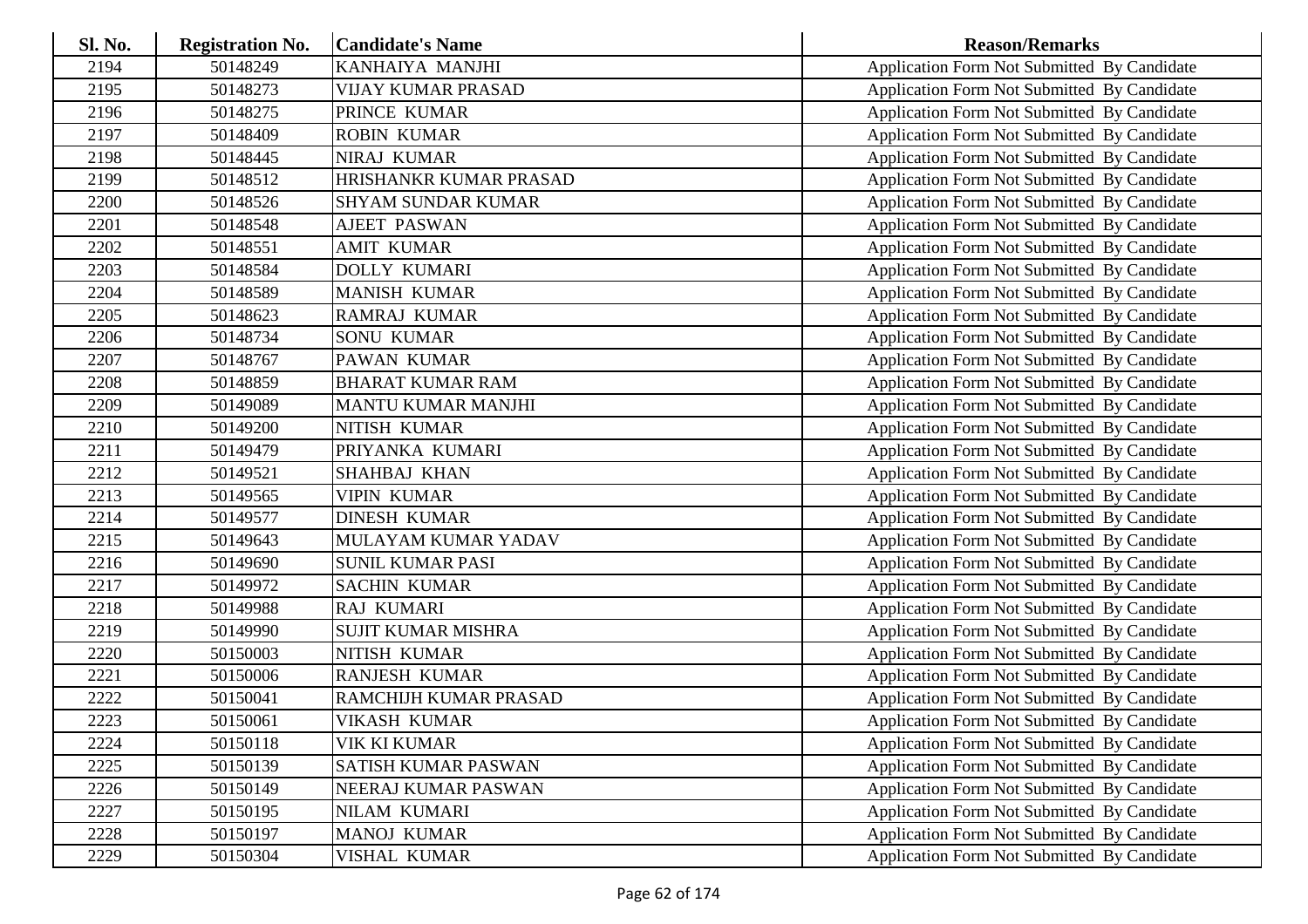| <b>Sl. No.</b> | <b>Registration No.</b> | <b>Candidate's Name</b>        | <b>Reason/Remarks</b>                              |
|----------------|-------------------------|--------------------------------|----------------------------------------------------|
| 2230           | 50150320                | <b>RAUNAK JHA</b>              | Application Form Not Submitted By Candidate        |
| 2231           | 50150371                | <b>SAURAV KUMAR</b>            | Application Form Not Submitted By Candidate        |
| 2232           | 50150423                | <b>RAUSHAN KUMAR</b>           | Application Form Not Submitted By Candidate        |
| 2233           | 50150537                | <b>RAUSHAN KUMAR</b>           | Application Form Not Submitted By Candidate        |
| 2234           | 50150587                | <b>KRISHN KUMAR DAS</b>        | Application Form Not Submitted By Candidate        |
| 2235           | 50150609                | <b>MUNITA BAXLA</b>            | Application Form Not Submitted By Candidate        |
| 2236           | 50150748                | <b>RANJAN KUMAR</b>            | Application Form Not Submitted By Candidate        |
| 2237           | 50150755                | <b>CHHOTAN KUMAR LAL</b>       | Application Form Not Submitted By Candidate        |
| 2238           | 50150907                | <b>DEEPAK KUMAR</b>            | <b>Application Form Not Submitted By Candidate</b> |
| 2239           | 50150924                | <b>AMIT KUMAR</b>              | Application Form Not Submitted By Candidate        |
| 2240           | 50151075                | <b>ALOK KUMAR</b>              | Application Form Not Submitted By Candidate        |
| 2241           | 50151112                | <b>RAJU RAM RAJU RAM</b>       | Application Form Not Submitted By Candidate        |
| 2242           | 50151171                | <b>RAJU RAM RAJU RAM</b>       | Application Form Not Submitted By Candidate        |
| 2243           | 50151289                | DEEPAK KUMAR                   | Application Form Not Submitted By Candidate        |
| 2244           | 50151367                | <b>ABHAY ANAND</b>             | Application Form Not Submitted By Candidate        |
| 2245           | 50151382                | <b>MANISH PASWAN</b>           | Application Form Not Submitted By Candidate        |
| 2246           | 50151422                | <b>RAMESH KUMAR</b>            | <b>Application Form Not Submitted By Candidate</b> |
| 2247           | 50151477                | <b>RINKI KUMARI</b>            | Application Form Not Submitted By Candidate        |
| 2248           | 50151555                | <b>BHIM KUMAR</b>              | Application Form Not Submitted By Candidate        |
| 2249           | 50151560                | <b>RAVI KUMAR</b>              | Application Form Not Submitted By Candidate        |
| 2250           | 50151574                | <b>GAURISH CHANDRA RATHAUR</b> | Application Form Not Submitted By Candidate        |
| 2251           | 50151750                | KANHAIYA KUMAR                 | Application Form Not Submitted By Candidate        |
| 2252           | 50152291                | KAMALNATH CHOUDHARY            | Application Form Not Submitted By Candidate        |
| 2253           | 50152340                | PASHUPATI KUMAR                | Application Form Not Submitted By Candidate        |
| 2254           | 50152395                | <b>RAJABABU PASWAN</b>         | Application Form Not Submitted By Candidate        |
| 2255           | 50152404                | PASHUPATI KUMAR                | Application Form Not Submitted By Candidate        |
| 2256           | 50152407                | OM PRASAD SUNDI                | Application Form Not Submitted By Candidate        |
| 2257           | 50152487                | <b>NEHA KUMARI</b>             | Application Form Not Submitted By Candidate        |
| 2258           | 50152489                | TUNTUN RAM                     | Application Form Not Submitted By Candidate        |
| 2259           | 50152492                | <b>KUNDAN KUMAR</b>            | Application Form Not Submitted By Candidate        |
| 2260           | 50152537                | <b>JYOTI KUMARI</b>            | Application Form Not Submitted By Candidate        |
| 2261           | 50152547                | <b>RAVI KUMAR</b>              | Application Form Not Submitted By Candidate        |
| 2262           | 50152568                | HONEY KUMAR                    | Application Form Not Submitted By Candidate        |
| 2263           | 50152794                | <b>RANVIJAY KUMAR RAM</b>      | <b>Application Form Not Submitted By Candidate</b> |
| 2264           | 50152849                | PRASHANT KUMAR                 | <b>Application Form Not Submitted By Candidate</b> |
| 2265           | 50152915                | <b>RAJU KUMAR</b>              | Application Form Not Submitted By Candidate        |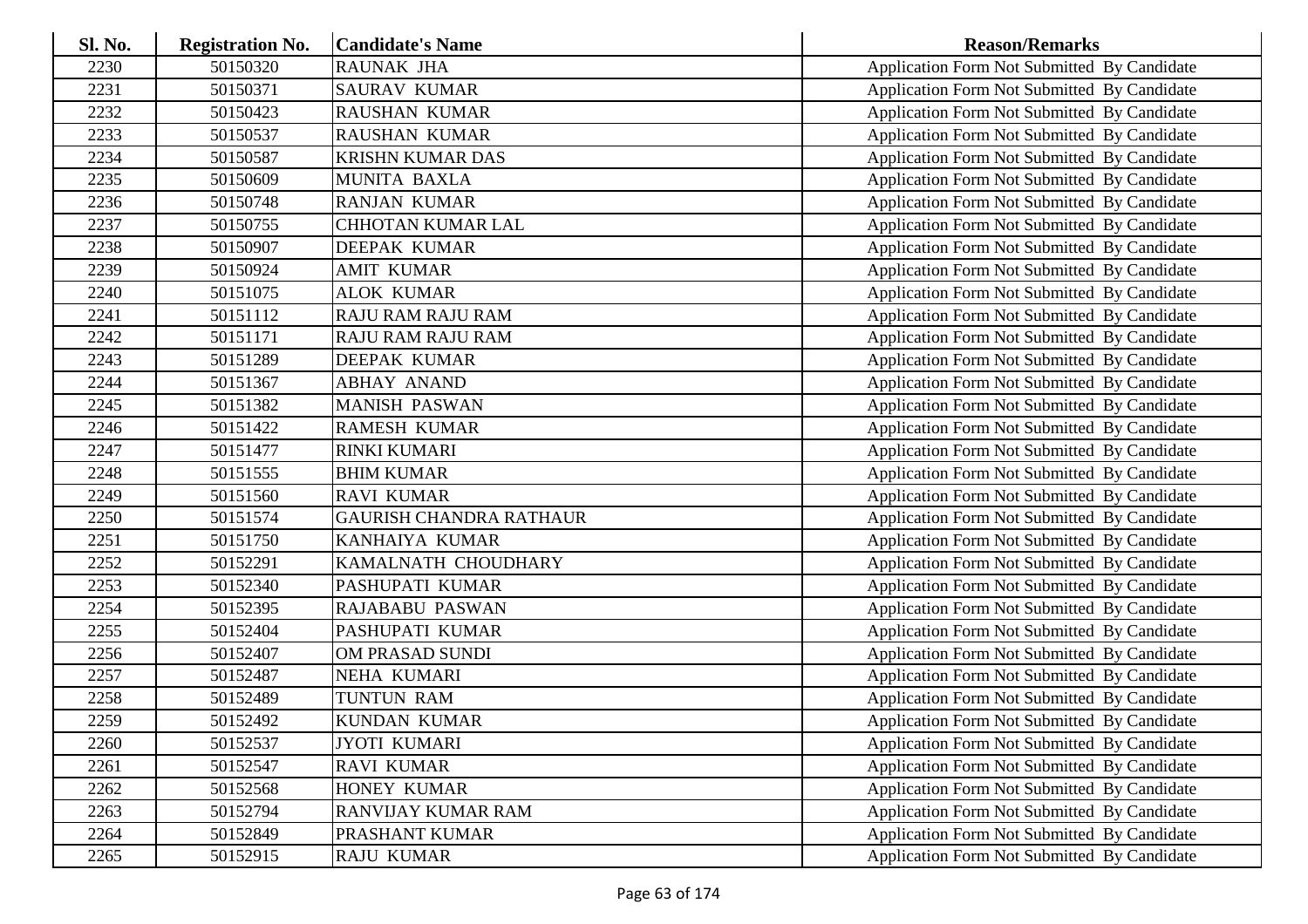| Sl. No. | <b>Registration No.</b> | <b>Candidate's Name</b>   | <b>Reason/Remarks</b>                              |
|---------|-------------------------|---------------------------|----------------------------------------------------|
| 2266    | 50152916                | <b>SURAJ MUNNA GAUD</b>   | Application Form Not Submitted By Candidate        |
| 2267    | 50152933                | <b>SONU KUMAR RAJ</b>     | Application Form Not Submitted By Candidate        |
| 2268    | 50153179                | AADITYA KUMAR ANIKET      | Application Form Not Submitted By Candidate        |
| 2269    | 50153217                | SHIVSHANKAR KUMAR         | Application Form Not Submitted By Candidate        |
| 2270    | 50153631                | KARAN KUMAR HARIJAN       | Application Form Not Submitted By Candidate        |
| 2271    | 50153633                | <b>JYOTI KUMAR RANJAN</b> | Application Form Not Submitted By Candidate        |
| 2272    | 50153668                | <b>CHANDAN KUMAR</b>      | Application Form Not Submitted By Candidate        |
| 2273    | 50153682                | <b>ANITA KUMARI</b>       | Application Form Not Submitted By Candidate        |
| 2274    | 50153694                | <b>SUDIN TANTI</b>        | Application Form Not Submitted By Candidate        |
| 2275    | 50153728                | <b>KUSH KUMAR</b>         | Application Form Not Submitted By Candidate        |
| 2276    | 50153775                | <b>ABHISHEK KUMAR</b>     | Application Form Not Submitted By Candidate        |
| 2277    | 50153898                | <b>ROSHAN KUMAR</b>       | Application Form Not Submitted By Candidate        |
| 2278    | 50153967                | NAGENDRA PASWAN           | Application Form Not Submitted By Candidate        |
| 2279    | 50154039                | <b>CHANCHAL KUMARI</b>    | Application Form Not Submitted By Candidate        |
| 2280    | 50154319                | <b>RAGHVENDRA DAS</b>     | Application Form Not Submitted By Candidate        |
| 2281    | 50154332                | <b>VIKASH KUMAR</b>       | Application Form Not Submitted By Candidate        |
| 2282    | 50154401                | <b>HARERAM KUMAR</b>      | Application Form Not Submitted By Candidate        |
| 2283    | 50154469                | PRIYANSHU KUMAR           | Application Form Not Submitted By Candidate        |
| 2284    | 50154590                | NITISH KUMAR              | Application Form Not Submitted By Candidate        |
| 2285    | 50154659                | MOHIT KUMAR               | Application Form Not Submitted By Candidate        |
| 2286    | 50154767                | <b>KUMAR PARITOSH</b>     | Application Form Not Submitted By Candidate        |
| 2287    | 50154819                | ANTIMA KUMARI             | Application Form Not Submitted By Candidate        |
| 2288    | 50154838                | <b>SURAJ KUMAR</b>        | Application Form Not Submitted By Candidate        |
| 2289    | 50154946                | <b>BHARAT KUMAR</b>       | Application Form Not Submitted By Candidate        |
| 2290    | 50155041                | MRITYUNJAY KUMAR          | Application Form Not Submitted By Candidate        |
| 2291    | 50155072                | DHANANJAY KUMAR           | Application Form Not Submitted By Candidate        |
| 2292    | 50155123                | NITIK KUMAR RANJAN        | Application Form Not Submitted By Candidate        |
| 2293    | 50155203                | <b>BIRENDRA KUMAR</b>     | Application Form Not Submitted By Candidate        |
| 2294    | 50155343                | RISHEEKANT PASWAN         | Application Form Not Submitted By Candidate        |
| 2295    | 50155391                | KAJAL KUMARI              | Application Form Not Submitted By Candidate        |
| 2296    | 50155595                | PIYUSH KUMAR              | <b>Application Form Not Submitted By Candidate</b> |
| 2297    | 50155661                | <b>UMESH KUMAR</b>        | Application Form Not Submitted By Candidate        |
| 2298    | 50155745                | KANHAIYA KUMAR            | Application Form Not Submitted By Candidate        |
| 2299    | 50155811                | AMIT KUMAR PASWAN         | Application Form Not Submitted By Candidate        |
| 2300    | 50155900                | <b>SITA KUMARI</b>        | Application Form Not Submitted By Candidate        |
| 2301    | 50155987                | <b>RAVI RANJAN KUMAR</b>  | <b>Application Form Not Submitted By Candidate</b> |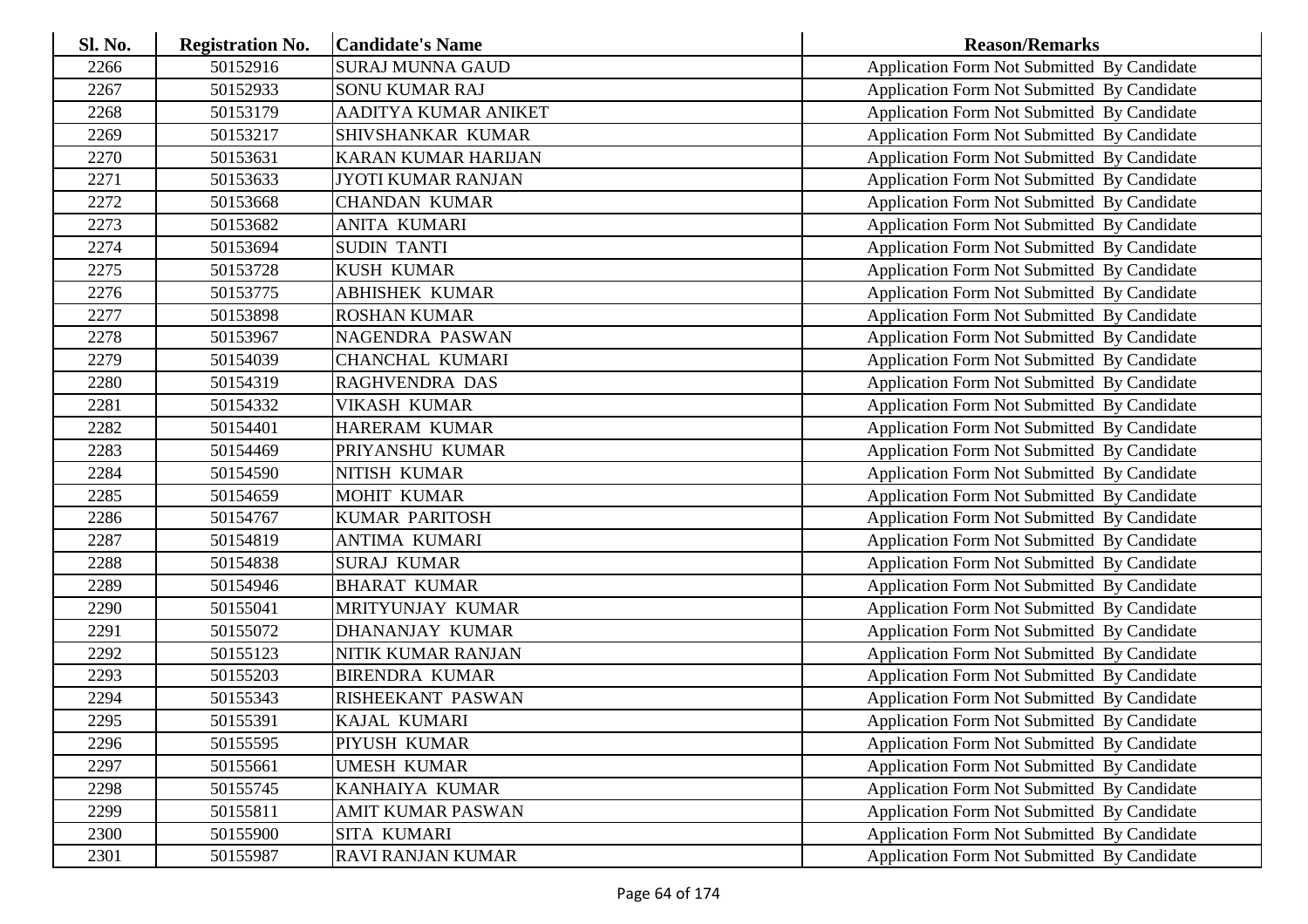| <b>Sl. No.</b> | <b>Registration No.</b> | <b>Candidate's Name</b> | <b>Reason/Remarks</b>                              |
|----------------|-------------------------|-------------------------|----------------------------------------------------|
| 2302           | 50156070                | <b>RAJ KUMAR RAM</b>    | Application Form Not Submitted By Candidate        |
| 2303           | 50156103                | <b>BITTU KUMAR</b>      | Application Form Not Submitted By Candidate        |
| 2304           | 50156239                | <b>RUPESH KUMAR</b>     | Application Form Not Submitted By Candidate        |
| 2305           | 50156242                | <b>ARVIND KUMAR</b>     | Application Form Not Submitted By Candidate        |
| 2306           | 50156274                | <b>NITISH KUMAR</b>     | Application Form Not Submitted By Candidate        |
| 2307           | 50156400                | NIRBHAY RAM             | Application Form Not Submitted By Candidate        |
| 2308           | 50156441                | SUNIL KUMAR CHOUDHARI   | Application Form Not Submitted By Candidate        |
| 2309           | 50156516                | <b>ABHIJITH A S</b>     | Application Form Not Submitted By Candidate        |
| 2310           | 50156658                | <b>ALOK KUMAR KUMAR</b> | Application Form Not Submitted By Candidate        |
| 2311           | 50156694                | <b>KAJAL KUMARI</b>     | Application Form Not Submitted By Candidate        |
| 2312           | 50156815                | NEHA KUMARI             | Application Form Not Submitted By Candidate        |
| 2313           | 50156928                | <b>RANJEET KUMAR</b>    | Application Form Not Submitted By Candidate        |
| 2314           | 50156943                | SONAM KUMARI            | Application Form Not Submitted By Candidate        |
| 2315           | 50156968                | PRAKASH KUMAR           | Application Form Not Submitted By Candidate        |
| 2316           | 50157123                | <b>RAVI KUMAR</b>       | Application Form Not Submitted By Candidate        |
| 2317           | 50157317                | <b>VIKASH PAL</b>       | Application Form Not Submitted By Candidate        |
| 2318           | 50157402                | <b>SAFALI KUMARI</b>    | Application Form Not Submitted By Candidate        |
| 2319           | 50157404                | <b>CHANDAN KUMAR</b>    | Application Form Not Submitted By Candidate        |
| 2320           | 50157566                | <b>RAJIV KUMAR</b>      | Application Form Not Submitted By Candidate        |
| 2321           | 50157589                | <b>SAHIL KUMAR</b>      | Application Form Not Submitted By Candidate        |
| 2322           | 50157719                | <b>RAKESH KUMAR</b>     | Application Form Not Submitted By Candidate        |
| 2323           | 50157884                | <b>SURAJ KUMAR</b>      | Application Form Not Submitted By Candidate        |
| 2324           | 50157968                | <b>CHANDAN KUMAR</b>    | Application Form Not Submitted By Candidate        |
| 2325           | 50158019                | <b>KUNDAN KUMAR</b>     | Application Form Not Submitted By Candidate        |
| 2326           | 50158051                | <b>AMARJEET KUMAR</b>   | Application Form Not Submitted By Candidate        |
| 2327           | 50158072                | <b>SONAM KUMARI</b>     | Application Form Not Submitted By Candidate        |
| 2328           | 50158134                | PRABHAWTI DEVI          | Application Form Not Submitted By Candidate        |
| 2329           | 50158448                | <b>ANIL KUMAR</b>       | Application Form Not Submitted By Candidate        |
| 2330           | 50158496                | <b>MD IMRAN ALAM</b>    | Application Form Not Submitted By Candidate        |
| 2331           | 50158578                | <b>SONU KUMAR</b>       | Application Form Not Submitted By Candidate        |
| 2332           | 50158587                | <b>SAROJ KUMARI</b>     | Application Form Not Submitted By Candidate        |
| 2333           | 50158637                | <b>RUPESH KUMAR</b>     | <b>Application Form Not Submitted By Candidate</b> |
| 2334           | 50158669                | <b>ARVIND KUMAR</b>     | <b>Application Form Not Submitted By Candidate</b> |
| 2335           | 50158693                | <b>ARTI KUMARI</b>      | Application Form Not Submitted By Candidate        |
| 2336           | 50158763                | <b>AMIT KUMAR</b>       | <b>Application Form Not Submitted By Candidate</b> |
| 2337           | 50158829                | <b>RAHUL KUMAR</b>      | Application Form Not Submitted By Candidate        |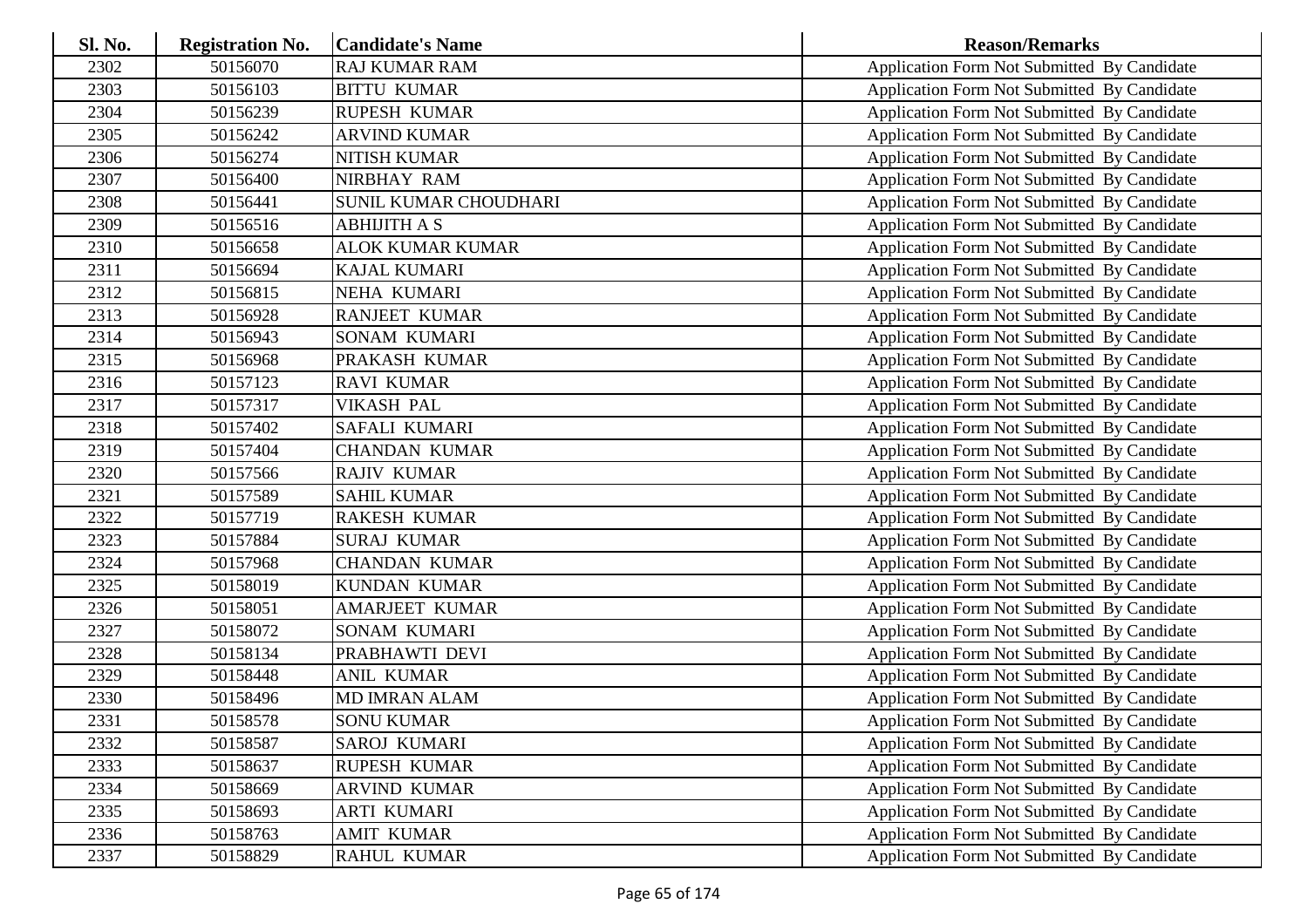| <b>Sl. No.</b> | <b>Registration No.</b> | <b>Candidate's Name</b>   | <b>Reason/Remarks</b>                              |
|----------------|-------------------------|---------------------------|----------------------------------------------------|
| 2338           | 50158940                | NEHA KUMARI               | Application Form Not Submitted By Candidate        |
| 2339           | 50158960                | KUMARI KARUNA             | Application Form Not Submitted By Candidate        |
| 2340           | 50159065                | KHUSHBOO KUMARI           | Application Form Not Submitted By Candidate        |
| 2341           | 50159117                | <b>CHANCHAL KUMAR</b>     | Application Form Not Submitted By Candidate        |
| 2342           | 50159180                | SATENDRA KUMAR RAM        | Application Form Not Submitted By Candidate        |
| 2343           | 50159462                | <b>RUPAM KUMARI</b>       | Application Form Not Submitted By Candidate        |
| 2344           | 50159483                | SANJAY YADAV              | Application Form Not Submitted By Candidate        |
| 2345           | 50159530                | <b>SANDEEP YADAV</b>      | Application Form Not Submitted By Candidate        |
| 2346           | 50159547                | <b>CHITU KUMAR</b>        | Application Form Not Submitted By Candidate        |
| 2347           | 50159590                | SHIVANI SHARMA            | Application Form Not Submitted By Candidate        |
| 2348           | 50159653                | <b>SHRI KRISHNA KUMAR</b> | Application Form Not Submitted By Candidate        |
| 2349           | 50159668                | NIRAJ KUMAR PASWAN        | Application Form Not Submitted By Candidate        |
| 2350           | 50159761                | <b>AJEET KUMAR</b>        | Application Form Not Submitted By Candidate        |
| 2351           | 50159892                | <b>JITESH KUMAR RAM</b>   | Application Form Not Submitted By Candidate        |
| 2352           | 50159992                | <b>JULI KUMARI</b>        | Application Form Not Submitted By Candidate        |
| 2353           | 50160024                | YUGESH KUMAR              | Application Form Not Submitted By Candidate        |
| 2354           | 50160099                | <b>RAMRAJ KUMAR</b>       | Application Form Not Submitted By Candidate        |
| 2355           | 50160370                | <b>JYOTI KUMARI</b>       | Application Form Not Submitted By Candidate        |
| 2356           | 50160379                | <b>RANJEET KUMAR RAM</b>  | Application Form Not Submitted By Candidate        |
| 2357           | 50160616                | <b>BALAWANT YADAV</b>     | Application Form Not Submitted By Candidate        |
| 2358           | 50160703                | <b>AJIT KUMAR</b>         | Application Form Not Submitted By Candidate        |
| 2359           | 50160969                | <b>RANJAY KUMAR</b>       | Application Form Not Submitted By Candidate        |
| 2360           | 50161061                | NITISH KUMAR              | Application Form Not Submitted By Candidate        |
| 2361           | 50161076                | PUNDEEP KUMAR SHARMA      | Application Form Not Submitted By Candidate        |
| 2362           | 50161155                | <b>MANTUSH KUMAR</b>      | Application Form Not Submitted By Candidate        |
| 2363           | 50161171                | SHRAVAN KUMAR CHAUDHARY   | Application Form Not Submitted By Candidate        |
| 2364           | 50161329                | <b>RAJEEV RAM</b>         | Application Form Not Submitted By Candidate        |
| 2365           | 50161338                | RESHAMA KUMARI            | Application Form Not Submitted By Candidate        |
| 2366           | 50161422                | <b>REKHA NISHAD</b>       | Application Form Not Submitted By Candidate        |
| 2367           | 50161528                | PRINCE RANJAN YADAV       | Application Form Not Submitted By Candidate        |
| 2368           | 50161580                | MINTU KUMAR SAHANI        | Application Form Not Submitted By Candidate        |
| 2369           | 50161632                | <b>RAVI KUMAR</b>         | Application Form Not Submitted By Candidate        |
| 2370           | 50161688                | PRABHAT KUMAR             | Application Form Not Submitted By Candidate        |
| 2371           | 50161717                | MEERA KUMARI              | Application Form Not Submitted By Candidate        |
| 2372           | 50161732                | <b>NAVIN KUMAR</b>        | <b>Application Form Not Submitted By Candidate</b> |
| 2373           | 50161755                | <b>SANJAY KUMAR</b>       | Application Form Not Submitted By Candidate        |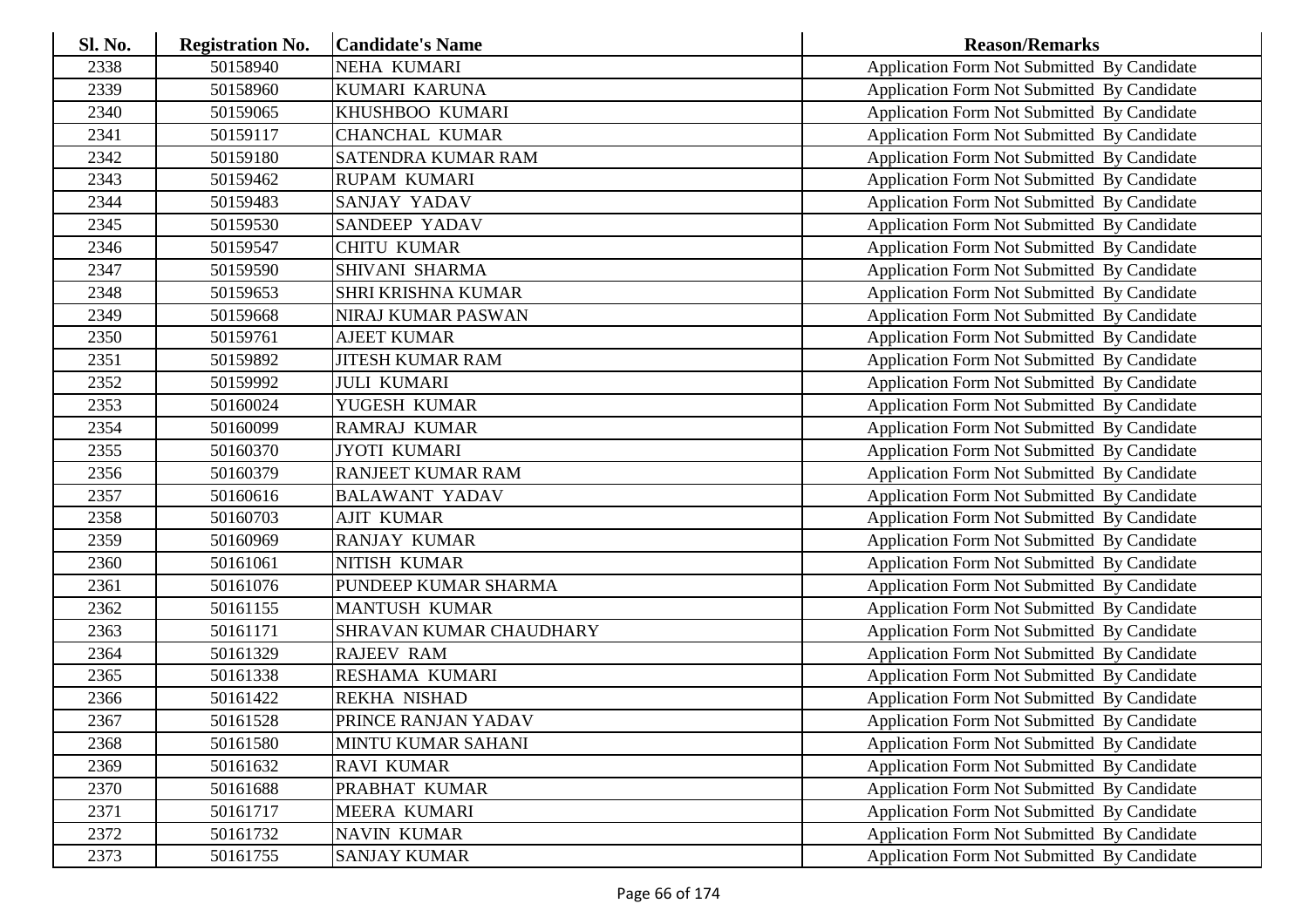| Sl. No. | <b>Registration No.</b> | <b>Candidate's Name</b>  | <b>Reason/Remarks</b>                              |
|---------|-------------------------|--------------------------|----------------------------------------------------|
| 2374    | 50161889                | <b>RAUSHAN KUMAR</b>     | Application Form Not Submitted By Candidate        |
| 2375    | 50161939                | <b>MITHU KUMAR</b>       | Application Form Not Submitted By Candidate        |
| 2376    | 50162058                | <b>SHAKSHI</b>           | Application Form Not Submitted By Candidate        |
| 2377    | 50162175                | NAMRATA KUMARI           | Application Form Not Submitted By Candidate        |
| 2378    | 50162209                | <b>AMIT KUMAR</b>        | Application Form Not Submitted By Candidate        |
| 2379    | 50162254                | PRADUMAN KUMAR           | Application Form Not Submitted By Candidate        |
| 2380    | 50162274                | POOJA KUMARI             | Application Form Not Submitted By Candidate        |
| 2381    | 50162347                | <b>JYOTI KUMARI</b>      | Application Form Not Submitted By Candidate        |
| 2382    | 50162356                | <b>AJIT KUMAR</b>        | Application Form Not Submitted By Candidate        |
| 2383    | 50162376                | ROHIT KUMAR              | Application Form Not Submitted By Candidate        |
| 2384    | 50162439                | <b>SHRUTI SHAW</b>       | Application Form Not Submitted By Candidate        |
| 2385    | 50162463                | <b>SUBODH MANJHI</b>     | Application Form Not Submitted By Candidate        |
| 2386    | 50162490                | <b>SARITA KUMARI</b>     | Application Form Not Submitted By Candidate        |
| 2387    | 50162681                | SHAMBHU KUMAR RAJAK      | Application Form Not Submitted By Candidate        |
| 2388    | 50162723                | <b>AJEET KUMAR</b>       | Application Form Not Submitted By Candidate        |
| 2389    | 50162767                | <b>SUBODH KUMAR</b>      | Application Form Not Submitted By Candidate        |
| 2390    | 50162876                | PRIYANKA KUMARI          | Application Form Not Submitted By Candidate        |
| 2391    | 50162884                | <b>BALMIKI MANJHI</b>    | Application Form Not Submitted By Candidate        |
| 2392    | 50162928                | <b>DEVESH KUMAR</b>      | Application Form Not Submitted By Candidate        |
| 2393    | 50162943                | <b>CHANDNI KUMARI</b>    | Application Form Not Submitted By Candidate        |
| 2394    | 50163077                | <b>CHANDNI KUMARI</b>    | Application Form Not Submitted By Candidate        |
| 2395    | 50163089                | <b>RAUNKEE RAM</b>       | Application Form Not Submitted By Candidate        |
| 2396    | 50163173                | <b>KM ROSHNI</b>         | Application Form Not Submitted By Candidate        |
| 2397    | 50163296                | MAMTA KUMARI             | Application Form Not Submitted By Candidate        |
| 2398    | 50163314                | <b>DEEPAK KUMAR</b>      | Application Form Not Submitted By Candidate        |
| 2399    | 50163317                | PRIYA KUMARI             | Application Form Not Submitted By Candidate        |
| 2400    | 50163354                | <b>RUPESH PASWAN</b>     | Application Form Not Submitted By Candidate        |
| 2401    | 50163370                | PRIYA KUMARI             | Application Form Not Submitted By Candidate        |
| 2402    | 50163404                | DHEERAJ KUMAR            | Application Form Not Submitted By Candidate        |
| 2403    | 50163484                | <b>SANJAY KUMAR</b>      | Application Form Not Submitted By Candidate        |
| 2404    | 50163502                | SONU KUMAR               | Application Form Not Submitted By Candidate        |
| 2405    | 50163597                | MIRTUNJAY RAM            | Application Form Not Submitted By Candidate        |
| 2406    | 50163674                | <b>SONU KUMAR</b>        | Application Form Not Submitted By Candidate        |
| 2407    | 50163679                | SURENDRA KUMAR           | Application Form Not Submitted By Candidate        |
| 2408    | 50163758                | RAUSHAN KUMAR RAM        | <b>Application Form Not Submitted By Candidate</b> |
| 2409    | 50163790                | <b>MANISH KUMAR GAUN</b> | Application Form Not Submitted By Candidate        |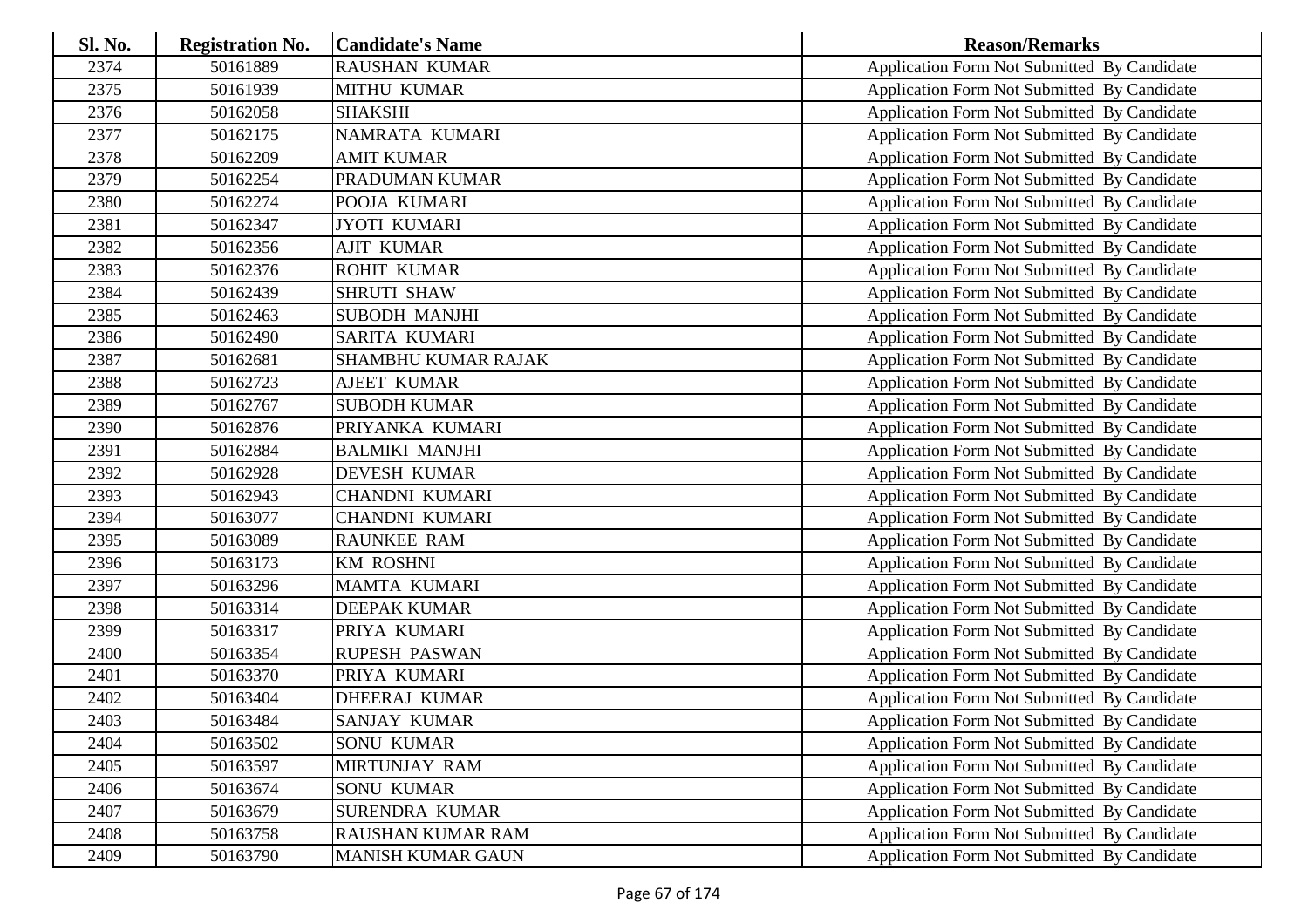| Sl. No. | <b>Registration No.</b> | <b>Candidate's Name</b>       | <b>Reason/Remarks</b>                       |
|---------|-------------------------|-------------------------------|---------------------------------------------|
| 2410    | 50163877                | <b>RAVI RANJAN KUMAR</b>      | Application Form Not Submitted By Candidate |
| 2411    | 50164002                | <b>CHINTA KUMARI</b>          | Application Form Not Submitted By Candidate |
| 2412    | 50164171                | RAVIRANJAN KUMAR              | Application Form Not Submitted By Candidate |
| 2413    | 50164192                | <b>KAMLESH KUMAR</b>          | Application Form Not Submitted By Candidate |
| 2414    | 50164193                | <b>GURIYA KUMARI</b>          | Application Form Not Submitted By Candidate |
| 2415    | 50164214                | SURAJ KUMAR SURAJ KUMAR GUPTA | Application Form Not Submitted By Candidate |
| 2416    | 50164280                | ROHIT KUMAR CHAUDHARY         | Application Form Not Submitted By Candidate |
| 2417    | 50164318                | <b>KOKNA SEN</b>              | Application Form Not Submitted By Candidate |
| 2418    | 50164384                | <b>JAY KUMAR</b>              | Application Form Not Submitted By Candidate |
| 2419    | 50164556                | <b>CHHOTAN PAL</b>            | Application Form Not Submitted By Candidate |
| 2420    | 50164631                | <b>VIJAYARADHANA</b>          | Application Form Not Submitted By Candidate |
| 2421    | 50164706                | <b>SAURABH KUMAR</b>          | Application Form Not Submitted By Candidate |
| 2422    | 50164783                | <b>SAURAV KUMAR</b>           | Application Form Not Submitted By Candidate |
| 2423    | 50165029                | <b>SATISH CHANDRA</b>         | Application Form Not Submitted By Candidate |
| 2424    | 50165127                | <b>RANJIT KUMAR</b>           | Application Form Not Submitted By Candidate |
| 2425    | 50165155                | KANHAIYA KUMAR                | Application Form Not Submitted By Candidate |
| 2426    | 50165334                | DEEPAK KUMAR                  | Application Form Not Submitted By Candidate |
| 2427    | 50165349                | ANUSHA KUMARI                 | Application Form Not Submitted By Candidate |
| 2428    | 50165414                | <b>LALIT SINGH</b>            | Application Form Not Submitted By Candidate |
| 2429    | 50165416                | PANKAJ KUMAR YADAV            | Application Form Not Submitted By Candidate |
| 2430    | 50165507                | <b>GHANSHYAM KUMAR</b>        | Application Form Not Submitted By Candidate |
| 2431    | 50165540                | ABHIMANYU KUMAR               | Application Form Not Submitted By Candidate |
| 2432    | 50165772                | MANISHA KUMARI                | Application Form Not Submitted By Candidate |
| 2433    | 50165834                | PALAK KUMARI                  | Application Form Not Submitted By Candidate |
| 2434    | 50165853                | <b>RAJA KUMAR</b>             | Application Form Not Submitted By Candidate |
| 2435    | 50165991                | ASHISH KUMAR CHOUDHARY        | Application Form Not Submitted By Candidate |
| 2436    | 50166116                | FUL KUMARI                    | Application Form Not Submitted By Candidate |
| 2437    | 50166279                | <b>MONU KUMAR</b>             | Application Form Not Submitted By Candidate |
| 2438    | 50166501                | <b>BABUSAHEB</b>              | Application Form Not Submitted By Candidate |
| 2439    | 50166522                | <b>VIJAY KUMAR</b>            | Application Form Not Submitted By Candidate |
| 2440    | 50167176                | LAKSHAMINIYA KUMARI           | Application Form Not Submitted By Candidate |
| 2441    | 50167195                | <b>RAJESH KUMAR</b>           | Application Form Not Submitted By Candidate |
| 2442    | 50167341                | <b>VIKASH KUMAR</b>           | Application Form Not Submitted By Candidate |
| 2443    | 50167565                | <b>AJAY KUMAR</b>             | Application Form Not Submitted By Candidate |
| 2444    | 50167570                | MNISH KUMAR MANJHI            | Application Form Not Submitted By Candidate |
| 2445    | 50167711                | <b>GAYATRI KUMARI</b>         | Application Form Not Submitted By Candidate |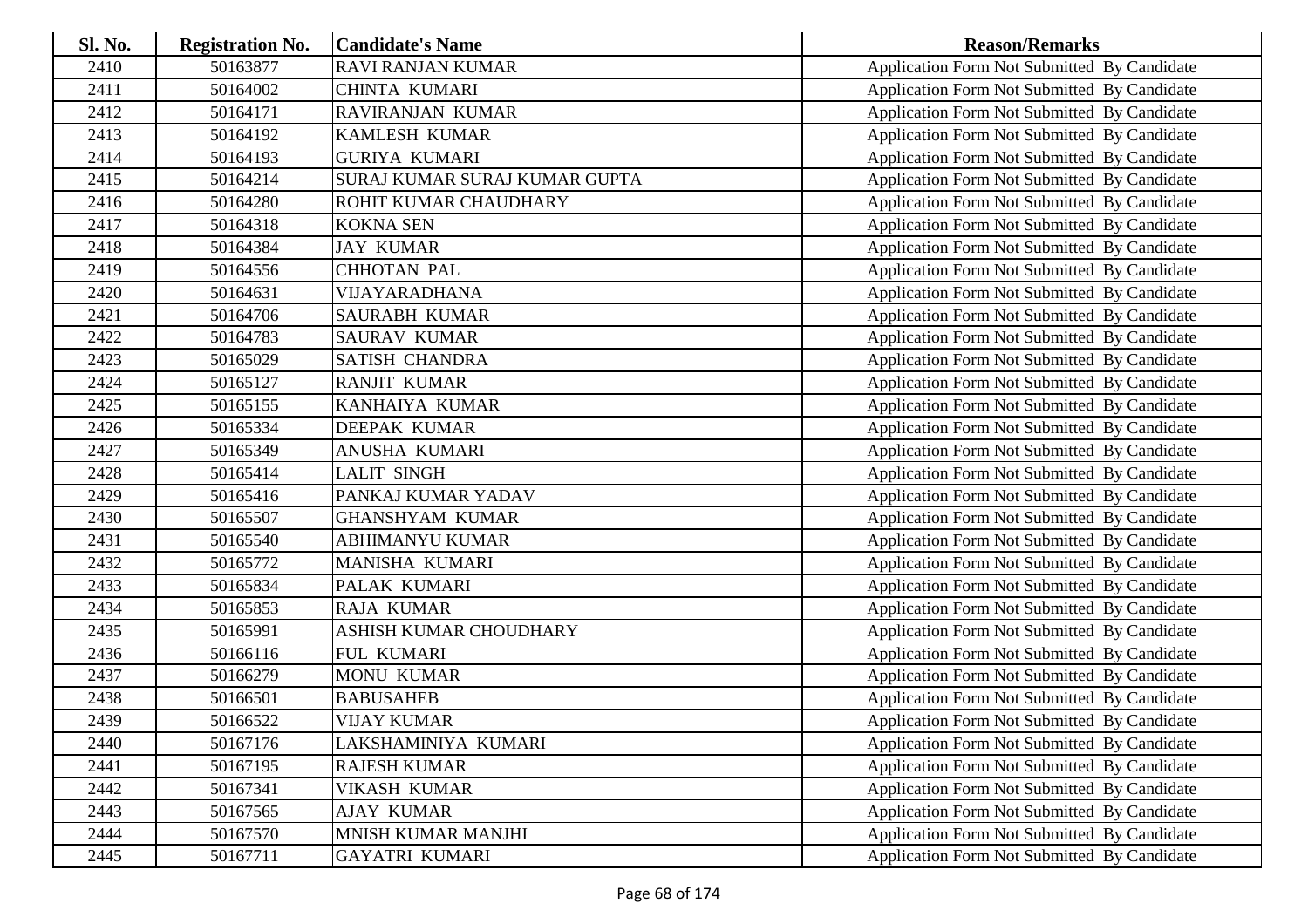| Sl. No. | <b>Registration No.</b> | <b>Candidate's Name</b>    | <b>Reason/Remarks</b>                       |
|---------|-------------------------|----------------------------|---------------------------------------------|
| 2446    | 50167746                | DEEPAK KUMAR               | Application Form Not Submitted By Candidate |
| 2447    | 50167760                | KISHOR KUMAR               | Application Form Not Submitted By Candidate |
| 2448    | 50167842                | <b>VISHAL KUMAR</b>        | Application Form Not Submitted By Candidate |
| 2449    | 50168005                | KUMKUM KUMARI              | Application Form Not Submitted By Candidate |
| 2450    | 50168305                | <b>CHITRANJAN KUMAR</b>    | Application Form Not Submitted By Candidate |
| 2451    | 50168326                | <b>RANJU KUMARI</b>        | Application Form Not Submitted By Candidate |
| 2452    | 50168359                | <b>NAVNIT KUMAR RAM</b>    | Application Form Not Submitted By Candidate |
| 2453    | 50168381                | <b>OMPRAKASH KUMAR</b>     | Application Form Not Submitted By Candidate |
| 2454    | 50168446                | <b>GULASHAN RAM</b>        | Application Form Not Submitted By Candidate |
| 2455    | 50168473                | <b>RAJA KUMAR DAS</b>      | Application Form Not Submitted By Candidate |
| 2456    | 50168596                | <b>BRAJ BHUSHAN NIRALA</b> | Application Form Not Submitted By Candidate |
| 2457    | 50168640                | <b>BIPIN KUMAR PASWAN</b>  | Application Form Not Submitted By Candidate |
| 2458    | 50168678                | NEETU KUMARI               | Application Form Not Submitted By Candidate |
| 2459    | 50168692                | CHANDA KUMARI              | Application Form Not Submitted By Candidate |
| 2460    | 50168897                | <b>HARIOM KUMAR</b>        | Application Form Not Submitted By Candidate |
| 2461    | 50168912                | <b>SINTU KUMAR</b>         | Application Form Not Submitted By Candidate |
| 2462    | 50168992                | RAJU KUMAR BAITHA          | Application Form Not Submitted By Candidate |
| 2463    | 50169937                | <b>SUJIT KUMAR</b>         | Application Form Not Submitted By Candidate |
| 2464    | 50169997                | DEEPAK KUMAR SHARMA        | Application Form Not Submitted By Candidate |
| 2465    | 50170028                | <b>MITHU KUMAR</b>         | Application Form Not Submitted By Candidate |
| 2466    | 50170082                | <b>ANISH KUMAR</b>         | Application Form Not Submitted By Candidate |
| 2467    | 50170202                | SIMPI KUMARI               | Application Form Not Submitted By Candidate |
| 2468    | 50170338                | NILU KUMARI                | Application Form Not Submitted By Candidate |
| 2469    | 50170350                | <b>BABLU KUMAR RAM</b>     | Application Form Not Submitted By Candidate |
| 2470    | 50170472                | <b>JINAT KHATOON</b>       | Application Form Not Submitted By Candidate |
| 2471    | 50170559                | <b>JYOTI KUMARI</b>        | Application Form Not Submitted By Candidate |
| 2472    | 50170601                | MITHILESH KUMAR RAM        | Application Form Not Submitted By Candidate |
| 2473    | 50170633                | <b>SHARVAN KUMAR KUMAR</b> | Application Form Not Submitted By Candidate |
| 2474    | 50170656                | MITHILESH KUMAR            | Application Form Not Submitted By Candidate |
| 2475    | 50170713                | <b>JASMINE KUMARI</b>      | Application Form Not Submitted By Candidate |
| 2476    | 50170774                | <b>BITTU KUMAR</b>         | Application Form Not Submitted By Candidate |
| 2477    | 50170786                | PREM PARKASH KUMAR         | Application Form Not Submitted By Candidate |
| 2478    | 50170799                | <b>VIPIN KUMAR</b>         | Application Form Not Submitted By Candidate |
| 2479    | 50170811                | VIKASH KUMAR SAH           | Application Form Not Submitted By Candidate |
| 2480    | 50170827                | <b>RAJEEV PASWAN</b>       | Application Form Not Submitted By Candidate |
| 2481    | 50170886                | SATRUDHAN SAH              | Application Form Not Submitted By Candidate |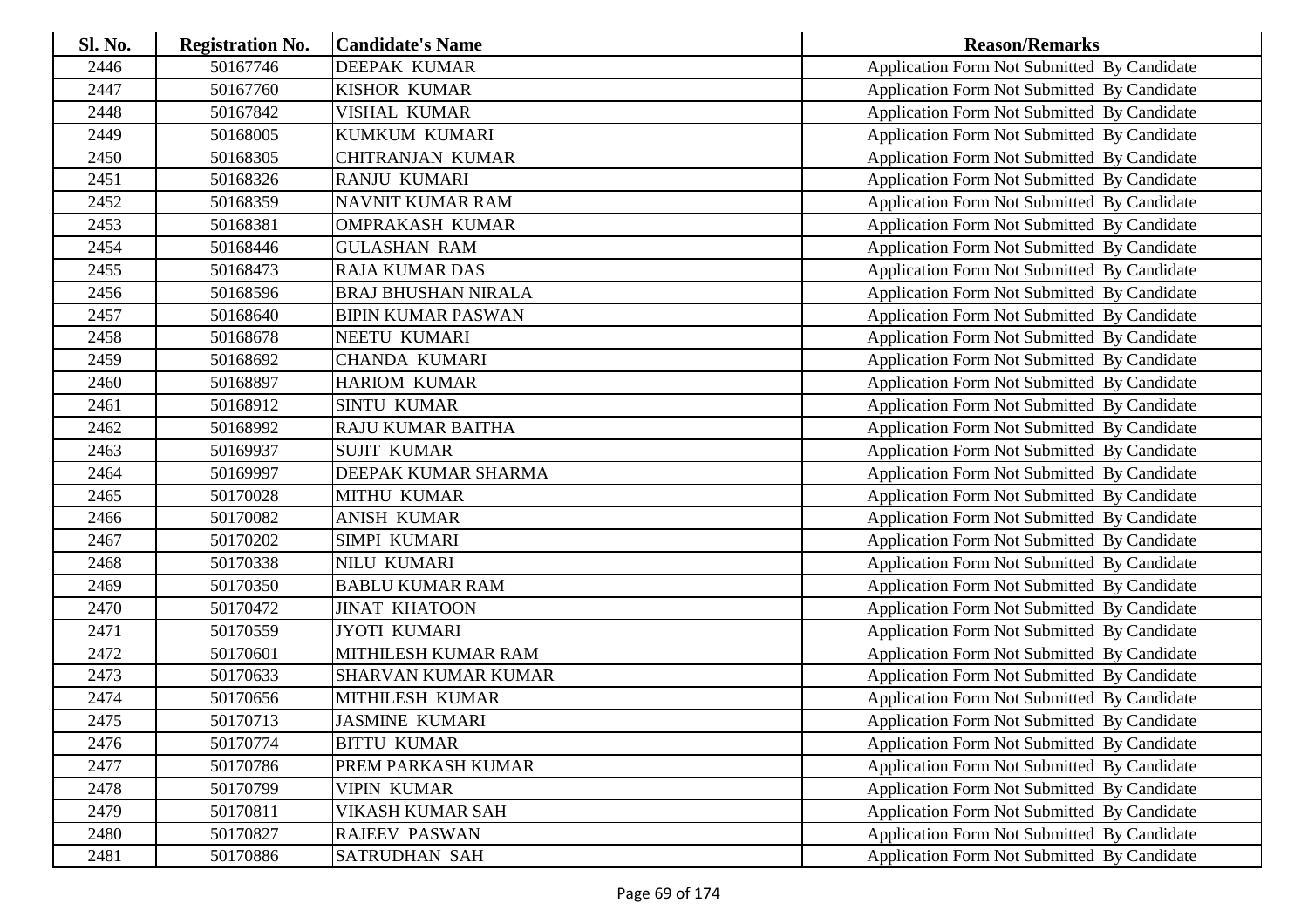| <b>Sl. No.</b> | <b>Registration No.</b> | <b>Candidate's Name</b>    | <b>Reason/Remarks</b>                              |
|----------------|-------------------------|----------------------------|----------------------------------------------------|
| 2482           | 50170968                | PIKU KUMAR                 | Application Form Not Submitted By Candidate        |
| 2483           | 50171007                | <b>ANNU KUMARI</b>         | Application Form Not Submitted By Candidate        |
| 2484           | 50171090                | <b>ANGUR RAM</b>           | Application Form Not Submitted By Candidate        |
| 2485           | 50171136                | NANDAN KUMAR               | Application Form Not Submitted By Candidate        |
| 2486           | 50171170                | ARCHNA KUMARI              | Application Form Not Submitted By Candidate        |
| 2487           | 50171246                | SUNIL KUMAR KUSHWAHA       | Application Form Not Submitted By Candidate        |
| 2488           | 50171260                | <b>SANJU KUMAR RAY</b>     | Application Form Not Submitted By Candidate        |
| 2489           | 50171309                | <b>MANISH KUMAR RAM</b>    | Application Form Not Submitted By Candidate        |
| 2490           | 50171319                | <b>MILAN KUMAR</b>         | Application Form Not Submitted By Candidate        |
| 2491           | 50171354                | RAKESH KUMAR PASWAN        | Application Form Not Submitted By Candidate        |
| 2492           | 50171372                | <b>RUPA KUMARI</b>         | Application Form Not Submitted By Candidate        |
| 2493           | 50171401                | PRIYANK KUMARI             | Application Form Not Submitted By Candidate        |
| 2494           | 50171647                | NITISH KUMAR               | Application Form Not Submitted By Candidate        |
| 2495           | 50171695                | <b>ASHOK PASWAN</b>        | Application Form Not Submitted By Candidate        |
| 2496           | 50171777                | <b>ADARSH BADUK</b>        | Application Form Not Submitted By Candidate        |
| 2497           | 50171814                | MANISHA KUMARI             | Application Form Not Submitted By Candidate        |
| 2498           | 50171866                | <b>BHARTI KUMARI</b>       | Application Form Not Submitted By Candidate        |
| 2499           | 50171874                | <b>LATUN DAS</b>           | Application Form Not Submitted By Candidate        |
| 2500           | 50171895                | <b>SUGARIM SHARMA</b>      | Application Form Not Submitted By Candidate        |
| 2501           | 50171985                | <b>RANBIR KUMAR TANTI</b>  | Application Form Not Submitted By Candidate        |
| 2502           | 50172057                | SHIVANI KUMARI             | Application Form Not Submitted By Candidate        |
| 2503           | 50172073                | AJAY KUMAR GOSWAMI         | Application Form Not Submitted By Candidate        |
| 2504           | 50172078                | <b>USHA KUMARI</b>         | Application Form Not Submitted By Candidate        |
| 2505           | 50172184                | <b>RADHA KUMARI</b>        | Application Form Not Submitted By Candidate        |
| 2506           | 50172208                | <b>DEVASHISH KUMAR</b>     | Application Form Not Submitted By Candidate        |
| 2507           | 50172273                | PURUSHOTTAM KUMAR          | Application Form Not Submitted By Candidate        |
| 2508           | 50172304                | SADHNA KUMARI              | Application Form Not Submitted By Candidate        |
| 2509           | 50172450                | <b>RAKHI KUMARI</b>        | Application Form Not Submitted By Candidate        |
| 2510           | 50172538                | <b>ABHISHEK KUMAR</b>      | Application Form Not Submitted By Candidate        |
| 2511           | 50172579                | <b>ANKESH KUMAR PASWAN</b> | Application Form Not Submitted By Candidate        |
| 2512           | 50172622                | NIRAJ KUMAR                | <b>Application Form Not Submitted By Candidate</b> |
| 2513           | 50172640                | <b>SACHIN YADAV</b>        | <b>Application Form Not Submitted By Candidate</b> |
| 2514           | 50172730                | <b>SUMIT KUMAR</b>         | Application Form Not Submitted By Candidate        |
| 2515           | 50172788                | <b>MANJEET PASWAN</b>      | Application Form Not Submitted By Candidate        |
| 2516           | 50172845                | DURGESH KUMAR PASWAN       | <b>Application Form Not Submitted By Candidate</b> |
| 2517           | 50172870                | <b>DILIP KUMAR</b>         | Application Form Not Submitted By Candidate        |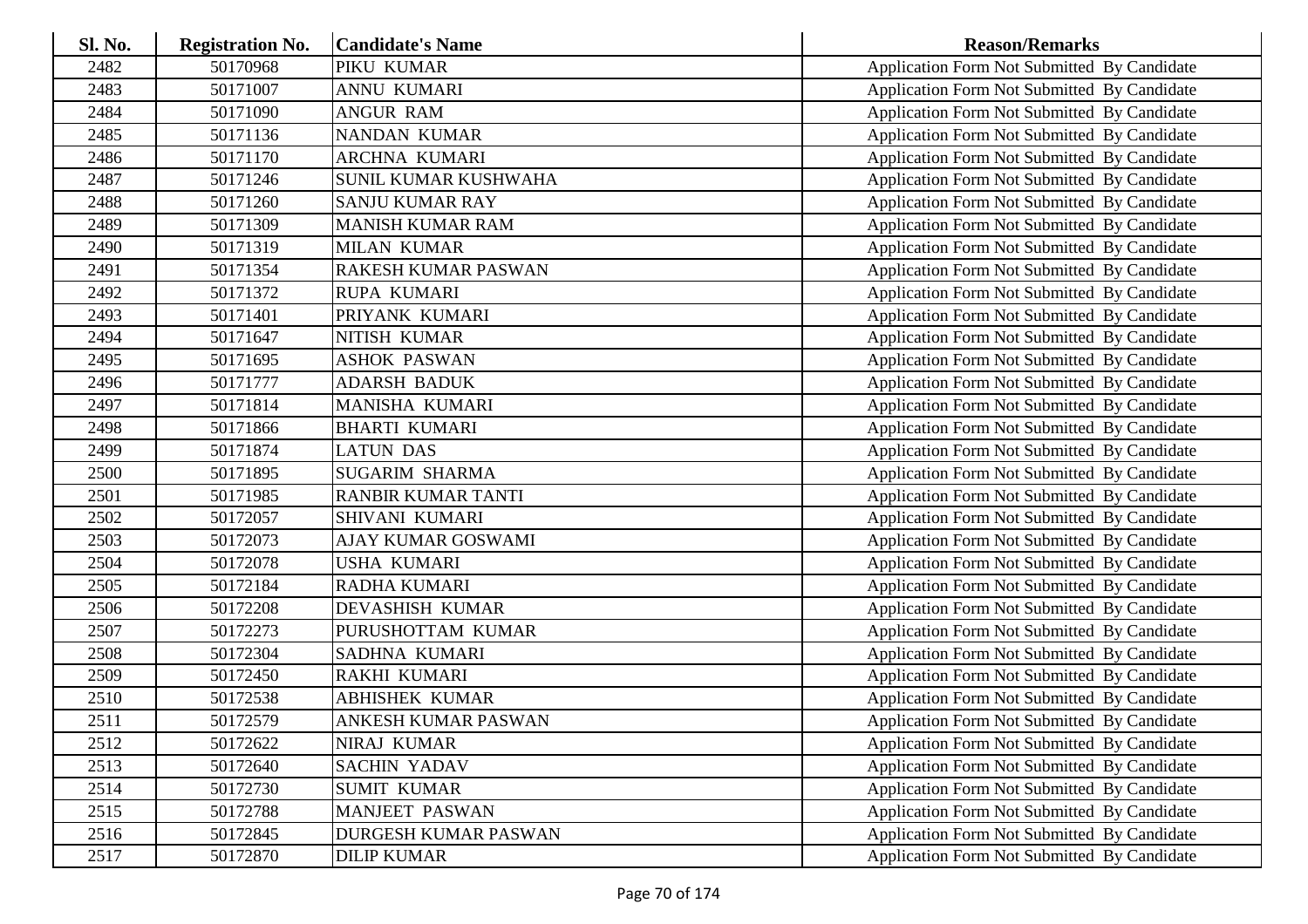| <b>Sl. No.</b> | <b>Registration No.</b> | <b>Candidate's Name</b>       | <b>Reason/Remarks</b>                              |
|----------------|-------------------------|-------------------------------|----------------------------------------------------|
| 2518           | 50173061                | <b>MILTON KUMAR</b>           | Application Form Not Submitted By Candidate        |
| 2519           | 50173199                | <b>MEHAZ AHMAD KHAN</b>       | Application Form Not Submitted By Candidate        |
| 2520           | 50173258                | <b>RAJ KUMAR MURMUR</b>       | Application Form Not Submitted By Candidate        |
| 2521           | 50173275                | <b>CHANDAN RAM</b>            | <b>Application Form Not Submitted By Candidate</b> |
| 2522           | 50173447                | <b>AMIT KUMAR SAH</b>         | Application Form Not Submitted By Candidate        |
| 2523           | 50173467                | <b>ALOK PRASAD</b>            | Application Form Not Submitted By Candidate        |
| 2524           | 50173572                | <b>ANJANI KUMARI</b>          | Application Form Not Submitted By Candidate        |
| 2525           | 50173836                | KANHAY KUMAR                  | Application Form Not Submitted By Candidate        |
| 2526           | 50173921                | <b>DEEPTI KUMARI</b>          | Application Form Not Submitted By Candidate        |
| 2527           | 50174093                | <b>SUNIL PAL</b>              | Application Form Not Submitted By Candidate        |
| 2528           | 50174098                | VIKRAMA DITYA KUMAR           | Application Form Not Submitted By Candidate        |
| 2529           | 50174251                | <b>ISHWAR KUMAR</b>           | Application Form Not Submitted By Candidate        |
| 2530           | 50174257                | <b>RAVI YADAV</b>             | Application Form Not Submitted By Candidate        |
| 2531           | 50174304                | SANTOSH KUMAR                 | <b>Application Form Not Submitted By Candidate</b> |
| 2532           | 50174378                | RAJ KISHOR RAI                | Application Form Not Submitted By Candidate        |
| 2533           | 50174394                | <b>RINKEE KUMARI</b>          | <b>Application Form Not Submitted By Candidate</b> |
| 2534           | 50174430                | <b>SONI KUMARI</b>            | <b>Application Form Not Submitted By Candidate</b> |
| 2535           | 50174439                | DHARMENDRA KUMAR              | Application Form Not Submitted By Candidate        |
| 2536           | 50174527                | <b>AASHISH KUMAR</b>          | Application Form Not Submitted By Candidate        |
| 2537           | 50174528                | <b>NILUJ KUMAR</b>            | Application Form Not Submitted By Candidate        |
| 2538           | 50174552                | PUJA KUMARI                   | Application Form Not Submitted By Candidate        |
| 2539           | 50174610                | NISHU UPADHYAY                | Application Form Not Submitted By Candidate        |
| 2540           | 50174616                | <b>LALAN KUMAR RAM</b>        | Application Form Not Submitted By Candidate        |
| 2541           | 50174689                | AMRITA KUMARI                 | Application Form Not Submitted By Candidate        |
| 2542           | 50174868                | <b>VINDESHWARI PANDIT</b>     | Application Form Not Submitted By Candidate        |
| 2543           | 50174971                | <b>JITENDRA MANJHI</b>        | Application Form Not Submitted By Candidate        |
| 2544           | 50175158                | PANKAJ KUMAR RAJAK            | Application Form Not Submitted By Candidate        |
| 2545           | 50175250                | NARENDRA KUMAR RAM            | <b>Application Form Not Submitted By Candidate</b> |
| 2546           | 50175343                | <b>SHIVAM</b>                 | Application Form Not Submitted By Candidate        |
| 2547           | 50175496                | <b>LALIT KUMAR</b>            | Application Form Not Submitted By Candidate        |
| 2548           | 50175628                | <b>SUBHASH KUMAR</b>          | <b>Application Form Not Submitted By Candidate</b> |
| 2549           | 50175984                | <b>JYOTI KUMARI</b>           | <b>Application Form Not Submitted By Candidate</b> |
| 2550           | 50176053                | DHARMENDRAKUMAR BALRAM PASWAN | <b>Application Form Not Submitted By Candidate</b> |
| 2551           | 50176060                | <b>MANMOHAN KUMAR</b>         | Application Form Not Submitted By Candidate        |
| 2552           | 50176144                | RADHA KUMARI                  | <b>Application Form Not Submitted By Candidate</b> |
| 2553           | 50176500                | <b>SUNIL YADAV</b>            | Application Form Not Submitted By Candidate        |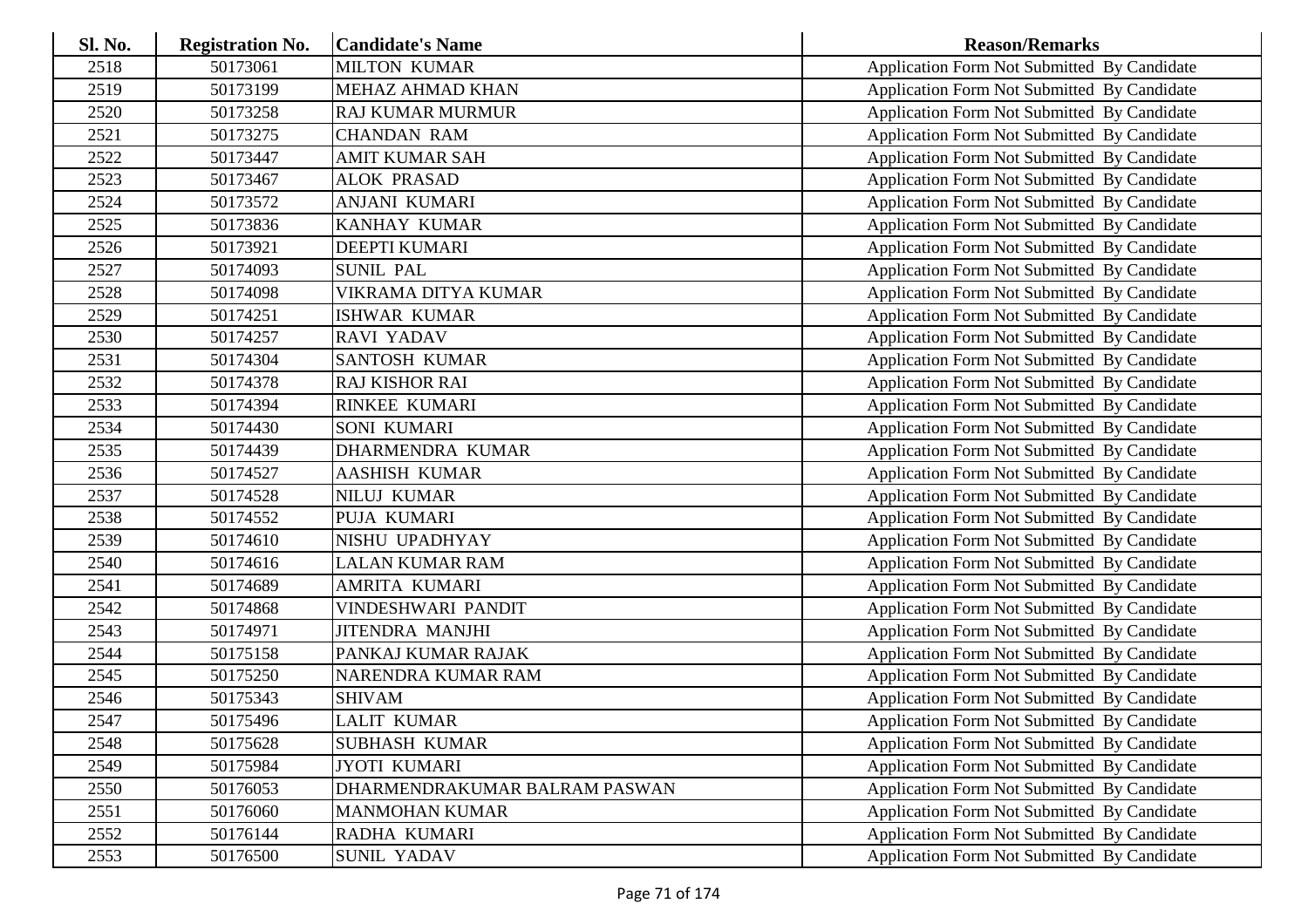| <b>Sl. No.</b> | <b>Registration No.</b> | <b>Candidate's Name</b>    | <b>Reason/Remarks</b>                              |
|----------------|-------------------------|----------------------------|----------------------------------------------------|
| 2554           | 50176637                | <b>ROSHAN KUMAR</b>        | Application Form Not Submitted By Candidate        |
| 2555           | 50176655                | <b>SONI KUMARI</b>         | <b>Application Form Not Submitted By Candidate</b> |
| 2556           | 50176897                | <b>VIJAY KUMAR</b>         | Application Form Not Submitted By Candidate        |
| 2557           | 50176929                | <b>ROMA KUMARI</b>         | Application Form Not Submitted By Candidate        |
| 2558           | 50177026                | <b>RAJEEV KUMAR</b>        | Application Form Not Submitted By Candidate        |
| 2559           | 50177040                | SHILPI SINGH               | Application Form Not Submitted By Candidate        |
| 2560           | 50177151                | <b>RAUSHAN RAJ</b>         | Application Form Not Submitted By Candidate        |
| 2561           | 50177185                | KANHAIYA KUMAR             | Application Form Not Submitted By Candidate        |
| 2562           | 50177196                | NITU KUMARI                | Application Form Not Submitted By Candidate        |
| 2563           | 50177224                | <b>ASHOK KUMAR SAH</b>     | Application Form Not Submitted By Candidate        |
| 2564           | 50177317                | <b>RUPAM KUMARI</b>        | Application Form Not Submitted By Candidate        |
| 2565           | 50177350                | <b>VIVEKA NAND RAM</b>     | Application Form Not Submitted By Candidate        |
| 2566           | 50177395                | <b>RAJEEV KUMAR</b>        | Application Form Not Submitted By Candidate        |
| 2567           | 50177431                | RADHIKA KUMARI             | Application Form Not Submitted By Candidate        |
| 2568           | 50177520                | <b>ARJUN KUMAR BEEN</b>    | Application Form Not Submitted By Candidate        |
| 2569           | 50177576                | <b>JAY PRAKASH KUMAR</b>   | Application Form Not Submitted By Candidate        |
| 2570           | 50177604                | <b>SURESH KUMAR SAH</b>    | Application Form Not Submitted By Candidate        |
| 2571           | 50177613                | <b>MANISH KUMAR PASWAN</b> | Application Form Not Submitted By Candidate        |
| 2572           | 50177804                | KHUSHBU KUMARI             | Application Form Not Submitted By Candidate        |
| 2573           | 50177818                | <b>KUNDAN KUMAR</b>        | Application Form Not Submitted By Candidate        |
| 2574           | 50178015                | MIRTUNJAY KUMAR            | Application Form Not Submitted By Candidate        |
| 2575           | 50178056                | <b>AMAN KUMAR</b>          | Application Form Not Submitted By Candidate        |
| 2576           | 50178063                | <b>RAUSHAN KUMAR</b>       | Application Form Not Submitted By Candidate        |
| 2577           | 50178081                | <b>UTTAM SINGH</b>         | Application Form Not Submitted By Candidate        |
| 2578           | 50178206                | <b>SACHIN KUMAR</b>        | Application Form Not Submitted By Candidate        |
| 2579           | 50178256                | EKBAL ANSARI               | Application Form Not Submitted By Candidate        |
| 2580           | 50178360                | <b>ABHIMANYU KUMAR</b>     | Application Form Not Submitted By Candidate        |
| 2581           | 50178367                | <b>JYOTI KUMARI</b>        | Application Form Not Submitted By Candidate        |
| 2582           | 50178402                | <b>SANTOSH KUMAR</b>       | Application Form Not Submitted By Candidate        |
| 2583           | 50178410                | KAJAL KUMARI               | Application Form Not Submitted By Candidate        |
| 2584           | 50178474                | <b>SANJAY KUMAR</b>        | Application Form Not Submitted By Candidate        |
| 2585           | 50178575                | PRIYANKA KUMARI            | Application Form Not Submitted By Candidate        |
| 2586           | 50178942                | <b>SUNNY KUMAR</b>         | Application Form Not Submitted By Candidate        |
| 2587           | 50178952                | NEHA KUMARI                | Application Form Not Submitted By Candidate        |
| 2588           | 50178958                | PRIYANKA KUMARI            | <b>Application Form Not Submitted By Candidate</b> |
| 2589           | 50179031                | <b>ABHISHEK MAHATO</b>     | <b>Application Form Not Submitted By Candidate</b> |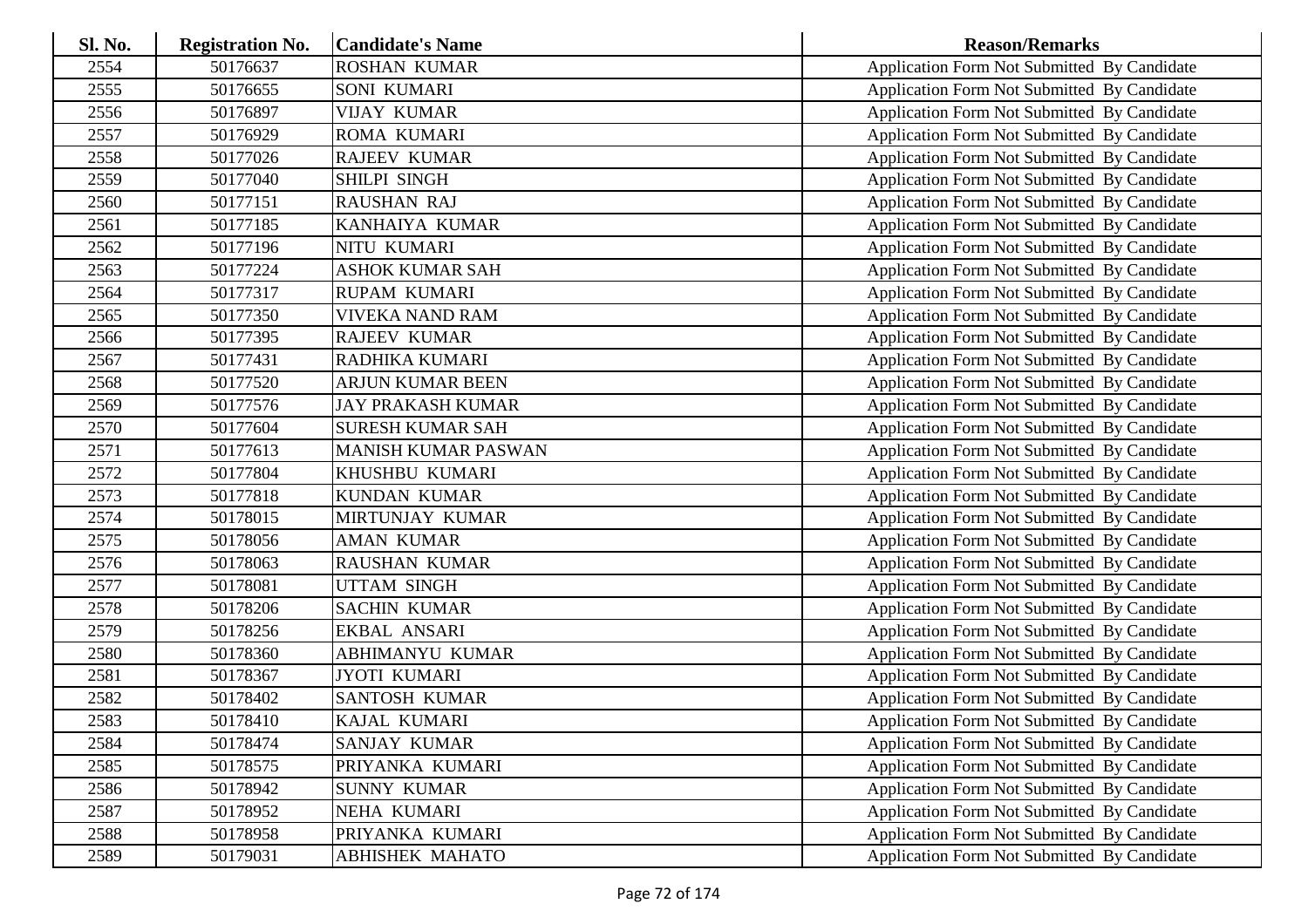| <b>Sl. No.</b> | <b>Registration No.</b> | <b>Candidate's Name</b>       | <b>Reason/Remarks</b>                              |
|----------------|-------------------------|-------------------------------|----------------------------------------------------|
| 2590           | 50179102                | <b>JONY JONY</b>              | Application Form Not Submitted By Candidate        |
| 2591           | 50179145                | PANKAJ KUMAR                  | Application Form Not Submitted By Candidate        |
| 2592           | 50179228                | <b>SANTOSH KUMAR</b>          | Application Form Not Submitted By Candidate        |
| 2593           | 50179263                | <b>KANHIYA KUMAR</b>          | Application Form Not Submitted By Candidate        |
| 2594           | 50179277                | <b>SONI</b>                   | Application Form Not Submitted By Candidate        |
| 2595           | 50179288                | <b>BHUPENDRA KUMAR PASWAN</b> | Application Form Not Submitted By Candidate        |
| 2596           | 50179298                | NITU KUMARI                   | Application Form Not Submitted By Candidate        |
| 2597           | 50179448                | <b>SANJEET KUMAR</b>          | Application Form Not Submitted By Candidate        |
| 2598           | 50179636                | <b>SACHIN KUMAR MAN</b>       | Application Form Not Submitted By Candidate        |
| 2599           | 50179671                | <b>AJAY KUMAR</b>             | Application Form Not Submitted By Candidate        |
| 2600           | 50179688                | <b>KRISHN KUMAR</b>           | Application Form Not Submitted By Candidate        |
| 2601           | 50179722                | <b>SANJEEV KUMAR</b>          | Application Form Not Submitted By Candidate        |
| 2602           | 50179779                | PRAKASH KUMAR                 | Application Form Not Submitted By Candidate        |
| 2603           | 50179835                | <b>RUPAK KUMAR</b>            | Application Form Not Submitted By Candidate        |
| 2604           | 50179908                | <b>SACHIN KUMAR</b>           | Application Form Not Submitted By Candidate        |
| 2605           | 50179989                | <b>CHANDAN</b>                | Application Form Not Submitted By Candidate        |
| 2606           | 50179999                | AMIT KUMAR SINGH              | <b>Application Form Not Submitted By Candidate</b> |
| 2607           | 50180010                | <b>SUSHIL KUMAR</b>           | Application Form Not Submitted By Candidate        |
| 2608           | 50180052                | RAMANAND SHARMA               | Application Form Not Submitted By Candidate        |
| 2609           | 50180094                | ARNIKA KUMARI                 | Application Form Not Submitted By Candidate        |
| 2610           | 50180104                | <b>ARBIND TANTI</b>           | Application Form Not Submitted By Candidate        |
| 2611           | 50180116                | <b>AASHUTOSH MISHRA</b>       | Application Form Not Submitted By Candidate        |
| 2612           | 50180151                | <b>ARNIKA KUMARI</b>          | Application Form Not Submitted By Candidate        |
| 2613           | 50180245                | MUKESH KUMAR RAJAK            | Application Form Not Submitted By Candidate        |
| 2614           | 50180301                | <b>ASHOK KUMAR MANDAL</b>     | Application Form Not Submitted By Candidate        |
| 2615           | 50180345                | <b>AMAN KUMAR</b>             | Application Form Not Submitted By Candidate        |
| 2616           | 50180639                | <b>ROSHAN PASWAN</b>          | Application Form Not Submitted By Candidate        |
| 2617           | 50180668                | KANHAI PASWAN DUSHAD          | Application Form Not Submitted By Candidate        |
| 2618           | 50180690                | <b>JAYRAM PASWAN</b>          | Application Form Not Submitted By Candidate        |
| 2619           | 50180752                | <b>MANTU KUMAR PASWAN</b>     | Application Form Not Submitted By Candidate        |
| 2620           | 50180835                | <b>GOPAL PATHAK</b>           | Application Form Not Submitted By Candidate        |
| 2621           | 50180933                | ADITYA KUMAR                  | Application Form Not Submitted By Candidate        |
| 2622           | 50181091                | ABHINASH KUMAR                | Application Form Not Submitted By Candidate        |
| 2623           | 50181132                | <b>INDA KUMARI</b>            | Application Form Not Submitted By Candidate        |
| 2624           | 50181305                | <b>ANAND KUMAR</b>            | <b>Application Form Not Submitted By Candidate</b> |
| 2625           | 50181454                | <b>SANJEET KUMAR</b>          | Application Form Not Submitted By Candidate        |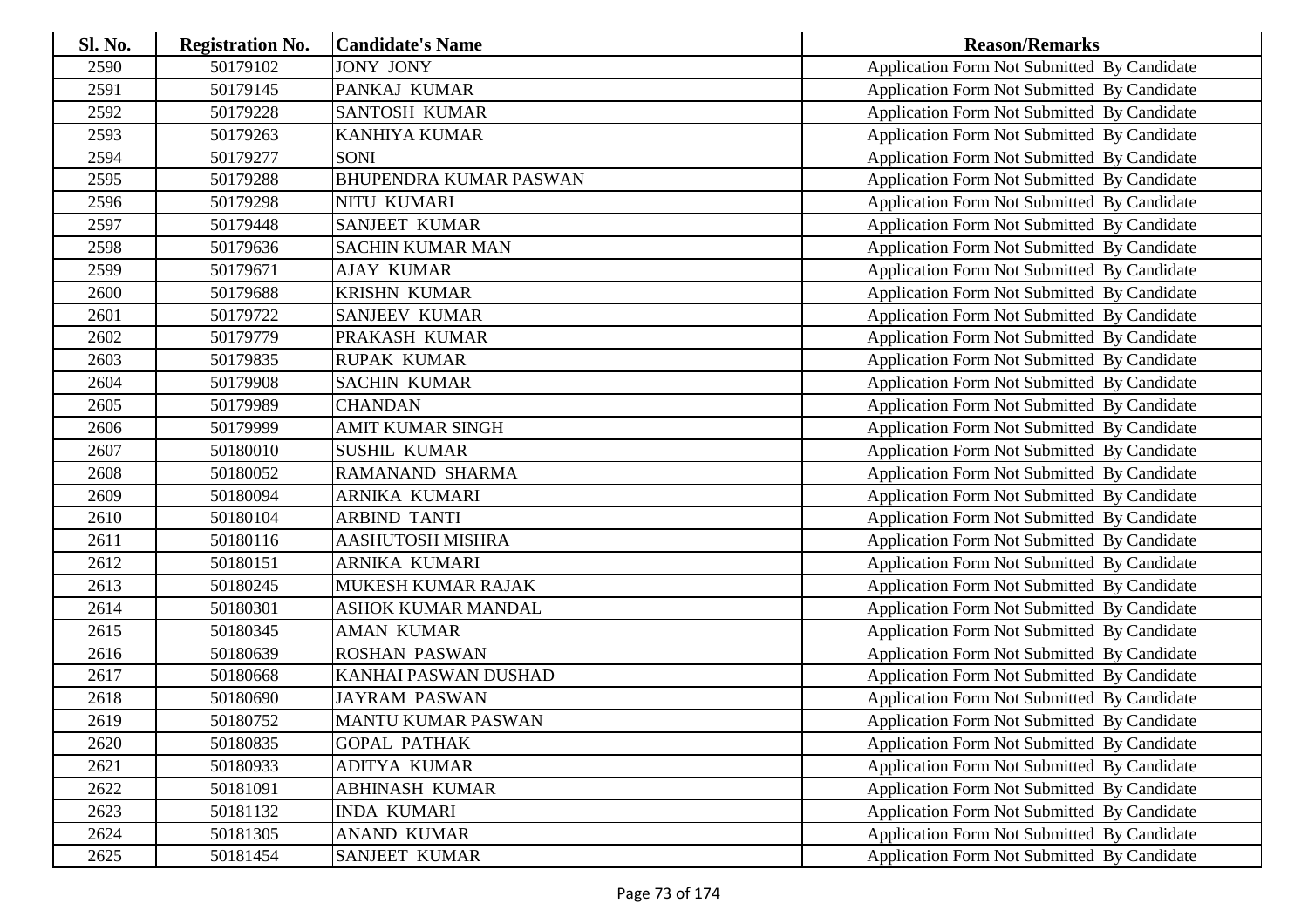| Sl. No. | <b>Registration No.</b> | <b>Candidate's Name</b>     | <b>Reason/Remarks</b>                       |
|---------|-------------------------|-----------------------------|---------------------------------------------|
| 2626    | 50181684                | PARMANAND KUMAR             | Application Form Not Submitted By Candidate |
| 2627    | 50181923                | <b>SUMIT KUMAR</b>          | Application Form Not Submitted By Candidate |
| 2628    | 50182062                | BRIJNANDAN KUMAR            | Application Form Not Submitted By Candidate |
| 2629    | 50182153                | <b>CHIANTU KUMAR</b>        | Application Form Not Submitted By Candidate |
| 2630    | 50182221                | <b>CHIANTU KUMAR</b>        | Application Form Not Submitted By Candidate |
| 2631    | 50182510                | <b>GUDDU KUMAR</b>          | Application Form Not Submitted By Candidate |
| 2632    | 50182598                | KAILASH KUMAR ACHARYA       | Application Form Not Submitted By Candidate |
| 2633    | 50182607                | <b>RAHUL TIWARY</b>         | Application Form Not Submitted By Candidate |
| 2634    | 50182614                | <b>RAVI PRAKASH</b>         | Application Form Not Submitted By Candidate |
| 2635    | 50182637                | PANKAJ KUMAR                | Application Form Not Submitted By Candidate |
| 2636    | 50182658                | AMBER KUMAR                 | Application Form Not Submitted By Candidate |
| 2637    | 50182744                | VISHAL KUMAR                | Application Form Not Submitted By Candidate |
| 2638    | 50182852                | <b>VIVEK KUMAR</b>          | Application Form Not Submitted By Candidate |
| 2639    | 50183068                | SANJEET KUMAR               | Application Form Not Submitted By Candidate |
| 2640    | 50183230                | MD MOJAMIL HOUSEN           | Application Form Not Submitted By Candidate |
| 2641    | 50183233                | <b>SUMAN KUMAR</b>          | Application Form Not Submitted By Candidate |
| 2642    | 50183546                | <b>MANISH KUMAR</b>         | Application Form Not Submitted By Candidate |
| 2643    | 50183563                | SANJEET KUMAR PASWAN        | Application Form Not Submitted By Candidate |
| 2644    | 50183569                | ARCHANA KUMARI              | Application Form Not Submitted By Candidate |
| 2645    | 50183572                | DEWSHARAN PASWAN            | Application Form Not Submitted By Candidate |
| 2646    | 50183645                | <b>AMIT KUMAR MAHATO</b>    | Application Form Not Submitted By Candidate |
| 2647    | 50183691                | MAMTA KUMARI                | Application Form Not Submitted By Candidate |
| 2648    | 50183758                | KANHAIYA KUMAR              | Application Form Not Submitted By Candidate |
| 2649    | 50183824                | <b>KRISHAN VIJAY PRATAP</b> | Application Form Not Submitted By Candidate |
| 2650    | 50183917                | <b>ASHISH KUMAR</b>         | Application Form Not Submitted By Candidate |
| 2651    | 50183994                | <b>RAHUL KUMAR</b>          | Application Form Not Submitted By Candidate |
| 2652    | 50184064                | MITHILESH KUMAR RAJAK       | Application Form Not Submitted By Candidate |
| 2653    | 50184138                | NAGESHWAR KUMAR             | Application Form Not Submitted By Candidate |
| 2654    | 50184177                | SANDEEP KUMAR               | Application Form Not Submitted By Candidate |
| 2655    | 50184238                | VIKI KUMAR                  | Application Form Not Submitted By Candidate |
| 2656    | 50184347                | SATISH KUMAR SAH            | Application Form Not Submitted By Candidate |
| 2657    | 50184452                | RITA KUMARI                 | Application Form Not Submitted By Candidate |
| 2658    | 50184512                | <b>CHANDAN KUMAR</b>        | Application Form Not Submitted By Candidate |
| 2659    | 50184731                | MOHAR PATHAK                | Application Form Not Submitted By Candidate |
| 2660    | 50184737                | AMAN KUMAR PASWAN           | Application Form Not Submitted By Candidate |
| 2661    | 50184787                | MEENA KUMARI                | Application Form Not Submitted By Candidate |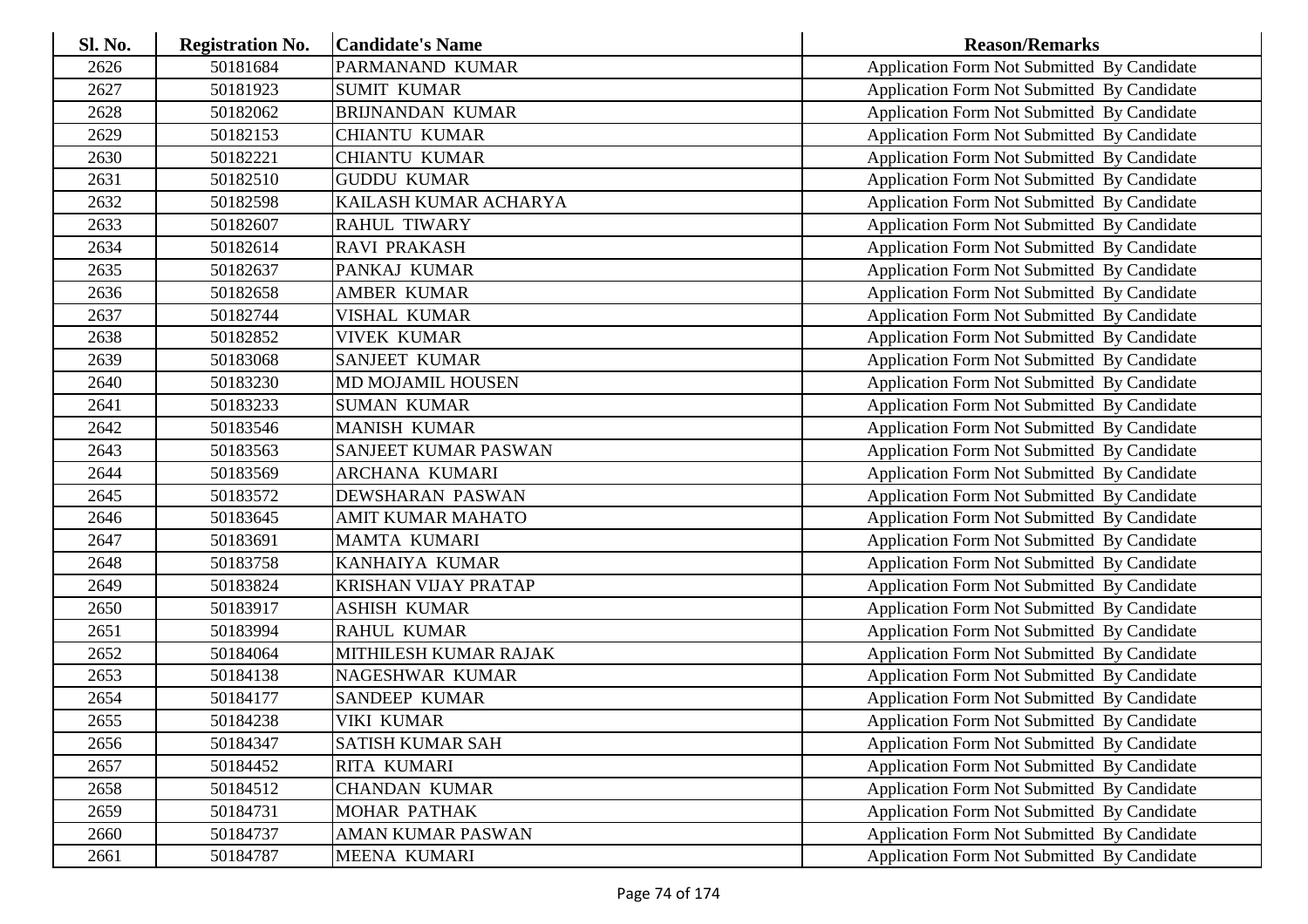| Sl. No. | <b>Registration No.</b> | <b>Candidate's Name</b> | <b>Reason/Remarks</b>                       |
|---------|-------------------------|-------------------------|---------------------------------------------|
| 2662    | 50184801                | MANISHA KUMARI          | Application Form Not Submitted By Candidate |
| 2663    | 50184824                | MUKESH CHOUDHARY        | Application Form Not Submitted By Candidate |
| 2664    | 50184838                | NITISH KUMAR            | Application Form Not Submitted By Candidate |
| 2665    | 50184874                | <b>RUBY KUMARI</b>      | Application Form Not Submitted By Candidate |
| 2666    | 50185016                | <b>SHAMBHU KUMAR</b>    | Application Form Not Submitted By Candidate |
| 2667    | 50185036                | RAJNITI KUMAR           | Application Form Not Submitted By Candidate |
| 2668    | 50185160                | SANDHYA KUMARI          | Application Form Not Submitted By Candidate |
| 2669    | 50185374                | <b>MUNI KUMARI</b>      | Application Form Not Submitted By Candidate |
| 2670    | 50185590                | LAXMEENA KUMARI         | Application Form Not Submitted By Candidate |
| 2671    | 50185612                | DEEPAK KUMAR RAM        | Application Form Not Submitted By Candidate |
| 2672    | 50185615                | <b>MAHAN GAURAV</b>     | Application Form Not Submitted By Candidate |
| 2673    | 50185620                | PRADUM KUMAR            | Application Form Not Submitted By Candidate |
| 2674    | 50185650                | <b>AJEET KUMAR</b>      | Application Form Not Submitted By Candidate |
| 2675    | 50185817                | PRIYANKA KUMARI         | Application Form Not Submitted By Candidate |
| 2676    | 50185966                | <b>GHANSHYAM KUMAR</b>  | Application Form Not Submitted By Candidate |
| 2677    | 50186113                | <b>BHOLA YADAV</b>      | Application Form Not Submitted By Candidate |
| 2678    | 50186234                | <b>ANJALI KUMARI</b>    | Application Form Not Submitted By Candidate |
| 2679    | 50186360                | <b>AJAY KUMAR</b>       | Application Form Not Submitted By Candidate |
| 2680    | 50186381                | <b>DIVAKAR RANA</b>     | Application Form Not Submitted By Candidate |
| 2681    | 50186407                | <b>BHARAT KUMAR</b>     | Application Form Not Submitted By Candidate |
| 2682    | 50186812                | <b>RAUSHAN KUMAR</b>    | Application Form Not Submitted By Candidate |
| 2683    | 50186839                | <b>RANA MANJHI</b>      | Application Form Not Submitted By Candidate |
| 2684    | 50186895                | NIKKU KUMARI            | Application Form Not Submitted By Candidate |
| 2685    | 50187008                | SANJU KUMARI MANJHI     | Application Form Not Submitted By Candidate |
| 2686    | 50187083                | <b>RATNESH</b>          | Application Form Not Submitted By Candidate |
| 2687    | 50187121                | RAVIRANJAN KUMAR        | Application Form Not Submitted By Candidate |
| 2688    | 50187354                | <b>SAROJ KUMARI</b>     | Application Form Not Submitted By Candidate |
| 2689    | 50187359                | <b>KRISHNA KUMAR</b>    | Application Form Not Submitted By Candidate |
| 2690    | 50187729                | DHARMENDRA BAITHA       | Application Form Not Submitted By Candidate |
| 2691    | 50187755                | <b>DEEPAK KUMAR</b>     | Application Form Not Submitted By Candidate |
| 2692    | 50187808                | <b>ABHISHEK KUMAR</b>   | Application Form Not Submitted By Candidate |
| 2693    | 50187821                | <b>VIJAY POWARIA</b>    | Application Form Not Submitted By Candidate |
| 2694    | 50187830                | POOJA KUMARI            | Application Form Not Submitted By Candidate |
| 2695    | 50187852                | NAGENDRA KUMAR          | Application Form Not Submitted By Candidate |
| 2696    | 50187934                | <b>SAMAR KUMAR GOND</b> | Application Form Not Submitted By Candidate |
| 2697    | 50187957                | <b>RITIK PAL</b>        | Application Form Not Submitted By Candidate |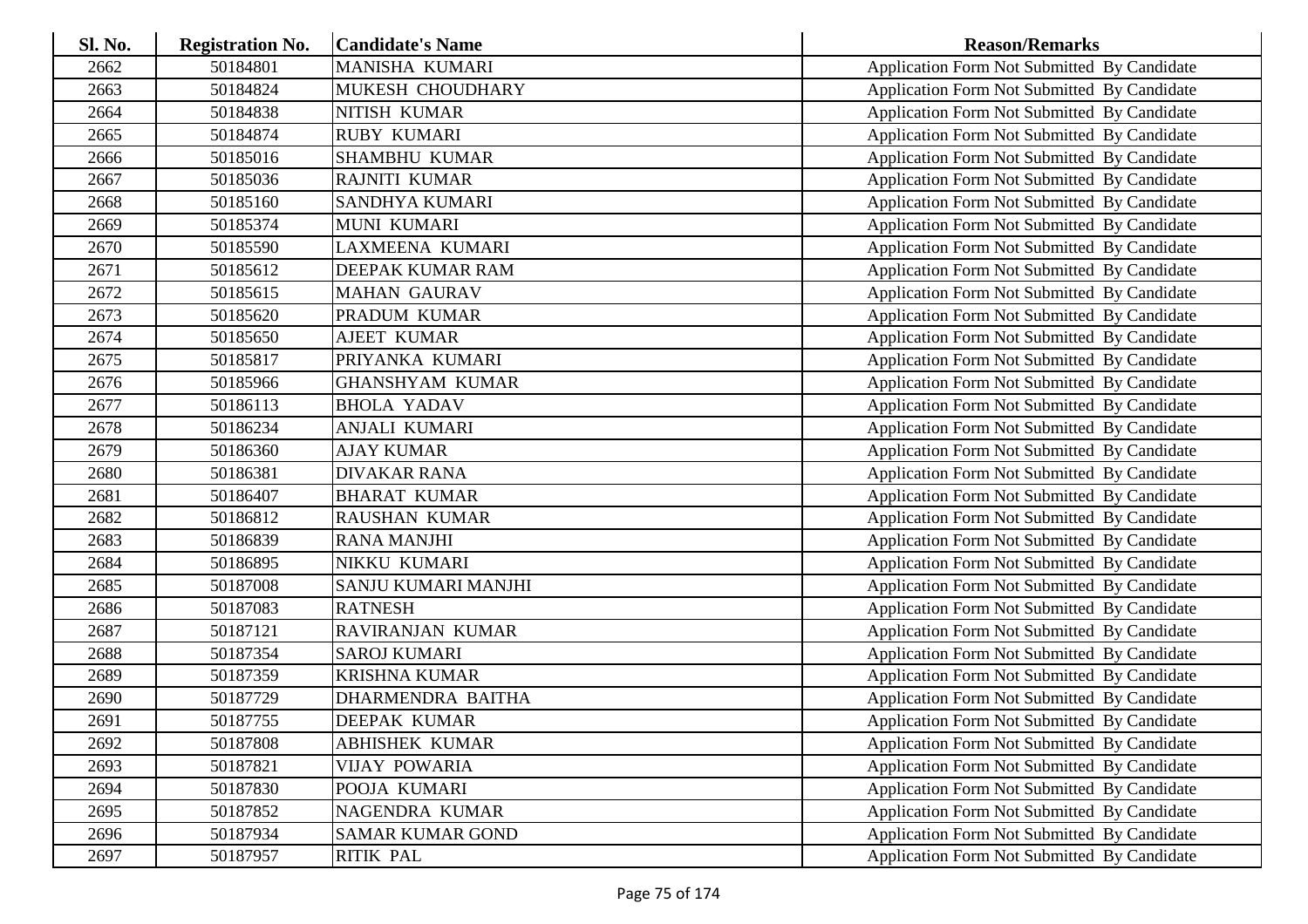| <b>Sl. No.</b> | <b>Registration No.</b> | <b>Candidate's Name</b>     | <b>Reason/Remarks</b>                              |
|----------------|-------------------------|-----------------------------|----------------------------------------------------|
| 2698           | 50188065                | <b>MD RAJA</b>              | Application Form Not Submitted By Candidate        |
| 2699           | 50188080                | <b>ROHIT RAMAN</b>          | Application Form Not Submitted By Candidate        |
| 2700           | 50188506                | <b>AASHU KUMAR</b>          | Application Form Not Submitted By Candidate        |
| 2701           | 50188609                | <b>SHIV KUMAR RISHI</b>     | Application Form Not Submitted By Candidate        |
| 2702           | 50188645                | <b>ROHIT KUMAR</b>          | Application Form Not Submitted By Candidate        |
| 2703           | 50188753                | <b>NAVEEN KUMAR</b>         | Application Form Not Submitted By Candidate        |
| 2704           | 50188839                | <b>SAURABH KUMAR</b>        | Application Form Not Submitted By Candidate        |
| 2705           | 50188979                | <b>GAURAV KUMAR SAH</b>     | Application Form Not Submitted By Candidate        |
| 2706           | 50189029                | <b>MUKESH KUMAR</b>         | Application Form Not Submitted By Candidate        |
| 2707           | 50189069                | NISHA KUMARI                | Application Form Not Submitted By Candidate        |
| 2708           | 50189246                | <b>RAKESH KUMAR</b>         | Application Form Not Submitted By Candidate        |
| 2709           | 50189249                | <b>NILAM KUMARI</b>         | Application Form Not Submitted By Candidate        |
| 2710           | 50189265                | <b>NIRAJ KUMAR RAM</b>      | Application Form Not Submitted By Candidate        |
| 2711           | 50189359                | <b>AJAY KUMAR</b>           | Application Form Not Submitted By Candidate        |
| 2712           | 50189470                | KUMARI MINAKSHI             | Application Form Not Submitted By Candidate        |
| 2713           | 50189548                | <b>RUBEE KUMARI</b>         | Application Form Not Submitted By Candidate        |
| 2714           | 50189606                | <b>NILESH KUMAR</b>         | Application Form Not Submitted By Candidate        |
| 2715           | 50189616                | <b>INDAL KUMAR</b>          | Application Form Not Submitted By Candidate        |
| 2716           | 50189660                | <b>ABINASH KUMAR</b>        | <b>Application Form Not Submitted By Candidate</b> |
| 2717           | 50189678                | <b>ASHOK MAHATO</b>         | Application Form Not Submitted By Candidate        |
| 2718           | 50190017                | <b>RAMESH PASWAN</b>        | <b>Application Form Not Submitted By Candidate</b> |
| 2719           | 50190053                | <b>VIKASH KUMAR</b>         | Application Form Not Submitted By Candidate        |
| 2720           | 50190077                | SANTOSH KUMAR CHAUPAL       | Application Form Not Submitted By Candidate        |
| 2721           | 50190305                | <b>MD TAMJEED</b>           | Application Form Not Submitted By Candidate        |
| 2722           | 50190337                | <b>AVINASH KUMAR PRASAD</b> | Application Form Not Submitted By Candidate        |
| 2723           | 50190381                | <b>SAMIR SHEKHAR KUMAR</b>  | Application Form Not Submitted By Candidate        |
| 2724           | 50190390                | JITENDRA KUMAR CHAUPAL      | Application Form Not Submitted By Candidate        |
| 2725           | 50190406                | NEHA KUMARI                 | Application Form Not Submitted By Candidate        |
| 2726           | 50190585                | <b>GAURAO</b>               | Application Form Not Submitted By Candidate        |
| 2727           | 50190656                | <b>SAURAV KUMAR</b>         | Application Form Not Submitted By Candidate        |
| 2728           | 50190706                | VISHAL KUMAR                | Application Form Not Submitted By Candidate        |
| 2729           | 50190714                | <b>VIPIN KUMAR</b>          | <b>Application Form Not Submitted By Candidate</b> |
| 2730           | 50190801                | <b>KIRAN KUMARI</b>         | Application Form Not Submitted By Candidate        |
| 2731           | 50190824                | <b>GUDIYA KUMARI</b>        | Application Form Not Submitted By Candidate        |
| 2732           | 50190905                | <b>SHYAM SUNDAR KUMAR</b>   | Application Form Not Submitted By Candidate        |
| 2733           | 50190940                | <b>JULI KUMARI</b>          | Application Form Not Submitted By Candidate        |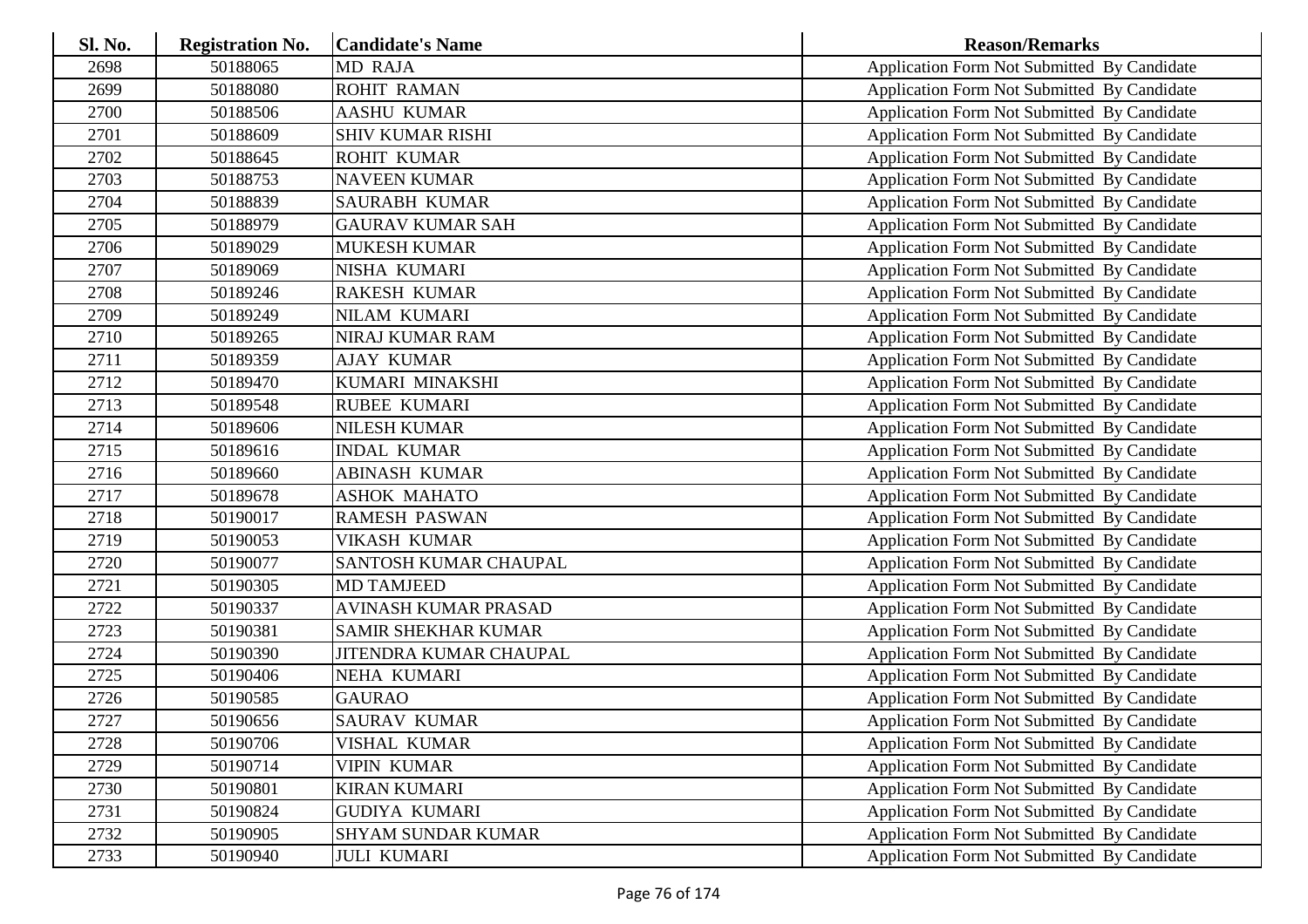| Sl. No. | <b>Registration No.</b> | <b>Candidate's Name</b>   | <b>Reason/Remarks</b>                              |
|---------|-------------------------|---------------------------|----------------------------------------------------|
| 2734    | 50191124                | <b>OM SHANKAR MAHTO</b>   | Application Form Not Submitted By Candidate        |
| 2735    | 50191137                | <b>RAJEEV KUMAR</b>       | Application Form Not Submitted By Candidate        |
| 2736    | 50191156                | PANKAJ KUMAR MANJHI       | Application Form Not Submitted By Candidate        |
| 2737    | 50191179                | DEEWANA KUMAR PASWAN      | Application Form Not Submitted By Candidate        |
| 2738    | 50191325                | KAJAL KUMARI              | Application Form Not Submitted By Candidate        |
| 2739    | 50191452                | PUNAM KUMARI              | Application Form Not Submitted By Candidate        |
| 2740    | 50191480                | <b>VIKAS KUMAR</b>        | Application Form Not Submitted By Candidate        |
| 2741    | 50191488                | <b>SHRIKESH RAM</b>       | Application Form Not Submitted By Candidate        |
| 2742    | 50191546                | PRASHANT KUMAR            | Application Form Not Submitted By Candidate        |
| 2743    | 50191575                | SANJEEV KUMAR             | Application Form Not Submitted By Candidate        |
| 2744    | 50191751                | NIRALA KUMAR              | Application Form Not Submitted By Candidate        |
| 2745    | 50191760                | <b>SURAJ KUMAR PASWAN</b> | Application Form Not Submitted By Candidate        |
| 2746    | 50191832                | <b>SANNY RAJ</b>          | Application Form Not Submitted By Candidate        |
| 2747    | 50191977                | <b>BABITA KUMARI</b>      | Application Form Not Submitted By Candidate        |
| 2748    | 50192057                | ANURADHA KUMARI           | Application Form Not Submitted By Candidate        |
| 2749    | 50192141                | <b>DEEPOO SHARMA</b>      | Application Form Not Submitted By Candidate        |
| 2750    | 50192231                | <b>SEEMA KUMARI</b>       | Application Form Not Submitted By Candidate        |
| 2751    | 50192352                | <b>SAURAV KUMAR</b>       | Application Form Not Submitted By Candidate        |
| 2752    | 50192429                | <b>JITENDER KUMAR</b>     | Application Form Not Submitted By Candidate        |
| 2753    | 50192535                | POOJA KUMARI              | Application Form Not Submitted By Candidate        |
| 2754    | 50192810                | PRAMOD KUMAR              | Application Form Not Submitted By Candidate        |
| 2755    | 50192913                | MANENDRA KUMAR SINGH      | Application Form Not Submitted By Candidate        |
| 2756    | 50192914                | VIBHA KUMARI              | Application Form Not Submitted By Candidate        |
| 2757    | 50192972                | AMRENDRA KUMAR            | Application Form Not Submitted By Candidate        |
| 2758    | 50193059                | ROUSHAN KUMAR             | Application Form Not Submitted By Candidate        |
| 2759    | 50193067                | <b>MANISH KUMAR RAJAK</b> | Application Form Not Submitted By Candidate        |
| 2760    | 50193083                | <b>AMAN KUMAR</b>         | Application Form Not Submitted By Candidate        |
| 2761    | 50193128                | <b>ASHISH KUMAR</b>       | Application Form Not Submitted By Candidate        |
| 2762    | 50193470                | LAKHINDAR RAM             | Application Form Not Submitted By Candidate        |
| 2763    | 50193505                | <b>RAHUL TANTI</b>        | Application Form Not Submitted By Candidate        |
| 2764    | 50193770                | <b>ROHIT KUMAR</b>        | Application Form Not Submitted By Candidate        |
| 2765    | 50193807                | PRAFULL KUMAR             | Application Form Not Submitted By Candidate        |
| 2766    | 50193997                | <b>SHAILESH KUMAR</b>     | Application Form Not Submitted By Candidate        |
| 2767    | 50194089                | <b>AMAR KUMAR</b>         | Application Form Not Submitted By Candidate        |
| 2768    | 50194195                | RAJESH KUMAR              | <b>Application Form Not Submitted By Candidate</b> |
| 2769    | 50194206                | <b>GANDHI KUMAR</b>       | Application Form Not Submitted By Candidate        |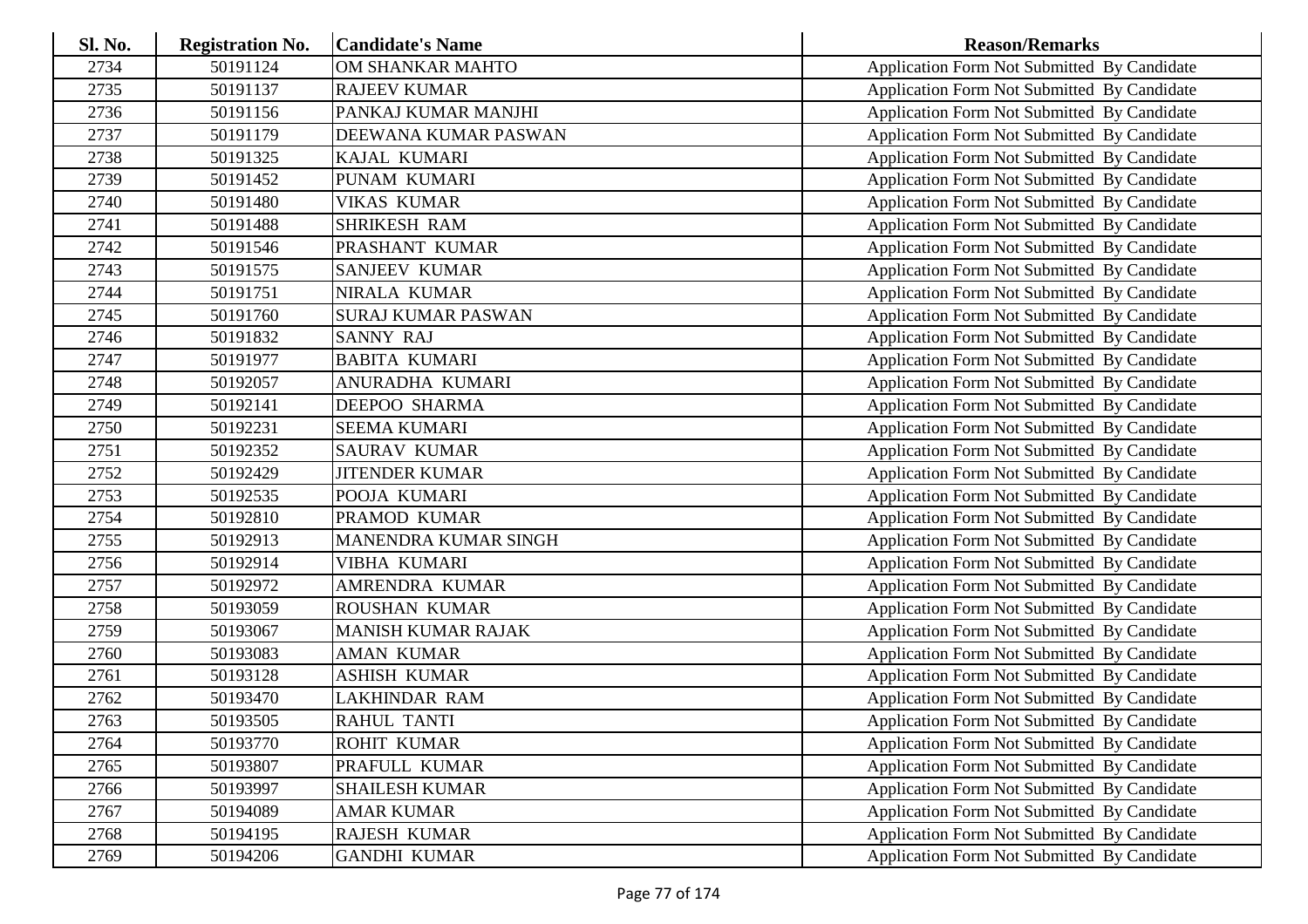| Sl. No. | <b>Registration No.</b> | <b>Candidate's Name</b>     | <b>Reason/Remarks</b>                              |
|---------|-------------------------|-----------------------------|----------------------------------------------------|
| 2770    | 50194229                | MANISA KUMARI KUMAR         | Application Form Not Submitted By Candidate        |
| 2771    | 50194277                | DEEPAK KUMAR TANTI          | Application Form Not Submitted By Candidate        |
| 2772    | 50194323                | <b>GOPAL KUMAR</b>          | Application Form Not Submitted By Candidate        |
| 2773    | 50194327                | ABBAS ANSARI                | Application Form Not Submitted By Candidate        |
| 2774    | 50194550                | <b>RAJEEV KUMAR</b>         | Application Form Not Submitted By Candidate        |
| 2775    | 50194658                | <b>RAVI KUMAR CHAUDHARY</b> | Application Form Not Submitted By Candidate        |
| 2776    | 50194726                | SARITA KUMARI               | Application Form Not Submitted By Candidate        |
| 2777    | 50194790                | <b>RAVI KUMAR</b>           | Application Form Not Submitted By Candidate        |
| 2778    | 50194847                | <b>RAKESH KUMAR</b>         | Application Form Not Submitted By Candidate        |
| 2779    | 50194882                | VIDYANAND KUMAR PASWAN      | Application Form Not Submitted By Candidate        |
| 2780    | 50194908                | <b>CHANDRANAND BHARTI</b>   | Application Form Not Submitted By Candidate        |
| 2781    | 50194948                | VIDYANAND KUMAR PASWAN      | Application Form Not Submitted By Candidate        |
| 2782    | 50195080                | <b>GAURAV KUMAR</b>         | Application Form Not Submitted By Candidate        |
| 2783    | 50195170                | <b>MITHU KUMAR</b>          | Application Form Not Submitted By Candidate        |
| 2784    | 50195203                | VIDYANAND KUMAR PASWAN      | Application Form Not Submitted By Candidate        |
| 2785    | 50195227                | <b>LAXMAN KUMAR RAY</b>     | Application Form Not Submitted By Candidate        |
| 2786    | 50195228                | <b>SONU KUMAR</b>           | Application Form Not Submitted By Candidate        |
| 2787    | 50195345                | <b>CHANDRAMOHAN RAM</b>     | Application Form Not Submitted By Candidate        |
| 2788    | 50195532                | <b>CHHATISH KUMAR</b>       | Application Form Not Submitted By Candidate        |
| 2789    | 50195563                | NIKI KUMARI                 | Application Form Not Submitted By Candidate        |
| 2790    | 50195578                | <b>RAUSHAN KUMAR</b>        | Application Form Not Submitted By Candidate        |
| 2791    | 50195806                | <b>SUDHIR KUMAR</b>         | Application Form Not Submitted By Candidate        |
| 2792    | 50195811                | <b>DHIRAJ KUMAR</b>         | Application Form Not Submitted By Candidate        |
| 2793    | 50195848                | <b>SUNIL KUMAR</b>          | Application Form Not Submitted By Candidate        |
| 2794    | 50196049                | <b>DHANANJAY KUMAR</b>      | Application Form Not Submitted By Candidate        |
| 2795    | 50196075                | <b>BITTU KUMAR</b>          | Application Form Not Submitted By Candidate        |
| 2796    | 50196188                | <b>SURAJ KUMAR</b>          | Application Form Not Submitted By Candidate        |
| 2797    | 50196216                | NAVALESH KUMAR YADAV        | Application Form Not Submitted By Candidate        |
| 2798    | 50196236                | <b>RAUNAK KUMAR</b>         | Application Form Not Submitted By Candidate        |
| 2799    | 50196269                | <b>DHIRENDRA KUMAR</b>      | Application Form Not Submitted By Candidate        |
| 2800    | 50196489                | <b>SACHIN KUMAR</b>         | Application Form Not Submitted By Candidate        |
| 2801    | 50196539                | <b>JITENDRA KUMAR</b>       | Application Form Not Submitted By Candidate        |
| 2802    | 50196545                | RAJDULAR RAM                | Application Form Not Submitted By Candidate        |
| 2803    | 50196714                | SHASHI KUMAR RAM            | Application Form Not Submitted By Candidate        |
| 2804    | 50196729                | POOJA SINGH                 | <b>Application Form Not Submitted By Candidate</b> |
| 2805    | 50196745                | DASHRATH DURGA SHA          | Application Form Not Submitted By Candidate        |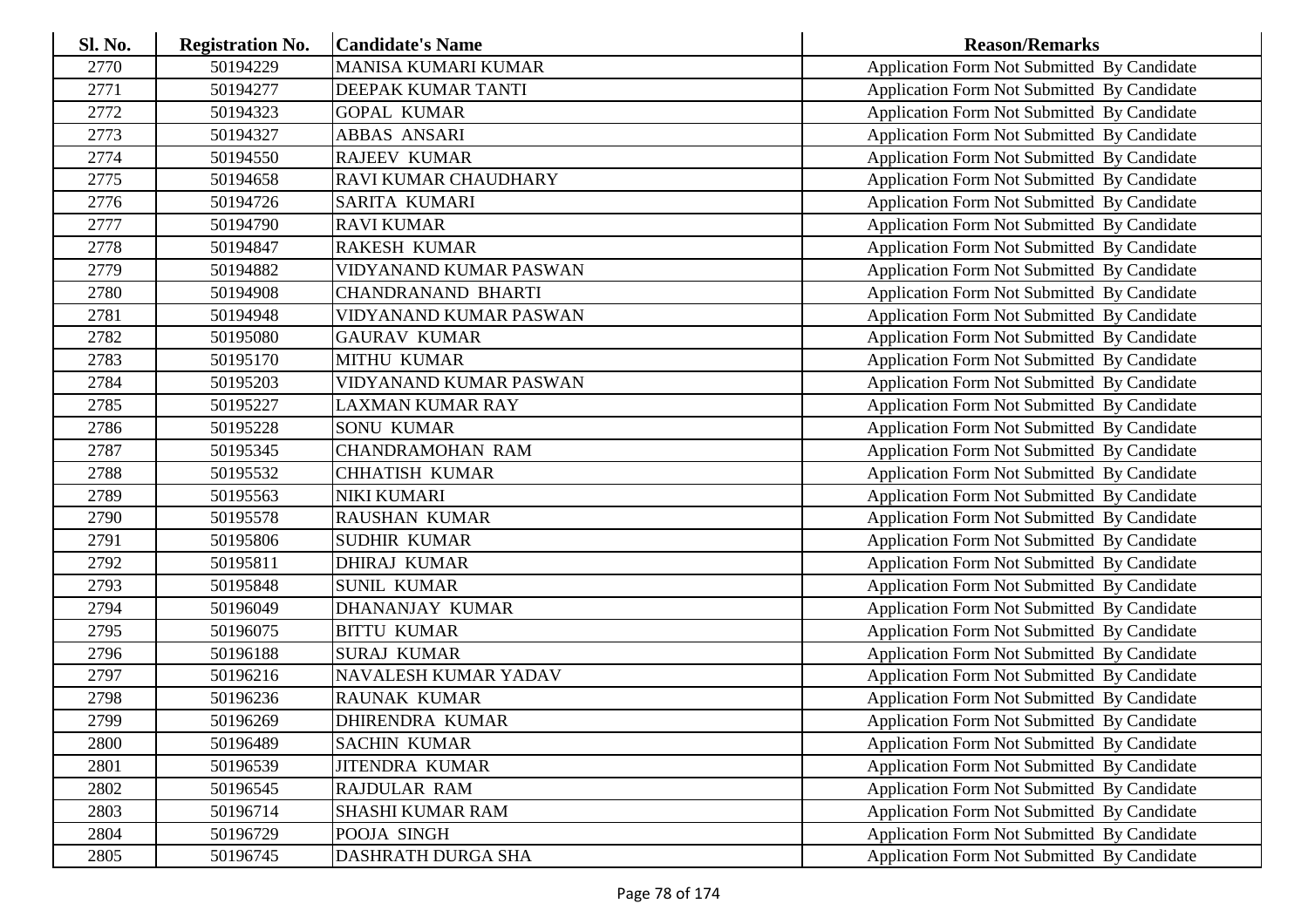| Sl. No. | <b>Registration No.</b> | <b>Candidate's Name</b>    | <b>Reason/Remarks</b>                              |
|---------|-------------------------|----------------------------|----------------------------------------------------|
| 2806    | 50196782                | <b>ARVIND PASWAN</b>       | Application Form Not Submitted By Candidate        |
| 2807    | 50196874                | <b>SURAJ PRAKASH RAJAK</b> | Application Form Not Submitted By Candidate        |
| 2808    | 50196933                | <b>SHARVAN KUMAR</b>       | Application Form Not Submitted By Candidate        |
| 2809    | 50196934                | <b>MANISH KUMAR</b>        | Application Form Not Submitted By Candidate        |
| 2810    | 50196984                | <b>AJEET KUMAR PASWAN</b>  | Application Form Not Submitted By Candidate        |
| 2811    | 50197002                | <b>BHAGWAN RAM</b>         | Application Form Not Submitted By Candidate        |
| 2812    | 50197055                | MITHLESH KUMAR             | <b>Application Form Not Submitted By Candidate</b> |
| 2813    | 50197142                | <b>MITHUN KUMAR</b>        | Application Form Not Submitted By Candidate        |
| 2814    | 50197150                | <b>AASMA</b>               | Application Form Not Submitted By Candidate        |
| 2815    | 50197494                | <b>VIKASH KUMAR</b>        | Application Form Not Submitted By Candidate        |
| 2816    | 50197511                | <b>BECHAN THAKUR</b>       | Application Form Not Submitted By Candidate        |
| 2817    | 50197559                | NISHA BHARTI               | Application Form Not Submitted By Candidate        |
| 2818    | 50197564                | SONI KUMARI                | Application Form Not Submitted By Candidate        |
| 2819    | 50197590                | <b>KUNAL KUMAR</b>         | Application Form Not Submitted By Candidate        |
| 2820    | 50197638                | <b>CHANDAN KUMAR</b>       | Application Form Not Submitted By Candidate        |
| 2821    | 50197712                | <b>AFSANA KHATUN</b>       | Application Form Not Submitted By Candidate        |
| 2822    | 50197720                | <b>BIKKY KUMAR SAH</b>     | Application Form Not Submitted By Candidate        |
| 2823    | 50198037                | SEEMA KUMARI               | Application Form Not Submitted By Candidate        |
| 2824    | 50198369                | <b>ANIKET KUMAR</b>        | Application Form Not Submitted By Candidate        |
| 2825    | 50198413                | VISHWJEET KUMAR ROY        | Application Form Not Submitted By Candidate        |
| 2826    | 50198520                | <b>ANIL YADAV</b>          | Application Form Not Submitted By Candidate        |
| 2827    | 50198538                | <b>ANOJ KUMAR</b>          | Application Form Not Submitted By Candidate        |
| 2828    | 50198683                | <b>ANJALI KUMARI</b>       | Application Form Not Submitted By Candidate        |
| 2829    | 50198756                | <b>DILIP KUMAR MAHTO</b>   | Application Form Not Submitted By Candidate        |
| 2830    | 50198830                | <b>LAXMI KUMARI</b>        | Application Form Not Submitted By Candidate        |
| 2831    | 50198851                | SANDHYA KUMARI             | Application Form Not Submitted By Candidate        |
| 2832    | 50198868                | <b>DHIRAJ KUMAR</b>        | Application Form Not Submitted By Candidate        |
| 2833    | 50198893                | PREM KUMAR BHARTI          | Application Form Not Submitted By Candidate        |
| 2834    | 50199013                | <b>GOLDEN KUMAR</b>        | Application Form Not Submitted By Candidate        |
| 2835    | 50199318                | <b>RISHIDEV KUMAR</b>      | Application Form Not Submitted By Candidate        |
| 2836    | 50199331                | <b>ROHIT KUMAR</b>         | Application Form Not Submitted By Candidate        |
| 2837    | 50199369                | SANTOSH KUMAR              | <b>Application Form Not Submitted By Candidate</b> |
| 2838    | 50199431                | LAVELY KUMARI              | Application Form Not Submitted By Candidate        |
| 2839    | 50199477                | <b>SURAJ KUMAR</b>         | Application Form Not Submitted By Candidate        |
| 2840    | 50199593                | <b>MD NABIULLAH</b>        | <b>Application Form Not Submitted By Candidate</b> |
| 2841    | 50199803                | <b>MANJAY KUMAR</b>        | <b>Application Form Not Submitted By Candidate</b> |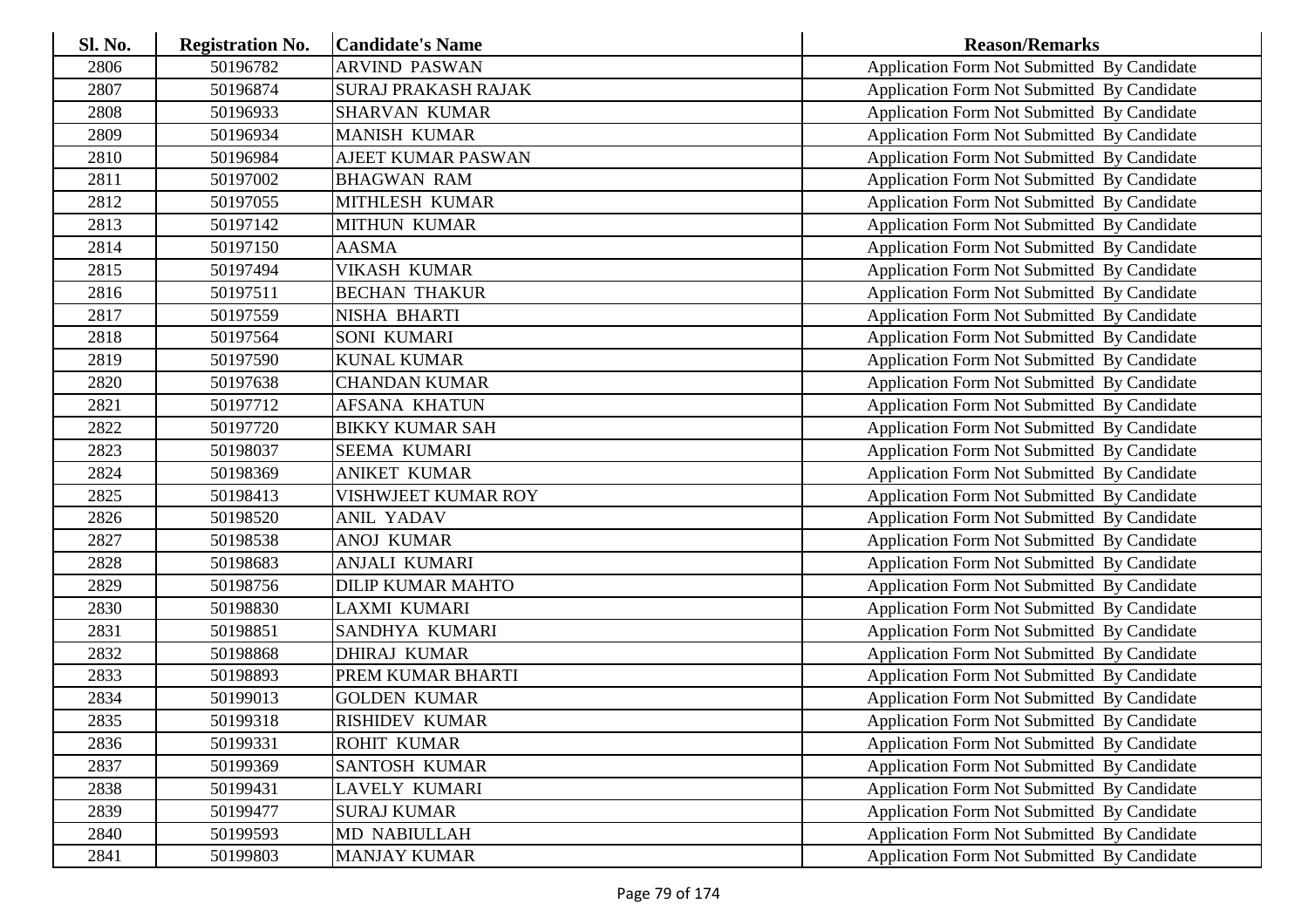| <b>Sl. No.</b> | <b>Registration No.</b> | <b>Candidate's Name</b>     | <b>Reason/Remarks</b>                              |
|----------------|-------------------------|-----------------------------|----------------------------------------------------|
| 2842           | 50199823                | <b>SONU KUMAR</b>           | Application Form Not Submitted By Candidate        |
| 2843           | 50199824                | PARAMJEET SINGH             | <b>Application Form Not Submitted By Candidate</b> |
| 2844           | 50199898                | <b>SONU KUMAR</b>           | Application Form Not Submitted By Candidate        |
| 2845           | 50199907                | <b>KIRAN KUMARI</b>         | Application Form Not Submitted By Candidate        |
| 2846           | 50199960                | <b>RANI KUMARI</b>          | Application Form Not Submitted By Candidate        |
| 2847           | 50199965                | <b>SALITA KUMARI</b>        | Application Form Not Submitted By Candidate        |
| 2848           | 50200072                | PRADEEP KUMAR MANJHI        | Application Form Not Submitted By Candidate        |
| 2849           | 50200089                | <b>DEEPAK KUMAR</b>         | Application Form Not Submitted By Candidate        |
| 2850           | 50200092                | <b>AKASH KUMAR</b>          | Application Form Not Submitted By Candidate        |
| 2851           | 50200304                | <b>BIJENDRA KUMAR RAM</b>   | Application Form Not Submitted By Candidate        |
| 2852           | 50200506                | KISHOR KUMAR                | Application Form Not Submitted By Candidate        |
| 2853           | 50200607                | <b>KABITA KUMARI</b>        | Application Form Not Submitted By Candidate        |
| 2854           | 50200660                | <b>REENA KUMARI</b>         | Application Form Not Submitted By Candidate        |
| 2855           | 50200735                | PRINCE KUMAR                | Application Form Not Submitted By Candidate        |
| 2856           | 50200768                | SANTOSH KUMAR MANJHI        | Application Form Not Submitted By Candidate        |
| 2857           | 50200834                | <b>SATYAM</b>               | Application Form Not Submitted By Candidate        |
| 2858           | 50200840                | <b>NAVIN KUMAR</b>          | <b>Application Form Not Submitted By Candidate</b> |
| 2859           | 50200863                | NIDHI KUMARI                | Application Form Not Submitted By Candidate        |
| 2860           | 50200910                | <b>AMIT KUMAR</b>           | Application Form Not Submitted By Candidate        |
| 2861           | 50200999                | <b>VIVEK KUMAR JHA</b>      | Application Form Not Submitted By Candidate        |
| 2862           | 50201204                | MANISHA KUMARI              | Application Form Not Submitted By Candidate        |
| 2863           | 50201222                | <b>MD NAWAB SARIF</b>       | Application Form Not Submitted By Candidate        |
| 2864           | 50201241                | <b>SHISHU KUMAR</b>         | Application Form Not Submitted By Candidate        |
| 2865           | 50201243                | NIRMALA KUMARI              | Application Form Not Submitted By Candidate        |
| 2866           | 50201314                | <b>DEEPAK KUMAR</b>         | Application Form Not Submitted By Candidate        |
| 2867           | 50201328                | <b>RUBY KUMARI</b>          | Application Form Not Submitted By Candidate        |
| 2868           | 50201329                | <b>UMESH YADAV</b>          | Application Form Not Submitted By Candidate        |
| 2869           | 50201425                | <b>CHANDAN KUMAR MANJHI</b> | Application Form Not Submitted By Candidate        |
| 2870           | 50201480                | <b>MANNU KUMAR</b>          | Application Form Not Submitted By Candidate        |
| 2871           | 50201557                | <b>AJAY KUMAR VERMA</b>     | Application Form Not Submitted By Candidate        |
| 2872           | 50201646                | <b>UMESH KUMAR MANJHI</b>   | Application Form Not Submitted By Candidate        |
| 2873           | 50201747                | <b>RAJA KUMAR PASWAN</b>    | Application Form Not Submitted By Candidate        |
| 2874           | 50201774                | <b>GOVINDA KUMAR RAM</b>    | Application Form Not Submitted By Candidate        |
| 2875           | 50201780                | <b>JAGMATI KUMARI</b>       | Application Form Not Submitted By Candidate        |
| 2876           | 50201883                | <b>RUPESH KUMAR</b>         | Application Form Not Submitted By Candidate        |
| 2877           | 50201958                | <b>KIRAN KUMARI</b>         | Application Form Not Submitted By Candidate        |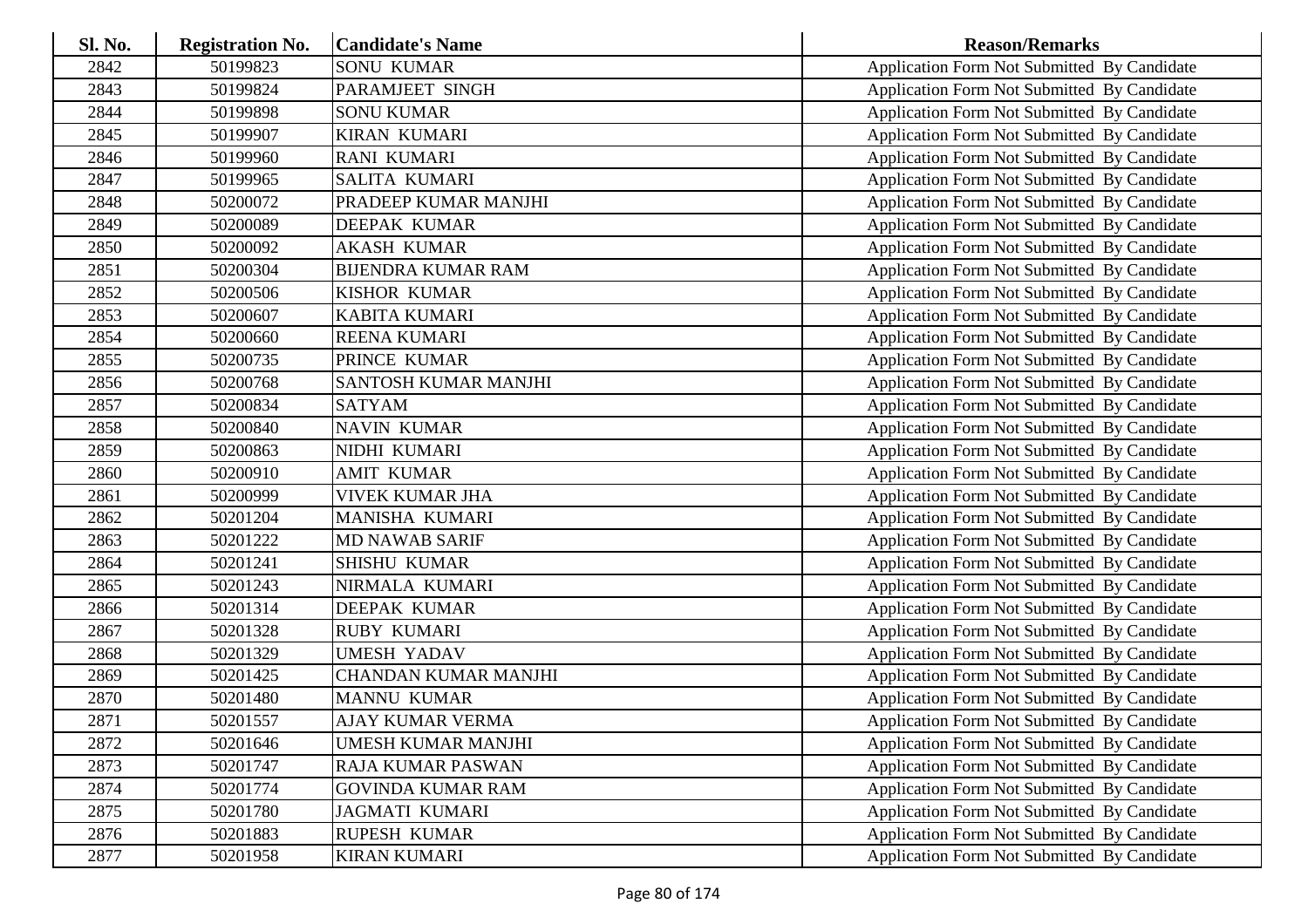| <b>Sl. No.</b> | <b>Registration No.</b> | <b>Candidate's Name</b>        | <b>Reason/Remarks</b>                              |
|----------------|-------------------------|--------------------------------|----------------------------------------------------|
| 2878           | 50201964                | <b>SUMAN KUMAR</b>             | Application Form Not Submitted By Candidate        |
| 2879           | 50202083                | <b>KIRAN KUMARI</b>            | Application Form Not Submitted By Candidate        |
| 2880           | 50202230                | KAJAL KUMARI                   | Application Form Not Submitted By Candidate        |
| 2881           | 50202337                | PRIYANKA KUMARI                | Application Form Not Submitted By Candidate        |
| 2882           | 50202420                | <b>CHHOTU KUMAR</b>            | Application Form Not Submitted By Candidate        |
| 2883           | 50202487                | <b>DEEPAK KUMAR</b>            | Application Form Not Submitted By Candidate        |
| 2884           | 50202599                | <b>SONU KUMAR RAJAK</b>        | Application Form Not Submitted By Candidate        |
| 2885           | 50202653                | <b>DIWANA KUMAR PANDIT</b>     | Application Form Not Submitted By Candidate        |
| 2886           | 50202659                | <b>RITAM KUMARI</b>            | Application Form Not Submitted By Candidate        |
| 2887           | 50202675                | <b>MANJIT KUMAR RAM</b>        | Application Form Not Submitted By Candidate        |
| 2888           | 50202714                | KRISHNA KUMAR                  | Application Form Not Submitted By Candidate        |
| 2889           | 50202852                | PRIYANKA KUMARI                | Application Form Not Submitted By Candidate        |
| 2890           | 50202924                | <b>SUMIT KUMAR</b>             | Application Form Not Submitted By Candidate        |
| 2891           | 50202931                | <b>NITIN KUMAR</b>             | Application Form Not Submitted By Candidate        |
| 2892           | 50202933                | <b>SUMAN KUMARI</b>            | Application Form Not Submitted By Candidate        |
| 2893           | 50203005                | <b>MANISH KUMAR</b>            | Application Form Not Submitted By Candidate        |
| 2894           | 50203033                | <b>ABHA KUMARI</b>             | Application Form Not Submitted By Candidate        |
| 2895           | 50203086                | <b>SANJEET KUMAR</b>           | Application Form Not Submitted By Candidate        |
| 2896           | 50203116                | <b>SWEETI KUMARI</b>           | Application Form Not Submitted By Candidate        |
| 2897           | 50203281                | NIKHIL KUMAR TIWARI            | Application Form Not Submitted By Candidate        |
| 2898           | 50203309                | <b>GUDIYA KUMARI</b>           | <b>Application Form Not Submitted By Candidate</b> |
| 2899           | 50203345                | KANAK KUMARI                   | Application Form Not Submitted By Candidate        |
| 2900           | 50203516                | VISHAL KUMAR MANJHI            | Application Form Not Submitted By Candidate        |
| 2901           | 50203558                | KALPESHBHAI MAVJIBHAI SAKARIYA | Application Form Not Submitted By Candidate        |
| 2902           | 50203625                | <b>KRISHNA MOHAN PASWAN</b>    | Application Form Not Submitted By Candidate        |
| 2903           | 50203661                | <b>KAVI PASWAN</b>             | Application Form Not Submitted By Candidate        |
| 2904           | 50203745                | <b>MANISHA KUMARI</b>          | Application Form Not Submitted By Candidate        |
| 2905           | 50203855                | KAVITA KUMARI RAM              | Application Form Not Submitted By Candidate        |
| 2906           | 50203856                | <b>MAHIMA PATEL</b>            | Application Form Not Submitted By Candidate        |
| 2907           | 50203864                | <b>BAIJU RAM</b>               | Application Form Not Submitted By Candidate        |
| 2908           | 50204063                | PANKAJ KUMAR SAH               | Application Form Not Submitted By Candidate        |
| 2909           | 50204257                | SANJEET KUMAR MANDAL           | <b>Application Form Not Submitted By Candidate</b> |
| 2910           | 50204298                | PRASHANT KUMAR                 | Application Form Not Submitted By Candidate        |
| 2911           | 50204314                | <b>BABITA KUMARI</b>           | Application Form Not Submitted By Candidate        |
| 2912           | 50204330                | DHARMENDER KUMAR SHAH          | <b>Application Form Not Submitted By Candidate</b> |
| 2913           | 50204519                | PUJA KUMAR                     | <b>Application Form Not Submitted By Candidate</b> |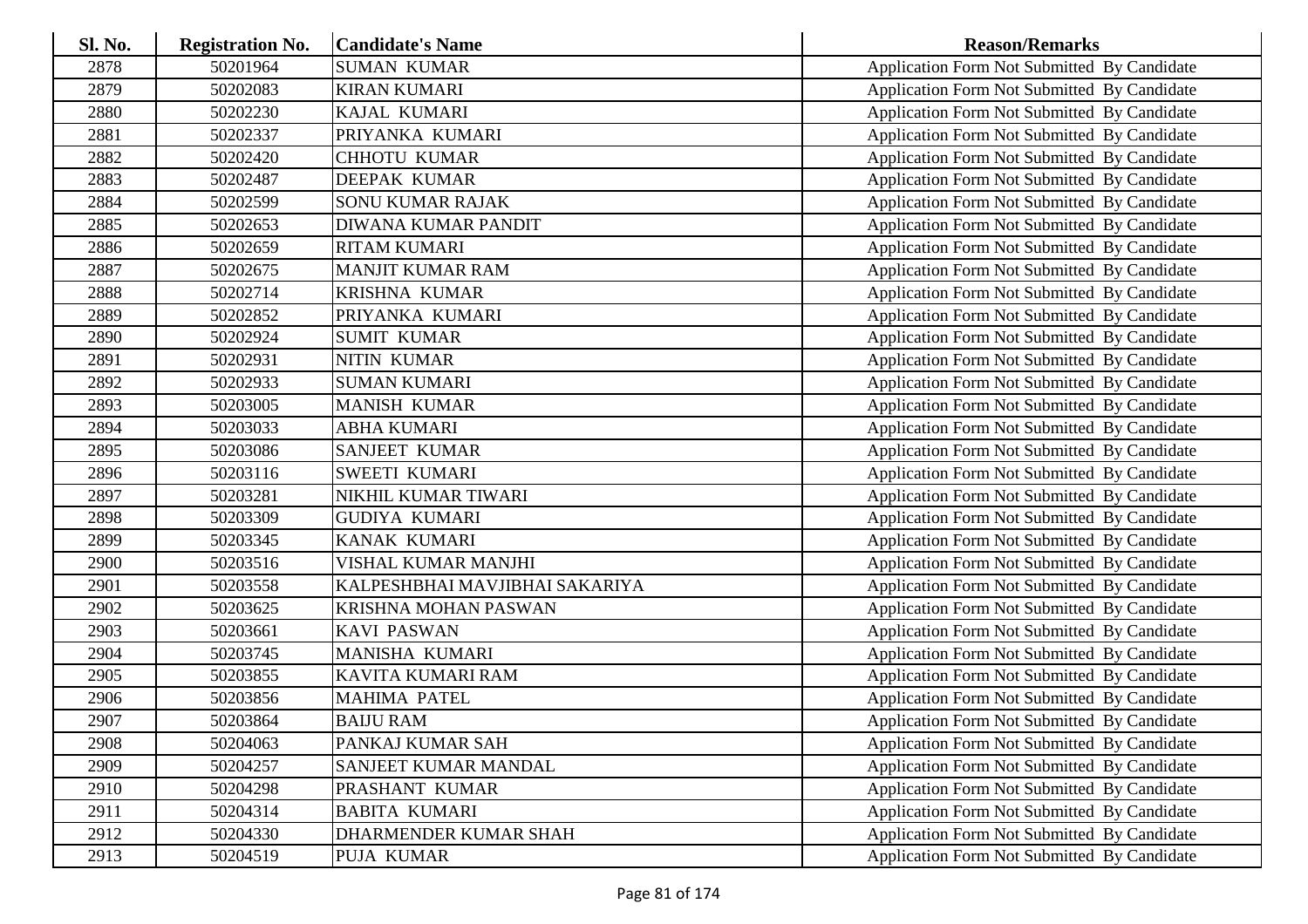| <b>Sl. No.</b> | <b>Registration No.</b> | <b>Candidate's Name</b>    | <b>Reason/Remarks</b>                              |
|----------------|-------------------------|----------------------------|----------------------------------------------------|
| 2914           | 50204536                | PUJA KUMARI                | Application Form Not Submitted By Candidate        |
| 2915           | 50204553                | <b>ROHIT KUMAR</b>         | Application Form Not Submitted By Candidate        |
| 2916           | 50204568                | <b>ANITA KUMARI</b>        | Application Form Not Submitted By Candidate        |
| 2917           | 50204676                | PRAVEEN KUMAR              | Application Form Not Submitted By Candidate        |
| 2918           | 50205228                | <b>RAJKUMAR RAM</b>        | Application Form Not Submitted By Candidate        |
| 2919           | 50205350                | <b>SANDEEP KUMAR</b>       | Application Form Not Submitted By Candidate        |
| 2920           | 50205361                | <b>SUBODH KUMAR</b>        | Application Form Not Submitted By Candidate        |
| 2921           | 50205556                | <b>VISHNU SAXENA</b>       | Application Form Not Submitted By Candidate        |
| 2922           | 50205619                | POOJA KUMARI               | Application Form Not Submitted By Candidate        |
| 2923           | 50205640                | DEEPAK KUMAR JHA           | Application Form Not Submitted By Candidate        |
| 2924           | 50205705                | <b>MANOJ KUMAR</b>         | Application Form Not Submitted By Candidate        |
| 2925           | 50205835                | ANAND KUMAR MANDAL         | Application Form Not Submitted By Candidate        |
| 2926           | 50205837                | OM PRAKASH YADAV           | Application Form Not Submitted By Candidate        |
| 2927           | 50205901                | NITISH KUMAR               | Application Form Not Submitted By Candidate        |
| 2928           | 50206178                | <b>ISTKHAR ALAM</b>        | Application Form Not Submitted By Candidate        |
| 2929           | 50206284                | <b>SHANKAR KUMAR ROY</b>   | Application Form Not Submitted By Candidate        |
| 2930           | 50206386                | <b>CHANDAN KUMAR TANTI</b> | Application Form Not Submitted By Candidate        |
| 2931           | 50206393                | <b>RANJANI KUMARI</b>      | Application Form Not Submitted By Candidate        |
| 2932           | 50206401                | PRIYANKA KUMARI            | Application Form Not Submitted By Candidate        |
| 2933           | 50206549                | <b>BIPIN KUMAR RAM</b>     | Application Form Not Submitted By Candidate        |
| 2934           | 50206591                | <b>VIKASH KUMAR RAM</b>    | Application Form Not Submitted By Candidate        |
| 2935           | 50206622                | VIKASH PASWAN              | Application Form Not Submitted By Candidate        |
| 2936           | 50206773                | <b>BISHNU PASWAN</b>       | Application Form Not Submitted By Candidate        |
| 2937           | 50206876                | NIDHI KUMARI PATEL         | Application Form Not Submitted By Candidate        |
| 2938           | 50206904                | <b>KESHAV KUMAR</b>        | Application Form Not Submitted By Candidate        |
| 2939           | 50206917                | <b>NAVIN KUMAR PASWAN</b>  | Application Form Not Submitted By Candidate        |
| 2940           | 50206918                | <b>AMAN KUMAR</b>          | Application Form Not Submitted By Candidate        |
| 2941           | 50206924                | <b>ADITYA KUMAR</b>        | Application Form Not Submitted By Candidate        |
| 2942           | 50206946                | <b>KAUSHAL KUMAR</b>       | Application Form Not Submitted By Candidate        |
| 2943           | 50207078                | <b>GODAWARI KUMARI</b>     | Application Form Not Submitted By Candidate        |
| 2944           | 50207152                | PRIYA RANJAN               | <b>Application Form Not Submitted By Candidate</b> |
| 2945           | 50207207                | PAPPU KUMAR                | <b>Application Form Not Submitted By Candidate</b> |
| 2946           | 50207295                | <b>ANJALI KUMARI</b>       | <b>Application Form Not Submitted By Candidate</b> |
| 2947           | 50207323                | <b>SANTU KUMAR</b>         | Application Form Not Submitted By Candidate        |
| 2948           | 50207419                | <b>SUNDAR KUMAR</b>        | Application Form Not Submitted By Candidate        |
| 2949           | 50207458                | RAJESH MISHRA              | <b>Application Form Not Submitted By Candidate</b> |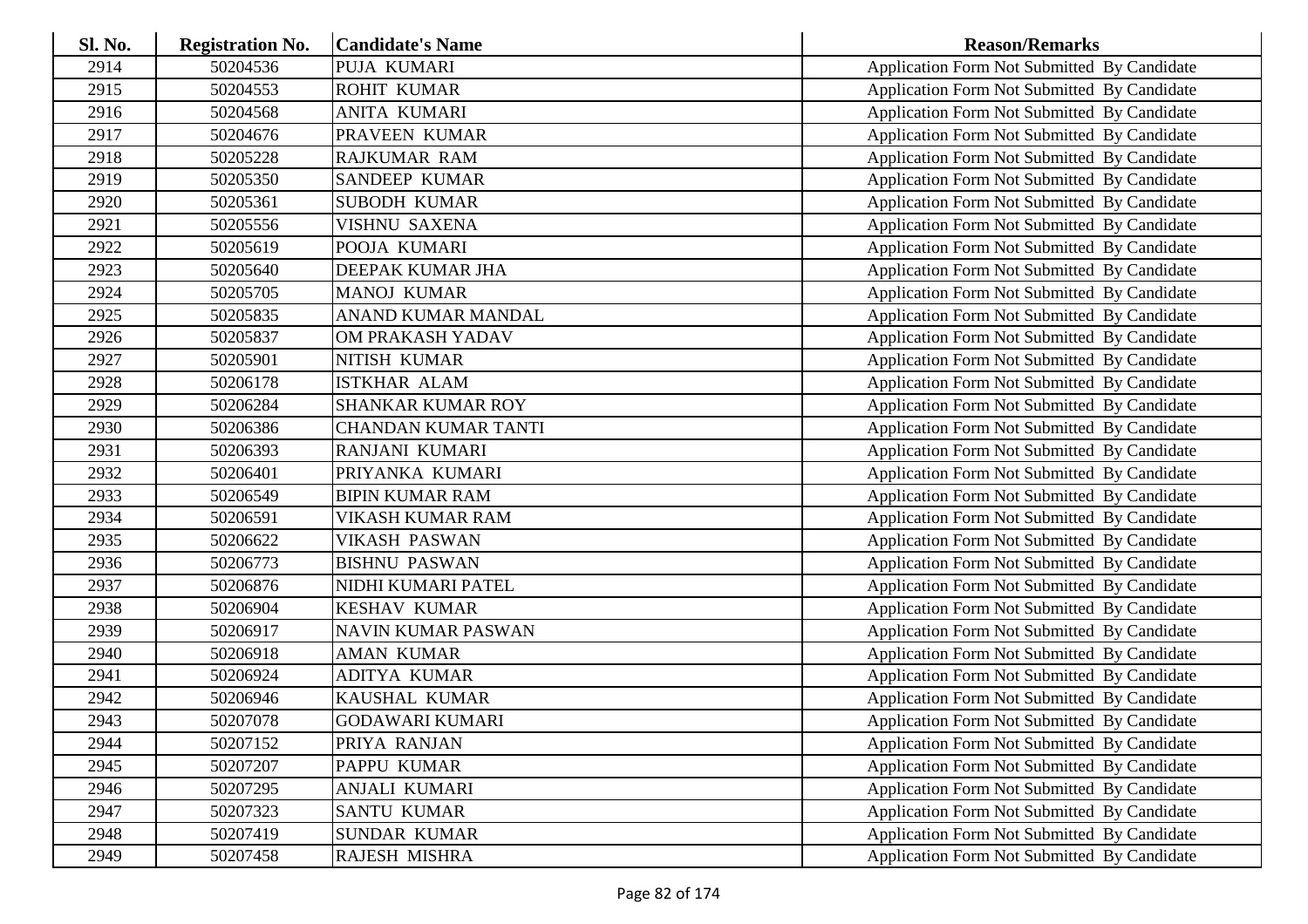| Sl. No. | <b>Registration No.</b> | <b>Candidate's Name</b>     | <b>Reason/Remarks</b>                              |
|---------|-------------------------|-----------------------------|----------------------------------------------------|
| 2950    | 50207481                | <b>AKHILESH KUMAR</b>       | Application Form Not Submitted By Candidate        |
| 2951    | 50207578                | SHUBHAM KUMAR SINGH         | Application Form Not Submitted By Candidate        |
| 2952    | 50207584                | <b>SANDIP KUMAR DAS</b>     | Application Form Not Submitted By Candidate        |
| 2953    | 50207662                | <b>KRISHNA KUMAR DAS</b>    | Application Form Not Submitted By Candidate        |
| 2954    | 50207805                | <b>MADAN KUMAR</b>          | Application Form Not Submitted By Candidate        |
| 2955    | 50207830                | <b>ATWARI MARANDI</b>       | Application Form Not Submitted By Candidate        |
| 2956    | 50207874                | VIAHAL KUMAR                | Application Form Not Submitted By Candidate        |
| 2957    | 50207878                | PRINT KUMAR                 | Application Form Not Submitted By Candidate        |
| 2958    | 50207987                | PRABHAT KUMAR               | Application Form Not Submitted By Candidate        |
| 2959    | 50208182                | <b>AETI KUMARI</b>          | Application Form Not Submitted By Candidate        |
| 2960    | 50208313                | <b>BRIJESH RAM</b>          | Application Form Not Submitted By Candidate        |
| 2961    | 50208388                | RAJNARAYAN KUMAR PASWAN     | Application Form Not Submitted By Candidate        |
| 2962    | 50208421                | <b>BULBUL KUMARI</b>        | Application Form Not Submitted By Candidate        |
| 2963    | 50208449                | <b>RITESH KUMAR</b>         | Application Form Not Submitted By Candidate        |
| 2964    | 50208518                | NITISH KUMAR                | Application Form Not Submitted By Candidate        |
| 2965    | 50208530                | SUNITA KUMARI               | Application Form Not Submitted By Candidate        |
| 2966    | 50208551                | DEEPAK KUMAR                | Application Form Not Submitted By Candidate        |
| 2967    | 50208636                | PRIYA KUMARI                | Application Form Not Submitted By Candidate        |
| 2968    | 50208658                | <b>VIKASH RAJAK</b>         | Application Form Not Submitted By Candidate        |
| 2969    | 50208740                | <b>MD ZUNAID</b>            | Application Form Not Submitted By Candidate        |
| 2970    | 50208802                | SANTOSH KUMAR PANDIT        | Application Form Not Submitted By Candidate        |
| 2971    | 50208864                | <b>RUPESH KUMAR</b>         | Application Form Not Submitted By Candidate        |
| 2972    | 50208881                | MENKA KUMARI                | Application Form Not Submitted By Candidate        |
| 2973    | 50208907                | <b>ABHIJEET KUMAR</b>       | Application Form Not Submitted By Candidate        |
| 2974    | 50209093                | AMISHA KUMARI               | Application Form Not Submitted By Candidate        |
| 2975    | 50209226                | <b>SAURABH KUMAR</b>        | Application Form Not Submitted By Candidate        |
| 2976    | 50209248                | SONU KUMAR                  | Application Form Not Submitted By Candidate        |
| 2977    | 50209286                | <b>ASHA KUMARI</b>          | Application Form Not Submitted By Candidate        |
| 2978    | 50209385                | AMRITA KUMARI               | Application Form Not Submitted By Candidate        |
| 2979    | 50209394                | RAMITA KUMARI               | Application Form Not Submitted By Candidate        |
| 2980    | 50209397                | DEEPAK KUMAR                | Application Form Not Submitted By Candidate        |
| 2981    | 50209399                | <b>ANKIT KUMAR</b>          | Application Form Not Submitted By Candidate        |
| 2982    | 50209411                | <b>BINOD HANSDA</b>         | Application Form Not Submitted By Candidate        |
| 2983    | 50209455                | <b>BEBI KUMARI GUPTA</b>    | Application Form Not Submitted By Candidate        |
| 2984    | 50209457                | <b>BHUSHAN KUMAR PASWAN</b> | <b>Application Form Not Submitted By Candidate</b> |
| 2985    | 50209500                | RAVISHANKAR PASWAN          | Application Form Not Submitted By Candidate        |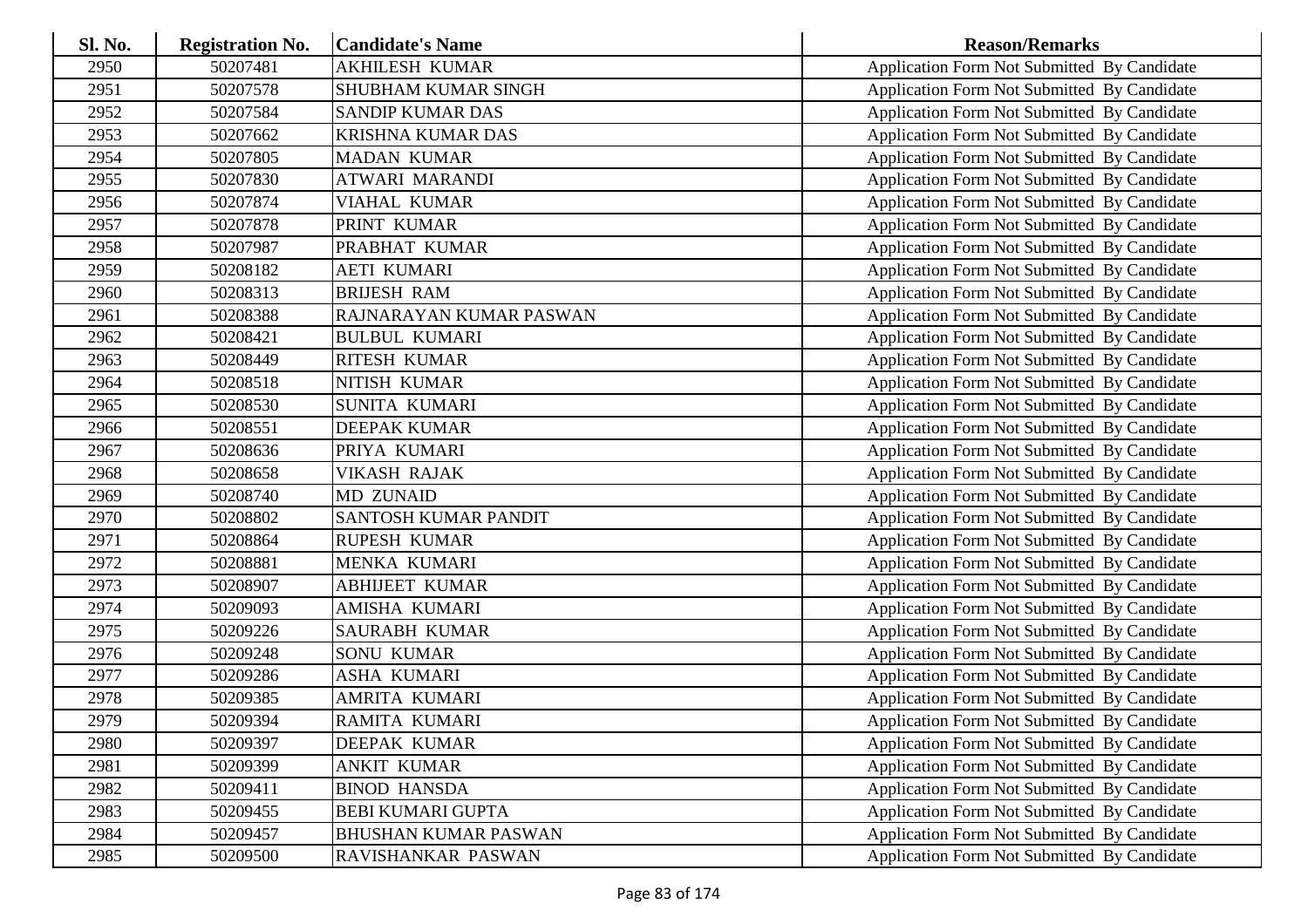| <b>Sl. No.</b> | <b>Registration No.</b> | <b>Candidate's Name</b>    | <b>Reason/Remarks</b>                              |
|----------------|-------------------------|----------------------------|----------------------------------------------------|
| 2986           | 50209529                | <b>RITIK KUMAR</b>         | Application Form Not Submitted By Candidate        |
| 2987           | 50210450                | HARSHIT KUMAR              | Application Form Not Submitted By Candidate        |
| 2988           | 50210507                | MINA KUMARI                | Application Form Not Submitted By Candidate        |
| 2989           | 50210905                | KAJAL KUMARI               | Application Form Not Submitted By Candidate        |
| 2990           | 50210943                | <b>VIDHI KUMARI</b>        | Application Form Not Submitted By Candidate        |
| 2991           | 50211477                | <b>KUSH KUMAR</b>          | Application Form Not Submitted By Candidate        |
| 2992           | 50211945                | PUSPA KUMARI               | Application Form Not Submitted By Candidate        |
| 2993           | 50212139                | KAJAL KUMARI               | Application Form Not Submitted By Candidate        |
| 2994           | 50212764                | POONAM KUMARI              | <b>Application Form Not Submitted By Candidate</b> |
| 2995           | 50213236                | <b>NANDINI PRAKASH</b>     | Application Form Not Submitted By Candidate        |
| 2996           | 50213302                | <b>VIKRAM KUMAR</b>        | Application Form Not Submitted By Candidate        |
| 2997           | 50213432                | <b>ANANT KUMAR</b>         | Application Form Not Submitted By Candidate        |
| 2998           | 50213458                | <b>RAMBHA KUMARI</b>       | Application Form Not Submitted By Candidate        |
| 2999           | 50213599                | PRADUMAN KUMAR             | Application Form Not Submitted By Candidate        |
| 3000           | 50213986                | <b>KUMAR ANIKET</b>        | Application Form Not Submitted By Candidate        |
| 3001           | 50214079                | <b>DINESH KUMAR SHARMA</b> | Application Form Not Submitted By Candidate        |
| 3002           | 50214198                | NIRAJ KUMAR YADAV          | Application Form Not Submitted By Candidate        |
| 3003           | 50214613                | <b>GAURAV PRAKASH SEN</b>  | Application Form Not Submitted By Candidate        |
| 3004           | 50214848                | <b>SONIT KUMAR</b>         | Application Form Not Submitted By Candidate        |
| 3005           | 50214867                | <b>KHUSHBOO</b>            | Application Form Not Submitted By Candidate        |
| 3006           | 50214946                | <b>GOVIND KUMAR</b>        | Application Form Not Submitted By Candidate        |
| 3007           | 50215051                | <b>MANISH KUMAR</b>        | Application Form Not Submitted By Candidate        |
| 3008           | 50215372                | <b>SANOJ KUMAR</b>         | Application Form Not Submitted By Candidate        |
| 3009           | 50215498                | <b>SAJAN KUMAR</b>         | Application Form Not Submitted By Candidate        |
| 3010           | 50215714                | <b>MUKESH KUMAR</b>        | Application Form Not Submitted By Candidate        |
| 3011           | 50215769                | MUKESH KUMAR               | Application Form Not Submitted By Candidate        |
| 3012           | 50215871                | <b>VINA KUMARI</b>         | Application Form Not Submitted By Candidate        |
| 3013           | 50215894                | <b>VICKY RAJAK</b>         | Application Form Not Submitted By Candidate        |
| 3014           | 50215965                | <b>ANJALI KUMARI</b>       | Application Form Not Submitted By Candidate        |
| 3015           | 50215979                | <b>LAXMI MAHTO</b>         | Application Form Not Submitted By Candidate        |
| 3016           | 50216042                | ARCHANA KUMARI             | Application Form Not Submitted By Candidate        |
| 3017           | 50216279                | <b>NITISH KUMAR</b>        | Application Form Not Submitted By Candidate        |
| 3018           | 50216311                | PRIYANKA KUMARI            | Application Form Not Submitted By Candidate        |
| 3019           | 50216390                | <b>SANJAY KUMAR</b>        | Application Form Not Submitted By Candidate        |
| 3020           | 50216422                | <b>CHANDRBALLAV KUMAR</b>  | Application Form Not Submitted By Candidate        |
| 3021           | 50216471                | <b>CHANDAN KUMAR</b>       | <b>Application Form Not Submitted By Candidate</b> |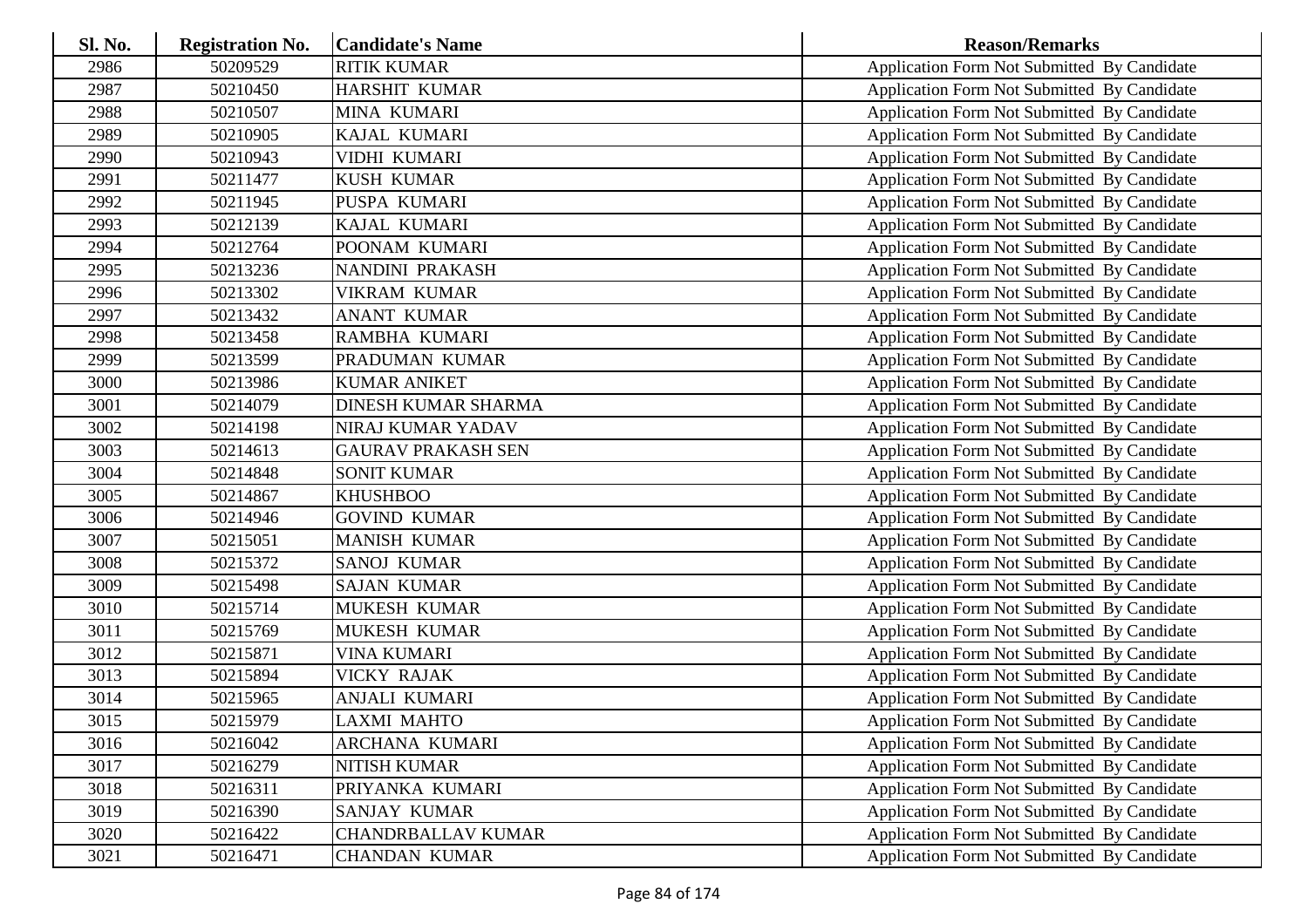| <b>Sl. No.</b> | <b>Registration No.</b> | <b>Candidate's Name</b>  | <b>Reason/Remarks</b>                              |
|----------------|-------------------------|--------------------------|----------------------------------------------------|
| 3022           | 50216674                | ABHISHEK KUMAR CHOUHAN   | Application Form Not Submitted By Candidate        |
| 3023           | 50216718                | VISHAL KUMAR             | <b>Application Form Not Submitted By Candidate</b> |
| 3024           | 50216813                | <b>JAI PRAKASH GUPTA</b> | Application Form Not Submitted By Candidate        |
| 3025           | 50216817                | POOJA KUMARI             | Application Form Not Submitted By Candidate        |
| 3026           | 50216978                | PAPPU KUMAR              | Application Form Not Submitted By Candidate        |
| 3027           | 50217338                | <b>AJAD KUMAR</b>        | Application Form Not Submitted By Candidate        |
| 3028           | 50217380                | KAJAL KUMARI DAS TIWARI  | Application Form Not Submitted By Candidate        |
| 3029           | 50217419                | MANIKANT KUMAR           | Application Form Not Submitted By Candidate        |
| 3030           | 50217508                | <b>MANISH KUMAR</b>      | Application Form Not Submitted By Candidate        |
| 3031           | 50217669                | <b>SHIVAM KUMAR</b>      | Application Form Not Submitted By Candidate        |
| 3032           | 50217764                | <b>BABLU YADAV</b>       | Application Form Not Submitted By Candidate        |
| 3033           | 50217784                | CHULBUL KUMARI           | Application Form Not Submitted By Candidate        |
| 3034           | 50217915                | NIKKI KUMARI             | Application Form Not Submitted By Candidate        |
| 3035           | 50218015                | <b>CHANDAN KUMAR</b>     | Application Form Not Submitted By Candidate        |
| 3036           | 50218073                | SNEHA KUMARI             | Application Form Not Submitted By Candidate        |
| 3037           | 50218382                | MANISHA KUMARI           | Application Form Not Submitted By Candidate        |
| 3038           | 50218383                | <b>DIPAK KUMAR</b>       | Application Form Not Submitted By Candidate        |
| 3039           | 50218405                | <b>MANOJ KUMAR RISHI</b> | Application Form Not Submitted By Candidate        |
| 3040           | 50218479                | <b>RITESH KUAMR</b>      | Application Form Not Submitted By Candidate        |
| 3041           | 50218557                | <b>SHAMBHU PASWAN</b>    | Application Form Not Submitted By Candidate        |
| 3042           | 50218591                | <b>BALKESHWAR KUMAR</b>  | Application Form Not Submitted By Candidate        |
| 3043           | 50218662                | <b>SAURABH KUMAR</b>     | Application Form Not Submitted By Candidate        |
| 3044           | 50218748                | <b>SHARDA KUMARI</b>     | Application Form Not Submitted By Candidate        |
| 3045           | 50218770                | <b>OMJEET KUMAR</b>      | Application Form Not Submitted By Candidate        |
| 3046           | 50218847                | <b>SACHIN NONIA</b>      | Application Form Not Submitted By Candidate        |
| 3047           | 50218849                | <b>RAJA KUMAR SINGH</b>  | Application Form Not Submitted By Candidate        |
| 3048           | 50218865                | DEVENDRA KUMAR           | Application Form Not Submitted By Candidate        |
| 3049           | 50218951                | CHHUMCHHUM KUMARI        | Application Form Not Submitted By Candidate        |
| 3050           | 50219062                | <b>RUPAM KUMARI</b>      | Application Form Not Submitted By Candidate        |
| 3051           | 50219338                | <b>SALAHUDDIN ANSARI</b> | Application Form Not Submitted By Candidate        |
| 3052           | 50219352                | PANKAJ KUMAR CHOUDHARY   | Application Form Not Submitted By Candidate        |
| 3053           | 50219542                | SINKU KUMARI             | Application Form Not Submitted By Candidate        |
| 3054           | 50219624                | <b>CHHOTE KUMAR</b>      | Application Form Not Submitted By Candidate        |
| 3055           | 50219627                | SONALI KUMARI            | Application Form Not Submitted By Candidate        |
| 3056           | 50219681                | <b>AMIT KUMAR</b>        | <b>Application Form Not Submitted By Candidate</b> |
| 3057           | 50219738                | <b>RUPESH KUMAR</b>      | Application Form Not Submitted By Candidate        |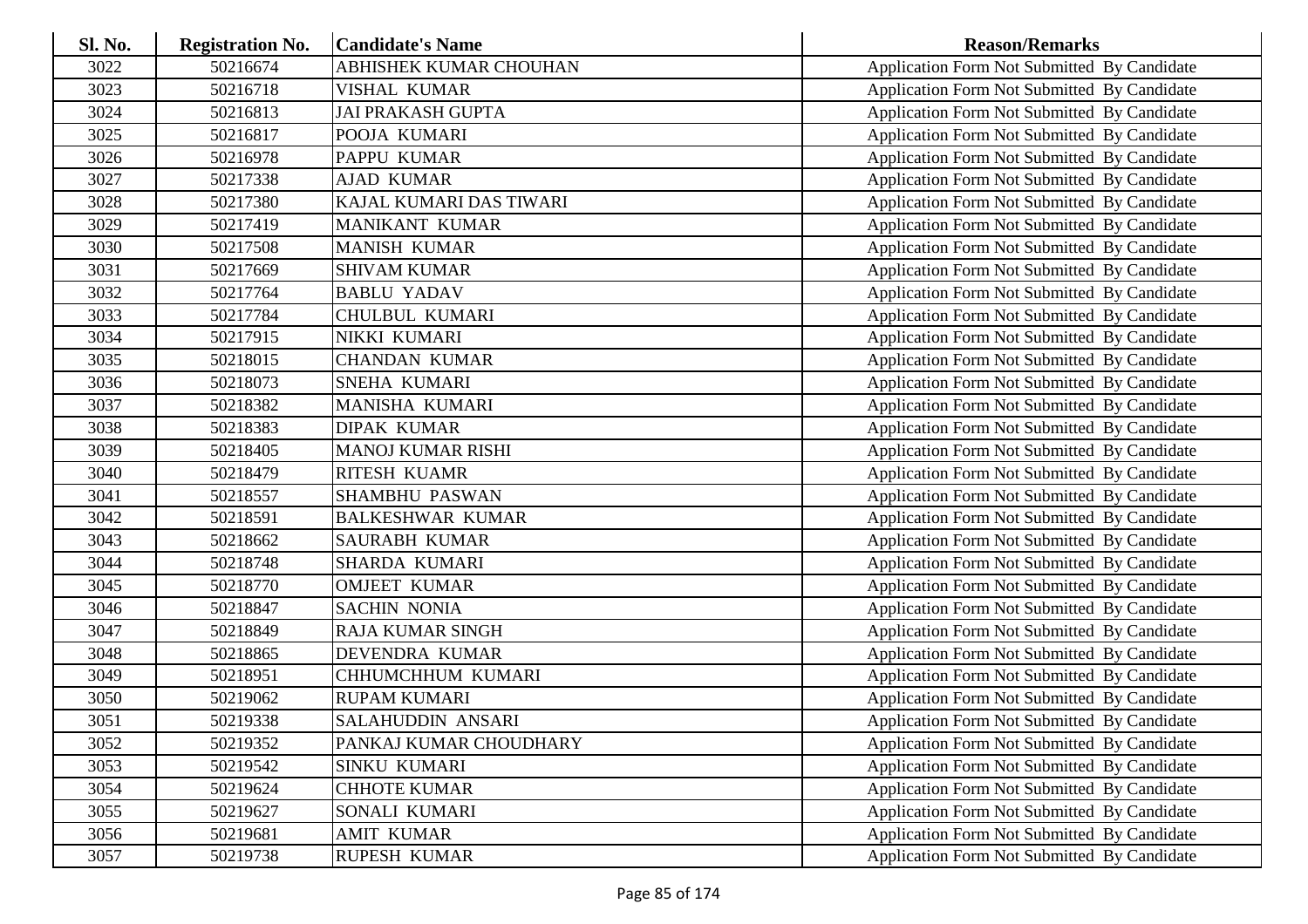| Sl. No. | <b>Registration No.</b> | <b>Candidate's Name</b>    | <b>Reason/Remarks</b>                       |
|---------|-------------------------|----------------------------|---------------------------------------------|
| 3058    | 50219775                | PUJA KUMARI DAS            | Application Form Not Submitted By Candidate |
| 3059    | 50219882                | PRIYANSHU GUPTA            | Application Form Not Submitted By Candidate |
| 3060    | 50219937                | <b>BITTU KUMAR</b>         | Application Form Not Submitted By Candidate |
| 3061    | 50220051                | <b>SARITA KUMARI</b>       | Application Form Not Submitted By Candidate |
| 3062    | 50220165                | NITISH KUMAR PASWAN        | Application Form Not Submitted By Candidate |
| 3063    | 50220194                | NITISH KUMAR               | Application Form Not Submitted By Candidate |
| 3064    | 50220307                | SUGANAND PASWAN            | Application Form Not Submitted By Candidate |
| 3065    | 50220449                | PRIYANKA KUMARI            | Application Form Not Submitted By Candidate |
| 3066    | 50220558                | PREETAM KUMAR              | Application Form Not Submitted By Candidate |
| 3067    | 50220569                | <b>SANJAY KUMAR PASWAN</b> | Application Form Not Submitted By Candidate |
| 3068    | 50220631                | <b>SONU KUMAR</b>          | Application Form Not Submitted By Candidate |
| 3069    | 50220636                | <b>AARTI KUMARI</b>        | Application Form Not Submitted By Candidate |
| 3070    | 50220658                | NEERAJ KUMAR               | Application Form Not Submitted By Candidate |
| 3071    | 50220800                | <b>SUNIL KUMAR GOND</b>    | Application Form Not Submitted By Candidate |
| 3072    | 50221016                | <b>KUNDAN KUMAR AZAD</b>   | Application Form Not Submitted By Candidate |
| 3073    | 50221104                | <b>RAVI RANJAN</b>         | Application Form Not Submitted By Candidate |
| 3074    | 50221141                | <b>HARIOM PAL</b>          | Application Form Not Submitted By Candidate |
| 3075    | 50221170                | <b>CHANDAN KUMAR</b>       | Application Form Not Submitted By Candidate |
| 3076    | 50221223                | <b>AJIT KUMAR</b>          | Application Form Not Submitted By Candidate |
| 3077    | 50221258                | MANISHA KUMARI             | Application Form Not Submitted By Candidate |
| 3078    | 50221403                | <b>SHREERAM KUMAR</b>      | Application Form Not Submitted By Candidate |
| 3079    | 50221421                | SHOBHA KUMARI              | Application Form Not Submitted By Candidate |
| 3080    | 50221701                | <b>SANTOSH KUMAR</b>       | Application Form Not Submitted By Candidate |
| 3081    | 50221705                | RAHUL KUMAR                | Application Form Not Submitted By Candidate |
| 3082    | 50221794                | PRAGATI JAISAWAL           | Application Form Not Submitted By Candidate |
| 3083    | 50221820                | RUPESH KUMAR               | Application Form Not Submitted By Candidate |
| 3084    | 50222005                | <b>BIDESHI CHAUDHARY</b>   | Application Form Not Submitted By Candidate |
| 3085    | 50222021                | HASAN HASNAIN MOSANNA      | Application Form Not Submitted By Candidate |
| 3086    | 50222081                | <b>AMIT KESHRI</b>         | Application Form Not Submitted By Candidate |
| 3087    | 50222090                | <b>RAJ KUMAR</b>           | Application Form Not Submitted By Candidate |
| 3088    | 50222234                | <b>RITESH KUMAR</b>        | Application Form Not Submitted By Candidate |
| 3089    | 50222328                | ANAND KUMAR PASWAN         | Application Form Not Submitted By Candidate |
| 3090    | 50222528                | PUJA BHARTI                | Application Form Not Submitted By Candidate |
| 3091    | 50222759                | NIRAJ KUMAR RAM            | Application Form Not Submitted By Candidate |
| 3092    | 50222862                | <b>SHRAVAN KUMAR</b>       | Application Form Not Submitted By Candidate |
| 3093    | 50222908                | <b>AKHILESH KUMAR</b>      | Application Form Not Submitted By Candidate |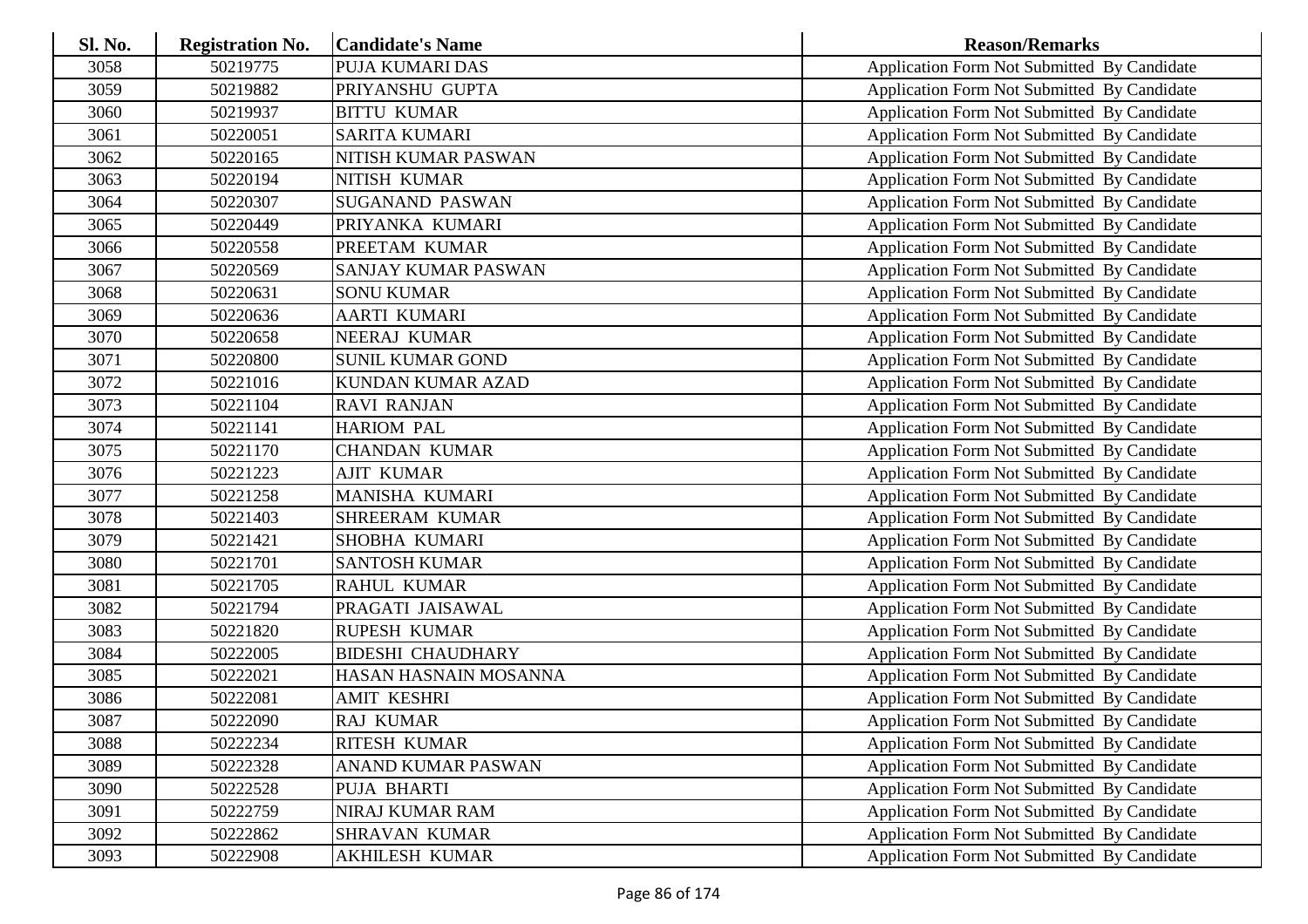| <b>Sl. No.</b> | <b>Registration No.</b> | <b>Candidate's Name</b>    | <b>Reason/Remarks</b>                              |
|----------------|-------------------------|----------------------------|----------------------------------------------------|
| 3094           | 50223016                | <b>ANANT PASWAN</b>        | Application Form Not Submitted By Candidate        |
| 3095           | 50223061                | <b>SAROJ PASWAN</b>        | Application Form Not Submitted By Candidate        |
| 3096           | 50223157                | <b>RAJA KUMAR</b>          | Application Form Not Submitted By Candidate        |
| 3097           | 50223192                | <b>SHAHIN PARWEEN</b>      | Application Form Not Submitted By Candidate        |
| 3098           | 50223284                | <b>SANOJ KUMAR DAS</b>     | Application Form Not Submitted By Candidate        |
| 3099           | 50223311                | <b>SUDAY KUMAR</b>         | Application Form Not Submitted By Candidate        |
| 3100           | 50223403                | PRITI KUMARI               | Application Form Not Submitted By Candidate        |
| 3101           | 50223462                | <b>KUNDAN KUMAR</b>        | Application Form Not Submitted By Candidate        |
| 3102           | 50223506                | <b>CHANDAN KUMAR</b>       | Application Form Not Submitted By Candidate        |
| 3103           | 50223623                | <b>KUNDAN KUMAR</b>        | Application Form Not Submitted By Candidate        |
| 3104           | 50223772                | <b>ANAND KUMAR RAJAK</b>   | Application Form Not Submitted By Candidate        |
| 3105           | 50223790                | SHAHIL SINGH               | Application Form Not Submitted By Candidate        |
| 3106           | 50223844                | <b>CHANDAN KUMAR</b>       | Application Form Not Submitted By Candidate        |
| 3107           | 50223852                | SURENDER KUMAR             | Application Form Not Submitted By Candidate        |
| 3108           | 50223955                | PRIYANKA KUMARI            | Application Form Not Submitted By Candidate        |
| 3109           | 50224093                | <b>AMIT KUMAR PASWAN</b>   | Application Form Not Submitted By Candidate        |
| 3110           | 50224121                | <b>MUKESH KUMAR PASWAN</b> | <b>Application Form Not Submitted By Candidate</b> |
| 3111           | 50224155                | <b>NANDAN KUMAR</b>        | Application Form Not Submitted By Candidate        |
| 3112           | 50224180                | <b>RAJAN KUMAR YADAV</b>   | Application Form Not Submitted By Candidate        |
| 3113           | 50224296                | PRAMOD KUMAR               | Application Form Not Submitted By Candidate        |
| 3114           | 50224360                | <b>CHHOTU KUMAR PASWAN</b> | Application Form Not Submitted By Candidate        |
| 3115           | 50224556                | <b>DEEPAK KUMAR</b>        | Application Form Not Submitted By Candidate        |
| 3116           | 50224564                | <b>DEVKUSH KUMAR</b>       | Application Form Not Submitted By Candidate        |
| 3117           | 50224600                | <b>BALAJI</b>              | Application Form Not Submitted By Candidate        |
| 3118           | 50224808                | <b>RAMESH KUMAR</b>        | Application Form Not Submitted By Candidate        |
| 3119           | 50224822                | <b>KUNDAN KUMAR</b>        | Application Form Not Submitted By Candidate        |
| 3120           | 50224929                | PRIYANKA KUMARI            | Application Form Not Submitted By Candidate        |
| 3121           | 50224939                | <b>CHANDRA MOHAN KUMAR</b> | Application Form Not Submitted By Candidate        |
| 3122           | 50225024                | <b>CHANDAN KUMAR</b>       | Application Form Not Submitted By Candidate        |
| 3123           | 50225039                | VIKASH KUMAR PODDAR        | Application Form Not Submitted By Candidate        |
| 3124           | 50225064                | <b>DHANJAY SINGH</b>       | Application Form Not Submitted By Candidate        |
| 3125           | 50225143                | <b>MAHABUB SARABAR</b>     | Application Form Not Submitted By Candidate        |
| 3126           | 50225150                | MANURANJAN KUMAR           | Application Form Not Submitted By Candidate        |
| 3127           | 50225168                | <b>RAJAN KUMAR</b>         | Application Form Not Submitted By Candidate        |
| 3128           | 50225282                | <b>SIKKEE KUMARI</b>       | <b>Application Form Not Submitted By Candidate</b> |
| 3129           | 50225290                | UTTAM RAVI DAS             | Application Form Not Submitted By Candidate        |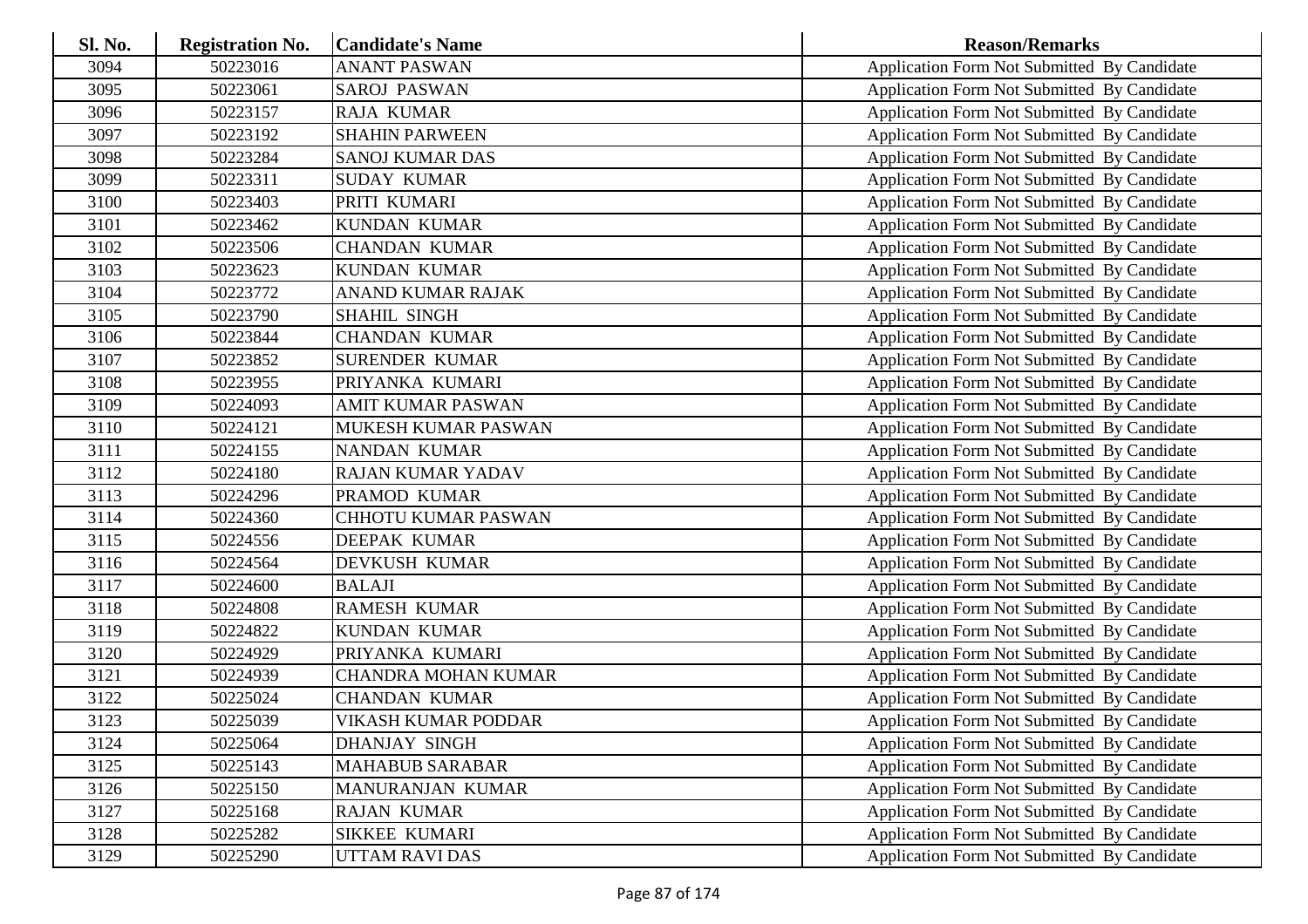| <b>Sl. No.</b> | <b>Registration No.</b> | <b>Candidate's Name</b>   | <b>Reason/Remarks</b>                              |
|----------------|-------------------------|---------------------------|----------------------------------------------------|
| 3130           | 50225372                | <b>RAVI KUMAR</b>         | Application Form Not Submitted By Candidate        |
| 3131           | 50225575                | <b>MANJU KUMARI</b>       | Application Form Not Submitted By Candidate        |
| 3132           | 50226085                | <b>SHYAM KUMAR SHARMA</b> | Application Form Not Submitted By Candidate        |
| 3133           | 50226092                | <b>SHYAM KUMAR SAH</b>    | Application Form Not Submitted By Candidate        |
| 3134           | 50226136                | PRAVEEN KUMAR SINGH       | Application Form Not Submitted By Candidate        |
| 3135           | 50226279                | MOHAN KUMAR RAY           | Application Form Not Submitted By Candidate        |
| 3136           | 50226348                | ANSHIKA SRIVASTAVA        | Application Form Not Submitted By Candidate        |
| 3137           | 50226370                | <b>RISHI PASWAN</b>       | Application Form Not Submitted By Candidate        |
| 3138           | 50226491                | <b>ANUJ KUMAR</b>         | Application Form Not Submitted By Candidate        |
| 3139           | 50226531                | <b>ABDUL RAHAMAN</b>      | Application Form Not Submitted By Candidate        |
| 3140           | 50226657                | <b>RUCHI KUMARI</b>       | Application Form Not Submitted By Candidate        |
| 3141           | 50226700                | <b>SUNNY KUMAR</b>        | Application Form Not Submitted By Candidate        |
| 3142           | 50226772                | MANOHAR KUMAR SHARMA      | Application Form Not Submitted By Candidate        |
| 3143           | 50226815                | PRATIBHA PAL              | Application Form Not Submitted By Candidate        |
| 3144           | 50226820                | <b>AVDH ESH KUMAR</b>     | Application Form Not Submitted By Candidate        |
| 3145           | 50226833                | <b>AKHILESH KUMAR RAM</b> | Application Form Not Submitted By Candidate        |
| 3146           | 50226843                | <b>RAJEEV RANJAN</b>      | Application Form Not Submitted By Candidate        |
| 3147           | 50226898                | <b>SHATRUGHAN</b>         | Application Form Not Submitted By Candidate        |
| 3148           | 50227032                | <b>AKASH RAI</b>          | Application Form Not Submitted By Candidate        |
| 3149           | 50227041                | <b>BIRENDAR KUMAR</b>     | Application Form Not Submitted By Candidate        |
| 3150           | 50227046                | <b>RAKESH KUMAR</b>       | Application Form Not Submitted By Candidate        |
| 3151           | 50227053                | MANISH KUMAR CHAUDHARY    | Application Form Not Submitted By Candidate        |
| 3152           | 50227128                | NIRAJ KUMAR               | Application Form Not Submitted By Candidate        |
| 3153           | 50227246                | <b>JAIYAKEE KUMAR</b>     | Application Form Not Submitted By Candidate        |
| 3154           | 50227380                | REEMA KUMARI              | Application Form Not Submitted By Candidate        |
| 3155           | 50227438                | <b>GOVIND KUMAR</b>       | Application Form Not Submitted By Candidate        |
| 3156           | 50227570                | VISHAL KUMAR              | Application Form Not Submitted By Candidate        |
| 3157           | 50227582                | <b>UTTAM KUMAR</b>        | Application Form Not Submitted By Candidate        |
| 3158           | 50227618                | <b>AKASH KUMAR</b>        | Application Form Not Submitted By Candidate        |
| 3159           | 50227802                | AKANKSHA PRIYA            | Application Form Not Submitted By Candidate        |
| 3160           | 50227816                | PARDESHI KUMAR            | Application Form Not Submitted By Candidate        |
| 3161           | 50227829                | <b>UPENDRA KUMAR RAM</b>  | <b>Application Form Not Submitted By Candidate</b> |
| 3162           | 50227852                | KHUSHBOO KUMARI           | <b>Application Form Not Submitted By Candidate</b> |
| 3163           | 50227940                | KHUSHBOO KUMARI           | Application Form Not Submitted By Candidate        |
| 3164           | 50228017                | SUNITA KUMARI             | <b>Application Form Not Submitted By Candidate</b> |
| 3165           | 50228163                | <b>RAVIKANT KUMAR</b>     | Application Form Not Submitted By Candidate        |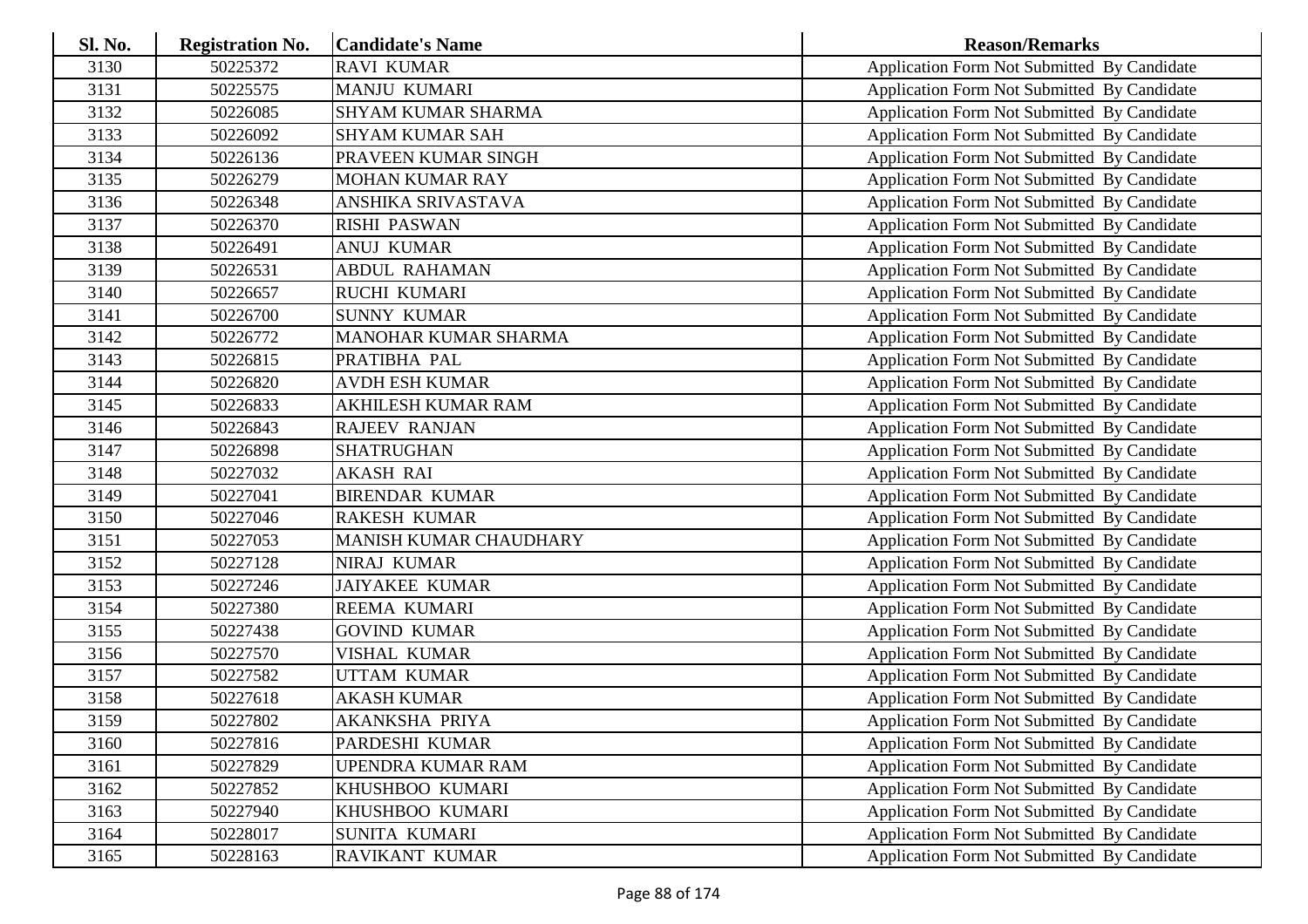| Sl. No. | <b>Registration No.</b> | <b>Candidate's Name</b>   | <b>Reason/Remarks</b>                              |
|---------|-------------------------|---------------------------|----------------------------------------------------|
| 3166    | 50228188                | POOJA VIJAY PRASAD        | Application Form Not Submitted By Candidate        |
| 3167    | 50228259                | PRINCE KUMAR BAITHA       | Application Form Not Submitted By Candidate        |
| 3168    | 50228418                | <b>RITESH KUMAR</b>       | Application Form Not Submitted By Candidate        |
| 3169    | 50228471                | <b>ABHIMANYU PANDEY</b>   | Application Form Not Submitted By Candidate        |
| 3170    | 50228558                | SONU KUMAR MANJHI         | Application Form Not Submitted By Candidate        |
| 3171    | 50228566                | AKHILESH KUMAR MEHTA      | Application Form Not Submitted By Candidate        |
| 3172    | 50228603                | UPENDRA KUMAR GUPTA       | Application Form Not Submitted By Candidate        |
| 3173    | 50228727                | DEVYANTI KUMARI           | Application Form Not Submitted By Candidate        |
| 3174    | 50228800                | NITISH KUMAR              | Application Form Not Submitted By Candidate        |
| 3175    | 50228888                | MISS SONI KUMARI          | Application Form Not Submitted By Candidate        |
| 3176    | 50228910                | SONI KUMARI PASWAN        | Application Form Not Submitted By Candidate        |
| 3177    | 50229189                | <b>FOTU KUMAR</b>         | Application Form Not Submitted By Candidate        |
| 3178    | 50229244                | <b>ARVIND KUMAR</b>       | Application Form Not Submitted By Candidate        |
| 3179    | 50229388                | <b>DIPAK KUMAR DAS</b>    | <b>Application Form Not Submitted By Candidate</b> |
| 3180    | 50229471                | MUKESH KUMAR              | Application Form Not Submitted By Candidate        |
| 3181    | 50229658                | <b>BULBUL KUMAR</b>       | Application Form Not Submitted By Candidate        |
| 3182    | 50229721                | SUNIL KUMAR SINGH         | Application Form Not Submitted By Candidate        |
| 3183    | 50229887                | MUKESH KUMAR YADAV        | Application Form Not Submitted By Candidate        |
| 3184    | 50229888                | POOJA KUMARI              | Application Form Not Submitted By Candidate        |
| 3185    | 50229990                | <b>AARTI KUMARI</b>       | Application Form Not Submitted By Candidate        |
| 3186    | 50230034                | <b>SUJEET KUMAR PATEL</b> | Application Form Not Submitted By Candidate        |
| 3187    | 50230130                | DAYANAND KUMAR SHARMA     | Application Form Not Submitted By Candidate        |
| 3188    | 50230255                | <b>KM VARSHA SINGH</b>    | Application Form Not Submitted By Candidate        |
| 3189    | 50230455                | <b>BHIM KUMAR SAH</b>     | Application Form Not Submitted By Candidate        |
| 3190    | 50230550                | <b>RAVI JHA</b>           | Application Form Not Submitted By Candidate        |
| 3191    | 50230829                | PANKAJ RAI                | Application Form Not Submitted By Candidate        |
| 3192    | 50230957                | <b>ANKIT RAJ</b>          | Application Form Not Submitted By Candidate        |
| 3193    | 50231292                | <b>SUNIL SINGH</b>        | Application Form Not Submitted By Candidate        |
| 3194    | 50231299                | ARVIND KUMAR RAM          | Application Form Not Submitted By Candidate        |
| 3195    | 50231383                | SHALINI PRIYA             | Application Form Not Submitted By Candidate        |
| 3196    | 50231463                | NAGENDRA KUMAR RAM        | Application Form Not Submitted By Candidate        |
| 3197    | 50231478                | SANJEEV RANJAN            | <b>Application Form Not Submitted By Candidate</b> |
| 3198    | 50231515                | <b>RAVI KUMAR</b>         | Application Form Not Submitted By Candidate        |
| 3199    | 50231526                | MD WASIM                  | Application Form Not Submitted By Candidate        |
| 3200    | 50231558                | HIMANSHU KUMAR SHARMA     | Application Form Not Submitted By Candidate        |
| 3201    | 50231639                | PRIYANKA KUMARI           | Application Form Not Submitted By Candidate        |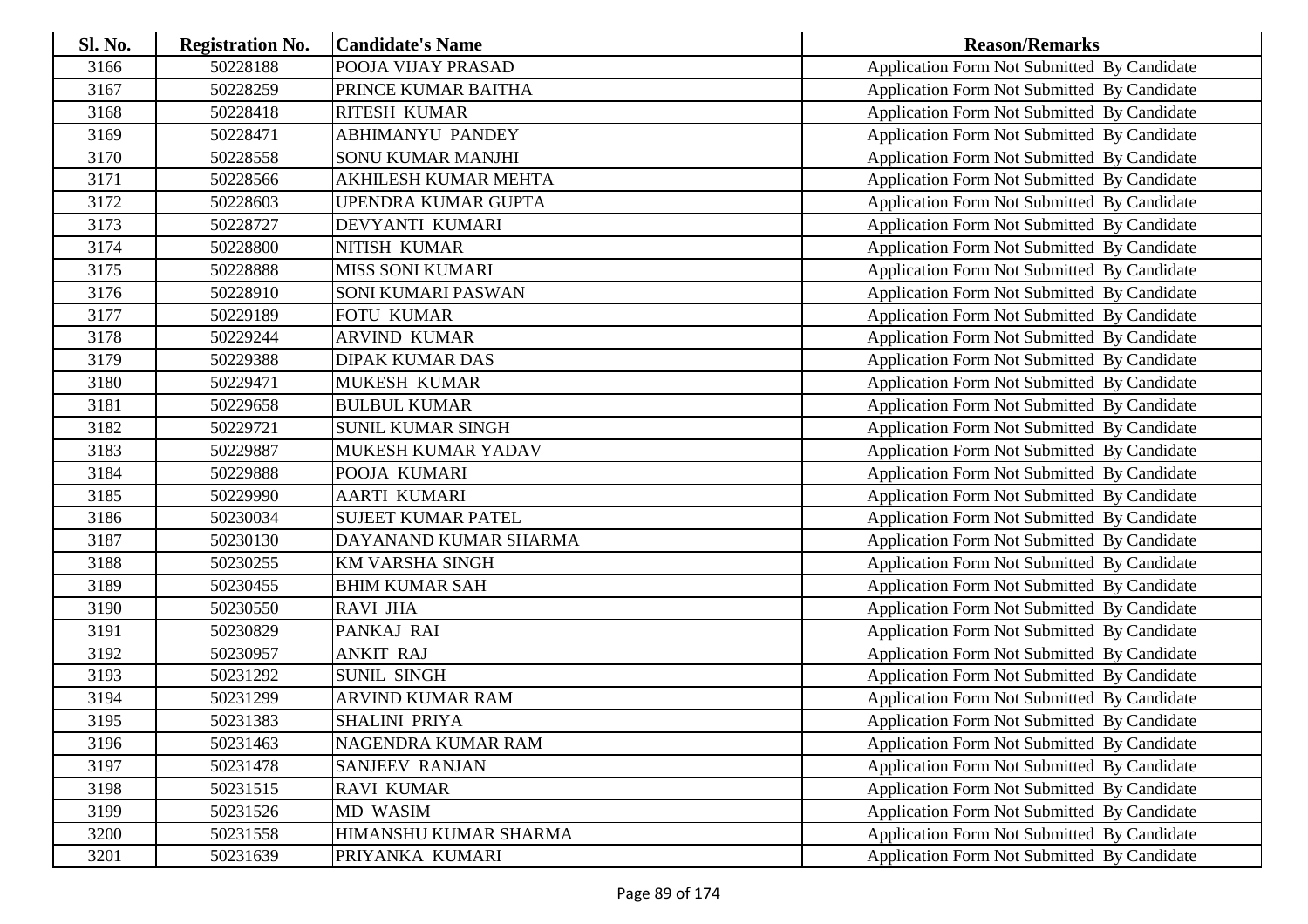| <b>Sl. No.</b> | <b>Registration No.</b> | <b>Candidate's Name</b>   | <b>Reason/Remarks</b>                              |
|----------------|-------------------------|---------------------------|----------------------------------------------------|
| 3202           | 50231795                | HEMANT KUMAR              | Application Form Not Submitted By Candidate        |
| 3203           | 50231892                | NIRAJ KUMAR PASWAN        | Application Form Not Submitted By Candidate        |
| 3204           | 50231951                | PRADUMN KUMAR             | Application Form Not Submitted By Candidate        |
| 3205           | 50231982                | <b>MANA KUMARI</b>        | Application Form Not Submitted By Candidate        |
| 3206           | 50232005                | <b>GAURAV KUMAR</b>       | Application Form Not Submitted By Candidate        |
| 3207           | 50232217                | <b>RAHUL KUMAR</b>        | Application Form Not Submitted By Candidate        |
| 3208           | 50232454                | <b>BABLU KUMAR</b>        | Application Form Not Submitted By Candidate        |
| 3209           | 50232580                | PUSHPA KUMARI             | Application Form Not Submitted By Candidate        |
| 3210           | 50232716                | DEEPAK KUMAR SINGH        | Application Form Not Submitted By Candidate        |
| 3211           | 50232723                | <b>MONU KUMAR</b>         | Application Form Not Submitted By Candidate        |
| 3212           | 50232811                | <b>SONU KUMAR</b>         | Application Form Not Submitted By Candidate        |
| 3213           | 50232869                | <b>SANDEEP KUMAR</b>      | Application Form Not Submitted By Candidate        |
| 3214           | 50233004                | <b>ROHIT KUMAR</b>        | Application Form Not Submitted By Candidate        |
| 3215           | 50233101                | ANISHA KUMARI             | Application Form Not Submitted By Candidate        |
| 3216           | 50233296                | <b>SUMAN SAURABH</b>      | Application Form Not Submitted By Candidate        |
| 3217           | 50233478                | <b>ANIL KUMAR ROUSHAN</b> | Application Form Not Submitted By Candidate        |
| 3218           | 50233515                | <b>RAKESH KUMAR</b>       | Application Form Not Submitted By Candidate        |
| 3219           | 50233671                | <b>SONU KUMAR</b>         | Application Form Not Submitted By Candidate        |
| 3220           | 50233673                | RANJIT KUMAR CHOUDHARY    | Application Form Not Submitted By Candidate        |
| 3221           | 50233731                | <b>UMITA KUMARI</b>       | Application Form Not Submitted By Candidate        |
| 3222           | 50233749                | PRAMOD SINGH              | Application Form Not Submitted By Candidate        |
| 3223           | 50234060                | PRIYANKA KUMARI           | Application Form Not Submitted By Candidate        |
| 3224           | 50234221                | <b>DOARIKA PASWAN</b>     | Application Form Not Submitted By Candidate        |
| 3225           | 50234354                | <b>ANKIT KUMAR</b>        | Application Form Not Submitted By Candidate        |
| 3226           | 50234456                | VIKASH KUMAR SAHANI       | Application Form Not Submitted By Candidate        |
| 3227           | 50234469                | SHYAM BABU CHAUDHARY      | Application Form Not Submitted By Candidate        |
| 3228           | 50234542                | <b>ANTIMA KUMARI</b>      | Application Form Not Submitted By Candidate        |
| 3229           | 50234568                | <b>MD NESAR ALAM</b>      | Application Form Not Submitted By Candidate        |
| 3230           | 50234605                | POOJA KUMARI              | Application Form Not Submitted By Candidate        |
| 3231           | 50234619                | <b>CHANDAN KUMAR</b>      | Application Form Not Submitted By Candidate        |
| 3232           | 50234625                | <b>SATISH KUMAR</b>       | Application Form Not Submitted By Candidate        |
| 3233           | 50234757                | CHHOTI KUMARI             | Application Form Not Submitted By Candidate        |
| 3234           | 50234783                | AKHILESH KUMAR RAM        | <b>Application Form Not Submitted By Candidate</b> |
| 3235           | 50234793                | MUKESH KUMAR              | Application Form Not Submitted By Candidate        |
| 3236           | 50234834                | <b>TANNU KUMARI</b>       | <b>Application Form Not Submitted By Candidate</b> |
| 3237           | 50234842                | <b>SANJAY KUMAR</b>       | Application Form Not Submitted By Candidate        |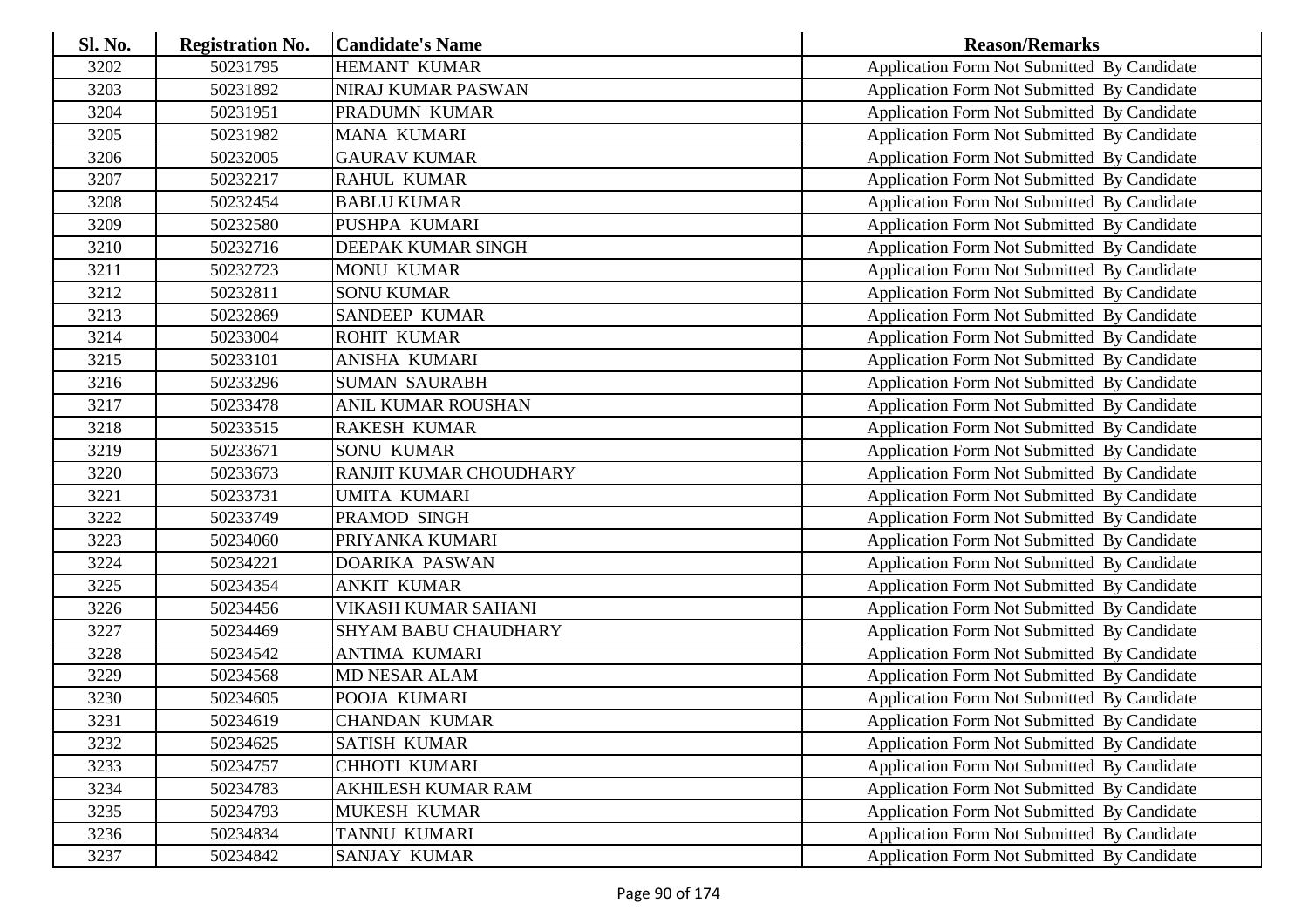| <b>Sl. No.</b> | <b>Registration No.</b> | <b>Candidate's Name</b>   | <b>Reason/Remarks</b>                              |
|----------------|-------------------------|---------------------------|----------------------------------------------------|
| 3238           | 50235099                | <b>SANJAY KUMAR</b>       | Application Form Not Submitted By Candidate        |
| 3239           | 50235223                | <b>GITA KUMARI</b>        | Application Form Not Submitted By Candidate        |
| 3240           | 50235279                | <b>SUSHIL KUMAR RAM</b>   | Application Form Not Submitted By Candidate        |
| 3241           | 50235342                | <b>MANOJ KUMAR</b>        | Application Form Not Submitted By Candidate        |
| 3242           | 50235349                | ANIL KUMAR KUSHWAHA       | Application Form Not Submitted By Candidate        |
| 3243           | 50235400                | <b>SATYAM KUMAR</b>       | Application Form Not Submitted By Candidate        |
| 3244           | 50235408                | <b>KUNDAN DAS</b>         | Application Form Not Submitted By Candidate        |
| 3245           | 50235445                | <b>BASANT KUMAR</b>       | Application Form Not Submitted By Candidate        |
| 3246           | 50235545                | <b>CHANCHAL KUMAR</b>     | Application Form Not Submitted By Candidate        |
| 3247           | 50235601                | <b>VIKASH KUMAR</b>       | Application Form Not Submitted By Candidate        |
| 3248           | 50235921                | MUKESH KUMAR YADAV        | Application Form Not Submitted By Candidate        |
| 3249           | 50236037                | <b>MITHLESH RAM</b>       | Application Form Not Submitted By Candidate        |
| 3250           | 50236038                | VISHAL KUMAR              | Application Form Not Submitted By Candidate        |
| 3251           | 50236083                | <b>CHANDAN KUMAR</b>      | Application Form Not Submitted By Candidate        |
| 3252           | 50236197                | <b>SARITA KUMARI</b>      | Application Form Not Submitted By Candidate        |
| 3253           | 50236204                | <b>KRISHNA KUMAR</b>      | Application Form Not Submitted By Candidate        |
| 3254           | 50236255                | <b>SACHIN KUMAR MAHTO</b> | Application Form Not Submitted By Candidate        |
| 3255           | 50236331                | <b>GAUTAM KUMAR</b>       | Application Form Not Submitted By Candidate        |
| 3256           | 50236517                | <b>DEVESH KUMAR</b>       | Application Form Not Submitted By Candidate        |
| 3257           | 50236552                | <b>SANJAY SAH</b>         | Application Form Not Submitted By Candidate        |
| 3258           | 50236574                | <b>BIJAY KUMAR MAHATO</b> | Application Form Not Submitted By Candidate        |
| 3259           | 50236655                | <b>MANRUP KUMAR</b>       | Application Form Not Submitted By Candidate        |
| 3260           | 50236674                | <b>SHAMBHU KUMAR</b>      | Application Form Not Submitted By Candidate        |
| 3261           | 50236747                | RAVINDRA KUMAR SAH        | Application Form Not Submitted By Candidate        |
| 3262           | 50236788                | <b>SATISH KUMAR</b>       | Application Form Not Submitted By Candidate        |
| 3263           | 50236825                | RAVI SHANKAR JHA          | Application Form Not Submitted By Candidate        |
| 3264           | 50236985                | <b>LOVELY SHARMA</b>      | Application Form Not Submitted By Candidate        |
| 3265           | 50237022                | MITHLESH KUMAR            | Application Form Not Submitted By Candidate        |
| 3266           | 50237416                | <b>AMIT KUMAR SAH</b>     | Application Form Not Submitted By Candidate        |
| 3267           | 50237498                | <b>ROHIT YADAV</b>        | Application Form Not Submitted By Candidate        |
| 3268           | 50237573                | MUNNA KUMAR               | Application Form Not Submitted By Candidate        |
| 3269           | 50237636                | <b>MANISH KUMAR</b>       | <b>Application Form Not Submitted By Candidate</b> |
| 3270           | 50237859                | <b>JYOTISH KUMAR</b>      | <b>Application Form Not Submitted By Candidate</b> |
| 3271           | 50237914                | NITISH KUMAR              | Application Form Not Submitted By Candidate        |
| 3272           | 50237928                | <b>VINOD KUMAR</b>        | Application Form Not Submitted By Candidate        |
| 3273           | 50237966                | <b>MANISH PASWAN</b>      | <b>Application Form Not Submitted By Candidate</b> |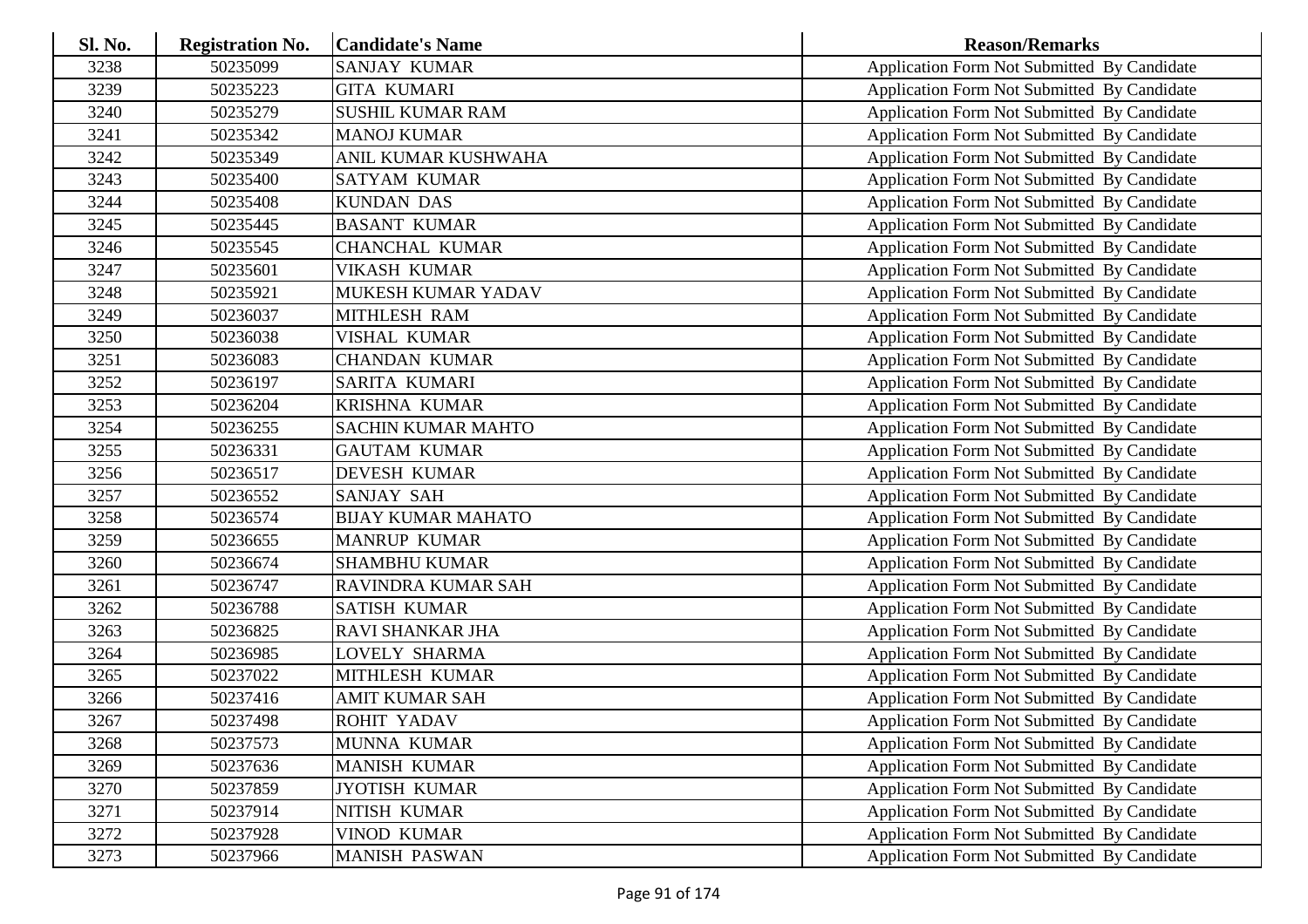| <b>Sl. No.</b> | <b>Registration No.</b> | <b>Candidate's Name</b>     | <b>Reason/Remarks</b>                              |
|----------------|-------------------------|-----------------------------|----------------------------------------------------|
| 3274           | 50238242                | <b>GORELAL KEWAT</b>        | Application Form Not Submitted By Candidate        |
| 3275           | 50238258                | <b>INDU KUMARI</b>          | Application Form Not Submitted By Candidate        |
| 3276           | 50238268                | <b>SATYAM KUMAR</b>         | Application Form Not Submitted By Candidate        |
| 3277           | 50238309                | <b>LALAN KUMAR</b>          | Application Form Not Submitted By Candidate        |
| 3278           | 50238451                | <b>RAJU PASWAN</b>          | Application Form Not Submitted By Candidate        |
| 3279           | 50238573                | VAKIL KUMAR                 | Application Form Not Submitted By Candidate        |
| 3280           | 50238646                | <b>SUMMY KUMAR</b>          | Application Form Not Submitted By Candidate        |
| 3281           | 50238663                | <b>SANDEEP KUMAR</b>        | Application Form Not Submitted By Candidate        |
| 3282           | 50238802                | <b>IMAMUDIN ANSARI</b>      | Application Form Not Submitted By Candidate        |
| 3283           | 50238923                | <b>MOHAN KUMAR</b>          | Application Form Not Submitted By Candidate        |
| 3284           | 50239050                | SATYENDRA KUMAR             | Application Form Not Submitted By Candidate        |
| 3285           | 50239161                | NIRANJAN KUMAR              | Application Form Not Submitted By Candidate        |
| 3286           | 50239288                | <b>AMIT KUMAR</b>           | Application Form Not Submitted By Candidate        |
| 3287           | 50239548                | LAVKUSH                     | Application Form Not Submitted By Candidate        |
| 3288           | 50239641                | <b>SAMARJEET KUMAR</b>      | Application Form Not Submitted By Candidate        |
| 3289           | 50239642                | <b>MUNNA KUMAR</b>          | <b>Application Form Not Submitted By Candidate</b> |
| 3290           | 50239977                | <b>VIKRAM KUMAR</b>         | Application Form Not Submitted By Candidate        |
| 3291           | 50240055                | <b>SONAM KUMARI</b>         | Application Form Not Submitted By Candidate        |
| 3292           | 50240204                | PRADUMAN RAJ                | Application Form Not Submitted By Candidate        |
| 3293           | 50240256                | <b>ABHAY KUMAR</b>          | Application Form Not Submitted By Candidate        |
| 3294           | 50240349                | <b>RAMESH SINGH</b>         | Application Form Not Submitted By Candidate        |
| 3295           | 50240391                | <b>SANDEEP KUMAR YADAV</b>  | Application Form Not Submitted By Candidate        |
| 3296           | 50240415                | PANKAJ KUMAR SAH            | Application Form Not Submitted By Candidate        |
| 3297           | 50240693                | <b>AMLESH KUMAR</b>         | Application Form Not Submitted By Candidate        |
| 3298           | 50240700                | VIKASH KUMAR                | Application Form Not Submitted By Candidate        |
| 3299           | 50240701                | PARMILA KUMARI              | Application Form Not Submitted By Candidate        |
| 3300           | 50240915                | <b>LALAN KUMAR</b>          | Application Form Not Submitted By Candidate        |
| 3301           | 50240924                | <b>RUPA KUMARI</b>          | <b>Application Form Not Submitted By Candidate</b> |
| 3302           | 50240974                | <b>AMAR KUMAR CHAUDHARY</b> | Application Form Not Submitted By Candidate        |
| 3303           | 50241081                | <b>MANTU KUMAR</b>          | Application Form Not Submitted By Candidate        |
| 3304           | 50241097                | <b>ADITYA DEV</b>           | Application Form Not Submitted By Candidate        |
| 3305           | 50241243                | RAMDHAWAJ PASWAN            | <b>Application Form Not Submitted By Candidate</b> |
| 3306           | 50241359                | NANDKISHOR KISKU            | <b>Application Form Not Submitted By Candidate</b> |
| 3307           | 50241412                | <b>NIDHI</b>                | Application Form Not Submitted By Candidate        |
| 3308           | 50241617                | <b>RANJAN KUMAR</b>         | <b>Application Form Not Submitted By Candidate</b> |
| 3309           | 50241757                | <b>DILKHUSH KUMAR</b>       | Application Form Not Submitted By Candidate        |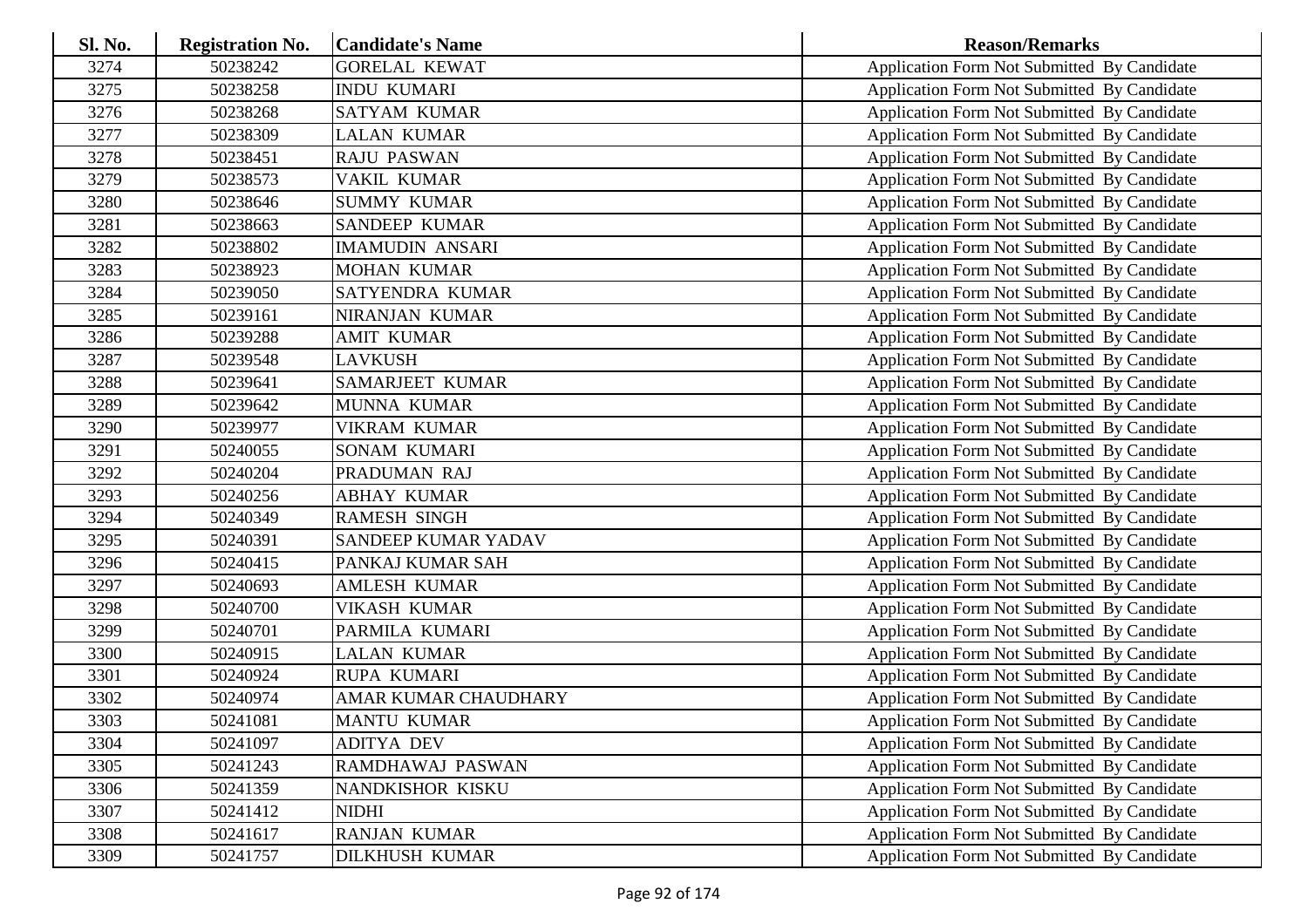| <b>Sl. No.</b> | <b>Registration No.</b> | <b>Candidate's Name</b>    | <b>Reason/Remarks</b>                              |
|----------------|-------------------------|----------------------------|----------------------------------------------------|
| 3310           | 50241953                | <b>MENKA KUMARI</b>        | Application Form Not Submitted By Candidate        |
| 3311           | 50242029                | <b>INDRANI KHAMARU</b>     | Application Form Not Submitted By Candidate        |
| 3312           | 50242063                | <b>MANTA KUMARI</b>        | Application Form Not Submitted By Candidate        |
| 3313           | 50242106                | MOHAN KUMAR PASWAN         | Application Form Not Submitted By Candidate        |
| 3314           | 50242165                | MUNNA KUMAR RAM            | Application Form Not Submitted By Candidate        |
| 3315           | 50242195                | <b>CHANDNI KUMARI</b>      | Application Form Not Submitted By Candidate        |
| 3316           | 50242304                | PAWAN KUMAR                | <b>Application Form Not Submitted By Candidate</b> |
| 3317           | 50242529                | <b>RAJ KUMAR</b>           | Application Form Not Submitted By Candidate        |
| 3318           | 50242615                | <b>JAY KUMAR</b>           | Application Form Not Submitted By Candidate        |
| 3319           | 50242780                | <b>CHHOTU KUMAR</b>        | Application Form Not Submitted By Candidate        |
| 3320           | 50243031                | <b>SUBODH KUMAR MANJHI</b> | Application Form Not Submitted By Candidate        |
| 3321           | 50243048                | SANJEET KUMAR              | Application Form Not Submitted By Candidate        |
| 3322           | 50243162                | SATENDRA KUMAR SHARMA      | Application Form Not Submitted By Candidate        |
| 3323           | 50243269                | <b>ASAD SALAM</b>          | Application Form Not Submitted By Candidate        |
| 3324           | 50243286                | MD ALI                     | Application Form Not Submitted By Candidate        |
| 3325           | 50243367                | NIRAJ KUMAR                | Application Form Not Submitted By Candidate        |
| 3326           | 50243438                | <b>RAHUL KUMAR</b>         | Application Form Not Submitted By Candidate        |
| 3327           | 50243750                | MOUSAMI KUMARI             | Application Form Not Submitted By Candidate        |
| 3328           | 50243807                | <b>ANJAY KUMAR MANJHI</b>  | Application Form Not Submitted By Candidate        |
| 3329           | 50243856                | <b>SANTOSH KUMAR</b>       | Application Form Not Submitted By Candidate        |
| 3330           | 50243922                | RIMMI KUMARI               | <b>Application Form Not Submitted By Candidate</b> |
| 3331           | 50244162                | PRIYA KUMARI               | Application Form Not Submitted By Candidate        |
| 3332           | 50244293                | <b>SUNIL KUMAR</b>         | Application Form Not Submitted By Candidate        |
| 3333           | 50244588                | <b>ANJALI KUMARI</b>       | Application Form Not Submitted By Candidate        |
| 3334           | 50244629                | TUNNA RAJ                  | Application Form Not Submitted By Candidate        |
| 3335           | 50244662                | RAJESH KUMAR RAM           | Application Form Not Submitted By Candidate        |
| 3336           | 50244718                | PRIYANKA KUMARI            | Application Form Not Submitted By Candidate        |
| 3337           | 50244723                | <b>SHUBHAM KUMAR</b>       | Application Form Not Submitted By Candidate        |
| 3338           | 50244741                | <b>KUNDAN KUMAR</b>        | Application Form Not Submitted By Candidate        |
| 3339           | 50245035                | <b>RAJA BABU KUMAR</b>     | <b>Application Form Not Submitted By Candidate</b> |
| 3340           | 50245115                | <b>SONU KUMAR PASWAN</b>   | Application Form Not Submitted By Candidate        |
| 3341           | 50245116                | PRIYANKA KUMARI            | <b>Application Form Not Submitted By Candidate</b> |
| 3342           | 50245158                | <b>JAGDISH THAKUR</b>      | Application Form Not Submitted By Candidate        |
| 3343           | 50245184                | <b>SANJEEV KUMAR</b>       | Application Form Not Submitted By Candidate        |
| 3344           | 50245188                | SHAILENDRA KUMAR           | <b>Application Form Not Submitted By Candidate</b> |
| 3345           | 50245241                | <b>ABHISHEK KUMAR</b>      | Application Form Not Submitted By Candidate        |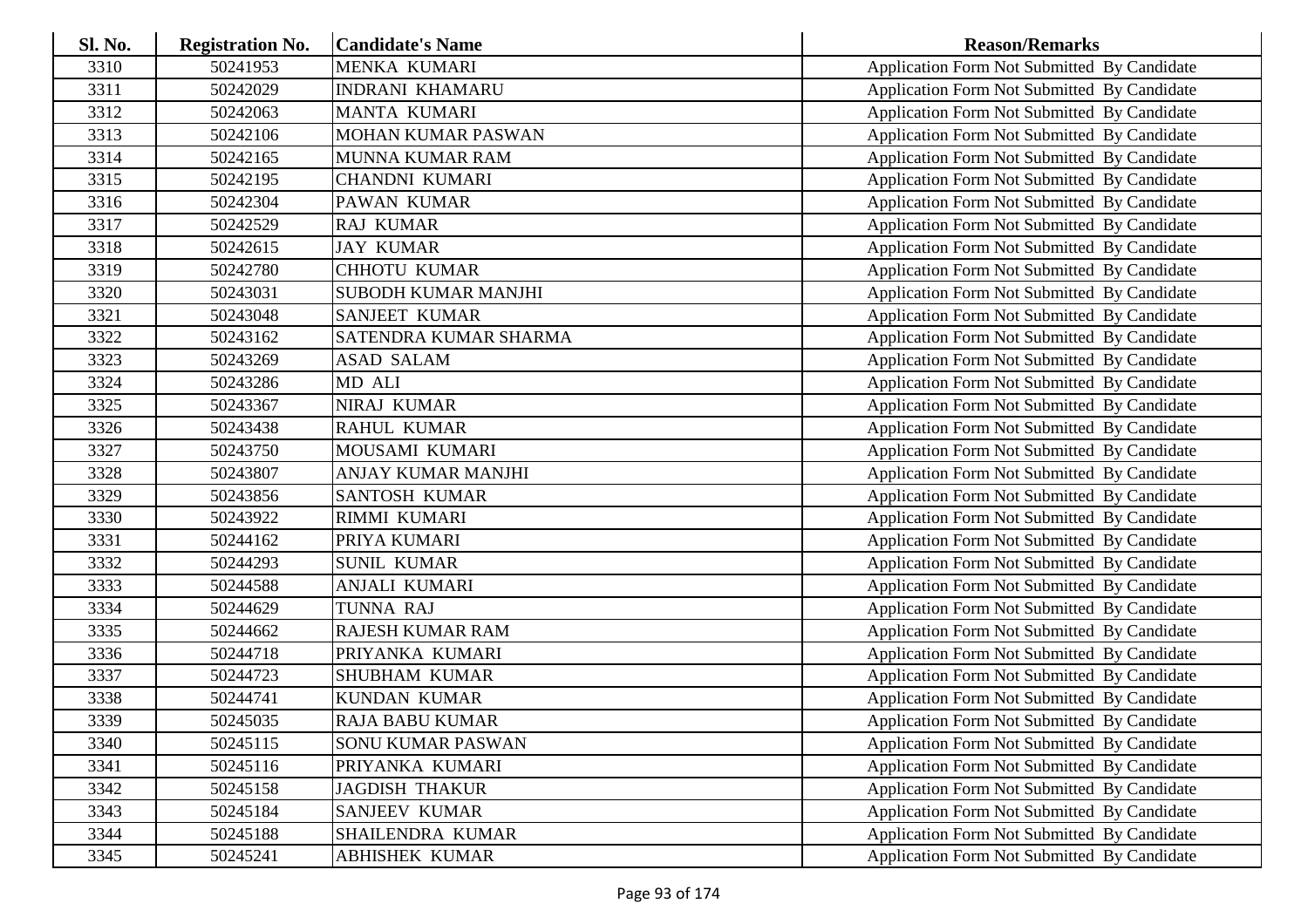| Sl. No. | <b>Registration No.</b> | <b>Candidate's Name</b>    | <b>Reason/Remarks</b>                       |
|---------|-------------------------|----------------------------|---------------------------------------------|
| 3346    | 50245448                | <b>MUNNA BAITHA</b>        | Application Form Not Submitted By Candidate |
| 3347    | 50245484                | <b>SUJEET KUMAR THAKUR</b> | Application Form Not Submitted By Candidate |
| 3348    | 50245598                | MANISHA KUMARI             | Application Form Not Submitted By Candidate |
| 3349    | 50245679                | <b>CHANDAN CHOUDHARY</b>   | Application Form Not Submitted By Candidate |
| 3350    | 50245967                | <b>ASHOK RANJAN</b>        | Application Form Not Submitted By Candidate |
| 3351    | 50246003                | <b>MEHUL RAJ</b>           | Application Form Not Submitted By Candidate |
| 3352    | 50246297                | <b>RAJ KUMAR</b>           | Application Form Not Submitted By Candidate |
| 3353    | 50246458                | <b>SUJEET KUMAR</b>        | Application Form Not Submitted By Candidate |
| 3354    | 50246575                | NAGENDRA KUMAR RAM         | Application Form Not Submitted By Candidate |
| 3355    | 50246644                | <b>RAJKISHOR KUMAR</b>     | Application Form Not Submitted By Candidate |
| 3356    | 50246692                | MUKESH KUMAR RAM           | Application Form Not Submitted By Candidate |
| 3357    | 50246821                | SACHCHAN KUMAR YADAV       | Application Form Not Submitted By Candidate |
| 3358    | 50246832                | <b>UMESH KUMAR</b>         | Application Form Not Submitted By Candidate |
| 3359    | 50246853                | SOMNATH KUMAR              | Application Form Not Submitted By Candidate |
| 3360    | 50246884                | LALITA KUMARI              | Application Form Not Submitted By Candidate |
| 3361    | 50247035                | PRIYANKA KUMARI            | Application Form Not Submitted By Candidate |
| 3362    | 50247038                | <b>KRISHNA KUMAR</b>       | Application Form Not Submitted By Candidate |
| 3363    | 50247167                | <b>SALENDRA YADAV</b>      | Application Form Not Submitted By Candidate |
| 3364    | 50247443                | PUJA KUMARI                | Application Form Not Submitted By Candidate |
| 3365    | 50247495                | MUMTAJ HUSSAIN             | Application Form Not Submitted By Candidate |
| 3366    | 50247541                | <b>SHIV GOVIND RAM</b>     | Application Form Not Submitted By Candidate |
| 3367    | 50247644                | SATENDRA KUMAR             | Application Form Not Submitted By Candidate |
| 3368    | 50247684                | PREMJEET KUMAR             | Application Form Not Submitted By Candidate |
| 3369    | 50247850                | <b>ROSHAN KUMAR</b>        | Application Form Not Submitted By Candidate |
| 3370    | 50247897                | <b>SANTOSH KUMAR</b>       | Application Form Not Submitted By Candidate |
| 3371    | 50247926                | <b>SONU KUMAR</b>          | Application Form Not Submitted By Candidate |
| 3372    | 50247960                | PINTU KUMAR SINGH          | Application Form Not Submitted By Candidate |
| 3373    | 50247991                | <b>ARMAN ALI</b>           | Application Form Not Submitted By Candidate |
| 3374    | 50248094                | <b>AJAY KUAMR RAM</b>      | Application Form Not Submitted By Candidate |
| 3375    | 50248218                | PRITI KUMARI               | Application Form Not Submitted By Candidate |
| 3376    | 50248231                | <b>RAHUL KUMAR</b>         | Application Form Not Submitted By Candidate |
| 3377    | 50248407                | <b>ARUN KUMAR</b>          | Application Form Not Submitted By Candidate |
| 3378    | 50248457                | RAJU KUMAR PASWAN          | Application Form Not Submitted By Candidate |
| 3379    | 50248545                | P SANJAY KUMAR             | Application Form Not Submitted By Candidate |
| 3380    | 50248847                | ASHUTOSH KUMAR             | Application Form Not Submitted By Candidate |
| 3381    | 50248972                | <b>MD SARWAR</b>           | Application Form Not Submitted By Candidate |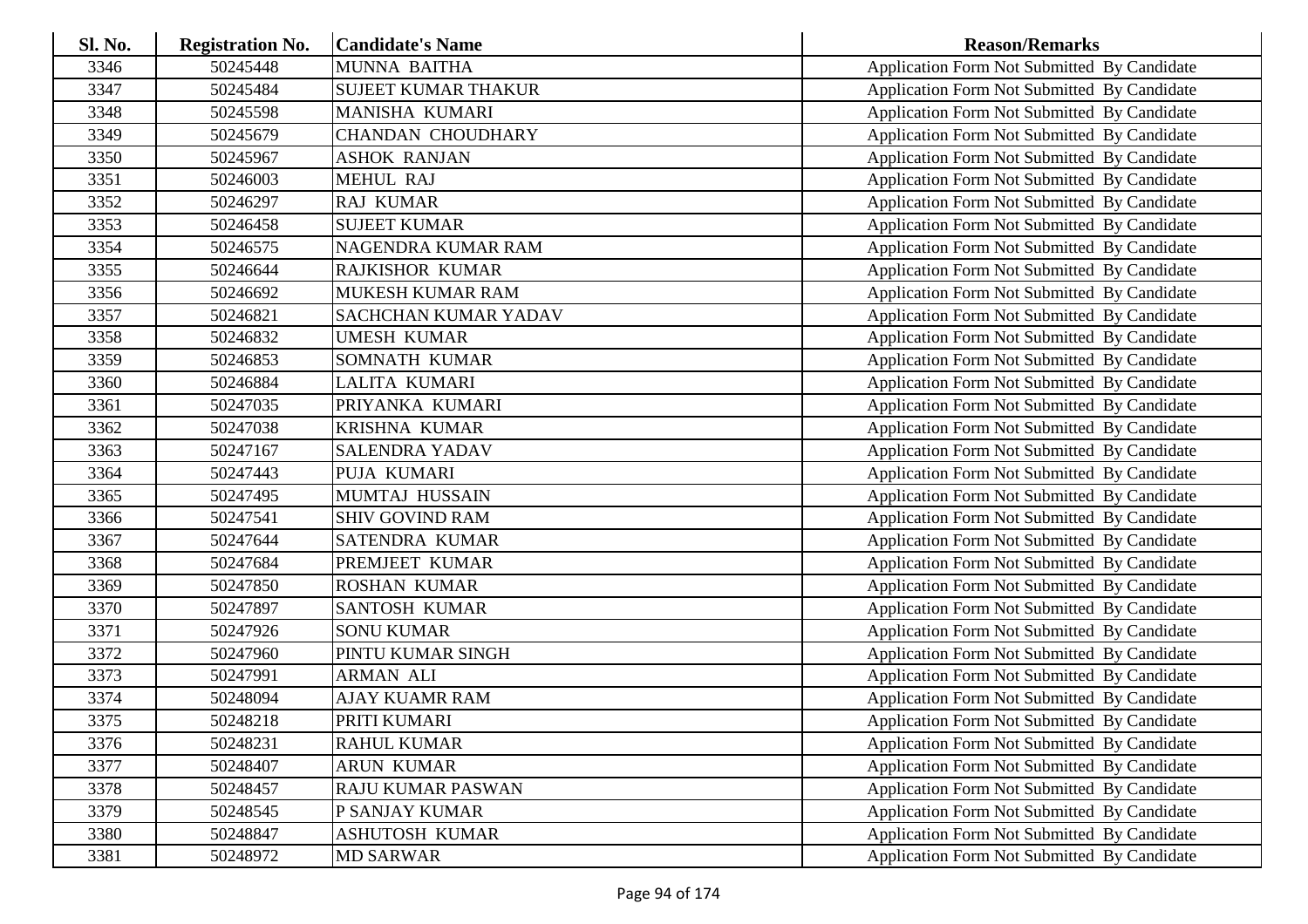| <b>Sl. No.</b> | <b>Registration No.</b> | <b>Candidate's Name</b>        | <b>Reason/Remarks</b>                       |
|----------------|-------------------------|--------------------------------|---------------------------------------------|
| 3382           | 50249084                | <b>SONU KUMAR</b>              | Application Form Not Submitted By Candidate |
| 3383           | 50249153                | <b>AKASH RAJ HANSDA</b>        | Application Form Not Submitted By Candidate |
| 3384           | 50249177                | <b>BIKRAM THAKUR</b>           | Application Form Not Submitted By Candidate |
| 3385           | 50249523                | DEEPAK KUMAR                   | Application Form Not Submitted By Candidate |
| 3386           | 50249568                | <b>SURESH KUMAR</b>            | Application Form Not Submitted By Candidate |
| 3387           | 50249574                | <b>RAJU KUMAR SINGH</b>        | Application Form Not Submitted By Candidate |
| 3388           | 50249578                | <b>VIBHUTI KUMAR</b>           | Application Form Not Submitted By Candidate |
| 3389           | 50249582                | ARJUN KUMAR PASWAN             | Application Form Not Submitted By Candidate |
| 3390           | 50249594                | <b>ANIL KUMAR</b>              | Application Form Not Submitted By Candidate |
| 3391           | 50249714                | <b>RAHUL KUMAR</b>             | Application Form Not Submitted By Candidate |
| 3392           | 50249743                | PUNITA KUMARI                  | Application Form Not Submitted By Candidate |
| 3393           | 50250110                | <b>JANKI KUMARI</b>            | Application Form Not Submitted By Candidate |
| 3394           | 50250290                | <b>SANOJ PANDIT</b>            | Application Form Not Submitted By Candidate |
| 3395           | 50250369                | <b>AGRASEN KUMAR</b>           | Application Form Not Submitted By Candidate |
| 3396           | 50250561                | DEVANAND GUPTA                 | Application Form Not Submitted By Candidate |
| 3397           | 50250790                | MAHENDRA MARANDI               | Application Form Not Submitted By Candidate |
| 3398           | 50250871                | AMARJEET KUMAR CHAUPAL         | Application Form Not Submitted By Candidate |
| 3399           | 50251106                | POOJA KUMARI                   | Application Form Not Submitted By Candidate |
| 3400           | 50251145                | <b>SUNNY PRAKASH</b>           | Application Form Not Submitted By Candidate |
| 3401           | 50251152                | <b>DHARMVEER BHARTI</b>        | Application Form Not Submitted By Candidate |
| 3402           | 50251154                | <b>RAVI KUMAR</b>              | Application Form Not Submitted By Candidate |
| 3403           | 50251157                | ROHIT KUMAR SHARMA             | Application Form Not Submitted By Candidate |
| 3404           | 50251312                | PAPU KUMAR MANJHI              | Application Form Not Submitted By Candidate |
| 3405           | 50251449                | SIDHESHWAR RAVIDAS             | Application Form Not Submitted By Candidate |
| 3406           | 50251680                | <b>BINOD KUMAR VISHWAKARMA</b> | Application Form Not Submitted By Candidate |
| 3407           | 50251684                | RAKESH KUMAR PASWAN            | Application Form Not Submitted By Candidate |
| 3408           | 50251744                | <b>RITTIK KUMAR SINGH</b>      | Application Form Not Submitted By Candidate |
| 3409           | 50251756                | <b>ASHISH KUMAR</b>            | Application Form Not Submitted By Candidate |
| 3410           | 50251867                | <b>BHARAT BHUSHAN</b>          | Application Form Not Submitted By Candidate |
| 3411           | 50251900                | RANJAN KUMAR RAJAK             | Application Form Not Submitted By Candidate |
| 3412           | 50252231                | <b>RAJA KUMAR</b>              | Application Form Not Submitted By Candidate |
| 3413           | 50252387                | PRIYANKA KUMARI                | Application Form Not Submitted By Candidate |
| 3414           | 50252393                | <b>NAVEEN KUMAR DAS</b>        | Application Form Not Submitted By Candidate |
| 3415           | 50252445                | <b>MANISH KUMAR</b>            | Application Form Not Submitted By Candidate |
| 3416           | 50252523                | <b>SUGGI KUMARI</b>            | Application Form Not Submitted By Candidate |
| 3417           | 50252637                | <b>CHANDAN KUMAR MANJHI</b>    | Application Form Not Submitted By Candidate |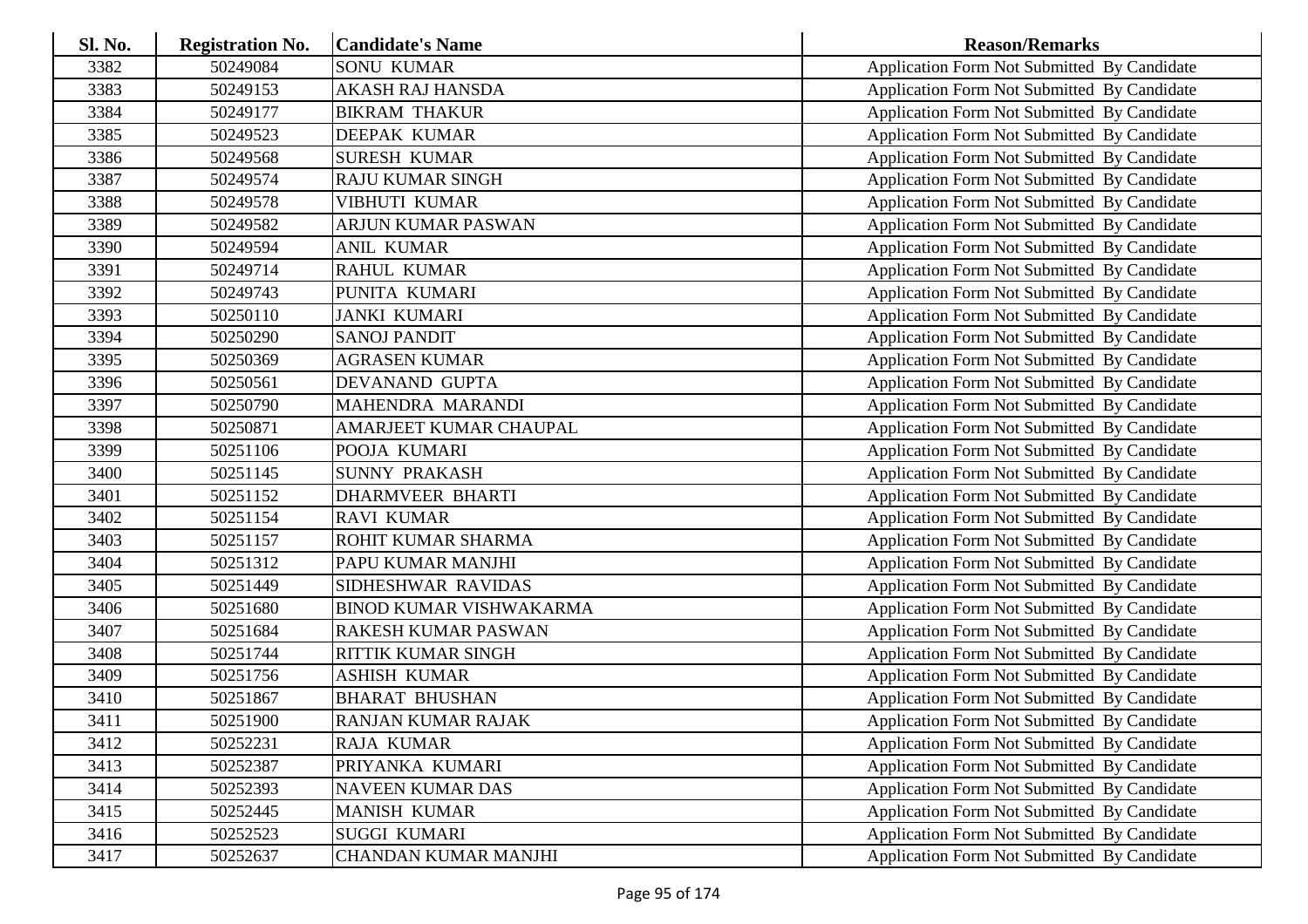| <b>Sl. No.</b> | <b>Registration No.</b> | <b>Candidate's Name</b>    | <b>Reason/Remarks</b>                              |
|----------------|-------------------------|----------------------------|----------------------------------------------------|
| 3418           | 50252638                | <b>BHAVESH KUMAR YADAV</b> | Application Form Not Submitted By Candidate        |
| 3419           | 50252661                | <b>SANJU KUMARI</b>        | Application Form Not Submitted By Candidate        |
| 3420           | 50252823                | <b>ABHISHEK KUMAR</b>      | Application Form Not Submitted By Candidate        |
| 3421           | 50252873                | <b>HIMANSHU KUMAR</b>      | Application Form Not Submitted By Candidate        |
| 3422           | 50253088                | SARTHAK SHARIVASTAV        | Application Form Not Submitted By Candidate        |
| 3423           | 50253098                | <b>MITHUN KUMAR</b>        | Application Form Not Submitted By Candidate        |
| 3424           | 50253118                | <b>OMPRAKASH YADAV</b>     | <b>Application Form Not Submitted By Candidate</b> |
| 3425           | 50253263                | <b>MAHESH KUMAR</b>        | Application Form Not Submitted By Candidate        |
| 3426           | 50253280                | <b>BISHWJEET SINGH</b>     | Application Form Not Submitted By Candidate        |
| 3427           | 50253325                | RINKU KUMARI               | Application Form Not Submitted By Candidate        |
| 3428           | 50253486                | <b>SAGAR KUMAR SHARMA</b>  | Application Form Not Submitted By Candidate        |
| 3429           | 50253635                | SARITA KUMARI              | Application Form Not Submitted By Candidate        |
| 3430           | 50253799                | <b>MANTU KUMAR</b>         | Application Form Not Submitted By Candidate        |
| 3431           | 50253985                | <b>MONU KUMAR</b>          | Application Form Not Submitted By Candidate        |
| 3432           | 50254038                | <b>ATISH KUMAR RAO</b>     | Application Form Not Submitted By Candidate        |
| 3433           | 50254250                | <b>SWEETI KUMARI</b>       | Application Form Not Submitted By Candidate        |
| 3434           | 50254285                | REKHA KUMARI               | Application Form Not Submitted By Candidate        |
| 3435           | 50254296                | <b>AAYUSH</b>              | Application Form Not Submitted By Candidate        |
| 3436           | 50254459                | <b>RAJEEV RAM</b>          | <b>Application Form Not Submitted By Candidate</b> |
| 3437           | 50254488                | <b>ARUN KUMAR</b>          | Application Form Not Submitted By Candidate        |
| 3438           | 50254636                | <b>SANTOSH KUMAR</b>       | <b>Application Form Not Submitted By Candidate</b> |
| 3439           | 50254655                | <b>ANSH KUMAR</b>          | Application Form Not Submitted By Candidate        |
| 3440           | 50254688                | NITISH CHAUPAL             | Application Form Not Submitted By Candidate        |
| 3441           | 50254790                | SANJEET KUMAR              | Application Form Not Submitted By Candidate        |
| 3442           | 50254850                | <b>SANDEEP KUMAR</b>       | Application Form Not Submitted By Candidate        |
| 3443           | 50255032                | RAUSHAN KUMAR JHA          | Application Form Not Submitted By Candidate        |
| 3444           | 50255038                | <b>ANIL KUMAR</b>          | Application Form Not Submitted By Candidate        |
| 3445           | 50255060                | VIKASH KUMAR               | Application Form Not Submitted By Candidate        |
| 3446           | 50255178                | <b>RAJEEV RAM</b>          | Application Form Not Submitted By Candidate        |
| 3447           | 50255303                | <b>GITA KUMARI</b>         | Application Form Not Submitted By Candidate        |
| 3448           | 50255400                | <b>DAULI KHATOON</b>       | Application Form Not Submitted By Candidate        |
| 3449           | 50255455                | <b>JITENDRA KUMAR</b>      | <b>Application Form Not Submitted By Candidate</b> |
| 3450           | 50255520                | KAVITA KUMARI              | Application Form Not Submitted By Candidate        |
| 3451           | 50255566                | <b>AJEET KUMAR</b>         | Application Form Not Submitted By Candidate        |
| 3452           | 50255577                | <b>KUNDAN KUMAR BAGBAY</b> | <b>Application Form Not Submitted By Candidate</b> |
| 3453           | 50255698                | <b>RAKHEE KUMARI</b>       | Application Form Not Submitted By Candidate        |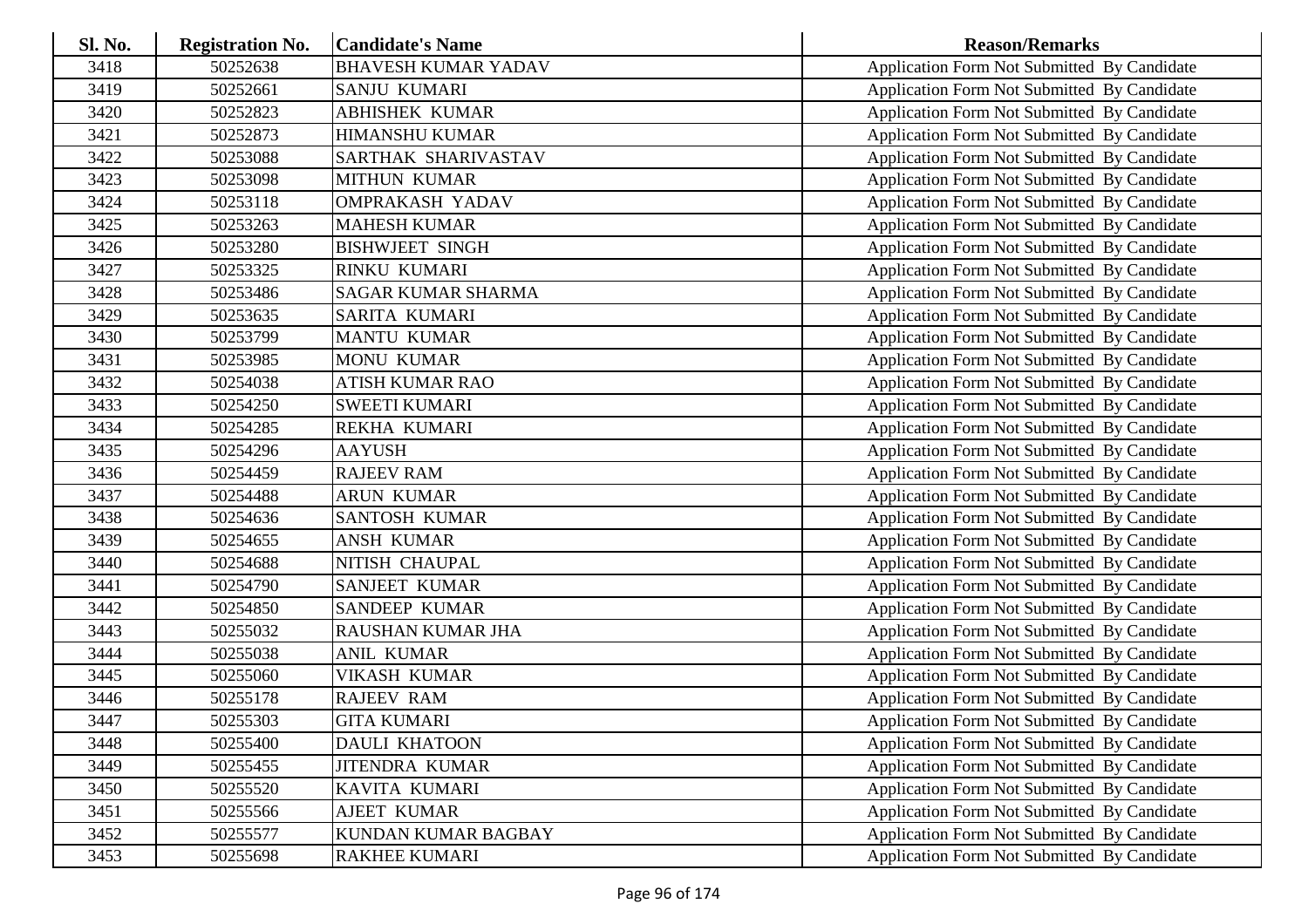| Sl. No. | <b>Registration No.</b> | <b>Candidate's Name</b>     | <b>Reason/Remarks</b>                              |
|---------|-------------------------|-----------------------------|----------------------------------------------------|
| 3454    | 50255787                | ARVIND KUMAR RAM            | Application Form Not Submitted By Candidate        |
| 3455    | 50256137                | <b>CHITRANJAN KUMAR</b>     | Application Form Not Submitted By Candidate        |
| 3456    | 50256173                | PRIYANSHU KUMAR             | Application Form Not Submitted By Candidate        |
| 3457    | 50256175                | <b>AJAY KUMAR ROY</b>       | Application Form Not Submitted By Candidate        |
| 3458    | 50256341                | TRIPTI PRASAD               | Application Form Not Submitted By Candidate        |
| 3459    | 50256435                | <b>NAVIN KUMAR</b>          | Application Form Not Submitted By Candidate        |
| 3460    | 50256817                | NISHANT KUMAR               | Application Form Not Submitted By Candidate        |
| 3461    | 50256987                | <b>DIPMALA KUMARI</b>       | Application Form Not Submitted By Candidate        |
| 3462    | 50257016                | <b>SIMA KUMARI</b>          | Application Form Not Submitted By Candidate        |
| 3463    | 50257194                | <b>RAJA SINGH</b>           | Application Form Not Submitted By Candidate        |
| 3464    | 50257216                | <b>BADAL KUMAR</b>          | Application Form Not Submitted By Candidate        |
| 3465    | 50257284                | <b>CHUNNU KUMAR</b>         | Application Form Not Submitted By Candidate        |
| 3466    | 50257436                | <b>DHIRAJ PASWAN</b>        | Application Form Not Submitted By Candidate        |
| 3467    | 50257439                | <b>RAJA KUMAR</b>           | Application Form Not Submitted By Candidate        |
| 3468    | 50257642                | <b>BADAL KUMAR</b>          | Application Form Not Submitted By Candidate        |
| 3469    | 50257690                | <b>LAXMI KUMARI</b>         | Application Form Not Submitted By Candidate        |
| 3470    | 50257742                | <b>CHANDAN KUMAR PASWAN</b> | Application Form Not Submitted By Candidate        |
| 3471    | 50257924                | <b>KUNDAN KUMAR</b>         | Application Form Not Submitted By Candidate        |
| 3472    | 50258033                | <b>MAHESH KUMAR</b>         | Application Form Not Submitted By Candidate        |
| 3473    | 50258180                | <b>VIKASH KUMAR SAH</b>     | Application Form Not Submitted By Candidate        |
| 3474    | 50258348                | KHUSHBOO KUMARI             | Application Form Not Submitted By Candidate        |
| 3475    | 50258377                | <b>SATVEER KUMAR JHA</b>    | Application Form Not Submitted By Candidate        |
| 3476    | 50258582                | <b>VIKKY KUMAR</b>          | Application Form Not Submitted By Candidate        |
| 3477    | 50258658                | <b>CHIRANJIVI SALVI</b>     | Application Form Not Submitted By Candidate        |
| 3478    | 50258773                | <b>GANESH SHUKLA</b>        | Application Form Not Submitted By Candidate        |
| 3479    | 50258777                | RAJNISH KUMAR PRASAD        | Application Form Not Submitted By Candidate        |
| 3480    | 50258876                | PUJA KUMARI                 | Application Form Not Submitted By Candidate        |
| 3481    | 50259009                | MAHIMA KUMARI               | Application Form Not Submitted By Candidate        |
| 3482    | 50259062                | <b>RAVI KUMAR</b>           | Application Form Not Submitted By Candidate        |
| 3483    | 50259137                | SONI KUMARI                 | Application Form Not Submitted By Candidate        |
| 3484    | 50259419                | <b>RAHUL KUMAR</b>          | Application Form Not Submitted By Candidate        |
| 3485    | 50259455                | <b>JAYPRAKASH KUMAR</b>     | Application Form Not Submitted By Candidate        |
| 3486    | 50259495                | KOMAL KUMARI                | Application Form Not Submitted By Candidate        |
| 3487    | 50259515                | <b>VIKASH KUMAR</b>         | Application Form Not Submitted By Candidate        |
| 3488    | 50259556                | ANSHU KUMARI                | <b>Application Form Not Submitted By Candidate</b> |
| 3489    | 50259646                | <b>DEEPAK KUMAR</b>         | Application Form Not Submitted By Candidate        |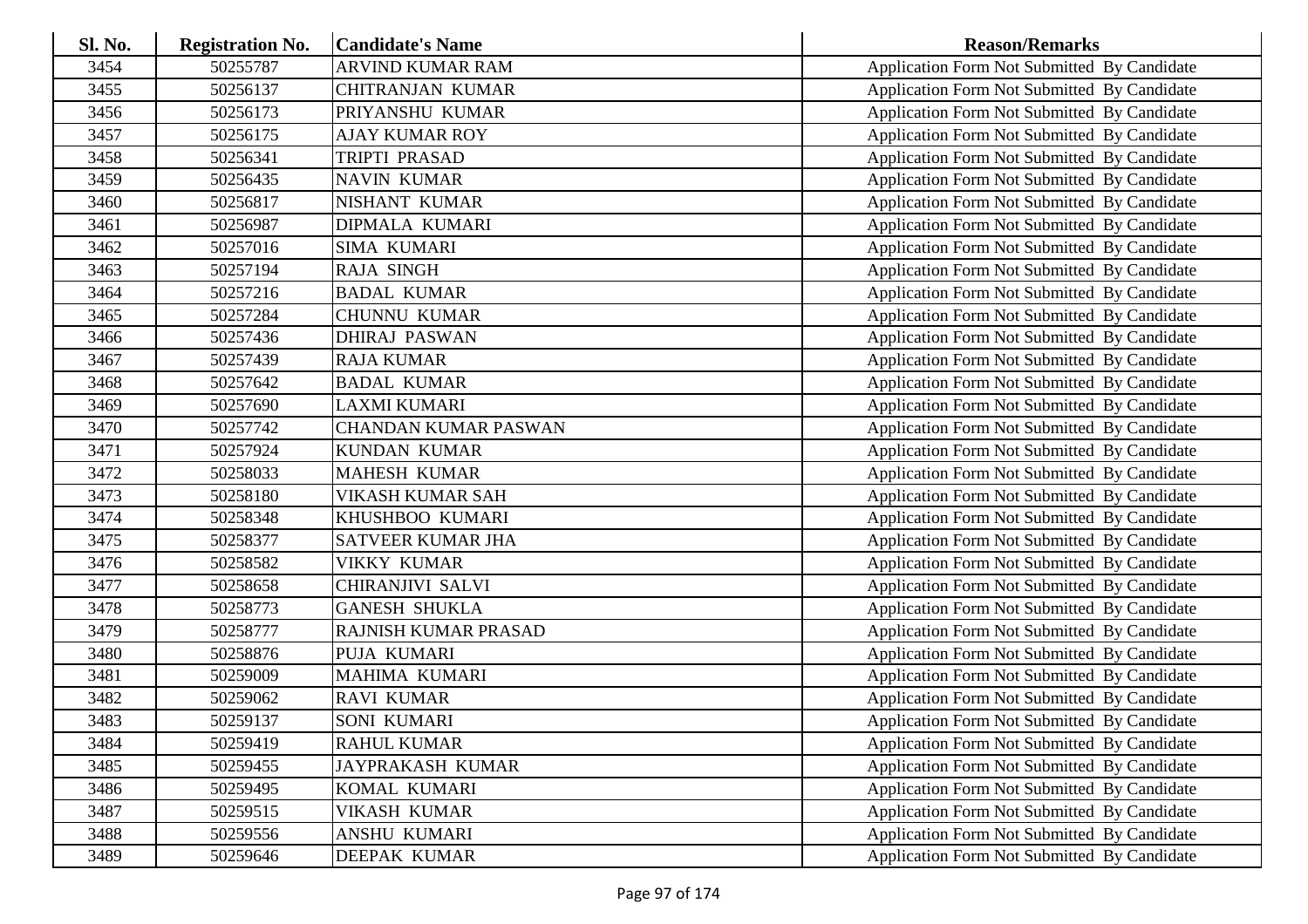| <b>Sl. No.</b> | <b>Registration No.</b> | <b>Candidate's Name</b>   | <b>Reason/Remarks</b>                              |
|----------------|-------------------------|---------------------------|----------------------------------------------------|
| 3490           | 50259683                | SAPNA KUMARI              | Application Form Not Submitted By Candidate        |
| 3491           | 50259844                | AMRITA KUMARI             | Application Form Not Submitted By Candidate        |
| 3492           | 50259856                | PINTU KUMAR               | Application Form Not Submitted By Candidate        |
| 3493           | 50260153                | <b>ROHAN RAJ</b>          | Application Form Not Submitted By Candidate        |
| 3494           | 50260251                | <b>SATISH KUMAR</b>       | Application Form Not Submitted By Candidate        |
| 3495           | 50260263                | <b>SANJAY KUMAR</b>       | Application Form Not Submitted By Candidate        |
| 3496           | 50260362                | <b>BABLI KUMARI</b>       | Application Form Not Submitted By Candidate        |
| 3497           | 50260445                | <b>AFSANA KHATOON</b>     | Application Form Not Submitted By Candidate        |
| 3498           | 50260467                | MD ALAM                   | Application Form Not Submitted By Candidate        |
| 3499           | 50260527                | <b>CHANKYA KUMAR</b>      | Application Form Not Submitted By Candidate        |
| 3500           | 50260613                | ABHIMANYU BAIJNATH PRASAD | Application Form Not Submitted By Candidate        |
| 3501           | 50260706                | <b>SANJAY KUMAR</b>       | Application Form Not Submitted By Candidate        |
| 3502           | 50260761                | <b>MANOJ KUMAR</b>        | Application Form Not Submitted By Candidate        |
| 3503           | 50260881                | DEEPAK KUMAR              | Application Form Not Submitted By Candidate        |
| 3504           | 50261096                | <b>MISS NIBHA KUMARI</b>  | Application Form Not Submitted By Candidate        |
| 3505           | 50261132                | CHANDRABHANU KUMAR PASWAN | Application Form Not Submitted By Candidate        |
| 3506           | 50261165                | NITISH KUMAR              | <b>Application Form Not Submitted By Candidate</b> |
| 3507           | 50261296                | <b>MUKESH KUMAR</b>       | Application Form Not Submitted By Candidate        |
| 3508           | 50261332                | <b>SANTOSH KUMAR RAM</b>  | Application Form Not Submitted By Candidate        |
| 3509           | 50261336                | <b>VIKASH KUMAR</b>       | Application Form Not Submitted By Candidate        |
| 3510           | 50261340                | <b>ABHAY KUMAR</b>        | Application Form Not Submitted By Candidate        |
| 3511           | 50261347                | <b>SUMITRA KUMAR DEVI</b> | Application Form Not Submitted By Candidate        |
| 3512           | 50261376                | <b>SANNI KUMAR</b>        | Application Form Not Submitted By Candidate        |
| 3513           | 50261391                | LAXMAN KUMAR SHARMA       | Application Form Not Submitted By Candidate        |
| 3514           | 50261419                | <b>JITENDRA KUMAR</b>     | Application Form Not Submitted By Candidate        |
| 3515           | 50261732                | <b>SAJJAN RAM</b>         | Application Form Not Submitted By Candidate        |
| 3516           | 50262035                | PANKAJ PASWAN             | Application Form Not Submitted By Candidate        |
| 3517           | 50262106                | <b>UTTAM KUMAR</b>        | Application Form Not Submitted By Candidate        |
| 3518           | 50262174                | SANDHYA KUMARI            | Application Form Not Submitted By Candidate        |
| 3519           | 50262343                | APURWA KASHYAP            | Application Form Not Submitted By Candidate        |
| 3520           | 50262499                | <b>ATAMANAND KUMAR</b>    | Application Form Not Submitted By Candidate        |
| 3521           | 50262556                | <b>RAMSAGAR KUMAR</b>     | <b>Application Form Not Submitted By Candidate</b> |
| 3522           | 50262611                | DEEPU KUMAR PASWAN        | Application Form Not Submitted By Candidate        |
| 3523           | 50262653                | PRADUM KUMAR              | Application Form Not Submitted By Candidate        |
| 3524           | 50262683                | <b>RAVIKANT KUMAR</b>     | Application Form Not Submitted By Candidate        |
| 3525           | 50262744                | ABHA KUMARI               | Application Form Not Submitted By Candidate        |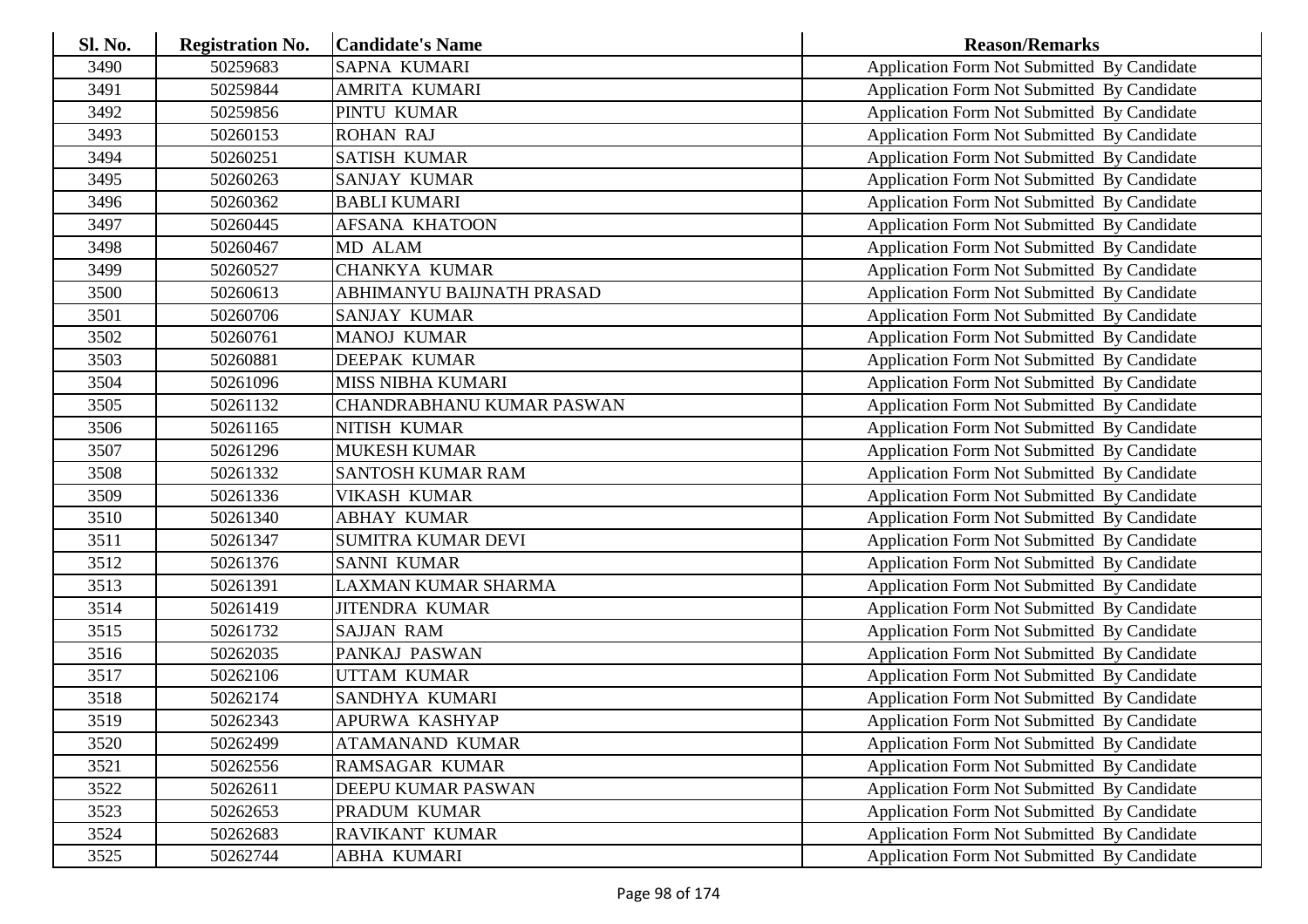| <b>Sl. No.</b> | <b>Registration No.</b> | <b>Candidate's Name</b>   | <b>Reason/Remarks</b>                              |
|----------------|-------------------------|---------------------------|----------------------------------------------------|
| 3526           | 50262763                | <b>UDAY KUMAR</b>         | Application Form Not Submitted By Candidate        |
| 3527           | 50262767                | <b>MADHU KUMARI</b>       | Application Form Not Submitted By Candidate        |
| 3528           | 50262898                | YASHVANT KUMAR            | Application Form Not Submitted By Candidate        |
| 3529           | 50262903                | <b>CHANDRAJIT KUMAR</b>   | Application Form Not Submitted By Candidate        |
| 3530           | 50263015                | LAL BABU                  | Application Form Not Submitted By Candidate        |
| 3531           | 50263040                | VARSHA KUMARI             | Application Form Not Submitted By Candidate        |
| 3532           | 50263397                | <b>RAJU KUMAR PASWAN</b>  | Application Form Not Submitted By Candidate        |
| 3533           | 50263543                | PRAMOD KUMAR              | Application Form Not Submitted By Candidate        |
| 3534           | 50263825                | <b>MD AMAN</b>            | Application Form Not Submitted By Candidate        |
| 3535           | 50263838                | <b>RAJA KUMAR</b>         | Application Form Not Submitted By Candidate        |
| 3536           | 50263871                | <b>SATYAJEET KUMAR</b>    | Application Form Not Submitted By Candidate        |
| 3537           | 50263989                | <b>RAHUL KUMAR</b>        | Application Form Not Submitted By Candidate        |
| 3538           | 50264279                | <b>DIVAKAR KUMAR</b>      | Application Form Not Submitted By Candidate        |
| 3539           | 50264282                | MANISHA KUMARI            | Application Form Not Submitted By Candidate        |
| 3540           | 50264345                | <b>RAMESH KUMAR SINGH</b> | Application Form Not Submitted By Candidate        |
| 3541           | 50264376                | <b>AKRITI KUMARI</b>      | Application Form Not Submitted By Candidate        |
| 3542           | 50264418                | <b>BIPIN KUMAR</b>        | Application Form Not Submitted By Candidate        |
| 3543           | 50264583                | <b>RANJIT KUMAR</b>       | Application Form Not Submitted By Candidate        |
| 3544           | 50264606                | <b>SANNI KUMAR</b>        | Application Form Not Submitted By Candidate        |
| 3545           | 50264608                | <b>AKHILESH KUMAR</b>     | Application Form Not Submitted By Candidate        |
| 3546           | 50264705                | <b>NITESH</b>             | <b>Application Form Not Submitted By Candidate</b> |
| 3547           | 50264829                | <b>ARPAN DE</b>           | Application Form Not Submitted By Candidate        |
| 3548           | 50264932                | <b>AMIT KUMAR</b>         | Application Form Not Submitted By Candidate        |
| 3549           | 50264993                | SANOJ KUMAR MANDAL        | Application Form Not Submitted By Candidate        |
| 3550           | 50265013                | <b>ANKIT</b>              | Application Form Not Submitted By Candidate        |
| 3551           | 50265138                | <b>ASHIS KUMAR</b>        | Application Form Not Submitted By Candidate        |
| 3552           | 50265196                | <b>DIPU KUMAR</b>         | Application Form Not Submitted By Candidate        |
| 3553           | 50265320                | RANJAN KUMAR KANUJIYA     | Application Form Not Submitted By Candidate        |
| 3554           | 50265463                | <b>RAKESH KUMAR</b>       | Application Form Not Submitted By Candidate        |
| 3555           | 50265900                | <b>ARJUN KUMAR</b>        | Application Form Not Submitted By Candidate        |
| 3556           | 50265919                | <b>SURAJ KUMAR PASWAN</b> | Application Form Not Submitted By Candidate        |
| 3557           | 50266037                | <b>RANI KUMARI</b>        | <b>Application Form Not Submitted By Candidate</b> |
| 3558           | 50266085                | <b>ANJALI KUMARI</b>      | Application Form Not Submitted By Candidate        |
| 3559           | 50266108                | <b>BIKASH KUMAR RAJAK</b> | Application Form Not Submitted By Candidate        |
| 3560           | 50266114                | <b>AMBIKA KUMARI</b>      | <b>Application Form Not Submitted By Candidate</b> |
| 3561           | 50266131                | <b>GAYATRI KUMARI</b>     | Application Form Not Submitted By Candidate        |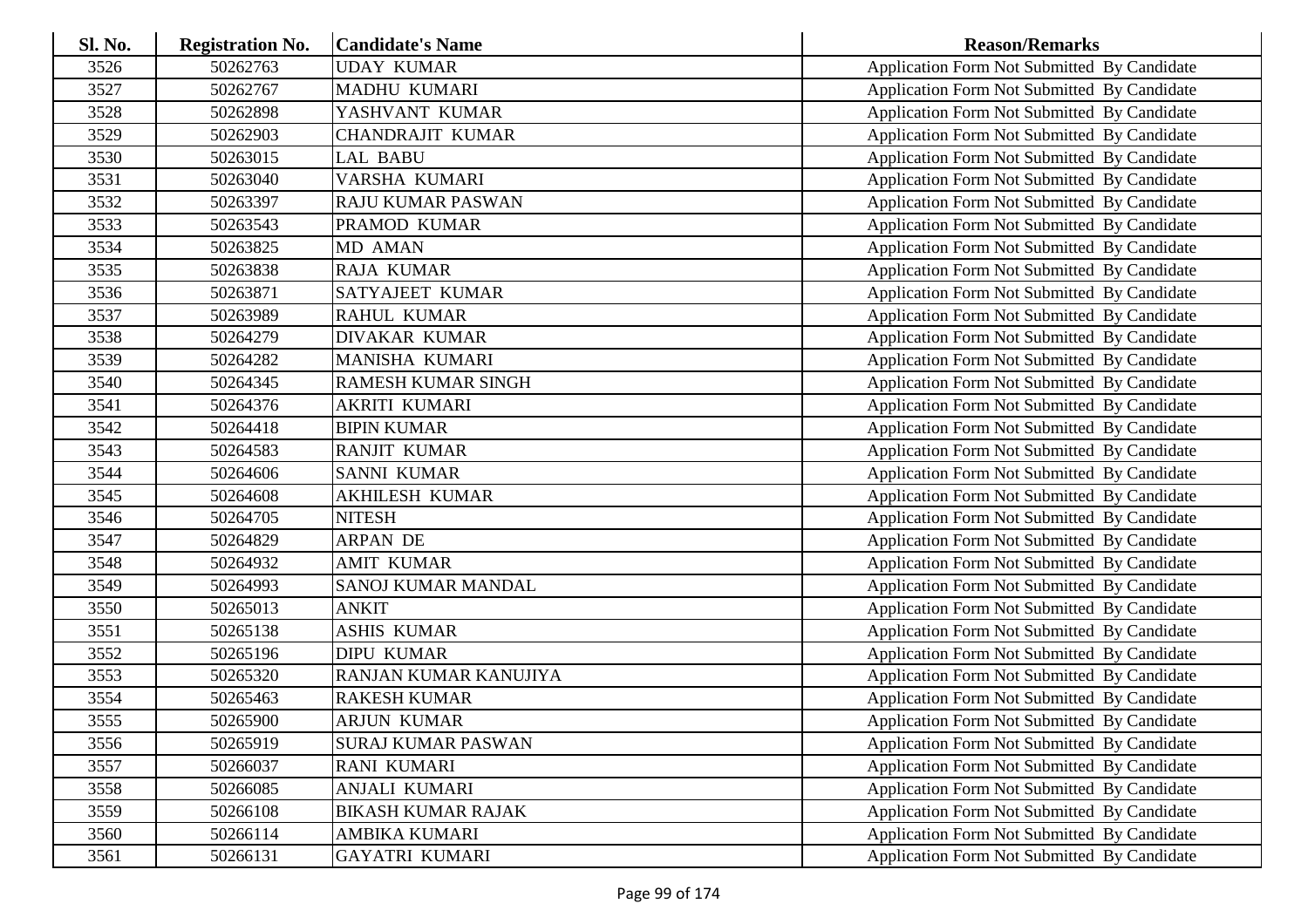| <b>Sl. No.</b> | <b>Registration No.</b> | <b>Candidate's Name</b>    | <b>Reason/Remarks</b>                              |
|----------------|-------------------------|----------------------------|----------------------------------------------------|
| 3562           | 50266133                | PAPPU KUMAR                | Application Form Not Submitted By Candidate        |
| 3563           | 50266141                | <b>DEEPAK KUMAR</b>        | Application Form Not Submitted By Candidate        |
| 3564           | 50266152                | <b>DHANANJAY RAM</b>       | Application Form Not Submitted By Candidate        |
| 3565           | 50266193                | PRIYANKA KUMARI            | Application Form Not Submitted By Candidate        |
| 3566           | 50266198                | <b>MAHESH KUMAR</b>        | Application Form Not Submitted By Candidate        |
| 3567           | 50266210                | <b>DILEEP YADAV</b>        | Application Form Not Submitted By Candidate        |
| 3568           | 50266236                | PARMANAND SINGH            | Application Form Not Submitted By Candidate        |
| 3569           | 50266413                | SANGEETA KUMARI            | Application Form Not Submitted By Candidate        |
| 3570           | 50266433                | <b>RINKI KUMARI</b>        | Application Form Not Submitted By Candidate        |
| 3571           | 50266623                | NITISH KUMAR               | Application Form Not Submitted By Candidate        |
| 3572           | 50266719                | <b>ROSHIN R RAJ</b>        | Application Form Not Submitted By Candidate        |
| 3573           | 50266993                | <b>INDU KUMARI</b>         | Application Form Not Submitted By Candidate        |
| 3574           | 50267002                | <b>MUKESH KUMAR</b>        | Application Form Not Submitted By Candidate        |
| 3575           | 50267087                | <b>AJAY KUMAR</b>          | Application Form Not Submitted By Candidate        |
| 3576           | 50267156                | NEHA KUMARI                | Application Form Not Submitted By Candidate        |
| 3577           | 50267233                | <b>AVINASH KUMAR</b>       | Application Form Not Submitted By Candidate        |
| 3578           | 50267280                | <b>MANISH KUMAR</b>        | <b>Application Form Not Submitted By Candidate</b> |
| 3579           | 50267296                | <b>GOLU KUMAR</b>          | Application Form Not Submitted By Candidate        |
| 3580           | 50267316                | <b>AJAY KUMAR</b>          | Application Form Not Submitted By Candidate        |
| 3581           | 50267330                | <b>SANJEET KUMAR</b>       | Application Form Not Submitted By Candidate        |
| 3582           | 50267337                | <b>KAJAL PRIYA</b>         | Application Form Not Submitted By Candidate        |
| 3583           | 50267350                | PRATIMA KUMARI             | Application Form Not Submitted By Candidate        |
| 3584           | 50267351                | <b>SANNI KUMAR</b>         | Application Form Not Submitted By Candidate        |
| 3585           | 50267658                | <b>DIVYA KUMARI</b>        | Application Form Not Submitted By Candidate        |
| 3586           | 50267797                | RAVISHANKAR KUMAR          | Application Form Not Submitted By Candidate        |
| 3587           | 50267809                | <b>CHANDAN KUMAR RAM</b>   | Application Form Not Submitted By Candidate        |
| 3588           | 50268213                | KAVITA KUMARI              | Application Form Not Submitted By Candidate        |
| 3589           | 50268224                | <b>SONU KUMAR</b>          | Application Form Not Submitted By Candidate        |
| 3590           | 50268318                | <b>LALA KUMAR</b>          | Application Form Not Submitted By Candidate        |
| 3591           | 50268342                | SANJULA KUMARI             | Application Form Not Submitted By Candidate        |
| 3592           | 50268355                | <b>SURTI KUMARI</b>        | Application Form Not Submitted By Candidate        |
| 3593           | 50268506                | <b>SHUBHAM KUMAR SINGH</b> | Application Form Not Submitted By Candidate        |
| 3594           | 50268521                | <b>AMIT KUMAR AZAD</b>     | Application Form Not Submitted By Candidate        |
| 3595           | 50268612                | <b>NAZIYA KHATOON</b>      | Application Form Not Submitted By Candidate        |
| 3596           | 50268631                | KUMARI PUSHPANJALI RANI    | Application Form Not Submitted By Candidate        |
| 3597           | 50268789                | MD NAWAB ALI               | Application Form Not Submitted By Candidate        |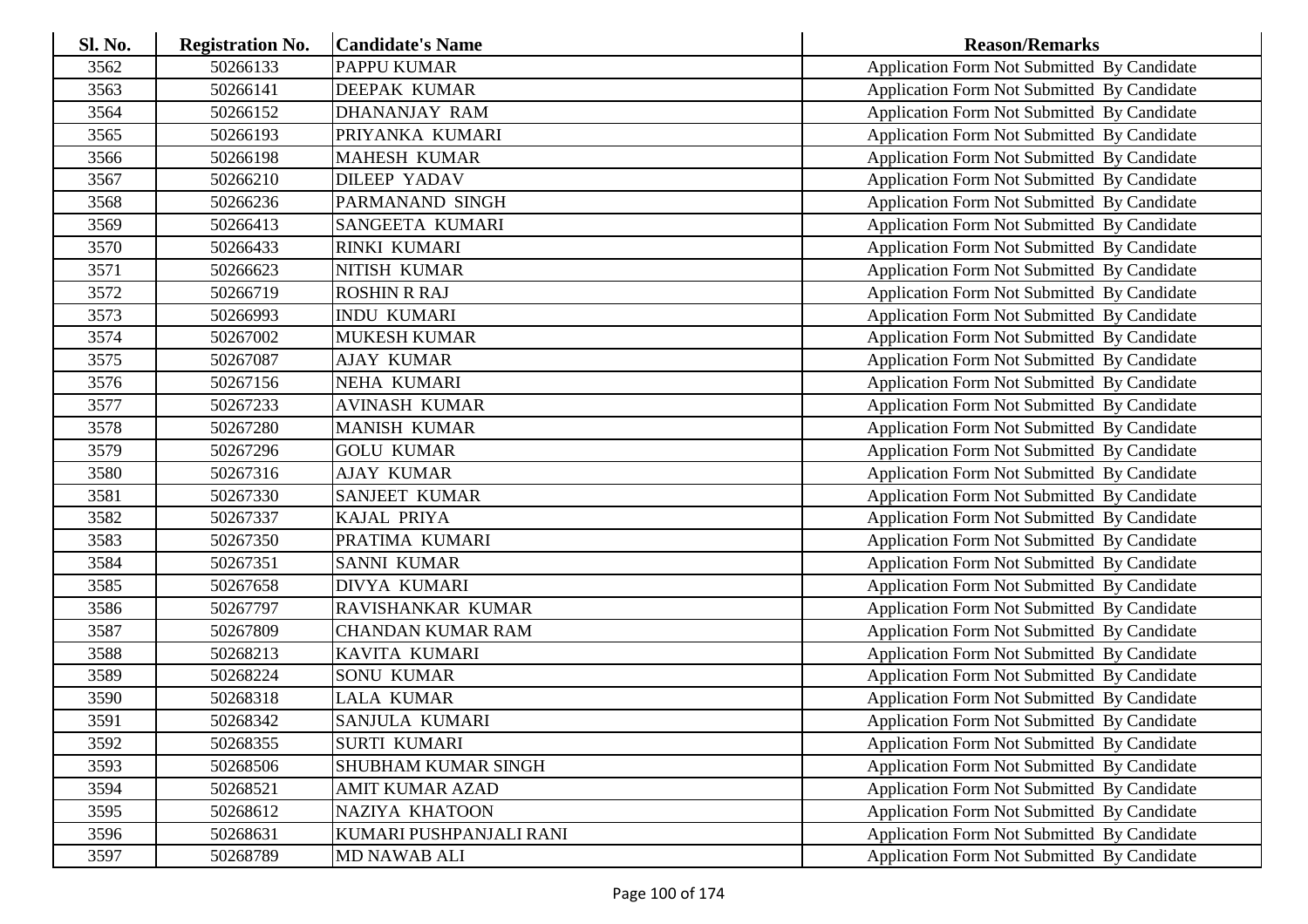| <b>Sl. No.</b> | <b>Registration No.</b> | <b>Candidate's Name</b>    | <b>Reason/Remarks</b>                              |
|----------------|-------------------------|----------------------------|----------------------------------------------------|
| 3598           | 50268871                | <b>AMIT KUMAR</b>          | Application Form Not Submitted By Candidate        |
| 3599           | 50269013                | <b>AASHISH KUMAR</b>       | Application Form Not Submitted By Candidate        |
| 3600           | 50269031                | OM PRAKASH KUMAR           | Application Form Not Submitted By Candidate        |
| 3601           | 50269252                | DEEPAK KUMAR RAM           | Application Form Not Submitted By Candidate        |
| 3602           | 50269275                | <b>VISHWAJEET KUMAR</b>    | Application Form Not Submitted By Candidate        |
| 3603           | 50269366                | <b>SUNANDAN KUMAR</b>      | Application Form Not Submitted By Candidate        |
| 3604           | 50269456                | HEM KUMAR SINGH            | Application Form Not Submitted By Candidate        |
| 3605           | 50269483                | PANKAJ KUMAR               | Application Form Not Submitted By Candidate        |
| 3606           | 50269531                | <b>MD HASIBUR RAHMAN</b>   | Application Form Not Submitted By Candidate        |
| 3607           | 50269634                | MUKESH KUMAR               | Application Form Not Submitted By Candidate        |
| 3608           | 50269638                | <b>ANIL KUMAR</b>          | Application Form Not Submitted By Candidate        |
| 3609           | 50269757                | <b>AARTI KUMARI</b>        | Application Form Not Submitted By Candidate        |
| 3610           | 50269827                | PUJA KUMARI                | Application Form Not Submitted By Candidate        |
| 3611           | 50269929                | <b>SANTOSH KUMAR</b>       | <b>Application Form Not Submitted By Candidate</b> |
| 3612           | 50269957                | <b>MANISH KUMAR</b>        | Application Form Not Submitted By Candidate        |
| 3613           | 50270028                | <b>RUPA DEVI</b>           | Application Form Not Submitted By Candidate        |
| 3614           | 50270143                | <b>MUKESH KUMAR</b>        | Application Form Not Submitted By Candidate        |
| 3615           | 50270274                | <b>DILIP KUMAR</b>         | Application Form Not Submitted By Candidate        |
| 3616           | 50270333                | <b>ANJANI KUMAR</b>        | Application Form Not Submitted By Candidate        |
| 3617           | 50270937                | RAMASHRAY CHAUDHARY        | Application Form Not Submitted By Candidate        |
| 3618           | 50271448                | <b>AMAN KUMAR</b>          | Application Form Not Submitted By Candidate        |
| 3619           | 50271559                | RAVIKANT YADAV             | Application Form Not Submitted By Candidate        |
| 3620           | 50271735                | RAJESH KUMAR PRASAD        | Application Form Not Submitted By Candidate        |
| 3621           | 50271784                | RAHUL KUMAR MAHTO          | Application Form Not Submitted By Candidate        |
| 3622           | 50272027                | MANISHA KUMARI             | Application Form Not Submitted By Candidate        |
| 3623           | 50272172                | ARUN KUMAR PASWAN          | Application Form Not Submitted By Candidate        |
| 3624           | 50272199                | <b>AMAR KUMAR</b>          | Application Form Not Submitted By Candidate        |
| 3625           | 50272245                | <b>SURJEET KUMAR SINGH</b> | Application Form Not Submitted By Candidate        |
| 3626           | 50272284                | PAPPU KUMAR MAHTO          | Application Form Not Submitted By Candidate        |
| 3627           | 50272311                | <b>AKHILESH KUMAR</b>      | Application Form Not Submitted By Candidate        |
| 3628           | 50272407                | <b>RAJNI KUMARI</b>        | Application Form Not Submitted By Candidate        |
| 3629           | 50272736                | <b>AYUSH KUMARI</b>        | <b>Application Form Not Submitted By Candidate</b> |
| 3630           | 50272856                | <b>VIKASH KUMAR</b>        | Application Form Not Submitted By Candidate        |
| 3631           | 50273159                | <b>ANUJ KUM</b>            | Application Form Not Submitted By Candidate        |
| 3632           | 50273160                | <b>RAMJEEVAN RAM</b>       | <b>Application Form Not Submitted By Candidate</b> |
| 3633           | 50273199                | <b>KISHAN KUMAR</b>        | Application Form Not Submitted By Candidate        |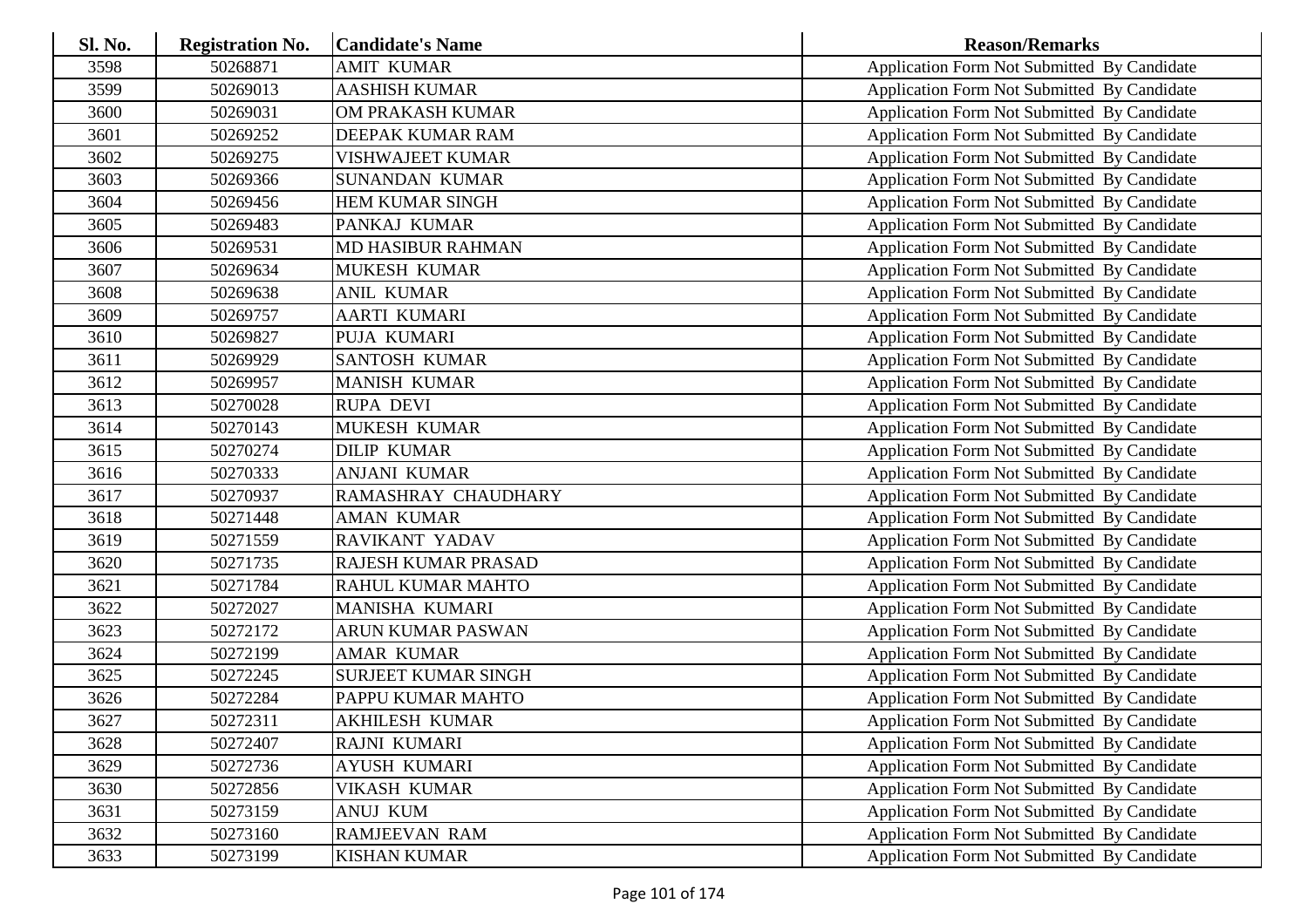| <b>Sl. No.</b> | <b>Registration No.</b> | <b>Candidate's Name</b>  | <b>Reason/Remarks</b>                              |
|----------------|-------------------------|--------------------------|----------------------------------------------------|
| 3634           | 50273391                | PANKAJ KUMAR             | Application Form Not Submitted By Candidate        |
| 3635           | 50273610                | <b>AMARJEET KUMAR</b>    | Application Form Not Submitted By Candidate        |
| 3636           | 50273746                | <b>CHANDESHWAR URAON</b> | Application Form Not Submitted By Candidate        |
| 3637           | 50273749                | <b>SUNDAR LAL KAHAR</b>  | Application Form Not Submitted By Candidate        |
| 3638           | 50273948                | <b>KRISHNA THAKUR</b>    | Application Form Not Submitted By Candidate        |
| 3639           | 50273970                | <b>SANTOSH KUMAR</b>     | Application Form Not Submitted By Candidate        |
| 3640           | 50274207                | <b>AMIT KUMAR</b>        | Application Form Not Submitted By Candidate        |
| 3641           | 50274214                | <b>ADITYA PANDAY</b>     | Application Form Not Submitted By Candidate        |
| 3642           | 50274224                | <b>MINTU KUMAR RAM</b>   | Application Form Not Submitted By Candidate        |
| 3643           | 50274241                | <b>CHANDAN KUMAR</b>     | Application Form Not Submitted By Candidate        |
| 3644           | 50274274                | RAJA KUMAR               | Application Form Not Submitted By Candidate        |
| 3645           | 50274702                | <b>KIRAN KUMARI</b>      | Application Form Not Submitted By Candidate        |
| 3646           | 50274709                | <b>RUBI KUMARI</b>       | Application Form Not Submitted By Candidate        |
| 3647           | 50274731                | PRATIBHA KUMARI          | Application Form Not Submitted By Candidate        |
| 3648           | 50274822                | NITISH KUMAR             | Application Form Not Submitted By Candidate        |
| 3649           | 50274918                | <b>SHANI KUAMR</b>       | Application Form Not Submitted By Candidate        |
| 3650           | 50275027                | <b>DHIRAJ PASWAN</b>     | Application Form Not Submitted By Candidate        |
| 3651           | 50275173                | <b>LAKSHMAN RAJAK</b>    | Application Form Not Submitted By Candidate        |
| 3652           | 50275704                | PRAMOD KUMAR             | Application Form Not Submitted By Candidate        |
| 3653           | 50275709                | <b>AYUSH RAJ</b>         | Application Form Not Submitted By Candidate        |
| 3654           | 50275753                | <b>SHRAVAN KUMAR</b>     | Application Form Not Submitted By Candidate        |
| 3655           | 50275927                | <b>SONU KUMAR</b>        | Application Form Not Submitted By Candidate        |
| 3656           | 50275994                | <b>VIKASH RANJAN</b>     | Application Form Not Submitted By Candidate        |
| 3657           | 50276007                | RAHUL CHAUHAN            | Application Form Not Submitted By Candidate        |
| 3658           | 50276352                | <b>GANESH KUMAR</b>      | Application Form Not Submitted By Candidate        |
| 3659           | 50276599                | <b>RAJU KUMAR RAM</b>    | Application Form Not Submitted By Candidate        |
| 3660           | 50276717                | <b>DILEEP KUMAR DAS</b>  | Application Form Not Submitted By Candidate        |
| 3661           | 50276737                | <b>NITESH PASWAN</b>     | Application Form Not Submitted By Candidate        |
| 3662           | 50276854                | <b>BABULAL SHARMA</b>    | Application Form Not Submitted By Candidate        |
| 3663           | 50277125                | AMAR KUMAR MANDAL        | Application Form Not Submitted By Candidate        |
| 3664           | 50277199                | <b>KUNDAM MANJHI</b>     | Application Form Not Submitted By Candidate        |
| 3665           | 50277312                | <b>RAUSHAN KUMAR</b>     | Application Form Not Submitted By Candidate        |
| 3666           | 50277378                | <b>SONU CHAUDHARY</b>    | Application Form Not Submitted By Candidate        |
| 3667           | 50277449                | <b>BAL KRISHNA KUMAR</b> | Application Form Not Submitted By Candidate        |
| 3668           | 50277489                | DEEPAK KUMAR CHOUDHARY   | <b>Application Form Not Submitted By Candidate</b> |
| 3669           | 50277544                | NIKHIL KUMAR NISHAD      | <b>Application Form Not Submitted By Candidate</b> |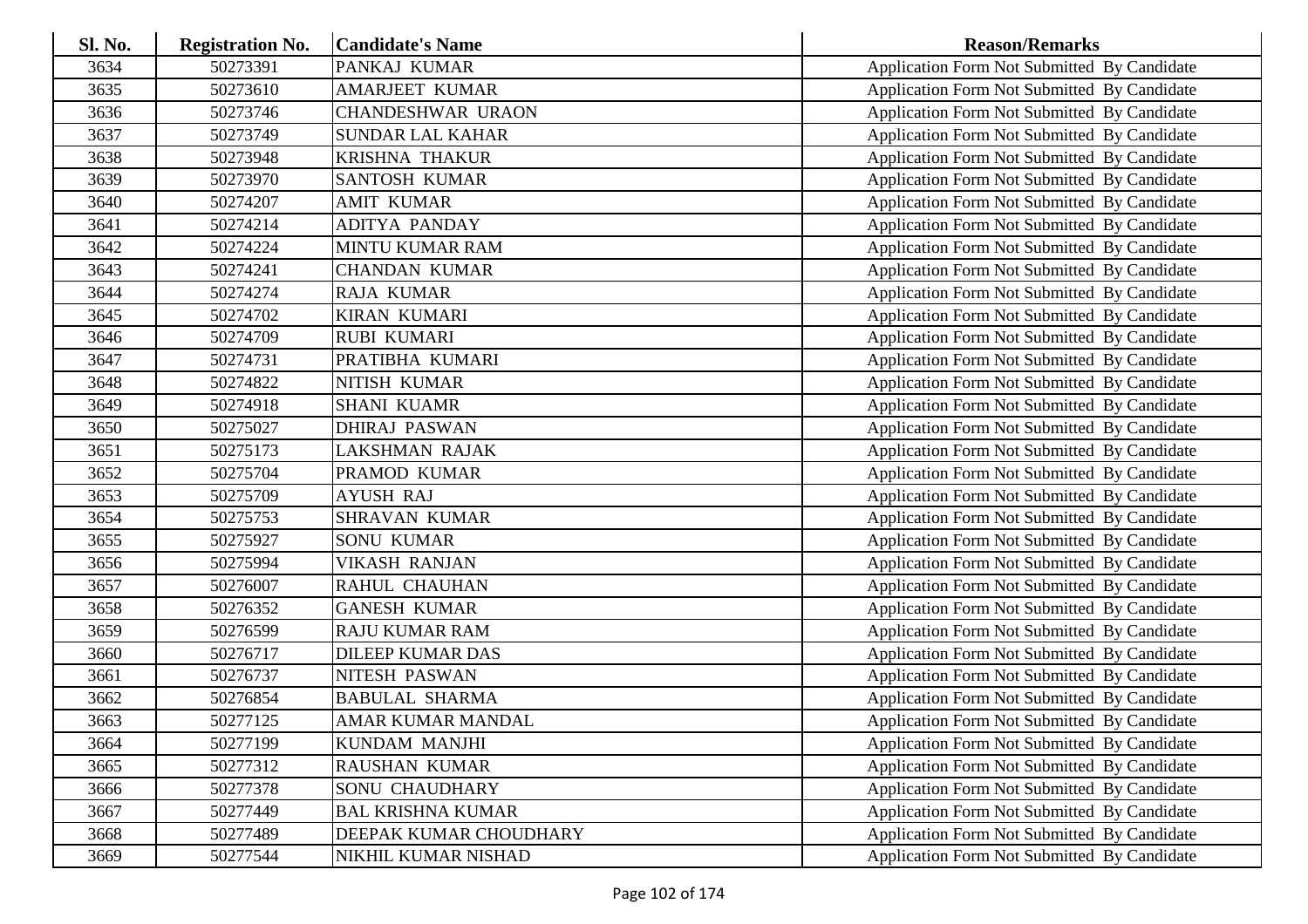| Sl. No. | <b>Registration No.</b> | <b>Candidate's Name</b> | <b>Reason/Remarks</b>                              |
|---------|-------------------------|-------------------------|----------------------------------------------------|
| 3670    | 50277587                | <b>LAXMI KUMARI</b>     | Application Form Not Submitted By Candidate        |
| 3671    | 50277670                | <b>CHANDANI KUMARI</b>  | Application Form Not Submitted By Candidate        |
| 3672    | 50277911                | <b>DOLI KUMARI</b>      | Application Form Not Submitted By Candidate        |
| 3673    | 50277995                | NAVYA BHARTI            | Application Form Not Submitted By Candidate        |
| 3674    | 50278071                | <b>SUMAN KUMARI</b>     | Application Form Not Submitted By Candidate        |
| 3675    | 50278277                | NIRAJ KUMAR             | Application Form Not Submitted By Candidate        |
| 3676    | 50278314                | <b>ANIL KUMAR YADAV</b> | Application Form Not Submitted By Candidate        |
| 3677    | 50278402                | NITU KUMARI             | Application Form Not Submitted By Candidate        |
| 3678    | 50278489                | <b>RAJNISH KUMAR</b>    | Application Form Not Submitted By Candidate        |
| 3679    | 50278516                | <b>SANKAR KUMAR</b>     | Application Form Not Submitted By Candidate        |
| 3680    | 50278681                | RAJNANDANI KUMARI       | Application Form Not Submitted By Candidate        |
| 3681    | 50278778                | <b>UMESH CHAUDHARI</b>  | Application Form Not Submitted By Candidate        |
| 3682    | 50278868                | RUPESH KUMAR PASWAN     | Application Form Not Submitted By Candidate        |
| 3683    | 50278925                | NIRAJ KUMAR             | Application Form Not Submitted By Candidate        |
| 3684    | 50279080                | RICHA KUMARI            | Application Form Not Submitted By Candidate        |
| 3685    | 50279345                | <b>SANDEEP KUMAR</b>    | Application Form Not Submitted By Candidate        |
| 3686    | 50279545                | <b>MANISH KUMAR</b>     | Application Form Not Submitted By Candidate        |
| 3687    | 50279574                | SANJU KUMARI            | Application Form Not Submitted By Candidate        |
| 3688    | 50279633                | <b>SHANKAR KUMAR</b>    | Application Form Not Submitted By Candidate        |
| 3689    | 50279886                | VIKASH KUMAR            | Application Form Not Submitted By Candidate        |
| 3690    | 50279965                | PRITY KUMARI            | Application Form Not Submitted By Candidate        |
| 3691    | 50280015                | <b>MOHINI RANI</b>      | Application Form Not Submitted By Candidate        |
| 3692    | 50280042                | <b>GURIYA KUMARI</b>    | Application Form Not Submitted By Candidate        |
| 3693    | 50280072                | <b>MITHUN KUMAR</b>     | Application Form Not Submitted By Candidate        |
| 3694    | 50280420                | PINTOO KUMAR SHARMA     | Application Form Not Submitted By Candidate        |
| 3695    | 50280439                | SONI KUMARI             | Application Form Not Submitted By Candidate        |
| 3696    | 50280771                | NITISH KUMAR            | Application Form Not Submitted By Candidate        |
| 3697    | 50281100                | <b>MD ANWAR ALAM</b>    | Application Form Not Submitted By Candidate        |
| 3698    | 50281432                | VISHNUDEV MANJHI        | Application Form Not Submitted By Candidate        |
| 3699    | 50281658                | PIRITY KUMARI           | Application Form Not Submitted By Candidate        |
| 3700    | 50281680                | KM POORNIMA CHAUHAN     | Application Form Not Submitted By Candidate        |
| 3701    | 50281820                | <b>AMAN KUMAR</b>       | Application Form Not Submitted By Candidate        |
| 3702    | 50282038                | SANDHYA KUMARI          | Application Form Not Submitted By Candidate        |
| 3703    | 50282077                | <b>ANKIT KUMAR</b>      | Application Form Not Submitted By Candidate        |
| 3704    | 50282090                | PARMANAND KUMAR         | <b>Application Form Not Submitted By Candidate</b> |
| 3705    | 50282146                | <b>ANJALI BHARTI</b>    | Application Form Not Submitted By Candidate        |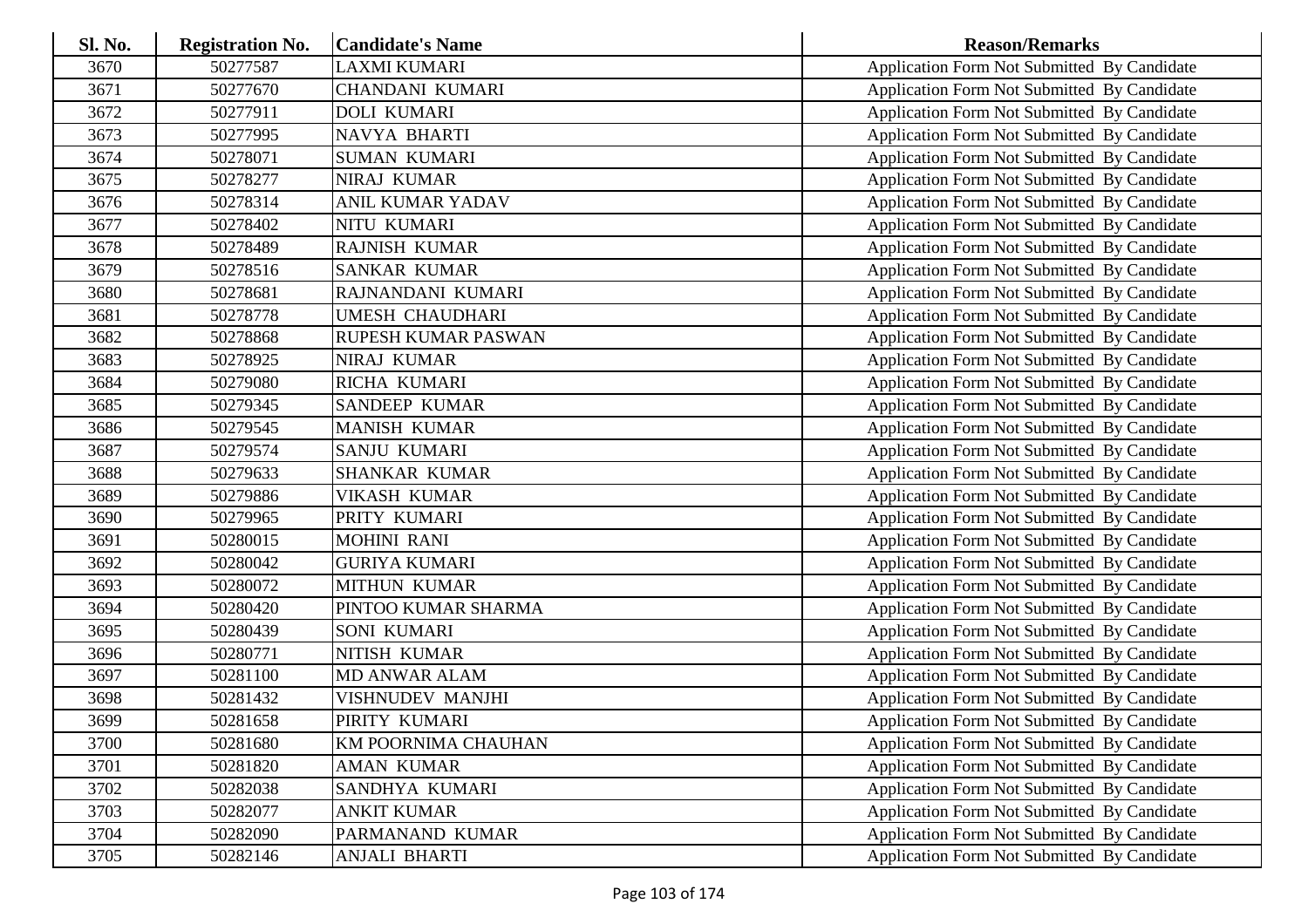| Sl. No. | <b>Registration No.</b> | <b>Candidate's Name</b>   | <b>Reason/Remarks</b>                              |
|---------|-------------------------|---------------------------|----------------------------------------------------|
| 3706    | 50282182                | NEETU KUMARI              | Application Form Not Submitted By Candidate        |
| 3707    | 50282194                | <b>VIKRANT KUMAR</b>      | Application Form Not Submitted By Candidate        |
| 3708    | 50282260                | <b>KUMAR LUCKY</b>        | Application Form Not Submitted By Candidate        |
| 3709    | 50282286                | <b>SUSHIL KUMAR SINGH</b> | Application Form Not Submitted By Candidate        |
| 3710    | 50282298                | <b>SURESH KUMAR RAM</b>   | Application Form Not Submitted By Candidate        |
| 3711    | 50282400                | <b>ANSHU SINHA</b>        | Application Form Not Submitted By Candidate        |
| 3712    | 50282457                | <b>ARTI KUMARI</b>        | Application Form Not Submitted By Candidate        |
| 3713    | 50282460                | <b>SABRA KHATUN</b>       | Application Form Not Submitted By Candidate        |
| 3714    | 50282516                | <b>DEEPAK KUMAR</b>       | Application Form Not Submitted By Candidate        |
| 3715    | 50282613                | <b>JITAN KUMAR PASWAN</b> | Application Form Not Submitted By Candidate        |
| 3716    | 50282651                | <b>SURAJ KUMAR</b>        | Application Form Not Submitted By Candidate        |
| 3717    | 50282670                | LALITA KUMARI             | Application Form Not Submitted By Candidate        |
| 3718    | 50282905                | <b>AMRESH RAJ</b>         | Application Form Not Submitted By Candidate        |
| 3719    | 50282907                | PREM KMARU                | Application Form Not Submitted By Candidate        |
| 3720    | 50283092                | <b>RAHUL KUMAR</b>        | Application Form Not Submitted By Candidate        |
| 3721    | 50283288                | <b>GAUTAM KUMAR</b>       | Application Form Not Submitted By Candidate        |
| 3722    | 50283331                | <b>RAHUL KUMAR</b>        | Application Form Not Submitted By Candidate        |
| 3723    | 50283404                | <b>MITHILESH KUMAR</b>    | Application Form Not Submitted By Candidate        |
| 3724    | 50283452                | PREETI KUMARI             | Application Form Not Submitted By Candidate        |
| 3725    | 50284275                | SAHUL KUMAR CHAUPAL       | Application Form Not Submitted By Candidate        |
| 3726    | 50284662                | <b>SHASHI KUMAR</b>       | Application Form Not Submitted By Candidate        |
| 3727    | 50284715                | SHOBHA KUMARI             | Application Form Not Submitted By Candidate        |
| 3728    | 50284845                | RINTU KUMARI              | Application Form Not Submitted By Candidate        |
| 3729    | 50284877                | <b>RAVI KUMAR</b>         | Application Form Not Submitted By Candidate        |
| 3730    | 50285176                | <b>RANVIJAY KUMAR</b>     | Application Form Not Submitted By Candidate        |
| 3731    | 50285217                | <b>RANA KUMAR</b>         | Application Form Not Submitted By Candidate        |
| 3732    | 50285241                | SANGAM KUMAR PASWAN       | Application Form Not Submitted By Candidate        |
| 3733    | 50285300                | <b>RAMESH KUMAR</b>       | Application Form Not Submitted By Candidate        |
| 3734    | 50285769                | <b>SAROJNI HEMBROM</b>    | Application Form Not Submitted By Candidate        |
| 3735    | 50285900                | AMIT KUMAR SINGH          | Application Form Not Submitted By Candidate        |
| 3736    | 50285936                | KAUSHAL KUMAR             | <b>Application Form Not Submitted By Candidate</b> |
| 3737    | 50286138                | <b>RITU KUMARI</b>        | Application Form Not Submitted By Candidate        |
| 3738    | 50286154                | MARIYAM MURMU             | Application Form Not Submitted By Candidate        |
| 3739    | 50286180                | DEWANTI KUMARI            | Application Form Not Submitted By Candidate        |
| 3740    | 50286313                | SANJEET KUMAR PASWAN      | <b>Application Form Not Submitted By Candidate</b> |
| 3741    | 50286316                | ABHISHEK KUMAR            | Application Form Not Submitted By Candidate        |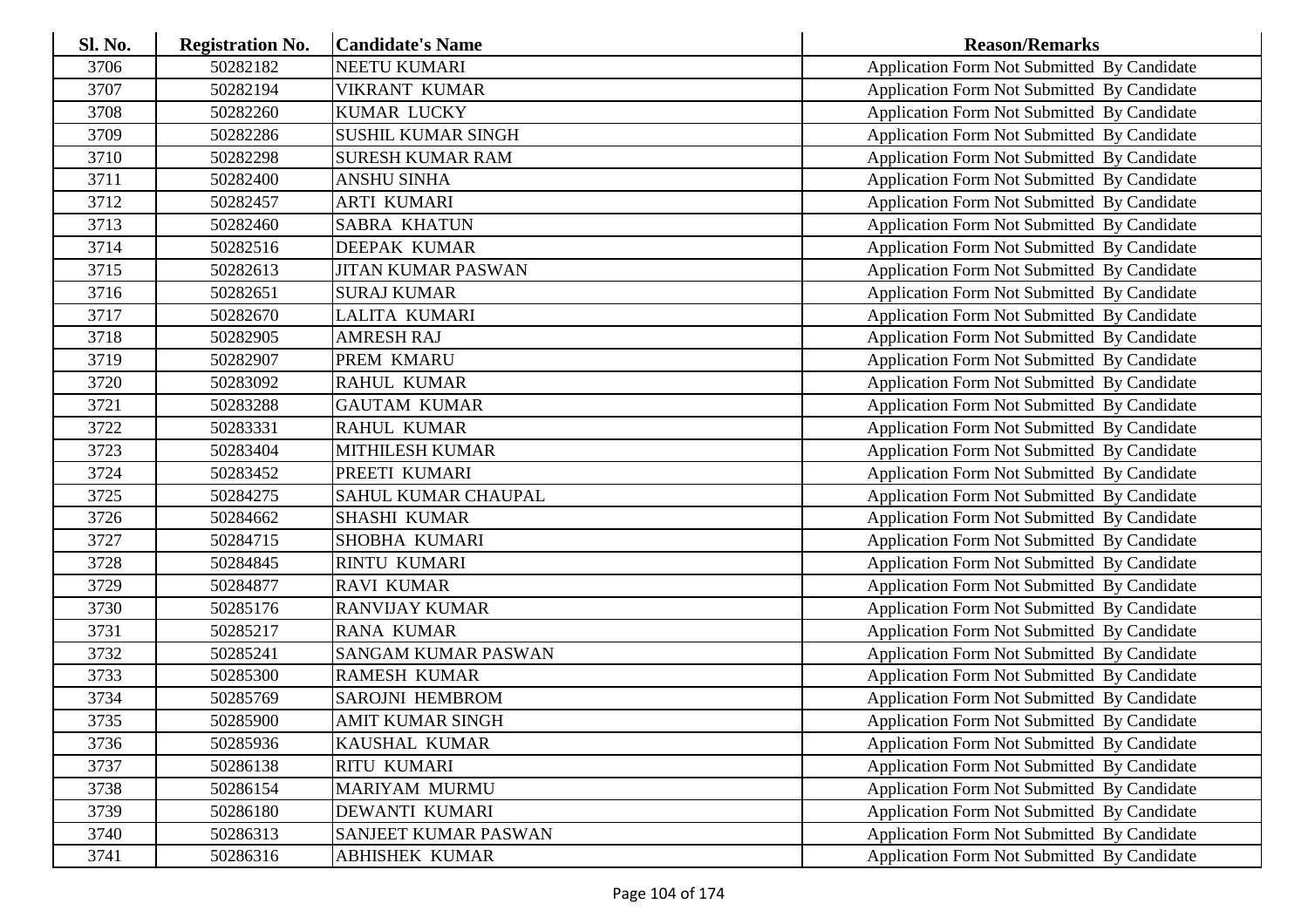| Sl. No. | <b>Registration No.</b> | <b>Candidate's Name</b>  | <b>Reason/Remarks</b>                              |
|---------|-------------------------|--------------------------|----------------------------------------------------|
| 3742    | 50286449                | NISHA KUMARI             | Application Form Not Submitted By Candidate        |
| 3743    | 50286528                | <b>JOGENDAR RAVIDAS</b>  | Application Form Not Submitted By Candidate        |
| 3744    | 50286577                | <b>KRISHAN KUMAR RAM</b> | Application Form Not Submitted By Candidate        |
| 3745    | 50286676                | RANJAN KUMAR RAM         | Application Form Not Submitted By Candidate        |
| 3746    | 50286703                | <b>MINU KUMARI</b>       | Application Form Not Submitted By Candidate        |
| 3747    | 50286735                | <b>GYANTI KUMARI</b>     | Application Form Not Submitted By Candidate        |
| 3748    | 50287048                | PAWAN KUMAR MANJHI       | <b>Application Form Not Submitted By Candidate</b> |
| 3749    | 50287065                | <b>RAM LAKHAN YADAV</b>  | Application Form Not Submitted By Candidate        |
| 3750    | 50287205                | <b>RAJEEV RANJAN</b>     | Application Form Not Submitted By Candidate        |
| 3751    | 50287435                | <b>ANSHU KUMAR</b>       | Application Form Not Submitted By Candidate        |
| 3752    | 50287503                | RAJESH UPENDRA CHOUDHARY | Application Form Not Submitted By Candidate        |
| 3753    | 50287699                | ADITYA NARAYAN SINGH     | Application Form Not Submitted By Candidate        |
| 3754    | 50287728                | <b>VIMLESH KUMAR</b>     | Application Form Not Submitted By Candidate        |
| 3755    | 50287752                | PANKAJ KUMAR PASWAN      | Application Form Not Submitted By Candidate        |
| 3756    | 50287758                | PAPPU KUMAR              | Application Form Not Submitted By Candidate        |
| 3757    | 50287937                | <b>HIMANSHU KUMAR</b>    | Application Form Not Submitted By Candidate        |
| 3758    | 50287945                | DEEPAK KUMAR PASWAN      | Application Form Not Submitted By Candidate        |
| 3759    | 50287975                | <b>CHANDAN RAM</b>       | Application Form Not Submitted By Candidate        |
| 3760    | 50288005                | SANJAY KUMAR             | Application Form Not Submitted By Candidate        |
| 3761    | 50288124                | AAJAD ANSARI             | Application Form Not Submitted By Candidate        |
| 3762    | 50288243                | <b>RAHUL KUMAR</b>       | Application Form Not Submitted By Candidate        |
| 3763    | 50288313                | RAVINDRA KUMAR PANKAJ    | Application Form Not Submitted By Candidate        |
| 3764    | 50288711                | MANISHA KUMARI           | Application Form Not Submitted By Candidate        |
| 3765    | 50288856                | <b>RAHUL KUMAR</b>       | Application Form Not Submitted By Candidate        |
| 3766    | 50288872                | <b>CHANDAN KUMAR</b>     | Application Form Not Submitted By Candidate        |
| 3767    | 50289169                | SIKENDRA KUMAR           | Application Form Not Submitted By Candidate        |
| 3768    | 50289175                | <b>RANJIT KUMAR</b>      | Application Form Not Submitted By Candidate        |
| 3769    | 50289210                | <b>ROHIT KUMAR</b>       | Application Form Not Submitted By Candidate        |
| 3770    | 50289214                | MD SHOAIB AKHTAR         | Application Form Not Submitted By Candidate        |
| 3771    | 50289271                | <b>RAJU KUMAR</b>        | Application Form Not Submitted By Candidate        |
| 3772    | 50289304                | <b>RINTU KUMAR</b>       | <b>Application Form Not Submitted By Candidate</b> |
| 3773    | 50289543                | <b>GUDDU KUMAR</b>       | Application Form Not Submitted By Candidate        |
| 3774    | 50289608                | NANDKISHOR HANSDA        | Application Form Not Submitted By Candidate        |
| 3775    | 50289720                | <b>SINKI KUMARI</b>      | Application Form Not Submitted By Candidate        |
| 3776    | 50289900                | <b>AMIT KUMAR</b>        | Application Form Not Submitted By Candidate        |
| 3777    | 50289973                | RAJKUMAR HEMBRAM         | Application Form Not Submitted By Candidate        |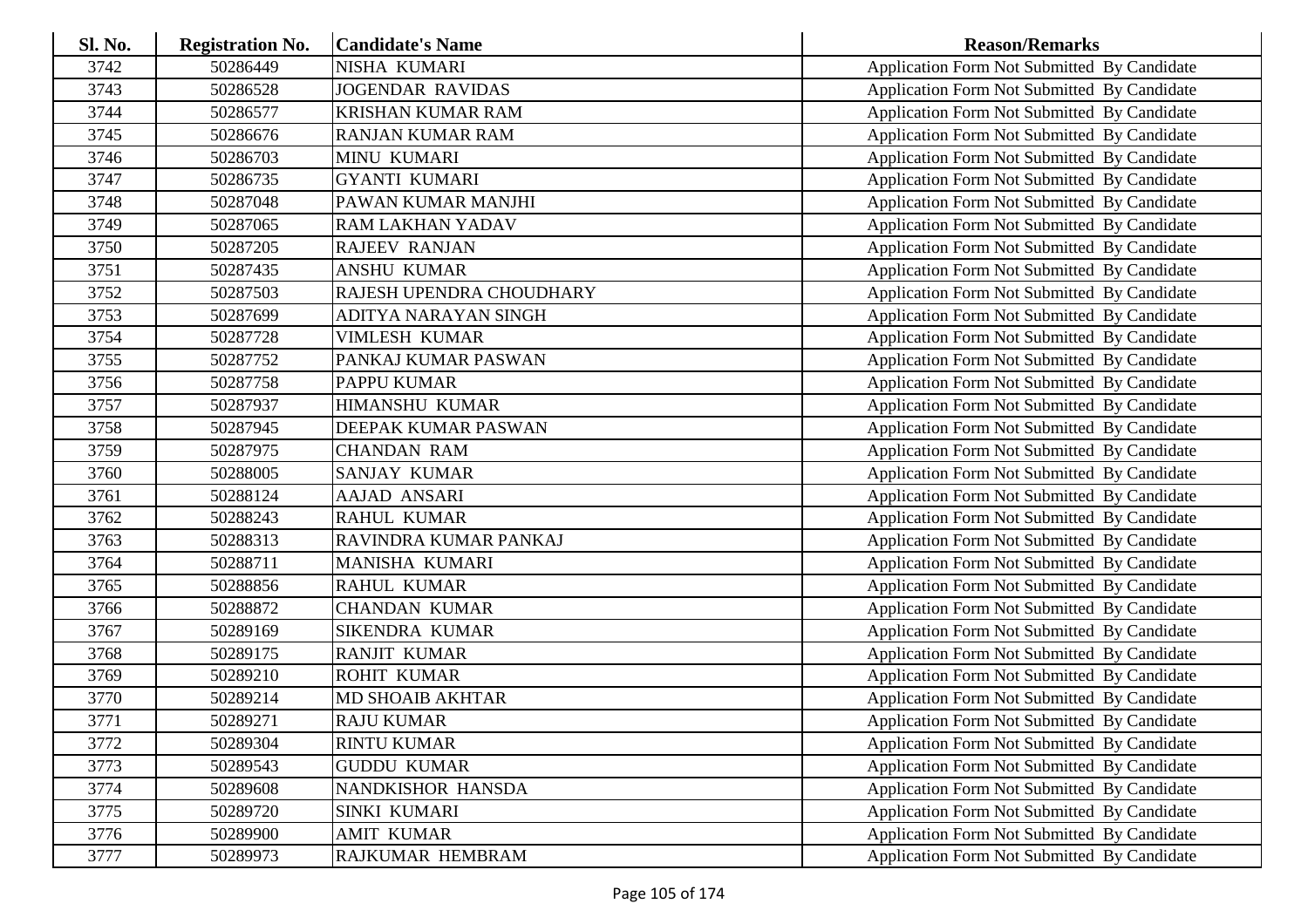| <b>Sl. No.</b> | <b>Registration No.</b> | <b>Candidate's Name</b>    | <b>Reason/Remarks</b>                              |
|----------------|-------------------------|----------------------------|----------------------------------------------------|
| 3778           | 50290011                | <b>SONU KUMAR</b>          | Application Form Not Submitted By Candidate        |
| 3779           | 50290042                | <b>VIKRAM KUMAR</b>        | Application Form Not Submitted By Candidate        |
| 3780           | 50290052                | MITHILESH KUMAR SAHU       | Application Form Not Submitted By Candidate        |
| 3781           | 50290120                | PREETI KUMARI              | Application Form Not Submitted By Candidate        |
| 3782           | 50290165                | <b>SATYAM KUMAR SINGH</b>  | Application Form Not Submitted By Candidate        |
| 3783           | 50290327                | <b>ARTIKA ANAND</b>        | Application Form Not Submitted By Candidate        |
| 3784           | 50290376                | KAVITA KUMARI              | Application Form Not Submitted By Candidate        |
| 3785           | 50290630                | MD MAHMOOD ALAM            | Application Form Not Submitted By Candidate        |
| 3786           | 50290636                | <b>AJIT KUMAR PANDEY</b>   | Application Form Not Submitted By Candidate        |
| 3787           | 50290653                | <b>KULANAND RAM</b>        | Application Form Not Submitted By Candidate        |
| 3788           | 50290698                | <b>RAHUL KUMAR</b>         | Application Form Not Submitted By Candidate        |
| 3789           | 50290702                | <b>RANDHIR KUMAR</b>       | Application Form Not Submitted By Candidate        |
| 3790           | 50290839                | <b>RAUSHAN KUMAR</b>       | Application Form Not Submitted By Candidate        |
| 3791           | 50290850                | <b>SAMEER KUMAR</b>        | Application Form Not Submitted By Candidate        |
| 3792           | 50290917                | <b>GAURAV KUMAR</b>        | Application Form Not Submitted By Candidate        |
| 3793           | 50290929                | AMRITA KUMARI              | Application Form Not Submitted By Candidate        |
| 3794           | 50291057                | MUNNA KUMAR PASWAN         | <b>Application Form Not Submitted By Candidate</b> |
| 3795           | 50291265                | NIRANJAN KUMAR NIRALA      | Application Form Not Submitted By Candidate        |
| 3796           | 50291556                | <b>SUMAN SOURA SOURABH</b> | Application Form Not Submitted By Candidate        |
| 3797           | 50291580                | <b>SUBODH KUMAR</b>        | Application Form Not Submitted By Candidate        |
| 3798           | 50291607                | <b>ABHAY</b>               | Application Form Not Submitted By Candidate        |
| 3799           | 50291829                | POONAM KUMARI              | Application Form Not Submitted By Candidate        |
| 3800           | 50291930                | <b>ANJALI KUMARI</b>       | Application Form Not Submitted By Candidate        |
| 3801           | 50291944                | <b>BRAHMDEV KUMAR</b>      | Application Form Not Submitted By Candidate        |
| 3802           | 50292035                | <b>SUNNY PASWAN</b>        | Application Form Not Submitted By Candidate        |
| 3803           | 50292218                | <b>SATISH KUMAR PASWAN</b> | Application Form Not Submitted By Candidate        |
| 3804           | 50292349                | <b>ABHIRAJ KUMAR</b>       | Application Form Not Submitted By Candidate        |
| 3805           | 50292370                | <b>CHANDAN KUMAR SHANU</b> | <b>Application Form Not Submitted By Candidate</b> |
| 3806           | 50292391                | <b>AMISHA RAY</b>          | Application Form Not Submitted By Candidate        |
| 3807           | 50292529                | <b>ROBIN KUMAR</b>         | Application Form Not Submitted By Candidate        |
| 3808           | 50292534                | AKANKSHA KUMARI            | Application Form Not Submitted By Candidate        |
| 3809           | 50292687                | <b>BRIJKISHORE SAH</b>     | Application Form Not Submitted By Candidate        |
| 3810           | 50292789                | <b>SHASHI KUMAR PAUL</b>   | Application Form Not Submitted By Candidate        |
| 3811           | 50292814                | <b>KOMAL KUMARI</b>        | Application Form Not Submitted By Candidate        |
| 3812           | 50292944                | <b>AMRIT RAJ</b>           | Application Form Not Submitted By Candidate        |
| 3813           | 50293003                | POOJA KUMARI               | Application Form Not Submitted By Candidate        |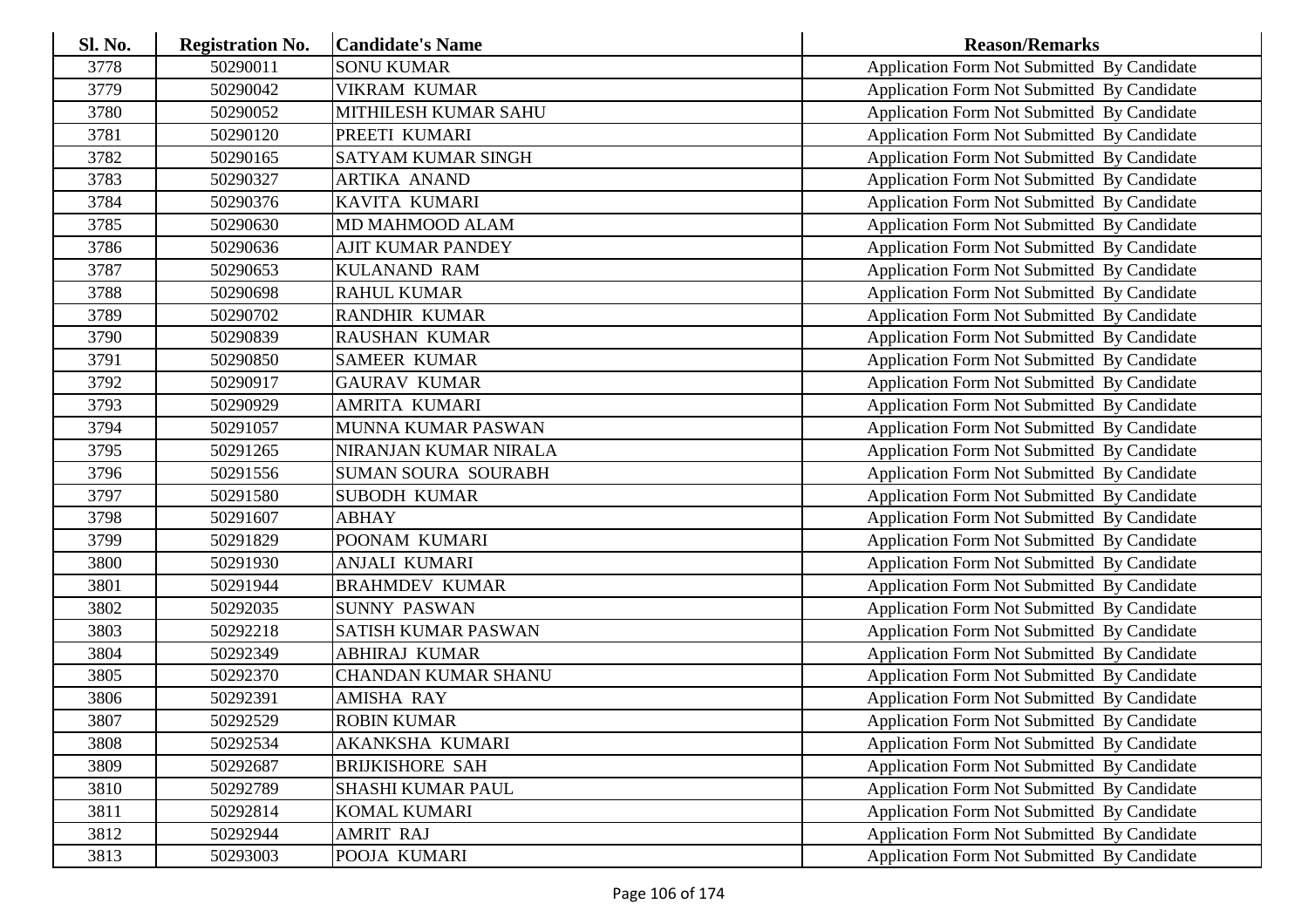| <b>Sl. No.</b> | <b>Registration No.</b> | <b>Candidate's Name</b>    | <b>Reason/Remarks</b>                              |
|----------------|-------------------------|----------------------------|----------------------------------------------------|
| 3814           | 50293020                | <b>SUMIT KUMAR SINGH</b>   | Application Form Not Submitted By Candidate        |
| 3815           | 50293391                | <b>RANDHIR KUMAR</b>       | Application Form Not Submitted By Candidate        |
| 3816           | 50293398                | <b>SHEKHAR KUMAR JHA</b>   | Application Form Not Submitted By Candidate        |
| 3817           | 50293516                | <b>SANTOSH KUMAR JHA</b>   | Application Form Not Submitted By Candidate        |
| 3818           | 50293701                | <b>VIVEK KUMAR RAI</b>     | Application Form Not Submitted By Candidate        |
| 3819           | 50293791                | <b>ANKIT KUMAR SINGH</b>   | Application Form Not Submitted By Candidate        |
| 3820           | 50293807                | <b>RAGHUVIR KUMAR</b>      | Application Form Not Submitted By Candidate        |
| 3821           | 50293958                | <b>AMOD KUMAR</b>          | Application Form Not Submitted By Candidate        |
| 3822           | 50293966                | <b>SUNNY KUMAR TIWARI</b>  | Application Form Not Submitted By Candidate        |
| 3823           | 50294067                | <b>MD WASIM AKHTAR</b>     | Application Form Not Submitted By Candidate        |
| 3824           | 50294106                | <b>MD EHSAN</b>            | Application Form Not Submitted By Candidate        |
| 3825           | 50294557                | <b>DIVYASHAKTI</b>         | Application Form Not Submitted By Candidate        |
| 3826           | 50294577                | <b>MUKESH KUMAR</b>        | Application Form Not Submitted By Candidate        |
| 3827           | 50294949                | NITU KUMARI                | Application Form Not Submitted By Candidate        |
| 3828           | 50294995                | <b>MANISH KUMAR</b>        | Application Form Not Submitted By Candidate        |
| 3829           | 50295239                | <b>BRITISH KUMAR YADAV</b> | Application Form Not Submitted By Candidate        |
| 3830           | 50295296                | <b>ARVIND KUMAR</b>        | <b>Application Form Not Submitted By Candidate</b> |
| 3831           | 50295335                | <b>RAJ KUMAR</b>           | Application Form Not Submitted By Candidate        |
| 3832           | 50295528                | <b>RANJAN KUMAR</b>        | Application Form Not Submitted By Candidate        |
| 3833           | 50295652                | <b>SAURAV KUMAR</b>        | Application Form Not Submitted By Candidate        |
| 3834           | 50295678                | <b>VIBHA KUMARI</b>        | Application Form Not Submitted By Candidate        |
| 3835           | 50295844                | <b>SHAMBHU KUMAR</b>       | Application Form Not Submitted By Candidate        |
| 3836           | 50296374                | <b>ANJALI KUMARI</b>       | Application Form Not Submitted By Candidate        |
| 3837           | 50296421                | <b>MD EMTIYAZ</b>          | Application Form Not Submitted By Candidate        |
| 3838           | 50296528                | <b>MANDEEP KUMAR</b>       | Application Form Not Submitted By Candidate        |
| 3839           | 50296576                | PANKAJ KUMAR               | Application Form Not Submitted By Candidate        |
| 3840           | 50296588                | <b>RAKESH KUMAR MANDAL</b> | Application Form Not Submitted By Candidate        |
| 3841           | 50296684                | <b>KANHAIYA KUMAR</b>      | Application Form Not Submitted By Candidate        |
| 3842           | 50296728                | <b>PAWAN KUMAR</b>         | Application Form Not Submitted By Candidate        |
| 3843           | 50296756                | <b>ABHAY KUMAR</b>         | Application Form Not Submitted By Candidate        |
| 3844           | 50296994                | <b>KAVITA KUMARI</b>       | Application Form Not Submitted By Candidate        |
| 3845           | 50297027                | <b>RANJEER KUMAR</b>       | Application Form Not Submitted By Candidate        |
| 3846           | 50297030                | ANJALI KUMARI              | Application Form Not Submitted By Candidate        |
| 3847           | 50297031                | <b>KUMAR CHANDAN</b>       | Application Form Not Submitted By Candidate        |
| 3848           | 50297213                | RITIKA KUMARI              | <b>Application Form Not Submitted By Candidate</b> |
| 3849           | 50297227                | PANKAJ KUMAR               | Application Form Not Submitted By Candidate        |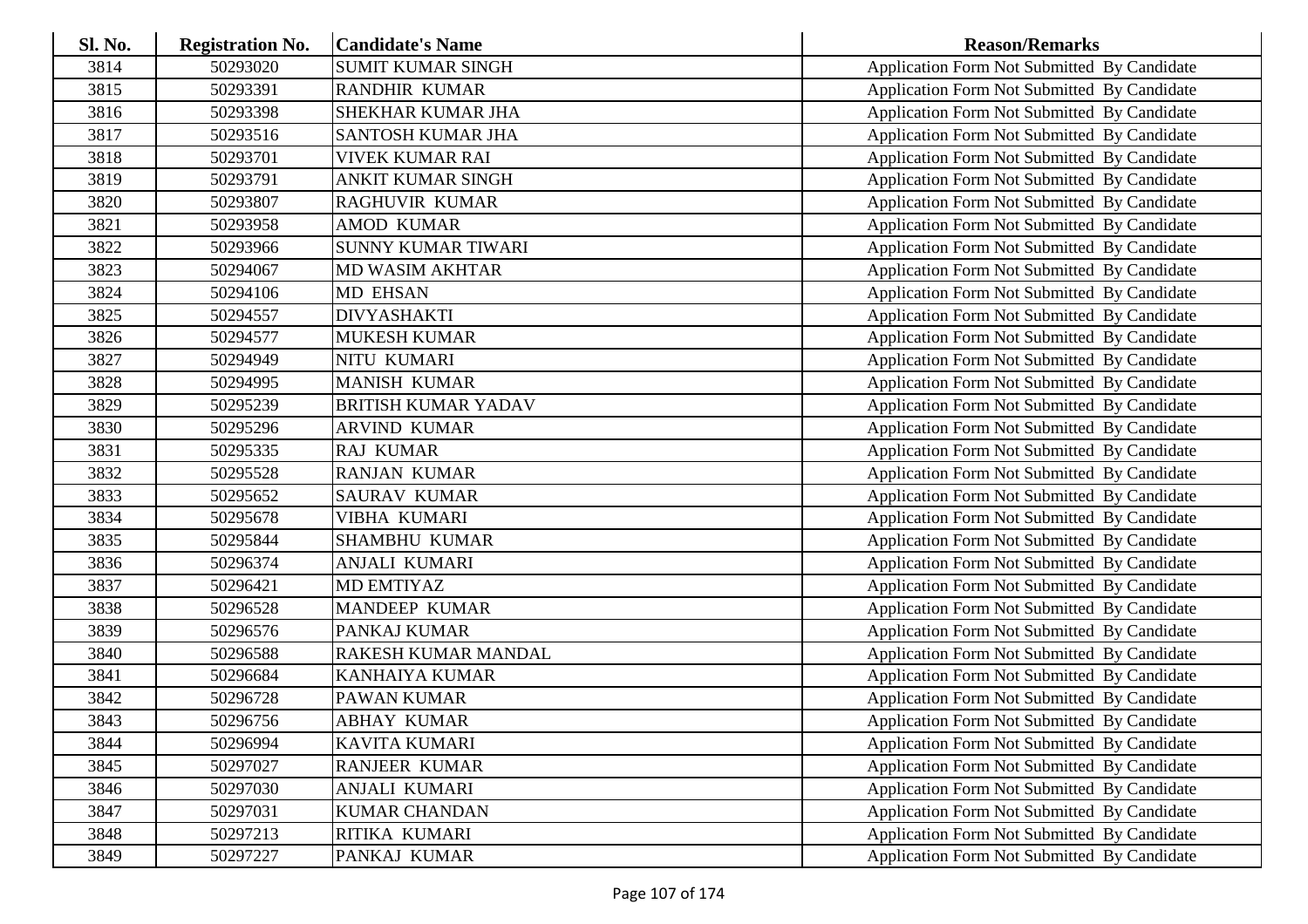| <b>Sl. No.</b> | <b>Registration No.</b> | <b>Candidate's Name</b>   | <b>Reason/Remarks</b>                              |
|----------------|-------------------------|---------------------------|----------------------------------------------------|
| 3850           | 50297347                | SATYAPRAKASH YADAV        | Application Form Not Submitted By Candidate        |
| 3851           | 50297464                | <b>DEEPAK KUMAR</b>       | Application Form Not Submitted By Candidate        |
| 3852           | 50297525                | PUSHPA KUMARI             | Application Form Not Submitted By Candidate        |
| 3853           | 50297547                | <b>CHANDAN KUMAR SADA</b> | Application Form Not Submitted By Candidate        |
| 3854           | 50297631                | <b>SACHIN KUMAR</b>       | Application Form Not Submitted By Candidate        |
| 3855           | 50297691                | <b>ROHIT KUMAR</b>        | Application Form Not Submitted By Candidate        |
| 3856           | 50298108                | <b>SURESH SOREN</b>       | Application Form Not Submitted By Candidate        |
| 3857           | 50298204                | RAJESH KUMAR MANDAL       | Application Form Not Submitted By Candidate        |
| 3858           | 50298277                | <b>RAMESH KUMAR</b>       | Application Form Not Submitted By Candidate        |
| 3859           | 50298656                | <b>SHLOK YOGI</b>         | Application Form Not Submitted By Candidate        |
| 3860           | 50298835                | PRADEEP KUMAR             | Application Form Not Submitted By Candidate        |
| 3861           | 50298853                | <b>UTTAM KUMAR</b>        | Application Form Not Submitted By Candidate        |
| 3862           | 50298927                | <b>AKASH KUMAR</b>        | Application Form Not Submitted By Candidate        |
| 3863           | 50298951                | PANCHANAN KUMAR           | Application Form Not Submitted By Candidate        |
| 3864           | 50299016                | <b>ASRAF ALI</b>          | Application Form Not Submitted By Candidate        |
| 3865           | 50299091                | <b>LAGANDEV KUMAR</b>     | Application Form Not Submitted By Candidate        |
| 3866           | 50299244                | SHREEKANT SHARMA          | Application Form Not Submitted By Candidate        |
| 3867           | 50299585                | <b>BIJENDRA KUMAR RAM</b> | Application Form Not Submitted By Candidate        |
| 3868           | 50299824                | SAHBINDRA KUMAR SAHBINDRA | Application Form Not Submitted By Candidate        |
| 3869           | 50300086                | <b>AKHILESH KUMAR</b>     | Application Form Not Submitted By Candidate        |
| 3870           | 50300204                | <b>SURAJ KUMAR</b>        | <b>Application Form Not Submitted By Candidate</b> |
| 3871           | 50300372                | <b>CHANDAN KUMAR</b>      | Application Form Not Submitted By Candidate        |
| 3872           | 50300419                | KUNDAN KUMAR RAO          | Application Form Not Submitted By Candidate        |
| 3873           | 50300521                | <b>AVINASH KUMAR</b>      | Application Form Not Submitted By Candidate        |
| 3874           | 50300576                | ASHU KUMAR CHOUDHARY      | Application Form Not Submitted By Candidate        |
| 3875           | 50300656                | <b>DURGA KUMARI</b>       | Application Form Not Submitted By Candidate        |
| 3876           | 50300719                | <b>ARBIND KUMAR RAM</b>   | Application Form Not Submitted By Candidate        |
| 3877           | 50300742                | DEEPAK KUMAR TIWARY       | Application Form Not Submitted By Candidate        |
| 3878           | 50300865                | <b>RAJU KUMAR</b>         | Application Form Not Submitted By Candidate        |
| 3879           | 50300928                | <b>MD SAIF ALI</b>        | Application Form Not Submitted By Candidate        |
| 3880           | 50300930                | <b>MUNA KUMAR</b>         | Application Form Not Submitted By Candidate        |
| 3881           | 50301039                | <b>RAJA BABU YADAV</b>    | <b>Application Form Not Submitted By Candidate</b> |
| 3882           | 50301061                | MUKESH PRASAD             | Application Form Not Submitted By Candidate        |
| 3883           | 50301123                | <b>SUBHASH KUMAR</b>      | Application Form Not Submitted By Candidate        |
| 3884           | 50301153                | NIRANJAN KUNWAR           | <b>Application Form Not Submitted By Candidate</b> |
| 3885           | 50301206                | <b>BAMBAM KUMAR</b>       | <b>Application Form Not Submitted By Candidate</b> |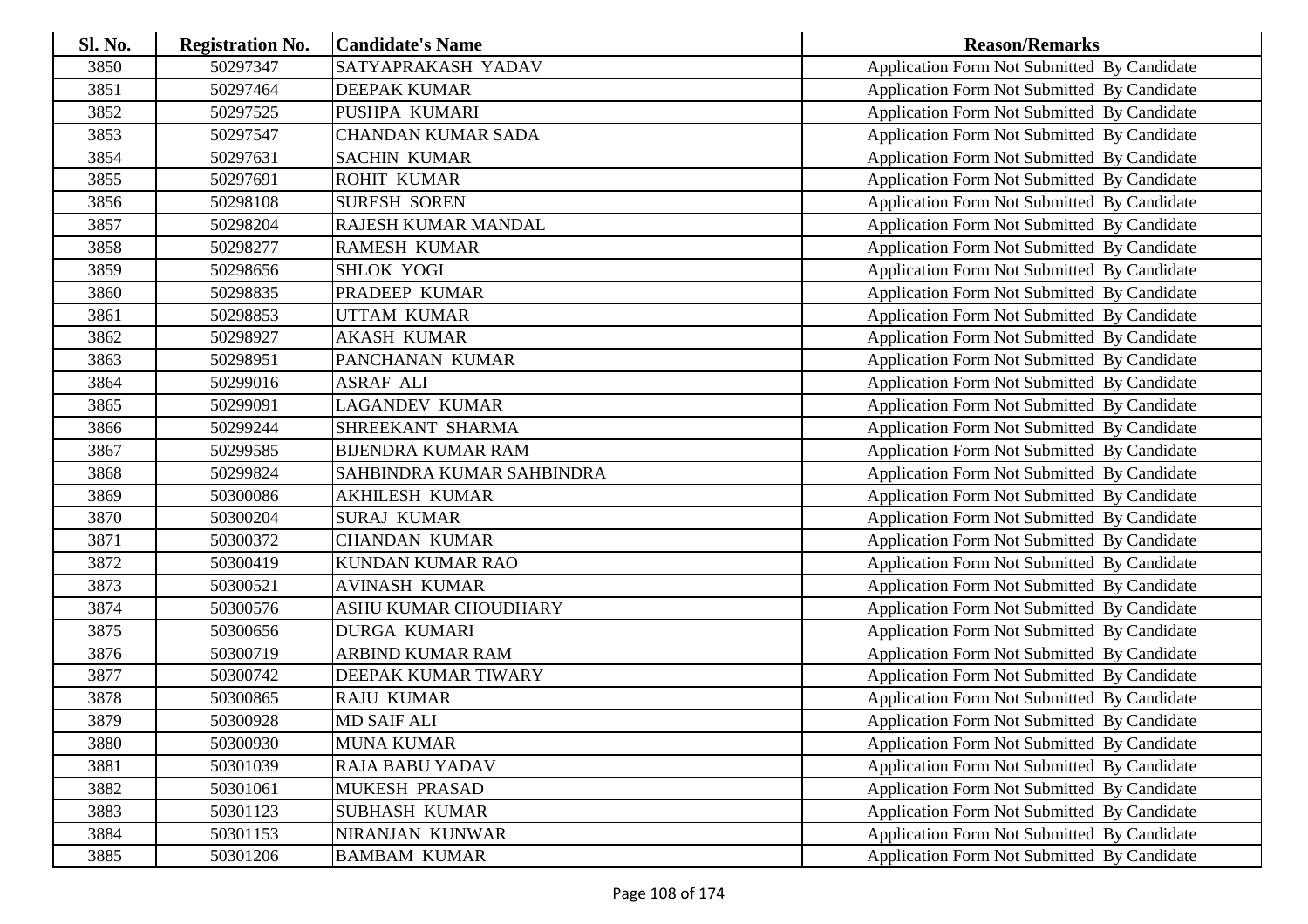| <b>Sl. No.</b> | <b>Registration No.</b> | <b>Candidate's Name</b> | <b>Reason/Remarks</b>                              |
|----------------|-------------------------|-------------------------|----------------------------------------------------|
| 3886           | 50301560                | NIDHI KUMARI            | Application Form Not Submitted By Candidate        |
| 3887           | 50301631                | NITISH KUMAR MALI       | Application Form Not Submitted By Candidate        |
| 3888           | 50301772                | <b>ROHIT KUMAR</b>      | Application Form Not Submitted By Candidate        |
| 3889           | 50301877                | <b>CHANCHAL KUMAR</b>   | Application Form Not Submitted By Candidate        |
| 3890           | 50301958                | <b>SHIVAM KUMAR</b>     | Application Form Not Submitted By Candidate        |
| 3891           | 50302138                | SURYABHUSHAN CHAUDHARY  | Application Form Not Submitted By Candidate        |
| 3892           | 50302205                | <b>GORI KUMARI</b>      | Application Form Not Submitted By Candidate        |
| 3893           | 50302326                | <b>MD FAISAL</b>        | Application Form Not Submitted By Candidate        |
| 3894           | 50302407                | <b>MANOJ TIWARI</b>     | Application Form Not Submitted By Candidate        |
| 3895           | 50302410                | <b>SANJAY PASWAN</b>    | Application Form Not Submitted By Candidate        |
| 3896           | 50302450                | RAJA KUMAR              | Application Form Not Submitted By Candidate        |
| 3897           | 50302597                | <b>RESHMI KUMARI</b>    | Application Form Not Submitted By Candidate        |
| 3898           | 50302641                | <b>MOHD SHAHBAJ</b>     | Application Form Not Submitted By Candidate        |
| 3899           | 50302687                | ANKITA RAVINDRA WASNIK  | Application Form Not Submitted By Candidate        |
| 3900           | 50302766                | <b>MANOJ KUMAR</b>      | Application Form Not Submitted By Candidate        |
| 3901           | 50302780                | MONI KUMARI             | Application Form Not Submitted By Candidate        |
| 3902           | 50302899                | NITISH KUMAR            | Application Form Not Submitted By Candidate        |
| 3903           | 50302925                | <b>VISHAWJEET KUMAR</b> | Application Form Not Submitted By Candidate        |
| 3904           | 50303062                | ARSHAD WARSI            | Application Form Not Submitted By Candidate        |
| 3905           | 50303111                | <b>ALKA SUMAN</b>       | Application Form Not Submitted By Candidate        |
| 3906           | 50303179                | <b>SANTOSH KUMAR</b>    | <b>Application Form Not Submitted By Candidate</b> |
| 3907           | 50303213                | <b>MANISH KUMAR</b>     | Application Form Not Submitted By Candidate        |
| 3908           | 50303228                | DHARMENDRA KUMAR        | Application Form Not Submitted By Candidate        |
| 3909           | 50303427                | PINKU RAM               | Application Form Not Submitted By Candidate        |
| 3910           | 50303429                | PANKAJ RAJAK            | Application Form Not Submitted By Candidate        |
| 3911           | 50303459                | DEEPAK KUMAR            | Application Form Not Submitted By Candidate        |
| 3912           | 50303558                | <b>SUMAN KUMAR</b>      | Application Form Not Submitted By Candidate        |
| 3913           | 50303748                | <b>DHAMENDRA KUMAR</b>  | Application Form Not Submitted By Candidate        |
| 3914           | 50304678                | <b>RITESH KUMAR</b>     | Application Form Not Submitted By Candidate        |
| 3915           | 50304877                | <b>KESHAV URAWON</b>    | Application Form Not Submitted By Candidate        |
| 3916           | 50305014                | ANURAG KUMAR            | Application Form Not Submitted By Candidate        |
| 3917           | 50305113                | <b>MANISH KUMAR</b>     | <b>Application Form Not Submitted By Candidate</b> |
| 3918           | 50305314                | TAMANNA KHATOON         | <b>Application Form Not Submitted By Candidate</b> |
| 3919           | 50305404                | MUKESH KUMAR            | Application Form Not Submitted By Candidate        |
| 3920           | 50305624                | <b>INDAL KUMAR</b>      | <b>Application Form Not Submitted By Candidate</b> |
| 3921           | 50305679                | MANRAJ CHAUHAH          | <b>Application Form Not Submitted By Candidate</b> |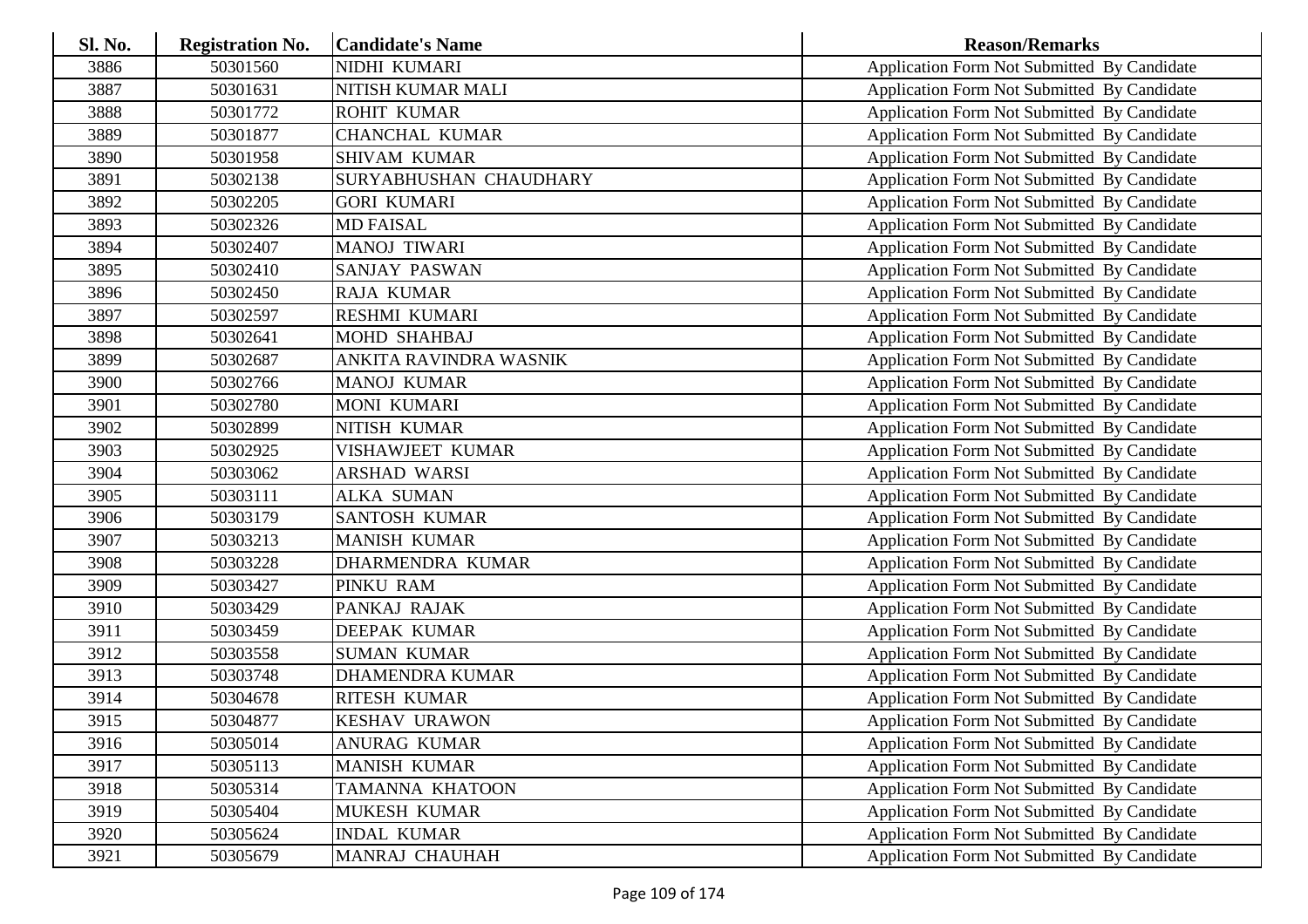| <b>Sl. No.</b> | <b>Registration No.</b> | <b>Candidate's Name</b>   | <b>Reason/Remarks</b>                              |
|----------------|-------------------------|---------------------------|----------------------------------------------------|
| 3922           | 50305881                | <b>RANI KUMARI</b>        | Application Form Not Submitted By Candidate        |
| 3923           | 50306070                | <b>RAHUL KUMAR</b>        | Application Form Not Submitted By Candidate        |
| 3924           | 50306173                | <b>AMITESH KUMAR</b>      | Application Form Not Submitted By Candidate        |
| 3925           | 50306212                | SHAILENDRA KUMAR SHARMA   | Application Form Not Submitted By Candidate        |
| 3926           | 50306350                | NIDHI KUMARI              | Application Form Not Submitted By Candidate        |
| 3927           | 50306358                | <b>KUNDAN KUMAR</b>       | Application Form Not Submitted By Candidate        |
| 3928           | 50306483                | SHRISTI KUMARI            | Application Form Not Submitted By Candidate        |
| 3929           | 50306706                | PUTUL KUMARI              | Application Form Not Submitted By Candidate        |
| 3930           | 50306948                | <b>AVINASH KUMAR</b>      | Application Form Not Submitted By Candidate        |
| 3931           | 50307180                | <b>SANDEEP KUMAR</b>      | Application Form Not Submitted By Candidate        |
| 3932           | 50307333                | <b>BIBHA KUMARI</b>       | Application Form Not Submitted By Candidate        |
| 3933           | 50307381                | <b>RAVI RANJAN KUMAR</b>  | Application Form Not Submitted By Candidate        |
| 3934           | 50307571                | <b>AAKASH SHARMA</b>      | Application Form Not Submitted By Candidate        |
| 3935           | 50307596                | NITISH KUMAR              | Application Form Not Submitted By Candidate        |
| 3936           | 50307603                | <b>SURAJ KUMAR SHARMA</b> | Application Form Not Submitted By Candidate        |
| 3937           | 50307675                | <b>SANTOSH KUMAR</b>      | Application Form Not Submitted By Candidate        |
| 3938           | 50308035                | <b>KUMARI MENKA</b>       | Application Form Not Submitted By Candidate        |
| 3939           | 50308114                | <b>AMIT KUMAR SHARMA</b>  | Application Form Not Submitted By Candidate        |
| 3940           | 50308275                | <b>AMIT KUMAR</b>         | <b>Application Form Not Submitted By Candidate</b> |
| 3941           | 50308295                | <b>RAVI ROSHAN</b>        | Application Form Not Submitted By Candidate        |
| 3942           | 50308388                | <b>ANITA KUMARI</b>       | <b>Application Form Not Submitted By Candidate</b> |
| 3943           | 50308899                | <b>AMIT KUMAR</b>         | Application Form Not Submitted By Candidate        |
| 3944           | 50309207                | <b>RAHUL KUMAR</b>        | Application Form Not Submitted By Candidate        |
| 3945           | 50309213                | MUNNA KUMAR SAH           | Application Form Not Submitted By Candidate        |
| 3946           | 50309422                | <b>AMIT KUMAR</b>         | Application Form Not Submitted By Candidate        |
| 3947           | 50309512                | <b>SKS KUSHWAHA</b>       | Application Form Not Submitted By Candidate        |
| 3948           | 50309795                | <b>RAKEEB ANSARI</b>      | Application Form Not Submitted By Candidate        |
| 3949           | 50309904                | <b>JAYKISHOR MANJHI</b>   | Application Form Not Submitted By Candidate        |
| 3950           | 50310121                | <b>RANJU YADAV</b>        | Application Form Not Submitted By Candidate        |
| 3951           | 50310135                | <b>AJAY GAUTAM</b>        | Application Form Not Submitted By Candidate        |
| 3952           | 50310189                | PASWAN NILAM              | Application Form Not Submitted By Candidate        |
| 3953           | 50310448                | <b>SURAJ PASWAN</b>       | <b>Application Form Not Submitted By Candidate</b> |
| 3954           | 50310478                | <b>VIKASH KUMAR</b>       | Application Form Not Submitted By Candidate        |
| 3955           | 50310506                | <b>AJAY KUMAR</b>         | Application Form Not Submitted By Candidate        |
| 3956           | 50310589                | <b>ABHAY KUMAR</b>        | Application Form Not Submitted By Candidate        |
| 3957           | 50310679                | <b>SANTOSH KUMAR PAL</b>  | Application Form Not Submitted By Candidate        |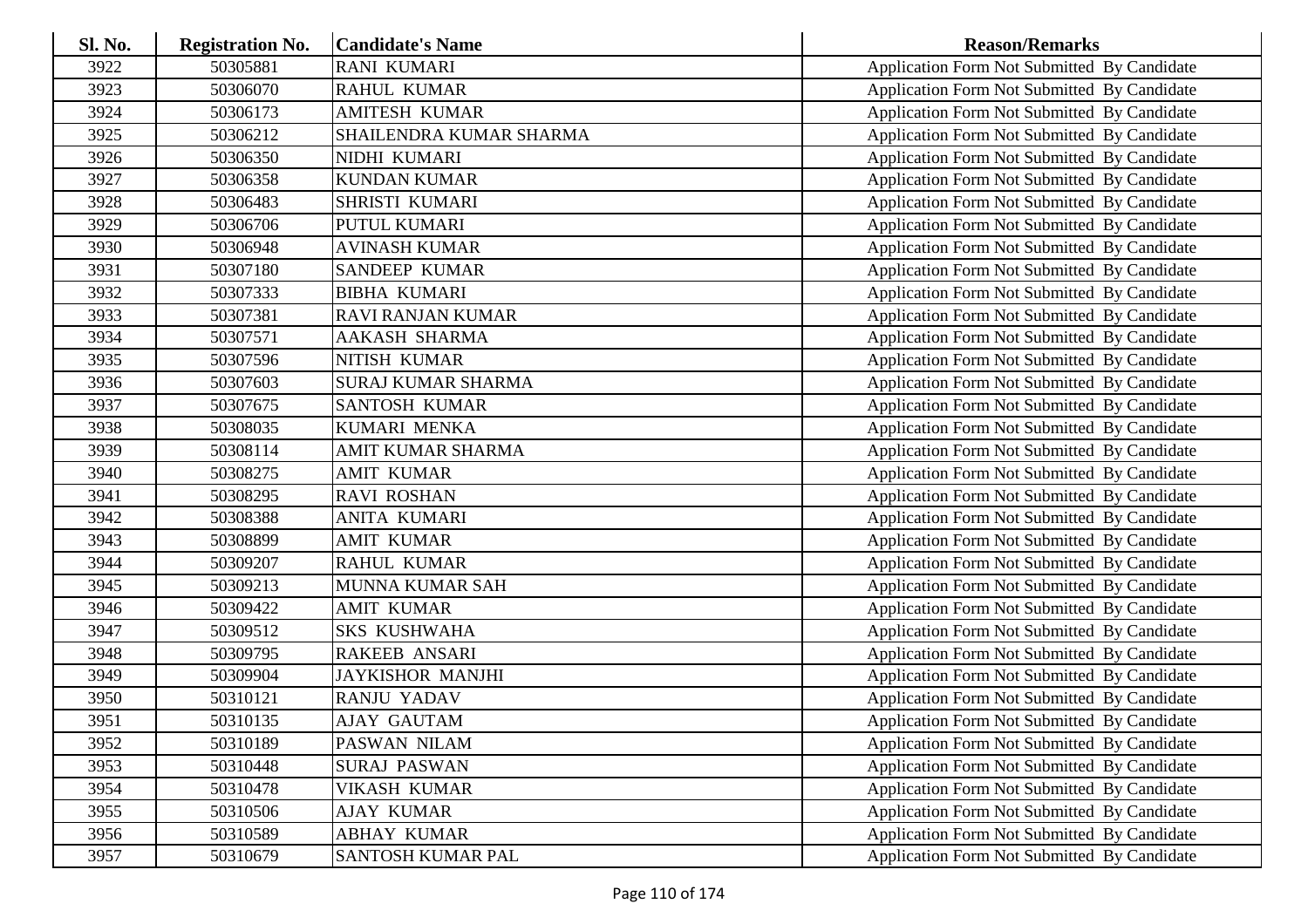| <b>Sl. No.</b> | <b>Registration No.</b> | <b>Candidate's Name</b>    | <b>Reason/Remarks</b>                              |
|----------------|-------------------------|----------------------------|----------------------------------------------------|
| 3958           | 50310790                | <b>RAJESH KUMAR</b>        | Application Form Not Submitted By Candidate        |
| 3959           | 50310907                | <b>SHUBHAM KUMAR</b>       | Application Form Not Submitted By Candidate        |
| 3960           | 50310950                | <b>VIJAY SHANKAR</b>       | Application Form Not Submitted By Candidate        |
| 3961           | 50311041                | <b>ABHIMANYU KUMAR</b>     | Application Form Not Submitted By Candidate        |
| 3962           | 50311183                | <b>ALOK KUMAR RANJAN</b>   | Application Form Not Submitted By Candidate        |
| 3963           | 50311344                | <b>MITHILESH PAL</b>       | Application Form Not Submitted By Candidate        |
| 3964           | 50311612                | NITIN KUMAR                | Application Form Not Submitted By Candidate        |
| 3965           | 50311757                | <b>AMIT KUMAR</b>          | Application Form Not Submitted By Candidate        |
| 3966           | 50311777                | PRITI KUMARI               | Application Form Not Submitted By Candidate        |
| 3967           | 50311829                | <b>CHANDAN KUMAR</b>       | Application Form Not Submitted By Candidate        |
| 3968           | 50311883                | PRINCE KUMAR               | Application Form Not Submitted By Candidate        |
| 3969           | 50311891                | <b>MANTU KUMAR RAVI</b>    | Application Form Not Submitted By Candidate        |
| 3970           | 50311962                | <b>HIMANSHU RANJAN</b>     | Application Form Not Submitted By Candidate        |
| 3971           | 50312097                | KUNDAN KUMAR SAH           | Application Form Not Submitted By Candidate        |
| 3972           | 50312113                | <b>SUMAN KUMAR SOURAV</b>  | Application Form Not Submitted By Candidate        |
| 3973           | 50312291                | <b>KISHAN GOSWAMI</b>      | Application Form Not Submitted By Candidate        |
| 3974           | 50312509                | <b>ABHIJEET PRAKASH</b>    | Application Form Not Submitted By Candidate        |
| 3975           | 50312536                | <b>SANJAY KUMAR</b>        | Application Form Not Submitted By Candidate        |
| 3976           | 50312562                | <b>AMRESH KUMAR BHARTI</b> | Application Form Not Submitted By Candidate        |
| 3977           | 50312836                | <b>AKHILESH KUMAR</b>      | Application Form Not Submitted By Candidate        |
| 3978           | 50312864                | <b>SURENDRA PRASAD</b>     | Application Form Not Submitted By Candidate        |
| 3979           | 50313014                | PUSHPA KUMARI              | Application Form Not Submitted By Candidate        |
| 3980           | 50313266                | <b>SANTOSH KUMAR</b>       | Application Form Not Submitted By Candidate        |
| 3981           | 50313275                | <b>ANSHU</b>               | Application Form Not Submitted By Candidate        |
| 3982           | 50313519                | <b>SURAJ KUMAR THAKUR</b>  | Application Form Not Submitted By Candidate        |
| 3983           | 50313648                | NIDHI KUMARI               | Application Form Not Submitted By Candidate        |
| 3984           | 50313752                | RAHUL KUMAR UPADHYAY       | Application Form Not Submitted By Candidate        |
| 3985           | 50313788                | NITEESH KUMAR              | Application Form Not Submitted By Candidate        |
| 3986           | 50313879                | RAHUL KUMAR SINGH          | Application Form Not Submitted By Candidate        |
| 3987           | 50314015                | <b>DHANANJAY KUMAR</b>     | Application Form Not Submitted By Candidate        |
| 3988           | 50314250                | <b>JAWAHR KUMAR</b>        | Application Form Not Submitted By Candidate        |
| 3989           | 50314272                | <b>SWATI VATS</b>          | Application Form Not Submitted By Candidate        |
| 3990           | 50314446                | MAUSAM KUMARI              | Application Form Not Submitted By Candidate        |
| 3991           | 50314448                | MITHUN KUMAR TANTI         | Application Form Not Submitted By Candidate        |
| 3992           | 50314619                | <b>UDAY KANT KUMAR</b>     | <b>Application Form Not Submitted By Candidate</b> |
| 3993           | 50314659                | <b>ASHUTOSH KUMAR</b>      | <b>Application Form Not Submitted By Candidate</b> |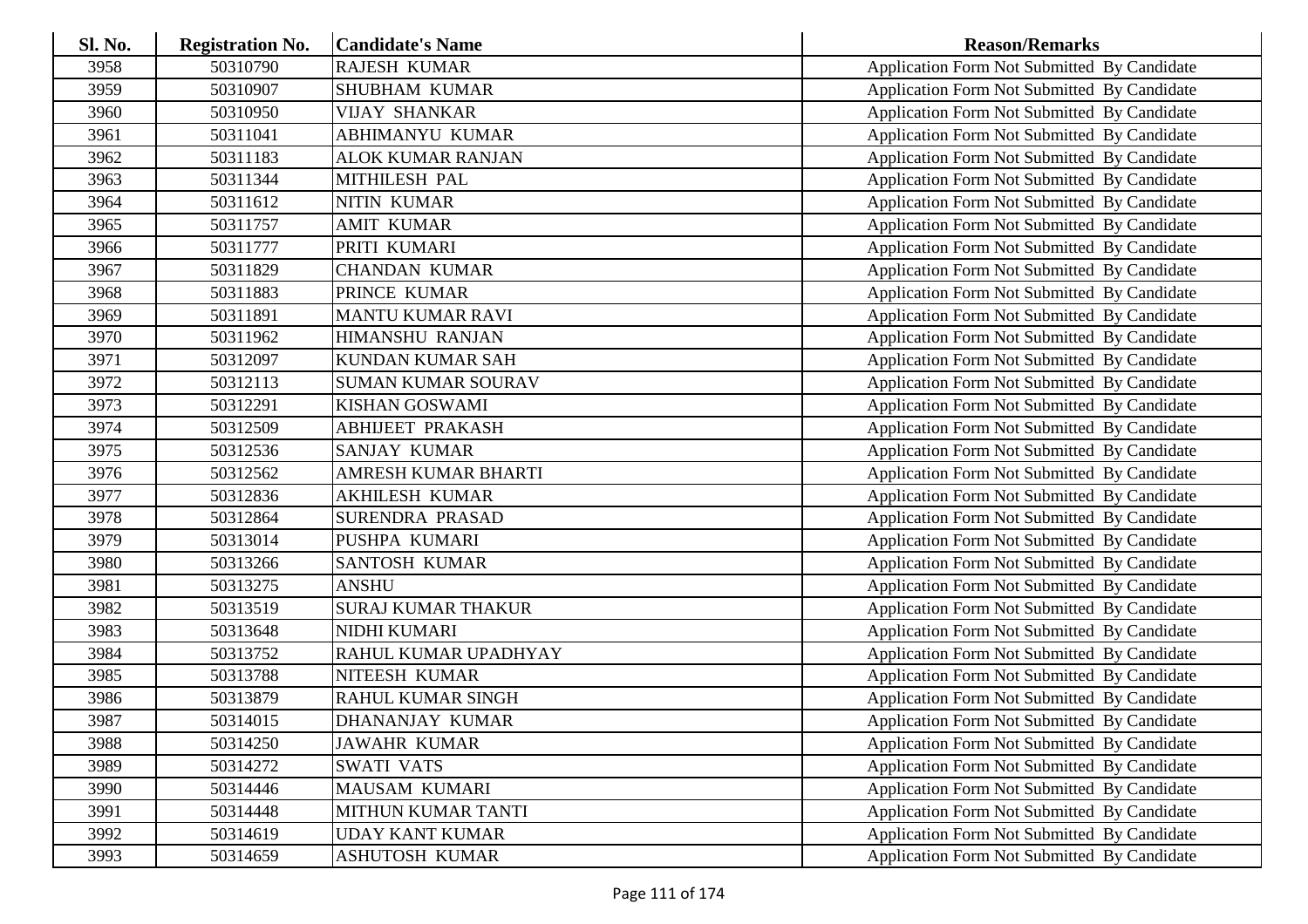| <b>Sl. No.</b> | <b>Registration No.</b> | <b>Candidate's Name</b>   | <b>Reason/Remarks</b>                              |
|----------------|-------------------------|---------------------------|----------------------------------------------------|
| 3994           | 50314779                | <b>JUHI KUMARI</b>        | Application Form Not Submitted By Candidate        |
| 3995           | 50314785                | PIYUSH CHAWLA             | Application Form Not Submitted By Candidate        |
| 3996           | 50314805                | KALESHWAR PASWAN          | Application Form Not Submitted By Candidate        |
| 3997           | 50314862                | ANIKESH KUMAR GUPTA       | Application Form Not Submitted By Candidate        |
| 3998           | 50314945                | NIRMLA KUMARI             | Application Form Not Submitted By Candidate        |
| 3999           | 50315005                | <b>VIKAS KUMAR GUPTA</b>  | Application Form Not Submitted By Candidate        |
| 4000           | 50315069                | NEERAJ CHAUPAL            | Application Form Not Submitted By Candidate        |
| 4001           | 50315074                | <b>SURAYDEV KUMAR</b>     | Application Form Not Submitted By Candidate        |
| 4002           | 50315208                | PREM KUMAR                | Application Form Not Submitted By Candidate        |
| 4003           | 50315279                | ANIL KUSHWAHA             | Application Form Not Submitted By Candidate        |
| 4004           | 50315454                | <b>RAHUL KUMAR</b>        | Application Form Not Submitted By Candidate        |
| 4005           | 50315567                | <b>DHIRAJ KUMAR</b>       | Application Form Not Submitted By Candidate        |
| 4006           | 50315584                | PRAVEEN KUMAR             | Application Form Not Submitted By Candidate        |
| 4007           | 50315783                | <b>MANOJ KUMAR MANJHI</b> | <b>Application Form Not Submitted By Candidate</b> |
| 4008           | 50315884                | MANISHA KUMARI            | Application Form Not Submitted By Candidate        |
| 4009           | 50316008                | <b>RAJESH KUMAR</b>       | Application Form Not Submitted By Candidate        |
| 4010           | 50316025                | <b>SINTU KUMAR</b>        | Application Form Not Submitted By Candidate        |
| 4011           | 50316117                | <b>RAMAN KUMAR</b>        | Application Form Not Submitted By Candidate        |
| 4012           | 50316118                | NEELAM KUMARI             | <b>Application Form Not Submitted By Candidate</b> |
| 4013           | 50316124                | <b>SAIMA BADAR</b>        | Application Form Not Submitted By Candidate        |
| 4014           | 50316151                | <b>BRIJESH SRIVASTAV</b>  | <b>Application Form Not Submitted By Candidate</b> |
| 4015           | 50316188                | <b>SANDEEP KUMAR PASI</b> | Application Form Not Submitted By Candidate        |
| 4016           | 50316494                | MANISHA KUMARI            | Application Form Not Submitted By Candidate        |
| 4017           | 50316755                | RAUSHAN YADAV             | Application Form Not Submitted By Candidate        |
| 4018           | 50316836                | <b>VIPIN KUMAR</b>        | Application Form Not Submitted By Candidate        |
| 4019           | 50317034                | <b>SANTOSH KUMAR</b>      | Application Form Not Submitted By Candidate        |
| 4020           | 50317207                | <b>RENU KUMARI</b>        | Application Form Not Submitted By Candidate        |
| 4021           | 50317279                | MUKESH KUMAR BHAGAT       | Application Form Not Submitted By Candidate        |
| 4022           | 50317857                | <b>AMIT ANAND</b>         | Application Form Not Submitted By Candidate        |
| 4023           | 50318030                | <b>UDAY KUMAR</b>         | Application Form Not Submitted By Candidate        |
| 4024           | 50318143                | <b>AVINASH KUMAR</b>      | Application Form Not Submitted By Candidate        |
| 4025           | 50318217                | ANU KUMAR MANJHI          | <b>Application Form Not Submitted By Candidate</b> |
| 4026           | 50318249                | NITISH KUMAR SINGH        | Application Form Not Submitted By Candidate        |
| 4027           | 50318492                | <b>RANJIT KUMAR</b>       | Application Form Not Submitted By Candidate        |
| 4028           | 50318559                | <b>VIVEK KUMAR</b>        | <b>Application Form Not Submitted By Candidate</b> |
| 4029           | 50318595                | <b>BIPIN KUMAR</b>        | <b>Application Form Not Submitted By Candidate</b> |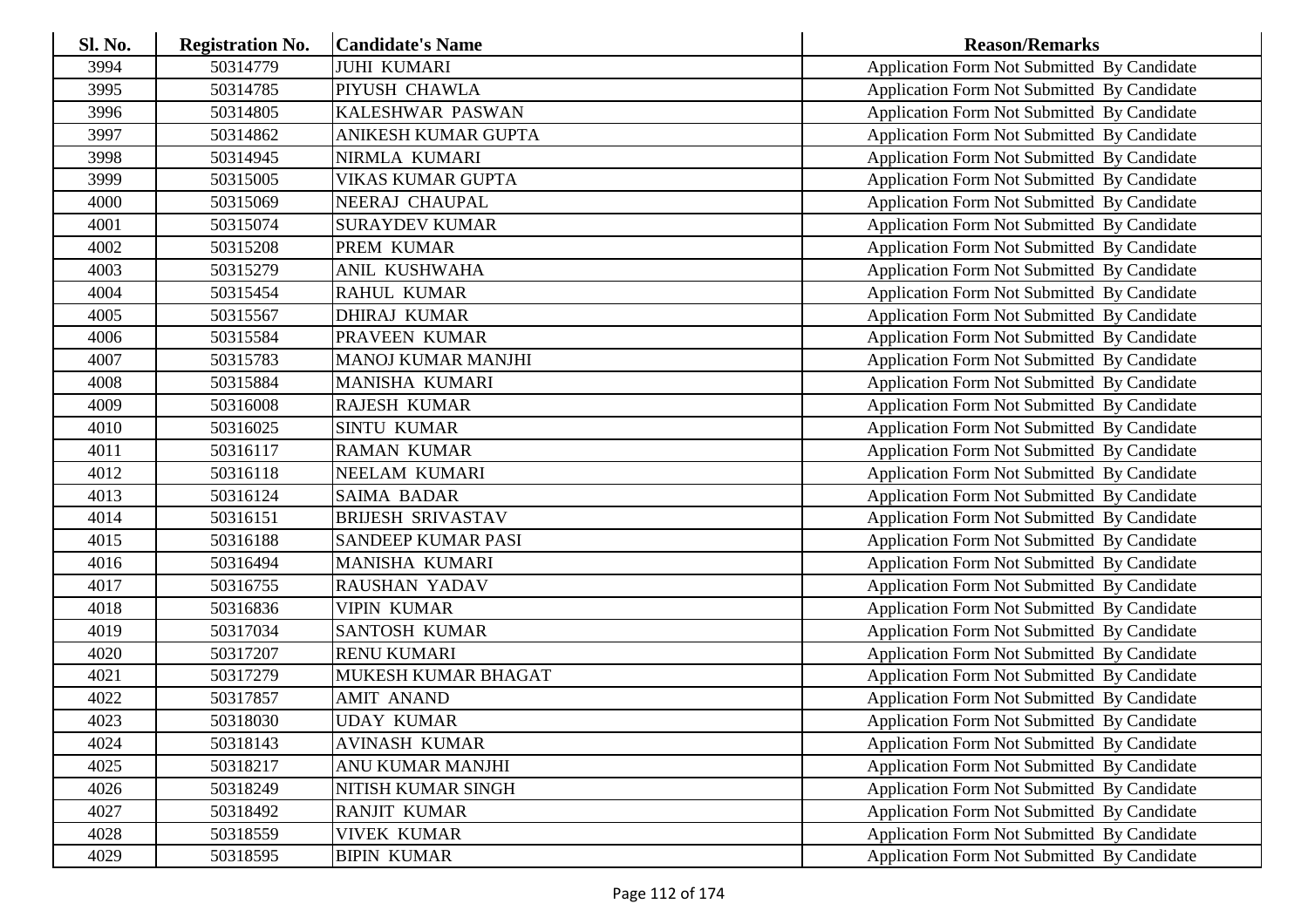| <b>Sl. No.</b> | <b>Registration No.</b> | <b>Candidate's Name</b>  | <b>Reason/Remarks</b>                              |
|----------------|-------------------------|--------------------------|----------------------------------------------------|
| 4030           | 50318626                | SUNEETA KUMARI           | Application Form Not Submitted By Candidate        |
| 4031           | 50318722                | <b>ABHISHEK KUMAR</b>    | Application Form Not Submitted By Candidate        |
| 4032           | 50318730                | <b>MOTI KUMAR PASWAN</b> | Application Form Not Submitted By Candidate        |
| 4033           | 50319075                | <b>SUMAN KUMARI</b>      | Application Form Not Submitted By Candidate        |
| 4034           | 50319131                | <b>MD SOHAIL AKHTER</b>  | Application Form Not Submitted By Candidate        |
| 4035           | 50319182                | VINOD KUMAR MUNDA        | Application Form Not Submitted By Candidate        |
| 4036           | 50319422                | <b>SUMAN KUMARI</b>      | Application Form Not Submitted By Candidate        |
| 4037           | 50319433                | <b>ANIT KUMAR MANDAL</b> | Application Form Not Submitted By Candidate        |
| 4038           | 50319451                | PINTU KUMAR              | <b>Application Form Not Submitted By Candidate</b> |
| 4039           | 50319493                | <b>BASANT KUMAR</b>      | Application Form Not Submitted By Candidate        |
| 4040           | 50319639                | <b>SOHAN THAKUR</b>      | Application Form Not Submitted By Candidate        |
| 4041           | 50320034                | <b>SONU KUMAR</b>        | Application Form Not Submitted By Candidate        |
| 4042           | 50320051                | <b>NEHA YADAV</b>        | Application Form Not Submitted By Candidate        |
| 4043           | 50320052                | <b>GANGA SAGAR</b>       | Application Form Not Submitted By Candidate        |
| 4044           | 50320533                | <b>MD ISTEKHAR</b>       | Application Form Not Submitted By Candidate        |
| 4045           | 50320549                | <b>AMARJIT KUMAR</b>     | Application Form Not Submitted By Candidate        |
| 4046           | 50320576                | <b>SANGITA KUMARI</b>    | Application Form Not Submitted By Candidate        |
| 4047           | 50320717                | NIBHA KUMARI             | Application Form Not Submitted By Candidate        |
| 4048           | 50320736                | <b>MD AJAHAR ALI</b>     | Application Form Not Submitted By Candidate        |
| 4049           | 50320819                | NITISH KUMAR             | Application Form Not Submitted By Candidate        |
| 4050           | 50321106                | PRINS KUMAR              | Application Form Not Submitted By Candidate        |
| 4051           | 50321344                | <b>KUNAL KISHOR</b>      | Application Form Not Submitted By Candidate        |
| 4052           | 50321499                | RAJ KAMAL                | Application Form Not Submitted By Candidate        |
| 4053           | 50321578                | RAM KUMAR SHARMA         | Application Form Not Submitted By Candidate        |
| 4054           | 50321952                | <b>NANDESH KUMAR</b>     | Application Form Not Submitted By Candidate        |
| 4055           | 50322198                | <b>RANJAN KUMAR SAH</b>  | Application Form Not Submitted By Candidate        |
| 4056           | 50322439                | MUNNA KUMAR              | Application Form Not Submitted By Candidate        |
| 4057           | 50322455                | NIRBHAY KUMAR            | Application Form Not Submitted By Candidate        |
| 4058           | 50322573                | RAVINDRA KUMAR           | Application Form Not Submitted By Candidate        |
| 4059           | 50322675                | <b>ADITYA KUMAR</b>      | Application Form Not Submitted By Candidate        |
| 4060           | 50322686                | <b>JITU KUMAR</b>        | Application Form Not Submitted By Candidate        |
| 4061           | 50322846                | AMAR KUMAR               | Application Form Not Submitted By Candidate        |
| 4062           | 50323014                | <b>RANVIR KUMAR RANA</b> | Application Form Not Submitted By Candidate        |
| 4063           | 50323037                | SURYA RANJAN SINGH ABHAY | Application Form Not Submitted By Candidate        |
| 4064           | 50323038                | <b>SURAJ KUMAR</b>       | Application Form Not Submitted By Candidate        |
| 4065           | 50323236                | NIRAJ KUMAR              | <b>Application Form Not Submitted By Candidate</b> |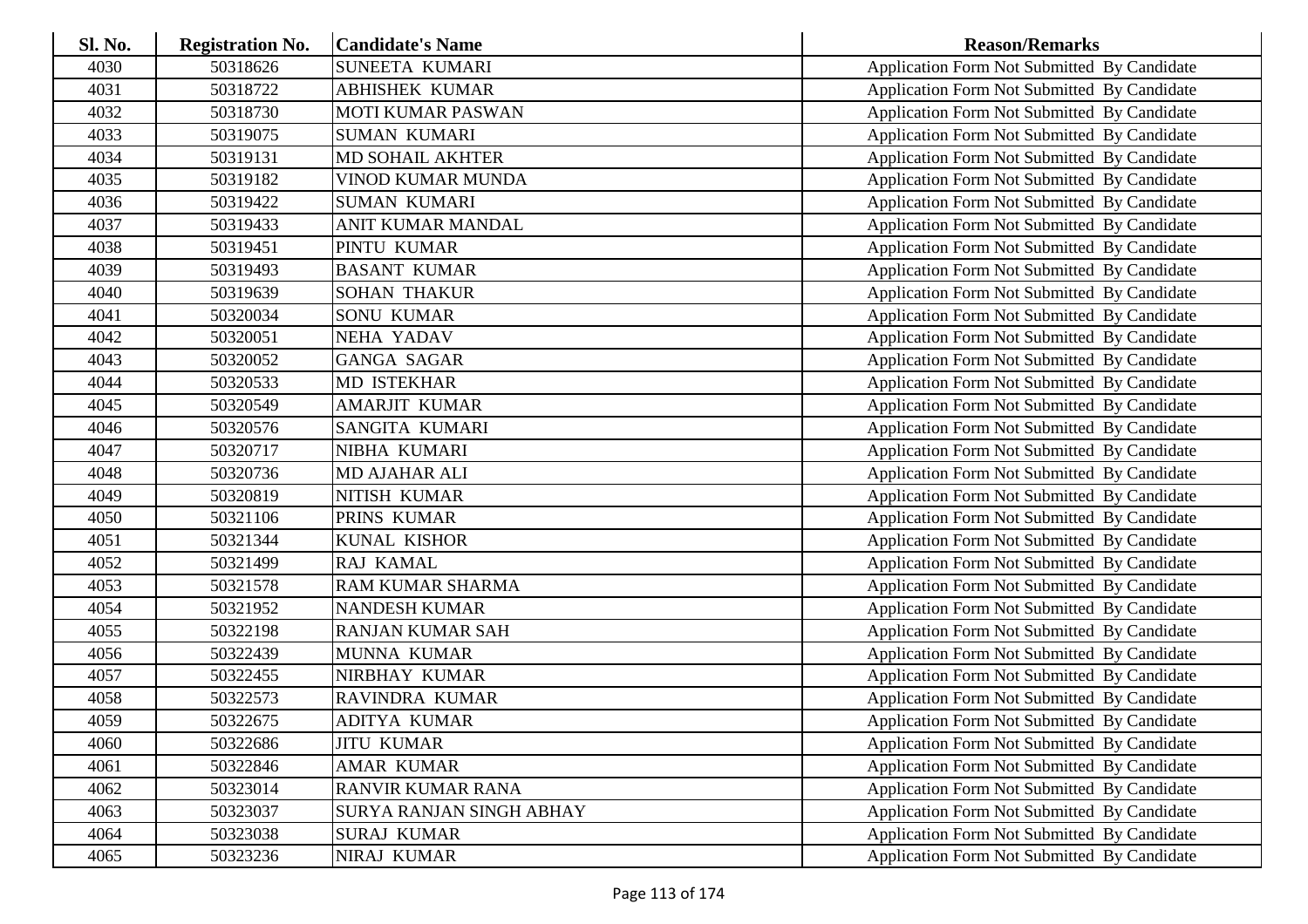| Sl. No. | <b>Registration No.</b> | <b>Candidate's Name</b>  | <b>Reason/Remarks</b>                       |
|---------|-------------------------|--------------------------|---------------------------------------------|
| 4066    | 50323437                | HARERAM KUMAR YADAV      | Application Form Not Submitted By Candidate |
| 4067    | 50323868                | RAVII SHANKAR YADAV      | Application Form Not Submitted By Candidate |
| 4068    | 50323926                | SOURABH KUMAR MISHRA     | Application Form Not Submitted By Candidate |
| 4069    | 50324434                | <b>CHANDRAKET BHARTI</b> | Application Form Not Submitted By Candidate |
| 4070    | 50324537                | PAPPU KUMAR              | Application Form Not Submitted By Candidate |
| 4071    | 50324921                | HARPAL SINGH             | Application Form Not Submitted By Candidate |
| 4072    | 50325000                | ASHISH KUMAR MANDAL      | Application Form Not Submitted By Candidate |
| 4073    | 50325032                | HARSHAL SURESH DHAKATE   | Application Form Not Submitted By Candidate |
| 4074    | 50325044                | PRIYANKA KUMARI          | Application Form Not Submitted By Candidate |
| 4075    | 50325218                | <b>RAJESH MISHRA</b>     | Application Form Not Submitted By Candidate |
| 4076    | 50325238                | <b>SONU KUMAR</b>        | Application Form Not Submitted By Candidate |
| 4077    | 50325459                | <b>MANISH KUMAR</b>      | Application Form Not Submitted By Candidate |
| 4078    | 50325670                | <b>DINESHWAR KUMAR</b>   | Application Form Not Submitted By Candidate |
| 4079    | 50325954                | DEEPAK KUMAR PASWAN      | Application Form Not Submitted By Candidate |
| 4080    | 50326097                | KHUSHBOO KUMARI          | Application Form Not Submitted By Candidate |
| 4081    | 50326151                | <b>AMLA KHATOON</b>      | Application Form Not Submitted By Candidate |
| 4082    | 50326187                | KALAPANA KUMARI          | Application Form Not Submitted By Candidate |
| 4083    | 50326208                | <b>MANISH KUMAR</b>      | Application Form Not Submitted By Candidate |
| 4084    | 50326244                | PANKAJ KUMAR             | Application Form Not Submitted By Candidate |
| 4085    | 50326493                | <b>ARBIND KUMAR</b>      | Application Form Not Submitted By Candidate |
| 4086    | 50326510                | RAJKUMAR PASWAN          | Application Form Not Submitted By Candidate |
| 4087    | 50326639                | NIKHIL KUMAR SHARMA      | Application Form Not Submitted By Candidate |
| 4088    | 50326751                | RITURAJ KUMAR            | Application Form Not Submitted By Candidate |
| 4089    | 50326755                | RAHUL KUMAR YADAV        | Application Form Not Submitted By Candidate |
| 4090    | 50326945                | <b>SUMAN DHARNI</b>      | Application Form Not Submitted By Candidate |
| 4091    | 50327228                | KUNDAN KUMAR             | Application Form Not Submitted By Candidate |
| 4092    | 50327235                | RAKHI KUMARI             | Application Form Not Submitted By Candidate |
| 4093    | 50327256                | <b>SAKSHI KUMARI</b>     | Application Form Not Submitted By Candidate |
| 4094    | 50327400                | <b>AJAY KUMAR YADAV</b>  | Application Form Not Submitted By Candidate |
| 4095    | 50327485                | SUDHANSHU SHEKHAR        | Application Form Not Submitted By Candidate |
| 4096    | 50327638                | KULJEET SINGH            | Application Form Not Submitted By Candidate |
| 4097    | 50327671                | SONU KUMAR               | Application Form Not Submitted By Candidate |
| 4098    | 50327730                | RAVISH KUMAR             | Application Form Not Submitted By Candidate |
| 4099    | 50327789                | <b>DINESH KUMAR</b>      | Application Form Not Submitted By Candidate |
| 4100    | 50327962                | SANJITA KUMARI           | Application Form Not Submitted By Candidate |
| 4101    | 50328122                | RAJESH KUMAR             | Application Form Not Submitted By Candidate |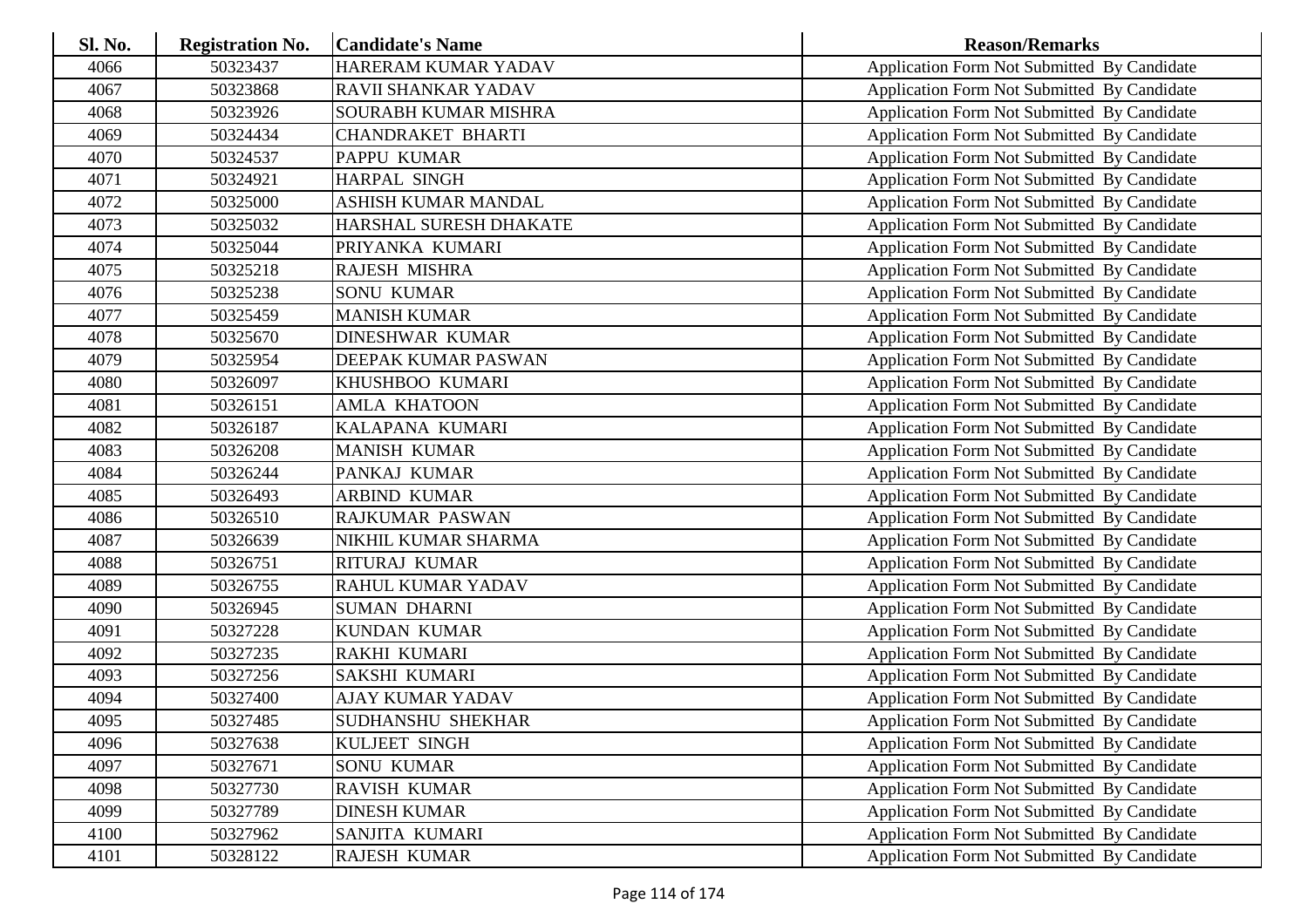| <b>Sl. No.</b> | <b>Registration No.</b> | <b>Candidate's Name</b>   | <b>Reason/Remarks</b>                              |
|----------------|-------------------------|---------------------------|----------------------------------------------------|
| 4102           | 50328192                | <b>ROSHAN KUMAR</b>       | Application Form Not Submitted By Candidate        |
| 4103           | 50328227                | SONIYA KUMARI             | Application Form Not Submitted By Candidate        |
| 4104           | 50328253                | <b>KUMOD KUMAR PASWAN</b> | Application Form Not Submitted By Candidate        |
| 4105           | 50329234                | <b>CHIKOO KUMAR</b>       | Application Form Not Submitted By Candidate        |
| 4106           | 50329306                | KUMARI ADITI KUMARI       | Application Form Not Submitted By Candidate        |
| 4107           | 50329620                | <b>SMITA KUMARI</b>       | Application Form Not Submitted By Candidate        |
| 4108           | 50329685                | <b>BABALU YADAV</b>       | Application Form Not Submitted By Candidate        |
| 4109           | 50329747                | PAWAN KUMAR CHAURASIA     | Application Form Not Submitted By Candidate        |
| 4110           | 50329873                | NIHAL KUMAR               | Application Form Not Submitted By Candidate        |
| 4111           | 50329916                | <b>MONA BHARTI</b>        | Application Form Not Submitted By Candidate        |
| 4112           | 50329944                | PURSHOTAM KUMAR           | Application Form Not Submitted By Candidate        |
| 4113           | 50330665                | PUJA KUMARI               | Application Form Not Submitted By Candidate        |
| 4114           | 50330716                | <b>RUNJHUN KUMAR</b>      | Application Form Not Submitted By Candidate        |
| 4115           | 50330723                | <b>BRAJMOHAN KUMAR</b>    | Application Form Not Submitted By Candidate        |
| 4116           | 50330823                | <b>ZAHIDUR RAHMAN</b>     | Application Form Not Submitted By Candidate        |
| 4117           | 50330987                | <b>GOVIND KUMAR</b>       | Application Form Not Submitted By Candidate        |
| 4118           | 50331080                | <b>RAKESH KUMAR YADAV</b> | <b>Application Form Not Submitted By Candidate</b> |
| 4119           | 50331103                | UJJALA KUMARI             | Application Form Not Submitted By Candidate        |
| 4120           | 50331116                | <b>SUCHIT KUMAR</b>       | Application Form Not Submitted By Candidate        |
| 4121           | 50331223                | <b>JYOTI KUMARI</b>       | Application Form Not Submitted By Candidate        |
| 4122           | 50331336                | CHETAN CHOKKAKULA         | Application Form Not Submitted By Candidate        |
| 4123           | 50331439                | PRAKASH KUMAR             | Application Form Not Submitted By Candidate        |
| 4124           | 50331624                | <b>ROHIT KUMAR YADAV</b>  | Application Form Not Submitted By Candidate        |
| 4125           | 50331795                | <b>KUNDAN KUMAR</b>       | Application Form Not Submitted By Candidate        |
| 4126           | 50331900                | PUNAM KUMARI              | Application Form Not Submitted By Candidate        |
| 4127           | 50332046                | MUNNA KUMAR RAY           | Application Form Not Submitted By Candidate        |
| 4128           | 50332129                | <b>SATYAM KUMAR</b>       | Application Form Not Submitted By Candidate        |
| 4129           | 50332173                | <b>S BALAJI</b>           | Application Form Not Submitted By Candidate        |
| 4130           | 50332449                | <b>RANJAN KUMAR</b>       | Application Form Not Submitted By Candidate        |
| 4131           | 50332882                | <b>VIJAY KUMAR YADAV</b>  | Application Form Not Submitted By Candidate        |
| 4132           | 50332938                | <b>CHITRANJA KUMAR</b>    | Application Form Not Submitted By Candidate        |
| 4133           | 50333158                | <b>BASANTI KUMARI</b>     | Application Form Not Submitted By Candidate        |
| 4134           | 50333243                | <b>VIKASH KUMAR</b>       | Application Form Not Submitted By Candidate        |
| 4135           | 50333355                | RAMNANDAN BAITHA          | Application Form Not Submitted By Candidate        |
| 4136           | 50333560                | PAWAN KUMAR               | Application Form Not Submitted By Candidate        |
| 4137           | 50333660                | <b>RUBI KUMARI</b>        | Application Form Not Submitted By Candidate        |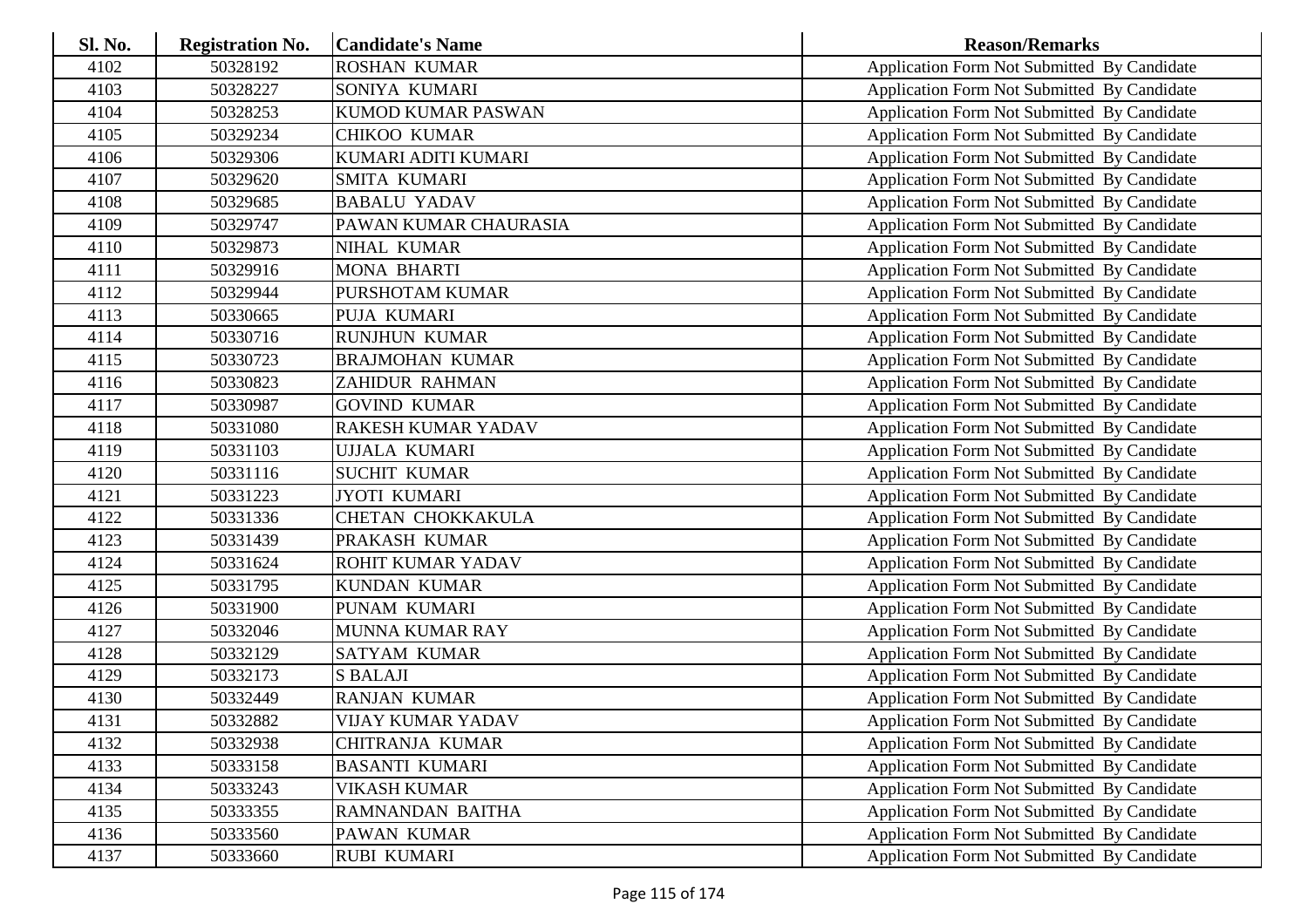| <b>Sl. No.</b> | <b>Registration No.</b> | <b>Candidate's Name</b>     | <b>Reason/Remarks</b>                              |
|----------------|-------------------------|-----------------------------|----------------------------------------------------|
| 4138           | 50333691                | VISHAL KUMAR RAM            | Application Form Not Submitted By Candidate        |
| 4139           | 50333731                | <b>CHANDRAKESH KUMAR</b>    | Application Form Not Submitted By Candidate        |
| 4140           | 50333967                | <b>ROHIT KUMAR</b>          | Application Form Not Submitted By Candidate        |
| 4141           | 50334017                | <b>AVDHESH KUMAR</b>        | Application Form Not Submitted By Candidate        |
| 4142           | 50334021                | <b>BRAJESH KUMAR</b>        | Application Form Not Submitted By Candidate        |
| 4143           | 50334112                | <b>BIMLESH KUMAR SHARMA</b> | Application Form Not Submitted By Candidate        |
| 4144           | 50334288                | <b>CHANDAN KUMAR SINGH</b>  | Application Form Not Submitted By Candidate        |
| 4145           | 50334452                | <b>JHINGAL KACHHAP</b>      | Application Form Not Submitted By Candidate        |
| 4146           | 50334994                | <b>MD AFTAB HUSSAIN</b>     | Application Form Not Submitted By Candidate        |
| 4147           | 50335002                | PAPPU KUMAR                 | Application Form Not Submitted By Candidate        |
| 4148           | 50335190                | <b>GAUTAM KUMAR</b>         | Application Form Not Submitted By Candidate        |
| 4149           | 50335217                | <b>NAVEEN HANSDA</b>        | Application Form Not Submitted By Candidate        |
| 4150           | 50335399                | <b>SHANTINA TOPPO</b>       | Application Form Not Submitted By Candidate        |
| 4151           | 50335655                | <b>SONU KUMAR</b>           | Application Form Not Submitted By Candidate        |
| 4152           | 50335696                | SHATRUDHAN KUMAR GOND       | Application Form Not Submitted By Candidate        |
| 4153           | 50335729                | PREMA KUMARI                | Application Form Not Submitted By Candidate        |
| 4154           | 50335736                | NITESH KUMAR                | Application Form Not Submitted By Candidate        |
| 4155           | 50336124                | PUSHPALATA KUMARI           | Application Form Not Submitted By Candidate        |
| 4156           | 50336252                | <b>SUNIL KUMAR</b>          | Application Form Not Submitted By Candidate        |
| 4157           | 50336748                | <b>ARVIND KUMAR</b>         | Application Form Not Submitted By Candidate        |
| 4158           | 50336958                | <b>RAM KUMAR</b>            | Application Form Not Submitted By Candidate        |
| 4159           | 50336963                | SARITA KUMARI SINHA         | Application Form Not Submitted By Candidate        |
| 4160           | 50337119                | <b>RAKESH KUMAR</b>         | Application Form Not Submitted By Candidate        |
| 4161           | 50337166                | <b>SARITA KUMARI SINHA</b>  | Application Form Not Submitted By Candidate        |
| 4162           | 50337456                | DEEPAK KUMAR GOSWAMI        | Application Form Not Submitted By Candidate        |
| 4163           | 50337483                | <b>DILIP KUMAR RAM</b>      | Application Form Not Submitted By Candidate        |
| 4164           | 50337492                | VISHNU KUMAR                | Application Form Not Submitted By Candidate        |
| 4165           | 50337539                | <b>GAUTAM KUMAR</b>         | Application Form Not Submitted By Candidate        |
| 4166           | 50337812                | <b>DHANANJAY KUMAR</b>      | Application Form Not Submitted By Candidate        |
| 4167           | 50337874                | <b>NABNIT KUMAR</b>         | Application Form Not Submitted By Candidate        |
| 4168           | 50337953                | RANJAN KUMAR SHARMA         | Application Form Not Submitted By Candidate        |
| 4169           | 50337968                | <b>SARITA DEVI</b>          | Application Form Not Submitted By Candidate        |
| 4170           | 50338033                | <b>GOUTAM KUMAR</b>         | Application Form Not Submitted By Candidate        |
| 4171           | 50338061                | <b>OMNATH PASWAN</b>        | <b>Application Form Not Submitted By Candidate</b> |
| 4172           | 50338244                | <b>ROHIT KUMAR</b>          | Application Form Not Submitted By Candidate        |
| 4173           | 50338245                | RAJESH KUMAR                | Application Form Not Submitted By Candidate        |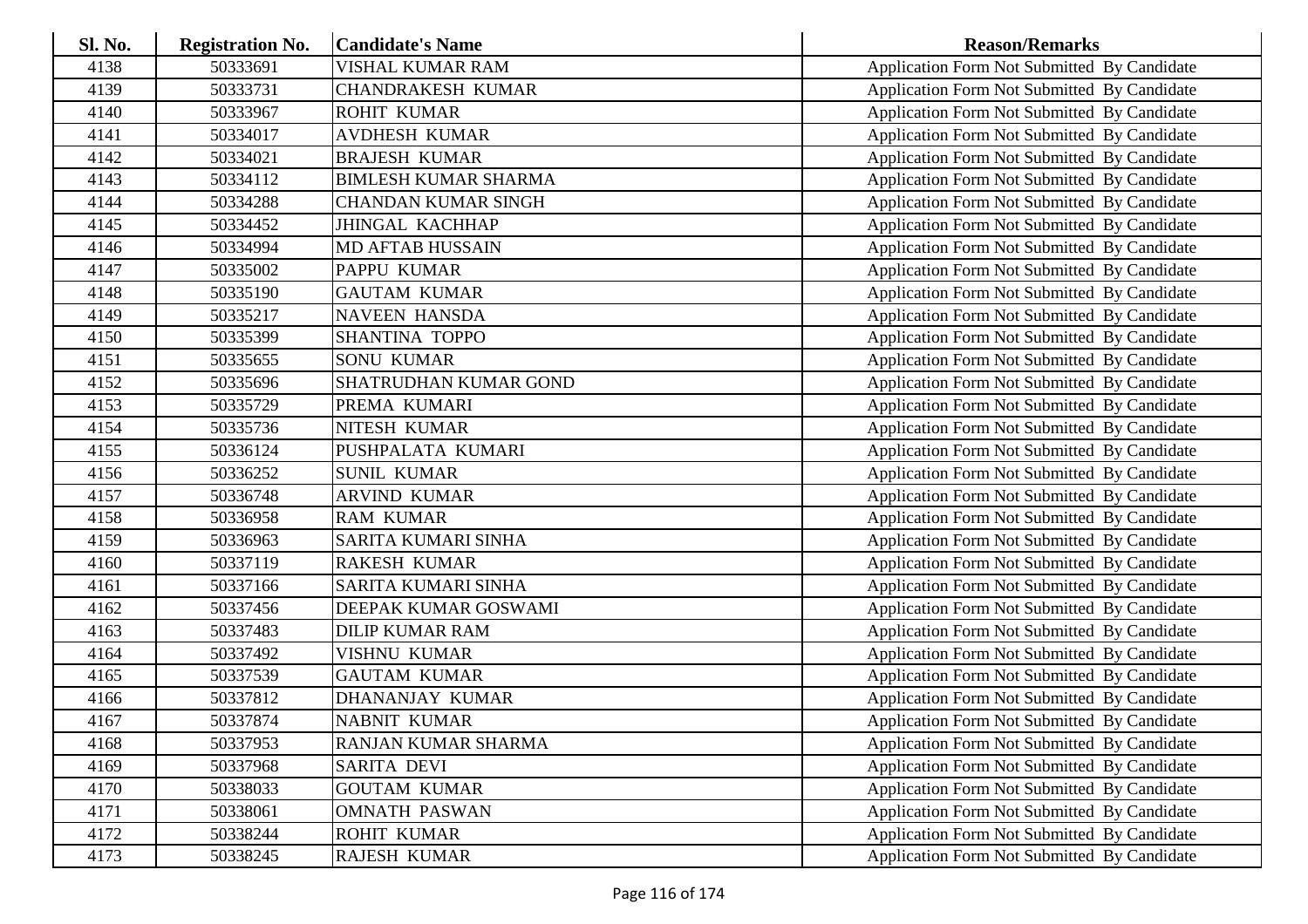| <b>Sl. No.</b> | <b>Registration No.</b> | <b>Candidate's Name</b>    | <b>Reason/Remarks</b>                              |
|----------------|-------------------------|----------------------------|----------------------------------------------------|
| 4174           | 50338290                | <b>USA YADAV</b>           | Application Form Not Submitted By Candidate        |
| 4175           | 50338447                | PRADEEP URAON              | Application Form Not Submitted By Candidate        |
| 4176           | 50338483                | <b>AANAND ANNI</b>         | Application Form Not Submitted By Candidate        |
| 4177           | 50338494                | AMAN KUMAR SHARMA          | Application Form Not Submitted By Candidate        |
| 4178           | 50338756                | AYUSH KUMAR PREMI          | Application Form Not Submitted By Candidate        |
| 4179           | 50338760                | <b>ABHISHEK KUMAR</b>      | Application Form Not Submitted By Candidate        |
| 4180           | 50338927                | <b>JITENDRA KUMAR</b>      | Application Form Not Submitted By Candidate        |
| 4181           | 50339069                | NAGENDRA KUMAR             | Application Form Not Submitted By Candidate        |
| 4182           | 50339096                | <b>NAULEJ KUMAR</b>        | Application Form Not Submitted By Candidate        |
| 4183           | 50339516                | <b>ROHIT KUMAR</b>         | Application Form Not Submitted By Candidate        |
| 4184           | 50339600                | <b>KRISHNA KUMAR</b>       | Application Form Not Submitted By Candidate        |
| 4185           | 50339741                | PRIYA KUMARI               | Application Form Not Submitted By Candidate        |
| 4186           | 50339852                | <b>DHEERAJ KUMAR</b>       | Application Form Not Submitted By Candidate        |
| 4187           | 50339934                | KANHAIYA KUMAR             | Application Form Not Submitted By Candidate        |
| 4188           | 50340038                | <b>SONU KUMAR</b>          | Application Form Not Submitted By Candidate        |
| 4189           | 50340106                | <b>RAJESH KUMAR TANTI</b>  | Application Form Not Submitted By Candidate        |
| 4190           | 50340197                | <b>VIVEK KUMAR</b>         | Application Form Not Submitted By Candidate        |
| 4191           | 50340307                | <b>VIKASH KUMAR</b>        | Application Form Not Submitted By Candidate        |
| 4192           | 50340446                | <b>AVINASH KUMAR</b>       | Application Form Not Submitted By Candidate        |
| 4193           | 50340772                | <b>AMLESH KUMAR</b>        | Application Form Not Submitted By Candidate        |
| 4194           | 50340843                | <b>ANKIT KUMAR YADAV</b>   | <b>Application Form Not Submitted By Candidate</b> |
| 4195           | 50340959                | MITHLESH KUMAR             | Application Form Not Submitted By Candidate        |
| 4196           | 50341257                | <b>RAJ KUMAR</b>           | Application Form Not Submitted By Candidate        |
| 4197           | 50341583                | <b>VIKASH KUMAR</b>        | Application Form Not Submitted By Candidate        |
| 4198           | 50341975                | SHIVSHANKAR KUMAR          | Application Form Not Submitted By Candidate        |
| 4199           | 50341982                | <b>SANJEET KUMAR</b>       | Application Form Not Submitted By Candidate        |
| 4200           | 50341995                | <b>SMT NEELAM KUMARI</b>   | Application Form Not Submitted By Candidate        |
| 4201           | 50342025                | <b>TEEPO KUMAR</b>         | Application Form Not Submitted By Candidate        |
| 4202           | 50342334                | <b>SUJIT KUMAR RAJAK</b>   | Application Form Not Submitted By Candidate        |
| 4203           | 50342379                | <b>SANJEEV KUMAR</b>       | Application Form Not Submitted By Candidate        |
| 4204           | 50342698                | <b>GOVIND KUMAR PASWAN</b> | Application Form Not Submitted By Candidate        |
| 4205           | 50343105                | <b>GULSHAN JHA</b>         | <b>Application Form Not Submitted By Candidate</b> |
| 4206           | 50343352                | <b>KUNDAN KUMAR</b>        | Application Form Not Submitted By Candidate        |
| 4207           | 50343688                | <b>PAPPU KUMAR</b>         | Application Form Not Submitted By Candidate        |
| 4208           | 50343800                | SHAILENDRA KUMAR URAON     | <b>Application Form Not Submitted By Candidate</b> |
| 4209           | 50343924                | <b>KRISHNA KUMAR</b>       | <b>Application Form Not Submitted By Candidate</b> |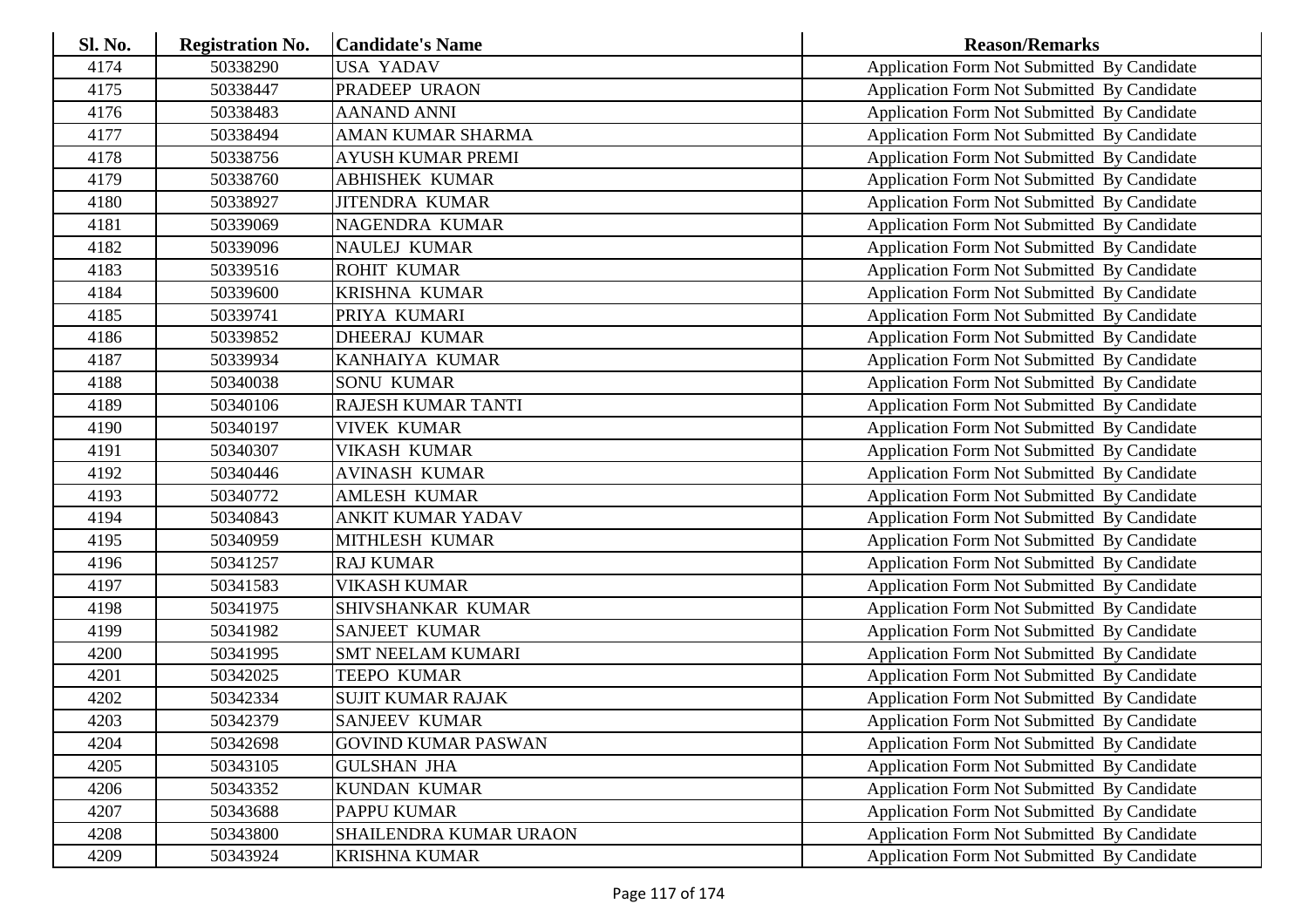| <b>Sl. No.</b> | <b>Registration No.</b> | <b>Candidate's Name</b>   | <b>Reason/Remarks</b>                              |
|----------------|-------------------------|---------------------------|----------------------------------------------------|
| 4210           | 50343987                | <b>RENU KUMARI</b>        | Application Form Not Submitted By Candidate        |
| 4211           | 50344048                | <b>VIVEK KUMAR RAI</b>    | Application Form Not Submitted By Candidate        |
| 4212           | 50344535                | <b>DEEPAK KUMAR</b>       | Application Form Not Submitted By Candidate        |
| 4213           | 50344650                | KHUSHBU KUMARI            | Application Form Not Submitted By Candidate        |
| 4214           | 50344831                | <b>RAJESH KUMAR</b>       | Application Form Not Submitted By Candidate        |
| 4215           | 50344834                | <b>HITLAR PASWAN</b>      | Application Form Not Submitted By Candidate        |
| 4216           | 50345354                | <b>SUMIT KUMAR</b>        | Application Form Not Submitted By Candidate        |
| 4217           | 50345539                | <b>ASHIK RANJAN</b>       | Application Form Not Submitted By Candidate        |
| 4218           | 50345554                | <b>MANTOSH KUMAR</b>      | Application Form Not Submitted By Candidate        |
| 4219           | 50345947                | <b>AKASH KUMAR</b>        | Application Form Not Submitted By Candidate        |
| 4220           | 50345983                | VICKY KUMAR               | Application Form Not Submitted By Candidate        |
| 4221           | 50346155                | <b>LANKESH KUMAR</b>      | Application Form Not Submitted By Candidate        |
| 4222           | 50346178                | <b>VIVEKANAND RAM</b>     | Application Form Not Submitted By Candidate        |
| 4223           | 50346355                | <b>SUJEET KUMAR</b>       | Application Form Not Submitted By Candidate        |
| 4224           | 50346457                | <b>SWETA KUMARI</b>       | Application Form Not Submitted By Candidate        |
| 4225           | 50346755                | VRIHASPATI KUMAR          | Application Form Not Submitted By Candidate        |
| 4226           | 50346798                | <b>AMAR KUMAR</b>         | <b>Application Form Not Submitted By Candidate</b> |
| 4227           | 50347389                | RUPALI KUMARI             | Application Form Not Submitted By Candidate        |
| 4228           | 50347464                | <b>KAMLA DEVI</b>         | Application Form Not Submitted By Candidate        |
| 4229           | 50347633                | <b>LOKESH KUMAR</b>       | Application Form Not Submitted By Candidate        |
| 4230           | 50347764                | <b>VIKASH KUMAR</b>       | Application Form Not Submitted By Candidate        |
| 4231           | 50347825                | DEEPAK KUMAR SINGH        | Application Form Not Submitted By Candidate        |
| 4232           | 50347942                | <b>CHANDARMA MANJHI</b>   | Application Form Not Submitted By Candidate        |
| 4233           | 50348008                | ABISHEK PRADHAN           | Application Form Not Submitted By Candidate        |
| 4234           | 50348029                | <b>VIVEK KUMAR THAKUR</b> | Application Form Not Submitted By Candidate        |
| 4235           | 50348160                | <b>MANISH MANJJHI</b>     | Application Form Not Submitted By Candidate        |
| 4236           | 50348174                | NAVNEET KUMAR SINGH       | Application Form Not Submitted By Candidate        |
| 4237           | 50348617                | <b>RAVIKISHAN KUMAR</b>   | <b>Application Form Not Submitted By Candidate</b> |
| 4238           | 50348674                | PRAKASH RANJAN            | Application Form Not Submitted By Candidate        |
| 4239           | 50348709                | <b>ANKUSH KUMAR</b>       | Application Form Not Submitted By Candidate        |
| 4240           | 50348796                | <b>RAVI KISHAN</b>        | Application Form Not Submitted By Candidate        |
| 4241           | 50348803                | <b>RAJA KUMAR SINGH</b>   | Application Form Not Submitted By Candidate        |
| 4242           | 50348869                | SUPRITA KUMARI            | Application Form Not Submitted By Candidate        |
| 4243           | 50349110                | <b>SONAM KUMARI</b>       | Application Form Not Submitted By Candidate        |
| 4244           | 50349191                | LAKSHMI KUMARI            | <b>Application Form Not Submitted By Candidate</b> |
| 4245           | 50349275                | <b>BRAJESH KUMAR</b>      | Application Form Not Submitted By Candidate        |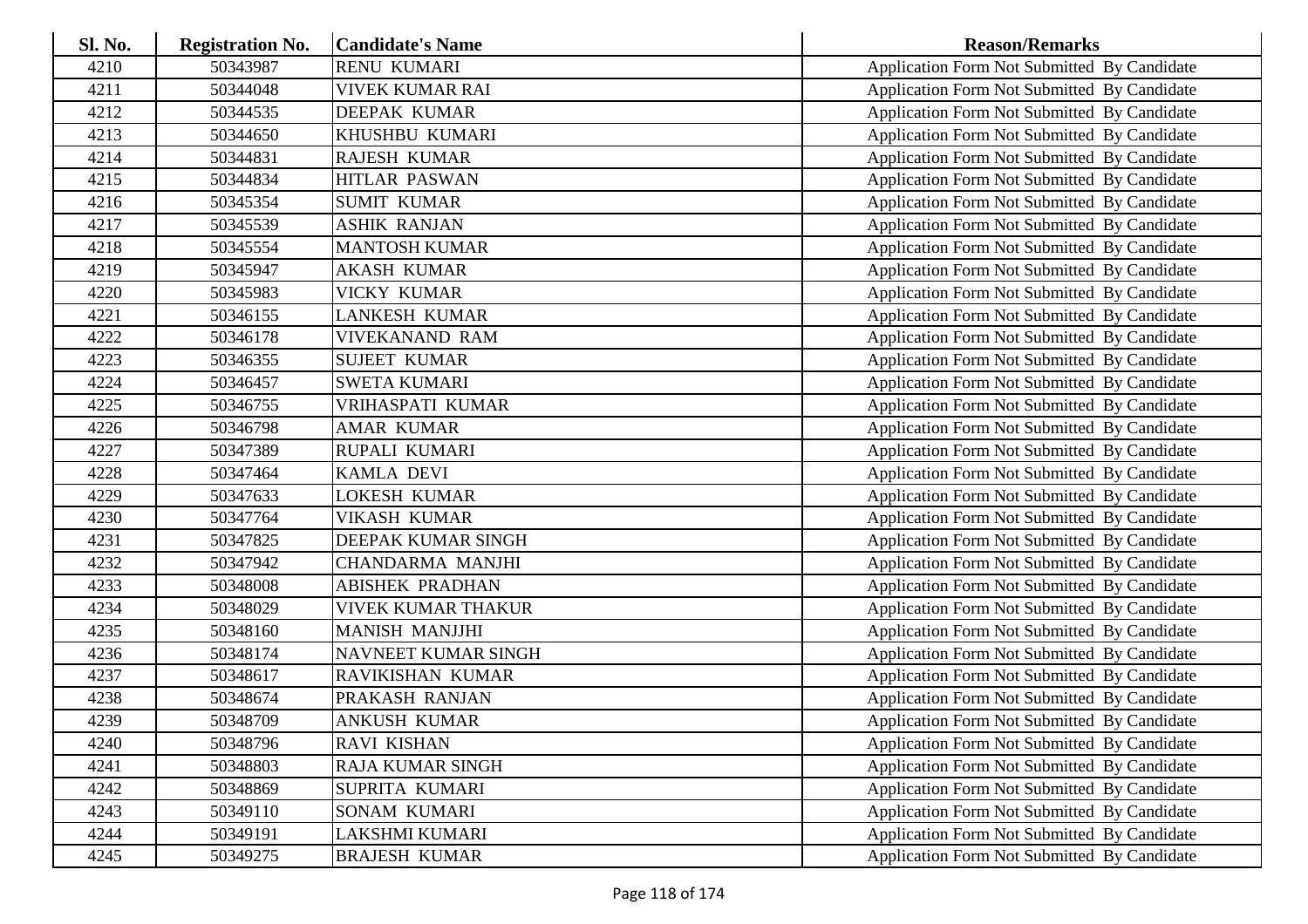| <b>Sl. No.</b> | <b>Registration No.</b> | <b>Candidate's Name</b>    | <b>Reason/Remarks</b>                              |
|----------------|-------------------------|----------------------------|----------------------------------------------------|
| 4246           | 50349301                | <b>BIKASH KUMAR</b>        | Application Form Not Submitted By Candidate        |
| 4247           | 50349351                | <b>AMIT MUKHIYA</b>        | Application Form Not Submitted By Candidate        |
| 4248           | 50349645                | <b>CHANDESHWAR KAMAT</b>   | Application Form Not Submitted By Candidate        |
| 4249           | 50349861                | <b>SUJEET KUMAR</b>        | Application Form Not Submitted By Candidate        |
| 4250           | 50349939                | <b>RAKESH SHARMA</b>       | Application Form Not Submitted By Candidate        |
| 4251           | 50350079                | <b>BHANU PATHAK</b>        | Application Form Not Submitted By Candidate        |
| 4252           | 50350098                | PARITOSH KUMAR             | Application Form Not Submitted By Candidate        |
| 4253           | 50350106                | <b>SUBHASH MAHATO</b>      | Application Form Not Submitted By Candidate        |
| 4254           | 50350381                | PRIYANKA GAUTAM            | Application Form Not Submitted By Candidate        |
| 4255           | 50350569                | <b>GURIYA KUMARI</b>       | Application Form Not Submitted By Candidate        |
| 4256           | 50350719                | <b>ANTOSH KUMAR</b>        | Application Form Not Submitted By Candidate        |
| 4257           | 50350842                | <b>HIMANSHU KUMAR</b>      | Application Form Not Submitted By Candidate        |
| 4258           | 50350882                | RAMESH KUMAR MAHTO         | Application Form Not Submitted By Candidate        |
| 4259           | 50351131                | <b>RAM PUKAR THAKUR</b>    | Application Form Not Submitted By Candidate        |
| 4260           | 50351145                | PRINCE RAJ                 | Application Form Not Submitted By Candidate        |
| 4261           | 50351209                | PANKAJ KUMAR               | Application Form Not Submitted By Candidate        |
| 4262           | 50351229                | NITISH KUMAR               | <b>Application Form Not Submitted By Candidate</b> |
| 4263           | 50351276                | <b>VIKAS KUMAR</b>         | Application Form Not Submitted By Candidate        |
| 4264           | 50351408                | <b>NUTAN KUMARI</b>        | Application Form Not Submitted By Candidate        |
| 4265           | 50351617                | <b>AJIT KUMAR PASWAN</b>   | Application Form Not Submitted By Candidate        |
| 4266           | 50351683                | NIRANJAN KUMAR             | Application Form Not Submitted By Candidate        |
| 4267           | 50351765                | <b>RANJAN KUMAR</b>        | Application Form Not Submitted By Candidate        |
| 4268           | 50351919                | MANISHA KUMARI             | Application Form Not Submitted By Candidate        |
| 4269           | 50352147                | HARSHIT RAJ                | Application Form Not Submitted By Candidate        |
| 4270           | 50352413                | <b>DULARCHND KUMAR</b>     | Application Form Not Submitted By Candidate        |
| 4271           | 50352469                | <b>RUBY KUMARI</b>         | Application Form Not Submitted By Candidate        |
| 4272           | 50352648                | AMAR NATH CHOUDHARY        | Application Form Not Submitted By Candidate        |
| 4273           | 50352663                | <b>ANISH KUMAR</b>         | <b>Application Form Not Submitted By Candidate</b> |
| 4274           | 50353053                | URVASHI KUMARI             | Application Form Not Submitted By Candidate        |
| 4275           | 50353145                | ANGAD KUMAR DAS            | Application Form Not Submitted By Candidate        |
| 4276           | 50353166                | <b>SATENDRA SAH</b>        | Application Form Not Submitted By Candidate        |
| 4277           | 50353231                | <b>AMLESH KUMAR PANDEY</b> | Application Form Not Submitted By Candidate        |
| 4278           | 50353248                | <b>MD SHOAIB ALAM</b>      | Application Form Not Submitted By Candidate        |
| 4279           | 50353258                | <b>VIKAS KUMAR</b>         | Application Form Not Submitted By Candidate        |
| 4280           | 50353280                | <b>BABLU KUMAR SAH</b>     | <b>Application Form Not Submitted By Candidate</b> |
| 4281           | 50353292                | <b>REENA</b>               | <b>Application Form Not Submitted By Candidate</b> |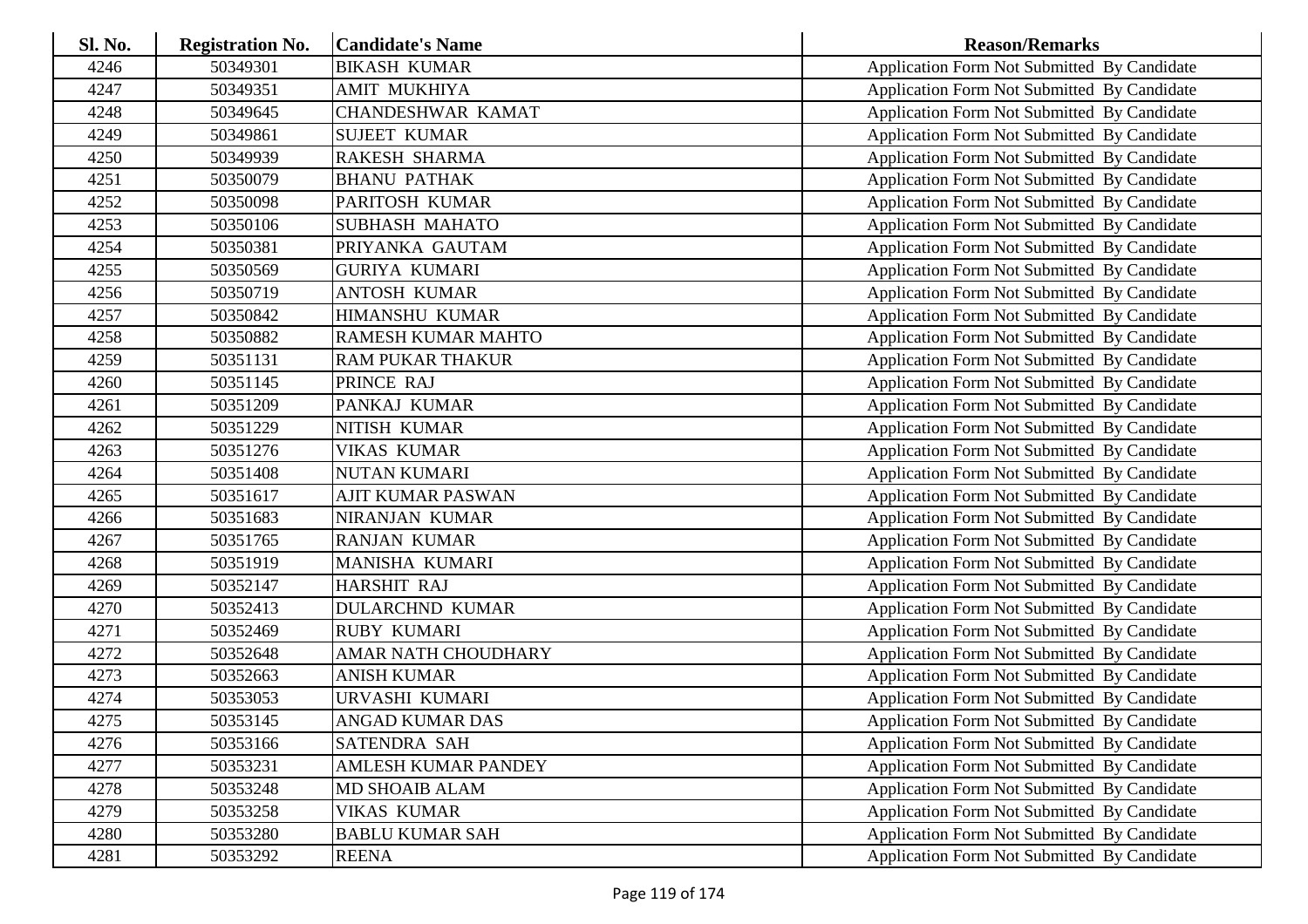| <b>Sl. No.</b> | <b>Registration No.</b> | <b>Candidate's Name</b> | <b>Reason/Remarks</b>                              |
|----------------|-------------------------|-------------------------|----------------------------------------------------|
| 4282           | 50353295                | <b>BHARTI KUMARI</b>    | Application Form Not Submitted By Candidate        |
| 4283           | 50353376                | <b>GAURAV KUMAR</b>     | Application Form Not Submitted By Candidate        |
| 4284           | 50353461                | <b>AMARJEET KUMAR</b>   | Application Form Not Submitted By Candidate        |
| 4285           | 50353465                | <b>SUNNY KUMAR</b>      | Application Form Not Submitted By Candidate        |
| 4286           | 50353472                | PAWAN KUMAR             | Application Form Not Submitted By Candidate        |
| 4287           | 50353480                | <b>OMRANJAN KUMAR</b>   | Application Form Not Submitted By Candidate        |
| 4288           | 50353659                | <b>BHUPENDRA BIND</b>   | Application Form Not Submitted By Candidate        |
| 4289           | 50353683                | <b>CONGRES KUMAR</b>    | Application Form Not Submitted By Candidate        |
| 4290           | 50353751                | PRAMILA KUMARI          | Application Form Not Submitted By Candidate        |
| 4291           | 50353754                | MITHLESH KUMAR YADAV    | Application Form Not Submitted By Candidate        |
| 4292           | 50353788                | <b>SUJEET KUMAR</b>     | Application Form Not Submitted By Candidate        |
| 4293           | 50353815                | <b>BANTI KUMAR</b>      | Application Form Not Submitted By Candidate        |
| 4294           | 50353846                | <b>AMRESH KUMAR</b>     | Application Form Not Submitted By Candidate        |
| 4295           | 50353916                | <b>ABHISHEK KUMAR</b>   | Application Form Not Submitted By Candidate        |
| 4296           | 50354018                | <b>SONU KUMAR YADAV</b> | Application Form Not Submitted By Candidate        |
| 4297           | 50354267                | <b>KRISHNA MURARI</b>   | Application Form Not Submitted By Candidate        |
| 4298           | 50354404                | <b>DIVYANSHU KUMAR</b>  | <b>Application Form Not Submitted By Candidate</b> |
| 4299           | 50354410                | <b>SUMAN IO KUMAR</b>   | Application Form Not Submitted By Candidate        |
| 4300           | 50354444                | PRABHAT KUMAR RAJ       | Application Form Not Submitted By Candidate        |
| 4301           | 50354448                | <b>SAHIL KUMAR</b>      | Application Form Not Submitted By Candidate        |
| 4302           | 50354450                | <b>RAHISH KUMAR</b>     | Application Form Not Submitted By Candidate        |
| 4303           | 50354451                | <b>RANJIT KUMAR</b>     | Application Form Not Submitted By Candidate        |
| 4304           | 50354457                | <b>SAMOD BAITHA</b>     | Application Form Not Submitted By Candidate        |
| 4305           | 50354468                | MUKESH KUMAR YADAV      | Application Form Not Submitted By Candidate        |
| 4306           | 50354469                | <b>MD REYAZ ALAM</b>    | Application Form Not Submitted By Candidate        |
| 4307           | 50354472                | <b>ANIL KUMAR</b>       | Application Form Not Submitted By Candidate        |
| 4308           | 50354473                | <b>AMIT KUMAR</b>       | Application Form Not Submitted By Candidate        |
| 4309           | 50354474                | <b>AMIT KUMAR</b>       | Application Form Not Submitted By Candidate        |
| 4310           | 50354481                | MUKESH KUMAR YADAV      | Application Form Not Submitted By Candidate        |
| 4311           | 50354739                | <b>RAHUL NISHAD</b>     | Application Form Not Submitted By Candidate        |
| 4312           | 50354816                | <b>KUNDAN KUMAR</b>     | Application Form Not Submitted By Candidate        |
| 4313           | 50354879                | <b>RAJU KUMAR</b>       | Application Form Not Submitted By Candidate        |
| 4314           | 50354901                | PREM KISHOR             | Application Form Not Submitted By Candidate        |
| 4315           | 50354980                | <b>AJAY KUMAR SINGH</b> | Application Form Not Submitted By Candidate        |
| 4316           | 50355007                | <b>DEEPAK KUMAR</b>     | <b>Application Form Not Submitted By Candidate</b> |
| 4317           | 50355014                | <b>RAKESH SHARMA</b>    | <b>Application Form Not Submitted By Candidate</b> |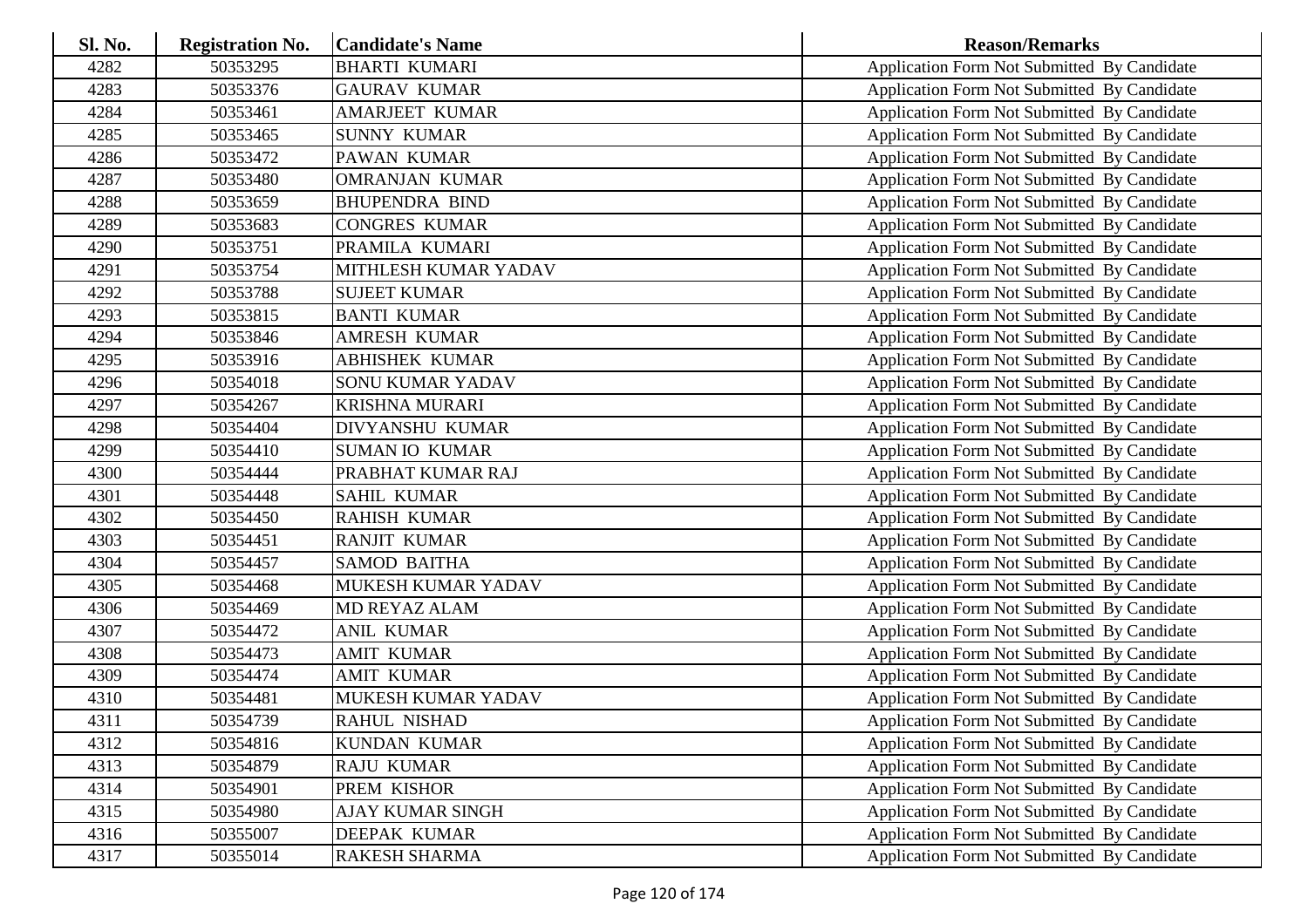| <b>Sl. No.</b> | <b>Registration No.</b> | <b>Candidate's Name</b>     | <b>Reason/Remarks</b>                              |
|----------------|-------------------------|-----------------------------|----------------------------------------------------|
| 4318           | 50355138                | <b>ABHAY KUMAR</b>          | Application Form Not Submitted By Candidate        |
| 4319           | 50355228                | <b>MANISH KUMAR</b>         | Application Form Not Submitted By Candidate        |
| 4320           | 50355240                | <b>MAMTA KUMARI</b>         | Application Form Not Submitted By Candidate        |
| 4321           | 50355365                | PUNIT KUMAR                 | Application Form Not Submitted By Candidate        |
| 4322           | 50355379                | <b>SHIVAM KUMAR</b>         | Application Form Not Submitted By Candidate        |
| 4323           | 50355392                | AMRENDRA KUMAR              | Application Form Not Submitted By Candidate        |
| 4324           | 50355426                | SANTOSH KUMAR RAJAK         | Application Form Not Submitted By Candidate        |
| 4325           | 50355513                | <b>SANJEET KUMAR THAKUR</b> | Application Form Not Submitted By Candidate        |
| 4326           | 50355544                | ARADHANA KUMARI             | Application Form Not Submitted By Candidate        |
| 4327           | 50355591                | <b>RAJNEESH KUMAR</b>       | Application Form Not Submitted By Candidate        |
| 4328           | 50355641                | <b>AMIT KUMAR RAM</b>       | Application Form Not Submitted By Candidate        |
| 4329           | 50355830                | <b>VIJAY KUMAR</b>          | Application Form Not Submitted By Candidate        |
| 4330           | 50355839                | <b>RUPESH KUMAR</b>         | Application Form Not Submitted By Candidate        |
| 4331           | 50355971                | <b>BIPEEN KUMAR</b>         | Application Form Not Submitted By Candidate        |
| 4332           | 50356017                | <b>VIKASH KUMAR GUPTA</b>   | Application Form Not Submitted By Candidate        |
| 4333           | 50356062                | <b>SANDEEP KUMAR</b>        | Application Form Not Submitted By Candidate        |
| 4334           | 50356102                | <b>RAJESH KUMAR</b>         | Application Form Not Submitted By Candidate        |
| 4335           | 50356176                | VISHWAKARMA KUMAR           | Application Form Not Submitted By Candidate        |
| 4336           | 50356214                | <b>LALAN KUMAR</b>          | Application Form Not Submitted By Candidate        |
| 4337           | 50356226                | <b>RAVI KUMAR</b>           | Application Form Not Submitted By Candidate        |
| 4338           | 50356229                | PRAVEEN KUMAR RAVI          | Application Form Not Submitted By Candidate        |
| 4339           | 50356293                | <b>AARTI KUMARI</b>         | Application Form Not Submitted By Candidate        |
| 4340           | 50356388                | <b>SUDHIR KUMAR</b>         | Application Form Not Submitted By Candidate        |
| 4341           | 50356647                | <b>SHASHI KUMAR SINGH</b>   | Application Form Not Submitted By Candidate        |
| 4342           | 50356726                | <b>SUSHANT KUMAR</b>        | Application Form Not Submitted By Candidate        |
| 4343           | 50356746                | <b>RAKESH KUMAR</b>         | Application Form Not Submitted By Candidate        |
| 4344           | 50356808                | <b>VIJAY KUMAR</b>          | Application Form Not Submitted By Candidate        |
| 4345           | 50356835                | NITISH KUMAR                | Application Form Not Submitted By Candidate        |
| 4346           | 50356836                | <b>ARVIND KUMAR RAM</b>     | Application Form Not Submitted By Candidate        |
| 4347           | 50356888                | <b>SANJEEV KUMAR</b>        | Application Form Not Submitted By Candidate        |
| 4348           | 50356897                | <b>MINTU KUMAR</b>          | Application Form Not Submitted By Candidate        |
| 4349           | 50356962                | <b>BABLU KUMAR</b>          | Application Form Not Submitted By Candidate        |
| 4350           | 50357003                | <b>GULSHAN KUMAR URAON</b>  | <b>Application Form Not Submitted By Candidate</b> |
| 4351           | 50357075                | <b>GUDDU KUMAR</b>          | Application Form Not Submitted By Candidate        |
| 4352           | 50357104                | <b>VIKASH KUMAR</b>         | <b>Application Form Not Submitted By Candidate</b> |
| 4353           | 50357131                | <b>RAMBABU PAL</b>          | Application Form Not Submitted By Candidate        |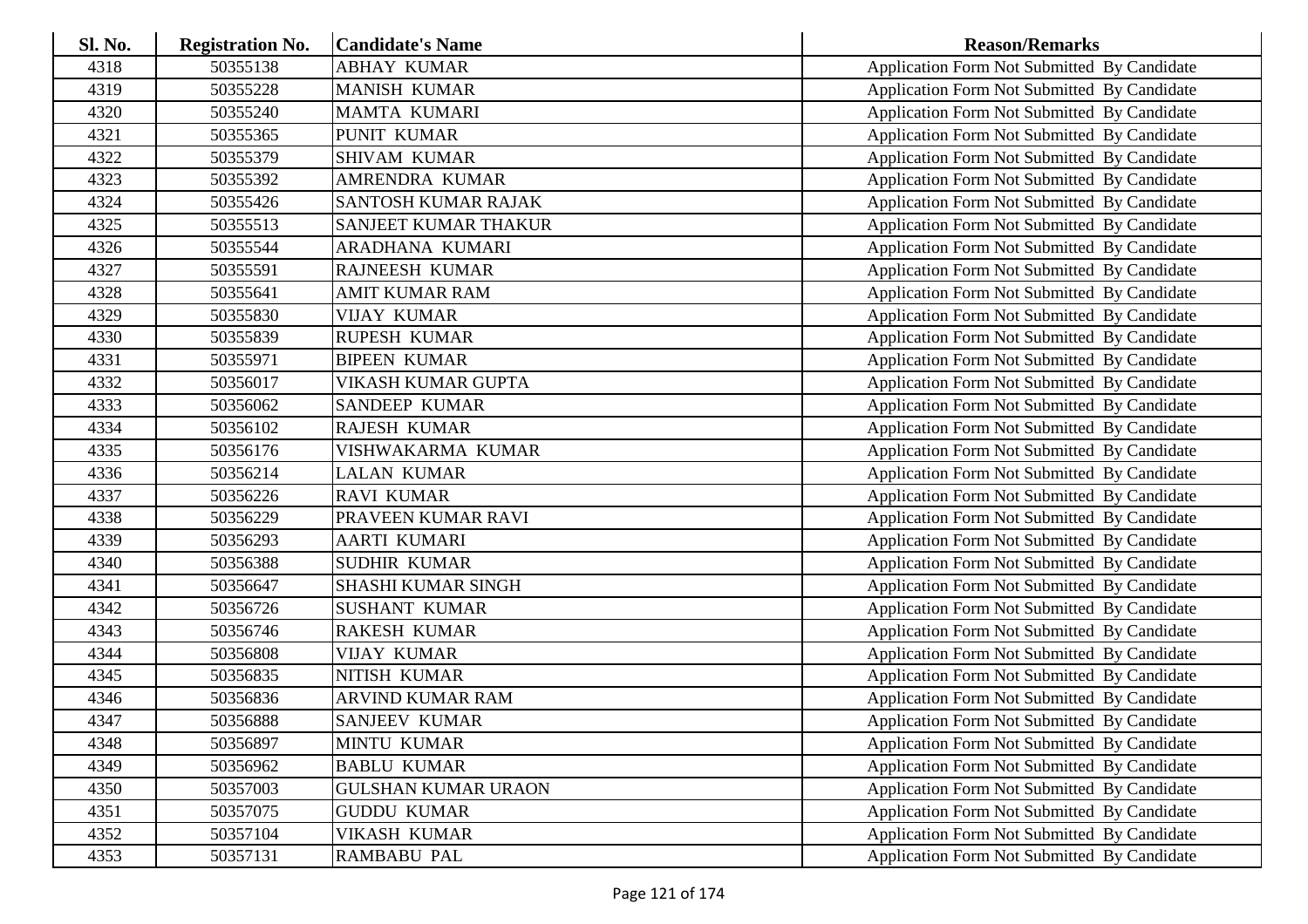| <b>Sl. No.</b> | <b>Registration No.</b> | <b>Candidate's Name</b>        | <b>Reason/Remarks</b>                       |
|----------------|-------------------------|--------------------------------|---------------------------------------------|
| 4354           | 50357143                | <b>STAYAM KUMAR</b>            | Application Form Not Submitted By Candidate |
| 4355           | 50357146                | NISHU KUMAR KHARWAR            | Application Form Not Submitted By Candidate |
| 4356           | 50357168                | <b>BABLU KUMAR</b>             | Application Form Not Submitted By Candidate |
| 4357           | 50357266                | <b>VINAY KUMAR</b>             | Application Form Not Submitted By Candidate |
| 4358           | 50357351                | <b>SAROJ KUMAR PASWAN</b>      | Application Form Not Submitted By Candidate |
| 4359           | 50357369                | <b>VIVEK KUMAR PANDEY</b>      | Application Form Not Submitted By Candidate |
| 4360           | 50357414                | <b>GAYATRI KUMARI</b>          | Application Form Not Submitted By Candidate |
| 4361           | 50357560                | <b>SHIVAM KUMAR</b>            | Application Form Not Submitted By Candidate |
| 4362           | 50357570                | <b>JITENDRA KUMAR RAM</b>      | Application Form Not Submitted By Candidate |
| 4363           | 50357580                | <b>HIMANSHU RAJ</b>            | Application Form Not Submitted By Candidate |
| 4364           | 50357582                | KUMARI MADHURI                 | Application Form Not Submitted By Candidate |
| 4365           | 50357626                | <b>RAJAN KUMAR</b>             | Application Form Not Submitted By Candidate |
| 4366           | 50357663                | NIRANJAN KUMAR                 | Application Form Not Submitted By Candidate |
| 4367           | 50357740                | <b>ARBIND KUMAR</b>            | Application Form Not Submitted By Candidate |
| 4368           | 50357760                | NAGINDRA KUMAR PASWAN          | Application Form Not Submitted By Candidate |
| 4369           | 50357876                | <b>SANTOSH KUMAR</b>           | Application Form Not Submitted By Candidate |
| 4370           | 50357993                | MANIKANT MANDAL                | Application Form Not Submitted By Candidate |
| 4371           | 50358020                | <b>RAMISHWAR KUMAR</b>         | Application Form Not Submitted By Candidate |
| 4372           | 50358023                | VIKRAM KUMAR MISHRA            | Application Form Not Submitted By Candidate |
| 4373           | 50358042                | <b>GUDABALLA LAKSHMANA RAO</b> | Application Form Not Submitted By Candidate |
| 4374           | 50358289                | <b>RAM KUMAR</b>               | Application Form Not Submitted By Candidate |
| 4375           | 50358399                | POOJA KUMARI                   | Application Form Not Submitted By Candidate |
| 4376           | 50358554                | PANKAJ KUMAR                   | Application Form Not Submitted By Candidate |
| 4377           | 50358557                | <b>BIPIN PASWAN</b>            | Application Form Not Submitted By Candidate |
| 4378           | 50358794                | <b>KALYAN KUMAR</b>            | Application Form Not Submitted By Candidate |
| 4379           | 50358843                | <b>BASANT KUMAR</b>            | Application Form Not Submitted By Candidate |
| 4380           | 50358874                | <b>ANKUSH KUMAR</b>            | Application Form Not Submitted By Candidate |
| 4381           | 50358882                | <b>ROHIT KUMAR</b>             | Application Form Not Submitted By Candidate |
| 4382           | 50358925                | <b>SABBI KUMARI</b>            | Application Form Not Submitted By Candidate |
| 4383           | 50359040                | <b>SACHITA BACHCHAN</b>        | Application Form Not Submitted By Candidate |
| 4384           | 50359066                | <b>RANJAN KUMAR RAJAK</b>      | Application Form Not Submitted By Candidate |
| 4385           | 50359114                | <b>SUJIT KUMAR</b>             | Application Form Not Submitted By Candidate |
| 4386           | 50359191                | <b>AKHILESH KUMAR</b>          | Application Form Not Submitted By Candidate |
| 4387           | 50359318                | <b>SANTOSH KUMAR PODDAR</b>    | Application Form Not Submitted By Candidate |
| 4388           | 50359372                | <b>KUMARI ANJU LATA</b>        | Application Form Not Submitted By Candidate |
| 4389           | 50359406                | SHASHI UMASHANKAR SHARMA       | Application Form Not Submitted By Candidate |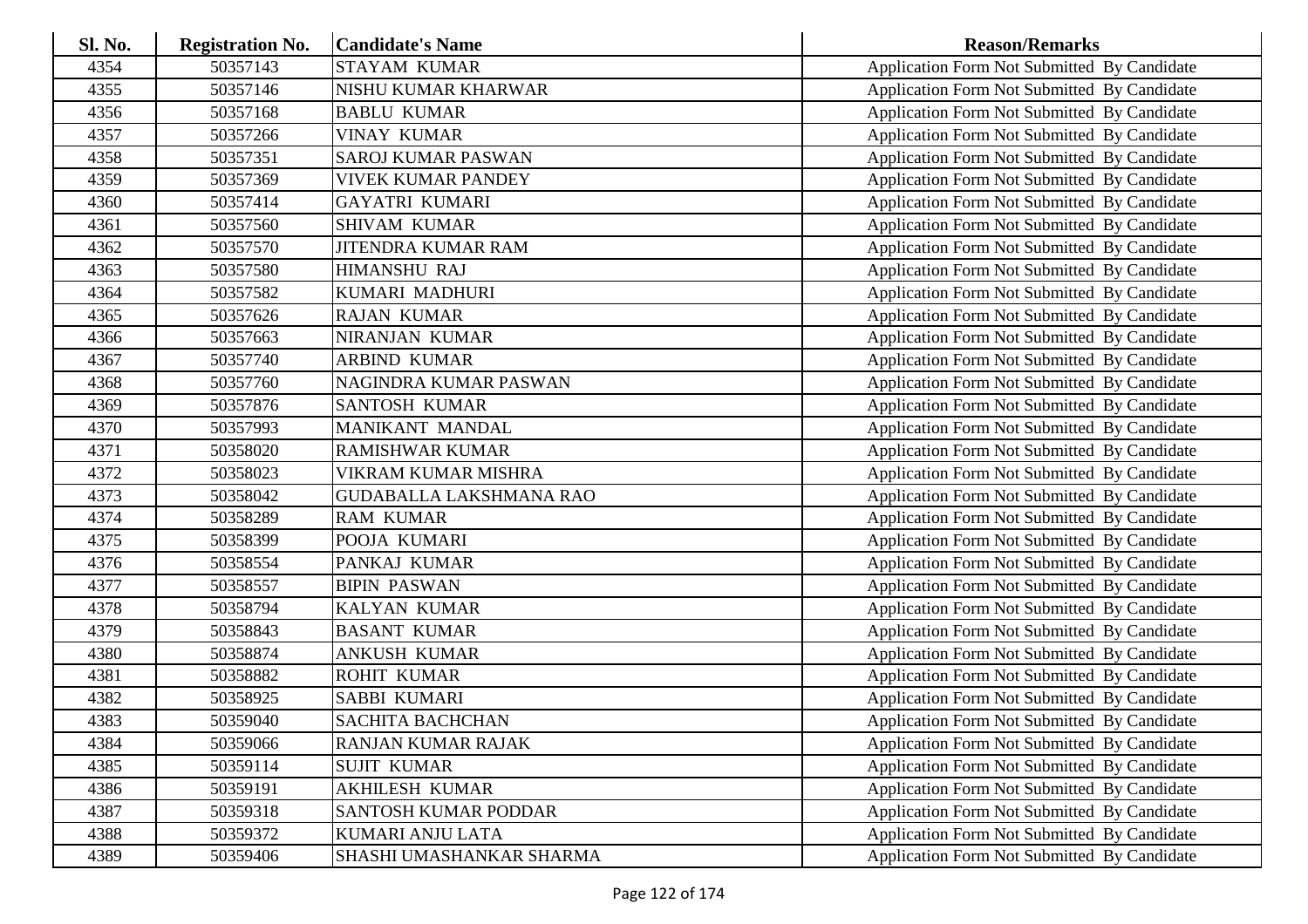| <b>Sl. No.</b> | <b>Registration No.</b> | <b>Candidate's Name</b>     | <b>Reason/Remarks</b>                              |
|----------------|-------------------------|-----------------------------|----------------------------------------------------|
| 4390           | 50359446                | <b>ARYAN KUMAR</b>          | Application Form Not Submitted By Candidate        |
| 4391           | 50359463                | <b>FIROJ HUSSAIN</b>        | Application Form Not Submitted By Candidate        |
| 4392           | 50359552                | <b>SUNNY KUMAR</b>          | Application Form Not Submitted By Candidate        |
| 4393           | 50359629                | <b>ROMA KUMARI</b>          | Application Form Not Submitted By Candidate        |
| 4394           | 50359635                | PAPPU KUMAR RAY             | Application Form Not Submitted By Candidate        |
| 4395           | 50359691                | <b>GOVIND KUMAR</b>         | Application Form Not Submitted By Candidate        |
| 4396           | 50359734                | <b>VIVEK KUMAR</b>          | Application Form Not Submitted By Candidate        |
| 4397           | 50359748                | <b>KRISHNA KUMAR PASWAN</b> | Application Form Not Submitted By Candidate        |
| 4398           | 50359804                | <b>MANISH KUMAR</b>         | Application Form Not Submitted By Candidate        |
| 4399           | 50359831                | <b>ANUS PASI</b>            | Application Form Not Submitted By Candidate        |
| 4400           | 50359844                | <b>GANGA KUMARI</b>         | Application Form Not Submitted By Candidate        |
| 4401           | 50359992                | PAWAN KUMAR                 | Application Form Not Submitted By Candidate        |
| 4402           | 50360059                | <b>ABHINANDAN KUMAR</b>     | Application Form Not Submitted By Candidate        |
| 4403           | 50360148                | <b>BIPIN KUMAR</b>          | Application Form Not Submitted By Candidate        |
| 4404           | 50360264                | <b>ABHIMANYU KUMAR</b>      | Application Form Not Submitted By Candidate        |
| 4405           | 50360422                | PUNAM KUMARI                | Application Form Not Submitted By Candidate        |
| 4406           | 50360499                | <b>DHANANJAY KUMAR</b>      | Application Form Not Submitted By Candidate        |
| 4407           | 50360545                | <b>AMIT KUMAR</b>           | Application Form Not Submitted By Candidate        |
| 4408           | 50360583                | <b>SUSHIL KUMAR</b>         | Application Form Not Submitted By Candidate        |
| 4409           | 50360921                | KAMLESH KUMAR               | Application Form Not Submitted By Candidate        |
| 4410           | 50360952                | <b>SUMAN KUMAR</b>          | Application Form Not Submitted By Candidate        |
| 4411           | 50361006                | <b>MANISH KUMAR</b>         | Application Form Not Submitted By Candidate        |
| 4412           | 50361030                | <b>CHANDAN KUMAR</b>        | Application Form Not Submitted By Candidate        |
| 4413           | 50361052                | RAMPREVESH KUMAR            | Application Form Not Submitted By Candidate        |
| 4414           | 50361148                | RAVINDRA KUMAR RAM          | Application Form Not Submitted By Candidate        |
| 4415           | 50361210                | KAMLESH KUMAR               | Application Form Not Submitted By Candidate        |
| 4416           | 50361218                | <b>SANDISH KUMAR</b>        | Application Form Not Submitted By Candidate        |
| 4417           | 50361252                | <b>CHHOTAN KUMAR</b>        | Application Form Not Submitted By Candidate        |
| 4418           | 50361313                | SHASHI UMASHANKAR SHARMA    | Application Form Not Submitted By Candidate        |
| 4419           | 50361324                | SHABBIR ALAM                | Application Form Not Submitted By Candidate        |
| 4420           | 50361477                | KAMLESH PASWAN              | Application Form Not Submitted By Candidate        |
| 4421           | 50361481                | SHOBHA KUMARI               | Application Form Not Submitted By Candidate        |
| 4422           | 50361483                | NEELAM KUMARI               | Application Form Not Submitted By Candidate        |
| 4423           | 50361514                | <b>VIKASH KUMAR</b>         | Application Form Not Submitted By Candidate        |
| 4424           | 50361694                | <b>BRAHMDEV PASWAN</b>      | <b>Application Form Not Submitted By Candidate</b> |
| 4425           | 50361770                | <b>DILESHWAR KUMAR</b>      | Application Form Not Submitted By Candidate        |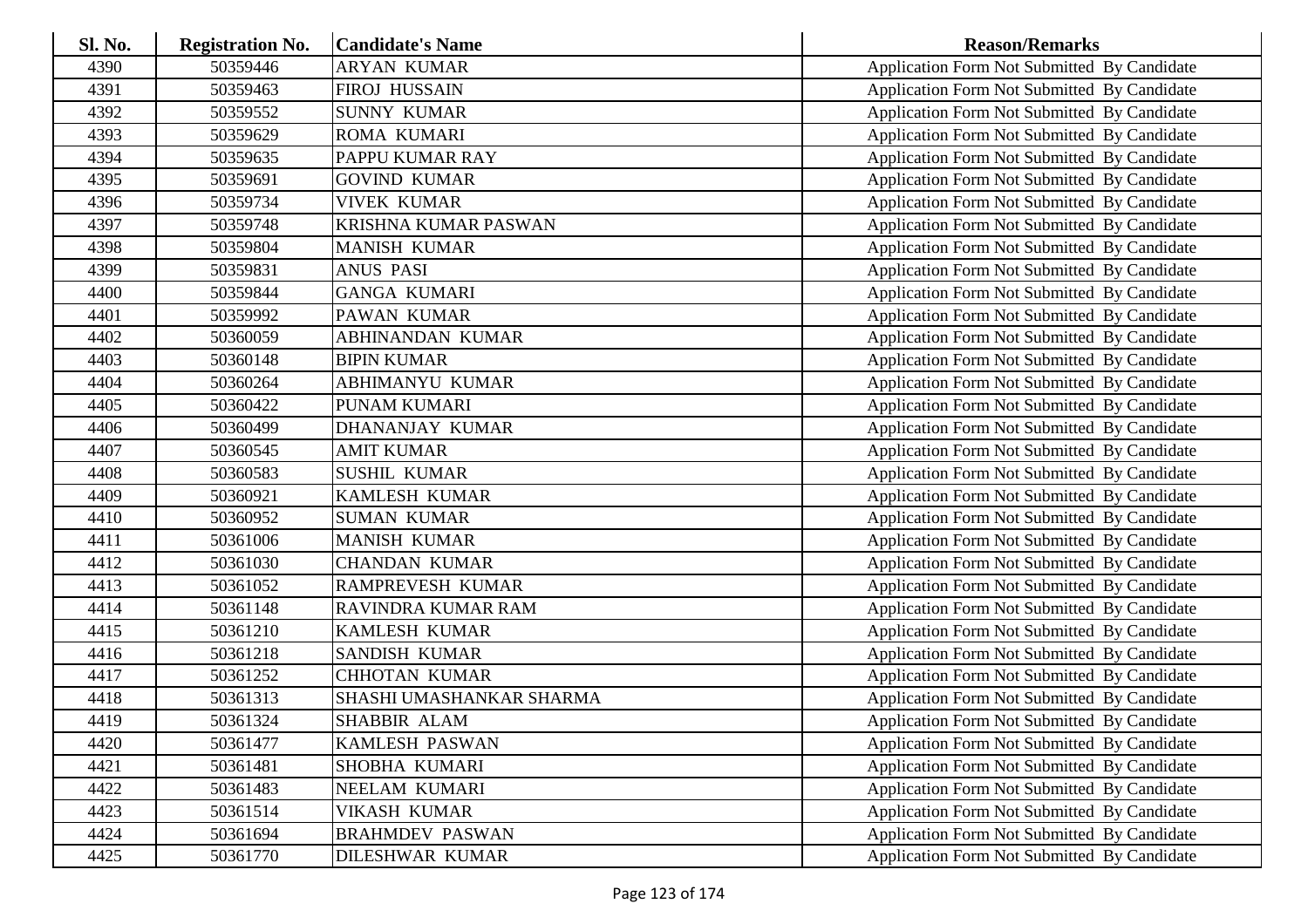| <b>Sl. No.</b> | <b>Registration No.</b> | <b>Candidate's Name</b>     | <b>Reason/Remarks</b>                              |
|----------------|-------------------------|-----------------------------|----------------------------------------------------|
| 4426           | 50361826                | PANKAJ KUMAR                | Application Form Not Submitted By Candidate        |
| 4427           | 50362049                | <b>CHANDRASHEKHAR</b>       | Application Form Not Submitted By Candidate        |
| 4428           | 50362082                | <b>SHILPA KUMARI</b>        | Application Form Not Submitted By Candidate        |
| 4429           | 50362191                | RAHUL MOHANAN P             | Application Form Not Submitted By Candidate        |
| 4430           | 50362602                | <b>BOBY PASWAN</b>          | Application Form Not Submitted By Candidate        |
| 4431           | 50362639                | MUNNA KUMAR                 | Application Form Not Submitted By Candidate        |
| 4432           | 50362658                | MITHLESH KUMAR YADAV        | Application Form Not Submitted By Candidate        |
| 4433           | 50362678                | <b>SURAJ KUMAR</b>          | Application Form Not Submitted By Candidate        |
| 4434           | 50362700                | ANANDMOHAN KUMAR YADAV      | Application Form Not Submitted By Candidate        |
| 4435           | 50362732                | <b>ASHISH KUMAR</b>         | Application Form Not Submitted By Candidate        |
| 4436           | 50362831                | YAMUNA KUMAR                | Application Form Not Submitted By Candidate        |
| 4437           | 50362844                | MURLI MADHAV SINGH          | Application Form Not Submitted By Candidate        |
| 4438           | 50362861                | <b>ANIL KUMAR YADAV</b>     | Application Form Not Submitted By Candidate        |
| 4439           | 50362922                | <b>SUMIT KUMAR KARN</b>     | Application Form Not Submitted By Candidate        |
| 4440           | 50362989                | MITHUN KUMAR PASWAN         | Application Form Not Submitted By Candidate        |
| 4441           | 50363197                | <b>MANTOSH KUMAR</b>        | Application Form Not Submitted By Candidate        |
| 4442           | 50363281                | <b>GURIYA KUMARI</b>        | Application Form Not Submitted By Candidate        |
| 4443           | 50363332                | <b>JYOTI KUMARI</b>         | Application Form Not Submitted By Candidate        |
| 4444           | 50363335                | <b>SHANJEEV KUMAR</b>       | Application Form Not Submitted By Candidate        |
| 4445           | 50363339                | <b>RAJAN KUMAR</b>          | Application Form Not Submitted By Candidate        |
| 4446           | 50363361                | <b>AMIT KUMAR PASWAN</b>    | Application Form Not Submitted By Candidate        |
| 4447           | 50363439                | <b>RAJEEV RANJAN</b>        | Application Form Not Submitted By Candidate        |
| 4448           | 50363458                | <b>DINESH KUMAR MANDAL</b>  | Application Form Not Submitted By Candidate        |
| 4449           | 50363658                | NITU KUMARI                 | Application Form Not Submitted By Candidate        |
| 4450           | 50363911                | PAULOOSE SOREN              | Application Form Not Submitted By Candidate        |
| 4451           | 50363916                | RAMAWATAR KUMAR             | Application Form Not Submitted By Candidate        |
| 4452           | 50363964                | <b>JYOTI KUMARI</b>         | Application Form Not Submitted By Candidate        |
| 4453           | 50363981                | <b>NITESH KUMAR RAM</b>     | Application Form Not Submitted By Candidate        |
| 4454           | 50364044                | <b>RAVI KUMAR</b>           | Application Form Not Submitted By Candidate        |
| 4455           | 50364079                | <b>CHANDAN KUMAR THAKUR</b> | Application Form Not Submitted By Candidate        |
| 4456           | 50364101                | <b>ASHOK RAM</b>            | Application Form Not Submitted By Candidate        |
| 4457           | 50364105                | <b>MAHENDRA KUMAR</b>       | <b>Application Form Not Submitted By Candidate</b> |
| 4458           | 50364144                | <b>MAHESH KUMAR</b>         | Application Form Not Submitted By Candidate        |
| 4459           | 50364262                | <b>SINTU KUMAR</b>          | Application Form Not Submitted By Candidate        |
| 4460           | 50364361                | NITU KUMARI                 | <b>Application Form Not Submitted By Candidate</b> |
| 4461           | 50364366                | VISHWARUP SHARMA            | <b>Application Form Not Submitted By Candidate</b> |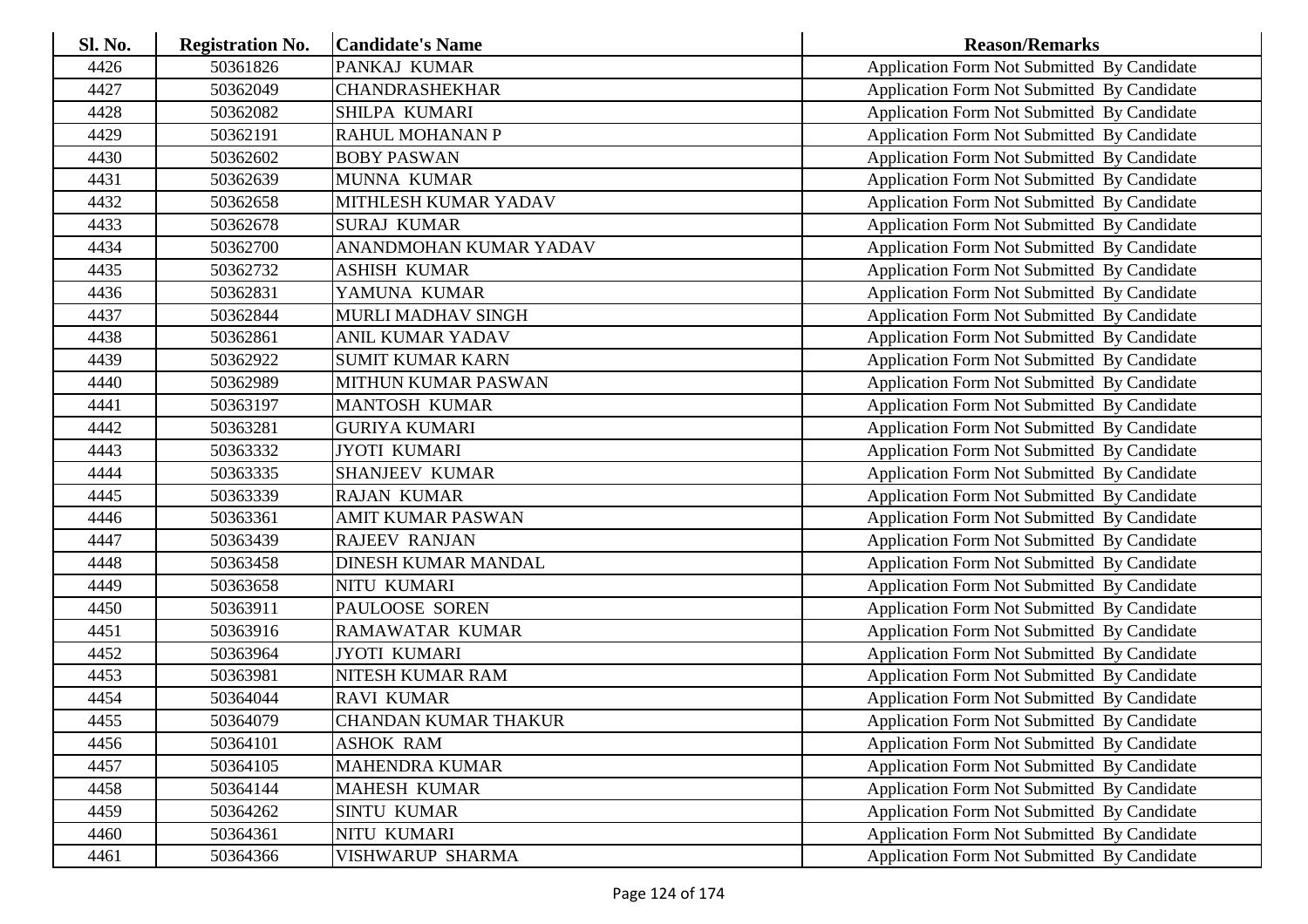| <b>Sl. No.</b> | <b>Registration No.</b> | <b>Candidate's Name</b>      | <b>Reason/Remarks</b>                              |
|----------------|-------------------------|------------------------------|----------------------------------------------------|
| 4462           | 50364429                | <b>MADHU MALA KUMARI</b>     | Application Form Not Submitted By Candidate        |
| 4463           | 50364442                | <b>DHARAMVEER KUMAR</b>      | Application Form Not Submitted By Candidate        |
| 4464           | 50364517                | <b>CHANDAN PANDIT</b>        | Application Form Not Submitted By Candidate        |
| 4465           | 50364546                | LALITA KUMARI                | Application Form Not Submitted By Candidate        |
| 4466           | 50364779                | <b>BASANTI</b>               | Application Form Not Submitted By Candidate        |
| 4467           | 50364821                | <b>RAMSINGH NAT</b>          | Application Form Not Submitted By Candidate        |
| 4468           | 50364951                | <b>RAJU KUMAR</b>            | Application Form Not Submitted By Candidate        |
| 4469           | 50364964                | <b>INDRJEET KUMAR SHARMA</b> | Application Form Not Submitted By Candidate        |
| 4470           | 50364975                | <b>KANISH KUMAR</b>          | Application Form Not Submitted By Candidate        |
| 4471           | 50365021                | <b>DINESH KUMAR</b>          | Application Form Not Submitted By Candidate        |
| 4472           | 50365054                | <b>ANSUMAN KUMAR</b>         | Application Form Not Submitted By Candidate        |
| 4473           | 50365056                | SHAUKAT ALI                  | Application Form Not Submitted By Candidate        |
| 4474           | 50365229                | <b>SHILPI MAHOHR</b>         | Application Form Not Submitted By Candidate        |
| 4475           | 50365249                | MRITUNJAY YADAV              | Application Form Not Submitted By Candidate        |
| 4476           | 50365268                | MUKESH KUMAR SHARMA          | Application Form Not Submitted By Candidate        |
| 4477           | 50365290                | <b>AJAY KUMAR</b>            | Application Form Not Submitted By Candidate        |
| 4478           | 50365312                | <b>AVISHEK PASWAN</b>        | Application Form Not Submitted By Candidate        |
| 4479           | 50365317                | <b>AJAY KUMAR</b>            | Application Form Not Submitted By Candidate        |
| 4480           | 50365390                | <b>KUNAL KUMAR</b>           | Application Form Not Submitted By Candidate        |
| 4481           | 50365396                | <b>RABIKANT KUMAR</b>        | Application Form Not Submitted By Candidate        |
| 4482           | 50365405                | <b>MANNU KUMAR DUBEY</b>     | <b>Application Form Not Submitted By Candidate</b> |
| 4483           | 50365423                | <b>ABHISHEK GAURAV</b>       | Application Form Not Submitted By Candidate        |
| 4484           | 50365701                | <b>SHVETA KUMARI</b>         | Application Form Not Submitted By Candidate        |
| 4485           | 50365763                | NIKITA KUMARI                | Application Form Not Submitted By Candidate        |
| 4486           | 50365865                | <b>ARVIND KUMAR</b>          | Application Form Not Submitted By Candidate        |
| 4487           | 50366022                | <b>VICKY KUMAR</b>           | Application Form Not Submitted By Candidate        |
| 4488           | 50366102                | <b>DEEPAK KUMAR</b>          | Application Form Not Submitted By Candidate        |
| 4489           | 50366273                | <b>KISHORE KUNAL KUMAR</b>   | Application Form Not Submitted By Candidate        |
| 4490           | 50366340                | <b>RESHMA KUMARI</b>         | Application Form Not Submitted By Candidate        |
| 4491           | 50366832                | <b>SUMIT KUMAR YADAV</b>     | Application Form Not Submitted By Candidate        |
| 4492           | 50367052                | <b>ABHISHEK RAJ</b>          | Application Form Not Submitted By Candidate        |
| 4493           | 50367109                | PRIYANKA KUMARI              | <b>Application Form Not Submitted By Candidate</b> |
| 4494           | 50367200                | <b>ROBIN KUMAR</b>           | Application Form Not Submitted By Candidate        |
| 4495           | 50367255                | <b>SUCHIT KUMAR</b>          | Application Form Not Submitted By Candidate        |
| 4496           | 50367321                | <b>NILU KUMARI</b>           | <b>Application Form Not Submitted By Candidate</b> |
| 4497           | 50367623                | <b>GAURAV KUMAR</b>          | Application Form Not Submitted By Candidate        |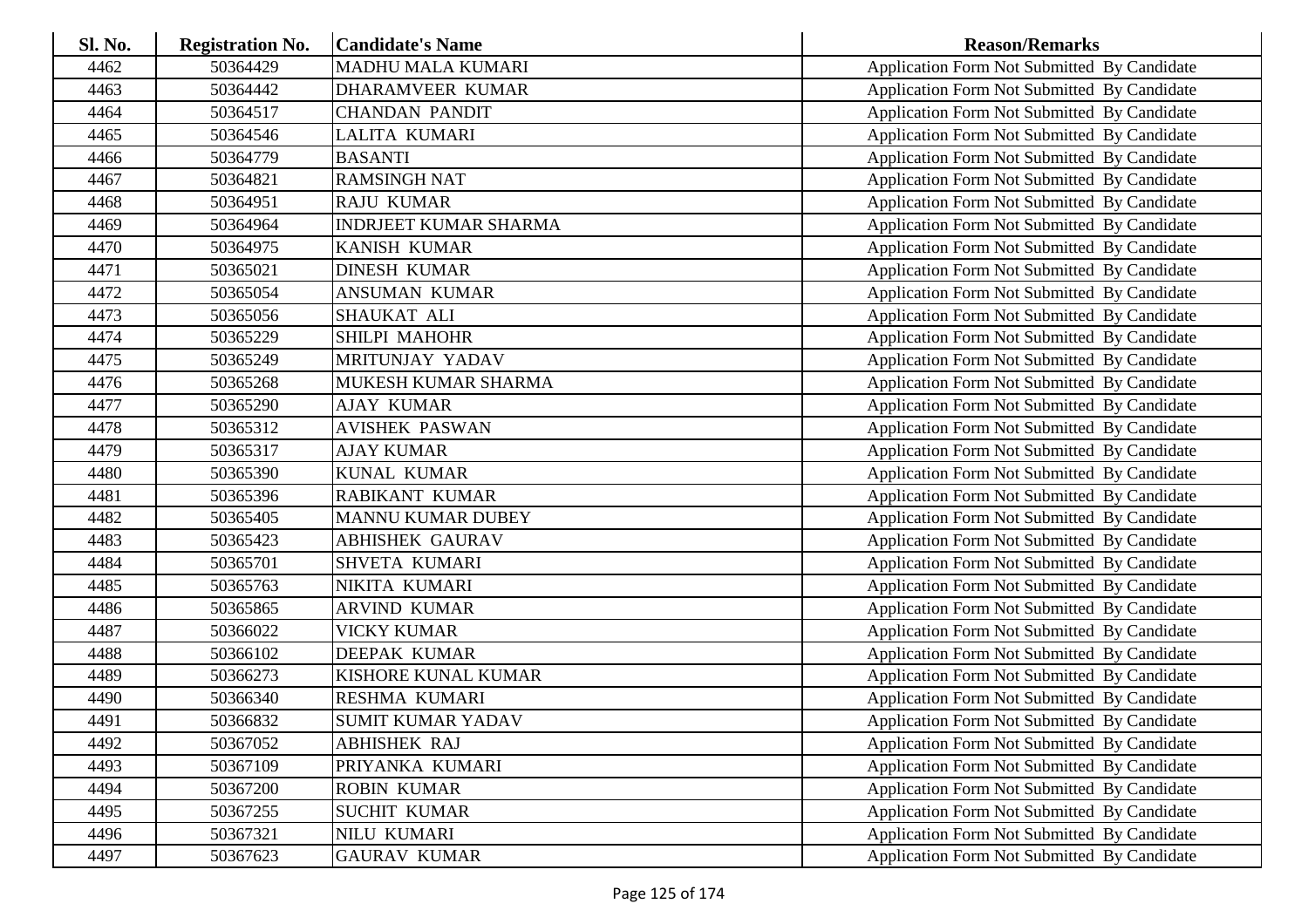| <b>Sl. No.</b> | <b>Registration No.</b> | <b>Candidate's Name</b>    | <b>Reason/Remarks</b>                              |
|----------------|-------------------------|----------------------------|----------------------------------------------------|
| 4498           | 50367845                | NIRANJAN KUMAR MANDAL      | Application Form Not Submitted By Candidate        |
| 4499           | 50368048                | <b>CHANDANI KUMARI</b>     | Application Form Not Submitted By Candidate        |
| 4500           | 50368224                | <b>MANOJ KUMAR RAM</b>     | Application Form Not Submitted By Candidate        |
| 4501           | 50368523                | <b>RANJAN KUMAR MANDAL</b> | Application Form Not Submitted By Candidate        |
| 4502           | 50368570                | <b>MISTRI SOREN</b>        | Application Form Not Submitted By Candidate        |
| 4503           | 50368669                | <b>RANJAN KUMAR</b>        | Application Form Not Submitted By Candidate        |
| 4504           | 50368844                | SARITA KUMARI              | Application Form Not Submitted By Candidate        |
| 4505           | 50368890                | <b>HEMA KUMARI</b>         | Application Form Not Submitted By Candidate        |
| 4506           | 50369041                | <b>KUNDAN KUMAR</b>        | Application Form Not Submitted By Candidate        |
| 4507           | 50369422                | PINTU RAM                  | Application Form Not Submitted By Candidate        |
| 4508           | 50369428                | FUNTUN KUMAR               | Application Form Not Submitted By Candidate        |
| 4509           | 50369433                | <b>SHIVAM KUMAR</b>        | Application Form Not Submitted By Candidate        |
| 4510           | 50369492                | <b>JITENDRA KUMAR</b>      | Application Form Not Submitted By Candidate        |
| 4511           | 50370318                | <b>SUMAN KUMAR</b>         | Application Form Not Submitted By Candidate        |
| 4512           | 50370331                | <b>KUMARI BANTI YADAV</b>  | Application Form Not Submitted By Candidate        |
| 4513           | 50370607                | <b>DIPAK KUMAR</b>         | Application Form Not Submitted By Candidate        |
| 4514           | 50370635                | <b>VIKASH KUMAR</b>        | <b>Application Form Not Submitted By Candidate</b> |
| 4515           | 50370892                | <b>KM SHWETA KUMARI</b>    | Application Form Not Submitted By Candidate        |
| 4516           | 50370934                | <b>ANIKET KUMAR</b>        | Application Form Not Submitted By Candidate        |
| 4517           | 50371064                | <b>VIKASH KUMAR</b>        | Application Form Not Submitted By Candidate        |
| 4518           | 50371203                | <b>SHASHI KUMAR</b>        | Application Form Not Submitted By Candidate        |
| 4519           | 50371275                | <b>ANAND SINGH</b>         | Application Form Not Submitted By Candidate        |
| 4520           | 50371424                | <b>VED RAJ SATYAM</b>      | Application Form Not Submitted By Candidate        |
| 4521           | 50371652                | RAVIKANT KUMAR DAS         | Application Form Not Submitted By Candidate        |
| 4522           | 50371678                | <b>REKHA KUMARI</b>        | Application Form Not Submitted By Candidate        |
| 4523           | 50371719                | <b>CHHEDAN KUMAR</b>       | Application Form Not Submitted By Candidate        |
| 4524           | 50371889                | KM SHVETA KUMARI           | Application Form Not Submitted By Candidate        |
| 4525           | 50371951                | PAWAN KUMAR PASWAN         | Application Form Not Submitted By Candidate        |
| 4526           | 50371960                | PANKAJ KUMAR               | Application Form Not Submitted By Candidate        |
| 4527           | 50372143                | <b>RAHUL KUMAR</b>         | Application Form Not Submitted By Candidate        |
| 4528           | 50372189                | <b>RAJESH KUMAR</b>        | Application Form Not Submitted By Candidate        |
| 4529           | 50372199                | <b>SHISH BHUSHAN KUMAR</b> | Application Form Not Submitted By Candidate        |
| 4530           | 50372481                | PINTU KUMAR                | Application Form Not Submitted By Candidate        |
| 4531           | 50372624                | PRATAP KUMAR               | <b>Application Form Not Submitted By Candidate</b> |
| 4532           | 50372713                | PRAMESHAWAR KUMAR GOND     | <b>Application Form Not Submitted By Candidate</b> |
| 4533           | 50372879                | <b>SANU KUMAR</b>          | Application Form Not Submitted By Candidate        |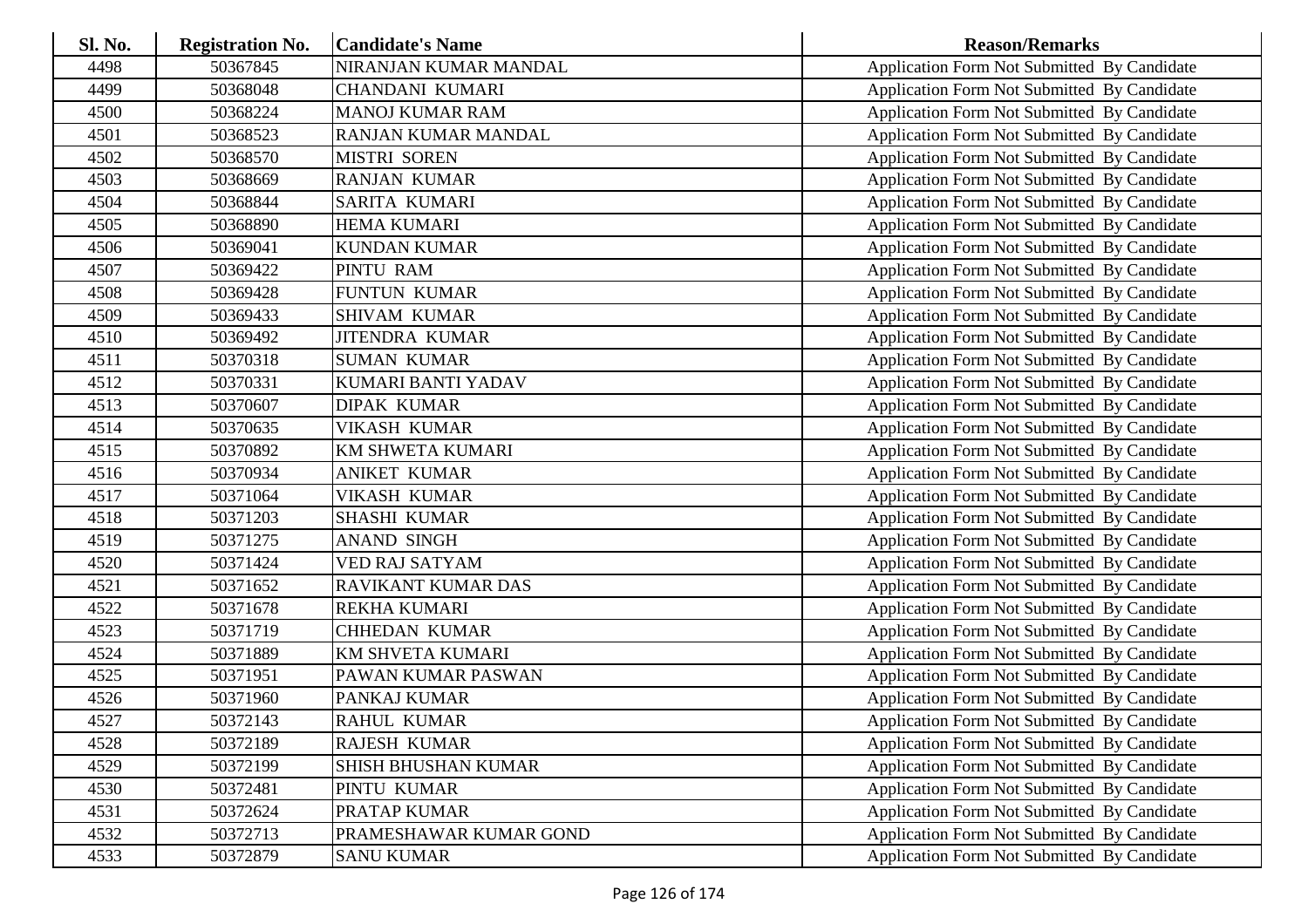| <b>Sl. No.</b> | <b>Registration No.</b> | <b>Candidate's Name</b>       | <b>Reason/Remarks</b>                              |
|----------------|-------------------------|-------------------------------|----------------------------------------------------|
| 4534           | 50372962                | <b>RAKHI KUMARI</b>           | Application Form Not Submitted By Candidate        |
| 4535           | 50372988                | <b>GHANSHYAM KUMAR PASWAN</b> | Application Form Not Submitted By Candidate        |
| 4536           | 50373013                | <b>RAKHI KUMARI</b>           | Application Form Not Submitted By Candidate        |
| 4537           | 50373151                | OM PRAKASH KUMAR              | Application Form Not Submitted By Candidate        |
| 4538           | 50373161                | <b>ASHISH KUMAR</b>           | Application Form Not Submitted By Candidate        |
| 4539           | 50373229                | <b>ANUPAM KUMAR</b>           | Application Form Not Submitted By Candidate        |
| 4540           | 50373268                | <b>SANTOSH KUMAR GOND</b>     | Application Form Not Submitted By Candidate        |
| 4541           | 50373286                | <b>ANIL KUMAR</b>             | Application Form Not Submitted By Candidate        |
| 4542           | 50373293                | <b>AWDHESH KUMAR MAHTO</b>    | Application Form Not Submitted By Candidate        |
| 4543           | 50373338                | <b>ASHUTOSH KUMAR</b>         | Application Form Not Submitted By Candidate        |
| 4544           | 50373342                | VIKRAM KUMAR RAJAK            | Application Form Not Submitted By Candidate        |
| 4545           | 50373392                | LAKHINDRA KUMAR               | Application Form Not Submitted By Candidate        |
| 4546           | 50373493                | <b>SUJEET KUMAR</b>           | Application Form Not Submitted By Candidate        |
| 4547           | 50373527                | <b>ANKITA SINGH</b>           | Application Form Not Submitted By Candidate        |
| 4548           | 50373570                | <b>JITENDRA KUMAR</b>         | Application Form Not Submitted By Candidate        |
| 4549           | 50373605                | <b>ANIL KUMAR</b>             | Application Form Not Submitted By Candidate        |
| 4550           | 50373749                | <b>SACHIN KUMAR MAJHI</b>     | <b>Application Form Not Submitted By Candidate</b> |
| 4551           | 50373821                | <b>MORINA KUMARI</b>          | Application Form Not Submitted By Candidate        |
| 4552           | 50373904                | <b>MANISH KUMAR YADAV</b>     | Application Form Not Submitted By Candidate        |
| 4553           | 50373927                | <b>ALI AKBAR</b>              | Application Form Not Submitted By Candidate        |
| 4554           | 50373982                | <b>SUINNY DEV</b>             | Application Form Not Submitted By Candidate        |
| 4555           | 50374072                | <b>MITESH DAS</b>             | Application Form Not Submitted By Candidate        |
| 4556           | 50374094                | <b>MANISH KUMAR YADAV</b>     | Application Form Not Submitted By Candidate        |
| 4557           | 50374184                | PANKAJ KUMAR MAHTO            | Application Form Not Submitted By Candidate        |
| 4558           | 50374312                | SATENDRA KUMAR                | Application Form Not Submitted By Candidate        |
| 4559           | 50374314                | <b>AWADHESH PASWAN</b>        | Application Form Not Submitted By Candidate        |
| 4560           | 50374395                | <b>LALAN KUMAR</b>            | Application Form Not Submitted By Candidate        |
| 4561           | 50374493                | <b>LAVLEE KUMARI</b>          | Application Form Not Submitted By Candidate        |
| 4562           | 50374512                | <b>SACHIN KUMAR MAJHI</b>     | Application Form Not Submitted By Candidate        |
| 4563           | 50374623                | AMRENDRA KUMAR MANJHI         | Application Form Not Submitted By Candidate        |
| 4564           | 50374639                | RAVINDRA PAL                  | Application Form Not Submitted By Candidate        |
| 4565           | 50374667                | SATYAJEET KUMAR PANDIT        | <b>Application Form Not Submitted By Candidate</b> |
| 4566           | 50374732                | <b>VIVEK KUMAR</b>            | <b>Application Form Not Submitted By Candidate</b> |
| 4567           | 50374814                | SANJEET CHAUDHARI             | Application Form Not Submitted By Candidate        |
| 4568           | 50374955                | SANJEET CHAUDHARI             | <b>Application Form Not Submitted By Candidate</b> |
| 4569           | 50375053                | <b>ABHIMANYU KUMAR</b>        | Application Form Not Submitted By Candidate        |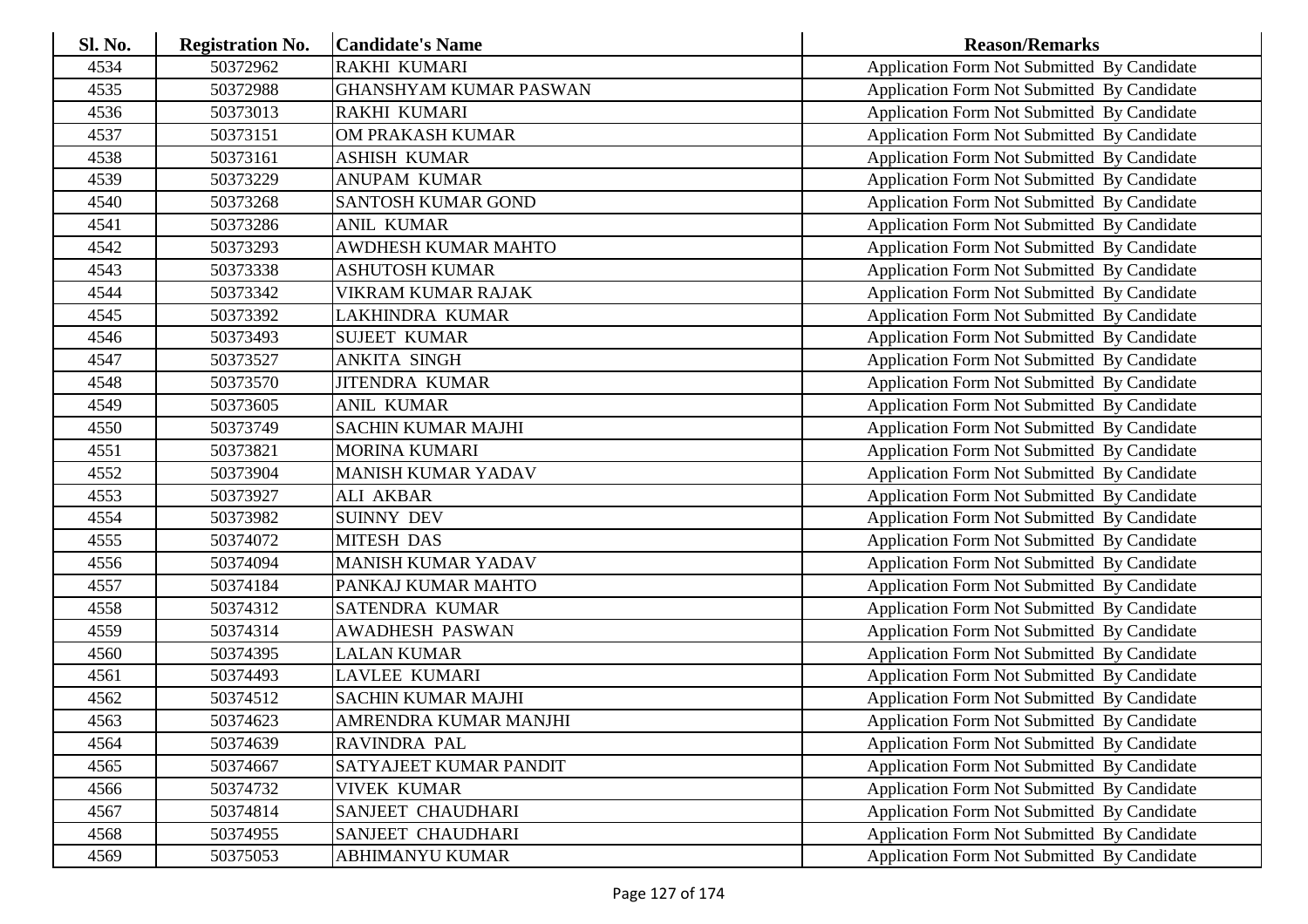| Sl. No. | <b>Registration No.</b> | <b>Candidate's Name</b>   | <b>Reason/Remarks</b>                       |
|---------|-------------------------|---------------------------|---------------------------------------------|
| 4570    | 50375121                | <b>ABHISHEK KUMAR</b>     | Application Form Not Submitted By Candidate |
| 4571    | 50375241                | <b>INDRAJEET KUMAR</b>    | Application Form Not Submitted By Candidate |
| 4572    | 50375298                | <b>GAUTAM RAJ</b>         | Application Form Not Submitted By Candidate |
| 4573    | 50375347                | AKHILESH KUMAR CHATURVEDI | Application Form Not Submitted By Candidate |
| 4574    | 50375349                | RADHA RANI                | Application Form Not Submitted By Candidate |
| 4575    | 50375418                | <b>RAJEEV KUMAR</b>       | Application Form Not Submitted By Candidate |
| 4576    | 50375544                | <b>CHHOTOO KUMAR SAFI</b> | Application Form Not Submitted By Candidate |
| 4577    | 50375891                | NIRANJAN KUMAR            | Application Form Not Submitted By Candidate |
| 4578    | 50375984                | <b>ONKAR NATH</b>         | Application Form Not Submitted By Candidate |
| 4579    | 50375991                | SONU KUMAR SINGH          | Application Form Not Submitted By Candidate |
| 4580    | 50376210                | <b>SURBHI KUMARI</b>      | Application Form Not Submitted By Candidate |
| 4581    | 50376282                | NITISH KUMAR              | Application Form Not Submitted By Candidate |
| 4582    | 50376485                | <b>RAVISH KUMAR</b>       | Application Form Not Submitted By Candidate |
| 4583    | 50376521                | <b>INDAL PASWAN</b>       | Application Form Not Submitted By Candidate |
| 4584    | 50376734                | HIMANSHU MISHRA           | Application Form Not Submitted By Candidate |
| 4585    | 50376887                | PRIYA KUMARI              | Application Form Not Submitted By Candidate |
| 4586    | 50377081                | SUDHA KUMARI              | Application Form Not Submitted By Candidate |
| 4587    | 50377233                | <b>LAKSHMAN KUMAR</b>     | Application Form Not Submitted By Candidate |
| 4588    | 50377277                | NIRAJ VINODKUMAR TANTI    | Application Form Not Submitted By Candidate |
| 4589    | 50377333                | <b>CHANDAN KUMAR</b>      | Application Form Not Submitted By Candidate |
| 4590    | 50377425                | <b>RANJIT KUMAR</b>       | Application Form Not Submitted By Candidate |
| 4591    | 50377427                | <b>VIKRAM KUMAR</b>       | Application Form Not Submitted By Candidate |
| 4592    | 50377499                | <b>MANTU KUMAR YADAV</b>  | Application Form Not Submitted By Candidate |
| 4593    | 50377542                | SUNITA KUMARI             | Application Form Not Submitted By Candidate |
| 4594    | 50377726                | <b>DEEPAK KUMAR</b>       | Application Form Not Submitted By Candidate |
| 4595    | 50377922                | <b>AKSHAY KUMAR</b>       | Application Form Not Submitted By Candidate |
| 4596    | 50377948                | <b>RUNI KUMARI RAM</b>    | Application Form Not Submitted By Candidate |
| 4597    | 50377958                | <b>SUNITA KUMARI</b>      | Application Form Not Submitted By Candidate |
| 4598    | 50377967                | SONU K                    | Application Form Not Submitted By Candidate |
| 4599    | 50378141                | VANDANA KUMARI            | Application Form Not Submitted By Candidate |
| 4600    | 50378164                | PHOOL KUMAR YADAV         | Application Form Not Submitted By Candidate |
| 4601    | 50378272                | <b>ABHAY KUMAR</b>        | Application Form Not Submitted By Candidate |
| 4602    | 50378381                | PUJA KUMARI               | Application Form Not Submitted By Candidate |
| 4603    | 50378442                | <b>GAUTAM KUMAR</b>       | Application Form Not Submitted By Candidate |
| 4604    | 50378473                | <b>ANMOL KUMAR</b>        | Application Form Not Submitted By Candidate |
| 4605    | 50378651                | SOMESH CHOUDHURY          | Application Form Not Submitted By Candidate |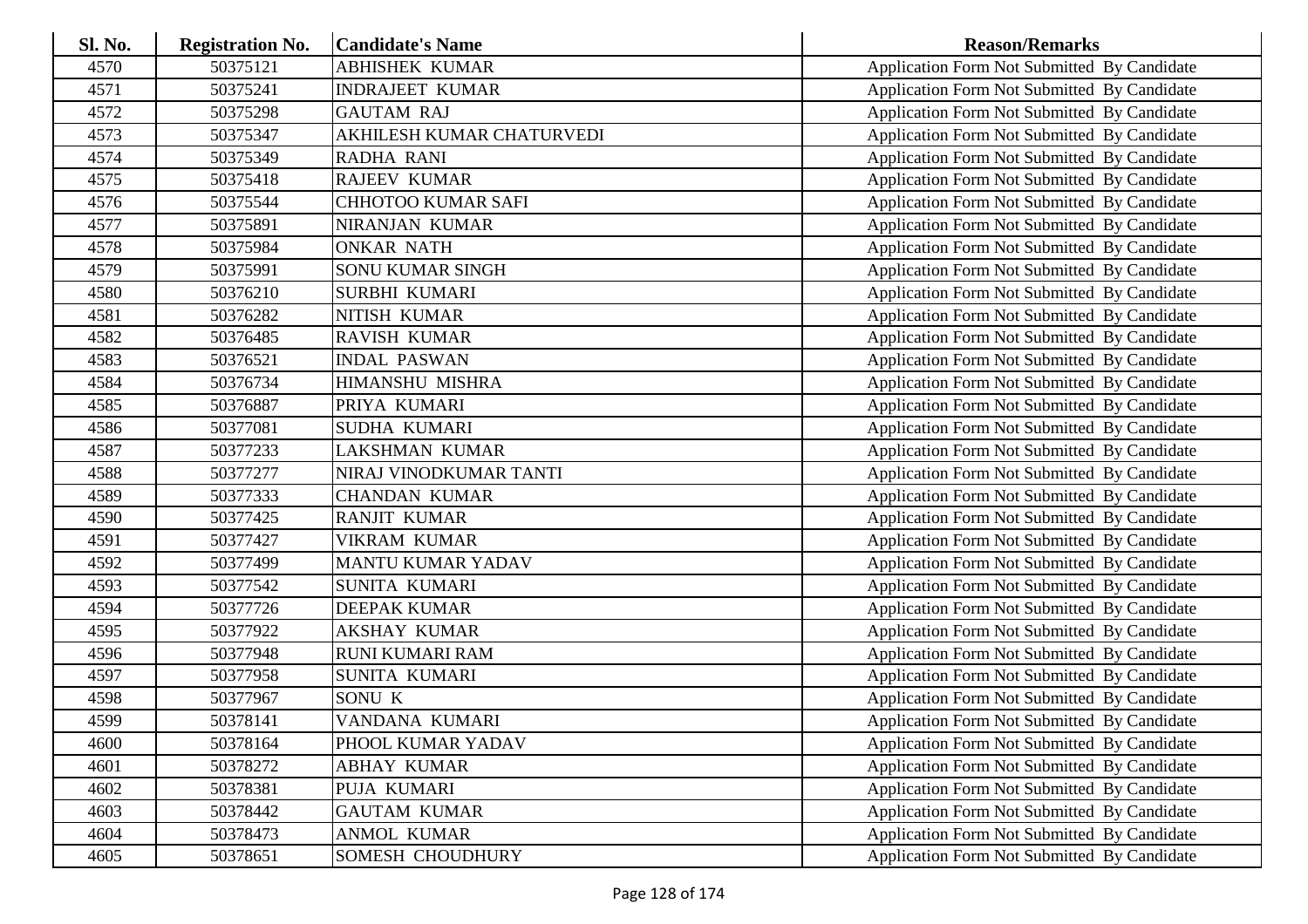| <b>Sl. No.</b> | <b>Registration No.</b> | <b>Candidate's Name</b>  | <b>Reason/Remarks</b>                              |
|----------------|-------------------------|--------------------------|----------------------------------------------------|
| 4606           | 50378830                | PRITI KUMARI             | Application Form Not Submitted By Candidate        |
| 4607           | 50379094                | AMISHA KUMARI            | <b>Application Form Not Submitted By Candidate</b> |
| 4608           | 50379332                | <b>CHANDAN KUMAR DAS</b> | Application Form Not Submitted By Candidate        |
| 4609           | 50379465                | <b>UPENDRA RAM</b>       | Application Form Not Submitted By Candidate        |
| 4610           | 50379898                | KHAN RUKSANA MAINUDDIN   | Application Form Not Submitted By Candidate        |
| 4611           | 50379899                | <b>DABLU KUMAR</b>       | Application Form Not Submitted By Candidate        |
| 4612           | 50380076                | <b>RAHUL KUMAR</b>       | Application Form Not Submitted By Candidate        |
| 4613           | 50380142                | <b>ANJANI VERMA</b>      | Application Form Not Submitted By Candidate        |
| 4614           | 50380168                | <b>RAMBABU KUMAR</b>     | Application Form Not Submitted By Candidate        |
| 4615           | 50380249                | <b>SINTU KUMAR RISHI</b> | Application Form Not Submitted By Candidate        |
| 4616           | 50380399                | <b>RAKESH KUMAR</b>      | Application Form Not Submitted By Candidate        |
| 4617           | 50380423                | <b>VIKASH KUMAR</b>      | Application Form Not Submitted By Candidate        |
| 4618           | 50380590                | <b>SONU KUMAR PASWAN</b> | Application Form Not Submitted By Candidate        |
| 4619           | 50380657                | <b>MD AARIF RAJ</b>      | Application Form Not Submitted By Candidate        |
| 4620           | 50381088                | <b>MANJESH KUMAR RAM</b> | Application Form Not Submitted By Candidate        |
| 4621           | 50381096                | NISHA KUMARI             | Application Form Not Submitted By Candidate        |
| 4622           | 50381100                | <b>RAJAN KUMAR</b>       | <b>Application Form Not Submitted By Candidate</b> |
| 4623           | 50381209                | NAMITA KUMARI            | Application Form Not Submitted By Candidate        |
| 4624           | 50381311                | <b>SANJAY RAM</b>        | Application Form Not Submitted By Candidate        |
| 4625           | 50381468                | SANTOSH KUMAR MUKHIYA    | Application Form Not Submitted By Candidate        |
| 4626           | 50381475                | <b>RAJAN KUMAR</b>       | Application Form Not Submitted By Candidate        |
| 4627           | 50381884                | <b>MINTU KUMAR RAM</b>   | Application Form Not Submitted By Candidate        |
| 4628           | 50381968                | NITISH KUMAR             | Application Form Not Submitted By Candidate        |
| 4629           | 50381978                | <b>VIJAY KUMAR</b>       | Application Form Not Submitted By Candidate        |
| 4630           | 50382020                | SURENDRA KUMAR GOSWAMI   | Application Form Not Submitted By Candidate        |
| 4631           | 50382191                | PUJA KUMARI              | Application Form Not Submitted By Candidate        |
| 4632           | 50382289                | DHARMENDRA KUMAR SINGH   | Application Form Not Submitted By Candidate        |
| 4633           | 50382321                | <b>MUKESH KUMAR</b>      | Application Form Not Submitted By Candidate        |
| 4634           | 50382324                | KALAWATI KUMARI          | Application Form Not Submitted By Candidate        |
| 4635           | 50382446                | <b>SUDHANSHU KUMAR</b>   | Application Form Not Submitted By Candidate        |
| 4636           | 50382569                | <b>RAIN KUMARI</b>       | Application Form Not Submitted By Candidate        |
| 4637           | 50382697                | SUDHA KUMARI             | Application Form Not Submitted By Candidate        |
| 4638           | 50382747                | DHIRAJ KUMAR CHAUDHARY   | Application Form Not Submitted By Candidate        |
| 4639           | 50382760                | <b>RENU KUMARI</b>       | Application Form Not Submitted By Candidate        |
| 4640           | 50382876                | <b>CHANDIP KUMAR</b>     | <b>Application Form Not Submitted By Candidate</b> |
| 4641           | 50382905                | <b>SUNIL KUMAR DUBEY</b> | <b>Application Form Not Submitted By Candidate</b> |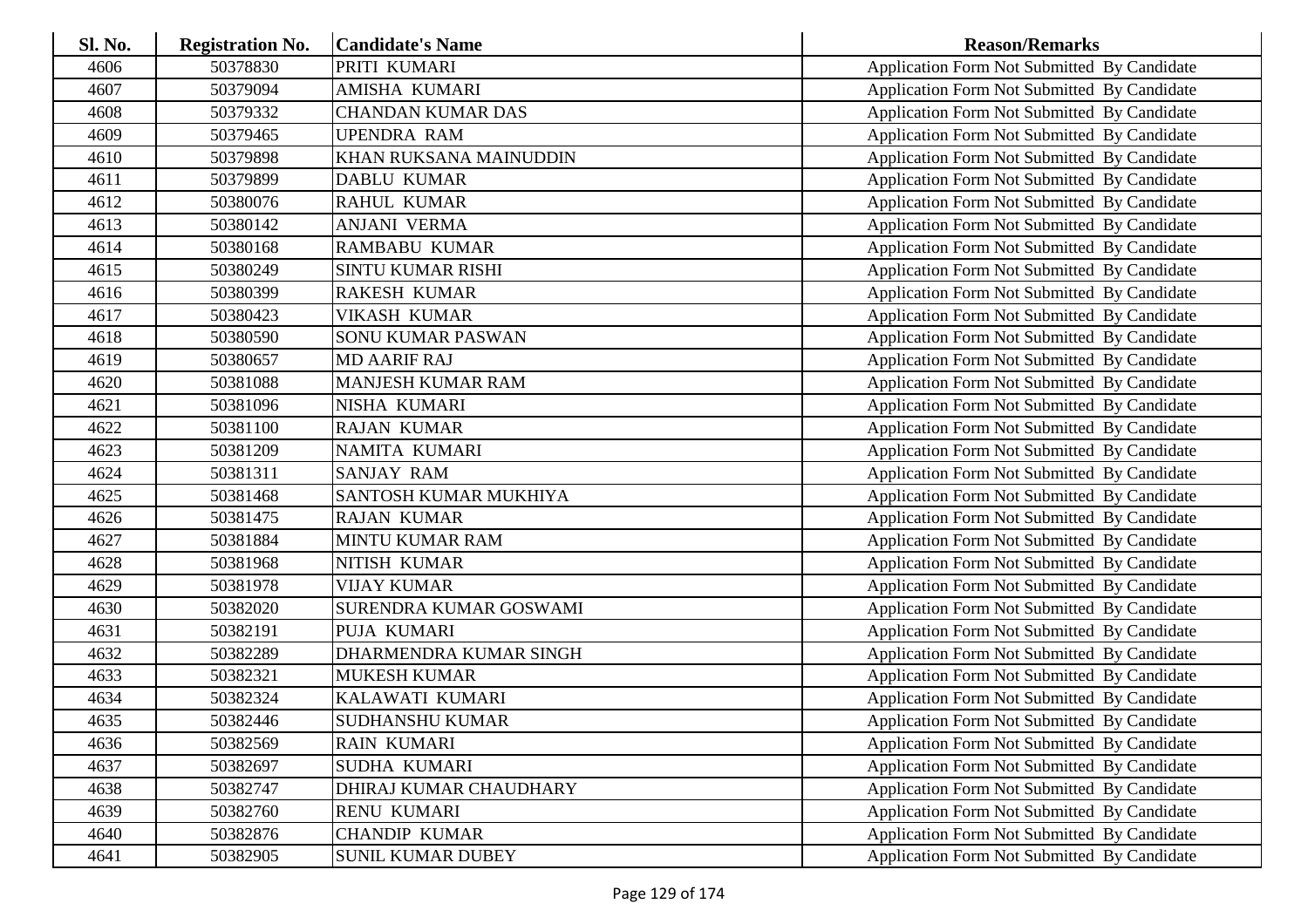| <b>Sl. No.</b> | <b>Registration No.</b> | <b>Candidate's Name</b>  | <b>Reason/Remarks</b>                              |
|----------------|-------------------------|--------------------------|----------------------------------------------------|
| 4642           | 50382938                | <b>RANJAN KUMAR</b>      | Application Form Not Submitted By Candidate        |
| 4643           | 50382964                | JYOTI KUMARI OJHA        | Application Form Not Submitted By Candidate        |
| 4644           | 50383116                | <b>NILAM KUMARI</b>      | Application Form Not Submitted By Candidate        |
| 4645           | 50383536                | <b>KISHAN KUMAR</b>      | Application Form Not Submitted By Candidate        |
| 4646           | 50383605                | SADHNA KUMARI            | Application Form Not Submitted By Candidate        |
| 4647           | 50383661                | <b>KUNAL KUMAR</b>       | Application Form Not Submitted By Candidate        |
| 4648           | 50383948                | RAJEEV KUMAR RAI         | <b>Application Form Not Submitted By Candidate</b> |
| 4649           | 50383986                | VISHWAJEET PASWAN        | Application Form Not Submitted By Candidate        |
| 4650           | 50384005                | <b>BIJENDRA KUMAR</b>    | Application Form Not Submitted By Candidate        |
| 4651           | 50384429                | <b>RANI KUMARI</b>       | Application Form Not Submitted By Candidate        |
| 4652           | 50384528                | <b>SAHIL KUMAR</b>       | Application Form Not Submitted By Candidate        |
| 4653           | 50385303                | <b>KRISHNA KUMAR</b>     | Application Form Not Submitted By Candidate        |
| 4654           | 50385404                | <b>ANAND RAJ</b>         | Application Form Not Submitted By Candidate        |
| 4655           | 50385513                | <b>ARVIND KUMAR</b>      | Application Form Not Submitted By Candidate        |
| 4656           | 50385526                | <b>ARCHNA KUMARI</b>     | Application Form Not Submitted By Candidate        |
| 4657           | 50385720                | <b>AMIT KUMAR SHARMA</b> | Application Form Not Submitted By Candidate        |
| 4658           | 50385783                | AMARJEET KUMAR           | Application Form Not Submitted By Candidate        |
| 4659           | 50385923                | <b>LAKSHMAN KUMAR</b>    | Application Form Not Submitted By Candidate        |
| 4660           | 50386048                | <b>MITHUN RAVIDAS</b>    | <b>Application Form Not Submitted By Candidate</b> |
| 4661           | 50386051                | PRADEEP KUMAR            | Application Form Not Submitted By Candidate        |
| 4662           | 50386333                | <b>RAJPAL RAM</b>        | <b>Application Form Not Submitted By Candidate</b> |
| 4663           | 50386366                | ANIL M                   | Application Form Not Submitted By Candidate        |
| 4664           | 50386640                | <b>BABLI KUMARI</b>      | Application Form Not Submitted By Candidate        |
| 4665           | 50386660                | <b>ANITA KUMARI</b>      | Application Form Not Submitted By Candidate        |
| 4666           | 50386687                | <b>BANTI KUMAR</b>       | Application Form Not Submitted By Candidate        |
| 4667           | 50386807                | KHUSHBU KUMARI           | Application Form Not Submitted By Candidate        |
| 4668           | 50386814                | KAJAL KUMARI             | Application Form Not Submitted By Candidate        |
| 4669           | 50386825                | <b>GOURAV KUMAR</b>      | Application Form Not Submitted By Candidate        |
| 4670           | 50386826                | <b>BABLI KUMARI</b>      | Application Form Not Submitted By Candidate        |
| 4671           | 50386883                | <b>UTTAM KUMAR</b>       | Application Form Not Submitted By Candidate        |
| 4672           | 50387320                | <b>GOVIND KUMAR</b>      | Application Form Not Submitted By Candidate        |
| 4673           | 50387423                | <b>UTTAM KUMAR</b>       | <b>Application Form Not Submitted By Candidate</b> |
| 4674           | 50387545                | <b>RITIK KUMAR</b>       | Application Form Not Submitted By Candidate        |
| 4675           | 50387695                | <b>RANJAN KUMAR</b>      | Application Form Not Submitted By Candidate        |
| 4676           | 50387758                | ABHILASHA KUMARI         | Application Form Not Submitted By Candidate        |
| 4677           | 50387767                | <b>RANI KUMARI</b>       | Application Form Not Submitted By Candidate        |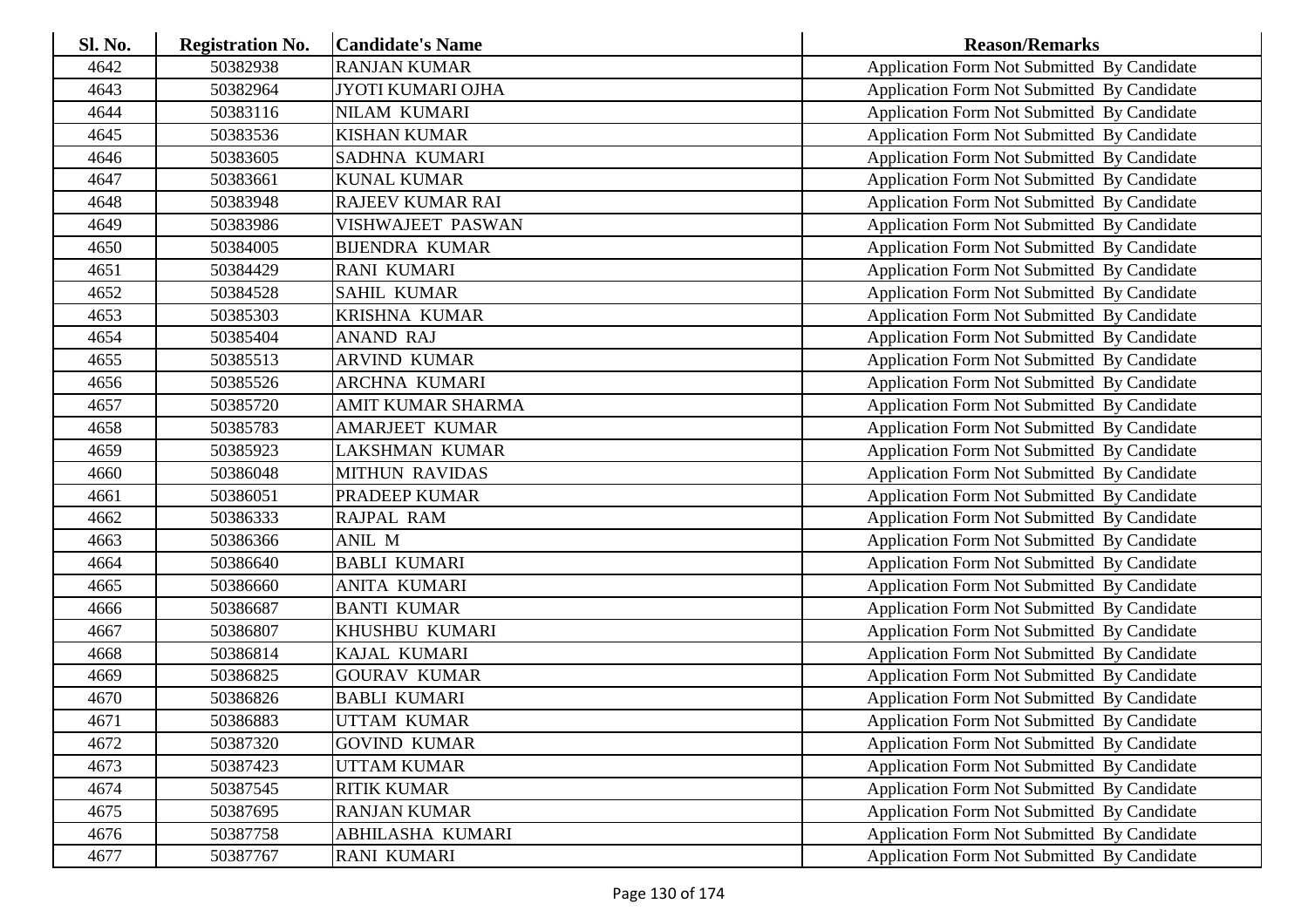| <b>Sl. No.</b> | <b>Registration No.</b> | <b>Candidate's Name</b>   | <b>Reason/Remarks</b>                              |
|----------------|-------------------------|---------------------------|----------------------------------------------------|
| 4678           | 50387791                | <b>AMAR KUMAR RAY</b>     | Application Form Not Submitted By Candidate        |
| 4679           | 50387886                | <b>RANI KUMARI</b>        | Application Form Not Submitted By Candidate        |
| 4680           | 50387895                | <b>SITA KUMARI</b>        | Application Form Not Submitted By Candidate        |
| 4681           | 50387971                | <b>SANTOSH MAHTO</b>      | Application Form Not Submitted By Candidate        |
| 4682           | 50388115                | <b>MUNNU SOREN</b>        | Application Form Not Submitted By Candidate        |
| 4683           | 50388161                | <b>VISHNU BHAGWAN</b>     | Application Form Not Submitted By Candidate        |
| 4684           | 50388309                | PUNITA BHARTI             | Application Form Not Submitted By Candidate        |
| 4685           | 50388393                | <b>RANJEET KUMAR</b>      | Application Form Not Submitted By Candidate        |
| 4686           | 50388429                | <b>AMIT YADAV</b>         | Application Form Not Submitted By Candidate        |
| 4687           | 50388468                | <b>GAUTAM KUMAR</b>       | Application Form Not Submitted By Candidate        |
| 4688           | 50388513                | KANHAIYA PASWAN           | Application Form Not Submitted By Candidate        |
| 4689           | 50388577                | PUNITA BHARTI             | Application Form Not Submitted By Candidate        |
| 4690           | 50388663                | <b>SHASHI KUMAR</b>       | Application Form Not Submitted By Candidate        |
| 4691           | 50388914                | <b>SWETA KUMARI</b>       | <b>Application Form Not Submitted By Candidate</b> |
| 4692           | 50388974                | PUJA KUMARI               | Application Form Not Submitted By Candidate        |
| 4693           | 50389333                | <b>MANITA KUMARI</b>      | Application Form Not Submitted By Candidate        |
| 4694           | 50389346                | <b>DEEPAK KUMAR</b>       | Application Form Not Submitted By Candidate        |
| 4695           | 50389403                | <b>MD AADIL HUSSAIN</b>   | Application Form Not Submitted By Candidate        |
| 4696           | 50389443                | <b>DHARMENDRA SINGH</b>   | <b>Application Form Not Submitted By Candidate</b> |
| 4697           | 50389704                | <b>NITIN KUMAR</b>        | Application Form Not Submitted By Candidate        |
| 4698           | 50389988                | <b>SONAM KUMARI</b>       | <b>Application Form Not Submitted By Candidate</b> |
| 4699           | 50390216                | VIKASH KUMAR              | Application Form Not Submitted By Candidate        |
| 4700           | 50390597                | ARSI KUMAR PRAKASH        | Application Form Not Submitted By Candidate        |
| 4701           | 50390624                | <b>VED PRAKASH</b>        | Application Form Not Submitted By Candidate        |
| 4702           | 50390632                | PRINCE KUMAR              | Application Form Not Submitted By Candidate        |
| 4703           | 50390672                | <b>DINESH KUMAR</b>       | Application Form Not Submitted By Candidate        |
| 4704           | 50390739                | <b>MD REYAZ ALAM</b>      | Application Form Not Submitted By Candidate        |
| 4705           | 50390741                | MUKESH KUMAR YADAV        | Application Form Not Submitted By Candidate        |
| 4706           | 50390752                | <b>SUDHAKAR</b>           | Application Form Not Submitted By Candidate        |
| 4707           | 50390754                | MD REYAZ                  | Application Form Not Submitted By Candidate        |
| 4708           | 50390760                | <b>RENU KUMARI</b>        | Application Form Not Submitted By Candidate        |
| 4709           | 50390763                | <b>MD REYAZ ALAM</b>      | <b>Application Form Not Submitted By Candidate</b> |
| 4710           | 50390770                | <b>DIVYA BHARTI</b>       | Application Form Not Submitted By Candidate        |
| 4711           | 50390801                | <b>ANUJ KUMAR</b>         | Application Form Not Submitted By Candidate        |
| 4712           | 50390809                | <b>KUNDAN KUMAR TANTI</b> | <b>Application Form Not Submitted By Candidate</b> |
| 4713           | 50390810                | <b>KISTO TANTI</b>        | Application Form Not Submitted By Candidate        |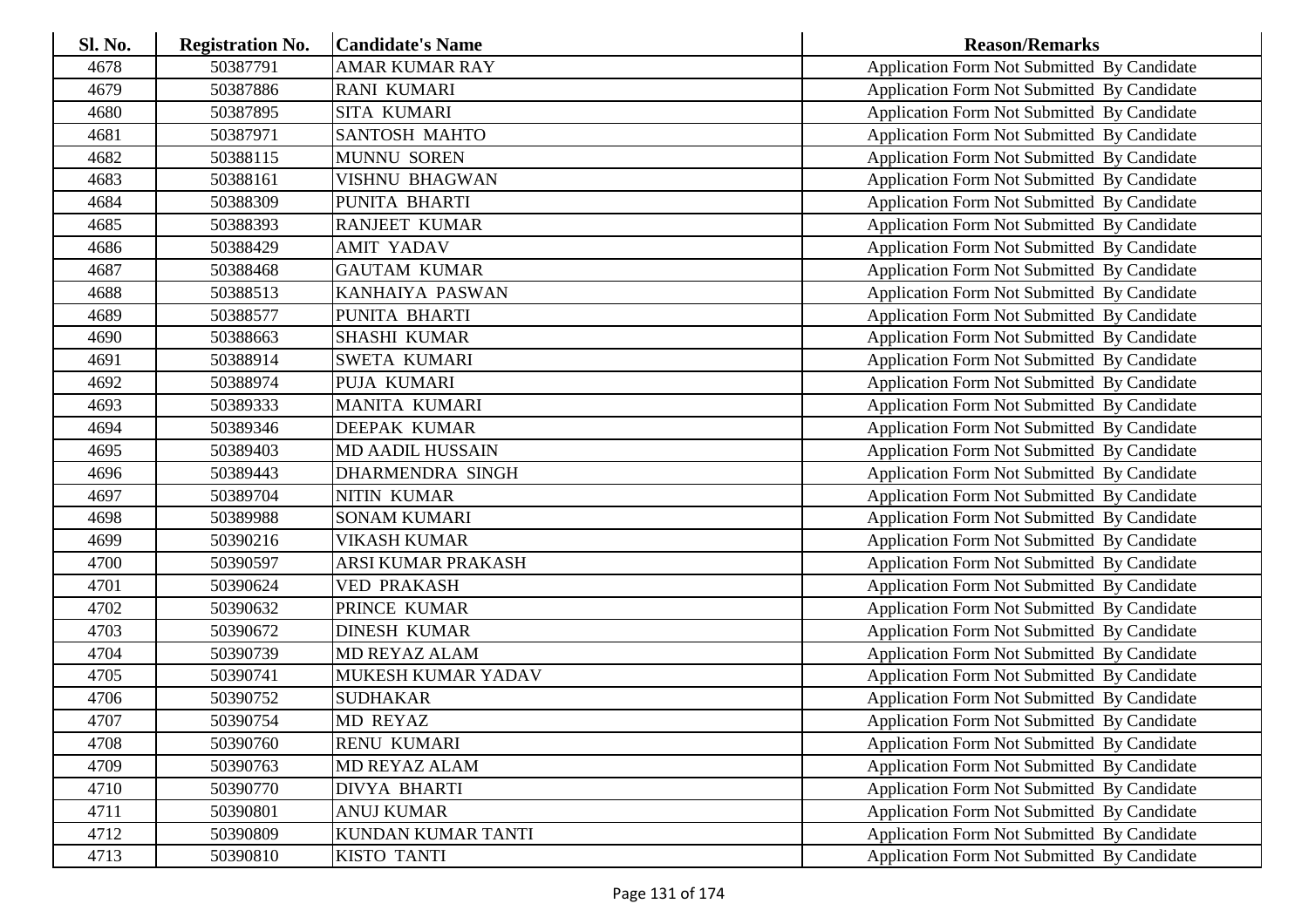| <b>Sl. No.</b> | <b>Registration No.</b> | <b>Candidate's Name</b>     | <b>Reason/Remarks</b>                              |
|----------------|-------------------------|-----------------------------|----------------------------------------------------|
| 4714           | 50390821                | <b>KUNDAN KUMAR TANTI</b>   | Application Form Not Submitted By Candidate        |
| 4715           | 50390822                | <b>KISTO PAN TANTI</b>      | Application Form Not Submitted By Candidate        |
| 4716           | 50390875                | <b>AMIT KUMAR</b>           | Application Form Not Submitted By Candidate        |
| 4717           | 50390916                | <b>SAHJAD ALAM</b>          | <b>Application Form Not Submitted By Candidate</b> |
| 4718           | 50391009                | <b>SHABNAM KUMARI</b>       | Application Form Not Submitted By Candidate        |
| 4719           | 50391035                | <b>SHABNAM KUMARI</b>       | Application Form Not Submitted By Candidate        |
| 4720           | 50391042                | <b>RAJA KUMAR</b>           | Application Form Not Submitted By Candidate        |
| 4721           | 50391047                | PAPPU KUMAR MANDAL          | Application Form Not Submitted By Candidate        |
| 4722           | 50391071                | <b>JITENDRA KUMAR MUNDA</b> | Application Form Not Submitted By Candidate        |
| 4723           | 50391151                | <b>ANANT KUMAR</b>          | Application Form Not Submitted By Candidate        |
| 4724           | 50391232                | YOGENDRA KUMAR              | Application Form Not Submitted By Candidate        |
| 4725           | 50391276                | NIROJ KUMAR                 | Application Form Not Submitted By Candidate        |
| 4726           | 50391380                | <b>BABLU KUMAR</b>          | Application Form Not Submitted By Candidate        |
| 4727           | 50391430                | SHIVNRAYAN KUMAR            | <b>Application Form Not Submitted By Candidate</b> |
| 4728           | 50391437                | <b>SINTU KUMAR</b>          | Application Form Not Submitted By Candidate        |
| 4729           | 50391495                | <b>BABLU KUMAR</b>          | Application Form Not Submitted By Candidate        |
| 4730           | 50391522                | <b>CHANDU KUMAR</b>         | Application Form Not Submitted By Candidate        |
| 4731           | 50391606                | <b>CHANDAN KUMAR SAH</b>    | Application Form Not Submitted By Candidate        |
| 4732           | 50391637                | <b>ROHIT KUMAR</b>          | Application Form Not Submitted By Candidate        |
| 4733           | 50391650                | SURENDRA KUMAR              | Application Form Not Submitted By Candidate        |
| 4734           | 50391715                | ARADHANA RAJAK              | Application Form Not Submitted By Candidate        |
| 4735           | 50391888                | <b>AMOD KUMAR</b>           | Application Form Not Submitted By Candidate        |
| 4736           | 50391893                | <b>MAHESH KUMAR PANDIT</b>  | Application Form Not Submitted By Candidate        |
| 4737           | 50391960                | <b>ARTI KUMARI</b>          | Application Form Not Submitted By Candidate        |
| 4738           | 50392011                | <b>RANJAN KUMAR</b>         | Application Form Not Submitted By Candidate        |
| 4739           | 50392078                | <b>RAHUL KUMAR</b>          | Application Form Not Submitted By Candidate        |
| 4740           | 50392130                | <b>AJIT KUMAR</b>           | Application Form Not Submitted By Candidate        |
| 4741           | 50392134                | CHANDAN KUMAR PASWAN        | Application Form Not Submitted By Candidate        |
| 4742           | 50392192                | <b>USHA KUMARI</b>          | Application Form Not Submitted By Candidate        |
| 4743           | 50392198                | <b>VIKASH KUMAR</b>         | Application Form Not Submitted By Candidate        |
| 4744           | 50392257                | <b>RAUSHAN KUMAR</b>        | Application Form Not Submitted By Candidate        |
| 4745           | 50392292                | <b>VINAY KUMAR</b>          | Application Form Not Submitted By Candidate        |
| 4746           | 50392294                | <b>CHANDAN KUMAR</b>        | <b>Application Form Not Submitted By Candidate</b> |
| 4747           | 50392296                | ASFAK AHMAD ANSARI          | Application Form Not Submitted By Candidate        |
| 4748           | 50392299                | PARMANAND KUMAR             | <b>Application Form Not Submitted By Candidate</b> |
| 4749           | 50392335                | <b>VINAY PASWAN</b>         | Application Form Not Submitted By Candidate        |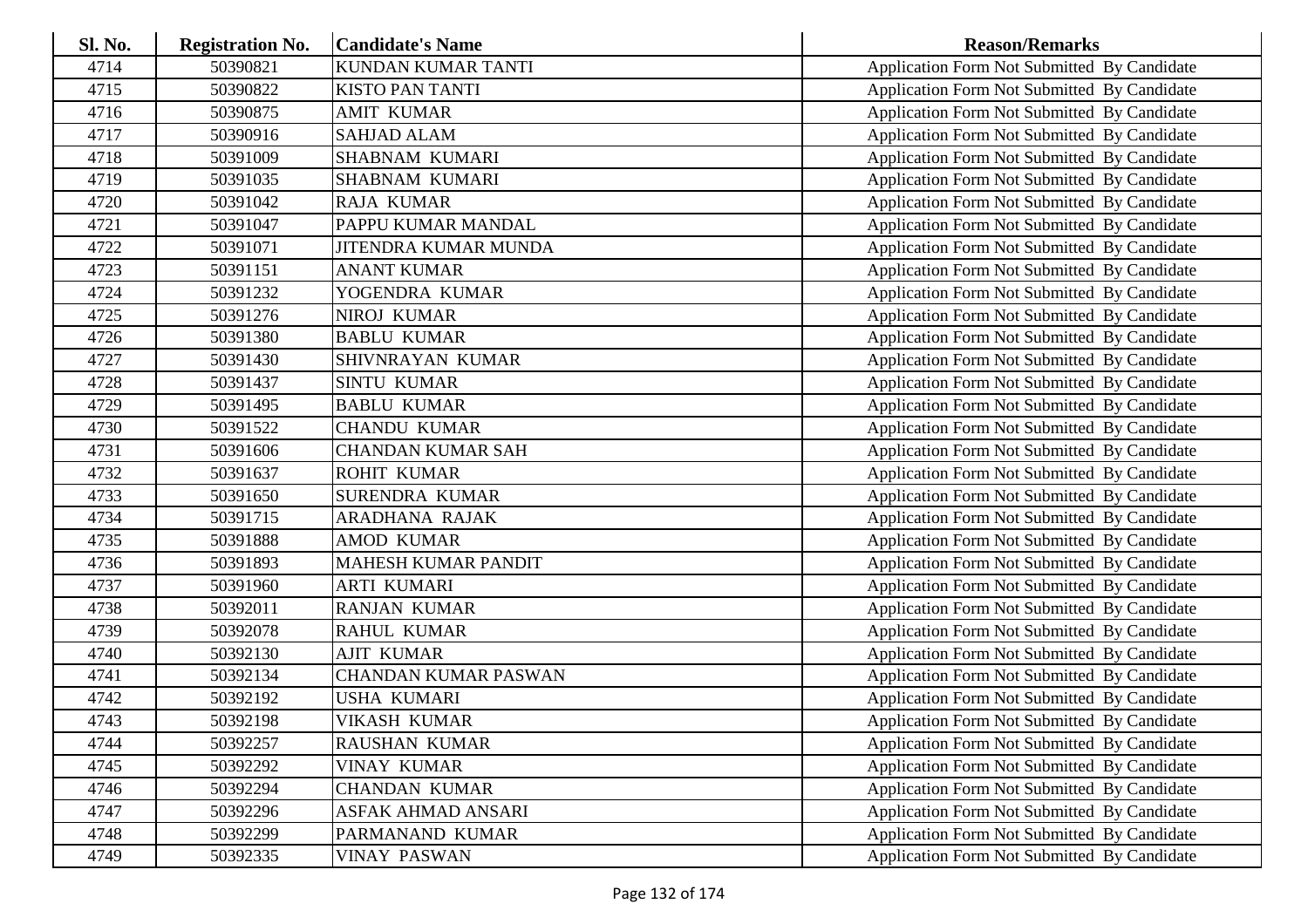| <b>Sl. No.</b> | <b>Registration No.</b> | <b>Candidate's Name</b>    | <b>Reason/Remarks</b>                              |
|----------------|-------------------------|----------------------------|----------------------------------------------------|
| 4750           | 50392344                | DHEERAJ KUMAR CHOUDHARY    | Application Form Not Submitted By Candidate        |
| 4751           | 50392427                | <b>RAUSHAN KUMAR</b>       | Application Form Not Submitted By Candidate        |
| 4752           | 50392463                | <b>AMIT KUMAR</b>          | Application Form Not Submitted By Candidate        |
| 4753           | 50392532                | <b>SONU KUMAR</b>          | Application Form Not Submitted By Candidate        |
| 4754           | 50392623                | <b>SHIV KUMAR</b>          | Application Form Not Submitted By Candidate        |
| 4755           | 50392712                | PRINCE KUMAR               | Application Form Not Submitted By Candidate        |
| 4756           | 50392733                | <b>ROHIT KUMAR RAY</b>     | Application Form Not Submitted By Candidate        |
| 4757           | 50392750                | PUJA KUMARI                | Application Form Not Submitted By Candidate        |
| 4758           | 50392760                | CHHOTELAL PRASAD           | Application Form Not Submitted By Candidate        |
| 4759           | 50392803                | <b>DEEPU KUMAR</b>         | Application Form Not Submitted By Candidate        |
| 4760           | 50392856                | <b>ABBAS ALI</b>           | Application Form Not Submitted By Candidate        |
| 4761           | 50392943                | <b>SURAJ SINGH</b>         | Application Form Not Submitted By Candidate        |
| 4762           | 50393147                | <b>RANJAN KUMAR</b>        | Application Form Not Submitted By Candidate        |
| 4763           | 50393249                | <b>KRISHNA KUMAR</b>       | Application Form Not Submitted By Candidate        |
| 4764           | 50393280                | PRIYANSHU KUMAR            | Application Form Not Submitted By Candidate        |
| 4765           | 50393339                | <b>RUCHI KUMARI</b>        | Application Form Not Submitted By Candidate        |
| 4766           | 50393370                | <b>KUMAR AVIJEET</b>       | Application Form Not Submitted By Candidate        |
| 4767           | 50393407                | <b>RAM BHAROSH KUMAR</b>   | Application Form Not Submitted By Candidate        |
| 4768           | 50393626                | NITISH KUMAR               | Application Form Not Submitted By Candidate        |
| 4769           | 50393641                | RAMASHANKAR KUMAR          | Application Form Not Submitted By Candidate        |
| 4770           | 50393713                | SANTOSH KUMAR KAMAT        | Application Form Not Submitted By Candidate        |
| 4771           | 50393783                | <b>JAI SHANKAR ROY</b>     | Application Form Not Submitted By Candidate        |
| 4772           | 50393858                | <b>RANJIT KUMAR GAUTAM</b> | Application Form Not Submitted By Candidate        |
| 4773           | 50393900                | <b>GOVIND KUMAR MANDAL</b> | Application Form Not Submitted By Candidate        |
| 4774           | 50393946                | <b>MANISH KUMAR</b>        | Application Form Not Submitted By Candidate        |
| 4775           | 50394040                | <b>RAMAN KUMAR KAMAT</b>   | Application Form Not Submitted By Candidate        |
| 4776           | 50394150                | <b>GOURAV KUMAR</b>        | Application Form Not Submitted By Candidate        |
| 4777           | 50394325                | <b>SANTOSH KUMAR</b>       | Application Form Not Submitted By Candidate        |
| 4778           | 50394464                | <b>SAROJ KUMAR</b>         | Application Form Not Submitted By Candidate        |
| 4779           | 50394524                | MOHAMMAD RASHID KHAN       | Application Form Not Submitted By Candidate        |
| 4780           | 50394561                | <b>DHARMDEV KUMAR</b>      | Application Form Not Submitted By Candidate        |
| 4781           | 50394670                | <b>ASHISH KUMAR</b>        | <b>Application Form Not Submitted By Candidate</b> |
| 4782           | 50394715                | MUKESH KUMAR               | <b>Application Form Not Submitted By Candidate</b> |
| 4783           | 50394744                | KAUSHILYA KUMARI           | Application Form Not Submitted By Candidate        |
| 4784           | 50394845                | <b>AMAN KUMAR</b>          | <b>Application Form Not Submitted By Candidate</b> |
| 4785           | 50394990                | RAMESH KUMAR SINGH         | Application Form Not Submitted By Candidate        |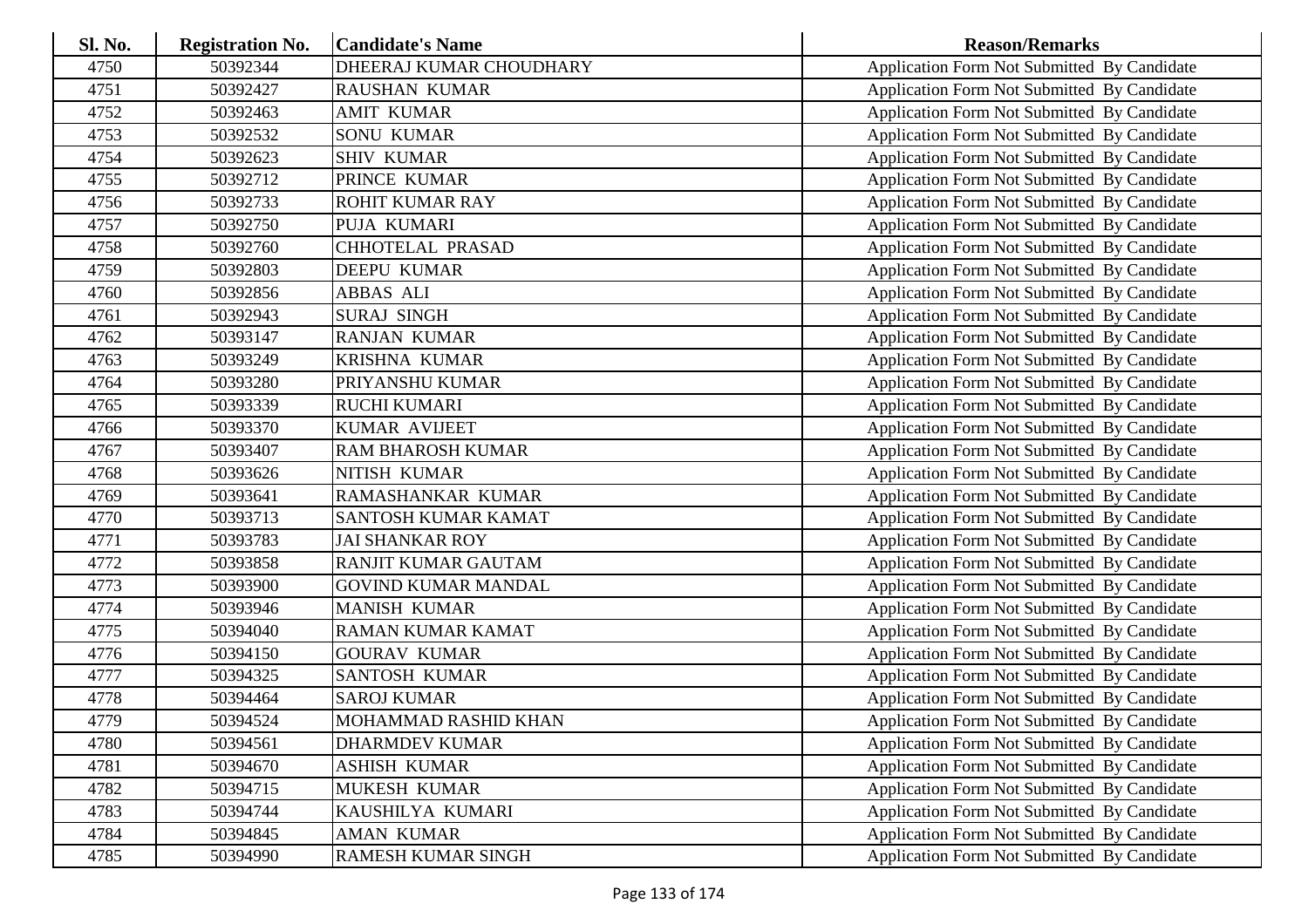| <b>Sl. No.</b> | <b>Registration No.</b> | <b>Candidate's Name</b>  | <b>Reason/Remarks</b>                              |
|----------------|-------------------------|--------------------------|----------------------------------------------------|
| 4786           | 50395065                | <b>AVINASH KUMAR</b>     | Application Form Not Submitted By Candidate        |
| 4787           | 50395120                | <b>JITENDAR KUMAR</b>    | Application Form Not Submitted By Candidate        |
| 4788           | 50395134                | <b>MUNNA KUMAR</b>       | Application Form Not Submitted By Candidate        |
| 4789           | 50395211                | <b>SUJIT KUMAR</b>       | Application Form Not Submitted By Candidate        |
| 4790           | 50395238                | <b>BHANU KUMAR SINGH</b> | Application Form Not Submitted By Candidate        |
| 4791           | 50395265                | MUNNI KUMARI             | Application Form Not Submitted By Candidate        |
| 4792           | 50395290                | MANISHA KUMARI           | Application Form Not Submitted By Candidate        |
| 4793           | 50395482                | <b>RAJANISH KUMAR</b>    | Application Form Not Submitted By Candidate        |
| 4794           | 50395504                | <b>SAMRAT SINGH</b>      | Application Form Not Submitted By Candidate        |
| 4795           | 50395562                | <b>ABHISHEK KUMAR</b>    | Application Form Not Submitted By Candidate        |
| 4796           | 50395759                | <b>JULI KUMARI</b>       | Application Form Not Submitted By Candidate        |
| 4797           | 50395774                | <b>RAJ KUMAR YADAV</b>   | Application Form Not Submitted By Candidate        |
| 4798           | 50395783                | <b>RAJU KUMAR</b>        | Application Form Not Submitted By Candidate        |
| 4799           | 50395899                | <b>MANISH KUMAR</b>      | Application Form Not Submitted By Candidate        |
| 4800           | 50395915                | <b>SUSHMA KUMARI</b>     | Application Form Not Submitted By Candidate        |
| 4801           | 50395974                | <b>VIKAS KUMAR</b>       | Application Form Not Submitted By Candidate        |
| 4802           | 50396044                | RAHUL KUMAR SHARMA       | Application Form Not Submitted By Candidate        |
| 4803           | 50396060                | <b>VIKESH KUMAR</b>      | Application Form Not Submitted By Candidate        |
| 4804           | 50396129                | <b>KRISHANA KUMAR</b>    | Application Form Not Submitted By Candidate        |
| 4805           | 50396239                | <b>AJAY KUMAR</b>        | Application Form Not Submitted By Candidate        |
| 4806           | 50396561                | <b>AKHILESH RAM</b>      | Application Form Not Submitted By Candidate        |
| 4807           | 50396569                | <b>CHANDNI KUMARI</b>    | Application Form Not Submitted By Candidate        |
| 4808           | 50396573                | NITISH KUMAR             | Application Form Not Submitted By Candidate        |
| 4809           | 50396585                | VISHNU KUMAR DAS         | Application Form Not Submitted By Candidate        |
| 4810           | 50396658                | <b>SANYOG PASWAN</b>     | Application Form Not Submitted By Candidate        |
| 4811           | 50396747                | ANNPURNA KUMARI          | Application Form Not Submitted By Candidate        |
| 4812           | 50396773                | <b>MANISH KUMAR</b>      | Application Form Not Submitted By Candidate        |
| 4813           | 50396783                | <b>SUNIL KUMAR</b>       | Application Form Not Submitted By Candidate        |
| 4814           | 50396854                | <b>RAVI KUMAR MANJHI</b> | Application Form Not Submitted By Candidate        |
| 4815           | 50396952                | ANKITA KUMARI            | Application Form Not Submitted By Candidate        |
| 4816           | 50397121                | RAHUL KUMAR RANJAN       | Application Form Not Submitted By Candidate        |
| 4817           | 50397222                | <b>RAJ KUMAR RAM</b>     | Application Form Not Submitted By Candidate        |
| 4818           | 50397244                | <b>LALU KUMAR</b>        | Application Form Not Submitted By Candidate        |
| 4819           | 50397443                | <b>SUNNY KUMAR</b>       | Application Form Not Submitted By Candidate        |
| 4820           | 50397461                | <b>SUJATA KUMARI</b>     | <b>Application Form Not Submitted By Candidate</b> |
| 4821           | 50397704                | NITESH KUMAR             | Application Form Not Submitted By Candidate        |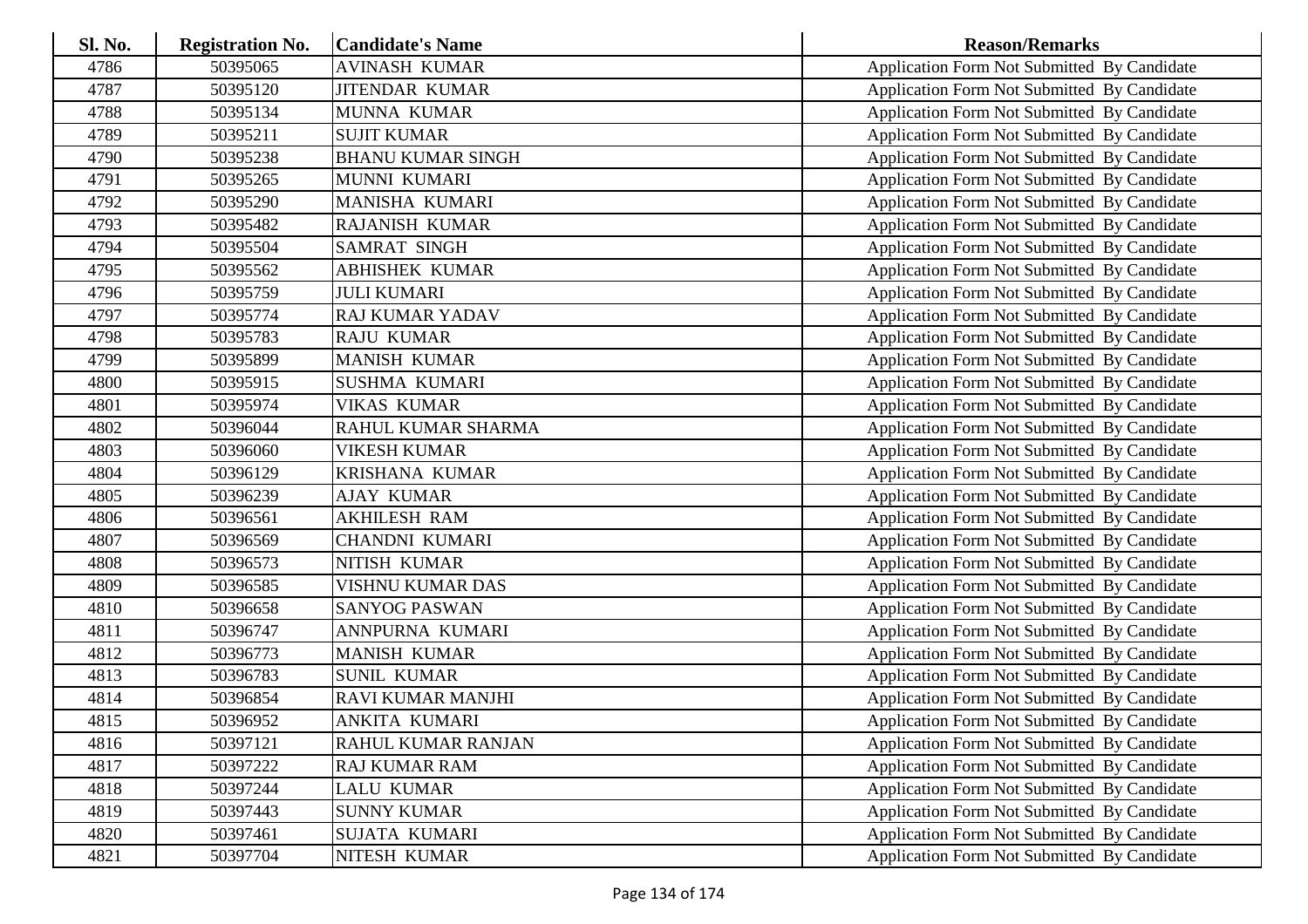| <b>Sl. No.</b> | <b>Registration No.</b> | <b>Candidate's Name</b>     | <b>Reason/Remarks</b>                              |
|----------------|-------------------------|-----------------------------|----------------------------------------------------|
| 4822           | 50397737                | <b>SURAJ PRAKASH PRASAD</b> | Application Form Not Submitted By Candidate        |
| 4823           | 50397845                | <b>AMIT KUMAR SINGH</b>     | Application Form Not Submitted By Candidate        |
| 4824           | 50397883                | <b>SHIVAM KUMAR</b>         | Application Form Not Submitted By Candidate        |
| 4825           | 50397971                | <b>DHIRAJ PASWAN</b>        | Application Form Not Submitted By Candidate        |
| 4826           | 50398000                | <b>RAKESH PASWAN</b>        | Application Form Not Submitted By Candidate        |
| 4827           | 50398001                | AMARJEET JEET KUMAR         | Application Form Not Submitted By Candidate        |
| 4828           | 50398013                | LAXMI KUMARI                | Application Form Not Submitted By Candidate        |
| 4829           | 50398088                | <b>SONU KUMAR</b>           | Application Form Not Submitted By Candidate        |
| 4830           | 50398358                | <b>SUSHAMA KUMARI</b>       | Application Form Not Submitted By Candidate        |
| 4831           | 50398428                | <b>RANDHIR KUMAR</b>        | Application Form Not Submitted By Candidate        |
| 4832           | 50398449                | <b>AAKASH</b>               | Application Form Not Submitted By Candidate        |
| 4833           | 50398460                | <b>RAKESH PASWAN</b>        | Application Form Not Submitted By Candidate        |
| 4834           | 50398497                | VIKASH KUMAR RAJAK          | Application Form Not Submitted By Candidate        |
| 4835           | 50398557                | <b>BALVEER CHAND</b>        | Application Form Not Submitted By Candidate        |
| 4836           | 50398637                | PAPPU KUMAR                 | Application Form Not Submitted By Candidate        |
| 4837           | 50398740                | <b>RAJ KUMAR YADAV</b>      | Application Form Not Submitted By Candidate        |
| 4838           | 50398926                | <b>AMAN KUMAR</b>           | Application Form Not Submitted By Candidate        |
| 4839           | 50399098                | KAJAL KUMARI                | Application Form Not Submitted By Candidate        |
| 4840           | 50399170                | <b>RAVI KUMAR</b>           | Application Form Not Submitted By Candidate        |
| 4841           | 50399283                | <b>VIKASH KUMAR</b>         | Application Form Not Submitted By Candidate        |
| 4842           | 50399420                | <b>MANTU KUMAR YADAV</b>    | <b>Application Form Not Submitted By Candidate</b> |
| 4843           | 50399430                | <b>RAJAN KUMAR</b>          | Application Form Not Submitted By Candidate        |
| 4844           | 50399431                | <b>SANTOSH KUMAR</b>        | Application Form Not Submitted By Candidate        |
| 4845           | 50399439                | <b>SUJIT KUMAR</b>          | Application Form Not Submitted By Candidate        |
| 4846           | 50399472                | <b>HIMANSHU KUMAR</b>       | Application Form Not Submitted By Candidate        |
| 4847           | 50399633                | <b>VIRENDRA KUMAR</b>       | Application Form Not Submitted By Candidate        |
| 4848           | 50399647                | <b>MOHIT KUMAR</b>          | Application Form Not Submitted By Candidate        |
| 4849           | 50399696                | <b>UMESH KUMAR SAH</b>      | Application Form Not Submitted By Candidate        |
| 4850           | 50399878                | <b>RUPESH PASWAN</b>        | Application Form Not Submitted By Candidate        |
| 4851           | 50399919                | UPENDRA KUMAR THAKUR        | Application Form Not Submitted By Candidate        |
| 4852           | 50399932                | <b>RAVI RAUSHAN</b>         | Application Form Not Submitted By Candidate        |
| 4853           | 50399948                | <b>SUJEET</b>               | <b>Application Form Not Submitted By Candidate</b> |
| 4854           | 50400039                | <b>ANUJ KUMAR</b>           | <b>Application Form Not Submitted By Candidate</b> |
| 4855           | 50400382                | <b>SHRUTI KUMARI</b>        | Application Form Not Submitted By Candidate        |
| 4856           | 50400459                | RUMA KUMARI                 | Application Form Not Submitted By Candidate        |
| 4857           | 50400559                | SHRUTI KUMARI               | Application Form Not Submitted By Candidate        |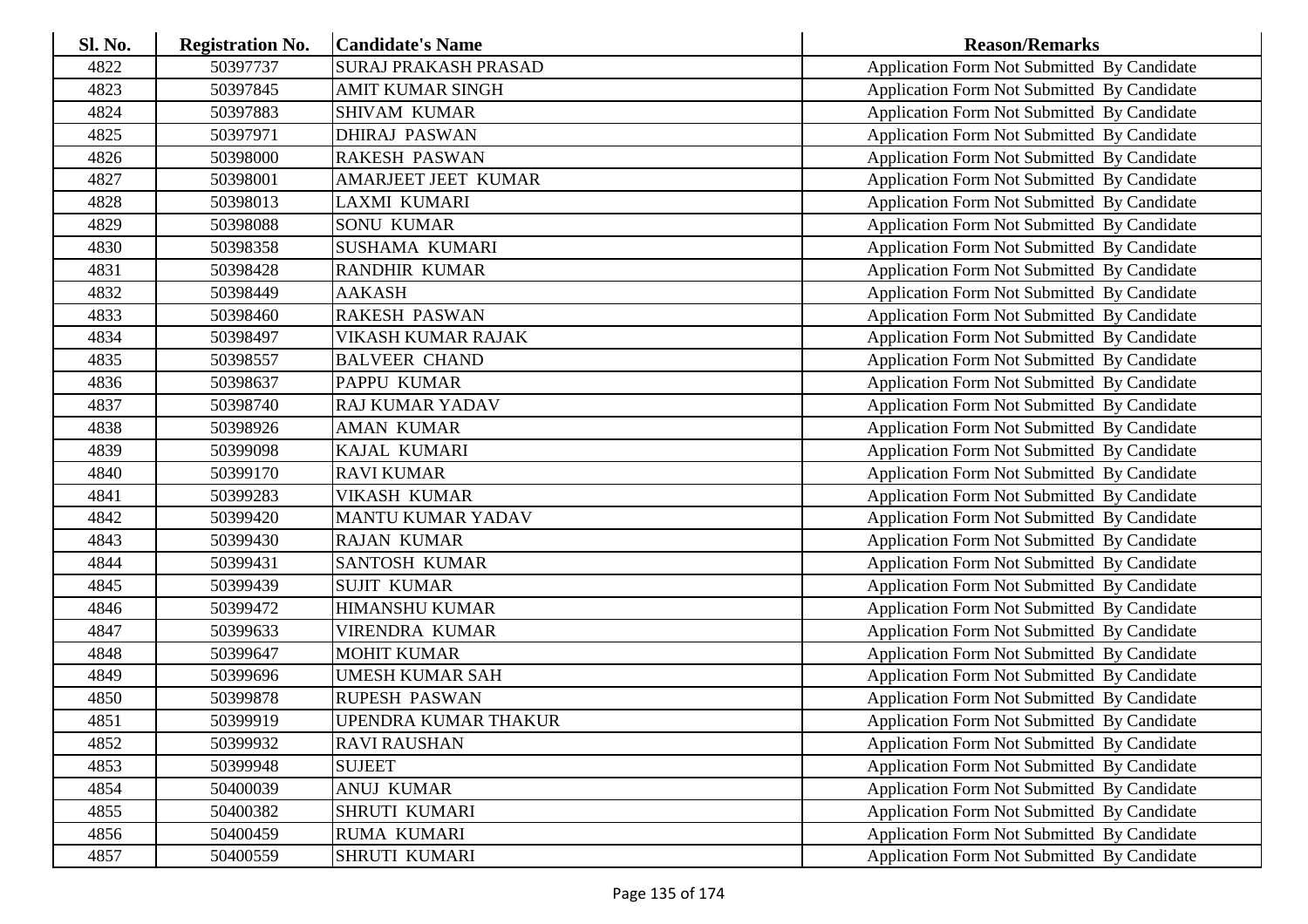| <b>Sl. No.</b> | <b>Registration No.</b> | <b>Candidate's Name</b>    | <b>Reason/Remarks</b>                              |
|----------------|-------------------------|----------------------------|----------------------------------------------------|
| 4858           | 50400568                | ASHISH KUMAR UPADHYAY      | Application Form Not Submitted By Candidate        |
| 4859           | 50400861                | <b>PUJA KUMARI</b>         | Application Form Not Submitted By Candidate        |
| 4860           | 50400876                | <b>RAVI KUMAR</b>          | Application Form Not Submitted By Candidate        |
| 4861           | 50400925                | HIMANSHU KUMAR             | Application Form Not Submitted By Candidate        |
| 4862           | 50400990                | <b>BISHNU KUMAR</b>        | Application Form Not Submitted By Candidate        |
| 4863           | 50401175                | <b>RAJU KUMAR</b>          | Application Form Not Submitted By Candidate        |
| 4864           | 50401340                | <b>BISHWAKARMA KUMAR</b>   | Application Form Not Submitted By Candidate        |
| 4865           | 50401355                | <b>SUBHAM KUMAR TIWARI</b> | Application Form Not Submitted By Candidate        |
| 4866           | 50401392                | <b>SOM LAL MARANDI</b>     | Application Form Not Submitted By Candidate        |
| 4867           | 50401427                | <b>PUJA KUMARI</b>         | Application Form Not Submitted By Candidate        |
| 4868           | 50401497                | PARWATI KUMARI             | Application Form Not Submitted By Candidate        |
| 4869           | 50401516                | <b>CHANDRA DEO DAS</b>     | Application Form Not Submitted By Candidate        |
| 4870           | 50401528                | <b>RAVI SHANKAR SINGH</b>  | Application Form Not Submitted By Candidate        |
| 4871           | 50401944                | <b>BASANT KUMAR</b>        | <b>Application Form Not Submitted By Candidate</b> |
| 4872           | 50401991                | <b>CHAND KHATUN</b>        | Application Form Not Submitted By Candidate        |
| 4873           | 50402053                | SAPNA KUMARI               | Application Form Not Submitted By Candidate        |
| 4874           | 50402141                | PRINCE KUMAR               | Application Form Not Submitted By Candidate        |
| 4875           | 50402195                | <b>VIVEK KUMAR</b>         | Application Form Not Submitted By Candidate        |
| 4876           | 50402197                | <b>JYOTI KUMARI</b>        | <b>Application Form Not Submitted By Candidate</b> |
| 4877           | 50402247                | <b>SHANKAR KUMAR SAH</b>   | Application Form Not Submitted By Candidate        |
| 4878           | 50402689                | <b>SOURAV KUMAR</b>        | <b>Application Form Not Submitted By Candidate</b> |
| 4879           | 50402712                | <b>NILAM KUMARI</b>        | Application Form Not Submitted By Candidate        |
| 4880           | 50402913                | PRAWIN KUMAR SHARMA        | Application Form Not Submitted By Candidate        |
| 4881           | 50403005                | VIKASH KUMAR               | Application Form Not Submitted By Candidate        |
| 4882           | 50403013                | DEVNANDAN KUMAR            | Application Form Not Submitted By Candidate        |
| 4883           | 50403098                | <b>BAIJU KUMAR</b>         | Application Form Not Submitted By Candidate        |
| 4884           | 50403107                | HARISHCHANDRA KUMAR        | Application Form Not Submitted By Candidate        |
| 4885           | 50403115                | NITISH KUMAR               | Application Form Not Submitted By Candidate        |
| 4886           | 50403172                | <b>RAHUL KUMAR</b>         | Application Form Not Submitted By Candidate        |
| 4887           | 50403219                | MUNNA KUMAR                | Application Form Not Submitted By Candidate        |
| 4888           | 50403304                | <b>AMIT RAM</b>            | Application Form Not Submitted By Candidate        |
| 4889           | 50403738                | ANSHU KUMARI               | <b>Application Form Not Submitted By Candidate</b> |
| 4890           | 50403763                | <b>MANISH KUMAR</b>        | <b>Application Form Not Submitted By Candidate</b> |
| 4891           | 50403813                | SITESH KUMAR MANDAL        | Application Form Not Submitted By Candidate        |
| 4892           | 50404076                | <b>SAMREET KUMAR</b>       | <b>Application Form Not Submitted By Candidate</b> |
| 4893           | 50404112                | ANSHU KUMARI               | Application Form Not Submitted By Candidate        |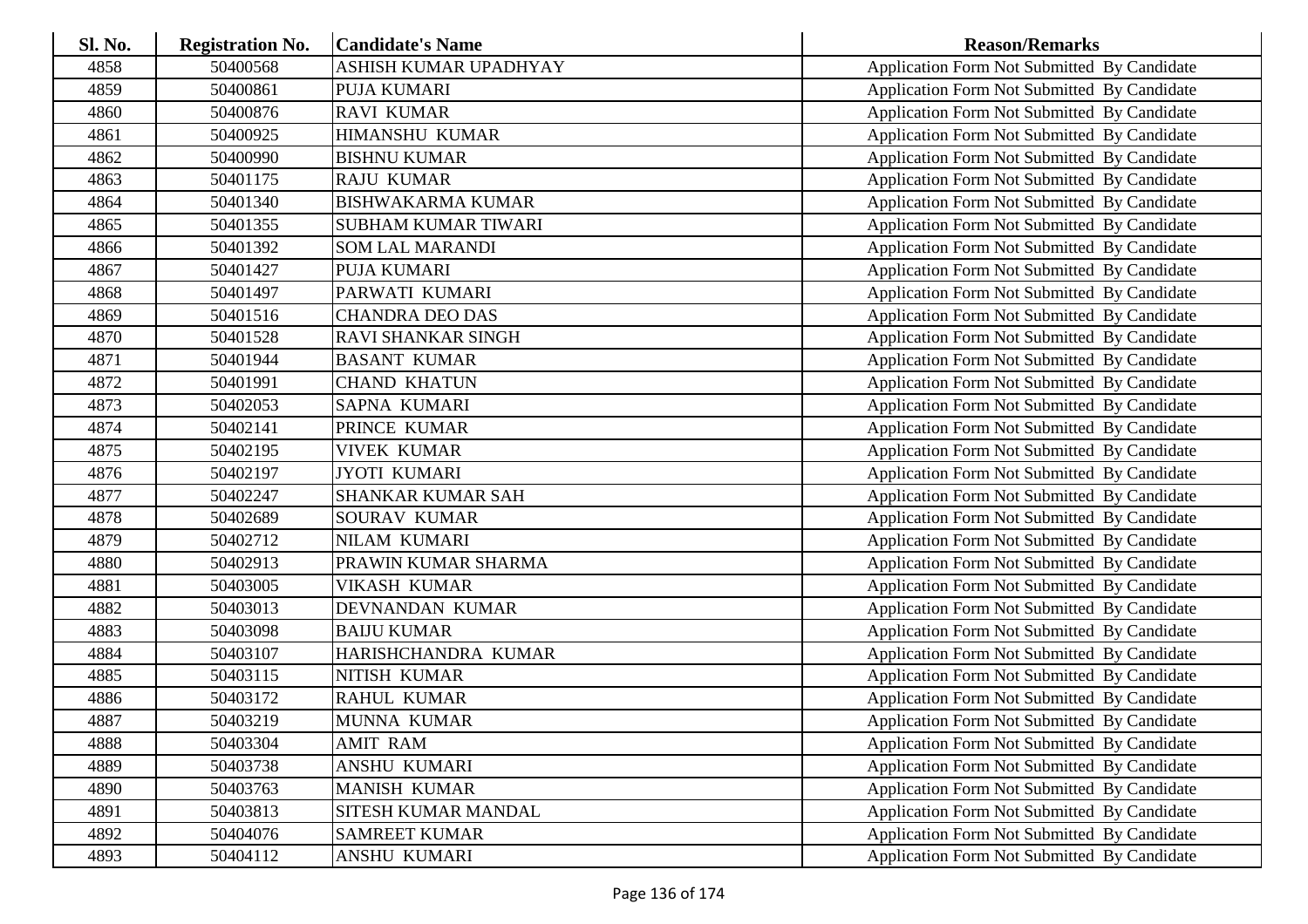| <b>Sl. No.</b> | <b>Registration No.</b> | <b>Candidate's Name</b>   | <b>Reason/Remarks</b>                              |
|----------------|-------------------------|---------------------------|----------------------------------------------------|
| 4894           | 50404196                | <b>VAKIL RAM</b>          | Application Form Not Submitted By Candidate        |
| 4895           | 50404580                | <b>AJIT PASWAN</b>        | Application Form Not Submitted By Candidate        |
| 4896           | 50404699                | <b>CHHOTU RAM</b>         | Application Form Not Submitted By Candidate        |
| 4897           | 50404931                | NITU KUMARI               | Application Form Not Submitted By Candidate        |
| 4898           | 50404965                | MUKESH KUMAR PASWAN       | Application Form Not Submitted By Candidate        |
| 4899           | 50405113                | <b>GAUTAM KUMAR</b>       | Application Form Not Submitted By Candidate        |
| 4900           | 50405355                | <b>BITTU KUMAR</b>        | Application Form Not Submitted By Candidate        |
| 4901           | 50405365                | <b>LAW SHARMA</b>         | Application Form Not Submitted By Candidate        |
| 4902           | 50405540                | <b>DHIRAJ KUMAR</b>       | Application Form Not Submitted By Candidate        |
| 4903           | 50405563                | <b>BIHARI RAVDAS</b>      | Application Form Not Submitted By Candidate        |
| 4904           | 50405591                | <b>AJIT KUMAR</b>         | Application Form Not Submitted By Candidate        |
| 4905           | 50405720                | SUDHA KUMARI              | Application Form Not Submitted By Candidate        |
| 4906           | 50405885                | <b>ANTIMA KUMARI</b>      | Application Form Not Submitted By Candidate        |
| 4907           | 50405890                | <b>ANUPAM THAKUR</b>      | Application Form Not Submitted By Candidate        |
| 4908           | 50405993                | <b>SUNIL KUMAR</b>        | Application Form Not Submitted By Candidate        |
| 4909           | 50406113                | <b>NEHA</b>               | Application Form Not Submitted By Candidate        |
| 4910           | 50406183                | <b>SWEETI KUMARI</b>      | Application Form Not Submitted By Candidate        |
| 4911           | 50406674                | <b>BIKRANT KUMAR</b>      | Application Form Not Submitted By Candidate        |
| 4912           | 50406798                | <b>SUSHIL KUMAR</b>       | Application Form Not Submitted By Candidate        |
| 4913           | 50406867                | AMRITA KUMARI             | Application Form Not Submitted By Candidate        |
| 4914           | 50407028                | PANKAJ KUMAR              | <b>Application Form Not Submitted By Candidate</b> |
| 4915           | 50407033                | AMRITA KUMARI             | Application Form Not Submitted By Candidate        |
| 4916           | 50407046                | <b>JAY JAY RAM PASWAN</b> | Application Form Not Submitted By Candidate        |
| 4917           | 50407197                | <b>VIVEK KUMAR</b>        | Application Form Not Submitted By Candidate        |
| 4918           | 50407201                | <b>VIBHESH KUMAR</b>      | Application Form Not Submitted By Candidate        |
| 4919           | 50407213                | <b>MOHD RIYAZ</b>         | Application Form Not Submitted By Candidate        |
| 4920           | 50407215                | <b>NAKUL KUMAR RAM</b>    | Application Form Not Submitted By Candidate        |
| 4921           | 50407475                | <b>KUSUM MALA</b>         | Application Form Not Submitted By Candidate        |
| 4922           | 50407535                | HIMANSHU KUMAR TIWARI     | Application Form Not Submitted By Candidate        |
| 4923           | 50407574                | <b>SHANKAR KUMAR</b>      | Application Form Not Submitted By Candidate        |
| 4924           | 50407702                | <b>ABHAY KUMAR</b>        | Application Form Not Submitted By Candidate        |
| 4925           | 50407729                | ANNU KUMARI               | <b>Application Form Not Submitted By Candidate</b> |
| 4926           | 50407904                | <b>VIKKY KUMAR</b>        | Application Form Not Submitted By Candidate        |
| 4927           | 50408120                | PUSHPA RANI               | Application Form Not Submitted By Candidate        |
| 4928           | 50408147                | SONU KUMAR MANDAL         | <b>Application Form Not Submitted By Candidate</b> |
| 4929           | 50408325                | NITESH KUMAR              | Application Form Not Submitted By Candidate        |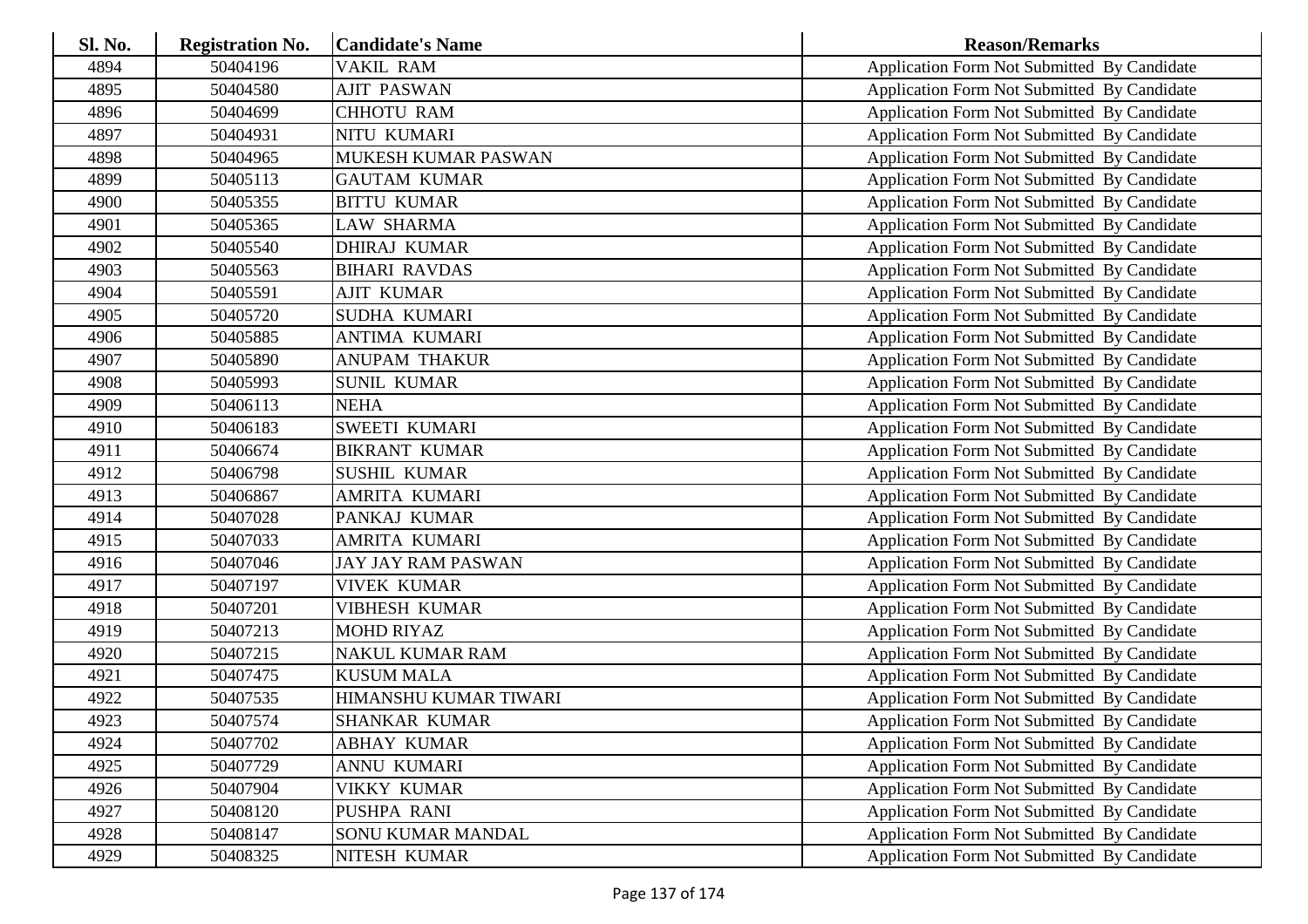| <b>Sl. No.</b> | <b>Registration No.</b> | <b>Candidate's Name</b>  | <b>Reason/Remarks</b>                              |
|----------------|-------------------------|--------------------------|----------------------------------------------------|
| 4930           | 50408457                | <b>RAHUL BHURIYA</b>     | Application Form Not Submitted By Candidate        |
| 4931           | 50408581                | <b>DEEPAK SINGH</b>      | Application Form Not Submitted By Candidate        |
| 4932           | 50408625                | <b>SUNIL PASWAN</b>      | Application Form Not Submitted By Candidate        |
| 4933           | 50408745                | <b>ANUJ KUMAR</b>        | Application Form Not Submitted By Candidate        |
| 4934           | 50408781                | <b>SHREYA RAJ</b>        | Application Form Not Submitted By Candidate        |
| 4935           | 50408814                | <b>DIP NARAYAN SINGH</b> | Application Form Not Submitted By Candidate        |
| 4936           | 50408841                | <b>ANIL KUMAR</b>        | Application Form Not Submitted By Candidate        |
| 4937           | 50408843                | <b>MD REYAZ ALAM</b>     | Application Form Not Submitted By Candidate        |
| 4938           | 50408851                | MUKESH KUMAR YADAV       | <b>Application Form Not Submitted By Candidate</b> |
| 4939           | 50408858                | <b>ANIL KUMAR</b>        | Application Form Not Submitted By Candidate        |
| 4940           | 50408863                | <b>MD REYAZ ALAM</b>     | Application Form Not Submitted By Candidate        |
| 4941           | 50408895                | <b>BANDNA KUMARI</b>     | Application Form Not Submitted By Candidate        |
| 4942           | 50408896                | <b>BANDANA KUMARI</b>    | Application Form Not Submitted By Candidate        |
| 4943           | 50408913                | <b>MANNU KUMAR</b>       | Application Form Not Submitted By Candidate        |
| 4944           | 50408931                | <b>GOVIND KUMAR</b>      | Application Form Not Submitted By Candidate        |
| 4945           | 50408937                | <b>NEHA RAM</b>          | Application Form Not Submitted By Candidate        |
| 4946           | 50408945                | <b>SAURAV KUMAR</b>      | <b>Application Form Not Submitted By Candidate</b> |
| 4947           | 50408976                | <b>RAJNISH KUMAR</b>     | Application Form Not Submitted By Candidate        |
| 4948           | 50408977                | <b>RAJNISH KUMAR</b>     | Application Form Not Submitted By Candidate        |
| 4949           | 50408996                | AMRENDRA RAJ             | Application Form Not Submitted By Candidate        |
| 4950           | 50409025                | DEEPAK KUMAR SHARMA      | Application Form Not Submitted By Candidate        |
| 4951           | 50409083                | <b>ANOJ KUMAR</b>        | Application Form Not Submitted By Candidate        |
| 4952           | 50409100                | KHUSHBU KUMARI           | Application Form Not Submitted By Candidate        |
| 4953           | 50409165                | VIKASH KUMAR SINGH       | Application Form Not Submitted By Candidate        |
| 4954           | 50409215                | NIKESH KUMAR PASWAN      | Application Form Not Submitted By Candidate        |
| 4955           | 50409218                | AVINASH KUMAR SAHNI      | Application Form Not Submitted By Candidate        |
| 4956           | 50409283                | <b>BHUSHAN KUMAR</b>     | <b>Application Form Not Submitted By Candidate</b> |
| 4957           | 50409472                | <b>SHANKAR KUMAR</b>     | Application Form Not Submitted By Candidate        |
| 4958           | 50409618                | NITISH KUMAR             | Application Form Not Submitted By Candidate        |
| 4959           | 50409653                | <b>CHUNNU KUMAR</b>      | Application Form Not Submitted By Candidate        |
| 4960           | 50409678                | TETARI KUMARI            | Application Form Not Submitted By Candidate        |
| 4961           | 50409702                | <b>MANASH KUMAR</b>      | Application Form Not Submitted By Candidate        |
| 4962           | 50409764                | DEEPAK KUMAR PANDAY      | Application Form Not Submitted By Candidate        |
| 4963           | 50409799                | <b>RANJAN KUMAR</b>      | Application Form Not Submitted By Candidate        |
| 4964           | 50409806                | <b>SUMIT KUMAR</b>       | <b>Application Form Not Submitted By Candidate</b> |
| 4965           | 50409832                | <b>ANAND KUMAR</b>       | <b>Application Form Not Submitted By Candidate</b> |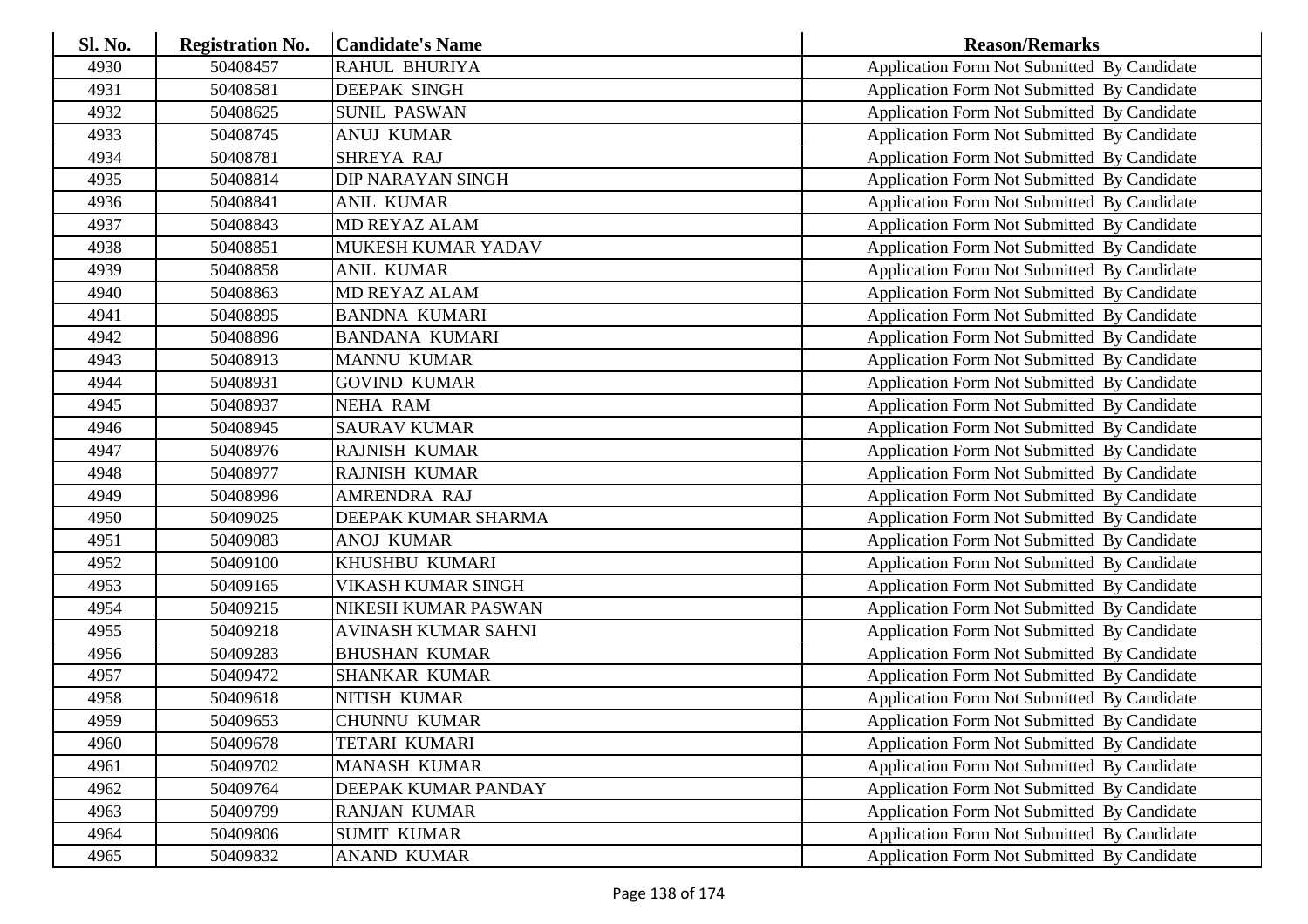| <b>Sl. No.</b> | <b>Registration No.</b> | <b>Candidate's Name</b>    | <b>Reason/Remarks</b>                              |
|----------------|-------------------------|----------------------------|----------------------------------------------------|
| 4966           | 50409865                | <b>RAJKUMAR SINGH</b>      | Application Form Not Submitted By Candidate        |
| 4967           | 50409910                | NIRAJ KUMAR                | <b>Application Form Not Submitted By Candidate</b> |
| 4968           | 50409913                | NIRAJ KUMAR                | Application Form Not Submitted By Candidate        |
| 4969           | 50410046                | NILESH KUMAR               | Application Form Not Submitted By Candidate        |
| 4970           | 50410077                | PRIYANKA KUMARI            | Application Form Not Submitted By Candidate        |
| 4971           | 50410168                | <b>SHIWANK KUMAR</b>       | Application Form Not Submitted By Candidate        |
| 4972           | 50410232                | REKHA KUMARI               | Application Form Not Submitted By Candidate        |
| 4973           | 50410243                | SATENDRA KUMAR             | Application Form Not Submitted By Candidate        |
| 4974           | 50410251                | <b>MANTOSH PANDEY</b>      | <b>Application Form Not Submitted By Candidate</b> |
| 4975           | 50410270                | <b>MANISH KUMAR PANDEY</b> | Application Form Not Submitted By Candidate        |
| 4976           | 50410424                | KAJAL KUMARI               | Application Form Not Submitted By Candidate        |
| 4977           | 50410541                | <b>RAJIV KUMAR</b>         | Application Form Not Submitted By Candidate        |
| 4978           | 50410564                | <b>REVTI RAMAN</b>         | Application Form Not Submitted By Candidate        |
| 4979           | 50410621                | HARENDRA KUMAR             | Application Form Not Submitted By Candidate        |
| 4980           | 50410671                | <b>RUPESH KUMAR</b>        | Application Form Not Submitted By Candidate        |
| 4981           | 50410760                | AMRITA KUMARI              | Application Form Not Submitted By Candidate        |
| 4982           | 50410765                | <b>SAURAV KUMAR</b>        | Application Form Not Submitted By Candidate        |
| 4983           | 50410854                | <b>DEEPAK KUMAR</b>        | Application Form Not Submitted By Candidate        |
| 4984           | 50411036                | KUMARI KAJAL               | Application Form Not Submitted By Candidate        |
| 4985           | 50411047                | NEHA KUMARI                | Application Form Not Submitted By Candidate        |
| 4986           | 50411086                | <b>SHAILESH KUMAR RAM</b>  | Application Form Not Submitted By Candidate        |
| 4987           | 50411119                | <b>MANIL RAJ</b>           | Application Form Not Submitted By Candidate        |
| 4988           | 50411141                | <b>AMARJEET KUMAR</b>      | Application Form Not Submitted By Candidate        |
| 4989           | 50411170                | <b>AKHILESH KUMAR</b>      | Application Form Not Submitted By Candidate        |
| 4990           | 50411271                | <b>ANGAD KUMAR</b>         | Application Form Not Submitted By Candidate        |
| 4991           | 50411466                | <b>SANDIP DAS</b>          | Application Form Not Submitted By Candidate        |
| 4992           | 50411589                | <b>MANISH KUMAR YADAV</b>  | <b>Application Form Not Submitted By Candidate</b> |
| 4993           | 50411590                | NITISH KUMAR               | Application Form Not Submitted By Candidate        |
| 4994           | 50411593                | <b>AJAY RAVIDAS</b>        | Application Form Not Submitted By Candidate        |
| 4995           | 50411603                | <b>RAHUL KUMAR</b>         | Application Form Not Submitted By Candidate        |
| 4996           | 50411751                | <b>SANTOSH KUMAR</b>       | Application Form Not Submitted By Candidate        |
| 4997           | 50411768                | <b>BRAJESH KUMAR</b>       | Application Form Not Submitted By Candidate        |
| 4998           | 50411805                | ARVIND KUMAR               | Application Form Not Submitted By Candidate        |
| 4999           | 50412039                | <b>SAJAN KUMAR</b>         | Application Form Not Submitted By Candidate        |
| 5000           | 50412082                | <b>ARVIND KUMAR</b>        | <b>Application Form Not Submitted By Candidate</b> |
| 5001           | 50412118                | PAPPU KUMAR                | Application Form Not Submitted By Candidate        |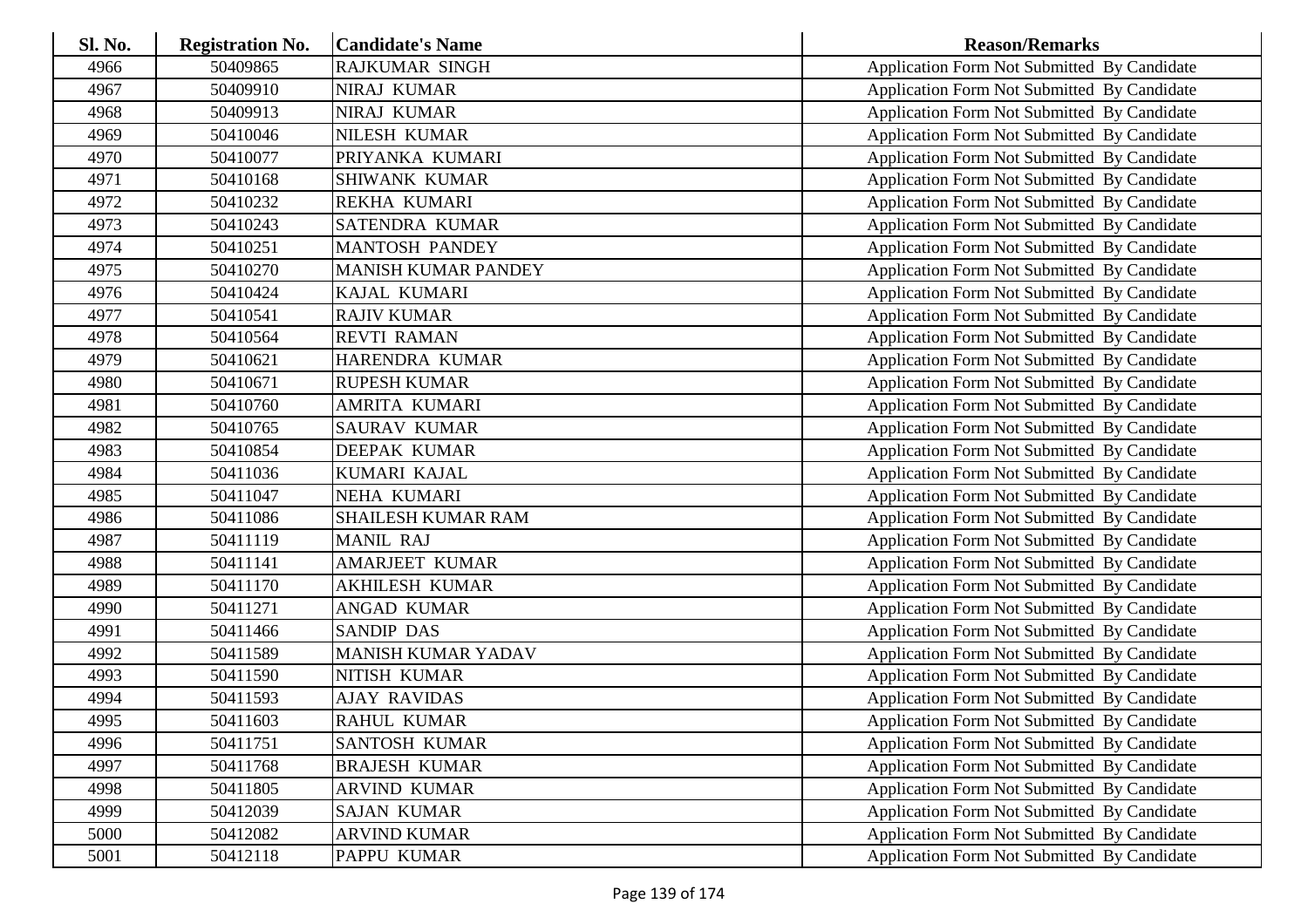| Sl. No. | <b>Registration No.</b> | <b>Candidate's Name</b>     | <b>Reason/Remarks</b>                              |
|---------|-------------------------|-----------------------------|----------------------------------------------------|
| 5002    | 50412143                | <b>MONU KUMAR</b>           | Application Form Not Submitted By Candidate        |
| 5003    | 50412171                | SATYENDRA KUMAR MANI        | Application Form Not Submitted By Candidate        |
| 5004    | 50412302                | <b>RAJEEV RANJAN</b>        | Application Form Not Submitted By Candidate        |
| 5005    | 50412426                | SHRILAL SHARMA              | Application Form Not Submitted By Candidate        |
| 5006    | 50412439                | <b>MUKESH KUMAR</b>         | Application Form Not Submitted By Candidate        |
| 5007    | 50412514                | SANNY KUMAR                 | Application Form Not Submitted By Candidate        |
| 5008    | 50412704                | <b>VIVEK KUMAR</b>          | Application Form Not Submitted By Candidate        |
| 5009    | 50412736                | <b>RAKESH KUMAR YADAV</b>   | Application Form Not Submitted By Candidate        |
| 5010    | 50412768                | <b>SANTOSH KUMAR</b>        | <b>Application Form Not Submitted By Candidate</b> |
| 5011    | 50412876                | <b>ALOK KUMAR BHARTI</b>    | Application Form Not Submitted By Candidate        |
| 5012    | 50412917                | <b>RISHI KANT SINGH</b>     | Application Form Not Submitted By Candidate        |
| 5013    | 50413015                | PRITAM KUMAR                | Application Form Not Submitted By Candidate        |
| 5014    | 50413042                | <b>SIMARAN BHARTI</b>       | Application Form Not Submitted By Candidate        |
| 5015    | 50413127                | <b>RAJU KUMAR</b>           | Application Form Not Submitted By Candidate        |
| 5016    | 50413169                | <b>ALOK KUMAR BHARTI</b>    | Application Form Not Submitted By Candidate        |
| 5017    | 50413217                | <b>BITTU KUMAR</b>          | <b>Application Form Not Submitted By Candidate</b> |
| 5018    | 50413229                | <b>MANISH KUMAR</b>         | Application Form Not Submitted By Candidate        |
| 5019    | 50413295                | PANKAJ KUMAR                | Application Form Not Submitted By Candidate        |
| 5020    | 50413303                | <b>RAJNISH KUMAR</b>        | Application Form Not Submitted By Candidate        |
| 5021    | 50413329                | KUMARI KRITI                | Application Form Not Submitted By Candidate        |
| 5022    | 50413345                | <b>GUDDU KUMAR</b>          | Application Form Not Submitted By Candidate        |
| 5023    | 50413534                | <b>RANJAN KUMAR</b>         | Application Form Not Submitted By Candidate        |
| 5024    | 50413701                | HARENDRA RAVIDAS            | Application Form Not Submitted By Candidate        |
| 5025    | 50413711                | <b>JITAN KUMAR</b>          | Application Form Not Submitted By Candidate        |
| 5026    | 50413758                | <b>RAHUL</b>                | Application Form Not Submitted By Candidate        |
| 5027    | 50413845                | SANJEEV KUMAR               | Application Form Not Submitted By Candidate        |
| 5028    | 50413865                | <b>GOPAL JEE</b>            | Application Form Not Submitted By Candidate        |
| 5029    | 50414115                | PRAMOD KUMAR TIWARI         | Application Form Not Submitted By Candidate        |
| 5030    | 50414142                | RAM SUNDAR SHARMA           | Application Form Not Submitted By Candidate        |
| 5031    | 50414329                | <b>SARDAR JAGDEEP SINGH</b> | Application Form Not Submitted By Candidate        |
| 5032    | 50414334                | PURNIMA KUMARI ROY          | Application Form Not Submitted By Candidate        |
| 5033    | 50414347                | <b>RAM BALAK URAW</b>       | Application Form Not Submitted By Candidate        |
| 5034    | 50414362                | <b>JULI KUMARI</b>          | <b>Application Form Not Submitted By Candidate</b> |
| 5035    | 50414378                | SUSHIL KUMAR RISHI          | Application Form Not Submitted By Candidate        |
| 5036    | 50414448                | <b>GAURAV KUMAR</b>         | <b>Application Form Not Submitted By Candidate</b> |
| 5037    | 50414526                | <b>RANJIT KUMAR</b>         | Application Form Not Submitted By Candidate        |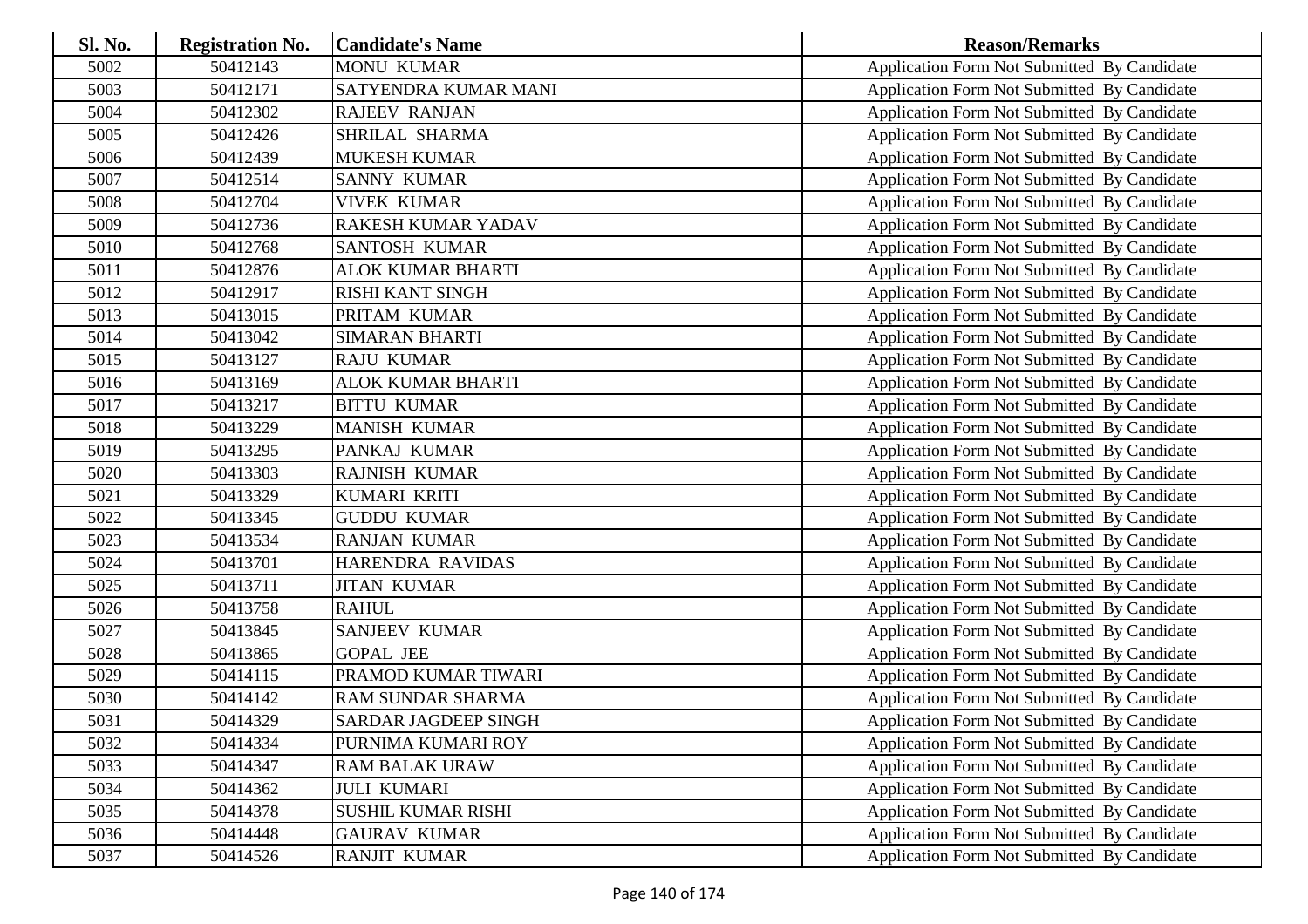| <b>Sl. No.</b> | <b>Registration No.</b> | <b>Candidate's Name</b>  | <b>Reason/Remarks</b>                              |
|----------------|-------------------------|--------------------------|----------------------------------------------------|
| 5038           | 50414550                | <b>VIVEK KUMAR</b>       | Application Form Not Submitted By Candidate        |
| 5039           | 50414592                | <b>PULKIT KUMAR</b>      | Application Form Not Submitted By Candidate        |
| 5040           | 50414862                | DEVSUNDAR KUMAR          | Application Form Not Submitted By Candidate        |
| 5041           | 50414974                | <b>ANIL KUMAR</b>        | Application Form Not Submitted By Candidate        |
| 5042           | 50414989                | <b>VIVEK KUMAR RAM</b>   | Application Form Not Submitted By Candidate        |
| 5043           | 50415117                | RAJKUMAR YADAV           | Application Form Not Submitted By Candidate        |
| 5044           | 50415226                | <b>RAMPRATAP KUMAR</b>   | Application Form Not Submitted By Candidate        |
| 5045           | 50415227                | <b>LALAN KUMAR</b>       | Application Form Not Submitted By Candidate        |
| 5046           | 50415244                | <b>DILKHUSH KUMAR</b>    | <b>Application Form Not Submitted By Candidate</b> |
| 5047           | 50415281                | <b>MADHU KUMARI</b>      | Application Form Not Submitted By Candidate        |
| 5048           | 50415454                | RITA KUMARI              | Application Form Not Submitted By Candidate        |
| 5049           | 50415504                | <b>KARAN KUMAR</b>       | Application Form Not Submitted By Candidate        |
| 5050           | 50415513                | <b>KRISHNA KUMAR</b>     | Application Form Not Submitted By Candidate        |
| 5051           | 50415599                | RAMPRATAP KUMAR          | Application Form Not Submitted By Candidate        |
| 5052           | 50415625                | SURENDRA KUMAR           | Application Form Not Submitted By Candidate        |
| 5053           | 50415720                | <b>MAHAVIR KUMAR</b>     | Application Form Not Submitted By Candidate        |
| 5054           | 50415742                | <b>AVINASH KUMAR</b>     | Application Form Not Submitted By Candidate        |
| 5055           | 50415876                | <b>ARYAN KUMAR</b>       | Application Form Not Submitted By Candidate        |
| 5056           | 50415881                | <b>DHIRAJ KUMAR DAS</b>  | Application Form Not Submitted By Candidate        |
| 5057           | 50415929                | <b>ANIKET KUMAR</b>      | Application Form Not Submitted By Candidate        |
| 5058           | 50415973                | NITISH KUMAR             | Application Form Not Submitted By Candidate        |
| 5059           | 50416051                | <b>SUBHASH</b>           | Application Form Not Submitted By Candidate        |
| 5060           | 50416195                | <b>ABHISHEK KUMAR</b>    | Application Form Not Submitted By Candidate        |
| 5061           | 50416221                | PRADIP KUMAR             | Application Form Not Submitted By Candidate        |
| 5062           | 50416251                | <b>SUDHEER KUMAR</b>     | Application Form Not Submitted By Candidate        |
| 5063           | 50416424                | PRINCE KUMAR             | Application Form Not Submitted By Candidate        |
| 5064           | 50416544                | <b>BANTU KUMAR PATEL</b> | Application Form Not Submitted By Candidate        |
| 5065           | 50416707                | <b>VIKASH SAHU</b>       | Application Form Not Submitted By Candidate        |
| 5066           | 50416866                | <b>SANJIT KUMAR RAM</b>  | Application Form Not Submitted By Candidate        |
| 5067           | 50416895                | <b>BIKKU KUMAR</b>       | Application Form Not Submitted By Candidate        |
| 5068           | 50416965                | <b>SONI KUMARI</b>       | Application Form Not Submitted By Candidate        |
| 5069           | 50417048                | DHARMENDRA KUMAR YADAV   | Application Form Not Submitted By Candidate        |
| 5070           | 50417071                | <b>SUJEET KUMAR</b>      | Application Form Not Submitted By Candidate        |
| 5071           | 50417124                | PRAMOD KUMAR RAM         | Application Form Not Submitted By Candidate        |
| 5072           | 50417135                | VIKASH KUMAR             | <b>Application Form Not Submitted By Candidate</b> |
| 5073           | 50417150                | <b>VIVEK KUMAR</b>       | Application Form Not Submitted By Candidate        |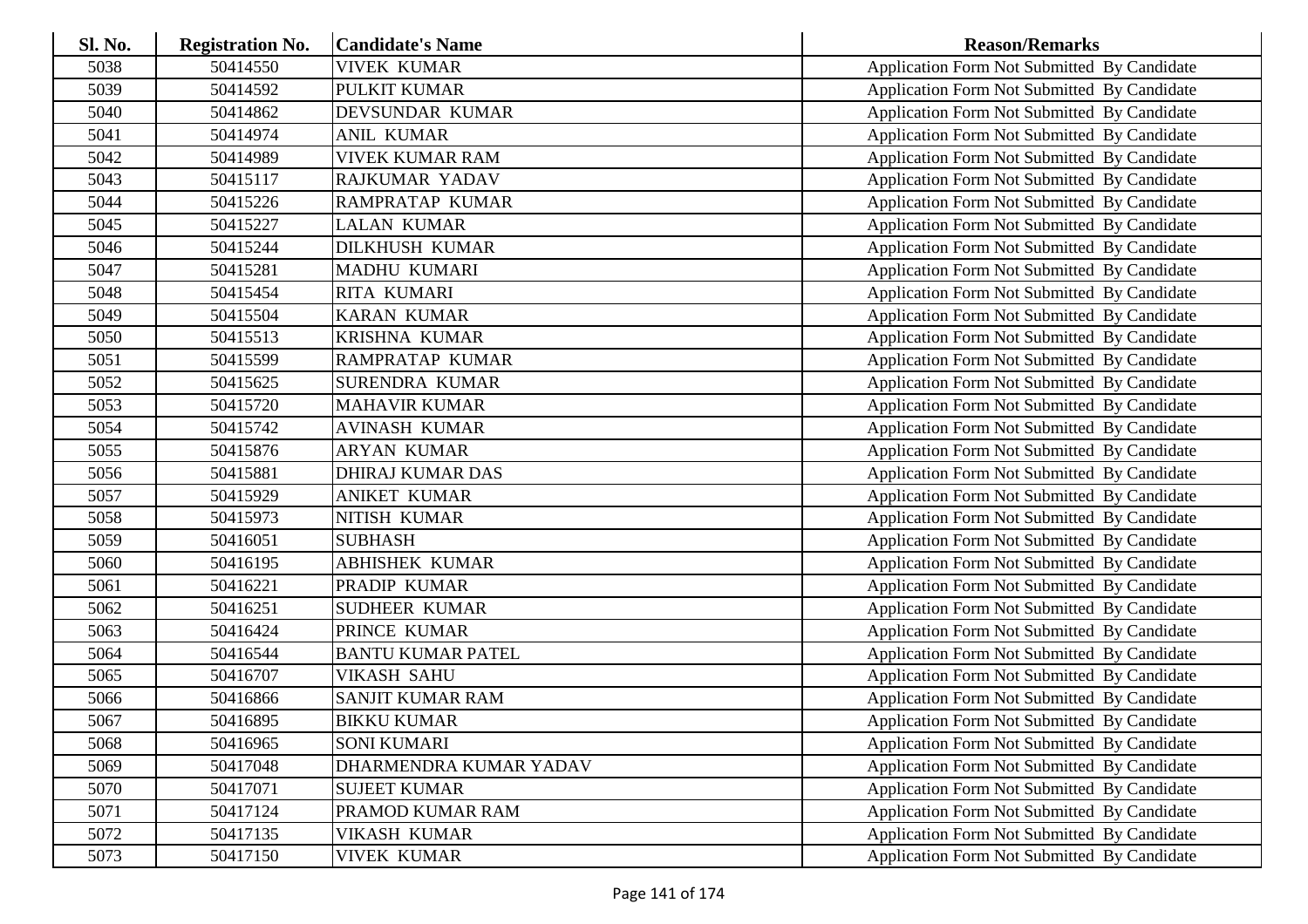| Sl. No. | <b>Registration No.</b> | <b>Candidate's Name</b> | <b>Reason/Remarks</b>                              |
|---------|-------------------------|-------------------------|----------------------------------------------------|
| 5074    | 50417179                | <b>SANJEET KUMAR</b>    | Application Form Not Submitted By Candidate        |
| 5075    | 50417206                | <b>DINANATH RAM</b>     | Application Form Not Submitted By Candidate        |
| 5076    | 50417253                | PRIYANKA KUMARI         | Application Form Not Submitted By Candidate        |
| 5077    | 50417414                | KAPIL KUMAR PURVE       | Application Form Not Submitted By Candidate        |
| 5078    | 50417434                | <b>GUDDU KUMAR</b>      | Application Form Not Submitted By Candidate        |
| 5079    | 50417522                | <b>MANISH KUMAR</b>     | Application Form Not Submitted By Candidate        |
| 5080    | 50417566                | <b>AMIT KUMAR</b>       | Application Form Not Submitted By Candidate        |
| 5081    | 50417575                | <b>RAJNISH KUMAR</b>    | Application Form Not Submitted By Candidate        |
| 5082    | 50417612                | <b>VIKASH KUMAR</b>     | Application Form Not Submitted By Candidate        |
| 5083    | 50417630                | <b>SUNITA KUMARI</b>    | Application Form Not Submitted By Candidate        |
| 5084    | 50417761                | MITHILESH KUMAR         | Application Form Not Submitted By Candidate        |
| 5085    | 50417776                | <b>GOVIND KUMAR</b>     | Application Form Not Submitted By Candidate        |
| 5086    | 50417867                | PRANESH KUMAR PATHAK    | Application Form Not Submitted By Candidate        |
| 5087    | 50417924                | <b>AMIT KUMAR</b>       | Application Form Not Submitted By Candidate        |
| 5088    | 50418055                | <b>SUNIL KUMAR</b>      | Application Form Not Submitted By Candidate        |
| 5089    | 50418061                | <b>TINKU ROY</b>        | Application Form Not Submitted By Candidate        |
| 5090    | 50418153                | <b>ADITYA KUMAR</b>     | Application Form Not Submitted By Candidate        |
| 5091    | 50418255                | <b>RAJ KUMAR PANDAY</b> | Application Form Not Submitted By Candidate        |
| 5092    | 50418267                | <b>RAKESH KUMAR</b>     | Application Form Not Submitted By Candidate        |
| 5093    | 50418307                | NISHU KUMARI            | Application Form Not Submitted By Candidate        |
| 5094    | 50418368                | KABILASH KUAMR          | Application Form Not Submitted By Candidate        |
| 5095    | 50418395                | ABHISHEK KUMAR GAUTAM   | Application Form Not Submitted By Candidate        |
| 5096    | 50418411                | <b>MINTU KUMAR</b>      | Application Form Not Submitted By Candidate        |
| 5097    | 50418447                | MUNITA KUMARI           | Application Form Not Submitted By Candidate        |
| 5098    | 50418559                | <b>KANCHAN KUMAR</b>    | Application Form Not Submitted By Candidate        |
| 5099    | 50418762                | <b>SINTU KUMAR</b>      | Application Form Not Submitted By Candidate        |
| 5100    | 50418766                | <b>RAMBABU SHARMA</b>   | Application Form Not Submitted By Candidate        |
| 5101    | 50418767                | <b>JITENDRA KUMAR</b>   | Application Form Not Submitted By Candidate        |
| 5102    | 50418910                | SUNIL KUMAR SHARMA      | Application Form Not Submitted By Candidate        |
| 5103    | 50418918                | <b>AJIT KUMAR</b>       | Application Form Not Submitted By Candidate        |
| 5104    | 50418965                | <b>LALAN KUMAR</b>      | Application Form Not Submitted By Candidate        |
| 5105    | 50418980                | AMRITA KUMARI           | Application Form Not Submitted By Candidate        |
| 5106    | 50419107                | PREM KUMAR              | Application Form Not Submitted By Candidate        |
| 5107    | 50419157                | <b>ARUN KUMAR</b>       | Application Form Not Submitted By Candidate        |
| 5108    | 50419194                | SATYENDERA KUMAR        | <b>Application Form Not Submitted By Candidate</b> |
| 5109    | 50419195                | MADHU KUMARI            | Application Form Not Submitted By Candidate        |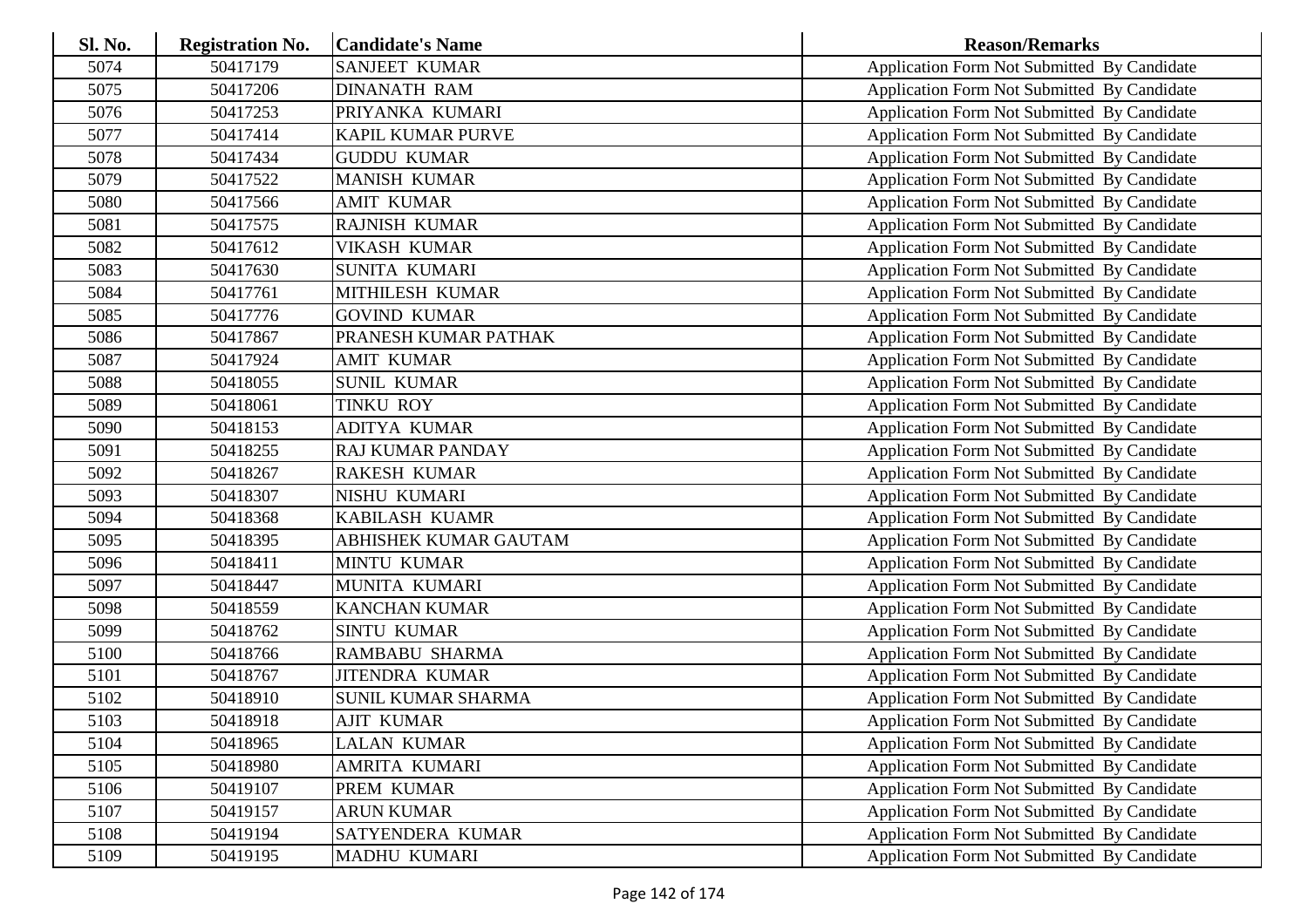| Sl. No. | <b>Registration No.</b> | <b>Candidate's Name</b>   | <b>Reason/Remarks</b>                              |
|---------|-------------------------|---------------------------|----------------------------------------------------|
| 5110    | 50419259                | RAHUL KUMAR               | Application Form Not Submitted By Candidate        |
| 5111    | 50419317                | <b>ANURAG KUMAR</b>       | Application Form Not Submitted By Candidate        |
| 5112    | 50419366                | <b>NILU KUMARI</b>        | Application Form Not Submitted By Candidate        |
| 5113    | 50419428                | VIKASH KUMAR              | Application Form Not Submitted By Candidate        |
| 5114    | 50419432                | RUKAMINI KUMARI           | Application Form Not Submitted By Candidate        |
| 5115    | 50419482                | DHARMSHEELA KUMARI        | Application Form Not Submitted By Candidate        |
| 5116    | 50419523                | <b>BASUKI KUMAR</b>       | Application Form Not Submitted By Candidate        |
| 5117    | 50419535                | <b>SUMIT KUMAR</b>        | Application Form Not Submitted By Candidate        |
| 5118    | 50419543                | <b>MERAJ HUSSAIN</b>      | Application Form Not Submitted By Candidate        |
| 5119    | 50419695                | UTKARSH KUMAR SINGH       | Application Form Not Submitted By Candidate        |
| 5120    | 50419723                | MEENA KUMARI              | Application Form Not Submitted By Candidate        |
| 5121    | 50419768                | SATYENDERA KUMAR          | Application Form Not Submitted By Candidate        |
| 5122    | 50419824                | <b>VIKASH KUMAR</b>       | Application Form Not Submitted By Candidate        |
| 5123    | 50419863                | PRIYANKA KUMARI           | Application Form Not Submitted By Candidate        |
| 5124    | 50420053                | <b>ABHAY KUMAR</b>        | Application Form Not Submitted By Candidate        |
| 5125    | 50420060                | <b>KUNDAN KUMAR RAM</b>   | Application Form Not Submitted By Candidate        |
| 5126    | 50420149                | <b>SUJIT KUMAR</b>        | Application Form Not Submitted By Candidate        |
| 5127    | 50420169                | RINKI KUMARI              | Application Form Not Submitted By Candidate        |
| 5128    | 50420302                | <b>ANAND RAJ</b>          | Application Form Not Submitted By Candidate        |
| 5129    | 50420309                | SONU KUMAR                | Application Form Not Submitted By Candidate        |
| 5130    | 50420351                | SIMPI KUMARI              | Application Form Not Submitted By Candidate        |
| 5131    | 50420353                | <b>UDAY SHARMA</b>        | Application Form Not Submitted By Candidate        |
| 5132    | 50420359                | DHIRAJ NARAYAN TIWARI     | Application Form Not Submitted By Candidate        |
| 5133    | 50420370                | <b>GUDDU PASWAN</b>       | Application Form Not Submitted By Candidate        |
| 5134    | 50420507                | <b>BAMBU KUMAR PASWAN</b> | Application Form Not Submitted By Candidate        |
| 5135    | 50420532                | MITHUN KUMAR              | Application Form Not Submitted By Candidate        |
| 5136    | 50420615                | <b>SHUBHAM KUMAR</b>      | Application Form Not Submitted By Candidate        |
| 5137    | 50420646                | <b>SHASHI PRAKASH</b>     | Application Form Not Submitted By Candidate        |
| 5138    | 50420743                | <b>RAJIV RAJAK</b>        | Application Form Not Submitted By Candidate        |
| 5139    | 50420837                | DHARMENDRA PRASAD         | Application Form Not Submitted By Candidate        |
| 5140    | 50420866                | NITU KUMARI               | <b>Application Form Not Submitted By Candidate</b> |
| 5141    | 50420878                | KRISHNA RAM               | Application Form Not Submitted By Candidate        |
| 5142    | 50421068                | <b>SATYAM KUMAR</b>       | Application Form Not Submitted By Candidate        |
| 5143    | 50421075                | <b>GULSHAN KUMAR</b>      | Application Form Not Submitted By Candidate        |
| 5144    | 50421085                | PAPPU KUMAR               | <b>Application Form Not Submitted By Candidate</b> |
| 5145    | 50421108                | CHANCHAL KUMARI           | Application Form Not Submitted By Candidate        |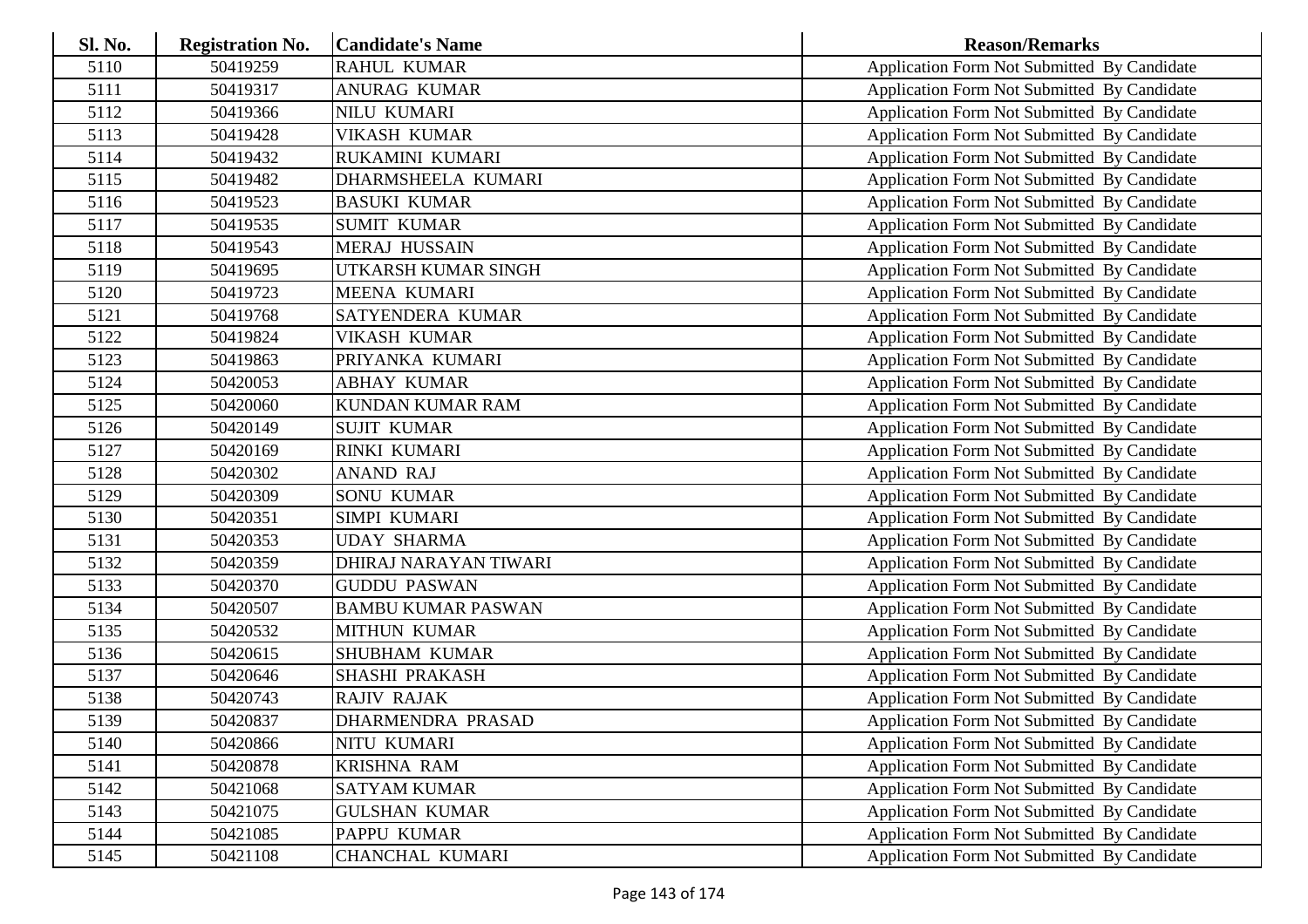| Sl. No. | <b>Registration No.</b> | <b>Candidate's Name</b>   | <b>Reason/Remarks</b>                              |
|---------|-------------------------|---------------------------|----------------------------------------------------|
| 5146    | 50421126                | <b>CHAMELI KUMARI</b>     | Application Form Not Submitted By Candidate        |
| 5147    | 50421252                | SANJEET KUMAR             | Application Form Not Submitted By Candidate        |
| 5148    | 50421306                | <b>MANISHA KUMARI</b>     | Application Form Not Submitted By Candidate        |
| 5149    | 50421350                | PAMPAM KUMAR              | Application Form Not Submitted By Candidate        |
| 5150    | 50421387                | PRADUMAN SHARMA           | Application Form Not Submitted By Candidate        |
| 5151    | 50421565                | <b>DEEPAK PASWAN</b>      | Application Form Not Submitted By Candidate        |
| 5152    | 50421662                | <b>AJAY KUMAR</b>         | Application Form Not Submitted By Candidate        |
| 5153    | 50421714                | PRAVIN KUMAR              | Application Form Not Submitted By Candidate        |
| 5154    | 50421790                | RAVINDRA KUMAR            | Application Form Not Submitted By Candidate        |
| 5155    | 50421870                | RANJANA KUMARI            | Application Form Not Submitted By Candidate        |
| 5156    | 50421963                | <b>UPENDRA RAM</b>        | Application Form Not Submitted By Candidate        |
| 5157    | 50422109                | <b>ANAND RAJ SAH</b>      | Application Form Not Submitted By Candidate        |
| 5158    | 50422181                | RAHUL KUMAR GUPTA         | Application Form Not Submitted By Candidate        |
| 5159    | 50422187                | NISHA RAJ                 | Application Form Not Submitted By Candidate        |
| 5160    | 50422256                | <b>DHIRAJ KUMAR</b>       | Application Form Not Submitted By Candidate        |
| 5161    | 50422301                | <b>UMAKANT RAM</b>        | <b>Application Form Not Submitted By Candidate</b> |
| 5162    | 50422382                | <b>SACHIN KUMAR RAM</b>   | Application Form Not Submitted By Candidate        |
| 5163    | 50422396                | <b>UPENDRA RAM</b>        | Application Form Not Submitted By Candidate        |
| 5164    | 50422547                | SARSWATI KUMARI           | Application Form Not Submitted By Candidate        |
| 5165    | 50422553                | PRITI KUMARI              | Application Form Not Submitted By Candidate        |
| 5166    | 50422561                | SATYA PRAKASH             | Application Form Not Submitted By Candidate        |
| 5167    | 50422574                | <b>RAMESH KUMAR</b>       | Application Form Not Submitted By Candidate        |
| 5168    | 50422589                | SANJEET KUMAR YADAV       | Application Form Not Submitted By Candidate        |
| 5169    | 50422989                | MITHLESH KUMAR GUPTA      | Application Form Not Submitted By Candidate        |
| 5170    | 50423036                | <b>BALRAM KUMAR YADAV</b> | Application Form Not Submitted By Candidate        |
| 5171    | 50423272                | NITISH KUMAR              | Application Form Not Submitted By Candidate        |
| 5172    | 50423340                | SINTOO KUMAR              | Application Form Not Submitted By Candidate        |
| 5173    | 50423355                | PAPPU KUMAR               | Application Form Not Submitted By Candidate        |
| 5174    | 50423453                | <b>RAVI KUMAR</b>         | Application Form Not Submitted By Candidate        |
| 5175    | 50423464                | DHIRENDRA KUMAR PASWAN    | Application Form Not Submitted By Candidate        |
| 5176    | 50423509                | <b>DIVYA KUMARI</b>       | Application Form Not Submitted By Candidate        |
| 5177    | 50423534                | SARITA KUMARI             | <b>Application Form Not Submitted By Candidate</b> |
| 5178    | 50423581                | MUKESH KUMAR              | <b>Application Form Not Submitted By Candidate</b> |
| 5179    | 50423602                | <b>BHANU KUMAR</b>        | Application Form Not Submitted By Candidate        |
| 5180    | 50423699                | KARISHMA KUMARI           | Application Form Not Submitted By Candidate        |
| 5181    | 50423701                | <b>SONAM KUMARI</b>       | Application Form Not Submitted By Candidate        |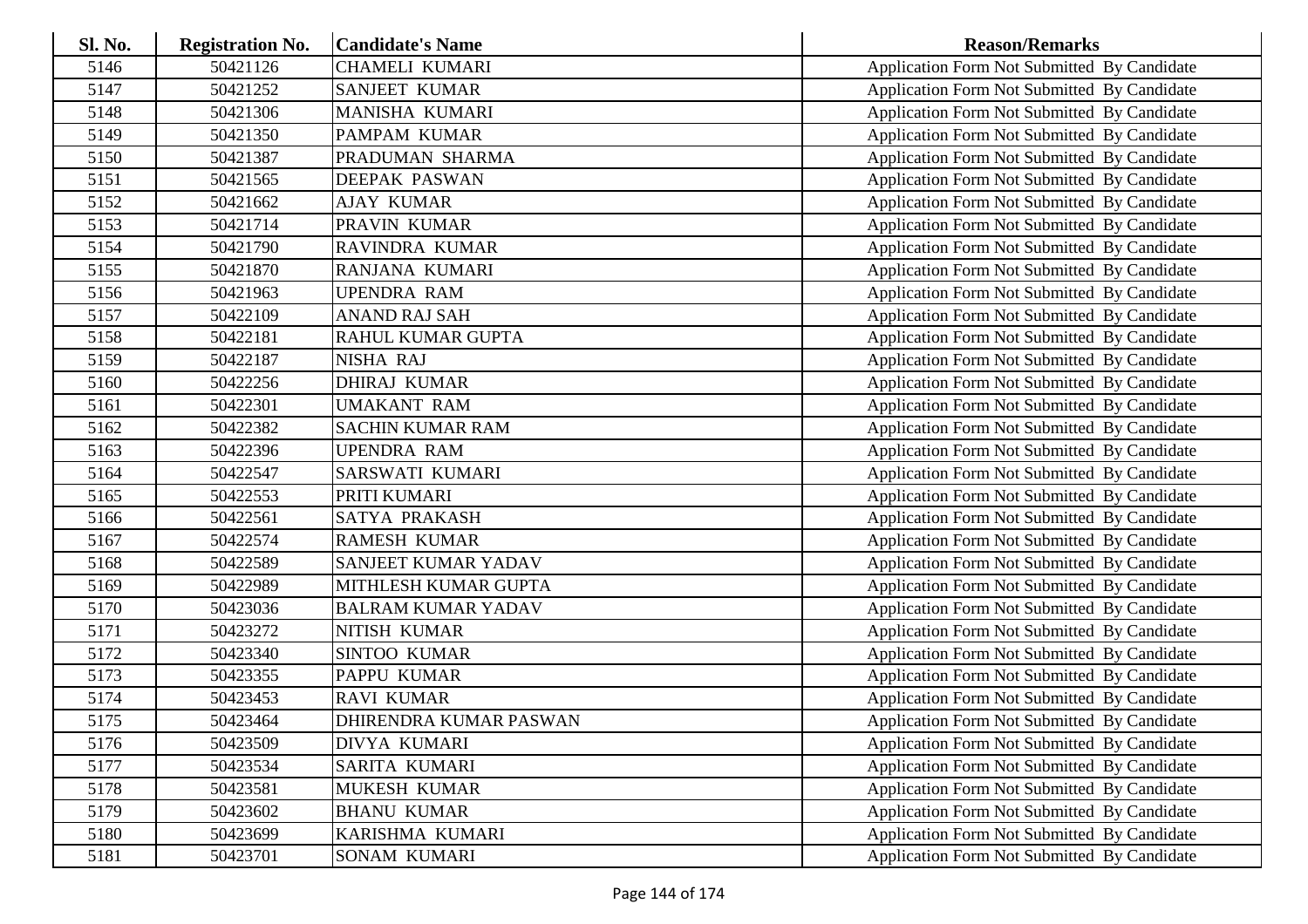| Sl. No. | <b>Registration No.</b> | <b>Candidate's Name</b> | <b>Reason/Remarks</b>                       |
|---------|-------------------------|-------------------------|---------------------------------------------|
| 5182    | 50423708                | <b>RANJAN KUMAR</b>     | Application Form Not Submitted By Candidate |
| 5183    | 50423736                | <b>RAVI RANJAN</b>      | Application Form Not Submitted By Candidate |
| 5184    | 50423982                | RUPESH KUMAR TANTI      | Application Form Not Submitted By Candidate |
| 5185    | 50423985                | <b>RANI KUMARI</b>      | Application Form Not Submitted By Candidate |
| 5186    | 50424048                | <b>SURAJ KUMAR</b>      | Application Form Not Submitted By Candidate |
| 5187    | 50424174                | <b>SIMMI KUMARI</b>     | Application Form Not Submitted By Candidate |
| 5188    | 50424217                | SARVESH KUMAR YADAV     | Application Form Not Submitted By Candidate |
| 5189    | 50424319                | RAVIKANT KUMAR          | Application Form Not Submitted By Candidate |
| 5190    | 50424324                | <b>UJJWAL KUMAR</b>     | Application Form Not Submitted By Candidate |
| 5191    | 50424341                | <b>ARCHANA BHARTI</b>   | Application Form Not Submitted By Candidate |
| 5192    | 50424596                | <b>RAVI RAJ</b>         | Application Form Not Submitted By Candidate |
| 5193    | 50424771                | <b>RAMBABU KUMAR</b>    | Application Form Not Submitted By Candidate |
| 5194    | 50424774                | PAWAN KUMAR             | Application Form Not Submitted By Candidate |
| 5195    | 50424787                | <b>RAKESH KUMAR</b>     | Application Form Not Submitted By Candidate |
| 5196    | 50424887                | <b>VIVEK KUMAR</b>      | Application Form Not Submitted By Candidate |
| 5197    | 50425211                | <b>CHANDAN KUMAR</b>    | Application Form Not Submitted By Candidate |
| 5198    | 50425326                | <b>CHHOTU KUMAR</b>     | Application Form Not Submitted By Candidate |
| 5199    | 50425358                | PRAMOD KUMAR            | Application Form Not Submitted By Candidate |
| 5200    | 50425395                | <b>AJAY KUMAR</b>       | Application Form Not Submitted By Candidate |
| 5201    | 50425398                | OM NARAYAN SONY         | Application Form Not Submitted By Candidate |
| 5202    | 50425406                | NANDINI SHARMA          | Application Form Not Submitted By Candidate |
| 5203    | 50425420                | <b>AMIT KUMAR</b>       | Application Form Not Submitted By Candidate |
| 5204    | 50425424                | PRAMOD KUMAR            | Application Form Not Submitted By Candidate |
| 5205    | 50425586                | PINKEE KUMARI           | Application Form Not Submitted By Candidate |
| 5206    | 50425683                | MITHALESH KUMAR         | Application Form Not Submitted By Candidate |
| 5207    | 50425766                | <b>RAKESH KUMAR</b>     | Application Form Not Submitted By Candidate |
| 5208    | 50425816                | <b>SANTOSH KUMAR</b>    | Application Form Not Submitted By Candidate |
| 5209    | 50425850                | ANNU KUMARI             | Application Form Not Submitted By Candidate |
| 5210    | 50425866                | <b>ASHISH RANJAN</b>    | Application Form Not Submitted By Candidate |
| 5211    | 50425908                | MD EHTESHAM RAZA        | Application Form Not Submitted By Candidate |
| 5212    | 50425921                | <b>BALIRAM DAS</b>      | Application Form Not Submitted By Candidate |
| 5213    | 50426158                | PRIYANSHU KUMARI        | Application Form Not Submitted By Candidate |
| 5214    | 50426160                | ANCHAL PRABHA           | Application Form Not Submitted By Candidate |
| 5215    | 50426621                | <b>SONI KUMARI</b>      | Application Form Not Submitted By Candidate |
| 5216    | 50426657                | <b>ABHISHEK KUMAR</b>   | Application Form Not Submitted By Candidate |
| 5217    | 50426684                | SANJAY KUMAR RAM        | Application Form Not Submitted By Candidate |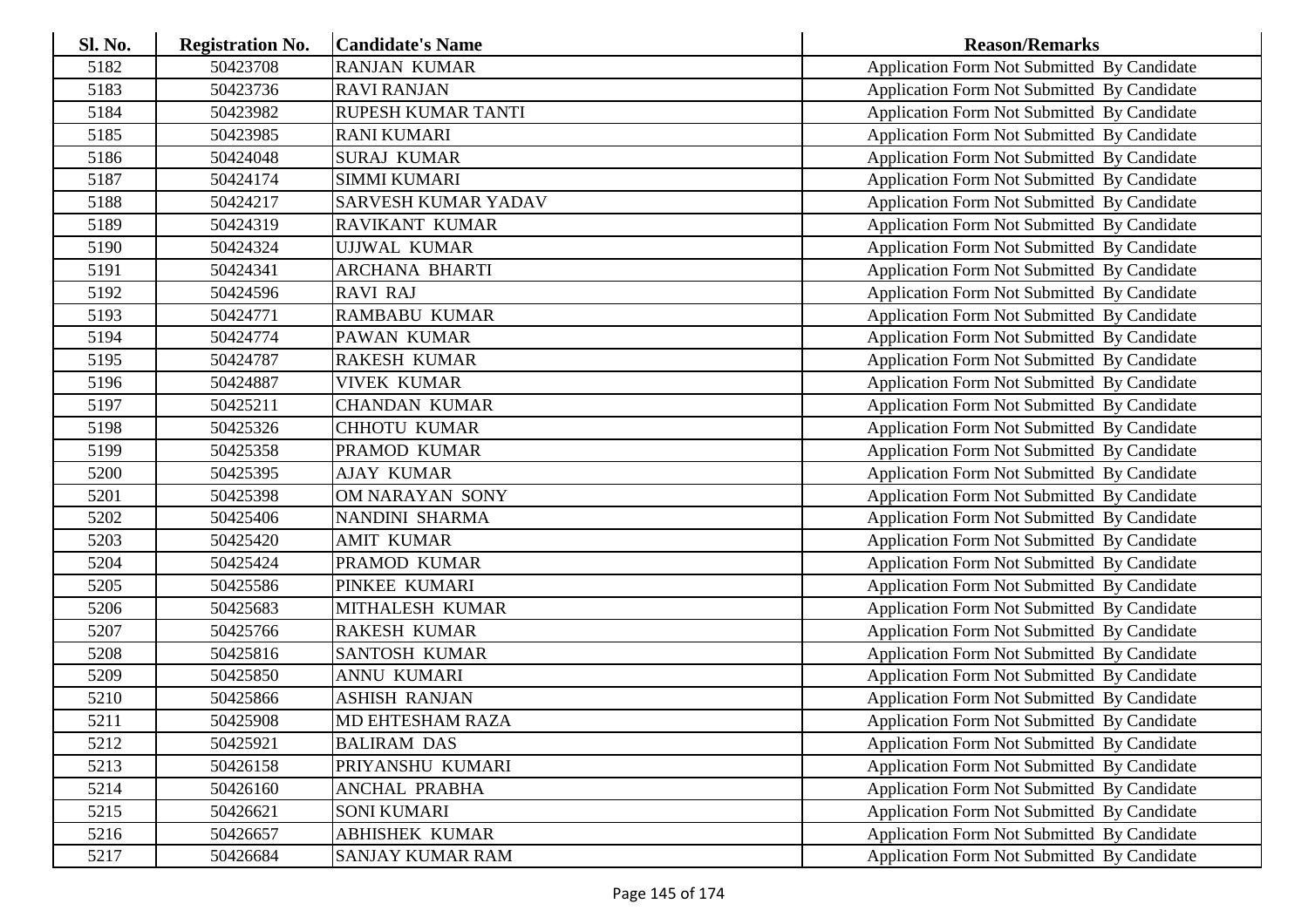| <b>Sl. No.</b> | <b>Registration No.</b> | <b>Candidate's Name</b>     | <b>Reason/Remarks</b>                              |
|----------------|-------------------------|-----------------------------|----------------------------------------------------|
| 5218           | 50426700                | <b>KUMAR ARYAN</b>          | Application Form Not Submitted By Candidate        |
| 5219           | 50426859                | <b>RAJESH MURMU</b>         | Application Form Not Submitted By Candidate        |
| 5220           | 50426882                | AMRITA KUMARI               | Application Form Not Submitted By Candidate        |
| 5221           | 50426921                | <b>ANUJ KUMAR</b>           | Application Form Not Submitted By Candidate        |
| 5222           | 50427071                | <b>HARIOM THAKUR</b>        | Application Form Not Submitted By Candidate        |
| 5223           | 50427082                | <b>KARN KUMAR</b>           | Application Form Not Submitted By Candidate        |
| 5224           | 50427158                | <b>DEEPAK SINGH</b>         | Application Form Not Submitted By Candidate        |
| 5225           | 50427171                | PRASHANT KUMAR              | Application Form Not Submitted By Candidate        |
| 5226           | 50427250                | MITHILESH KUMAR THAKUR      | Application Form Not Submitted By Candidate        |
| 5227           | 50427279                | <b>BISHAL TANTI</b>         | Application Form Not Submitted By Candidate        |
| 5228           | 50427340                | <b>BIMLESH KUMAR</b>        | Application Form Not Submitted By Candidate        |
| 5229           | 50427382                | <b>SHANKAR PASWAN</b>       | Application Form Not Submitted By Candidate        |
| 5230           | 50427460                | <b>RAVI KUMAR SINGH</b>     | Application Form Not Submitted By Candidate        |
| 5231           | 50427496                | <b>DEEPAK SINGH</b>         | Application Form Not Submitted By Candidate        |
| 5232           | 50427580                | <b>RAMESH RAM</b>           | Application Form Not Submitted By Candidate        |
| 5233           | 50427812                | <b>RAKESH KUMAR</b>         | Application Form Not Submitted By Candidate        |
| 5234           | 50427851                | <b>MANOJ KUMAR RAVIDAS</b>  | <b>Application Form Not Submitted By Candidate</b> |
| 5235           | 50427860                | <b>HIMANSHU KUMAR</b>       | Application Form Not Submitted By Candidate        |
| 5236           | 50427954                | <b>RAVI KUMAR</b>           | Application Form Not Submitted By Candidate        |
| 5237           | 50428009                | <b>AAKASH KUMAR</b>         | Application Form Not Submitted By Candidate        |
| 5238           | 50428011                | <b>KAJAL KUMARI</b>         | Application Form Not Submitted By Candidate        |
| 5239           | 50428045                | MITHLESH KUMARE             | Application Form Not Submitted By Candidate        |
| 5240           | 50428050                | PRAYAG KUMAR PATWARI        | Application Form Not Submitted By Candidate        |
| 5241           | 50428099                | <b>BIRENDRA YADAV KUMAR</b> | Application Form Not Submitted By Candidate        |
| 5242           | 50428346                | <b>MANISH KUMAR</b>         | Application Form Not Submitted By Candidate        |
| 5243           | 50428417                | RAMAWADH PRASAD BIND        | Application Form Not Submitted By Candidate        |
| 5244           | 50428465                | RAJNANDANI KUMARI           | Application Form Not Submitted By Candidate        |
| 5245           | 50428615                | <b>RAKESH RANJAN PATEL</b>  | Application Form Not Submitted By Candidate        |
| 5246           | 50428657                | <b>ARJUN KUMAR</b>          | Application Form Not Submitted By Candidate        |
| 5247           | 50428724                | <b>JAYANT KUMAR</b>         | Application Form Not Submitted By Candidate        |
| 5248           | 50428766                | <b>SAJANI KUMARI</b>        | Application Form Not Submitted By Candidate        |
| 5249           | 50428864                | <b>MD SADDAM AHMAD</b>      | Application Form Not Submitted By Candidate        |
| 5250           | 50429101                | <b>SUMIT KUMAR</b>          | Application Form Not Submitted By Candidate        |
| 5251           | 50429169                | <b>SANJAY KUMAR</b>         | Application Form Not Submitted By Candidate        |
| 5252           | 50429286                | <b>SURAJ KUMAR</b>          | <b>Application Form Not Submitted By Candidate</b> |
| 5253           | 50429300                | <b>JEETENDRA KUMAR</b>      | Application Form Not Submitted By Candidate        |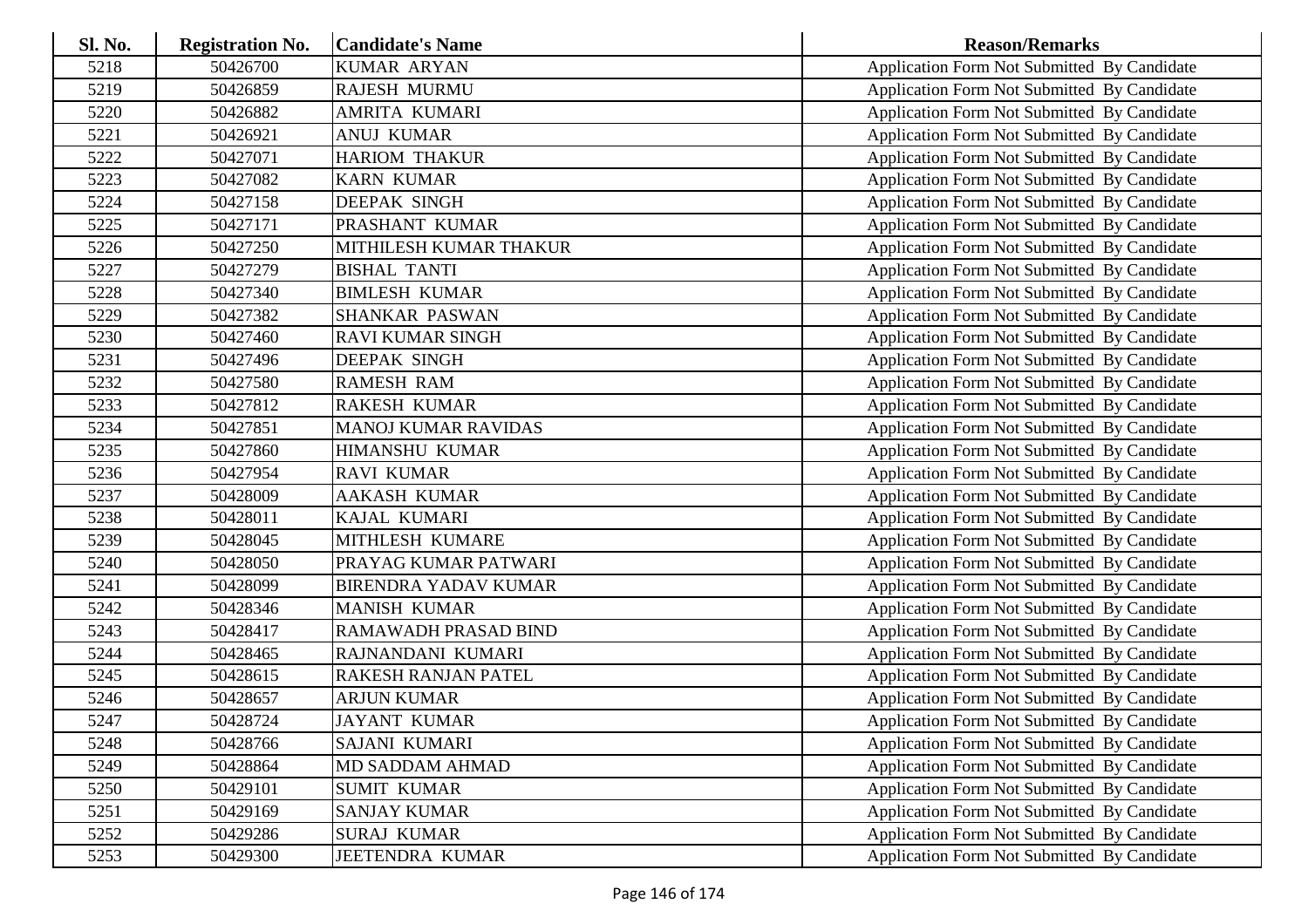| <b>Sl. No.</b> | <b>Registration No.</b> | <b>Candidate's Name</b>     | <b>Reason/Remarks</b>                              |
|----------------|-------------------------|-----------------------------|----------------------------------------------------|
| 5254           | 50429326                | DEEPAK KUMAR SINGH          | Application Form Not Submitted By Candidate        |
| 5255           | 50429391                | <b>SONU KUMAR</b>           | Application Form Not Submitted By Candidate        |
| 5256           | 50429475                | <b>CHANDAN KUMAR SHARMA</b> | Application Form Not Submitted By Candidate        |
| 5257           | 50429505                | <b>SANTOSH KUMAR DAS</b>    | Application Form Not Submitted By Candidate        |
| 5258           | 50429527                | <b>SUMIT KUMAR</b>          | Application Form Not Submitted By Candidate        |
| 5259           | 50429656                | <b>UMESH PASWAN</b>         | Application Form Not Submitted By Candidate        |
| 5260           | 50429891                | <b>ABHIRAM KUMAR</b>        | Application Form Not Submitted By Candidate        |
| 5261           | 50429966                | PINTU RAM                   | Application Form Not Submitted By Candidate        |
| 5262           | 50429976                | <b>DILEEP KUMAR</b>         | Application Form Not Submitted By Candidate        |
| 5263           | 50430141                | <b>VIKASH KUMAR</b>         | Application Form Not Submitted By Candidate        |
| 5264           | 50430282                | <b>AVINASH KUMAR</b>        | Application Form Not Submitted By Candidate        |
| 5265           | 50430382                | <b>ROHIT KUMAR</b>          | Application Form Not Submitted By Candidate        |
| 5266           | 50430390                | <b>RITESH RAJ</b>           | Application Form Not Submitted By Candidate        |
| 5267           | 50430398                | <b>VIDYA NAND KUMAR</b>     | <b>Application Form Not Submitted By Candidate</b> |
| 5268           | 50430425                | <b>JITENDRA KUMAR</b>       | Application Form Not Submitted By Candidate        |
| 5269           | 50430460                | <b>MOHAN KUMAR</b>          | Application Form Not Submitted By Candidate        |
| 5270           | 50430500                | <b>AJAY RAM</b>             | Application Form Not Submitted By Candidate        |
| 5271           | 50430658                | <b>AVINASH KUMAR</b>        | Application Form Not Submitted By Candidate        |
| 5272           | 50430720                | <b>BABLU KUMAR</b>          | Application Form Not Submitted By Candidate        |
| 5273           | 50430752                | <b>SANOJ KUMAR</b>          | Application Form Not Submitted By Candidate        |
| 5274           | 50430779                | PRIYANKA KUMARI             | Application Form Not Submitted By Candidate        |
| 5275           | 50430824                | <b>BANTI KUMAR</b>          | Application Form Not Submitted By Candidate        |
| 5276           | 50430858                | <b>RAUSHAN PASWAN</b>       | Application Form Not Submitted By Candidate        |
| 5277           | 50431024                | <b>MITHUN KUMAR</b>         | Application Form Not Submitted By Candidate        |
| 5278           | 50431101                | <b>DHARMBIR YADAV</b>       | Application Form Not Submitted By Candidate        |
| 5279           | 50431163                | KAVITA KUMARI               | Application Form Not Submitted By Candidate        |
| 5280           | 50431326                | <b>ROHIT KUMAR</b>          | Application Form Not Submitted By Candidate        |
| 5281           | 50431483                | <b>SAURABH KUMAR</b>        | Application Form Not Submitted By Candidate        |
| 5282           | 50431577                | <b>DEEPAK MUMAR</b>         | Application Form Not Submitted By Candidate        |
| 5283           | 50431638                | KAUSHAL KUMAR               | Application Form Not Submitted By Candidate        |
| 5284           | 50431670                | <b>ANJANI KUMARI</b>        | Application Form Not Submitted By Candidate        |
| 5285           | 50432038                | SHANKAR KUMAR MANDAL        | <b>Application Form Not Submitted By Candidate</b> |
| 5286           | 50432064                | <b>RAMAN KUMAR PASWAN</b>   | Application Form Not Submitted By Candidate        |
| 5287           | 50432317                | MANIBHUSHAN KUMAR           | Application Form Not Submitted By Candidate        |
| 5288           | 50432477                | PUMAN KUMARI                | <b>Application Form Not Submitted By Candidate</b> |
| 5289           | 50432489                | <b>LALU KUMAR THAKUR</b>    | <b>Application Form Not Submitted By Candidate</b> |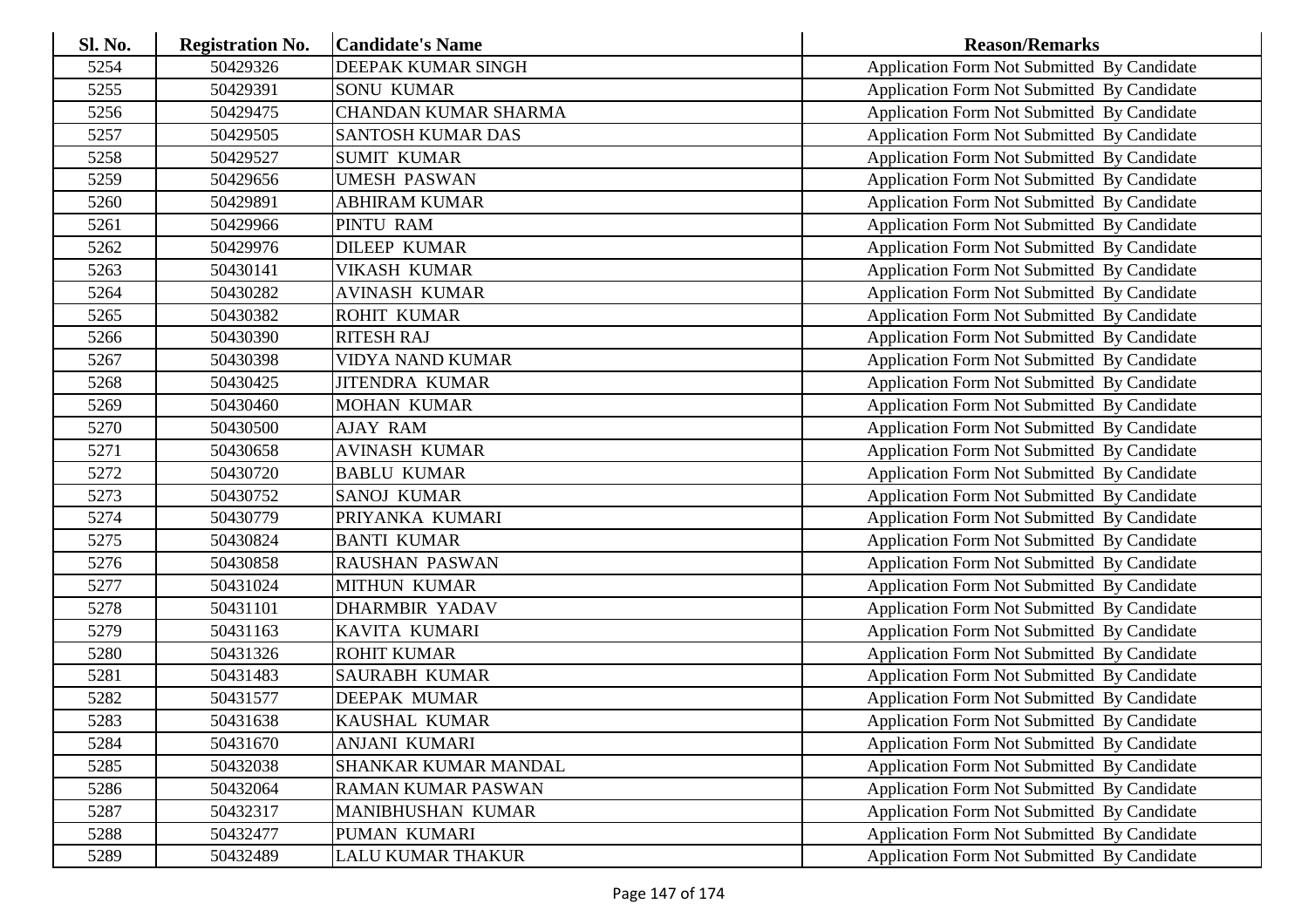| <b>Sl. No.</b> | <b>Registration No.</b> | <b>Candidate's Name</b>   | <b>Reason/Remarks</b>                              |
|----------------|-------------------------|---------------------------|----------------------------------------------------|
| 5290           | 50432604                | <b>RAVI SHANKAR KUMAR</b> | Application Form Not Submitted By Candidate        |
| 5291           | 50432795                | <b>ASHOK KUMAR</b>        | Application Form Not Submitted By Candidate        |
| 5292           | 50432837                | PRATIMA KUMARI KUMARI     | Application Form Not Submitted By Candidate        |
| 5293           | 50433040                | MANORMA KUMARI            | Application Form Not Submitted By Candidate        |
| 5294           | 50433276                | <b>AVINASH KUMAR</b>      | Application Form Not Submitted By Candidate        |
| 5295           | 50433548                | <b>RENU KUMARI</b>        | Application Form Not Submitted By Candidate        |
| 5296           | 50433923                | <b>AMIT KUMAR</b>         | Application Form Not Submitted By Candidate        |
| 5297           | 50434164                | MUKESH CHAUDHARY          | Application Form Not Submitted By Candidate        |
| 5298           | 50434171                | <b>SHARVAN KUMAR</b>      | Application Form Not Submitted By Candidate        |
| 5299           | 50434276                | <b>SAURABH KUMAR</b>      | Application Form Not Submitted By Candidate        |
| 5300           | 50434310                | <b>ANGAD KUMAR</b>        | Application Form Not Submitted By Candidate        |
| 5301           | 50434333                | <b>SAURABH KUMAR</b>      | Application Form Not Submitted By Candidate        |
| 5302           | 50434368                | <b>MOHIT KUMAR</b>        | Application Form Not Submitted By Candidate        |
| 5303           | 50434386                | <b>RUPAM KUMARI</b>       | Application Form Not Submitted By Candidate        |
| 5304           | 50434389                | <b>RAJU KUMAR</b>         | Application Form Not Submitted By Candidate        |
| 5305           | 50434404                | <b>DEEPAK KUMAR</b>       | Application Form Not Submitted By Candidate        |
| 5306           | 50434448                | <b>RAHUL KUMAR</b>        | Application Form Not Submitted By Candidate        |
| 5307           | 50434461                | <b>RAJEEV KUMAR</b>       | Application Form Not Submitted By Candidate        |
| 5308           | 50434465                | <b>SANDEEP KUMAR</b>      | Application Form Not Submitted By Candidate        |
| 5309           | 50434485                | <b>SURAJ KUMAR</b>        | Application Form Not Submitted By Candidate        |
| 5310           | 50434515                | <b>ROHAN RAJ</b>          | <b>Application Form Not Submitted By Candidate</b> |
| 5311           | 50434524                | <b>AMIT KUMAR</b>         | Application Form Not Submitted By Candidate        |
| 5312           | 50434596                | <b>GOBIND YADAV</b>       | Application Form Not Submitted By Candidate        |
| 5313           | 50434689                | <b>AMIT KUMAR</b>         | Application Form Not Submitted By Candidate        |
| 5314           | 50434829                | <b>SHAILESH KUMAR</b>     | Application Form Not Submitted By Candidate        |
| 5315           | 50435077                | AKHILESH KUMAR PASWAN     | Application Form Not Submitted By Candidate        |
| 5316           | 50435133                | NIRBHAY KUMAR             | Application Form Not Submitted By Candidate        |
| 5317           | 50435185                | <b>AJNISH KUMAR</b>       | Application Form Not Submitted By Candidate        |
| 5318           | 50435196                | <b>MAMTA KUMARI</b>       | Application Form Not Submitted By Candidate        |
| 5319           | 50435309                | <b>SURAJ KUMAR</b>        | Application Form Not Submitted By Candidate        |
| 5320           | 50435321                | <b>INDU KUMARI</b>        | Application Form Not Submitted By Candidate        |
| 5321           | 50435457                | <b>SHASHI KUMAR</b>       | <b>Application Form Not Submitted By Candidate</b> |
| 5322           | 50435522                | <b>RAKESH KUMAR</b>       | Application Form Not Submitted By Candidate        |
| 5323           | 50435631                | MUNNA PASWAN              | Application Form Not Submitted By Candidate        |
| 5324           | 50435683                | <b>RAJNISH KUMAR</b>      | Application Form Not Submitted By Candidate        |
| 5325           | 50435696                | KAUSHAL KUMAR             | Application Form Not Submitted By Candidate        |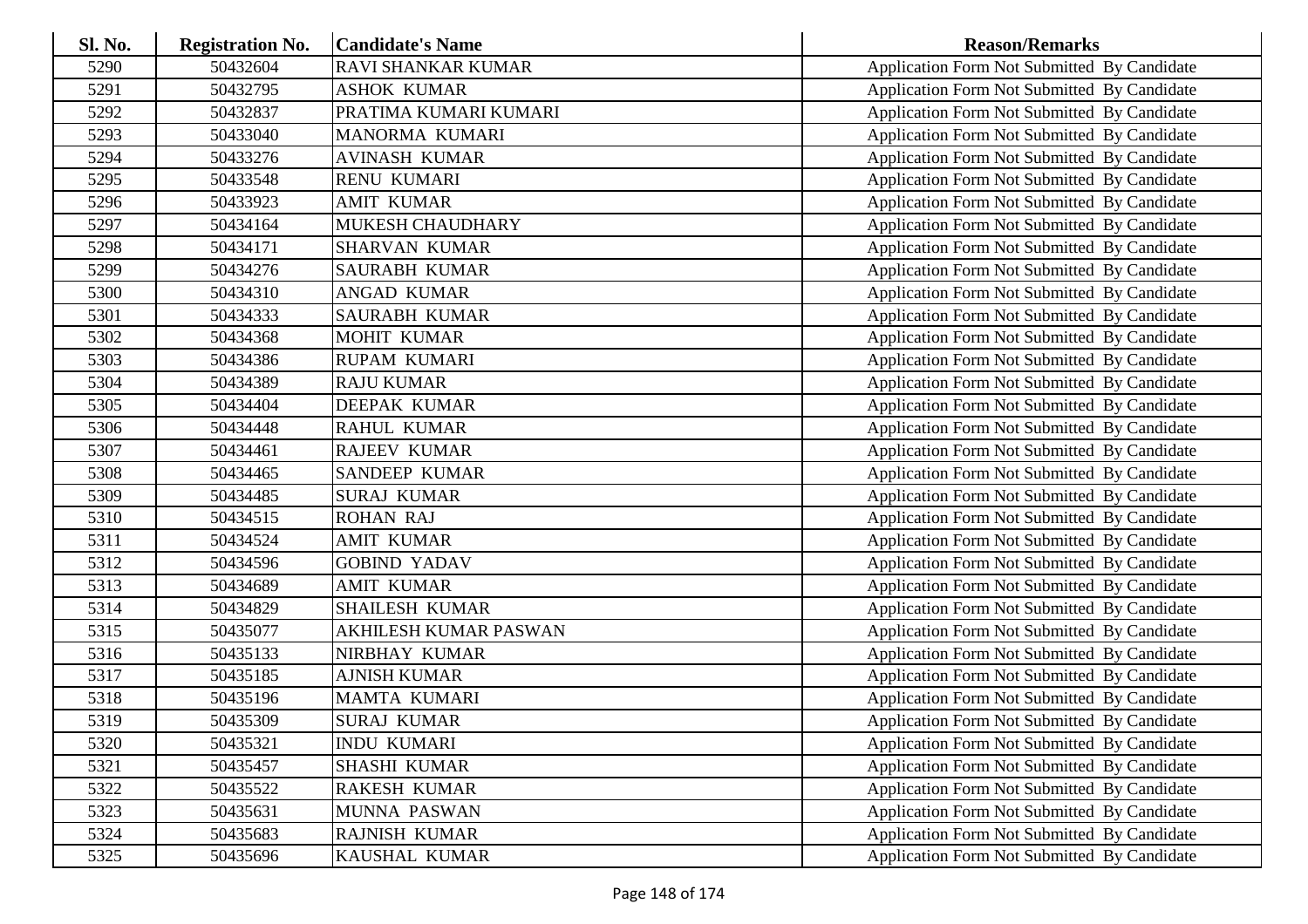| Sl. No. | <b>Registration No.</b> | <b>Candidate's Name</b>   | <b>Reason/Remarks</b>                              |
|---------|-------------------------|---------------------------|----------------------------------------------------|
| 5326    | 50435712                | <b>RANJEET KUMAR</b>      | Application Form Not Submitted By Candidate        |
| 5327    | 50435724                | <b>RANJAY KUMAR</b>       | Application Form Not Submitted By Candidate        |
| 5328    | 50435810                | <b>RIKAM KUMARI</b>       | Application Form Not Submitted By Candidate        |
| 5329    | 50435871                | <b>AMAN KUMAR</b>         | Application Form Not Submitted By Candidate        |
| 5330    | 50435884                | <b>GULSHAN KUMAR</b>      | Application Form Not Submitted By Candidate        |
| 5331    | 50436014                | <b>MUKESH KUMAR</b>       | Application Form Not Submitted By Candidate        |
| 5332    | 50436121                | <b>JITESH KUMAR YADAV</b> | Application Form Not Submitted By Candidate        |
| 5333    | 50436152                | <b>AKHILESH KUMAR</b>     | Application Form Not Submitted By Candidate        |
| 5334    | 50436211                | <b>RAVI KUMAR</b>         | Application Form Not Submitted By Candidate        |
| 5335    | 50436278                | <b>RAVI RAJ</b>           | Application Form Not Submitted By Candidate        |
| 5336    | 50436571                | <b>ANKITA KUMARI</b>      | Application Form Not Submitted By Candidate        |
| 5337    | 50436606                | MONIKA KUMARI             | Application Form Not Submitted By Candidate        |
| 5338    | 50436635                | KAJAL KUMARI              | Application Form Not Submitted By Candidate        |
| 5339    | 50436674                | PRINCE KUMAR              | Application Form Not Submitted By Candidate        |
| 5340    | 50436742                | PANKAJ KUMAR              | Application Form Not Submitted By Candidate        |
| 5341    | 50436794                | <b>SONU KUMAR</b>         | Application Form Not Submitted By Candidate        |
| 5342    | 50436830                | <b>ANKIT KUMAR</b>        | Application Form Not Submitted By Candidate        |
| 5343    | 50436980                | RITESH KUMAR SINGH        | Application Form Not Submitted By Candidate        |
| 5344    | 50437048                | <b>SUBODH RAM</b>         | Application Form Not Submitted By Candidate        |
| 5345    | 50437095                | <b>VIKASH KUMAR DAS</b>   | Application Form Not Submitted By Candidate        |
| 5346    | 50437138                | MUKESH KUMAR              | Application Form Not Submitted By Candidate        |
| 5347    | 50437148                | <b>MANISH KUMAR</b>       | Application Form Not Submitted By Candidate        |
| 5348    | 50437159                | <b>BASUKI NATH GUPTA</b>  | Application Form Not Submitted By Candidate        |
| 5349    | 50437364                | DHARMENDRA KUMAR          | Application Form Not Submitted By Candidate        |
| 5350    | 50437462                | <b>SUMAN KUMARI</b>       | Application Form Not Submitted By Candidate        |
| 5351    | 50437521                | <b>CHANDAN KUMAR</b>      | Application Form Not Submitted By Candidate        |
| 5352    | 50437679                | <b>INDRAJEET KUMAR</b>    | Application Form Not Submitted By Candidate        |
| 5353    | 50437693                | <b>RUPESH KUMAR</b>       | Application Form Not Submitted By Candidate        |
| 5354    | 50437831                | RITIKA KUMARI             | Application Form Not Submitted By Candidate        |
| 5355    | 50437949                | <b>BITTU KUMAR</b>        | Application Form Not Submitted By Candidate        |
| 5356    | 50438053                | <b>MITHILESH KUMAR</b>    | <b>Application Form Not Submitted By Candidate</b> |
| 5357    | 50438232                | <b>CHANDA KUMARI</b>      | Application Form Not Submitted By Candidate        |
| 5358    | 50438345                | <b>BIPIN KUMAR</b>        | Application Form Not Submitted By Candidate        |
| 5359    | 50438520                | DAYA BABU KUMAR           | Application Form Not Submitted By Candidate        |
| 5360    | 50438595                | <b>RAUSHSN KUMAR</b>      | <b>Application Form Not Submitted By Candidate</b> |
| 5361    | 50438925                | <b>RAVI KUMAR</b>         | Application Form Not Submitted By Candidate        |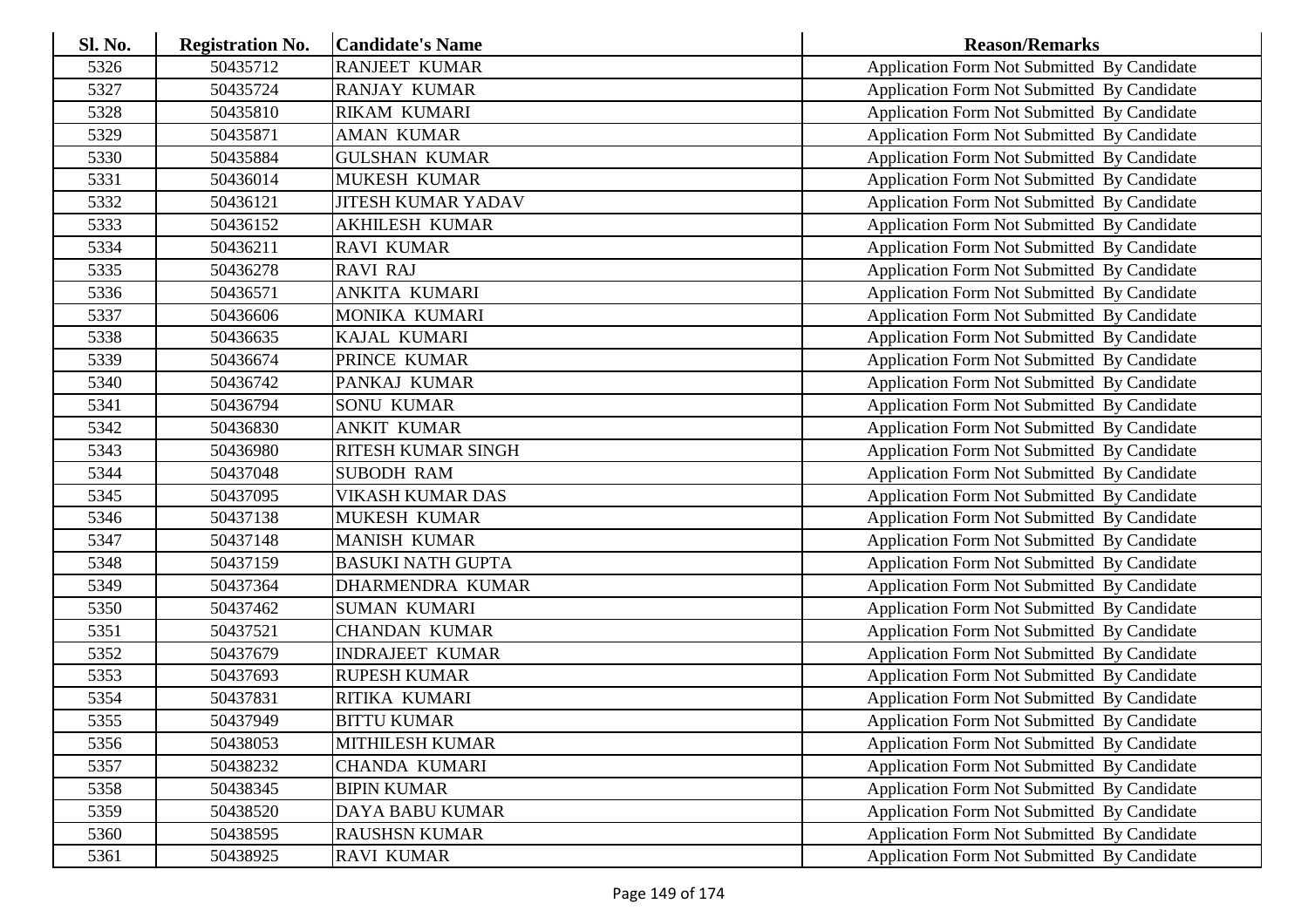| <b>Sl. No.</b> | <b>Registration No.</b> | <b>Candidate's Name</b>   | <b>Reason/Remarks</b>                              |
|----------------|-------------------------|---------------------------|----------------------------------------------------|
| 5362           | 50438958                | <b>RAJU KUMAR</b>         | Application Form Not Submitted By Candidate        |
| 5363           | 50439002                | <b>NAVAL KUMAR</b>        | <b>Application Form Not Submitted By Candidate</b> |
| 5364           | 50439061                | <b>YASHNEET</b>           | Application Form Not Submitted By Candidate        |
| 5365           | 50439410                | <b>SONU BHUIYA</b>        | Application Form Not Submitted By Candidate        |
| 5366           | 50439427                | <b>MUNNA KUMAR</b>        | Application Form Not Submitted By Candidate        |
| 5367           | 50439445                | <b>ARVIND KUMAR YADAV</b> | Application Form Not Submitted By Candidate        |
| 5368           | 50439571                | <b>RAJU YADAV</b>         | Application Form Not Submitted By Candidate        |
| 5369           | 50439879                | <b>BAMBAM KUMAR</b>       | Application Form Not Submitted By Candidate        |
| 5370           | 50439932                | PUJA KUMARI               | Application Form Not Submitted By Candidate        |
| 5371           | 50440063                | RAHUL KUMAR BHAGAT        | Application Form Not Submitted By Candidate        |
| 5372           | 50440100                | <b>VICKY</b>              | Application Form Not Submitted By Candidate        |
| 5373           | 50440458                | <b>MAHESH KUMAR</b>       | Application Form Not Submitted By Candidate        |
| 5374           | 50440553                | <b>GUNSAGAR PASWAN</b>    | Application Form Not Submitted By Candidate        |
| 5375           | 50440578                | <b>DHEERAJ KUMAR</b>      | Application Form Not Submitted By Candidate        |
| 5376           | 50440660                | ANUSHA KUMARI             | Application Form Not Submitted By Candidate        |
| 5377           | 50440718                | <b>SHIVENDU KUMAR SAW</b> | Application Form Not Submitted By Candidate        |
| 5378           | 50440740                | <b>SANOJ KUMAR YADAV</b>  | Application Form Not Submitted By Candidate        |
| 5379           | 50440778                | <b>VEENA KUMARI</b>       | Application Form Not Submitted By Candidate        |
| 5380           | 50440790                | <b>ASHISH KUMAR</b>       | Application Form Not Submitted By Candidate        |
| 5381           | 50440840                | RAJKUMAR MANDAL           | Application Form Not Submitted By Candidate        |
| 5382           | 50440888                | <b>KUNAL KUMAR</b>        | Application Form Not Submitted By Candidate        |
| 5383           | 50440890                | <b>GULSHAN KUMAR</b>      | Application Form Not Submitted By Candidate        |
| 5384           | 50441008                | SARITA KUMARI             | Application Form Not Submitted By Candidate        |
| 5385           | 50441119                | <b>DEEPAK PRAKASH</b>     | Application Form Not Submitted By Candidate        |
| 5386           | 50441190                | KUMARI RAJANI RANI        | Application Form Not Submitted By Candidate        |
| 5387           | 50441207                | <b>RAMDULAR KUMAR</b>     | Application Form Not Submitted By Candidate        |
| 5388           | 50441301                | <b>RAVITOSH KUMAR</b>     | Application Form Not Submitted By Candidate        |
| 5389           | 50441444                | <b>GUDDU KUMAR</b>        | Application Form Not Submitted By Candidate        |
| 5390           | 50441497                | PRINCE KUMAR              | Application Form Not Submitted By Candidate        |
| 5391           | 50441518                | MADHUKAR KUMAR            | Application Form Not Submitted By Candidate        |
| 5392           | 50441533                | <b>JITENDRA KUMAR</b>     | Application Form Not Submitted By Candidate        |
| 5393           | 50441555                | PRIYANKA KUMAR            | Application Form Not Submitted By Candidate        |
| 5394           | 50441746                | <b>SUJIT KUMAR</b>        | Application Form Not Submitted By Candidate        |
| 5395           | 50441751                | <b>SUDHIR KUMAR</b>       | Application Form Not Submitted By Candidate        |
| 5396           | 50441837                | <b>SUDHIR KUMAR</b>       | <b>Application Form Not Submitted By Candidate</b> |
| 5397           | 50441967                | <b>ASHUTOSH KUMAR</b>     | Application Form Not Submitted By Candidate        |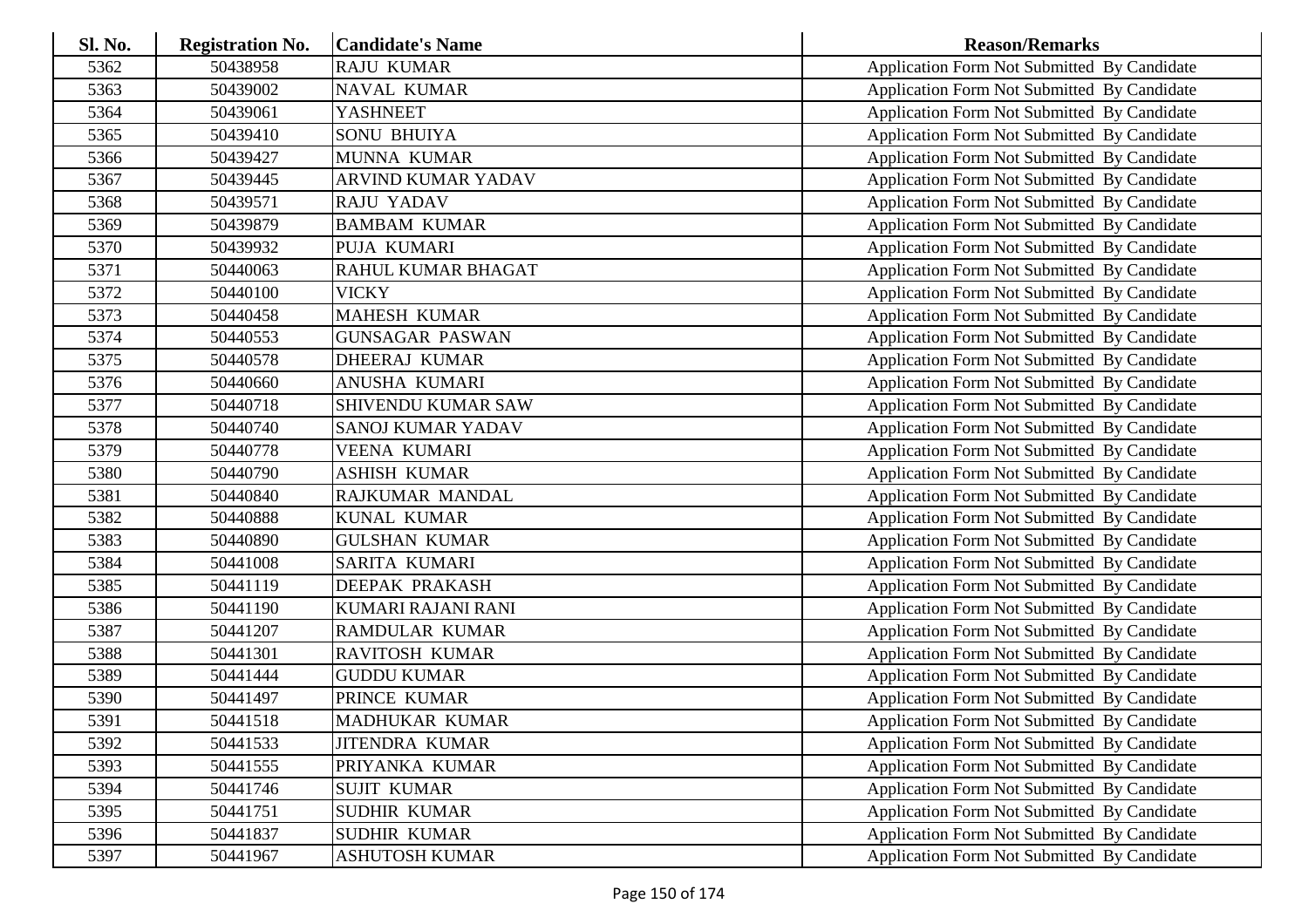| Sl. No. | <b>Registration No.</b> | <b>Candidate's Name</b>   | <b>Reason/Remarks</b>                              |
|---------|-------------------------|---------------------------|----------------------------------------------------|
| 5398    | 50442089                | <b>JUHI KUMARI</b>        | Application Form Not Submitted By Candidate        |
| 5399    | 50442117                | <b>NAVIN KUMAR</b>        | Application Form Not Submitted By Candidate        |
| 5400    | 50442229                | <b>DURESH KUMAR</b>       | Application Form Not Submitted By Candidate        |
| 5401    | 50442238                | <b>MANISH KUMAR</b>       | Application Form Not Submitted By Candidate        |
| 5402    | 50442397                | SHARWAN KUMAR TATMA       | Application Form Not Submitted By Candidate        |
| 5403    | 50442444                | <b>VIKASH MISHRA</b>      | Application Form Not Submitted By Candidate        |
| 5404    | 50442458                | <b>SANTOSH KUMAR</b>      | Application Form Not Submitted By Candidate        |
| 5405    | 50442498                | <b>VINAY KUMAR PANDEY</b> | Application Form Not Submitted By Candidate        |
| 5406    | 50442516                | <b>LOKESH RAJAK</b>       | Application Form Not Submitted By Candidate        |
| 5407    | 50442596                | YASHVEER KUMAR            | Application Form Not Submitted By Candidate        |
| 5408    | 50442623                | <b>MANJEET KUMAR</b>      | Application Form Not Submitted By Candidate        |
| 5409    | 50442679                | <b>ANUPAM KUMAR</b>       | Application Form Not Submitted By Candidate        |
| 5410    | 50442912                | <b>SANDHYA</b>            | Application Form Not Submitted By Candidate        |
| 5411    | 50443000                | <b>SUFAID ALI</b>         | Application Form Not Submitted By Candidate        |
| 5412    | 50443215                | <b>FANTUSH PASWAN</b>     | Application Form Not Submitted By Candidate        |
| 5413    | 50443253                | <b>SUNIL KUMAR DAS</b>    | Application Form Not Submitted By Candidate        |
| 5414    | 50443302                | <b>SAGAR KUMAR YADAV</b>  | Application Form Not Submitted By Candidate        |
| 5415    | 50443303                | <b>LOKESH RAJAK</b>       | Application Form Not Submitted By Candidate        |
| 5416    | 50443312                | <b>SUMIT KUMAR</b>        | Application Form Not Submitted By Candidate        |
| 5417    | 50443494                | DIVYA BHARTI SINHA        | Application Form Not Submitted By Candidate        |
| 5418    | 50443506                | <b>RAKESH KUMAR</b>       | Application Form Not Submitted By Candidate        |
| 5419    | 50443517                | <b>RITU KUMARI</b>        | Application Form Not Submitted By Candidate        |
| 5420    | 50443702                | <b>RAVI KUMAR</b>         | Application Form Not Submitted By Candidate        |
| 5421    | 50443914                | RINA KUMARI               | Application Form Not Submitted By Candidate        |
| 5422    | 50444072                | <b>RAJAN KUMAR YADAV</b>  | Application Form Not Submitted By Candidate        |
| 5423    | 50444156                | SONI KUMARI               | Application Form Not Submitted By Candidate        |
| 5424    | 50444278                | <b>AJIT KUMAR SAH</b>     | Application Form Not Submitted By Candidate        |
| 5425    | 50444324                | <b>SARWJEET KUMAR RAM</b> | Application Form Not Submitted By Candidate        |
| 5426    | 50444387                | <b>AJAY KUMAR</b>         | Application Form Not Submitted By Candidate        |
| 5427    | 50444435                | <b>DIPA KUMARI</b>        | Application Form Not Submitted By Candidate        |
| 5428    | 50444488                | <b>UDAY KUMAR</b>         | Application Form Not Submitted By Candidate        |
| 5429    | 50444548                | <b>SANJEEV KUMAR</b>      | Application Form Not Submitted By Candidate        |
| 5430    | 50444654                | <b>GEETA KUMAR</b>        | Application Form Not Submitted By Candidate        |
| 5431    | 50444713                | RAHUL KUMAR PASWAN        | Application Form Not Submitted By Candidate        |
| 5432    | 50444765                | AMAN PRAKASH RAJAK        | <b>Application Form Not Submitted By Candidate</b> |
| 5433    | 50444814                | <b>GEETA KUMARI</b>       | Application Form Not Submitted By Candidate        |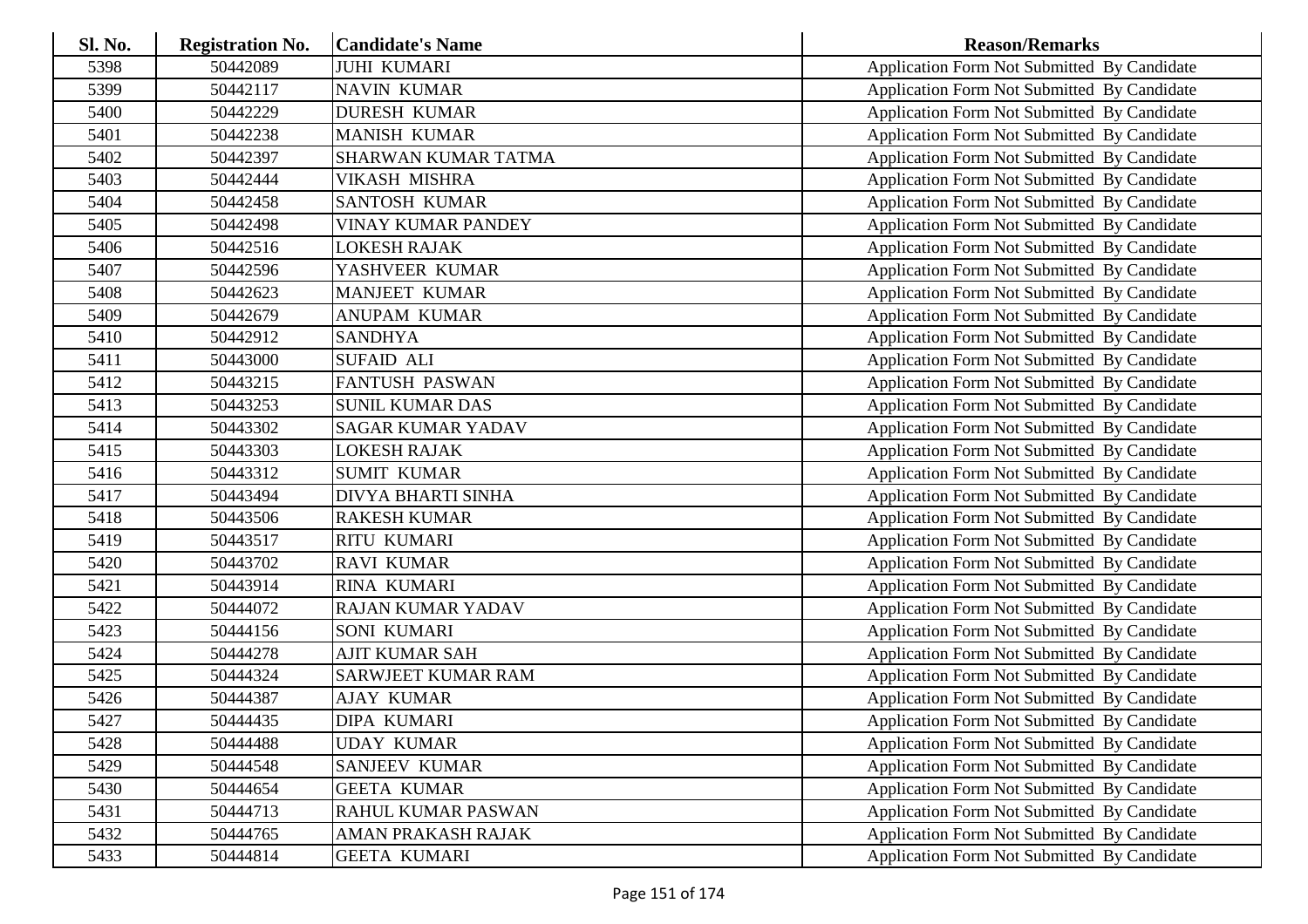| Sl. No. | <b>Registration No.</b> | <b>Candidate's Name</b>    | <b>Reason/Remarks</b>                              |
|---------|-------------------------|----------------------------|----------------------------------------------------|
| 5434    | 50444826                | <b>BITTU KUMAR</b>         | Application Form Not Submitted By Candidate        |
| 5435    | 50444883                | SHWETA KUMARI              | Application Form Not Submitted By Candidate        |
| 5436    | 50444991                | SANJU KUMARI               | Application Form Not Submitted By Candidate        |
| 5437    | 50445076                | <b>PAWAN KUMAR</b>         | Application Form Not Submitted By Candidate        |
| 5438    | 50445112                | SONI KUMARI                | Application Form Not Submitted By Candidate        |
| 5439    | 50445146                | <b>AMIT KUMAR</b>          | Application Form Not Submitted By Candidate        |
| 5440    | 50445157                | ASHUTOSH KUMAR PASWAN      | Application Form Not Submitted By Candidate        |
| 5441    | 50445184                | <b>SUMIT KUMAR MISHRA</b>  | Application Form Not Submitted By Candidate        |
| 5442    | 50445450                | HANS RANJAN KUMAR          | Application Form Not Submitted By Candidate        |
| 5443    | 50445458                | <b>VIKASH KUMAR</b>        | Application Form Not Submitted By Candidate        |
| 5444    | 50445654                | <b>RAJEEV KUMAR</b>        | Application Form Not Submitted By Candidate        |
| 5445    | 50445666                | <b>GAURAV KUMAR</b>        | Application Form Not Submitted By Candidate        |
| 5446    | 50445679                | <b>SACHIT KUMAR</b>        | Application Form Not Submitted By Candidate        |
| 5447    | 50445780                | PANKAJ KUMAR RAM           | Application Form Not Submitted By Candidate        |
| 5448    | 50445784                | <b>AKASH</b>               | Application Form Not Submitted By Candidate        |
| 5449    | 50445810                | <b>GYANI KUMAR</b>         | <b>Application Form Not Submitted By Candidate</b> |
| 5450    | 50445849                | RUPNARAYAN PASWAN          | Application Form Not Submitted By Candidate        |
| 5451    | 50445898                | <b>RAJAN KUMAR PANDIT</b>  | Application Form Not Submitted By Candidate        |
| 5452    | 50445902                | <b>GOPAL KUMAR</b>         | Application Form Not Submitted By Candidate        |
| 5453    | 50445958                | <b>RAVI KUMAR SINGH</b>    | Application Form Not Submitted By Candidate        |
| 5454    | 50445970                | AMARDEEP KUMAR             | Application Form Not Submitted By Candidate        |
| 5455    | 50446006                | <b>DEEPAK KUMAR</b>        | Application Form Not Submitted By Candidate        |
| 5456    | 50446025                | <b>MITHUN KUMAR PASWAN</b> | Application Form Not Submitted By Candidate        |
| 5457    | 50446027                | NITESH KUMAR SINGH         | Application Form Not Submitted By Candidate        |
| 5458    | 50446166                | <b>BITTU PRAJAPATI</b>     | Application Form Not Submitted By Candidate        |
| 5459    | 50446227                | RAJA BABU CHAUPAL          | Application Form Not Submitted By Candidate        |
| 5460    | 50446281                | <b>RAUSHAN KUMAR</b>       | Application Form Not Submitted By Candidate        |
| 5461    | 50446320                | AASHISH RANJAN JHA         | Application Form Not Submitted By Candidate        |
| 5462    | 50446344                | MITHILESH KUMAR PASWAN     | Application Form Not Submitted By Candidate        |
| 5463    | 50446361                | <b>RAMVILAS PASWAN</b>     | Application Form Not Submitted By Candidate        |
| 5464    | 50446387                | PREETI KUMARI              | Application Form Not Submitted By Candidate        |
| 5465    | 50446454                | RINKU KUMARI               | Application Form Not Submitted By Candidate        |
| 5466    | 50446567                | PRIYANSHU SRIVASTAVA       | <b>Application Form Not Submitted By Candidate</b> |
| 5467    | 50446674                | <b>RANJAN KUMARI</b>       | Application Form Not Submitted By Candidate        |
| 5468    | 50446679                | <b>AJAY KUMAR</b>          | Application Form Not Submitted By Candidate        |
| 5469    | 50446795                | SUNITA KUMARI              | Application Form Not Submitted By Candidate        |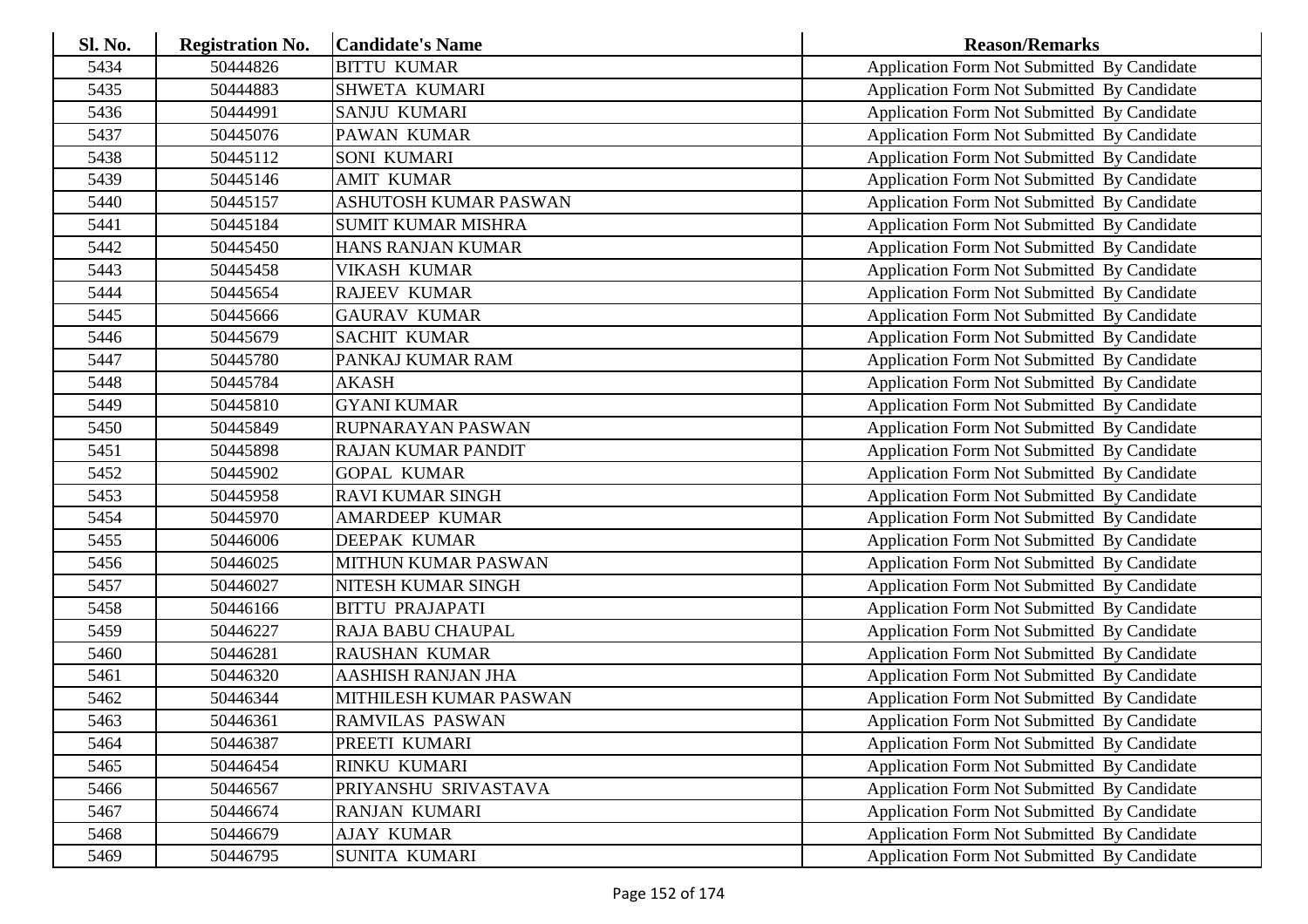| Sl. No. | <b>Registration No.</b> | <b>Candidate's Name</b>    | <b>Reason/Remarks</b>                              |
|---------|-------------------------|----------------------------|----------------------------------------------------|
| 5470    | 50446833                | <b>MANJAY KUMAR</b>        | Application Form Not Submitted By Candidate        |
| 5471    | 50446850                | <b>DEEPU PRASAD</b>        | Application Form Not Submitted By Candidate        |
| 5472    | 50446893                | <b>VIVEK KUMAR</b>         | Application Form Not Submitted By Candidate        |
| 5473    | 50446979                | <b>GAURAV KUMAR SINGH</b>  | Application Form Not Submitted By Candidate        |
| 5474    | 50447055                | <b>SANTOSH KUMAR</b>       | Application Form Not Submitted By Candidate        |
| 5475    | 50447096                | <b>MANISH KUMAR TIWARI</b> | Application Form Not Submitted By Candidate        |
| 5476    | 50447257                | <b>ABHINASH SINGH</b>      | Application Form Not Submitted By Candidate        |
| 5477    | 50447347                | <b>ALOK KUMAR SINGH</b>    | Application Form Not Submitted By Candidate        |
| 5478    | 50447399                | <b>ADITYA RANJAN</b>       | Application Form Not Submitted By Candidate        |
| 5479    | 50447493                | <b>RANVIR KUMAR</b>        | Application Form Not Submitted By Candidate        |
| 5480    | 50447756                | RAVI RANJAN KUMAR PASWAN   | Application Form Not Submitted By Candidate        |
| 5481    | 50447783                | <b>MANNU KUMAR</b>         | Application Form Not Submitted By Candidate        |
| 5482    | 50447870                | SHARMILA KUMARI            | Application Form Not Submitted By Candidate        |
| 5483    | 50447911                | PANKAJ KUMAR               | Application Form Not Submitted By Candidate        |
| 5484    | 50448092                | <b>RAHUL KUMAR</b>         | Application Form Not Submitted By Candidate        |
| 5485    | 50448190                | <b>DHEERAJ</b>             | Application Form Not Submitted By Candidate        |
| 5486    | 50448273                | MD SHAHNAWAZ ALAM          | Application Form Not Submitted By Candidate        |
| 5487    | 50448286                | <b>RANJU KUMARI</b>        | Application Form Not Submitted By Candidate        |
| 5488    | 50448371                | ANSHU KUMARI               | Application Form Not Submitted By Candidate        |
| 5489    | 50448578                | KAUSHAL KUMAR              | Application Form Not Submitted By Candidate        |
| 5490    | 50448690                | PREM RAJ                   | Application Form Not Submitted By Candidate        |
| 5491    | 50448769                | <b>DEEP RANJAN</b>         | Application Form Not Submitted By Candidate        |
| 5492    | 50448921                | NIDHI KUMARI               | Application Form Not Submitted By Candidate        |
| 5493    | 50448958                | PUJA KUMARI                | Application Form Not Submitted By Candidate        |
| 5494    | 50449107                | <b>ANSHU KUMAR</b>         | Application Form Not Submitted By Candidate        |
| 5495    | 50449134                | <b>SAHEB HUSSAIN</b>       | Application Form Not Submitted By Candidate        |
| 5496    | 50449225                | <b>BHARTI KUMARI</b>       | Application Form Not Submitted By Candidate        |
| 5497    | 50449239                | <b>AMIT KUMAR PANDEY</b>   | Application Form Not Submitted By Candidate        |
| 5498    | 50449508                | AMARJIT KUMAR              | Application Form Not Submitted By Candidate        |
| 5499    | 50449597                | <b>DEEPAK KUMAR</b>        | Application Form Not Submitted By Candidate        |
| 5500    | 50449705                | KAVITA KUMARI              | <b>Application Form Not Submitted By Candidate</b> |
| 5501    | 50449737                | ANGAD KUMAR                | <b>Application Form Not Submitted By Candidate</b> |
| 5502    | 50449742                | PINKI KUMARI               | Application Form Not Submitted By Candidate        |
| 5503    | 50449864                | PRITHVI RAJBHAR            | Application Form Not Submitted By Candidate        |
| 5504    | 50449926                | POOJA KUMARI               | <b>Application Form Not Submitted By Candidate</b> |
| 5505    | 50450138                | KANHAIYA KUMAR             | <b>Application Form Not Submitted By Candidate</b> |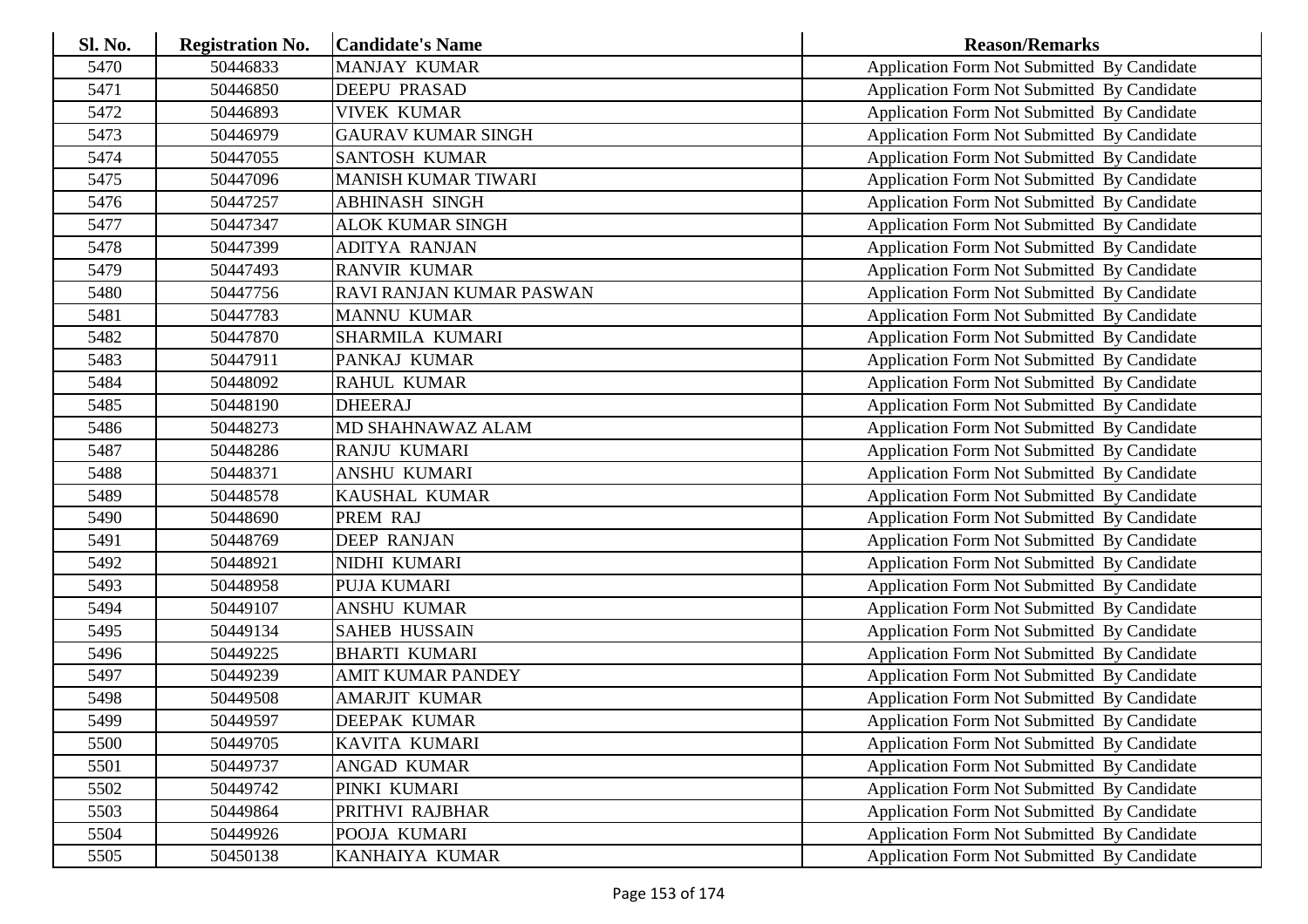| Sl. No. | <b>Registration No.</b> | <b>Candidate's Name</b>   | <b>Reason/Remarks</b>                              |
|---------|-------------------------|---------------------------|----------------------------------------------------|
| 5506    | 50450211                | SHWETA KUMARI             | Application Form Not Submitted By Candidate        |
| 5507    | 50450222                | <b>AWDHESH KUMAR RAM</b>  | Application Form Not Submitted By Candidate        |
| 5508    | 50450253                | MADHUKANT PASWAN          | Application Form Not Submitted By Candidate        |
| 5509    | 50450269                | RAVIRANJAN KUMAR          | Application Form Not Submitted By Candidate        |
| 5510    | 50450342                | <b>DILIP PASWAN</b>       | Application Form Not Submitted By Candidate        |
| 5511    | 50450486                | <b>CHANDAN KUMAR</b>      | Application Form Not Submitted By Candidate        |
| 5512    | 50450521                | ANKIT KUMAR SINGH         | Application Form Not Submitted By Candidate        |
| 5513    | 50450522                | <b>CHANDAN KUMAR</b>      | Application Form Not Submitted By Candidate        |
| 5514    | 50450523                | <b>DEEPAK KUMAR</b>       | Application Form Not Submitted By Candidate        |
| 5515    | 50450596                | <b>BIBHUTI KUMAR</b>      | Application Form Not Submitted By Candidate        |
| 5516    | 50450708                | ANUPA KUMARI              | Application Form Not Submitted By Candidate        |
| 5517    | 50450877                | <b>BIPUL PANDEY</b>       | Application Form Not Submitted By Candidate        |
| 5518    | 50450905                | <b>REESHI KUMAR</b>       | Application Form Not Submitted By Candidate        |
| 5519    | 50450920                | LAXMI KUMARI              | Application Form Not Submitted By Candidate        |
| 5520    | 50450999                | <b>GOURAB KUMAR</b>       | Application Form Not Submitted By Candidate        |
| 5521    | 50451054                | <b>ASHA KUMARI</b>        | Application Form Not Submitted By Candidate        |
| 5522    | 50451170                | PUJA KUMARI               | Application Form Not Submitted By Candidate        |
| 5523    | 50451186                | <b>LAL KISHOR RAM</b>     | Application Form Not Submitted By Candidate        |
| 5524    | 50451207                | <b>SUMAN KUMAR</b>        | Application Form Not Submitted By Candidate        |
| 5525    | 50451272                | KAUSHALYA KUMARI          | Application Form Not Submitted By Candidate        |
| 5526    | 50451436                | <b>NOOR ALAM</b>          | Application Form Not Submitted By Candidate        |
| 5527    | 50451493                | PUJA KUMARI               | Application Form Not Submitted By Candidate        |
| 5528    | 50451522                | <b>SANTOSH KUMAR</b>      | Application Form Not Submitted By Candidate        |
| 5529    | 50451566                | PAWAN KUMAR               | Application Form Not Submitted By Candidate        |
| 5530    | 50451575                | <b>ARYAN RAJ</b>          | Application Form Not Submitted By Candidate        |
| 5531    | 50451602                | <b>MD AAMIZ QUAMAR</b>    | Application Form Not Submitted By Candidate        |
| 5532    | 50451633                | <b>BIKASH KUMAR</b>       | Application Form Not Submitted By Candidate        |
| 5533    | 50451735                | <b>VIKASH KUMAR</b>       | Application Form Not Submitted By Candidate        |
| 5534    | 50451771                | <b>SHTRUGHN KUMAR</b>     | Application Form Not Submitted By Candidate        |
| 5535    | 50451805                | <b>DIPU KUMARI</b>        | Application Form Not Submitted By Candidate        |
| 5536    | 50451817                | <b>AASHISH KUMAR</b>      | <b>Application Form Not Submitted By Candidate</b> |
| 5537    | 50451839                | PRAKASH UPADHYAY          | Application Form Not Submitted By Candidate        |
| 5538    | 50451857                | <b>MONU KUMAR</b>         | Application Form Not Submitted By Candidate        |
| 5539    | 50451878                | <b>SAROJ KUMAR PASWAN</b> | Application Form Not Submitted By Candidate        |
| 5540    | 50451881                | NIRBHAY KUMAR UPADHYAY    | <b>Application Form Not Submitted By Candidate</b> |
| 5541    | 50451892                | PUJA KUMARI               | Application Form Not Submitted By Candidate        |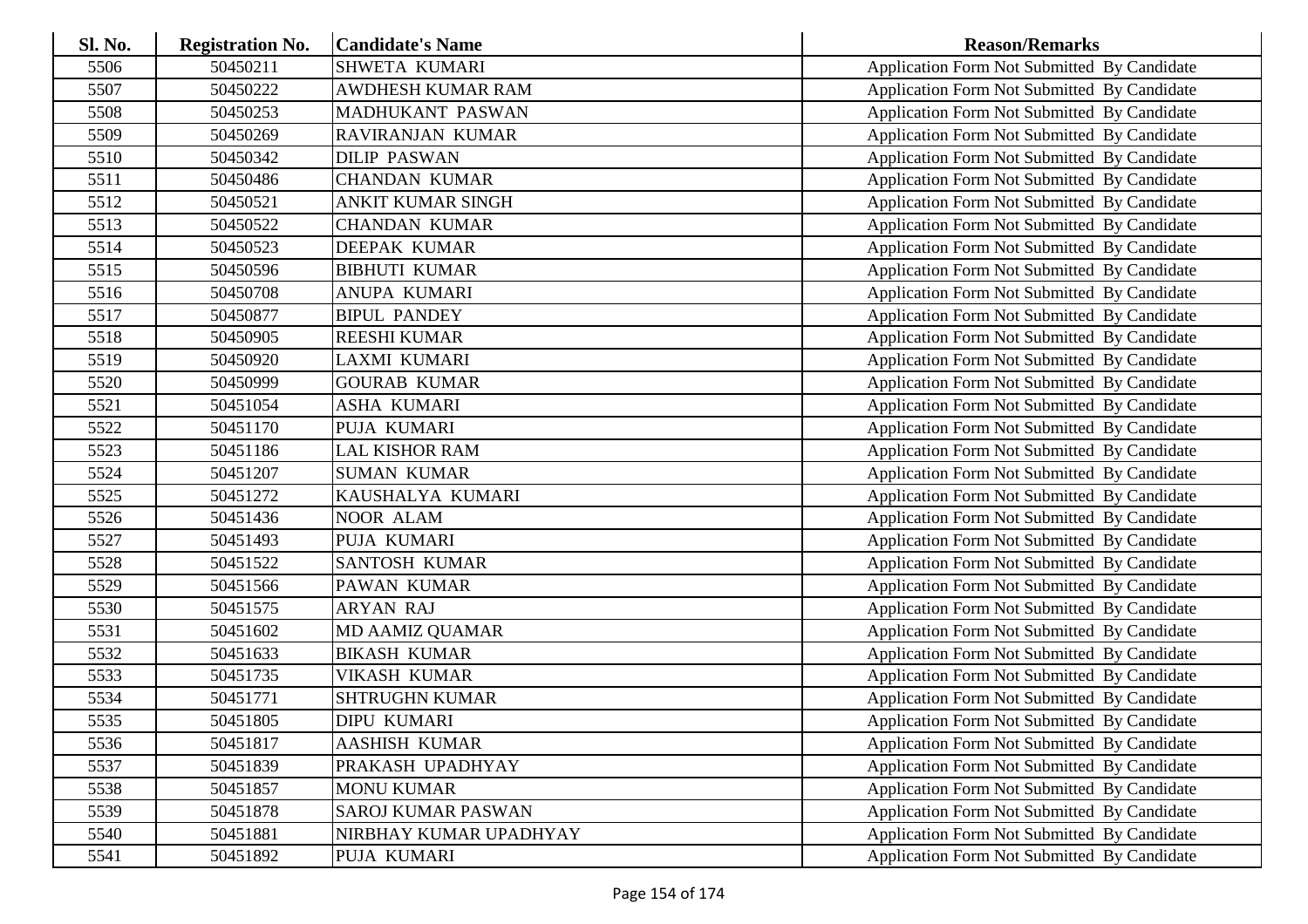| Sl. No. | <b>Registration No.</b> | <b>Candidate's Name</b>    | <b>Reason/Remarks</b>                              |
|---------|-------------------------|----------------------------|----------------------------------------------------|
| 5542    | 50451986                | <b>SHAILESH KUMAR</b>      | Application Form Not Submitted By Candidate        |
| 5543    | 50452131                | <b>BRAJESH PASWAN</b>      | Application Form Not Submitted By Candidate        |
| 5544    | 50452162                | <b>AVNISH KUMAR</b>        | Application Form Not Submitted By Candidate        |
| 5545    | 50452179                | KRISHNA MALI               | Application Form Not Submitted By Candidate        |
| 5546    | 50452379                | PRIYANKA KUMARI            | Application Form Not Submitted By Candidate        |
| 5547    | 50452390                | VIKASH KUMAR               | Application Form Not Submitted By Candidate        |
| 5548    | 50452466                | <b>SADAN PASWAN</b>        | Application Form Not Submitted By Candidate        |
| 5549    | 50452582                | <b>SHAKTI KUMAR</b>        | Application Form Not Submitted By Candidate        |
| 5550    | 50452722                | AMAMUDDIN ANSARI           | Application Form Not Submitted By Candidate        |
| 5551    | 50452842                | <b>AJIT KUMAR</b>          | Application Form Not Submitted By Candidate        |
| 5552    | 50452867                | <b>BIPIN SINGH</b>         | Application Form Not Submitted By Candidate        |
| 5553    | 50452874                | <b>RAVI RAUSHAN</b>        | Application Form Not Submitted By Candidate        |
| 5554    | 50452882                | SHASHI RANJAN KUMAR SINGH  | Application Form Not Submitted By Candidate        |
| 5555    | 50452954                | PRIYANKA KUMARI            | Application Form Not Submitted By Candidate        |
| 5556    | 50453008                | <b>AVINASH KUMAR</b>       | Application Form Not Submitted By Candidate        |
| 5557    | 50453019                | HAREKRISHNA KUMAR THAKUR   | Application Form Not Submitted By Candidate        |
| 5558    | 50453057                | <b>VIRENDRA KUMAR</b>      | Application Form Not Submitted By Candidate        |
| 5559    | 50453149                | <b>SHASHI KANT SHARMA</b>  | Application Form Not Submitted By Candidate        |
| 5560    | 50453221                | <b>RUBY KUMARI</b>         | Application Form Not Submitted By Candidate        |
| 5561    | 50453238                | <b>MD MOJIBUDDIN</b>       | Application Form Not Submitted By Candidate        |
| 5562    | 50453286                | <b>UTTAM KUMAR</b>         | Application Form Not Submitted By Candidate        |
| 5563    | 50453299                | <b>MAHESH KUMAR</b>        | Application Form Not Submitted By Candidate        |
| 5564    | 50453416                | PINKI KUMARI               | Application Form Not Submitted By Candidate        |
| 5565    | 50453453                | <b>RAJA BABU</b>           | Application Form Not Submitted By Candidate        |
| 5566    | 50453553                | <b>MD NAZRE ALAM</b>       | Application Form Not Submitted By Candidate        |
| 5567    | 50453560                | <b>JITENDRA KUMAR</b>      | Application Form Not Submitted By Candidate        |
| 5568    | 50453735                | <b>CHANDA KUMARI</b>       | Application Form Not Submitted By Candidate        |
| 5569    | 50453888                | HEMA KUMARI                | Application Form Not Submitted By Candidate        |
| 5570    | 50453889                | <b>SACHIN KUMAR THAKUR</b> | Application Form Not Submitted By Candidate        |
| 5571    | 50453900                | <b>DILIP KUMAR GUPTA</b>   | Application Form Not Submitted By Candidate        |
| 5572    | 50453944                | MUKESH KUMAR               | Application Form Not Submitted By Candidate        |
| 5573    | 50454032                | <b>SURAJ PARKASH SAROJ</b> | Application Form Not Submitted By Candidate        |
| 5574    | 50454097                | NEELAM KUMARI              | Application Form Not Submitted By Candidate        |
| 5575    | 50454309                | <b>SUBHASH KUMAR</b>       | Application Form Not Submitted By Candidate        |
| 5576    | 50454310                | VISHAL KUMAR               | <b>Application Form Not Submitted By Candidate</b> |
| 5577    | 50454577                | <b>AMIT PAL</b>            | Application Form Not Submitted By Candidate        |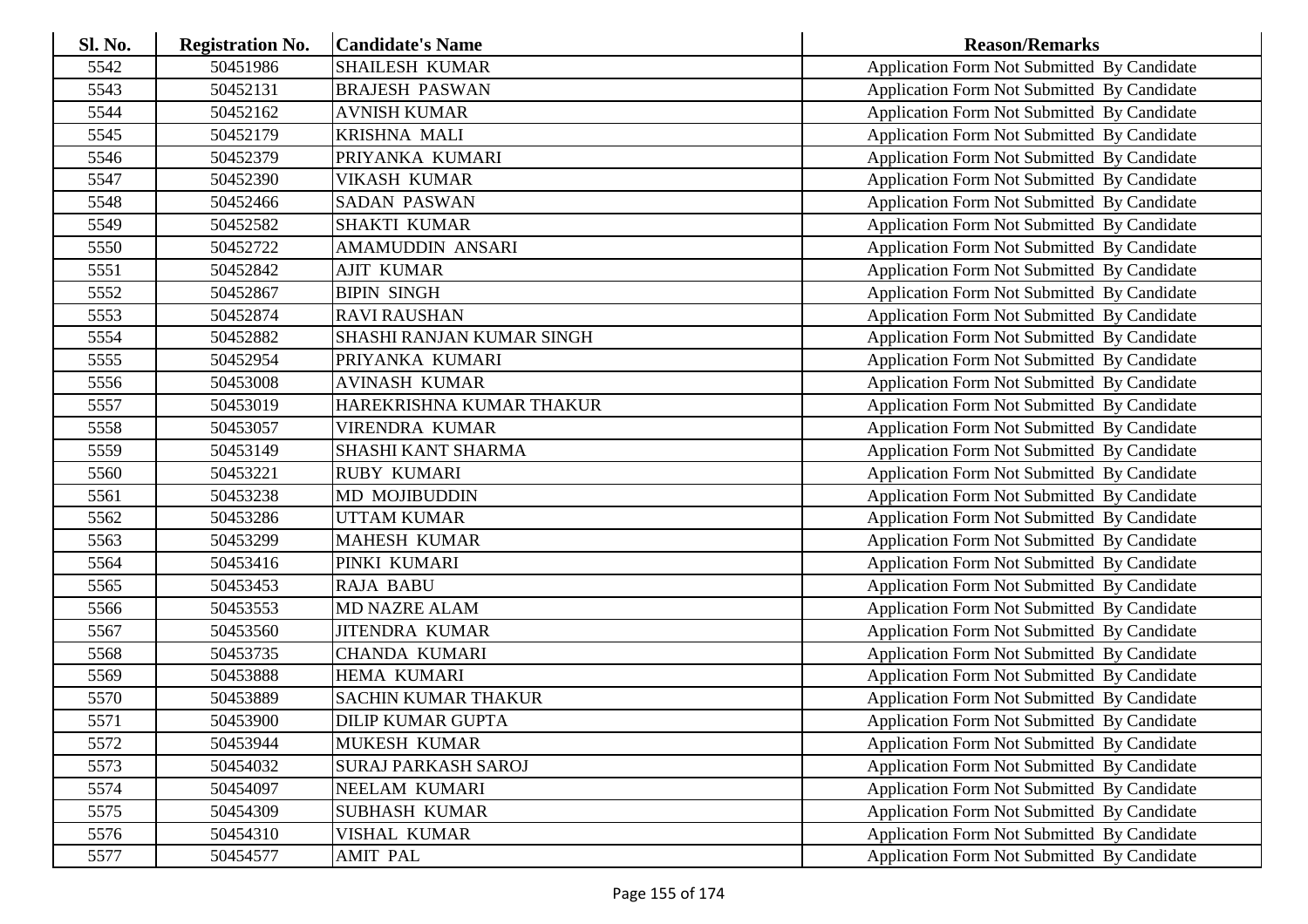| Sl. No. | <b>Registration No.</b> | <b>Candidate's Name</b>       | <b>Reason/Remarks</b>                       |
|---------|-------------------------|-------------------------------|---------------------------------------------|
| 5578    | 50454606                | PANKAJ KUMAR                  | Application Form Not Submitted By Candidate |
| 5579    | 50454791                | <b>SHARAVAN KUMAR</b>         | Application Form Not Submitted By Candidate |
| 5580    | 50454797                | <b>AMIT KUMAR</b>             | Application Form Not Submitted By Candidate |
| 5581    | 50454892                | NITYA KUMAR                   | Application Form Not Submitted By Candidate |
| 5582    | 50454899                | PANKAJ KUMAR                  | Application Form Not Submitted By Candidate |
| 5583    | 50455106                | PANKAJ KUMAR                  | Application Form Not Submitted By Candidate |
| 5584    | 50455184                | SIDDHARTH SHEKHAWAT           | Application Form Not Submitted By Candidate |
| 5585    | 50455638                | <b>MANISH KUMAR VIDYARTHI</b> | Application Form Not Submitted By Candidate |
| 5586    | 50455710                | SIDDHARTH SHEKHAWAT           | Application Form Not Submitted By Candidate |
| 5587    | 50456126                | SACHITANAND KAMAT             | Application Form Not Submitted By Candidate |
| 5588    | 50456145                | <b>CHITRANJAN PASWAN</b>      | Application Form Not Submitted By Candidate |
| 5589    | 50456164                | NITISH KUMAR                  | Application Form Not Submitted By Candidate |
| 5590    | 50456271                | <b>ANIL KUMAR YADAV</b>       | Application Form Not Submitted By Candidate |
| 5591    | 50456281                | <b>VICKY KUMAR</b>            | Application Form Not Submitted By Candidate |
| 5592    | 50456550                | <b>AJIT KUMAR</b>             | Application Form Not Submitted By Candidate |
| 5593    | 50456741                | <b>VIKKEE KUMAR</b>           | Application Form Not Submitted By Candidate |
| 5594    | 50456743                | PRABHAT KUMAR                 | Application Form Not Submitted By Candidate |
| 5595    | 50456916                | NIRAJ KUMAR                   | Application Form Not Submitted By Candidate |
| 5596    | 50456980                | <b>SUJEET KUMAR</b>           | Application Form Not Submitted By Candidate |
| 5597    | 50457052                | NIRMALA KUMARI                | Application Form Not Submitted By Candidate |
| 5598    | 50457181                | <b>MD IMRAN ALAM</b>          | Application Form Not Submitted By Candidate |
| 5599    | 50457198                | <b>SUKHSAGAR KUMAR</b>        | Application Form Not Submitted By Candidate |
| 5600    | 50457261                | VISHAL KUMAR                  | Application Form Not Submitted By Candidate |
| 5601    | 50457285                | <b>RANJEET KUMAR</b>          | Application Form Not Submitted By Candidate |
| 5602    | 50457312                | RAJNANDANI KUMARI             | Application Form Not Submitted By Candidate |
| 5603    | 50457328                | <b>RAJU KUMAR</b>             | Application Form Not Submitted By Candidate |
| 5604    | 50457329                | PRIYANSU RAJ                  | Application Form Not Submitted By Candidate |
| 5605    | 50457331                | <b>BIVA KUMARI</b>            | Application Form Not Submitted By Candidate |
| 5606    | 50457340                | MITHLESH KUMAR                | Application Form Not Submitted By Candidate |
| 5607    | 50457493                | <b>CHANDAN KUMAR</b>          | Application Form Not Submitted By Candidate |
| 5608    | 50457572                | SANJAY KUMAR                  | Application Form Not Submitted By Candidate |
| 5609    | 50457955                | <b>MD NASHRUL HASSAN</b>      | Application Form Not Submitted By Candidate |
| 5610    | 50458003                | <b>MITHUN KUMAR</b>           | Application Form Not Submitted By Candidate |
| 5611    | 50458469                | NILU KUMARI                   | Application Form Not Submitted By Candidate |
| 5612    | 50458644                | <b>JYOTIRADITYA</b>           | Application Form Not Submitted By Candidate |
| 5613    | 50458763                | <b>SAGAR KUMAR</b>            | Application Form Not Submitted By Candidate |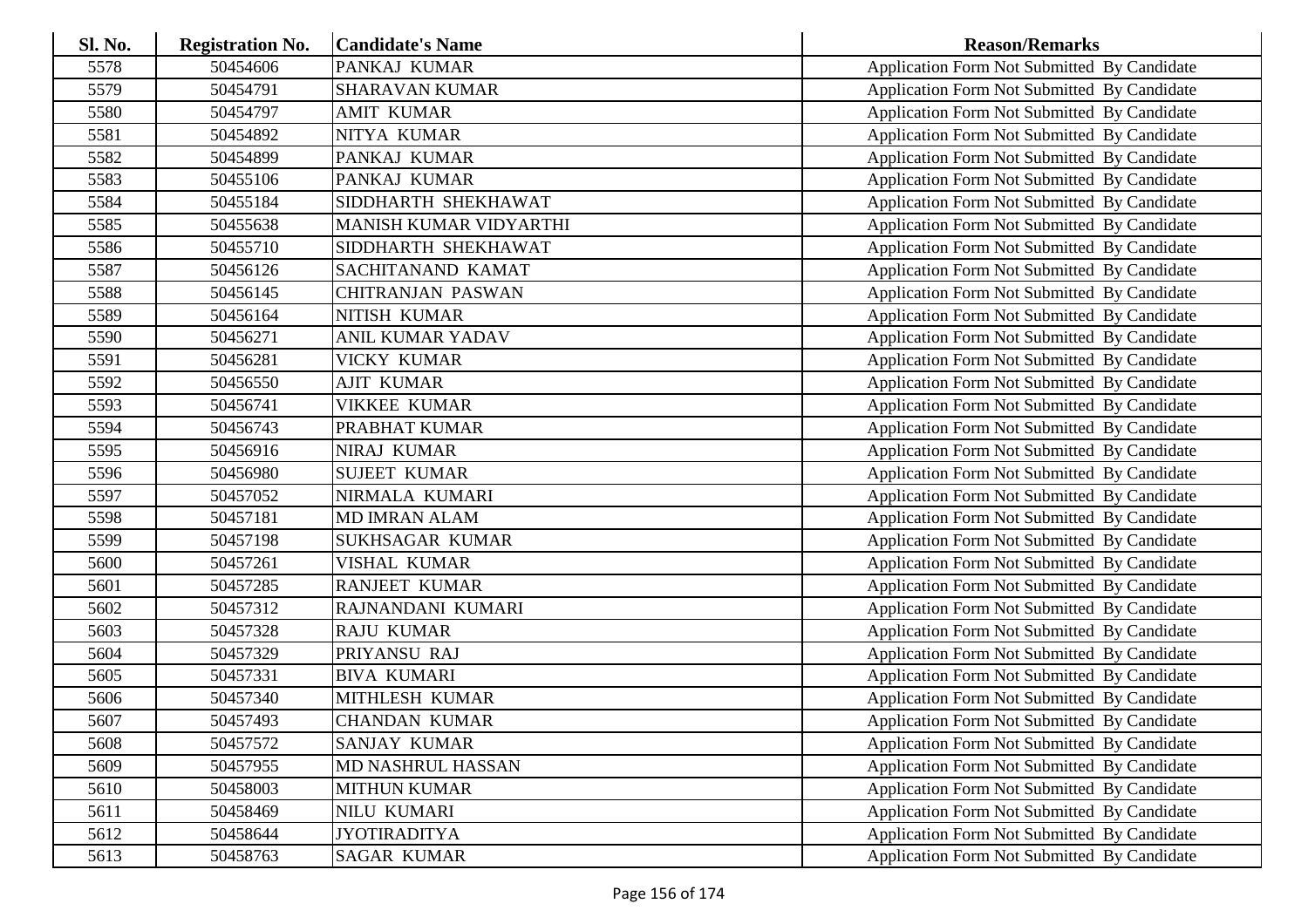| Sl. No. | <b>Registration No.</b> | <b>Candidate's Name</b>   | <b>Reason/Remarks</b>                       |
|---------|-------------------------|---------------------------|---------------------------------------------|
| 5614    | 50458898                | <b>UPENDRA KUMAR</b>      | Application Form Not Submitted By Candidate |
| 5615    | 50458908                | <b>VIKASH KUMAR</b>       | Application Form Not Submitted By Candidate |
| 5616    | 50458956                | <b>CHANDAN KUMAR</b>      | Application Form Not Submitted By Candidate |
| 5617    | 50459133                | <b>AJAY KUMAR KAMTI</b>   | Application Form Not Submitted By Candidate |
| 5618    | 50459314                | <b>GOVINDA KUMAR</b>      | Application Form Not Submitted By Candidate |
| 5619    | 50459316                | <b>UDAY KUMAR RAM</b>     | Application Form Not Submitted By Candidate |
| 5620    | 50459370                | <b>BIPIN KUMAR</b>        | Application Form Not Submitted By Candidate |
| 5621    | 50459458                | <b>GUDDU KUMAR SAH</b>    | Application Form Not Submitted By Candidate |
| 5622    | 50459512                | <b>SANGITA KUMARI</b>     | Application Form Not Submitted By Candidate |
| 5623    | 50459675                | <b>AJEET KUMAR</b>        | Application Form Not Submitted By Candidate |
| 5624    | 50459798                | RAJESH KUMAR PASWAN       | Application Form Not Submitted By Candidate |
| 5625    | 50459831                | SHIBU KUMAR SINGH         | Application Form Not Submitted By Candidate |
| 5626    | 50459884                | <b>RITESH KUMAR</b>       | Application Form Not Submitted By Candidate |
| 5627    | 50459974                | SANTOSH KUMAR             | Application Form Not Submitted By Candidate |
| 5628    | 50460018                | <b>CHANDAN KUMAR DAS</b>  | Application Form Not Submitted By Candidate |
| 5629    | 50460137                | PAPPU KUMAR               | Application Form Not Submitted By Candidate |
| 5630    | 50460230                | PRAVIN KUMAR              | Application Form Not Submitted By Candidate |
| 5631    | 50460301                | PRAMOD KUMAR              | Application Form Not Submitted By Candidate |
| 5632    | 50460310                | <b>ROHIT KUMAR</b>        | Application Form Not Submitted By Candidate |
| 5633    | 50460401                | <b>VIKASH KUMAR</b>       | Application Form Not Submitted By Candidate |
| 5634    | 50460451                | <b>SANU KUMAR</b>         | Application Form Not Submitted By Candidate |
| 5635    | 50460501                | <b>ARJUN KUMAR</b>        | Application Form Not Submitted By Candidate |
| 5636    | 50460554                | <b>RANDHIR KUMAR</b>      | Application Form Not Submitted By Candidate |
| 5637    | 50460650                | PRAKASH KUMAR             | Application Form Not Submitted By Candidate |
| 5638    | 50460710                | <b>BRHAMDAVE ROY</b>      | Application Form Not Submitted By Candidate |
| 5639    | 50460780                | <b>RAVI KUMAR</b>         | Application Form Not Submitted By Candidate |
| 5640    | 50460904                | SANTOSH KUMAR HEMBRAM     | Application Form Not Submitted By Candidate |
| 5641    | 50460976                | PINKI KUMARI              | Application Form Not Submitted By Candidate |
| 5642    | 50461062                | PAWAN KUMAR               | Application Form Not Submitted By Candidate |
| 5643    | 50461082                | RAMPHAL PASWAN            | Application Form Not Submitted By Candidate |
| 5644    | 50461223                | HIMANSHU KUMAR KUMAR      | Application Form Not Submitted By Candidate |
| 5645    | 50461372                | SANTOSH KUMAR SAH         | Application Form Not Submitted By Candidate |
| 5646    | 50461436                | <b>GUNJAN KUMAR YADAV</b> | Application Form Not Submitted By Candidate |
| 5647    | 50461494                | <b>SANDEEP KUMAR</b>      | Application Form Not Submitted By Candidate |
| 5648    | 50461559                | AJEET RAM                 | Application Form Not Submitted By Candidate |
| 5649    | 50461658                | <b>CHANDAN KUMAR</b>      | Application Form Not Submitted By Candidate |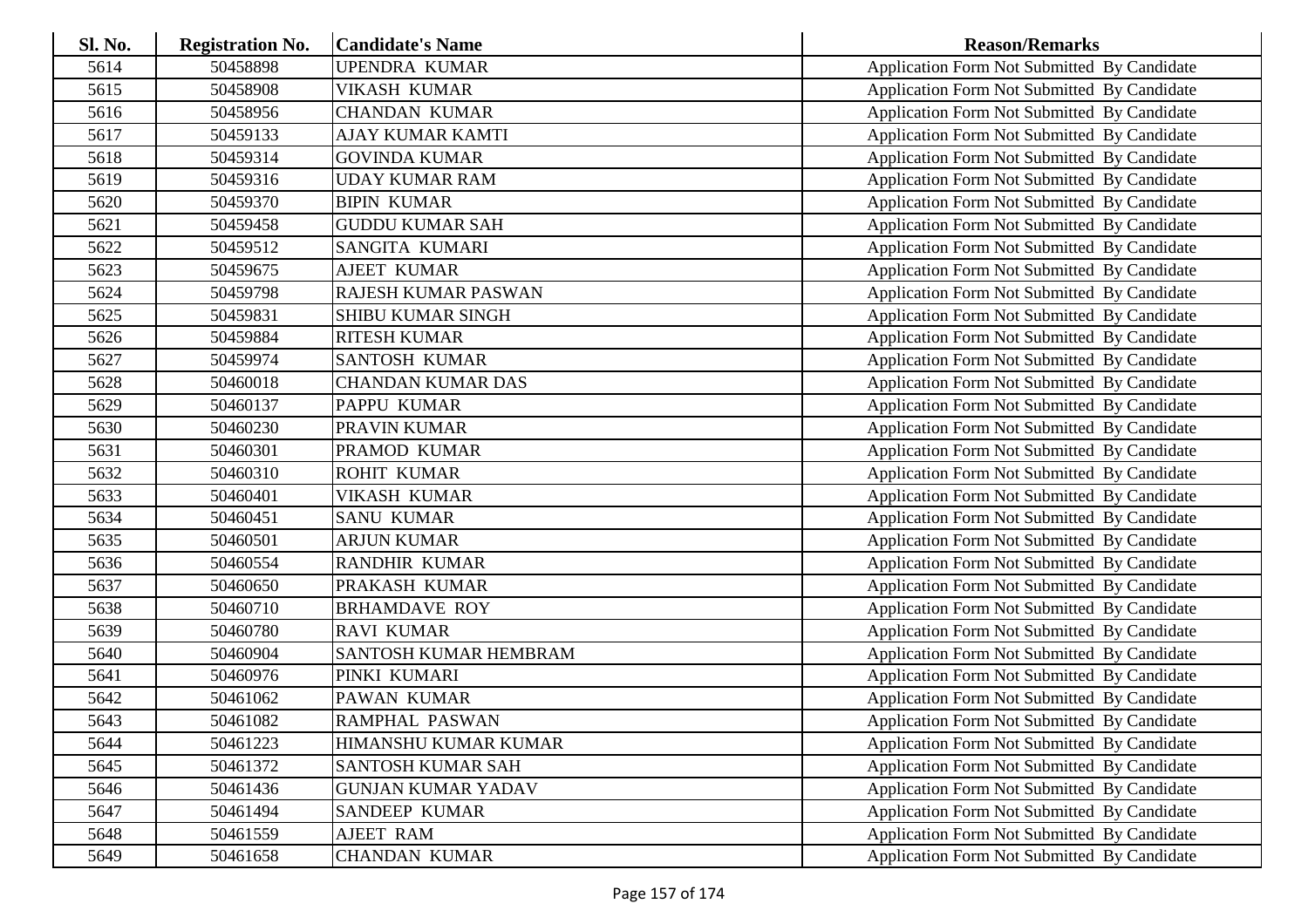| Sl. No. | <b>Registration No.</b> | <b>Candidate's Name</b>    | <b>Reason/Remarks</b>                              |
|---------|-------------------------|----------------------------|----------------------------------------------------|
| 5650    | 50461698                | <b>MOHAN SINGH YADAV</b>   | Application Form Not Submitted By Candidate        |
| 5651    | 50461852                | <b>SUMIT KUMAR</b>         | Application Form Not Submitted By Candidate        |
| 5652    | 50461873                | <b>BIPUL KUMAR SINGH</b>   | Application Form Not Submitted By Candidate        |
| 5653    | 50461934                | <b>KIRAN KUMARI</b>        | Application Form Not Submitted By Candidate        |
| 5654    | 50461967                | MUKESH KUMAR               | Application Form Not Submitted By Candidate        |
| 5655    | 50462088                | <b>SUBODH DEEP KUMAR</b>   | Application Form Not Submitted By Candidate        |
| 5656    | 50462206                | DIVYANDHU KUMAR            | Application Form Not Submitted By Candidate        |
| 5657    | 50462387                | <b>VINAYAK KUMAR</b>       | Application Form Not Submitted By Candidate        |
| 5658    | 50462416                | <b>GULSHAN KUMAR</b>       | Application Form Not Submitted By Candidate        |
| 5659    | 50462473                | <b>KARTIK KUMAR</b>        | Application Form Not Submitted By Candidate        |
| 5660    | 50462603                | PARDEEP CHAUDHARI          | Application Form Not Submitted By Candidate        |
| 5661    | 50462716                | <b>MANINDRA KUMAR</b>      | Application Form Not Submitted By Candidate        |
| 5662    | 50462724                | NAGENDAR KUMAR             | Application Form Not Submitted By Candidate        |
| 5663    | 50462875                | <b>RAJ KUMAR</b>           | Application Form Not Submitted By Candidate        |
| 5664    | 50462977                | PUNITA KUMARI              | Application Form Not Submitted By Candidate        |
| 5665    | 50462990                | <b>CHANDARMA KUMAR RAM</b> | Application Form Not Submitted By Candidate        |
| 5666    | 50463021                | <b>SARVAN KUMAR</b>        | Application Form Not Submitted By Candidate        |
| 5667    | 50463064                | <b>MANCHAN KUMAR</b>       | Application Form Not Submitted By Candidate        |
| 5668    | 50463299                | <b>SASHANT KUMAR</b>       | Application Form Not Submitted By Candidate        |
| 5669    | 50463349                | PUJA KUMARI                | Application Form Not Submitted By Candidate        |
| 5670    | 50463577                | <b>GANESH KUMAR RAM</b>    | Application Form Not Submitted By Candidate        |
| 5671    | 50463598                | <b>GAUTAM KUMAR</b>        | Application Form Not Submitted By Candidate        |
| 5672    | 50463693                | RAGHVENDRA PAL             | Application Form Not Submitted By Candidate        |
| 5673    | 50463751                | <b>RUPESH KUMAR</b>        | Application Form Not Submitted By Candidate        |
| 5674    | 50463759                | <b>SUJEET KUMAR</b>        | Application Form Not Submitted By Candidate        |
| 5675    | 50463841                | <b>GULESHWAR RAY</b>       | Application Form Not Submitted By Candidate        |
| 5676    | 50463847                | <b>CHANDAN KUMAR</b>       | Application Form Not Submitted By Candidate        |
| 5677    | 50463906                | PRINCE KUMAR               | Application Form Not Submitted By Candidate        |
| 5678    | 50463929                | <b>RAKESH KUMAR</b>        | Application Form Not Submitted By Candidate        |
| 5679    | 50463952                | PREM SINGH                 | Application Form Not Submitted By Candidate        |
| 5680    | 50463992                | <b>TAPPU SAH</b>           | <b>Application Form Not Submitted By Candidate</b> |
| 5681    | 50463997                | AJEET KUMAR                | Application Form Not Submitted By Candidate        |
| 5682    | 50464063                | SHUBHAM KUMAR              | Application Form Not Submitted By Candidate        |
| 5683    | 50464082                | AJEET SAH                  | Application Form Not Submitted By Candidate        |
| 5684    | 50464143                | MEJAR KUMAR THAKUR         | <b>Application Form Not Submitted By Candidate</b> |
| 5685    | 50464146                | <b>JITLESH KUMAR</b>       | <b>Application Form Not Submitted By Candidate</b> |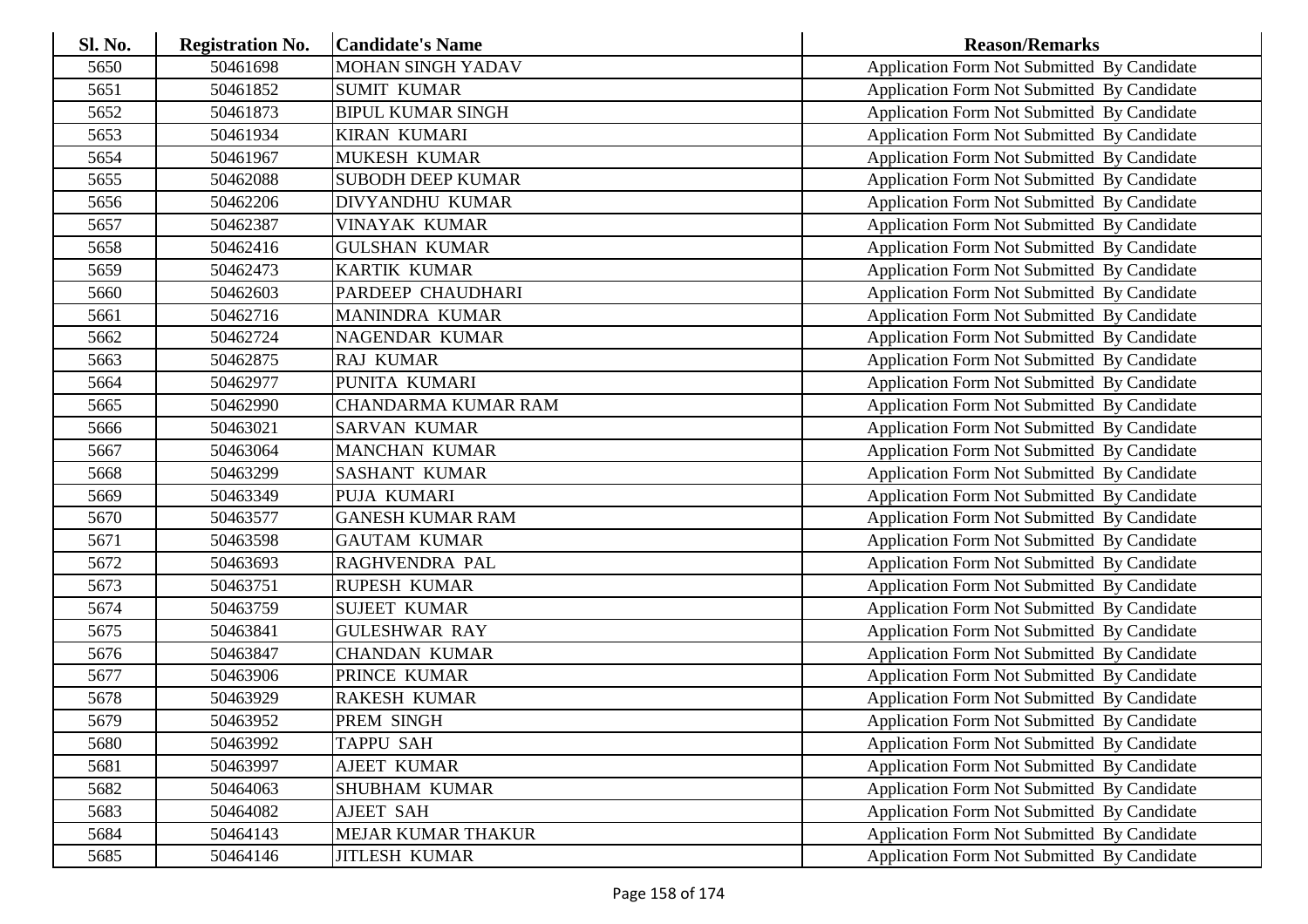| Sl. No. | <b>Registration No.</b> | <b>Candidate's Name</b>      | <b>Reason/Remarks</b>                       |
|---------|-------------------------|------------------------------|---------------------------------------------|
| 5686    | 50464200                | RAGHVENDRA PAL               | Application Form Not Submitted By Candidate |
| 5687    | 50464333                | <b>SHASHI KUMAR</b>          | Application Form Not Submitted By Candidate |
| 5688    | 50464546                | <b>MINU KUMARI</b>           | Application Form Not Submitted By Candidate |
| 5689    | 50464672                | <b>GEETA KUMARI</b>          | Application Form Not Submitted By Candidate |
| 5690    | 50464698                | <b>RUPESH KUMAR</b>          | Application Form Not Submitted By Candidate |
| 5691    | 50464731                | <b>LOVE KUMAR</b>            | Application Form Not Submitted By Candidate |
| 5692    | 50464799                | MD SHAHBAZ                   | Application Form Not Submitted By Candidate |
| 5693    | 50464920                | <b>RAJA KUMAR</b>            | Application Form Not Submitted By Candidate |
| 5694    | 50464928                | <b>MANISH KUMAR</b>          | Application Form Not Submitted By Candidate |
| 5695    | 50465087                | <b>GURIYA KUMARI</b>         | Application Form Not Submitted By Candidate |
| 5696    | 50465136                | <b>ROHIT KUMAR</b>           | Application Form Not Submitted By Candidate |
| 5697    | 50465390                | PUJA KUMARI                  | Application Form Not Submitted By Candidate |
| 5698    | 50465441                | <b>RITU KUMARI</b>           | Application Form Not Submitted By Candidate |
| 5699    | 50465466                | SHRAVAN KUMAR                | Application Form Not Submitted By Candidate |
| 5700    | 50465635                | <b>NUTAN KUMARI</b>          | Application Form Not Submitted By Candidate |
| 5701    | 50465744                | VIKASH KUMAR                 | Application Form Not Submitted By Candidate |
| 5702    | 50466087                | <b>BIBHANTU URAWN</b>        | Application Form Not Submitted By Candidate |
| 5703    | 50466115                | RISHAL KUMAR                 | Application Form Not Submitted By Candidate |
| 5704    | 50466127                | NIDHI BHARTI                 | Application Form Not Submitted By Candidate |
| 5705    | 50466214                | RADHESHYAM KUMAR             | Application Form Not Submitted By Candidate |
| 5706    | 50466330                | <b>AMIT KUMAR</b>            | Application Form Not Submitted By Candidate |
| 5707    | 50466388                | PRINCE KUMAR                 | Application Form Not Submitted By Candidate |
| 5708    | 50466728                | PINTU KUMAR                  | Application Form Not Submitted By Candidate |
| 5709    | 50466903                | SEEMA KUMARI                 | Application Form Not Submitted By Candidate |
| 5710    | 50467000                | <b>CHANCHAL KUMAR THAKUR</b> | Application Form Not Submitted By Candidate |
| 5711    | 50467026                | <b>CHITRANJAN SAH</b>        | Application Form Not Submitted By Candidate |
| 5712    | 50467131                | <b>SANDEEP KUMAR</b>         | Application Form Not Submitted By Candidate |
| 5713    | 50467139                | PAPUN KUMAR                  | Application Form Not Submitted By Candidate |
| 5714    | 50467149                | <b>RAVI KUMAR</b>            | Application Form Not Submitted By Candidate |
| 5715    | 50467266                | <b>VIKASH KUMAR</b>          | Application Form Not Submitted By Candidate |
| 5716    | 50467298                | MITHILESH KUMAR              | Application Form Not Submitted By Candidate |
| 5717    | 50467354                | <b>ANKIT ANAND</b>           | Application Form Not Submitted By Candidate |
| 5718    | 50467520                | <b>BIMLESH KUMAR</b>         | Application Form Not Submitted By Candidate |
| 5719    | 50467570                | MENKA KUMARI                 | Application Form Not Submitted By Candidate |
| 5720    | 50467705                | <b>ANMOL KUMAR</b>           | Application Form Not Submitted By Candidate |
| 5721    | 50467795                | NISHANT KUMAR                | Application Form Not Submitted By Candidate |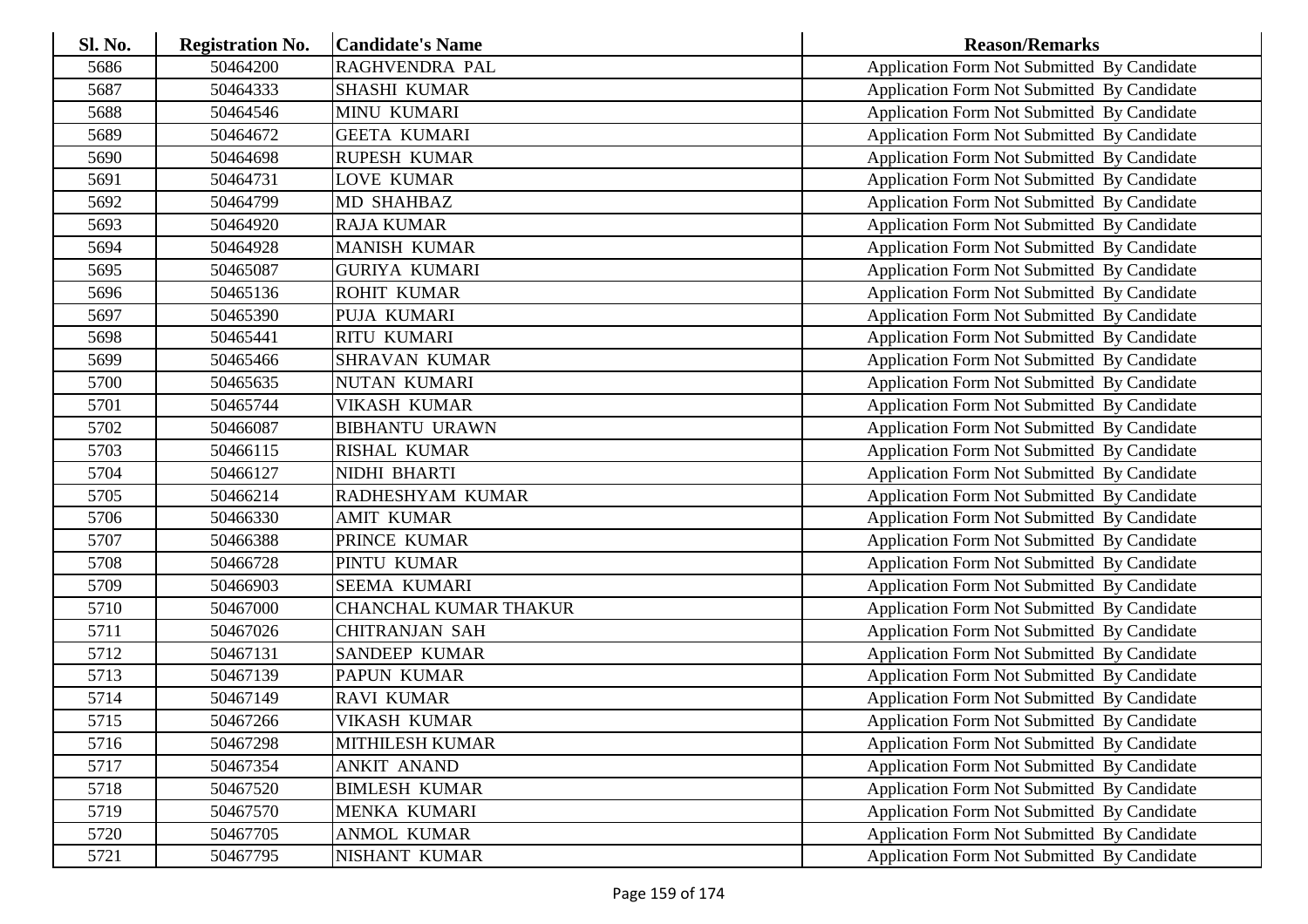| Sl. No. | <b>Registration No.</b> | <b>Candidate's Name</b>  | <b>Reason/Remarks</b>                              |
|---------|-------------------------|--------------------------|----------------------------------------------------|
| 5722    | 50467899                | <b>ROHIT KUMAR YADAV</b> | Application Form Not Submitted By Candidate        |
| 5723    | 50468209                | PRITAM KUMAR             | Application Form Not Submitted By Candidate        |
| 5724    | 50468433                | <b>ANUP KUMAR</b>        | Application Form Not Submitted By Candidate        |
| 5725    | 50468454                | MITIHILESH KUMAR         | Application Form Not Submitted By Candidate        |
| 5726    | 50468469                | <b>SHARVAN KUMAR</b>     | Application Form Not Submitted By Candidate        |
| 5727    | 50468788                | UMASHANKAR PRASAD        | Application Form Not Submitted By Candidate        |
| 5728    | 50468830                | <b>NARESH RAM</b>        | Application Form Not Submitted By Candidate        |
| 5729    | 50468863                | <b>ASHISH ANAND</b>      | Application Form Not Submitted By Candidate        |
| 5730    | 50468865                | <b>RAJ KUMAR</b>         | Application Form Not Submitted By Candidate        |
| 5731    | 50468879                | <b>AADITYA</b>           | Application Form Not Submitted By Candidate        |
| 5732    | 50468880                | NIRAJ KUMAR              | Application Form Not Submitted By Candidate        |
| 5733    | 50469116                | <b>AKASH KUMAR</b>       | Application Form Not Submitted By Candidate        |
| 5734    | 50469220                | <b>BAIDYANATH KUMAR</b>  | Application Form Not Submitted By Candidate        |
| 5735    | 50469418                | <b>RAHUL KUMAR</b>       | Application Form Not Submitted By Candidate        |
| 5736    | 50469503                | <b>REENA KUMARI</b>      | Application Form Not Submitted By Candidate        |
| 5737    | 50469975                | VISHAL KUMAR             | Application Form Not Submitted By Candidate        |
| 5738    | 50469982                | RAM AYODHYA DAS          | Application Form Not Submitted By Candidate        |
| 5739    | 50470157                | <b>KUNDAN KUMAR RAM</b>  | Application Form Not Submitted By Candidate        |
| 5740    | 50470292                | <b>NEEL RAJ</b>          | Application Form Not Submitted By Candidate        |
| 5741    | 50470356                | <b>MANISH KUMAR RAM</b>  | Application Form Not Submitted By Candidate        |
| 5742    | 50470364                | ANUP KUMAR GUPTA         | Application Form Not Submitted By Candidate        |
| 5743    | 50470389                | PRIYANKA KUMARI          | Application Form Not Submitted By Candidate        |
| 5744    | 50470392                | <b>ADARSH KUMAR</b>      | Application Form Not Submitted By Candidate        |
| 5745    | 50470398                | <b>SANTOSH KUMAR</b>     | Application Form Not Submitted By Candidate        |
| 5746    | 50470446                | <b>VIVEK KUMAR SAH</b>   | Application Form Not Submitted By Candidate        |
| 5747    | 50470449                | SANJEET KUMAR            | Application Form Not Submitted By Candidate        |
| 5748    | 50470462                | <b>SABITA KUMARI</b>     | Application Form Not Submitted By Candidate        |
| 5749    | 50470536                | <b>CHAKRADHAR KUMAR</b>  | Application Form Not Submitted By Candidate        |
| 5750    | 50470558                | <b>BABLEE KUMARI</b>     | Application Form Not Submitted By Candidate        |
| 5751    | 50470590                | <b>GOPAL KUMAR</b>       | Application Form Not Submitted By Candidate        |
| 5752    | 50470592                | NIRDOSH KUMAR            | Application Form Not Submitted By Candidate        |
| 5753    | 50470593                | AMRESH KUMAR             | Application Form Not Submitted By Candidate        |
| 5754    | 50470597                | <b>NAVIN KUMAR</b>       | Application Form Not Submitted By Candidate        |
| 5755    | 50470601                | <b>VEENA KUMARI</b>      | Application Form Not Submitted By Candidate        |
| 5756    | 50470713                | <b>GOPAL KUMAR</b>       | <b>Application Form Not Submitted By Candidate</b> |
| 5757    | 50470717                | <b>AMARJEET KUMAR</b>    | Application Form Not Submitted By Candidate        |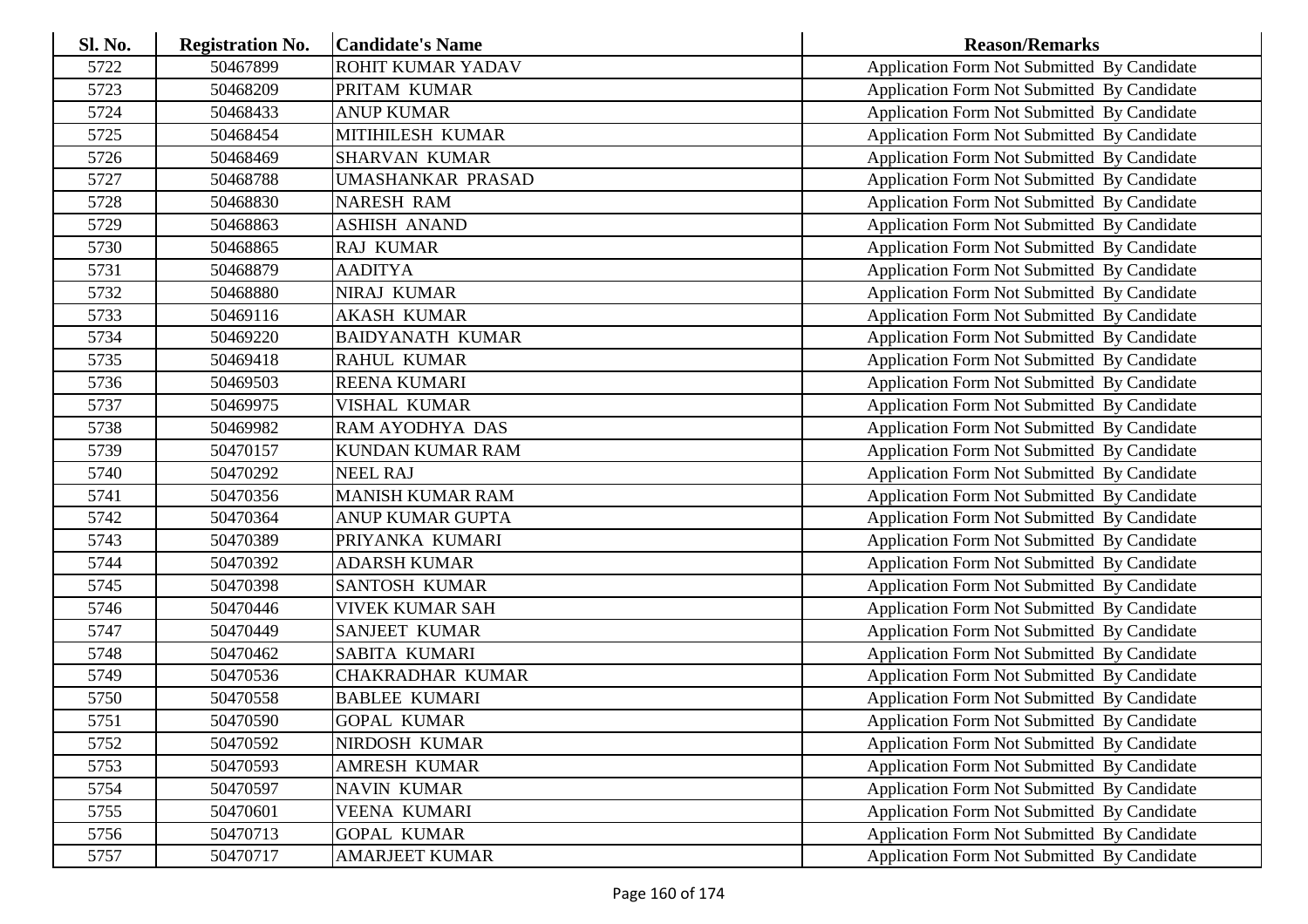| Sl. No. | <b>Registration No.</b> | <b>Candidate's Name</b>      | <b>Reason/Remarks</b>                       |
|---------|-------------------------|------------------------------|---------------------------------------------|
| 5758    | 50470864                | <b>LAKSHMAN YADAV</b>        | Application Form Not Submitted By Candidate |
| 5759    | 50470875                | <b>AMARESH KUMAR</b>         | Application Form Not Submitted By Candidate |
| 5760    | 50470991                | <b>MANISH RAJ</b>            | Application Form Not Submitted By Candidate |
| 5761    | 50470994                | <b>RAKESH KUMAR</b>          | Application Form Not Submitted By Candidate |
| 5762    | 50471007                | JAY PRAKASH MANDAL           | Application Form Not Submitted By Candidate |
| 5763    | 50471017                | PUNAM KUMARI                 | Application Form Not Submitted By Candidate |
| 5764    | 50471078                | DEEPAK PRASAD RANJAN         | Application Form Not Submitted By Candidate |
| 5765    | 50471102                | <b>ROHIT KUMAR</b>           | Application Form Not Submitted By Candidate |
| 5766    | 50471114                | <b>RAVINDRA KUMAR</b>        | Application Form Not Submitted By Candidate |
| 5767    | 50471140                | JAY PRAKASH MANDAL           | Application Form Not Submitted By Candidate |
| 5768    | 50471254                | PUNITA KUMARI                | Application Form Not Submitted By Candidate |
| 5769    | 50471321                | RANJIT KUMAR RAM             | Application Form Not Submitted By Candidate |
| 5770    | 50471331                | DEEPAK KUMAR                 | Application Form Not Submitted By Candidate |
| 5771    | 50471423                | RANJIT KUMAR RAM             | Application Form Not Submitted By Candidate |
| 5772    | 50471474                | <b>JULI KUMARI</b>           | Application Form Not Submitted By Candidate |
| 5773    | 50471490                | <b>MADHU KUMARI</b>          | Application Form Not Submitted By Candidate |
| 5774    | 50471493                | <b>MANISH KUMAR MADHUKAR</b> | Application Form Not Submitted By Candidate |
| 5775    | 50471494                | RANJIT KUMAR RAM             | Application Form Not Submitted By Candidate |
| 5776    | 50471503                | MANMOHAN KUMAR MADHUKAR      | Application Form Not Submitted By Candidate |
| 5777    | 50471504                | SHIVAM KUMAR                 | Application Form Not Submitted By Candidate |
| 5778    | 50471523                | <b>GAUTAM KUMAR</b>          | Application Form Not Submitted By Candidate |
| 5779    | 50471538                | RANJEET KUMAR MANDAL         | Application Form Not Submitted By Candidate |
| 5780    | 50471540                | RAGHWENDRA KUMAR             | Application Form Not Submitted By Candidate |
| 5781    | 50471552                | <b>MD SHAFI AHMAD</b>        | Application Form Not Submitted By Candidate |
| 5782    | 50471586                | <b>RUPESH KUMAR PANDIT</b>   | Application Form Not Submitted By Candidate |
| 5783    | 50471615                | MADHU KUMARI                 | Application Form Not Submitted By Candidate |
| 5784    | 50471725                | ANJALI KUMARI                | Application Form Not Submitted By Candidate |
| 5785    | 50471742                | <b>AKHILESH KUMAR</b>        | Application Form Not Submitted By Candidate |
| 5786    | 50471866                | <b>RUPESH KUMAR DAS</b>      | Application Form Not Submitted By Candidate |
| 5787    | 50471886                | <b>NAJREEN PRAVEEN</b>       | Application Form Not Submitted By Candidate |
| 5788    | 50471932                | <b>RAHUL KUMAR</b>           | Application Form Not Submitted By Candidate |
| 5789    | 50471949                | <b>MURLI KARTIK</b>          | Application Form Not Submitted By Candidate |
| 5790    | 50472008                | SONU RAJ                     | Application Form Not Submitted By Candidate |
| 5791    | 50472064                | <b>CHANDAN SINGH</b>         | Application Form Not Submitted By Candidate |
| 5792    | 50472072                | <b>SHIKHA KUMARI</b>         | Application Form Not Submitted By Candidate |
| 5793    | 50472196                | <b>RAJNISH KUMAR</b>         | Application Form Not Submitted By Candidate |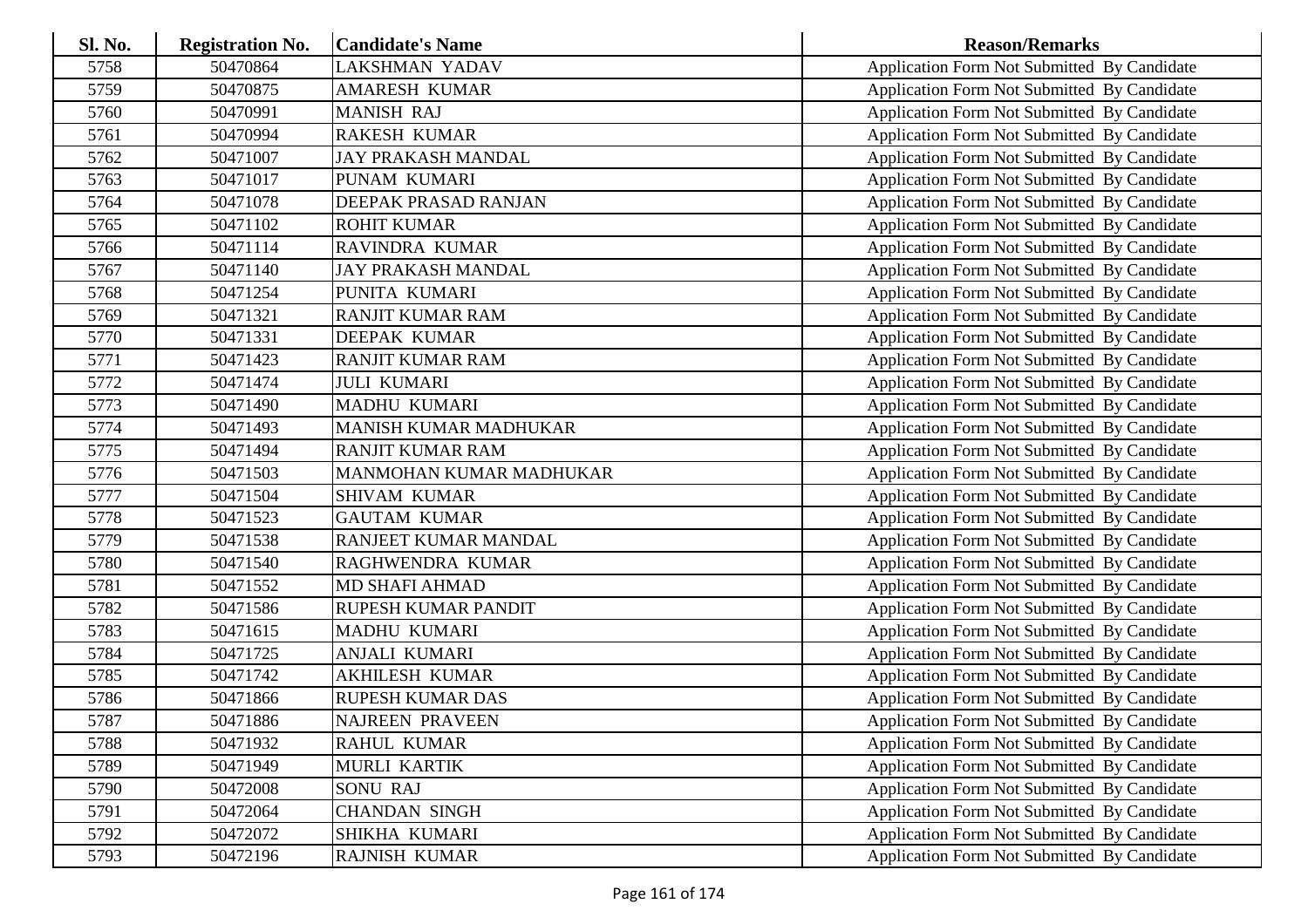| <b>Sl. No.</b> | <b>Registration No.</b> | <b>Candidate's Name</b>    | <b>Reason/Remarks</b>                              |
|----------------|-------------------------|----------------------------|----------------------------------------------------|
| 5794           | 50472197                | <b>JITENDRA KUMAR</b>      | Application Form Not Submitted By Candidate        |
| 5795           | 50472263                | <b>SUBHASH KUMAR</b>       | Application Form Not Submitted By Candidate        |
| 5796           | 50472319                | <b>SHIKHA KUMARI</b>       | Application Form Not Submitted By Candidate        |
| 5797           | 50472329                | NANDANI KUMARI             | Application Form Not Submitted By Candidate        |
| 5798           | 50472349                | <b>DEEPAK KUMAR</b>        | Application Form Not Submitted By Candidate        |
| 5799           | 50472395                | <b>KRISHNA MOHAN</b>       | Application Form Not Submitted By Candidate        |
| 5800           | 50472417                | SHUBHAM YADAV              | Application Form Not Submitted By Candidate        |
| 5801           | 50472421                | HEMANT BHARDWAJ            | Application Form Not Submitted By Candidate        |
| 5802           | 50472431                | <b>SANOJ KUMAR</b>         | Application Form Not Submitted By Candidate        |
| 5803           | 50472443                | SHAILENDRA KUMAR           | Application Form Not Submitted By Candidate        |
| 5804           | 50472481                | SATYARAJ KUMAR             | Application Form Not Submitted By Candidate        |
| 5805           | 50472483                | DHANANJAY KUMAR PASWAN     | Application Form Not Submitted By Candidate        |
| 5806           | 50472605                | ABHIMANYU KUMAR DAS        | Application Form Not Submitted By Candidate        |
| 5807           | 50472731                | <b>TINKU KUMAR</b>         | Application Form Not Submitted By Candidate        |
| 5808           | 50472752                | <b>RAKESH KUMAR</b>        | Application Form Not Submitted By Candidate        |
| 5809           | 50472784                | <b>DHARMVIR KUMAR</b>      | Application Form Not Submitted By Candidate        |
| 5810           | 50472823                | <b>UJJWAL KUMAR</b>        | <b>Application Form Not Submitted By Candidate</b> |
| 5811           | 50472832                | <b>RAJESH KUMAR</b>        | Application Form Not Submitted By Candidate        |
| 5812           | 50472923                | MUKESH KUMAR RAM           | Application Form Not Submitted By Candidate        |
| 5813           | 50472929                | <b>MANISH KUMAR</b>        | Application Form Not Submitted By Candidate        |
| 5814           | 50472988                | <b>PUSHPAM</b>             | Application Form Not Submitted By Candidate        |
| 5815           | 50473001                | NISHANT KUMAR              | Application Form Not Submitted By Candidate        |
| 5816           | 50473028                | <b>MANTU DAS</b>           | Application Form Not Submitted By Candidate        |
| 5817           | 50473036                | <b>RAJESH KUMAR</b>        | Application Form Not Submitted By Candidate        |
| 5818           | 50473253                | <b>KRISHNA MOHAN</b>       | Application Form Not Submitted By Candidate        |
| 5819           | 50473255                | <b>SUBHASH KUMAR</b>       | Application Form Not Submitted By Candidate        |
| 5820           | 50473256                | <b>SUBHASH KUMAR</b>       | Application Form Not Submitted By Candidate        |
| 5821           | 50473257                | <b>GAURAV KUMAR SHARMA</b> | Application Form Not Submitted By Candidate        |
| 5822           | 50473317                | <b>CHANDAN SHARMA</b>      | Application Form Not Submitted By Candidate        |
| 5823           | 50473331                | NITESH KUMAR               | Application Form Not Submitted By Candidate        |
| 5824           | 50473345                | <b>ROHIT KUMAR</b>         | Application Form Not Submitted By Candidate        |
| 5825           | 50473498                | ALKA KUMARI                | Application Form Not Submitted By Candidate        |
| 5826           | 50473499                | RAVI SHANKAR PRASAD        | Application Form Not Submitted By Candidate        |
| 5827           | 50473504                | <b>ANUJ KUMAR PRASAD</b>   | Application Form Not Submitted By Candidate        |
| 5828           | 50473760                | <b>RAJESH KUMAR</b>        | Application Form Not Submitted By Candidate        |
| 5829           | 50473870                | POOJA KUMARI               | Application Form Not Submitted By Candidate        |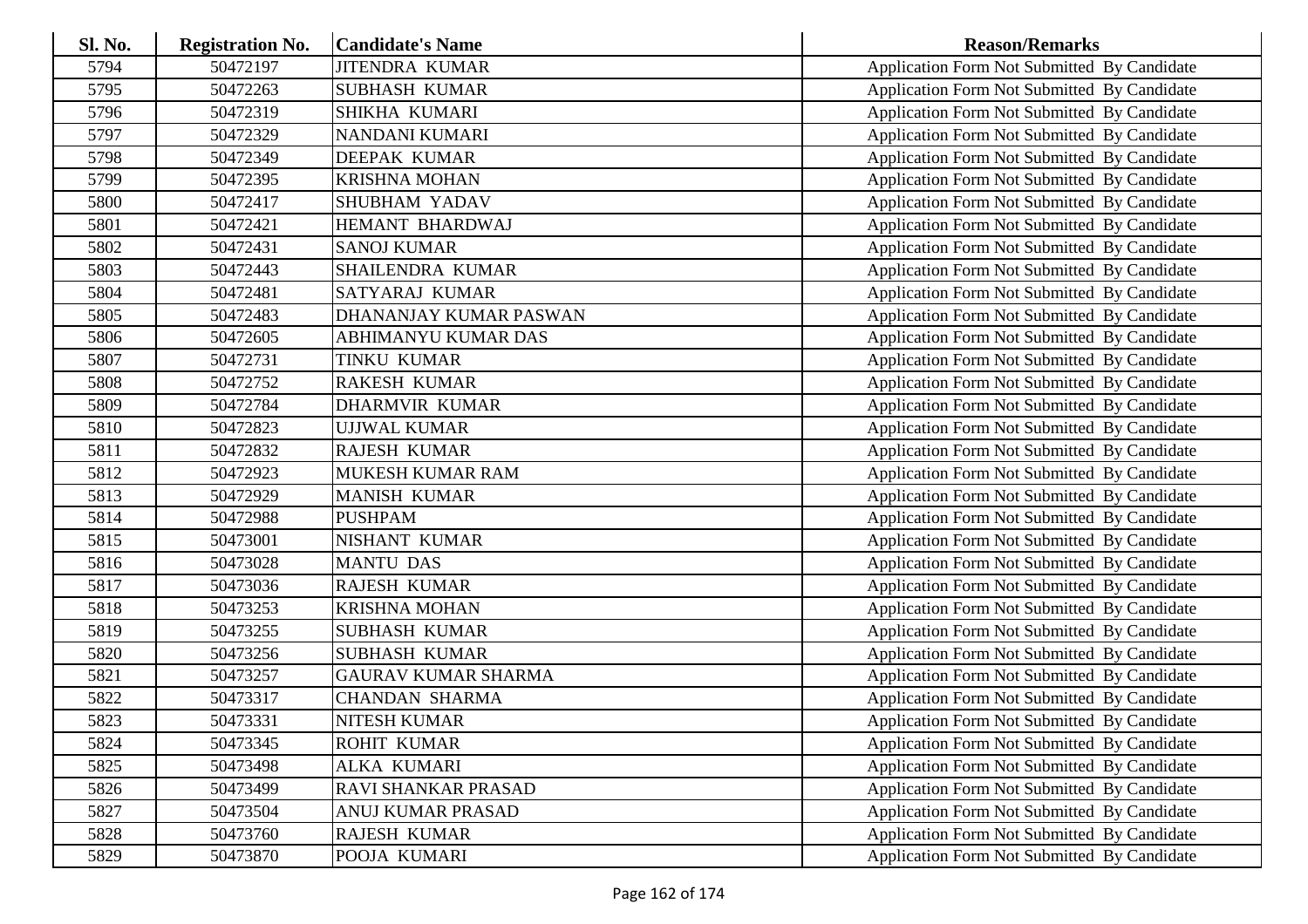| Sl. No. | <b>Registration No.</b> | <b>Candidate's Name</b>    | <b>Reason/Remarks</b>                       |
|---------|-------------------------|----------------------------|---------------------------------------------|
| 5830    | 50473907                | RANJEET KUMAR BHAGAT       | Application Form Not Submitted By Candidate |
| 5831    | 50473952                | <b>GAUTAM KUMAR</b>        | Application Form Not Submitted By Candidate |
| 5832    | 50473996                | <b>SHIV SHANKAR PASWAN</b> | Application Form Not Submitted By Candidate |
| 5833    | 50474095                | <b>SUNIL PASWAN</b>        | Application Form Not Submitted By Candidate |
| 5834    | 50474304                | SANTOSH KUMAR RAM          | Application Form Not Submitted By Candidate |
| 5835    | 50474331                | DHARMENDRA KUMAR CHAUDHARY | Application Form Not Submitted By Candidate |
| 5836    | 50474366                | SANTOSH KUMAR              | Application Form Not Submitted By Candidate |
| 5837    | 50474437                | <b>RAHUL KUMAR</b>         | Application Form Not Submitted By Candidate |
| 5838    | 50474588                | <b>RAJHANS KUMAR</b>       | Application Form Not Submitted By Candidate |
| 5839    | 50474727                | ALKA KUMARI                | Application Form Not Submitted By Candidate |
| 5840    | 50474737                | <b>ANIL KUMAR</b>          | Application Form Not Submitted By Candidate |
| 5841    | 50474776                | <b>SANGEETA KUMARI</b>     | Application Form Not Submitted By Candidate |
| 5842    | 50474824                | DEEPAK KUMAR RAM           | Application Form Not Submitted By Candidate |
| 5843    | 50474884                | RAVIRANJAN KUMAR           | Application Form Not Submitted By Candidate |
| 5844    | 50474960                | <b>RAJU KUMAR</b>          | Application Form Not Submitted By Candidate |
| 5845    | 50474993                | PINTU KUMAR                | Application Form Not Submitted By Candidate |
| 5846    | 50475036                | PAWAN GUPTA                | Application Form Not Submitted By Candidate |
| 5847    | 50475300                | <b>SONU KUMAR</b>          | Application Form Not Submitted By Candidate |
| 5848    | 50475415                | <b>JAGNNATH KUMAR</b>      | Application Form Not Submitted By Candidate |
| 5849    | 50475429                | <b>KAMALUDDIN</b>          | Application Form Not Submitted By Candidate |
| 5850    | 50475482                | <b>RITESH KUMAR</b>        | Application Form Not Submitted By Candidate |
| 5851    | 50475499                | <b>RAJU KUMAR</b>          | Application Form Not Submitted By Candidate |
| 5852    | 50475756                | RANDHEER KUMAR             | Application Form Not Submitted By Candidate |
| 5853    | 50475860                | <b>RANI KUMARI</b>         | Application Form Not Submitted By Candidate |
| 5854    | 50475880                | MUKESH KUMAR               | Application Form Not Submitted By Candidate |
| 5855    | 50475901                | <b>MANISH KUMAR</b>        | Application Form Not Submitted By Candidate |
| 5856    | 50476060                | <b>RAKESH KUMAR</b>        | Application Form Not Submitted By Candidate |
| 5857    | 50476153                | <b>SUDHIR KUMAR</b>        | Application Form Not Submitted By Candidate |
| 5858    | 50476325                | AJEET KUMAR SHARMA         | Application Form Not Submitted By Candidate |
| 5859    | 50476335                | <b>SANOJ KUMAR</b>         | Application Form Not Submitted By Candidate |
| 5860    | 50476404                | PRABHAT KUMAR ANAND        | Application Form Not Submitted By Candidate |
| 5861    | 50476705                | <b>BASUDEV SAHA</b>        | Application Form Not Submitted By Candidate |
| 5862    | 50476727                | DHARMENDRA KUMAR           | Application Form Not Submitted By Candidate |
| 5863    | 50476757                | <b>SUSHANT KUMAR</b>       | Application Form Not Submitted By Candidate |
| 5864    | 50476809                | <b>AVDHESH KUMAR</b>       | Application Form Not Submitted By Candidate |
| 5865    | 50476860                | <b>SHOAIB AKHTAR</b>       | Application Form Not Submitted By Candidate |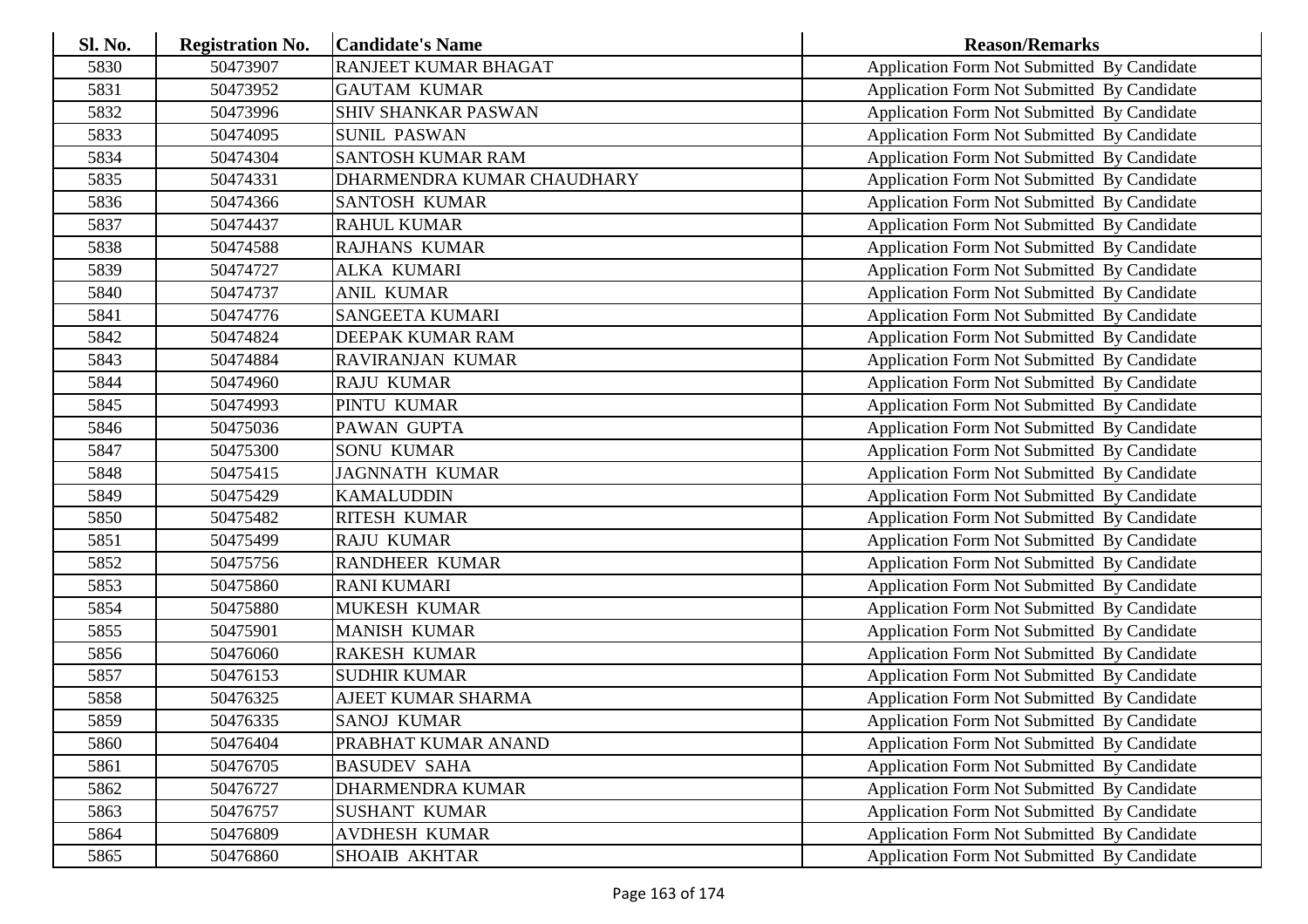| Sl. No. | <b>Registration No.</b> | <b>Candidate's Name</b>   | <b>Reason/Remarks</b>                              |
|---------|-------------------------|---------------------------|----------------------------------------------------|
| 5866    | 50476935                | <b>RAHUL KUMAR</b>        | Application Form Not Submitted By Candidate        |
| 5867    | 50476937                | AASHISH KUMAR RAI         | Application Form Not Submitted By Candidate        |
| 5868    | 50476983                | <b>SHASHIKANT KUMAR</b>   | Application Form Not Submitted By Candidate        |
| 5869    | 50477040                | <b>SHABNAM KUMARI</b>     | Application Form Not Submitted By Candidate        |
| 5870    | 50477059                | SHASHI RANJAN PAL         | Application Form Not Submitted By Candidate        |
| 5871    | 50477198                | NIRDESH KUMAR             | Application Form Not Submitted By Candidate        |
| 5872    | 50477399                | RAJARAM KUMAR DAS         | Application Form Not Submitted By Candidate        |
| 5873    | 50477430                | <b>MD ZAHID ALAM</b>      | Application Form Not Submitted By Candidate        |
| 5874    | 50477464                | <b>SAROJ KUMARI</b>       | Application Form Not Submitted By Candidate        |
| 5875    | 50477472                | <b>SUMIT KUMAR</b>        | Application Form Not Submitted By Candidate        |
| 5876    | 50477526                | PRIYANKA KUMARI           | Application Form Not Submitted By Candidate        |
| 5877    | 50477559                | DEEPAK KUMAR              | Application Form Not Submitted By Candidate        |
| 5878    | 50477619                | <b>RAHUL KUMAR</b>        | Application Form Not Submitted By Candidate        |
| 5879    | 50477621                | <b>BINDU KUMARI</b>       | Application Form Not Submitted By Candidate        |
| 5880    | 50477640                | <b>KISHAN KUMAR</b>       | Application Form Not Submitted By Candidate        |
| 5881    | 50477682                | <b>RUPESH KUMAR</b>       | Application Form Not Submitted By Candidate        |
| 5882    | 50477787                | <b>RANVEER KUMAR ROY</b>  | Application Form Not Submitted By Candidate        |
| 5883    | 50477834                | <b>BHUPENDRA KUMAR</b>    | Application Form Not Submitted By Candidate        |
| 5884    | 50477908                | AKASH KUMAR SHARMA        | Application Form Not Submitted By Candidate        |
| 5885    | 50478030                | RAVISHANKAR SAH           | Application Form Not Submitted By Candidate        |
| 5886    | 50478149                | NIRALA RAM                | Application Form Not Submitted By Candidate        |
| 5887    | 50478151                | KM NISHA PASWAN           | Application Form Not Submitted By Candidate        |
| 5888    | 50478152                | <b>ABHISHEK KUMAR</b>     | Application Form Not Submitted By Candidate        |
| 5889    | 50478227                | RAHUL KUMAR CHOUDHURY     | Application Form Not Submitted By Candidate        |
| 5890    | 50478294                | <b>MD SANJAR ASHRAF</b>   | Application Form Not Submitted By Candidate        |
| 5891    | 50478338                | KM NISHA PASWAN           | Application Form Not Submitted By Candidate        |
| 5892    | 50478435                | <b>SONU KUMAR</b>         | Application Form Not Submitted By Candidate        |
| 5893    | 50478438                | <b>DIGAMBAR PASWAN</b>    | Application Form Not Submitted By Candidate        |
| 5894    | 50478449                | <b>RUPESH KUMAR</b>       | Application Form Not Submitted By Candidate        |
| 5895    | 50478655                | <b>RAHUL KUMAR SINGH</b>  | Application Form Not Submitted By Candidate        |
| 5896    | 50478790                | <b>BIKEE KUMAR PASWAN</b> | <b>Application Form Not Submitted By Candidate</b> |
| 5897    | 50478889                | <b>SAROJ KUMARI</b>       | Application Form Not Submitted By Candidate        |
| 5898    | 50478903                | <b>JAYRAM KUMAR</b>       | Application Form Not Submitted By Candidate        |
| 5899    | 50478998                | <b>JAI PRAKASH KUMAR</b>  | Application Form Not Submitted By Candidate        |
| 5900    | 50479003                | <b>GAURAV KUMAR</b>       | <b>Application Form Not Submitted By Candidate</b> |
| 5901    | 50479004                | <b>AJAY KUMAR</b>         | Application Form Not Submitted By Candidate        |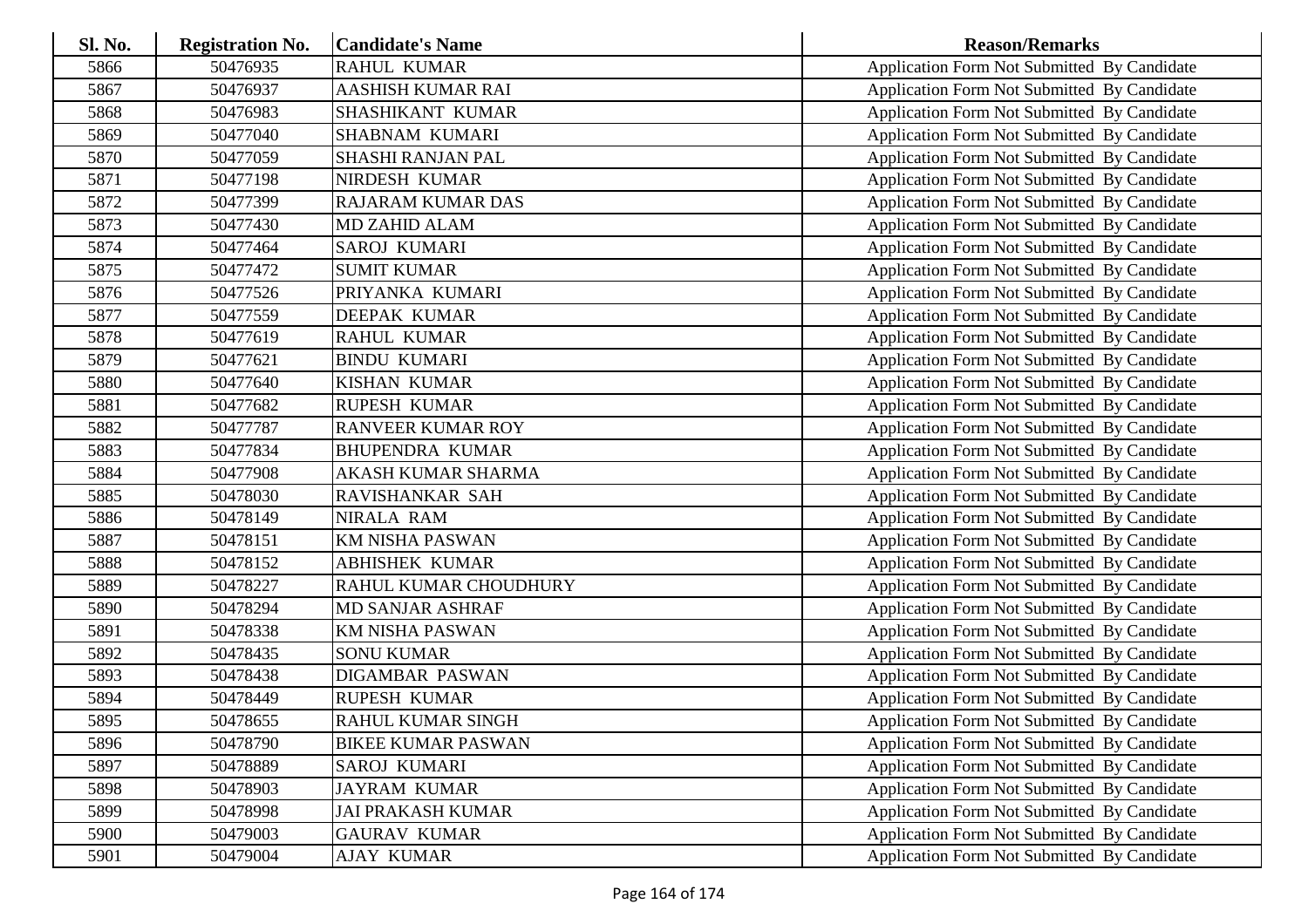| <b>Sl. No.</b> | <b>Registration No.</b> | <b>Candidate's Name</b>     | <b>Reason/Remarks</b>                              |
|----------------|-------------------------|-----------------------------|----------------------------------------------------|
| 5902           | 50479018                | <b>RAJEEV KUMAR</b>         | Application Form Not Submitted By Candidate        |
| 5903           | 50479083                | <b>MD FARUK</b>             | Application Form Not Submitted By Candidate        |
| 5904           | 50479142                | <b>ANAND KUMAR DUBEY</b>    | Application Form Not Submitted By Candidate        |
| 5905           | 50479170                | <b>GAUTAM KUMAR</b>         | Application Form Not Submitted By Candidate        |
| 5906           | 50479177                | <b>MANTU KUMAR</b>          | Application Form Not Submitted By Candidate        |
| 5907           | 50479220                | <b>MARY TUDU</b>            | Application Form Not Submitted By Candidate        |
| 5908           | 50479252                | <b>SANOJ KUMAR</b>          | Application Form Not Submitted By Candidate        |
| 5909           | 50479281                | <b>SHUBHAM KUMAR</b>        | Application Form Not Submitted By Candidate        |
| 5910           | 50479295                | <b>ARVIND KUMAR</b>         | Application Form Not Submitted By Candidate        |
| 5911           | 50479345                | <b>SANJAY KUMAR</b>         | Application Form Not Submitted By Candidate        |
| 5912           | 50479471                | <b>ANAND KUMAR</b>          | Application Form Not Submitted By Candidate        |
| 5913           | 50479517                | RAHUL RAJBANSHI             | Application Form Not Submitted By Candidate        |
| 5914           | 50479594                | <b>RAMJATAN MAHATO</b>      | Application Form Not Submitted By Candidate        |
| 5915           | 50479598                | <b>RUBY KUMARI</b>          | <b>Application Form Not Submitted By Candidate</b> |
| 5916           | 50479719                | <b>RAJU PASWAN</b>          | Application Form Not Submitted By Candidate        |
| 5917           | 50479758                | <b>SANTOSH KUMAR</b>        | Application Form Not Submitted By Candidate        |
| 5918           | 50479762                | <b>SUNIL KUMAR</b>          | Application Form Not Submitted By Candidate        |
| 5919           | 50479790                | <b>ANIL KUMAR DAS</b>       | Application Form Not Submitted By Candidate        |
| 5920           | 50479799                | MITHUN KUMAR MEHATAR        | Application Form Not Submitted By Candidate        |
| 5921           | 50479931                | <b>SUNESH KUMAR</b>         | Application Form Not Submitted By Candidate        |
| 5922           | 50479938                | <b>SUMAN KUMAR RAJ</b>      | Application Form Not Submitted By Candidate        |
| 5923           | 50479984                | <b>SANJAY KUMAR</b>         | Application Form Not Submitted By Candidate        |
| 5924           | 50480174                | PRINCE KUMAR                | Application Form Not Submitted By Candidate        |
| 5925           | 50480374                | <b>AADIL SIDDIQUEE</b>      | Application Form Not Submitted By Candidate        |
| 5926           | 50480510                | PREETI KUMARI               | Application Form Not Submitted By Candidate        |
| 5927           | 50480525                | RAM NARESH MANDAL           | Application Form Not Submitted By Candidate        |
| 5928           | 50480559                | <b>ANURAG</b>               | Application Form Not Submitted By Candidate        |
| 5929           | 50480562                | <b>SARVJEET KUMAR</b>       | Application Form Not Submitted By Candidate        |
| 5930           | 50480569                | <b>AMIT KUMAR</b>           | Application Form Not Submitted By Candidate        |
| 5931           | 50480611                | <b>BITU KUMAR RAM</b>       | Application Form Not Submitted By Candidate        |
| 5932           | 50480672                | <b>CHANDRASHEKHAR KUMAR</b> | Application Form Not Submitted By Candidate        |
| 5933           | 50480686                | MOHAN KUMAR PASWAN          | <b>Application Form Not Submitted By Candidate</b> |
| 5934           | 50480737                | <b>INDRAJEET YADAV</b>      | Application Form Not Submitted By Candidate        |
| 5935           | 50480780                | <b>SONI KUMARI</b>          | Application Form Not Submitted By Candidate        |
| 5936           | 50480829                | NIBHA KUMARI                | <b>Application Form Not Submitted By Candidate</b> |
| 5937           | 50480934                | <b>HIMANSHU RAJ</b>         | <b>Application Form Not Submitted By Candidate</b> |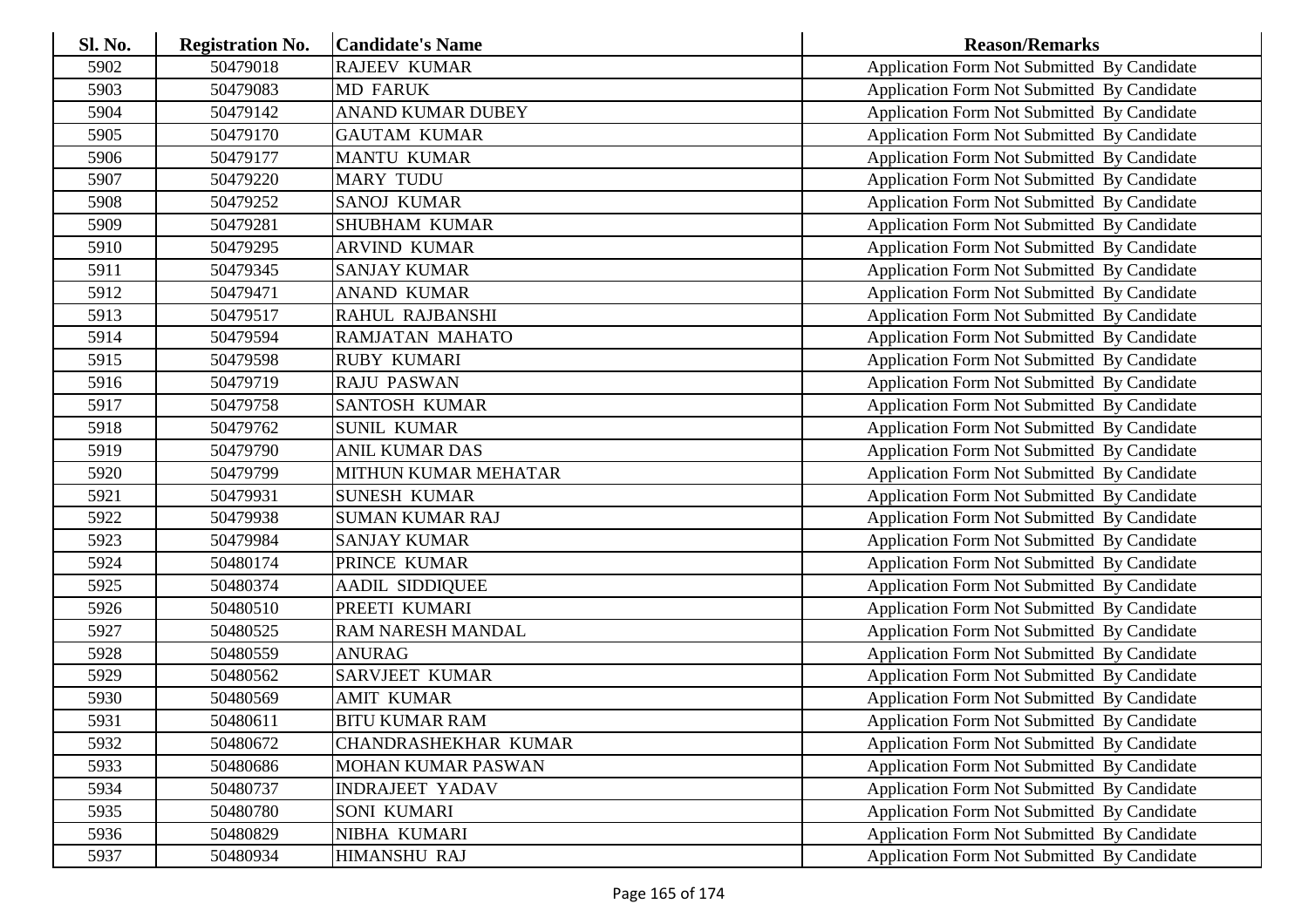| Sl. No. | <b>Registration No.</b> | <b>Candidate's Name</b>    | <b>Reason/Remarks</b>                              |
|---------|-------------------------|----------------------------|----------------------------------------------------|
| 5938    | 50481012                | <b>SUJEET KUMAR</b>        | Application Form Not Submitted By Candidate        |
| 5939    | 50481057                | <b>ANNU KUMAR</b>          | Application Form Not Submitted By Candidate        |
| 5940    | 50481174                | DEEPAK KUMAR RAM           | Application Form Not Submitted By Candidate        |
| 5941    | 50481234                | <b>ANKIT KUMAR</b>         | Application Form Not Submitted By Candidate        |
| 5942    | 50481271                | <b>SAJAN KUMAR</b>         | Application Form Not Submitted By Candidate        |
| 5943    | 50481277                | <b>RAMAN KUMAR</b>         | Application Form Not Submitted By Candidate        |
| 5944    | 50481404                | <b>RAJA KUMAR</b>          | Application Form Not Submitted By Candidate        |
| 5945    | 50481423                | NIBHA KUMARI               | Application Form Not Submitted By Candidate        |
| 5946    | 50481425                | <b>BIRBAL CHAUDHARY</b>    | Application Form Not Submitted By Candidate        |
| 5947    | 50481584                | <b>RAHUL KUMAR</b>         | Application Form Not Submitted By Candidate        |
| 5948    | 50481605                | SANJEEV KUMAR PASWAN       | Application Form Not Submitted By Candidate        |
| 5949    | 50481609                | <b>MD QURRATULAIN</b>      | Application Form Not Submitted By Candidate        |
| 5950    | 50481641                | KANCHAN KUMARI             | Application Form Not Submitted By Candidate        |
| 5951    | 50481684                | RACHNA KUMARI              | Application Form Not Submitted By Candidate        |
| 5952    | 50481893                | <b>AKASH KUMAR HEMBRAM</b> | Application Form Not Submitted By Candidate        |
| 5953    | 50481948                | <b>INDAL KUMAR</b>         | Application Form Not Submitted By Candidate        |
| 5954    | 50482035                | PAWAN SHANKAR KUMAR        | Application Form Not Submitted By Candidate        |
| 5955    | 50482116                | <b>RANJAN KUMAR</b>        | Application Form Not Submitted By Candidate        |
| 5956    | 50482143                | <b>ROMA PATEL</b>          | Application Form Not Submitted By Candidate        |
| 5957    | 50482218                | MITHUN KUMAR MUNNA         | Application Form Not Submitted By Candidate        |
| 5958    | 50482234                | <b>JAY PRAKASH RAM</b>     | Application Form Not Submitted By Candidate        |
| 5959    | 50482246                | <b>RAJA RAM</b>            | Application Form Not Submitted By Candidate        |
| 5960    | 50482266                | <b>VIVEK PRAKASH</b>       | Application Form Not Submitted By Candidate        |
| 5961    | 50482330                | <b>ANUJ KUMAR</b>          | Application Form Not Submitted By Candidate        |
| 5962    | 50482428                | MANISHA KUMARI             | Application Form Not Submitted By Candidate        |
| 5963    | 50482443                | <b>ANIL KUMAR</b>          | Application Form Not Submitted By Candidate        |
| 5964    | 50482502                | <b>BITTU KUMAR</b>         | Application Form Not Submitted By Candidate        |
| 5965    | 50482609                | <b>AMIT KUMAR</b>          | Application Form Not Submitted By Candidate        |
| 5966    | 50482629                | MONIKA KUMARI              | Application Form Not Submitted By Candidate        |
| 5967    | 50482741                | MONIKA KUMARI              | Application Form Not Submitted By Candidate        |
| 5968    | 50482802                | ANUPAM KUMARI              | Application Form Not Submitted By Candidate        |
| 5969    | 50482932                | <b>GHURAN YADAV</b>        | Application Form Not Submitted By Candidate        |
| 5970    | 50483109                | <b>KUSUM</b>               | Application Form Not Submitted By Candidate        |
| 5971    | 50483118                | DEVENDRA KUMAR             | Application Form Not Submitted By Candidate        |
| 5972    | 50483224                | NITISH KUMAR               | <b>Application Form Not Submitted By Candidate</b> |
| 5973    | 50483257                | PINTU KUMAR DAS            | Application Form Not Submitted By Candidate        |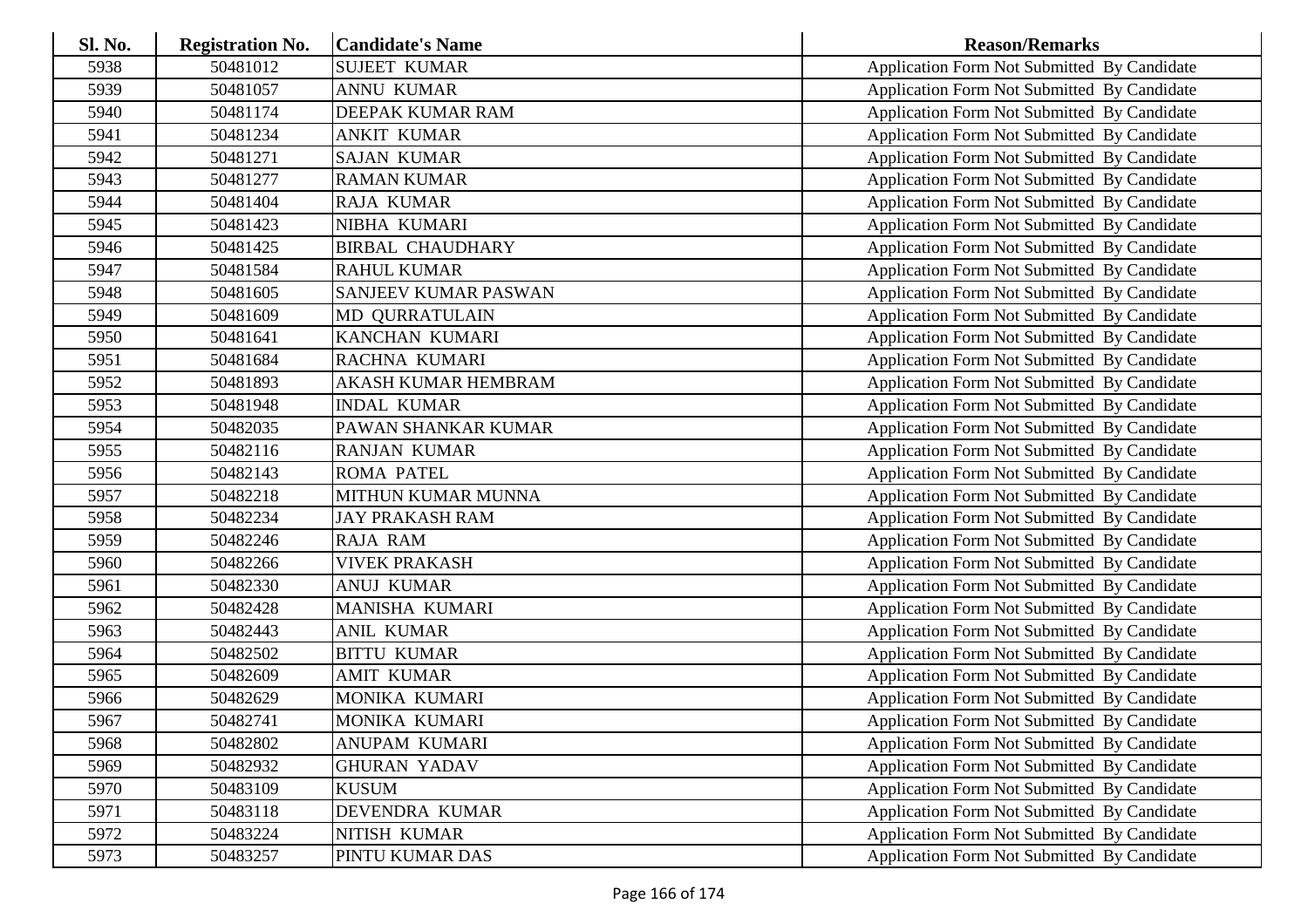| <b>Sl. No.</b> | <b>Registration No.</b> | <b>Candidate's Name</b>      | <b>Reason/Remarks</b>                              |
|----------------|-------------------------|------------------------------|----------------------------------------------------|
| 5974           | 50483445                | <b>VIKASH KUMAR YADAV</b>    | Application Form Not Submitted By Candidate        |
| 5975           | 50483493                | <b>ANISH KUMAR</b>           | Application Form Not Submitted By Candidate        |
| 5976           | 50483513                | <b>MANISH KUMAR</b>          | Application Form Not Submitted By Candidate        |
| 5977           | 50483544                | <b>ABHISHEK KUMAR DUBEY</b>  | Application Form Not Submitted By Candidate        |
| 5978           | 50483559                | TAJ PRATAP                   | Application Form Not Submitted By Candidate        |
| 5979           | 50483768                | <b>DURGA PRASAD</b>          | Application Form Not Submitted By Candidate        |
| 5980           | 50483807                | <b>LALMUNI DEVI</b>          | Application Form Not Submitted By Candidate        |
| 5981           | 50483855                | <b>RAJAN KUMAR THAKUR</b>    | Application Form Not Submitted By Candidate        |
| 5982           | 50483887                | AMRENDRA KUMAR               | Application Form Not Submitted By Candidate        |
| 5983           | 50483891                | <b>CHANDAN KUMAR</b>         | Application Form Not Submitted By Candidate        |
| 5984           | 50483957                | <b>ABHINANDAN KUMAR</b>      | Application Form Not Submitted By Candidate        |
| 5985           | 50484060                | <b>RITESH KUMAR</b>          | Application Form Not Submitted By Candidate        |
| 5986           | 50484065                | NITISH KUMAR                 | Application Form Not Submitted By Candidate        |
| 5987           | 50484169                | NEHA KUMARI                  | <b>Application Form Not Submitted By Candidate</b> |
| 5988           | 50484175                | <b>MITHILESH KUMAR</b>       | Application Form Not Submitted By Candidate        |
| 5989           | 50484279                | <b>SARVOTTAM KUMAR</b>       | Application Form Not Submitted By Candidate        |
| 5990           | 50484313                | <b>ABDUR RASHID</b>          | Application Form Not Submitted By Candidate        |
| 5991           | 50484353                | <b>SUMIT KUMAR SINGH</b>     | Application Form Not Submitted By Candidate        |
| 5992           | 50484457                | <b>AMIT RANJAN</b>           | Application Form Not Submitted By Candidate        |
| 5993           | 50484460                | <b>RAHUL KUMAR</b>           | Application Form Not Submitted By Candidate        |
| 5994           | 50484600                | <b>KUSUM KUMARI</b>          | <b>Application Form Not Submitted By Candidate</b> |
| 5995           | 50484631                | <b>GOVIND KUMAR DAS</b>      | Application Form Not Submitted By Candidate        |
| 5996           | 50484659                | <b>RAVI KUMAR</b>            | Application Form Not Submitted By Candidate        |
| 5997           | 50484678                | <b>AMIT KUMAR</b>            | Application Form Not Submitted By Candidate        |
| 5998           | 50484708                | <b>LALITA KUMARI</b>         | Application Form Not Submitted By Candidate        |
| 5999           | 50484740                | <b>JULI KUMARI</b>           | Application Form Not Submitted By Candidate        |
| 6000           | 50484787                | <b>RANDHIR KUMAR</b>         | Application Form Not Submitted By Candidate        |
| 6001           | 50484795                | <b>DEEPAK KUMAR</b>          | Application Form Not Submitted By Candidate        |
| 6002           | 50484899                | <b>SONI KUMARI</b>           | Application Form Not Submitted By Candidate        |
| 6003           | 50484952                | <b>KESHAV KUMAR</b>          | Application Form Not Submitted By Candidate        |
| 6004           | 50484975                | <b>SURAJ KUMAR</b>           | Application Form Not Submitted By Candidate        |
| 6005           | 50484977                | KHUSHBOO KUMARI              | <b>Application Form Not Submitted By Candidate</b> |
| 6006           | 50484984                | <b>NISHA BHUSHAN</b>         | Application Form Not Submitted By Candidate        |
| 6007           | 50484995                | <b>CHANCHAL KUMAR PASWAN</b> | Application Form Not Submitted By Candidate        |
| 6008           | 50485039                | <b>SURYVANSHI KUMAR</b>      | <b>Application Form Not Submitted By Candidate</b> |
| 6009           | 50485072                | <b>SUBHAM KUMAR</b>          | <b>Application Form Not Submitted By Candidate</b> |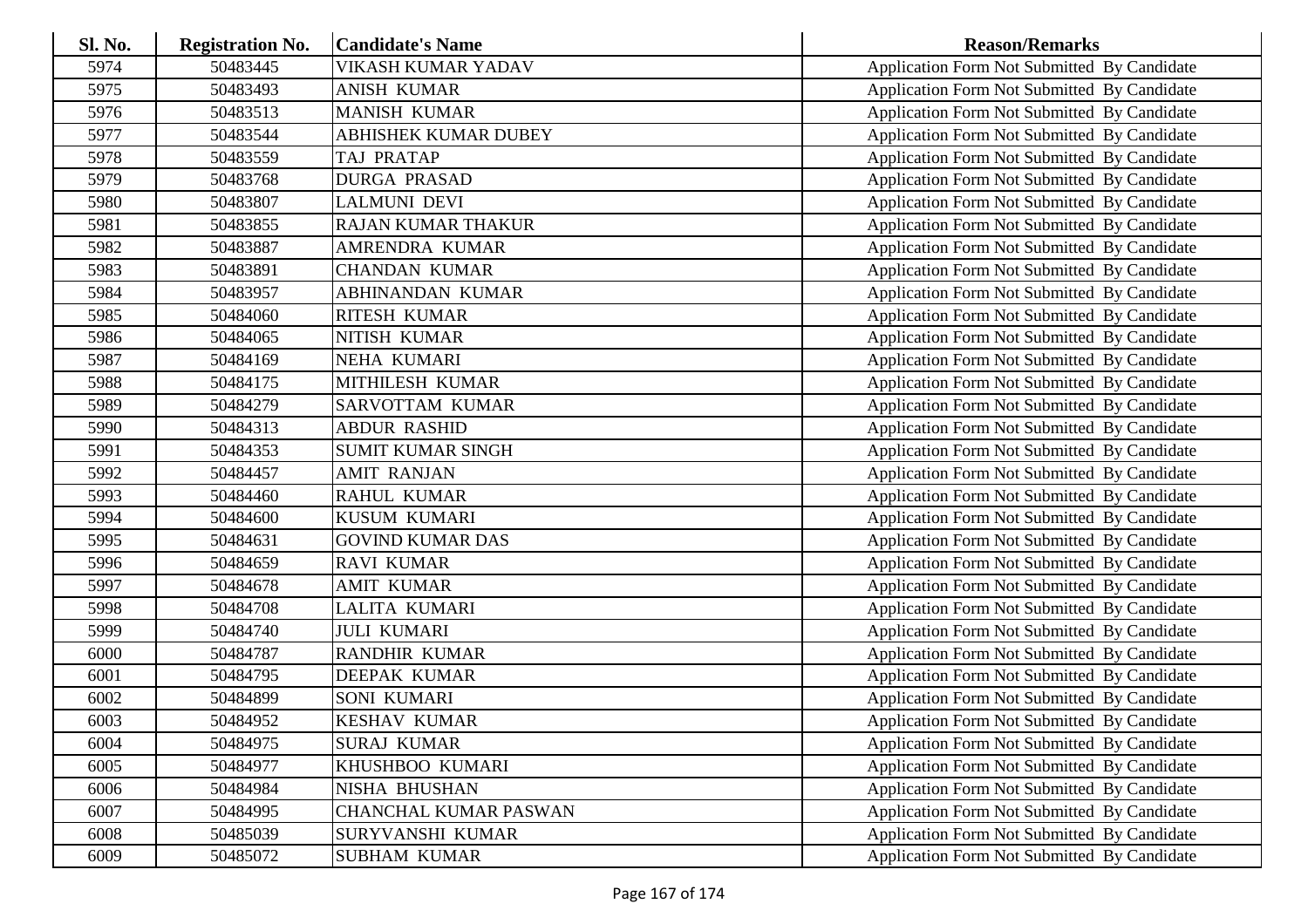| Sl. No. | <b>Registration No.</b> | <b>Candidate's Name</b>  | <b>Reason/Remarks</b>                       |
|---------|-------------------------|--------------------------|---------------------------------------------|
| 6010    | 50485164                | PANKAJ KUMAR             | Application Form Not Submitted By Candidate |
| 6011    | 50485183                | PRIYANKA KUMARI          | Application Form Not Submitted By Candidate |
| 6012    | 50485195                | <b>SUNIL PASWAN</b>      | Application Form Not Submitted By Candidate |
| 6013    | 50485295                | <b>ROUSHAN KUMAR</b>     | Application Form Not Submitted By Candidate |
| 6014    | 50485296                | <b>DHEERAJ</b>           | Application Form Not Submitted By Candidate |
| 6015    | 50485477                | <b>RAVI BHUSHAN RAM</b>  | Application Form Not Submitted By Candidate |
| 6016    | 50485581                | PUSPANJALI KUMARI        | Application Form Not Submitted By Candidate |
| 6017    | 50485685                | <b>BABALU KUMAR</b>      | Application Form Not Submitted By Candidate |
| 6018    | 50485791                | <b>CHHOTU KUMAR</b>      | Application Form Not Submitted By Candidate |
| 6019    | 50485865                | <b>SANDIP KUMAR</b>      | Application Form Not Submitted By Candidate |
| 6020    | 50485878                | NITISH PASWAN            | Application Form Not Submitted By Candidate |
| 6021    | 50485883                | PRITI RAJ                | Application Form Not Submitted By Candidate |
| 6022    | 50485915                | <b>ANSHU RANJAN</b>      | Application Form Not Submitted By Candidate |
| 6023    | 50485942                | <b>AMIT KUMAR</b>        | Application Form Not Submitted By Candidate |
| 6024    | 50485962                | <b>MANOJ KUMAR</b>       | Application Form Not Submitted By Candidate |
| 6025    | 50486038                | <b>KRISNA SINGH</b>      | Application Form Not Submitted By Candidate |
| 6026    | 50486134                | MD MOIM                  | Application Form Not Submitted By Candidate |
| 6027    | 50486141                | <b>VISHAL KUMAR</b>      | Application Form Not Submitted By Candidate |
| 6028    | 50486239                | <b>SIKANDRA KUMAR</b>    | Application Form Not Submitted By Candidate |
| 6029    | 50486296                | <b>VIKASH KUMAR</b>      | Application Form Not Submitted By Candidate |
| 6030    | 50486349                | <b>BHARAT KUMAR</b>      | Application Form Not Submitted By Candidate |
| 6031    | 50486468                | SHASHI SHEKHAR SUMAN     | Application Form Not Submitted By Candidate |
| 6032    | 50486707                | <b>GUDDU YADAV</b>       | Application Form Not Submitted By Candidate |
| 6033    | 50486842                | <b>BITTU KUMAR KUMAR</b> | Application Form Not Submitted By Candidate |
| 6034    | 50486850                | PRADEEP CHAUDHARY        | Application Form Not Submitted By Candidate |
| 6035    | 50486996                | <b>JITENDRA KUMAR</b>    | Application Form Not Submitted By Candidate |
| 6036    | 50487023                | YASWANT BAHADUR          | Application Form Not Submitted By Candidate |
| 6037    | 50487032                | NIRAJ KUMAR              | Application Form Not Submitted By Candidate |
| 6038    | 50487109                | <b>VIJAY KUMAR</b>       | Application Form Not Submitted By Candidate |
| 6039    | 50487112                | ANU KUMARI               | Application Form Not Submitted By Candidate |
| 6040    | 50487148                | <b>ASHA RANI</b>         | Application Form Not Submitted By Candidate |
| 6041    | 50487189                | NILAM KUMARI             | Application Form Not Submitted By Candidate |
| 6042    | 50487198                | <b>RAJAN KUMAR SAH</b>   | Application Form Not Submitted By Candidate |
| 6043    | 50487209                | RAJ KUMAR                | Application Form Not Submitted By Candidate |
| 6044    | 50487295                | RINKU KUMARI             | Application Form Not Submitted By Candidate |
| 6045    | 50487406                | <b>RAJIV KUMAR</b>       | Application Form Not Submitted By Candidate |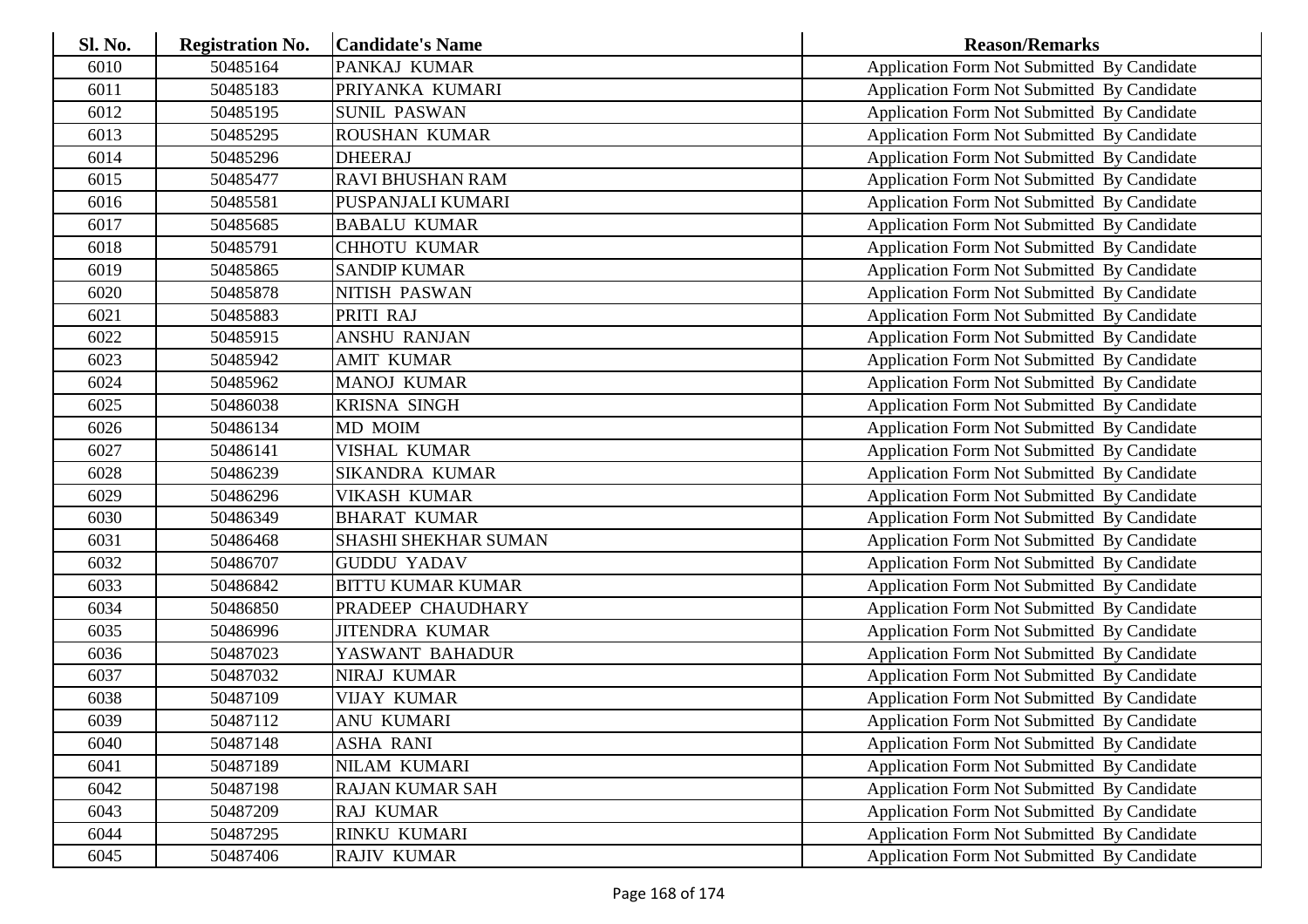| <b>Sl. No.</b> | <b>Registration No.</b> | <b>Candidate's Name</b>    | <b>Reason/Remarks</b>                              |
|----------------|-------------------------|----------------------------|----------------------------------------------------|
| 6046           | 50487409                | <b>NAVNEET RAY</b>         | Application Form Not Submitted By Candidate        |
| 6047           | 50487499                | <b>AMIT KUMAR</b>          | Application Form Not Submitted By Candidate        |
| 6048           | 50487533                | <b>GUDDU KUMAR</b>         | Application Form Not Submitted By Candidate        |
| 6049           | 50487547                | <b>KUNAL KUMAR</b>         | Application Form Not Submitted By Candidate        |
| 6050           | 50487567                | MEENA KUMARI               | Application Form Not Submitted By Candidate        |
| 6051           | 50487703                | <b>RAJESH KUMAR</b>        | Application Form Not Submitted By Candidate        |
| 6052           | 50487721                | <b>RAKESH KUMAR</b>        | Application Form Not Submitted By Candidate        |
| 6053           | 50487751                | <b>ROSHAN KUMAR</b>        | Application Form Not Submitted By Candidate        |
| 6054           | 50487806                | <b>GUDDU KUMAR</b>         | Application Form Not Submitted By Candidate        |
| 6055           | 50487852                | <b>SUNDARAM TIWARI</b>     | Application Form Not Submitted By Candidate        |
| 6056           | 50487942                | <b>GHANSHYAM KUMAR SAH</b> | Application Form Not Submitted By Candidate        |
| 6057           | 50487957                | <b>SUNNY DEV</b>           | Application Form Not Submitted By Candidate        |
| 6058           | 50487966                | <b>BIPIN KUMAR</b>         | Application Form Not Submitted By Candidate        |
| 6059           | 50488062                | ADITYA KUMAR YADAV         | Application Form Not Submitted By Candidate        |
| 6060           | 50488081                | <b>ISHWAR KUMAR</b>        | Application Form Not Submitted By Candidate        |
| 6061           | 50488108                | <b>RAKESH KUMAR PASWAN</b> | Application Form Not Submitted By Candidate        |
| 6062           | 50488143                | <b>BRAHMDEV KUMAR</b>      | <b>Application Form Not Submitted By Candidate</b> |
| 6063           | 50488154                | <b>SHIVAM KUMAR</b>        | Application Form Not Submitted By Candidate        |
| 6064           | 50488197                | SANJAY KR SHARMA           | Application Form Not Submitted By Candidate        |
| 6065           | 50488220                | <b>RAMJI KUMAR</b>         | Application Form Not Submitted By Candidate        |
| 6066           | 50488256                | <b>DHEERAJ RAM</b>         | Application Form Not Submitted By Candidate        |
| 6067           | 50488273                | <b>CHANDNI KUMAI</b>       | Application Form Not Submitted By Candidate        |
| 6068           | 50488443                | DEEPAK KUMAR RAM           | Application Form Not Submitted By Candidate        |
| 6069           | 50488465                | <b>RAJA KUMAR</b>          | Application Form Not Submitted By Candidate        |
| 6070           | 50488573                | <b>RAUSHAN KUMAR</b>       | Application Form Not Submitted By Candidate        |
| 6071           | 50488579                | <b>RAHUL KUMAR</b>         | Application Form Not Submitted By Candidate        |
| 6072           | 50488595                | <b>ANKIT KUMAR THAKUR</b>  | Application Form Not Submitted By Candidate        |
| 6073           | 50488626                | RUPESH KUMAR MANDAL        | Application Form Not Submitted By Candidate        |
| 6074           | 50488668                | <b>GAUTAM KUMAR PANDIT</b> | Application Form Not Submitted By Candidate        |
| 6075           | 50488875                | <b>MANISH KUMAR</b>        | Application Form Not Submitted By Candidate        |
| 6076           | 50488939                | FIROJ ALAM                 | Application Form Not Submitted By Candidate        |
| 6077           | 50488940                | <b>DHIRAJ KUMAR SINGH</b>  | Application Form Not Submitted By Candidate        |
| 6078           | 50489005                | <b>SANGITA KUMARI</b>      | Application Form Not Submitted By Candidate        |
| 6079           | 50489112                | <b>BARUN KUMAR</b>         | Application Form Not Submitted By Candidate        |
| 6080           | 50489170                | RADHE KUMAR SAHANI         | <b>Application Form Not Submitted By Candidate</b> |
| 6081           | 50489204                | RAVEENDRA KUMAR            | <b>Application Form Not Submitted By Candidate</b> |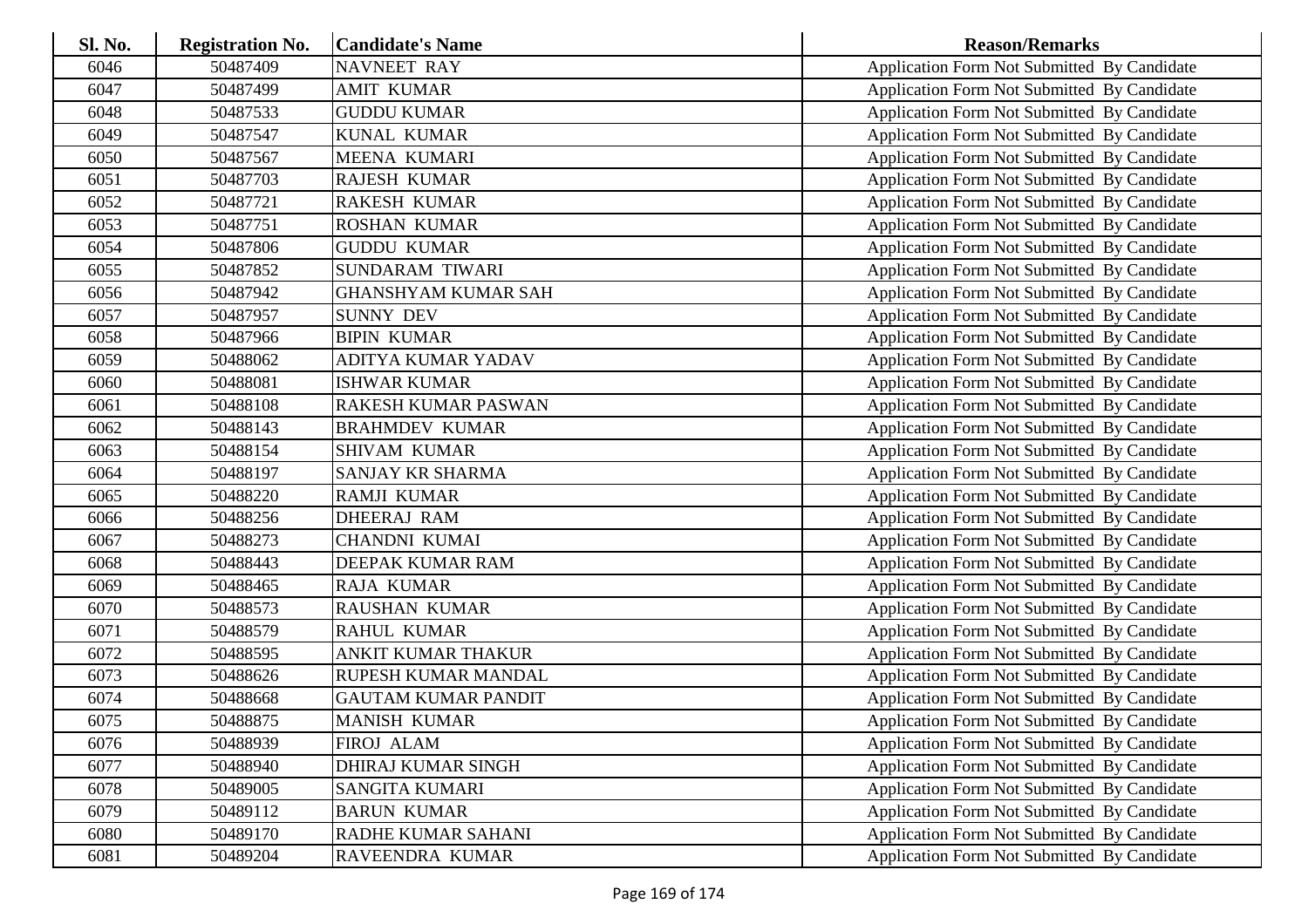| <b>Sl. No.</b> | <b>Registration No.</b> | <b>Candidate's Name</b>     | <b>Reason/Remarks</b>                              |
|----------------|-------------------------|-----------------------------|----------------------------------------------------|
| 6082           | 50489254                | <b>BRAJESH KUMAR YADAV</b>  | Application Form Not Submitted By Candidate        |
| 6083           | 50489308                | <b>NILESH PASWAN</b>        | Application Form Not Submitted By Candidate        |
| 6084           | 50489336                | <b>MAMTA KUMARI</b>         | Application Form Not Submitted By Candidate        |
| 6085           | 50489365                | <b>MONU KUMAR</b>           | Application Form Not Submitted By Candidate        |
| 6086           | 50489535                | MINAKSHI KUMARI             | Application Form Not Submitted By Candidate        |
| 6087           | 50489559                | <b>VIKASH KUMAR</b>         | Application Form Not Submitted By Candidate        |
| 6088           | 50489590                | <b>SATENDRA KUMAR</b>       | <b>Application Form Not Submitted By Candidate</b> |
| 6089           | 50489631                | <b>JYOTI KUMARI</b>         | Application Form Not Submitted By Candidate        |
| 6090           | 50489798                | <b>ARUN KUMAR</b>           | Application Form Not Submitted By Candidate        |
| 6091           | 50489818                | <b>NITISH KUMAR</b>         | Application Form Not Submitted By Candidate        |
| 6092           | 50489825                | <b>RAHUL KUMAR SINGH</b>    | Application Form Not Submitted By Candidate        |
| 6093           | 50490075                | <b>KUMAR KANHAIYA RAJAN</b> | Application Form Not Submitted By Candidate        |
| 6094           | 50490122                | <b>SUMAN KUMAR MAHALDAR</b> | Application Form Not Submitted By Candidate        |
| 6095           | 50490360                | <b>RAJEEV KUMAR</b>         | Application Form Not Submitted By Candidate        |
| 6096           | 50490370                | <b>ANMOL KUMAR</b>          | Application Form Not Submitted By Candidate        |
| 6097           | 50490406                | <b>ASHOK KUMAR</b>          | Application Form Not Submitted By Candidate        |
| 6098           | 50490415                | <b>RAMKRISHANA</b>          | Application Form Not Submitted By Candidate        |
| 6099           | 50490471                | <b>AMIT KUMAR</b>           | Application Form Not Submitted By Candidate        |
| 6100           | 50490489                | <b>RAM UDAY KUMAR</b>       | Application Form Not Submitted By Candidate        |
| 6101           | 50490541                | <b>SHAILESH KUMAR</b>       | Application Form Not Submitted By Candidate        |
| 6102           | 50490598                | <b>GAUTAM KUMAR BASAK</b>   | <b>Application Form Not Submitted By Candidate</b> |
| 6103           | 50490602                | VISHNU KUMAR                | Application Form Not Submitted By Candidate        |
| 6104           | 50490659                | <b>RITESH KUMAR</b>         | Application Form Not Submitted By Candidate        |
| 6105           | 50490685                | <b>SHIV KUMAR DAS</b>       | Application Form Not Submitted By Candidate        |
| 6106           | 50490724                | <b>SONU KUMAR</b>           | Application Form Not Submitted By Candidate        |
| 6107           | 50490726                | <b>KAVISHEK KUMAR</b>       | Application Form Not Submitted By Candidate        |
| 6108           | 50490756                | RUPA KUMARI                 | Application Form Not Submitted By Candidate        |
| 6109           | 50490793                | <b>RAMKRISHANA</b>          | Application Form Not Submitted By Candidate        |
| 6110           | 50490829                | <b>RITESH RAUSHAN</b>       | Application Form Not Submitted By Candidate        |
| 6111           | 50490873                | <b>VISHNU KUMAR</b>         | Application Form Not Submitted By Candidate        |
| 6112           | 50490908                | <b>BIRJU KUMAR SHARMA</b>   | Application Form Not Submitted By Candidate        |
| 6113           | 50490970                | <b>SHIV NARAYAN YADAV</b>   | <b>Application Form Not Submitted By Candidate</b> |
| 6114           | 50490994                | <b>SUMIT KUMAR</b>          | Application Form Not Submitted By Candidate        |
| 6115           | 50491051                | <b>AVINASH KUMAR</b>        | Application Form Not Submitted By Candidate        |
| 6116           | 50491114                | PRAKASH RAM                 | <b>Application Form Not Submitted By Candidate</b> |
| 6117           | 50491173                | <b>SWATI MALA</b>           | Application Form Not Submitted By Candidate        |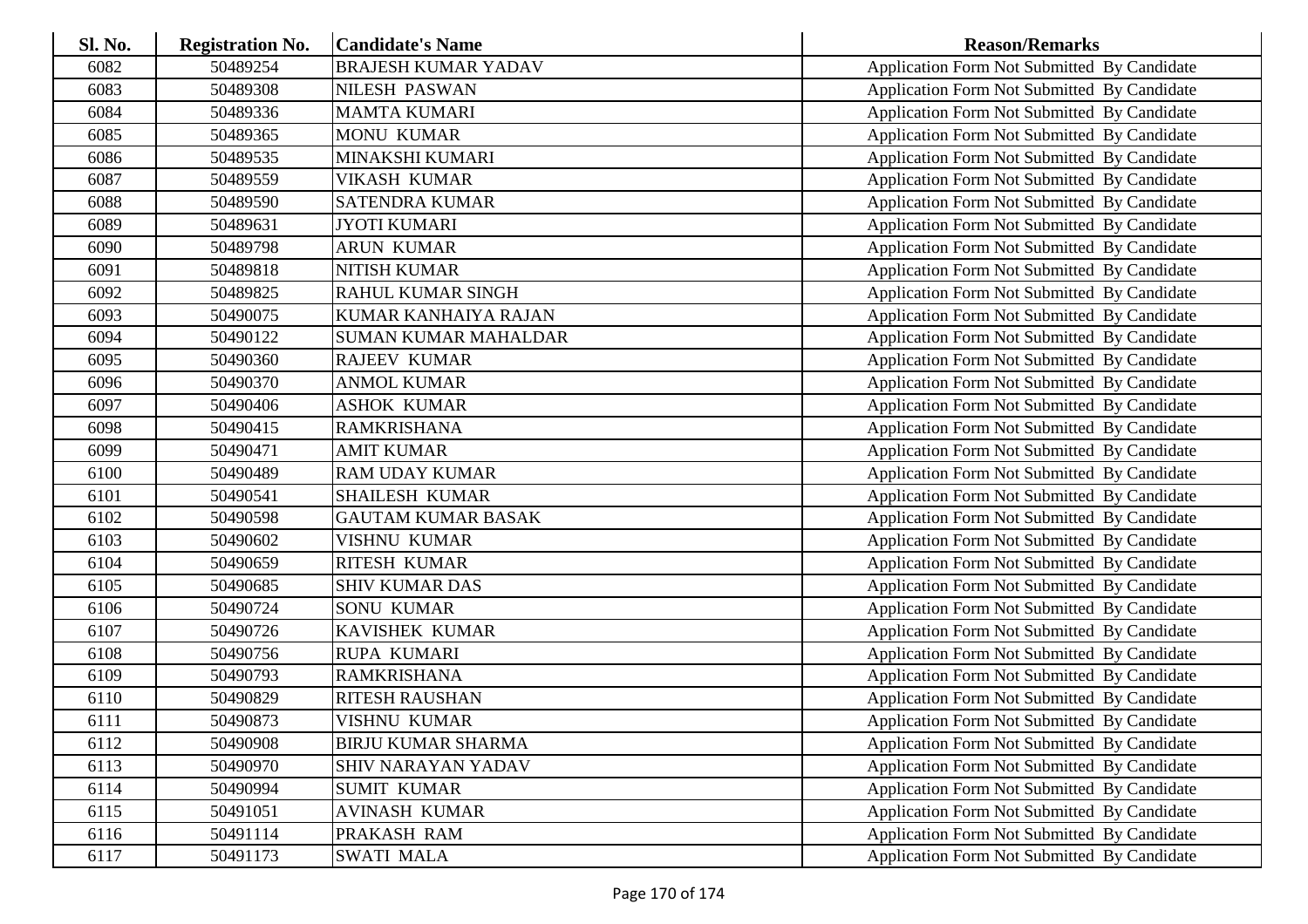| <b>Sl. No.</b> | <b>Registration No.</b> | <b>Candidate's Name</b>     | <b>Reason/Remarks</b>                              |
|----------------|-------------------------|-----------------------------|----------------------------------------------------|
| 6118           | 50491265                | <b>AMIT KUMAR YADAV</b>     | Application Form Not Submitted By Candidate        |
| 6119           | 50491280                | <b>ADARSH KUMAR</b>         | <b>Application Form Not Submitted By Candidate</b> |
| 6120           | 50491337                | <b>DIVYA SHASHI SHANKAR</b> | Application Form Not Submitted By Candidate        |
| 6121           | 50491345                | NITU KUMARI                 | Application Form Not Submitted By Candidate        |
| 6122           | 50491361                | <b>BIPIN KUMAR RAJAK</b>    | Application Form Not Submitted By Candidate        |
| 6123           | 50491363                | <b>ROHIT PASWAN</b>         | Application Form Not Submitted By Candidate        |
| 6124           | 50491416                | AJIT KUMAR SHARMA           | Application Form Not Submitted By Candidate        |
| 6125           | 50491707                | <b>MD TAFSIL</b>            | Application Form Not Submitted By Candidate        |
| 6126           | 50491726                | PINTU KUMAR                 | <b>Application Form Not Submitted By Candidate</b> |
| 6127           | 50491737                | PTITY BHARTI                | Application Form Not Submitted By Candidate        |
| 6128           | 50491741                | <b>RUBI KUMARI</b>          | Application Form Not Submitted By Candidate        |
| 6129           | 50491827                | KHUSHBOO KUMARI             | Application Form Not Submitted By Candidate        |
| 6130           | 50492060                | <b>SHIV NARAYAN YADAV</b>   | Application Form Not Submitted By Candidate        |
| 6131           | 50492120                | <b>MAHI SINGH</b>           | Application Form Not Submitted By Candidate        |
| 6132           | 50492163                | <b>BABITA KUMARI</b>        | Application Form Not Submitted By Candidate        |
| 6133           | 50492211                | <b>AMAN KUMAR</b>           | Application Form Not Submitted By Candidate        |
| 6134           | 50492214                | <b>ASHOK KUMAR PRASAD</b>   | Application Form Not Submitted By Candidate        |
| 6135           | 50492271                | <b>AMARJEET KUMAR</b>       | Application Form Not Submitted By Candidate        |
| 6136           | 50492327                | <b>SUNIL YADAV</b>          | Application Form Not Submitted By Candidate        |
| 6137           | 50492339                | <b>VIKASH RAM</b>           | Application Form Not Submitted By Candidate        |
| 6138           | 50492438                | <b>RAHUL KUMAR</b>          | Application Form Not Submitted By Candidate        |
| 6139           | 50492483                | <b>CHANDAN KUMAR RAM</b>    | Application Form Not Submitted By Candidate        |
| 6140           | 50492493                | <b>RITESH KUMAR</b>         | Application Form Not Submitted By Candidate        |
| 6141           | 50492530                | <b>RITESH KUMAR</b>         | Application Form Not Submitted By Candidate        |
| 6142           | 50492665                | <b>AJIT KUMAR</b>           | Application Form Not Submitted By Candidate        |
| 6143           | 50492684                | RAJESH KUMAR                | Application Form Not Submitted By Candidate        |
| 6144           | 50492891                | <b>RAJESH KUMAR</b>         | Application Form Not Submitted By Candidate        |
| 6145           | 50492937                | <b>POOJA</b>                | <b>Application Form Not Submitted By Candidate</b> |
| 6146           | 50492940                | <b>ANKESH KUMAR</b>         | Application Form Not Submitted By Candidate        |
| 6147           | 50492951                | <b>RAJAN KUMAR RAM</b>      | Application Form Not Submitted By Candidate        |
| 6148           | 50492975                | <b>NIRAJ KUMAR</b>          | Application Form Not Submitted By Candidate        |
| 6149           | 50493014                | <b>ASIF AHMAD</b>           | Application Form Not Submitted By Candidate        |
| 6150           | 50493133                | ARPITA KUMARI               | Application Form Not Submitted By Candidate        |
| 6151           | 50493226                | JAY PRAKASH KUMAR RAM       | Application Form Not Submitted By Candidate        |
| 6152           | 50493376                | RINKAL KUMAR                | <b>Application Form Not Submitted By Candidate</b> |
| 6153           | 50493383                | <b>MOHAN KUMAR</b>          | <b>Application Form Not Submitted By Candidate</b> |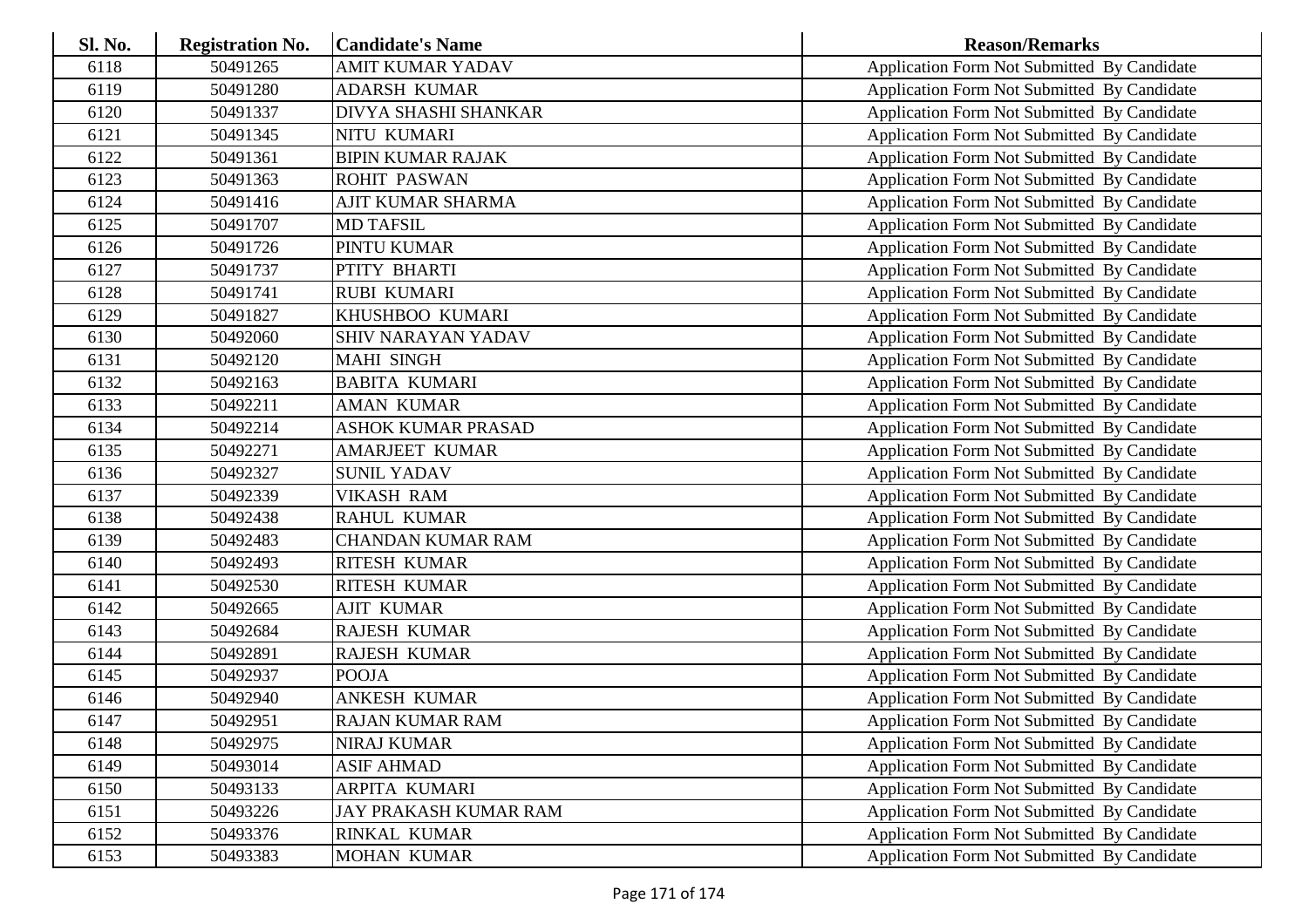| <b>Sl. No.</b> | <b>Registration No.</b> | <b>Candidate's Name</b>      | <b>Reason/Remarks</b>                       |
|----------------|-------------------------|------------------------------|---------------------------------------------|
| 6154           | 50493422                | <b>RAMESH KUMAR</b>          | Application Form Not Submitted By Candidate |
| 6155           | 50493448                | <b>SURAJ KUMAR</b>           | Application Form Not Submitted By Candidate |
| 6156           | 50493468                | <b>CHANDAN KUMAR RAM</b>     | Application Form Not Submitted By Candidate |
| 6157           | 50493501                | <b>SACHIN KUMAR JHA</b>      | Application Form Not Submitted By Candidate |
| 6158           | 50493603                | SANDEEP KUMAR MISHRA         | Application Form Not Submitted By Candidate |
| 6159           | 50493798                | <b>KISHOR KUMAR SAHU</b>     | Application Form Not Submitted By Candidate |
| 6160           | 50493905                | KUNDAN KUMAR PATEL           | Application Form Not Submitted By Candidate |
| 6161           | 50493917                | <b>RUKESH KUMAR</b>          | Application Form Not Submitted By Candidate |
| 6162           | 50493937                | <b>GAURAV KUMAR</b>          | Application Form Not Submitted By Candidate |
| 6163           | 50493954                | <b>JAY PRAKASH KUMAR RAM</b> | Application Form Not Submitted By Candidate |
| 6164           | 50493955                | <b>AJAY KUMAR</b>            | Application Form Not Submitted By Candidate |
| 6165           | 50493963                | <b>ANDEEP KUMAR</b>          | Application Form Not Submitted By Candidate |
| 6166           | 50493965                | <b>SANAM PRAVEEN</b>         | Application Form Not Submitted By Candidate |
| 6167           | 50493988                | SATYAM KUMAR MISHRA          | Application Form Not Submitted By Candidate |
| 6168           | 50494010                | PRIYA BHARTI                 | Application Form Not Submitted By Candidate |
| 6169           | 50494215                | <b>MD DAUD IBRAHIM</b>       | Application Form Not Submitted By Candidate |
| 6170           | 50494261                | <b>SANJEET KUMAR</b>         | Application Form Not Submitted By Candidate |
| 6171           | 50494311                | <b>GOURI KUMARI</b>          | Application Form Not Submitted By Candidate |
| 6172           | 50494323                | SHALINI ANKITA               | Application Form Not Submitted By Candidate |
| 6173           | 50494349                | <b>SACHENDRA KUMAR</b>       | Application Form Not Submitted By Candidate |
| 6174           | 50494407                | <b>KUNDAN KUMAR</b>          | Application Form Not Submitted By Candidate |
| 6175           | 50494414                | <b>RAVI RANJAN KUMAR</b>     | Application Form Not Submitted By Candidate |
| 6176           | 50494466                | PANDAV KUMAR                 | Application Form Not Submitted By Candidate |
| 6177           | 50494494                | PANKAJ KUMAR                 | Application Form Not Submitted By Candidate |
| 6178           | 50494552                | <b>DHANJAN SHARMA</b>        | Application Form Not Submitted By Candidate |
| 6179           | 50494617                | <b>RANJAN RAM</b>            | Application Form Not Submitted By Candidate |
| 6180           | 50494647                | <b>AASISH KUMAR</b>          | Application Form Not Submitted By Candidate |
| 6181           | 50494699                | PRAMOD KUMAR RAM             | Application Form Not Submitted By Candidate |
| 6182           | 50494711                | <b>JYOTI KUMARI DUBEY</b>    | Application Form Not Submitted By Candidate |
| 6183           | 50494766                | <b>KASHI NATH PASWAN</b>     | Application Form Not Submitted By Candidate |
| 6184           | 50494880                | <b>ABHAY YADAV</b>           | Application Form Not Submitted By Candidate |
| 6185           | 50494899                | <b>ISHWAR KUMAR</b>          | Application Form Not Submitted By Candidate |
| 6186           | 50494991                | RAMPRAVESH KUMAR PASWAN      | Application Form Not Submitted By Candidate |
| 6187           | 50495016                | <b>JAGDISH KUMAR</b>         | Application Form Not Submitted By Candidate |
| 6188           | 50495193                | <b>SANDIP KUMAR YADAV</b>    | Application Form Not Submitted By Candidate |
| 6189           | 50495202                | SANDHYA KUMARI               | Application Form Not Submitted By Candidate |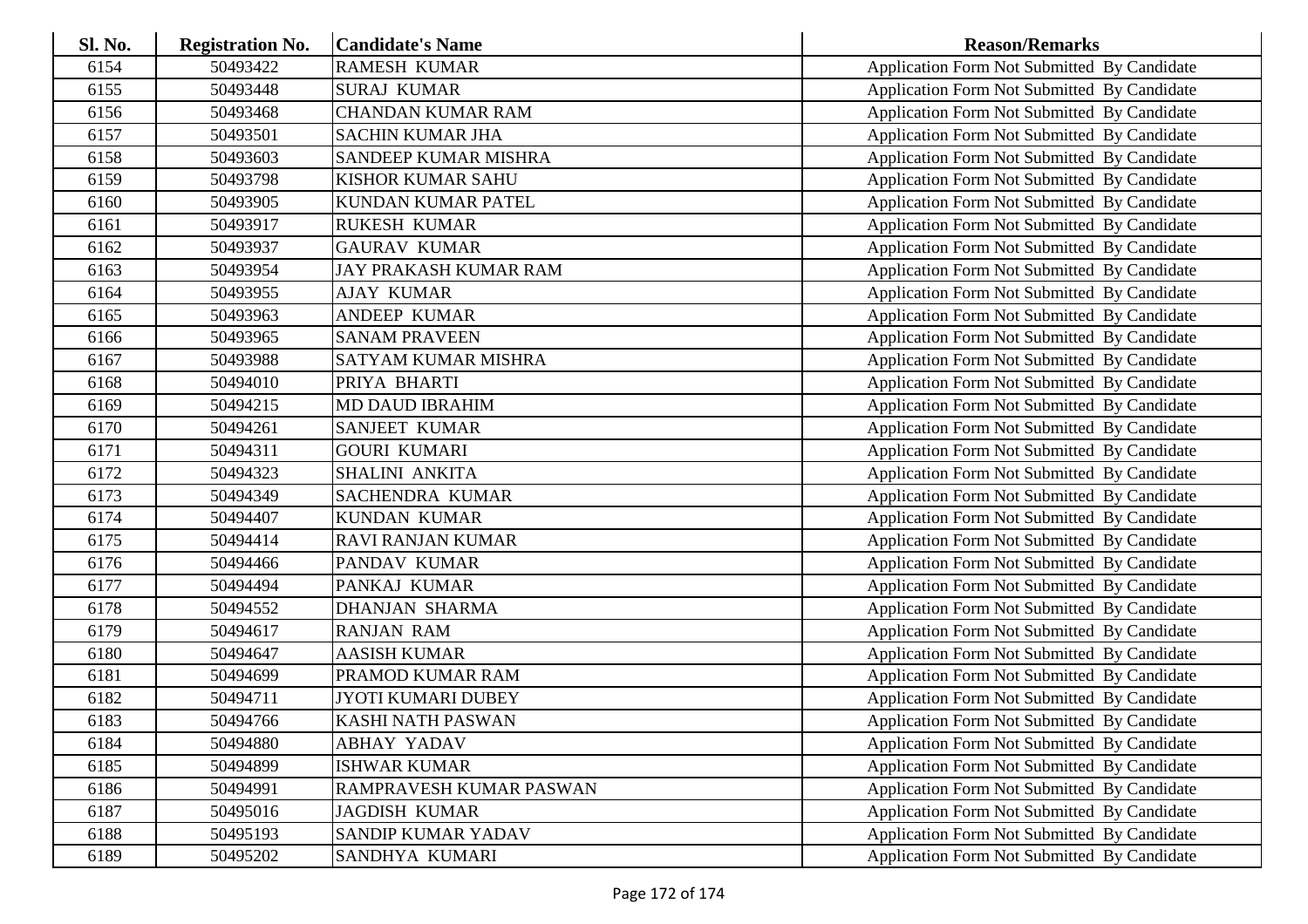| Sl. No. | <b>Registration No.</b> | <b>Candidate's Name</b>       | <b>Reason/Remarks</b>                              |
|---------|-------------------------|-------------------------------|----------------------------------------------------|
| 6190    | 50495251                | <b>AMIT KUMAR</b>             | Application Form Not Submitted By Candidate        |
| 6191    | 50495375                | PRASHANT KUMAR                | Application Form Not Submitted By Candidate        |
| 6192    | 50495434                | KANCHAN KUMARI                | Application Form Not Submitted By Candidate        |
| 6193    | 50495435                | NITISH KUMAR                  | Application Form Not Submitted By Candidate        |
| 6194    | 50495668                | <b>AMIT RAM</b>               | Application Form Not Submitted By Candidate        |
| 6195    | 50495722                | RAVISHANKAR RAM               | Application Form Not Submitted By Candidate        |
| 6196    | 50495736                | ANKUL KUMAR SINGH             | Application Form Not Submitted By Candidate        |
| 6197    | 50495832                | PRABHAT KUMAR MANDAL          | Application Form Not Submitted By Candidate        |
| 6198    | 50495882                | <b>HIMANSHU KUMAR</b>         | Application Form Not Submitted By Candidate        |
| 6199    | 50495932                | BIRENDRA KUMAR MANDAL         | Application Form Not Submitted By Candidate        |
| 6200    | 50496099                | <b>JYOTI KUMARI</b>           | Application Form Not Submitted By Candidate        |
| 6201    | 50496104                | MADHWI KUMARI                 | Application Form Not Submitted By Candidate        |
| 6202    | 50496115                | <b>INDU KUMARI</b>            | Application Form Not Submitted By Candidate        |
| 6203    | 50496122                | PREMCHAND KUMAR               | Application Form Not Submitted By Candidate        |
| 6204    | 50496132                | <b>DILEEP KUMAR</b>           | Application Form Not Submitted By Candidate        |
| 6205    | 50496151                | PRADIP KUMAR                  | Application Form Not Submitted By Candidate        |
| 6206    | 50496329                | <b>GOLOO KUMAR</b>            | Application Form Not Submitted By Candidate        |
| 6207    | 50496388                | SHUBHANKAR KUMAR              | Application Form Not Submitted By Candidate        |
| 6208    | 50496400                | <b>MOTI LAL DAS</b>           | Application Form Not Submitted By Candidate        |
| 6209    | 50496503                | SHIVAM TIWARI                 | Application Form Not Submitted By Candidate        |
| 6210    | 50496517                | <b>KUMAR SUMAN</b>            | Application Form Not Submitted By Candidate        |
| 6211    | 50496532                | <b>BADAL KUMAR SRIVASTAVA</b> | Application Form Not Submitted By Candidate        |
| 6212    | 50496559                | <b>NANDLAL PASWAN</b>         | Application Form Not Submitted By Candidate        |
| 6213    | 50496614                | RAMAKANT KUMAR                | Application Form Not Submitted By Candidate        |
| 6214    | 50496676                | NAIYANSI KUMARI               | Application Form Not Submitted By Candidate        |
| 6215    | 50496691                | PRADYUMAN KUMAR               | Application Form Not Submitted By Candidate        |
| 6216    | 50496696                | PRABHAT SHARMA                | Application Form Not Submitted By Candidate        |
| 6217    | 50496753                | <b>MANJU KUMARI</b>           | Application Form Not Submitted By Candidate        |
| 6218    | 50496899                | <b>ANAND KUMAR</b>            | Application Form Not Submitted By Candidate        |
| 6219    | 50496936                | <b>MD TANWEER ALAM</b>        | Application Form Not Submitted By Candidate        |
| 6220    | 50496969                | NIRMALA KUMARI                | Application Form Not Submitted By Candidate        |
| 6221    | 50497057                | <b>ANISH KUMAR</b>            | Application Form Not Submitted By Candidate        |
| 6222    | 50497124                | <b>ARBIND KUMAR</b>           | Application Form Not Submitted By Candidate        |
| 6223    | 50497131                | <b>ABHISHEK KISHOR</b>        | Application Form Not Submitted By Candidate        |
| 6224    | 50497143                | PUJA KUMARI                   | <b>Application Form Not Submitted By Candidate</b> |
| 6225    | 50497156                | <b>ANIL KUMAR</b>             | Application Form Not Submitted By Candidate        |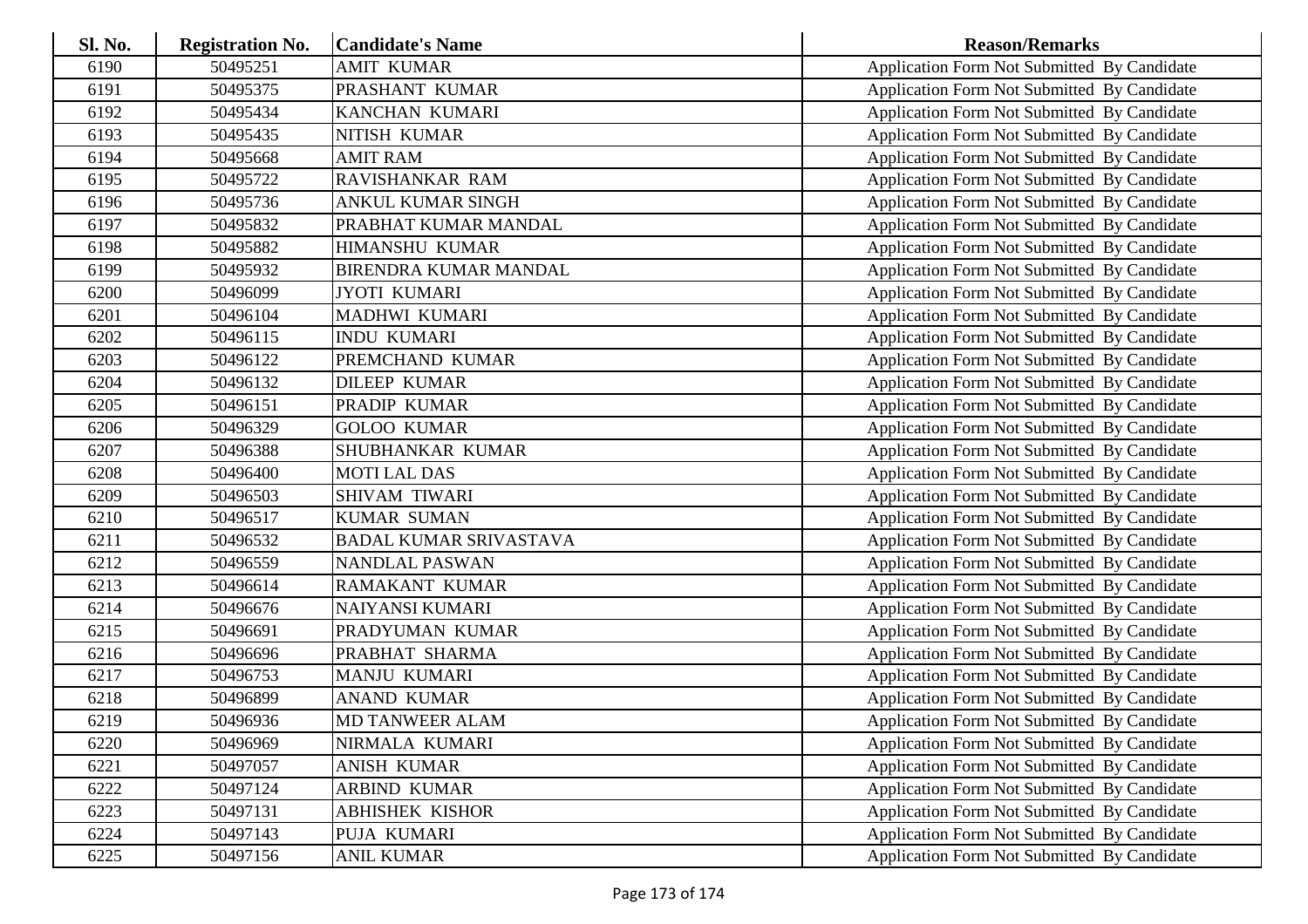| <b>Sl. No.</b> | <b>Registration No.</b> | <b>Candidate's Name</b>     | <b>Reason/Remarks</b>                       |
|----------------|-------------------------|-----------------------------|---------------------------------------------|
| 6226           | 50497166                | <b>IKAMLESH KUMAR</b>       | Application Form Not Submitted By Candidate |
| 6227           | 50497289                | <b>IRAMESH KUMAR SHARMA</b> | Application Form Not Submitted By Candidate |
| 6228           | 50497430                | <b>SANJEEV KUMAR</b>        | Application Form Not Submitted By Candidate |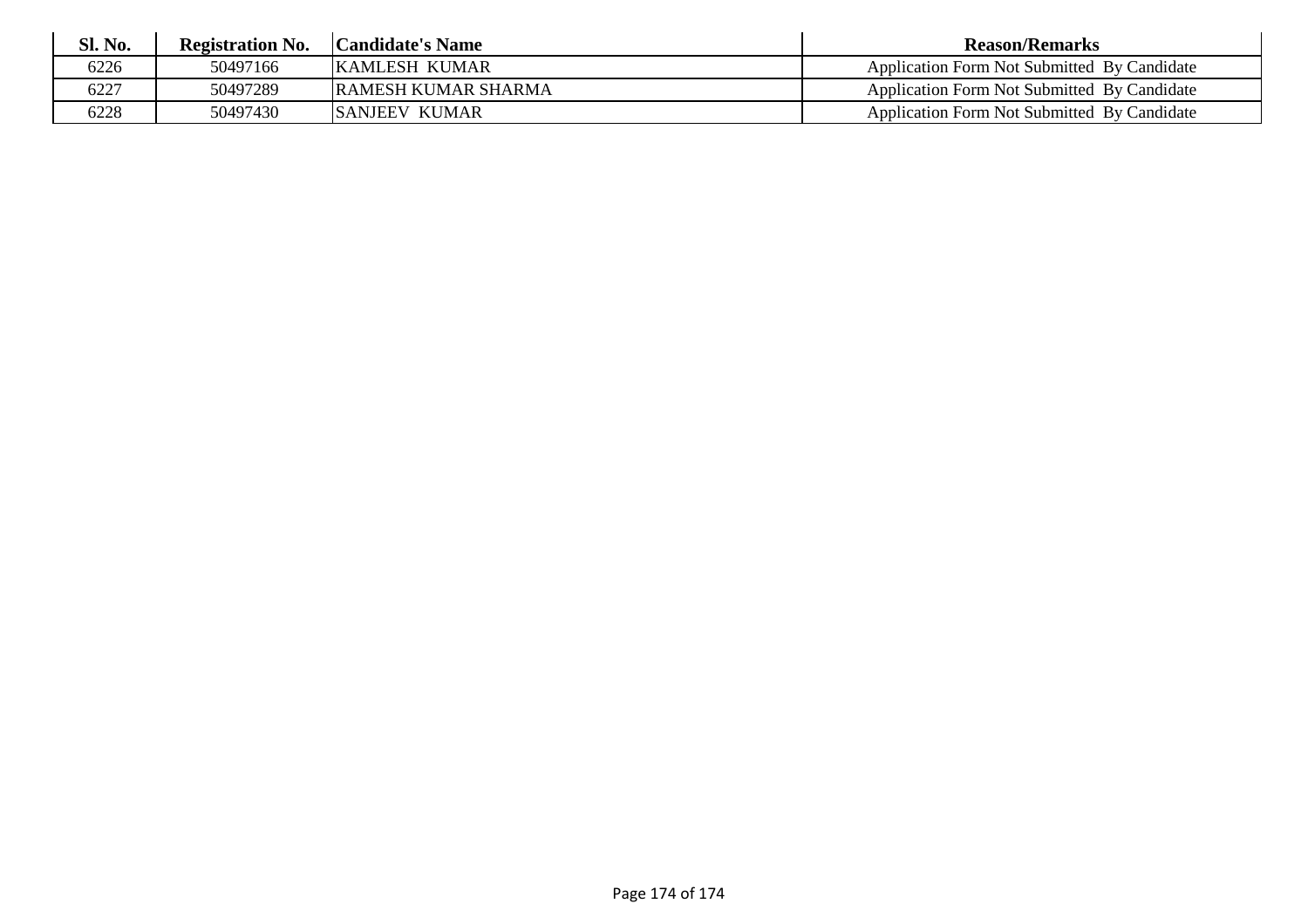|                | CSBC Advt. No. 02/2020 for the post of Sepoy in Bihar Home Guards |                            |                                                         |                                                |  |
|----------------|-------------------------------------------------------------------|----------------------------|---------------------------------------------------------|------------------------------------------------|--|
|                |                                                                   |                            | List of invalid Application with reason of Rejection    |                                                |  |
|                |                                                                   |                            | <b>B.</b> Application form Cancelled by Applicant- 3095 |                                                |  |
| Sl.            | <b>Registration</b>                                               | <b>Candidate's Name</b>    | <b>Father's Name</b>                                    | <b>Reason/Remarks</b>                          |  |
| No.            | No.                                                               |                            |                                                         |                                                |  |
|                | 50000117                                                          | <b>AUKESH KUMAR</b>        | <b>SHIVNATH RAM</b>                                     | Application Form Cancelled by Applicant        |  |
| $\overline{2}$ | 50000523                                                          | <b>LAV UPADHYAY</b>        | $\blacksquare$                                          | Application Form Cancelled by Applicant        |  |
| $\overline{3}$ | 50000727                                                          | <b>ABHYANAND PANDEY</b>    | <b>KRIPASHANKAR PANDEY</b>                              | Application Form Cancelled by Applicant        |  |
| $\overline{4}$ | 50001521                                                          | <b>LAL BAHADUR RAM</b>     |                                                         | Application Form Cancelled by Applicant        |  |
| 5              | 50002016                                                          | <b>JAI KRISHNA KUMAR</b>   | <b>RAMDEO SAH</b>                                       | Application Form Cancelled by Applicant        |  |
| 6              | 50003077                                                          | <b>GULSHAN KUMAR</b>       |                                                         | Application Form Cancelled by Applicant        |  |
| $\overline{7}$ | 50004146                                                          | <b>BABUL KUMAR</b>         | $\blacksquare$                                          | Application Form Cancelled by Applicant        |  |
| $\bf 8$        | 50004473                                                          | <b>ARIF ALI</b>            |                                                         | Application Form Cancelled by Applicant        |  |
| 9              | 50004530                                                          | <b>VIKAS KUMAR</b>         | PREMPAL SINGH                                           | Application Form Cancelled by Applicant        |  |
| $10\,$         | 50004623                                                          | <b>MITHILESH KUMAR</b>     |                                                         | Application Form Cancelled by Applicant        |  |
| 11             | 50005478                                                          | PANKAJ PRASAD              | <b>GIRJA PRASAD</b>                                     | Application Form Cancelled by Applicant        |  |
| 12             | 50005570                                                          | <b>SHANKAR RAVIDAS</b>     | <b>CHHOTAN RAVIDAS</b>                                  | Application Form Cancelled by Applicant        |  |
| 13             | 50005685                                                          | NIRBHAY KUMAR              |                                                         | Application Form Cancelled by Applicant        |  |
| 14             | 50005719                                                          | <b>RAVI KUMAR</b>          | PRITHIWI THAKUR                                         | Application Form Cancelled by Applicant        |  |
| 15             | 50005757                                                          | <b>CHANDRAKANTA KUMARI</b> |                                                         | Application Form Cancelled by Applicant        |  |
| 16             | 50005832                                                          | <b>ANKITA KUMARI</b>       | SHAYAMBIHARI VISWKARMA                                  | <b>Application Form Cancelled by Applicant</b> |  |
| $17\,$         | 50006091                                                          | <b>CHANDAN KUMAR</b>       |                                                         | Application Form Cancelled by Applicant        |  |
| $18\,$         | 50006161                                                          | <b>RAJESH KUMAR RAM</b>    | <b>DIPENDRA RAM</b>                                     | Application Form Cancelled by Applicant        |  |
| 19             | 50006335                                                          | <b>DEEPAK KUMAR</b>        |                                                         | Application Form Cancelled by Applicant        |  |
| 20             | 50006511                                                          | <b>PAPPU KUMAR RAM</b>     | <b>CHHOTAN RAM</b>                                      | Application Form Cancelled by Applicant        |  |
| 21             | 50006564                                                          | <b>AVINASH KUMAR</b>       | <b>ASHOK KUMAR</b>                                      | Application Form Cancelled by Applicant        |  |
| 22             | 50006687                                                          | <b>MD MOJAHID</b>          | NAIMUDDIN ANSARI                                        | Application Form Cancelled by Applicant        |  |
| 23             | 50006842                                                          | <b>VIRENDRA KUMAR</b>      |                                                         | Application Form Cancelled by Applicant        |  |
| 24             | 50006931                                                          | <b>SAURABH KUMAR</b>       |                                                         | Application Form Cancelled by Applicant        |  |
| 25             | 50007434                                                          | <b>SHUBHASH KUMAR</b>      |                                                         | Application Form Cancelled by Applicant        |  |
| 26             | 50007688                                                          | <b>RAKESH</b>              |                                                         | Application Form Cancelled by Applicant        |  |
| 27             | 50008089                                                          | <b>RAMVINAY RAM</b>        | <b>SAHDEO RAM</b>                                       | Application Form Cancelled by Applicant        |  |
| 28             | 50008199                                                          | <b>VIJAY KUMAR</b>         | <b>KISHOR THAKUR</b>                                    | Application Form Cancelled by Applicant        |  |
| 29             | 50008263                                                          | <b>AAKASH KUMAR</b>        | <b>VINAY PRASAD</b>                                     | Application Form Cancelled by Applicant        |  |
| 30             | 50008480                                                          | <b>SUMAN KUMAR BISHWAS</b> |                                                         | Application Form Cancelled by Applicant        |  |
| 31             | 50008545                                                          | <b>GOLDEN KUMAR</b>        |                                                         | <b>Application Form Cancelled by Applicant</b> |  |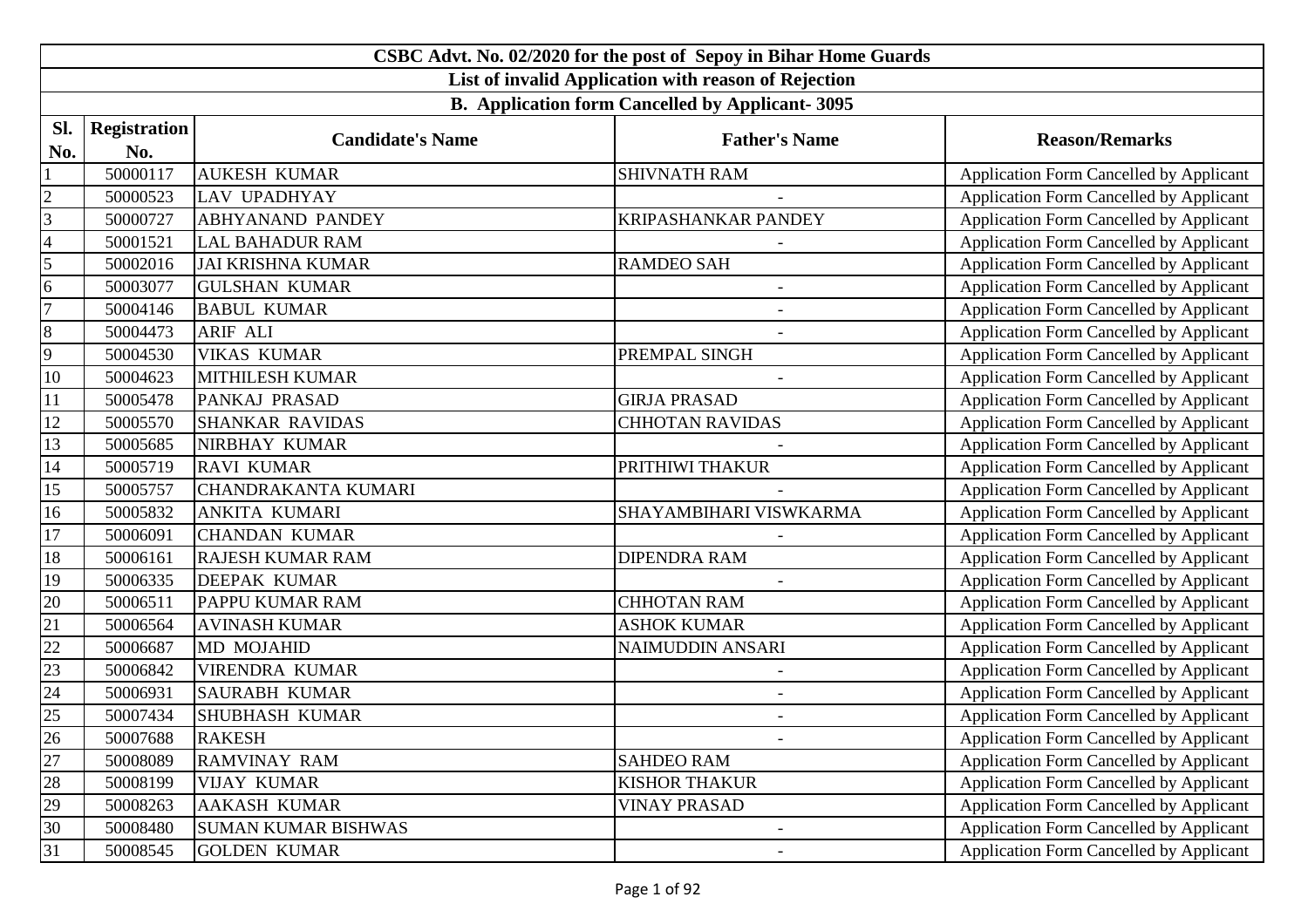| SI.             | <b>Registration</b> |                            | <b>Father's Name</b>     |                                                |
|-----------------|---------------------|----------------------------|--------------------------|------------------------------------------------|
| No.             | No.                 | <b>Candidate's Name</b>    |                          | <b>Reason/Remarks</b>                          |
| 32              | 50008965            | <b>RAJESH KUMAR</b>        |                          | Application Form Cancelled by Applicant        |
| $\frac{33}{34}$ | 50009128            | <b>SANTOSH KUMAR</b>       | <b>SANTOSH KUMAR</b>     | <b>Application Form Cancelled by Applicant</b> |
|                 | 50009291            | <b>RAJESH KUMAR MAHTO</b>  |                          | Application Form Cancelled by Applicant        |
| 35              | 50009949            | <b>AVINASH KUMAR</b>       | <b>RAJESHWAR DAS</b>     | Application Form Cancelled by Applicant        |
| 36              | 50010055            | DAYANAND KUMAR             | <b>MUSAHEB PANDIT</b>    | <b>Application Form Cancelled by Applicant</b> |
| 37              | 50010066            | KHUSHBU KUMARI             | <b>BHANU BAITHA</b>      | <b>Application Form Cancelled by Applicant</b> |
| 38              | 50010318            | <b>REENA KUMARI</b>        | $\overline{\phantom{a}}$ | Application Form Cancelled by Applicant        |
| 39              | 50010668            | <b>BALRAM KUMAR RAJAK</b>  |                          | Application Form Cancelled by Applicant        |
| 40              | 50010897            | <b>MD NAZRE ALAM</b>       |                          | Application Form Cancelled by Applicant        |
| 41              | 50011219            | <b>KUNDAN SHARMA</b>       | $\overline{\phantom{a}}$ | Application Form Cancelled by Applicant        |
| 42              | 50011626            | <b>ROHIT KUMAR</b>         |                          | Application Form Cancelled by Applicant        |
| 43              | 50011776            | <b>SAKSHI KUMARI</b>       |                          | Application Form Cancelled by Applicant        |
| $\overline{44}$ | 50011820            | <b>RITA KUMARI</b>         | SINGHESHWAR YADAV        | Application Form Cancelled by Applicant        |
|                 | 50012707            | <b>MANISHA KUMARI</b>      |                          | <b>Application Form Cancelled by Applicant</b> |
| $\frac{45}{46}$ | 50012758            | <b>AJEET KUMAR</b>         | <b>RAMANAND YADAV</b>    | Application Form Cancelled by Applicant        |
| 47              | 50012953            | <b>NEHA</b>                | <b>SURENDER PASWAN</b>   | Application Form Cancelled by Applicant        |
| 48              | 50013180            | <b>SUBHAM KUMAR PATHAK</b> |                          | <b>Application Form Cancelled by Applicant</b> |
| 49              | 50013405            | KHUSHBU KUMARI             | <b>BASUKINATH PATHAK</b> | Application Form Cancelled by Applicant        |
| 50              | 50013500            | <b>VIKAS KUMAR SINGH</b>   |                          | Application Form Cancelled by Applicant        |
| 51              | 50013951            | <b>DHIRAJ KUMAR</b>        | <b>RAJKUMAR RAY</b>      | Application Form Cancelled by Applicant        |
| $\frac{52}{53}$ | 50014328            | LUSI KUMARI                |                          | Application Form Cancelled by Applicant        |
|                 | 50014545            | <b>SURENDRA KUMAR</b>      | <b>DINESH RAM</b>        | Application Form Cancelled by Applicant        |
| 54              | 50015136            | <b>BINOD MARANDI</b>       | <b>SEETAL MARANDI</b>    | Application Form Cancelled by Applicant        |
| 55              | 50015138            | AAKASH KUMAR RAJAK         | SUPAN PARSAD RAJAK       | <b>Application Form Cancelled by Applicant</b> |
| 56              | 50015425            | MUKESH KUMAR               |                          | Application Form Cancelled by Applicant        |
| 57              | 50015581            | <b>TONI KUMAR</b>          | <b>JAWAHAR PASWAN</b>    | Application Form Cancelled by Applicant        |
| 58              | 50015766            | <b>KUNDAN KUMAR</b>        |                          | Application Form Cancelled by Applicant        |
| 59              | 50015783            | <b>BHARDUAJ KUMAR</b>      | <b>SHIV KUMAR PASWAN</b> | <b>Application Form Cancelled by Applicant</b> |
| 60              | 50016441            | PINKI KUMARI               |                          | <b>Application Form Cancelled by Applicant</b> |
| 61              | 50016523            | CHANDAN KUMAR SHARMA       |                          | Application Form Cancelled by Applicant        |
| 62              | 50016621            | KHUSHBOO KUMARI            | <b>JITENDRA SHARMA</b>   | Application Form Cancelled by Applicant        |
| 63              | 50016708            | <b>VIJAY KUMAR DAS</b>     | SHAYAMLAL DAS            | Application Form Cancelled by Applicant        |
| 64              | 50017056            | <b>SANDEEP KUMAR</b>       |                          | Application Form Cancelled by Applicant        |
| 65              | 50017272            | PANKAJ KUMAR PATEL         | DEVENDRA PRASAD          | Application Form Cancelled by Applicant        |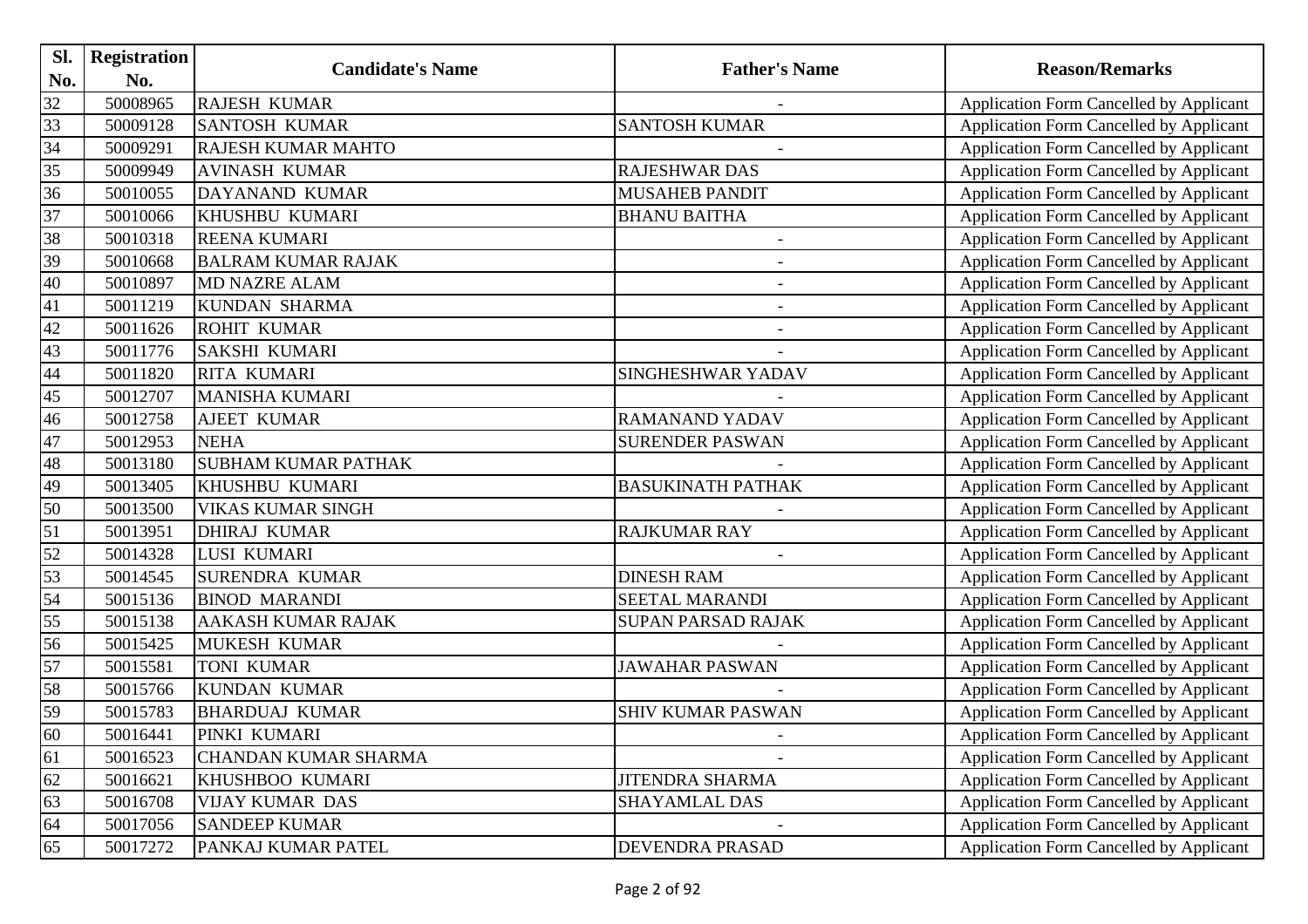| Sl.    | <b>Registration</b> | <b>Candidate's Name</b>     |                           |                                                |
|--------|---------------------|-----------------------------|---------------------------|------------------------------------------------|
| No.    | No.                 |                             | <b>Father's Name</b>      | <b>Reason/Remarks</b>                          |
| 66     | 50017293            | <b>ANUP KUMAR MANJHI</b>    | $\blacksquare$            | Application Form Cancelled by Applicant        |
| 67     | 50017572            | <b>AAKASH</b>               |                           | Application Form Cancelled by Applicant        |
| 68     | 50017764            | PRITI KUMARI                |                           | <b>Application Form Cancelled by Applicant</b> |
| 69     | 50017808            | <b>PREM KUMAR</b>           | <b>BIJENDRA KUMAR</b>     | Application Form Cancelled by Applicant        |
| 70     | 50017927            | <b>VISHAL KUMAR</b>         |                           | Application Form Cancelled by Applicant        |
| 71     | 50018285            | <b>DIWAKAR KUMAR</b>        | <b>VINAY SINGH</b>        | <b>Application Form Cancelled by Applicant</b> |
| $72\,$ | 50018433            | <b>MUKESH BAITHA</b>        |                           | Application Form Cancelled by Applicant        |
| 73     | 50018564            | PANKAJ KUMAR                | $\overline{\phantom{a}}$  | Application Form Cancelled by Applicant        |
| 74     | 50018590            | <b>BIPIN KUMAR SINGH</b>    |                           | Application Form Cancelled by Applicant        |
| 75     | 50018706            | <b>NAME DIYAM KUMAR</b>     | $\overline{\phantom{a}}$  | <b>Application Form Cancelled by Applicant</b> |
| 76     | 50018957            | <b>DIPU KUMAR</b>           |                           | Application Form Cancelled by Applicant        |
| 77     | 50019118            | <b>RAVINDRA KUMAR</b>       |                           | <b>Application Form Cancelled by Applicant</b> |
| 78     | 50019133            | OM PRAKASH PASWAN           | <b>BRIJESH PASWAN</b>     | Application Form Cancelled by Applicant        |
| 79     | 50019498            | <b>SHYAM KUMAR</b>          |                           | Application Form Cancelled by Applicant        |
| 80     | 50019976            | <b>AMIT KUMAR</b>           | <b>KUMARJEET PASWAN</b>   | <b>Application Form Cancelled by Applicant</b> |
| 81     | 50020146            | <b>CHANDAN KUMAR PASWAN</b> |                           | Application Form Cancelled by Applicant        |
| 82     | 50020397            | <b>ROHIT KUMAR</b>          | <b>KAPIL SHARMA</b>       | <b>Application Form Cancelled by Applicant</b> |
| 83     | 50020440            | <b>ANURAG KUMAR</b>         |                           | <b>Application Form Cancelled by Applicant</b> |
| 84     | 50021388            | <b>BIKKY KUMAR SAH</b>      | <b>NAND KISHOR SAH</b>    | <b>Application Form Cancelled by Applicant</b> |
| 85     | 50021596            | <b>MANOHAR KUMAR</b>        | $\blacksquare$            | Application Form Cancelled by Applicant        |
| 86     | 50022080            | <b>VINAY KUMAR GUPTA</b>    |                           | Application Form Cancelled by Applicant        |
| 87     | 50022347            | <b>ANKIT KUMAR</b>          |                           | <b>Application Form Cancelled by Applicant</b> |
| 88     | 50022629            | <b>AMIT KUMAR</b>           |                           | Application Form Cancelled by Applicant        |
| 89     | 50022757            | <b>AVADHESH KUMAR</b>       | <b>AVADHESH KUMAR</b>     | Application Form Cancelled by Applicant        |
| 90     | 50022768            | <b>PAPPU KUMAR</b>          | <b>CHANDESHWAR PASWAN</b> | Application Form Cancelled by Applicant        |
| 91     | 50023049            | <b>SAGAR RAJ</b>            | <b>NANDLAL SHAH</b>       | Application Form Cancelled by Applicant        |
| 92     | 50023758            | NITISH KUMAR KUMAR          | $\overline{\phantom{a}}$  | Application Form Cancelled by Applicant        |
| 93     | 50024004            | <b>ROHIT PATEL</b>          |                           | Application Form Cancelled by Applicant        |
| 94     | 50024059            | <b>LAXMAN MAHALDAR</b>      |                           | Application Form Cancelled by Applicant        |
| 95     | 50024163            | <b>DIPU KUMAR PANDEY</b>    |                           | Application Form Cancelled by Applicant        |
| 96     | 50024164            | <b>VINAY HIRAMATI RAM</b>   |                           | <b>Application Form Cancelled by Applicant</b> |
| 97     | 50024384            | <b>AWANISH KUMAR</b>        | PANNALAL PANDIT           | Application Form Cancelled by Applicant        |
| 98     | 50024478            | <b>GORAKH YADAV</b>         |                           | Application Form Cancelled by Applicant        |
| 99     | 50024768            | <b>RAMESH KUMAR SHA</b>     | RAMCHANDRA SAH            | <b>Application Form Cancelled by Applicant</b> |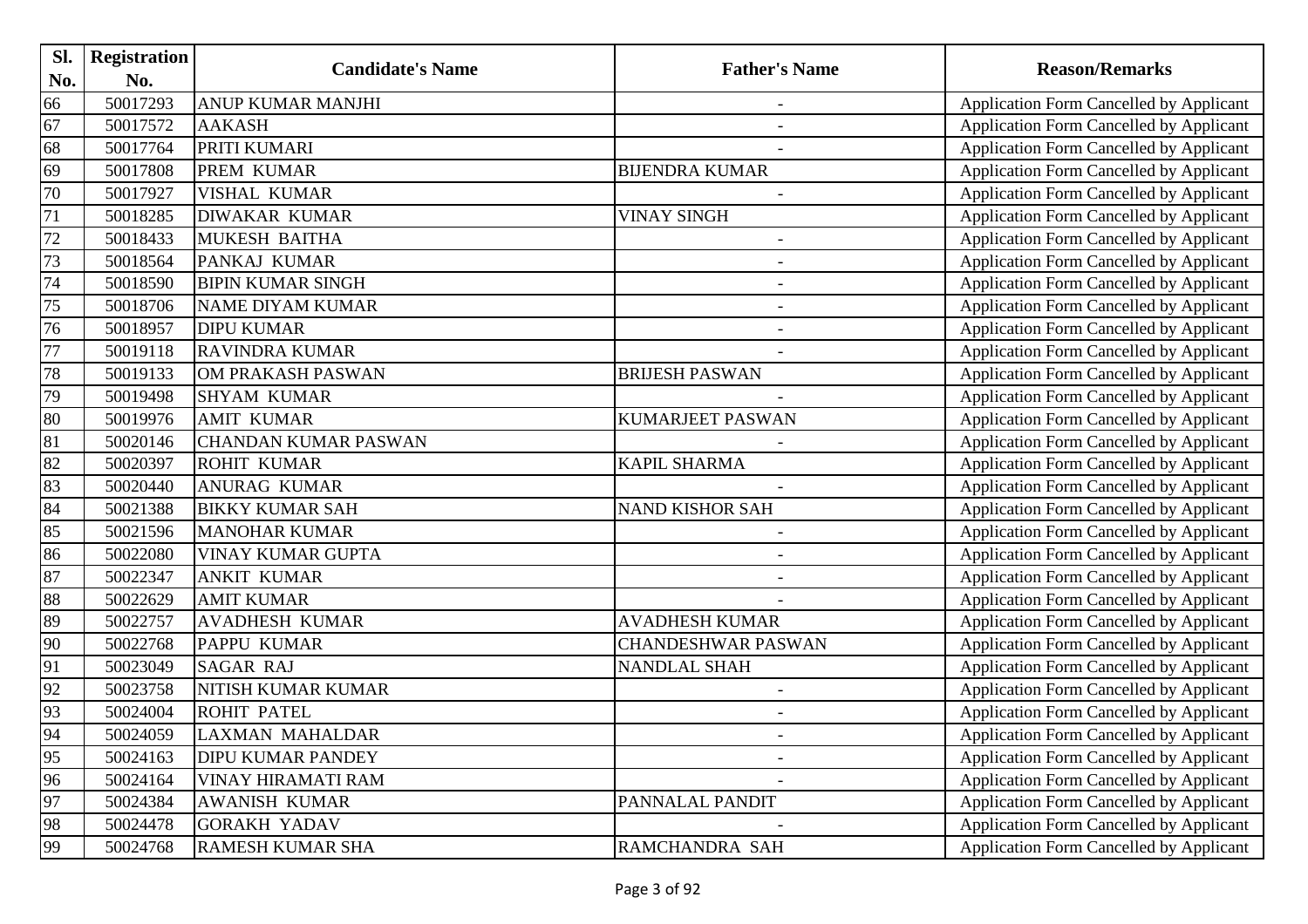| Sl. | <b>Registration</b> |                                |                             |                                                |
|-----|---------------------|--------------------------------|-----------------------------|------------------------------------------------|
| No. | No.                 | <b>Candidate's Name</b>        | <b>Father's Name</b>        | <b>Reason/Remarks</b>                          |
| 100 | 50024798            | PANKAJ KUMAR                   | <b>VISHESHWAR RAVIDAS</b>   | Application Form Cancelled by Applicant        |
| 101 | 50025469            | KHUSHABU KUMARI                | <b>SRIDHAR MANDAL</b>       | <b>Application Form Cancelled by Applicant</b> |
| 102 | 50025601            | <b>ANAND KUMAR</b>             | <b>DINESH THAKUR</b>        | Application Form Cancelled by Applicant        |
| 103 | 50025668            | NITESH CHAUDHARY               |                             | Application Form Cancelled by Applicant        |
| 104 | 50025868            | <b>DEEPAK KUMAR</b>            |                             | Application Form Cancelled by Applicant        |
| 105 | 50025894            | <b>VIKASH KUMAR</b>            | NARESH PASWAN               | <b>Application Form Cancelled by Applicant</b> |
| 106 | 50025917            | MD SHAHNAWAZ ALAM              |                             | Application Form Cancelled by Applicant        |
| 107 | 50025975            | <b>SUJIT KUMAR</b>             | $\overline{\phantom{a}}$    | <b>Application Form Cancelled by Applicant</b> |
| 108 | 50025996            | DHARMENDRA KUMAR KUMAR         |                             | Application Form Cancelled by Applicant        |
| 109 | 50025998            | <b>LAXMI KUMARI</b>            |                             | Application Form Cancelled by Applicant        |
| 110 | 50026040            | <b>SANJEEV KUMAR</b>           | <b>SUDHIR PASWAN</b>        | Application Form Cancelled by Applicant        |
| 111 | 50026182            | <b>NIKHIL KUMAR</b>            | <b>BARUN KUMAR</b>          | Application Form Cancelled by Applicant        |
| 112 | 50026353            | <b>SUNIL KUMAR RAM</b>         |                             | Application Form Cancelled by Applicant        |
| 113 | 50026594            | <b>MANJAY KUMAR</b>            |                             | <b>Application Form Cancelled by Applicant</b> |
| 114 | 50026765            | PANKAJ KUMAR PATEL             | DEVENDRA PRASAD             | Application Form Cancelled by Applicant        |
| 115 | 50026912            | KAJAL KUMARI                   |                             | Application Form Cancelled by Applicant        |
| 116 | 50027084            | <b>AMIT KUMAR BAITHA</b>       | $\qquad \qquad -$           | Application Form Cancelled by Applicant        |
| 117 | 50027188            | <b>SUMAN KUMAR</b>             |                             | Application Form Cancelled by Applicant        |
| 118 | 50027252            | <b>RAJKAPUR RAM</b>            | <b>MOHAR RAM</b>            | <b>Application Form Cancelled by Applicant</b> |
| 119 | 50027919            | <b>DHIRENDRA KUMAR</b>         | $\blacksquare$              | Application Form Cancelled by Applicant        |
| 120 | 50028429            | <b>AMIT KUMAR DAS</b>          |                             | Application Form Cancelled by Applicant        |
| 121 | 50028463            | <b>SHATRUDHAN KUMAR PASWAN</b> | <b>RIJHAN PASWAN</b>        | Application Form Cancelled by Applicant        |
| 122 | 50028558            | <b>ABHIMANYU KUMAR</b>         | <b>BECHU SINGH</b>          | Application Form Cancelled by Applicant        |
| 123 | 50028668            | POOJA KUMARI                   |                             | Application Form Cancelled by Applicant        |
| 124 | 50028942            | <b>MILI KUMARI</b>             | <b>MAHANAND URAON</b>       | Application Form Cancelled by Applicant        |
| 125 | 50028950            | <b>JYOTI KUMARI</b>            | <b>DHANNI RAY</b>           | Application Form Cancelled by Applicant        |
| 126 | 50029279            | <b>ABHIMANYU KUMAR</b>         |                             | Application Form Cancelled by Applicant        |
| 127 | 50029386            | <b>LALAN KUMAR</b>             | <b>BABULAL SUTIHAR</b>      | <b>Application Form Cancelled by Applicant</b> |
| 128 | 50029467            | <b>MF HASEEB ALAM</b>          |                             | <b>Application Form Cancelled by Applicant</b> |
| 129 | 50029896            | <b>SURAJ KUMAR BAITHA</b>      | <b>SONA LAL BAITHA</b>      | Application Form Cancelled by Applicant        |
| 130 | 50030012            | <b>AMIT KUMAR</b>              |                             | Application Form Cancelled by Applicant        |
| 131 | 50030126            | <b>SWEETY KUMARI</b>           |                             | Application Form Cancelled by Applicant        |
| 132 | 50030201            | <b>RAJESH PASWAN</b>           | SRI BHAGWAN PASWAN          | <b>Application Form Cancelled by Applicant</b> |
| 133 | 50030253            | <b>SUJATA KUMARI</b>           | <b>AJAY KUMAR CHAUDHARY</b> | <b>Application Form Cancelled by Applicant</b> |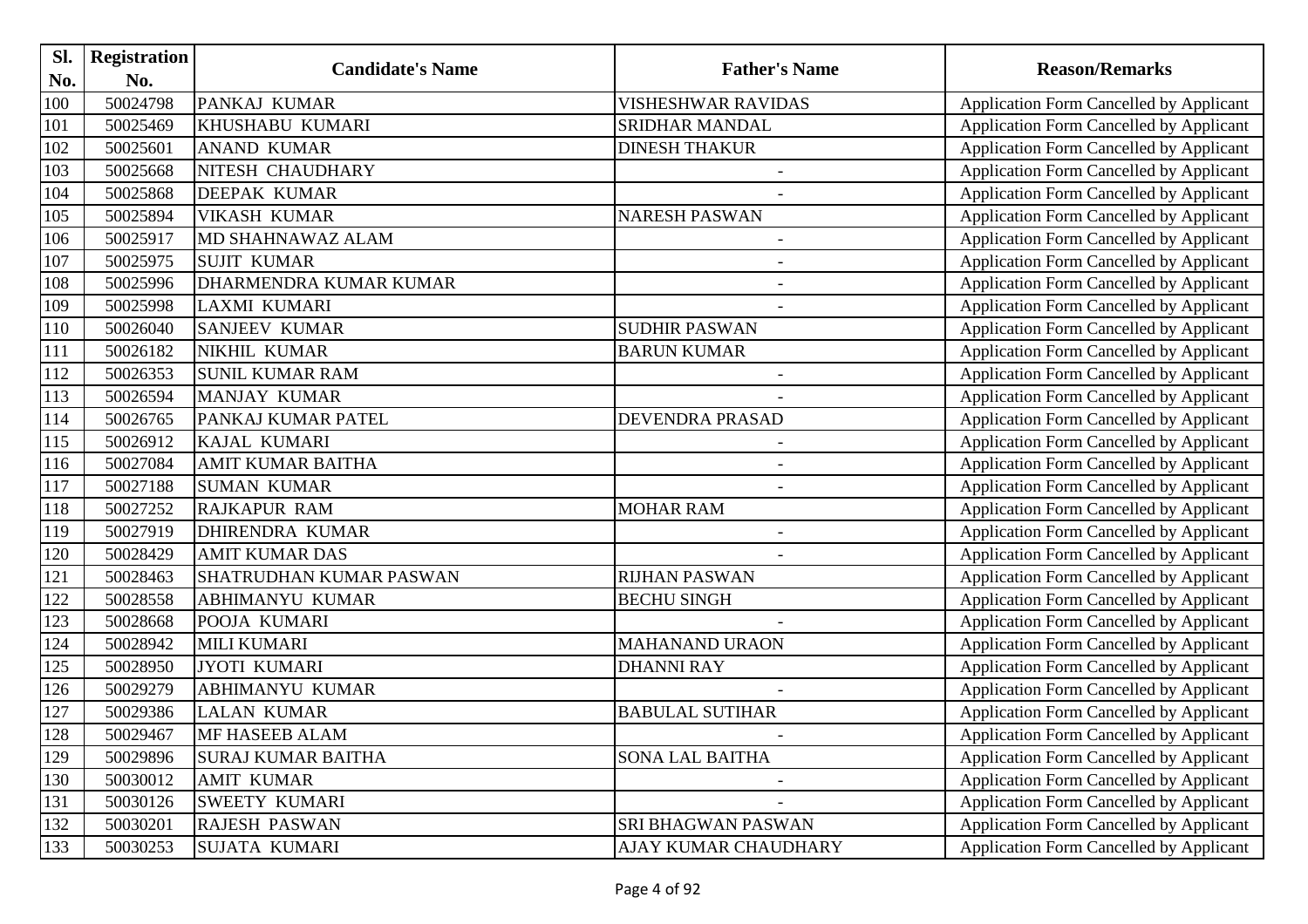| Sl. | <b>Registration</b> |                          |                            |                                                |
|-----|---------------------|--------------------------|----------------------------|------------------------------------------------|
| No. | No.                 | <b>Candidate's Name</b>  | <b>Father's Name</b>       | <b>Reason/Remarks</b>                          |
| 134 | 50030277            | <b>MD NAZIR MANSURI</b>  |                            | Application Form Cancelled by Applicant        |
| 135 | 50030491            | <b>HARERAM KUMAR</b>     | <b>DINESH TAANTI</b>       | Application Form Cancelled by Applicant        |
| 136 | 50030499            | <b>SURAJ KUMAR</b>       | <b>SURENDRA SAH</b>        | Application Form Cancelled by Applicant        |
| 137 | 50030649            | <b>SHANNI KANT SINGH</b> | <b>SUDHIR PRASAD SINGH</b> | Application Form Cancelled by Applicant        |
| 138 | 50030784            | <b>RAVI KUMAR RAJ</b>    |                            | Application Form Cancelled by Applicant        |
| 139 | 50030935            | <b>SANDEEP KUMAR</b>     | <b>VISHWNATH PANDIT</b>    | Application Form Cancelled by Applicant        |
| 140 | 50031023            | <b>RAHUL AMBER</b>       | <b>JAGARNATH MAHTO</b>     | Application Form Cancelled by Applicant        |
| 141 | 50031230            | <b>ZAHRA NAAZ</b>        |                            | Application Form Cancelled by Applicant        |
| 142 | 50031446            | <b>RAVI SHANKAR</b>      | <b>ARUN KUMAR</b>          | Application Form Cancelled by Applicant        |
| 143 | 50031455            | PANKAJ KUMAR             | $\overline{\phantom{a}}$   | Application Form Cancelled by Applicant        |
| 144 | 50031480            | <b>CHITRANJAN KUMAR</b>  | $\overline{a}$             | Application Form Cancelled by Applicant        |
| 145 | 50031507            | <b>RAJEEV KUMAR</b>      |                            | Application Form Cancelled by Applicant        |
| 146 | 50031989            | <b>NITISH KUMAR</b>      |                            | Application Form Cancelled by Applicant        |
| 147 | 50032648            | <b>MD RIYAZ AKBAR</b>    | $\overline{\phantom{a}}$   | Application Form Cancelled by Applicant        |
| 148 | 50032743            | <b>ABHIMANYI</b>         | $\overline{\phantom{a}}$   | Application Form Cancelled by Applicant        |
| 149 | 50033814            | <b>ROHIT KUMAR DAS</b>   |                            | Application Form Cancelled by Applicant        |
| 150 | 50033952            | <b>AMIT RAMAN</b>        | <b>HARILAL RAM</b>         | Application Form Cancelled by Applicant        |
| 151 | 50034143            | <b>MOHIT KUMAR SINGH</b> | <b>SANTOSH SINGH</b>       | <b>Application Form Cancelled by Applicant</b> |
| 152 | 50034188            | <b>MANISH KUMAR SH</b>   |                            | Application Form Cancelled by Applicant        |
| 153 | 50034519            | <b>SRI RANUJ MILI</b>    | PRIYANATH MILI             | Application Form Cancelled by Applicant        |
| 154 | 50034578            | <b>SATLAL KUMAR</b>      |                            | Application Form Cancelled by Applicant        |
| 155 | 50034683            | <b>TARJAN KUMAR</b>      | $\overline{\phantom{a}}$   | Application Form Cancelled by Applicant        |
| 156 | 50035029            | <b>SANJANA KUMARI</b>    |                            | Application Form Cancelled by Applicant        |
| 157 | 50035294            | <b>VIMAL PASWAN</b>      | RAJESHWAR PASWAN           | Application Form Cancelled by Applicant        |
| 158 | 50035359            | <b>SUPRIYA GUPTA</b>     |                            | Application Form Cancelled by Applicant        |
| 159 | 50035388            | <b>DEEPAK KUMAR</b>      | <b>SUNIL PASWAN</b>        | Application Form Cancelled by Applicant        |
| 160 | 50035469            | <b>NITISH KUMAR</b>      | <b>RAMESH SINGH</b>        | Application Form Cancelled by Applicant        |
| 161 | 50035682            | <b>RESHMI KUMARI</b>     |                            | Application Form Cancelled by Applicant        |
| 162 | 50035710            | VIKASH KUMAR RAJAK       |                            | Application Form Cancelled by Applicant        |
| 163 | 50035861            | <b>VIVEK KUMAR</b>       | <b>GANGA PRASAD</b>        | Application Form Cancelled by Applicant        |
| 164 | 50036565            | PRITI PHOOL KUMARI       |                            | <b>Application Form Cancelled by Applicant</b> |
| 165 | 50036789            | <b>SITA KUMARI</b>       |                            | <b>Application Form Cancelled by Applicant</b> |
| 166 | 50036845            | PRIYANKA KUMARI          | <b>SANJAY MAHTO</b>        | Application Form Cancelled by Applicant        |
| 167 | 50037234            | <b>RAUSHAN KUMAR RAM</b> | $\overline{\phantom{a}}$   | <b>Application Form Cancelled by Applicant</b> |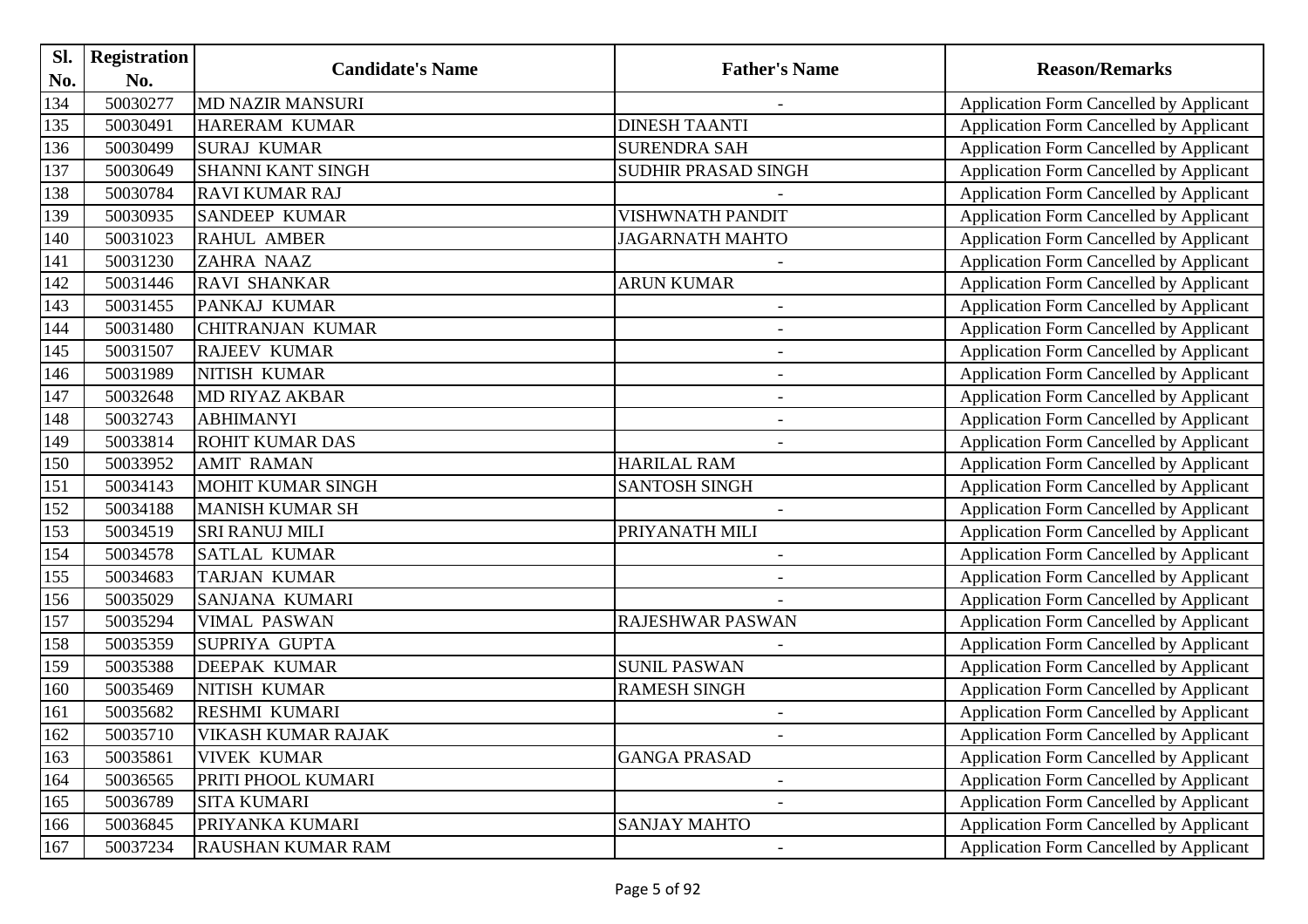| Sl. | <b>Registration</b> |                           |                          |                                                |
|-----|---------------------|---------------------------|--------------------------|------------------------------------------------|
| No. | No.                 | <b>Candidate's Name</b>   | <b>Father's Name</b>     | <b>Reason/Remarks</b>                          |
| 168 | 50037562            | <b>SUMAN KUMARI</b>       | $\overline{\phantom{a}}$ | Application Form Cancelled by Applicant        |
| 169 | 50037602            | CHANDRAMANI KUMAR MISHRA  | $\overline{\phantom{a}}$ | Application Form Cancelled by Applicant        |
| 170 | 50037758            | DHEERAJ PRAKASH KUMAR     | $\overline{\phantom{a}}$ | Application Form Cancelled by Applicant        |
| 171 | 50038105            | <b>SUNIL KUMAR</b>        |                          | Application Form Cancelled by Applicant        |
| 172 | 50038243            | <b>ANURA KUMAR</b>        |                          | <b>Application Form Cancelled by Applicant</b> |
| 173 | 50038250            | <b>MANISH KUMAR</b>       | <b>BALDEO RAM</b>        | <b>Application Form Cancelled by Applicant</b> |
| 174 | 50038442            | <b>ABHISHEK RANJAN</b>    | <b>TARKESHWAR RAM</b>    | Application Form Cancelled by Applicant        |
| 175 | 50038725            | PRADIP KUMAR TANTI        |                          | <b>Application Form Cancelled by Applicant</b> |
| 176 | 50038740            | PRAMOD KUMAR PASWAN       |                          | Application Form Cancelled by Applicant        |
| 177 | 50038765            | <b>RAHUL KUMAR</b>        | <b>RAJU PRASAD</b>       | <b>Application Form Cancelled by Applicant</b> |
| 178 | 50038767            | <b>SUAHMA SINGH</b>       |                          | Application Form Cancelled by Applicant        |
| 179 | 50038839            | <b>GAUTAM</b>             | AJAY NATH MISHRA         | Application Form Cancelled by Applicant        |
| 180 | 50038913            | <b>GOBINDA RAM</b>        | <b>RAMANAND RAM</b>      | <b>Application Form Cancelled by Applicant</b> |
| 181 | 50038993            | <b>ASHISH KUMAR</b>       | $\overline{\phantom{a}}$ | <b>Application Form Cancelled by Applicant</b> |
| 182 | 50039147            | <b>BANTI KUMARI</b>       | $\overline{\phantom{a}}$ | Application Form Cancelled by Applicant        |
| 183 | 50039631            | <b>KRISHN KUMAR KAMAL</b> |                          | Application Form Cancelled by Applicant        |
| 184 | 50039644            | <b>RAJU KUMAR</b>         | $\overline{\phantom{a}}$ | <b>Application Form Cancelled by Applicant</b> |
| 185 | 50039843            | <b>SONYRAJ BHARTEE</b>    |                          | Application Form Cancelled by Applicant        |
| 186 | 50040049            | <b>MAHESH KUMAR</b>       | PRADIP PASWAN            | <b>Application Form Cancelled by Applicant</b> |
| 187 | 50040283            | PRIYA KUMARI              | $\blacksquare$           | Application Form Cancelled by Applicant        |
| 188 | 50040425            | <b>DIPU KUMAR</b>         |                          | Application Form Cancelled by Applicant        |
| 189 | 50040706            | <b>RAKESH KUMAR RAJAK</b> | <b>TRILOKI RAJAK</b>     | <b>Application Form Cancelled by Applicant</b> |
| 190 | 50040826            | <b>SUMIT KUMAR SAH</b>    | PASHUPATI SAH            | Application Form Cancelled by Applicant        |
| 191 | 50040828            | NEERAJ PASWAN             | <b>SIKENDRA PASWAN</b>   | <b>Application Form Cancelled by Applicant</b> |
| 192 | 50040929            | MADHUKAR KUMAR JHA        |                          | Application Form Cancelled by Applicant        |
| 193 | 50041186            | <b>BIKRANT KUMAR</b>      | $\overline{a}$           | Application Form Cancelled by Applicant        |
| 194 | 50041274            | <b>GAURAV PAL</b>         | $\blacksquare$           | Application Form Cancelled by Applicant        |
| 195 | 50041360            | <b>SANDIP KUMAR</b>       |                          | <b>Application Form Cancelled by Applicant</b> |
| 196 | 50041556            | <b>RAGHUVEER</b>          | <b>VISHNU DEV</b>        | <b>Application Form Cancelled by Applicant</b> |
| 197 | 50041800            | PRITI KUMARI              |                          | Application Form Cancelled by Applicant        |
| 198 | 50041802            | <b>GAURAV KUMAR</b>       |                          | <b>Application Form Cancelled by Applicant</b> |
| 199 | 50042024            | VICKY CHAUDHARY           | KAPIL CHAUDHARY          | <b>Application Form Cancelled by Applicant</b> |
| 200 | 50042696            | <b>SHNATI KUMARI</b>      |                          | <b>Application Form Cancelled by Applicant</b> |
| 201 | 50042751            | REKHA KUMARI              |                          | Application Form Cancelled by Applicant        |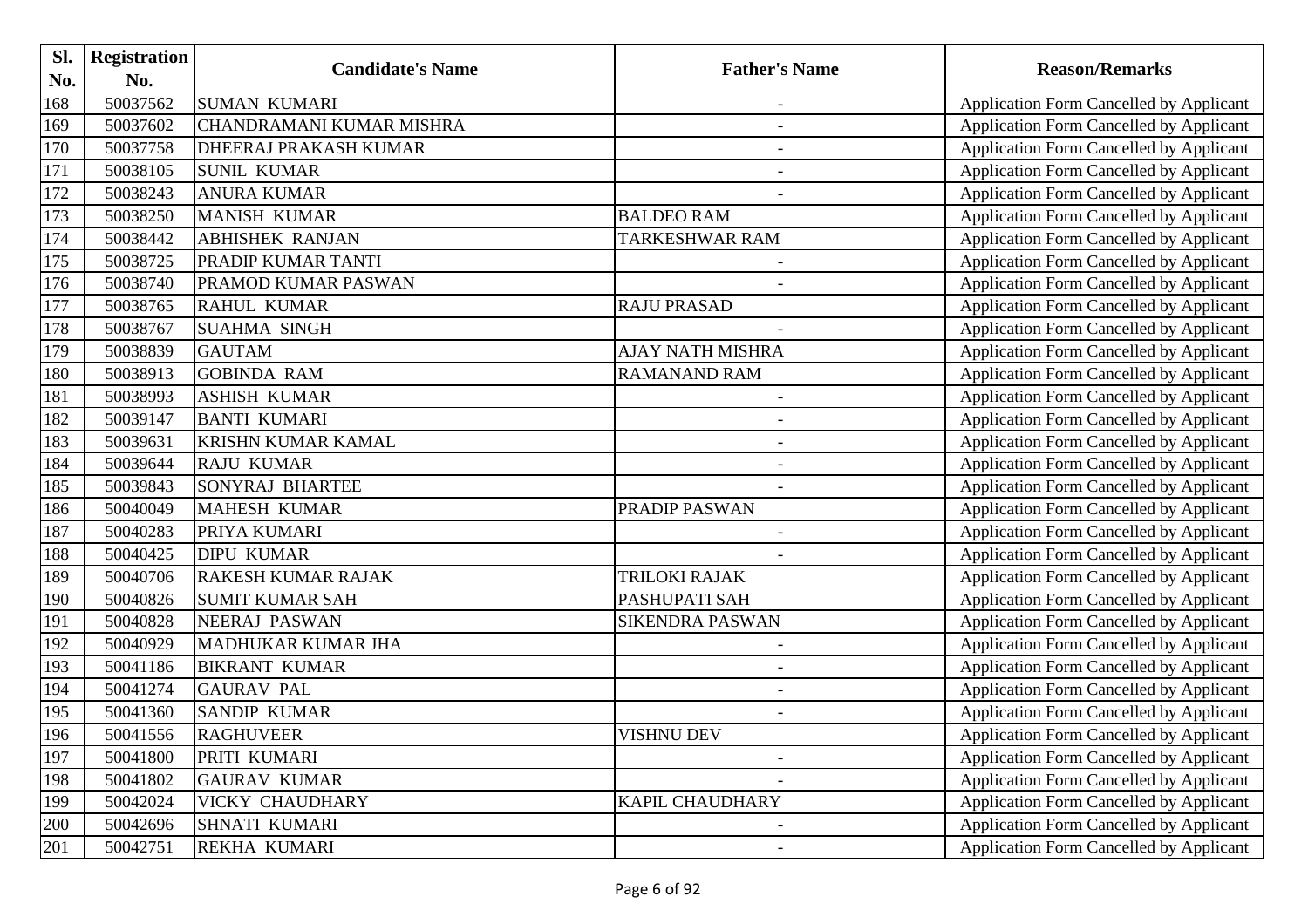| SI. | <b>Registration</b> |                           |                              |                                                |
|-----|---------------------|---------------------------|------------------------------|------------------------------------------------|
| No. | No.                 | <b>Candidate's Name</b>   | <b>Father's Name</b>         | <b>Reason/Remarks</b>                          |
| 202 | 50042773            | <b>RINKI KUMARI</b>       | PRADIP SWARNKAR              | Application Form Cancelled by Applicant        |
| 203 | 50042799            | <b>BASANT KUMAR</b>       | <b>BASANT KUMAR</b>          | Application Form Cancelled by Applicant        |
| 204 | 50042840            | PAPPU KUMAR BAITHA        | $\overline{\phantom{a}}$     | <b>Application Form Cancelled by Applicant</b> |
| 205 | 50042849            | <b>GYANDEEP KUMAR</b>     |                              | Application Form Cancelled by Applicant        |
| 206 | 50042854            | <b>SUDHIR KUMAR RAM</b>   | <b>SURENDRA RAM</b>          | Application Form Cancelled by Applicant        |
| 207 | 50042939            | <b>SANTOSH KUMAR</b>      |                              | Application Form Cancelled by Applicant        |
| 208 | 50043199            | <b>RANJAN KUMAR YADAV</b> | RANJAN KUMAR YADAV           | Application Form Cancelled by Applicant        |
| 209 | 50043212            | <b>RAJU RAM</b>           | <b>SURESH RAM</b>            | <b>Application Form Cancelled by Applicant</b> |
| 210 | 50043427            | <b>MITHILESH PASWAN</b>   | $\blacksquare$               | <b>Application Form Cancelled by Applicant</b> |
| 211 | 50043476            | <b>SRI RANUJ MILI</b>     | $\overline{\phantom{a}}$     | <b>Application Form Cancelled by Applicant</b> |
| 212 | 50043895            | <b>SRI RANUJ MILI</b>     |                              | Application Form Cancelled by Applicant        |
| 213 | 50044272            | <b>GOLDEN KUMAR</b>       |                              | <b>Application Form Cancelled by Applicant</b> |
| 214 | 50044299            | <b>KUNDAN KUMAR</b>       | <b>BINOD MATHO</b>           | Application Form Cancelled by Applicant        |
| 215 | 50044327            | <b>SATYAM KUMAR</b>       | $\blacksquare$               | Application Form Cancelled by Applicant        |
| 216 | 50044340            | <b>SANJEET SHUKLA</b>     | $\overline{\phantom{a}}$     | <b>Application Form Cancelled by Applicant</b> |
| 217 | 50044465            | <b>RAVI RANJAN KUMAR</b>  |                              | Application Form Cancelled by Applicant        |
| 218 | 50044585            | <b>ANIL KUMAR</b>         |                              | <b>Application Form Cancelled by Applicant</b> |
| 219 | 50044763            | <b>RAJU KUMAR</b>         | <b>BALESHWAR DAS</b>         | Application Form Cancelled by Applicant        |
| 220 | 50044859            | <b>DHIRAJ KUMAR</b>       | <b>GARIB NATH SHARMA</b>     | <b>Application Form Cancelled by Applicant</b> |
| 221 | 50045012            | <b>SONALI KUMARI</b>      |                              | Application Form Cancelled by Applicant        |
| 222 | 50045107            | AJEET SHARMA              |                              | Application Form Cancelled by Applicant        |
| 223 | 50045132            | <b>PAPPU KUMAR</b>        | <b>MAHENDRA BADHAI</b>       | <b>Application Form Cancelled by Applicant</b> |
| 224 | 50045261            | <b>RAMU KUMAR</b>         | DADHOO MUSHAHAR              | Application Form Cancelled by Applicant        |
| 225 | 50045372            | <b>KM RAGINI RAM</b>      | $\overline{\phantom{a}}$     | Application Form Cancelled by Applicant        |
| 226 | 50045469            | <b>SUBODH KUMAR</b>       |                              | Application Form Cancelled by Applicant        |
| 227 | 50045552            | <b>VIMAL KUMAR</b>        | <b>HEERA LAL</b>             | Application Form Cancelled by Applicant        |
| 228 | 50045636            | MUNNA SHARMA              | <b>KRISHNA SHARMA</b>        | <b>Application Form Cancelled by Applicant</b> |
| 229 | 50045825            | <b>ROUSHAN KUMAR</b>      |                              | <b>Application Form Cancelled by Applicant</b> |
| 230 | 50045837            | <b>VANDANA PATEL</b>      | <b>RADHESHYAM MANDAL</b>     | <b>Application Form Cancelled by Applicant</b> |
| 231 | 50045850            | <b>SUNITA KUMARI</b>      |                              | Application Form Cancelled by Applicant        |
| 232 | 50045946            | POOJA KUMARI              | $\qquad \qquad \blacksquare$ | Application Form Cancelled by Applicant        |
| 233 | 50046043            | MD ARMAN ALAM             |                              | Application Form Cancelled by Applicant        |
| 234 | 50046318            | <b>DHEERAJ KUMAR</b>      | <b>RAJKISHOR PRASAD</b>      | Application Form Cancelled by Applicant        |
| 235 | 50046775            | <b>CHHOTU KUMAR</b>       |                              | <b>Application Form Cancelled by Applicant</b> |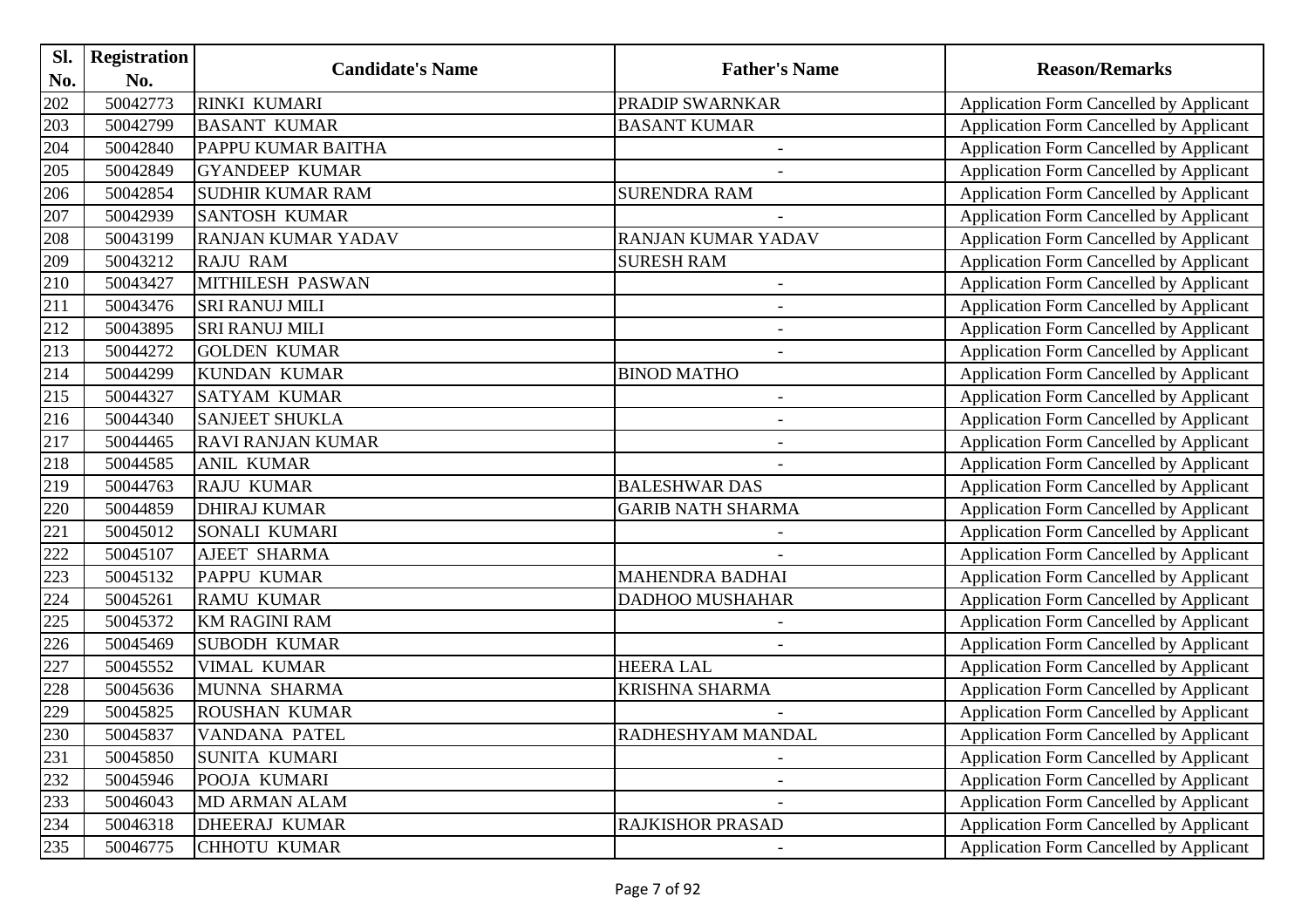| SI. | <b>Registration</b> |                            |                          |                                                |
|-----|---------------------|----------------------------|--------------------------|------------------------------------------------|
| No. | No.                 | <b>Candidate's Name</b>    | <b>Father's Name</b>     | <b>Reason/Remarks</b>                          |
| 236 | 50046939            | <b>RAMAN KUMAR</b>         | <b>DHIRENDRA KUNWAR</b>  | Application Form Cancelled by Applicant        |
| 237 | 50046989            | <b>SUJEET KUMAR MANDAL</b> | NIKHIL KUMAR MANDAL      | <b>Application Form Cancelled by Applicant</b> |
| 238 | 50047130            | <b>RUPESH KUMAR</b>        |                          | <b>Application Form Cancelled by Applicant</b> |
| 239 | 50047164            | <b>ARJUN YADAV</b>         |                          | Application Form Cancelled by Applicant        |
| 240 | 50047206            | <b>CHANDAN KUMAR</b>       | <b>UMESH PASWAN</b>      | Application Form Cancelled by Applicant        |
| 241 | 50047230            | <b>RAJESH KUMAR</b>        |                          | Application Form Cancelled by Applicant        |
| 242 | 50047767            | <b>SONI DEVI KM</b>        | <b>RAM SARAN</b>         | Application Form Cancelled by Applicant        |
| 243 | 50048282            | <b>BABLU KUMAR</b>         | RAMASHISH YADAV          | Application Form Cancelled by Applicant        |
| 244 | 50048407            | NIBHA KUMARI               |                          | Application Form Cancelled by Applicant        |
| 245 | 50048652            | <b>SANDEEP THAKUR</b>      | NARAYAN THAKUR           | Application Form Cancelled by Applicant        |
| 246 | 50048708            | <b>ADITYA KUMAR</b>        | <b>NARESH PASWAN</b>     | Application Form Cancelled by Applicant        |
| 247 | 50048819            | <b>SANJIT KUMAR</b>        | MAHENDRA CHAUDHARY       | Application Form Cancelled by Applicant        |
| 248 | 50048950            | <b>AMAN KUMAR</b>          |                          | Application Form Cancelled by Applicant        |
| 249 | 50048973            | POOJA KUMARI               |                          | <b>Application Form Cancelled by Applicant</b> |
| 250 | 50048997            | <b>MITHLESH RAJAK</b>      | <b>VIRENDRA BAITHA</b>   | Application Form Cancelled by Applicant        |
| 251 | 50049072            | KAJAL KUMARI               |                          | Application Form Cancelled by Applicant        |
| 252 | 50049300            | <b>TINKU KUMAR</b>         |                          | Application Form Cancelled by Applicant        |
| 253 | 50049308            | <b>SANDEEP KUMAR</b>       | VISHWANATH PRASAD        | Application Form Cancelled by Applicant        |
| 254 | 50049344            | <b>SONU KUMARAQ</b>        |                          | Application Form Cancelled by Applicant        |
| 255 | 50049359            | PAMMI KUMARI               | <b>RAJESHWAR DAS</b>     | Application Form Cancelled by Applicant        |
| 256 | 50049404            | <b>SANJEET KUMAR</b>       | <b>SANJEET KUMAR</b>     | Application Form Cancelled by Applicant        |
| 257 | 50049499            | <b>KM NIDHI GUPT</b>       |                          | Application Form Cancelled by Applicant        |
| 258 | 50049548            | POONAM DEVI                | <b>RAMDEV SINGH</b>      | Application Form Cancelled by Applicant        |
| 259 | 50049550            | PUJA KUMARI                | $\overline{\phantom{a}}$ | Application Form Cancelled by Applicant        |
| 260 | 50049603            | KUNDAN KUMAR SINGH         |                          | Application Form Cancelled by Applicant        |
| 261 | 50049634            | <b>OMPRAKASH KUMAR</b>     | <b>RAMESH CHAUDHARY</b>  | Application Form Cancelled by Applicant        |
| 262 | 50049898            | PHULMANTI KUMARI           | PARMESHWAR PRASAD        | Application Form Cancelled by Applicant        |
| 263 | 50049963            | <b>AMIT KUMAR RAJAK</b>    | AMIT KUMAR RAJAK         | <b>Application Form Cancelled by Applicant</b> |
| 264 | 50050241            | <b>UMESH RAM</b>           |                          | <b>Application Form Cancelled by Applicant</b> |
| 265 | 50050555            | <b>JYOTI KUMARI</b>        |                          | Application Form Cancelled by Applicant        |
| 266 | 50050925            | <b>BULLET KUMAR RAM</b>    |                          | Application Form Cancelled by Applicant        |
| 267 | 50051209            | <b>VINAY KUMAR</b>         | <b>JAGDISH RAM</b>       | Application Form Cancelled by Applicant        |
| 268 | 50051595            | <b>MIRDULA KUMARI</b>      |                          | Application Form Cancelled by Applicant        |
| 269 | 50051687            | RUPA KUMARI                |                          | Application Form Cancelled by Applicant        |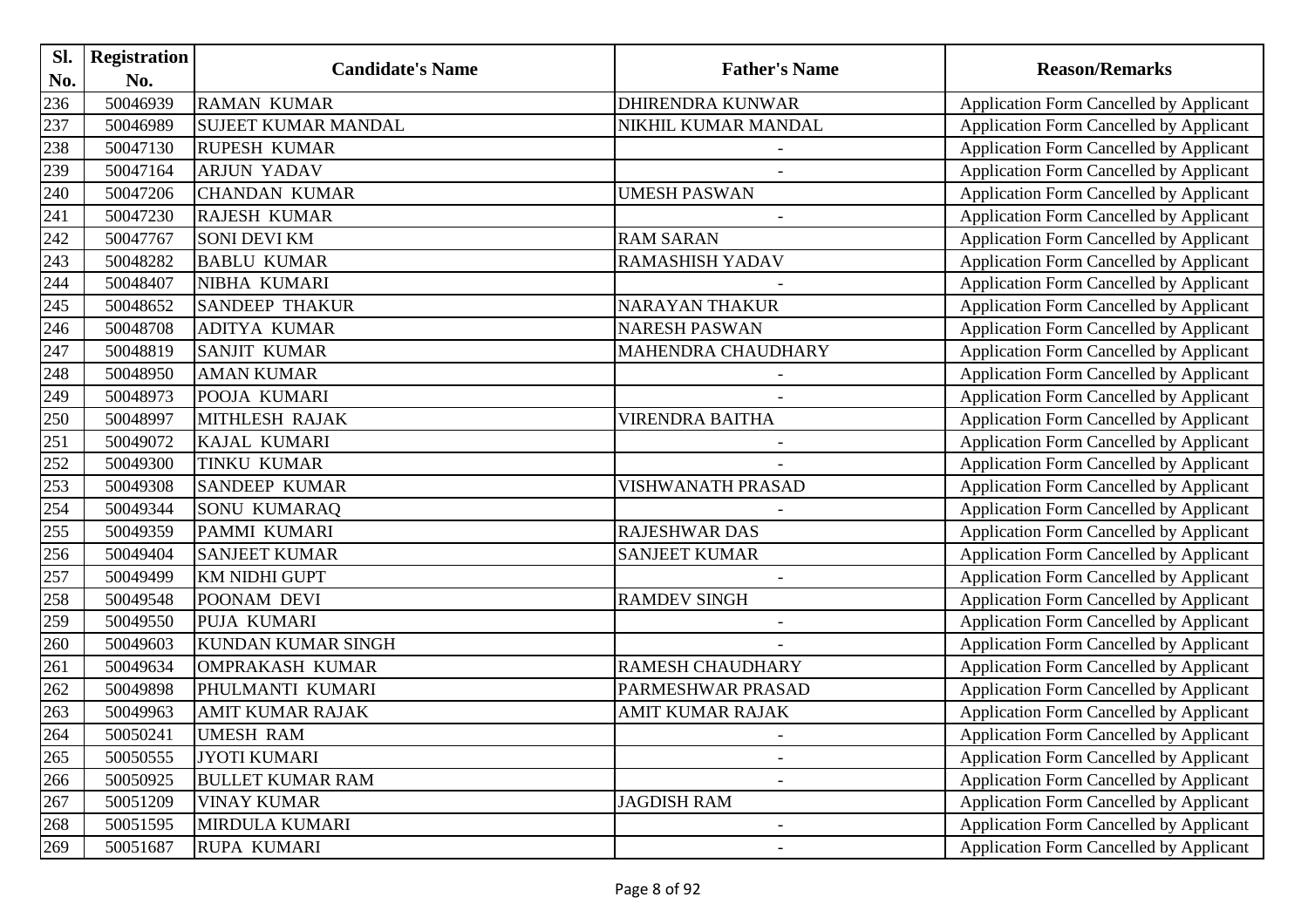| Sl. | <b>Registration</b> |                           |                          |                                                |
|-----|---------------------|---------------------------|--------------------------|------------------------------------------------|
| No. | No.                 | <b>Candidate's Name</b>   | <b>Father's Name</b>     | <b>Reason/Remarks</b>                          |
| 270 | 50051813            | <b>KIRAN KUMARI</b>       | <b>RAMPRAWESH YADAV</b>  | <b>Application Form Cancelled by Applicant</b> |
| 271 | 50051848            | KUMARI NANDANI TIWARI     | VISHWAKANT NATH TIWARI   | <b>Application Form Cancelled by Applicant</b> |
| 272 | 50051863            | <b>PAPU KUMAR</b>         | RAJENDRA PRASAD          | Application Form Cancelled by Applicant        |
| 273 | 50051946            | <b>AJAY KUMAR</b>         | <b>MALHU RAJAK</b>       | Application Form Cancelled by Applicant        |
| 274 | 50052166            | POOJA KUMARI              | <b>BHANU PRASAD</b>      | <b>Application Form Cancelled by Applicant</b> |
| 275 | 50052214            | <b>SIDHESHWAR KUMAR</b>   |                          | Application Form Cancelled by Applicant        |
| 276 | 50052643            | <b>AMIT KUMAR DAS</b>     |                          | Application Form Cancelled by Applicant        |
| 277 | 50053629            | PRABHAT RAM               | $\overline{\phantom{a}}$ | <b>Application Form Cancelled by Applicant</b> |
| 278 | 50053958            | <b>ARJUN KUMAR</b>        |                          | Application Form Cancelled by Applicant        |
| 279 | 50054153            | <b>SURUCHI KUMARI</b>     | UMA SHANKAR SINGH        | <b>Application Form Cancelled by Applicant</b> |
| 280 | 50054197            | NITISH KUMAR              |                          | Application Form Cancelled by Applicant        |
| 281 | 50054264            | <b>VIPEEN BIRDA KUMAR</b> |                          | Application Form Cancelled by Applicant        |
| 282 | 50054464            | OM PRAKASH MEHTO          | TEJ NARAYAN MEHTO        | <b>Application Form Cancelled by Applicant</b> |
| 283 | 50054602            | <b>PREMJEET KUMAR</b>     | <b>RAM UDAY YADAV</b>    | <b>Application Form Cancelled by Applicant</b> |
| 284 | 50054750            | <b>NIKHLESH KUMAR</b>     | $\overline{\phantom{a}}$ | <b>Application Form Cancelled by Applicant</b> |
| 285 | 50054755            | <b>PAWAN KUMAR</b>        |                          | Application Form Cancelled by Applicant        |
| 286 | 50054910            | <b>MANJEET KUMAR</b>      | $\overline{\phantom{a}}$ | <b>Application Form Cancelled by Applicant</b> |
| 287 | 50055167            | MILAN KUMARI              |                          | Application Form Cancelled by Applicant        |
| 288 | 50055295            | <b>SHIVANSH VERMA</b>     |                          | <b>Application Form Cancelled by Applicant</b> |
| 289 | 50055609            | <b>SAURABH KUMAR</b>      | <b>UMESH PASWAN</b>      | <b>Application Form Cancelled by Applicant</b> |
| 290 | 50056431            | <b>BIVESH KUMAR</b>       | $\overline{\phantom{a}}$ | Application Form Cancelled by Applicant        |
| 291 | 50056600            | <b>SAKSHI</b>             |                          | <b>Application Form Cancelled by Applicant</b> |
| 292 | 50056902            | <b>SANJAY KUMAR RAJAK</b> | SANJAY KUMAR RAJAK       | Application Form Cancelled by Applicant        |
| 293 | 50056952            | PRITANSHU KUMAR           |                          | <b>Application Form Cancelled by Applicant</b> |
| 294 | 50057436            | <b>MANOJ KUMAR</b>        | $\overline{\phantom{a}}$ | Application Form Cancelled by Applicant        |
| 295 | 50057576            | <b>MANJU RANI</b>         | $\overline{\phantom{a}}$ | <b>Application Form Cancelled by Applicant</b> |
| 296 | 50057977            | PREM KUMAR                | $\blacksquare$           | Application Form Cancelled by Applicant        |
| 297 | 50058059            | <b>NISHANT KUMAR</b>      |                          | <b>Application Form Cancelled by Applicant</b> |
| 298 | 50058295            | <b>ROMIT KUMAR</b>        |                          | <b>Application Form Cancelled by Applicant</b> |
| 299 | 50058418            | <b>SONU KUMAR SONAL</b>   |                          | Application Form Cancelled by Applicant        |
| 300 | 50058687            | <b>AMIT KUMAR</b>         | KAUSHAL KUMAR            | Application Form Cancelled by Applicant        |
| 301 | 50058876            | RAKESH KUMAR PASWAN       |                          | Application Form Cancelled by Applicant        |
| 302 | 50059436            | <b>RAHUL RAJ</b>          | PREMKISHOR MANDAL        | <b>Application Form Cancelled by Applicant</b> |
| 303 | 50059534            | <b>AMISHA RAJ</b>         | <b>RAJEEV RANJAN</b>     | Application Form Cancelled by Applicant        |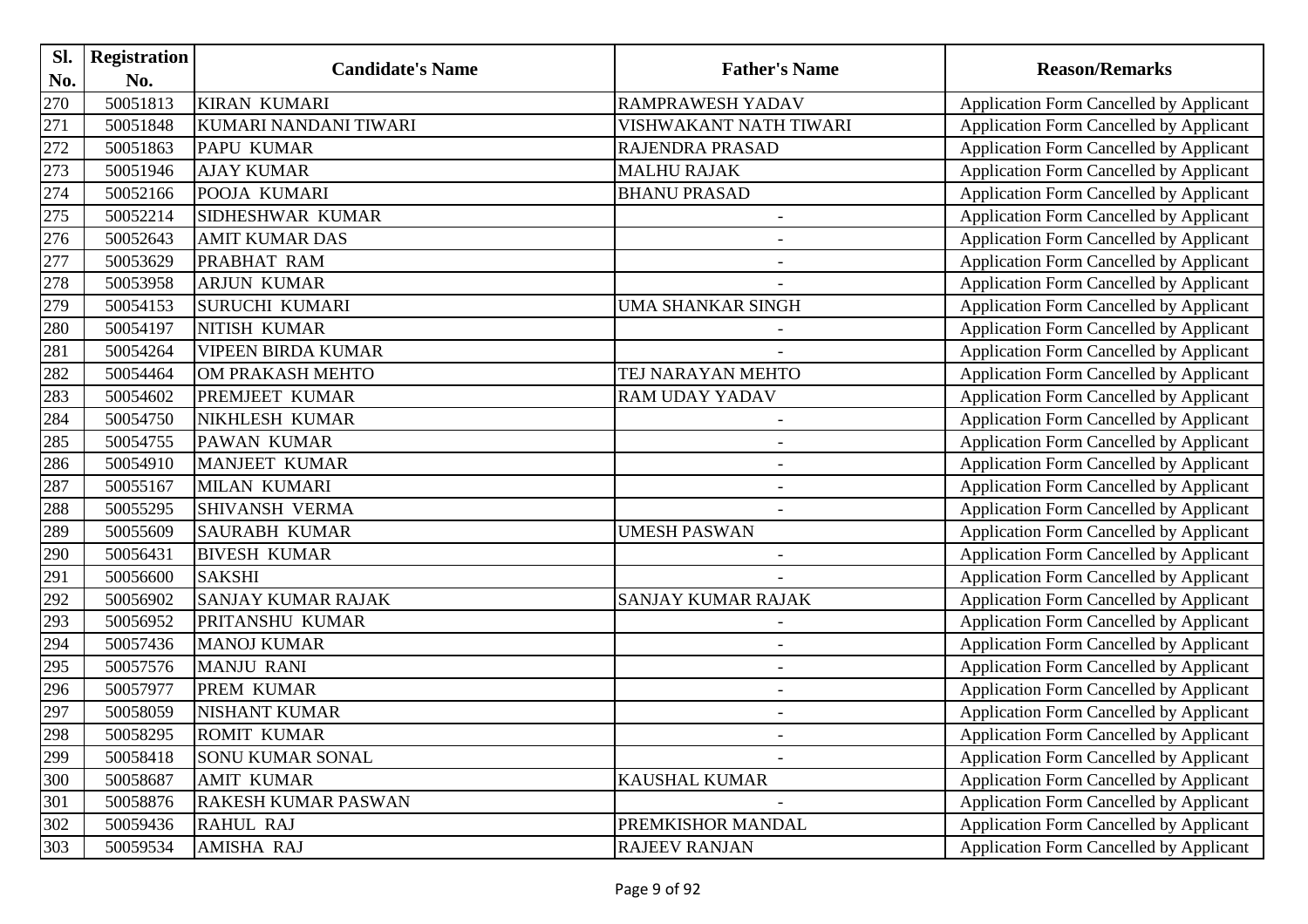| SI. | <b>Registration</b> |                             |                          |                                                |
|-----|---------------------|-----------------------------|--------------------------|------------------------------------------------|
| No. | No.                 | <b>Candidate's Name</b>     | <b>Father's Name</b>     | <b>Reason/Remarks</b>                          |
| 304 | 50059624            | <b>ISHWAR CHANDRA RAJAK</b> |                          | Application Form Cancelled by Applicant        |
| 305 | 50059783            | <b>VIKRAM KUMAR</b>         | <b>JYOTIN THAKUR</b>     | Application Form Cancelled by Applicant        |
| 306 | 50060037            | <b>SANDEEP KUMAR</b>        | <b>SANDEEP KUMAR</b>     | <b>Application Form Cancelled by Applicant</b> |
| 307 | 50060060            | <b>ARVIND KUAMR YADAV</b>   | <b>RAJ KUMAR YADAV</b>   | Application Form Cancelled by Applicant        |
| 308 | 50060091            | <b>ROSHANI KUMARI</b>       |                          | Application Form Cancelled by Applicant        |
| 309 | 50060124            | <b>MANTOSH KUMAR</b>        |                          | Application Form Cancelled by Applicant        |
| 310 | 50060272            | <b>NAKUL KUMAR</b>          | <b>ACHCHHELAL MANDAL</b> | Application Form Cancelled by Applicant        |
| 311 | 50060298            | <b>KRISHNA KUMAR BHAGAT</b> | <b>BHUNESHWAR BHAGAT</b> | <b>Application Form Cancelled by Applicant</b> |
| 312 | 50060565            | <b>MANISH JHA</b>           | <b>MANISH JHA</b>        | <b>Application Form Cancelled by Applicant</b> |
| 313 | 50060827            | <b>MD MOJAPHIR ALI</b>      |                          | <b>Application Form Cancelled by Applicant</b> |
| 314 | 50060865            | <b>MITTHU KUMAR PANDIT</b>  | YOGENDRA PANDIT          | Application Form Cancelled by Applicant        |
| 315 | 50060911            | <b>PRADEEP KUMAR</b>        | <b>BHOLA PASWAN</b>      | <b>Application Form Cancelled by Applicant</b> |
| 316 | 50061203            | <b>ARAVIND LAL</b>          |                          | Application Form Cancelled by Applicant        |
| 317 | 50061393            | <b>SONU KUMARR</b>          |                          | Application Form Cancelled by Applicant        |
| 318 | 50061935            | <b>NARSHING KUMAR</b>       | <b>ASHOK PASWAN</b>      | <b>Application Form Cancelled by Applicant</b> |
| 319 | 50061938            | <b>RAHUL KUMAR</b>          | <b>RAMESH KUMAR</b>      | <b>Application Form Cancelled by Applicant</b> |
| 320 | 50062198            | <b>DIPU KUMAR</b>           |                          | <b>Application Form Cancelled by Applicant</b> |
| 321 | 50062342            | <b>GUNJAN KUMARI</b>        | <b>SANJAY THAKUR</b>     | Application Form Cancelled by Applicant        |
| 322 | 50062409            | PAPPU KUMAR MANDAL          |                          | Application Form Cancelled by Applicant        |
| 323 | 50062636            | <b>NIKKI KUMARI</b>         | <b>RAM SAGAR SINGH</b>   | Application Form Cancelled by Applicant        |
| 324 | 50062716            | <b>ROHIT KUMAR</b>          | <b>RAMDRO SHARMA</b>     | Application Form Cancelled by Applicant        |
| 325 | 50063220            | <b>NITESH KUMAR</b>         | LAKSAHMAN PRASAD SINGH   | Application Form Cancelled by Applicant        |
| 326 | 50063305            | PRITY KUMARI                |                          | Application Form Cancelled by Applicant        |
| 327 | 50063341            | <b>DHIRAJ KUMAR</b>         |                          | Application Form Cancelled by Applicant        |
| 328 | 50063757            | PRINCE KUMAR                | <b>BIRENDER RAJAK</b>    | Application Form Cancelled by Applicant        |
| 329 | 50063787            | <b>VICKY KUMAR</b>          |                          | <b>Application Form Cancelled by Applicant</b> |
| 330 | 50063792            | PRAKASH KUMAR GOND          |                          | <b>Application Form Cancelled by Applicant</b> |
| 331 | 50063860            | CHHOTI KUMARI               | RADHA MOHAN MAHTO        | <b>Application Form Cancelled by Applicant</b> |
| 332 | 50064033            | <b>RANDHIR KUMAR</b>        |                          | <b>Application Form Cancelled by Applicant</b> |
| 333 | 50064112            | <b>NANDKISOR KUMAR</b>      |                          | <b>Application Form Cancelled by Applicant</b> |
| 334 | 50064403            | RANJAN KUMAR YADAV          | $\overline{\phantom{a}}$ | Application Form Cancelled by Applicant        |
| 335 | 50064450            | <b>RUNA DEVI</b>            | $\overline{\phantom{a}}$ | <b>Application Form Cancelled by Applicant</b> |
| 336 | 50064458            | <b>AJEET KUMAR</b>          |                          | <b>Application Form Cancelled by Applicant</b> |
| 337 | 50064479            | <b>MAMTA KUMARI</b>         | <b>BHARAT SINGH</b>      | Application Form Cancelled by Applicant        |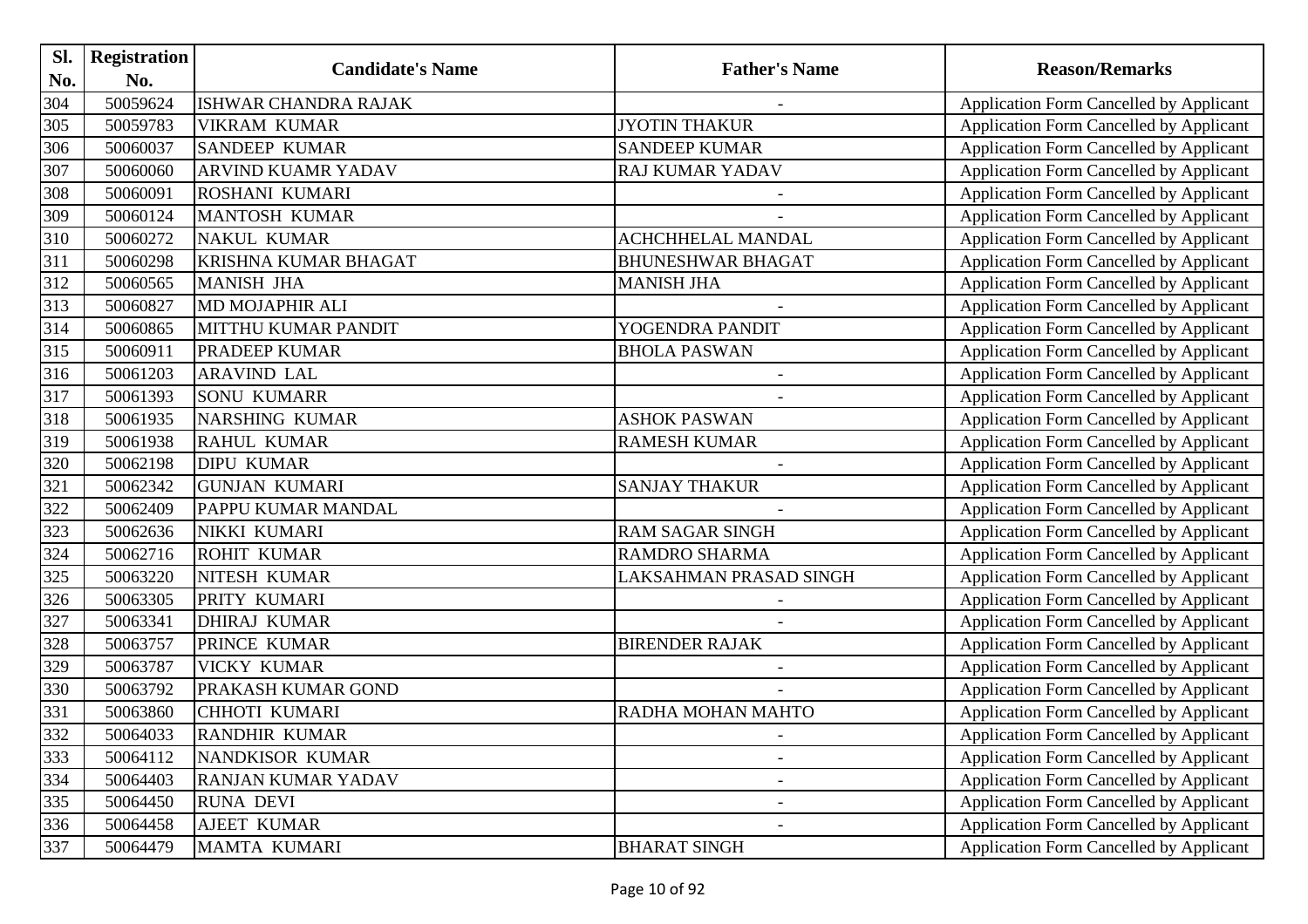| Sl. | <b>Registration</b> |                             | <b>Father's Name</b>      |                                                |
|-----|---------------------|-----------------------------|---------------------------|------------------------------------------------|
| No. | No.                 | <b>Candidate's Name</b>     |                           | <b>Reason/Remarks</b>                          |
| 338 | 50064490            | <b>SURAJ KUMAR</b>          | $\overline{\phantom{a}}$  | Application Form Cancelled by Applicant        |
| 339 | 50064739            | <b>PREM MURMU</b>           |                           | <b>Application Form Cancelled by Applicant</b> |
| 340 | 50064747            | <b>BHIM KUMAR</b>           |                           | Application Form Cancelled by Applicant        |
| 341 | 50064930            | <b>SURAJ KUMAR</b>          | <b>BALMIKI RAM</b>        | Application Form Cancelled by Applicant        |
| 342 | 50065663            | <b>PAPPU PRASAD</b>         | <b>SUDMA PRASAD</b>       | Application Form Cancelled by Applicant        |
| 343 | 50065890            | RADHESHYAM KUMAR            |                           | Application Form Cancelled by Applicant        |
| 344 | 50065906            | PANKAJ KUMAR SINGH          | <b>BADSHAH SINGH</b>      | Application Form Cancelled by Applicant        |
| 345 | 50066155            | ANNU KUMARI THAKUR          | $\overline{\phantom{a}}$  | Application Form Cancelled by Applicant        |
| 346 | 50066202            | RAHUL KUMAR SHARMA          |                           | Application Form Cancelled by Applicant        |
| 347 | 50066395            | <b>DANKU KUMAR</b>          | <b>ARJUN PASWAN</b>       | Application Form Cancelled by Applicant        |
| 348 | 50066524            | NIBHA KUMARI                | <b>AJAY SHARMA</b>        | Application Form Cancelled by Applicant        |
| 349 | 50066780            | <b>ROHIT KUMAR</b>          | RAJENDRA YADAV            | <b>Application Form Cancelled by Applicant</b> |
| 350 | 50066911            | <b>SANGITA KUMARI</b>       |                           | Application Form Cancelled by Applicant        |
| 351 | 50067107            | AAKASH KUMAR KUSHWAHA       | <b>VIJAY KUSHWAHA</b>     | Application Form Cancelled by Applicant        |
| 352 | 50067659            | PRABHAT KUMAR               | <b>SUDAN PASWAN</b>       | Application Form Cancelled by Applicant        |
| 353 | 50067727            | <b>ANNU KUMARI</b>          | <b>RAJ KUMAR SINGH</b>    | Application Form Cancelled by Applicant        |
| 354 | 50067901            | <b>VIKASH KUMAR YADAV</b>   | <b>VIKASH KUMAR YADAV</b> | Application Form Cancelled by Applicant        |
| 355 | 50067996            | <b>GULSHAN KUMAR</b>        | <b>BHASHO SINGH</b>       | Application Form Cancelled by Applicant        |
| 356 | 50068039            | <b>ROSHAN PASWAN</b>        | $\overline{\phantom{a}}$  | Application Form Cancelled by Applicant        |
| 357 | 50068629            | <b>GUDIYA KUMARI</b>        | $\blacksquare$            | Application Form Cancelled by Applicant        |
| 358 | 50068631            | <b>ABHISHEK KUMAR</b>       |                           | Application Form Cancelled by Applicant        |
| 359 | 50068683            | <b>SANTOSH</b>              | $\overline{\phantom{a}}$  | Application Form Cancelled by Applicant        |
| 360 | 50068689            | <b>SUBHASH KUMAR SHARMA</b> |                           | Application Form Cancelled by Applicant        |
| 361 | 50068736            | <b>RAUSHAN KUMAR</b>        | <b>MATLU SHARMA</b>       | Application Form Cancelled by Applicant        |
| 362 | 50068737            | PAPU KUMAR RAM              |                           | Application Form Cancelled by Applicant        |
| 363 | 50068779            | NANDLAL KUMAR               |                           | Application Form Cancelled by Applicant        |
| 364 | 50068794            | <b>AMARDEEP KUMAR</b>       |                           | Application Form Cancelled by Applicant        |
| 365 | 50068946            | <b>RAJU KUMAR</b>           | MADAN MURARI CHOUDHARY    | <b>Application Form Cancelled by Applicant</b> |
| 366 | 50068991            | <b>RAM KUMAR</b>            | <b>NAPAL DAS</b>          | <b>Application Form Cancelled by Applicant</b> |
| 367 | 50069073            | <b>ANKAJ KUMAR</b>          |                           | <b>Application Form Cancelled by Applicant</b> |
| 368 | 50069086            | <b>BOBY DEOL KUMAR</b>      | <b>DUKHAN RAVIDAS</b>     | Application Form Cancelled by Applicant        |
| 369 | 50069087            | <b>KAMAL KUMAR HARIJAN</b>  | YOGENDRA LAL HARIJAN      | Application Form Cancelled by Applicant        |
| 370 | 50069210            | <b>AKASH YADAV</b>          |                           | <b>Application Form Cancelled by Applicant</b> |
| 371 | 50069347            | <b>BADAL KUMAR</b>          | DHARMENDRA KUMAR RAM      | Application Form Cancelled by Applicant        |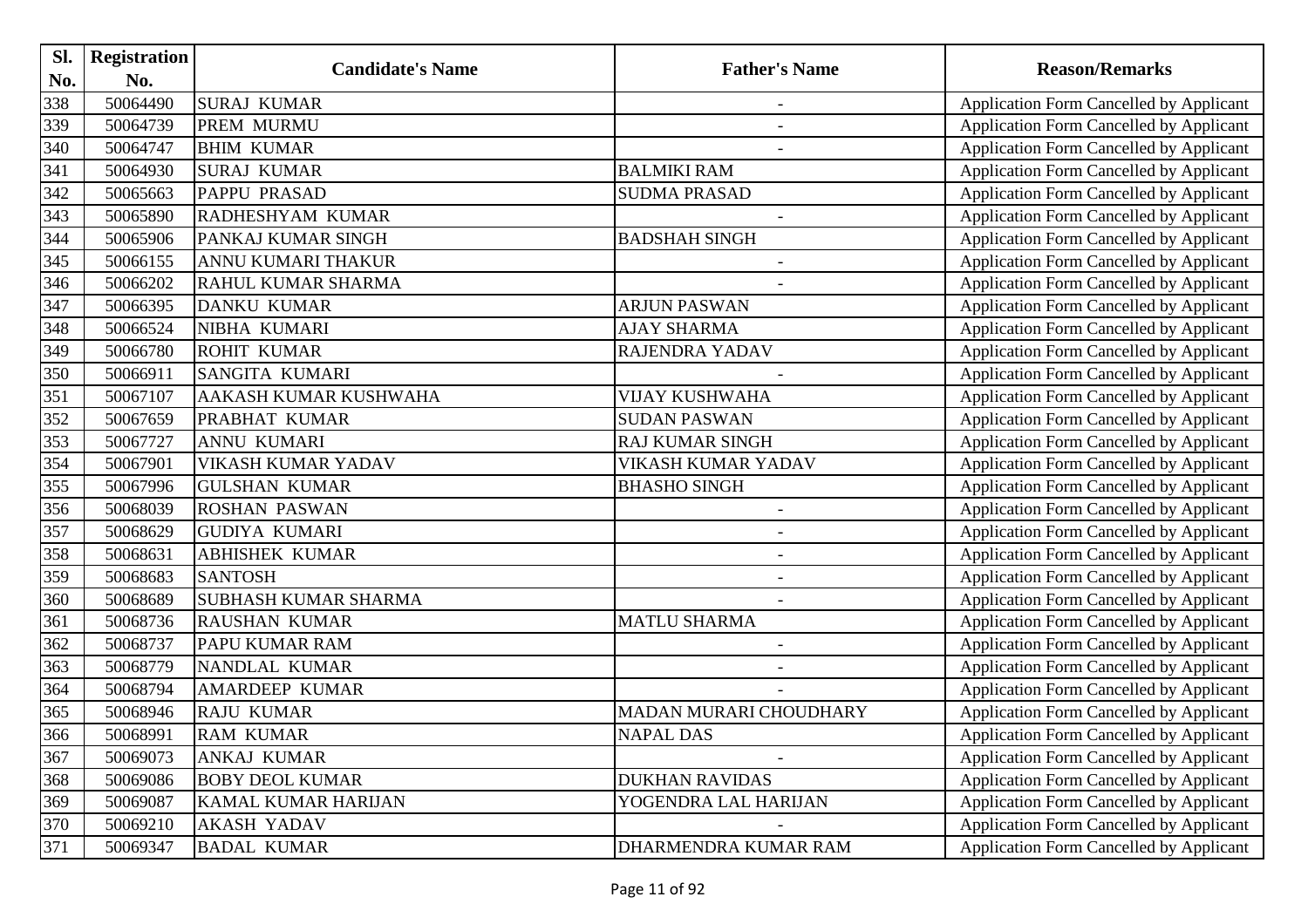| Sl. | <b>Registration</b> |                            |                           |                                                |
|-----|---------------------|----------------------------|---------------------------|------------------------------------------------|
| No. | No.                 | <b>Candidate's Name</b>    | <b>Father's Name</b>      | <b>Reason/Remarks</b>                          |
| 372 | 50069363            | <b>KUMAR GAURAV</b>        | <b>DINANATH CHOUDHARY</b> | Application Form Cancelled by Applicant        |
| 373 | 50069501            | <b>RAHUL KUMAR</b>         | <b>DINES PRASAD</b>       | Application Form Cancelled by Applicant        |
| 374 | 50069504            | <b>SATISH KUMAR</b>        |                           | <b>Application Form Cancelled by Applicant</b> |
| 375 | 50069569            | <b>VIKKY RAJ</b>           | <b>ARVIND PASWAN</b>      | Application Form Cancelled by Applicant        |
| 376 | 50069702            | <b>ANKUR</b>               | $\overline{\phantom{a}}$  | Application Form Cancelled by Applicant        |
| 377 | 50069742            | <b>DEEPAK KUMAR</b>        | $\blacksquare$            | Application Form Cancelled by Applicant        |
| 378 | 50070015            | <b>SUBIN KUMAR</b>         |                           | Application Form Cancelled by Applicant        |
| 379 | 50070243            | <b>KM RAGANI RAM</b>       | $\overline{\phantom{a}}$  | <b>Application Form Cancelled by Applicant</b> |
| 380 | 50070271            | MOHAN KUMAR CHAUDHARY      |                           | Application Form Cancelled by Applicant        |
| 381 | 50070638            | <b>KRISHN KUMAR KAMAL</b>  | <b>VIJAY RAM</b>          | Application Form Cancelled by Applicant        |
| 382 | 50070698            | <b>GAUTAM KUMAR RAJAK</b>  | <b>MAHENDRA RAJAK</b>     | Application Form Cancelled by Applicant        |
| 383 | 50070789            | <b>SURAJ KUMAR</b>         | $\overline{\phantom{a}}$  | Application Form Cancelled by Applicant        |
| 384 | 50070829            | <b>MUSKAN</b>              | $\blacksquare$            | Application Form Cancelled by Applicant        |
| 385 | 50070877            | <b>RAM SAGAR SAHNI</b>     | $\blacksquare$            | Application Form Cancelled by Applicant        |
| 386 | 50070920            | <b>SANJAY THAKUR</b>       | $\overline{\phantom{a}}$  | <b>Application Form Cancelled by Applicant</b> |
| 387 | 50070946            | NIRAJ KUMAR RAJAK          | $\qquad \qquad -$         | Application Form Cancelled by Applicant        |
| 388 | 50071274            | <b>BIRENDRA KUMAR</b>      |                           | <b>Application Form Cancelled by Applicant</b> |
| 389 | 50071278            | <b>VIKASH DAS</b>          | <b>KALENDAR DAS</b>       | <b>Application Form Cancelled by Applicant</b> |
| 390 | 50071294            | <b>MANISH KUMAR PASWAN</b> | RAMYATAN PASWAN           | Application Form Cancelled by Applicant        |
| 391 | 50071425            | <b>SUGANAND PASWAN</b>     | $\overline{\phantom{a}}$  | <b>Application Form Cancelled by Applicant</b> |
| 392 | 50071472            | <b>GOVIND PRASAD</b>       |                           | Application Form Cancelled by Applicant        |
| 393 | 50071729            | <b>AMIT KUMAR SHARMA</b>   | $\overline{\phantom{a}}$  | <b>Application Form Cancelled by Applicant</b> |
| 394 | 50071911            | KHUSHBU KUMARI             |                           | Application Form Cancelled by Applicant        |
| 395 | 50071925            | <b>RAJA KUMAR</b>          | PREM KISHOR MANDAL        | Application Form Cancelled by Applicant        |
| 396 | 50071957            | <b>RUNJHUN KUMARI</b>      |                           | Application Form Cancelled by Applicant        |
| 397 | 50071971            | <b>VISHNU PASWAN</b>       | $\blacksquare$            | Application Form Cancelled by Applicant        |
| 398 | 50072193            | <b>ROHIT KUMAR</b>         | $\overline{\phantom{a}}$  | <b>Application Form Cancelled by Applicant</b> |
| 399 | 50072331            | MURTUJA ANSARI             |                           | Application Form Cancelled by Applicant        |
| 400 | 50072488            | <b>ASHANYA KUMARI</b>      |                           | <b>Application Form Cancelled by Applicant</b> |
| 401 | 50072522            | ASHANYA KUMARI             |                           | <b>Application Form Cancelled by Applicant</b> |
| 402 | 50072587            | <b>LAVKUSH KUMAR</b>       |                           | <b>Application Form Cancelled by Applicant</b> |
| 403 | 50072717            | <b>MEHUL PRASAD</b>        | $\overline{\phantom{a}}$  | <b>Application Form Cancelled by Applicant</b> |
| 404 | 50072718            | MEHUL PRASAD               | $\overline{\phantom{a}}$  | <b>Application Form Cancelled by Applicant</b> |
| 405 | 50072821            | KARN KUMAR PASWAN          | $\overline{\phantom{a}}$  | Application Form Cancelled by Applicant        |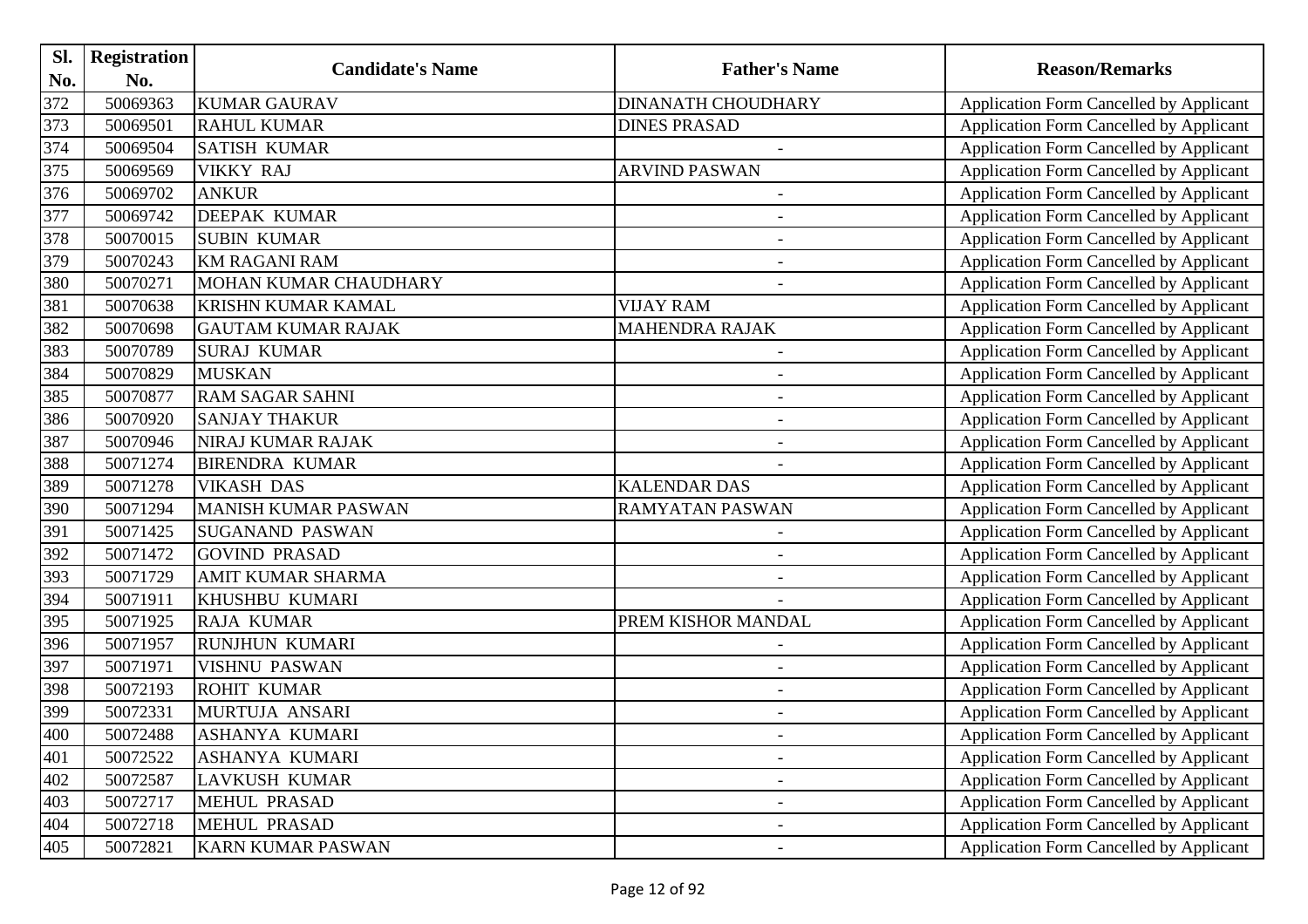| Sl. | <b>Registration</b> |                            |                           |                                                |
|-----|---------------------|----------------------------|---------------------------|------------------------------------------------|
| No. | No.                 | <b>Candidate's Name</b>    | <b>Father's Name</b>      | <b>Reason/Remarks</b>                          |
| 406 | 50072838            | <b>BINOD MARANDI</b>       | SHEETAL MARANDI           | Application Form Cancelled by Applicant        |
| 407 | 50072881            | <b>AJAY KUMAR PASWAN</b>   | <b>SIDDHI PASWAN</b>      | Application Form Cancelled by Applicant        |
| 408 | 50073200            | <b>SUSMITA KUMARI</b>      | $\overline{\phantom{a}}$  | Application Form Cancelled by Applicant        |
| 409 | 50073297            | <b>PRIYANSHU KUMAR</b>     |                           | Application Form Cancelled by Applicant        |
| 410 | 50073301            | <b>VIVEK KUMAR</b>         | RAMPRAVESH PRASAD         | Application Form Cancelled by Applicant        |
| 411 | 50073448            | <b>SANJEEV KUMAR</b>       | <b>DINBANDHU GUPTA</b>    | Application Form Cancelled by Applicant        |
| 412 | 50073552            | <b>CHANDAN KUMAR</b>       | $\blacksquare$            | Application Form Cancelled by Applicant        |
| 413 | 50073746            | <b>SAJAN KUMAR</b>         |                           | Application Form Cancelled by Applicant        |
| 414 | 50074083            | <b>MOHAMAD ALI</b>         | <b>BABAR ALI</b>          | Application Form Cancelled by Applicant        |
| 415 | 50074443            | <b>GOLU KUMAR</b>          | $\overline{\phantom{a}}$  | Application Form Cancelled by Applicant        |
| 416 | 50074463            | <b>PAPAN KUMAR</b>         | <b>NANHU SINGH</b>        | Application Form Cancelled by Applicant        |
| 417 | 50074704            | <b>LAXMIKANT SAH</b>       | <b>JAIRAM SAH</b>         | Application Form Cancelled by Applicant        |
| 418 | 50074959            | <b>SATYAM KUMAR</b>        |                           | Application Form Cancelled by Applicant        |
| 419 | 50074975            | <b>VIKAS KUMAR</b>         | YOGENDRA RAJAK            | Application Form Cancelled by Applicant        |
| 420 | 50074983            | <b>SUNIL TIWARI</b>        | $\overline{\phantom{a}}$  | Application Form Cancelled by Applicant        |
| 421 | 50075123            | RAJNISH KUMAR RAM          |                           | Application Form Cancelled by Applicant        |
| 422 | 50075415            | <b>SHIVANI KUMARI</b>      |                           | Application Form Cancelled by Applicant        |
| 423 | 50075790            | <b>MANISH KUMAR</b>        | <b>MANISH KUMAR</b>       | <b>Application Form Cancelled by Applicant</b> |
| 424 | 50075917            | <b>RETESH KUMAR</b>        | <b>BRAJNANDAN PASWAN</b>  | Application Form Cancelled by Applicant        |
| 425 | 50076289            | <b>MAMTA KUMARI</b>        | $\blacksquare$            | Application Form Cancelled by Applicant        |
| 426 | 50076342            | <b>RUBY KUMARI</b>         |                           | Application Form Cancelled by Applicant        |
| 427 | 50076392            | KANHAIYA KUMAR             |                           | Application Form Cancelled by Applicant        |
| 428 | 50076446            | <b>NISHA KUMAR</b>         | <b>SACHTA NAND PANDEY</b> | Application Form Cancelled by Applicant        |
| 429 | 50076714            | <b>JITENDRA KUMAR</b>      |                           | Application Form Cancelled by Applicant        |
| 430 | 50077203            | <b>VIKAS KUMAR</b>         | <b>MAHESH DAS</b>         | Application Form Cancelled by Applicant        |
| 431 | 50077489            | <b>AMARNATH CHOUDHARY</b>  | RAGHUNATH PD CHOUDHARY    | Application Form Cancelled by Applicant        |
| 432 | 50077723            | <b>UTTAM KUMAR</b>         |                           | Application Form Cancelled by Applicant        |
| 433 | 50077770            | NIGAM KUMARI               | <b>MAHENDRA PASWAN</b>    | Application Form Cancelled by Applicant        |
| 434 | 50077784            | <b>AMIT KUMAR PANJIYAR</b> | <b>ANIL PANJIYAR</b>      | Application Form Cancelled by Applicant        |
| 435 | 50078006            | <b>SANJEEV KUMAR URAWN</b> |                           | Application Form Cancelled by Applicant        |
| 436 | 50078081            | <b>MANNU KUMAR GUPTA</b>   | <b>NIRHU SAH</b>          | <b>Application Form Cancelled by Applicant</b> |
| 437 | 50078224            | <b>PAPPU KUMAR</b>         | <b>JAGLAL CHAUDHARY</b>   | <b>Application Form Cancelled by Applicant</b> |
| 438 | 50078447            | <b>BIKASH TATWA</b>        | SATNARAYAN TATWA          | Application Form Cancelled by Applicant        |
| 439 | 50079072            | <b>GOVIND KUMAR</b>        |                           | Application Form Cancelled by Applicant        |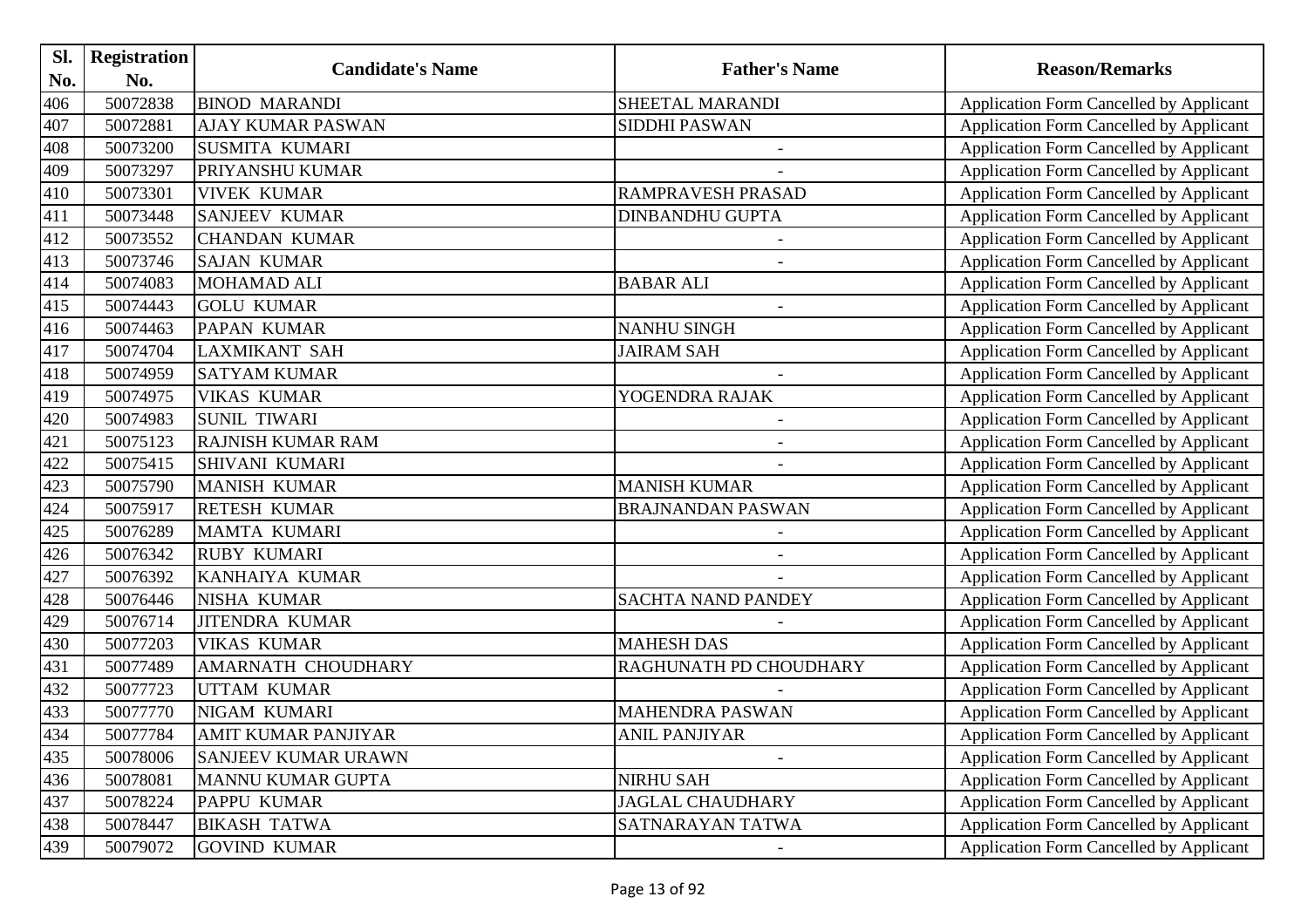| Sl. | <b>Registration</b> | <b>Candidate's Name</b>    |                           |                                                |
|-----|---------------------|----------------------------|---------------------------|------------------------------------------------|
| No. | No.                 |                            | <b>Father's Name</b>      | <b>Reason/Remarks</b>                          |
| 440 | 50079335            | <b>SRIKANT KUMAR</b>       |                           | Application Form Cancelled by Applicant        |
| 441 | 50079384            | <b>JITESH KUMAR</b>        | VISHWANATH PASAWAN        | Application Form Cancelled by Applicant        |
| 442 | 50080169            | NISHU KUMARI               |                           | <b>Application Form Cancelled by Applicant</b> |
| 443 | 50080497            | <b>RAJU KUMAR</b>          | <b>NAWAL KISHOR RAI</b>   | Application Form Cancelled by Applicant        |
| 444 | 50080544            | <b>SIMA KUMARI</b>         | <b>BALINDAR MAHATO</b>    | Application Form Cancelled by Applicant        |
| 445 | 50081128            | <b>ANJALI KUMARI</b>       |                           | Application Form Cancelled by Applicant        |
| 446 | 50081252            | <b>BIKESH PASWAN</b>       | <b>BIKESH PASWAN</b>      | Application Form Cancelled by Applicant        |
| 447 | 50081766            | <b>DHUPENDRA PRASAD</b>    | SHUBHNARAYAN PRASAD       | <b>Application Form Cancelled by Applicant</b> |
| 448 | 50081806            | <b>SAMBHU PASWAN</b>       | <b>BALESHWAR PASWAN</b>   | Application Form Cancelled by Applicant        |
| 449 | 50081831            | <b>SHANTOSH KUMAR RAM</b>  | <b>LAXMAN RAM</b>         | Application Form Cancelled by Applicant        |
| 450 | 50082013            | <b>SUNNY DEOL RAM</b>      | <b>MUNNA RAM</b>          | Application Form Cancelled by Applicant        |
| 451 | 50082215            | <b>SONU RAVIDAS</b>        | <b>RAJENDRA RAVIDAS</b>   | Application Form Cancelled by Applicant        |
| 452 | 50082222            | <b>MITHUN KUMAR</b>        |                           | Application Form Cancelled by Applicant        |
| 453 | 50082283            | <b>KIRAN KUMARI</b>        | $\blacksquare$            | Application Form Cancelled by Applicant        |
| 454 | 50082692            | SONAMANTI KUMARI           | $\overline{\phantom{a}}$  | <b>Application Form Cancelled by Applicant</b> |
| 455 | 50082756            | <b>AMIT KUMAR</b>          | $\qquad \qquad -$         | Application Form Cancelled by Applicant        |
| 456 | 50082767            | <b>PAPPU KUMAR</b>         | $\overline{a}$            | <b>Application Form Cancelled by Applicant</b> |
| 457 | 50082927            | <b>MONU KUMAR</b>          |                           | Application Form Cancelled by Applicant        |
| 458 | 50082934            | <b>ROHIT SINGH</b>         |                           | Application Form Cancelled by Applicant        |
| 459 | 50082994            | PRITI KUMARI               | $\overline{\phantom{a}}$  | <b>Application Form Cancelled by Applicant</b> |
| 460 | 50083238            | <b>RAGINI KUMARI</b>       | <b>MUNNA MANJHI</b>       | Application Form Cancelled by Applicant        |
| 461 | 50083473            | MAHENDRA KUMAR RAM         | <b>MAHESH RAM</b>         | <b>Application Form Cancelled by Applicant</b> |
| 462 | 50083592            | DHANANJAY KANNAUJIYA       |                           | Application Form Cancelled by Applicant        |
| 463 | 50083746            | <b>GOPI KUMAR</b>          | $\overline{\phantom{a}}$  | Application Form Cancelled by Applicant        |
| 464 | 50083783            | <b>NAUSHAD HUSSAIN</b>     | $\overline{\phantom{a}}$  | Application Form Cancelled by Applicant        |
| 465 | 50084182            | HEMA KUMARI                |                           | Application Form Cancelled by Applicant        |
| 466 | 50085016            | <b>ANAND RAJ</b>           | <b>BARUN KUMAR</b>        | <b>Application Form Cancelled by Applicant</b> |
| 467 | 50085093            | <b>MANISH KUMAR YADAV</b>  | <b>TILESHWER YADAV</b>    | Application Form Cancelled by Applicant        |
| 468 | 50085297            | <b>DILIP KUMAR</b>         |                           | Application Form Cancelled by Applicant        |
| 469 | 50085459            | <b>AMRESH KUMAR</b>        |                           | <b>Application Form Cancelled by Applicant</b> |
| 470 | 50085507            | NIRANJAN KUMAR             |                           | <b>Application Form Cancelled by Applicant</b> |
| 471 | 50085560            | <b>SUBHAM KUMAR THAKUR</b> | <b>RAM CHANDRA THAKUR</b> | <b>Application Form Cancelled by Applicant</b> |
| 472 | 50085754            | <b>ROHIT KUMAR</b>         |                           | <b>Application Form Cancelled by Applicant</b> |
| 473 | 50086257            | CHHAYA KUMARI              |                           | <b>Application Form Cancelled by Applicant</b> |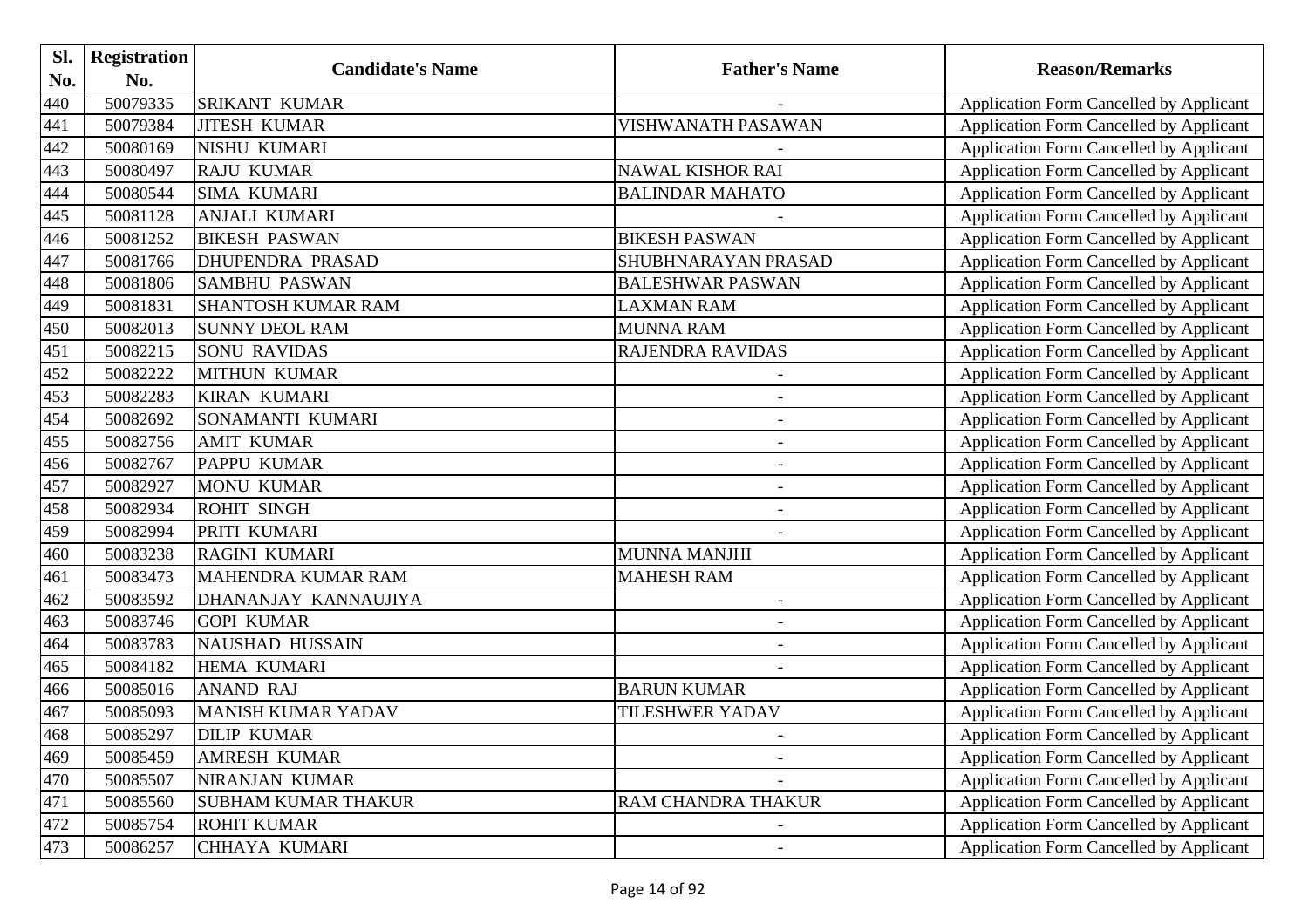| Sl. | <b>Registration</b> |                            |                          | <b>Reason/Remarks</b>                          |
|-----|---------------------|----------------------------|--------------------------|------------------------------------------------|
| No. | No.                 | <b>Candidate's Name</b>    | <b>Father's Name</b>     |                                                |
| 474 | 50086309            | <b>RAJESH KUMAR</b>        | <b>MADAN RAM</b>         | <b>Application Form Cancelled by Applicant</b> |
| 475 | 50086313            | <b>AJAY KUMAR PASWAN</b>   | PRAKASH PASWAN           | Application Form Cancelled by Applicant        |
| 476 | 50086412            | <b>KAIF ALAM KHAN</b>      | <b>ALAM KHAN</b>         | Application Form Cancelled by Applicant        |
| 477 | 50086452            | <b>SHYAM KUMAR</b>         |                          | Application Form Cancelled by Applicant        |
| 478 | 50086586            | <b>SONU KUMAR PASWAN</b>   |                          | <b>Application Form Cancelled by Applicant</b> |
| 479 | 50086626            | <b>ARUN KUMAR</b>          | NARENDRA KUMAR           | Application Form Cancelled by Applicant        |
| 480 | 50086951            | <b>DHARMENDRA KUMAR</b>    | <b>MUNNI PANDIT</b>      | Application Form Cancelled by Applicant        |
| 481 | 50087773            | <b>SURAJ KUMAR PASWAN</b>  | $\overline{\phantom{a}}$ | <b>Application Form Cancelled by Applicant</b> |
| 482 | 50087967            | <b>DHARE KUMAR</b>         |                          | Application Form Cancelled by Applicant        |
| 483 | 50088025            | <b>PAPPU KUMAR</b>         | <b>LALJIT CHAUDHARY</b>  | <b>Application Form Cancelled by Applicant</b> |
| 484 | 50088345            | <b>SARITA KUMARI</b>       | <b>DHARMARAJ PASWAN</b>  | Application Form Cancelled by Applicant        |
| 485 | 50088504            | <b>RAJESH KUMAR</b>        |                          | Application Form Cancelled by Applicant        |
| 486 | 50088575            | <b>ABHISHEK KUMAR</b>      |                          | <b>Application Form Cancelled by Applicant</b> |
| 487 | 50088700            | <b>SHUSHIL KUMAR RAM</b>   |                          | Application Form Cancelled by Applicant        |
| 488 | 50088717            | <b>SANI SAINI</b>          |                          | Application Form Cancelled by Applicant        |
| 489 | 50088839            | <b>SONI KUMARI</b>         | RAJENDRA THAKUR          | <b>Application Form Cancelled by Applicant</b> |
| 490 | 50088890            | <b>PARMESHWAR SAH</b>      | RAMAWATAR SAH            | <b>Application Form Cancelled by Applicant</b> |
| 491 | 50088908            | <b>RAHUL</b>               | <b>RAJU</b>              | Application Form Cancelled by Applicant        |
| 492 | 50089171            | <b>MUKESH KUMAR ROY</b>    | PATANU ROY               | <b>Application Form Cancelled by Applicant</b> |
| 493 | 50089197            | <b>UTTAM KUMAR</b>         | $\blacksquare$           | <b>Application Form Cancelled by Applicant</b> |
| 494 | 50089396            | <b>POOJ KUMARI</b>         |                          | Application Form Cancelled by Applicant        |
| 495 | 50089860            | <b>SUJA KUMARI</b>         |                          | <b>Application Form Cancelled by Applicant</b> |
| 496 | 50089871            | PANKAJ KUMAR               | <b>DHIRENDRA GUPTA</b>   | Application Form Cancelled by Applicant        |
| 497 | 50090119            | <b>MANNU KUMAR SAW</b>     | $\overline{\phantom{a}}$ | <b>Application Form Cancelled by Applicant</b> |
| 498 | 50090250            | <b>ASHISH KUMAR</b>        |                          | Application Form Cancelled by Applicant        |
| 499 | 50090540            | <b>SURENDRA PASWAN</b>     |                          | Application Form Cancelled by Applicant        |
| 500 | 50090634            | <b>CHANDAN KUMAR KUMAR</b> | $\blacksquare$           | Application Form Cancelled by Applicant        |
| 501 | 50090902            | MINTU KUMARI               |                          | Application Form Cancelled by Applicant        |
| 502 | 50091142            | <b>DHANANJAY KUMAR</b>     | <b>DHANANJAY KUMAR</b>   | <b>Application Form Cancelled by Applicant</b> |
| 503 | 50091191            | MUNSHI KUMAR               |                          | Application Form Cancelled by Applicant        |
| 504 | 50091304            | PAWAN RAJBANSI             |                          | <b>Application Form Cancelled by Applicant</b> |
| 505 | 50091394            | PANKAJ KUMAR BHAGAT        |                          | <b>Application Form Cancelled by Applicant</b> |
| 506 | 50091753            | <b>SIPAHI CHAUDHRY</b>     | HARENDRA CHOUDHARY       | <b>Application Form Cancelled by Applicant</b> |
| 507 | 50091762            | ROUSHAN KUMAR              |                          | Application Form Cancelled by Applicant        |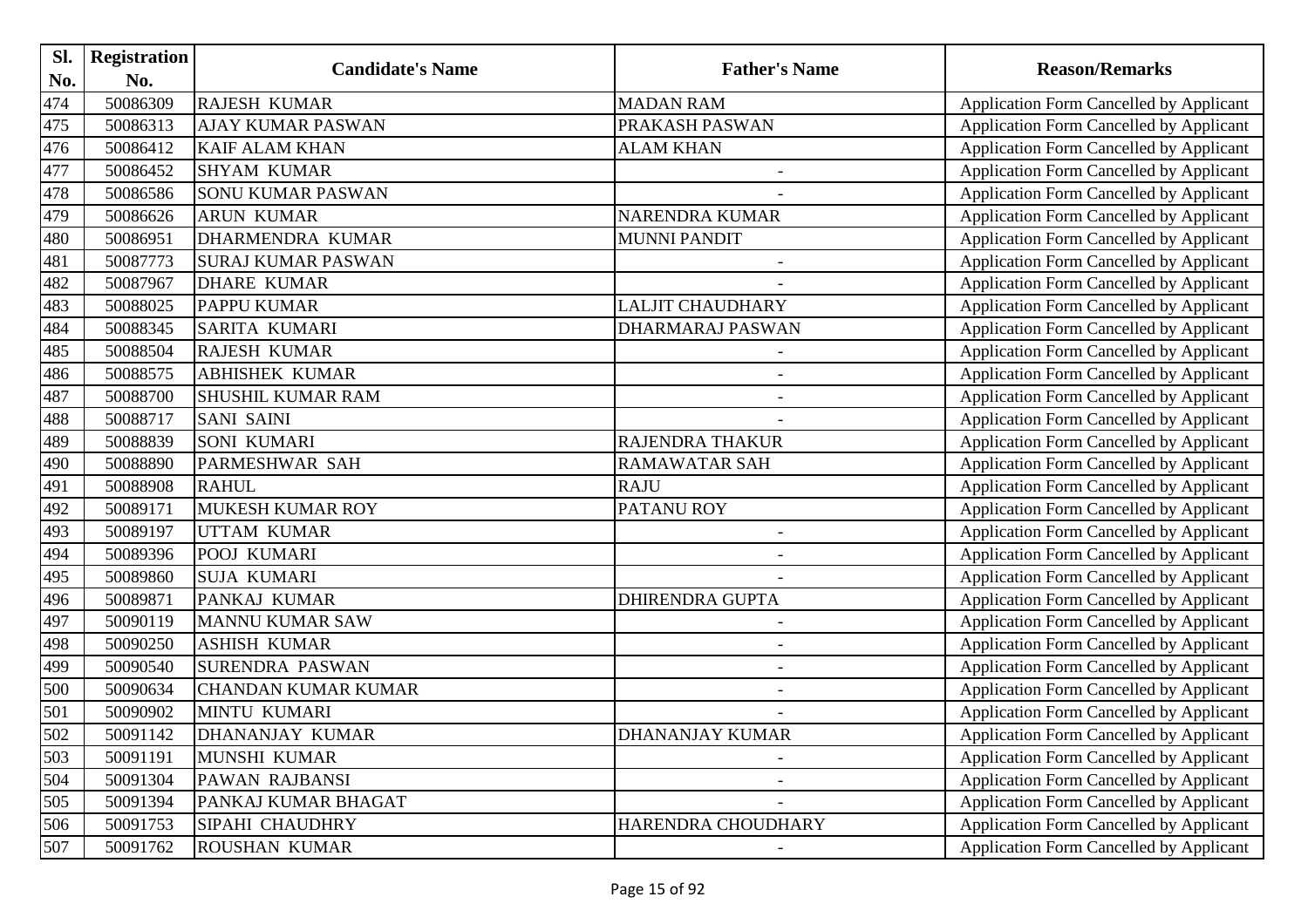| Sl. | <b>Registration</b> |                             |                           |                                                |
|-----|---------------------|-----------------------------|---------------------------|------------------------------------------------|
| No. | No.                 | <b>Candidate's Name</b>     | <b>Father's Name</b>      | <b>Reason/Remarks</b>                          |
| 508 | 50091817            | <b>SAURABH KUMAR PASWAN</b> | <b>NARAYAN PASWAN</b>     | <b>Application Form Cancelled by Applicant</b> |
| 509 | 50091972            | <b>BHOLA KUMAR KUMAR</b>    | <b>LALAN PRASAD PATEL</b> | <b>Application Form Cancelled by Applicant</b> |
| 510 | 50092141            | <b>DILKHUSH KUMAR</b>       |                           | Application Form Cancelled by Applicant        |
| 511 | 50092395            | <b>RAHUL KUMAR</b>          | <b>AVDHESH MANDAL</b>     | Application Form Cancelled by Applicant        |
| 512 | 50092622            | <b>VISHAL KUMAR</b>         | RAJVANSHI SINGH           | <b>Application Form Cancelled by Applicant</b> |
| 513 | 50092639            | <b>VISHAL KUMAR RAJ</b>     | <b>SAKEL DEV RAM</b>      | <b>Application Form Cancelled by Applicant</b> |
| 514 | 50092741            | PUNAM KUMARI MANJHI         | <b>LALBABU MANJHI</b>     | Application Form Cancelled by Applicant        |
| 515 | 50093121            | KRISHNA CHANDRA KUMAR       | <b>VIJAY RAM</b>          | <b>Application Form Cancelled by Applicant</b> |
| 516 | 50093155            | <b>ANITA KUMARI</b>         | <b>ANITA KUMARI</b>       | Application Form Cancelled by Applicant        |
| 517 | 50093238            | <b>AMARJEET KUMAR</b>       | $\overline{\phantom{a}}$  | <b>Application Form Cancelled by Applicant</b> |
| 518 | 50093308            | <b>DIPAK KUMAR PASWAN</b>   | $\overline{\phantom{a}}$  | Application Form Cancelled by Applicant        |
| 519 | 50093699            | <b>MUKESH KUMAR</b>         |                           | Application Form Cancelled by Applicant        |
| 520 | 50093863            | <b>SINHASAN KUMARI</b>      |                           | <b>Application Form Cancelled by Applicant</b> |
| 521 | 50094017            | <b>SANTOSH KUMAR DAS</b>    |                           | <b>Application Form Cancelled by Applicant</b> |
| 522 | 50094124            | PANKAJ MAHASETH             |                           | <b>Application Form Cancelled by Applicant</b> |
| 523 | 50094476            | MANOJ KUMAR CHAUDHARY       | RAJENDRA CHAUDHARY        | Application Form Cancelled by Applicant        |
| 524 | 50094534            | <b>SUNIL KUMAR</b>          |                           | <b>Application Form Cancelled by Applicant</b> |
| 525 | 50094603            | <b>RAHUL TUDDU</b>          |                           | Application Form Cancelled by Applicant        |
| 526 | 50094883            | <b>SUKIT RAM</b>            |                           | <b>Application Form Cancelled by Applicant</b> |
| 527 | 50095286            | RANJNA KUMARI               | <b>RANJNA KUMARI</b>      | <b>Application Form Cancelled by Applicant</b> |
| 528 | 50095446            | <b>KALYAN KUMAR</b>         | <b>RAM LAL SAH</b>        | Application Form Cancelled by Applicant        |
| 529 | 50095512            | <b>SANTOSH KUMAR</b>        | $\overline{\phantom{a}}$  | <b>Application Form Cancelled by Applicant</b> |
| 530 | 50095552            | <b>HIRILAL RAM</b>          |                           | Application Form Cancelled by Applicant        |
| 531 | 50095625            | KHUSHBU KUMARI              |                           | <b>Application Form Cancelled by Applicant</b> |
| 532 | 50095809            | <b>VIKASH KUMAR PATEL</b>   | <b>SHIV KUMAR PATEL</b>   | Application Form Cancelled by Applicant        |
| 533 | 50095814            | <b>CHANDAN KUMAR</b>        |                           | Application Form Cancelled by Applicant        |
| 534 | 50095875            | <b>SUNNY KUMAR</b>          | <b>AMAR KISHORE SINGH</b> | Application Form Cancelled by Applicant        |
| 535 | 50095998            | KAJAL KUMARI                |                           | Application Form Cancelled by Applicant        |
| 536 | 50096202            | <b>ASHOK KUMAR</b>          |                           | <b>Application Form Cancelled by Applicant</b> |
| 537 | 50096603            | <b>AMARJEET KUMAR</b>       |                           | Application Form Cancelled by Applicant        |
| 538 | 50096689            | <b>DHEERAJ KUMAR</b>        | <b>KISHOR SAH</b>         | Application Form Cancelled by Applicant        |
| 539 | 50096727            | NAGENDRA KUMAR              | $\overline{\phantom{a}}$  | Application Form Cancelled by Applicant        |
| 540 | 50096817            | <b>DHARMESH RAM</b>         |                           | <b>Application Form Cancelled by Applicant</b> |
| 541 | 50096858            | <b>GUDDU KUMAR</b>          |                           | <b>Application Form Cancelled by Applicant</b> |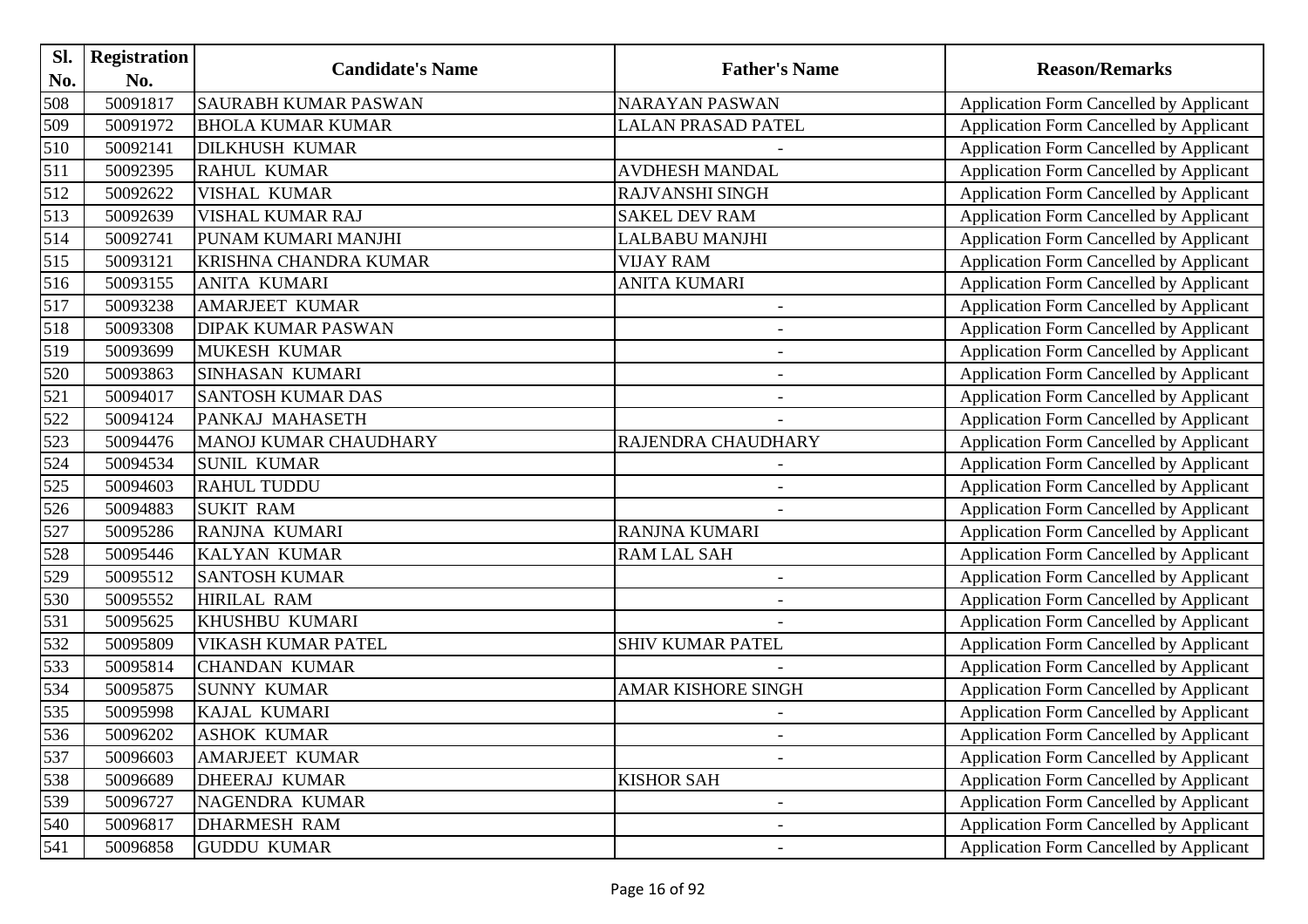| Sl. | <b>Registration</b> |                         |                          |                                                |
|-----|---------------------|-------------------------|--------------------------|------------------------------------------------|
| No. | No.                 | <b>Candidate's Name</b> | <b>Father's Name</b>     | <b>Reason/Remarks</b>                          |
| 542 | 50097089            | <b>ANAND KUMAR</b>      | <b>RAMBILASH RAM</b>     | Application Form Cancelled by Applicant        |
| 543 | 50097134            | <b>GHANSHYAM KUMAR</b>  | PANNALAL MAHTO           | <b>Application Form Cancelled by Applicant</b> |
| 544 | 50097140            | MULAYAM YADAV           | RAM LAL YADAV            | <b>Application Form Cancelled by Applicant</b> |
| 545 | 50097405            | <b>ROHIT KUMAR</b>      |                          | Application Form Cancelled by Applicant        |
| 546 | 50097420            | <b>JITU KUMAR</b>       |                          | Application Form Cancelled by Applicant        |
| 547 | 50097448            | PRIYANJALI KUMARI       |                          | <b>Application Form Cancelled by Applicant</b> |
| 548 | 50097523            | <b>BHUPENDRA KUMAR</b>  |                          | <b>Application Form Cancelled by Applicant</b> |
| 549 | 50097718            | <b>NITU KUMARI</b>      | $\overline{\phantom{a}}$ | Application Form Cancelled by Applicant        |
| 550 | 50097831            | <b>RAJ KUMAR</b>        |                          | Application Form Cancelled by Applicant        |
| 551 | 50097925            | <b>RAJABABU PASWAN</b>  |                          | Application Form Cancelled by Applicant        |
| 552 | 50097986            | <b>KUNDAN KUMAR</b>     | <b>GAJENDRA SAW</b>      | Application Form Cancelled by Applicant        |
| 553 | 50098155            | <b>BIJENDRA KUMAR</b>   | LALBABU PASWAN           | <b>Application Form Cancelled by Applicant</b> |
| 554 | 50098225            | <b>SONU KUMAR</b>       | <b>FERU MAHATO</b>       | Application Form Cancelled by Applicant        |
| 555 | 50098424            | MD ASHFAK               | <b>MAHFUJ ALAM</b>       | Application Form Cancelled by Applicant        |
| 556 | 50098474            | <b>AMIT KUMAR</b>       | CHANDRASHEKHAR MAHTO     | Application Form Cancelled by Applicant        |
| 557 | 50098482            | <b>MD KARIMUDDIN</b>    |                          | Application Form Cancelled by Applicant        |
| 558 | 50098764            | <b>SAURABH KUMAR</b>    |                          | Application Form Cancelled by Applicant        |
| 559 | 50098799            | <b>SONI KUMARI</b>      |                          | <b>Application Form Cancelled by Applicant</b> |
| 560 | 50098871            | POONAM KUMARI           |                          | Application Form Cancelled by Applicant        |
| 561 | 50099289            | <b>GUNITA KUMARI</b>    | RAMYASH PASWAN           | Application Form Cancelled by Applicant        |
| 562 | 50099357            | RAVINDRA KUMAR MANJHI   | <b>KARTIK MANJHI</b>     | Application Form Cancelled by Applicant        |
| 563 | 50099603            | PINKEE KUMARI           | <b>GANGA RAM MAHTO</b>   | Application Form Cancelled by Applicant        |
| 564 | 50099628            | <b>MANISH KUMAR</b>     | <b>MANISH KUMAR</b>      | Application Form Cancelled by Applicant        |
| 565 | 50099662            | <b>MANISH KUMAR</b>     | RAMCHANDRA MANDAL        | Application Form Cancelled by Applicant        |
| 566 | 50099707            | <b>RIYA RANI</b>        | <b>LAXMAN SHARMA</b>     | <b>Application Form Cancelled by Applicant</b> |
| 567 | 50099795            | NANHAK KUMAR RAY        | <b>DEVNATH RAY</b>       | Application Form Cancelled by Applicant        |
| 568 | 50100163            | <b>BIKASH KUMAR</b>     |                          | Application Form Cancelled by Applicant        |
| 569 | 50101239            | <b>RAVIKISHAN GIRI</b>  | <b>SATYDEO GIRI</b>      | Application Form Cancelled by Applicant        |
| 570 | 50101265            | <b>MONU KUMAR GUPTA</b> | KAMESHWAR SAH            | <b>Application Form Cancelled by Applicant</b> |
| 571 | 50101313            | <b>ARYAN KUMAR</b>      | <b>JHUNNU YADAV</b>      | Application Form Cancelled by Applicant        |
| 572 | 50101420            | <b>SULAKHA KUMARI</b>   |                          | <b>Application Form Cancelled by Applicant</b> |
| 573 | 50101650            | NIRAJ KUMAR             | <b>BHARAT SAH</b>        | <b>Application Form Cancelled by Applicant</b> |
| 574 | 50102054            | <b>GAUTAM KUMAR</b>     | $\overline{\phantom{a}}$ | Application Form Cancelled by Applicant        |
| 575 | 50102481            | <b>SANTAN KUMAR</b>     |                          | <b>Application Form Cancelled by Applicant</b> |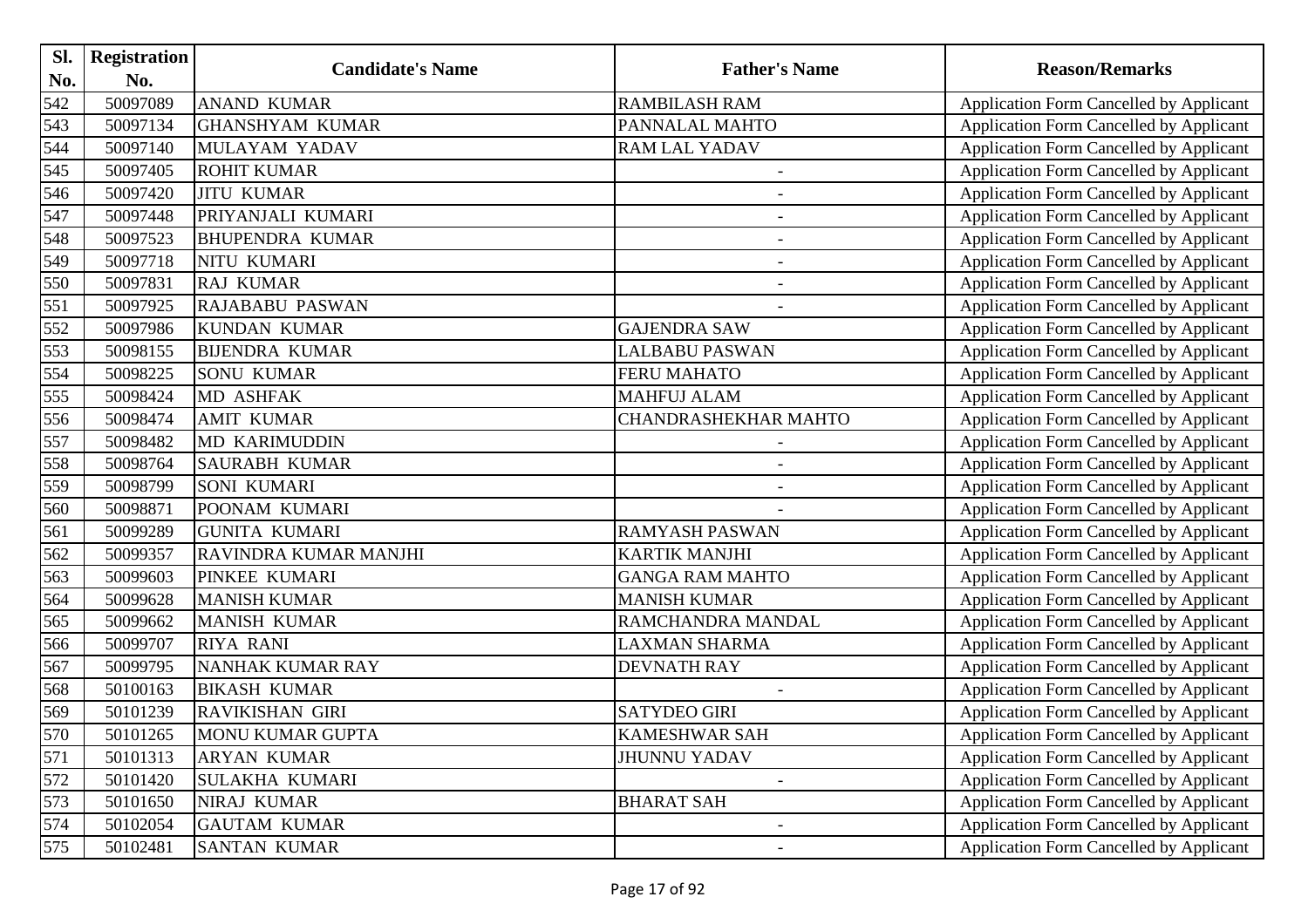| Sl. | <b>Registration</b> |                                |                            |                                                |
|-----|---------------------|--------------------------------|----------------------------|------------------------------------------------|
| No. | No.                 | <b>Candidate's Name</b>        | <b>Father's Name</b>       | <b>Reason/Remarks</b>                          |
| 576 | 50102562            | <b>RINKU SHARMA</b>            | <b>KAILASH SHARMA</b>      | Application Form Cancelled by Applicant        |
| 577 | 50102701            | OM DAS                         |                            | <b>Application Form Cancelled by Applicant</b> |
| 578 | 50102784            | PUSHPA KUMARI                  | <b>BIRENDRA SHARMA</b>     | Application Form Cancelled by Applicant        |
| 579 | 50102817            | <b>GOLU KUMAR</b>              | <b>SIPAHI SINGH</b>        | Application Form Cancelled by Applicant        |
| 580 | 50102978            | <b>SANTOSH RAVIDAS</b>         | <b>GENDHARI RAVIDAS</b>    | Application Form Cancelled by Applicant        |
| 581 | 50102996            | <b>AMIT KUMAR</b>              |                            | <b>Application Form Cancelled by Applicant</b> |
| 582 | 50103027            | <b>GAURAV PASWAN</b>           | <b>MITHLESH PASWAN</b>     | Application Form Cancelled by Applicant        |
| 583 | 50103056            | MANISHA KUMARI                 |                            | <b>Application Form Cancelled by Applicant</b> |
| 584 | 50103064            | RANJITA KUMARI                 | <b>KALICHARAN SINGH</b>    | Application Form Cancelled by Applicant        |
| 585 | 50103275            | <b>RAMAN KUMAR RAY</b>         | <b>RAMAN KUMAR RAY</b>     | Application Form Cancelled by Applicant        |
| 586 | 50103321            | <b>KM MAHAROZ JOHAN</b>        | <b>MAKABUL ALAM</b>        | Application Form Cancelled by Applicant        |
| 587 | 50103601            | <b>SHYAM KUMAR SINGH</b>       |                            | Application Form Cancelled by Applicant        |
| 588 | 50103673            | <b>NIRAJ KUSHWAH</b>           | <b>VEDRAM</b>              | Application Form Cancelled by Applicant        |
| 589 | 50103883            | <b>NISHA</b>                   |                            | <b>Application Form Cancelled by Applicant</b> |
| 590 | 50103956            | <b>CHANDAN KUMAR</b>           | <b>RAVINDRA RAM</b>        | Application Form Cancelled by Applicant        |
| 591 | 50104066            | <b>SUDAMA KUMARE</b>           |                            | Application Form Cancelled by Applicant        |
| 592 | 50104164            | <b>KRISHNANAND KUMAR YADAV</b> | <b>SUSHIL PRASAD YADAV</b> | Application Form Cancelled by Applicant        |
| 593 | 50104387            | <b>SATYENDRA KUMAR</b>         | <b>MANOJ RAM</b>           | Application Form Cancelled by Applicant        |
| 594 | 50104617            | <b>RAJU PASWAN</b>             |                            | Application Form Cancelled by Applicant        |
| 595 | 50104793            | <b>ANMOL KUMAR MASOOM</b>      | <b>AMAR NATH DAS</b>       | Application Form Cancelled by Applicant        |
| 596 | 50104815            | <b>JAIRAM PASWAN</b>           | <b>KARUM RAM</b>           | Application Form Cancelled by Applicant        |
| 597 | 50104889            | <b>ROHIT RAI</b>               | $\overline{\phantom{a}}$   | Application Form Cancelled by Applicant        |
| 598 | 50105132            | <b>PAPPU RAJAK</b>             |                            | Application Form Cancelled by Applicant        |
| 599 | 50105182            | <b>MANOJ YADAV</b>             | PHULO YADAV                | Application Form Cancelled by Applicant        |
| 600 | 50105211            | <b>SHANTI BESRA</b>            | <b>PUTILAL BESRA</b>       | Application Form Cancelled by Applicant        |
| 601 | 50105221            | <b>AARTI KUMARI</b>            | RAJENDRA CHOUDHARY         | Application Form Cancelled by Applicant        |
| 602 | 50105475            | <b>VIVEK KUMAR</b>             | PRABHAT KUMAR RAM          | Application Form Cancelled by Applicant        |
| 603 | 50105684            | <b>ANUJ KUMAR</b>              |                            | Application Form Cancelled by Applicant        |
| 604 | 50105862            | <b>RICKY KUMAR</b>             |                            | <b>Application Form Cancelled by Applicant</b> |
| 605 | 50106157            | <b>AMRIT KUMAR RAM</b>         | <b>VIJAY RAM</b>           | <b>Application Form Cancelled by Applicant</b> |
| 606 | 50106214            | KUMARI GEETA PRASAD SINGHA     |                            | Application Form Cancelled by Applicant        |
| 607 | 50106369            | PANKAJ KUMAR                   | SHIVNARAYAN RAM            | Application Form Cancelled by Applicant        |
| 608 | 50106760            | MUNNA TIWARI                   |                            | Application Form Cancelled by Applicant        |
| 609 | 50106770            | <b>BITTU KUMAR</b>             | $\overline{\phantom{a}}$   | <b>Application Form Cancelled by Applicant</b> |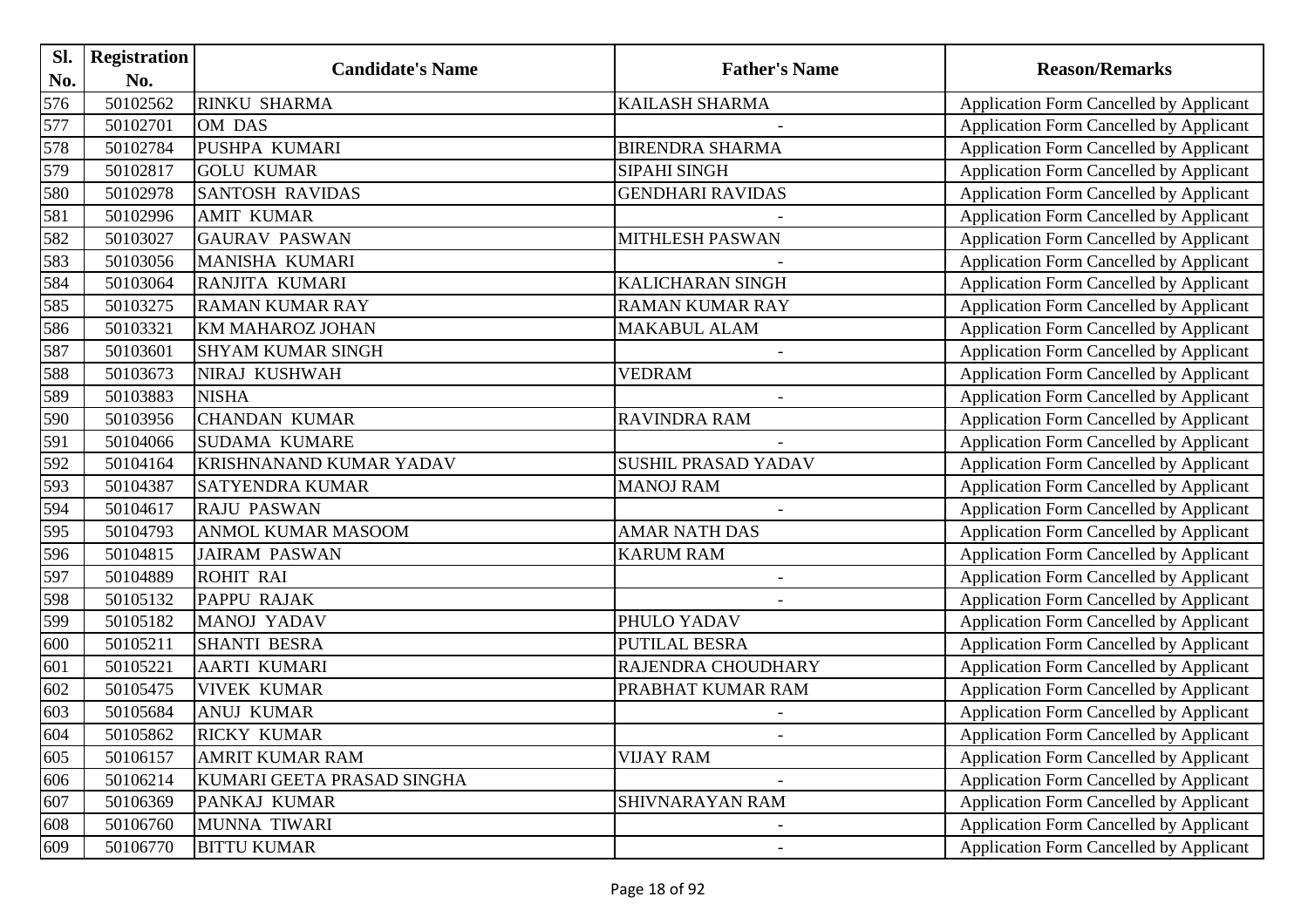| SI. | <b>Registration</b> |                         |                           |                                                |
|-----|---------------------|-------------------------|---------------------------|------------------------------------------------|
| No. | No.                 | <b>Candidate's Name</b> | <b>Father's Name</b>      | <b>Reason/Remarks</b>                          |
| 610 | 50107305            | <b>ARTI KUMARI</b>      | <b>MUNNA PANDEY</b>       | Application Form Cancelled by Applicant        |
| 611 | 50107634            | <b>GOLU KUMAR</b>       | <b>SIPAHI SINGH</b>       | Application Form Cancelled by Applicant        |
| 612 | 50107848            | <b>BALESHWAR YADAV</b>  | <b>BHARAT YADAV</b>       | Application Form Cancelled by Applicant        |
| 613 | 50108079            | <b>VIVEK KUMAR</b>      | SONELAL CHAUDHARY         | Application Form Cancelled by Applicant        |
| 614 | 50108406            | <b>MAUSAM KUMARI</b>    | <b>RAMANUJ SINGH</b>      | Application Form Cancelled by Applicant        |
| 615 | 50108511            | <b>RAMANUJ KUMAR</b>    | $\overline{\phantom{a}}$  | Application Form Cancelled by Applicant        |
| 616 | 50108527            | <b>AMARESH PASWAN</b>   |                           | Application Form Cancelled by Applicant        |
| 617 | 50108613            | <b>ASHISH KUMAR</b>     | <b>MANOAR KUMAR SINGH</b> | Application Form Cancelled by Applicant        |
| 618 | 50108650            | <b>MD MURTUJ</b>        | <b>MD HALIM</b>           | Application Form Cancelled by Applicant        |
| 619 | 50108670            | <b>RAKHI KUMARI</b>     |                           | Application Form Cancelled by Applicant        |
| 620 | 50108776            | <b>MUKESH KUMAR</b>     | <b>MAHENDRA PANDIT</b>    | Application Form Cancelled by Applicant        |
| 621 | 50108869            | <b>RAJU KUMAR</b>       |                           | Application Form Cancelled by Applicant        |
| 622 | 50108873            | RAHUL KUMAR RANJAN      | <b>MAHESH RAJAK</b>       | Application Form Cancelled by Applicant        |
| 623 | 50108940            | <b>SUSHIL PASWAN</b>    | $\overline{\phantom{a}}$  | Application Form Cancelled by Applicant        |
| 624 | 50108989            | <b>VIKASH KUMAR</b>     | $\overline{\phantom{a}}$  | Application Form Cancelled by Applicant        |
| 625 | 50109052            | <b>SASI KUMAR</b>       |                           | Application Form Cancelled by Applicant        |
| 626 | 50109068            | <b>NEHA KUMARI</b>      |                           | Application Form Cancelled by Applicant        |
| 627 | 50109277            | <b>AMIT KUMAR SAH</b>   | <b>RADHA SAH</b>          | <b>Application Form Cancelled by Applicant</b> |
| 628 | 50109458            | <b>ANJALI KUMARI</b>    | <b>SHYAM SAHANI</b>       | Application Form Cancelled by Applicant        |
| 629 | 50110452            | MISHA KUMARI            | $\blacksquare$            | Application Form Cancelled by Applicant        |
| 630 | 50110499            | <b>RAJIV KUMAR</b>      | <b>DILIP SAH</b>          | Application Form Cancelled by Applicant        |
| 631 | 50110640            | <b>AMAN KUMARI</b>      | YOGENDRA PASWAN           | Application Form Cancelled by Applicant        |
| 632 | 50110755            | <b>AVHINASH KUMAR</b>   |                           | Application Form Cancelled by Applicant        |
| 633 | 50112529            | <b>BIPASHA SAWARN</b>   | <b>BIPIN KUMAR</b>        | Application Form Cancelled by Applicant        |
| 634 | 50112724            | <b>AKASH KUMAR</b>      | <b>KISHORI DAS</b>        | Application Form Cancelled by Applicant        |
| 635 | 50112782            | <b>KAMOD KUMAR RAM</b>  | NAGENDRA RAM              | Application Form Cancelled by Applicant        |
| 636 | 50112913            | RAHUL KUMAR RAM         | $\overline{\phantom{a}}$  | Application Form Cancelled by Applicant        |
| 637 | 50112969            | <b>MANISH KUMAR</b>     |                           | Application Form Cancelled by Applicant        |
| 638 | 50113311            | MR ALKA                 | <b>RAMPRAVESH</b>         | Application Form Cancelled by Applicant        |
| 639 | 50113411            | SHIVNANDAN KUMAR        |                           | <b>Application Form Cancelled by Applicant</b> |
| 640 | 50113618            | <b>SANTOSH KUMAR</b>    | <b>BINOD SHARMA</b>       | <b>Application Form Cancelled by Applicant</b> |
| 641 | 50113759            | <b>BHARAT KUMAR</b>     | <b>BHARAT KUMAR</b>       | <b>Application Form Cancelled by Applicant</b> |
| 642 | 50114433            | <b>SUJIT KUMAR</b>      | <b>RAJU RAM</b>           | Application Form Cancelled by Applicant        |
| 643 | 50114464            | SMITA SINHA             |                           | <b>Application Form Cancelled by Applicant</b> |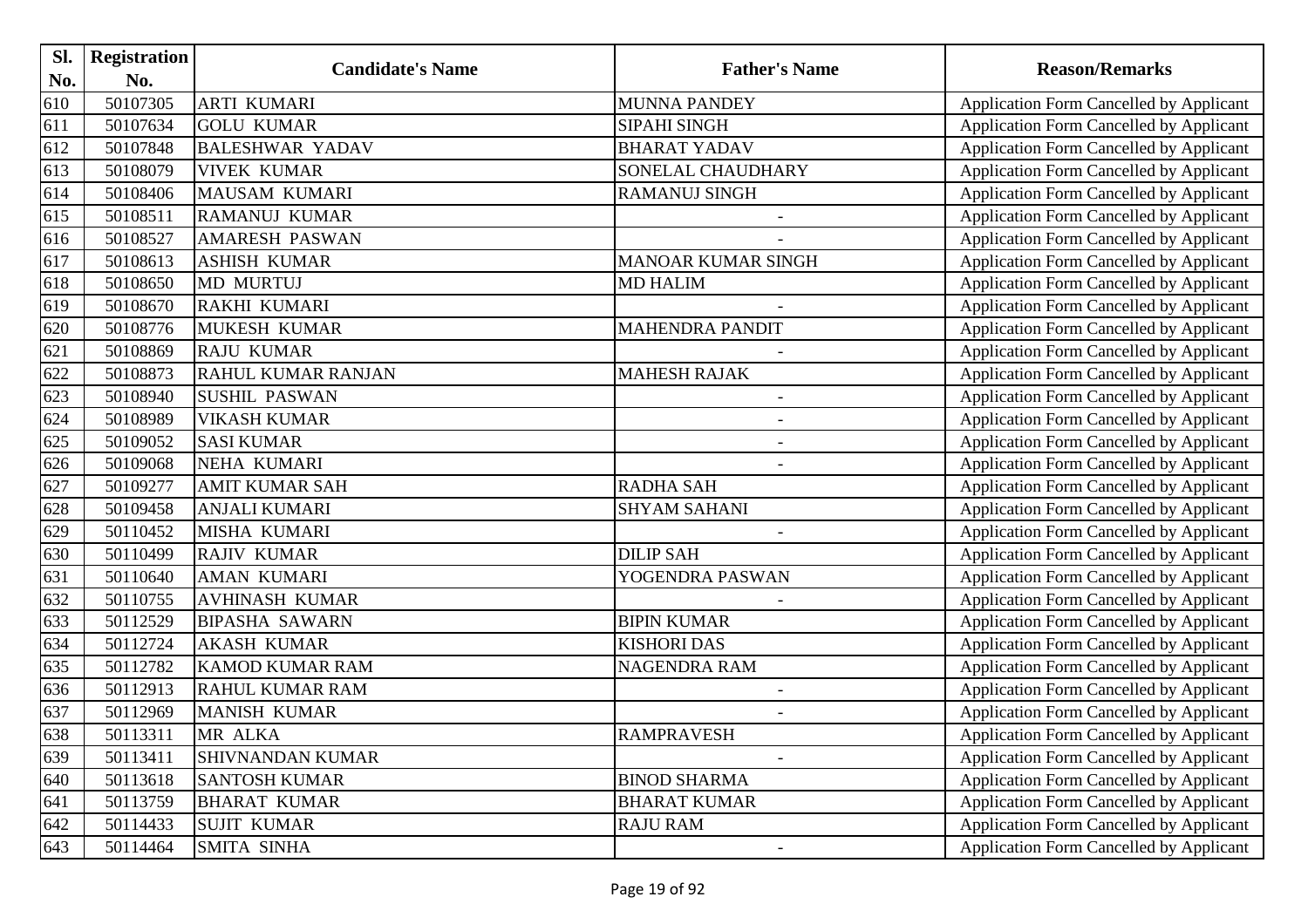| Sl. | <b>Registration</b> |                            | <b>Father's Name</b>    |                                                |
|-----|---------------------|----------------------------|-------------------------|------------------------------------------------|
| No. | No.                 | <b>Candidate's Name</b>    |                         | <b>Reason/Remarks</b>                          |
| 644 | 50114615            | MITHILESH KUMAR SINGH      | RAMAYODHYA SINGH        | Application Form Cancelled by Applicant        |
| 645 | 50114619            | <b>SANT KUMAR TIWARI</b>   | SHRIKRISHNA TIWARI      | <b>Application Form Cancelled by Applicant</b> |
| 646 | 50114841            | <b>AZAD KUMAR</b>          | <b>NANHE YADAV</b>      | Application Form Cancelled by Applicant        |
| 647 | 50114975            | PRAVIN KUMAR YADAV         |                         | Application Form Cancelled by Applicant        |
| 648 | 50115154            | <b>RAJ KUMAR DAS</b>       | <b>GIRDHAR DAS</b>      | <b>Application Form Cancelled by Applicant</b> |
| 649 | 50115192            | <b>KUNDAN KUMAR</b>        | NNAGINA PASWAN          | <b>Application Form Cancelled by Applicant</b> |
| 650 | 50115416            | <b>AMAN KUMAR</b>          | NNAGINA PASWAN          | Application Form Cancelled by Applicant        |
| 651 | 50115744            | <b>AMIT KUMAR</b>          | <b>KARMU PASWAN</b>     | <b>Application Form Cancelled by Applicant</b> |
| 652 | 50115914            | <b>RAJIVE RANJAN KUMAR</b> | <b>UMESH PANDAY</b>     | Application Form Cancelled by Applicant        |
| 653 | 50116193            | TUNTUNKUMAR MAHATO         | RAJENDRA MAHATO         | Application Form Cancelled by Applicant        |
| 654 | 50116549            | <b>RAJDIWESH PASWAN</b>    | <b>RAJDIWESH PASWAN</b> | Application Form Cancelled by Applicant        |
| 655 | 50116568            | <b>RAJ KUMAR</b>           | RAMISHWAR PATEL         | Application Form Cancelled by Applicant        |
| 656 | 50116735            | PINTU KUMAR YADAV          |                         | Application Form Cancelled by Applicant        |
| 657 | 50116778            | <b>MD MERAJ</b>            |                         | Application Form Cancelled by Applicant        |
| 658 | 50117399            | <b>RAJA KUMAR PASWAN</b>   |                         | Application Form Cancelled by Applicant        |
| 659 | 50117439            | <b>SAURABH RAJ</b>         | <b>SAURABH RAJ</b>      | Application Form Cancelled by Applicant        |
| 660 | 50117613            | <b>SURAJ KUMAR</b>         |                         | Application Form Cancelled by Applicant        |
| 661 | 50117700            | <b>SUNAINA KUMARI</b>      |                         | Application Form Cancelled by Applicant        |
| 662 | 50117702            | <b>GAJENDRA KUMAR</b>      |                         | Application Form Cancelled by Applicant        |
| 663 | 50118110            | <b>RAHUL KUMAR</b>         | <b>LALJEE SINGH</b>     | Application Form Cancelled by Applicant        |
| 664 | 50118251            | PRINCE KUMAR               | RAJ KISHOR CHAUDHARY    | Application Form Cancelled by Applicant        |
| 665 | 50118302            | <b>MANISH KUMAR</b>        |                         | Application Form Cancelled by Applicant        |
| 666 | 50118927            | NAVNEET KUMAR              | <b>BHAJAN PASWAN</b>    | Application Form Cancelled by Applicant        |
| 667 | 50119005            | NISHA KUMARI               |                         | Application Form Cancelled by Applicant        |
| 668 | 50119064            | PINKOO KUMAR               |                         | Application Form Cancelled by Applicant        |
| 669 | 50119088            | <b>SADMA KHATOON</b>       |                         | Application Form Cancelled by Applicant        |
| 670 | 50119496            | NANDLAL PRASAD             | <b>KISHUN PRASAD</b>    | Application Form Cancelled by Applicant        |
| 671 | 50119509            | <b>RAJAN KUMAR</b>         | <b>GANESH SAHANI</b>    | Application Form Cancelled by Applicant        |
| 672 | 50119651            | <b>RAVI KUMAR</b>          |                         | <b>Application Form Cancelled by Applicant</b> |
| 673 | 50120213            | <b>DABLU KUMAR</b>         | <b>BAIJNATH SAH</b>     | Application Form Cancelled by Applicant        |
| 674 | 50120383            | <b>BHARAT KUMAR</b>        | <b>BHARAT KUMAR</b>     | Application Form Cancelled by Applicant        |
| 675 | 50120659            | <b>RNJIT KUMAR RAM</b>     |                         | Application Form Cancelled by Applicant        |
| 676 | 50120689            | <b>GOVIND SHUKLA</b>       | <b>BLISTR SHUKL</b>     | <b>Application Form Cancelled by Applicant</b> |
| 677 | 50120714            | <b>RAJAN KUMAR PANDEY</b>  |                         | Application Form Cancelled by Applicant        |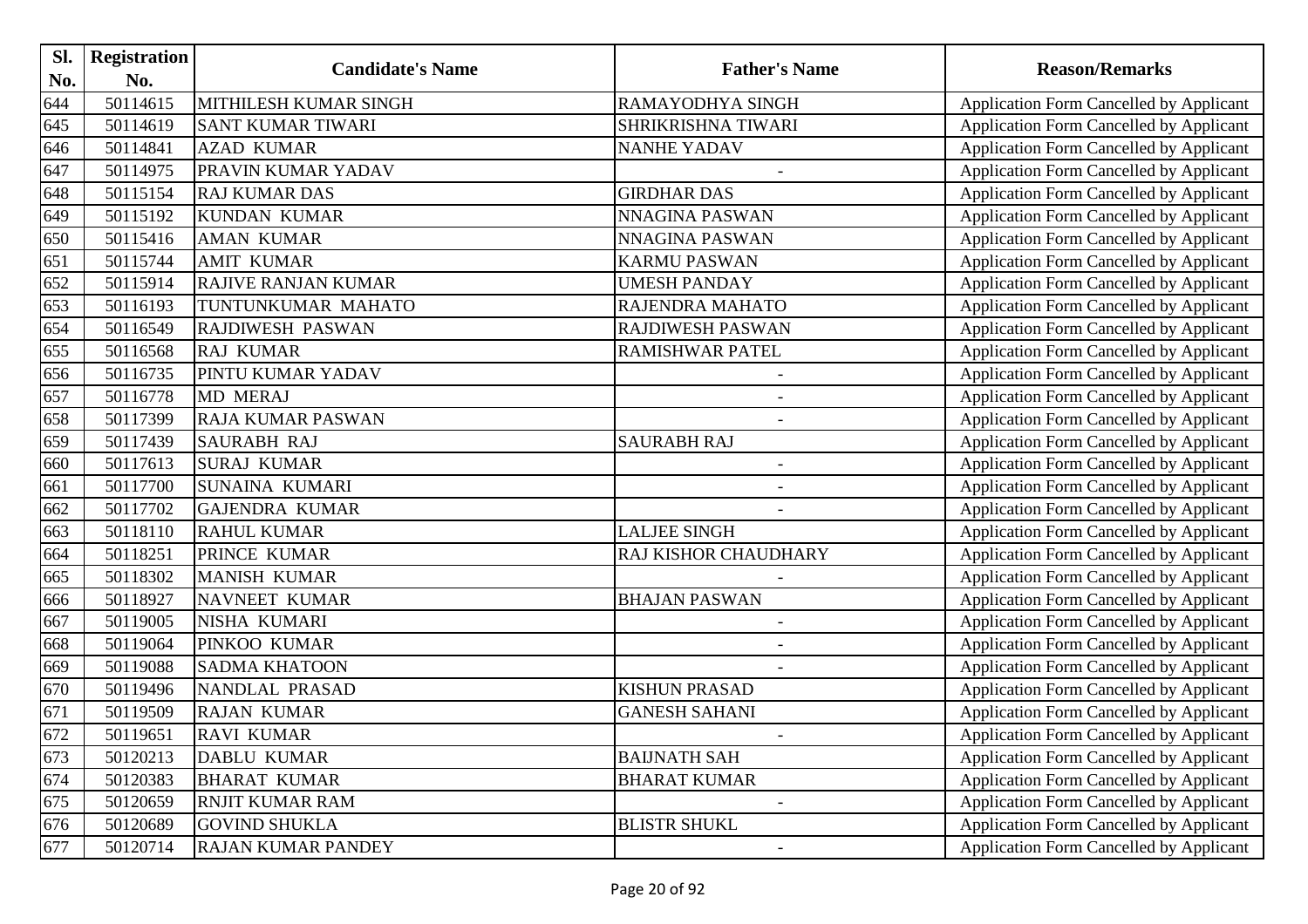| Sl.              | <b>Registration</b> |                            |                          |                                                |
|------------------|---------------------|----------------------------|--------------------------|------------------------------------------------|
| No.              | No.                 | <b>Candidate's Name</b>    | <b>Father's Name</b>     | <b>Reason/Remarks</b>                          |
| 678              | 50120728            | PREMSHILA KUMARI           |                          | <b>Application Form Cancelled by Applicant</b> |
| 679              | 50120918            | <b>RAJESH KUMAR</b>        | <b>RAJ KUMAR SINGH</b>   | Application Form Cancelled by Applicant        |
| 680              | 50120966            | <b>GAUTAM KUMAR</b>        |                          | <b>Application Form Cancelled by Applicant</b> |
| 681              | 50120996            | POOJA KUMARI               | LAL BAHADUR TIWARI       | Application Form Cancelled by Applicant        |
| 682              | 50121045            | MUKUNDAN URAON             |                          | <b>Application Form Cancelled by Applicant</b> |
| 683              | 50121264            | <b>ANIT KUMAR SAH</b>      |                          | <b>Application Form Cancelled by Applicant</b> |
| 684              | 50121465            | <b>RAJNI KUMARI</b>        |                          | Application Form Cancelled by Applicant        |
| 685              | 50121487            | <b>KRISHAN RAM</b>         | <b>MANGANI RAM</b>       | <b>Application Form Cancelled by Applicant</b> |
| 686              | 50121599            | <b>SANJEEV KUMAR RAJAK</b> | <b>LAL MUNI RAJAK</b>    | Application Form Cancelled by Applicant        |
| 687              | 50121681            | <b>ANAND KUMAR</b>         | <b>VINAY CHOUHAN</b>     | <b>Application Form Cancelled by Applicant</b> |
| 688              | 50121685            | PANKAJ KUMAR               | <b>MITHLESH PASWAN</b>   | Application Form Cancelled by Applicant        |
| 689              | 50121788            | <b>GAUTAM KUMAR</b>        |                          | Application Form Cancelled by Applicant        |
| 690              | 50122085            | <b>SHIVAM RAJ</b>          |                          | <b>Application Form Cancelled by Applicant</b> |
| 691              | 50122097            | MUKUNDAN UARON             | <b>SURAJ UARON</b>       | <b>Application Form Cancelled by Applicant</b> |
| 692              | 50122119            | <b>RAJNI KUMARI</b>        | <b>AKHILESH SHARMA</b>   | <b>Application Form Cancelled by Applicant</b> |
| 693              | 50122219            | <b>ANGAJ KUMAR</b>         | <b>MADHO RAY</b>         | <b>Application Form Cancelled by Applicant</b> |
| 694              | 50122276            | PUJA KUMARI                | <b>ANIL SWARNAKAR</b>    | <b>Application Form Cancelled by Applicant</b> |
| 695              | 50122352            | <b>AMIT KUMAR</b>          |                          | Application Form Cancelled by Applicant        |
| 696              | 50122378            | PUSHPA PAYAL               |                          | Application Form Cancelled by Applicant        |
| 697              | 50122465            | <b>VIKKI KUMAR</b>         | <b>SANJAY CHAUDHARY</b>  | Application Form Cancelled by Applicant        |
| 698              | 50122577            | KAJAL KUMARI               | <b>BIKRAM PRASAD</b>     | Application Form Cancelled by Applicant        |
| 699              | 50122677            | <b>VINOD KUMAR</b>         | <b>KARU CHAUDHARY</b>    | Application Form Cancelled by Applicant        |
| 700              | 50122811            | <b>AWADH BIHARI</b>        |                          | Application Form Cancelled by Applicant        |
| 701              | 50122892            | PANKAJ PASWAN              |                          | Application Form Cancelled by Applicant        |
| 702              | 50123005            | <b>NAVIN KUMAR</b>         | <b>ARJUN DAS</b>         | Application Form Cancelled by Applicant        |
| 703              | 50123112            | <b>RAJU KUMAR</b>          | <b>RAJU KUMAR</b>        | Application Form Cancelled by Applicant        |
| 704              | 50123148            | MD SHAUKAT ALAM            | $\overline{\phantom{a}}$ | Application Form Cancelled by Applicant        |
| 705              | 50123169            | <b>RAHUL KUMAR</b>         |                          | <b>Application Form Cancelled by Applicant</b> |
| $\overline{706}$ | 50123192            | PRIYANKA KUMARI            |                          | <b>Application Form Cancelled by Applicant</b> |
| 707              | 50123230            | <b>VISHVANATH KUMAR</b>    |                          | <b>Application Form Cancelled by Applicant</b> |
| 708              | 50123328            | <b>KARAN KUMAR PASWAN</b>  | <b>KEDAR PASWAN</b>      | Application Form Cancelled by Applicant        |
| 709              | 50123625            | <b>AMIT KUMAR SINGH</b>    |                          | Application Form Cancelled by Applicant        |
| 710              | 50123800            | <b>RANVEER PASWAN</b>      | <b>DINESHWAR PASWAN</b>  | <b>Application Form Cancelled by Applicant</b> |
| 711              | 50123811            | KAJAL KUMARI               |                          | Application Form Cancelled by Applicant        |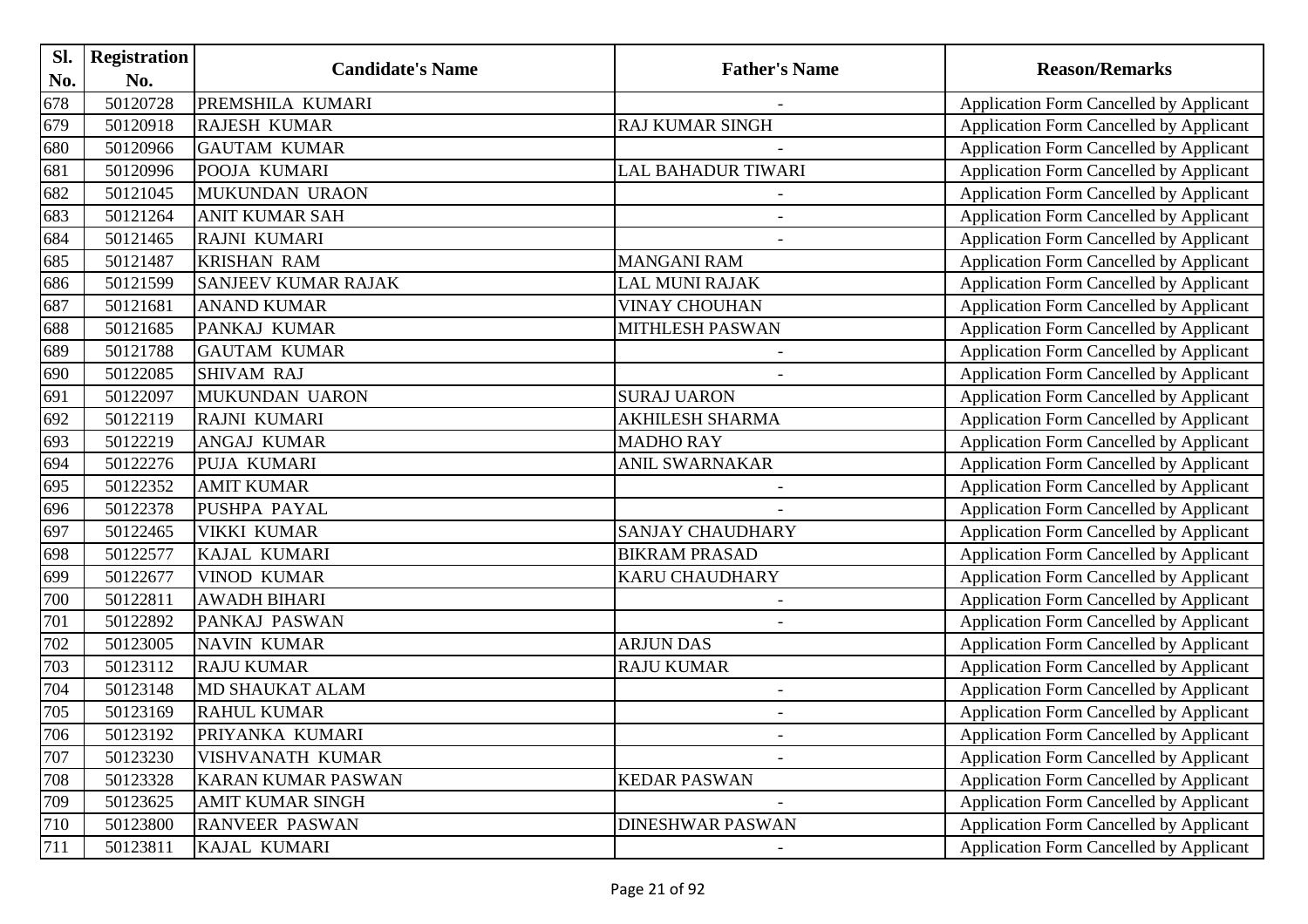| Sl. | <b>Registration</b> |                             |                             |                                                |
|-----|---------------------|-----------------------------|-----------------------------|------------------------------------------------|
| No. | No.                 | <b>Candidate's Name</b>     | <b>Father's Name</b>        | <b>Reason/Remarks</b>                          |
| 712 | 50124014            | <b>AMTESH KUMAR</b>         |                             | Application Form Cancelled by Applicant        |
| 713 | 50124219            | <b>RINKI KUMARI</b>         | <b>KHADERAN PASI</b>        | Application Form Cancelled by Applicant        |
| 714 | 50124642            | <b>KRISHNA KUMAR</b>        | $\overline{\phantom{a}}$    | Application Form Cancelled by Applicant        |
| 715 | 50125045            | <b>AMAN RAJ</b>             |                             | Application Form Cancelled by Applicant        |
| 716 | 50125135            | <b>GOPAL CHAUHAN</b>        |                             | Application Form Cancelled by Applicant        |
| 717 | 50125463            | <b>RAM NARESH KUMAR</b>     | <b>RAM SAGAR RAM</b>        | <b>Application Form Cancelled by Applicant</b> |
| 718 | 50125484            | <b>SURAJ KUMAR</b>          |                             | Application Form Cancelled by Applicant        |
| 719 | 50125525            | <b>AMAN RAJ</b>             | $\overline{\phantom{a}}$    | Application Form Cancelled by Applicant        |
| 720 | 50125711            | <b>DIPAK KUMAR RAY</b>      |                             | Application Form Cancelled by Applicant        |
| 721 | 50125892            | <b>RANJEET KUMAR</b>        | $\overline{\phantom{a}}$    | Application Form Cancelled by Applicant        |
| 722 | 50125898            | <b>BIPIN KUMAR</b>          |                             | Application Form Cancelled by Applicant        |
| 723 | 50125925            | <b>CHANDRAKETU KUMAR</b>    | <b>RANJEET SAH</b>          | Application Form Cancelled by Applicant        |
| 724 | 50126059            | <b>AADITYA RAJ</b>          | <b>DINESH PASWAN</b>        | Application Form Cancelled by Applicant        |
| 725 | 50126145            | <b>DURGESH KUMAR RAY</b>    | <b>SONE LAL RAY</b>         | <b>Application Form Cancelled by Applicant</b> |
| 726 | 50126167            | <b>RAVI KUMAR</b>           | RAJENDRA PASWAN             | <b>Application Form Cancelled by Applicant</b> |
| 727 | 50126519            | <b>ANAND PRASAD</b>         |                             | <b>Application Form Cancelled by Applicant</b> |
| 728 | 50126584            | <b>CHANDAN KUMAR PANDIT</b> | <b>CHANDAN KUMAR PANDIT</b> | Application Form Cancelled by Applicant        |
| 729 | 50126640            | <b>JITENDRA KUMAR</b>       | <b>LILU CHOUDHARY</b>       | Application Form Cancelled by Applicant        |
| 730 | 50126787            | <b>HARSH KUMAR</b>          | $\overline{\phantom{a}}$    | Application Form Cancelled by Applicant        |
| 731 | 50127524            | <b>SANDEP KUMAR</b>         | $\blacksquare$              | Application Form Cancelled by Applicant        |
| 732 | 50127795            | <b>AMIT KUMAR</b>           | $\overline{\phantom{a}}$    | Application Form Cancelled by Applicant        |
| 733 | 50127941            | RUPTARA KUMARI              | $\overline{\phantom{a}}$    | Application Form Cancelled by Applicant        |
| 734 | 50128012            | <b>VIJAY KUMAR RAY</b>      |                             | Application Form Cancelled by Applicant        |
| 735 | 50128136            | <b>VIJAY PASWAN</b>         | $\overline{\phantom{a}}$    | Application Form Cancelled by Applicant        |
| 736 | 50128197            | PRAVESH KUMAR GOIT          |                             | Application Form Cancelled by Applicant        |
| 737 | 50128369            | <b>PRAVESH KUMAR</b>        | $\overline{a}$              | Application Form Cancelled by Applicant        |
| 738 | 50128495            | KHUSHBU KUMARI              |                             | Application Form Cancelled by Applicant        |
| 739 | 50128515            | <b>MADHU KUMARI</b>         | <b>RAGHUBIR SINGH</b>       | Application Form Cancelled by Applicant        |
| 740 | 50129030            | <b>MUKESH KUMAR</b>         | <b>MOHIM SINGH</b>          | <b>Application Form Cancelled by Applicant</b> |
| 741 | 50129153            | <b>VIVEK KUMAR</b>          | <b>DILEEP SAH</b>           | <b>Application Form Cancelled by Applicant</b> |
| 742 | 50129167            | MANISHA KUMARI              |                             | <b>Application Form Cancelled by Applicant</b> |
| 743 | 50129276            | TUNTUNKUMAR MAHATO          | RAJENDRA MAHATO             | Application Form Cancelled by Applicant        |
| 744 | 50129327            | <b>AWINASH KUMAR</b>        |                             | <b>Application Form Cancelled by Applicant</b> |
| 745 | 50129598            | <b>AMARJEET GOND</b>        | <b>RAMPRATAP GOND</b>       | Application Form Cancelled by Applicant        |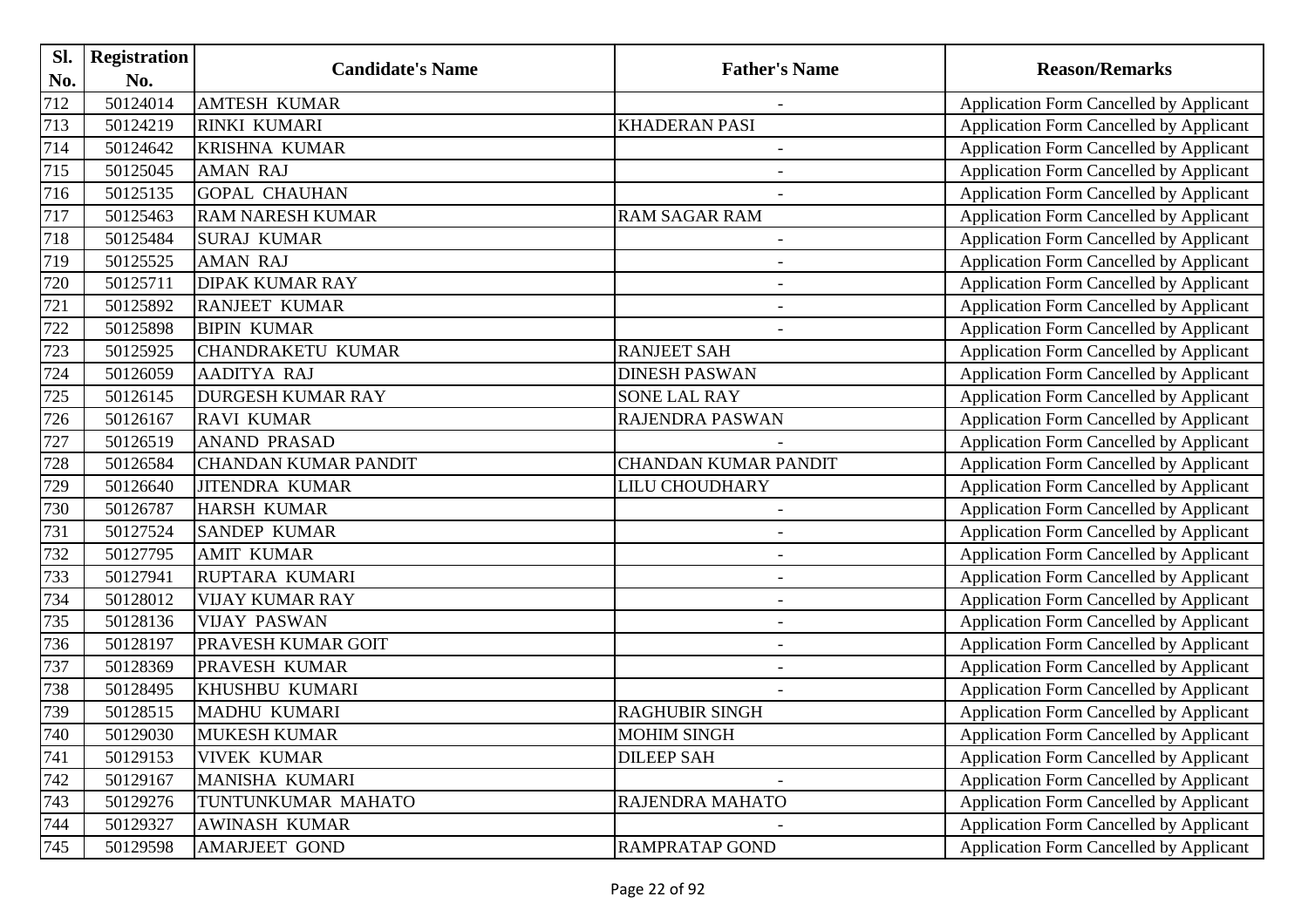| SI. | <b>Registration</b> |                               |                           |                                                |
|-----|---------------------|-------------------------------|---------------------------|------------------------------------------------|
| No. | No.                 | <b>Candidate's Name</b>       | <b>Father's Name</b>      | <b>Reason/Remarks</b>                          |
| 746 | 50129661            | <b>PREM KUMAR</b>             | PARMESHWAR PASWAN         | Application Form Cancelled by Applicant        |
| 747 | 50129811            | <b>DEEPAK KUMAR</b>           | <b>MAHENDRA THAKUR</b>    | Application Form Cancelled by Applicant        |
| 748 | 50129818            | <b>KRISHAN KUMAR</b>          |                           | <b>Application Form Cancelled by Applicant</b> |
| 749 | 50129846            | NITRESH KUMAR                 | $\overline{\phantom{a}}$  | Application Form Cancelled by Applicant        |
| 750 | 50130069            | <b>KAJAL KUMARI</b>           | $\overline{\phantom{a}}$  | Application Form Cancelled by Applicant        |
| 751 | 50130633            | <b>ASHOK CHAUDHARY</b>        |                           | Application Form Cancelled by Applicant        |
| 752 | 50130781            | <b>DHARMRAJ KUMAR SAH</b>     | <b>DILIP SAH</b>          | Application Form Cancelled by Applicant        |
| 753 | 50131059            | <b>ISHA KUMARI</b>            | <b>UMESH SINGH</b>        | Application Form Cancelled by Applicant        |
| 754 | 50131132            | <b>RITESH KUMAR</b>           |                           | <b>Application Form Cancelled by Applicant</b> |
| 755 | 50131207            | <b>SOMNAM KUMARI</b>          | <b>ANGAD PAWAN</b>        | Application Form Cancelled by Applicant        |
| 756 | 50131453            | <b>MOSARRT PRAVIN</b>         |                           | Application Form Cancelled by Applicant        |
| 757 | 50131540            | <b>SUKRIM KUMAR CHAUDHARI</b> | SUKRIM KUMAR CHAUDHARI    | Application Form Cancelled by Applicant        |
| 758 | 50131673            | <b>SONU KUMAR</b>             | KALICHARAN SINGH          | <b>Application Form Cancelled by Applicant</b> |
| 759 | 50132124            | <b>AMRESH KUMAR</b>           | $\overline{\phantom{a}}$  | Application Form Cancelled by Applicant        |
| 760 | 50132651            | <b>SANTOSH KUMAR</b>          | $\blacksquare$            | Application Form Cancelled by Applicant        |
| 761 | 50132676            | <b>SHASHI KUMAR SINGH</b>     |                           | Application Form Cancelled by Applicant        |
| 762 | 50132686            | <b>SHAHADAT ALI</b>           | SHAHADAT ALI              | Application Form Cancelled by Applicant        |
| 763 | 50132790            | PANCHAM KUMARI                | <b>KAILASH SINGH</b>      | Application Form Cancelled by Applicant        |
| 764 | 50132808            | <b>BIKAS KUMAR</b>            | <b>BRAMESHWAR SINGH</b>   | Application Form Cancelled by Applicant        |
| 765 | 50133000            | <b>KIRAN KUMARI</b>           |                           | Application Form Cancelled by Applicant        |
| 766 | 50133030            | PIYUSH AMAN                   | <b>RAM DULAR RAM</b>      | Application Form Cancelled by Applicant        |
| 767 | 50133138            | MANTU KUMAR KUSHVAHA          | <b>ASHOK PRASAD</b>       | Application Form Cancelled by Applicant        |
| 768 | 50133625            | <b>KHUSHBOO KUMARI</b>        | <b>BIPIN SINGH</b>        | Application Form Cancelled by Applicant        |
| 769 | 50133639            | <b>GAURAV KUMAR</b>           | $\overline{\phantom{a}}$  | Application Form Cancelled by Applicant        |
| 770 | 50133921            | <b>RAHUL RAM</b>              |                           | Application Form Cancelled by Applicant        |
| 771 | 50134085            | <b>BIKESH KUMAR BHAGAT</b>    | <b>SURENDRA BHAGAT</b>    | Application Form Cancelled by Applicant        |
| 772 | 50134266            | <b>RAKESH KUMAR</b>           | RADHAKRISHNA PRASAD       | Application Form Cancelled by Applicant        |
| 773 | 50134385            | <b>MADHU KUMARI</b>           |                           | <b>Application Form Cancelled by Applicant</b> |
| 774 | 50134416            | <b>RAJESH KUMAR</b>           | <b>RAM SAGAR DAS</b>      | <b>Application Form Cancelled by Applicant</b> |
| 775 | 50134539            | <b>ALOK KUMAR</b>             | SHAMBHU PRASAD YADAV      | Application Form Cancelled by Applicant        |
| 776 | 50134667            | MITHLESH CHAURASIYA           | BALIRAM PARSAD CHAURASIYA | Application Form Cancelled by Applicant        |
| 777 | 50134775            | <b>SATTAN KUMAR RISHI</b>     | <b>SWARUPLAL RISHI</b>    | Application Form Cancelled by Applicant        |
| 778 | 50134804            | <b>NIRMAL KUMAR</b>           | KISHAN LAL MANDAL         | Application Form Cancelled by Applicant        |
| 779 | 50134814            | <b>RAJU PASWAN</b>            | <b>KRISHAN PASWAN</b>     | Application Form Cancelled by Applicant        |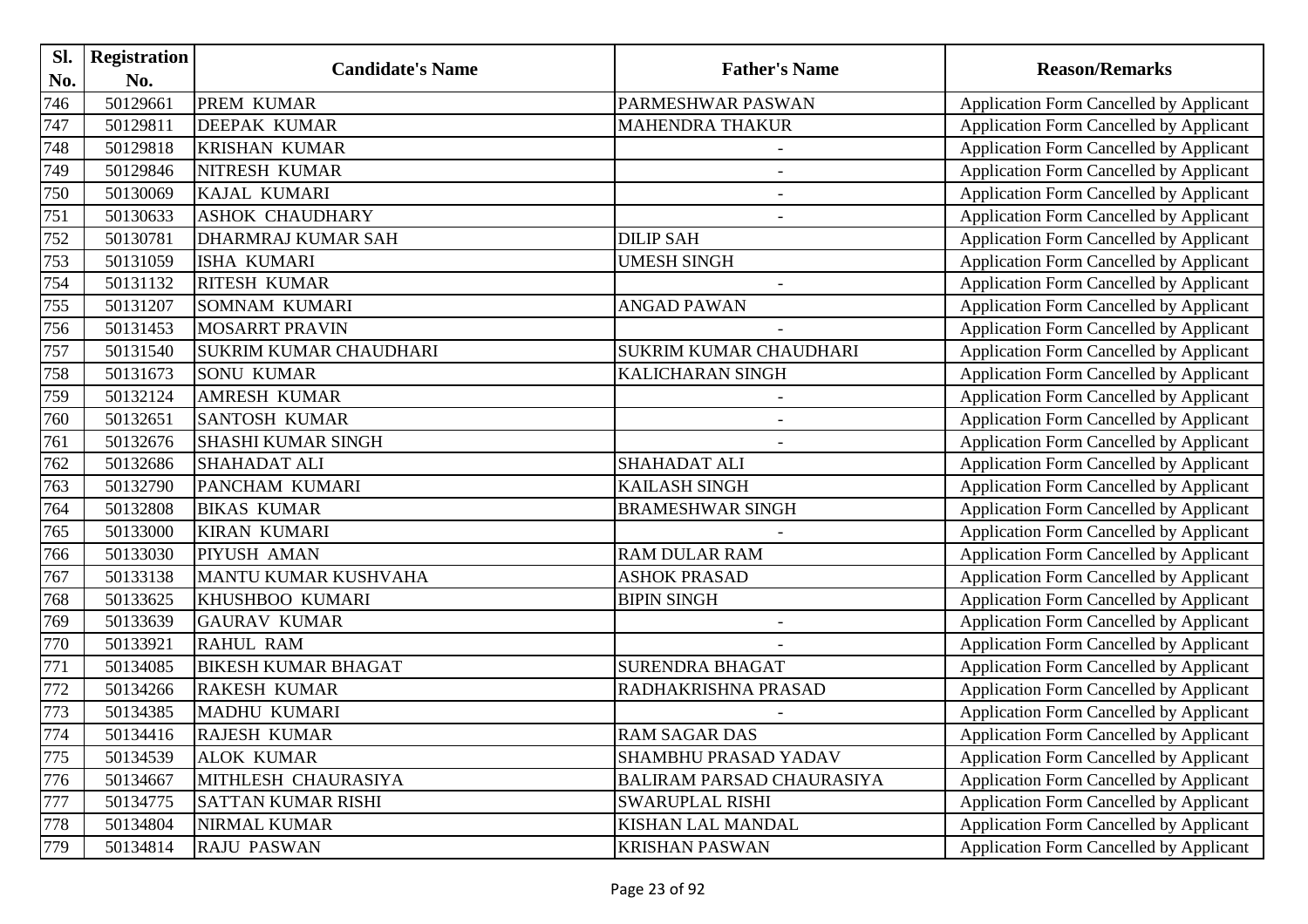| Sl. | <b>Registration</b> |                                 | <b>Father's Name</b>       |                                                |
|-----|---------------------|---------------------------------|----------------------------|------------------------------------------------|
| No. | No.                 | <b>Candidate's Name</b>         |                            | <b>Reason/Remarks</b>                          |
| 780 | 50135040            | <b>VIJAY PRATAP YADAV</b>       | <b>RUDAL YADAV</b>         | Application Form Cancelled by Applicant        |
| 781 | 50135060            | <b>AARTI KUMARI</b>             |                            | Application Form Cancelled by Applicant        |
| 782 | 50135376            | <b>ASHOK KUMAR PASWAN</b>       | PARMOD PASWAN              | Application Form Cancelled by Applicant        |
| 783 | 50135407            | <b>MANISH KUMAR PASWAN</b>      |                            | Application Form Cancelled by Applicant        |
| 784 | 50135505            | <b>JYOTI KUMARI</b>             | <b>MADAN MOHAN MISHRA</b>  | Application Form Cancelled by Applicant        |
| 785 | 50135640            | <b>RAHUL KUMAR</b>              | <b>RAMSURESH PANDEY</b>    | Application Form Cancelled by Applicant        |
| 786 | 50135719            | NISHA KUMARI                    |                            | Application Form Cancelled by Applicant        |
| 787 | 50135753            | <b>STYENDRA PANDIT</b>          | $\overline{\phantom{a}}$   | Application Form Cancelled by Applicant        |
| 788 | 50136602            | RAJNISH KUMAR SHARMA            |                            | Application Form Cancelled by Applicant        |
| 789 | 50136639            | <b>VICKY KUMAR RAM</b>          |                            | Application Form Cancelled by Applicant        |
| 790 | 50136687            | <b>SATISH YADAV</b>             | <b>SURYADEV YADAV</b>      | Application Form Cancelled by Applicant        |
| 791 | 50136800            | <b>ARVIND KUMAR</b>             |                            | Application Form Cancelled by Applicant        |
| 792 | 50136816            | <b>RAKESH RANJAN</b>            |                            | Application Form Cancelled by Applicant        |
| 793 | 50136823            | <b>RAHUL KUMAR THAKUR</b>       | <b>SUMAN KUMAR THAKUR</b>  | Application Form Cancelled by Applicant        |
| 794 | 50136864            | YASHWANT KUMAR RAM              |                            | <b>Application Form Cancelled by Applicant</b> |
| 795 | 50136936            | <b>GUDIYA KUMARI</b>            | PARMA SAH                  | Application Form Cancelled by Applicant        |
| 796 | 50137063            | <b>SONAM KUMARI</b>             |                            | Application Form Cancelled by Applicant        |
| 797 | 50137119            | PAPPU KUMAR BISHWAS             | <b>BASUDEO MANDAL</b>      | Application Form Cancelled by Applicant        |
| 798 | 50137226            | <b>RAJAN KUMAR</b>              |                            | Application Form Cancelled by Applicant        |
| 799 | 50137673            | AMRENDRA KUMAR PASWAN           | AMRENDRA KUMAR PASWAN      | Application Form Cancelled by Applicant        |
| 800 | 50137831            | <b>SUMT KUMAR</b>               |                            | Application Form Cancelled by Applicant        |
| 801 | 50138020            | <b>NEHA KUMARI</b>              | <b>ARVIND RAVIDAS</b>      | Application Form Cancelled by Applicant        |
| 802 | 50138137            | <b>KINNU BABU PRASAD</b>        |                            | Application Form Cancelled by Applicant        |
| 803 | 50138266            | <b>MUKESH KUMAR PASWAN</b>      |                            | Application Form Cancelled by Applicant        |
| 804 | 50138420            | <b>KAJAL KUMARI</b>             | <b>GANESH SAH</b>          | Application Form Cancelled by Applicant        |
| 805 | 50138552            | NITISH KUMAR YADAV              | $\blacksquare$             | Application Form Cancelled by Applicant        |
| 806 | 50138557            | <b>AARTI</b>                    | $\overline{\phantom{a}}$   | Application Form Cancelled by Applicant        |
| 807 | 50138629            | <b>SONAL KUMARI</b>             | <b>SAGAR RAJAK</b>         | Application Form Cancelled by Applicant        |
| 808 | 50138634            | RANJANA KUMARI                  | $\overline{\phantom{a}}$   | Application Form Cancelled by Applicant        |
| 809 | 50138866            | <b>ASHOK KUMAR</b>              |                            | Application Form Cancelled by Applicant        |
| 810 | 50139032            | VIKASH KUMAR CHAURASIYA         | HARENDRA PRASAD CHAURASIYA | Application Form Cancelled by Applicant        |
| 811 | 50139352            | <b>DHEEAJ KUMAR</b>             | UMA SHANKAR PRASAD         | Application Form Cancelled by Applicant        |
| 812 | 50139355            | <b>RAWISHANKAR PARSAD YADAV</b> |                            | <b>Application Form Cancelled by Applicant</b> |
| 813 | 50139368            | <b>JAYKEE CHAUDHARY</b>         | $\overline{\phantom{a}}$   | Application Form Cancelled by Applicant        |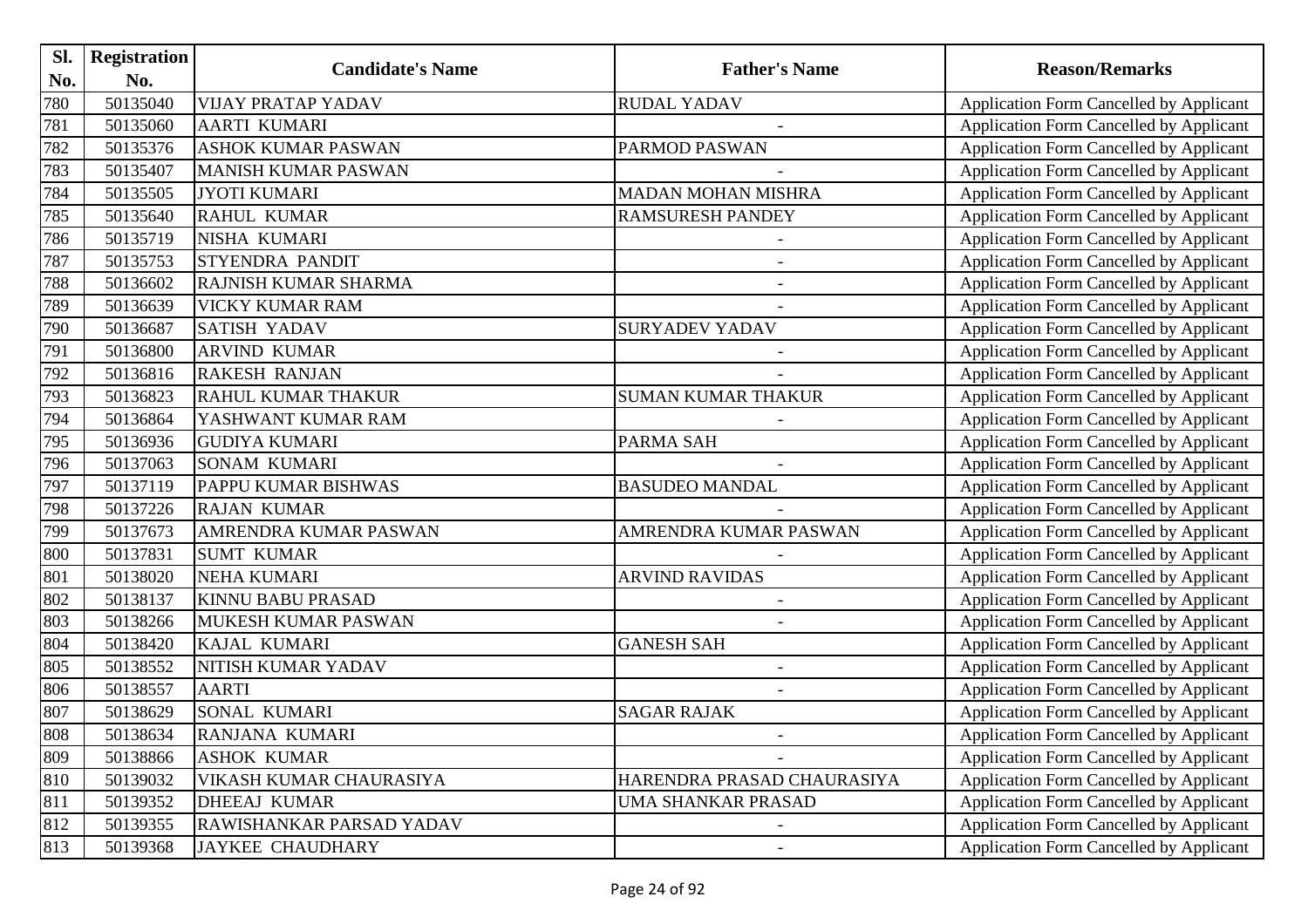| Sl. | <b>Registration</b> |                            |                            |                                                |
|-----|---------------------|----------------------------|----------------------------|------------------------------------------------|
| No. | No.                 | <b>Candidate's Name</b>    | <b>Father's Name</b>       | <b>Reason/Remarks</b>                          |
| 814 | 50139512            | <b>GAURAV KUMAR</b>        | $\blacksquare$             | Application Form Cancelled by Applicant        |
| 815 | 50139587            | <b>AMISHA KUMARI</b>       |                            | Application Form Cancelled by Applicant        |
| 816 | 50139718            | <b>ROHIT KUMAR</b>         | <b>ROHIT KUMAR</b>         | Application Form Cancelled by Applicant        |
| 817 | 50139890            | <b>JITENDRA KUMAR</b>      | <b>SAKALDEO SHARMA</b>     | Application Form Cancelled by Applicant        |
| 818 | 50139954            | <b>AJAY KUMAR</b>          | NAGESHWAR RAY              | Application Form Cancelled by Applicant        |
| 819 | 50140023            | MIRTUNJAY KUMAR            |                            | Application Form Cancelled by Applicant        |
| 820 | 50140399            | <b>SUNNY KUMAR</b>         | <b>SUNNY KUMAR</b>         | Application Form Cancelled by Applicant        |
| 821 | 50140508            | <b>KAPPU PASWAN</b>        | $\overline{\phantom{a}}$   | Application Form Cancelled by Applicant        |
| 822 | 50140561            | <b>NEELAM SINGH</b>        |                            | Application Form Cancelled by Applicant        |
| 823 | 50140565            | <b>NIRANJAN PANDEY</b>     | RAJENDAR PANDEY            | Application Form Cancelled by Applicant        |
| 824 | 50140918            | <b>CHANDAN KUMAR</b>       | <b>SIYARAM SINGH</b>       | Application Form Cancelled by Applicant        |
| 825 | 50140965            | <b>SHIVRAM KUMAR</b>       | <b>GANAURI PASWAN</b>      | Application Form Cancelled by Applicant        |
| 826 | 50141110            | <b>LAXMI KUMARI</b>        | RAJ KUMAR CHOUDHARY        | Application Form Cancelled by Applicant        |
| 827 | 50141344            | <b>MOHIT KUMAR</b>         |                            | Application Form Cancelled by Applicant        |
| 828 | 50141919            | <b>PRAMESH KUMAR YADAV</b> | <b>BHANNU PRASAD YADAV</b> | <b>Application Form Cancelled by Applicant</b> |
| 829 | 50142045            | <b>CHANDAN KUMAR</b>       |                            | Application Form Cancelled by Applicant        |
| 830 | 50142320            | <b>VICKY KUMAR</b>         |                            | Application Form Cancelled by Applicant        |
| 831 | 50142745            | <b>NAND KISHOR MAHTO</b>   | <b>RAM KISUN MAHTO</b>     | Application Form Cancelled by Applicant        |
| 832 | 50143053            | <b>RAJ KUMAR PASWAN</b>    | DAYANAND PASWAN            | Application Form Cancelled by Applicant        |
| 833 | 50143114            | NARESMARH KUMAR            | $\blacksquare$             | Application Form Cancelled by Applicant        |
| 834 | 50143176            | NISHA KUMARI               |                            | Application Form Cancelled by Applicant        |
| 835 | 50143364            | <b>KISHORI SAH</b>         | <b>SRI SAH</b>             | Application Form Cancelled by Applicant        |
| 836 | 50143611            | <b>SUBHASH KUMAR</b>       |                            | Application Form Cancelled by Applicant        |
| 837 | 50143615            | <b>KRISHAN KUMAR YADAV</b> |                            | Application Form Cancelled by Applicant        |
| 838 | 50143840            | <b>DURGA RAY</b>           | <b>MOHAN RAY</b>           | Application Form Cancelled by Applicant        |
| 839 | 50143941            | <b>SANJEET KUMAR</b>       | <b>KULDEEP RAM</b>         | Application Form Cancelled by Applicant        |
| 840 | 50144109            | <b>MINTU KUMAR</b>         | <b>BAIJU PASWAN</b>        | Application Form Cancelled by Applicant        |
| 841 | 50144113            | <b>ROHIT KUMAR</b>         | <b>RAJENDRA RAM</b>        | Application Form Cancelled by Applicant        |
| 842 | 50144259            | <b>KM POOJA</b>            |                            | Application Form Cancelled by Applicant        |
| 843 | 50144338            | POOJA KUMARI               |                            | Application Form Cancelled by Applicant        |
| 844 | 50144625            | <b>KUNDAN KUMAR</b>        | <b>SUNIL YADAV</b>         | <b>Application Form Cancelled by Applicant</b> |
| 845 | 50144867            | <b>BIPIN KUMAR</b>         |                            | <b>Application Form Cancelled by Applicant</b> |
| 846 | 50144875            | <b>RINKU KUMARI</b>        | <b>JALO DAS</b>            | Application Form Cancelled by Applicant        |
| 847 | 50145026            | RAJA BAITHA                | $\overline{\phantom{a}}$   | <b>Application Form Cancelled by Applicant</b> |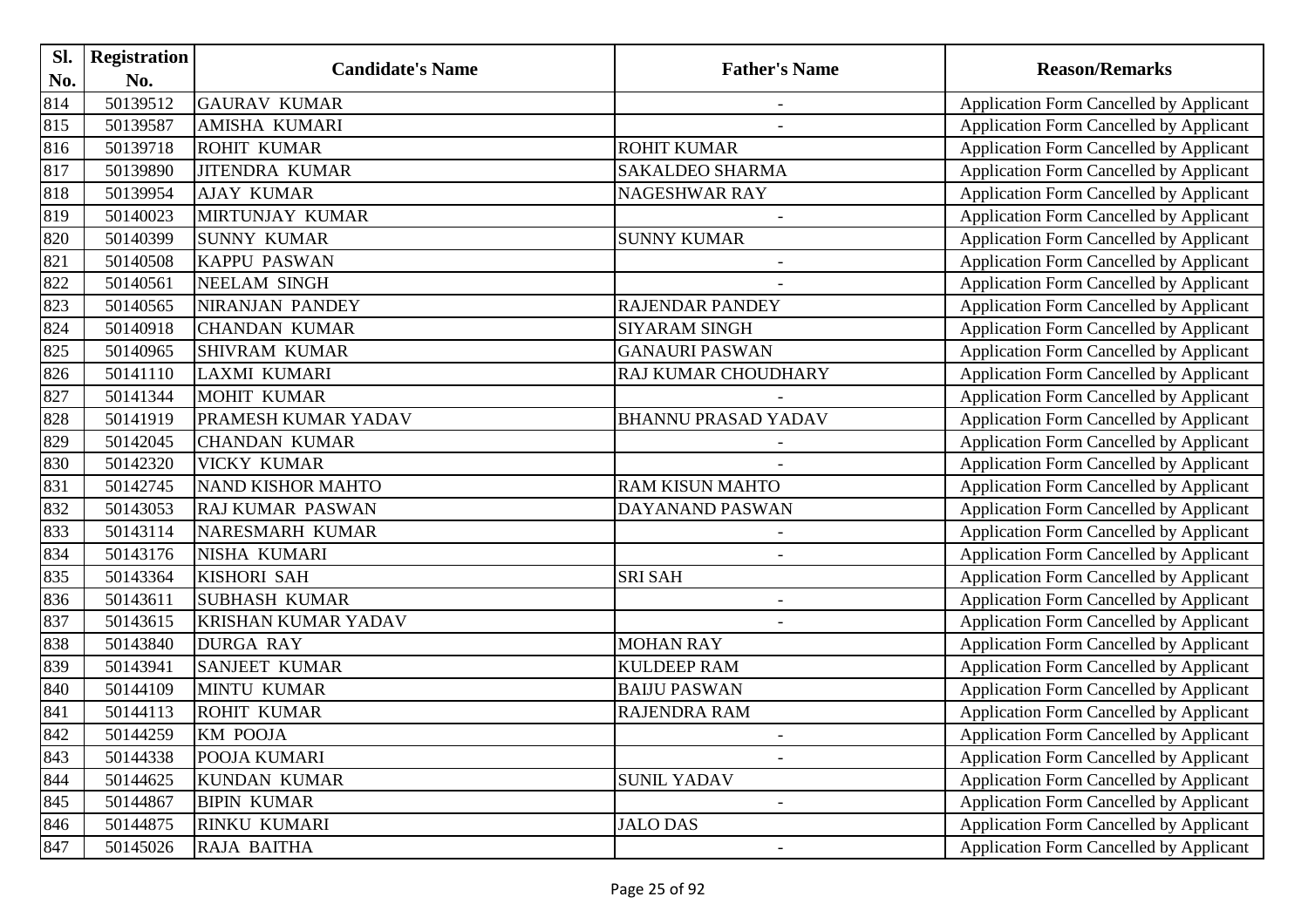| Sl. | <b>Registration</b> |                               |                            |                                                |
|-----|---------------------|-------------------------------|----------------------------|------------------------------------------------|
| No. | No.                 | <b>Candidate's Name</b>       | <b>Father's Name</b>       | <b>Reason/Remarks</b>                          |
| 848 | 50145200            | <b>VINOD KUMAR SADA</b>       | $\overline{\phantom{a}}$   | Application Form Cancelled by Applicant        |
| 849 | 50145335            | <b>ANNU KUMARI</b>            |                            | Application Form Cancelled by Applicant        |
| 850 | 50145459            | MUDASSIR ALI                  | $\overline{\phantom{a}}$   | Application Form Cancelled by Applicant        |
| 851 | 50145537            | <b>JOGENDAR KUMAR</b>         |                            | Application Form Cancelled by Applicant        |
| 852 | 50145594            | <b>RAHUL KUMAR RANJAN</b>     | <b>MAHESH RAJAK</b>        | Application Form Cancelled by Applicant        |
| 853 | 50145661            | MRIRYUNJAY KUMAR              |                            | <b>Application Form Cancelled by Applicant</b> |
| 854 | 50145925            | <b>ANKIT KUMAR</b>            | <b>SANTOSH KUMAR SINGH</b> | Application Form Cancelled by Applicant        |
| 855 | 50146294            | <b>MD SADRULLAH</b>           | MD IRSHAD ALAM             | Application Form Cancelled by Applicant        |
| 856 | 50146523            | <b>SANDIP PASWAN</b>          | <b>KRISHNANATH PASWAN</b>  | Application Form Cancelled by Applicant        |
| 857 | 50146699            | <b>DEVRAJ KUMAR</b>           | <b>SHRIRAM SAH</b>         | Application Form Cancelled by Applicant        |
| 858 | 50146701            | <b>ANJIT KUMAR</b>            |                            | Application Form Cancelled by Applicant        |
| 859 | 50146812            | <b>KUMAR ADITYA</b>           | ARVIND KUMAR DAS           | Application Form Cancelled by Applicant        |
| 860 | 50146828            | <b>RANDHIR KUMAR PASWAN</b>   |                            | <b>Application Form Cancelled by Applicant</b> |
| 861 | 50147347            | <b>AMAN KUMAR</b>             | <b>RAMSHANKAR DAS</b>      | Application Form Cancelled by Applicant        |
| 862 | 50147390            | <b>LALU KUMAR</b>             | RAJENDRA PRASAD MANDAL     | Application Form Cancelled by Applicant        |
| 863 | 50147824            | <b>SHALU KUMARI</b>           | <b>SHYAM KISHOR DAS</b>    | Application Form Cancelled by Applicant        |
| 864 | 50148095            | <b>SANJEET KUMAR</b>          |                            | Application Form Cancelled by Applicant        |
| 865 | 50148157            | <b>LALU KUMAR</b>             | RAJENDRA PRASAD MANDAL     | Application Form Cancelled by Applicant        |
| 866 | 50148269            | <b>RAKESH YADAV</b>           |                            | <b>Application Form Cancelled by Applicant</b> |
| 867 | 50148490            | <b>ABHISHEK KUMAR</b>         | ARUN KUMAR JHA             | <b>Application Form Cancelled by Applicant</b> |
| 868 | 50148638            | <b>CHANDAN KUMAR</b>          |                            | Application Form Cancelled by Applicant        |
| 869 | 50148921            | <b>ROHIT KUMAR</b>            | $\overline{\phantom{a}}$   | Application Form Cancelled by Applicant        |
| 870 | 50149036            | <b>MANOJ KUMAR MANJHI</b>     |                            | Application Form Cancelled by Applicant        |
| 871 | 50149100            | <b>KUNDAN PASWAN</b>          | $\overline{\phantom{a}}$   | <b>Application Form Cancelled by Applicant</b> |
| 872 | 50149230            | YASHWANT KUMAR RAM            |                            | <b>Application Form Cancelled by Applicant</b> |
| 873 | 50149316            | <b>LAKHAN KUMAR RAISHIDEV</b> |                            | Application Form Cancelled by Applicant        |
| 874 | 50149357            | <b>AJAY PASWAN</b>            | <b>DHIRENDRA PASWAN</b>    | Application Form Cancelled by Applicant        |
| 875 | 50149443            | PRINCE KUMAR                  | <b>KAMAL DAS</b>           | <b>Application Form Cancelled by Applicant</b> |
| 876 | 50149466            | <b>RAMLADDU KUMAR</b>         | <b>KRISHNA SAW</b>         | <b>Application Form Cancelled by Applicant</b> |
| 877 | 50149702            | SANDHAYA KUMARI               | PRAHLAD RAM                | <b>Application Form Cancelled by Applicant</b> |
| 878 | 50149752            | <b>SACHIN KUMAR</b>           | SURHIR KUMAR SINGH         | Application Form Cancelled by Applicant        |
| 879 | 50149843            | <b>SARWAN KUMAR</b>           |                            | Application Form Cancelled by Applicant        |
| 880 | 50149951            | <b>MOHAN KUMAR</b>            | KAILASH RAJVANSHI          | <b>Application Form Cancelled by Applicant</b> |
| 881 | 50150101            | <b>KUNAL KUMAR</b>            | <b>KIRO MANDAL</b>         | Application Form Cancelled by Applicant        |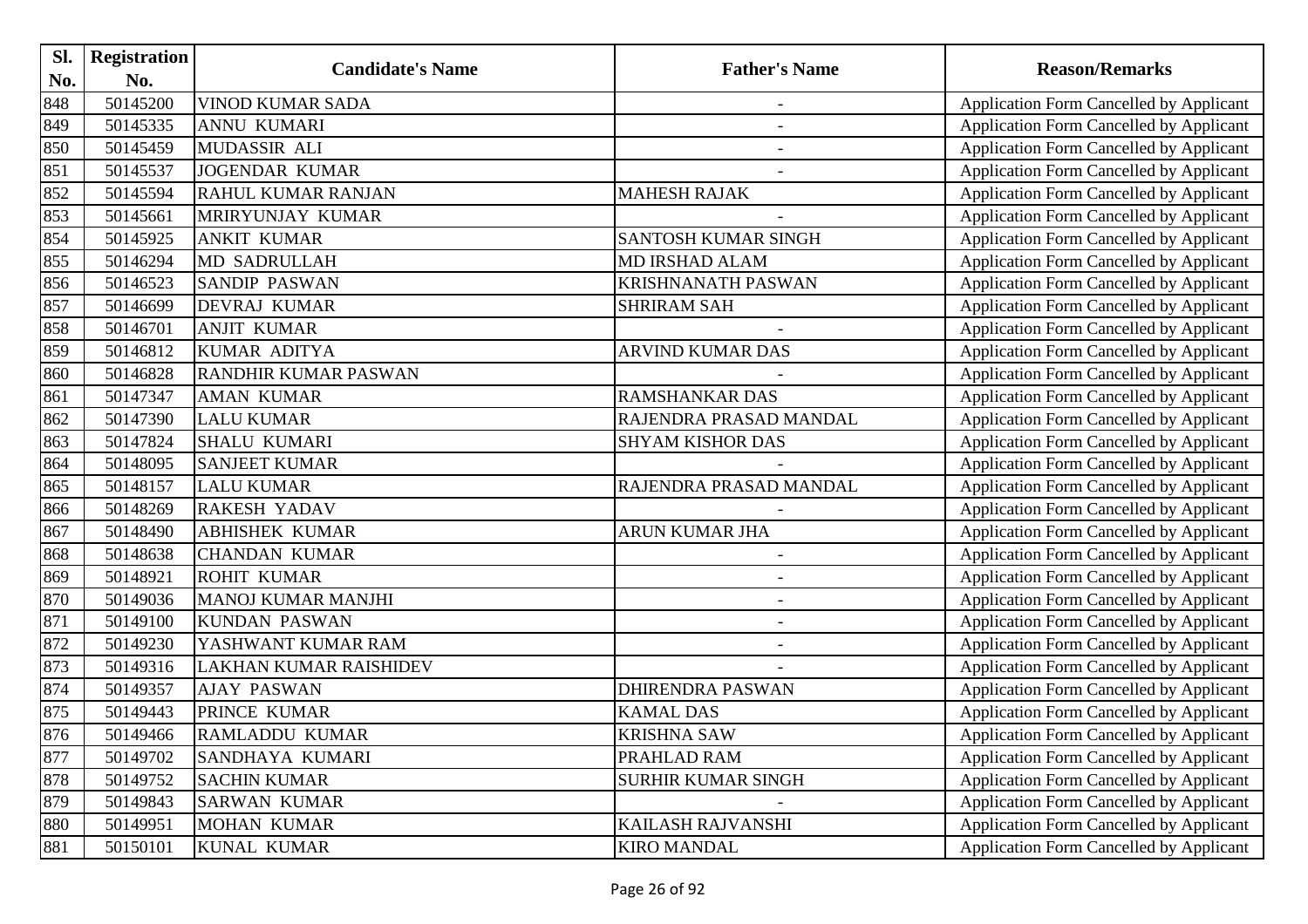| Sl. | <b>Registration</b> | <b>Candidate's Name</b>            |                          |                                                |
|-----|---------------------|------------------------------------|--------------------------|------------------------------------------------|
| No. | No.                 |                                    | <b>Father's Name</b>     | <b>Reason/Remarks</b>                          |
| 882 | 50150213            | <b>NIRAN DARJEE</b>                |                          | Application Form Cancelled by Applicant        |
| 883 | 50150289            | <b>ARJUN KUMAR</b>                 | <b>HARERAM PASWAN</b>    | Application Form Cancelled by Applicant        |
| 884 | 50150340            | <b>ROUSHAN KUMAR</b>               |                          | <b>Application Form Cancelled by Applicant</b> |
| 885 | 50150553            | <b>VIKASH KUMAR YADAV</b>          |                          | Application Form Cancelled by Applicant        |
| 886 | 50150578            | <b>SHASHIKANT KUMAR</b>            | <b>RAJESH KUMAR</b>      | Application Form Cancelled by Applicant        |
| 887 | 50150766            | <b>SAURABH KUMAR</b>               | <b>BINOD PASWAN</b>      | Application Form Cancelled by Applicant        |
| 888 | 50150856            | <b>NANDAN KUMAR JHA</b>            | AMIR KUMAR JHA           | Application Form Cancelled by Applicant        |
| 889 | 50150891            | <b>SINDHU CHANDAN KUMARI</b>       | $\overline{\phantom{a}}$ | <b>Application Form Cancelled by Applicant</b> |
| 890 | 50151085            | <b>MAUSAM KUMARI</b>               |                          | Application Form Cancelled by Applicant        |
| 891 | 50151277            | <b>RAM BABU</b>                    | <b>RAM BABU</b>          | Application Form Cancelled by Applicant        |
| 892 | 50151461            | <b>BHIM KUMAR</b>                  | RAMJATAN RAJWANSHI       | Application Form Cancelled by Applicant        |
| 893 | 50151966            | <b>AJAY KUMAR</b>                  |                          | <b>Application Form Cancelled by Applicant</b> |
| 894 | 50151969            | <b>SONU KUMAR</b>                  | $\overline{\phantom{a}}$ | <b>Application Form Cancelled by Applicant</b> |
| 895 | 50152110            | <b>AJAY KUMAR RAJAK</b>            |                          | Application Form Cancelled by Applicant        |
| 896 | 50152128            | NITESH MAURYA NITESH MAURYA NITESH |                          | Application Form Cancelled by Applicant        |
|     |                     | <b>MAURYA</b>                      |                          |                                                |
| 897 | 50152154            | <b>AJAY KUMAR</b>                  |                          | Application Form Cancelled by Applicant        |
| 898 | 50152431            | <b>SATYAM KUMAR</b>                |                          | Application Form Cancelled by Applicant        |
| 899 | 50152481            | NITESH KUMAR                       |                          | Application Form Cancelled by Applicant        |
| 900 | 50152539            | <b>SATYENDRA KUMAR RAM</b>         | SATYENDRA KUMAR RAM      | <b>Application Form Cancelled by Applicant</b> |
| 901 | 50152676            | <b>VIKASH KUMAR</b>                |                          | Application Form Cancelled by Applicant        |
| 902 | 50152859            | <b>VICKY KUMAR</b>                 | RAMVINAY PASWAN          | <b>Application Form Cancelled by Applicant</b> |
| 903 | 50153097            | <b>SANJEEV KUMAR</b>               |                          | Application Form Cancelled by Applicant        |
| 904 | 50153121            | <b>RAVIKUMAR KUMAR</b>             | <b>LALBABU PASWAN</b>    | Application Form Cancelled by Applicant        |
| 905 | 50153305            | <b>MITHUN KUMAR RAM</b>            | <b>SUDARSHAN RAM</b>     | Application Form Cancelled by Applicant        |
| 906 | 50153332            | <b>RAUSHAN KUMAR</b>               | KAMLESHWARI PASWAN       | Application Form Cancelled by Applicant        |
| 907 | 50153462            | <b>MUNNA KUMAR</b>                 |                          | <b>Application Form Cancelled by Applicant</b> |
| 908 | 50153522            | <b>MANISH SAH</b>                  |                          | Application Form Cancelled by Applicant        |
| 909 | 50153566            | <b>RANJAN KUMAR</b>                | <b>DINESH SINGH</b>      | Application Form Cancelled by Applicant        |
| 910 | 50153618            | MITHILESH KUMAR PASWAN             |                          | <b>Application Form Cancelled by Applicant</b> |
| 911 | 50153866            | <b>GOURAV KUMAR</b>                |                          | Application Form Cancelled by Applicant        |
| 912 | 50153868            | RUPA KUMARI                        | $\overline{\phantom{a}}$ | <b>Application Form Cancelled by Applicant</b> |
| 913 | 50153934            | <b>SUBAIDA KHATOON</b>             | $\overline{\phantom{a}}$ | Application Form Cancelled by Applicant        |
| 914 | 50154017            | VISHAL KUMAR                       |                          | Application Form Cancelled by Applicant        |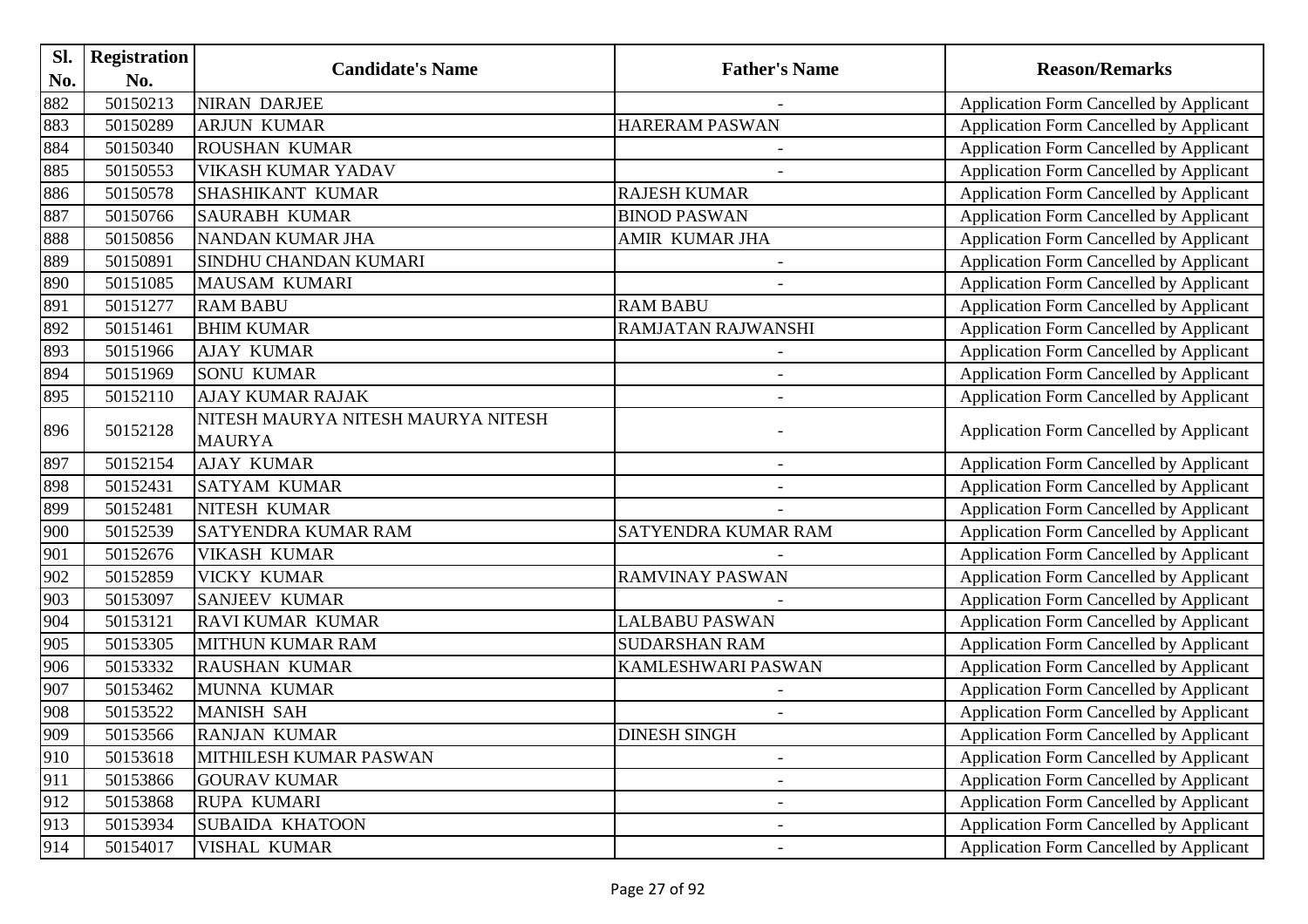| Sl. | <b>Registration</b> |                              |                           |                                                |
|-----|---------------------|------------------------------|---------------------------|------------------------------------------------|
| No. | No.                 | <b>Candidate's Name</b>      | <b>Father's Name</b>      | <b>Reason/Remarks</b>                          |
| 915 | 50154246            | PRAKASH KUMAR GUPTA          | ANIL PRASAD GUPTA         | Application Form Cancelled by Applicant        |
| 916 | 50154342            | <b>ALOK KUMAR</b>            |                           | Application Form Cancelled by Applicant        |
| 917 | 50154373            | <b>GAYTRI KUMARI</b>         |                           | <b>Application Form Cancelled by Applicant</b> |
| 918 | 50154643            | <b>RAVI KUMAR</b>            | <b>RAMAN MANDAL</b>       | Application Form Cancelled by Applicant        |
| 919 | 50154653            | <b>SUMAN KUMAR ROY</b>       | <b>GAMAK RAY</b>          | Application Form Cancelled by Applicant        |
| 920 | 50154760            | <b>GULSHAN KUMAR KUMAR</b>   | <b>CHHOTAN SINGH</b>      | <b>Application Form Cancelled by Applicant</b> |
| 921 | 50154831            | <b>RITA KUMARI</b>           |                           | Application Form Cancelled by Applicant        |
| 922 | 50154964            | <b>SUNNY KUMAR</b>           | <b>JUJEET KUMAR BHAKR</b> | Application Form Cancelled by Applicant        |
| 923 | 50155047            | <b>ROHIT KUMAR YADAV</b>     | ROHIT KUMAR YADAV         | Application Form Cancelled by Applicant        |
| 924 | 50155560            | <b>KUMAR DIPAK</b>           |                           | Application Form Cancelled by Applicant        |
| 925 | 50155787            | <b>SINTU PASWAN</b>          | <b>SARWAN PASWAN</b>      | Application Form Cancelled by Applicant        |
| 926 | 50155879            | <b>MANOJ KUMAR</b>           |                           | Application Form Cancelled by Applicant        |
| 927 | 50155970            | PRITI KUMARI                 |                           | Application Form Cancelled by Applicant        |
| 928 | 50156257            | <b>MITRANJAN KUMAR</b>       |                           | <b>Application Form Cancelled by Applicant</b> |
| 929 | 50156260            | <b>NANDNI KUMARI</b>         | $\overline{\phantom{a}}$  | Application Form Cancelled by Applicant        |
| 930 | 50156295            | DEVEDNDRA KUMAR              |                           | Application Form Cancelled by Applicant        |
| 931 | 50156298            | <b>ARVIND KUMAR YADAV</b>    | DAROGA CHAUDHARI          | Application Form Cancelled by Applicant        |
| 932 | 50156376            | <b>RUPESH KUMAR</b>          | RAJENDRA PRASAD YADAV     | Application Form Cancelled by Applicant        |
| 933 | 50156408            | <b>RANJESH KUMAR</b>         | <b>BHUPENDRA YADAV</b>    | Application Form Cancelled by Applicant        |
| 934 | 50156436            | <b>VIKASH KUMAR BAITHA</b>   |                           | Application Form Cancelled by Applicant        |
| 935 | 50156443            | <b>SANDHYA KUMARI</b>        | PRAHLAD RAM               | Application Form Cancelled by Applicant        |
| 936 | 50156462            | <b>VICKY KUMAR SINGH</b>     | <b>SUNDER DEV SINGH</b>   | Application Form Cancelled by Applicant        |
| 937 | 50156483            | PRAVIN KUMAR SINGH           |                           | Application Form Cancelled by Applicant        |
| 938 | 50156506            | HIRANJHA DEVI                | <b>CHANDAN SAH</b>        | Application Form Cancelled by Applicant        |
| 939 | 50156712            | MOHAN AZAD KUMAR             | <b>VINDESHWAR PRASAD</b>  | Application Form Cancelled by Applicant        |
| 940 | 50156746            | <b>RAHUL KUMAR CHAUDHARY</b> |                           | Application Form Cancelled by Applicant        |
| 941 | 50156791            | <b>ANAND RAM</b>             | <b>ANAND RAM</b>          | Application Form Cancelled by Applicant        |
| 942 | 50156793            | <b>PINTUSH PASWAN</b>        | <b>BRAHAM PASWAN</b>      | Application Form Cancelled by Applicant        |
| 943 | 50156994            | <b>AARTI KUMARI</b>          |                           | <b>Application Form Cancelled by Applicant</b> |
| 944 | 50157125            | <b>SAURAV KUMAR</b>          | <b>SAKHICHAND RAJAK</b>   | Application Form Cancelled by Applicant        |
| 945 | 50157171            | <b>PASWAN RAJKUMAR</b>       |                           | <b>Application Form Cancelled by Applicant</b> |
| 946 | 50157188            | <b>IRFAN HUSAIN</b>          |                           | <b>Application Form Cancelled by Applicant</b> |
| 947 | 50157226            | <b>LAL BABU KUMAR SAH</b>    |                           | <b>Application Form Cancelled by Applicant</b> |
| 948 | 50157528            | <b>RAKESH PASWAN</b>         | $\overline{\phantom{a}}$  | Application Form Cancelled by Applicant        |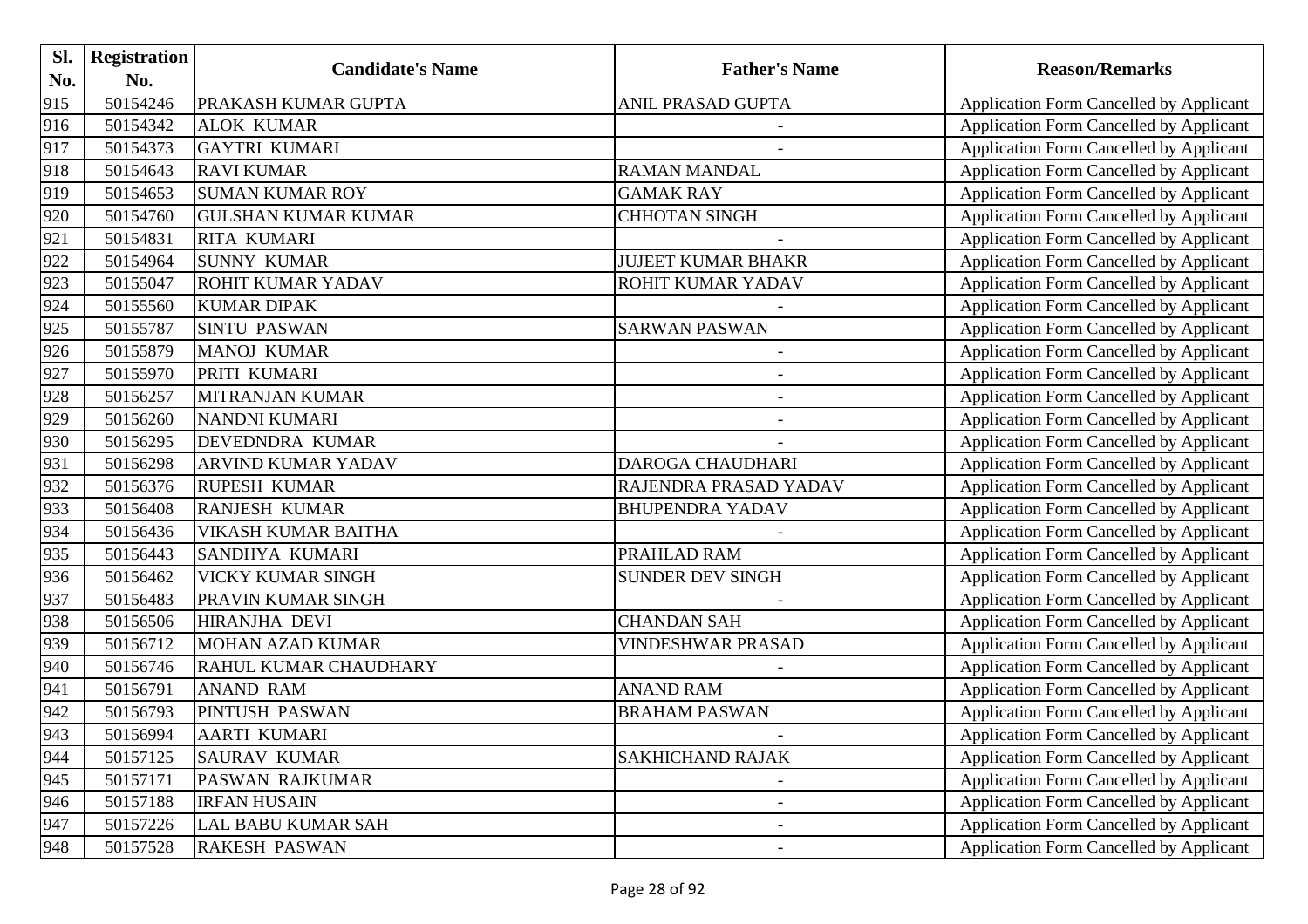| Sl. | <b>Registration</b> |                               |                             |                                                |
|-----|---------------------|-------------------------------|-----------------------------|------------------------------------------------|
| No. | No.                 | <b>Candidate's Name</b>       | <b>Father's Name</b>        | <b>Reason/Remarks</b>                          |
| 949 | 50157659            | <b>VAKIL MANDAL</b>           |                             | Application Form Cancelled by Applicant        |
| 950 | 50157732            | <b>ANWARUL HAQUE</b>          | <b>SAMSHAD BEGAM</b>        | Application Form Cancelled by Applicant        |
| 951 | 50157839            | PINKKI KUMARI                 | <b>AWADHESH MAHTO</b>       | Application Form Cancelled by Applicant        |
| 952 | 50158068            | PANKAJ KUMAR                  | <b>RANJAY YHAKUR</b>        | Application Form Cancelled by Applicant        |
| 953 | 50158346            | <b>JULI KUMARI</b>            |                             | Application Form Cancelled by Applicant        |
| 954 | 50158461            | <b>SURAJ ANVAT SHARMA</b>     | ANAVAT RAMDENI SHARMA       | Application Form Cancelled by Applicant        |
| 955 | 50158493            | <b>ARATI KUMARI</b>           |                             | Application Form Cancelled by Applicant        |
| 956 | 50158503            | <b>JITENDRA KUMAR</b>         |                             | Application Form Cancelled by Applicant        |
| 957 | 50158688            | <b>DHEERAJ KUMAR</b>          | <b>VINOD MISTRI</b>         | Application Form Cancelled by Applicant        |
| 958 | 50158748            | <b>SINTU PASWAN</b>           | <b>SARWAN PASWAN</b>        | <b>Application Form Cancelled by Applicant</b> |
| 959 | 50158953            | <b>RANJAY PRASAD</b>          | <b>MUKHUT PRASAD</b>        | Application Form Cancelled by Applicant        |
| 960 | 50159113            | DHANESHWARI KUMARI            | <b>LADDU SAHU</b>           | Application Form Cancelled by Applicant        |
| 961 | 50159141            | <b>JITENDRA KUMAR SAH</b>     | <b>SURAJ SAH</b>            | Application Form Cancelled by Applicant        |
| 962 | 50159225            | <b>RAVI KUMAR</b>             |                             | Application Form Cancelled by Applicant        |
| 963 | 50159291            | <b>NANDAN KUMAR GIRI</b>      |                             | Application Form Cancelled by Applicant        |
| 964 | 50159514            | <b>SUSHIL KUMAR CHAUDHARY</b> | <b>JAY MANGAL CHAUDHARY</b> | Application Form Cancelled by Applicant        |
| 965 | 50159705            | UPENDRA KUMAR YADAV           | <b>KAPIL YADAV</b>          | Application Form Cancelled by Applicant        |
| 966 | 50159923            | <b>MAMITA KUMARI</b>          |                             | Application Form Cancelled by Applicant        |
| 967 | 50159973            | <b>ADARSH KUMAR</b>           |                             | Application Form Cancelled by Applicant        |
| 968 | 50160067            | KHUSHI KUMARI                 | RAJESHWAR PRASAD            | Application Form Cancelled by Applicant        |
| 969 | 50160095            | <b>AJAY KUMAR YADAV</b>       |                             | Application Form Cancelled by Applicant        |
| 970 | 50160098            | <b>SONU KUMAR SAH</b>         | $\overline{\phantom{a}}$    | Application Form Cancelled by Applicant        |
| 971 | 50160357            | <b>RAHUL KUMAR</b>            |                             | Application Form Cancelled by Applicant        |
| 972 | 50160580            | VIKASH KUMAR TIWARI           | UPENDRA TIWARI              | Application Form Cancelled by Applicant        |
| 973 | 50160633            | <b>RAMNATH KUMAR</b>          | <b>SHAMBHU PASWAN</b>       | Application Form Cancelled by Applicant        |
| 974 | 50161000            | RAGNI KUMARI                  |                             | Application Form Cancelled by Applicant        |
| 975 | 50161027            | <b>DILIP KUMAR</b>            | <b>SARJUN PRASAD</b>        | Application Form Cancelled by Applicant        |
| 976 | 50161051            | SHAILENDRA KUMAR SAH          | <b>GAGNARAYAN SAH</b>       | Application Form Cancelled by Applicant        |
| 977 | 50161133            | <b>MD IMTEYAZ</b>             | MD MURTAJA ANSARI           | <b>Application Form Cancelled by Applicant</b> |
| 978 | 50161148            | <b>ABHISHEK KUMAR</b>         | PRAMOD SINGH                | Application Form Cancelled by Applicant        |
| 979 | 50161276            | NANDALAL KUMAR                |                             | Application Form Cancelled by Applicant        |
| 980 | 50161469            | <b>RANJAN KUMAR</b>           | RAMAKANT YADAV              | <b>Application Form Cancelled by Applicant</b> |
| 981 | 50161662            | DIPOO KUMAR CHAUDHARY         | <b>JAGDISH CHAUDHARY</b>    | Application Form Cancelled by Applicant        |
| 982 | 50161760            | <b>SUMIT KUMAR</b>            |                             | <b>Application Form Cancelled by Applicant</b> |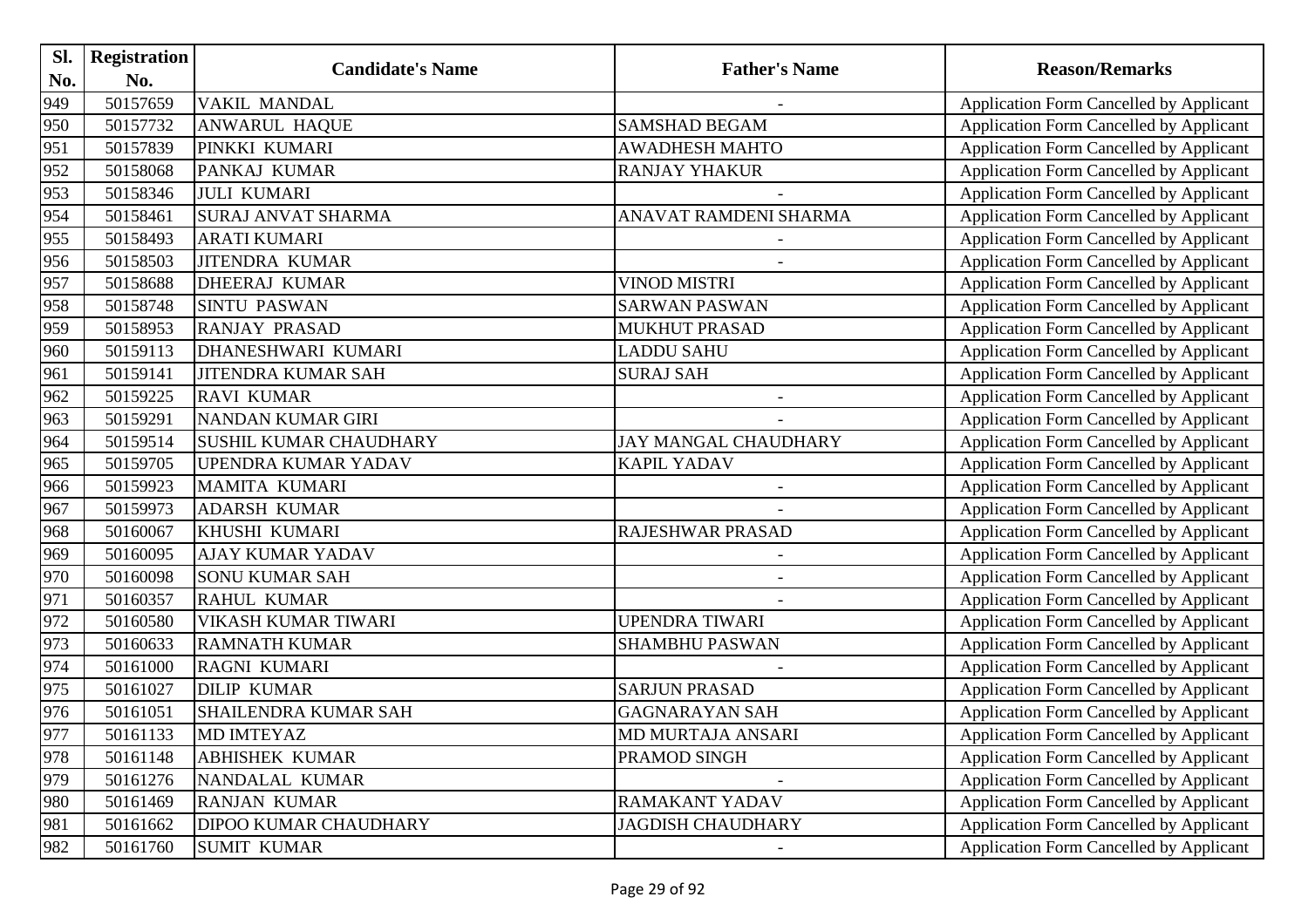| Sl.  | <b>Registration</b> |                               |                          |                                                |
|------|---------------------|-------------------------------|--------------------------|------------------------------------------------|
| No.  | No.                 | <b>Candidate's Name</b>       | <b>Father's Name</b>     | <b>Reason/Remarks</b>                          |
| 983  | 50162412            | <b>PAWAN KUMAR</b>            | <b>VIKARMA SINGH</b>     | Application Form Cancelled by Applicant        |
| 984  | 50162464            | <b>FIDA HUASAIN</b>           | $\overline{a}$           | Application Form Cancelled by Applicant        |
| 985  | 50162917            | <b>SHEKH KUMAR</b>            |                          | Application Form Cancelled by Applicant        |
| 986  | 50163023            | PRINCE KUMAR                  | <b>KAMAL DAS</b>         | Application Form Cancelled by Applicant        |
| 987  | 50163084            | <b>SUJIT KUMAR</b>            |                          | Application Form Cancelled by Applicant        |
| 988  | 50163180            | <b>RAJ KUMAR</b>              | <b>MOHAN RAM</b>         | Application Form Cancelled by Applicant        |
| 989  | 50163237            | <b>MITHLESH KUMAR SINGH</b>   |                          | Application Form Cancelled by Applicant        |
| 990  | 50163815            | <b>RAJNESH KUMAR MANJHI</b>   |                          | Application Form Cancelled by Applicant        |
| 991  | 50164376            | <b>DINESH KUMAR PRAJAPATI</b> | RAM NARESH PRAJAPATI     | Application Form Cancelled by Applicant        |
| 992  | 50164456            | <b>SANDIP KUMAR YADAV</b>     | SANDIP KUMAR YADAV       | Application Form Cancelled by Applicant        |
| 993  | 50165131            | <b>ABHISHEK RAJ</b>           |                          | Application Form Cancelled by Applicant        |
| 994  | 50165201            | <b>SITTU KUMAR</b>            |                          | Application Form Cancelled by Applicant        |
| 995  | 50165429            | <b>VIKAS KUMAR</b>            |                          | Application Form Cancelled by Applicant        |
| 996  | 50165487            | <b>AMAR PASWAN</b>            |                          | <b>Application Form Cancelled by Applicant</b> |
| 997  | 50165695            | <b>SHARDANAND PRASAD</b>      | $\overline{\phantom{a}}$ | Application Form Cancelled by Applicant        |
| 998  | 50165792            | <b>SUNITA KUMARI</b>          |                          | Application Form Cancelled by Applicant        |
| 999  | 50166354            | KAJAL KUMARI                  | <b>KAPLESH RAJAK</b>     | Application Form Cancelled by Applicant        |
| 1000 | 50166381            | <b>ABHIMANU KUMAR</b>         | <b>KRISHNA KUMAR</b>     | Application Form Cancelled by Applicant        |
| 1001 | 50166460            | <b>RAKESH KUMAR</b>           | SACHCHITA NAND YADAV     | Application Form Cancelled by Applicant        |
| 1002 | 50166507            | <b>NIRAJ KUMAR</b>            |                          | Application Form Cancelled by Applicant        |
| 1003 | 50166578            | <b>RANJAN KUMAR</b>           |                          | Application Form Cancelled by Applicant        |
| 1004 | 50166582            | <b>SOURAV KUMAR PASWAN</b>    |                          | Application Form Cancelled by Applicant        |
| 1005 | 50166594            | <b>SADDAM HUSSAIN ANSARI</b>  | MOHAMMAD MUSLIM ANSARI   | Application Form Cancelled by Applicant        |
| 1006 | 50166906            | <b>ROHIT KUMAR YADAV</b>      |                          | Application Form Cancelled by Applicant        |
| 1007 | 50166965            | <b>RANJAY KUMAR SAH</b>       |                          | Application Form Cancelled by Applicant        |
| 1008 | 50167205            | <b>SONI PRIYA</b>             |                          | Application Form Cancelled by Applicant        |
| 1009 | 50167235            | <b>SONU YADAV</b>             | $\overline{\phantom{a}}$ | <b>Application Form Cancelled by Applicant</b> |
| 1010 | 50167262            | PRIYA KUMARI                  |                          | Application Form Cancelled by Applicant        |
| 1011 | 50167317            | SAPNA KUMARI                  |                          | <b>Application Form Cancelled by Applicant</b> |
| 1012 | 50167407            | <b>BIPIN KUMAR</b>            | MANOJ KUMAR RAJAK        | Application Form Cancelled by Applicant        |
| 1013 | 50167449            | <b>RAHUL KUMAR</b>            |                          | <b>Application Form Cancelled by Applicant</b> |
| 1014 | 50167475            | <b>NAWIN PASWAN</b>           | $\overline{a}$           | <b>Application Form Cancelled by Applicant</b> |
| 1015 | 50167701            | <b>KUMARI ANJU</b>            |                          | <b>Application Form Cancelled by Applicant</b> |
| 1016 | 50167799            | MANISHA KUMARI                | <b>ANIL PASWAN</b>       | Application Form Cancelled by Applicant        |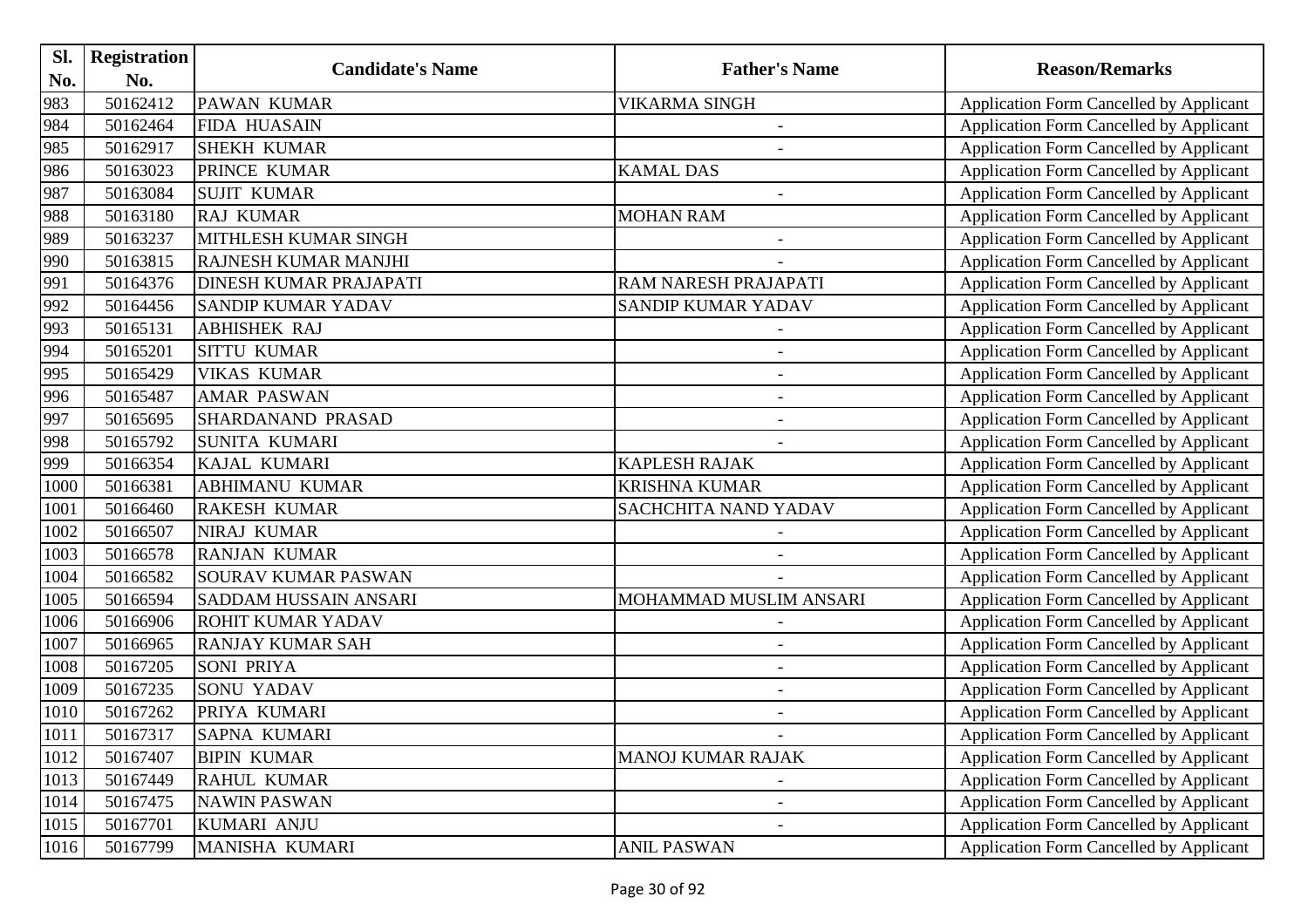| Sl.  | <b>Registration</b> | <b>Candidate's Name</b>  |                          |                                                |
|------|---------------------|--------------------------|--------------------------|------------------------------------------------|
| No.  | No.                 |                          | <b>Father's Name</b>     | <b>Reason/Remarks</b>                          |
| 1017 | 50168114            | <b>SUSMITA KUMARI</b>    | PRAMOD SINGH             | Application Form Cancelled by Applicant        |
| 1018 | 50168394            | <b>RAJU KUMAR BAITHA</b> | $\overline{\phantom{a}}$ | Application Form Cancelled by Applicant        |
| 1019 | 50168460            | <b>ARTI KUMARI</b>       |                          | <b>Application Form Cancelled by Applicant</b> |
| 1020 | 50168479            | <b>AJAY KUMAR</b>        |                          | Application Form Cancelled by Applicant        |
| 1021 | 50168733            | <b>DEEPAK KUMAR</b>      |                          | <b>Application Form Cancelled by Applicant</b> |
| 1022 | 50168918            | <b>AKHILESH KUMAR</b>    | $\overline{\phantom{a}}$ | <b>Application Form Cancelled by Applicant</b> |
| 1023 | 50169070            | <b>NITISH PASWAN</b>     |                          | Application Form Cancelled by Applicant        |
| 1024 | 50169146            | <b>SHASHIKANT KUMAR</b>  |                          | <b>Application Form Cancelled by Applicant</b> |
| 1025 | 50169402            | <b>DHANJEET KUMAR</b>    | <b>BHUPENDRA PRASAD</b>  | Application Form Cancelled by Applicant        |
| 1026 | 50169428            | <b>SHRISTI KUMARI</b>    |                          | Application Form Cancelled by Applicant        |
| 1027 | 50169463            | <b>CHANDA KUMARI</b>     | <b>MAHENDRA RAJAK</b>    | Application Form Cancelled by Applicant        |
| 1028 | 50169464            | <b>ARVIND KUMAR</b>      | <b>BRIJNANDAN SINGH</b>  | Application Form Cancelled by Applicant        |
| 1029 | 50169730            | <b>MANTI KUMARI</b>      | SADHUSHARAN YADAV        | Application Form Cancelled by Applicant        |
| 1030 | 50169734            | <b>NAGMANI PRASAD</b>    |                          | <b>Application Form Cancelled by Applicant</b> |
| 1031 | 50170094            | <b>SWETA KUMARI</b>      | <b>SUNIL SINGH</b>       | <b>Application Form Cancelled by Applicant</b> |
| 1032 | 50170419            | <b>MANISH KUMAR</b>      |                          | Application Form Cancelled by Applicant        |
| 1033 | 50170527            | RAJA BAITHA              | <b>KAWINDRA BAITHA</b>   | <b>Application Form Cancelled by Applicant</b> |
| 1034 | 50170621            | <b>ANIL KUMAR YADAV</b>  | <b>SIPAHI YADAV</b>      | <b>Application Form Cancelled by Applicant</b> |
| 1035 | 50170627            | <b>MADHVI KRITI</b>      | $\overline{\phantom{a}}$ | Application Form Cancelled by Applicant        |
| 1036 | 50170652            | <b>AMAN KUMAR</b>        | $\overline{\phantom{a}}$ | <b>Application Form Cancelled by Applicant</b> |
| 1037 | 50170899            | <b>FARHANA KHATUN</b>    | $\overline{\phantom{a}}$ | Application Form Cancelled by Applicant        |
| 1038 | 50170943            | <b>TRIPURARI KUMAR</b>   | $\overline{\phantom{a}}$ | <b>Application Form Cancelled by Applicant</b> |
| 1039 | 50171017            | <b>RESHAM KUMARI</b>     |                          | Application Form Cancelled by Applicant        |
| 1040 | 50171345            | PALLAVI KUMARI           | $\overline{\phantom{a}}$ | Application Form Cancelled by Applicant        |
| 1041 | 50171751            | <b>DIPESH KUMAR</b>      | $\overline{\phantom{a}}$ | Application Form Cancelled by Applicant        |
| 1042 | 50171841            | <b>KUMAR DIPAK</b>       | $\blacksquare$           | Application Form Cancelled by Applicant        |
| 1043 | 50172479            | <b>BIKKU KUMAR</b>       | $\overline{\phantom{a}}$ | <b>Application Form Cancelled by Applicant</b> |
| 1044 | 50172637            | SANDHYA KUMARI           | $\overline{\phantom{a}}$ | Application Form Cancelled by Applicant        |
| 1045 | 50172832            | <b>RAVI RANJAN RAM</b>   | <b>BIGAN RAM</b>         | Application Form Cancelled by Applicant        |
| 1046 | 50172936            | <b>MUKESH KUMAR</b>      | <b>MAHENDRA MAHTO</b>    | Application Form Cancelled by Applicant        |
| 1047 | 50173201            | <b>MITHUN KUMAR</b>      |                          | <b>Application Form Cancelled by Applicant</b> |
| 1048 | 50173305            | <b>VIVEK RAJ</b>         | <b>DHRUVDEV SINGH</b>    | <b>Application Form Cancelled by Applicant</b> |
| 1049 | 50173418            | <b>GULREZUL ISLAM</b>    |                          | Application Form Cancelled by Applicant        |
| 1050 | 50173513            | PINTU PASWAN             | <b>BIRENDRA PASWAN</b>   | Application Form Cancelled by Applicant        |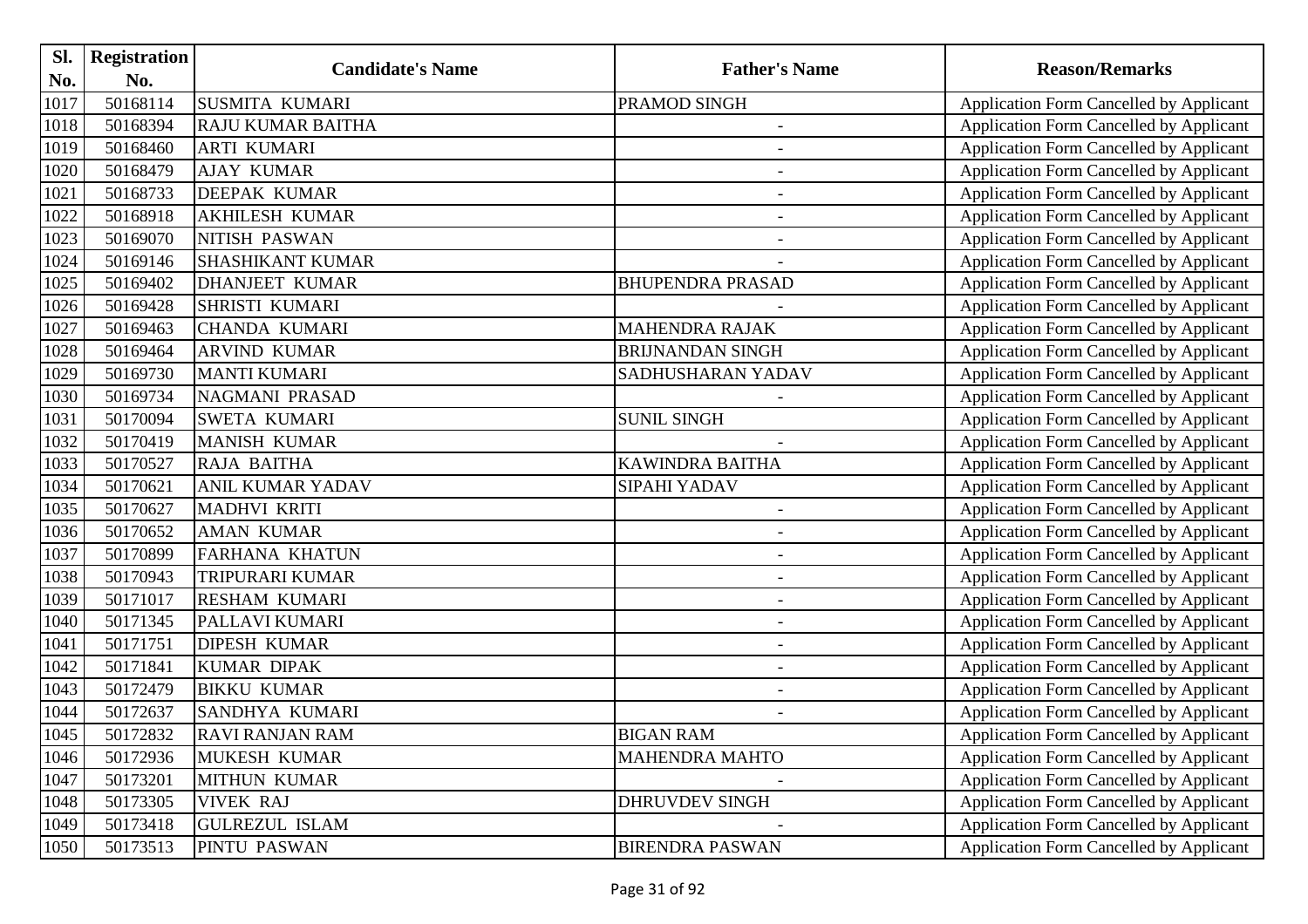| Sl.  | <b>Registration</b> |                            |                            |                                                |
|------|---------------------|----------------------------|----------------------------|------------------------------------------------|
| No.  | No.                 | <b>Candidate's Name</b>    | <b>Father's Name</b>       | <b>Reason/Remarks</b>                          |
| 1051 | 50173576            | <b>GUDIYA KUMARI</b>       | $\blacksquare$             | <b>Application Form Cancelled by Applicant</b> |
| 1052 | 50173753            | <b>RAGHUBIR RAM</b>        |                            | Application Form Cancelled by Applicant        |
| 1053 | 50173792            | <b>APHAROJ ALAM</b>        | <b>KASIM SHEKH</b>         | Application Form Cancelled by Applicant        |
| 1054 | 50173817            | <b>ANURAG RANJAN</b>       |                            | Application Form Cancelled by Applicant        |
| 1055 | 50173864            | <b>RAMESH KUMAR RAM</b>    |                            | <b>Application Form Cancelled by Applicant</b> |
| 1056 | 50174178            | <b>ANIL KUMAR</b>          | <b>GOURI SHANKAR RAVAT</b> | <b>Application Form Cancelled by Applicant</b> |
| 1057 | 50174481            | <b>ANJU PASWAN</b>         |                            | <b>Application Form Cancelled by Applicant</b> |
| 1058 | 50174764            | <b>RANJU KUMARI</b>        |                            | <b>Application Form Cancelled by Applicant</b> |
| 1059 | 50174805            | <b>VEENA BHARATI</b>       | <b>ANIL RAJPAL</b>         | <b>Application Form Cancelled by Applicant</b> |
| 1060 | 50175269            | <b>LALAN KUMAR MAHTO</b>   | $\overline{\phantom{a}}$   | <b>Application Form Cancelled by Applicant</b> |
| 1061 | 50175444            | YASHODA KUMARI             |                            | Application Form Cancelled by Applicant        |
| 1062 | 50175573            | <b>ASKOK PASWAN</b>        | <b>SARYU PASWAN</b>        | Application Form Cancelled by Applicant        |
| 1063 | 50175633            | <b>VIKASH KUMAR</b>        | <b>RAMAUTAR PASWAN</b>     | <b>Application Form Cancelled by Applicant</b> |
| 1064 | 50175749            | <b>SANGEETA KUMARI SAH</b> | <b>SHARMA NAND SAH</b>     | <b>Application Form Cancelled by Applicant</b> |
| 1065 | 50175994            | <b>RANJU KUMARI</b>        | <b>RAJESH MEHTA</b>        | Application Form Cancelled by Applicant        |
| 1066 | 50176334            | <b>SUNIL KUMAR PASWAN</b>  | RAJENDRA PASWAN            | <b>Application Form Cancelled by Applicant</b> |
| 1067 | 50176339            | <b>NOOR MOHAMMAD</b>       |                            | <b>Application Form Cancelled by Applicant</b> |
| 1068 | 50176397            | HEMLATA KUMARI             | <b>ARVIND DAS</b>          | Application Form Cancelled by Applicant        |
| 1069 | 50176445            | <b>BINOD KUMAR PANDIT</b>  | <b>JAGAN PANDIT</b>        | <b>Application Form Cancelled by Applicant</b> |
| 1070 | 50176462            | <b>SONI KUMARI</b>         | $\overline{\phantom{a}}$   | Application Form Cancelled by Applicant        |
| 1071 | 50176464            | PRINCE KUMAR               | $\blacksquare$             | Application Form Cancelled by Applicant        |
| 1072 | 50176654            | <b>ROMA KUMARI</b>         | $\overline{\phantom{a}}$   | <b>Application Form Cancelled by Applicant</b> |
| 1073 | 50176894            | <b>RANJEET PASWAN</b>      |                            | Application Form Cancelled by Applicant        |
| 1074 | 50176903            | <b>NASRIN PARWEEN</b>      | $\qquad \qquad -$          | <b>Application Form Cancelled by Applicant</b> |
| 1075 | 50176953            | <b>ANIL KUMAR</b>          |                            | Application Form Cancelled by Applicant        |
| 1076 | 50176991            | PRITY KUMARI               | $\overline{a}$             | Application Form Cancelled by Applicant        |
| 1077 | 50177423            | <b>CHAMPA KUMARI</b>       |                            | Application Form Cancelled by Applicant        |
| 1078 | 50177496            | <b>SONI KUMARI</b>         | SATYENDRA YADAV            | Application Form Cancelled by Applicant        |
| 1079 | 50177803            | <b>MUKESH KUMAR</b>        | RAJENDRA CHAUDHARI         | <b>Application Form Cancelled by Applicant</b> |
| 1080 | 50177844            | <b>ANOJ KUMAR</b>          | <b>LAKHAN SINGH</b>        | Application Form Cancelled by Applicant        |
| 1081 | 50177987            | <b>RAKESH KUMAR</b>        |                            | Application Form Cancelled by Applicant        |
| 1082 | 50178503            | NANDU KUMAR RAM            | $\blacksquare$             | Application Form Cancelled by Applicant        |
| 1083 | 50178605            | <b>RAJU KUMAR</b>          |                            | Application Form Cancelled by Applicant        |
| 1084 | 50178849            | <b>RAM KUMAR YADAV</b>     | YOGENDRA YADAV             | Application Form Cancelled by Applicant        |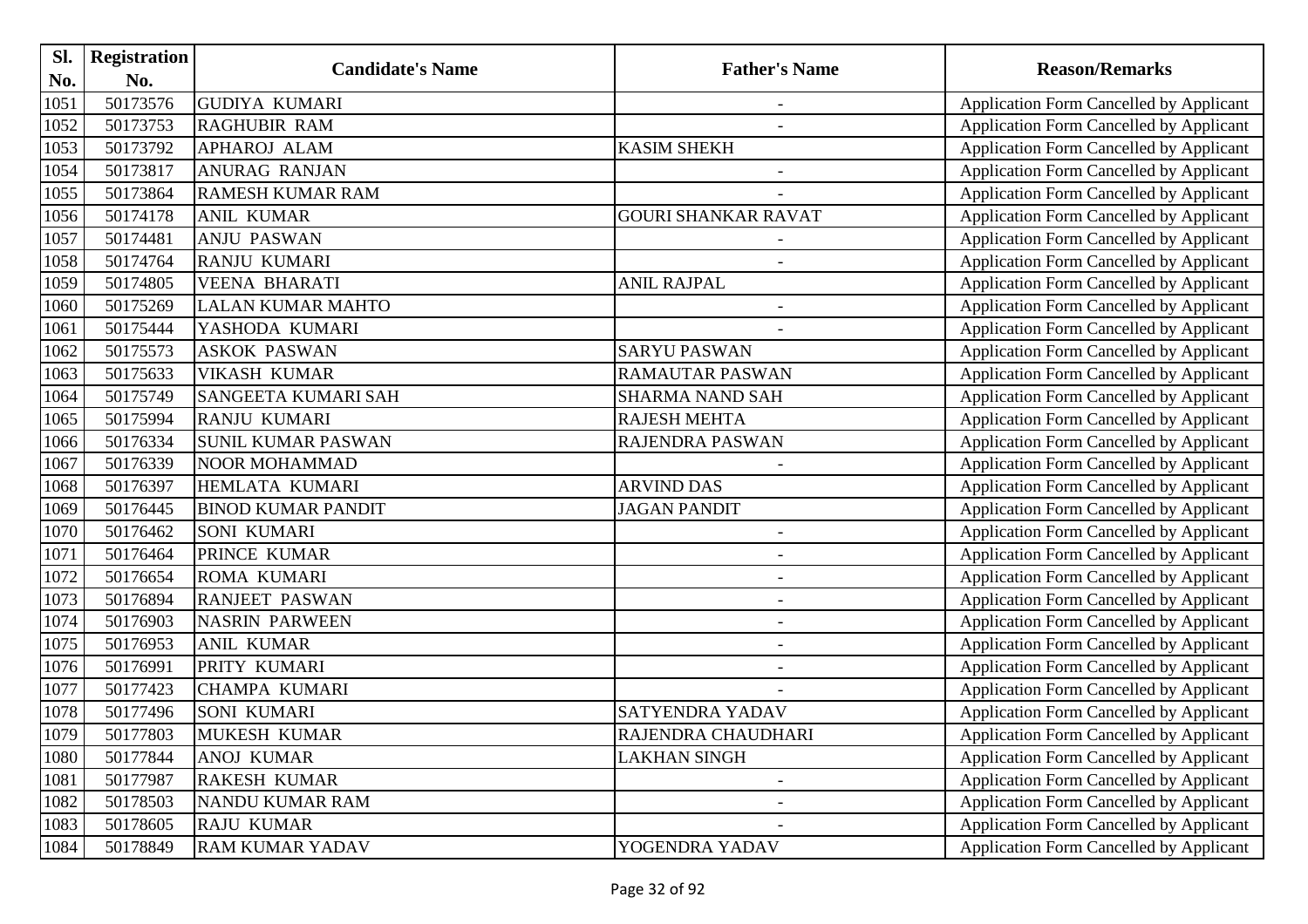| Sl.  | <b>Registration</b> |                             |                            |                                                |
|------|---------------------|-----------------------------|----------------------------|------------------------------------------------|
| No.  | No.                 | <b>Candidate's Name</b>     | <b>Father's Name</b>       | <b>Reason/Remarks</b>                          |
| 1085 | 50178852            | <b>BANDANA KUMARI</b>       | <b>SUNIL KUMAR SINGH</b>   | Application Form Cancelled by Applicant        |
| 1086 | 50178904            | SHABYA KHATUN               |                            | Application Form Cancelled by Applicant        |
| 1087 | 50179046            | RAMASHANKAR MANJHI          | $\overline{\phantom{a}}$   | Application Form Cancelled by Applicant        |
| 1088 | 50179059            | PANKAJ KUMAR                |                            | Application Form Cancelled by Applicant        |
| 1089 | 50179134            | NITISH KUMAR                |                            | Application Form Cancelled by Applicant        |
| 1090 | 50179289            | ARCHANA KUMARI              |                            | Application Form Cancelled by Applicant        |
| 1091 | 50179813            | <b>MD SAKLAIN ALAM</b>      | <b>MD SAKLAIN ALAM</b>     | Application Form Cancelled by Applicant        |
| 1092 | 50180001            | <b>BINU KUMARI</b>          |                            | <b>Application Form Cancelled by Applicant</b> |
| 1093 | 50180168            | SHUBHAM KUMAR JHA           |                            | Application Form Cancelled by Applicant        |
| 1094 | 50180393            | <b>ANSHU AMAN</b>           |                            | <b>Application Form Cancelled by Applicant</b> |
| 1095 | 50180414            | <b>RAHUL SINGH</b>          | <b>RAJIV SINGH</b>         | Application Form Cancelled by Applicant        |
| 1096 | 50180657            | <b>MANMOHAN BARSIWL</b>     | <b>RAM KISHAN</b>          | Application Form Cancelled by Applicant        |
| 1097 | 50180900            | <b>AJAY KUMAR RAJAKK</b>    |                            | Application Form Cancelled by Applicant        |
| 1098 | 50180901            | <b>AJAY KUMAR</b>           | $\overline{\phantom{a}}$   | Application Form Cancelled by Applicant        |
| 1099 | 50180914            | PARAS KUMAR MUKHIA          | $\overline{\phantom{a}}$   | Application Form Cancelled by Applicant        |
| 1100 | 50180924            | CHADRASHEKHAR KUMAR         |                            | Application Form Cancelled by Applicant        |
| 1101 | 50181041            | NITISH KUMAR                |                            | Application Form Cancelled by Applicant        |
| 1102 | 50181244            | <b>ROHIT KUMAR</b>          | <b>SHIVJEE RAM</b>         | <b>Application Form Cancelled by Applicant</b> |
| 1103 | 50181550            | <b>BITTU KUMAR</b>          | SHRI DEVENDRA KR SINGH     | Application Form Cancelled by Applicant        |
| 1104 | 50181622            | <b>VIKASH KUMAR</b>         |                            | Application Form Cancelled by Applicant        |
| 1105 | 50181670            | <b>JAWANT VISHVAKARMA</b>   |                            | Application Form Cancelled by Applicant        |
| 1106 | 50181731            | <b>SURAJ KUMAR</b>          |                            | Application Form Cancelled by Applicant        |
| 1107 | 50181932            | <b>AJEET KUMAR</b>          | <b>KANCHAN ASWAN</b>       | Application Form Cancelled by Applicant        |
| 1108 | 50182390            | <b>SUKESH PRASAD</b>        | LATE JAGULAL PRASAD AYADAV | Application Form Cancelled by Applicant        |
| 1109 | 50182740            | NEERAJ KUMAR                | KAMESWAR CHAUHAN           | Application Form Cancelled by Applicant        |
| 1110 | 50182764            | DEEPAK KUMAR                | <b>GANESH RAM</b>          | Application Form Cancelled by Applicant        |
| 1111 | 50182946            | <b>GUNJAN BHADWA KUMARI</b> | <b>BAIJU SHARMA</b>        | Application Form Cancelled by Applicant        |
| 1112 | 50182990            | SHANI CHAURASIYA            |                            | Application Form Cancelled by Applicant        |
| 1113 | 50183343            | RAHUL KUMAR                 | <b>RAJENDRA PRASAD</b>     | Application Form Cancelled by Applicant        |
| 1114 | 50183479            | <b>SHANI KUMAR</b>          | <b>KRISHNA RAY</b>         | Application Form Cancelled by Applicant        |
| 1115 | 50183623            | SATYA PRATAP SHARMA         | SHRI NIWAS SHARMA          | Application Form Cancelled by Applicant        |
| 1116 | 50183675            | MUNNA KUMAR                 |                            | Application Form Cancelled by Applicant        |
| 1117 | 50183813            | SANJAY KUMAR GUPTA          | SANJAY KUMAR GUPTA         | Application Form Cancelled by Applicant        |
| 1118 | 50183820            | <b>CHANDAN KUMAR</b>        | <b>ARJUN PRASAD YADAV</b>  | Application Form Cancelled by Applicant        |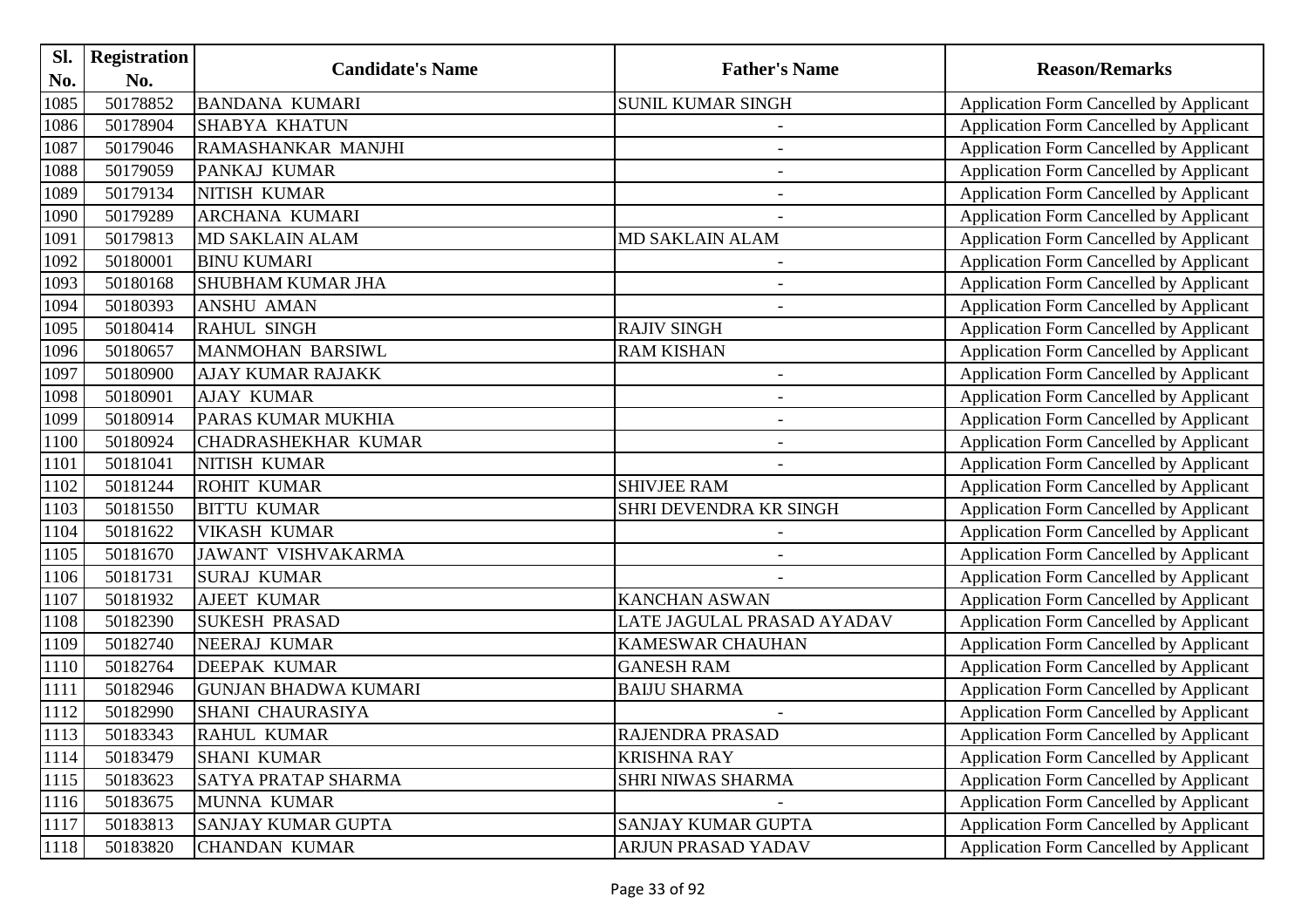| Sl.  | <b>Registration</b> |                           |                           |                                                |
|------|---------------------|---------------------------|---------------------------|------------------------------------------------|
| No.  | No.                 | <b>Candidate's Name</b>   | <b>Father's Name</b>      | <b>Reason/Remarks</b>                          |
| 1119 | 50184275            | <b>AWDHESH KUMAR</b>      |                           | Application Form Cancelled by Applicant        |
| 1120 | 50184480            | <b>BRAJ KISHOR KUMAR</b>  |                           | Application Form Cancelled by Applicant        |
| 1121 | 50184589            | <b>SHAILESH KUMAR</b>     | <b>SHREE RAM SAW</b>      | Application Form Cancelled by Applicant        |
| 1122 | 50184629            | PAWAN KUMAR               |                           | Application Form Cancelled by Applicant        |
| 1123 | 50184768            | <b>MANISH KUMAR YADAV</b> |                           | Application Form Cancelled by Applicant        |
| 1124 | 50184793            | KUNAL KUMAR SINGH         |                           | Application Form Cancelled by Applicant        |
| 1125 | 50184893            | <b>DIGVIJAY KUMAR</b>     | <b>UPENDRA SINGH</b>      | Application Form Cancelled by Applicant        |
| 1126 | 50185148            | <b>RAJEEV KUMAR</b>       |                           | Application Form Cancelled by Applicant        |
| 1127 | 50185243            | <b>SONU KUMAR</b>         | <b>SAKICHAND PASWAN</b>   | Application Form Cancelled by Applicant        |
| 1128 | 50185574            | <b>AARTI KUMARI</b>       | $\overline{\phantom{a}}$  | Application Form Cancelled by Applicant        |
| 1129 | 50185585            | TRIPURARI PANDEWY         |                           | Application Form Cancelled by Applicant        |
| 1130 | 50185943            | <b>AMRESH RAM</b>         | <b>BISHWANATH RAM</b>     | Application Form Cancelled by Applicant        |
| 1131 | 50186332            | <b>ARPAN SINGH</b>        | <b>RAMESH SINGH</b>       | <b>Application Form Cancelled by Applicant</b> |
| 1132 | 50186678            | NILAM KUMARI              |                           | <b>Application Form Cancelled by Applicant</b> |
| 1133 | 50186744            | <b>TANNU KUMARI</b>       | <b>MITHU SAW</b>          | Application Form Cancelled by Applicant        |
| 1134 | 50186854            | PANKAJ KUMAR              | $\overline{\phantom{a}}$  | Application Form Cancelled by Applicant        |
| 1135 | 50186875            | <b>KUMAR AKSHAY</b>       |                           | <b>Application Form Cancelled by Applicant</b> |
| 1136 | 50186913            | <b>SUMAN KUMAR</b>        | PAHARI DAS                | Application Form Cancelled by Applicant        |
| 1137 | 50187022            | <b>VIVEKA KUMAR</b>       | <b>UPENDRA PASWAN</b>     | Application Form Cancelled by Applicant        |
| 1138 | 50187412            | <b>ANSHU KUMAR</b>        | <b>ANSHU KUMAR</b>        | Application Form Cancelled by Applicant        |
| 1139 | 50187430            | <b>KUNDAN KUMAR</b>       | <b>ARVIND RAM</b>         | Application Form Cancelled by Applicant        |
| 1140 | 50187702            | <b>RANI KUMARI</b>        | <b>RAMESH SINGH</b>       | Application Form Cancelled by Applicant        |
| 1141 | 50187740            | <b>CHANDAN KUMAR</b>      |                           | Application Form Cancelled by Applicant        |
| 1142 | 50187770            | <b>RAHUL KUMAR</b>        | <b>VIDAYANAND YADAV</b>   | <b>Application Form Cancelled by Applicant</b> |
| 1143 | 50187936            | MUNNA KUMAR SONI          |                           | Application Form Cancelled by Applicant        |
| 1144 | 50188001            | <b>BHARAT KUMAR</b>       |                           | Application Form Cancelled by Applicant        |
| 1145 | 50188043            | <b>AMRITA PANDEY</b>      | <b>AMBRISH PANDEY</b>     | Application Form Cancelled by Applicant        |
| 1146 | 50188199            | RANJEET RAJWANSHI         |                           | <b>Application Form Cancelled by Applicant</b> |
| 1147 | 50188498            | KAJAL KUMARI              |                           | <b>Application Form Cancelled by Applicant</b> |
| 1148 | 50188511            | RAUSHAN KUMAR             |                           | Application Form Cancelled by Applicant        |
| 1149 | 50188556            | ASHIRWAD KUMAR            | <b>BIJAY KUMAR SHARMA</b> | Application Form Cancelled by Applicant        |
| 1150 | 50188564            | AMIT KUMAR JHA            | <b>HOTELS JHA</b>         | Application Form Cancelled by Applicant        |
| 1151 | 50188716            | <b>GURIYA KUMARI</b>      |                           | Application Form Cancelled by Applicant        |
| 1152 | 50188840            | <b>SAURA KUMAR</b>        | <b>JAY PRAKASH RAM</b>    | Application Form Cancelled by Applicant        |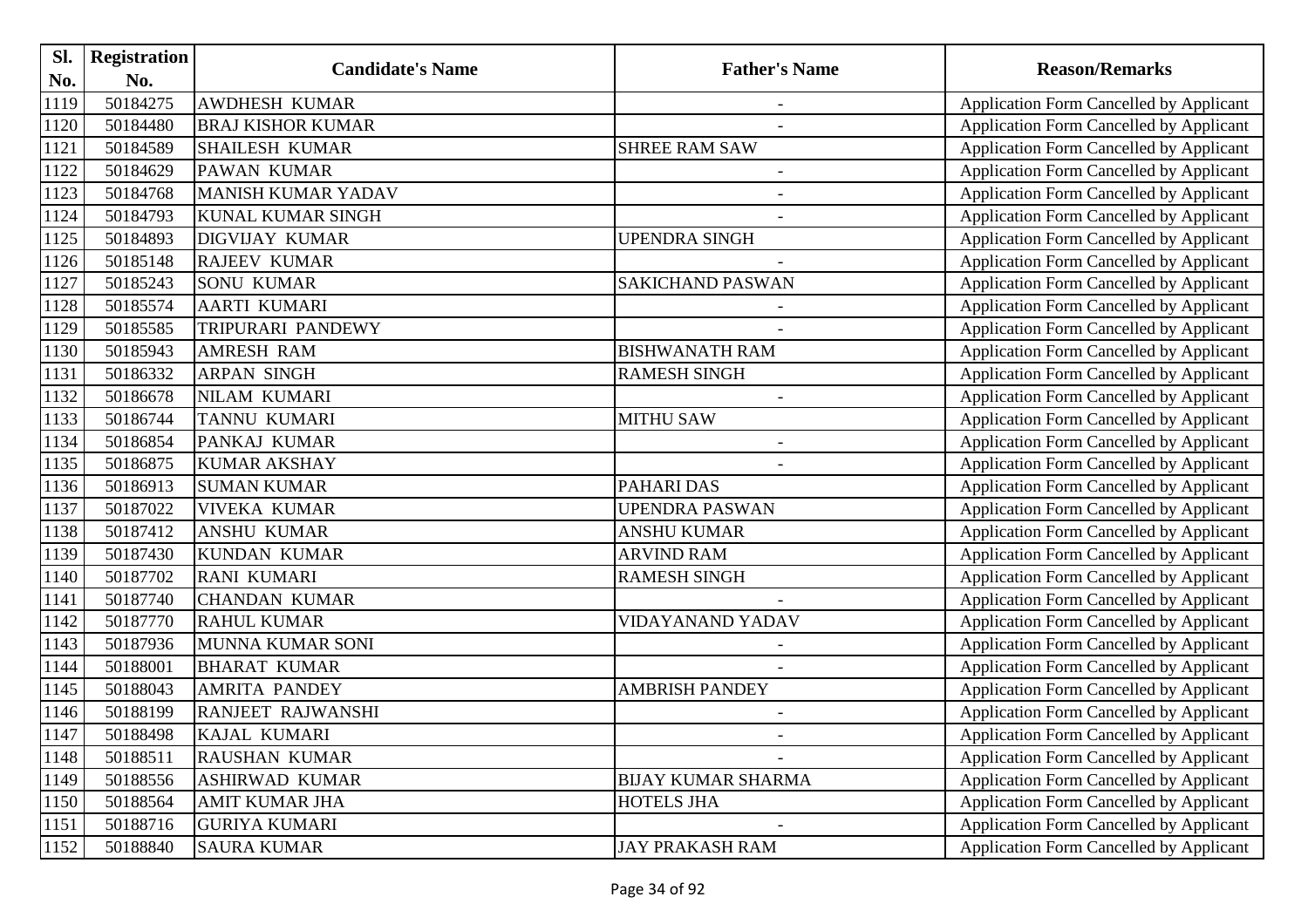| Sl.  | <b>Registration</b> |                          | <b>Father's Name</b>     | <b>Reason/Remarks</b>                          |
|------|---------------------|--------------------------|--------------------------|------------------------------------------------|
| No.  | No.                 | <b>Candidate's Name</b>  |                          |                                                |
| 1153 | 50188929            | <b>BRIJESH KUMAR</b>     |                          | Application Form Cancelled by Applicant        |
| 1154 | 50189016            | TRIPURARI KUMAR          | <b>MAHESH SAW</b>        | <b>Application Form Cancelled by Applicant</b> |
| 1155 | 50189131            | <b>MA MANISHA KUMARI</b> | $\overline{\phantom{a}}$ | Application Form Cancelled by Applicant        |
| 1156 | 50189498            | NAGENDRA KUMAR           |                          | Application Form Cancelled by Applicant        |
| 1157 | 50189526            | YADUNANDAN PASWAN        | $\overline{\phantom{a}}$ | <b>Application Form Cancelled by Applicant</b> |
| 1158 | 50189542            | <b>SHUBHAM RAJ</b>       |                          | <b>Application Form Cancelled by Applicant</b> |
| 1159 | 50189781            | <b>TIRO KUMAR</b>        | <b>UMESH SINGH</b>       | Application Form Cancelled by Applicant        |
| 1160 | 50189854            | <b>GAURAV KUMAR</b>      | $\overline{\phantom{a}}$ | <b>Application Form Cancelled by Applicant</b> |
| 1161 | 50189950            | <b>SANDEEP PASWAN</b>    |                          | Application Form Cancelled by Applicant        |
| 1162 | 50189999            | <b>NIRAJ KUMAR</b>       | $\overline{\phantom{a}}$ | Application Form Cancelled by Applicant        |
| 1163 | 50190496            | <b>ANIL RAM</b>          |                          | Application Form Cancelled by Applicant        |
| 1164 | 50190581            | <b>AMAN KUMAR</b>        | RAMSHARAN THAKUR         | Application Form Cancelled by Applicant        |
| 1165 | 50190638            | PRAKASH KUMAR            |                          | Application Form Cancelled by Applicant        |
| 1166 | 50190827            | PINKI KUMARI             |                          | <b>Application Form Cancelled by Applicant</b> |
| 1167 | 50190927            | <b>KUNDAN KUMAR</b>      | PRAKASH RAVIDAS          | <b>Application Form Cancelled by Applicant</b> |
| 1168 | 50190986            | <b>VIVEK KUMAR KUMAR</b> |                          | Application Form Cancelled by Applicant        |
| 1169 | 50191060            | RITESH KUMAR SHARMA      | <b>AMARNATH SHARMA</b>   | <b>Application Form Cancelled by Applicant</b> |
| 1170 | 50191069            | <b>BADAL KUMAR</b>       | <b>SHAMBHU PASWAN</b>    | Application Form Cancelled by Applicant        |
| 1171 | 50191083            | <b>AMAN RAJ</b>          |                          | Application Form Cancelled by Applicant        |
| 1172 | 50191088            | <b>RUBY KUMARI</b>       |                          | Application Form Cancelled by Applicant        |
| 1173 | 50191255            | <b>VIVEK KUMAR</b>       | <b>RAMASHREY RAM</b>     | Application Form Cancelled by Applicant        |
| 1174 | 50191960            | <b>DEEPAK KUMAR SHAH</b> | $\overline{\phantom{a}}$ | <b>Application Form Cancelled by Applicant</b> |
| 1175 | 50192143            | <b>LALJEET KUMAR</b>     |                          | Application Form Cancelled by Applicant        |
| 1176 | 50192245            | <b>GAUTAM</b>            |                          | <b>Application Form Cancelled by Applicant</b> |
| 1177 | 50192330            | <b>BIKASH KUMAR</b>      | <b>RAMBALAK YADAV</b>    | Application Form Cancelled by Applicant        |
| 1178 | 50192378            | <b>AJIT KUMAR SAHANI</b> |                          | Application Form Cancelled by Applicant        |
| 1179 | 50192819            | <b>RAJU KUMAR</b>        | $\overline{\phantom{0}}$ | Application Form Cancelled by Applicant        |
| 1180 | 50192822            | <b>SONU KUMAR TANTI</b>  |                          | <b>Application Form Cancelled by Applicant</b> |
| 1181 | 50193045            | <b>RAMBABU PASWAN</b>    |                          | <b>Application Form Cancelled by Applicant</b> |
| 1182 | 50193254            | MAUSAM KUMARI            | <b>BRIENDRA SINGH</b>    | Application Form Cancelled by Applicant        |
| 1183 | 50193381            | AMISHA KUMARI            |                          | Application Form Cancelled by Applicant        |
| 1184 | 50193397            | <b>ANUJ KUMAR</b>        |                          | <b>Application Form Cancelled by Applicant</b> |
| 1185 | 50193429            | RAVISHANKER KUMAR        | <b>LALIT KUMAR</b>       | <b>Application Form Cancelled by Applicant</b> |
| 1186 | 50193703            | NITISH PASWAN            | -                        | Application Form Cancelled by Applicant        |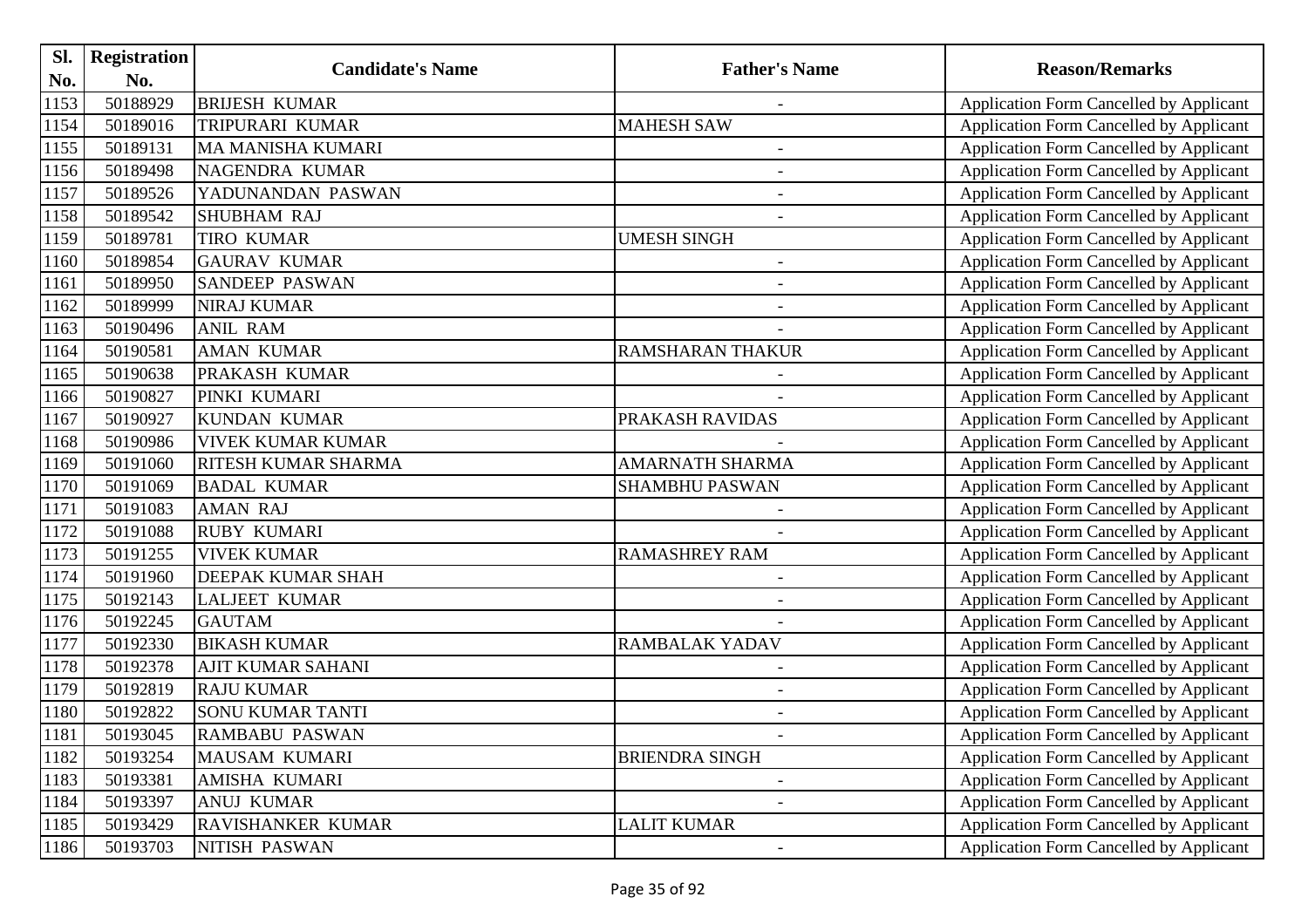| SI.  | <b>Registration</b> |                            |                          |                                                |
|------|---------------------|----------------------------|--------------------------|------------------------------------------------|
| No.  | No.                 | <b>Candidate's Name</b>    | <b>Father's Name</b>     | <b>Reason/Remarks</b>                          |
| 1187 | 50193771            | <b>RAJU</b>                |                          | Application Form Cancelled by Applicant        |
| 1188 | 50193782            | <b>SATISH KUMAR SHARMA</b> | VIJAY KUMAR SHARMA       | Application Form Cancelled by Applicant        |
| 1189 | 50193812            | <b>SHAILENDRA KUMAR</b>    |                          | Application Form Cancelled by Applicant        |
| 1190 | 50193969            | <b>KRISHNA KUMAR SONI</b>  | <b>JAYNARAYAN SAH</b>    | Application Form Cancelled by Applicant        |
| 1191 | 50194048            | <b>ANLI KUMAR</b>          | <b>KEDAR CHAUDHARY</b>   | Application Form Cancelled by Applicant        |
| 1192 | 50194122            | <b>RAKESH KUMAR</b>        | RAMASHRAY PASWAN         | Application Form Cancelled by Applicant        |
| 1193 | 50194209            | <b>ATAL BIHARI SINGH</b>   |                          | Application Form Cancelled by Applicant        |
| 1194 | 50194240            | <b>SONALI ANISHA TUDU</b>  | PATRAS PREMLAL TUDU      | Application Form Cancelled by Applicant        |
| 1195 | 50194285            | <b>RANJAN KUMAR</b>        | PANCHHI LAL ROY          | Application Form Cancelled by Applicant        |
| 1196 | 50194305            | <b>KIRAN KUMARI</b>        |                          | Application Form Cancelled by Applicant        |
| 1197 | 50194351            | <b>SUBODH KUMAR</b>        | SUNIL KUMAR SHARMA       | Application Form Cancelled by Applicant        |
| 1198 | 50194434            | <b>SHUBHAM KUMAR</b>       | <b>SANJAY SINGH</b>      | Application Form Cancelled by Applicant        |
| 1199 | 50194493            | <b>SHASHI KANT RAJAK</b>   | KRISHANA BIHARI RAJAK    | <b>Application Form Cancelled by Applicant</b> |
| 1200 | 50194515            | <b>MANISH KUMAR</b>        |                          | Application Form Cancelled by Applicant        |
| 1201 | 50194600            | <b>VISHAL KUMAR</b>        | <b>SHATRUDHAN PASWAN</b> | <b>Application Form Cancelled by Applicant</b> |
| 1202 | 50194710            | <b>AKASH SINGH</b>         |                          | Application Form Cancelled by Applicant        |
| 1203 | 50194867            | <b>MANTU KUMAR</b>         |                          | Application Form Cancelled by Applicant        |
| 1204 | 50195098            | <b>MILAN KUMARI</b>        |                          | Application Form Cancelled by Applicant        |
| 1205 | 50195147            | <b>KUNDAN KUMAR</b>        | <b>NARESH PRASAD</b>     | Application Form Cancelled by Applicant        |
| 1206 | 50195233            | <b>NUTI KUMARI</b>         | $\blacksquare$           | Application Form Cancelled by Applicant        |
| 1207 | 50195330            | <b>UMESH KUMAR</b>         |                          | Application Form Cancelled by Applicant        |
| 1208 | 50195385            | AMRENDRA KUMAR             | <b>GORELAL MANDAL</b>    | Application Form Cancelled by Applicant        |
| 1209 | 50195406            | <b>MD AFSAR</b>            |                          | Application Form Cancelled by Applicant        |
| 1210 | 50195472            | PALLAVI KUMARI             |                          | Application Form Cancelled by Applicant        |
| 1211 | 50195615            | PRIYANSHU RAJ              | <b>NARESH SHARMA</b>     | Application Form Cancelled by Applicant        |
| 1212 | 50195733            | <b>ARACHANA KUMARI</b>     | <b>MOHAN YADAV</b>       | Application Form Cancelled by Applicant        |
| 1213 | 50195754            | <b>SANTOSH KUMAR RAJAK</b> | <b>ASHA DEVI</b>         | Application Form Cancelled by Applicant        |
| 1214 | 50195844            | <b>KRISHNA MANJHI</b>      | DEV KUMAR MANJHI         | Application Form Cancelled by Applicant        |
| 1215 | 50195879            | PRITY KUMARI               | PRITY KUMARI             | Application Form Cancelled by Applicant        |
| 1216 | 50195895            | <b>SAURABH KUMAR</b>       | <b>SAURABH KUMAR</b>     | <b>Application Form Cancelled by Applicant</b> |
| 1217 | 50195974            | <b>RAHUL KUMAR</b>         | <b>RAHUL KUMAR</b>       | Application Form Cancelled by Applicant        |
| 1218 | 50196248            | JYOTI KUMARI SOREN         | RAJENDRA SOREN           | Application Form Cancelled by Applicant        |
| 1219 | 50196798            | <b>RADHA RANI</b>          |                          | Application Form Cancelled by Applicant        |
| 1220 | 50197096            | ANAMIKA SHARMA             | <b>KRISHNA SHARMA</b>    | Application Form Cancelled by Applicant        |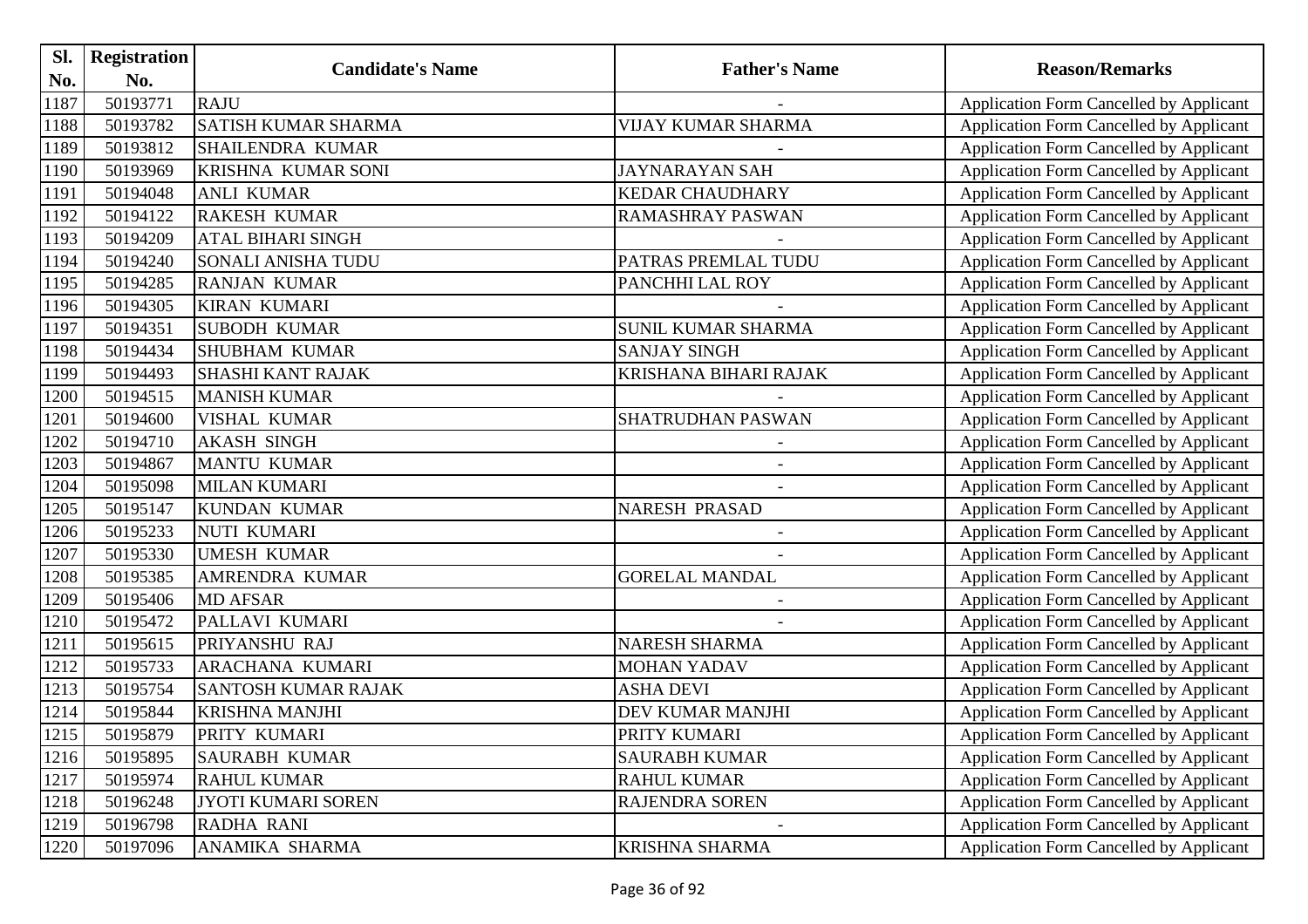| Sl.  | <b>Registration</b> |                           |                           |                                                |
|------|---------------------|---------------------------|---------------------------|------------------------------------------------|
| No.  | No.                 | <b>Candidate's Name</b>   | <b>Father's Name</b>      | <b>Reason/Remarks</b>                          |
| 1221 | 50197496            | <b>KUMARI PREMLATA</b>    | $\blacksquare$            | Application Form Cancelled by Applicant        |
| 1222 | 50197563            | NITU KUMARI               |                           | Application Form Cancelled by Applicant        |
| 1223 | 50197641            | <b>NIRAJ KUMAR MISHRA</b> | <b>SUNIL MISHRA</b>       | <b>Application Form Cancelled by Applicant</b> |
| 1224 | 50197880            | PRAKASH SINGH BADAL       | <b>BHAGWAN RAM</b>        | Application Form Cancelled by Applicant        |
| 1225 | 50198030            | <b>CHANDAN KUMAR</b>      |                           | <b>Application Form Cancelled by Applicant</b> |
| 1226 | 50198120            | <b>VIMAL KUMAR RAJAK</b>  |                           | <b>Application Form Cancelled by Applicant</b> |
| 1227 | 50198405            | NISHCHAL KUMAR            | <b>MANOJ KUMAR DAS</b>    | Application Form Cancelled by Applicant        |
| 1228 | 50198437            | <b>RAJ KUMAR</b>          | <b>SANJAY SAH</b>         | <b>Application Form Cancelled by Applicant</b> |
| 1229 | 50198539            | <b>SUMAN RAJAK</b>        |                           | Application Form Cancelled by Applicant        |
| 1230 | 50198786            | <b>DHRUV KUMAR</b>        |                           | Application Form Cancelled by Applicant        |
| 1231 | 50198820            | <b>VISHAL KUMAR</b>       | DAROGA YADAV              | Application Form Cancelled by Applicant        |
| 1232 | 50199124            | NAGENDRA KUMAR GUPTA      | <b>JAMDAR SAH</b>         | Application Form Cancelled by Applicant        |
| 1233 | 50199247            | MIRA RAZIYA DEVI KUMARI   | <b>ASHOK PASWAN</b>       | Application Form Cancelled by Applicant        |
| 1234 | 50199295            | NITISH KUMAR              | $\overline{\phantom{a}}$  | Application Form Cancelled by Applicant        |
| 1235 | 50199306            | <b>MUKESH KUMAR</b>       | $\overline{\phantom{a}}$  | <b>Application Form Cancelled by Applicant</b> |
| 1236 | 50199363            | <b>SURAJ KUMAR</b>        |                           | Application Form Cancelled by Applicant        |
| 1237 | 50199435            | PRITI KUMARI              |                           | <b>Application Form Cancelled by Applicant</b> |
| 1238 | 50199518            | <b>BITU KUMAR BAITHA</b>  | PRABHU BAITHA             | Application Form Cancelled by Applicant        |
| 1239 | 50199617            | NITESH KUMAR              | <b>BILASH MANDAL</b>      | Application Form Cancelled by Applicant        |
| 1240 | 50199649            | <b>PUTUL KUMARI</b>       | <b>RAMASHRAY SAH</b>      | <b>Application Form Cancelled by Applicant</b> |
| 1241 | 50199913            | <b>ASHIRWAD KUMAR</b>     | <b>BIJAY KUMAR SHARMA</b> | Application Form Cancelled by Applicant        |
| 1242 | 50200010            | <b>RAUSHAN KUMAR</b>      | <b>SANT LAL PASWAN</b>    | <b>Application Form Cancelled by Applicant</b> |
| 1243 | 50200042            | <b>NIRAJ KUMAR</b>        |                           | Application Form Cancelled by Applicant        |
| 1244 | 50200893            | <b>SIMA KUMARI</b>        | <b>BHANULAL BHAGAT</b>    | Application Form Cancelled by Applicant        |
| 1245 | 50201011            | <b>KUMARI MADHU</b>       |                           | Application Form Cancelled by Applicant        |
| 1246 | 50201186            | <b>RAJU KUMAR</b>         | <b>RAMA NAND PASWAN</b>   | Application Form Cancelled by Applicant        |
| 1247 | 50201323            | <b>SHASHIJEET KUMAR</b>   |                           | <b>Application Form Cancelled by Applicant</b> |
| 1248 | 50201495            | <b>SUNIL KUMAR SAH</b>    | <b>RAMANAND SAH</b>       | Application Form Cancelled by Applicant        |
| 1249 | 50201501            | <b>VISHAL CHAUDHRI</b>    |                           | Application Form Cancelled by Applicant        |
| 1250 | 50201625            | RAHUL CHOUDHARY           | <b>ARVIND CHOUDHARY</b>   | Application Form Cancelled by Applicant        |
| 1251 | 50201630            | <b>KANCHAN</b>            |                           | <b>Application Form Cancelled by Applicant</b> |
| 1252 | 50201769            | <b>SHUBHAM KUMAR</b>      |                           | <b>Application Form Cancelled by Applicant</b> |
| 1253 | 50201771            | <b>RAHUL KUMAR</b>        | <b>SHIV NUT</b>           | Application Form Cancelled by Applicant        |
| 1254 | 50201811            | <b>RAVI KUMAR</b>         | <b>BHAGAVAT SHARMA</b>    | Application Form Cancelled by Applicant        |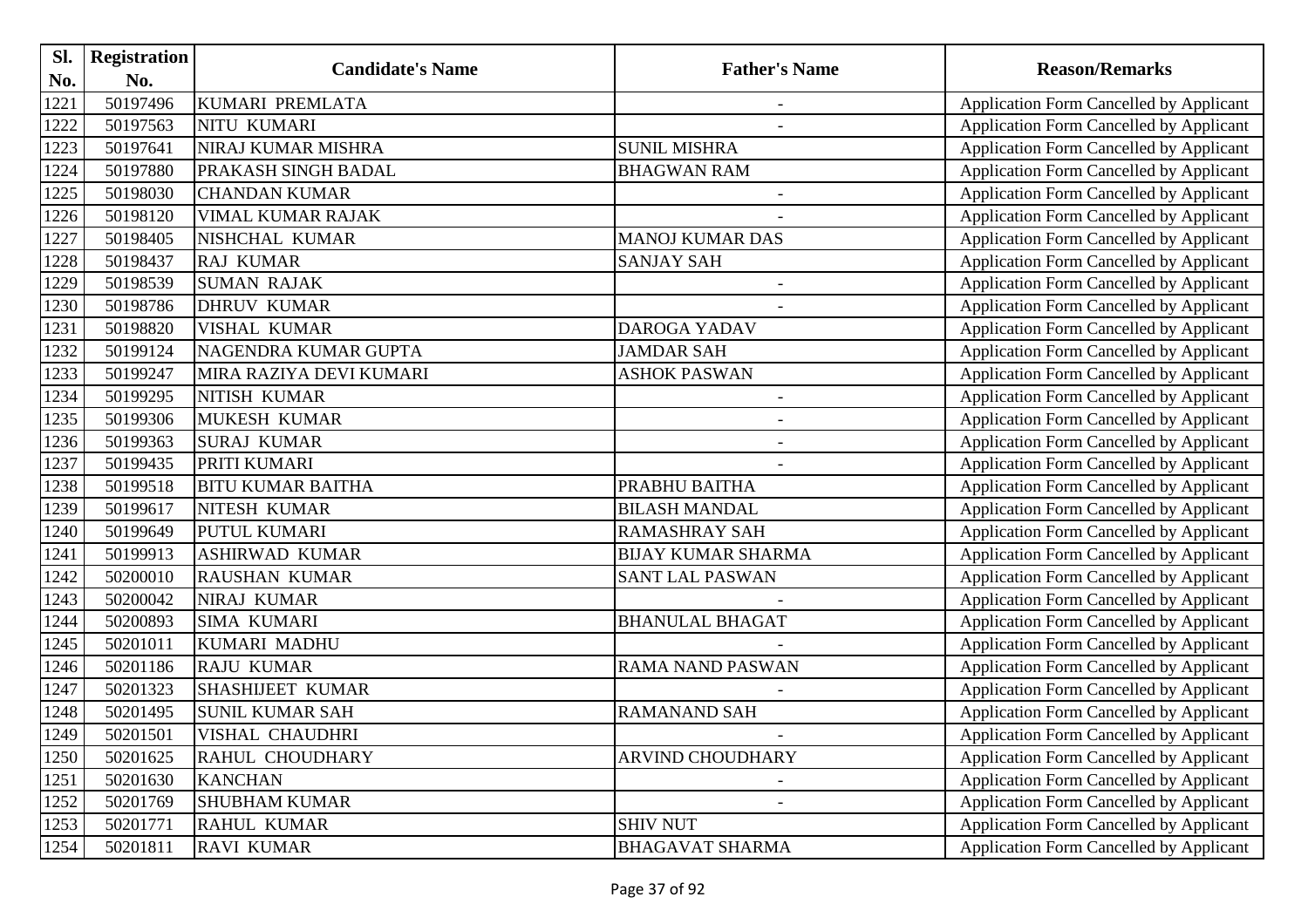| Sl.  | <b>Registration</b> |                           |                            |                                                |
|------|---------------------|---------------------------|----------------------------|------------------------------------------------|
| No.  | No.                 | <b>Candidate's Name</b>   | <b>Father's Name</b>       | <b>Reason/Remarks</b>                          |
| 1255 | 50201844            | <b>KRISHNA KUMAR ROY</b>  | <b>RAVI ROY</b>            | Application Form Cancelled by Applicant        |
| 1256 | 50201874            | <b>PUNAM KUMARI</b>       | $\overline{\phantom{a}}$   | Application Form Cancelled by Applicant        |
| 1257 | 50202370            | <b>GAURYKUMARI</b>        |                            | <b>Application Form Cancelled by Applicant</b> |
| 1258 | 50202440            | <b>SUSHMITA SINGH</b>     |                            | Application Form Cancelled by Applicant        |
| 1259 | 50202512            | <b>SURAJ PRAKASH</b>      |                            | <b>Application Form Cancelled by Applicant</b> |
| 1260 | 50202639            | <b>MINTUN KUMAR</b>       | <b>UPENDRA PASWAN</b>      | <b>Application Form Cancelled by Applicant</b> |
| 1261 | 50202822            | <b>RITA KUMARI</b>        | RAMNARAYAN PRASAD          | Application Form Cancelled by Applicant        |
| 1262 | 50202937            | GAURISHANKAR KUMAR        |                            | <b>Application Form Cancelled by Applicant</b> |
| 1263 | 50202984            | <b>SONU KUMAR</b>         |                            | Application Form Cancelled by Applicant        |
| 1264 | 50202985            | <b>KANHIYA LAL</b>        | <b>CHANDARDIP PASWAN</b>   | Application Form Cancelled by Applicant        |
| 1265 | 50203040            | DHARMENDRA KUMAR SINGH    |                            | Application Form Cancelled by Applicant        |
| 1266 | 50203206            | <b>BIKASH KUMAR</b>       | <b>RAMBALAK YADAV</b>      | <b>Application Form Cancelled by Applicant</b> |
| 1267 | 50203263            | <b>MUKESH KUMAR</b>       | <b>CHANDRACHUL SAH</b>     | Application Form Cancelled by Applicant        |
| 1268 | 50203266            | <b>ARJUN SAH</b>          |                            | Application Form Cancelled by Applicant        |
| 1269 | 50203306            | <b>RAVIKUMAR PASWAN</b>   | $\overline{\phantom{a}}$   | <b>Application Form Cancelled by Applicant</b> |
| 1270 | 50203395            | <b>NAVNEET KUMAR</b>      |                            | Application Form Cancelled by Applicant        |
| 1271 | 50203424            | <b>NIRU KUMARI</b>        | <b>RAMNATH YADAV</b>       | <b>Application Form Cancelled by Applicant</b> |
| 1272 | 50203616            | <b>AMIT KUMAR</b>         |                            | Application Form Cancelled by Applicant        |
| 1273 | 50203700            | <b>UTTAM KUMAR</b>        |                            | Application Form Cancelled by Applicant        |
| 1274 | 50203702            | <b>AKASH SHARMA</b>       | OM PRAKASH SHARMA          | <b>Application Form Cancelled by Applicant</b> |
| 1275 | 50203798            | <b>IZHAR HUSSAIN</b>      |                            | Application Form Cancelled by Applicant        |
| 1276 | 50204108            | <b>LALU KUMAR YADAV</b>   | $\overline{\phantom{a}}$   | <b>Application Form Cancelled by Applicant</b> |
| 1277 | 50204171            | <b>BISHNU KUMAR RAJAK</b> |                            | Application Form Cancelled by Applicant        |
| 1278 | 50204236            | NIRBHAY KUMAR             | $\overline{\phantom{a}}$   | <b>Application Form Cancelled by Applicant</b> |
| 1279 | 50204269            | <b>BABITA KUMARI</b>      | $\overline{\phantom{a}}$   | Application Form Cancelled by Applicant        |
| 1280 | 50204301            | <b>MINU KUMAR</b>         |                            | Application Form Cancelled by Applicant        |
| 1281 | 50204808            | NITISH KUMAR SINGH        | <b>BINOD SINGH</b>         | Application Form Cancelled by Applicant        |
| 1282 | 50204891            | <b>SAVITA KUMARI</b>      | <b>UMESH KUMAR SINGH</b>   | Application Form Cancelled by Applicant        |
| 1283 | 50205669            | <b>ANKIT KUMAR BAITHA</b> | <b>SANJAY KUMAR BAITHA</b> | Application Form Cancelled by Applicant        |
| 1284 | 50205732            | <b>MD TAUSIF</b>          |                            | Application Form Cancelled by Applicant        |
| 1285 | 50205797            | MANJAY KUMAR              | <b>RAJ KUMAR RAJAK</b>     | <b>Application Form Cancelled by Applicant</b> |
| 1286 | 50206111            | <b>OM PRAKASH</b>         |                            | <b>Application Form Cancelled by Applicant</b> |
| 1287 | 50206126            | VIDYANAND KUMAR PASWAN    |                            | Application Form Cancelled by Applicant        |
| 1288 | 50206521            | MD NABIULLAH              | HAJI MD MOKIM              | Application Form Cancelled by Applicant        |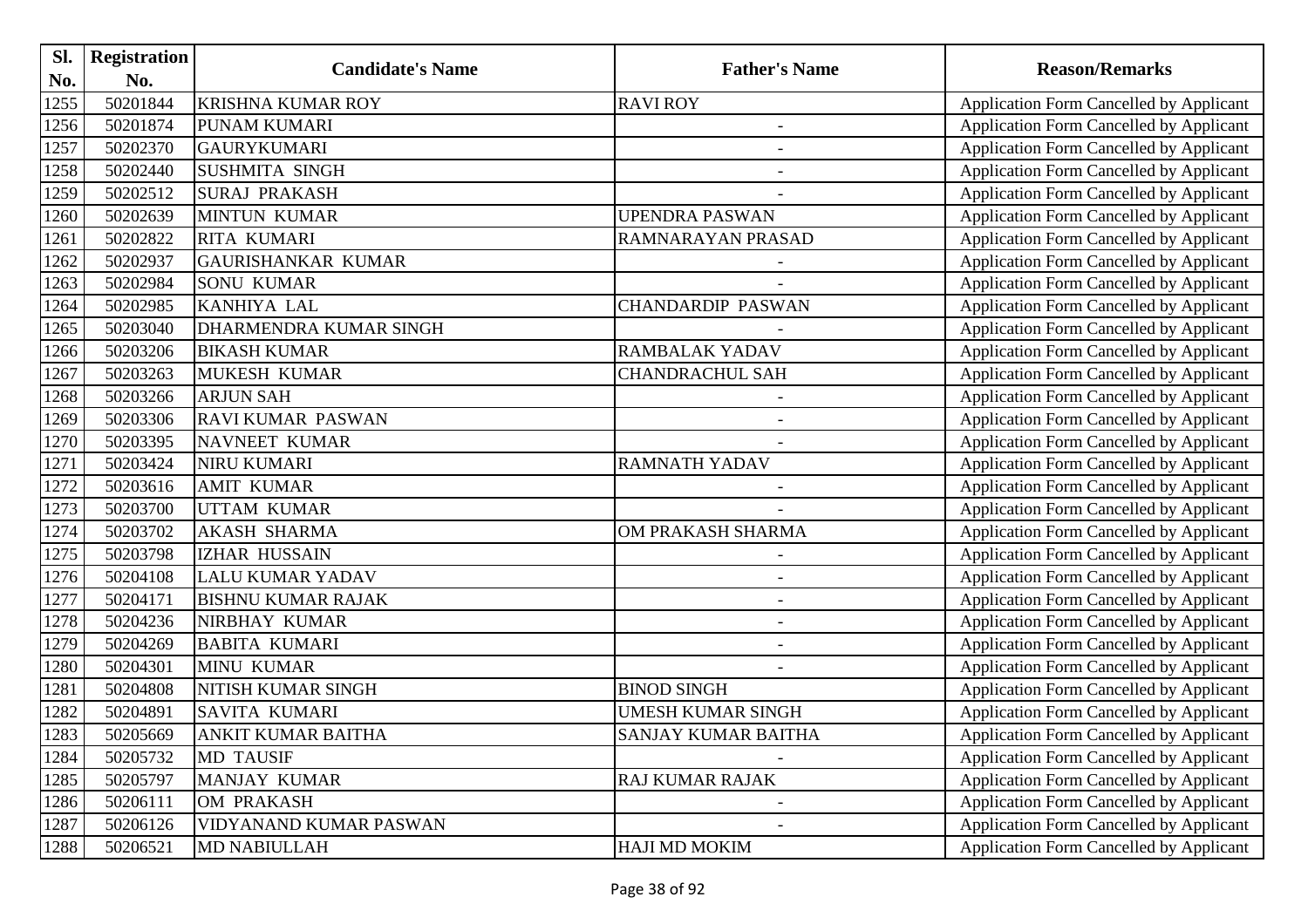| Sl.  | <b>Registration</b> |                            | <b>Father's Name</b>     |                                                |
|------|---------------------|----------------------------|--------------------------|------------------------------------------------|
| No.  | No.                 | <b>Candidate's Name</b>    |                          | <b>Reason/Remarks</b>                          |
| 1289 | 50206580            | <b>SANJEEV KUMAR YADAV</b> | <b>TIKADHAR YADAV</b>    | Application Form Cancelled by Applicant        |
| 1290 | 50206782            | <b>BIKRAM KUAMR</b>        | <b>MAHESH DAS</b>        | Application Form Cancelled by Applicant        |
| 1291 | 50206879            | <b>SINTU KUMAR</b>         | $\overline{\phantom{a}}$ | <b>Application Form Cancelled by Applicant</b> |
| 1292 | 50206927            | PITAMBAR KAMAT             |                          | Application Form Cancelled by Applicant        |
| 1293 | 50206968            | <b>KHUSHBU KUMARI</b>      |                          | Application Form Cancelled by Applicant        |
| 1294 | 50207164            | <b>SHAMU KUMAR SAH</b>     |                          | <b>Application Form Cancelled by Applicant</b> |
| 1295 | 50207199            | <b>GAYAN PRAKASH SINGH</b> | SATYNARAYAN RAM          | Application Form Cancelled by Applicant        |
| 1296 | 50207633            | <b>SWETA KUMARI</b>        |                          | <b>Application Form Cancelled by Applicant</b> |
| 1297 | 50207884            | <b>VICKY KUMAR</b>         |                          | Application Form Cancelled by Applicant        |
| 1298 | 50208152            | <b>AMLESH KUMAR</b>        | <b>RUDAL DAS</b>         | Application Form Cancelled by Applicant        |
| 1299 | 50208350            | <b>RINKU KUMARI</b>        |                          | Application Form Cancelled by Applicant        |
| 1300 | 50208996            | <b>PRAMOD KUMAR</b>        | YOGENDRA RAVIDAS         | <b>Application Form Cancelled by Applicant</b> |
| 1301 | 50209080            | PUSHPA KUMARI              | <b>LALMOHAR YADAV</b>    | Application Form Cancelled by Applicant        |
| 1302 | 50209115            | <b>KRISHAN KUMAR</b>       |                          | Application Form Cancelled by Applicant        |
| 1303 | 50209153            | <b>KRISHNA KUMAR</b>       | SITARAM PD YADAV         | <b>Application Form Cancelled by Applicant</b> |
| 1304 | 50209211            | VIRENDRA KUMAR MALAKAR     | VINOD KUMAR MALAKAR      | Application Form Cancelled by Applicant        |
| 1305 | 50209472            | <b>RAMESH KUMAR YADAV</b>  |                          | <b>Application Form Cancelled by Applicant</b> |
| 1306 | 50209912            | <b>DIPAK KUMAR</b>         |                          | <b>Application Form Cancelled by Applicant</b> |
| 1307 | 50212003            | <b>PAWAN KUMAR</b>         |                          | Application Form Cancelled by Applicant        |
| 1308 | 50212757            | MD ALAM                    | $\overline{\phantom{a}}$ | <b>Application Form Cancelled by Applicant</b> |
| 1309 | 50212979            | <b>SHIBU DAS</b>           | <b>KHAJANCHI DAS</b>     | Application Form Cancelled by Applicant        |
| 1310 | 50213327            | <b>BABLU KUMAR</b>         | $\overline{\phantom{a}}$ | <b>Application Form Cancelled by Applicant</b> |
| 1311 | 50213500            | PRAMOD KUMAR               |                          | Application Form Cancelled by Applicant        |
| 1312 | 50213636            | NITU KUMARI                |                          | Application Form Cancelled by Applicant        |
| 1313 | 50213746            | <b>KIRAN KUMARI</b>        | <b>AMARNATH PASWAN</b>   | Application Form Cancelled by Applicant        |
| 1314 | 50213886            | <b>GYANJIT KUMAR</b>       | RAMPRASAD RAJAK          | Application Form Cancelled by Applicant        |
| 1315 | 50214000            | <b>SANJEET KUMAR</b>       |                          | <b>Application Form Cancelled by Applicant</b> |
| 1316 | 50214140            | <b>RAVI KUMAR</b>          | RAMCHANDRA SAHNI         | Application Form Cancelled by Applicant        |
| 1317 | 50214675            | <b>MANJU KUMAR</b>         |                          | <b>Application Form Cancelled by Applicant</b> |
| 1318 | 50214735            | <b>ABDUL HASAN</b>         |                          | <b>Application Form Cancelled by Applicant</b> |
| 1319 | 50214764            | <b>GUNJA KUMARI</b>        |                          | <b>Application Form Cancelled by Applicant</b> |
| 1320 | 50215489            | VANDANA KUMARI             | $\overline{\phantom{a}}$ | <b>Application Form Cancelled by Applicant</b> |
| 1321 | 50215553            | VIBHA KUMARI               | $\overline{\phantom{a}}$ | <b>Application Form Cancelled by Applicant</b> |
| 1322 | 50215671            | <b>ANKIT KUMAR SINGH</b>   | $\overline{\phantom{a}}$ | Application Form Cancelled by Applicant        |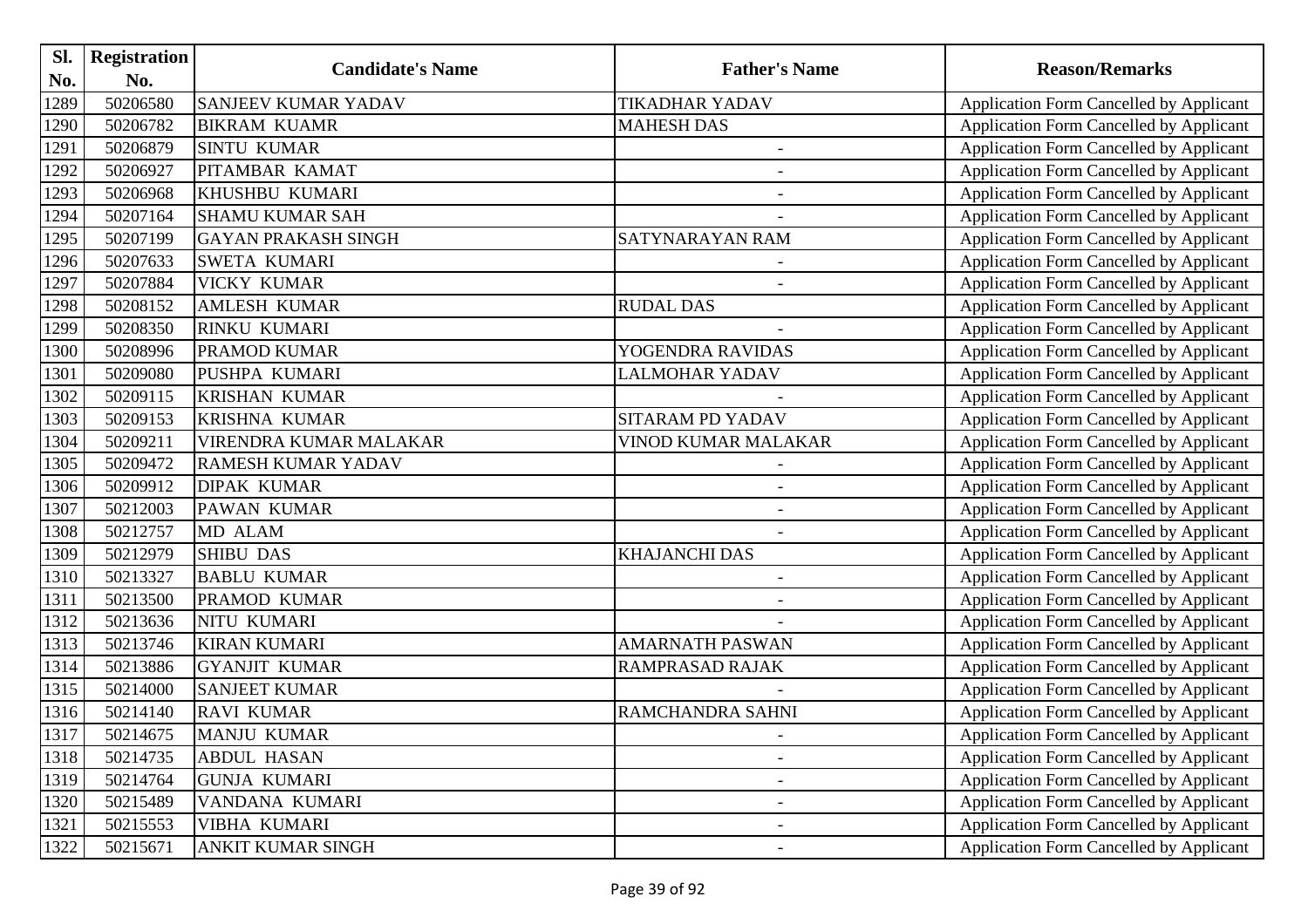| Sl.  | <b>Registration</b> |                             |                          |                                                |
|------|---------------------|-----------------------------|--------------------------|------------------------------------------------|
| No.  | No.                 | <b>Candidate's Name</b>     | <b>Father's Name</b>     | <b>Reason/Remarks</b>                          |
| 1323 | 50215948            | <b>CHINTU KUMAR</b>         | <b>ARJUN MAHTO</b>       | Application Form Cancelled by Applicant        |
| 1324 | 50216478            | MUKESH KUMAR CHAUDHARY      | $\overline{\phantom{a}}$ | Application Form Cancelled by Applicant        |
| 1325 | 50216690            | <b>SHAILENDRA KUMAR</b>     |                          | <b>Application Form Cancelled by Applicant</b> |
| 1326 | 50217184            | <b>ROHIT PASWAN</b>         |                          | Application Form Cancelled by Applicant        |
| 1327 | 50217247            | <b>RAVINDRA SHARMA</b>      |                          | <b>Application Form Cancelled by Applicant</b> |
| 1328 | 50217288            | <b>SADANAND KUMAR</b>       | $\blacksquare$           | Application Form Cancelled by Applicant        |
| 1329 | 50217898            | <b>MD WASIM</b>             |                          | Application Form Cancelled by Applicant        |
| 1330 | 50218322            | <b>RAVI KUMAR</b>           | <b>VINAY SINGH</b>       | <b>Application Form Cancelled by Applicant</b> |
| 1331 | 50218425            | <b>ANUP KUMAR</b>           | <b>RAMNATH SAH</b>       | Application Form Cancelled by Applicant        |
| 1332 | 50218432            | <b>SINTU KUMAR</b>          | <b>RAMESHWAR PAL</b>     | Application Form Cancelled by Applicant        |
| 1333 | 50218938            | <b>ROUSHAN KUMAR PASWAN</b> | ROUSHAN KUMAR PASWAN     | Application Form Cancelled by Applicant        |
| 1334 | 50219032            | <b>VISHAL KUMAR</b>         |                          | Application Form Cancelled by Applicant        |
| 1335 | 50219176            | <b>SHYAMAL KUMAR MANDAL</b> | <b>RANJEET MANDAL</b>    | Application Form Cancelled by Applicant        |
| 1336 | 50219275            | <b>AASISH KUMAR PASWAN</b>  | $\overline{\phantom{a}}$ | Application Form Cancelled by Applicant        |
| 1337 | 50219379            | <b>AMIT KUMAR BITOO</b>     | $\overline{\phantom{a}}$ | <b>Application Form Cancelled by Applicant</b> |
| 1338 | 50219739            | <b>SUNIL KUMAR GOND</b>     | $\qquad \qquad -$        | Application Form Cancelled by Applicant        |
| 1339 | 50219800            | <b>TANVEER ALAM</b>         | $\overline{\phantom{a}}$ | <b>Application Form Cancelled by Applicant</b> |
| 1340 | 50220093            | <b>RAHU KUMAR</b>           |                          | <b>Application Form Cancelled by Applicant</b> |
| 1341 | 50220202            | <b>LAKSHMI KUMARI</b>       |                          | Application Form Cancelled by Applicant        |
| 1342 | 50220448            | <b>RITESH KUMAR KUMAR</b>   |                          | <b>Application Form Cancelled by Applicant</b> |
| 1343 | 50220568            | PINKY KUMARI                | RADHA KRISHNA GOND       | Application Form Cancelled by Applicant        |
| 1344 | 50220571            | <b>VINOD KUMAR PASWAN</b>   | UJAYA PASWAN             | <b>Application Form Cancelled by Applicant</b> |
| 1345 | 50220663            | REKHA KUMARI                |                          | Application Form Cancelled by Applicant        |
| 1346 | 50220891            | PARTIK KUMAR                |                          | Application Form Cancelled by Applicant        |
| 1347 | 50220935            | <b>LAKSHMAN THAKUR</b>      | <b>UMESH THAKUR</b>      | Application Form Cancelled by Applicant        |
| 1348 | 50221120            | <b>AMRESH KUMAR RAM</b>     |                          | Application Form Cancelled by Applicant        |
| 1349 | 50221293            | <b>AFRINA KHATOON</b>       |                          | Application Form Cancelled by Applicant        |
| 1350 | 50221314            | <b>CHITRANJAN PASWAN</b>    | MUNESHWAR PASWAN         | Application Form Cancelled by Applicant        |
| 1351 | 50221379            | KAVITA KUMARI               | YOGENDER PRASAD          | Application Form Cancelled by Applicant        |
| 1352 | 50221970            | <b>SATYAM KUMAR</b>         |                          | Application Form Cancelled by Applicant        |
| 1353 | 50222063            | <b>RANVEER KUMAR</b>        | <b>MAHGU YADAV</b>       | <b>Application Form Cancelled by Applicant</b> |
| 1354 | 50222132            | <b>SUNILS KSS RAY</b>       |                          | <b>Application Form Cancelled by Applicant</b> |
| 1355 | 50222287            | SUNITI KUMARI               | KAMESHWAR PRASAD SINGH   | Application Form Cancelled by Applicant        |
| 1356 | 50222748            | <b>RAHUL KUMAR SINGH</b>    |                          | Application Form Cancelled by Applicant        |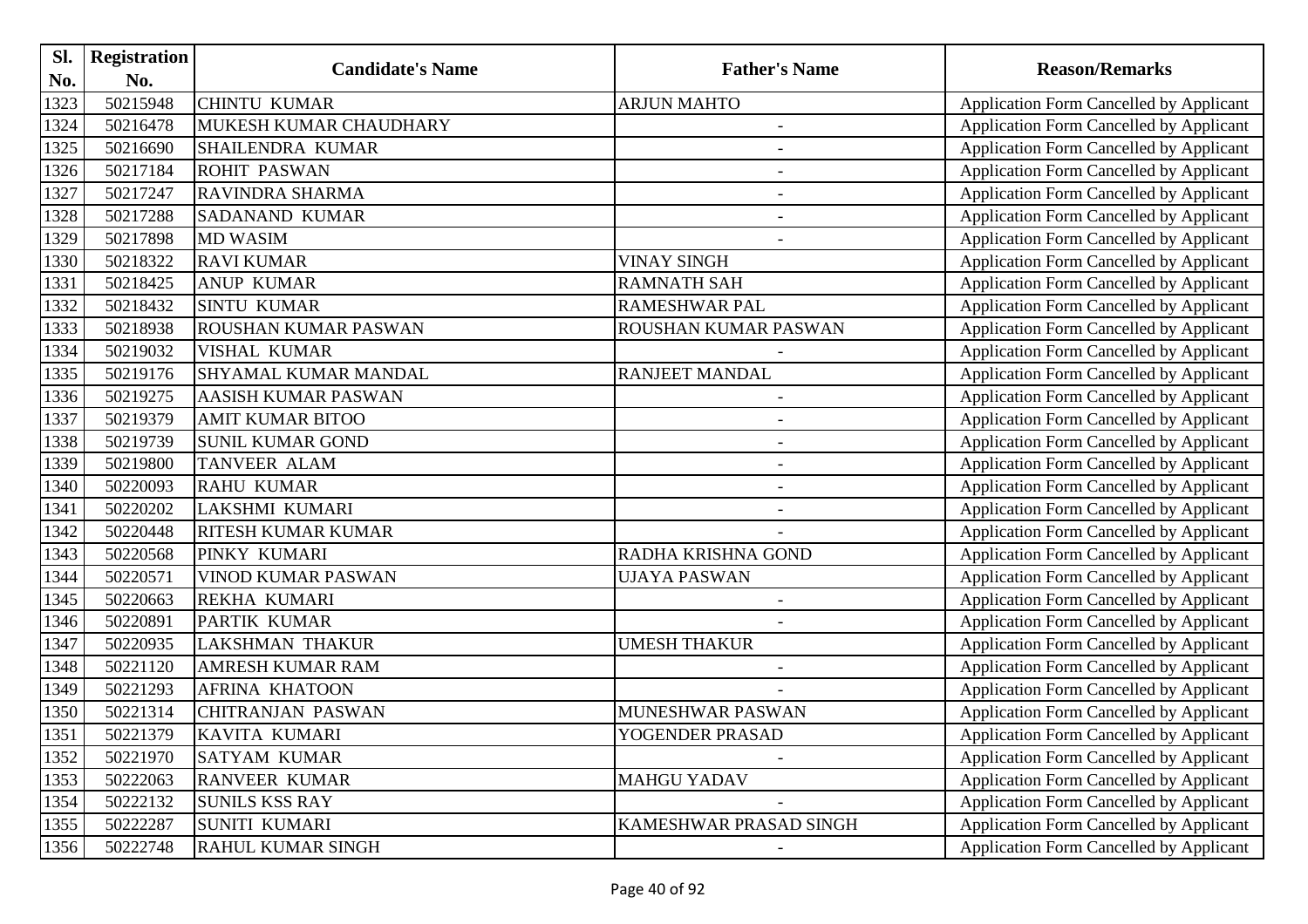| Sl.  | <b>Registration</b> | <b>Candidate's Name</b>       |                                 |                                                |
|------|---------------------|-------------------------------|---------------------------------|------------------------------------------------|
| No.  | No.                 |                               | <b>Father's Name</b>            | <b>Reason/Remarks</b>                          |
| 1357 | 50223210            | <b>JYOTI KUMARI SHAW</b>      |                                 | Application Form Cancelled by Applicant        |
| 1358 | 50223255            | <b>MANIKANT KUMAR</b>         | <b>DHAN KISHOR SAH</b>          | Application Form Cancelled by Applicant        |
| 1359 | 50223297            | <b>GOBIND KUMAR</b>           | <b>ANAND PASWAN</b>             | Application Form Cancelled by Applicant        |
| 1360 | 50223355            | <b>ABHISHEKH KUMAR PANDEY</b> | <b>SHASHIKANT PANDEY</b>        | Application Form Cancelled by Applicant        |
| 1361 | 50223459            | <b>SWEETY KUMARI</b>          |                                 | Application Form Cancelled by Applicant        |
| 1362 | 50224072            | <b>SUMIT KUMAR</b>            | <b>UPENDRA ROY</b>              | Application Form Cancelled by Applicant        |
| 1363 | 50224098            | <b>NAVIN KUMAR</b>            |                                 | Application Form Cancelled by Applicant        |
| 1364 | 50224517            | <b>DROPATI KUMARI</b>         | <b>KAPILDEV YADAV</b>           | Application Form Cancelled by Applicant        |
| 1365 | 50225026            | <b>KIRAN KUMARI</b>           |                                 | Application Form Cancelled by Applicant        |
| 1366 | 50225062            | <b>DHANNJAY KUMAR RAJ</b>     | <b>SURENDRA KUMAR</b>           | Application Form Cancelled by Applicant        |
| 1367 | 50225217            | PRITI KUMARI                  |                                 | Application Form Cancelled by Applicant        |
| 1368 | 50225254            | <b>SWEETI KUMARI</b>          | JAY CHANDRA KUMAR MANDAL        | Application Form Cancelled by Applicant        |
| 1369 | 50225359            | PRITI KUMARI                  |                                 | <b>Application Form Cancelled by Applicant</b> |
| 1370 | 50225561            | HONEY KUMARI                  |                                 | Application Form Cancelled by Applicant        |
| 1371 | 50226178            | <b>BINOD KUMAR</b>            | <b>NANHAK PASWAN</b>            | Application Form Cancelled by Applicant        |
| 1372 | 50226259            | <b>VIKASH KUMAR</b>           | <b>DILIP PASEAN</b>             | Application Form Cancelled by Applicant        |
| 1373 | 50226691            | <b>MANORANJAN KUMAR</b>       | <b>DOMAN DAS</b>                | Application Form Cancelled by Applicant        |
| 1374 | 50226831            | <b>RAVI KUMAR</b>             |                                 | Application Form Cancelled by Applicant        |
| 1375 | 50227158            | <b>SHAMBHU KUMAR</b>          | $\overline{\phantom{a}}$        | Application Form Cancelled by Applicant        |
| 1376 | 50227371            | <b>SOMNATH KUMAR</b>          | $\blacksquare$                  | Application Form Cancelled by Applicant        |
| 1377 | 50227399            | <b>RAJIV KUMAR</b>            |                                 | Application Form Cancelled by Applicant        |
| 1378 | 50227436            | <b>RAKESH KUMAR DAS</b>       | <b>GARBAN DAS</b>               | Application Form Cancelled by Applicant        |
| 1379 | 50227474            | VIKAS KAILASH PAL             |                                 | Application Form Cancelled by Applicant        |
| 1380 | 50227539            | VIMILESH KUMAR YADAV          |                                 | Application Form Cancelled by Applicant        |
| 1381 | 50227701            | <b>SHIVAM KUMAR SINGH</b>     | <b>BAGESHWAR SINGH</b>          | Application Form Cancelled by Applicant        |
| 1382 | 50227828            | <b>MD SIKANDER</b>            |                                 | Application Form Cancelled by Applicant        |
| 1383 | 50227910            | <b>SULIN KUMAR</b>            |                                 | Application Form Cancelled by Applicant        |
| 1384 | 50227913            | <b>DEEPAK KUMAR</b>           | <b>BIRENDRA KUMAR CHAUDHARY</b> | <b>Application Form Cancelled by Applicant</b> |
| 1385 | 50227967            | <b>RAMGAYAN YADAV</b>         |                                 | <b>Application Form Cancelled by Applicant</b> |
| 1386 | 50227977            | <b>JITENDRA KUMAR</b>         | <b>JITENDRA KUMAR</b>           | Application Form Cancelled by Applicant        |
| 1387 | 50228052            | <b>ANU DEVI</b>               |                                 | Application Form Cancelled by Applicant        |
| 1388 | 50228141            | RAJNATH CHAUHAN               |                                 | Application Form Cancelled by Applicant        |
| 1389 | 50228316            | <b>BIRESH KUMAR</b>           | <b>BIMAL DAS</b>                | <b>Application Form Cancelled by Applicant</b> |
| 1390 | 50228407            | <b>BAMBAM KUMAR</b>           | RAMSHARAN TANTI                 | Application Form Cancelled by Applicant        |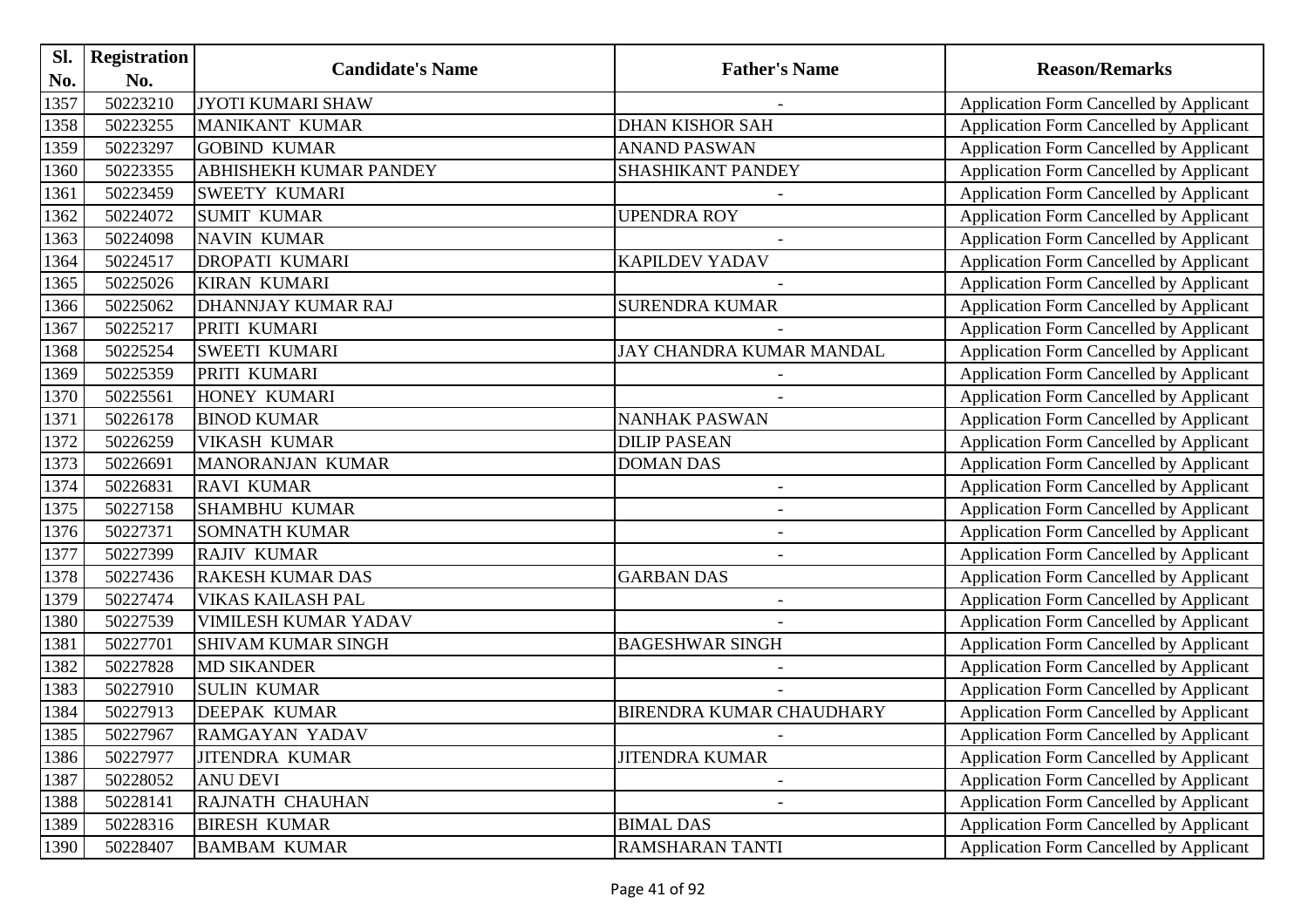| Sl.  | <b>Registration</b> |                             | <b>Father's Name</b>       |                                                |
|------|---------------------|-----------------------------|----------------------------|------------------------------------------------|
| No.  | No.                 | <b>Candidate's Name</b>     |                            | <b>Reason/Remarks</b>                          |
| 1391 | 50229031            | DHARMENDRA KUMAR RAM        | <b>SRINIVASH RAM</b>       | Application Form Cancelled by Applicant        |
| 1392 | 50229085            | <b>MURLIDHAR</b>            |                            | Application Form Cancelled by Applicant        |
| 1393 | 50229200            | DHARMENDRA KUMAR            | RAJ KUMAR PRASAD           | <b>Application Form Cancelled by Applicant</b> |
| 1394 | 50229225            | <b>JAPHAR HUSSAIN</b>       |                            | Application Form Cancelled by Applicant        |
| 1395 | 50229285            | <b>NEHA SINGH</b>           |                            | <b>Application Form Cancelled by Applicant</b> |
| 1396 | 50229299            | <b>ARTI KUMARI</b>          |                            | Application Form Cancelled by Applicant        |
| 1397 | 50229399            | <b>ROUSHAN RAJ</b>          | <b>TULSHI PASWAN</b>       | Application Form Cancelled by Applicant        |
| 1398 | 50230266            | DHARMENDRA KUMAR            | <b>RAJ KUMAR PRASAD</b>    | <b>Application Form Cancelled by Applicant</b> |
| 1399 | 50230277            | <b>BABLOO PRASAD</b>        | <b>ACHELAL PRASAD</b>      | Application Form Cancelled by Applicant        |
| 1400 | 50230374            | CHHHOTELAL KUMAR YADAV      | $\overline{\phantom{a}}$   | Application Form Cancelled by Applicant        |
| 1401 | 50230793            | PRAGYA KUMARI               |                            | Application Form Cancelled by Applicant        |
| 1402 | 50230872            | <b>ASHOK KUMAR BHARTI</b>   |                            | Application Form Cancelled by Applicant        |
| 1403 | 50230990            | <b>AMIT DHIMAN</b>          |                            | Application Form Cancelled by Applicant        |
| 1404 | 50231144            | <b>GANGESH GUNJAN KUMAR</b> | DAYANAND SINGH             | Application Form Cancelled by Applicant        |
| 1405 | 50231394            | <b>BIBHA KUMARI</b>         | $\overline{\phantom{a}}$   | <b>Application Form Cancelled by Applicant</b> |
| 1406 | 50231755            | PUJA KUMARI                 |                            | Application Form Cancelled by Applicant        |
| 1407 | 50232206            | <b>GAUTAM KUMAR</b>         |                            | <b>Application Form Cancelled by Applicant</b> |
| 1408 | 50232215            | <b>ROHIT KUMAR</b>          | <b>SUNIL CHAUDHARY</b>     | Application Form Cancelled by Applicant        |
| 1409 | 50232462            | <b>RUBY KUMARI</b>          | <b>RUBY KUMARI</b>         | Application Form Cancelled by Applicant        |
| 1410 | 50232609            | <b>SANTOSH KUMAR</b>        | RUPNARAYAN YADAV           | <b>Application Form Cancelled by Applicant</b> |
| 1411 | 50232700            | <b>SACHIN KUMAR</b>         | <b>SHIVMURAT PASI</b>      | Application Form Cancelled by Applicant        |
| 1412 | 50232801            | ARJUN KUMAR PRASAD          | <b>UDAY SHANKER PRASAD</b> | <b>Application Form Cancelled by Applicant</b> |
| 1413 | 50233306            | <b>SAURAV KUMAR</b>         | <b>DHARMVIR SINGH</b>      | Application Form Cancelled by Applicant        |
| 1414 | 50233499            | <b>DIPANKAR KUMAR</b>       | <b>NABAL YADAV</b>         | Application Form Cancelled by Applicant        |
| 1415 | 50233519            | <b>SUNITA DEVI</b>          | $\overline{\phantom{a}}$   | Application Form Cancelled by Applicant        |
| 1416 | 50233601            | <b>ARUN KUMAR BAITHA</b>    | $\blacksquare$             | Application Form Cancelled by Applicant        |
| 1417 | 50233652            | RAMBABU DEBARIKI            |                            | Application Form Cancelled by Applicant        |
| 1418 | 50233672            | <b>MANISH KUMAR SINGH</b>   | <b>GHANSHYAM SINGH</b>     | Application Form Cancelled by Applicant        |
| 1419 | 50233822            | <b>CHANDRAKISHOR KUMAR</b>  | <b>RAJENDRA YADAV</b>      | Application Form Cancelled by Applicant        |
| 1420 | 50233840            | <b>RAHIL KUMAR</b>          |                            | Application Form Cancelled by Applicant        |
| 1421 | 50233897            | <b>DILIP KUMAR</b>          | HARKIT PRASAD MAHTO        | Application Form Cancelled by Applicant        |
| 1422 | 50233920            | <b>SAROJ KUMAR</b>          |                            | Application Form Cancelled by Applicant        |
| 1423 | 50234010            | <b>AMIT BHARTI</b>          | MUKESH PRASAD SINGH        | Application Form Cancelled by Applicant        |
| 1424 | 50234349            | KAJU KUMAR                  | <b>SHAMBHU RAJAK</b>       | Application Form Cancelled by Applicant        |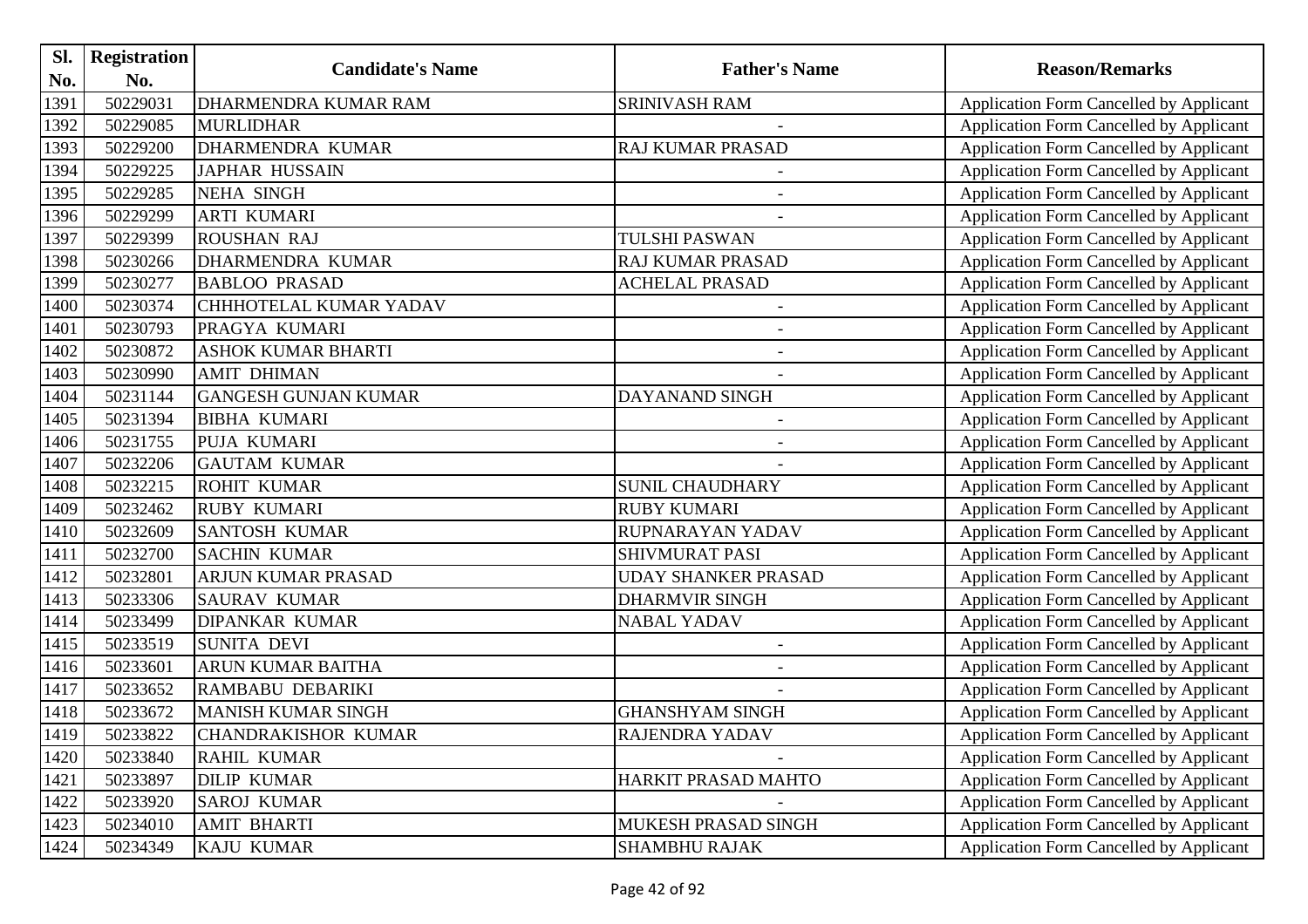| Sl.  | <b>Registration</b> | <b>Candidate's Name</b>   |                          |                                                |
|------|---------------------|---------------------------|--------------------------|------------------------------------------------|
| No.  | No.                 |                           | <b>Father's Name</b>     | <b>Reason/Remarks</b>                          |
| 1425 | 50234660            | PUSHPENDRA KUMAR          |                          | Application Form Cancelled by Applicant        |
| 1426 | 50234870            | <b>ANJU KUMARI</b>        | <b>DINESH PASWAN</b>     | Application Form Cancelled by Applicant        |
| 1427 | 50234910            | <b>ASMIT KUMAR</b>        |                          | Application Form Cancelled by Applicant        |
| 1428 | 50234957            | <b>AMAR KUMAR</b>         | <b>MUNNI LAL RAM</b>     | Application Form Cancelled by Applicant        |
| 1429 | 50235001            | <b>RUPESH KUMAR</b>       | <b>KARU PASWAN</b>       | <b>Application Form Cancelled by Applicant</b> |
| 1430 | 50235013            | <b>PRAMOD KUMAR</b>       | <b>SHIV BARAN PRASAD</b> | Application Form Cancelled by Applicant        |
| 1431 | 50235248            | KHUSHBU KUMARI            |                          | Application Form Cancelled by Applicant        |
| 1432 | 50235312            | <b>SUMAN KUMAR MANDAL</b> | $\overline{\phantom{a}}$ | <b>Application Form Cancelled by Applicant</b> |
| 1433 | 50235379            | <b>RAJESH KUMAR YADAV</b> | $\blacksquare$           | Application Form Cancelled by Applicant        |
| 1434 | 50235394            | <b>RAUSHAN KUMAR</b>      |                          | Application Form Cancelled by Applicant        |
| 1435 | 50235565            | <b>MUKESH DAS</b>         | <b>JAGDISH DAS</b>       | Application Form Cancelled by Applicant        |
| 1436 | 50235790            | <b>PREM KUMAR RAY</b>     | RAVINDRA KUMAR RAY       | Application Form Cancelled by Applicant        |
| 1437 | 50235818            | <b>SURAJ KUMAR</b>        | <b>SHANKAR PASWAN</b>    | Application Form Cancelled by Applicant        |
| 1438 | 50236205            | <b>ROHIT KUMAR</b>        | PRAKASH YADAV            | <b>Application Form Cancelled by Applicant</b> |
| 1439 | 50236402            | MD EHSAN                  |                          | <b>Application Form Cancelled by Applicant</b> |
| 1440 | 50236772            | <b>ASHISH KUMAR</b>       | <b>ARUN PRASAD YADAV</b> | Application Form Cancelled by Applicant        |
| 1441 | 50237002            | PRITY KUMARI              |                          | <b>Application Form Cancelled by Applicant</b> |
| 1442 | 50237475            | <b>DHANIK LAL MANDAL</b>  | <b>LALIT YADAV</b>       | <b>Application Form Cancelled by Applicant</b> |
| 1443 | 50237804            | <b>AJAY KUMAR RAM</b>     |                          | Application Form Cancelled by Applicant        |
| 1444 | 50237940            | RAJENDRA KUMAR SARDAR     | <b>VIJAY SARDAR</b>      | <b>Application Form Cancelled by Applicant</b> |
| 1445 | 50238013            | <b>SHAILESH KUMAR</b>     | $\overline{\phantom{a}}$ | Application Form Cancelled by Applicant        |
| 1446 | 50238065            | <b>RAJESH CHAUDHARY</b>   | $\overline{\phantom{a}}$ | <b>Application Form Cancelled by Applicant</b> |
| 1447 | 50238418            | <b>DIVANSHU KUMAR</b>     |                          | Application Form Cancelled by Applicant        |
| 1448 | 50238951            | <b>RITA KUMARI</b>        | $\overline{\phantom{a}}$ | Application Form Cancelled by Applicant        |
| 1449 | 50239223            | <b>NEHA PARVEEN</b>       | $\overline{\phantom{a}}$ | Application Form Cancelled by Applicant        |
| 1450 | 50239757            | <b>PAWAN KUMAR</b>        | $\blacksquare$           | Application Form Cancelled by Applicant        |
| 1451 | 50239891            | <b>GUDDU PASWAN</b>       | $\overline{\phantom{a}}$ | Application Form Cancelled by Applicant        |
| 1452 | 50240074            | <b>RAVIRANJAN SAH</b>     |                          | Application Form Cancelled by Applicant        |
| 1453 | 50240237            | NIRANJAN KUMAR            |                          | Application Form Cancelled by Applicant        |
| 1454 | 50240318            | <b>KARAN KUMAR</b>        |                          | <b>Application Form Cancelled by Applicant</b> |
| 1455 | 50240375            | <b>SANJEET PASWAN</b>     |                          | <b>Application Form Cancelled by Applicant</b> |
| 1456 | 50240660            | PINTU PASWAN              | <b>DASHRATH PASWAN</b>   | <b>Application Form Cancelled by Applicant</b> |
| 1457 | 50240692            | <b>ANTU PASWAN</b>        |                          | Application Form Cancelled by Applicant        |
| 1458 | 50240710            | <b>CHANDAAN RAM</b>       | $\overline{\phantom{a}}$ | Application Form Cancelled by Applicant        |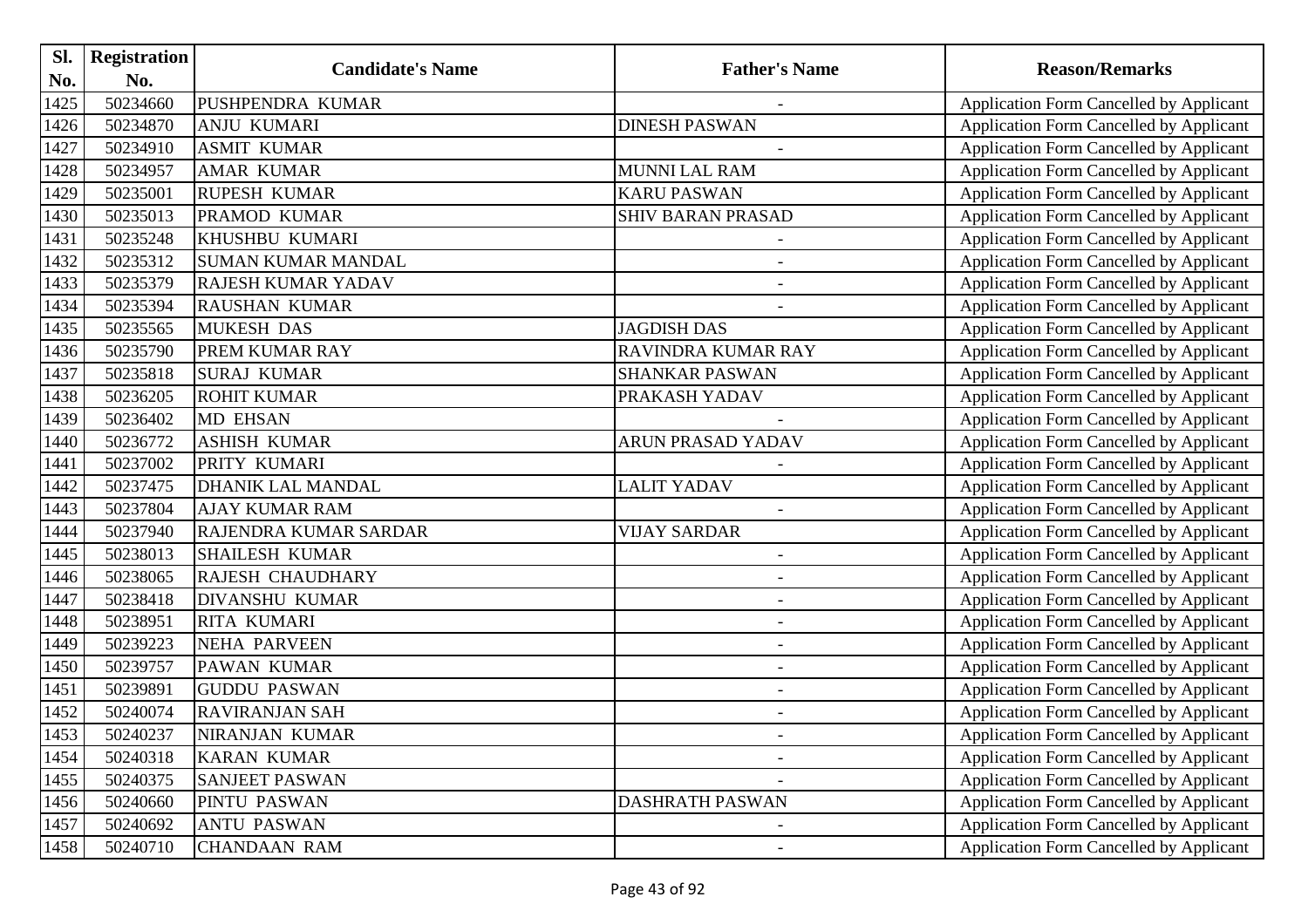| SI.  | <b>Registration</b> |                           |                          |                                                |
|------|---------------------|---------------------------|--------------------------|------------------------------------------------|
| No.  | No.                 | <b>Candidate's Name</b>   | <b>Father's Name</b>     | <b>Reason/Remarks</b>                          |
| 1459 | 50240834            | SNEHA KUMARI              | DIVAKAR KUMAR YADAV      | Application Form Cancelled by Applicant        |
| 1460 | 50240909            | <b>ABHISHEK KUMAR</b>     | <b>DILIP KUMAR</b>       | Application Form Cancelled by Applicant        |
| 1461 | 50240988            | <b>SUNIL RAM</b>          |                          | Application Form Cancelled by Applicant        |
| 1462 | 50241027            | PUJA KUMARI               | <b>SURENDRA PRASAD</b>   | Application Form Cancelled by Applicant        |
| 1463 | 50241050            | <b>ANCHAL KUMARI</b>      |                          | Application Form Cancelled by Applicant        |
| 1464 | 50241212            | PARSHURAM KUMAR           | <b>RAVINDRA KUMAR</b>    | <b>Application Form Cancelled by Applicant</b> |
| 1465 | 50241349            | <b>SAPANA BHARTI</b>      |                          | Application Form Cancelled by Applicant        |
| 1466 | 50241475            | <b>DHANU PASWAN</b>       |                          | Application Form Cancelled by Applicant        |
| 1467 | 50241534            | <b>ROHIT KUMAR</b>        | PRAKASH YADAV            | Application Form Cancelled by Applicant        |
| 1468 | 50241739            | <b>INDRANI KHAMARU</b>    |                          | <b>Application Form Cancelled by Applicant</b> |
| 1469 | 50241829            | <b>TIYA KUMAR KUMARI</b>  | AJAY VISHWAKARMA         | Application Form Cancelled by Applicant        |
| 1470 | 50241873            | <b>DIPESH KUMAR</b>       |                          | Application Form Cancelled by Applicant        |
| 1471 | 50241960            | <b>KAPPO KUMAR RAM</b>    |                          | Application Form Cancelled by Applicant        |
| 1472 | 50241965            | <b>SINTU KUMAR</b>        | <b>RAJESH DAS</b>        | <b>Application Form Cancelled by Applicant</b> |
| 1473 | 50242175            | <b>MANISH KUMAR</b>       | <b>TULSI SINGH</b>       | Application Form Cancelled by Applicant        |
| 1474 | 50242232            | PANADAV KUMAR             |                          | Application Form Cancelled by Applicant        |
| 1475 | 50242238            | <b>SONU KUMAR RAJAK</b>   | <b>AMBIKA RAJAK</b>      | Application Form Cancelled by Applicant        |
| 1476 | 50242335            | NANDAN KUMAR              |                          | <b>Application Form Cancelled by Applicant</b> |
| 1477 | 50242459            | <b>BINITA KUMARI</b>      |                          | Application Form Cancelled by Applicant        |
| 1478 | 50242532            | <b>SUSMITA KUMARI</b>     | PRAMOD SINGH             | Application Form Cancelled by Applicant        |
| 1479 | 50242679            | PUSHKAR SHARMA            | RAMNARESH SHARMA         | Application Form Cancelled by Applicant        |
| 1480 | 50242692            | <b>SHOBHA KUMARI</b>      |                          | Application Form Cancelled by Applicant        |
| 1481 | 50242833            | <b>PANO DEVI</b>          | SHIVNARAYAN YADAV        | Application Form Cancelled by Applicant        |
| 1482 | 50242912            | <b>RAJU KUMAR KAMTI</b>   | <b>SHARVAN KAMTI</b>     | Application Form Cancelled by Applicant        |
| 1483 | 50243258            | KAJAL KUMARI              | $\blacksquare$           | Application Form Cancelled by Applicant        |
| 1484 | 50243289            | <b>SANTOSH KUMAR</b>      | $\overline{\phantom{a}}$ | Application Form Cancelled by Applicant        |
| 1485 | 50243362            | <b>BHAVESH KUMAR</b>      | $\overline{\phantom{a}}$ | Application Form Cancelled by Applicant        |
| 1486 | 50243510            | <b>SUMIT KUMAR TIWARI</b> |                          | Application Form Cancelled by Applicant        |
| 1487 | 50243578            | <b>RAJU KUMAR SAHU</b>    |                          | Application Form Cancelled by Applicant        |
| 1488 | 50243582            | <b>ROSHANI KUMARI</b>     |                          | Application Form Cancelled by Applicant        |
| 1489 | 50244053            | <b>AMIT KUMAR DAS</b>     |                          | <b>Application Form Cancelled by Applicant</b> |
| 1490 | 50244319            | <b>SANJEETA KUMAR</b>     | $\overline{\phantom{a}}$ | <b>Application Form Cancelled by Applicant</b> |
| 1491 | 50244705            | <b>RAVI RANJAN KUMAR</b>  | $\overline{\phantom{a}}$ | Application Form Cancelled by Applicant        |
| 1492 | 50244765            | MUKESH RAUSHAN KUMAR      |                          | <b>Application Form Cancelled by Applicant</b> |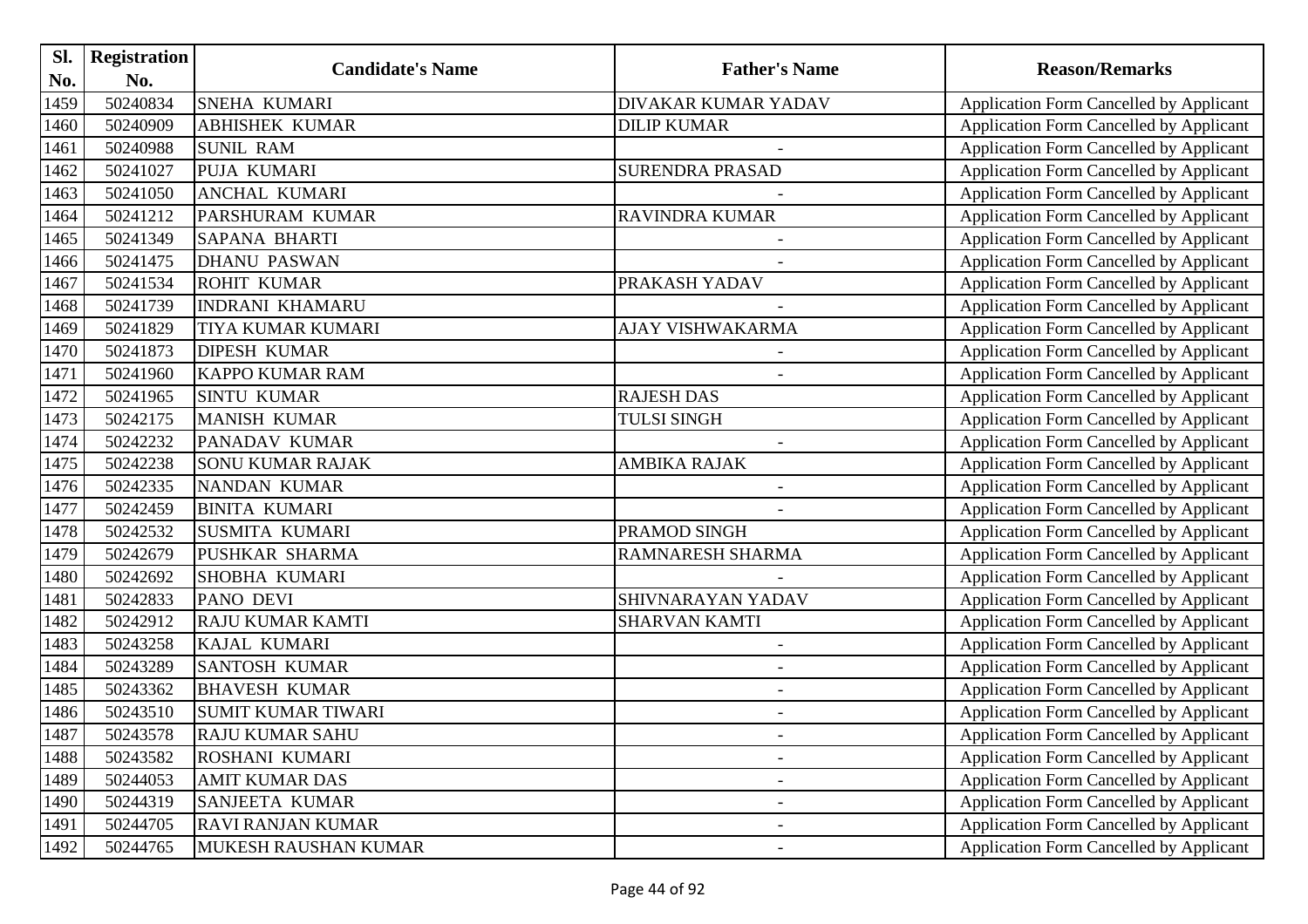| Sl.  | <b>Registration</b> |                             |                          |                                                |
|------|---------------------|-----------------------------|--------------------------|------------------------------------------------|
| No.  | No.                 | <b>Candidate's Name</b>     | <b>Father's Name</b>     | <b>Reason/Remarks</b>                          |
| 1493 | 50244771            | <b>ARTI KUMARI</b>          |                          | Application Form Cancelled by Applicant        |
| 1494 | 50244846            | <b>SUMAN KUMAR</b>          |                          | Application Form Cancelled by Applicant        |
| 1495 | 50244906            | <b>RAHUL KUMAR SINGH</b>    | <b>BRAJ NANDAN SINGH</b> | Application Form Cancelled by Applicant        |
| 1496 | 50244958            | <b>MIRA KUMARI</b>          |                          | Application Form Cancelled by Applicant        |
| 1497 | 50245025            | <b>NISHA BHARTI</b>         | YUGESHWAR THAKUR         | Application Form Cancelled by Applicant        |
| 1498 | 50245208            | PUNAM KUMARI                |                          | <b>Application Form Cancelled by Applicant</b> |
| 1499 | 50245821            | <b>RAJENDRA THAKUR</b>      |                          | Application Form Cancelled by Applicant        |
| 1500 | 50245874            | <b>NAZIR KUMAR PASWAN</b>   | YOGI PASWAN              | <b>Application Form Cancelled by Applicant</b> |
| 1501 | 50245983            | <b>POOJA</b>                | <b>NAGENDRA</b>          | Application Form Cancelled by Applicant        |
| 1502 | 50246035            | <b>AJIT KUMAR</b>           | <b>AJIT KUMAR</b>        | Application Form Cancelled by Applicant        |
| 1503 | 50246107            | <b>MUNNA KUMAR</b>          | <b>JITENDRA PRASAD</b>   | Application Form Cancelled by Applicant        |
| 1504 | 50246311            | MUNNI KUMARI                |                          | Application Form Cancelled by Applicant        |
| 1505 | 50246373            | <b>MANU RAM</b>             | PRADIP RAM               | Application Form Cancelled by Applicant        |
| 1506 | 50246518            | <b>RAJU KUMAR</b>           |                          | <b>Application Form Cancelled by Applicant</b> |
| 1507 | 50246662            | <b>MITHUN RAVIDAS</b>       |                          | Application Form Cancelled by Applicant        |
| 1508 | 50247256            | <b>DINESH KUMAR DIWAKAR</b> | <b>RAVINDRA SINGH</b>    | Application Form Cancelled by Applicant        |
| 1509 | 50247408            | <b>AMAN KUMAR</b>           | $\overline{\phantom{a}}$ | Application Form Cancelled by Applicant        |
| 1510 | 50247414            | <b>AMRENDRA PRATAP</b>      |                          | Application Form Cancelled by Applicant        |
| 1511 | 50247450            | <b>ROHIT FULO MANDAL</b>    |                          | Application Form Cancelled by Applicant        |
| 1512 | 50247903            | PUNAM KUMARI                |                          | Application Form Cancelled by Applicant        |
| 1513 | 50247911            | PANKAJ KUMAR UPADHYAY       | TARKESHWAR UPADHYAY      | Application Form Cancelled by Applicant        |
| 1514 | 50248051            | <b>MONU KUMAR</b>           | SATENDRA PRASAD          | Application Form Cancelled by Applicant        |
| 1515 | 50248315            | <b>UTKARSH KUMAR</b>        |                          | Application Form Cancelled by Applicant        |
| 1516 | 50248605            | <b>ANUJ KUMAR</b>           | $\overline{a}$           | Application Form Cancelled by Applicant        |
| 1517 | 50249255            | PRIYANKA KUMARI             |                          | Application Form Cancelled by Applicant        |
| 1518 | 50249341            | <b>AMRITA KUMARI</b>        |                          | Application Form Cancelled by Applicant        |
| 1519 | 50249416            | <b>RITA KUMARI</b>          | <b>BASO RAVIDAS</b>      | Application Form Cancelled by Applicant        |
| 1520 | 50249576            | <b>GANESH KUMAR KAMAT</b>   | DEVNARAYAN YADAV         | <b>Application Form Cancelled by Applicant</b> |
| 1521 | 50250062            | <b>RAVI BHUSHAN KUMAR</b>   |                          | <b>Application Form Cancelled by Applicant</b> |
| 1522 | 50250075            | VISHAL VISHWAKARMA          |                          | Application Form Cancelled by Applicant        |
| 1523 | 50250391            | <b>SUJEET KUMAR</b>         |                          | Application Form Cancelled by Applicant        |
| 1524 | 50250537            | <b>SANJEET KUMAR</b>        |                          | Application Form Cancelled by Applicant        |
| 1525 | 50250953            | <b>DEVASHISH KUMAR</b>      | <b>DEVASHISH KUMAR</b>   | <b>Application Form Cancelled by Applicant</b> |
| 1526 | 50251091            | <b>SUMANT KUMAR</b>         | <b>ARVIND THAKUR</b>     | Application Form Cancelled by Applicant        |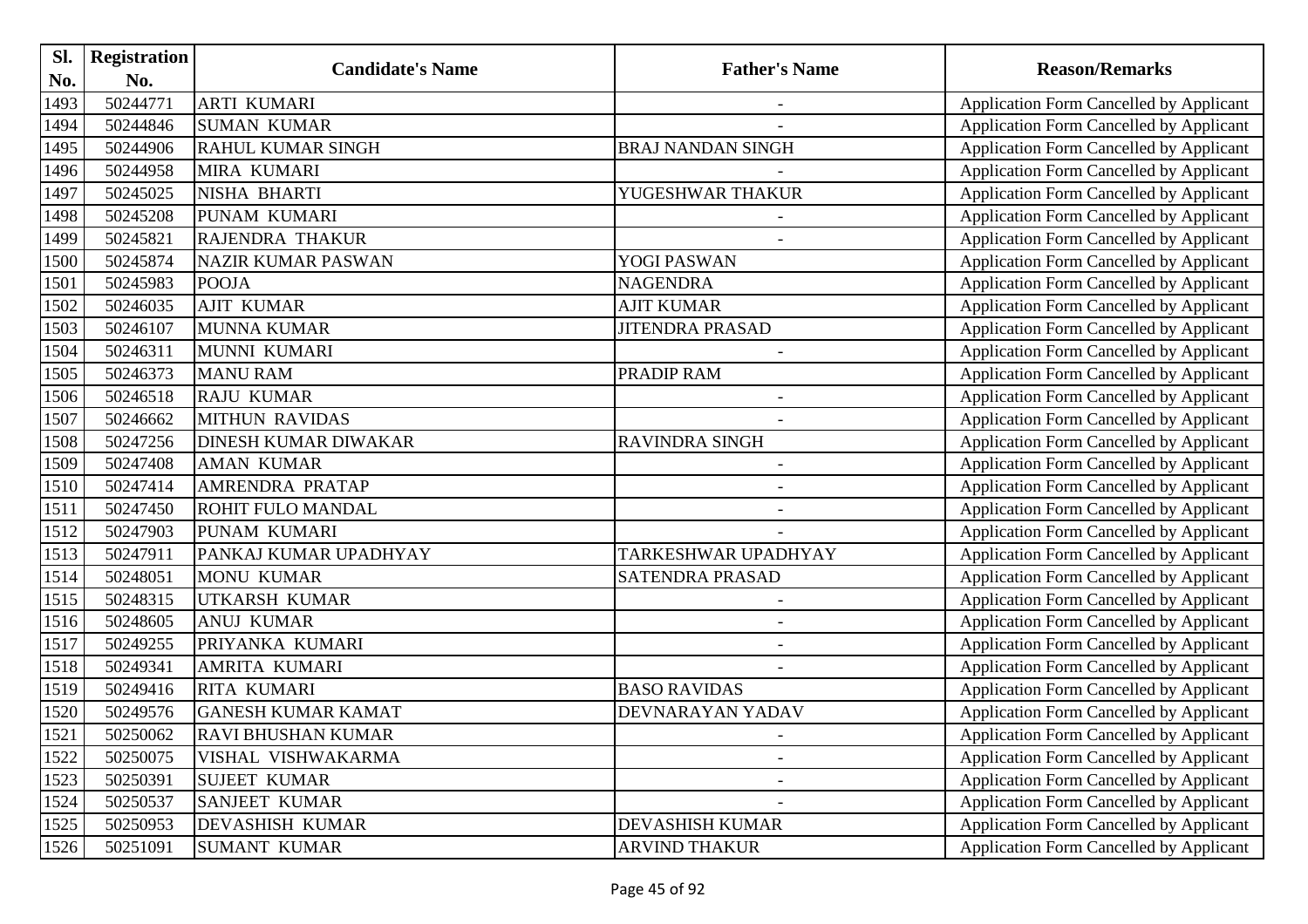| Sl.  | <b>Registration</b> | <b>Candidate's Name</b>    |                           |                                                |
|------|---------------------|----------------------------|---------------------------|------------------------------------------------|
| No.  | No.                 |                            | <b>Father's Name</b>      | <b>Reason/Remarks</b>                          |
| 1527 | 50251101            | <b>VIPIN KUMAR</b>         | PRABHU RAM                | Application Form Cancelled by Applicant        |
| 1528 | 50251196            | <b>RAJESH KUMAR</b>        |                           | Application Form Cancelled by Applicant        |
| 1529 | 50251315            | <b>SANTOSH KUMAR YADAV</b> | SANTOSH KUMAR YADAV       | <b>Application Form Cancelled by Applicant</b> |
| 1530 | 50251600            | <b>SONU KUMAR</b>          |                           | Application Form Cancelled by Applicant        |
| 1531 | 50251630            | ANAND KUMAR RAJAK          | RAJENDRA PRSAD KESHRI     | <b>Application Form Cancelled by Applicant</b> |
| 1532 | 50251662            | <b>RAJESH KUMAR</b>        | <b>KEDAR RAY</b>          | Application Form Cancelled by Applicant        |
| 1533 | 50251681            | <b>BEAUTY KUMARI</b>       | SUDHAKAR MANDAL           | <b>Application Form Cancelled by Applicant</b> |
| 1534 | 50252040            | <b>PRITAM</b>              |                           | <b>Application Form Cancelled by Applicant</b> |
| 1535 | 50252266            | DHANANJAY KUMAR PANDEY     | DHANANJAY KUMAR PANDEY    | Application Form Cancelled by Applicant        |
| 1536 | 50252307            | CHANDRIKA KUMARI           |                           | <b>Application Form Cancelled by Applicant</b> |
| 1537 | 50252326            | <b>JAY PRAKASH YADAV</b>   | <b>SWAMBAR PRASAD</b>     | Application Form Cancelled by Applicant        |
| 1538 | 50252771            | <b>SUNITA KUMARI</b>       |                           | Application Form Cancelled by Applicant        |
| 1539 | 50252907            | <b>RAHUL KUMAR</b>         | <b>MANOJ KUMAR PASWAN</b> | <b>Application Form Cancelled by Applicant</b> |
| 1540 | 50252939            | <b>DEEPAK KUMAR</b>        |                           | <b>Application Form Cancelled by Applicant</b> |
| 1541 | 50252942            | <b>SMITA KUMARI</b>        |                           | Application Form Cancelled by Applicant        |
| 1542 | 50253295            | <b>INDAL PASWAN</b>        | <b>SANKAR PASWAN</b>      | Application Form Cancelled by Applicant        |
| 1543 | 50253490            | <b>RAGINI KUMARI RAM</b>   | <b>MANOJ RAM</b>          | <b>Application Form Cancelled by Applicant</b> |
| 1544 | 50253511            | <b>DILKHUSH KUMAR</b>      | SADANAND PRASAD SINGH     | <b>Application Form Cancelled by Applicant</b> |
| 1545 | 50253546            | <b>AMARJEET KUMAR</b>      |                           | <b>Application Form Cancelled by Applicant</b> |
| 1546 | 50253809            | <b>GOVIND YADAV</b>        |                           | Application Form Cancelled by Applicant        |
| 1547 | 50253989            | <b>BHEEM RAVIDAS</b>       | <b>RAMBHAJJO RAVIDAS</b>  | Application Form Cancelled by Applicant        |
| 1548 | 50254199            | <b>SANDIP KUMAR</b>        | <b>UMESH YADAV</b>        | Application Form Cancelled by Applicant        |
| 1549 | 50254841            | <b>SANTOSH KUMAR YADAV</b> |                           | Application Form Cancelled by Applicant        |
| 1550 | 50254945            | <b>RAVIKANT KUMAR</b>      |                           | <b>Application Form Cancelled by Applicant</b> |
| 1551 | 50255040            | <b>SHWETA KUMARI</b>       | <b>BIKRAMA PANDEY</b>     | <b>Application Form Cancelled by Applicant</b> |
| 1552 | 50255140            | PRATIMA KUMARI             |                           | Application Form Cancelled by Applicant        |
| 1553 | 50255314            | <b>BALMIKI BIND</b>        | $\overline{\phantom{0}}$  | Application Form Cancelled by Applicant        |
| 1554 | 50255342            | <b>RAHUL KUMAR</b>         |                           | Application Form Cancelled by Applicant        |
| 1555 | 50255356            | PINTU KUMAR DAS            |                           | <b>Application Form Cancelled by Applicant</b> |
| 1556 | 50255539            | VIKASH KUMAR               |                           | Application Form Cancelled by Applicant        |
| 1557 | 50255545            | <b>BIMLESH KUMAR</b>       | <b>RAJA RAM PASWAN</b>    | Application Form Cancelled by Applicant        |
| 1558 | 50255648            | <b>VIKASH KUMAR</b>        |                           | <b>Application Form Cancelled by Applicant</b> |
| 1559 | 50255675            | <b>BHEEM RAVIDAS</b>       |                           | <b>Application Form Cancelled by Applicant</b> |
| 1560 | 50255793            | <b>AJAY KUMAR</b>          | $\overline{\phantom{a}}$  | Application Form Cancelled by Applicant        |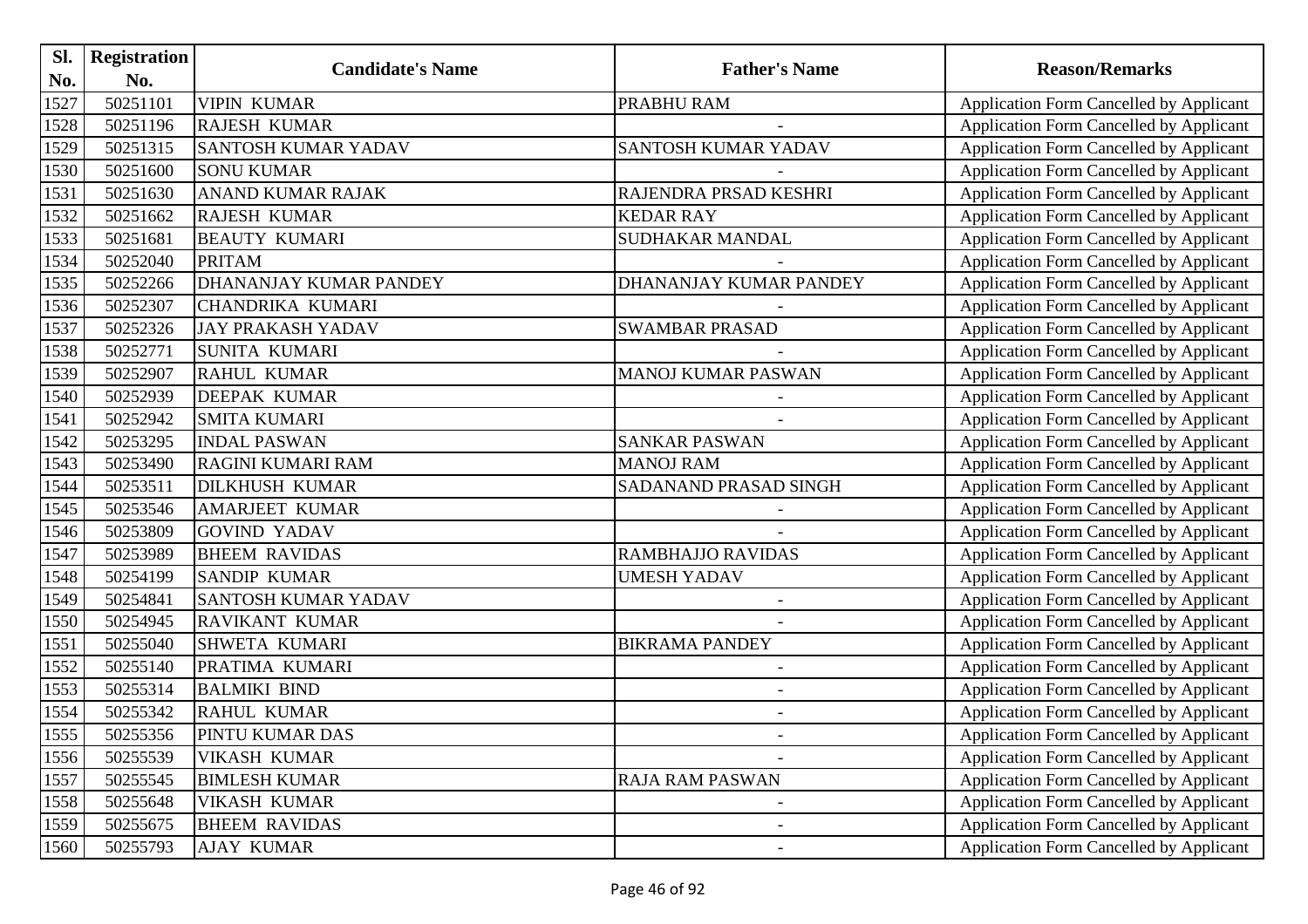| Sl.  | <b>Registration</b> |                               | <b>Father's Name</b>     |                                                |
|------|---------------------|-------------------------------|--------------------------|------------------------------------------------|
| No.  | No.                 | <b>Candidate's Name</b>       |                          | <b>Reason/Remarks</b>                          |
| 1561 | 50255819            | <b>MUKESH KUMAR</b>           | <b>ABHIMANYU RAM</b>     | Application Form Cancelled by Applicant        |
| 1562 | 50255994            | <b>SUDHIR KUMAR RAM</b>       | <b>SURENDRA RAM</b>      | Application Form Cancelled by Applicant        |
| 1563 | 50256031            | <b>ABHISHEK KUMAR</b>         | <b>MANOJ PASWAN</b>      | Application Form Cancelled by Applicant        |
| 1564 | 50256186            | <b>RAJU KUMAR</b>             | <b>NANDU YADEV</b>       | Application Form Cancelled by Applicant        |
| 1565 | 50256229            | <b>SUBHASH KUMAR</b>          |                          | Application Form Cancelled by Applicant        |
| 1566 | 50256243            | <b>PAPPU YADAV</b>            | <b>SURAJ YADAV</b>       | Application Form Cancelled by Applicant        |
| 1567 | 50256258            | <b>MANTU KUMAR RAM</b>        | VISHNU DEV RAM           | Application Form Cancelled by Applicant        |
| 1568 | 50256297            | VINOD KUMAR PASWAN            | <b>SARYUG PASWAN</b>     | Application Form Cancelled by Applicant        |
| 1569 | 50256428            | <b>LOVE KUMAR</b>             |                          | Application Form Cancelled by Applicant        |
| 1570 | 50256468            | <b>RAJU KUMAR CHOUDHARY</b>   | $\overline{\phantom{a}}$ | Application Form Cancelled by Applicant        |
| 1571 | 50256652            | <b>SURAJ KUMAR SARDAR</b>     |                          | Application Form Cancelled by Applicant        |
| 1572 | 50257032            | <b>BAIDHNATH PASWAN</b>       | LAL MOHAN PASWAN         | Application Form Cancelled by Applicant        |
| 1573 | 50257033            | MONIKA KUMARI                 |                          | Application Form Cancelled by Applicant        |
| 1574 | 50257247            | <b>RAM JATAN PASWAN</b>       | PRAYAG PASWAN            | <b>Application Form Cancelled by Applicant</b> |
| 1575 | 50257431            | SATYAPRAKASH                  |                          | <b>Application Form Cancelled by Applicant</b> |
| 1576 | 50257567            | <b>RAJEEV KUMAR</b>           | <b>RAJEEV KUMAR</b>      | Application Form Cancelled by Applicant        |
| 1577 | 50257785            | <b>VIPIN BABHANGAMA KUMAR</b> | $\overline{\phantom{a}}$ | Application Form Cancelled by Applicant        |
| 1578 | 50258323            | <b>DHARMENDRA KUMAR</b>       |                          | Application Form Cancelled by Applicant        |
| 1579 | 50258536            | <b>MANU MAHARAJ</b>           |                          | Application Form Cancelled by Applicant        |
| 1580 | 50258553            | <b>RAJESH RAI</b>             | <b>SHIVBACHAN RAY</b>    | Application Form Cancelled by Applicant        |
| 1581 | 50258580            | <b>UTTAM KUMAR</b>            |                          | Application Form Cancelled by Applicant        |
| 1582 | 50258673            | <b>ROCKY KUMAR</b>            |                          | Application Form Cancelled by Applicant        |
| 1583 | 50258757            | <b>VIKARAM KUMAR</b>          | <b>DILIP KUMAR MEHTA</b> | Application Form Cancelled by Applicant        |
| 1584 | 50258922            | <b>NEHA PASWAN</b>            |                          | Application Form Cancelled by Applicant        |
| 1585 | 50258981            | PRABHAT KUMAR MANBAL          |                          | Application Form Cancelled by Applicant        |
| 1586 | 50259053            | <b>MANISH KUMAR</b>           | <b>ARJUN SHARMA</b>      | Application Form Cancelled by Applicant        |
| 1587 | 50259320            | <b>RITESH KUMAR</b>           | <b>KRITYANAND MANDAL</b> | Application Form Cancelled by Applicant        |
| 1588 | 50259489            | <b>SAMTA KUMARI</b>           |                          | Application Form Cancelled by Applicant        |
| 1589 | 50259985            | MADHULIKA BHARTI              |                          | <b>Application Form Cancelled by Applicant</b> |
| 1590 | 50260008            | <b>RAVI KUMAR</b>             | <b>KHUBLAL PRASAD</b>    | <b>Application Form Cancelled by Applicant</b> |
| 1591 | 50260244            | DHARMVEER KUMAR RAM           |                          | Application Form Cancelled by Applicant        |
| 1592 | 50260328            | <b>LALIT KUMAR MAHTO</b>      | LALIT KUMAR MAHTO        | Application Form Cancelled by Applicant        |
| 1593 | 50260373            | MUNMUN KUMAR RAJBANSHI        | MAHENDRA PRASAD          | Application Form Cancelled by Applicant        |
| 1594 | 50260726            | <b>GUDDU KUMAR</b>            |                          | Application Form Cancelled by Applicant        |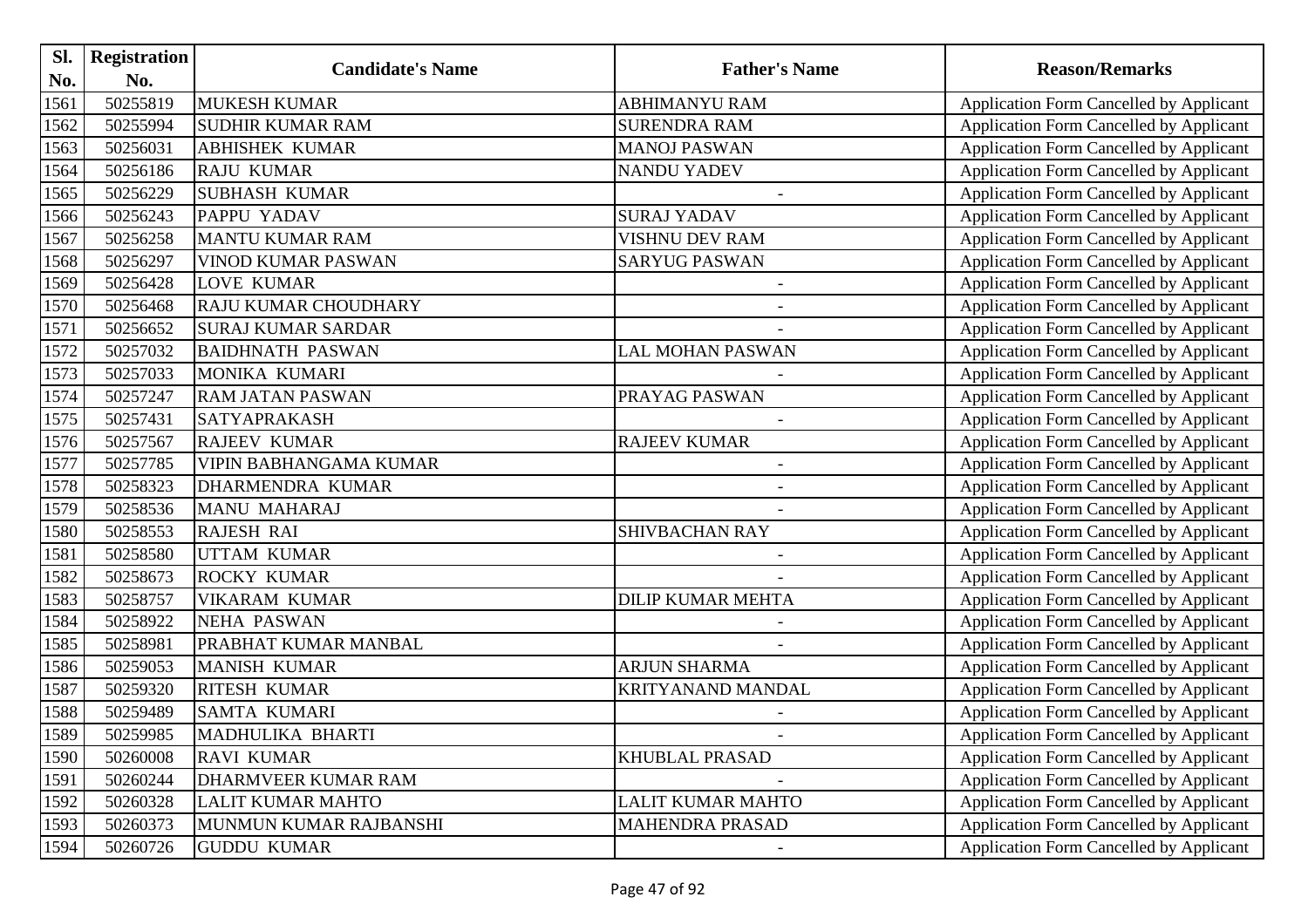| Sl.  | <b>Registration</b> |                             |                          |                                                |
|------|---------------------|-----------------------------|--------------------------|------------------------------------------------|
| No.  | No.                 | <b>Candidate's Name</b>     | <b>Father's Name</b>     | <b>Reason/Remarks</b>                          |
| 1595 | 50260744            | PUJA KUMARI                 | $\overline{\phantom{a}}$ | Application Form Cancelled by Applicant        |
| 1596 | 50260916            | KAJAL KUMARI                |                          | Application Form Cancelled by Applicant        |
| 1597 | 50260957            | SONIYA KUMARI               | $\overline{\phantom{a}}$ | Application Form Cancelled by Applicant        |
| 1598 | 50261444            | <b>DIVESH KUMAR MAHTO</b>   |                          | Application Form Cancelled by Applicant        |
| 1599 | 50261964            | NANDAN KUMAR JHA            |                          | Application Form Cancelled by Applicant        |
| 1600 | 50262012            | <b>RAHUK KUMAR</b>          |                          | Application Form Cancelled by Applicant        |
| 1601 | 50262311            | <b>SAVAN KUMAR</b>          | <b>KAPIM DEV MANDAL</b>  | Application Form Cancelled by Applicant        |
| 1602 | 50262332            | <b>ANKIT KUMAR</b>          | <b>VIRMAIN PASWAN</b>    | Application Form Cancelled by Applicant        |
| 1603 | 50262421            | <b>SOURABH KUMAR PASWAN</b> |                          | Application Form Cancelled by Applicant        |
| 1604 | 50262427            | <b>SONI KUMARI</b>          |                          | Application Form Cancelled by Applicant        |
| 1605 | 50262721            | NAZIYA KHATOON              | NAZIYA KHATOON           | Application Form Cancelled by Applicant        |
| 1606 | 50262791            | <b>SUDHANSU RANJAN</b>      |                          | Application Form Cancelled by Applicant        |
| 1607 | 50262902            | <b>KEKHA KRI PASWAN</b>     | PALTU PASAWAN            | Application Form Cancelled by Applicant        |
| 1608 | 50263116            | <b>RAJESH ROY</b>           | <b>ARJUN ROY</b>         | <b>Application Form Cancelled by Applicant</b> |
| 1609 | 50263363            | <b>DEEPU KUMAR</b>          | <b>MANOJ CHAURSIYA</b>   | Application Form Cancelled by Applicant        |
| 1610 | 50263510            | <b>SURAJ PASWAN</b>         | <b>VANSHIDHAR PASWAN</b> | Application Form Cancelled by Applicant        |
| 1611 | 50263635            | <b>POOJA KUMARI</b>         | <b>ASHOK SINGH</b>       | Application Form Cancelled by Applicant        |
| 1612 | 50263645            | <b>SUMAN KUMAR</b>          | <b>SUMAN KUMAR</b>       | Application Form Cancelled by Applicant        |
| 1613 | 50263780            | <b>RAHUL KUMAR RAJJAK</b>   |                          | Application Form Cancelled by Applicant        |
| 1614 | 50263882            | <b>RADHEKUMAR</b>           |                          | Application Form Cancelled by Applicant        |
| 1615 | 50264143            | <b>MADAN KUMAR</b>          | <b>RAJNATH PASWAN</b>    | Application Form Cancelled by Applicant        |
| 1616 | 50264324            | <b>AASHUTOSH KUMAR</b>      | $\overline{\phantom{a}}$ | Application Form Cancelled by Applicant        |
| 1617 | 50264396            | <b>CHANDAN KUMAR GOND</b>   |                          | Application Form Cancelled by Applicant        |
| 1618 | 50264428            | <b>DEVCHANDRA KUMAR</b>     | $\overline{a}$           | Application Form Cancelled by Applicant        |
| 1619 | 50264430            | <b>BIPIN KUMAR</b>          |                          | Application Form Cancelled by Applicant        |
| 1620 | 50264481            | <b>DHARMENDRA KUMAR</b>     | <b>SUGRIV RAM</b>        | Application Form Cancelled by Applicant        |
| 1621 | 50264517            | PRIYATAM KUMAR YADAV        | PRIYATAM KUMAR YADAV     | Application Form Cancelled by Applicant        |
| 1622 | 50264715            | <b>SRIKANT GAUTAM</b>       | <b>BIJENDAR RAY</b>      | Application Form Cancelled by Applicant        |
| 1623 | 50264815            | MOHAMMAD ALTAF              | <b>S K MOJIM</b>         | <b>Application Form Cancelled by Applicant</b> |
| 1624 | 50265282            | <b>MITHU SAH</b>            |                          | Application Form Cancelled by Applicant        |
| 1625 | 50265316            | PRADUMAN KUMAR              | KESHO VISHWAKARMA        | Application Form Cancelled by Applicant        |
| 1626 | 50265375            | <b>SUMIT KUMAR SUMAN</b>    | RAJENDRA PRASAD SINGH    | Application Form Cancelled by Applicant        |
| 1627 | 50265376            | MONIKA KUMARI               | <b>BIRENDRA MAHTO</b>    | Application Form Cancelled by Applicant        |
| 1628 | 50265387            | NIRANJAN KUMAR              | <b>RANVIJAY YADAV</b>    | Application Form Cancelled by Applicant        |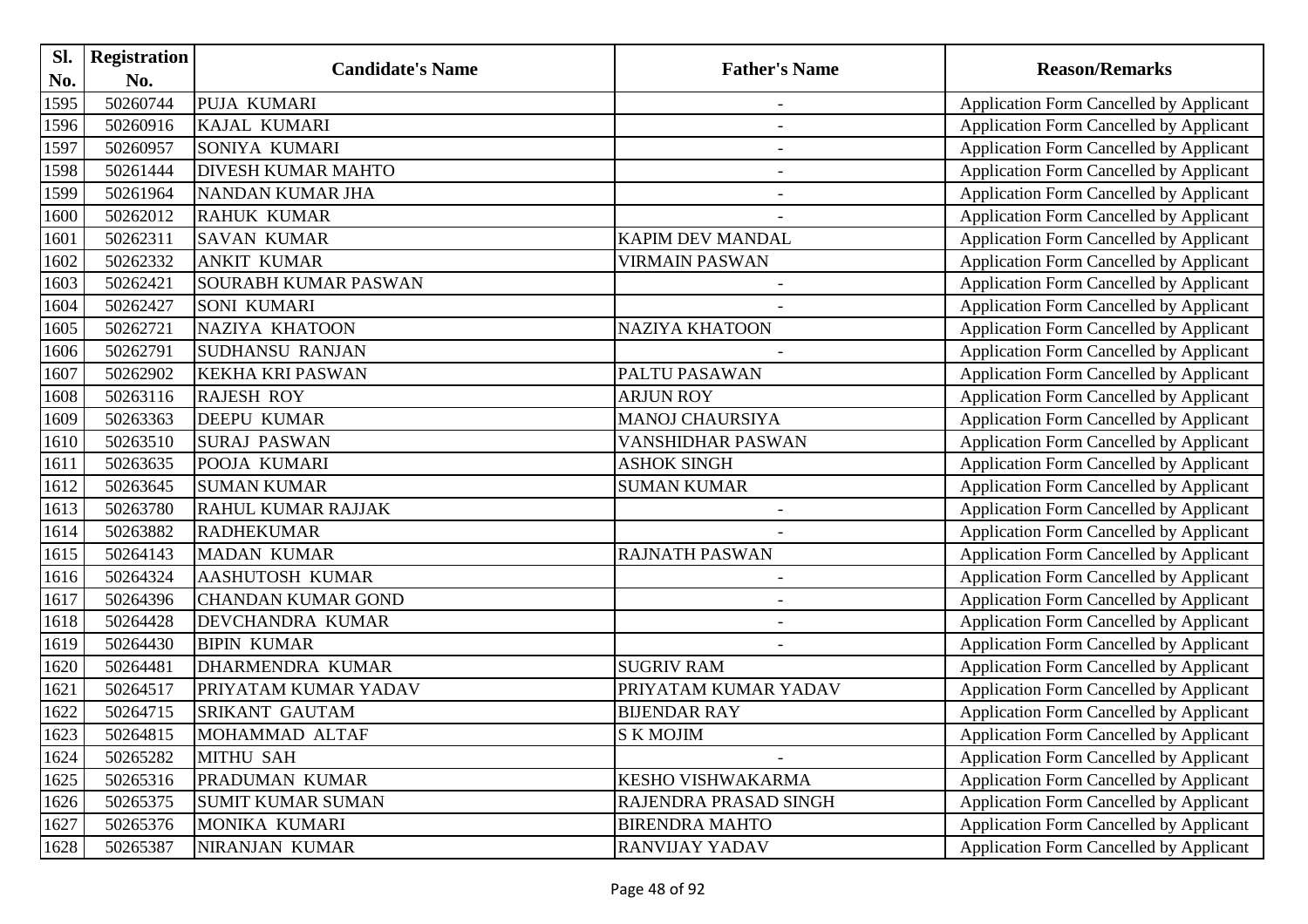| SI.  | <b>Registration</b> |                             |                            |                                                |
|------|---------------------|-----------------------------|----------------------------|------------------------------------------------|
| No.  | No.                 | <b>Candidate's Name</b>     | <b>Father's Name</b>       | <b>Reason/Remarks</b>                          |
| 1629 | 50265393            | <b>PAWAN KUMAR</b>          | <b>RAJDEV PRASAD YADAV</b> | Application Form Cancelled by Applicant        |
| 1630 | 50265411            | <b>RANDHIR KUMAR</b>        | <b>UPENDRA YADAV</b>       | Application Form Cancelled by Applicant        |
| 1631 | 50265419            | <b>RAVIRANJAN KUMAR</b>     | <b>VIJAY YADAV</b>         | <b>Application Form Cancelled by Applicant</b> |
| 1632 | 50265449            | <b>RAHUL PASWAN</b>         | $\overline{\phantom{a}}$   | Application Form Cancelled by Applicant        |
| 1633 | 50265474            | <b>SHATRUDHAN KUMAR</b>     | $\qquad \qquad -$          | <b>Application Form Cancelled by Applicant</b> |
| 1634 | 50265571            | <b>SUDHIR KANT DAS</b>      |                            | Application Form Cancelled by Applicant        |
| 1635 | 50265612            | <b>UADAY KANT DAS</b>       |                            | Application Form Cancelled by Applicant        |
| 1636 | 50265758            | <b>CHANDAN KUMAR</b>        | ABADHABIHARI SINGH         | <b>Application Form Cancelled by Applicant</b> |
| 1637 | 50265893            | <b>CHANDAN SCHOOL KUMAR</b> |                            | <b>Application Form Cancelled by Applicant</b> |
| 1638 | 50266032            | <b>NIVARAN DAS</b>          | <b>HARI DAS</b>            | <b>Application Form Cancelled by Applicant</b> |
| 1639 | 50266178            | <b>DEEPAK KUMAR</b>         |                            | Application Form Cancelled by Applicant        |
| 1640 | 50266826            | <b>RAKESH KUMAR</b>         |                            | <b>Application Form Cancelled by Applicant</b> |
| 1641 | 50266923            | PUNAM KUMARI                |                            | Application Form Cancelled by Applicant        |
| 1642 | 50267015            | <b>SURAJ KUMAR</b>          | <b>SANJAY PASWAN</b>       | Application Form Cancelled by Applicant        |
| 1643 | 50267090            | <b>MUJAHID</b>              | $\overline{\phantom{a}}$   | <b>Application Form Cancelled by Applicant</b> |
| 1644 | 50267184            | <b>RAJ KUMAR</b>            | <b>KARTIK LAL</b>          | <b>Application Form Cancelled by Applicant</b> |
| 1645 | 50267374            | <b>SUMAN KUMAR YADAV</b>    | $\overline{\phantom{a}}$   | <b>Application Form Cancelled by Applicant</b> |
| 1646 | 50267494            | <b>RAMLAL THAKUR</b>        |                            | Application Form Cancelled by Applicant        |
| 1647 | 50267626            | <b>RANJEET KUMAR</b>        |                            | <b>Application Form Cancelled by Applicant</b> |
| 1648 | 50267690            | <b>AMIT KUMAR SINGH</b>     | <b>INDRA PRASAD SINGH</b>  | <b>Application Form Cancelled by Applicant</b> |
| 1649 | 50268164            | <b>ASHEESH KUMAR JHA</b>    |                            | Application Form Cancelled by Applicant        |
| 1650 | 50268272            | <b>BANTY KUMAR</b>          | $\blacksquare$             | <b>Application Form Cancelled by Applicant</b> |
| 1651 | 50268329            | <b>MANISH KUMAR</b>         |                            | Application Form Cancelled by Applicant        |
| 1652 | 50268476            | <b>ARTI KUMARI</b>          |                            | <b>Application Form Cancelled by Applicant</b> |
| 1653 | 50268585            | <b>JIVAN RAJ</b>            | MAHESHWAR SINGH            | Application Form Cancelled by Applicant        |
| 1654 | 50268589            | <b>VINAY KUMAR</b>          | RAMASHISH YADAV            | Application Form Cancelled by Applicant        |
| 1655 | 50268666            | <b>AMAN KUMAR</b>           |                            | <b>Application Form Cancelled by Applicant</b> |
| 1656 | 50268769            | <b>SHIVAM KUMAR</b>         | <b>RAMSEWAK PASWAN</b>     | <b>Application Form Cancelled by Applicant</b> |
| 1657 | 50268810            | <b>SANJAY KUMAR</b>         | <b>SANJAY KUMAR</b>        | <b>Application Form Cancelled by Applicant</b> |
| 1658 | 50269094            | <b>SURAJ KUMAR PASUAN</b>   |                            | Application Form Cancelled by Applicant        |
| 1659 | 50269207            | <b>KRISHNA KUMAR</b>        | <b>ANIL KUMAR</b>          | Application Form Cancelled by Applicant        |
| 1660 | 50269392            | RITESH KUMAR SINGH          |                            | <b>Application Form Cancelled by Applicant</b> |
| 1661 | 50269688            | <b>ROHIT KUMAR</b>          | <b>DINESH SHARMA</b>       | <b>Application Form Cancelled by Applicant</b> |
| 1662 | 50269700            | PREMLATA KUMARI             | <b>SUMAN KUMAR</b>         | Application Form Cancelled by Applicant        |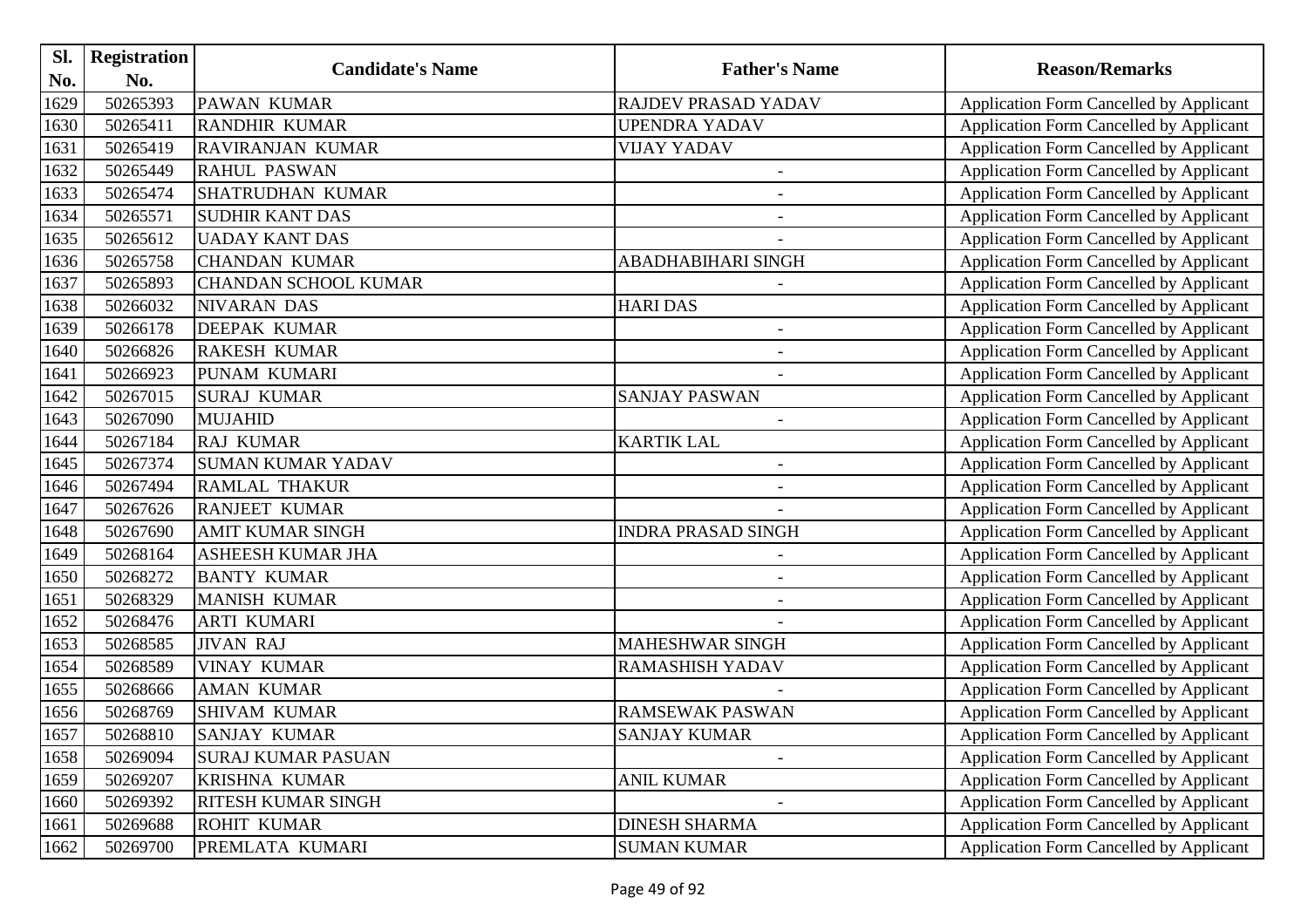| SI.  | <b>Registration</b> |                              |                              |                                                |
|------|---------------------|------------------------------|------------------------------|------------------------------------------------|
| No.  | No.                 | <b>Candidate's Name</b>      | <b>Father's Name</b>         | <b>Reason/Remarks</b>                          |
| 1663 | 50269771            | <b>RANJAY KUMAR</b>          | <b>CHANDRA DEO RAM</b>       | Application Form Cancelled by Applicant        |
| 1664 | 50269942            | <b>RAJAN KUMAR</b>           | ASHARFI PRASAD               | Application Form Cancelled by Applicant        |
| 1665 | 50270467            | <b>SAURAB KUMAR</b>          |                              | Application Form Cancelled by Applicant        |
| 1666 | 50270575            | <b>SAURAV KUMAR</b>          | <b>BHUVNESHWAR THAKUR</b>    | Application Form Cancelled by Applicant        |
| 1667 | 50270666            | <b>SHIVAM KUMAR</b>          | <b>VINOD PRASAD</b>          | <b>Application Form Cancelled by Applicant</b> |
| 1668 | 50271077            | <b>SONU KUMAR</b>            | DHARMENDRA KUMAR SAXENA      | <b>Application Form Cancelled by Applicant</b> |
| 1669 | 50271696            | <b>MANOJ RAM</b>             |                              | <b>Application Form Cancelled by Applicant</b> |
| 1670 | 50272183            | <b>RAHUL KUMAR</b>           |                              | Application Form Cancelled by Applicant        |
| 1671 | 50272219            | MD RIZWAN ALAM               | <b>AKRAMUDDIN</b>            | Application Form Cancelled by Applicant        |
| 1672 | 50272237            | <b>AJAY KUMAR RAJAK</b>      |                              | Application Form Cancelled by Applicant        |
| 1673 | 50272366            | NITISH KUMAR                 |                              | Application Form Cancelled by Applicant        |
| 1674 | 50272518            | <b>REKHA KUMARI</b>          | PRAKASH PASWAN               | <b>Application Form Cancelled by Applicant</b> |
| 1675 | 50272625            | <b>ANITA KUMARI</b>          |                              | Application Form Cancelled by Applicant        |
| 1676 | 50272710            | <b>MANJEE CHAUDHARY</b>      |                              | <b>Application Form Cancelled by Applicant</b> |
| 1677 | 50272721            | RANGOLI KUMARI               | <b>DINESH PRASAD</b>         | Application Form Cancelled by Applicant        |
| 1678 | 50272835            | <b>RAJESH KUMAR</b>          | <b>HARI CHANDER</b>          | Application Form Cancelled by Applicant        |
| 1679 | 50273407            | <b>REENA KUMARI</b>          | $\overline{\phantom{a}}$     | Application Form Cancelled by Applicant        |
| 1680 | 50273472            | <b>BABITA</b>                |                              | Application Form Cancelled by Applicant        |
| 1681 | 50273525            | <b>AMLESH KUMAR</b>          |                              | Application Form Cancelled by Applicant        |
| 1682 | 50273631            | <b>UMESH RAM</b>             |                              | Application Form Cancelled by Applicant        |
| 1683 | 50273659            | <b>FHULCHAND KUMAR</b>       | <b>KAPILMUNI SINGH</b>       | Application Form Cancelled by Applicant        |
| 1684 | 50274044            | <b>ANUJ KUMAR</b>            |                              | Application Form Cancelled by Applicant        |
| 1685 | 50274243            | <b>OMPRAKASH KUMAR</b>       | TARKESHWAR CHAUDHARI         | Application Form Cancelled by Applicant        |
| 1686 | 50274309            | <b>CHHAVI KUMAR</b>          | <b>CHHAVI KUMAR</b>          | Application Form Cancelled by Applicant        |
| 1687 | 50274607            | <b>MEENA KUMARI</b>          | <b>RAMBALI YADAV</b>         | <b>Application Form Cancelled by Applicant</b> |
| 1688 | 50274695            | MUKESHWAR KUMAR              |                              | Application Form Cancelled by Applicant        |
| 1689 | 50275003            | AMRESH KAMLA DEVI KUMAR      | SATENDRA NARAYAN SINGH       | <b>Application Form Cancelled by Applicant</b> |
| 1690 | 50275192            | AJITESH KUMAR UPADHYAY       | <b>BRAJ BHUSHAN UPADHYAY</b> | Application Form Cancelled by Applicant        |
| 1691 | 50275348            | <b>HORIL KUMAR</b>           |                              | <b>Application Form Cancelled by Applicant</b> |
| 1692 | 50275448            | <b>SHREERAM KUMAR</b>        |                              | Application Form Cancelled by Applicant        |
| 1693 | 50275451            | <b>SUSHANT SHEKHAR SINGH</b> | <b>HARENDRA SINGH</b>        | Application Form Cancelled by Applicant        |
| 1694 | 50275518            | <b>MANISH KUMAR</b>          | POLENDRA KUMAR               | <b>Application Form Cancelled by Applicant</b> |
| 1695 | 50275737            | <b>VIKASH KUMAR</b>          |                              | Application Form Cancelled by Applicant        |
| 1696 | 50275817            | VANDANA KUMARI               |                              | Application Form Cancelled by Applicant        |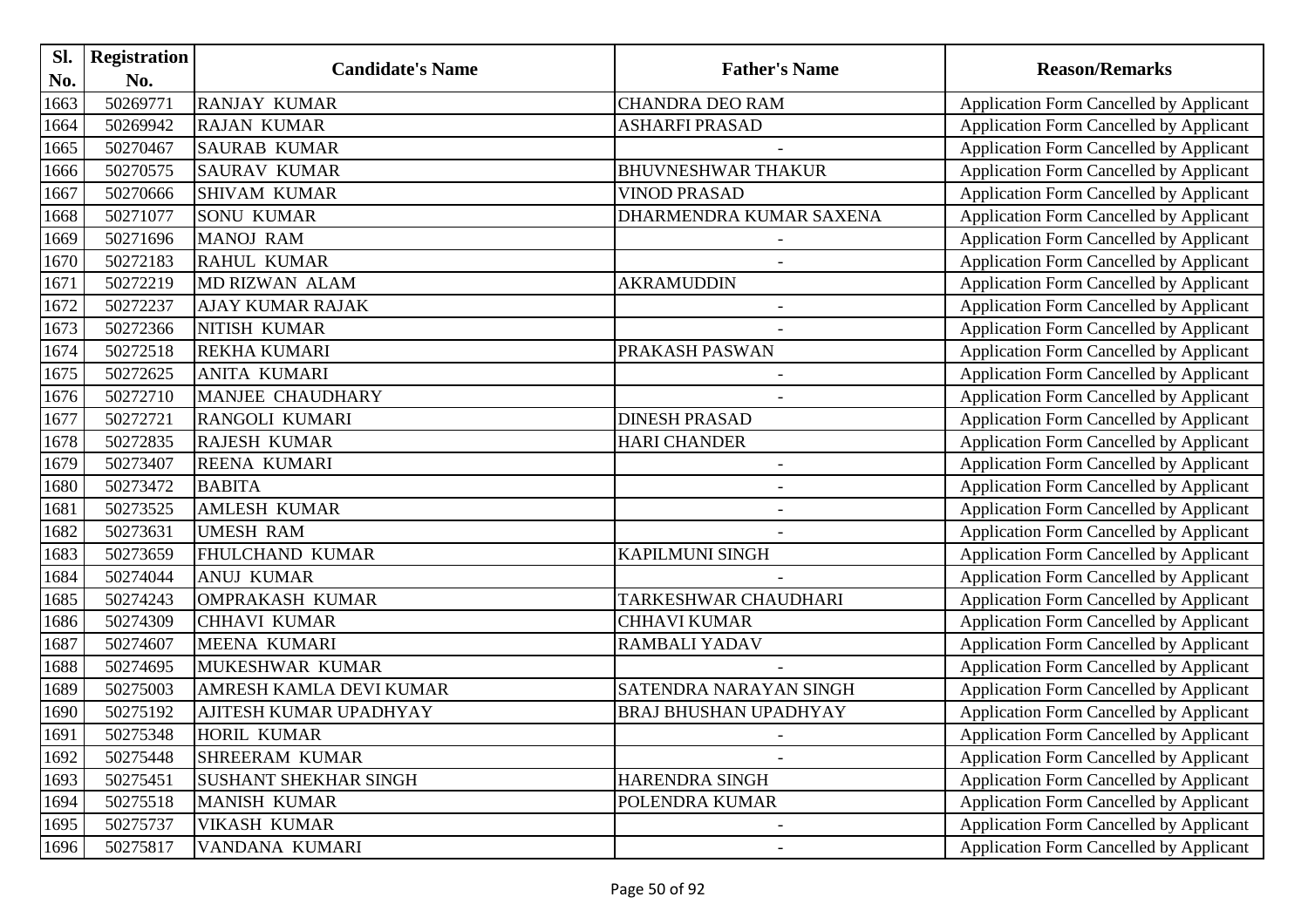| Sl.  | <b>Registration</b> |                            | <b>Father's Name</b>     |                                                |
|------|---------------------|----------------------------|--------------------------|------------------------------------------------|
| No.  | No.                 | <b>Candidate's Name</b>    |                          | <b>Reason/Remarks</b>                          |
| 1697 | 50276077            | <b>RAJABABU PASWAN</b>     | <b>MUKESH PASWAN</b>     | Application Form Cancelled by Applicant        |
| 1698 | 50276161            | <b>KAUSHAL KUMAR JHA</b>   | LAKHENDRA JHA            | Application Form Cancelled by Applicant        |
| 1699 | 50276251            | <b>SONA LAL SAH</b>        |                          | <b>Application Form Cancelled by Applicant</b> |
| 1700 | 50276285            | MANIKANT KUMAR             | KRISHNANANDAN PRASAD     | Application Form Cancelled by Applicant        |
| 1701 | 50276375            | <b>MD KALAM ANSARI</b>     | ISHMOHAMMAD ANSARI       | Application Form Cancelled by Applicant        |
| 1702 | 50276507            | <b>KARISHMA KUMARI</b>     |                          | Application Form Cancelled by Applicant        |
| 1703 | 50276625            | NITESH KUMAR PASWAN        |                          | Application Form Cancelled by Applicant        |
| 1704 | 50276725            | <b>SUSHMA KUMARI</b>       | $\overline{\phantom{a}}$ | <b>Application Form Cancelled by Applicant</b> |
| 1705 | 50276865            | <b>JYOTI KUMARI</b>        | $\overline{\phantom{a}}$ | Application Form Cancelled by Applicant        |
| 1706 | 50276914            | PAWAN KUMAR CHOUDHARY      |                          | Application Form Cancelled by Applicant        |
| 1707 | 50277026            | <b>RAHUL KUMAR</b>         | <b>VIJAY SAW</b>         | Application Form Cancelled by Applicant        |
| 1708 | 50277114            | <b>NAUSHAD ALAM</b>        |                          | Application Form Cancelled by Applicant        |
| 1709 | 50277387            | <b>SHILU KUMARI</b>        | <b>RAMKUMAR SHARMA</b>   | <b>Application Form Cancelled by Applicant</b> |
| 1710 | 50277452            | <b>AMIT KUMAR</b>          |                          | Application Form Cancelled by Applicant        |
| 1711 | 50277603            | <b>MD EHSAN ALI</b>        | <b>SHAUKAT ALI</b>       | <b>Application Form Cancelled by Applicant</b> |
| 1712 | 50277654            | PINTU KUMAR YADAV          |                          | Application Form Cancelled by Applicant        |
| 1713 | 50277659            | <b>ROHIT SHARMA</b>        |                          | <b>Application Form Cancelled by Applicant</b> |
| 1714 | 50277961            | <b>CHHOTU KUMAR MALLIK</b> | RAM PRASAD MALLIK        | Application Form Cancelled by Applicant        |
| 1715 | 50278105            | <b>MANISH KUMAR PASWAN</b> |                          | Application Form Cancelled by Applicant        |
| 1716 | 50278310            | <b>RAJA BABU KUMAR</b>     |                          | <b>Application Form Cancelled by Applicant</b> |
| 1717 | 50278425            | <b>SUDHAKAR KUMAR</b>      | <b>SITA RAM RAVIDAS</b>  | Application Form Cancelled by Applicant        |
| 1718 | 50278488            | <b>CHANDANI KUMARI</b>     |                          | <b>Application Form Cancelled by Applicant</b> |
| 1719 | 50278530            | <b>CHIKKU KUMAR</b>        | <b>BUDHAN THAKUR</b>     | Application Form Cancelled by Applicant        |
| 1720 | 50278572            | ABHIMANYU KUMAR PANDEY     | $\overline{\phantom{a}}$ | Application Form Cancelled by Applicant        |
| 1721 | 50278625            | PRINCE KUMAR               | $\overline{\phantom{a}}$ | Application Form Cancelled by Applicant        |
| 1722 | 50278674            | <b>VINAY KUMAR</b>         | $\blacksquare$           | Application Form Cancelled by Applicant        |
| 1723 | 50278742            | <b>SUJITA BHARTI</b>       |                          | <b>Application Form Cancelled by Applicant</b> |
| 1724 | 50278811            | <b>AJIT KUMAR</b>          | <b>AWADHESH PRASAD</b>   | Application Form Cancelled by Applicant        |
| 1725 | 50278946            | <b>DEVILAL YADAV</b>       |                          | <b>Application Form Cancelled by Applicant</b> |
| 1726 | 50279177            | <b>SAURABH KUMAR</b>       |                          | <b>Application Form Cancelled by Applicant</b> |
| 1727 | 50279290            | <b>RAKESH KUMAR RANJAN</b> |                          | <b>Application Form Cancelled by Applicant</b> |
| 1728 | 50279375            | <b>ANJAY KUMAR</b>         | $\overline{\phantom{a}}$ | <b>Application Form Cancelled by Applicant</b> |
| 1729 | 50279391            | <b>ABHISHEK KUMAR</b>      | <b>VINOD RAM</b>         | Application Form Cancelled by Applicant        |
| 1730 | 50279623            | <b>BHANUPRIYA</b>          | $\overline{\phantom{a}}$ | Application Form Cancelled by Applicant        |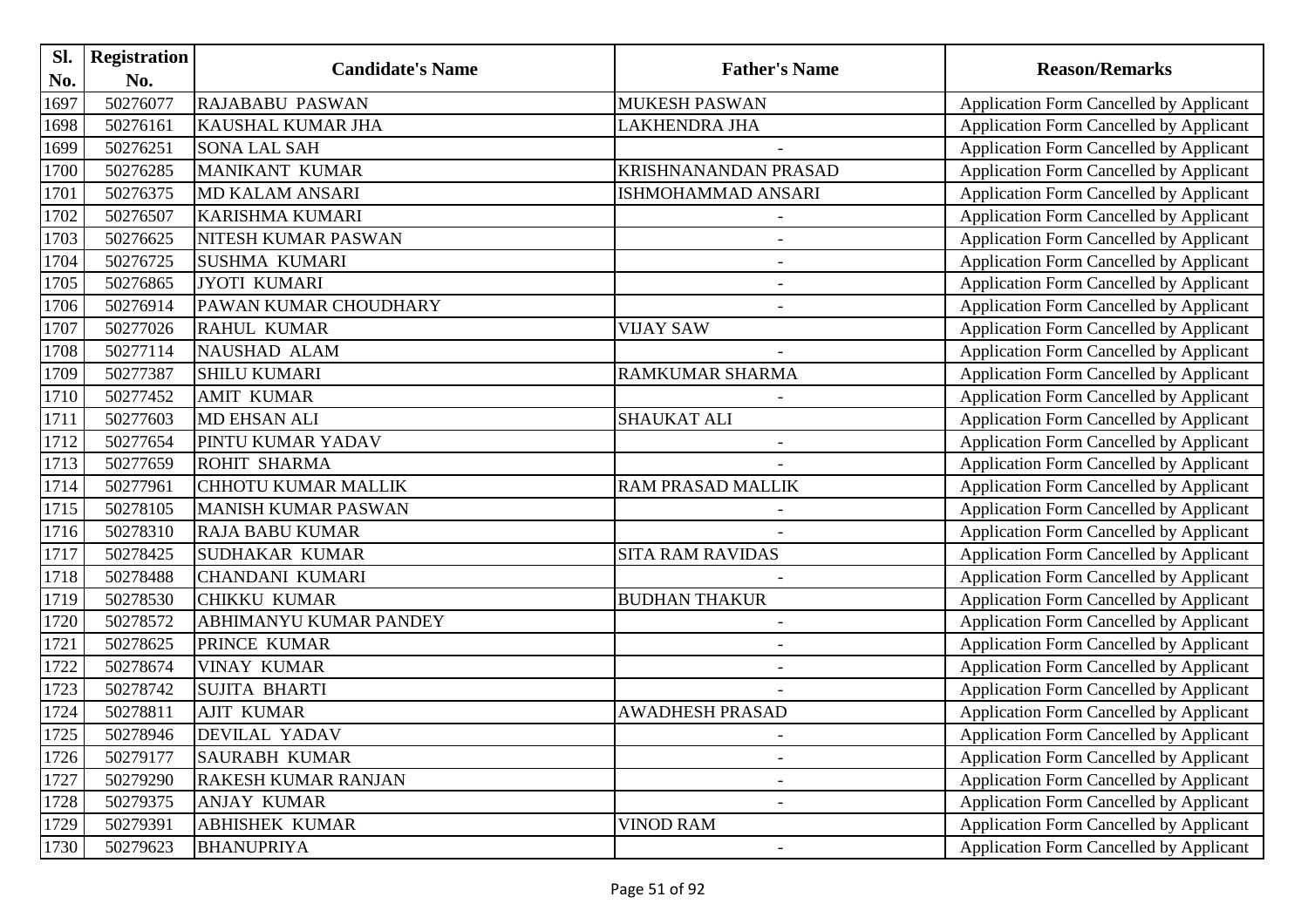| Sl.  | <b>Registration</b> |                                |                            |                                                |
|------|---------------------|--------------------------------|----------------------------|------------------------------------------------|
| No.  | No.                 | <b>Candidate's Name</b>        | <b>Father's Name</b>       | <b>Reason/Remarks</b>                          |
| 1731 | 50279635            | <b>SHANKAR KUMAR</b>           | $\overline{\phantom{a}}$   | <b>Application Form Cancelled by Applicant</b> |
| 1732 | 50279679            | PINTU KUMAR                    |                            | <b>Application Form Cancelled by Applicant</b> |
| 1733 | 50279706            | <b>NARENDRA KUMAR</b>          |                            | <b>Application Form Cancelled by Applicant</b> |
| 1734 | 50279837            | <b>JAYSAN KUMAR</b>            | <b>BUTAN BHAGAT PASWAN</b> | Application Form Cancelled by Applicant        |
| 1735 | 50279979            | <b>RAHUL KUMAR</b>             |                            | <b>Application Form Cancelled by Applicant</b> |
| 1736 | 50280384            | <b>ARVIND KUMAR</b>            | <b>LALMUNI PRASAD</b>      | <b>Application Form Cancelled by Applicant</b> |
| 1737 | 50280464            | <b>RANJAN YADAV</b>            | <b>DINA YADAV</b>          | Application Form Cancelled by Applicant        |
| 1738 | 50280473            | <b>LALITA KUMARI</b>           | PHULENDRA SINGH            | <b>Application Form Cancelled by Applicant</b> |
| 1739 | 50280599            | HITESH KUMAR RAJAK             | ARVIND KUMAR RAJAK         | <b>Application Form Cancelled by Applicant</b> |
| 1740 | 50280637            | <b>NITU KUMARI</b>             |                            | <b>Application Form Cancelled by Applicant</b> |
| 1741 | 50280678            | <b>SINTU KUMAR</b>             | <b>VIJAY YADAV</b>         | Application Form Cancelled by Applicant        |
| 1742 | 50280729            | POOJA KUMARI                   |                            | Application Form Cancelled by Applicant        |
| 1743 | 50281064            | <b>RAJU KUMAR</b>              |                            | <b>Application Form Cancelled by Applicant</b> |
| 1744 | 50281253            | NITU KUMARI                    | <b>VIJENDRA MISTRY</b>     | <b>Application Form Cancelled by Applicant</b> |
| 1745 | 50281279            | RADHESHYAM KUMAR GUPTA         |                            | <b>Application Form Cancelled by Applicant</b> |
| 1746 | 50281364            | PRADUM KUMAR                   | PRADUM KUMAR               | Application Form Cancelled by Applicant        |
| 1747 | 50281476            | <b>DEEPAK PASWAN</b>           | RAJENDRA PASWAN            | <b>Application Form Cancelled by Applicant</b> |
| 1748 | 50281506            | <b>SUDHEER KUMAR CHOUDHARY</b> | SURENDRA CHOUHDARY         | Application Form Cancelled by Applicant        |
| 1749 | 50281529            | <b>RAJKISHOR KUMAR</b>         |                            | <b>Application Form Cancelled by Applicant</b> |
| 1750 | 50281557            | <b>MANPJ KUMAR</b>             | <b>KRISHNA SINGH</b>       | <b>Application Form Cancelled by Applicant</b> |
| 1751 | 50281839            | <b>SURYA NARAYAN SINGH</b>     | RADHESHYAM SINGH           | Application Form Cancelled by Applicant        |
| 1752 | 50281934            | <b>RAHUL KUMAR PASWAN</b>      | <b>CHANDRA DEEP PASWAN</b> | Application Form Cancelled by Applicant        |
| 1753 | 50282112            | <b>SONU KUMAR PASWAN</b>       | <b>SIPAHI PASWAN</b>       | Application Form Cancelled by Applicant        |
| 1754 | 50282166            | <b>RANI SOREN</b>              | <b>SALKHU SOREN</b>        | <b>Application Form Cancelled by Applicant</b> |
| 1755 | 50282179            | <b>RAJ KUMAR</b>               | <b>SURESH PRASAD</b>       | <b>Application Form Cancelled by Applicant</b> |
| 1756 | 50282388            | <b>BIBHASH KUMAR</b>           | <b>BHAWANAND PASWAN</b>    | Application Form Cancelled by Applicant        |
| 1757 | 50282456            | <b>DURGESH KUMAR</b>           |                            | Application Form Cancelled by Applicant        |
| 1758 | 50282703            | <b>SHAMBHU KUMAR</b>           |                            | <b>Application Form Cancelled by Applicant</b> |
| 1759 | 50282795            | <b>CHANDAN KUMAR</b>           | <b>MODAN YADAV</b>         | <b>Application Form Cancelled by Applicant</b> |
| 1760 | 50283027            | PANKAJ KUMAR MANJHI            | MAHENDRA MANJHI            | Application Form Cancelled by Applicant        |
| 1761 | 50283194            | <b>SONU KUMAR</b>              | <b>SANJAY PASWAN</b>       | Application Form Cancelled by Applicant        |
| 1762 | 50283751            | <b>SONU KUMAR PANDIT</b>       | DAYA NAND PANDIT           | Application Form Cancelled by Applicant        |
| 1763 | 50283796            | SIPLAL MAHTO                   | PANNALAL MAHTO             | Application Form Cancelled by Applicant        |
| 1764 | 50283943            | ARBIND KUMR MANDAL             | DUKHU MANDAL               | Application Form Cancelled by Applicant        |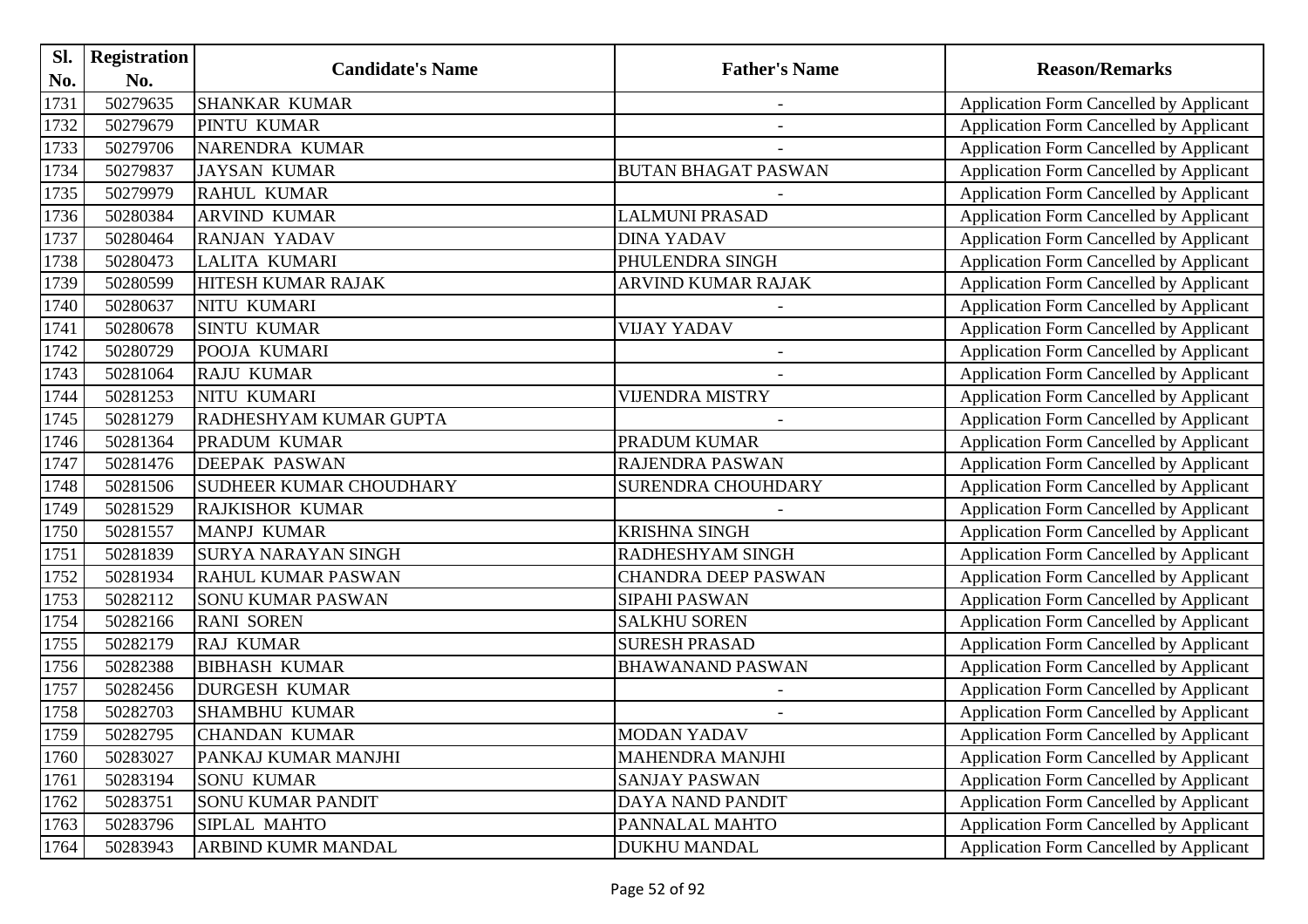| SI.  | <b>Registration</b> |                              |                          |                                                |
|------|---------------------|------------------------------|--------------------------|------------------------------------------------|
| No.  | No.                 | <b>Candidate's Name</b>      | <b>Father's Name</b>     | <b>Reason/Remarks</b>                          |
| 1765 | 50283991            | <b>DEEPAK KUMAR</b>          | PRALADH PASWAN           | Application Form Cancelled by Applicant        |
| 1766 | 50284122            | PRABHAT KUMAR YADAV          | <b>HARERAM YADAV</b>     | Application Form Cancelled by Applicant        |
| 1767 | 50284131            | <b>RAHUL KUMAR</b>           | $\overline{\phantom{a}}$ | Application Form Cancelled by Applicant        |
| 1768 | 50284556            | <b>SURAJ KUMAR</b>           |                          | Application Form Cancelled by Applicant        |
| 1769 | 50284644            | <b>RAJU KUMAR</b>            |                          | Application Form Cancelled by Applicant        |
| 1770 | 50285253            | <b>ABHIJEET KUMAR</b>        | $\overline{a}$           | Application Form Cancelled by Applicant        |
| 1771 | 50285379            | <b>AMARJIT SINGH</b>         | <b>ARVIND SINGH</b>      | Application Form Cancelled by Applicant        |
| 1772 | 50285834            | <b>RAJU KUMAR SAH</b>        |                          | Application Form Cancelled by Applicant        |
| 1773 | 50285895            | <b>RANJU KUMARI</b>          | <b>RAMSWARTH PASWAN</b>  | Application Form Cancelled by Applicant        |
| 1774 | 50286075            | <b>SURJ KUMAR</b>            |                          | Application Form Cancelled by Applicant        |
| 1775 | 50286450            | <b>SUMIT KUMAR</b>           | <b>DASHRATH SAH</b>      | Application Form Cancelled by Applicant        |
| 1776 | 50286726            | <b>ANSHU KUMARI</b>          |                          | Application Form Cancelled by Applicant        |
| 1777 | 50286794            | PRABHAT KUMAR SAH            | PRABHAT KUMAR SAH        | Application Form Cancelled by Applicant        |
| 1778 | 50286872            | <b>REENA</b>                 |                          | Application Form Cancelled by Applicant        |
| 1779 | 50287303            | <b>RITESH KUMAR</b>          | $\overline{\phantom{a}}$ | Application Form Cancelled by Applicant        |
| 1780 | 50287309            | <b>SARASWATI KUMARI</b>      |                          | Application Form Cancelled by Applicant        |
| 1781 | 50287867            | <b>RAANJU KUMARI</b>         | <b>RAMASHRAY THAKUR</b>  | Application Form Cancelled by Applicant        |
| 1782 | 50287965            | <b>TANYA KUMARI</b>          |                          | <b>Application Form Cancelled by Applicant</b> |
| 1783 | 50287973            | <b>RAMAN KUMAR</b>           | <b>SAHINDRA TANTI</b>    | Application Form Cancelled by Applicant        |
| 1784 | 50288361            | PRIENCE KUMAR SAH            | $\blacksquare$           | Application Form Cancelled by Applicant        |
| 1785 | 50288391            | <b>SANGEETA MARANDI</b>      |                          | Application Form Cancelled by Applicant        |
| 1786 | 50288536            | <b>MAMU KUMAR RAM</b>        | <b>SRIRAM RAM</b>        | Application Form Cancelled by Applicant        |
| 1787 | 50288674            | <b>BABALI SINGH</b>          | $\overline{a}$           | Application Form Cancelled by Applicant        |
| 1788 | 50289062            | <b>BABLU KUMAR URAWM</b>     | $\overline{a}$           | Application Form Cancelled by Applicant        |
| 1789 | 50289298            | <b>VICKY KUMAR SAH</b>       | $\blacksquare$           | Application Form Cancelled by Applicant        |
| 1790 | 50289958            | PRITY KUMARI                 | $\overline{\phantom{a}}$ | Application Form Cancelled by Applicant        |
| 1791 | 50290066            | <b>RAJNISH KUMAR CHAUHAN</b> | $\overline{\phantom{a}}$ | <b>Application Form Cancelled by Applicant</b> |
| 1792 | 50290487            | <b>ANUP KUMAR</b>            | <b>MAHAVIR SAW</b>       | Application Form Cancelled by Applicant        |
| 1793 | 50290627            | <b>RABITA KUMRI</b>          |                          | Application Form Cancelled by Applicant        |
| 1794 | 50290693            | <b>RAM PRASAD SAH</b>        | <b>SAHDEV SAH</b>        | Application Form Cancelled by Applicant        |
| 1795 | 50290771            | <b>CHANDAN PASWAN</b>        |                          | <b>Application Form Cancelled by Applicant</b> |
| 1796 | 50290892            | <b>DHRAMVEER KUMAR</b>       | <b>ARVIND KUMAR</b>      | Application Form Cancelled by Applicant        |
| 1797 | 50290950            | <b>BALVEER KUMAR</b>         | MISHRI LAL DAS           | Application Form Cancelled by Applicant        |
| 1798 | 50290973            | <b>SUSHILA KUMARI</b>        | $\overline{\phantom{a}}$ | Application Form Cancelled by Applicant        |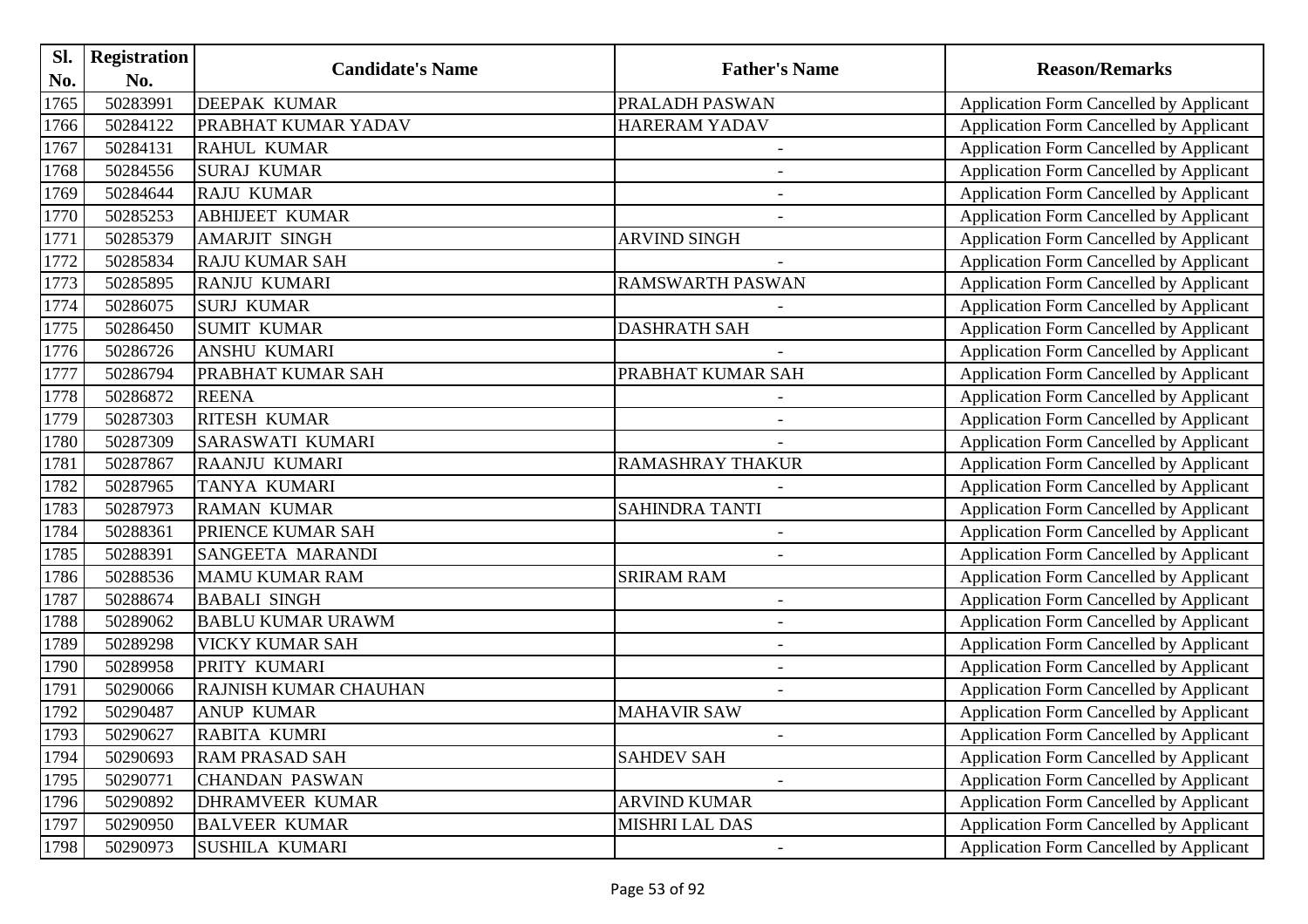| SI.  | <b>Registration</b> |                           |                            |                                                |
|------|---------------------|---------------------------|----------------------------|------------------------------------------------|
| No.  | No.                 | <b>Candidate's Name</b>   | <b>Father's Name</b>       | <b>Reason/Remarks</b>                          |
| 1799 | 50291226            | <b>RANEET KUMAR</b>       | <b>DADAN JEE MALAKAR</b>   | Application Form Cancelled by Applicant        |
| 1800 | 50291583            | <b>MEGHA KUMARI</b>       | <b>BHUTKUL MAHTO</b>       | Application Form Cancelled by Applicant        |
| 1801 | 50291584            | <b>MITISH KUMAR</b>       |                            | <b>Application Form Cancelled by Applicant</b> |
| 1802 | 50291618            | <b>KUNDAN KUMAR</b>       | HARENDRA CHOUDHARY         | Application Form Cancelled by Applicant        |
| 1803 | 50291651            | <b>ALOK RANJAN</b>        |                            | <b>Application Form Cancelled by Applicant</b> |
| 1804 | 50292033            | <b>LAL KRISHAN KUMAR</b>  | YOGENDRA MANDAL            | Application Form Cancelled by Applicant        |
| 1805 | 50292058            | <b>BHANU RANJAN</b>       | PRABHAT RANJAN SINGH       | <b>Application Form Cancelled by Applicant</b> |
| 1806 | 50292117            | <b>SURAJ KUMAR</b>        | KAMESHWAR CHAUDHARY        | <b>Application Form Cancelled by Applicant</b> |
| 1807 | 50292234            | <b>SONAM KUMARI</b>       |                            | <b>Application Form Cancelled by Applicant</b> |
| 1808 | 50292258            | <b>CHANDAN KUMAR</b>      | $\overline{\phantom{a}}$   | <b>Application Form Cancelled by Applicant</b> |
| 1809 | 50292669            | <b>VIKASH KUMAR</b>       |                            | Application Form Cancelled by Applicant        |
| 1810 | 50292758            | <b>AKSHAY KUMAR</b>       | <b>KISHOR SINGH</b>        | <b>Application Form Cancelled by Applicant</b> |
| 1811 | 50292989            | <b>TINKU KUMARI</b>       |                            | Application Form Cancelled by Applicant        |
| 1812 | 50293131            | <b>SAHIL KUMAR</b>        | <b>RAMJATAN PASWAN</b>     | Application Form Cancelled by Applicant        |
| 1813 | 50293187            | <b>KRISHANA KUMAR</b>     | DEOVANDAN SINGH            | <b>Application Form Cancelled by Applicant</b> |
| 1814 | 50293336            | <b>MANOJ PASWAN</b>       | HARISCHANDRA PASWAN        | Application Form Cancelled by Applicant        |
| 1815 | 50293439            | <b>SHRUTI RANI</b>        | $\overline{\phantom{a}}$   | <b>Application Form Cancelled by Applicant</b> |
| 1816 | 50293634            | PUJA KUMARI               |                            | Application Form Cancelled by Applicant        |
| 1817 | 50293675            | MITHILESH KUMAR RAY       | <b>RAJU RAY</b>            | <b>Application Form Cancelled by Applicant</b> |
| 1818 | 50293776            | <b>RANJEET KUMAR</b>      | <b>NAWAL KISHORE SINGH</b> | <b>Application Form Cancelled by Applicant</b> |
| 1819 | 50293990            | <b>GAURAV KUAMR</b>       |                            | Application Form Cancelled by Applicant        |
| 1820 | 50294174            | <b>DEEPAK KUMAR</b>       |                            | Application Form Cancelled by Applicant        |
| 1821 | 50294737            | <b>NAVEEN KUMAR YADAV</b> | <b>KAMESHWAR YADAV</b>     | Application Form Cancelled by Applicant        |
| 1822 | 50294799            | <b>ASMITA KUMARI</b>      |                            | <b>Application Form Cancelled by Applicant</b> |
| 1823 | 50294814            | <b>BIPIN KUMAR</b>        | SHATRUDHAN YADAV           | Application Form Cancelled by Applicant        |
| 1824 | 50294996            | <b>VISHWAMBHAR YADAV</b>  | DEVSHARAN YADAV            | <b>Application Form Cancelled by Applicant</b> |
| 1825 | 50295059            | <b>ANURADHA KUMARI</b>    |                            | <b>Application Form Cancelled by Applicant</b> |
| 1826 | 50295091            | <b>ANIL KUMAR PARIT</b>   | <b>SUBASH PARIT</b>        | <b>Application Form Cancelled by Applicant</b> |
| 1827 | 50295249            | <b>BARUN KUMAR</b>        | <b>SHANTU YADAV</b>        | Application Form Cancelled by Applicant        |
| 1828 | 50295397            | PREETI KUMARI             | <b>LAXMAN RAM</b>          | <b>Application Form Cancelled by Applicant</b> |
| 1829 | 50295421            | <b>ABHISHEK KUMAR</b>     | $\overline{\phantom{a}}$   | Application Form Cancelled by Applicant        |
| 1830 | 50295969            | <b>AJEET KUMAR</b>        |                            | Application Form Cancelled by Applicant        |
| 1831 | 50296244            | <b>JIWESH KUMAR</b>       | <b>JITENDRA SINGH</b>      | <b>Application Form Cancelled by Applicant</b> |
| 1832 | 50296468            | <b>MAN MOHAN</b>          |                            | Application Form Cancelled by Applicant        |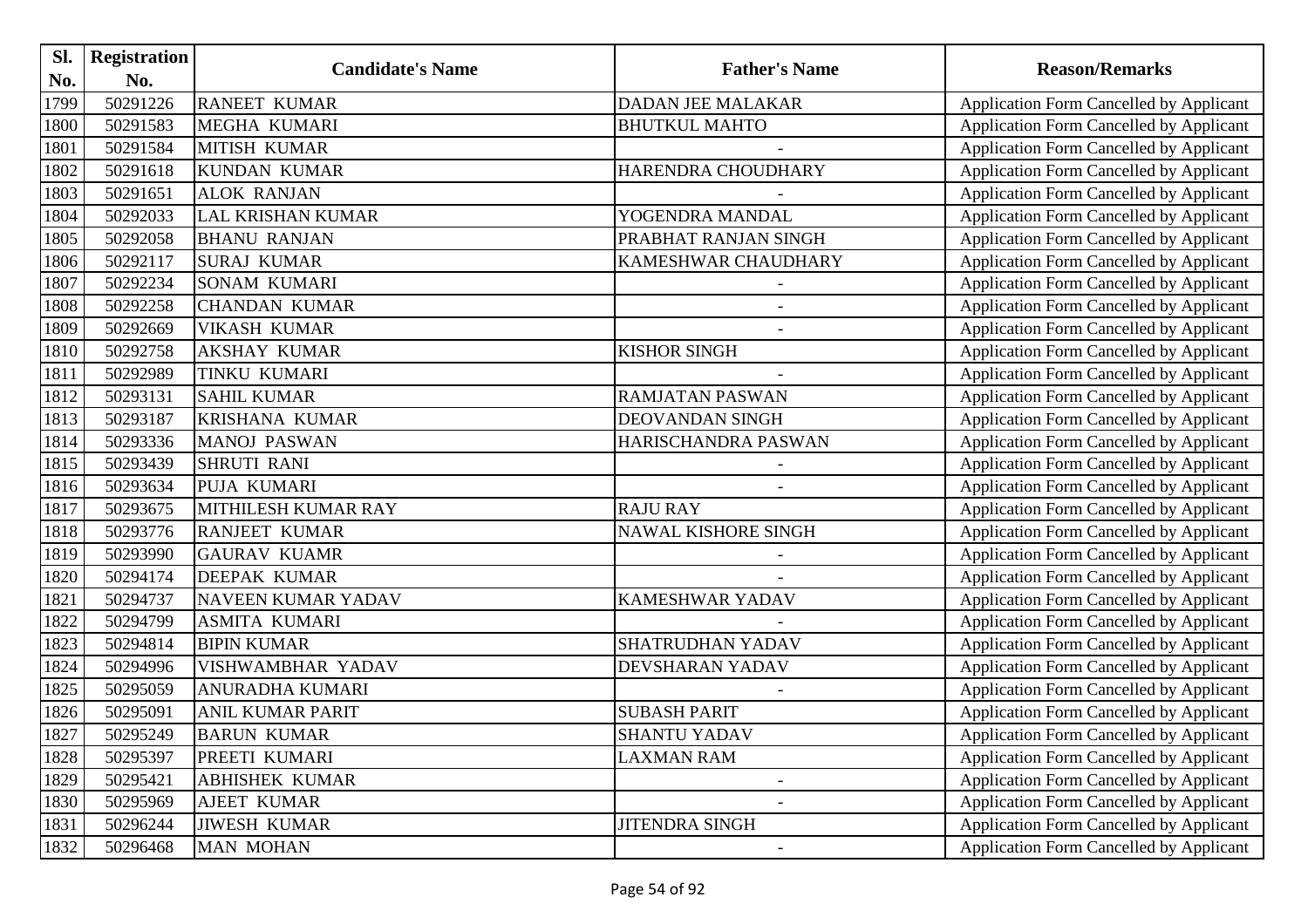| Sl.  | <b>Registration</b> |                            |                             |                                                |
|------|---------------------|----------------------------|-----------------------------|------------------------------------------------|
| No.  | No.                 | <b>Candidate's Name</b>    | <b>Father's Name</b>        | <b>Reason/Remarks</b>                          |
| 1833 | 50296778            | <b>AMRITA KUMARI</b>       | $\blacksquare$              | Application Form Cancelled by Applicant        |
| 1834 | 50296863            | <b>NARAYAN KUMAR</b>       |                             | Application Form Cancelled by Applicant        |
| 1835 | 50297080            | <b>SATENDRA KUMAR</b>      |                             | Application Form Cancelled by Applicant        |
| 1836 | 50297385            | <b>RAMAN PASWAN</b>        | OM PRAKASH PASWAN           | Application Form Cancelled by Applicant        |
| 1837 | 50297524            | <b>RAJU KUMAR</b>          |                             | <b>Application Form Cancelled by Applicant</b> |
| 1838 | 50297669            | <b>ANKUSH KUMAR</b>        | SHREE CHITRASEN SINGH       | <b>Application Form Cancelled by Applicant</b> |
| 1839 | 50297756            | <b>ABHINANDAN KUMAR</b>    | <b>ARBIND KUMAR</b>         | Application Form Cancelled by Applicant        |
| 1840 | 50297783            | <b>MUKESH RAM</b>          | <b>USES RAM</b>             | <b>Application Form Cancelled by Applicant</b> |
| 1841 | 50297996            | <b>SHIVAM KUMAR</b>        | <b>VIJAY KUMAR SHARMA</b>   | Application Form Cancelled by Applicant        |
| 1842 | 50298197            | <b>ADITYA KUMAR SITTU</b>  | <b>SITA RAM SINGH</b>       | Application Form Cancelled by Applicant        |
| 1843 | 50298413            | <b>BRAJESH KUMAR MAHTO</b> |                             | Application Form Cancelled by Applicant        |
| 1844 | 50298541            | MONIKUMARI PRAMOD PRASAD   |                             | Application Form Cancelled by Applicant        |
| 1845 | 50298775            | <b>MANISH KUMAR</b>        | $\overline{\phantom{a}}$    | <b>Application Form Cancelled by Applicant</b> |
| 1846 | 50299668            | <b>BABU PASWAN</b>         |                             | Application Form Cancelled by Applicant        |
| 1847 | 50300078            | <b>VIKASH KUMAR</b>        | <b>RAMJEE MEHTA</b>         | <b>Application Form Cancelled by Applicant</b> |
| 1848 | 50300098            | <b>JITENDRA KUMAR</b>      | <b>SHRI LAL RAJAK</b>       | Application Form Cancelled by Applicant        |
| 1849 | 50300225            | <b>SITA KUMARI</b>         | $\overline{\phantom{a}}$    | <b>Application Form Cancelled by Applicant</b> |
| 1850 | 50300342            | <b>DEEPAK KUMAR</b>        |                             | Application Form Cancelled by Applicant        |
| 1851 | 50300510            | <b>DEVAN KUMAR</b>         | <b>UPENDRA PRASAD YADAV</b> | Application Form Cancelled by Applicant        |
| 1852 | 50300635            | <b>SITA KUMARI</b>         | $\overline{\phantom{a}}$    | <b>Application Form Cancelled by Applicant</b> |
| 1853 | 50300880            | <b>DHARAMVIR KUMAR</b>     |                             | Application Form Cancelled by Applicant        |
| 1854 | 50301149            | <b>LALAN KUMAR</b>         |                             | <b>Application Form Cancelled by Applicant</b> |
| 1855 | 50301200            | <b>SANTOSH KUMAR</b>       | RAJENDRA PRASAD             | Application Form Cancelled by Applicant        |
| 1856 | 50301465            | <b>MD FAISAL</b>           |                             | Application Form Cancelled by Applicant        |
| 1857 | 50301574            | <b>KARAN KUMAR TANTI</b>   | <b>AGHUNU TANTI</b>         | Application Form Cancelled by Applicant        |
| 1858 | 50301604            | <b>DILIP KUMAR</b>         | $\blacksquare$              | Application Form Cancelled by Applicant        |
| 1859 | 50301728            | <b>CHANDAN KUMAR</b>       | $\overline{\phantom{a}}$    | <b>Application Form Cancelled by Applicant</b> |
| 1860 | 50301742            | <b>MOHAN KUMAR</b>         |                             | Application Form Cancelled by Applicant        |
| 1861 | 50302022            | MANISHA KUMARI             |                             | Application Form Cancelled by Applicant        |
| 1862 | 50302372            | <b>BINDU KUMARI</b>        |                             | <b>Application Form Cancelled by Applicant</b> |
| 1863 | 50302415            | <b>GHANSHYAM KUMAR DAS</b> |                             | <b>Application Form Cancelled by Applicant</b> |
| 1864 | 50302514            | <b>DOLI KUMARI</b>         |                             | <b>Application Form Cancelled by Applicant</b> |
| 1865 | 50302797            | <b>KUNDAN KUMAR</b>        | ARUN CHOUDHARY              | <b>Application Form Cancelled by Applicant</b> |
| 1866 | 50302847            | <b>GORELAL KUMAT</b>       |                             | Application Form Cancelled by Applicant        |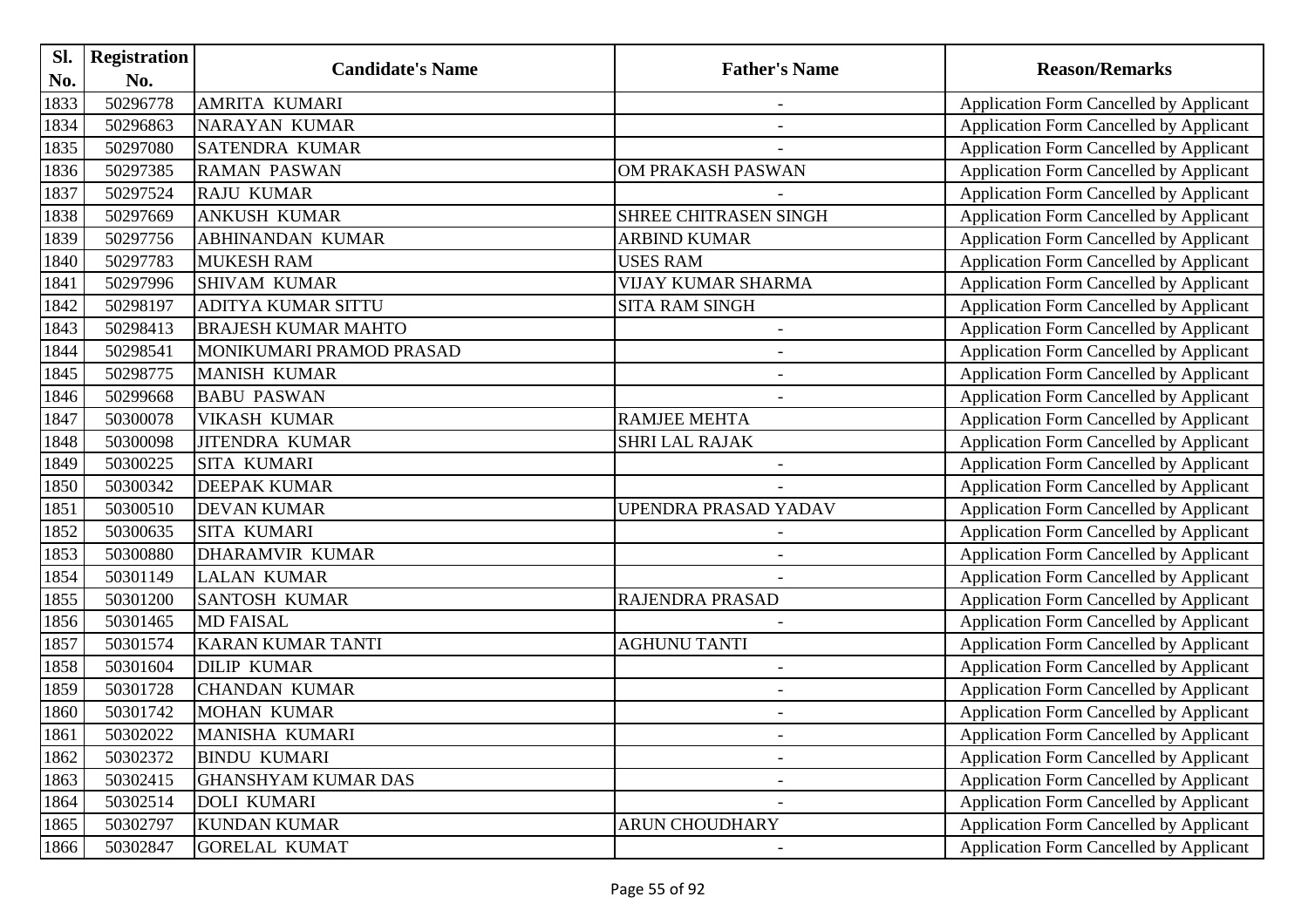| Sl.  | <b>Registration</b> |                             |                            | <b>Reason/Remarks</b>                          |
|------|---------------------|-----------------------------|----------------------------|------------------------------------------------|
| No.  | No.                 | <b>Candidate's Name</b>     | <b>Father's Name</b>       |                                                |
| 1867 | 50303025            | NISHA KUMARI YADAV          | <b>MUKESH YADAV</b>        | <b>Application Form Cancelled by Applicant</b> |
| 1868 | 50303108            | MURARI KUMAR                | $\blacksquare$             | <b>Application Form Cancelled by Applicant</b> |
| 1869 | 50303124            | <b>ABHIMANYU KUMAR</b>      |                            | Application Form Cancelled by Applicant        |
| 1870 | 50303246            | <b>SHAVILINI KUMARI</b>     | <b>RAJKISHOR PASWAN</b>    | Application Form Cancelled by Applicant        |
| 1871 | 50303775            | NANDANI KUMARI              |                            | <b>Application Form Cancelled by Applicant</b> |
| 1872 | 50303844            | <b>RUBI KUMARI</b>          | PRAMOD PASWAN              | <b>Application Form Cancelled by Applicant</b> |
| 1873 | 50303990            | <b>SANDHYA KUMARI</b>       | SONALAL PRASAD             | Application Form Cancelled by Applicant        |
| 1874 | 50304007            | AVINANDAN KUMAR MANJHI      | RAJKUMAR MANJHI            | <b>Application Form Cancelled by Applicant</b> |
| 1875 | 50304420            | <b>MITHUN KUMAR</b>         | <b>VIJAY SHARMA</b>        | <b>Application Form Cancelled by Applicant</b> |
| 1876 | 50304508            | <b>SHARAVAN KUMAR</b>       | <b>KAILASH PASWAN</b>      | <b>Application Form Cancelled by Applicant</b> |
| 1877 | 50304676            | <b>CHANDAN KUMAR SAHANI</b> |                            | Application Form Cancelled by Applicant        |
| 1878 | 50304738            | <b>AMAN KUMAR</b>           | <b>MADHESHWAR SINGH</b>    | Application Form Cancelled by Applicant        |
| 1879 | 50304812            | PRADIP KUMAR MANJHI         | RAMASHANKAR MANJHI         | <b>Application Form Cancelled by Applicant</b> |
| 1880 | 50304840            | <b>RAHUL KUMAR MANDAL</b>   |                            | <b>Application Form Cancelled by Applicant</b> |
| 1881 | 50305298            | <b>TANVIR KUMAR</b>         | <b>BALVIR KUMAR</b>        | <b>Application Form Cancelled by Applicant</b> |
| 1882 | 50305587            | NISHA KUMARI SHARMA         | <b>VIJAY KUMAR SHARMA</b>  | Application Form Cancelled by Applicant        |
| 1883 | 50305853            | <b>KAVITA KUMARI</b>        |                            | <b>Application Form Cancelled by Applicant</b> |
| 1884 | 50306264            | <b>SUMAN KUMARI</b>         |                            | Application Form Cancelled by Applicant        |
| 1885 | 50306295            | NANDANI KUMARI              |                            | <b>Application Form Cancelled by Applicant</b> |
| 1886 | 50306735            | <b>DEEPAK KUMAR</b>         | <b>VIJAY RAM</b>           | <b>Application Form Cancelled by Applicant</b> |
| 1887 | 50307237            | <b>SANYAM KUMAR</b>         | <b>SUSHIL KUMAR SHARMA</b> | Application Form Cancelled by Applicant        |
| 1888 | 50307474            | <b>CHANDRAKANT KUMAR</b>    | DEOMANYU MAHTO             | Application Form Cancelled by Applicant        |
| 1889 | 50307800            | <b>SUNNY KUMAR</b>          | <b>BIMAL YADAV</b>         | Application Form Cancelled by Applicant        |
| 1890 | 50307944            | <b>KUNAL RAJ</b>            | $\overline{\phantom{a}}$   | <b>Application Form Cancelled by Applicant</b> |
| 1891 | 50308139            | <b>BIPIN KUMAR</b>          |                            | <b>Application Form Cancelled by Applicant</b> |
| 1892 | 50308435            | PRINCE KUMAR SINGH          | <b>AJIT SINGH</b>          | Application Form Cancelled by Applicant        |
| 1893 | 50308602            | <b>SONIL KUMAR</b>          | $\overline{\phantom{a}}$   | Application Form Cancelled by Applicant        |
| 1894 | 50308781            | <b>RIYA KUMARI</b>          |                            | Application Form Cancelled by Applicant        |
| 1895 | 50308974            | <b>RAKESH YADAV</b>         |                            | <b>Application Form Cancelled by Applicant</b> |
| 1896 | 50309142            | NITISH KUMAR                |                            | Application Form Cancelled by Applicant        |
| 1897 | 50309203            | <b>SUNIL KUMAR</b>          | <b>KRISHNDEV PASWAN</b>    | Application Form Cancelled by Applicant        |
| 1898 | 50309474            | <b>SHUBHAM KUMAR</b>        | YOGENDRA MANDAL            | Application Form Cancelled by Applicant        |
| 1899 | 50309689            | URVASHI KUMARI              | <b>JAGDISH SINGH</b>       | Application Form Cancelled by Applicant        |
| 1900 | 50309775            | UPENDRA SAURDARIYAPUR KUMAR |                            | Application Form Cancelled by Applicant        |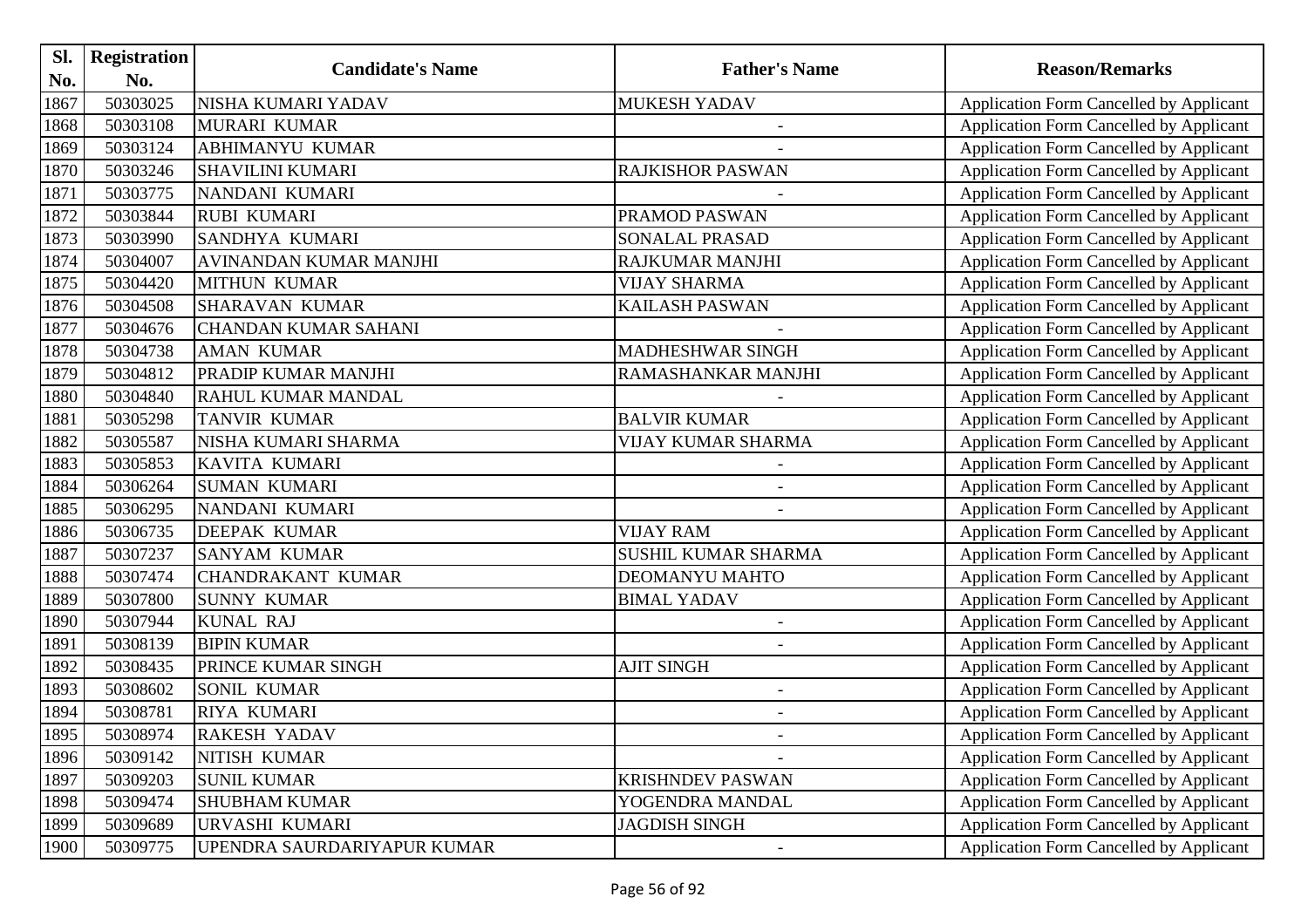| Sl.  | <b>Registration</b> |                               |                          |                                                |
|------|---------------------|-------------------------------|--------------------------|------------------------------------------------|
| No.  | No.                 | <b>Candidate's Name</b>       | <b>Father's Name</b>     | <b>Reason/Remarks</b>                          |
| 1901 | 50309792            | ANANDI KUMAR PASWAN           | <b>BIJLI PASWAN</b>      | Application Form Cancelled by Applicant        |
| 1902 | 50310148            | <b>VIKASH KUMAR SAH</b>       | $\overline{\phantom{a}}$ | Application Form Cancelled by Applicant        |
| 1903 | 50310521            | <b>CHAMPA KUMARI</b>          |                          | Application Form Cancelled by Applicant        |
| 1904 | 50310570            | <b>ASHISH KUMAR</b>           |                          | Application Form Cancelled by Applicant        |
| 1905 | 50310639            | PRABHAKAR KUMAR               | <b>NARAYAN THAKUR</b>    | <b>Application Form Cancelled by Applicant</b> |
| 1906 | 50310670            | PRINCE BAITHA                 | SHRI BHUKHAL BAITHA      | Application Form Cancelled by Applicant        |
| 1907 | 50311142            | <b>JITENDRA KUMAR</b>         |                          | Application Form Cancelled by Applicant        |
| 1908 | 50311242            | PRADUMAN KUMAQR               | $\overline{\phantom{a}}$ | <b>Application Form Cancelled by Applicant</b> |
| 1909 | 50311475            | <b>BABLU KUMAR SINGH</b>      | $\blacksquare$           | Application Form Cancelled by Applicant        |
| 1910 | 50311595            | PRITI KUMARI                  | $\qquad \qquad -$        | Application Form Cancelled by Applicant        |
| 1911 | 50311614            | <b>AMIT KUMAR PASWAN</b>      |                          | Application Form Cancelled by Applicant        |
| 1912 | 50311653            | <b>ARUN KUMAR</b>             | <b>INDRADEV MISTRY</b>   | Application Form Cancelled by Applicant        |
| 1913 | 50312338            | <b>SARITA KUMARI</b>          |                          | Application Form Cancelled by Applicant        |
| 1914 | 50312573            | <b>MD NOOR ALAM</b>           | <b>MD ROZIT</b>          | Application Form Cancelled by Applicant        |
| 1915 | 50312599            | <b>SUNITA DEVI</b>            |                          | <b>Application Form Cancelled by Applicant</b> |
| 1916 | 50312601            | <b>MONI KUMARI</b>            | SHUKKAL MANDAL           | Application Form Cancelled by Applicant        |
| 1917 | 50312638            | <b>DEEPAK KUMAR</b>           | <b>DEEPAK KUMAR</b>      | <b>Application Form Cancelled by Applicant</b> |
| 1918 | 50313120            | <b>RITA KUMARI</b>            |                          | <b>Application Form Cancelled by Applicant</b> |
| 1919 | 50313138            | <b>BABLU KUMAR</b>            | <b>BEERJAY PASWAN</b>    | Application Form Cancelled by Applicant        |
| 1920 | 50313356            | <b>DHARMDEV KUMAR</b>         | $\overline{\phantom{a}}$ | <b>Application Form Cancelled by Applicant</b> |
| 1921 | 50313389            | <b>GUNJAN KUMAR</b>           | <b>KRISHNA DAS</b>       | Application Form Cancelled by Applicant        |
| 1922 | 50313440            | <b>SHATUDHAN KUMAR MANJHI</b> | $\overline{\phantom{a}}$ | <b>Application Form Cancelled by Applicant</b> |
| 1923 | 50313575            | PRABHASH KUMAR SAHU           |                          | Application Form Cancelled by Applicant        |
| 1924 | 50313798            | <b>PAPPU KUMAR</b>            |                          | Application Form Cancelled by Applicant        |
| 1925 | 50313906            | <b>AMAN RAJ</b>               |                          | Application Form Cancelled by Applicant        |
| 1926 | 50314006            | <b>GOLU KUMAR</b>             | RAJKUMAR PRASAD          | Application Form Cancelled by Applicant        |
| 1927 | 50314092            | <b>MAHAVIR KUMAR SINGH</b>    |                          | <b>Application Form Cancelled by Applicant</b> |
| 1928 | 50314145            | <b>JITENDRA KUMAR KUMAR</b>   | <b>MITHU RAM</b>         | Application Form Cancelled by Applicant        |
| 1929 | 50314157            | <b>MD TANBEER KHAN</b>        | MD RAOUSHAN ALI KHAN     | Application Form Cancelled by Applicant        |
| 1930 | 50314206            | <b>MANTU KUMAR</b>            |                          | <b>Application Form Cancelled by Applicant</b> |
| 1931 | 50314371            | <b>ANKIT KUMAR</b>            | <b>JAWAHAR SINGH</b>     | <b>Application Form Cancelled by Applicant</b> |
| 1932 | 50314441            | <b>DHARAM THAPA</b>           | $\overline{\phantom{a}}$ | <b>Application Form Cancelled by Applicant</b> |
| 1933 | 50314782            | RINKI KUMARI                  | $\overline{\phantom{a}}$ | Application Form Cancelled by Applicant        |
| 1934 | 50314786            | <b>UDAY KUMAR PASWAN</b>      | $\overline{\phantom{a}}$ | Application Form Cancelled by Applicant        |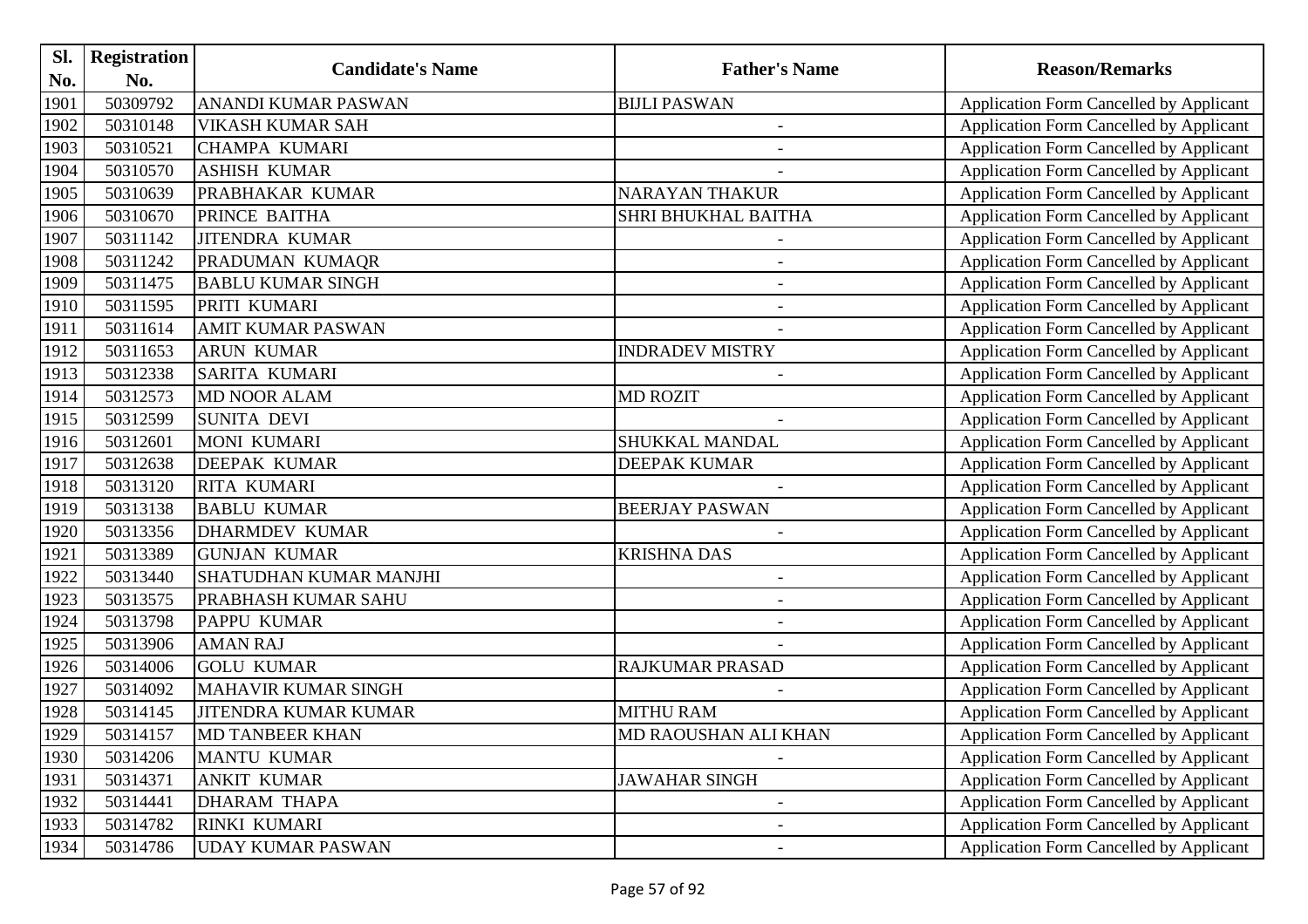| Sl.  | <b>Registration</b> |                             |                          |                                                |
|------|---------------------|-----------------------------|--------------------------|------------------------------------------------|
| No.  | No.                 | <b>Candidate's Name</b>     | <b>Father's Name</b>     | <b>Reason/Remarks</b>                          |
| 1935 | 50314850            | <b>NAND KISHOR RAM</b>      | <b>RAM RAJ RAM</b>       | Application Form Cancelled by Applicant        |
| 1936 | 50315580            | <b>PAPPU KUMAR</b>          | <b>SURENDRA SINGH</b>    | Application Form Cancelled by Applicant        |
| 1937 | 50315771            | <b>BHARTI KUMARI</b>        | <b>BALI PANDIT</b>       | Application Form Cancelled by Applicant        |
| 1938 | 50315824            | <b>MD MANJUR ALAM</b>       | <b>MD TAIYAB UDDIN</b>   | Application Form Cancelled by Applicant        |
| 1939 | 50315932            | <b>SUNIL KUMAR SINGH</b>    | $\overline{\phantom{a}}$ | <b>Application Form Cancelled by Applicant</b> |
| 1940 | 50315969            | <b>VIKASH KUMAR</b>         |                          | <b>Application Form Cancelled by Applicant</b> |
| 1941 | 50315976            | <b>SURAJ KRIT KUMAR</b>     |                          | Application Form Cancelled by Applicant        |
| 1942 | 50316161            | <b>UDAY KUMAR</b>           | $\overline{\phantom{a}}$ | <b>Application Form Cancelled by Applicant</b> |
| 1943 | 50316172            | <b>DEEPAK KUMAR</b>         |                          | <b>Application Form Cancelled by Applicant</b> |
| 1944 | 50316323            | DEEPAK KUMAR YADAV          | VIRENDRA KUMAR YADAV     | <b>Application Form Cancelled by Applicant</b> |
| 1945 | 50316548            | <b>CHANDAN KUMAR</b>        | RAMPRAVESH DAS           | Application Form Cancelled by Applicant        |
| 1946 | 50316968            | <b>DINESH KUMAR</b>         |                          | Application Form Cancelled by Applicant        |
| 1947 | 50316998            | <b>CHANDAN KUMAR MANJHI</b> | <b>CHANDAN KUMAR</b>     | <b>Application Form Cancelled by Applicant</b> |
| 1948 | 50317336            | DEVANANDA KUMAR             | <b>ANIL RAJAK</b>        | Application Form Cancelled by Applicant        |
| 1949 | 50317763            | PAPPU KUMAR RAM             | <b>NIRGUN RAM</b>        | Application Form Cancelled by Applicant        |
| 1950 | 50317953            | <b>RINKU KUMARI</b>         |                          | Application Form Cancelled by Applicant        |
| 1951 | 50317984            | <b>RAMAKANT KUMAR</b>       | LAKSHMAN PASWAN          | <b>Application Form Cancelled by Applicant</b> |
| 1952 | 50318058            | <b>AVHISHEK RANJAN</b>      |                          | Application Form Cancelled by Applicant        |
| 1953 | 50318209            | <b>ANURAG KUMAR</b>         | <b>SUDARSHAN SINGH</b>   | <b>Application Form Cancelled by Applicant</b> |
| 1954 | 50318264            | <b>ASHOK KUMAR PRASAD</b>   | $\blacksquare$           | Application Form Cancelled by Applicant        |
| 1955 | 50318276            | NAKHDU CHAUDHARI            | $\overline{\phantom{a}}$ | Application Form Cancelled by Applicant        |
| 1956 | 50318302            | <b>AMIT RANJAN</b>          | $\overline{\phantom{a}}$ | <b>Application Form Cancelled by Applicant</b> |
| 1957 | 50318464            | <b>VIVEK KUMAR</b>          |                          | Application Form Cancelled by Applicant        |
| 1958 | 50318481            | <b>SURAJ KUMAR PANDIT</b>   |                          | <b>Application Form Cancelled by Applicant</b> |
| 1959 | 50318632            | <b>JIUT PASWAN</b>          | <b>SHRI RAM PASWAN</b>   | Application Form Cancelled by Applicant        |
| 1960 | 50318770            | <b>CHANADAN KUMAR</b>       | $\overline{\phantom{a}}$ | Application Form Cancelled by Applicant        |
| 1961 | 50318908            | <b>MURARI KUMAR</b>         | $\overline{\phantom{a}}$ | Application Form Cancelled by Applicant        |
| 1962 | 50318969            | <b>GOLU RAM</b>             |                          | Application Form Cancelled by Applicant        |
| 1963 | 50318975            | <b>RAKESH KUMAR</b>         | <b>ARJUN PRASAD</b>      | <b>Application Form Cancelled by Applicant</b> |
| 1964 | 50319158            | <b>CHANDAN KUMAR</b>        |                          | Application Form Cancelled by Applicant        |
| 1965 | 50319202            | <b>SATROHAN KUMAR</b>       | <b>JANARDAN RAM</b>      | Application Form Cancelled by Applicant        |
| 1966 | 50319364            | <b>AMPU RAJ</b>             | VISHWANATH PASWAN        | Application Form Cancelled by Applicant        |
| 1967 | 50319592            | <b>AVINASH KUMAR</b>        | <b>AJAY SINGH</b>        | <b>Application Form Cancelled by Applicant</b> |
| 1968 | 50319705            | ROHIT KUMAR UPADHYAY        |                          | <b>Application Form Cancelled by Applicant</b> |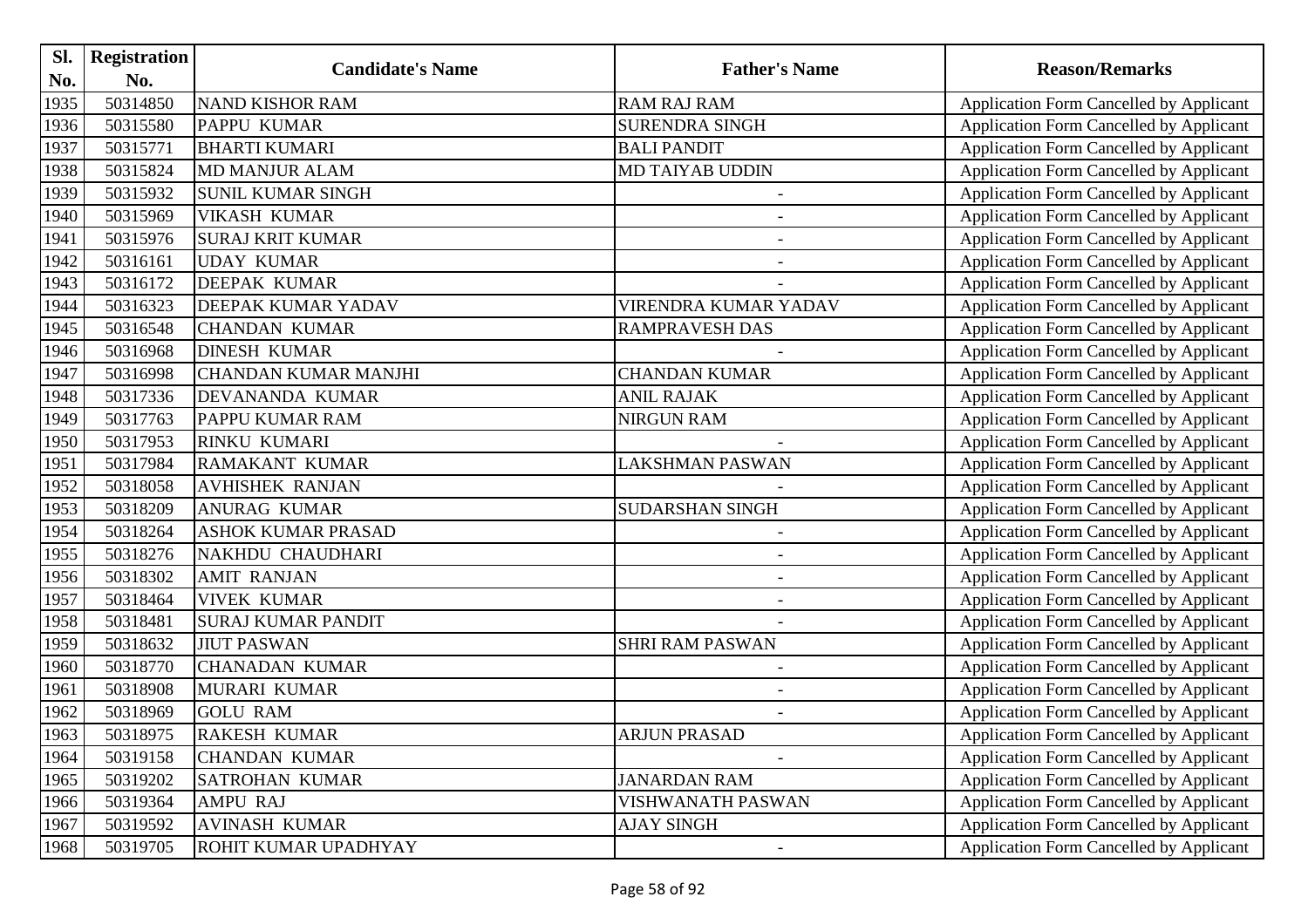| SI.  | <b>Registration</b> |                             | <b>Father's Name</b>         |                                                |
|------|---------------------|-----------------------------|------------------------------|------------------------------------------------|
| No.  | No.                 | <b>Candidate's Name</b>     |                              | <b>Reason/Remarks</b>                          |
| 1969 | 50319896            | <b>KUNDAN KUMAR</b>         | <b>RAMVARAN YADAV</b>        | Application Form Cancelled by Applicant        |
| 1970 | 50320002            | <b>DILIP KUMAR YADAV</b>    | PREM YADAV                   | Application Form Cancelled by Applicant        |
| 1971 | 50320097            | <b>SANTOSH KUMAR</b>        |                              | Application Form Cancelled by Applicant        |
| 1972 | 50320309            | <b>SAJAN TANTI</b>          | <b>KALESHWAR TATI</b>        | Application Form Cancelled by Applicant        |
| 1973 | 50320581            | <b>AJAY KUMAR</b>           |                              | Application Form Cancelled by Applicant        |
| 1974 | 50320849            | <b>RUCHI KUMARI</b>         | $\overline{a}$               | Application Form Cancelled by Applicant        |
| 1975 | 50320919            | <b>SONU KUMAR</b>           | <b>VINOD SHARMA</b>          | Application Form Cancelled by Applicant        |
| 1976 | 50321156            | <b>ALOK KUMAR</b>           | $\overline{\phantom{a}}$     | Application Form Cancelled by Applicant        |
| 1977 | 50321231            | <b>SHIBU KUMAR YADAV</b>    |                              | Application Form Cancelled by Applicant        |
| 1978 | 50321351            | <b>MOTI LAL JHA</b>         | <b>SOHAN JHA</b>             | Application Form Cancelled by Applicant        |
| 1979 | 50321394            | NAGENDRA PASWAN             | <b>AJADI PASWAN</b>          | Application Form Cancelled by Applicant        |
| 1980 | 50321598            | <b>UPENDRA KUMAR SARDAR</b> | <b>DAYANAND SARDAR</b>       | Application Form Cancelled by Applicant        |
| 1981 | 50322261            | <b>ABHISHEK KUMAR JHA</b>   | <b>MANOJ JHA</b>             | Application Form Cancelled by Applicant        |
| 1982 | 50322277            | <b>AKASH PASWAN</b>         |                              | Application Form Cancelled by Applicant        |
| 1983 | 50322634            | <b>SUKHLAL KUMAR YADAV</b>  |                              | Application Form Cancelled by Applicant        |
| 1984 | 50322769            | MAUSHAMI KUMARI             | <b>BUJHAWAN SINGH</b>        | Application Form Cancelled by Applicant        |
| 1985 | 50322853            | <b>AMAR KUMAR</b>           |                              | Application Form Cancelled by Applicant        |
| 1986 | 50323011            | NIRAJAN KUMAR               | <b>INDRADEV PRASAD YADAV</b> | <b>Application Form Cancelled by Applicant</b> |
| 1987 | 50323203            | <b>VIKAS KUMAR</b>          |                              | Application Form Cancelled by Applicant        |
| 1988 | 50323257            | <b>AMITESH KUMAR</b>        | <b>SANTOSH KUMAR</b>         | Application Form Cancelled by Applicant        |
| 1989 | 50323558            | <b>NIRAJ KUMAR</b>          | <b>KULO MANDAL</b>           | Application Form Cancelled by Applicant        |
| 1990 | 50323716            | <b>CHITRANJAN KUMAR</b>     | <b>CHITRANJAN KUMAR</b>      | Application Form Cancelled by Applicant        |
| 1991 | 50323798            | <b>AKHILESH KUMAR</b>       |                              | Application Form Cancelled by Applicant        |
| 1992 | 50323940            | <b>MANISH KUMAR THAKUR</b>  | <b>JAYPRAKASH THAKUE</b>     | Application Form Cancelled by Applicant        |
| 1993 | 50324216            | <b>RAJESH KUMAR PASWAN</b>  |                              | Application Form Cancelled by Applicant        |
| 1994 | 50324233            | <b>AKASH KUMAR</b>          |                              | Application Form Cancelled by Applicant        |
| 1995 | 50324348            | <b>JUIT BANDHAN YADAV</b>   | <b>BHIMAL YADAV</b>          | Application Form Cancelled by Applicant        |
| 1996 | 50324353            | <b>SANJEEV KUMAR</b>        | DEVNANDAN PASWAN             | Application Form Cancelled by Applicant        |
| 1997 | 50324421            | NITISH KUMAR                | <b>BRIJ PASWAN</b>           | Application Form Cancelled by Applicant        |
| 1998 | 50324789            | <b>RAVI RANJAN KUMAR</b>    | PRAHLAD BAITHA               | Application Form Cancelled by Applicant        |
| 1999 | 50324815            | <b>MAHINDRA SINGH</b>       |                              | <b>Application Form Cancelled by Applicant</b> |
| 2000 | 50325221            | <b>RANI KUMARI</b>          | $\overline{\phantom{a}}$     | <b>Application Form Cancelled by Applicant</b> |
| 2001 | 50325347            | <b>ANIKIT KUMAR</b>         | $\overline{\phantom{a}}$     | Application Form Cancelled by Applicant        |
| 2002 | 50325376            | <b>KRIPANAND MANDAL</b>     |                              | Application Form Cancelled by Applicant        |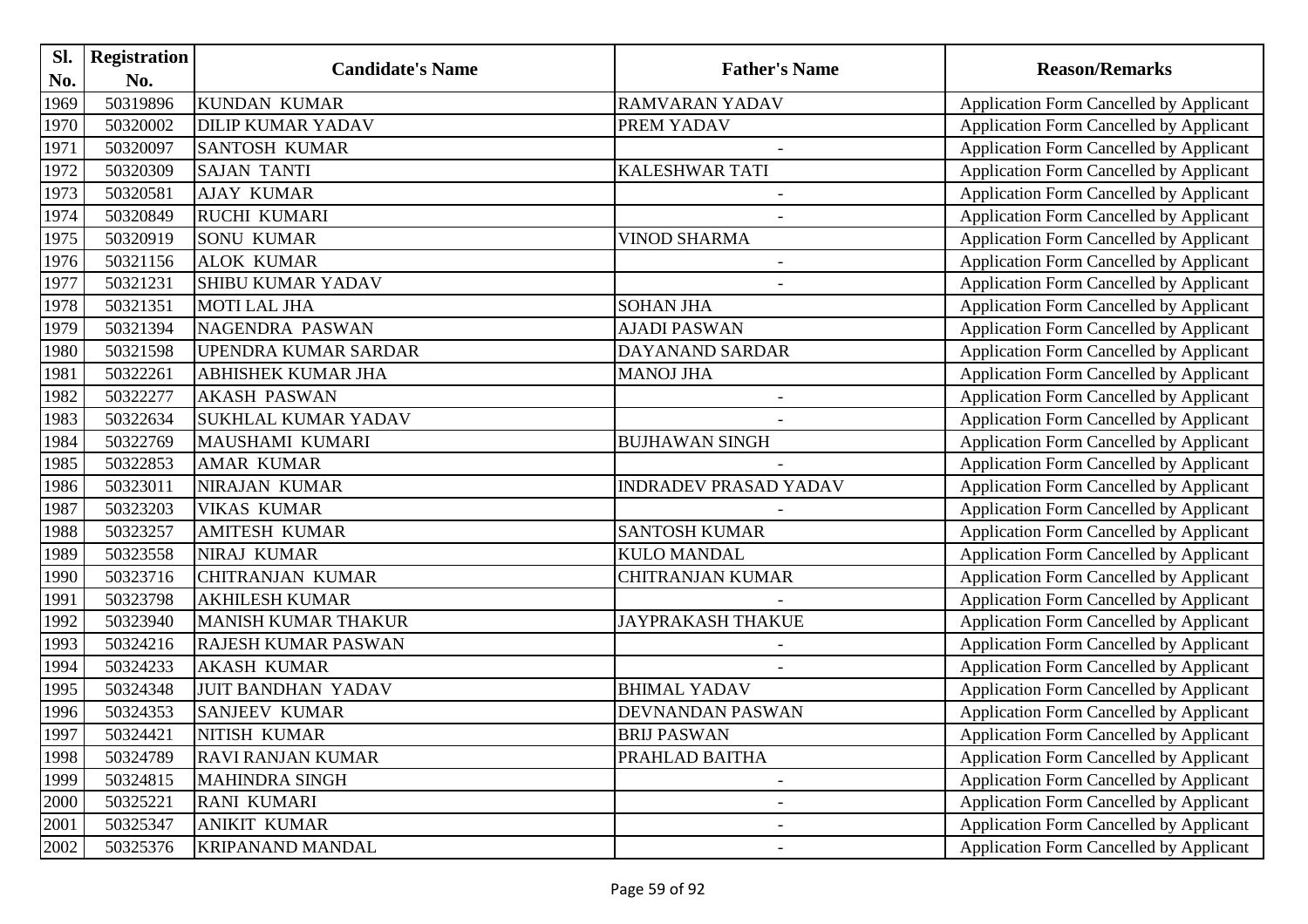| Sl.               | <b>Registration</b> |                               |                          |                                                |
|-------------------|---------------------|-------------------------------|--------------------------|------------------------------------------------|
| No.               | No.                 | <b>Candidate's Name</b>       | <b>Father's Name</b>     | <b>Reason/Remarks</b>                          |
| 2003              | 50325496            | <b>RANJEE KUMAR</b>           |                          | Application Form Cancelled by Applicant        |
| 2004              | 50325751            | NISHANT KUMAR SINGH           | <b>MANOJ KUMAR SINGH</b> | Application Form Cancelled by Applicant        |
| 2005              | 50325977            | <b>UMESH KUMAR</b>            | <b>BABULAL RAM</b>       | Application Form Cancelled by Applicant        |
| 2006              | 50326129            | <b>BAMBAM KUMAR</b>           | SIYARAM MANDAL           | Application Form Cancelled by Applicant        |
| 2007              | 50326133            | <b>PUJA KUMARI</b>            |                          | Application Form Cancelled by Applicant        |
| 2008              | 50326450            | RAMASHANKAR KUMAR             | $\blacksquare$           | Application Form Cancelled by Applicant        |
| 2009              | 50326575            | <b>AMIT RAJ</b>               |                          | Application Form Cancelled by Applicant        |
| 2010              | 50326851            | SONIYA KUMARI                 | $\overline{\phantom{a}}$ | Application Form Cancelled by Applicant        |
| 2011              | 50326992            | <b>CHANDAN KUMAR</b>          |                          | Application Form Cancelled by Applicant        |
| 2012              | 50327061            | <b>PANDAB KUMAR</b>           | <b>PANDAB KUMAR</b>      | Application Form Cancelled by Applicant        |
| 2013              | 50327291            | HARINANDAN KUMAR              |                          | Application Form Cancelled by Applicant        |
| 2014              | 50327613            | <b>CHANDAN KUMAR SINGH</b>    |                          | Application Form Cancelled by Applicant        |
| 2015              | 50327641            | PUJA KUMARI                   | <b>VINDHYACHAL SETH</b>  | Application Form Cancelled by Applicant        |
| 2016              | 50327808            | <b>BARAK KUMAR SINGH</b>      |                          | Application Form Cancelled by Applicant        |
| $\overline{2017}$ | 50328184            | <b>MINU KUMARI</b>            |                          | Application Form Cancelled by Applicant        |
| 2018              | 50328208            | <b>GIRIJ KUMAR</b>            | <b>LAXMI PASWAN</b>      | Application Form Cancelled by Applicant        |
| 2019              | 50328392            | <b>RANI KUMARI DUBE</b>       | <b>HARIRAJ DUBE</b>      | Application Form Cancelled by Applicant        |
| 2020              | 50328406            | <b>BIKASH KUMAR</b>           | <b>RAMBALAK YADAV</b>    | Application Form Cancelled by Applicant        |
| 2021              | 50328555            | RICHA KUMARI                  | SHAILENDRA KUMAR SINGH   | Application Form Cancelled by Applicant        |
| 2022              | 50328751            | <b>RAVI KUMARI</b>            |                          | Application Form Cancelled by Applicant        |
| 2023              | 50328840            | <b>SATENDRA KUMAR</b>         |                          | Application Form Cancelled by Applicant        |
| 2024              | 50328933            | <b>BINODY KUMAR CHAUDHARY</b> | $\overline{\phantom{a}}$ | Application Form Cancelled by Applicant        |
| 2025              | 50328955            | PHOOL KUMARI                  |                          | Application Form Cancelled by Applicant        |
| 2026              | 50329002            | <b>DEEPAK KUMAR PASWAN</b>    | DEEPAK KUMAR PASWAN      | Application Form Cancelled by Applicant        |
| 2027              | 50329101            | <b>VINOD KUMAR</b>            | <b>VINOD KUMAR</b>       | Application Form Cancelled by Applicant        |
| 2028              | 50329191            | <b>RABISH KUMAR</b>           |                          | Application Form Cancelled by Applicant        |
| 2029              | 50329256            | <b>DIPAK KUMAR</b>            | <b>BHAGIRATH YADAV</b>   | Application Form Cancelled by Applicant        |
| 2030              | 50329358            | MANORANJAN KUMAR              |                          | Application Form Cancelled by Applicant        |
| 2031              | 50329542            | NITESH KUMAR                  |                          | Application Form Cancelled by Applicant        |
| 2032              | 50329768            | <b>RAJU KUMAR</b>             |                          | Application Form Cancelled by Applicant        |
| 2033              | 50329861            | <b>SIMA SINHA</b>             |                          | <b>Application Form Cancelled by Applicant</b> |
| 2034              | 50329882            | VIKASH KUMAR                  | $\overline{\phantom{a}}$ | Application Form Cancelled by Applicant        |
| 2035              | 50330087            | MITHLESH KUMAR SINGH          | $\overline{\phantom{a}}$ | Application Form Cancelled by Applicant        |
| 2036              | 50330123            | KRISHNA KUMAR GUPTA           | $\overline{\phantom{0}}$ | <b>Application Form Cancelled by Applicant</b> |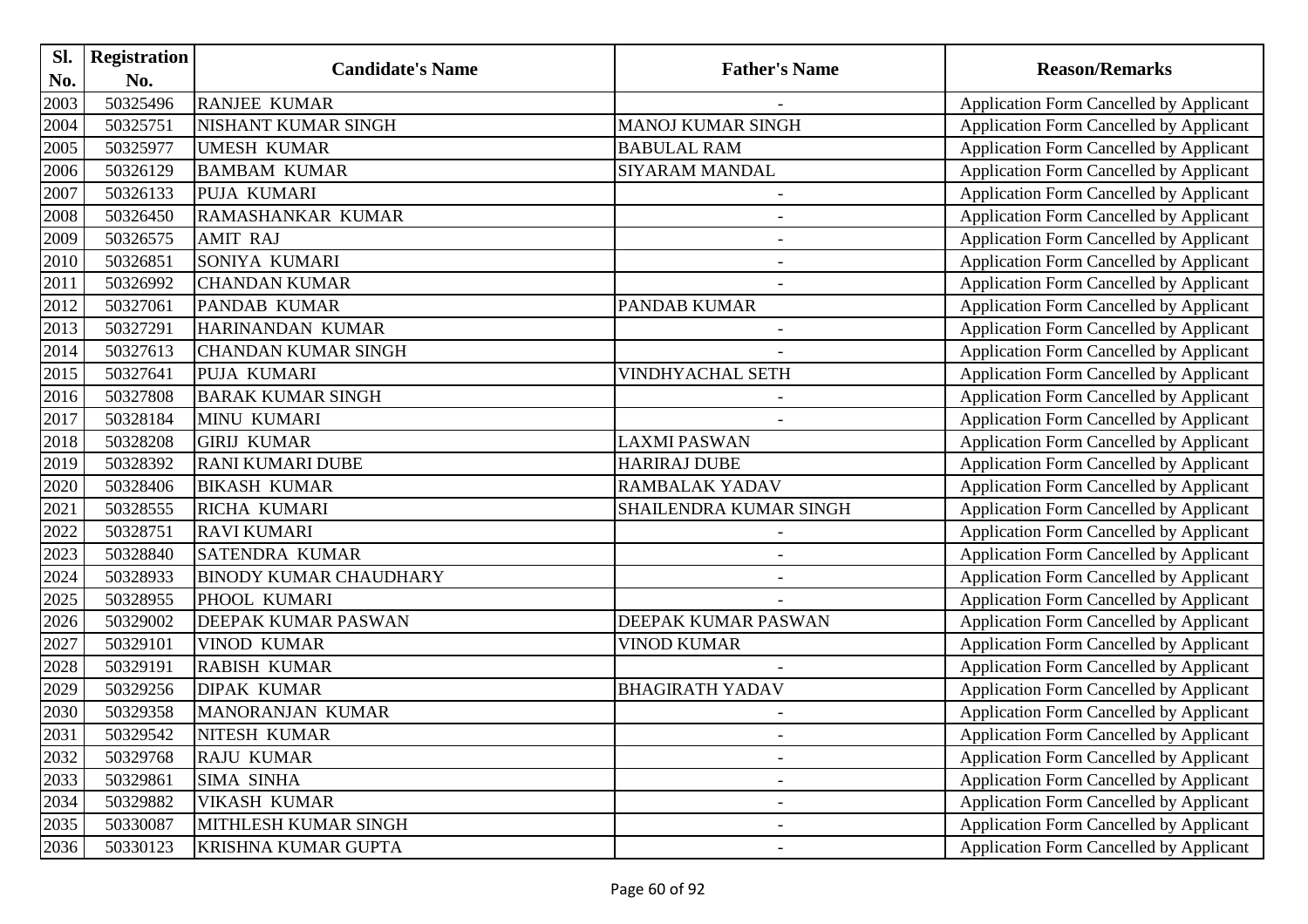| Sl.               | <b>Registration</b> |                             | <b>Father's Name</b>     |                                                |
|-------------------|---------------------|-----------------------------|--------------------------|------------------------------------------------|
| No.               | No.                 | <b>Candidate's Name</b>     |                          | <b>Reason/Remarks</b>                          |
| 2037              | 50330264            | <b>VIKRAM KUMAR</b>         | NIRANJAN MANJHI          | Application Form Cancelled by Applicant        |
| 2038              | 50330473            | <b>ANNU KUMARI</b>          |                          | Application Form Cancelled by Applicant        |
| 2039              | 50330667            | <b>SARITA KUMARI</b>        | $\overline{\phantom{a}}$ | Application Form Cancelled by Applicant        |
| 2040              | 50330692            | <b>GURIYA KUMARI</b>        |                          | Application Form Cancelled by Applicant        |
| 2041              | 50330801            | <b>MAKHAN KUMAR</b>         | <b>ARJUN TANTI</b>       | Application Form Cancelled by Applicant        |
| 2042              | 50330851            | RAJENDRA YADAV              | $\blacksquare$           | Application Form Cancelled by Applicant        |
| 2043              | 50330968            | PALLAVI RAJ                 |                          | Application Form Cancelled by Applicant        |
| 2044              | 50330989            | <b>SHAILESH KUMAR</b>       | $\overline{\phantom{a}}$ | <b>Application Form Cancelled by Applicant</b> |
| $\overline{2045}$ | 50331276            | <b>BAGESH KUMAR SHUKLA</b>  |                          | Application Form Cancelled by Applicant        |
| 2046              | 50331495            | MAHAWIR CHAUDHARI           | $\overline{a}$           | Application Form Cancelled by Applicant        |
| 2047              | 50331598            | <b>VIBHA KUMARI</b>         |                          | Application Form Cancelled by Applicant        |
| 2048              | 50331763            | <b>AMAN KUMAR</b>           | <b>RAJEEV KUMAR</b>      | Application Form Cancelled by Applicant        |
| 2049              | 50331788            | PALLAVI RAJ                 |                          | <b>Application Form Cancelled by Applicant</b> |
| 2050              | 50331880            | <b>RUCHI KUMARI</b>         | $\overline{a}$           | Application Form Cancelled by Applicant        |
| 2051              | 50332547            | <b>SANOJ PASWAN</b>         |                          | Application Form Cancelled by Applicant        |
| 2052              | 50332625            | <b>SURAJ KUMAR</b>          | <b>RAGHUBIR SAW</b>      | Application Form Cancelled by Applicant        |
| 2053              | 50332659            | <b>KUNDAN KUMAR</b>         | <b>KULDEEP KUMAR</b>     | Application Form Cancelled by Applicant        |
| 2054              | 50332715            | <b>SHUBHRANJAN KUMAR</b>    | <b>MALHU DAS</b>         | <b>Application Form Cancelled by Applicant</b> |
| 2055              | 50332906            | <b>INDRABHUSHAN KUMAR</b>   |                          | Application Form Cancelled by Applicant        |
| 2056              | 50333022            | <b>RAJESH MANJHI</b>        | <b>RAMESH MANJHI</b>     | Application Form Cancelled by Applicant        |
| 2057              | 50333139            | <b>ASHOK KUMAR</b>          | RAMCHANDRA PASWAN        | Application Form Cancelled by Applicant        |
| 2058              | 50333142            | <b>VISWJEET SAGAR</b>       |                          | Application Form Cancelled by Applicant        |
| 2059              | 50333144            | <b>SUJEET KUMAR RAM</b>     | <b>JATAN RAVIDAS</b>     | Application Form Cancelled by Applicant        |
| 2060              | 50333380            | <b>SHANKAR KUMAR</b>        | <b>RAMBRIKSH PASWAN</b>  | Application Form Cancelled by Applicant        |
| 2061              | 50333469            | <b>RAHUL KUMAR PASWAN</b>   | <b>GULABCHAND PASWAN</b> | Application Form Cancelled by Applicant        |
| 2062              | 50333552            | <b>MITHLESH KUMAR SINGH</b> | <b>GUPTESHWAR SINGH</b>  | Application Form Cancelled by Applicant        |
| 2063              | 50333661            | <b>RAKESH KUMAR</b>         | <b>RAMASHISH RAJAK</b>   | Application Form Cancelled by Applicant        |
| 2064              | 50333803            | <b>BABLI KUMARI</b>         | <b>SITARAM RAY</b>       | Application Form Cancelled by Applicant        |
| 2065              | 50333923            | <b>UMESH KUMAR</b>          |                          | Application Form Cancelled by Applicant        |
| 2066              | 50334002            | <b>ALOK KUMAR PASHWAN</b>   | <b>AMRESH KIMAR</b>      | Application Form Cancelled by Applicant        |
| 2067              | 50334076            | <b>GOPAL RISHEEDEV</b>      |                          | <b>Application Form Cancelled by Applicant</b> |
| 2068              | 50334273            | <b>RAJESH KUMAR</b>         | $\overline{\phantom{a}}$ | <b>Application Form Cancelled by Applicant</b> |
| 2069              | 50334431            | <b>SHEKHAR KUMAR MANDAL</b> |                          | Application Form Cancelled by Applicant        |
| 2070              | 50334693            | PANKAJ KUMAR                | <b>BUGO YADAV</b>        | <b>Application Form Cancelled by Applicant</b> |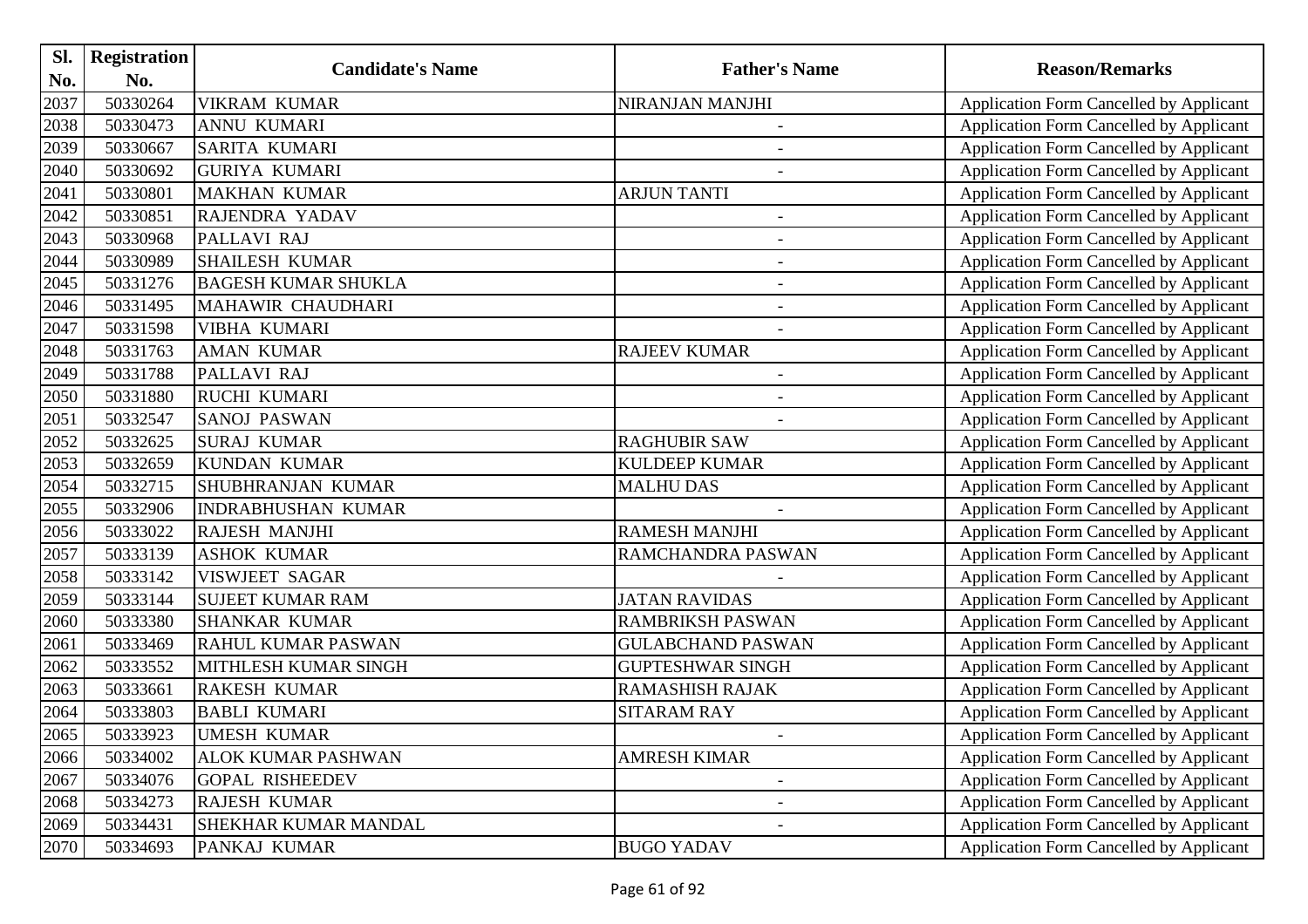| Sl.  | <b>Registration</b> | <b>Candidate's Name</b>     |                            |                                                |
|------|---------------------|-----------------------------|----------------------------|------------------------------------------------|
| No.  | No.                 |                             | <b>Father's Name</b>       | <b>Reason/Remarks</b>                          |
| 2071 | 50334845            | <b>SIMA KUMARI</b>          |                            | Application Form Cancelled by Applicant        |
| 2072 | 50334859            | <b>SUMAN KUMAR</b>          | ABHINANDAN PRASAD YADAV    | <b>Application Form Cancelled by Applicant</b> |
| 2073 | 50334866            | <b>RUPA KUMARI</b>          |                            | <b>Application Form Cancelled by Applicant</b> |
| 2074 | 50335293            | <b>BIKASH KUMAR</b>         |                            | Application Form Cancelled by Applicant        |
| 2075 | 50335517            | <b>GAUTAM KUMAR SHARMA</b>  | <b>BHARAT KUMAR SHARMA</b> | <b>Application Form Cancelled by Applicant</b> |
| 2076 | 50335929            | <b>GAURAV KUMAR</b>         |                            | <b>Application Form Cancelled by Applicant</b> |
| 2077 | 50336115            | YASH RAJ                    | <b>BINDESHWAR PASWAN</b>   | Application Form Cancelled by Applicant        |
| 2078 | 50336345            | <b>KRISHAN KUMAR THAKUR</b> |                            | <b>Application Form Cancelled by Applicant</b> |
| 2079 | 50336371            | <b>AJAY KUMAR CHAUDHARY</b> | RAJNATH CHAUDHARY          | <b>Application Form Cancelled by Applicant</b> |
| 2080 | 50336857            | <b>LAKKI KUMAR</b>          | $\overline{\phantom{a}}$   | <b>Application Form Cancelled by Applicant</b> |
| 2081 | 50336885            | <b>SANTOSH KUMAR</b>        | $\overline{\phantom{a}}$   | Application Form Cancelled by Applicant        |
| 2082 | 50337307            | <b>SUMIT KUMAR</b>          |                            | Application Form Cancelled by Applicant        |
| 2083 | 50337502            | PRIYANKA KUMARI             |                            | <b>Application Form Cancelled by Applicant</b> |
| 2084 | 50337550            | <b>SANJEEV KUMAR</b>        | <b>NAGINA TANTI</b>        | <b>Application Form Cancelled by Applicant</b> |
| 2085 | 50337863            | <b>RAHUL RAJ</b>            | <b>ASHOK PRASAD</b>        | <b>Application Form Cancelled by Applicant</b> |
| 2086 | 50338002            | PARMATMA KUMAR              | VIRENDRA KUMAR RAM         | Application Form Cancelled by Applicant        |
| 2087 | 50338112            | <b>ANKAJ KUMAR</b>          |                            | <b>Application Form Cancelled by Applicant</b> |
| 2088 | 50338149            | POOJA KUMARI                | <b>SAMESHWAR RAJAK</b>     | Application Form Cancelled by Applicant        |
| 2089 | 50338445            | <b>RUPA BHARTI</b>          |                            | <b>Application Form Cancelled by Applicant</b> |
| 2090 | 50338487            | <b>SUSHIL KUMAR</b>         | <b>RAMDEO PANDIT</b>       | <b>Application Form Cancelled by Applicant</b> |
| 2091 | 50338493            | <b>SAHDEV</b>               |                            | <b>Application Form Cancelled by Applicant</b> |
| 2092 | 50338755            | <b>CHANDAN KUMAR</b>        | $\overline{\phantom{a}}$   | Application Form Cancelled by Applicant        |
| 2093 | 50338902            | RINKI KUMARI                |                            | Application Form Cancelled by Applicant        |
| 2094 | 50339121            | <b>ABHAY KUMAR</b>          | <b>MOSAFIR PASWAN</b>      | <b>Application Form Cancelled by Applicant</b> |
| 2095 | 50339390            | RAVI RANJAN PRAKASH         |                            | <b>Application Form Cancelled by Applicant</b> |
| 2096 | 50339467            | PRAMILA KUMARI              | RAMVILAS PRASAD DANGI      | Application Form Cancelled by Applicant        |
| 2097 | 50339947            | <b>VIKASH PANDEY</b>        |                            | Application Form Cancelled by Applicant        |
| 2098 | 50340067            | MITHILESH KUMAR             |                            | <b>Application Form Cancelled by Applicant</b> |
| 2099 | 50340157            | <b>CHUNCHUN KUMAR</b>       |                            | <b>Application Form Cancelled by Applicant</b> |
| 2100 | 50340196            | <b>SHIVAM KUMAR</b>         | <b>BIRENDRA SINGH</b>      | <b>Application Form Cancelled by Applicant</b> |
| 2101 | 50340245            | SNEHLATA KUMARI             |                            | Application Form Cancelled by Applicant        |
| 2102 | 50340785            | <b>SURAJ KUMAR</b>          | <b>MANOJ DAS</b>           | Application Form Cancelled by Applicant        |
| 2103 | 50340822            | <b>SHIVA SONKAR</b>         |                            | <b>Application Form Cancelled by Applicant</b> |
| 2104 | 50340947            | PANKAJ KUMAR                |                            | Application Form Cancelled by Applicant        |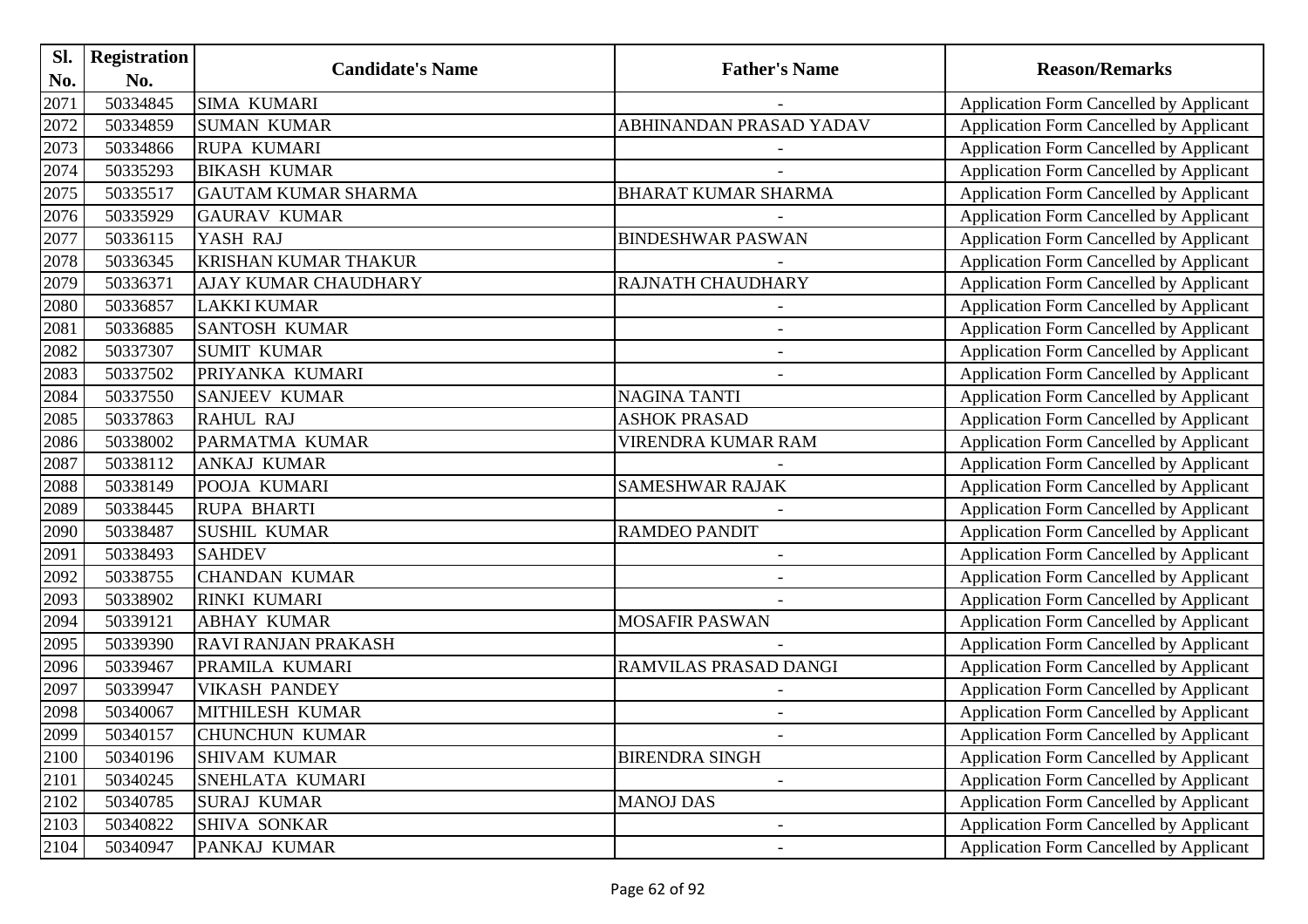| Sl.  | <b>Registration</b> |                              |                          |                                                |
|------|---------------------|------------------------------|--------------------------|------------------------------------------------|
| No.  | No.                 | <b>Candidate's Name</b>      | <b>Father's Name</b>     | <b>Reason/Remarks</b>                          |
| 2105 | 50341440            | <b>AJMERUN KHAROON</b>       | $\blacksquare$           | Application Form Cancelled by Applicant        |
| 2106 | 50341709            | <b>VINKATESH SHARMA</b>      |                          | Application Form Cancelled by Applicant        |
| 2107 | 50341931            | <b>GOPAL KUMAL</b>           | PAILAL TANTI             | Application Form Cancelled by Applicant        |
| 2108 | 50341987            | MD OSAMA                     | <b>MD PAIYAS</b>         | Application Form Cancelled by Applicant        |
| 2109 | 50342022            | <b>VIPIN KUMAR</b>           | <b>RAJ KUMAR RAY</b>     | Application Form Cancelled by Applicant        |
| 2110 | 50342280            | <b>RAJIV RAJ</b>             | $\blacksquare$           | <b>Application Form Cancelled by Applicant</b> |
| 2111 | 50342414            | <b>MITHUN KUMAR</b>          |                          | Application Form Cancelled by Applicant        |
| 2112 | 50342611            | <b>AJAY KUMAR</b>            | <b>AJAY KUMAR</b>        | Application Form Cancelled by Applicant        |
| 2113 | 50342785            | <b>AJAY KUMAR</b>            | <b>ASHOK KUMAR</b>       | Application Form Cancelled by Applicant        |
| 2114 | 50342932            | <b>UDAY KUMAR</b>            | $\overline{\phantom{a}}$ | Application Form Cancelled by Applicant        |
| 2115 | 50343066            | <b>AARTI KUMARI</b>          |                          | Application Form Cancelled by Applicant        |
| 2116 | 50343188            | <b>RAKESH KUMAR GAUTAM</b>   | <b>JAYNATH PRASAD</b>    | Application Form Cancelled by Applicant        |
| 2117 | 50343587            | <b>KHUSHABU KUMAR</b>        | <b>ANIRUDH RAM</b>       | Application Form Cancelled by Applicant        |
| 2118 | 50343612            | <b>SANNI KUMAR</b>           |                          | <b>Application Form Cancelled by Applicant</b> |
| 2119 | 50343911            | <b>RAKESH PASWAN</b>         | MITHLESH PASWAN          | Application Form Cancelled by Applicant        |
| 2120 | 50343948            | <b>ARUN KUMAR</b>            | <b>GAJENDRA</b>          | Application Form Cancelled by Applicant        |
| 2121 | 50344214            | <b>MANISH KUMAR YADAV</b>    | <b>SURENDRA RAY</b>      | Application Form Cancelled by Applicant        |
| 2122 | 50344882            | <b>DHARMENDRA KUMAR</b>      | <b>MANULAL KEWAT</b>     | <b>Application Form Cancelled by Applicant</b> |
| 2123 | 50345137            | PRINCE KUMAR                 |                          | Application Form Cancelled by Applicant        |
| 2124 | 50345319            | NEERAJ KUMAR                 | $\overline{a}$           | Application Form Cancelled by Applicant        |
| 2125 | 50345626            | <b>RAVI KUMAR</b>            |                          | Application Form Cancelled by Applicant        |
| 2126 | 50345703            | <b>SHATRUDHIN KUMAR</b>      | <b>DILEEP MALAKAR</b>    | Application Form Cancelled by Applicant        |
| 2127 | 50346001            | PARITOSH KUMAR YADAV         |                          | Application Form Cancelled by Applicant        |
| 2128 | 50346440            | <b>ANSHU KUMARI</b>          |                          | Application Form Cancelled by Applicant        |
| 2129 | 50346526            | PIYUSH KUMAR                 | <b>SUBHASH YADV</b>      | Application Form Cancelled by Applicant        |
| 2130 | 50346610            | <b>MANISH KUMARI</b>         | <b>DILIP RAJAK</b>       | Application Form Cancelled by Applicant        |
| 2131 | 50346765            | <b>GAUTAM KUMAR</b>          |                          | Application Form Cancelled by Applicant        |
| 2132 | 50347009            | <b>VIBHISHAN KUMAR</b>       | <b>SIYARAM PASWAN</b>    | Application Form Cancelled by Applicant        |
| 2133 | 50347090            | <b>RAVI KUMAR</b>            | <b>UMASH PASWAN</b>      | Application Form Cancelled by Applicant        |
| 2134 | 50347158            | <b>SANJANA KUMARI PANDEY</b> | <b>VINAY PANDEY</b>      | Application Form Cancelled by Applicant        |
| 2135 | 50347426            | <b>BANDHAN KUMARI</b>        |                          | Application Form Cancelled by Applicant        |
| 2136 | 50347813            | <b>ROHIT KUMAR</b>           | <b>RAHUL KUMAR</b>       | Application Form Cancelled by Applicant        |
| 2137 | 50347910            | <b>RUPAM KUMARI</b>          | <b>TRIVENI YADAV</b>     | Application Form Cancelled by Applicant        |
| 2138 | 50347970            | <b>CHHOTU KUMAR</b>          | RAM PRASAD MALLIK        | Application Form Cancelled by Applicant        |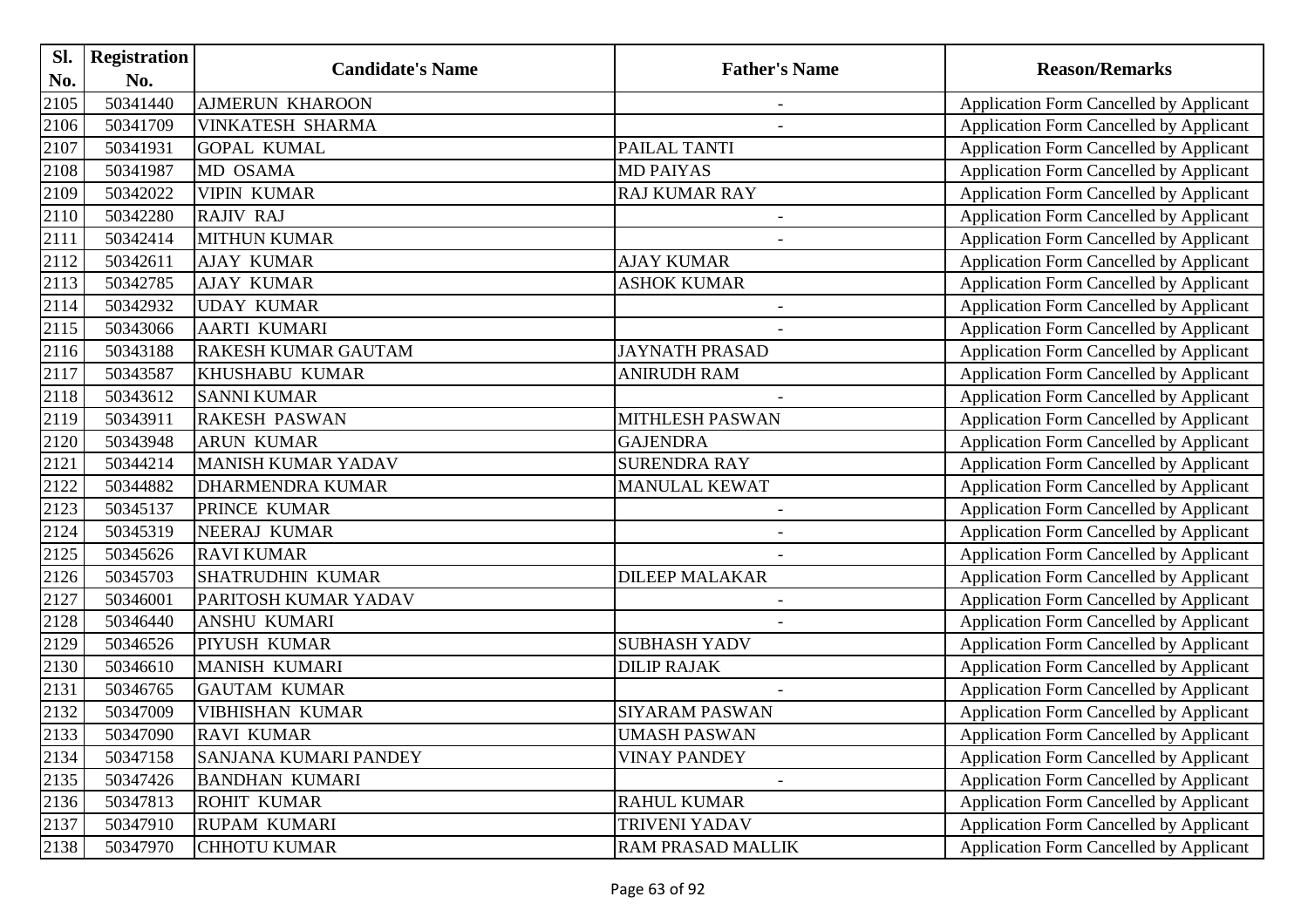| Sl.  | <b>Registration</b> |                           |                           |                                                |
|------|---------------------|---------------------------|---------------------------|------------------------------------------------|
| No.  | No.                 | <b>Candidate's Name</b>   | <b>Father's Name</b>      | <b>Reason/Remarks</b>                          |
| 2139 | 50348095            | MANTOSH KUMAR MANJHI      | <b>VIJAY KUMAR MANJHI</b> | Application Form Cancelled by Applicant        |
| 2140 | 50348189            | <b>JITENRA KUMAR</b>      |                           | Application Form Cancelled by Applicant        |
| 2141 | 50348539            | <b>GITU KUMARI</b>        | <b>JAGLAL PRASAD</b>      | Application Form Cancelled by Applicant        |
| 2142 | 50349188            | <b>RESHAM TIWARI</b>      |                           | Application Form Cancelled by Applicant        |
| 2143 | 50349554            | <b>BIPIN KUMAR</b>        | RAJENDRA CHAUDHARY        | <b>Application Form Cancelled by Applicant</b> |
| 2144 | 50349611            | <b>AMRESH KUMAR</b>       |                           | <b>Application Form Cancelled by Applicant</b> |
| 2145 | 50349638            | <b>SARITA KUMARI</b>      |                           | Application Form Cancelled by Applicant        |
| 2146 | 50349688            | <b>ALTAF ALAM</b>         | <b>MANAUWAR MIYAN</b>     | Application Form Cancelled by Applicant        |
| 2147 | 50349699            | <b>ROHIT KUMAR</b>        |                           | Application Form Cancelled by Applicant        |
| 2148 | 50349956            | PINTU KUMAR               | LALBABU RAY               | Application Form Cancelled by Applicant        |
| 2149 | 50350123            | <b>ROHIT KUMAR</b>        | SANJEET KUMAR SINGH       | Application Form Cancelled by Applicant        |
| 2150 | 50350343            | <b>RAVI RANJAN KUMAR</b>  |                           | Application Form Cancelled by Applicant        |
| 2151 | 50350356            | <b>MANTOSH SADA</b>       | <b>LAL CHAND SADA</b>     | Application Form Cancelled by Applicant        |
| 2152 | 50350379            | <b>RAVI KUMAR</b>         |                           | <b>Application Form Cancelled by Applicant</b> |
| 2153 | 50350494            | <b>RANJAN KUMAR RAM</b>   | $\overline{\phantom{a}}$  | Application Form Cancelled by Applicant        |
| 2154 | 50350830            | NIRMALA KUMARI            |                           | Application Form Cancelled by Applicant        |
| 2155 | 50350973            | <b>RAJESH KUMAR SINGH</b> |                           | Application Form Cancelled by Applicant        |
| 2156 | 50351012            | <b>MANOJ KUMAR PASWAN</b> | <b>SARWAN PASWAN</b>      | Application Form Cancelled by Applicant        |
| 2157 | 50351020            | PRAVIN KUMAR              | RADHE SHYAM PRASAD        | Application Form Cancelled by Applicant        |
| 2158 | 50351036            | <b>KUNDAN KUMAR</b>       | <b>VIJAY YADAV</b>        | Application Form Cancelled by Applicant        |
| 2159 | 50351172            | <b>LALU KUMAR</b>         | LILADHAR KUMAR            | Application Form Cancelled by Applicant        |
| 2160 | 50351218            | NINDKISHOR KUMAR          | <b>ARJUN RAY</b>          | Application Form Cancelled by Applicant        |
| 2161 | 50351443            | NITESH MANJU DEVI KUMAR   |                           | Application Form Cancelled by Applicant        |
| 2162 | 50351573            | RABINDRA KUMAR            | NAKUL CHAUDHARY           | <b>Application Form Cancelled by Applicant</b> |
| 2163 | 50351584            | <b>DHARMVIR KUMAR</b>     |                           | Application Form Cancelled by Applicant        |
| 2164 | 50351868            | <b>RANJAN KUMAR</b>       | <b>UPENDRA RAM</b>        | Application Form Cancelled by Applicant        |
| 2165 | 50351891            | <b>SANTOSH KUMAR</b>      | <b>BINDESHWARI RAJAK</b>  | Application Form Cancelled by Applicant        |
| 2166 | 50351930            | <b>ARUN KUMAR RAM</b>     | <b>BIRENDRA RAM</b>       | <b>Application Form Cancelled by Applicant</b> |
| 2167 | 50352202            | <b>AKASH KUMAR</b>        | <b>SHARWAN KUMAR</b>      | <b>Application Form Cancelled by Applicant</b> |
| 2168 | 50352206            | RAJNANDANI KUMARI         |                           | Application Form Cancelled by Applicant        |
| 2169 | 50352649            | SANGEETA KUMARI           | VISHWKARMA PRASAD         | <b>Application Form Cancelled by Applicant</b> |
| 2170 | 50352692            | SONALI KUMARI             |                           | <b>Application Form Cancelled by Applicant</b> |
| 2171 | 50352777            | <b>BHANU PRIYA</b>        |                           | <b>Application Form Cancelled by Applicant</b> |
| 2172 | 50352962            | <b>VIJAY KUMAR PASWAN</b> | <b>CHANDAR PASWAN</b>     | Application Form Cancelled by Applicant        |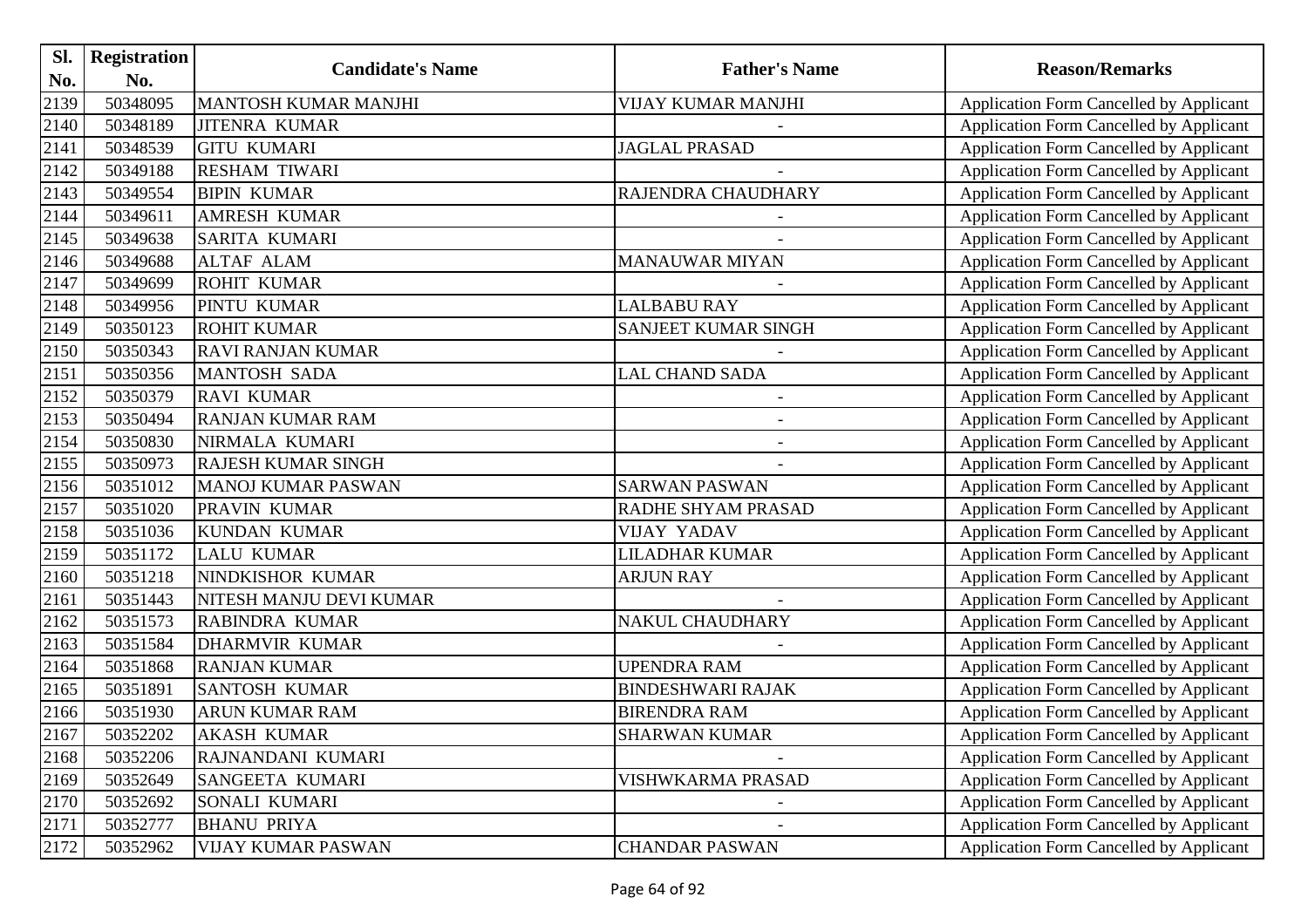| Sl.  | <b>Registration</b> |                              |                          |                                                |
|------|---------------------|------------------------------|--------------------------|------------------------------------------------|
| No.  | No.                 | <b>Candidate's Name</b>      | <b>Father's Name</b>     | <b>Reason/Remarks</b>                          |
| 2173 | 50353003            | <b>RAMBABU YADAV</b>         | <b>NAKSHTRA YADAV</b>    | Application Form Cancelled by Applicant        |
| 2174 | 50353038            | <b>RAUSHAN KUMAR</b>         | <b>VAGISH KUMAR</b>      | Application Form Cancelled by Applicant        |
| 2175 | 50353130            | <b>ASHISH RAJ</b>            | <b>NIDO PASWSN</b>       | Application Form Cancelled by Applicant        |
| 2176 | 50353269            | <b>VARUN KUMAR</b>           | SURYA NARAYAN YADAV      | Application Form Cancelled by Applicant        |
| 2177 | 50353766            | <b>ANISH KUMAR</b>           | <b>ANISH KUMAR</b>       | <b>Application Form Cancelled by Applicant</b> |
| 2178 | 50354411            | <b>SANJIV KUMAR</b>          | $\overline{\phantom{a}}$ | Application Form Cancelled by Applicant        |
| 2179 | 50354709            | <b>SUKHCHAIN SINGH</b>       |                          | Application Form Cancelled by Applicant        |
| 2180 | 50355239            | <b>BIPIN KUMAR</b>           | PURAN MAHTO              | <b>Application Form Cancelled by Applicant</b> |
| 2181 | 50355323            | <b>UMASHANKAR YADAV</b>      | <b>MUNILAL YADAV</b>     | Application Form Cancelled by Applicant        |
| 2182 | 50355571            | <b>ROSHAN KUMAR</b>          | <b>HARE RAM DAS</b>      | Application Form Cancelled by Applicant        |
| 2183 | 50355589            | <b>SUMIT KUMAR</b>           | <b>BINOD RAVIDAS</b>     | Application Form Cancelled by Applicant        |
| 2184 | 50355661            | <b>BABY KUMARI</b>           | <b>RAM PUKAR GIRI</b>    | Application Form Cancelled by Applicant        |
| 2185 | 50355878            | <b>AMIT KUMAR SHARMA</b>     |                          | Application Form Cancelled by Applicant        |
| 2186 | 50356027            | <b>RAVIRAJ KUMAR</b>         | <b>SHITAL YADAV</b>      | <b>Application Form Cancelled by Applicant</b> |
| 2187 | 50356145            | <b>ROHIT KUMAR</b>           |                          | <b>Application Form Cancelled by Applicant</b> |
| 2188 | 50356284            | <b>SANDEEP KUMAR</b>         | RAMNANDAN CHAUHAN        | Application Form Cancelled by Applicant        |
| 2189 | 50356432            | <b>AARTI KUMARI</b>          |                          | <b>Application Form Cancelled by Applicant</b> |
| 2190 | 50356446            | RAJBALLABH KUMAR             | <b>RAJKUMAR PASWAN</b>   | <b>Application Form Cancelled by Applicant</b> |
| 2191 | 50356618            | <b>RAMJATAN PASWAN</b>       | PRAYAG PASWAN            | Application Form Cancelled by Applicant        |
| 2192 | 50356776            | PRINCE KUMAR SINGH           | <b>MANISHANKAR SINGH</b> | <b>Application Form Cancelled by Applicant</b> |
| 2193 | 50356795            | <b>ANNU KUMARI</b>           |                          | Application Form Cancelled by Applicant        |
| 2194 | 50356848            | <b>RITU KUMARI</b>           | $\overline{\phantom{a}}$ | <b>Application Form Cancelled by Applicant</b> |
| 2195 | 50356871            | <b>JYOTI KUMARI</b>          |                          | Application Form Cancelled by Applicant        |
| 2196 | 50356991            | <b>ANNU KUMARI</b>           |                          | Application Form Cancelled by Applicant        |
| 2197 | 50357103            | PINKI DEVI                   | $\overline{\phantom{a}}$ | Application Form Cancelled by Applicant        |
| 2198 | 50357221            | <b>AKBAR HUSSAIN ANSARI</b>  | <b>SAHEB RAJA ANSARI</b> | Application Form Cancelled by Applicant        |
| 2199 | 50357246            | <b>SUBHASH KUMAR RAVIDAS</b> | $\overline{\phantom{a}}$ | Application Form Cancelled by Applicant        |
| 2200 | 50357476            | <b>DEVENDRA KUMAR</b>        |                          | Application Form Cancelled by Applicant        |
| 2201 | 50358015            | PINKI KUMARI                 |                          | Application Form Cancelled by Applicant        |
| 2202 | 50358343            | KAMLAWATI KUMARI             |                          | <b>Application Form Cancelled by Applicant</b> |
| 2203 | 50358382            | NIBHA KUMARI                 |                          | <b>Application Form Cancelled by Applicant</b> |
| 2204 | 50358519            | KAMLAWATI KUMARI             | $\overline{\phantom{a}}$ | <b>Application Form Cancelled by Applicant</b> |
| 2205 | 50358721            | KAMLAWATI KUMARI             | $\overline{\phantom{a}}$ | Application Form Cancelled by Applicant        |
| 2206 | 50358909            | NIRAJ KUMAR                  | <b>RAMBILASH RAM</b>     | Application Form Cancelled by Applicant        |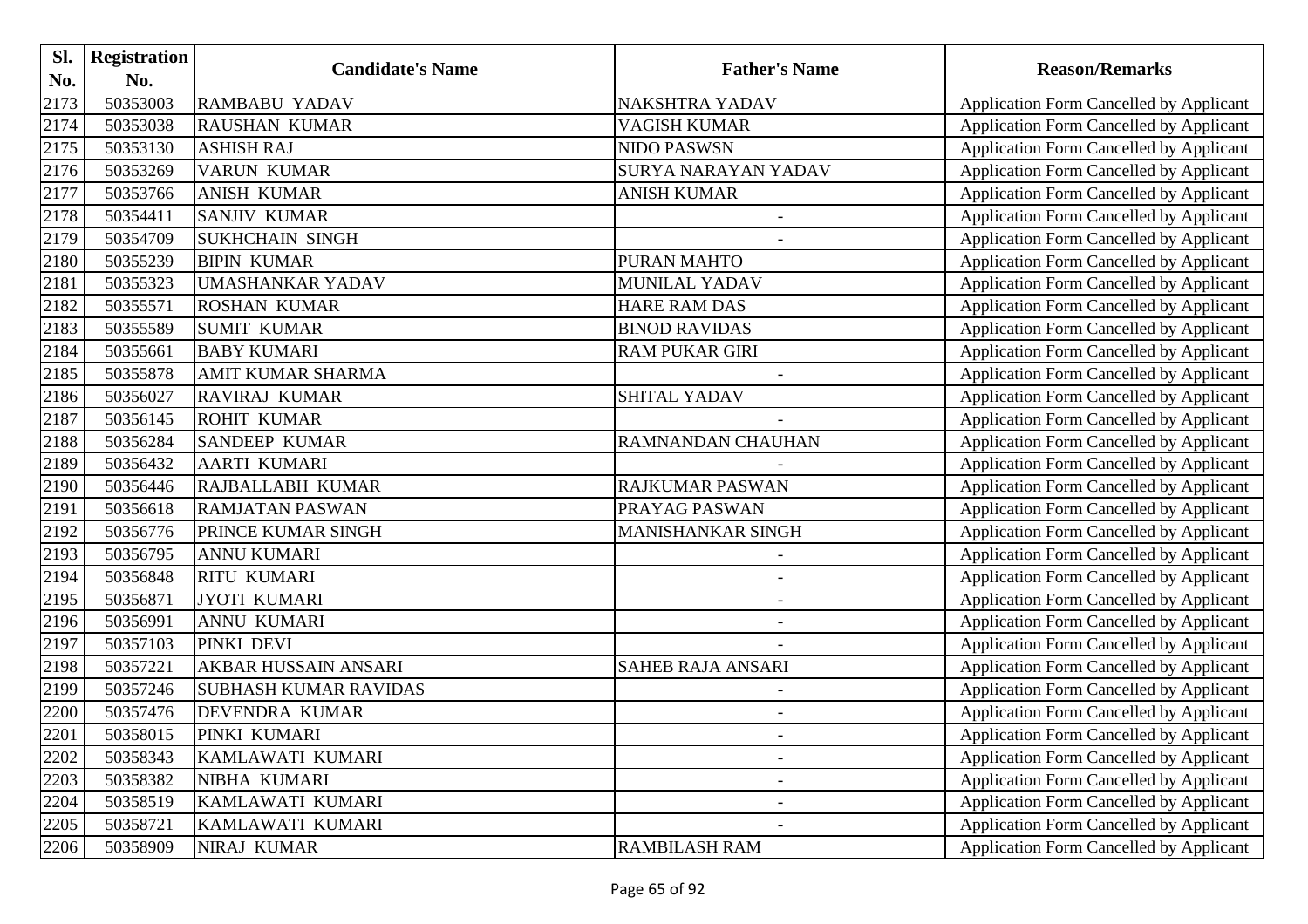| Sl.  | Registration |                              |                          |                                                |
|------|--------------|------------------------------|--------------------------|------------------------------------------------|
| No.  | No.          | <b>Candidate's Name</b>      | <b>Father's Name</b>     | <b>Reason/Remarks</b>                          |
| 2207 | 50359197     | <b>SARITA DEVI</b>           |                          | Application Form Cancelled by Applicant        |
| 2208 | 50359315     | NITISH KUMAR YADAV           | <b>RAMADHIN PASWAN</b>   | Application Form Cancelled by Applicant        |
| 2209 | 50359514     | <b>SHIVAM KUMAR</b>          | <b>NANDKISHOR PASWAN</b> | Application Form Cancelled by Applicant        |
| 2210 | 50359558     | <b>RUPESH KUMAR</b>          | <b>CHHAVILAL YADAV</b>   | Application Form Cancelled by Applicant        |
| 2211 | 50359828     | <b>BRIJ KISHOR THAKUR</b>    |                          | Application Form Cancelled by Applicant        |
| 2212 | 50359957     | <b>RAUSHAN KUMAR</b>         | RAJU PRASAD KESHRI       | <b>Application Form Cancelled by Applicant</b> |
| 2213 | 50359999     | <b>SUBANDH KUMAR</b>         | <b>VIJAY PASWAN</b>      | Application Form Cancelled by Applicant        |
| 2214 | 50360070     | <b>SHIVNATH KUMAR PASWAN</b> | RAJENDRA PASWAN          | Application Form Cancelled by Applicant        |
| 2215 | 50360154     | <b>SHAILENDRA KUMAR</b>      | <b>SAILENDRA KUMAR</b>   | Application Form Cancelled by Applicant        |
| 2216 | 50360194     | <b>BIJENDRA KUMAR MAHTO</b>  | KANHAIYA MAHTO           | Application Form Cancelled by Applicant        |
| 2217 | 50360486     | NISHA KUMARI                 |                          | Application Form Cancelled by Applicant        |
| 2218 | 50360635     | <b>RUPA KUMARI</b>           | <b>SUBODH MAHTO</b>      | Application Form Cancelled by Applicant        |
| 2219 | 50360648     | <b>VIKASH KUMAR KUMAR</b>    | <b>RAJAN RAJAK</b>       | Application Form Cancelled by Applicant        |
| 2220 | 50360667     | <b>AJAY KUMAR</b>            |                          | <b>Application Form Cancelled by Applicant</b> |
| 2221 | 50360721     | <b>MAMTA KUMARI</b>          | $\overline{\phantom{a}}$ | Application Form Cancelled by Applicant        |
| 2222 | 50360880     | <b>CHHOTI KUMARI</b>         | $\overline{\phantom{a}}$ | Application Form Cancelled by Applicant        |
| 2223 | 50360909     | NEELAM KUMARI                | $\overline{\phantom{0}}$ | Application Form Cancelled by Applicant        |
| 2224 | 50360922     | <b>GOVIND KUMAR</b>          |                          | <b>Application Form Cancelled by Applicant</b> |
| 2225 | 50360936     | <b>SONI KUMARI</b>           |                          | Application Form Cancelled by Applicant        |
| 2226 | 50360947     | <b>RAHUL KUMAR</b>           |                          | Application Form Cancelled by Applicant        |
| 2227 | 50361162     | <b>AJIT KUMAR</b>            | <b>ALAGU RAM</b>         | Application Form Cancelled by Applicant        |
| 2228 | 50361281     | NEELAM KUMARI                |                          | Application Form Cancelled by Applicant        |
| 2229 | 50361590     | <b>BHUSHAN RAVIDAS</b>       | <b>DHARMENDRA MOCHI</b>  | Application Form Cancelled by Applicant        |
| 2230 | 50361638     | <b>RAJABABU PASWAN</b>       |                          | Application Form Cancelled by Applicant        |
| 2231 | 50361709     | <b>AVANEESH</b>              | <b>VIMALESH PANDEY</b>   | Application Form Cancelled by Applicant        |
| 2232 | 50361795     | <b>SARITA KUMARI</b>         |                          | Application Form Cancelled by Applicant        |
| 2233 | 50361869     | <b>RANJAN KUMAR</b>          | <b>MAHESH PRASAD</b>     | Application Form Cancelled by Applicant        |
| 2234 | 50361941     | PAYAL KUMARI                 |                          | <b>Application Form Cancelled by Applicant</b> |
| 2235 | 50362114     | <b>SUDHA KUMARI</b>          | <b>BINESH SINGH</b>      | <b>Application Form Cancelled by Applicant</b> |
| 2236 | 50362735     | <b>SURESH KUMAR</b>          |                          | Application Form Cancelled by Applicant        |
| 2237 | 50362932     | <b>BANTI KUMAR</b>           |                          | <b>Application Form Cancelled by Applicant</b> |
| 2238 | 50363161     | <b>CHANDAN KUMAR</b>         | $\overline{\phantom{a}}$ | Application Form Cancelled by Applicant        |
| 2239 | 50363487     | <b>GURIYA KUMARI</b>         |                          | Application Form Cancelled by Applicant        |
| 2240 | 50363517     | <b>NITISH KUMAR</b>          |                          | <b>Application Form Cancelled by Applicant</b> |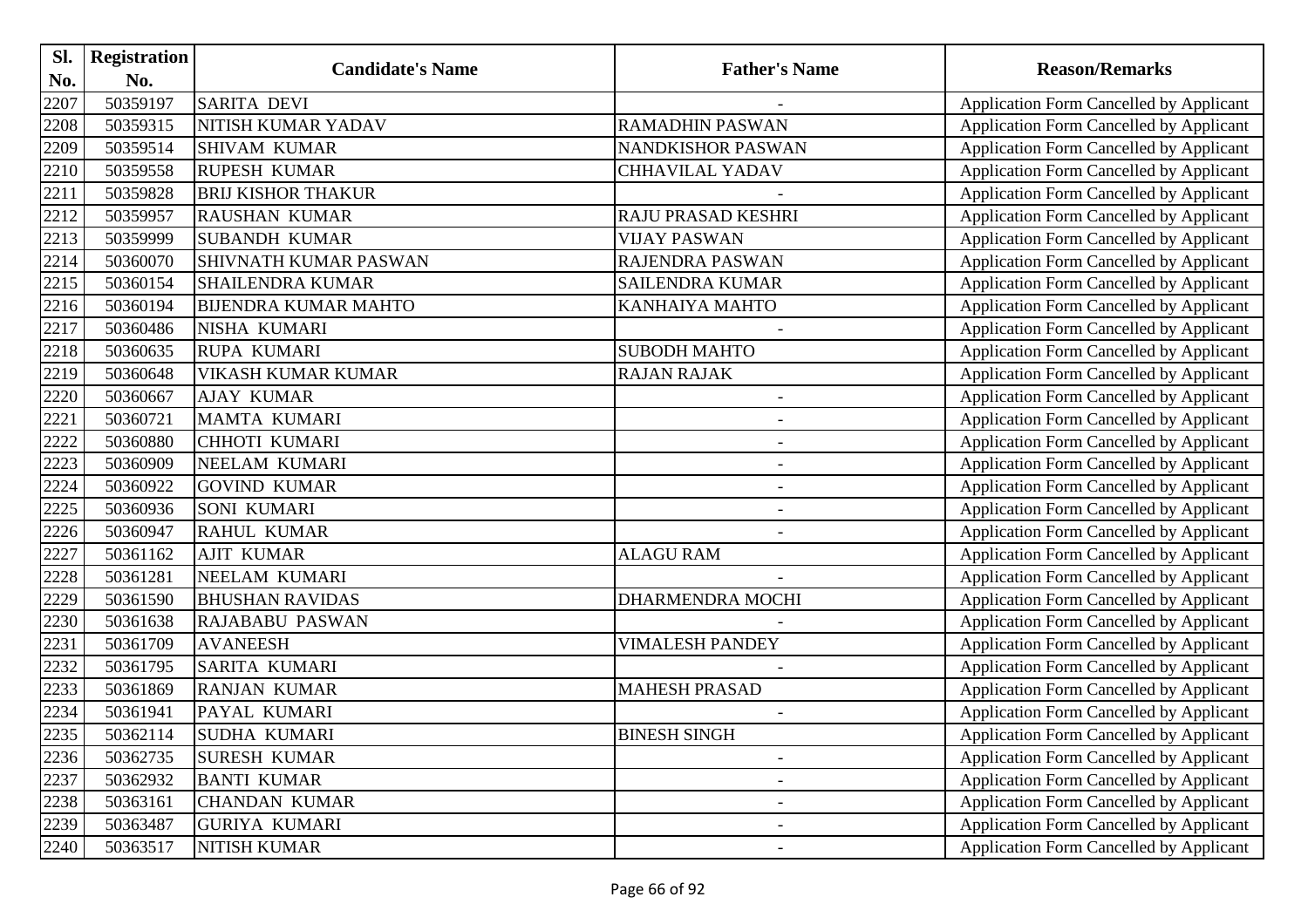| Sl.  | Registration |                         |                          |                                                |
|------|--------------|-------------------------|--------------------------|------------------------------------------------|
| No.  | No.          | <b>Candidate's Name</b> | <b>Father's Name</b>     | <b>Reason/Remarks</b>                          |
| 2241 | 50363689     | <b>MALLIKA TRANNUM</b>  |                          | Application Form Cancelled by Applicant        |
| 2242 | 50363716     | <b>LEELA KUMARI</b>     | <b>RAMVISHESH DAS</b>    | <b>Application Form Cancelled by Applicant</b> |
| 2243 | 50363744     | <b>JHUMA KUMARI</b>     |                          | <b>Application Form Cancelled by Applicant</b> |
| 2244 | 50363894     | <b>SUNNY KUMAR</b>      | <b>NARESH PD YADAV</b>   | Application Form Cancelled by Applicant        |
| 2245 | 50363972     | <b>KAJAL KUMARI</b>     |                          | Application Form Cancelled by Applicant        |
| 2246 | 50364753     | <b>RUPY KUMARI</b>      |                          | Application Form Cancelled by Applicant        |
| 2247 | 50364772     | <b>DEEPAK KUMAR</b>     | DEEPAK KUMAR             | Application Form Cancelled by Applicant        |
| 2248 | 50365183     | <b>AVISHEK PASWAN</b>   | $\blacksquare$           | Application Form Cancelled by Applicant        |
| 2249 | 50365197     | <b>SUDHA KUMARI</b>     |                          | Application Form Cancelled by Applicant        |
| 2250 | 50365232     | <b>AMIT KUMAR</b>       | RAJKISHOR PRASAD YADAV   | Application Form Cancelled by Applicant        |
| 2251 | 50365272     | NITESH KUMAR            | PRABHUNATH RAY           | Application Form Cancelled by Applicant        |
| 2252 | 50365336     | <b>SHVETA KUMARI</b>    |                          | Application Form Cancelled by Applicant        |
| 2253 | 50365341     | <b>RAVINDRA KUMAR</b>   |                          | Application Form Cancelled by Applicant        |
| 2254 | 50365342     | <b>SUJIT KUMAR</b>      | <b>SHANKAR RAM</b>       | <b>Application Form Cancelled by Applicant</b> |
| 2255 | 50365524     | <b>TARUN PASWAN</b>     | RAMBILASH PASWAN         | Application Form Cancelled by Applicant        |
| 2256 | 50365559     | <b>AVISHEK PASWAN</b>   |                          | Application Form Cancelled by Applicant        |
| 2257 | 50365723     | <b>SURAJ KUMAR</b>      | KISHORI CHOUDHARY        | Application Form Cancelled by Applicant        |
| 2258 | 50365737     | <b>PRADEEP KUMAR</b>    | <b>ARVIND KUMAR</b>      | Application Form Cancelled by Applicant        |
| 2259 | 50365826     | <b>SANGITA KUMARI</b>   | $\overline{\phantom{a}}$ | Application Form Cancelled by Applicant        |
| 2260 | 50365856     | <b>INDU KUMARI</b>      | $\overline{\phantom{a}}$ | Application Form Cancelled by Applicant        |
| 2261 | 50365943     | MOUSAM KUMARI           |                          | Application Form Cancelled by Applicant        |
| 2262 | 50366081     | VARSHA KUMARI           |                          | Application Form Cancelled by Applicant        |
| 2263 | 50366151     | <b>BASANT KUMAR</b>     | <b>BHARAT PANDIT</b>     | Application Form Cancelled by Applicant        |
| 2264 | 50366349     | <b>SONI KUMARI</b>      |                          | Application Form Cancelled by Applicant        |
| 2265 | 50366580     | <b>CHANDAN KUMAR</b>    |                          | Application Form Cancelled by Applicant        |
| 2266 | 50366598     | <b>ARCHANA KUMARI</b>   | <b>RAJKUMAR DAS</b>      | Application Form Cancelled by Applicant        |
| 2267 | 50366711     | NEERAJ KUMAR            | SHATRUDHAN YADAV         | Application Form Cancelled by Applicant        |
| 2268 | 50366722     | PRACHETA KUMARI         |                          | <b>Application Form Cancelled by Applicant</b> |
| 2269 | 50366980     | <b>GAURAV KUMAR</b>     | <b>DILIP RAJAK</b>       | <b>Application Form Cancelled by Applicant</b> |
| 2270 | 50367030     | <b>SANGEETA NISHAD</b>  | <b>NAND KISHOR</b>       | Application Form Cancelled by Applicant        |
| 2271 | 50367078     | KUMARI BIBHA SINHA      |                          | Application Form Cancelled by Applicant        |
| 2272 | 50367158     | <b>DIGAMBAR PASWAN</b>  | <b>CHHEDI PASWAN</b>     | Application Form Cancelled by Applicant        |
| 2273 | 50367423     | PRIYANKA KUMARI         |                          | Application Form Cancelled by Applicant        |
| 2274 | 50367447     | <b>RANJEET KUMAR</b>    | SURENDRA PRASAD YADAV    | Application Form Cancelled by Applicant        |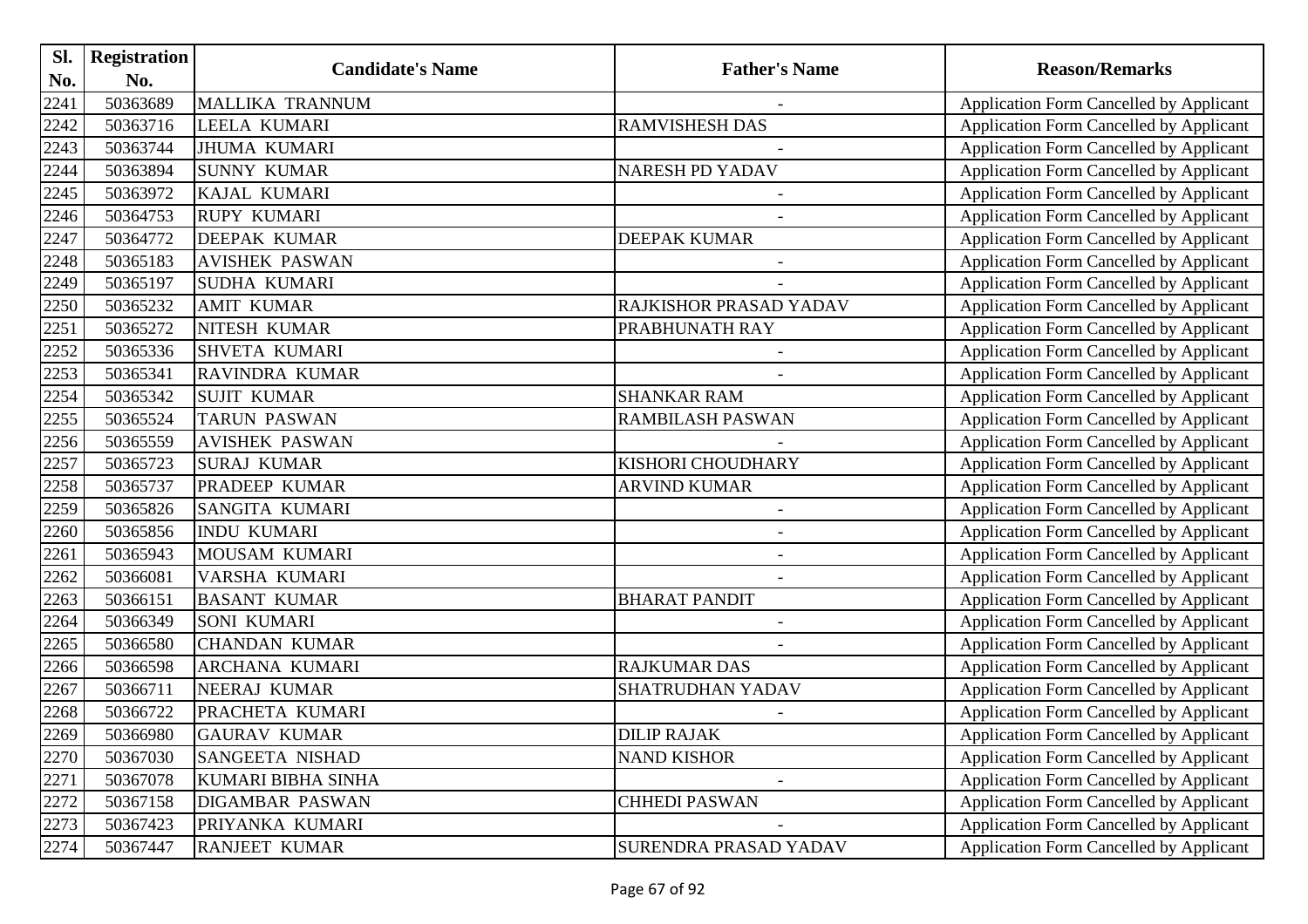| Sl.  | Registration |                          |                                |                                                |
|------|--------------|--------------------------|--------------------------------|------------------------------------------------|
| No.  | No.          | <b>Candidate's Name</b>  | <b>Father's Name</b>           | <b>Reason/Remarks</b>                          |
| 2275 | 50367471     | PRIYANKA KUMARI          |                                | Application Form Cancelled by Applicant        |
| 2276 | 50367521     | <b>AAJAM ANSARI</b>      | <b>BABUJAN ANSARI</b>          | <b>Application Form Cancelled by Applicant</b> |
| 2277 | 50367672     | <b>SURAJ KUMAR</b>       |                                | Application Form Cancelled by Applicant        |
| 2278 | 50367897     | <b>SANTU PASWAN</b>      | <b>ANUL PASWAN</b>             | Application Form Cancelled by Applicant        |
| 2279 | 50367977     | <b>ABHILASHA BHARTI</b>  |                                | Application Form Cancelled by Applicant        |
| 2280 | 50368021     | <b>SHIV KUMAR</b>        | RAJKUMAR RAM                   | Application Form Cancelled by Applicant        |
| 2281 | 50368111     | <b>RANVIR KUMAR</b>      |                                | Application Form Cancelled by Applicant        |
| 2282 | 50368211     | <b>ANUJ KUMAR</b>        | $\overline{\phantom{a}}$       | Application Form Cancelled by Applicant        |
| 2283 | 50368212     | <b>SUNITA KUMARI</b>     |                                | Application Form Cancelled by Applicant        |
| 2284 | 50368357     | <b>SUNITA KUMARI</b>     | $\overline{\phantom{a}}$       | Application Form Cancelled by Applicant        |
| 2285 | 50368648     | <b>ANITA KUMARI</b>      |                                | Application Form Cancelled by Applicant        |
| 2286 | 50368649     | <b>JITENDRA KUMAR</b>    |                                | <b>Application Form Cancelled by Applicant</b> |
| 2287 | 50368937     | PRIYA KUMARI             |                                | Application Form Cancelled by Applicant        |
| 2288 | 50368943     | <b>RAJ KUMAR PASWAN</b>  | RAJESH KUMAR BHARTI            | <b>Application Form Cancelled by Applicant</b> |
| 2289 | 50369165     | <b>RINA KUMARI</b>       |                                | Application Form Cancelled by Applicant        |
| 2290 | 50369373     | NIRANJAN KUMAR           | <b>INDRADSEV PRASAD YADSAV</b> | Application Form Cancelled by Applicant        |
| 2291 | 50369483     | <b>SAGAR KUMAR</b>       |                                | Application Form Cancelled by Applicant        |
| 2292 | 50369505     | KARISHMA KUMARI          |                                | Application Form Cancelled by Applicant        |
| 2293 | 50369653     | <b>DEEPAK KUMAR</b>      | <b>KAILASH SAHNI</b>           | Application Form Cancelled by Applicant        |
| 2294 | 50369722     | <b>ANJULA KUMARI</b>     |                                | Application Form Cancelled by Applicant        |
| 2295 | 50370347     | <b>SONU KUMAR</b>        | <b>SUDHIR KUMAR DAS</b>        | Application Form Cancelled by Applicant        |
| 2296 | 50370469     | <b>AKASH KUMAR</b>       | RAMAYAN PASWAN                 | Application Form Cancelled by Applicant        |
| 2297 | 50370544     | <b>RAJA KUMAR</b>        | NIYANAND BISHWAS               | Application Form Cancelled by Applicant        |
| 2298 | 50370733     | <b>SUNITA KUMARI</b>     |                                | Application Form Cancelled by Applicant        |
| 2299 | 50370936     | <b>RUPESH RAJAK</b>      | <b>BINDESHWARI RAJAK</b>       | Application Form Cancelled by Applicant        |
| 2300 | 50371059     | <b>SONI KUMARI</b>       |                                | Application Form Cancelled by Applicant        |
| 2301 | 50371090     | <b>PAPPU SINGH YADAV</b> | SANJAY SINGH YADAV             | Application Form Cancelled by Applicant        |
| 2302 | 50371300     | NISHINDRA KIJLISH        |                                | <b>Application Form Cancelled by Applicant</b> |
| 2303 | 50371575     | <b>KM SHVETA KUMARI</b>  |                                | <b>Application Form Cancelled by Applicant</b> |
| 2304 | 50371804     | ALIYAS ANSARI            |                                | Application Form Cancelled by Applicant        |
| 2305 | 50371818     | KM SHVETA KUMARI         |                                | Application Form Cancelled by Applicant        |
| 2306 | 50371819     | <b>RANI KUMARI</b>       |                                | <b>Application Form Cancelled by Applicant</b> |
| 2307 | 50371820     | <b>DEEPAK KUMAR</b>      | <b>SURENDRA YADAV</b>          | <b>Application Form Cancelled by Applicant</b> |
| 2308 | 50372001     | PANKAJ KUMAR             | NAGESHWAR THAJUR               | Application Form Cancelled by Applicant        |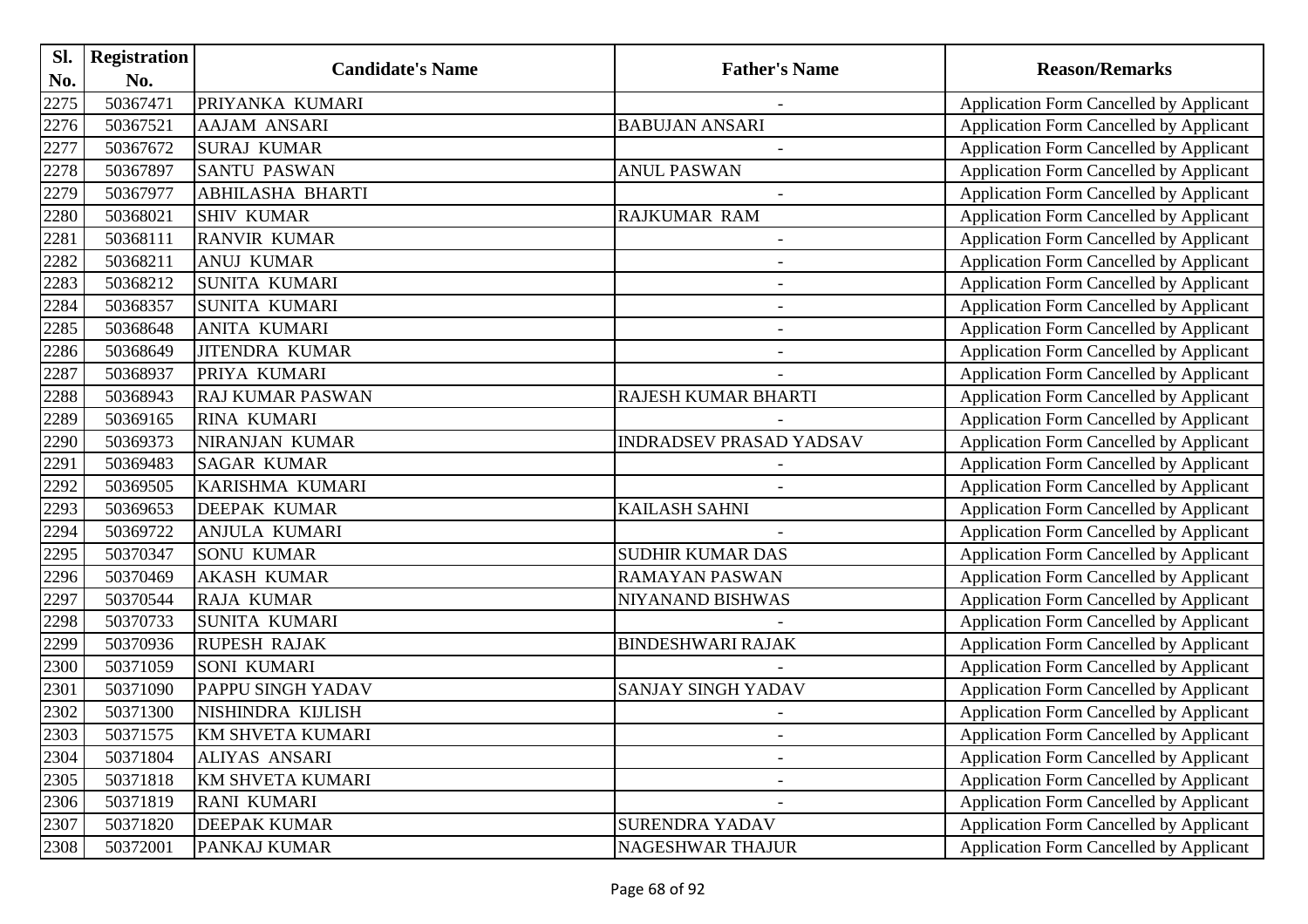| SI.  | <b>Registration</b> |                               | <b>Father's Name</b>         |                                                |
|------|---------------------|-------------------------------|------------------------------|------------------------------------------------|
| No.  | No.                 | <b>Candidate's Name</b>       |                              | <b>Reason/Remarks</b>                          |
| 2309 | 50372082            | <b>GUPTESHWAR RAM</b>         | <b>GUPTESHWAR RAM</b>        | Application Form Cancelled by Applicant        |
| 2310 | 50372083            | <b>CHANDESHWAR KUMAR RAM</b>  | <b>CHANDESHWAR KUMAR RAM</b> | Application Form Cancelled by Applicant        |
| 2311 | 50372191            | <b>TULSI KUMARI ROY</b>       |                              | <b>Application Form Cancelled by Applicant</b> |
| 2312 | 50372284            | <b>SANJAY KUMAR KAMTI</b>     | <b>NAND KISHOR KAMTI</b>     | Application Form Cancelled by Applicant        |
| 2313 | 50372422            | <b>DIPAK KUMAR</b>            | <b>BABLU SINGH</b>           | <b>Application Form Cancelled by Applicant</b> |
| 2314 | 50372489            | <b>KUMAR GAURAV</b>           | $\overline{\phantom{a}}$     | Application Form Cancelled by Applicant        |
| 2315 | 50372711            | <b>GAUTAM KUMAR</b>           |                              | Application Form Cancelled by Applicant        |
| 2316 | 50373019            | <b>CHANDAN KUMAR RAM</b>      | <b>HIRALAL RAM</b>           | <b>Application Form Cancelled by Applicant</b> |
| 2317 | 50373224            | <b>ABADUL MATIN</b>           | <b>MD SOUDAGAR</b>           | <b>Application Form Cancelled by Applicant</b> |
| 2318 | 50373550            | <b>MD MAHFOOZ ALAM</b>        |                              | <b>Application Form Cancelled by Applicant</b> |
| 2319 | 50373843            | <b>RITU RAJ KUMAR</b>         | AMRENDRA KUMAR BHARTI        | Application Form Cancelled by Applicant        |
| 2320 | 50374252            | <b>RAKESH KUMAR</b>           |                              | <b>Application Form Cancelled by Applicant</b> |
| 2321 | 50374271            | <b>DEEPAK KUMAR</b>           | <b>ANANDU RAM</b>            | Application Form Cancelled by Applicant        |
| 2322 | 50374288            | <b>SOMA KUMARI</b>            |                              | Application Form Cancelled by Applicant        |
| 2323 | 50374448            | <b>ANUJ KUMAR</b>             | <b>VINAY SINGH</b>           | <b>Application Form Cancelled by Applicant</b> |
| 2324 | 50374596            | NEHA KUMARI                   |                              | <b>Application Form Cancelled by Applicant</b> |
| 2325 | 50374708            | <b>SANJIV KUMAR</b>           | <b>SURESH THAKUR</b>         | Application Form Cancelled by Applicant        |
| 2326 | 50374859            | <b>RANU PANDEY</b>            |                              | Application Form Cancelled by Applicant        |
| 2327 | 50374943            | <b>BABITA KUMARI</b>          | $\overline{\phantom{a}}$     | <b>Application Form Cancelled by Applicant</b> |
| 2328 | 50375009            | <b>ABHIMANNU RAJ</b>          | $\blacksquare$               | <b>Application Form Cancelled by Applicant</b> |
| 2329 | 50375115            | <b>SANOJ PASWAN</b>           |                              | Application Form Cancelled by Applicant        |
| 2330 | 50375425            | <b>KAJALI KUMARI</b>          | $\blacksquare$               | <b>Application Form Cancelled by Applicant</b> |
| 2331 | 50375980            | <b>KRISHNA KUMAR MANDAL</b>   | $\overline{\phantom{a}}$     | Application Form Cancelled by Applicant        |
| 2332 | 50376123            | <b>RANI KUMARI</b>            | $\overline{\phantom{a}}$     | <b>Application Form Cancelled by Applicant</b> |
| 2333 | 50376219            | <b>JYOTI KUMARI</b>           | $\overline{\phantom{a}}$     | Application Form Cancelled by Applicant        |
| 2334 | 50376235            | <b>VIKRAN KUMAR CHAUDHARY</b> |                              | Application Form Cancelled by Applicant        |
| 2335 | 50376261            | <b>BHIKHARI SHARMA</b>        |                              | <b>Application Form Cancelled by Applicant</b> |
| 2336 | 50376336            | <b>JAYA KUMARI</b>            | $\blacksquare$               | <b>Application Form Cancelled by Applicant</b> |
| 2337 | 50376377            | <b>PANKAJ KUMAR</b>           |                              | <b>Application Form Cancelled by Applicant</b> |
| 2338 | 50376408            | <b>ABHISHEK KUMAR</b>         |                              | Application Form Cancelled by Applicant        |
| 2339 | 50376469            | <b>ASHUTOSH RAI</b>           | <b>GHANSYAM RAI</b>          | Application Form Cancelled by Applicant        |
| 2340 | 50376627            | <b>ABHIMANYU PAL</b>          |                              | Application Form Cancelled by Applicant        |
| 2341 | 50376652            | CHANDRASHEKHAR KUMAR          |                              | <b>Application Form Cancelled by Applicant</b> |
| 2342 | 50376781            | <b>AWNISH KUMAR SINGH</b>     | $\overline{\phantom{a}}$     | Application Form Cancelled by Applicant        |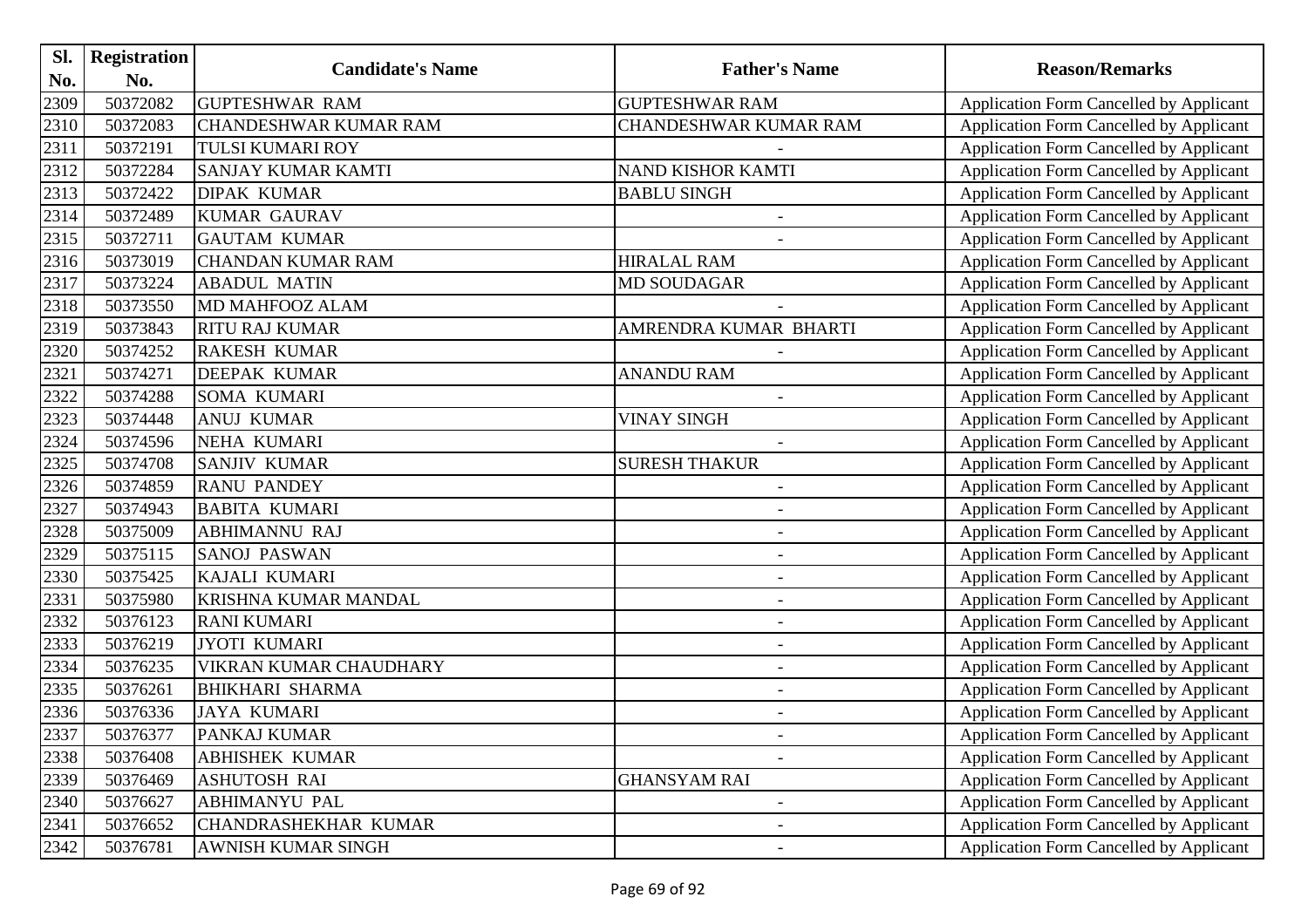| Sl.  | <b>Registration</b> | <b>Candidate's Name</b>     | <b>Father's Name</b>     |                                                |
|------|---------------------|-----------------------------|--------------------------|------------------------------------------------|
| No.  | No.                 |                             |                          | <b>Reason/Remarks</b>                          |
| 2343 | 50376796            | <b>JAYA KUMARI</b>          | $\overline{\phantom{a}}$ | <b>Application Form Cancelled by Applicant</b> |
| 2344 | 50376803            | PRIYANKA KUMARI             | $\blacksquare$           | <b>Application Form Cancelled by Applicant</b> |
| 2345 | 50377047            | <b>SWEETY KUMARI</b>        | $\overline{\phantom{a}}$ | Application Form Cancelled by Applicant        |
| 2346 | 50377306            | <b>RAMESH KUMAR PANDIT</b>  |                          | Application Form Cancelled by Applicant        |
| 2347 | 50377530            | <b>KAMAL KISHOR KUMAR</b>   | $\overline{\phantom{a}}$ | <b>Application Form Cancelled by Applicant</b> |
| 2348 | 50378024            | <b>RATAN RAVIDAS</b>        | <b>JHAPO RAVIDAS</b>     | <b>Application Form Cancelled by Applicant</b> |
| 2349 | 50378093            | RAMBHA KUMARI               | $\blacksquare$           | <b>Application Form Cancelled by Applicant</b> |
| 2350 | 50378149            | <b>MANISHA KUMARI</b>       | $\overline{\phantom{a}}$ | <b>Application Form Cancelled by Applicant</b> |
| 2351 | 50378421            | <b>GURUDEV KUMAR</b>        |                          | Application Form Cancelled by Applicant        |
| 2352 | 50378514            | <b>RAJA KUMAR PANDIT</b>    | $\overline{\phantom{a}}$ | <b>Application Form Cancelled by Applicant</b> |
| 2353 | 50378641            | <b>ASHA KUMARI</b>          | <b>RAMESH RAM</b>        | Application Form Cancelled by Applicant        |
| 2354 | 50378967            | <b>RAKESH KUMAR</b>         | $\overline{\phantom{a}}$ | Application Form Cancelled by Applicant        |
| 2355 | 50379208            | PANKAJ KUMAR                |                          | <b>Application Form Cancelled by Applicant</b> |
| 2356 | 50379482            | <b>JITENDRA KUMAR</b>       |                          | <b>Application Form Cancelled by Applicant</b> |
| 2357 | 50379853            | <b>SHAILENDRA KUMAR</b>     | <b>KAMAL YADAV</b>       | <b>Application Form Cancelled by Applicant</b> |
| 2358 | 50379958            | <b>KUNDAN KUMAR</b>         |                          | <b>Application Form Cancelled by Applicant</b> |
| 2359 | 50380428            | <b>SANTOSH KUMAR</b>        | <b>SAKINDRA YADAV</b>    | <b>Application Form Cancelled by Applicant</b> |
| 2360 | 50380502            | <b>ASMITA BHARTI</b>        |                          | Application Form Cancelled by Applicant        |
| 2361 | 50380504            | <b>DEEPAK KUMAR</b>         | <b>BELBHDRA RAM</b>      | <b>Application Form Cancelled by Applicant</b> |
| 2362 | 50380624            | <b>SUJIT KUMAR</b>          |                          | <b>Application Form Cancelled by Applicant</b> |
| 2363 | 50381064            | <b>RAJNITI KUMAR PASWAN</b> | <b>MANILAL PASWAN</b>    | <b>Application Form Cancelled by Applicant</b> |
| 2364 | 50381082            | <b>KRITI KUMARI</b>         | $\overline{\phantom{a}}$ | <b>Application Form Cancelled by Applicant</b> |
| 2365 | 50381128            | <b>KM SHVETA KUMARI</b>     |                          | Application Form Cancelled by Applicant        |
| 2366 | 50381529            | <b>TULSI KUMARI</b>         |                          | <b>Application Form Cancelled by Applicant</b> |
| 2367 | 50381549            | <b>TEJNARAYAN KUMAR</b>     | <b>RAJENDRA RAM</b>      | <b>Application Form Cancelled by Applicant</b> |
| 2368 | 50381641            | <b>SANAM KUMAR</b>          | <b>SANAM KUMAR</b>       | <b>Application Form Cancelled by Applicant</b> |
| 2369 | 50381971            | PRIYANKA KUMARI             | $\blacksquare$           | Application Form Cancelled by Applicant        |
| 2370 | 50382089            | SAPNA KUMARI                |                          | <b>Application Form Cancelled by Applicant</b> |
| 2371 | 50382114            | <b>RAKESH YADAV</b>         |                          | <b>Application Form Cancelled by Applicant</b> |
| 2372 | 50382120            | <b>ANJANI KUMARI</b>        |                          | Application Form Cancelled by Applicant        |
| 2373 | 50382176            | <b>UDAY KUMAR</b>           |                          | <b>Application Form Cancelled by Applicant</b> |
| 2374 | 50382449            | <b>SHASHI BHUSHAN KUMAR</b> | <b>RAMBABU MAHTO</b>     | <b>Application Form Cancelled by Applicant</b> |
| 2375 | 50382558            | <b>MAHESH KUMAR</b>         |                          | <b>Application Form Cancelled by Applicant</b> |
| 2376 | 50382669            | PRIYANKA KUMARI             |                          | Application Form Cancelled by Applicant        |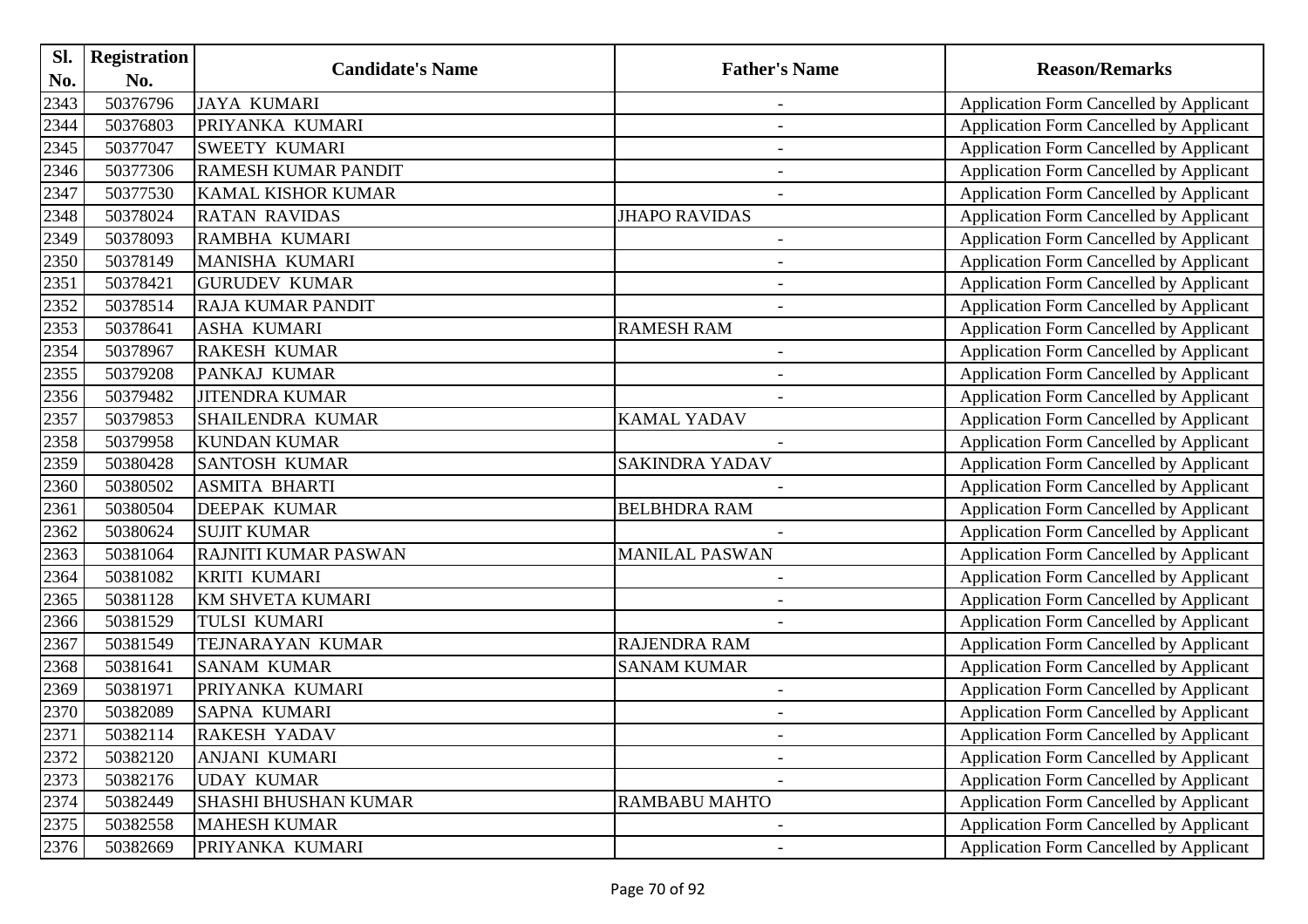| Sl.  | <b>Registration</b> |                            |                          |                                                |
|------|---------------------|----------------------------|--------------------------|------------------------------------------------|
| No.  | No.                 | <b>Candidate's Name</b>    | <b>Father's Name</b>     | <b>Reason/Remarks</b>                          |
| 2377 | 50382671            | <b>SUDHA KUMARI</b>        | $\blacksquare$           | Application Form Cancelled by Applicant        |
| 2378 | 50382783            | <b>BINDU KUMARI</b>        |                          | Application Form Cancelled by Applicant        |
| 2379 | 50382846            | <b>KAMLA KUMARI</b>        | <b>AYODHYA RAM</b>       | Application Form Cancelled by Applicant        |
| 2380 | 50383005            | <b>NITISH KUMAR</b>        | <b>JAYANTI YADAV</b>     | Application Form Cancelled by Applicant        |
| 2381 | 50383069            | <b>SADHNA KUMARI</b>       |                          | Application Form Cancelled by Applicant        |
| 2382 | 50383290            | MANISHA KUMARI             | $\overline{a}$           | Application Form Cancelled by Applicant        |
| 2383 | 50383686            | <b>SUBHASH KUMAR</b>       |                          | Application Form Cancelled by Applicant        |
| 2384 | 50383865            | <b>USHA KIRAN</b>          |                          | Application Form Cancelled by Applicant        |
| 2385 | 50383885            | <b>NAVEEN KUMAR</b>        | <b>BRAJ KISHOR RAO</b>   | Application Form Cancelled by Applicant        |
| 2386 | 50383894            | <b>RAHUL RAM</b>           | $\overline{\phantom{a}}$ | Application Form Cancelled by Applicant        |
| 2387 | 50383901            | <b>SANGITA KUMARI</b>      |                          | Application Form Cancelled by Applicant        |
| 2388 | 50383925            | RAJNI KUMARI               | <b>NANDU SAW</b>         | Application Form Cancelled by Applicant        |
| 2389 | 50384123            | <b>KHUSHBU KUMARI</b>      |                          | <b>Application Form Cancelled by Applicant</b> |
| 2390 | 50384124            | <b>VIVEK KUMAR</b>         | $\overline{\phantom{a}}$ | Application Form Cancelled by Applicant        |
| 2391 | 50384188            | <b>DEV ITI KUMAR</b>       | $\overline{\phantom{a}}$ | <b>Application Form Cancelled by Applicant</b> |
| 2392 | 50384205            | PHUGITA KUMARI             |                          | Application Form Cancelled by Applicant        |
| 2393 | 50384227            | <b>AMIT RAJ</b>            | $\overline{a}$           | Application Form Cancelled by Applicant        |
| 2394 | 50384907            | PHULGITA KUMARI            |                          | Application Form Cancelled by Applicant        |
| 2395 | 50385061            | <b>PUJA KUMARI</b>         | $\overline{a}$           | Application Form Cancelled by Applicant        |
| 2396 | 50385119            | <b>DOLI KUMARI</b>         | $\overline{\phantom{a}}$ | Application Form Cancelled by Applicant        |
| 2397 | 50385152            | NITISH KUMAR               |                          | Application Form Cancelled by Applicant        |
| 2398 | 50385320            | <b>MITHILESH KUMAR</b>     | <b>RAM BHAWAN SINGH</b>  | Application Form Cancelled by Applicant        |
| 2399 | 50385719            | <b>SURAJ KUMAR</b>         | <b>DHIRENDRA SINGH</b>   | Application Form Cancelled by Applicant        |
| 2400 | 50385863            | <b>KHUSHBU KUMARI</b>      |                          | Application Form Cancelled by Applicant        |
| 2401 | 50385865            | <b>SUDHA KUMARI</b>        | <b>AVODH KUNWAR</b>      | Application Form Cancelled by Applicant        |
| 2402 | 50385980            | NITISH KUMAR               |                          | Application Form Cancelled by Applicant        |
| 2403 | 50386065            | <b>RAKESH KUMAR</b>        | <b>GORELAL SINGH</b>     | Application Form Cancelled by Applicant        |
| 2404 | 50386162            | <b>ARYAN KUMAR</b>         | <b>JHUNNU YADAV</b>      | Application Form Cancelled by Applicant        |
| 2405 | 50386796            | <b>RANAJIT KUMAR SINGH</b> | <b>MAHADEO SINGH</b>     | Application Form Cancelled by Applicant        |
| 2406 | 50386822            | REKHA KUMARI               |                          | Application Form Cancelled by Applicant        |
| 2407 | 50386970            | <b>SANGITA KUMARI</b>      |                          | <b>Application Form Cancelled by Applicant</b> |
| 2408 | 50387015            | <b>BANTI KUMAR</b>         | <b>SHIV DAYAL PRASAD</b> | <b>Application Form Cancelled by Applicant</b> |
| 2409 | 50387335            | <b>ABHAY KUMAR TIWARY</b>  |                          | Application Form Cancelled by Applicant        |
| 2410 | 50387395            | <b>PYARE LAL</b>           |                          | <b>Application Form Cancelled by Applicant</b> |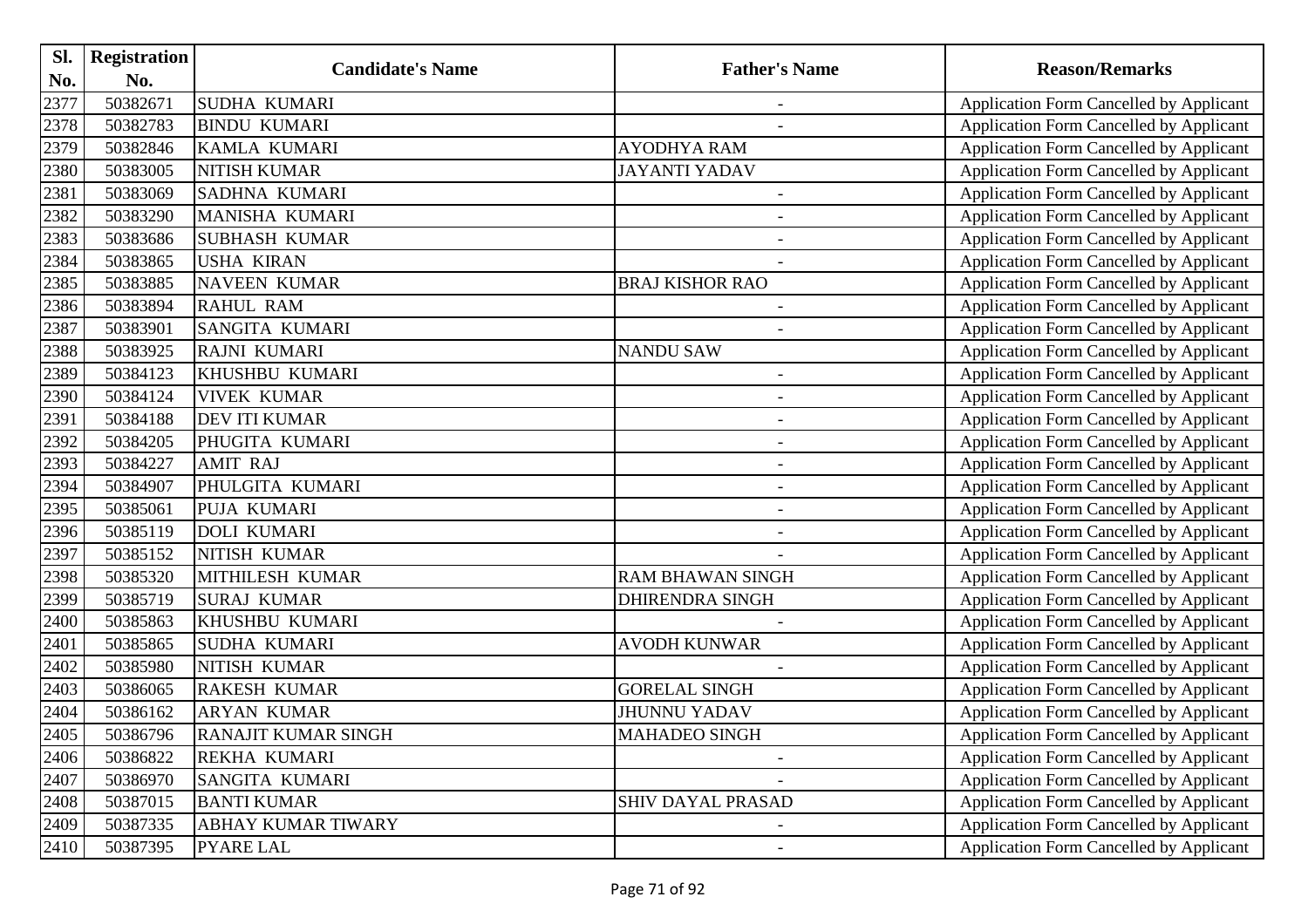| Sl.  | <b>Registration</b> | <b>Candidate's Name</b>    |                          |                                                |
|------|---------------------|----------------------------|--------------------------|------------------------------------------------|
| No.  | No.                 |                            | <b>Father's Name</b>     | <b>Reason/Remarks</b>                          |
| 2411 | 50387422            | RANAJIT KUMAR SINGH        | $\overline{\phantom{a}}$ | Application Form Cancelled by Applicant        |
| 2412 | 50387572            | PRATIMA KUMARI             |                          | Application Form Cancelled by Applicant        |
| 2413 | 50387638            | <b>SONI KUMARI</b>         |                          | <b>Application Form Cancelled by Applicant</b> |
| 2414 | 50388084            | <b>DHURENDRA KUMAR</b>     | <b>MUNSHI RAY</b>        | Application Form Cancelled by Applicant        |
| 2415 | 50388087            | <b>GURIYA KUMARI</b>       | $\overline{a}$           | <b>Application Form Cancelled by Applicant</b> |
| 2416 | 50388303            | <b>ANUPAM SAGAR</b>        |                          | Application Form Cancelled by Applicant        |
| 2417 | 50388357            | <b>GOBINDA KUMAR SAH</b>   |                          | Application Form Cancelled by Applicant        |
| 2418 | 50388364            | <b>SARVESH KUMAR</b>       | <b>RAMESH SINGH</b>      | Application Form Cancelled by Applicant        |
| 2419 | 50388557            | PRITY KUMARI               |                          | Application Form Cancelled by Applicant        |
| 2420 | 50388585            | <b>RAVI KUMAR</b>          |                          | Application Form Cancelled by Applicant        |
| 2421 | 50388604            | KARAN KUMAR MANDAL         | <b>SHYAM MANDAL</b>      | Application Form Cancelled by Applicant        |
| 2422 | 50388654            | <b>RITU KUMAR</b>          |                          | Application Form Cancelled by Applicant        |
| 2423 | 50388802            | <b>MANTESH KUMAR</b>       |                          | Application Form Cancelled by Applicant        |
| 2424 | 50389028            | <b>CHANDAN KUMAR YADAV</b> | <b>SIYARAM RAY</b>       | <b>Application Form Cancelled by Applicant</b> |
| 2425 | 50389075            | SIPAHI CHOUDHRY            | $\overline{\phantom{a}}$ | Application Form Cancelled by Applicant        |
| 2426 | 50389106            | PRITY KUMARI               |                          | Application Form Cancelled by Applicant        |
| 2427 | 50389206            | <b>TANISHA KUMARI</b>      |                          | Application Form Cancelled by Applicant        |
| 2428 | 50389322            | <b>MANTUN KUMAR PASWAN</b> | <b>SHANKAR PASWAN</b>    | <b>Application Form Cancelled by Applicant</b> |
| 2429 | 50389491            | <b>ANAND KUMAR</b>         |                          | Application Form Cancelled by Applicant        |
| 2430 | 50389567            | <b>VIKASH KUMAR</b>        | SHAILENDRA PRASAD        | Application Form Cancelled by Applicant        |
| 2431 | 50389802            | <b>BANARSI KUMAR</b>       |                          | Application Form Cancelled by Applicant        |
| 2432 | 50390132            | SABITA KUMAR KUMARI        | $\overline{\phantom{a}}$ | Application Form Cancelled by Applicant        |
| 2433 | 50390276            | <b>AMITAB KUMAR</b>        |                          | Application Form Cancelled by Applicant        |
| 2434 | 50390504            | PUJA KUMARI                | $\overline{a}$           | Application Form Cancelled by Applicant        |
| 2435 | 50390788            | <b>VIKEE KUMAR GOND</b>    |                          | Application Form Cancelled by Applicant        |
| 2436 | 50390921            | <b>SONI KUMAR</b>          |                          | Application Form Cancelled by Applicant        |
| 2437 | 50391053            | <b>ANAND CHANDAN</b>       | <b>SUNIL KUMAR</b>       | Application Form Cancelled by Applicant        |
| 2438 | 50391133            | <b>RUBY KUMARI</b>         | <b>SITARAM SAH</b>       | Application Form Cancelled by Applicant        |
| 2439 | 50391408            | <b>RAJA BABU GAUTAM</b>    | <b>ASHOK KUMAR RAY</b>   | <b>Application Form Cancelled by Applicant</b> |
| 2440 | 50391439            | ARBIND KUMAR MANDAL        | <b>DUKHU MANDAL</b>      | Application Form Cancelled by Applicant        |
| 2441 | 50391498            | <b>RAVI RANJAN</b>         |                          | Application Form Cancelled by Applicant        |
| 2442 | 50391592            | SHABANAM KUMARI            |                          | <b>Application Form Cancelled by Applicant</b> |
| 2443 | 50391723            | <b>GURIYA KUMARI</b>       | <b>DHRUW PRASAD</b>      | Application Form Cancelled by Applicant        |
| 2444 | 50391734            | POONAM KUMARI              | $\overline{\phantom{a}}$ | Application Form Cancelled by Applicant        |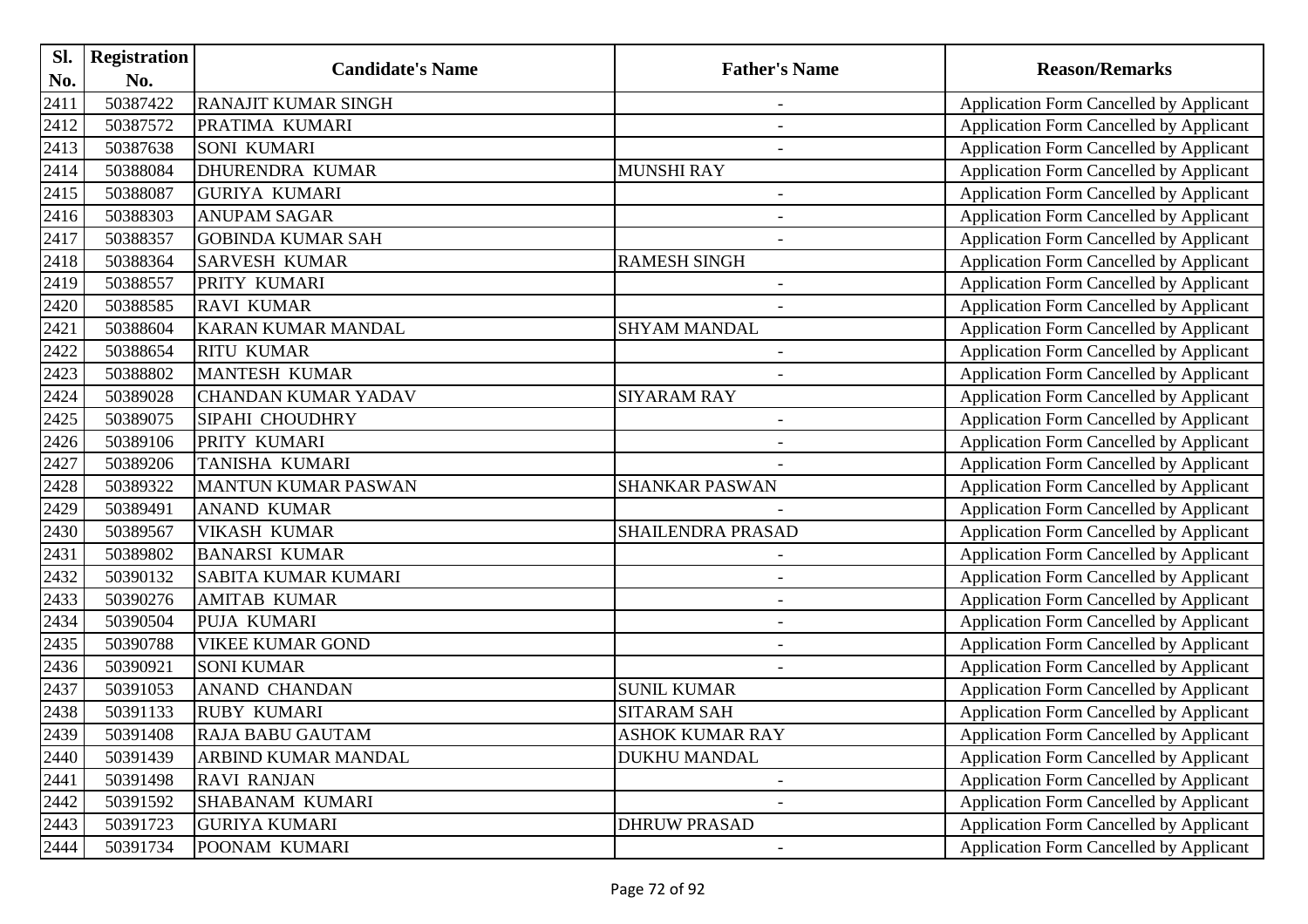| Sl.              | <b>Registration</b> |                             |                          |                                                |
|------------------|---------------------|-----------------------------|--------------------------|------------------------------------------------|
| No.              | No.                 | <b>Candidate's Name</b>     | <b>Father's Name</b>     | <b>Reason/Remarks</b>                          |
| 2445             | 50392467            | <b>SHRAWAN KUMAR YADAV</b>  | <b>JIUT YADAV</b>        | Application Form Cancelled by Applicant        |
| 2446             | 50392499            | DHEERAJ KUMAR CHOUDHARY     |                          | Application Form Cancelled by Applicant        |
| $\sqrt{2447}$    | 50392508            | <b>ANJALI KUMARI</b>        |                          | Application Form Cancelled by Applicant        |
| 2448             | 50392590            | <b>ANITA KUMARI</b>         | <b>KEDAR CHOUDHARY</b>   | Application Form Cancelled by Applicant        |
| 2449             | 50392675            | PAWWN KUMAR TANTI           |                          | Application Form Cancelled by Applicant        |
| 2450             | 50392814            | <b>MD NASHIM</b>            | <b>MD SAGIR</b>          | Application Form Cancelled by Applicant        |
| 2451             | 50392865            | <b>SAROJ KUMARI</b>         | $\overline{\phantom{a}}$ | Application Form Cancelled by Applicant        |
| 2452             | 50393067            | <b>DAULY KUMARI</b>         | $\overline{\phantom{a}}$ | Application Form Cancelled by Applicant        |
| 2453             | 50393094            | <b>SAROJ KUMARI</b>         |                          | Application Form Cancelled by Applicant        |
| 2454             | 50393156            | <b>SACHIN KUMAR</b>         | PARAS PASWAN             | Application Form Cancelled by Applicant        |
| 2455             | 50393196            | <b>ANITA KUMARI</b>         | $\overline{\phantom{a}}$ | Application Form Cancelled by Applicant        |
| 2456             | 50393479            | <b>SANTOSH KUMAR SHARMA</b> |                          | Application Form Cancelled by Applicant        |
| 2457             | 50393607            | <b>SANDEEP KUMAR SHAW</b>   |                          | Application Form Cancelled by Applicant        |
| 2458             | 50393622            | <b>SANTOSH KUMAR YADAV</b>  | LOKNATH YADAV            | Application Form Cancelled by Applicant        |
| $\frac{1}{2459}$ | 50393727            | <b>DHANAJAY KUMAR</b>       |                          | Application Form Cancelled by Applicant        |
| 2460             | 50393740            | <b>RAVI SHANKAR KUMAR</b>   | DAYANAND SHARMA          | Application Form Cancelled by Applicant        |
| 2461             | 50393746            | <b>RAHUL KUMAR</b>          |                          | Application Form Cancelled by Applicant        |
| 2462             | 50393776            | <b>SATYAM KUMAR</b>         | NANDKISHOR YADAV         | <b>Application Form Cancelled by Applicant</b> |
| 2463             | 50393955            | NITISH KUMAR                |                          | Application Form Cancelled by Applicant        |
| 2464             | 50394371            | NIRAJ KUMAR                 | $\blacksquare$           | Application Form Cancelled by Applicant        |
| 2465             | 50394618            | <b>SANDEEP KUMAR</b>        |                          | Application Form Cancelled by Applicant        |
| 2466             | 50394646            | SATENDRA KUMAR              | $\overline{\phantom{a}}$ | Application Form Cancelled by Applicant        |
| 2467             | 50394666            | RUPMALA KUMARI              |                          | Application Form Cancelled by Applicant        |
| 2468             | 50394864            | <b>SIMA DEVI</b>            | <b>CHANDESHWAR RAM</b>   | Application Form Cancelled by Applicant        |
| 2469             | 50395008            | <b>AJAY KUMAR</b>           |                          | Application Form Cancelled by Applicant        |
| 2470             | 50395537            | <b>GURIYA KUMARI</b>        | <b>GAYASHANKAR RAY</b>   | Application Form Cancelled by Applicant        |
| 2471             | 50395588            | <b>SARSWATI KUMARI</b>      | PARBHU RAM               | Application Form Cancelled by Applicant        |
| 2472             | 50395627            | <b>SATISH YADAV</b>         |                          | Application Form Cancelled by Applicant        |
| 2473             | 50395781            | <b>GOARAKH NATH DAS</b>     | <b>SIDDHU DAS</b>        | Application Form Cancelled by Applicant        |
| 2474             | 50395819            | ROHAN KUMAR RAJ             | HARISHCHANDRA SINHA      | Application Form Cancelled by Applicant        |
| 2475             | 50395870            | <b>SUMIT KUMAR</b>          | YOUGENDRA CHOUDHARY      | <b>Application Form Cancelled by Applicant</b> |
| 2476             | 50396114            | ANITA KUMARI                |                          | <b>Application Form Cancelled by Applicant</b> |
| 2477             | 50396309            | ADITYA KUMAR                | $\overline{\phantom{a}}$ | Application Form Cancelled by Applicant        |
| 2478             | 50396371            | DEEPAK KUMAR                | $\overline{\phantom{a}}$ | <b>Application Form Cancelled by Applicant</b> |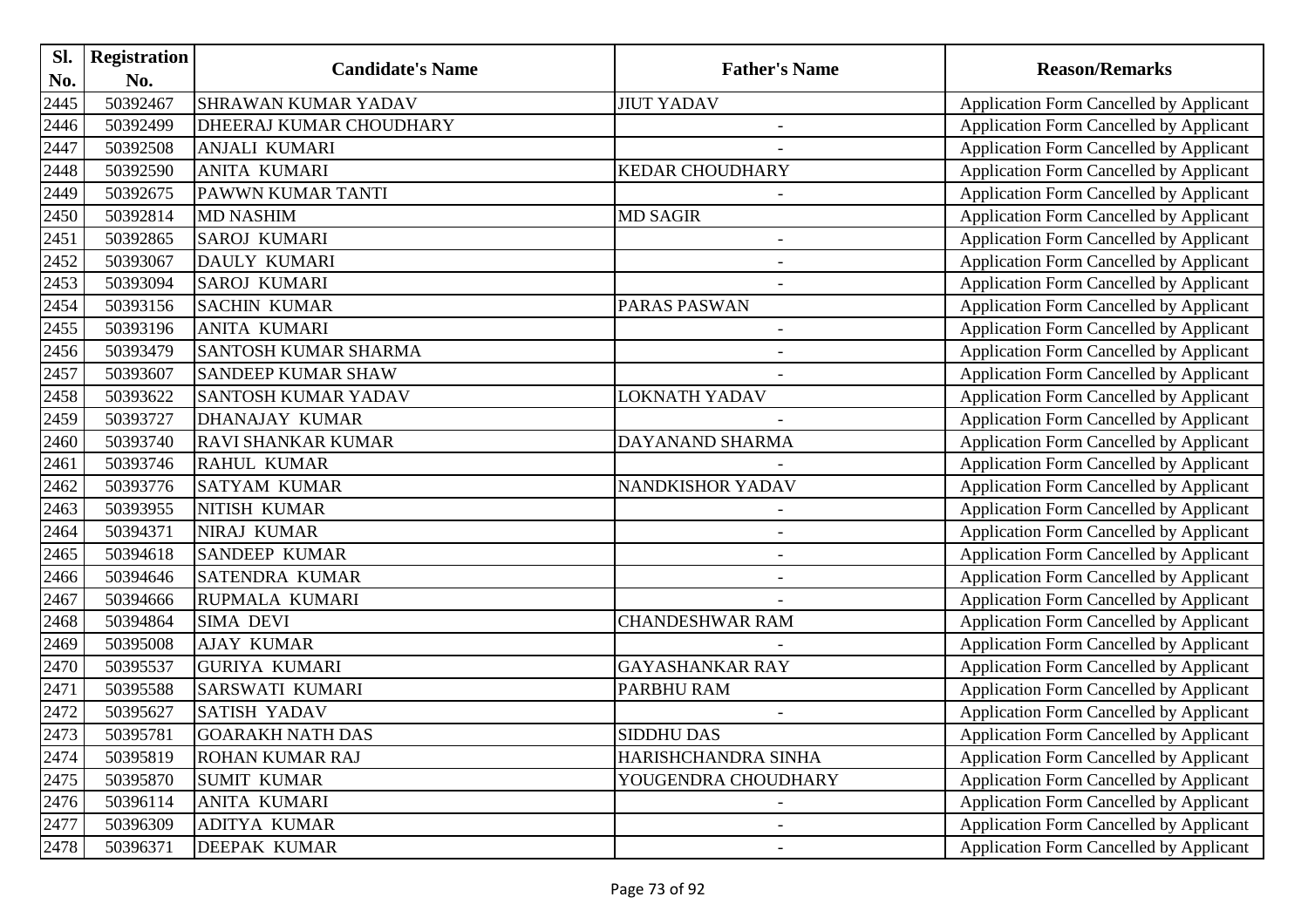| Sl.  | <b>Registration</b> | <b>Candidate's Name</b>       |                          |                                                |
|------|---------------------|-------------------------------|--------------------------|------------------------------------------------|
| No.  | No.                 |                               | <b>Father's Name</b>     | <b>Reason/Remarks</b>                          |
| 2479 | 50396524            | KUMARI SARITA MURMU           | $\blacksquare$           | Application Form Cancelled by Applicant        |
| 2480 | 50396547            | NITU KUMARI                   |                          | Application Form Cancelled by Applicant        |
| 2481 | 50396638            | PUJA KUMARI                   | $\overline{\phantom{a}}$ | Application Form Cancelled by Applicant        |
| 2482 | 50396644            | <b>KUNDAN KUMAR SAHNI</b>     |                          | Application Form Cancelled by Applicant        |
| 2483 | 50396660            | <b>SONI KUMARI</b>            |                          | Application Form Cancelled by Applicant        |
| 2484 | 50396662            | PUSHPANJILI KUMARI            | $\overline{\phantom{0}}$ | Application Form Cancelled by Applicant        |
| 2485 | 50396708            | PUNAM KUMARI                  |                          | Application Form Cancelled by Applicant        |
| 2486 | 50396778            | PRIYANKA KUMARI               | $\overline{\phantom{a}}$ | <b>Application Form Cancelled by Applicant</b> |
| 2487 | 50397040            | <b>AMARJEET KUMAR</b>         | $\overline{\phantom{a}}$ | Application Form Cancelled by Applicant        |
| 2488 | 50397415            | <b>SANJIT KUMAR YADAV</b>     | $\overline{\phantom{m}}$ | Application Form Cancelled by Applicant        |
| 2489 | 50397456            | ANANYA KUMARI                 | $\overline{a}$           | Application Form Cancelled by Applicant        |
| 2490 | 50397641            | KARISHMA KUMARI               |                          | Application Form Cancelled by Applicant        |
| 2491 | 50397895            | <b>PARAS KUMAR</b>            | KAPILDEV SHARMA          | <b>Application Form Cancelled by Applicant</b> |
| 2492 | 50397934            | KAJAL KUMARI                  |                          | Application Form Cancelled by Applicant        |
| 2493 | 50398839            | <b>AMIT KUMAR</b>             | YOGENDRA PRASAD SINGH    | Application Form Cancelled by Applicant        |
| 2494 | 50398924            | NIDHI KUMARI                  |                          | Application Form Cancelled by Applicant        |
| 2495 | 50399022            | <b>KAVITA KUMARI</b>          |                          | Application Form Cancelled by Applicant        |
| 2496 | 50399287            | <b>PARAS KUMAR</b>            |                          | <b>Application Form Cancelled by Applicant</b> |
| 2497 | 50399340            | <b>RITISH KUMAR PASWAN</b>    |                          | Application Form Cancelled by Applicant        |
| 2498 | 50399459            | <b>SONI KUMARI</b>            |                          | Application Form Cancelled by Applicant        |
| 2499 | 50399520            | <b>SINTU KUMAR</b>            | <b>JAMADAR MANDAL</b>    | Application Form Cancelled by Applicant        |
| 2500 | 50399534            | TAUSY KUMARI                  |                          | Application Form Cancelled by Applicant        |
| 2501 | 50399604            | <b>SHIV SHANKAR CHAUDHARI</b> | HARENDRA CHAUDHARI       | Application Form Cancelled by Applicant        |
| 2502 | 50399916            | <b>DEEPAK KUMAR</b>           | <b>BABAN RAM</b>         | Application Form Cancelled by Applicant        |
| 2503 | 50400003            | RANJANA KUMARI                | <b>NEMANI PASWAN</b>     | Application Form Cancelled by Applicant        |
| 2504 | 50400137            | <b>ARADHANA SHREE</b>         | $\overline{\phantom{0}}$ | Application Form Cancelled by Applicant        |
| 2505 | 50400139            | <b>SHIVAM KUMAR</b>           | $\overline{\phantom{a}}$ | <b>Application Form Cancelled by Applicant</b> |
| 2506 | 50400175            | RUPA KUMARI                   |                          | Application Form Cancelled by Applicant        |
| 2507 | 50400188            | <b>AARTI KUMARI</b>           |                          | Application Form Cancelled by Applicant        |
| 2508 | 50400449            | <b>ARADHANA SHREE</b>         |                          | Application Form Cancelled by Applicant        |
| 2509 | 50400600            | NEHA KUMARI                   | PRAMOD ROY               | <b>Application Form Cancelled by Applicant</b> |
| 2510 | 50400666            | <b>SATYAM KUMAR</b>           | $\overline{\phantom{a}}$ | <b>Application Form Cancelled by Applicant</b> |
| 2511 | 50400961            | MANISHA KUMARI                | $\overline{\phantom{a}}$ | Application Form Cancelled by Applicant        |
| 2512 | 50401088            | SONI KUMARI                   | $\overline{\phantom{a}}$ | Application Form Cancelled by Applicant        |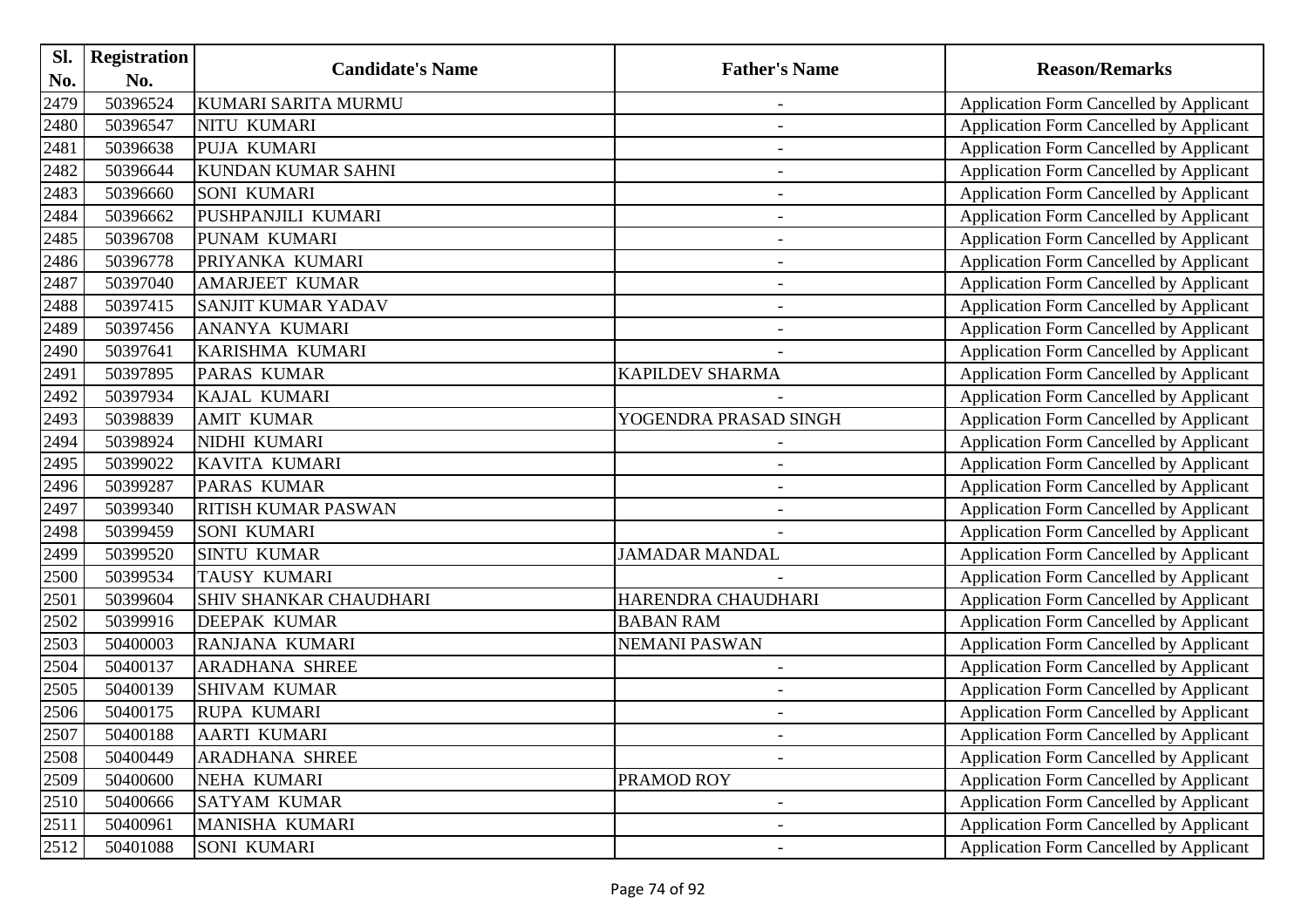| Sl.  | <b>Registration</b> | <b>Candidate's Name</b>     |                           |                                                |
|------|---------------------|-----------------------------|---------------------------|------------------------------------------------|
| No.  | No.                 |                             | <b>Father's Name</b>      | <b>Reason/Remarks</b>                          |
| 2513 | 50401221            | <b>LAXMI KUMARI</b>         | $\blacksquare$            | Application Form Cancelled by Applicant        |
| 2514 | 50401237            | <b>ARVIND BARAUNI KUMAR</b> |                           | Application Form Cancelled by Applicant        |
| 2515 | 50401244            | <b>BABLI KUMARI</b>         |                           | Application Form Cancelled by Applicant        |
| 2516 | 50401260            | <b>MITHLESH KUMAR</b>       | <b>MUKESH PASWAN</b>      | Application Form Cancelled by Applicant        |
| 2517 | 50401395            | <b>ARUN KUMAR</b>           | <b>RAM KUMAR</b>          | Application Form Cancelled by Applicant        |
| 2518 | 50401420            | <b>BITU KUMAR</b>           | <b>RAJDEV SAH</b>         | <b>Application Form Cancelled by Applicant</b> |
| 2519 | 50401438            | MANISHA KUMARI              |                           | Application Form Cancelled by Applicant        |
| 2520 | 50401513            | <b>PRAVIN KUMAR</b>         | <b>BRAHMADEV HARIJN</b>   | Application Form Cancelled by Applicant        |
| 2521 | 50401557            | <b>SONI KUMARI</b>          |                           | Application Form Cancelled by Applicant        |
| 2522 | 50401756            | <b>KOMAL KUMARI</b>         |                           | Application Form Cancelled by Applicant        |
| 2523 | 50401767            | <b>GUDU KUMAR YADAV</b>     | PRAHLAD PRASAD YADAV      | Application Form Cancelled by Applicant        |
| 2524 | 50401832            | NITISH KUMAR                | <b>ARUN YADAV</b>         | Application Form Cancelled by Applicant        |
| 2525 | 50401856            | <b>ANITA KUMARI</b>         |                           | Application Form Cancelled by Applicant        |
| 2526 | 50401935            | <b>ASHA KUMARI</b>          | $\overline{\phantom{a}}$  | Application Form Cancelled by Applicant        |
| 2527 | 50402127            | <b>BABLU YADAW</b>          | $\overline{\phantom{a}}$  | Application Form Cancelled by Applicant        |
| 2528 | 50402210            | <b>SHOBHA KUMARI</b>        |                           | Application Form Cancelled by Applicant        |
| 2529 | 50402383            | <b>BHAVESH KUMAR RAM</b>    | $\overline{\phantom{a}}$  | Application Form Cancelled by Applicant        |
| 2530 | 50402519            | <b>SALMAN KHAN</b>          |                           | <b>Application Form Cancelled by Applicant</b> |
| 2531 | 50402656            | <b>RAHUL KUMAR</b>          | ANIL PRASAD YADAV         | Application Form Cancelled by Applicant        |
| 2532 | 50402836            | NITU KUMARI                 | $\blacksquare$            | Application Form Cancelled by Applicant        |
| 2533 | 50402879            | <b>ANITA KUMARI</b>         |                           | Application Form Cancelled by Applicant        |
| 2534 | 50402969            | PRIYARANJAN KUMAR           | $\overline{\phantom{a}}$  | Application Form Cancelled by Applicant        |
| 2535 | 50402978            | <b>AMIT KUMAR</b>           |                           | Application Form Cancelled by Applicant        |
| 2536 | 50403059            | <b>MEGHA KUMARI</b>         | $\overline{a}$            | Application Form Cancelled by Applicant        |
| 2537 | 50403150            | <b>RINKI KUMARI</b>         | $\blacksquare$            | Application Form Cancelled by Applicant        |
| 2538 | 50403347            | NITISH KUMAR                | $\overline{\phantom{0}}$  | Application Form Cancelled by Applicant        |
| 2539 | 50403360            | <b>MOHAN RAM</b>            | $\overline{\phantom{a}}$  | Application Form Cancelled by Applicant        |
| 2540 | 50403467            | <b>ABHAY KUMAR</b>          |                           | Application Form Cancelled by Applicant        |
| 2541 | 50403716            | PREETI JADAB                | <b>BHOLA PRASAD JADAB</b> | Application Form Cancelled by Applicant        |
| 2542 | 50403886            | <b>RITA KUMARI</b>          |                           | Application Form Cancelled by Applicant        |
| 2543 | 50404694            | <b>SANJAY KUMAR RAM</b>     |                           | <b>Application Form Cancelled by Applicant</b> |
| 2544 | 50404770            | WAKEEL KUMAR                | <b>MAHAVIR PASWAN</b>     | <b>Application Form Cancelled by Applicant</b> |
| 2545 | 50404967            | NISHA KUMARI                |                           | Application Form Cancelled by Applicant        |
| 2546 | 50404980            | <b>AVANISH KUMAR</b>        |                           | <b>Application Form Cancelled by Applicant</b> |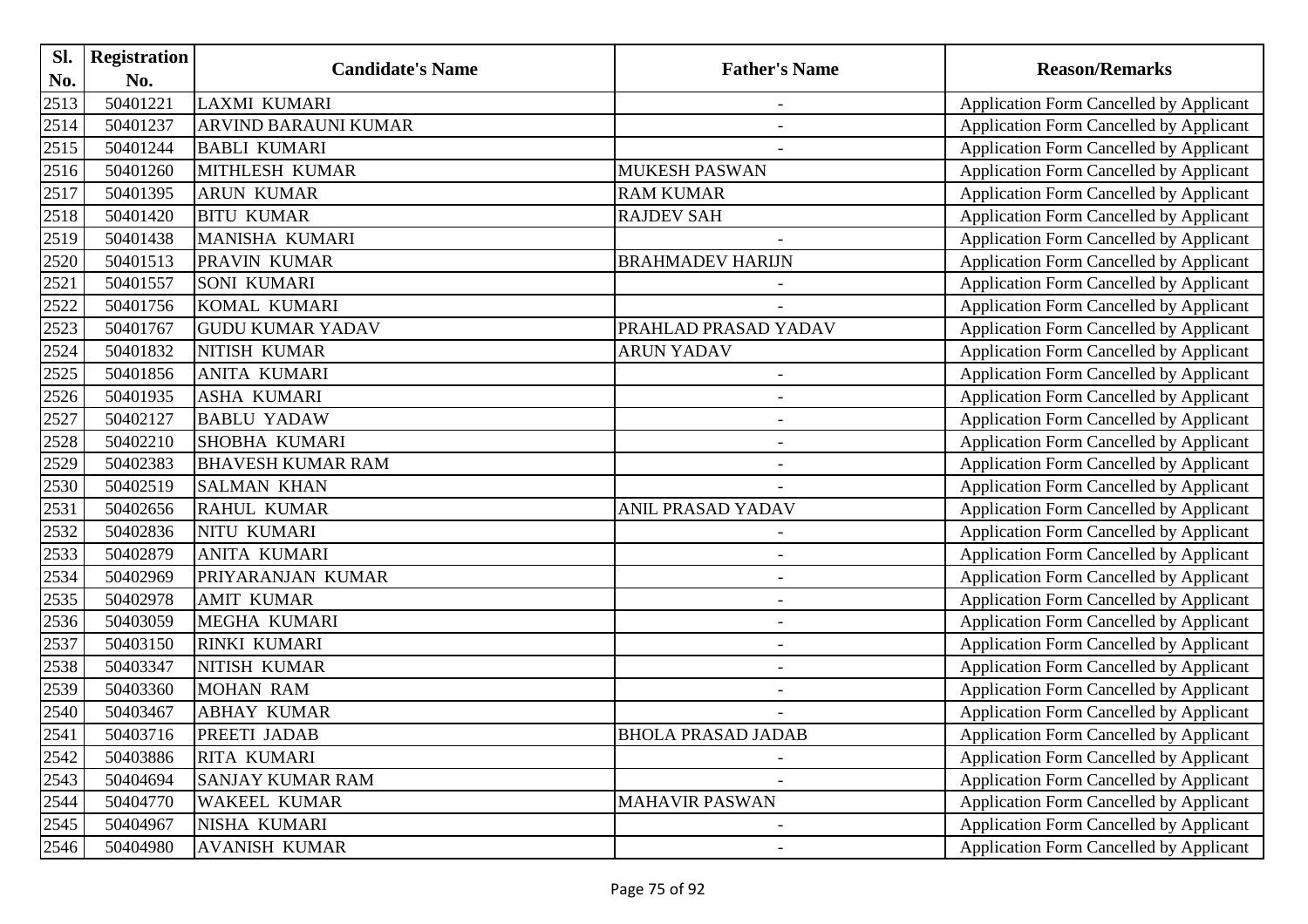| Sl.  | <b>Registration</b> |                            |                          |                                                |
|------|---------------------|----------------------------|--------------------------|------------------------------------------------|
| No.  | No.                 | <b>Candidate's Name</b>    | <b>Father's Name</b>     | <b>Reason/Remarks</b>                          |
| 2547 | 50405032            | <b>AKARSH KUMAR MAHTO</b>  |                          | <b>Application Form Cancelled by Applicant</b> |
| 2548 | 50405170            | <b>CHAMAN RAJAK</b>        | PRASURAM RAJAK           | <b>Application Form Cancelled by Applicant</b> |
| 2549 | 50405351            | LAXMI KUMARI               | $\overline{\phantom{a}}$ | <b>Application Form Cancelled by Applicant</b> |
| 2550 | 50405401            | <b>SAROJ KUMARI</b>        |                          | Application Form Cancelled by Applicant        |
| 2551 | 50405581            | <b>GUDDU KUMAR</b>         | $\qquad \qquad -$        | <b>Application Form Cancelled by Applicant</b> |
| 2552 | 50405852            | NITISH KUMAR               |                          | <b>Application Form Cancelled by Applicant</b> |
| 2553 | 50406083            | <b>ABHILASHA KUMARI</b>    | PRAMOD MISHRA            | Application Form Cancelled by Applicant        |
| 2554 | 50406222            | <b>SAPANA KUMARI</b>       | $\overline{\phantom{a}}$ | <b>Application Form Cancelled by Applicant</b> |
| 2555 | 50406260            | <b>ARBIND KUMAR TIWARI</b> | $\overline{\phantom{a}}$ | <b>Application Form Cancelled by Applicant</b> |
| 2556 | 50406299            | <b>BKKEE KUMAR</b>         | $\overline{\phantom{a}}$ | <b>Application Form Cancelled by Applicant</b> |
| 2557 | 50406421            | PUJA KUMARI                | $\overline{\phantom{a}}$ | Application Form Cancelled by Applicant        |
| 2558 | 50406502            | <b>ABHAY KUMAR</b>         |                          | <b>Application Form Cancelled by Applicant</b> |
| 2559 | 50406615            | <b>WAKIL KUMAR</b>         |                          | <b>Application Form Cancelled by Applicant</b> |
| 2560 | 50406811            | <b>RAHUL KUMAR</b>         | <b>SHIV SHANKAR MODI</b> | <b>Application Form Cancelled by Applicant</b> |
| 2561 | 50406831            | <b>AJAY KUMAR RAM</b>      | <b>AJAY KUMAR RAM</b>    | <b>Application Form Cancelled by Applicant</b> |
| 2562 | 50406884            | <b>NIRAJ KUMAR</b>         | $\overline{\phantom{a}}$ | <b>Application Form Cancelled by Applicant</b> |
| 2563 | 50407052            | KALPNA KUMARI              | $\overline{\phantom{a}}$ | <b>Application Form Cancelled by Applicant</b> |
| 2564 | 50407115            | <b>SINTU KUMAR</b>         |                          | Application Form Cancelled by Applicant        |
| 2565 | 50407176            | <b>REKHA BAITHA</b>        |                          | <b>Application Form Cancelled by Applicant</b> |
| 2566 | 50407207            | <b>MAMTA KUMARI</b>        | $\blacksquare$           | <b>Application Form Cancelled by Applicant</b> |
| 2567 | 50407265            | <b>KAMNI RAJAK</b>         | $\overline{\phantom{a}}$ | <b>Application Form Cancelled by Applicant</b> |
| 2568 | 50407392            | <b>RITISH KUMAR PASWAN</b> | $\overline{\phantom{a}}$ | Application Form Cancelled by Applicant        |
| 2569 | 50407427            | <b>BIBHA KUMARI</b>        |                          | Application Form Cancelled by Applicant        |
| 2570 | 50407476            | <b>RAJESH KUMAR</b>        | $\overline{\phantom{a}}$ | <b>Application Form Cancelled by Applicant</b> |
| 2571 | 50407516            | <b>MD QAMRUL HASAN</b>     |                          | <b>Application Form Cancelled by Applicant</b> |
| 2572 | 50407648            | NITESH KUMAR NITESH KUMAR  |                          | Application Form Cancelled by Applicant        |
| 2573 | 50408381            | <b>RAM NARESH PRASAD</b>   | <b>SARYUG MANDAL</b>     | Application Form Cancelled by Applicant        |
| 2574 | 50408415            | <b>SANJAY KUMAR</b>        | <b>KAUSHAL PASWAN</b>    | <b>Application Form Cancelled by Applicant</b> |
| 2575 | 50408476            | <b>DEEPAK KUMAR</b>        |                          | <b>Application Form Cancelled by Applicant</b> |
| 2576 | 50408543            | <b>VEEREBAL KUMAR</b>      | <b>RAMANUJ SINGH</b>     | Application Form Cancelled by Applicant        |
| 2577 | 50408610            | <b>ROHIT ROY</b>           |                          | <b>Application Form Cancelled by Applicant</b> |
| 2578 | 50408762            | NITISH KUMAR               |                          | <b>Application Form Cancelled by Applicant</b> |
| 2579 | 50408992            | RAJENDRA KUMAR             |                          | <b>Application Form Cancelled by Applicant</b> |
| 2580 | 50409042            | <b>AVNIT BHARTI</b>        | $\overline{\phantom{a}}$ | Application Form Cancelled by Applicant        |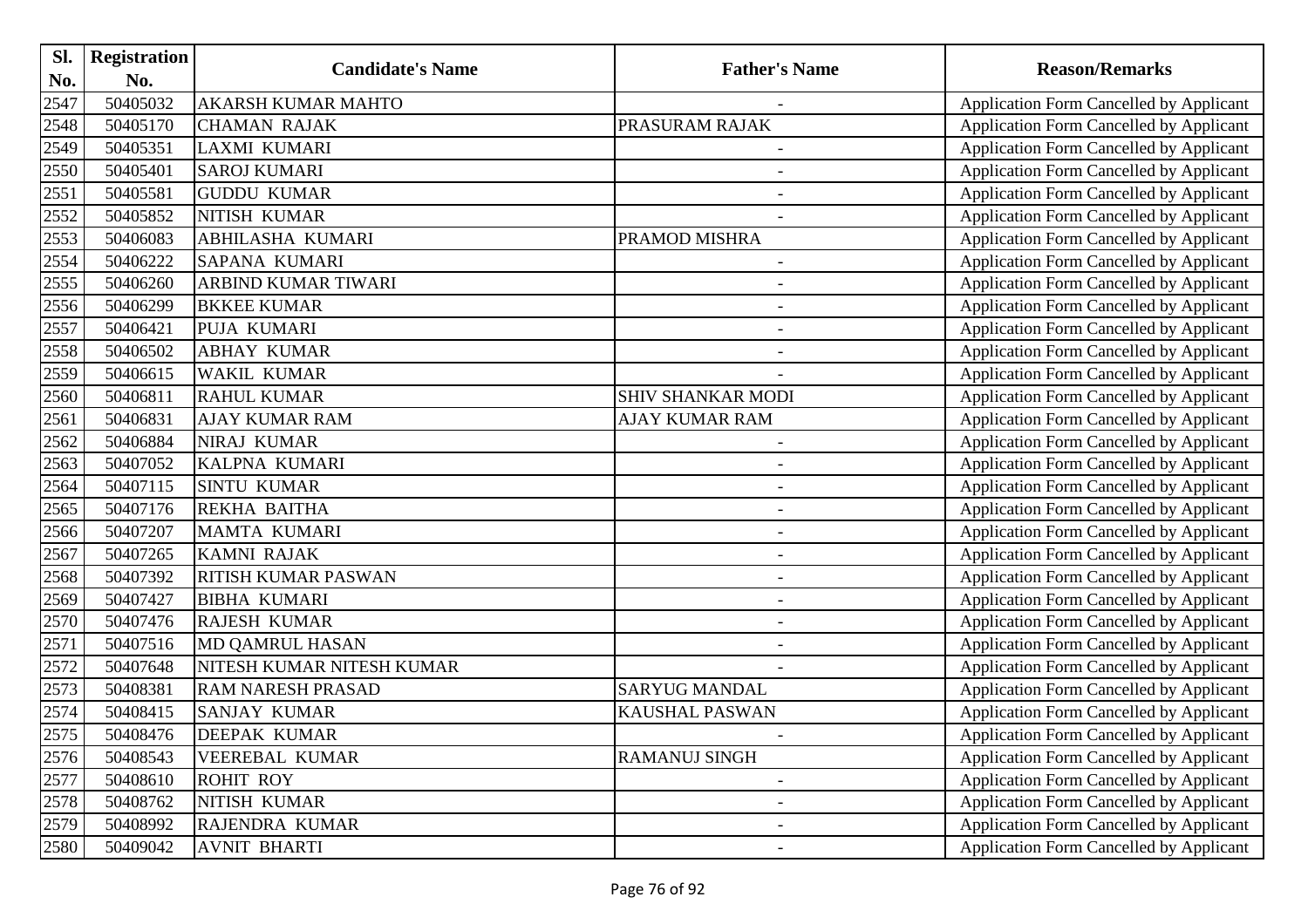| Sl.  | <b>Registration</b> |                                   |                           |                                                |
|------|---------------------|-----------------------------------|---------------------------|------------------------------------------------|
| No.  | No.                 | <b>Candidate's Name</b>           | <b>Father's Name</b>      | <b>Reason/Remarks</b>                          |
| 2581 | 50409359            | <b>LOVELY KUMARI</b>              |                           | Application Form Cancelled by Applicant        |
| 2582 | 50409455            | <b>VIJAY KUMAR PARIHAR</b>        | <b>BHUMESHWAR PARIHAR</b> | Application Form Cancelled by Applicant        |
| 2583 | 50409470            | MUKESH KUMAR SINGH                |                           | <b>Application Form Cancelled by Applicant</b> |
| 2584 | 50409730            | HEMANT KUMAR                      | <b>LALAN DHOBI</b>        | Application Form Cancelled by Applicant        |
| 2585 | 50409750            | <b>KAJAL KUMARI</b>               | $\overline{\phantom{a}}$  | <b>Application Form Cancelled by Applicant</b> |
| 2586 | 50409956            | PUSHPA KUMARI                     | $\blacksquare$            | <b>Application Form Cancelled by Applicant</b> |
| 2587 | 50410023            | <b>MITHUN KUMAR</b>               |                           | Application Form Cancelled by Applicant        |
| 2588 | 50410172            | <b>DEEPAK KUMAR</b>               | <b>SUNIL BAITHA</b>       | <b>Application Form Cancelled by Applicant</b> |
| 2589 | 50410173            | <b>ANUPAM KUMARI</b>              | $\blacksquare$            | Application Form Cancelled by Applicant        |
| 2590 | 50410701            | PRIYANKA KUMARI                   | $\overline{\phantom{a}}$  | Application Form Cancelled by Applicant        |
| 2591 | 50410770            | <b>VIKASH KUMAR</b>               |                           | Application Form Cancelled by Applicant        |
| 2592 | 50410774            | <b>DILKHUSH KUMAR</b>             | RAMPRAVESH YADAV          | <b>Application Form Cancelled by Applicant</b> |
| 2593 | 50410917            | <b>AJIT KUMAR RAY</b>             |                           | <b>Application Form Cancelled by Applicant</b> |
| 2594 | 50410955            | <b>RAHUL KUMAR</b>                | RAMTAHAL PRASAD           | Application Form Cancelled by Applicant        |
| 2595 | 50411181            | <b>PUSHPESH KUMAR PUSHP</b>       |                           | <b>Application Form Cancelled by Applicant</b> |
| 2596 | 50411222            | <b>RANJAY KUMAR</b>               | <b>TIPU YADAV</b>         | Application Form Cancelled by Applicant        |
| 2597 | 50411270            | NITISH KUMAR                      | $\overline{\phantom{a}}$  | <b>Application Form Cancelled by Applicant</b> |
| 2598 | 50411510            | PRITY KUMARI                      |                           | Application Form Cancelled by Applicant        |
| 2599 | 50411582            | SHASHIBHUSHAN SHASHIBHUSHAN KUMAR | SCHCHIDANAND YADAV        | Application Form Cancelled by Applicant        |
| 2600 | 50411817            | ABHIMANYU KUMAR                   | ABHIMANYU KUMAR           | <b>Application Form Cancelled by Applicant</b> |
| 2601 | 50411866            | <b>RUBY KUMARI</b>                | <b>BINOD PASWAN</b>       | Application Form Cancelled by Applicant        |
| 2602 | 50412125            | RANJITA KUMARI                    | $\overline{\phantom{a}}$  | <b>Application Form Cancelled by Applicant</b> |
| 2603 | 50412406            | <b>RINA KUMARI</b>                |                           | Application Form Cancelled by Applicant        |
| 2604 | 50412674            | <b>RISHAV KUMAR</b>               |                           | <b>Application Form Cancelled by Applicant</b> |
| 2605 | 50412684            | <b>BHUSHAN KUMAR</b>              | $\blacksquare$            | Application Form Cancelled by Applicant        |
| 2606 | 50412748            | <b>ARUN KUMAR JOSHI</b>           | <b>RAMESH SINGH</b>       | Application Form Cancelled by Applicant        |
| 2607 | 50412846            | PRAVEEN KUMAR RAM                 |                           | <b>Application Form Cancelled by Applicant</b> |
| 2608 | 50412847            | PINTU KUMAR                       | <b>RAMESH YADAV</b>       | Application Form Cancelled by Applicant        |
| 2609 | 50412867            | AMAR KANT TRIPATHI                |                           | Application Form Cancelled by Applicant        |
| 2610 | 50412896            | SANDHYA KUMARI                    |                           | Application Form Cancelled by Applicant        |
| 2611 | 50413057            | <b>RAM PRAVESH KUMAR</b>          | <b>SITA RAM MANDAL</b>    | <b>Application Form Cancelled by Applicant</b> |
| 2612 | 50413116            | KAJAL KUMARI                      |                           | <b>Application Form Cancelled by Applicant</b> |
| 2613 | 50413150            | <b>SHIV SHANKAR KUMAR SAFI</b>    | $\overline{\phantom{a}}$  | <b>Application Form Cancelled by Applicant</b> |
| 2614 | 50413219            | KHUHBU SANJAY KAMAT               | $\overline{\phantom{a}}$  | Application Form Cancelled by Applicant        |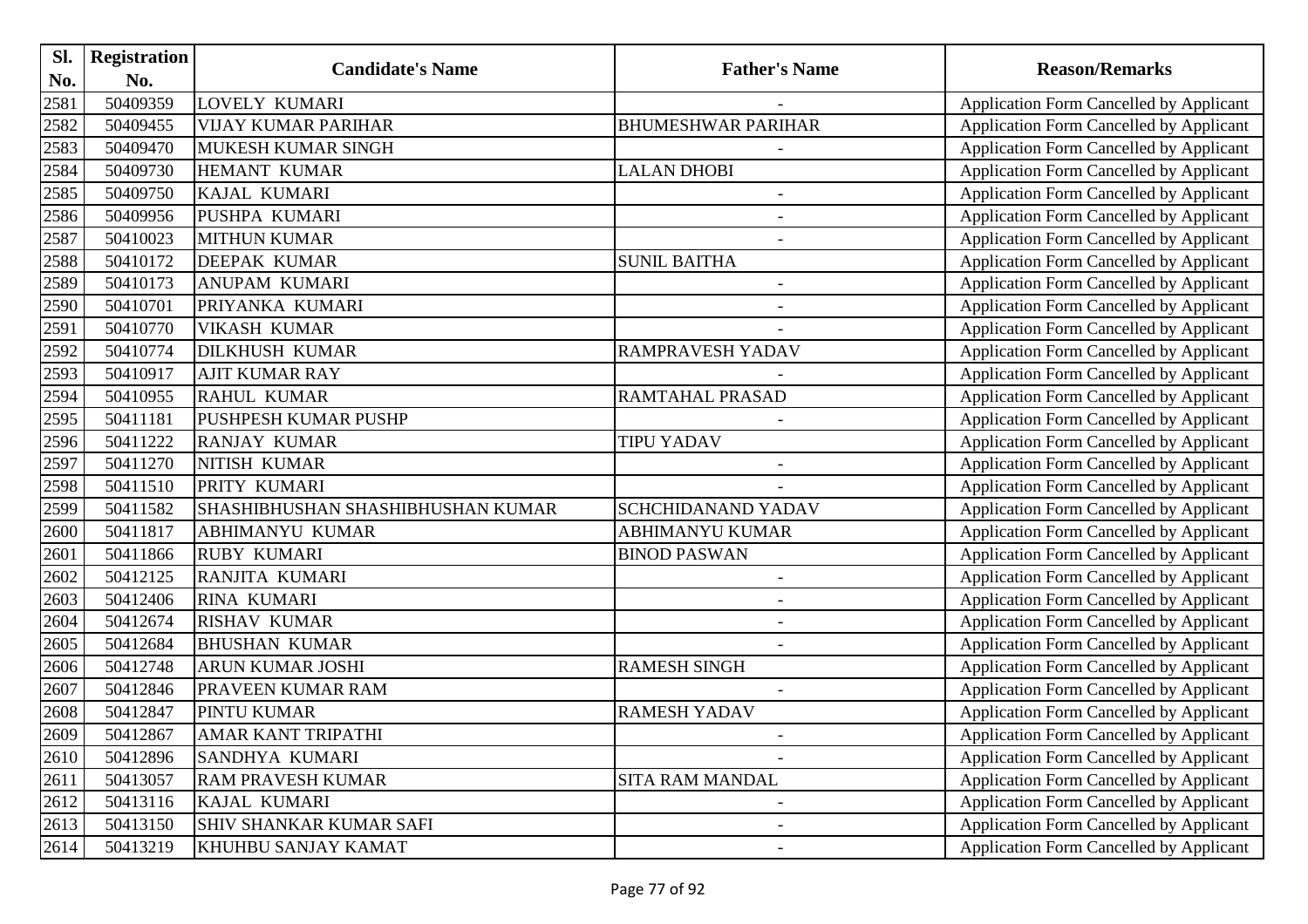| Sl.  | <b>Registration</b> |                             |                          |                                                |
|------|---------------------|-----------------------------|--------------------------|------------------------------------------------|
| No.  | No.                 | <b>Candidate's Name</b>     | <b>Father's Name</b>     | <b>Reason/Remarks</b>                          |
| 2615 | 50413486            | <b>AARTI KUMARI</b>         |                          | Application Form Cancelled by Applicant        |
| 2616 | 50413531            | <b>DILIP KUMAR</b>          | <b>DILIP KUMAR</b>       | Application Form Cancelled by Applicant        |
| 2617 | 50413596            | <b>RUBI KUMARI</b>          | <b>MAHESH SINGH</b>      | Application Form Cancelled by Applicant        |
| 2618 | 50413660            | <b>RUBI KUMARI</b>          |                          | Application Form Cancelled by Applicant        |
| 2619 | 50414067            | <b>DEEPAK KUMAR</b>         | SHYAMANDAN JHA           | <b>Application Form Cancelled by Applicant</b> |
| 2620 | 50414451            | DEEPAK KUMAR                |                          | Application Form Cancelled by Applicant        |
| 2621 | 50414566            | DEEPAK KUMAR                | <b>MANU RAJAK</b>        | Application Form Cancelled by Applicant        |
| 2622 | 50414822            | NILU KUMARI                 | $\blacksquare$           | Application Form Cancelled by Applicant        |
| 2623 | 50415600            | <b>JULEE KUMARI</b>         |                          | Application Form Cancelled by Applicant        |
| 2624 | 50415713            | <b>VIRENDRA SAH</b>         | <b>NATHUNI SAH</b>       | Application Form Cancelled by Applicant        |
| 2625 | 50415861            | SIMPEE KUMARI               |                          | Application Form Cancelled by Applicant        |
| 2626 | 50416313            | <b>SANDEEP KUMAR</b>        | <b>KESHWAR PRASAD</b>    | Application Form Cancelled by Applicant        |
| 2627 | 50416328            | <b>GAYTRI KUMARI</b>        |                          | Application Form Cancelled by Applicant        |
| 2628 | 50416549            | <b>DEVIKA PRAJOSH</b>       |                          | <b>Application Form Cancelled by Applicant</b> |
| 2629 | 50416745            | <b>MD IMRAN</b>             | <b>MD MUSLIM</b>         | Application Form Cancelled by Applicant        |
| 2630 | 50417200            | <b>SUNIL KUMAR</b>          | <b>VIJAY RAM</b>         | Application Form Cancelled by Applicant        |
| 2631 | 50417242            | <b>SHYAM NARAYAN RAI</b>    | <b>JAY BAHADUR RAI</b>   | Application Form Cancelled by Applicant        |
| 2632 | 50417260            | <b>RAUSHAN KUMAR</b>        | NIRANJAN KUMAR THAKUR    | <b>Application Form Cancelled by Applicant</b> |
| 2633 | 50417339            | <b>AKHILESH KUMAR</b>       | LAL SAHEB SINGH          | Application Form Cancelled by Applicant        |
| 2634 | 50417365            | <b>KAJAL KUMARI</b>         | $\overline{\phantom{a}}$ | Application Form Cancelled by Applicant        |
| 2635 | 50417382            | <b>GAYTRI KUMARI</b>        |                          | Application Form Cancelled by Applicant        |
| 2636 | 50417410            | PRIYANKA KUMARI             | $\overline{\phantom{a}}$ | Application Form Cancelled by Applicant        |
| 2637 | 50417708            | DHARMRAJ KUMAR PASWAN       |                          | Application Form Cancelled by Applicant        |
| 2638 | 50417809            | <b>RANJAN KUMAR</b>         | <b>DEVAN YADAV</b>       | Application Form Cancelled by Applicant        |
| 2639 | 50417930            | KHUSHBOO KUMARI             | <b>KUSUM LAL RAY</b>     | Application Form Cancelled by Applicant        |
| 2640 | 50418040            | <b>SURENDRA KUMAR YADAV</b> |                          | Application Form Cancelled by Applicant        |
| 2641 | 50418056            | <b>SAVITREE KUMARI</b>      |                          | Application Form Cancelled by Applicant        |
| 2642 | 50418429            | KAJAL KUMARI                |                          | <b>Application Form Cancelled by Applicant</b> |
| 2643 | 50418539            | <b>RAJESH KUMAR</b>         | VIDYA SAGAR RVANI        | <b>Application Form Cancelled by Applicant</b> |
| 2644 | 50418579            | RAHUL KUMAR YADAV           |                          | Application Form Cancelled by Applicant        |
| 2645 | 50418591            | <b>ASMITA KUMARI</b>        | PARSHURAM SINGH          | Application Form Cancelled by Applicant        |
| 2646 | 50418855            | MADHU KUMARI                |                          | Application Form Cancelled by Applicant        |
| 2647 | 50418912            | <b>GULSHAN KUMAR</b>        | <b>ASHOK RAM</b>         | <b>Application Form Cancelled by Applicant</b> |
| 2648 | 50418972            | <b>INDRAJEET TANTI</b>      | <b>KAMESHWAR TANTI</b>   | <b>Application Form Cancelled by Applicant</b> |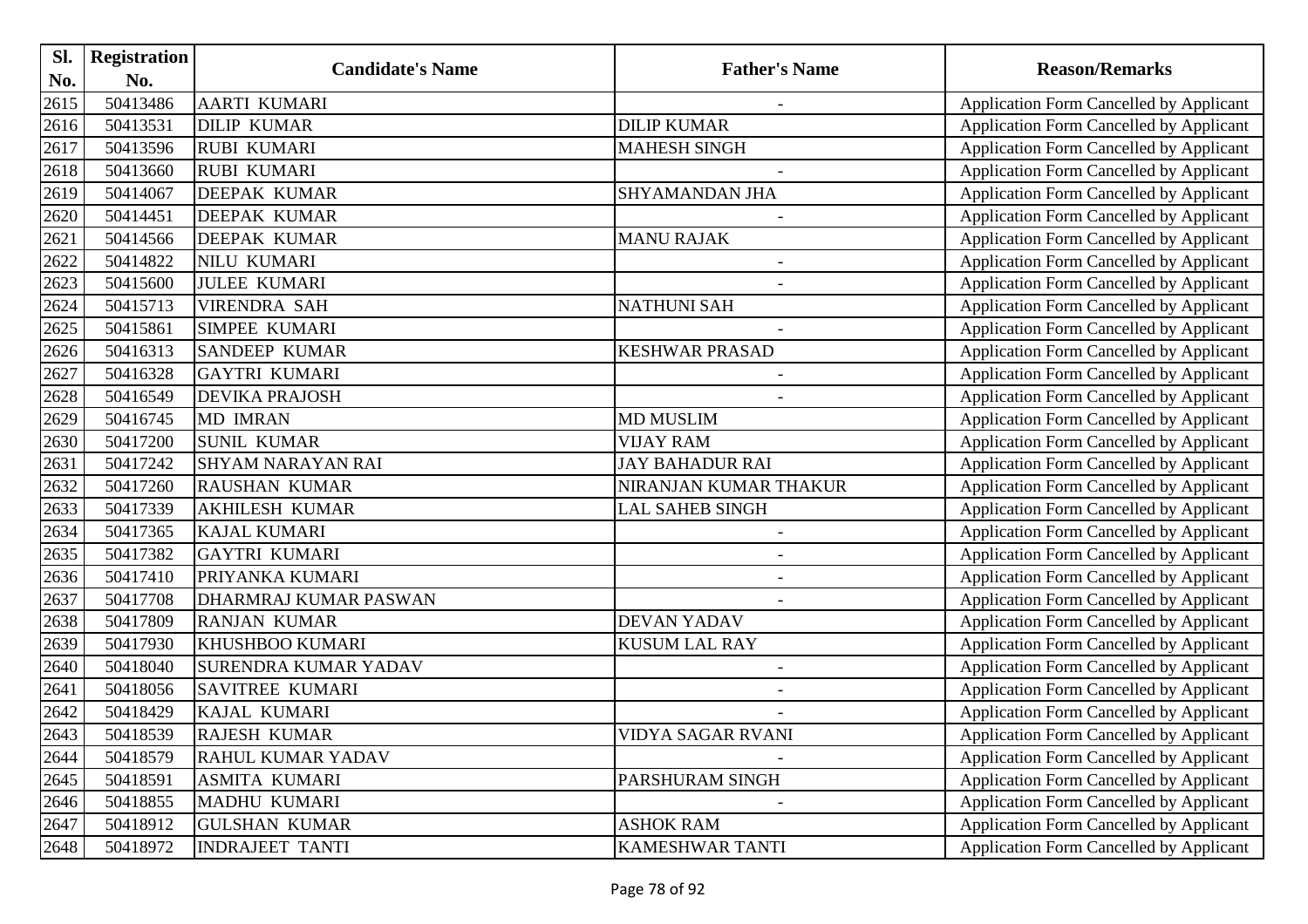| Sl.  | <b>Registration</b> |                           |                          |                                                |
|------|---------------------|---------------------------|--------------------------|------------------------------------------------|
| No.  | No.                 | <b>Candidate's Name</b>   | <b>Father's Name</b>     | <b>Reason/Remarks</b>                          |
| 2649 | 50419031            | <b>SHOBHA KUMARI</b>      | $\blacksquare$           | Application Form Cancelled by Applicant        |
| 2650 | 50419278            | <b>DEEPAK KUMAR YADAV</b> | <b>MEENA DEVI</b>        | Application Form Cancelled by Applicant        |
| 2651 | 50419406            | <b>VINITA KUMARI</b>      | $\overline{\phantom{a}}$ | Application Form Cancelled by Applicant        |
| 2652 | 50419436            | <b>ARCHANA SHARMA</b>     |                          | Application Form Cancelled by Applicant        |
| 2653 | 50419451            | <b>ARUN KUMAR GONG</b>    |                          | Application Form Cancelled by Applicant        |
| 2654 | 50419590            | <b>PRAHLAD KUMAR</b>      | $\overline{\phantom{a}}$ | Application Form Cancelled by Applicant        |
| 2655 | 50419778            | PANKAJ KUMAR              |                          | Application Form Cancelled by Applicant        |
| 2656 | 50419963            | <b>RAHUL RAJ</b>          |                          | Application Form Cancelled by Applicant        |
| 2657 | 50420098            | <b>RANDHEER KUMAR</b>     | <b>ANJEET CHAUDHARI</b>  | Application Form Cancelled by Applicant        |
| 2658 | 50420132            | <b>ARUN KUMAR</b>         | $\overline{\phantom{a}}$ | Application Form Cancelled by Applicant        |
| 2659 | 50420313            | <b>SHRUTI KUMARI</b>      | $\overline{a}$           | Application Form Cancelled by Applicant        |
| 2660 | 50420340            | <b>SUSHMA KUMARI</b>      |                          | Application Form Cancelled by Applicant        |
| 2661 | 50420356            | <b>SHABNAM KUMARI</b>     |                          | Application Form Cancelled by Applicant        |
| 2662 | 50420453            | <b>ARHINANDAN KUMAR</b>   | $\overline{\phantom{a}}$ | Application Form Cancelled by Applicant        |
| 2663 | 50420509            | NITISH KUMAR              | <b>SUDHIR MANDAL</b>     | Application Form Cancelled by Applicant        |
| 2664 | 50420576            | NEHA KUMARI               |                          | Application Form Cancelled by Applicant        |
| 2665 | 50420675            | MANISHA KUMARI            |                          | Application Form Cancelled by Applicant        |
| 2666 | 50420848            | <b>ANANTH KUMAR</b>       | <b>ADALAT PASVAN</b>     | <b>Application Form Cancelled by Applicant</b> |
| 2667 | 50420925            | MUNNA KUMAR               | <b>AKHILESH KUMAR</b>    | Application Form Cancelled by Applicant        |
| 2668 | 50421138            | <b>KOSHLYA DEVI</b>       | $\overline{\phantom{a}}$ | Application Form Cancelled by Applicant        |
| 2669 | 50421297            | RANJANA KUMARI            |                          | Application Form Cancelled by Applicant        |
| 2670 | 50421627            | PAPPU KUMAR CHAUDHARY     |                          | Application Form Cancelled by Applicant        |
| 2671 | 50421704            | <b>PAPPU KUMAR RAM</b>    | <b>NIRGUN RAM</b>        | Application Form Cancelled by Applicant        |
| 2672 | 50421873            | <b>CHANDA KUMARI</b>      |                          | Application Form Cancelled by Applicant        |
| 2673 | 50421988            | <b>AJEET YADAV</b>        | <b>DASHRATH YADAV</b>    | Application Form Cancelled by Applicant        |
| 2674 | 50422188            | <b>USHA KUMARI</b>        |                          | Application Form Cancelled by Applicant        |
| 2675 | 50422316            | <b>SONI KUMARI</b>        | <b>MANTOSH SINGH</b>     | Application Form Cancelled by Applicant        |
| 2676 | 50422393            | <b>SARASWATI KUMARI</b>   |                          | Application Form Cancelled by Applicant        |
| 2677 | 50422587            | <b>ROBAN KUMAR</b>        |                          | Application Form Cancelled by Applicant        |
| 2678 | 50422602            | SUDHANSHU KUMAR PATHAK    | UMASHANKAR PATHAK        | Application Form Cancelled by Applicant        |
| 2679 | 50422626            | KUSUM KUMARI              |                          | <b>Application Form Cancelled by Applicant</b> |
| 2680 | 50422674            | <b>ANSHU KUMAR</b>        | $\overline{\phantom{a}}$ | <b>Application Form Cancelled by Applicant</b> |
| 2681 | 50422948            | <b>BABLI KUMARI</b>       | $\overline{\phantom{a}}$ | Application Form Cancelled by Applicant        |
| 2682 | 50422996            | <b>USHA KUMARI</b>        | $\overline{\phantom{a}}$ | <b>Application Form Cancelled by Applicant</b> |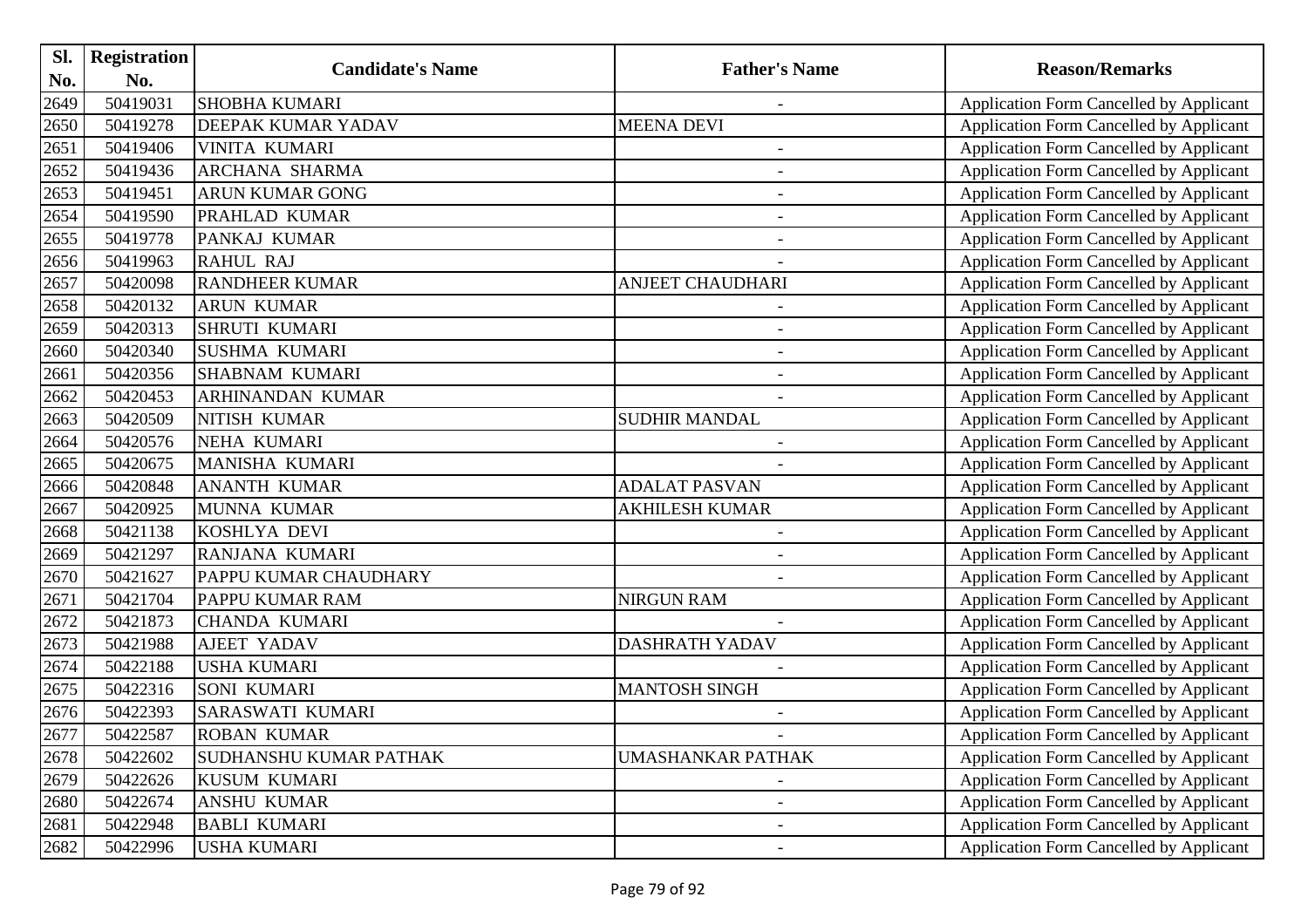| Sl.  | <b>Registration</b> | <b>Candidate's Name</b>     |                          |                                                |
|------|---------------------|-----------------------------|--------------------------|------------------------------------------------|
| No.  | No.                 |                             | <b>Father's Name</b>     | <b>Reason/Remarks</b>                          |
| 2683 | 50423020            | <b>VIKASH KUMAR</b>         | <b>RAVINDRA PANDIT</b>   | Application Form Cancelled by Applicant        |
| 2684 | 50423028            | KHUSHABU KUMARI             | $\overline{\phantom{a}}$ | Application Form Cancelled by Applicant        |
| 2685 | 50423056            | PRIYANKA KUMARI             |                          | <b>Application Form Cancelled by Applicant</b> |
| 2686 | 50423098            | <b>SONU KUMAR</b>           |                          | Application Form Cancelled by Applicant        |
| 2687 | 50423256            | <b>DIVYA KUMARI</b>         |                          | Application Form Cancelled by Applicant        |
| 2688 | 50423637            | <b>MISTER KUMAR</b>         | $\overline{\phantom{a}}$ | Application Form Cancelled by Applicant        |
| 2689 | 50423791            | <b>NEHA KUMARI</b>          |                          | Application Form Cancelled by Applicant        |
| 2690 | 50424143            | <b>SONI KUMARI</b>          | $\overline{\phantom{a}}$ | <b>Application Form Cancelled by Applicant</b> |
| 2691 | 50424201            | <b>SHAVANAM KUMARI</b>      |                          | <b>Application Form Cancelled by Applicant</b> |
| 2692 | 50424275            | <b>KRISHNA KUMAR YADAV</b>  | <b>JATULI RAY</b>        | Application Form Cancelled by Applicant        |
| 2693 | 50424336            | <b>SUDHIR KUMAR</b>         | <b>SUDHIR KUMAR</b>      | Application Form Cancelled by Applicant        |
| 2694 | 50424376            | KHUSHABOO KUMARI            | $\blacksquare$           | Application Form Cancelled by Applicant        |
| 2695 | 50424466            | <b>SHIVSHAKTI KUMAR</b>     | $\overline{a}$           | Application Form Cancelled by Applicant        |
| 2696 | 50424535            | <b>ARCHANA KUMARI</b>       | $\blacksquare$           | <b>Application Form Cancelled by Applicant</b> |
| 2697 | 50424656            | PUJA KUMARI                 | $\overline{\phantom{a}}$ | <b>Application Form Cancelled by Applicant</b> |
| 2698 | 50425184            | <b>ARBIND KUMAR</b>         | $\qquad \qquad -$        | Application Form Cancelled by Applicant        |
| 2699 | 50425496            | POOJA KUMARI                |                          | <b>Application Form Cancelled by Applicant</b> |
| 2700 | 50425623            | <b>KUNDAN MISHRA</b>        | <b>SANJAY MISHRA</b>     | <b>Application Form Cancelled by Applicant</b> |
| 2701 | 50425682            | <b>CHANDANI KUMARI</b>      | $\overline{\phantom{a}}$ | Application Form Cancelled by Applicant        |
| 2702 | 50425704            | <b>BHAWANA BHARTI RAJ</b>   | $\overline{\phantom{a}}$ | <b>Application Form Cancelled by Applicant</b> |
| 2703 | 50425756            | <b>SONAL KUMARI</b>         |                          | Application Form Cancelled by Applicant        |
| 2704 | 50425801            | <b>ASHUTOSH KUMAR</b>       | ASHUTOSH KUMAR           | <b>Application Form Cancelled by Applicant</b> |
| 2705 | 50425986            | <b>RISHABH SINGH</b>        |                          | Application Form Cancelled by Applicant        |
| 2706 | 50426066            | <b>SHIVSHAKTI KUMAR</b>     |                          | Application Form Cancelled by Applicant        |
| 2707 | 50426225            | <b>RUPESH KUMAR BISWAS</b>  | <b>BINOD BISHWAS</b>     | Application Form Cancelled by Applicant        |
| 2708 | 50426413            | <b>SWETA KUMARI</b>         | $\overline{\phantom{a}}$ | Application Form Cancelled by Applicant        |
| 2709 | 50426566            | <b>RITU KUMARI</b>          | $\overline{\phantom{a}}$ | <b>Application Form Cancelled by Applicant</b> |
| 2710 | 50426572            | YOGENDRA KUMAR              |                          | <b>Application Form Cancelled by Applicant</b> |
| 2711 | 50426741            | <b>AKHILESH KUMAR</b>       |                          | Application Form Cancelled by Applicant        |
| 2712 | 50426794            | <b>ROHIT KUMAR</b>          | <b>GANESH RAY</b>        | Application Form Cancelled by Applicant        |
| 2713 | 50426803            | <b>OM KUMAR</b>             | <b>OM KUMAR</b>          | Application Form Cancelled by Applicant        |
| 2714 | 50427107            | VIKASH KUMAR YADAV          | RAJENDRA PRASAD          | Application Form Cancelled by Applicant        |
| 2715 | 50427117            | <b>SANJEEV KUMAR MAURYA</b> |                          | <b>Application Form Cancelled by Applicant</b> |
| 2716 | 50427259            | <b>SUSHMA KUMARI</b>        |                          | <b>Application Form Cancelled by Applicant</b> |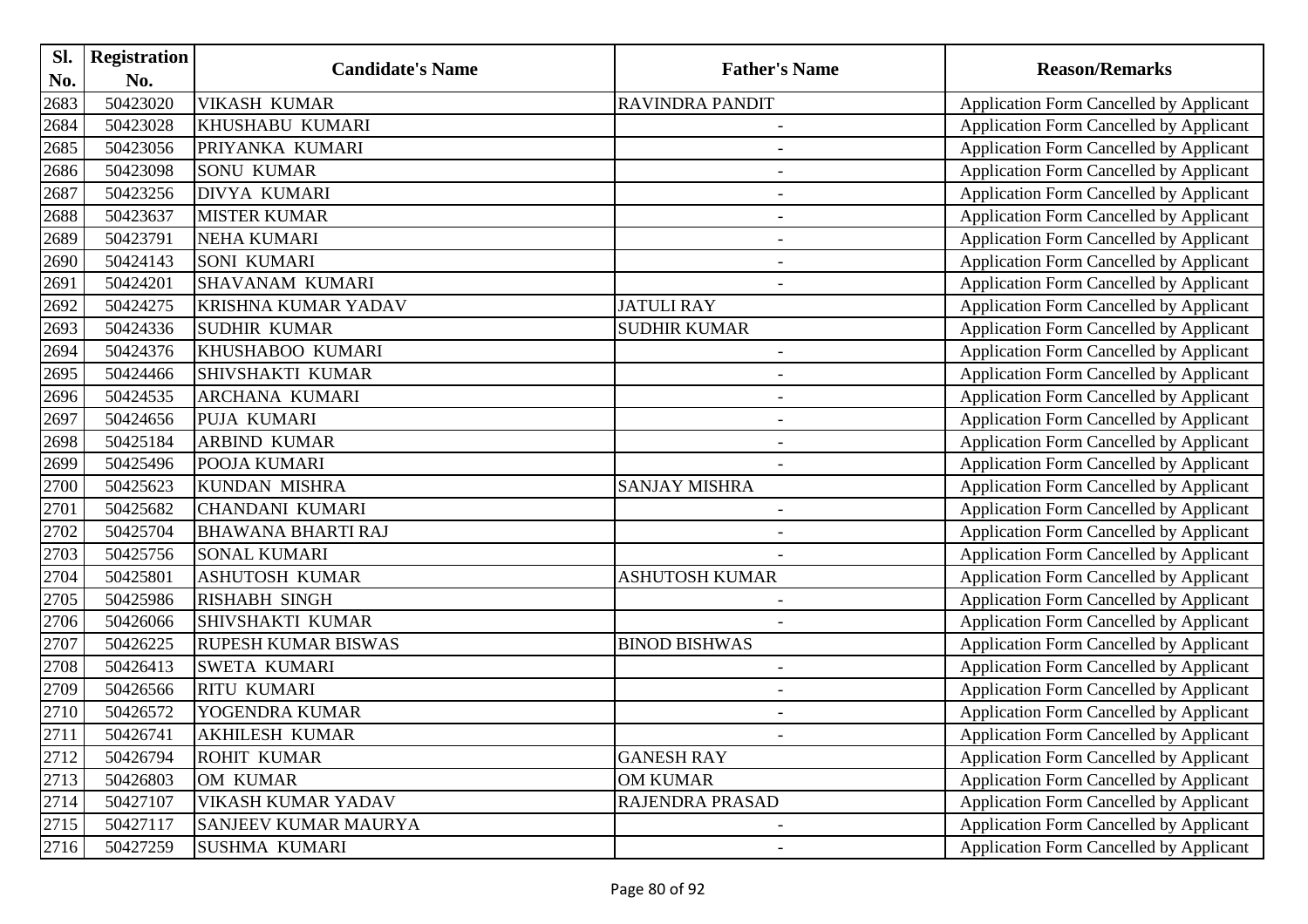| Sl.  | <b>Registration</b> |                              |                             |                                                |
|------|---------------------|------------------------------|-----------------------------|------------------------------------------------|
| No.  | No.                 | <b>Candidate's Name</b>      | <b>Father's Name</b>        | <b>Reason/Remarks</b>                          |
| 2717 | 50427410            | <b>SUMANT KUMAR</b>          | <b>SUMANT KUMAR</b>         | <b>Application Form Cancelled by Applicant</b> |
| 2718 | 50427601            | PARVATI KUMARI               |                             | <b>Application Form Cancelled by Applicant</b> |
| 2719 | 50428755            | <b>MANOJ KUMAR RAVIDAS</b>   | <b>ARVIND RAVIDAS</b>       | <b>Application Form Cancelled by Applicant</b> |
| 2720 | 50428923            | <b>SUJEET KUMAR MISHRA</b>   | <b>BAJRANG BALLI MISHRA</b> | Application Form Cancelled by Applicant        |
| 2721 | 50428946            | <b>DEEPAK KUMAR YADAV</b>    |                             | <b>Application Form Cancelled by Applicant</b> |
| 2722 | 50428983            | PRIYANKA KUMARI              | <b>SHANKAR PASWAN</b>       | <b>Application Form Cancelled by Applicant</b> |
| 2723 | 50429028            | <b>SAVITA KUMARI</b>         |                             | <b>Application Form Cancelled by Applicant</b> |
| 2724 | 50429186            | <b>RAM LAKSHMAN PANDIT</b>   | RAM SAKAL PANDIT            | <b>Application Form Cancelled by Applicant</b> |
| 2725 | 50429449            | <b>SANJEEV KUMAR</b>         |                             | Application Form Cancelled by Applicant        |
| 2726 | 50429546            | <b>RAJIV KUMAR</b>           | UPENDRA SHARMA              | <b>Application Form Cancelled by Applicant</b> |
| 2727 | 50429636            | <b>ALOK KUMAR</b>            | <b>BHIKHARI SINGH</b>       | Application Form Cancelled by Applicant        |
| 2728 | 50429832            | <b>ANUJ KUMAR</b>            | SADANAND SUMAN              | Application Form Cancelled by Applicant        |
| 2729 | 50430081            | <b>ARTI KUMARI</b>           |                             | <b>Application Form Cancelled by Applicant</b> |
| 2730 | 50430120            | <b>AKASH RANJAN</b>          | $\blacksquare$              | <b>Application Form Cancelled by Applicant</b> |
| 2731 | 50430562            | AMARJEET KUMAR BHARTI        | $\overline{\phantom{a}}$    | <b>Application Form Cancelled by Applicant</b> |
| 2732 | 50430869            | <b>VIKASH BHARTI</b>         |                             | Application Form Cancelled by Applicant        |
| 2733 | 50431020            | <b>MAMTA KUMARI</b>          | $\overline{\phantom{a}}$    | <b>Application Form Cancelled by Applicant</b> |
| 2734 | 50431039            | <b>SUBHASH KUMAR</b>         |                             | Application Form Cancelled by Applicant        |
| 2735 | 50431243            | <b>NITISH KUMAR</b>          |                             | <b>Application Form Cancelled by Applicant</b> |
| 2736 | 50431382            | KHUSHBU KUMARI               | $\blacksquare$              | <b>Application Form Cancelled by Applicant</b> |
| 2737 | 50431414            | <b>KAVITA KUMARI</b>         |                             | Application Form Cancelled by Applicant        |
| 2738 | 50431466            | <b>SUNNY KUMAR CHAUDHARY</b> |                             | <b>Application Form Cancelled by Applicant</b> |
| 2739 | 50431693            | <b>ABHAY KUMAR RAM</b>       | <b>JAGDISH RAM</b>          | Application Form Cancelled by Applicant        |
| 2740 | 50431869            | <b>RAKESH KUMAR</b>          | <b>ARVIND MAHTO</b>         | <b>Application Form Cancelled by Applicant</b> |
| 2741 | 50432021            | <b>RAJESH KUMAR</b>          | <b>BRAHMDEV MANDAL</b>      | <b>Application Form Cancelled by Applicant</b> |
| 2742 | 50432143            | <b>DILIP KUMAR</b>           | <b>SHAMBHU SHARMA</b>       | Application Form Cancelled by Applicant        |
| 2743 | 50432197            | <b>SAVITA KUMARI</b>         |                             | Application Form Cancelled by Applicant        |
| 2744 | 50432415            | <b>JITU KUMAR</b>            |                             | <b>Application Form Cancelled by Applicant</b> |
| 2745 | 50432850            | <b>DILEEP KUMAR</b>          | <b>ARJUN THAKUR</b>         | <b>Application Form Cancelled by Applicant</b> |
| 2746 | 50432881            | <b>USHA</b>                  |                             | <b>Application Form Cancelled by Applicant</b> |
| 2747 | 50433323            | <b>SURAJ KUMAR</b>           | <b>GOVRDHAN YADAV</b>       | <b>Application Form Cancelled by Applicant</b> |
| 2748 | 50433441            | <b>RENU KUMARI</b>           |                             | <b>Application Form Cancelled by Applicant</b> |
| 2749 | 50433485            | DHANAJNAY KUMAR BHAGAT       |                             | <b>Application Form Cancelled by Applicant</b> |
| 2750 | 50433668            | <b>SANTOSH SAHANI</b>        | $\overline{\phantom{a}}$    | <b>Application Form Cancelled by Applicant</b> |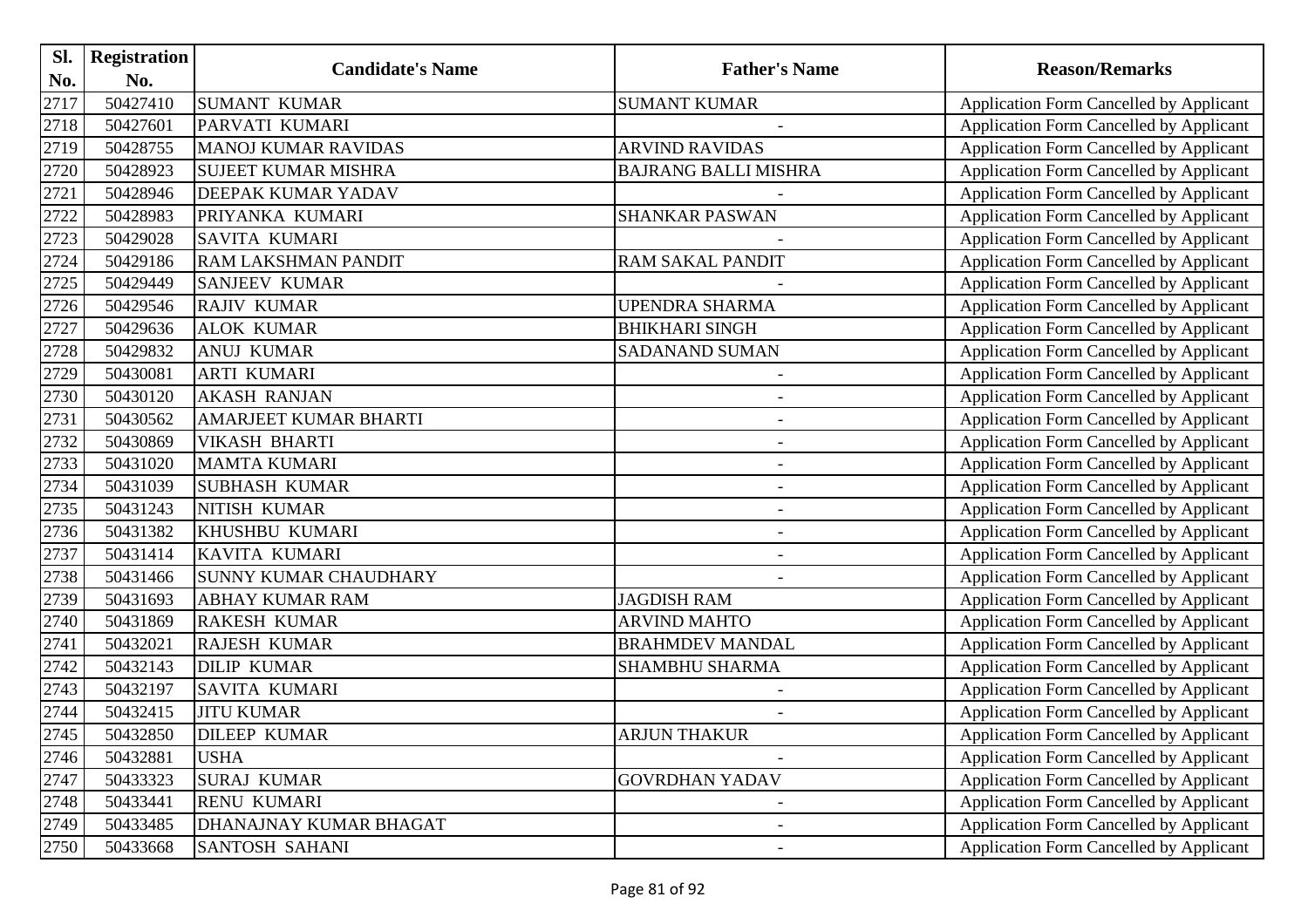| Sl.  | <b>Registration</b> |                            |                          |                                                |
|------|---------------------|----------------------------|--------------------------|------------------------------------------------|
| No.  | No.                 | <b>Candidate's Name</b>    | <b>Father's Name</b>     | <b>Reason/Remarks</b>                          |
| 2751 | 50433813            | <b>ALOK KUMAR</b>          | UMESH KUSHWAHA           | Application Form Cancelled by Applicant        |
| 2752 | 50433870            | <b>ASHISH KUMAR YADAV</b>  |                          | Application Form Cancelled by Applicant        |
| 2753 | 50433889            | UJJWAL KUMAR               | <b>UJJWAL KUMAR</b>      | <b>Application Form Cancelled by Applicant</b> |
| 2754 | 50434067            | PRASHANT KUMAR             |                          | Application Form Cancelled by Applicant        |
| 2755 | 50434108            | <b>SUMAN KUMAR</b>         |                          | <b>Application Form Cancelled by Applicant</b> |
| 2756 | 50434110            | <b>ASHISH PATEL</b>        | DEVNANDAN PATEL          | Application Form Cancelled by Applicant        |
| 2757 | 50434277            | <b>SAURABH KUMAR</b>       |                          | <b>Application Form Cancelled by Applicant</b> |
| 2758 | 50434285            | <b>SAURABH KUMAR</b>       | $\overline{\phantom{a}}$ | <b>Application Form Cancelled by Applicant</b> |
| 2759 | 50434496            | <b>PREM KUMAR</b>          |                          | <b>Application Form Cancelled by Applicant</b> |
| 2760 | 50435016            | <b>LALAN KUMAR</b>         | <b>BALMIKY YADAV</b>     | Application Form Cancelled by Applicant        |
| 2761 | 50435354            | POOJA KUMARI               |                          | Application Form Cancelled by Applicant        |
| 2762 | 50435403            | <b>DHARMVEER KUMAR</b>     |                          | Application Form Cancelled by Applicant        |
| 2763 | 50435562            | PRINCE KUMAR SINGH         | $\overline{a}$           | Application Form Cancelled by Applicant        |
| 2764 | 50435574            | <b>AJAY KUMAR PASWAN</b>   |                          | <b>Application Form Cancelled by Applicant</b> |
| 2765 | 50435633            | <b>RISHIKESH SHARMA</b>    | SHAMBHU SHARMA           | <b>Application Form Cancelled by Applicant</b> |
| 2766 | 50435671            | <b>SUMAN KUMARI</b>        |                          | Application Form Cancelled by Applicant        |
| 2767 | 50435848            | <b>SONU KUMAR</b>          | $\overline{\phantom{a}}$ | Application Form Cancelled by Applicant        |
| 2768 | 50435948            | <b>KUMARI RANI</b>         |                          | <b>Application Form Cancelled by Applicant</b> |
| 2769 | 50436086            | <b>SHRAVAN KUMAR YADAV</b> | <b>ANJAN YADAV</b>       | Application Form Cancelled by Applicant        |
| 2770 | 50436123            | PREMJEET KUMAR             | $\overline{\phantom{a}}$ | Application Form Cancelled by Applicant        |
| 2771 | 50436344            | <b>KUMARI RANI</b>         |                          | Application Form Cancelled by Applicant        |
| 2772 | 50436346            | <b>SHIRIKANT KUMAR</b>     | <b>RAJARAM PASWAN</b>    | Application Form Cancelled by Applicant        |
| 2773 | 50436701            | <b>SANNU RAM</b>           |                          | Application Form Cancelled by Applicant        |
| 2774 | 50436779            | <b>RAJA KUMARI</b>         | $\overline{\phantom{a}}$ | Application Form Cancelled by Applicant        |
| 2775 | 50436875            | LAXMINA KUMARI             | $\overline{\phantom{a}}$ | Application Form Cancelled by Applicant        |
| 2776 | 50436902            | <b>MUKESH KUMAR</b>        |                          | Application Form Cancelled by Applicant        |
| 2777 | 50437314            | <b>MANKU KUMAR</b>         | <b>MAHAVEER PRASAD</b>   | Application Form Cancelled by Applicant        |
| 2778 | 50437401            | <b>SONU RAY</b>            |                          | <b>Application Form Cancelled by Applicant</b> |
| 2779 | 50438006            | PUNAM KUMARI               | $\overline{\phantom{a}}$ | Application Form Cancelled by Applicant        |
| 2780 | 50438234            | <b>KRISHNA KUMAR</b>       |                          | <b>Application Form Cancelled by Applicant</b> |
| 2781 | 50438539            | NISHA KUMARI               |                          | <b>Application Form Cancelled by Applicant</b> |
| 2782 | 50439011            | <b>MANJU KUMAR</b>         | $\overline{\phantom{a}}$ | Application Form Cancelled by Applicant        |
| 2783 | 50439186            | NIRBHAY KUMAR              |                          | Application Form Cancelled by Applicant        |
| 2784 | 50439587            | PINKI KUMARI               | HARINARAYAN BHAGAT       | Application Form Cancelled by Applicant        |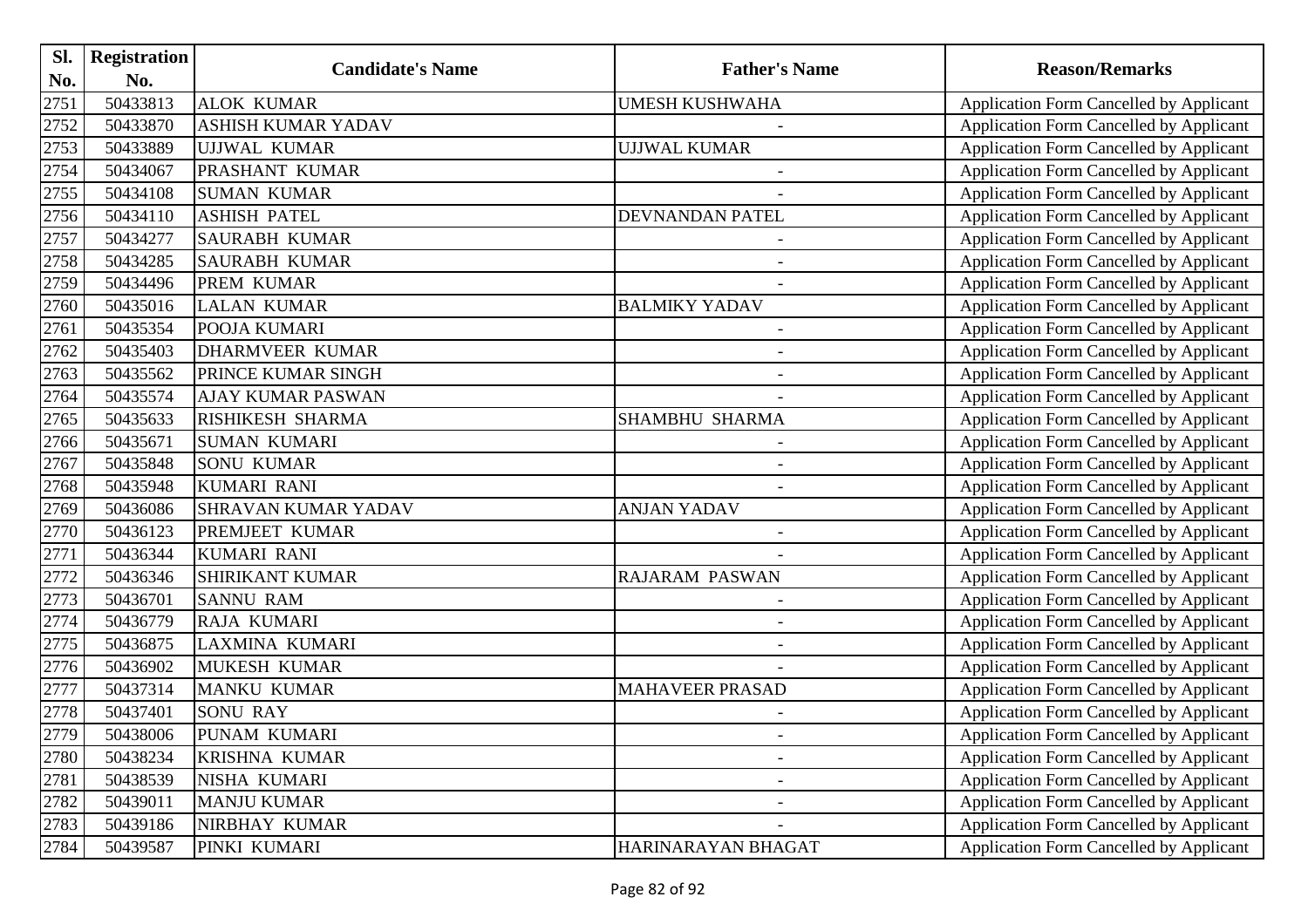| Sl.  | <b>Registration</b> |                              |                          |                                                |
|------|---------------------|------------------------------|--------------------------|------------------------------------------------|
| No.  | No.                 | <b>Candidate's Name</b>      | <b>Father's Name</b>     | <b>Reason/Remarks</b>                          |
| 2785 | 50439826            | <b>DEVI KUMARI</b>           | $\overline{\phantom{a}}$ | Application Form Cancelled by Applicant        |
| 2786 | 50439995            | <b>MIRA KUMARI</b>           |                          | <b>Application Form Cancelled by Applicant</b> |
| 2787 | 50440236            | <b>NITU KUMARI</b>           |                          | Application Form Cancelled by Applicant        |
| 2788 | 50440259            | <b>MANTU KUMAR</b>           | <b>RAJENDRA SINGH</b>    | Application Form Cancelled by Applicant        |
| 2789 | 50440336            | <b>SHIKSHIT NARAYAN RAM</b>  | $\overline{\phantom{a}}$ | Application Form Cancelled by Applicant        |
| 2790 | 50440480            | <b>ATISH KUMAR YADAV</b>     |                          | Application Form Cancelled by Applicant        |
| 2791 | 50440520            | <b>SONU KUMAR CHAURASIYA</b> | DILEEP PRASAD CHAURASIYA | Application Form Cancelled by Applicant        |
| 2792 | 50440600            | <b>SNEHA KUMARI</b>          |                          | Application Form Cancelled by Applicant        |
| 2793 | 50440604            | <b>NILAM KUMARI</b>          |                          | Application Form Cancelled by Applicant        |
| 2794 | 50441455            | <b>MAUSAM KUMARI</b>         |                          | Application Form Cancelled by Applicant        |
| 2795 | 50442579            | <b>NILESH KUMAR SINGH</b>    | <b>RAM PRATAP SINGH</b>  | Application Form Cancelled by Applicant        |
| 2796 | 50442708            | <b>RAJ KUMAR</b>             |                          | Application Form Cancelled by Applicant        |
| 2797 | 50442746            | <b>KALYANEE KUMARI</b>       | <b>RAJKUMAR MISHRA</b>   | Application Form Cancelled by Applicant        |
| 2798 | 50442853            | <b>SAGAR KUMAR</b>           |                          | <b>Application Form Cancelled by Applicant</b> |
| 2799 | 50442870            | <b>SANTOSH KUMAR SAH</b>     | $\overline{\phantom{a}}$ | Application Form Cancelled by Applicant        |
| 2800 | 50443693            | <b>MAMTA KUMARI</b>          |                          | <b>Application Form Cancelled by Applicant</b> |
| 2801 | 50443765            | <b>CHANDRAKANT KUMAR</b>     | <b>MAHENDRA PASWAN</b>   | Application Form Cancelled by Applicant        |
| 2802 | 50443839            | RADHESHYAM KUMAR             |                          | Application Form Cancelled by Applicant        |
| 2803 | 50444087            | <b>TARUNI PRABHA</b>         | $\overline{\phantom{a}}$ | Application Form Cancelled by Applicant        |
| 2804 | 50444125            | PRIYANKA KUMARI              | $\blacksquare$           | Application Form Cancelled by Applicant        |
| 2805 | 50445398            | PRAMOD KUMAR DAS             | $\overline{a}$           | Application Form Cancelled by Applicant        |
| 2806 | 50445980            | <b>BABITA KUMARI</b>         | $\overline{\phantom{a}}$ | Application Form Cancelled by Applicant        |
| 2807 | 50446019            | PINKI KUMARI                 |                          | Application Form Cancelled by Applicant        |
| 2808 | 50446448            | <b>BABALI KUMARI</b>         |                          | Application Form Cancelled by Applicant        |
| 2809 | 50446901            | <b>LAL BIHARI PRASAD</b>     | RADHESHYAM PRASAD        | Application Form Cancelled by Applicant        |
| 2810 | 50447087            | <b>GOVIND KUMAR</b>          |                          | Application Form Cancelled by Applicant        |
| 2811 | 50447307            | <b>BULBUL KUMARI</b>         |                          | Application Form Cancelled by Applicant        |
| 2812 | 50447607            | <b>ABHISHEK KUMAR</b>        | <b>RAJESH RAM</b>        | <b>Application Form Cancelled by Applicant</b> |
| 2813 | 50447793            | ANNU KUMARI SAHANI           |                          | <b>Application Form Cancelled by Applicant</b> |
| 2814 | 50448271            | KANCHAN KUMARI               |                          | <b>Application Form Cancelled by Applicant</b> |
| 2815 | 50448275            | PRIYANSHU RAJ                | <b>RAJESH KUMAR</b>      | Application Form Cancelled by Applicant        |
| 2816 | 50448641            | PINKI KUMARI                 | $\overline{\phantom{a}}$ | Application Form Cancelled by Applicant        |
| 2817 | 50448894            | <b>SWEETI KUMARI</b>         |                          | <b>Application Form Cancelled by Applicant</b> |
| 2818 | 50448956            | VIKRAM KUMAR SHAH            | <b>SIKANDER SHAH</b>     | Application Form Cancelled by Applicant        |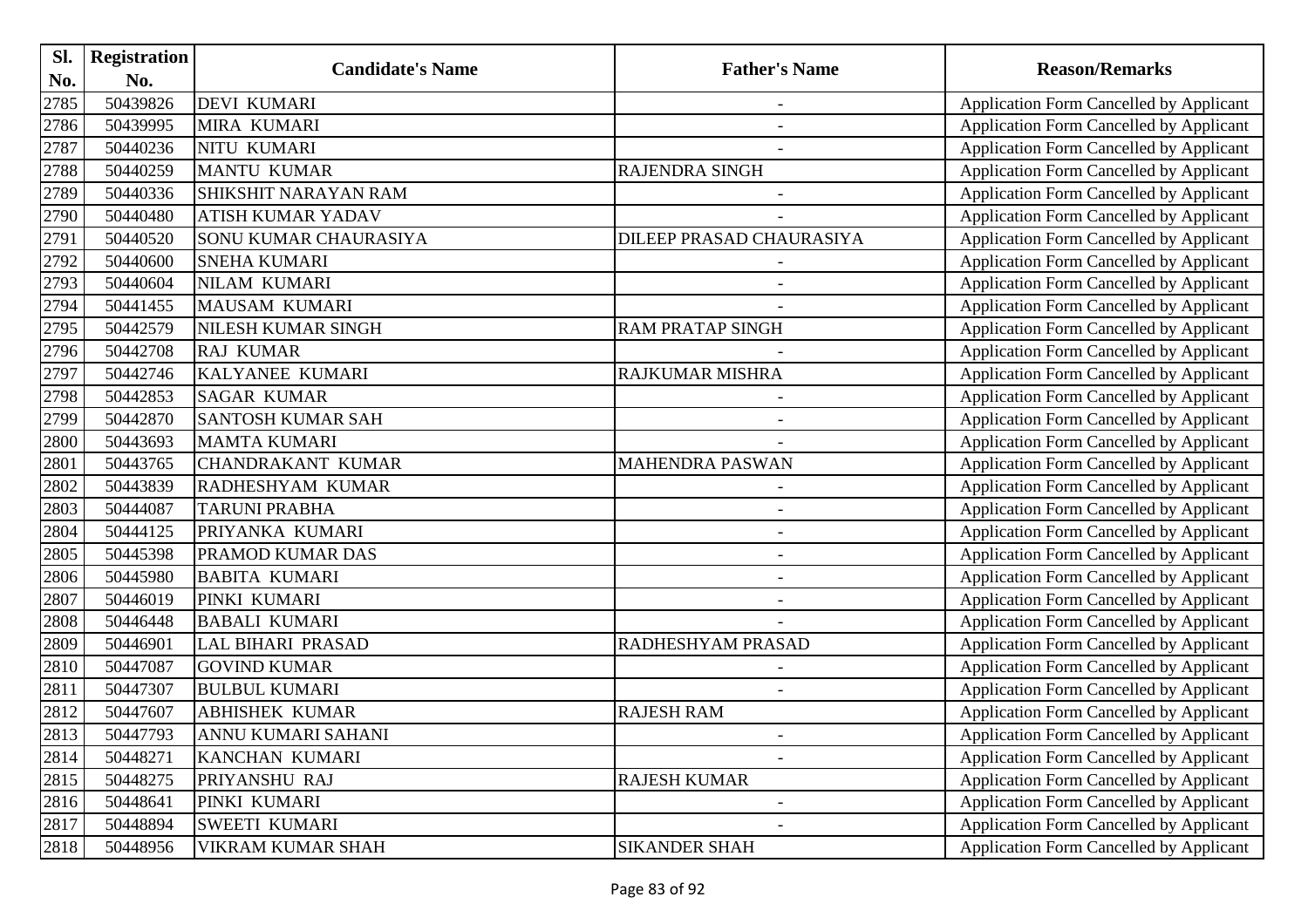| Sl.  | <b>Registration</b> |                          | <b>Father's Name</b>     |                                                |
|------|---------------------|--------------------------|--------------------------|------------------------------------------------|
| No.  | No.                 | <b>Candidate's Name</b>  |                          | <b>Reason/Remarks</b>                          |
| 2819 | 50449249            | <b>RAKESK KUMAR</b>      |                          | Application Form Cancelled by Applicant        |
| 2820 | 50449531            | <b>PAWAN KUMAR</b>       | <b>NAMILAL PRASAD</b>    | <b>Application Form Cancelled by Applicant</b> |
| 2821 | 50449602            | <b>NANDAN KUMAR</b>      | $\overline{\phantom{a}}$ | Application Form Cancelled by Applicant        |
| 2822 | 50449735            | <b>SADHNA KUMARI</b>     |                          | Application Form Cancelled by Applicant        |
| 2823 | 50449992            | <b>KAILASH RAJAK</b>     | <b>SILDHAR RAJAK</b>     | Application Form Cancelled by Applicant        |
| 2824 | 50450169            | <b>RESHMI KUMARI</b>     |                          | <b>Application Form Cancelled by Applicant</b> |
| 2825 | 50450419            | <b>KESH BIHARI</b>       |                          | Application Form Cancelled by Applicant        |
| 2826 | 50450743            | <b>DHEERAJ KUMAR</b>     | <b>RAMBADAEE DEVI</b>    | Application Form Cancelled by Applicant        |
| 2827 | 50451040            | <b>ROHIT PUPRI KUMAR</b> |                          | Application Form Cancelled by Applicant        |
| 2828 | 50451220            | <b>ROHIL KUMAR SONY</b>  | $\overline{\phantom{a}}$ | Application Form Cancelled by Applicant        |
| 2829 | 50451251            | <b>KIRAN KUMARI</b>      |                          | Application Form Cancelled by Applicant        |
| 2830 | 50451405            | <b>MAUSHAM KUMARI</b>    |                          | Application Form Cancelled by Applicant        |
| 2831 | 50451410            | <b>GAURAV KUMAR</b>      |                          | Application Form Cancelled by Applicant        |
| 2832 | 50451521            | <b>RAVI KUMAR</b>        | <b>MANOJ KUMAR SAH</b>   | <b>Application Form Cancelled by Applicant</b> |
| 2833 | 50451715            | <b>BIJENDRA KUMAR</b>    | <b>MEDNI PRASAD</b>      | <b>Application Form Cancelled by Applicant</b> |
| 2834 | 50451918            | <b>RAJNI KUMARI</b>      |                          | Application Form Cancelled by Applicant        |
| 2835 | 50451970            | <b>RAJEEV KUMAR</b>      | <b>NARESH PRASAD</b>     | Application Form Cancelled by Applicant        |
| 2836 | 50452038            | <b>PRADEEP KUMAR DAS</b> |                          | Application Form Cancelled by Applicant        |
| 2837 | 50452342            | PRATIMA KUMARI           |                          | Application Form Cancelled by Applicant        |
| 2838 | 50452418            | POOJA SINGH              | <b>MITHLESH SINGH</b>    | Application Form Cancelled by Applicant        |
| 2839 | 50452496            | <b>MRITUNJAY KUMAR</b>   | $\overline{\phantom{a}}$ | Application Form Cancelled by Applicant        |
| 2840 | 50452705            | <b>ABHINANDAN KUMAR</b>  | $\overline{a}$           | Application Form Cancelled by Applicant        |
| 2841 | 50452714            | <b>RAJNI KUMARI</b>      |                          | Application Form Cancelled by Applicant        |
| 2842 | 50452753            | <b>AARTI KUMARI</b>      | $\overline{a}$           | Application Form Cancelled by Applicant        |
| 2843 | 50452774            | <b>DEEP KUMAR</b>        |                          | Application Form Cancelled by Applicant        |
| 2844 | 50452802            | <b>MANISH BHARTI</b>     | <b>DIGAVIJAY PRASAD</b>  | Application Form Cancelled by Applicant        |
| 2845 | 50452907            | <b>AARTI KUMARI</b>      |                          | Application Form Cancelled by Applicant        |
| 2846 | 50452917            | <b>RAKESH KUMAR SAH</b>  |                          | <b>Application Form Cancelled by Applicant</b> |
| 2847 | 50452942            | PUNAM KUMARI             |                          | <b>Application Form Cancelled by Applicant</b> |
| 2848 | 50452958            | <b>RAJU KUMAR</b>        |                          | Application Form Cancelled by Applicant        |
| 2849 | 50453113            | PRATIMA KUMARI           |                          | <b>Application Form Cancelled by Applicant</b> |
| 2850 | 50453166            | KAJAL KUMARI             | $\overline{\phantom{0}}$ | Application Form Cancelled by Applicant        |
| 2851 | 50453762            | <b>MUNIL KUMAR</b>       |                          | Application Form Cancelled by Applicant        |
| 2852 | 50453923            | <b>AMAR KUMAR</b>        |                          | Application Form Cancelled by Applicant        |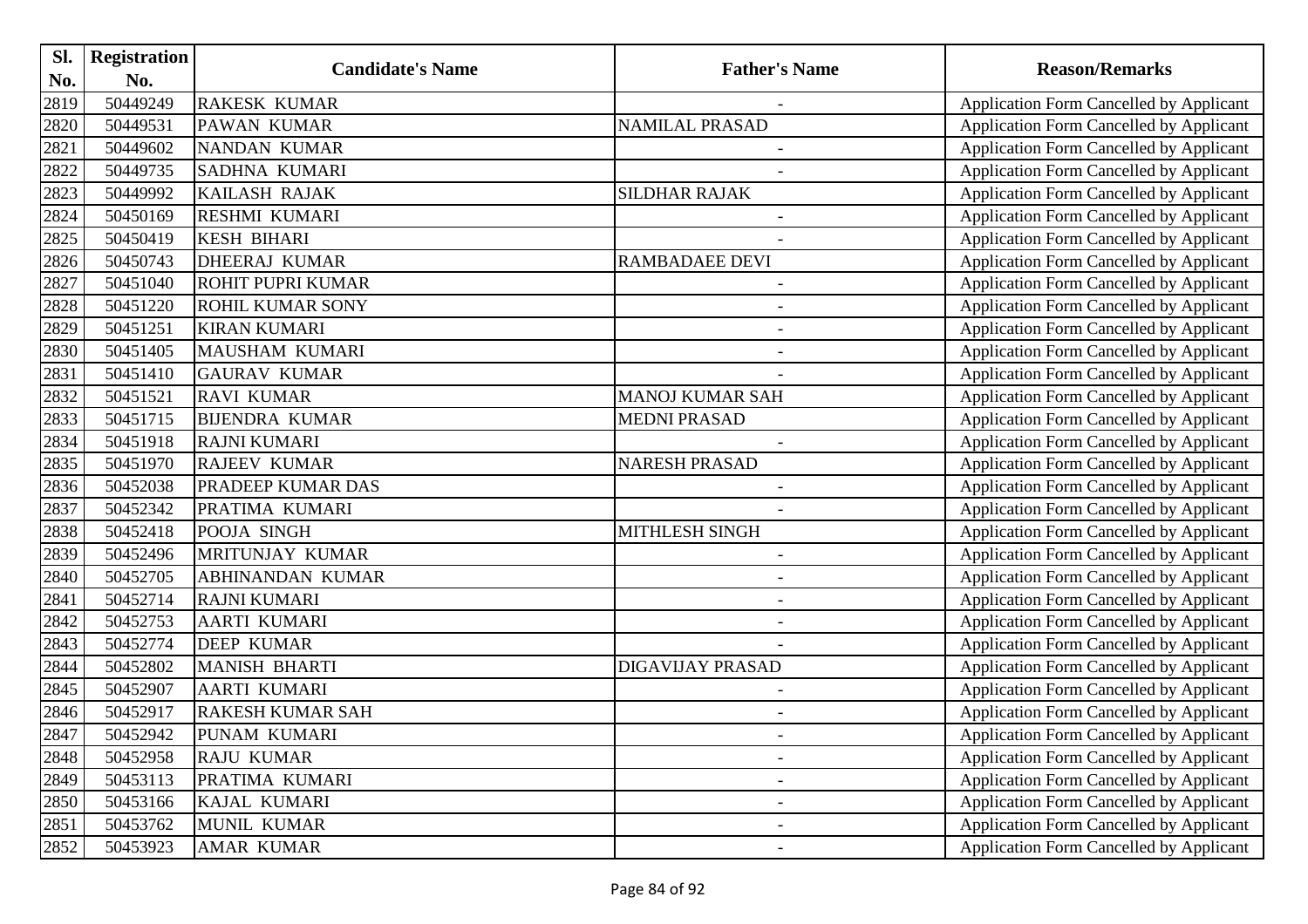| SI.  | <b>Registration</b> |                            |                          |                                                |
|------|---------------------|----------------------------|--------------------------|------------------------------------------------|
| No.  | No.                 | <b>Candidate's Name</b>    | <b>Father's Name</b>     | <b>Reason/Remarks</b>                          |
| 2853 | 50453982            | <b>SHAMBHU KUMAR</b>       | $\blacksquare$           | Application Form Cancelled by Applicant        |
| 2854 | 50454146            | <b>RITA KUMARI</b>         |                          | Application Form Cancelled by Applicant        |
| 2855 | 50454184            | <b>ANIL YADAV</b>          | $\overline{\phantom{a}}$ | Application Form Cancelled by Applicant        |
| 2856 | 50454300            | MANISHA KUMARI             |                          | Application Form Cancelled by Applicant        |
| 2857 | 50454634            | <b>AJAY KUMAR</b>          | <b>MAHENDRA MAHTO</b>    | Application Form Cancelled by Applicant        |
| 2858 | 50454695            | MANISHA KUMARI             |                          | Application Form Cancelled by Applicant        |
| 2859 | 50454811            | PURUSHOTAM YADAV           | PURUSHOTAM YADAV         | Application Form Cancelled by Applicant        |
| 2860 | 50454884            | <b>DIPU KUMAR</b>          | SHAILENDRA CHAUDHARI     | Application Form Cancelled by Applicant        |
| 2861 | 50455023            | NISHA KUMARI               |                          | Application Form Cancelled by Applicant        |
| 2862 | 50455558            | <b>SHILPI KUMARI</b>       | $\overline{\phantom{a}}$ | Application Form Cancelled by Applicant        |
| 2863 | 50455577            | <b>ANIL TUDU</b>           | $\overline{a}$           | Application Form Cancelled by Applicant        |
| 2864 | 50455664            | <b>KULDEEP KUMAR SINGH</b> |                          | Application Form Cancelled by Applicant        |
| 2865 | 50455709            | <b>AKHILESH PASWAN</b>     | <b>RAMDEO PASWAN</b>     | Application Form Cancelled by Applicant        |
| 2866 | 50455727            | <b>SANJU KUMARI</b>        | $\overline{\phantom{a}}$ | Application Form Cancelled by Applicant        |
| 2867 | 50455782            | <b>KRISHNA RAJ</b>         | $\overline{\phantom{a}}$ | <b>Application Form Cancelled by Applicant</b> |
| 2868 | 50455824            | <b>RAJESH KUMAR SINGH</b>  |                          | Application Form Cancelled by Applicant        |
| 2869 | 50456028            | <b>RAJEEV KUMAR</b>        | $\overline{a}$           | Application Form Cancelled by Applicant        |
| 2870 | 50456143            | <b>BABITA DEVI</b>         |                          | <b>Application Form Cancelled by Applicant</b> |
| 2871 | 50456373            | <b>MERAJ ANSARI</b>        | $\blacksquare$           | Application Form Cancelled by Applicant        |
| 2872 | 50456393            | <b>MANISH KUMAR</b>        | $\overline{\phantom{a}}$ | Application Form Cancelled by Applicant        |
| 2873 | 50456566            | MADHURI KUMARI             |                          | Application Form Cancelled by Applicant        |
| 2874 | 50456648            | <b>UMESH KUMAR</b>         | $\overline{\phantom{a}}$ | Application Form Cancelled by Applicant        |
| 2875 | 50456755            | NIRMALA KUMARI             |                          | Application Form Cancelled by Applicant        |
| 2876 | 50456896            | <b>BANDANA KUMARI</b>      |                          | Application Form Cancelled by Applicant        |
| 2877 | 50457161            | ASHOK PRIYA DEEPANKAR      |                          | Application Form Cancelled by Applicant        |
| 2878 | 50457278            | MADHURI KUMARI             | LAL BAHADUR BHARTI       | Application Form Cancelled by Applicant        |
| 2879 | 50457353            | <b>ASHA KUMARI</b>         |                          | Application Form Cancelled by Applicant        |
| 2880 | 50457602            | <b>BIVA KUMARI</b>         |                          | Application Form Cancelled by Applicant        |
| 2881 | 50458208            | <b>RAM NIWAS KUMAR</b>     | RAMCHANDRA PRAJAPATI     | Application Form Cancelled by Applicant        |
| 2882 | 50458303            | <b>KRISHNA KUMAR</b>       |                          | Application Form Cancelled by Applicant        |
| 2883 | 50458418            | <b>AJEET KUMARI</b>        |                          | <b>Application Form Cancelled by Applicant</b> |
| 2884 | 50458503            | HEMANTI KUMARI             | $\overline{\phantom{a}}$ | <b>Application Form Cancelled by Applicant</b> |
| 2885 | 50458566            | <b>SURAJ KUMAR</b>         | $\overline{\phantom{0}}$ | Application Form Cancelled by Applicant        |
| 2886 | 50458693            | <b>AARTI KUMARI</b>        | $\overline{\phantom{a}}$ | Application Form Cancelled by Applicant        |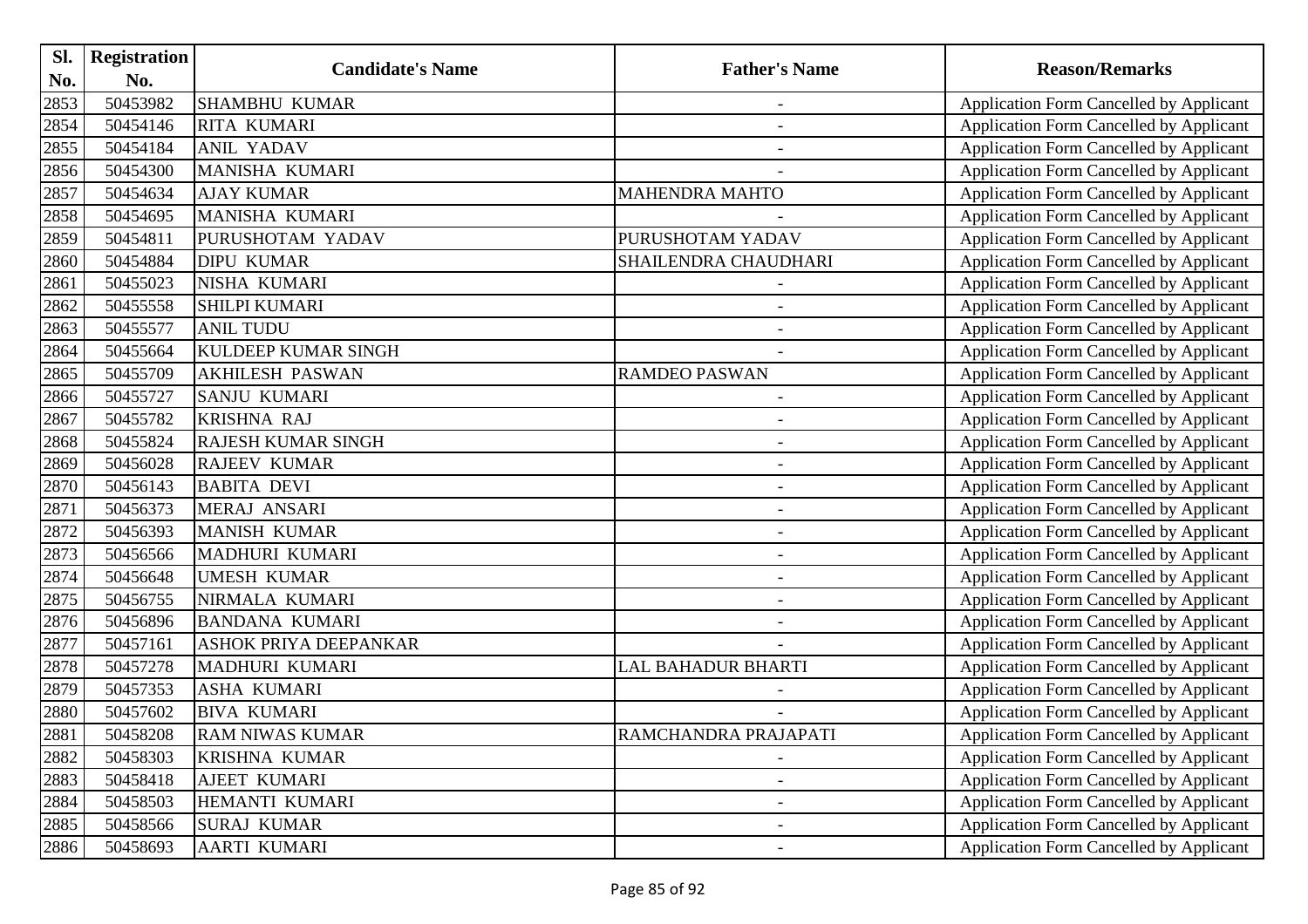| Sl.  | <b>Registration</b> |                             |                              |                                                |
|------|---------------------|-----------------------------|------------------------------|------------------------------------------------|
| No.  | No.                 | <b>Candidate's Name</b>     | <b>Father's Name</b>         | <b>Reason/Remarks</b>                          |
| 2887 | 50458767            | HEMANTI KUMARI              |                              | Application Form Cancelled by Applicant        |
| 2888 | 50458823            | <b>RATAN KUMAR YADAV</b>    | <b>SURENDRA PRASAD SINGH</b> | <b>Application Form Cancelled by Applicant</b> |
| 2889 | 50458951            | SANTOSH KUMAR SHARMA        | GAYANCHAND SAHARMA           | <b>Application Form Cancelled by Applicant</b> |
| 2890 | 50459219            | <b>MAN</b>                  |                              | Application Form Cancelled by Applicant        |
| 2891 | 50459640            | <b>SUDHIR KUMAR</b>         | <b>GOBIND RAM</b>            | <b>Application Form Cancelled by Applicant</b> |
| 2892 | 50459693            | <b>RAHUL KUMAR</b>          | <b>UMESH SINGH</b>           | <b>Application Form Cancelled by Applicant</b> |
| 2893 | 50459879            | PUJA KUMARI                 | $\blacksquare$               | Application Form Cancelled by Applicant        |
| 2894 | 50459943            | <b>SUDHIR KUMAR</b>         | $\overline{\phantom{a}}$     | <b>Application Form Cancelled by Applicant</b> |
| 2895 | 50459958            | PUJA KUMARI                 | $\overline{\phantom{a}}$     | Application Form Cancelled by Applicant        |
| 2896 | 50460015            | <b>SUJEET KUMAR PASWAN</b>  | $\overline{\phantom{a}}$     | <b>Application Form Cancelled by Applicant</b> |
| 2897 | 50460063            | <b>SUJEET KUMAR</b>         | $\overline{\phantom{a}}$     | Application Form Cancelled by Applicant        |
| 2898 | 50460350            | <b>SUSHMA KUMARI</b>        |                              | <b>Application Form Cancelled by Applicant</b> |
| 2899 | 50460454            | <b>AMIT KUMAR KUMAR</b>     | <b>RAJKUMAR YADAV</b>        | <b>Application Form Cancelled by Applicant</b> |
| 2900 | 50460675            | <b>MD SAIF ANSARI</b>       |                              | Application Form Cancelled by Applicant        |
| 2901 | 50460860            | <b>RANJESH KUMAR</b>        | RAMCHANDRA YADAV             | <b>Application Form Cancelled by Applicant</b> |
| 2902 | 50461213            | <b>ANITA KUMARI</b>         |                              | Application Form Cancelled by Applicant        |
| 2903 | 50461381            | NIKHIL KUMAR                | <b>BINOD PRASAD YADAV</b>    | <b>Application Form Cancelled by Applicant</b> |
| 2904 | 50461489            | <b>SONU KUMAR</b>           |                              | Application Form Cancelled by Applicant        |
| 2905 | 50461682            | <b>SAJAN KUMAR</b>          | <b>DHARAMENDRA RAY</b>       | <b>Application Form Cancelled by Applicant</b> |
| 2906 | 50461902            | <b>RANJEET KUMAR</b>        |                              | <b>Application Form Cancelled by Applicant</b> |
| 2907 | 50462067            | <b>SANJAY KUMAR</b>         | $\blacksquare$               | <b>Application Form Cancelled by Applicant</b> |
| 2908 | 50462144            | <b>AASHISH KUMAR KAMATI</b> |                              | Application Form Cancelled by Applicant        |
| 2909 | 50462386            | <b>SHIIV KUMAR</b>          | <b>SHESHO DAS</b>            | Application Form Cancelled by Applicant        |
| 2910 | 50462750            | <b>AYUSH ANAND</b>          | $\qquad \qquad -$            | <b>Application Form Cancelled by Applicant</b> |
| 2911 | 50463119            | KAJAL KUMARI                | $\overline{\phantom{a}}$     | <b>Application Form Cancelled by Applicant</b> |
| 2912 | 50463211            | <b>BABLI KUMARI</b>         |                              | Application Form Cancelled by Applicant        |
| 2913 | 50463278            | <b>VICKY KUMAR</b>          | $\blacksquare$               | Application Form Cancelled by Applicant        |
| 2914 | 50463377            | <b>SANTOSHI KUMARI</b>      |                              | <b>Application Form Cancelled by Applicant</b> |
| 2915 | 50463502            | PURUSHOTTAM KUMAR           | <b>LALITDEV SINGH</b>        | <b>Application Form Cancelled by Applicant</b> |
| 2916 | 50463513            | <b>SANTOSH KUMAR</b>        | RATNESHWAR YADAV             | <b>Application Form Cancelled by Applicant</b> |
| 2917 | 50463526            | <b>SHAHSI KUMAR</b>         |                              | Application Form Cancelled by Applicant        |
| 2918 | 50463528            | <b>SANTOSH PASWAN</b>       | <b>NATHUNI PASWAN</b>        | Application Form Cancelled by Applicant        |
| 2919 | 50463689            | PREETY KUMARI               | <b>RAJ KUMAR SAHU</b>        | <b>Application Form Cancelled by Applicant</b> |
| 2920 | 50463902            | <b>RITU KUMARI</b>          |                              | Application Form Cancelled by Applicant        |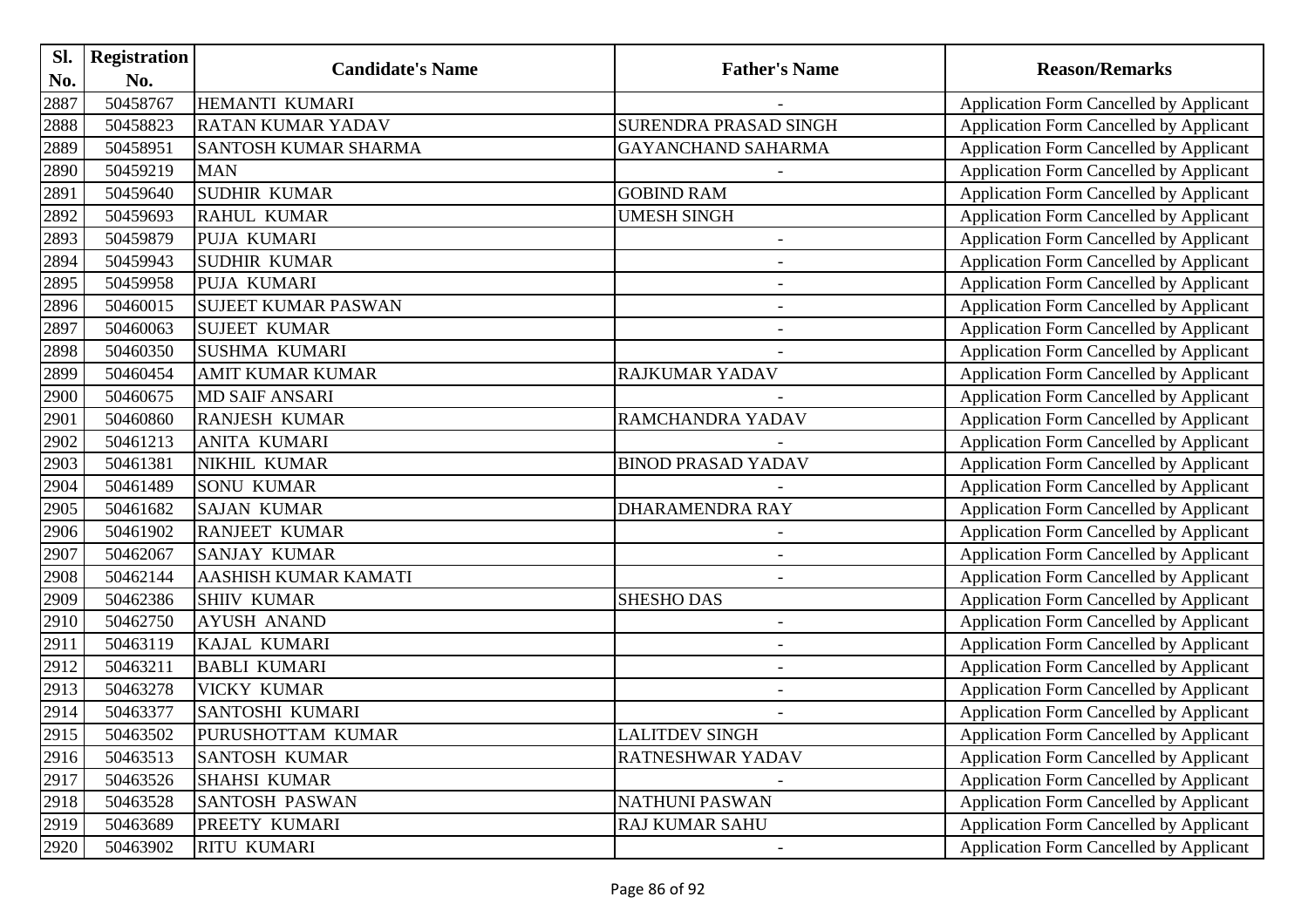| Sl.  | <b>Registration</b> |                              |                           |                                                |
|------|---------------------|------------------------------|---------------------------|------------------------------------------------|
| No.  | No.                 | <b>Candidate's Name</b>      | <b>Father's Name</b>      | <b>Reason/Remarks</b>                          |
| 2921 | 50463949            | <b>AVANISH KUMAR</b>         | $\blacksquare$            | Application Form Cancelled by Applicant        |
| 2922 | 50464387            | <b>NEERAJ MURMU</b>          |                           | Application Form Cancelled by Applicant        |
| 2923 | 50464499            | PUSHPA KUMARI                |                           | <b>Application Form Cancelled by Applicant</b> |
| 2924 | 50464577            | <b>RANJEET KUMAR</b>         |                           | Application Form Cancelled by Applicant        |
| 2925 | 50464894            | <b>DHANJEE SINGH</b>         | <b>VISHWA NATH SINGH</b>  | Application Form Cancelled by Applicant        |
| 2926 | 50464919            | <b>SUNIL KUMAR</b>           | <b>CHANDESHWAR VIND</b>   | Application Form Cancelled by Applicant        |
| 2927 | 50464941            | <b>PRADEEP SHARMA</b>        |                           | Application Form Cancelled by Applicant        |
| 2928 | 50464976            | <b>LALITA DEVI</b>           |                           | Application Form Cancelled by Applicant        |
| 2929 | 50464977            | <b>AKHILESH PRATAP SINGH</b> | <b>BIJAY PRATAP SINGH</b> | Application Form Cancelled by Applicant        |
| 2930 | 50465115            | <b>RAJ</b>                   | PRVEEN KUMAR              | Application Form Cancelled by Applicant        |
| 2931 | 50465252            | PRITY KUMARI                 |                           | Application Form Cancelled by Applicant        |
| 2932 | 50465682            | <b>TARUN KUMAR</b>           | <b>AVAY YADAV</b>         | Application Form Cancelled by Applicant        |
| 2933 | 50465687            | <b>JAYKANT KUMAR</b>         |                           | Application Form Cancelled by Applicant        |
| 2934 | 50465961            | MAN JEE SINGH                | VISHWA NATH YADAV         | Application Form Cancelled by Applicant        |
| 2935 | 50465968            | <b>VIKASH KUMAR</b>          | $\overline{\phantom{a}}$  | <b>Application Form Cancelled by Applicant</b> |
| 2936 | 50466017            | ASHISH KUMAR SHARMA          | $\qquad \qquad -$         | Application Form Cancelled by Applicant        |
| 2937 | 50466177            | <b>GURIYA KUMARI</b>         | $\overline{a}$            | <b>Application Form Cancelled by Applicant</b> |
| 2938 | 50466421            | <b>DIVAKER KUMAR</b>         |                           | Application Form Cancelled by Applicant        |
| 2939 | 50467191            | ABHINANDAN KUKUMR MANDAL     |                           | Application Form Cancelled by Applicant        |
| 2940 | 50467245            | PRAVEEN KUMAR CHAUDHARY      |                           | Application Form Cancelled by Applicant        |
| 2941 | 50467440            | KAJAL KUMARI                 | MITHLESH KUMAR RAJAK      | Application Form Cancelled by Applicant        |
| 2942 | 50467460            | <b>RAVI KUMAR PRASAD</b>     |                           | Application Form Cancelled by Applicant        |
| 2943 | 50467611            | <b>SONU KUMAR</b>            | <b>RAJDEV PASWAN</b>      | Application Form Cancelled by Applicant        |
| 2944 | 50467813            | MITIHILESH KUMAR             | $\overline{\phantom{a}}$  | Application Form Cancelled by Applicant        |
| 2945 | 50467956            | PUNAM KUMARI                 | $\overline{\phantom{a}}$  | Application Form Cancelled by Applicant        |
| 2946 | 50468048            | <b>VIVEK KUMAR</b>           |                           | Application Form Cancelled by Applicant        |
| 2947 | 50468293            | PHOOL KUMARI                 | <b>GORELAL MANDAL</b>     | Application Form Cancelled by Applicant        |
| 2948 | 50468826            | <b>DHIRAJ KUMAR YADAV</b>    |                           | Application Form Cancelled by Applicant        |
| 2949 | 50469089            | <b>BHOLU KUMAR BAITHA</b>    |                           | Application Form Cancelled by Applicant        |
| 2950 | 50469096            | PUJA KUMARI                  | <b>RAVINDRA SINGH</b>     | <b>Application Form Cancelled by Applicant</b> |
| 2951 | 50469145            | RABISHANKAR KUMAR            |                           | <b>Application Form Cancelled by Applicant</b> |
| 2952 | 50469716            | <b>BALRAM KUMAR DAS</b>      | $\overline{\phantom{a}}$  | <b>Application Form Cancelled by Applicant</b> |
| 2953 | 50469740            | PAWAN KUMAR                  | $\overline{\phantom{a}}$  | Application Form Cancelled by Applicant        |
| 2954 | 50469873            | VISHAL KUMAR                 | $\overline{\phantom{a}}$  | Application Form Cancelled by Applicant        |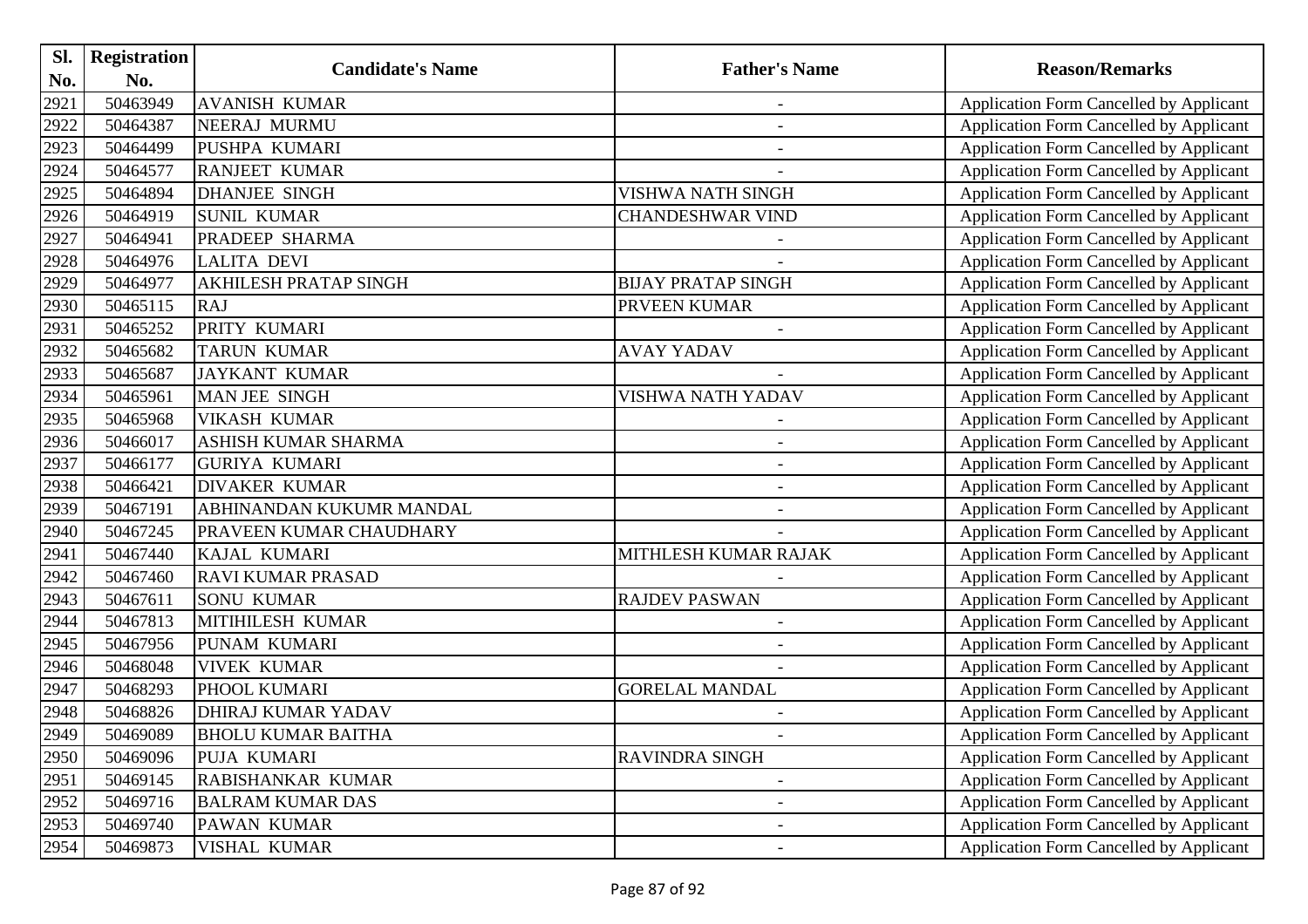| Sl.  | <b>Registration</b> |                             |                           |                                                |
|------|---------------------|-----------------------------|---------------------------|------------------------------------------------|
| No.  | No.                 | <b>Candidate's Name</b>     | <b>Father's Name</b>      | <b>Reason/Remarks</b>                          |
| 2955 | 50469890            | <b>PAPPU KUMAR</b>          | $\blacksquare$            | Application Form Cancelled by Applicant        |
| 2956 | 50470123            | <b>ALOK KUMAR</b>           |                           | Application Form Cancelled by Applicant        |
| 2957 | 50470344            | <b>CHHOTU KUMAR</b>         |                           | <b>Application Form Cancelled by Applicant</b> |
| 2958 | 50470376            | <b>SUBODH KUMAR</b>         |                           | Application Form Cancelled by Applicant        |
| 2959 | 50470538            | <b>OMPRAKASH KUMAR</b>      | <b>RAKSHAK SAHU</b>       | Application Form Cancelled by Applicant        |
| 2960 | 50470544            | <b>SHOBHA KUMARI</b>        | $\blacksquare$            | <b>Application Form Cancelled by Applicant</b> |
| 2961 | 50470801            | OM NARAYAN SINGH YADAV      | <b>BECHAN YADAV</b>       | Application Form Cancelled by Applicant        |
| 2962 | 50471263            | PRAMOD CHAUDHARY            |                           | Application Form Cancelled by Applicant        |
| 2963 | 50471324            | <b>VED PRAKASH</b>          |                           | Application Form Cancelled by Applicant        |
| 2964 | 50471334            | DHANANJAY KUMAR PASWAN      | <b>NARAYAN PASWAN</b>     | Application Form Cancelled by Applicant        |
| 2965 | 50471812            | <b>VIVEK PRAKASH</b>        | <b>RAJARAM PASWAN</b>     | Application Form Cancelled by Applicant        |
| 2966 | 50472037            | <b>SANJANI KUMARI</b>       | $\blacksquare$            | Application Form Cancelled by Applicant        |
| 2967 | 50472400            | PUJA KUMARI                 |                           | Application Form Cancelled by Applicant        |
| 2968 | 50472521            | <b>GAURAV KUMAR</b>         | <b>SURESH PASWAN</b>      | Application Form Cancelled by Applicant        |
| 2969 | 50472527            | RAMKRISHNA KUMAT            |                           | <b>Application Form Cancelled by Applicant</b> |
| 2970 | 50472579            | PREETI JADAB                | <b>BHOLA PRASAD JADAB</b> | Application Form Cancelled by Applicant        |
| 2971 | 50473310            | UJJWAL KUMAR                | HALDHAR PRASAD CHOUDHARY  | <b>Application Form Cancelled by Applicant</b> |
| 2972 | 50473330            | <b>MILAN KUMAR</b>          |                           | <b>Application Form Cancelled by Applicant</b> |
| 2973 | 50473367            | <b>SURAJ KUMAR</b>          |                           | Application Form Cancelled by Applicant        |
| 2974 | 50473856            | PREM PRAKASH PASWAN         | <b>JAYRAM PASWAN</b>      | <b>Application Form Cancelled by Applicant</b> |
| 2975 | 50474104            | <b>SATYENDRA PRASAD RAM</b> | SATYENDRA PRASAD RAM      | Application Form Cancelled by Applicant        |
| 2976 | 50474189            | <b>SANTOSH KUMAR GAUTAM</b> | <b>RAMLAL RAM</b>         | <b>Application Form Cancelled by Applicant</b> |
| 2977 | 50474272            | <b>ARIF ISMAIL</b>          | MOHAMMAD ISMAIL           | Application Form Cancelled by Applicant        |
| 2978 | 50474598            | <b>SANTOSH DAS</b>          | <b>BABULAL DAS</b>        | Application Form Cancelled by Applicant        |
| 2979 | 50475290            | <b>DINESH KUMAR</b>         | <b>DARO SINGH</b>         | Application Form Cancelled by Applicant        |
| 2980 | 50475311            | VISHVAMITER KUMAR YADAV     | <b>AJAY SINGH</b>         | Application Form Cancelled by Applicant        |
| 2981 | 50475330            | <b>SUBODH KUMAR</b>         | $\overline{\phantom{a}}$  | Application Form Cancelled by Applicant        |
| 2982 | 50475604            | <b>KM SIMALA KUMARI</b>     |                           | Application Form Cancelled by Applicant        |
| 2983 | 50476057            | <b>AMIT KUMAR SAH</b>       | <b>RAMJEE SAH</b>         | Application Form Cancelled by Applicant        |
| 2984 | 50476064            | <b>SHOBH KUMARI</b>         |                           | Application Form Cancelled by Applicant        |
| 2985 | 50477033            | <b>ANIL KUMAR PRASAD</b>    |                           | <b>Application Form Cancelled by Applicant</b> |
| 2986 | 50477113            | <b>DEEPAK KUMAR</b>         | <b>SHANKAR SAW</b>        | <b>Application Form Cancelled by Applicant</b> |
| 2987 | 50477192            | <b>LAKSHMAN KUMAR RAM</b>   | $\qquad \qquad -$         | Application Form Cancelled by Applicant        |
| 2988 | 50477424            | <b>JITENDRA KUMAR</b>       |                           | <b>Application Form Cancelled by Applicant</b> |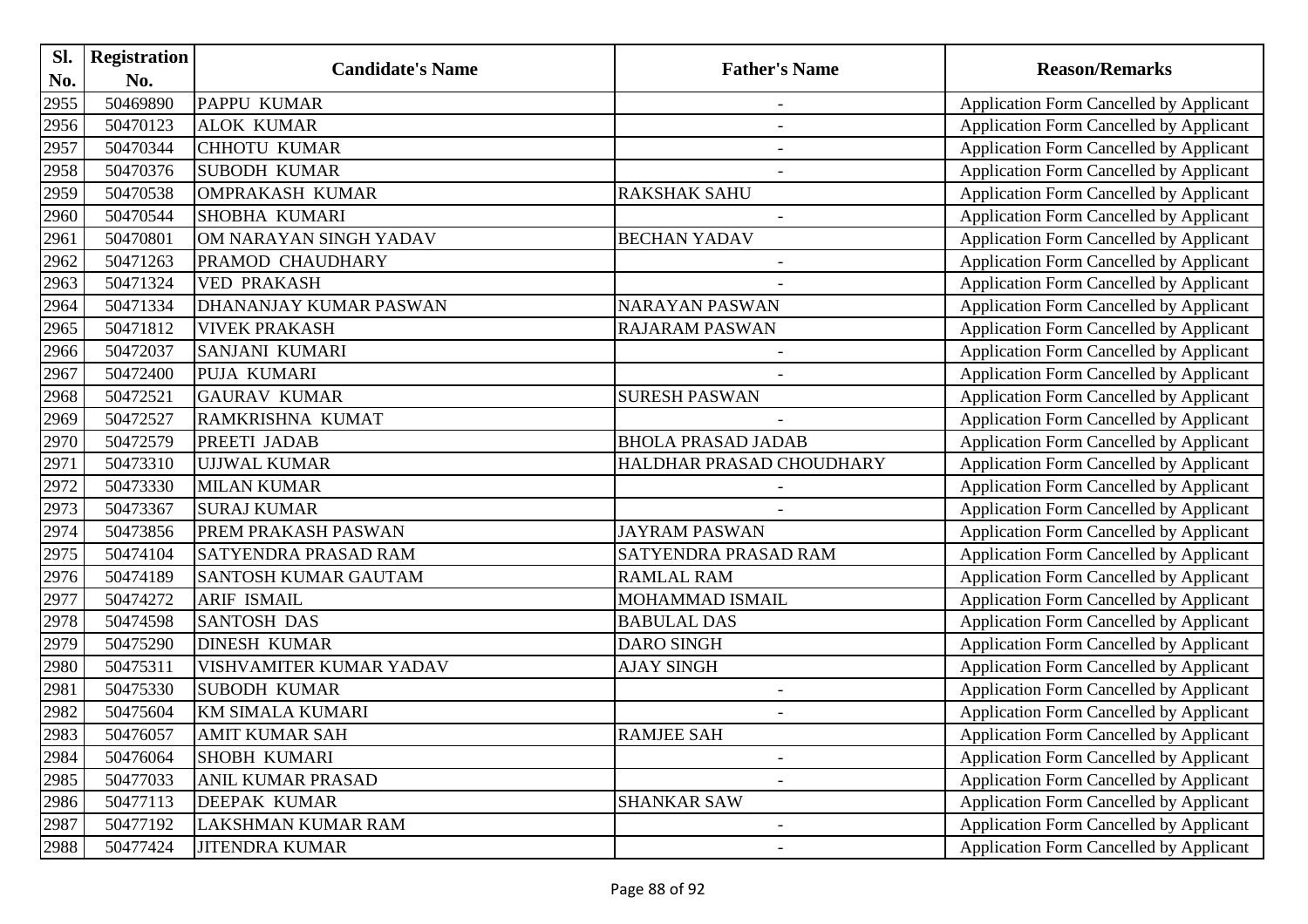| Sl.   | <b>Registration</b> |                           |                          |                                                |
|-------|---------------------|---------------------------|--------------------------|------------------------------------------------|
| No.   | No.                 | <b>Candidate's Name</b>   | <b>Father's Name</b>     | <b>Reason/Remarks</b>                          |
| 2989  | 50477773            | SONI KUMARI               | $\blacksquare$           | Application Form Cancelled by Applicant        |
| 2990  | 50477886            | <b>KUNADAN KUMAR</b>      |                          | Application Form Cancelled by Applicant        |
| 2991  | 50477914            | <b>LAKSHMAN KUAMR</b>     | $\overline{\phantom{a}}$ | Application Form Cancelled by Applicant        |
| 2992  | 50477935            | <b>BIKKY KUMAR</b>        |                          | Application Form Cancelled by Applicant        |
| 2993  | 50478420            | <b>SUSHIL KUMAR</b>       |                          | Application Form Cancelled by Applicant        |
| 2994  | 50478870            | <b>SUMIT JHA</b>          | $\blacksquare$           | Application Form Cancelled by Applicant        |
| 2995  | 50479872            | <b>CHANDAN KUMAR</b>      |                          | <b>Application Form Cancelled by Applicant</b> |
| 2996  | 50479892            | <b>VIKASH PASWAN</b>      | $\overline{\phantom{a}}$ | Application Form Cancelled by Applicant        |
| 2997  | 50479944            | <b>VIKASH KUMAR</b>       |                          | <b>Application Form Cancelled by Applicant</b> |
| 2998  | 50479973            | <b>ANUJ KUMAR</b>         | $\overline{\phantom{a}}$ | <b>Application Form Cancelled by Applicant</b> |
| 29999 | 50480158            | <b>RAUSHAN KUMAR</b>      | $\overline{a}$           | Application Form Cancelled by Applicant        |
| 3000  | 50480164            | <b>CHHOTU KUMAR</b>       |                          | <b>Application Form Cancelled by Applicant</b> |
| 3001  | 50480165            | <b>BABLOO KUMAR YADAV</b> | <b>SURENDRA YADAV</b>    | Application Form Cancelled by Applicant        |
| 3002  | 50480227            | <b>MAHESH KUMAR</b>       | $\overline{\phantom{a}}$ | <b>Application Form Cancelled by Applicant</b> |
| 3003  | 50480228            | <b>DHARAMVEER KUMAR</b>   | $\overline{\phantom{a}}$ | Application Form Cancelled by Applicant        |
| 3004  | 50480277            | RUPESH KUMAR RAUSHAN      |                          | Application Form Cancelled by Applicant        |
| 3005  | 50480373            | <b>LALU PRASAD YADAV</b>  |                          | Application Form Cancelled by Applicant        |
| 3006  | 50480426            | <b>ROUSHAN KUMAR</b>      |                          | <b>Application Form Cancelled by Applicant</b> |
| 3007  | 50480768            | <b>VIVEK RAJ</b>          |                          | Application Form Cancelled by Applicant        |
| 3008  | 50480950            | <b>GOUSH AKBAR</b>        | <b>GULAM KADIR</b>       | Application Form Cancelled by Applicant        |
| 3009  | 50480961            | DEVYANTI KUMARI           | $\blacksquare$           | Application Form Cancelled by Applicant        |
| 3010  | 50480986            | <b>SOMA KUMARI</b>        | $\overline{\phantom{a}}$ | Application Form Cancelled by Applicant        |
| 3011  | 50481175            | DEVYANTI KUMARI           |                          | Application Form Cancelled by Applicant        |
| 3012  | 50481219            | RACHNA KUMARI             | $\overline{a}$           | Application Form Cancelled by Applicant        |
| 3013  | 50481223            | <b>RAHUL RAJ</b>          | $\blacksquare$           | Application Form Cancelled by Applicant        |
| 3014  | 50481224            | <b>BASANT KUMAR</b>       | $\overline{\phantom{a}}$ | Application Form Cancelled by Applicant        |
| 3015  | 50481302            | KANCHAN KUMARI            | $\overline{\phantom{a}}$ | Application Form Cancelled by Applicant        |
| 3016  | 50481437            | <b>RANJU KUMARI</b>       |                          | Application Form Cancelled by Applicant        |
| 3017  | 50481576            | <b>RAHUL RANJAN</b>       |                          | Application Form Cancelled by Applicant        |
| 3018  | 50481637            | MANISHA KUMARI            |                          | <b>Application Form Cancelled by Applicant</b> |
| 3019  | 50481871            | MANISHA KUMAR             |                          | <b>Application Form Cancelled by Applicant</b> |
| 3020  | 50481923            | PHOOL KUMARI              |                          | <b>Application Form Cancelled by Applicant</b> |
| 3021  | 50481941            | <b>NAGENDRA</b>           | <b>MOTILAL</b>           | Application Form Cancelled by Applicant        |
| 3022  | 50482151            | LALIT KUMAR YADAV         | SHOBHA KANT YADAV        | Application Form Cancelled by Applicant        |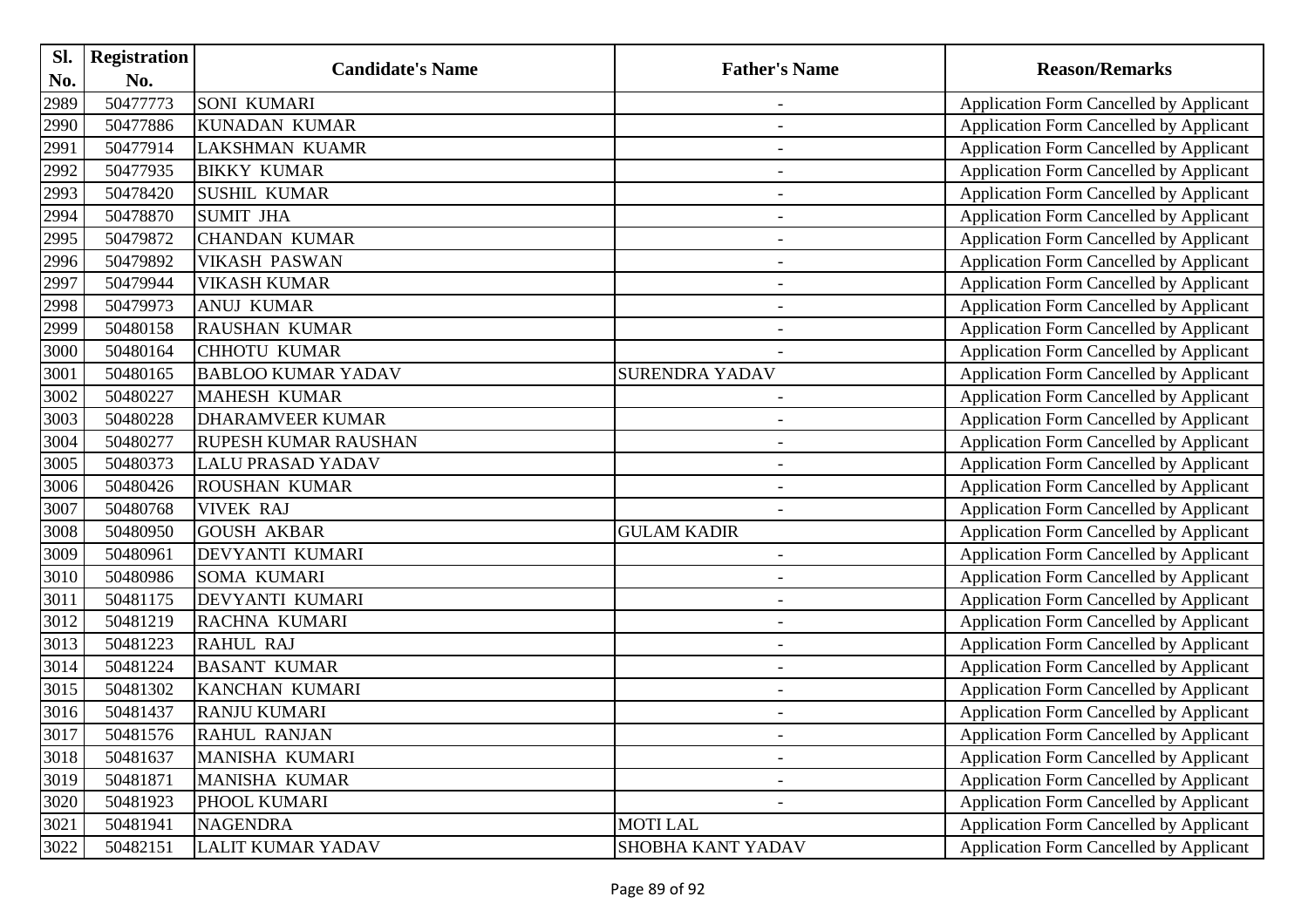| SI.  | <b>Registration</b> |                              |                          |                                                |
|------|---------------------|------------------------------|--------------------------|------------------------------------------------|
| No.  | No.                 | <b>Candidate's Name</b>      | <b>Father's Name</b>     | <b>Reason/Remarks</b>                          |
| 3023 | 50482227            | <b>AJAY KUMAR</b>            | $\blacksquare$           | Application Form Cancelled by Applicant        |
| 3024 | 50482390            | <b>SUMIT KUMAR</b>           |                          | Application Form Cancelled by Applicant        |
| 3025 | 50482436            | <b>ARBIND KUMAR</b>          | $\overline{\phantom{a}}$ | Application Form Cancelled by Applicant        |
| 3026 | 50482708            | <b>PRAVEEN KUMAR</b>         |                          | Application Form Cancelled by Applicant        |
| 3027 | 50482749            | <b>LALBABU KUMAR</b>         |                          | Application Form Cancelled by Applicant        |
| 3028 | 50482924            | <b>RAJKISHOR PASWAN</b>      | <b>HARIHAR PASWAN</b>    | Application Form Cancelled by Applicant        |
| 3029 | 50483484            | <b>SUNAINA DEVI</b>          |                          | Application Form Cancelled by Applicant        |
| 3030 | 50483564            | <b>CHANDAN KUMAR</b>         | $\overline{\phantom{a}}$ | Application Form Cancelled by Applicant        |
| 3031 | 50483616            | <b>VIKASH KUMAR KARN</b>     | $\overline{\phantom{a}}$ | Application Form Cancelled by Applicant        |
| 3032 | 50483734            | KUMARI GYANTI DEVI           | $\overline{\phantom{0}}$ | Application Form Cancelled by Applicant        |
| 3033 | 50483833            | <b>KUNADAN KUMAR</b>         | $\overline{a}$           | Application Form Cancelled by Applicant        |
| 3034 | 50484350            | <b>NILESH PASWAN</b>         |                          | Application Form Cancelled by Applicant        |
| 3035 | 50484551            | <b>ABISH KUMAR</b>           |                          | Application Form Cancelled by Applicant        |
| 3036 | 50484820            | <b>RAMIZ RAZA</b>            | <b>MD RIZWAN</b>         | Application Form Cancelled by Applicant        |
| 3037 | 50484866            | <b>SURAJ KUMAR</b>           | $\overline{\phantom{a}}$ | <b>Application Form Cancelled by Applicant</b> |
| 3038 | 50485214            | PUSPANJALI KUMARI            |                          | Application Form Cancelled by Applicant        |
| 3039 | 50485292            | NISHANT KUMAR SINGH          | MANOJ KUMAR SINGH        | Application Form Cancelled by Applicant        |
| 3040 | 50485312            | <b>SUDHANSHU KUMAR YADAV</b> |                          | <b>Application Form Cancelled by Applicant</b> |
| 3041 | 50485426            | PRITAM KUMAR                 | <b>SHAMBHU RAJAK</b>     | Application Form Cancelled by Applicant        |
| 3042 | 50485719            | <b>KUMARI PUJA</b>           |                          | Application Form Cancelled by Applicant        |
| 3043 | 50486101            | PUJA KUMARI                  | <b>KANHAIYA PASWAN</b>   | Application Form Cancelled by Applicant        |
| 3044 | 50486280            | NISHANT KUMAR SINGH          | MANOJ KUMAR SINGH        | Application Form Cancelled by Applicant        |
| 3045 | 50486306            | <b>VIKESH KUMAR RAY</b>      |                          | Application Form Cancelled by Applicant        |
| 3046 | 50486393            | <b>VIBHA KUMARI</b>          | <b>BHAGAVAN SAH</b>      | Application Form Cancelled by Applicant        |
| 3047 | 50486476            | <b>KUMARI PUJA</b>           | <b>BRAHMDEV MANDAL</b>   | Application Form Cancelled by Applicant        |
| 3048 | 50486734            | <b>GAUTAM KUMAR</b>          |                          | Application Form Cancelled by Applicant        |
| 3049 | 50486817            | NEHA KUMARI                  |                          | Application Form Cancelled by Applicant        |
| 3050 | 50487342            | <b>SHIV KUMAR</b>            | <b>JAGAT DAS</b>         | Application Form Cancelled by Applicant        |
| 3051 | 50487701            | HARERAM KUMAR                | $\overline{\phantom{a}}$ | Application Form Cancelled by Applicant        |
| 3052 | 50487713            | <b>ANSH KUMAR</b>            |                          | Application Form Cancelled by Applicant        |
| 3053 | 50487776            | <b>CHANDNI KUMARI</b>        |                          | <b>Application Form Cancelled by Applicant</b> |
| 3054 | 50487891            | <b>SWETA KUMARI</b>          | $\overline{\phantom{a}}$ | Application Form Cancelled by Applicant        |
| 3055 | 50487931            | <b>SONU KUMAR</b>            |                          | Application Form Cancelled by Applicant        |
| 3056 | 50488400            | <b>SARITA KUMARI</b>         | <b>UMESH KUMAR</b>       | Application Form Cancelled by Applicant        |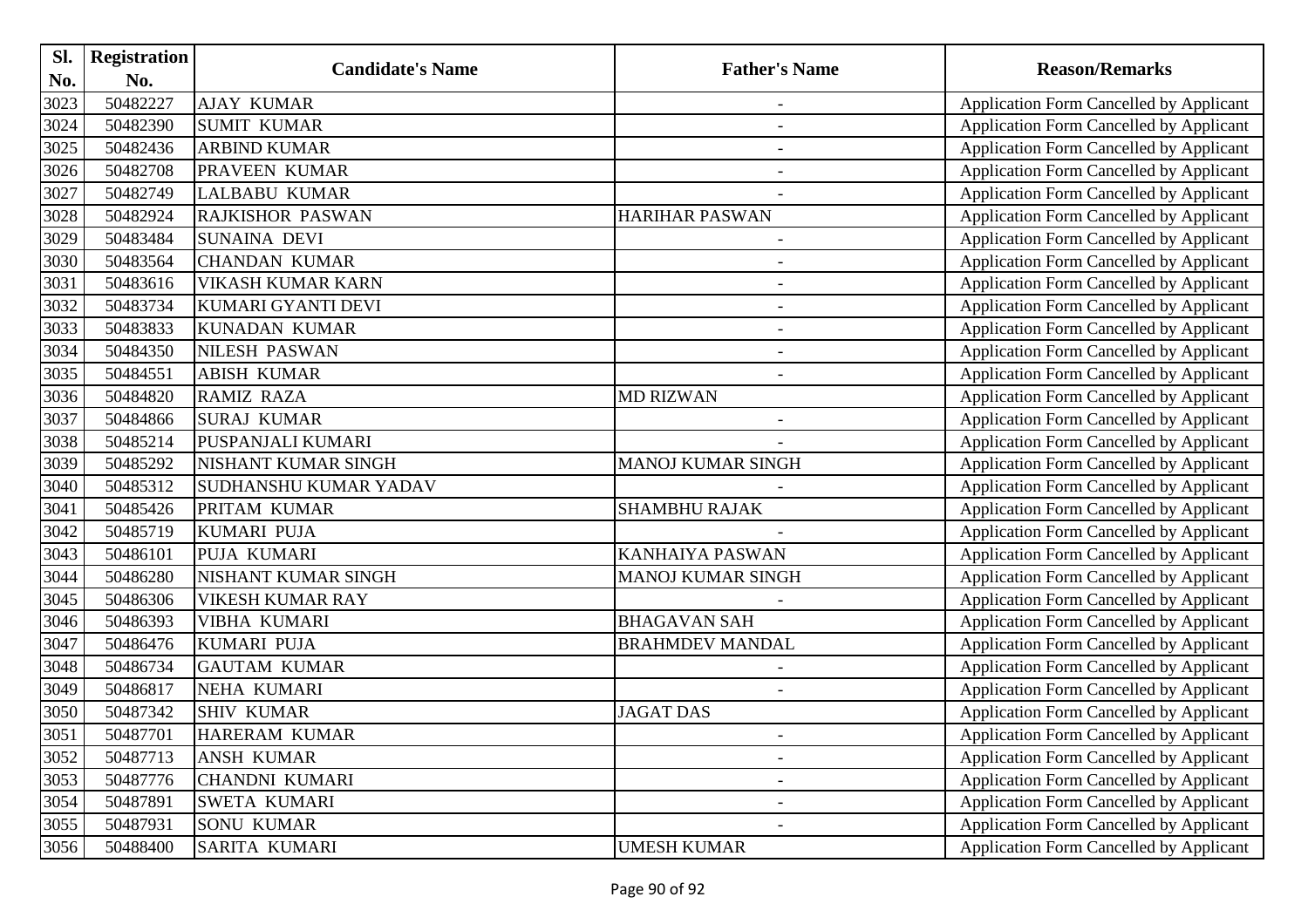| Sl.  | <b>Registration</b> | <b>Candidate's Name</b>            |                           | <b>Reason/Remarks</b>                          |
|------|---------------------|------------------------------------|---------------------------|------------------------------------------------|
| No.  | No.                 |                                    | <b>Father's Name</b>      |                                                |
| 3057 | 50488747            | <b>MAMTA KUMARI</b>                | $\blacksquare$            | Application Form Cancelled by Applicant        |
| 3058 | 50488753            | <b>RUMA KUMARI</b>                 |                           | Application Form Cancelled by Applicant        |
| 3059 | 50489031            | <b>RAVI KUMAR VINOD JHA</b>        | $\overline{\phantom{a}}$  | <b>Application Form Cancelled by Applicant</b> |
| 3060 | 50489122            | <b>JYOTI KUMARI</b>                |                           | Application Form Cancelled by Applicant        |
| 3061 | 50489289            | <b>POOJA KUMARI</b>                |                           | Application Form Cancelled by Applicant        |
| 3062 | 50489511            | <b>SRAJU DEEN ANSARI</b>           | $\overline{\phantom{a}}$  | <b>Application Form Cancelled by Applicant</b> |
| 3063 | 50489616            | <b>DIPAKA KUMARI</b>               |                           | <b>Application Form Cancelled by Applicant</b> |
| 3064 | 50489716            | KAVITA KUMARI                      | $\overline{\phantom{a}}$  | <b>Application Form Cancelled by Applicant</b> |
| 3065 | 50489832            | <b>DEEPAK KUMAR</b>                |                           | Application Form Cancelled by Applicant        |
| 3066 | 50490161            | <b>AKASH KUMAR</b>                 | RAM PRAKASH PASWAN        | Application Form Cancelled by Applicant        |
| 3067 | 50490527            | <b>GAUTAM KUMAR PATHAK</b>         | <b>VINOD PATHAK</b>       | Application Form Cancelled by Applicant        |
| 3068 | 50490642            | <b>RUPA KUMARI</b>                 | $\blacksquare$            | Application Form Cancelled by Applicant        |
| 3069 | 50490701            | PRITY BHARTI                       | $\overline{\phantom{a}}$  | <b>Application Form Cancelled by Applicant</b> |
| 3070 | 50491073            | NEHA KUMARI                        |                           | Application Form Cancelled by Applicant        |
| 3071 | 50491213            | MITHILESH KUMAR RAM                |                           | Application Form Cancelled by Applicant        |
| 3072 | 50491333            | <b>SAWAN KUMAR</b>                 | SHANKAR PASWAN            | Application Form Cancelled by Applicant        |
| 3073 | 50491814            | POONAM KUMARI                      |                           | <b>Application Form Cancelled by Applicant</b> |
| 3074 | 50492016            | MUNNA KUMAR                        | <b>RAMCHANDRA RAVIDAS</b> | <b>Application Form Cancelled by Applicant</b> |
| 3075 | 50492168            | <b>SONELAL MURMU</b>               | <b>BAJAL MURMU</b>        | Application Form Cancelled by Applicant        |
| 3076 | 50492291            | PUJA KUMARI                        | $\overline{\phantom{a}}$  | <b>Application Form Cancelled by Applicant</b> |
| 3077 | 50492495            | <b>HANAN ALI ANSARI</b>            |                           | Application Form Cancelled by Applicant        |
| 3078 | 50492594            | YASH KUMAR                         | PARMANAND SINHA           | <b>Application Form Cancelled by Applicant</b> |
| 3079 | 50492820            | <b>RINKEE KUMARI</b>               |                           | Application Form Cancelled by Applicant        |
| 3080 | 50493150            | <b>KUSUM KUMARI</b>                | $\overline{\phantom{a}}$  | Application Form Cancelled by Applicant        |
| 3081 | 50493191            | <b>SONELAL MURMU</b>               | $\overline{\phantom{a}}$  | Application Form Cancelled by Applicant        |
| 3082 | 50493375            | <b>DHANKISHOR KUMAR RAM</b>        |                           | Application Form Cancelled by Applicant        |
| 3083 | 50493555            | <b>ANAND KUMAR</b>                 | <b>TARKESHWAR PRASAD</b>  | <b>Application Form Cancelled by Applicant</b> |
| 3084 | 50494374            | <b>RAJESH KUMAR</b>                | <b>RAVI RANJAN YADAV</b>  | <b>Application Form Cancelled by Applicant</b> |
|      |                     | BIBHASH KUMAR MANDAL MUSHAY MANDAL |                           |                                                |
| 3085 | 50494631            | <b>MANDAL</b>                      |                           | Application Form Cancelled by Applicant        |
| 3086 | 50494729            | KANCAN KUMARI                      |                           | Application Form Cancelled by Applicant        |
| 3087 | 50495032            | <b>SHALU KUMARI</b>                | $\overline{\phantom{a}}$  | Application Form Cancelled by Applicant        |
| 3088 | 50495408            | <b>JYOTI KUMARI</b>                | <b>DILIP KUMAR</b>        | <b>Application Form Cancelled by Applicant</b> |
| 3089 | 50495527            | PRIYANKA KUMARI                    |                           | <b>Application Form Cancelled by Applicant</b> |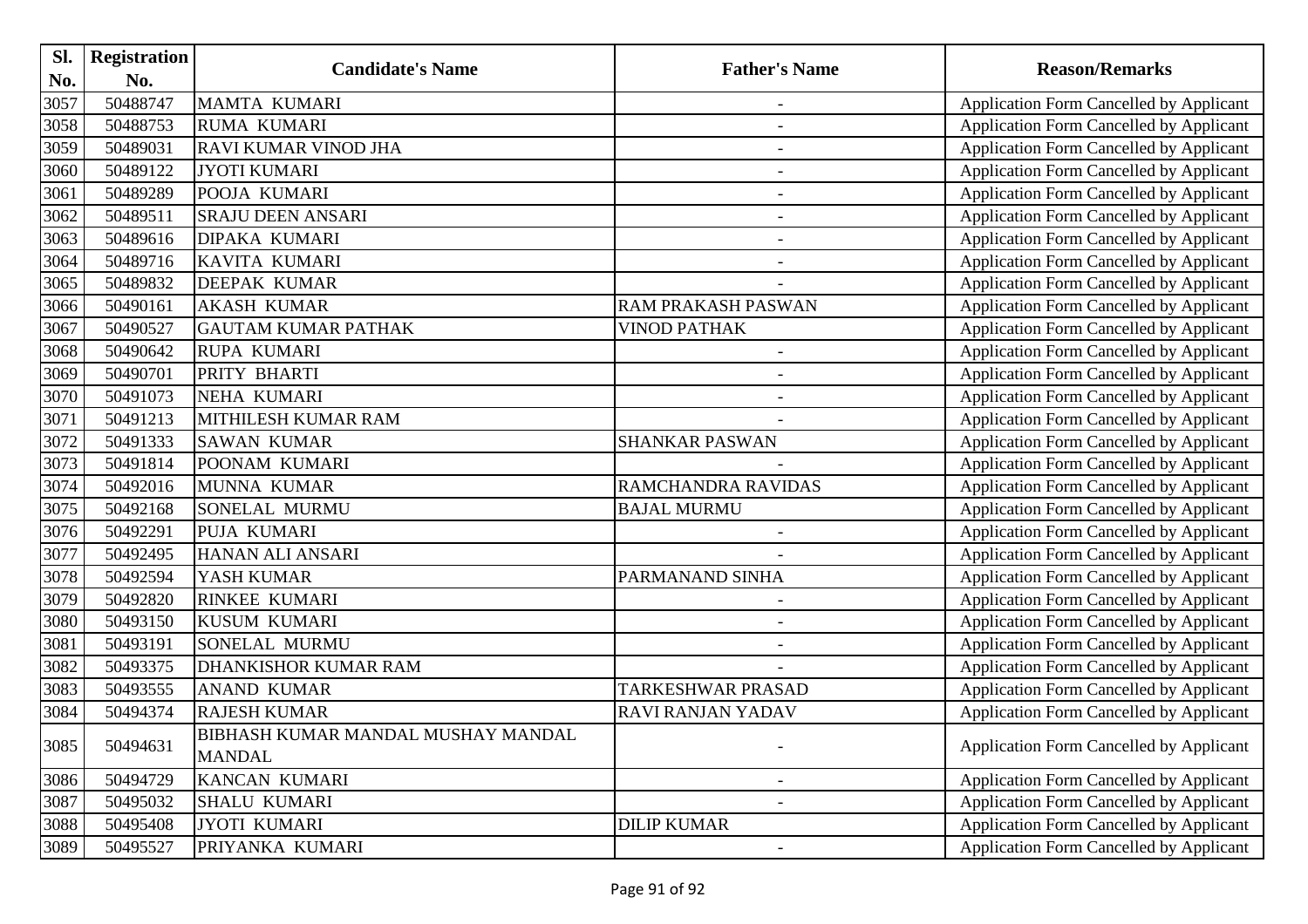| Sl.<br>No. | <b>Registration</b><br>No. | <b>Candidate's Name</b>              | <b>Father's Name</b> | <b>Reason/Remarks</b>                          |
|------------|----------------------------|--------------------------------------|----------------------|------------------------------------------------|
| 3090       | 50495804                   | <b>UDAY PRATAP SINGH</b>             |                      | <b>Application Form Cancelled by Applicant</b> |
| 3091       | 50495874                   | <b>RANJAN KUMARI</b>                 |                      | Application Form Cancelled by Applicant        |
| 3092       | 50495998                   | <b>BANTI KUMAR</b>                   |                      | <b>Application Form Cancelled by Applicant</b> |
| 3093       | 50496119                   | <b>BRAJESH KUMAR</b>                 |                      | <b>Application Form Cancelled by Applicant</b> |
| 3094       | 50496214                   | <b>SHALINI ANKITA</b>                |                      | <b>Application Form Cancelled by Applicant</b> |
| 3095       | 50496796                   | SHAILENDRA KUMAR VIJAY MANDAL MANDAL |                      | <b>Application Form Cancelled by Applicant</b> |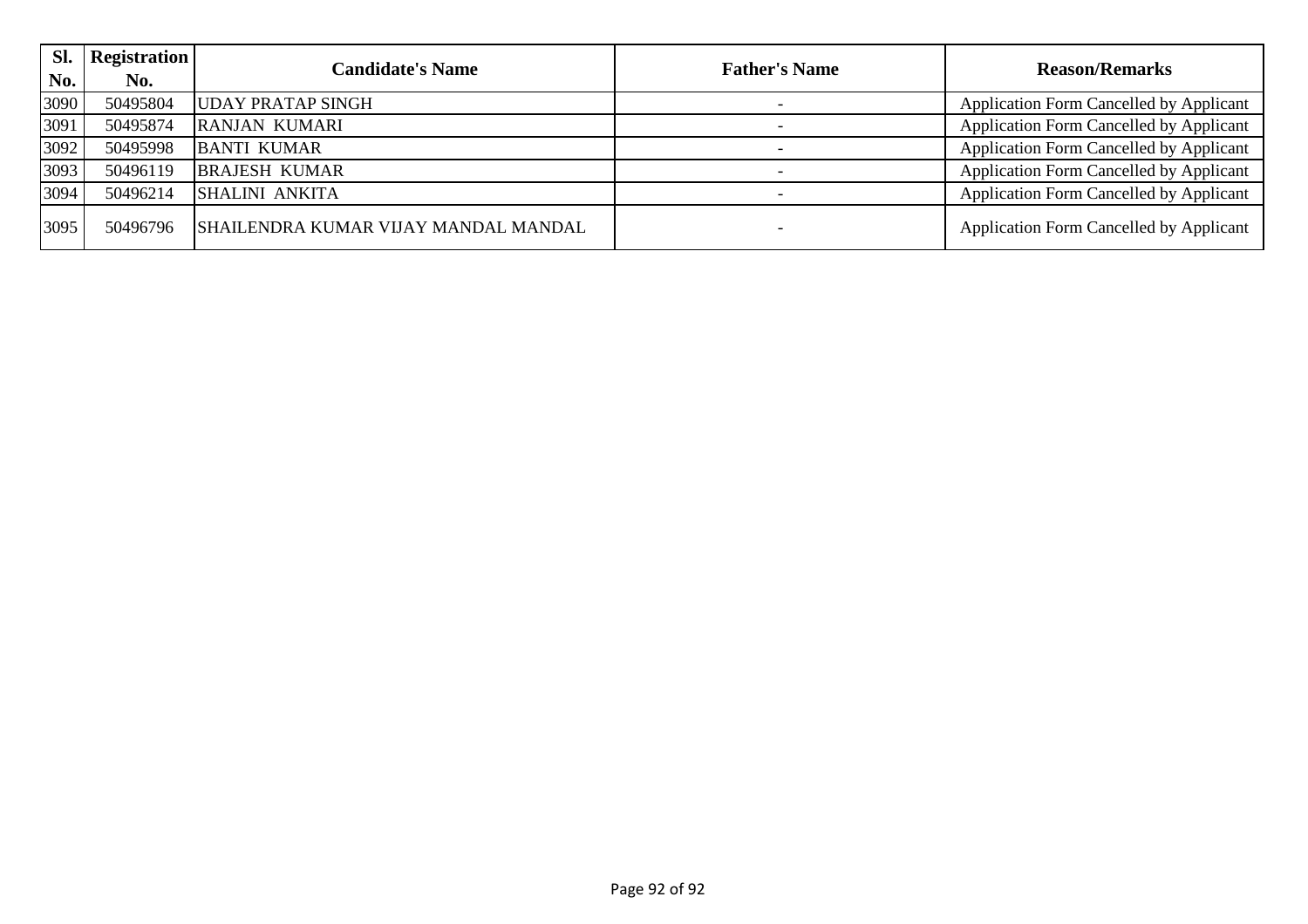|                | CSBC Advt. No. 02/2020 for the post of Sepoy in Bihar Home Guards |                           |                                                                                                      |                             |  |  |
|----------------|-------------------------------------------------------------------|---------------------------|------------------------------------------------------------------------------------------------------|-----------------------------|--|--|
|                | List of invalid Application with reason of Rejection              |                           |                                                                                                      |                             |  |  |
|                |                                                                   |                           | C. Invalid on the Ground of Multiple Application/ Unidentifiable or No Photographs and Signature-240 |                             |  |  |
| Sl. No.        | <b>Registration No.</b>                                           | <b>Candidate's Name</b>   | <b>Father's Name</b>                                                                                 | <b>Reason/Remarks</b>       |  |  |
|                | 50178588                                                          | <b>ABUL HASSAN</b>        | <b>SUBHAN</b>                                                                                        | <b>Multiple Application</b> |  |  |
| $\overline{2}$ | 50444987                                                          | <b>AJEET KUMAR</b>        | PUSHP KUMAR PUSHP                                                                                    | Multiple Application        |  |  |
| 3              | 50083688                                                          | AJIT RAJ                  | <b>BHOLA RAM</b>                                                                                     | Multiple Application        |  |  |
|                | 50328053                                                          | <b>AMIT KUMAR</b>         | <b>BHARAT SHARMA</b>                                                                                 | Multiple Application        |  |  |
| 5              | 50026686                                                          | <b>AMIT KUMAR PASWAN</b>  | <b>JAIDRATH PASWAN</b>                                                                               | Multiple Application        |  |  |
| 6              | 50466264                                                          | <b>ANAND RAJ</b>          | <b>RAJENDRA PRASAD</b>                                                                               | Multiple Application        |  |  |
| $\overline{7}$ | 50390765                                                          | <b>ANIL KUMAR</b>         | <b>RAMANAND YADAV</b>                                                                                | Multiple Application        |  |  |
| 8              | 50123875                                                          | <b>ANKIT KUMAR</b>        | <b>RAMPRAVESH SINGH</b>                                                                              | Multiple Application        |  |  |
| 9              | 50355251                                                          | <b>ANKIT KUMAR</b>        | <b>MASUDAN PASWAN</b>                                                                                | Multiple Application        |  |  |
| 10             | 50362830                                                          | ANKIT KUMAR MISHRA        | <b>KANHIYA MISHRA</b>                                                                                | Multiple Application        |  |  |
| 11             | 50269588                                                          | <b>ANSHU KUMAR</b>        | <b>BHAVNATH SINGH</b>                                                                                | Multiple Application        |  |  |
| 12             | 50257272                                                          | <b>ARCHANA KUMARI</b>     | <b>JANARDAN PANDIT</b>                                                                               | Multiple Application        |  |  |
| 13             | 50093254                                                          | <b>ARUN KUMAR</b>         | <b>SUDARSHAN PASWAN</b>                                                                              | Multiple Application        |  |  |
| 14             | 50424159                                                          | ASHISH KUMAR CHOUDHARY    | KRISHAN KUMAR CHOUDHARY                                                                              | Multiple Application        |  |  |
| 15             | 50495089                                                          | <b>ASHOK RAM</b>          | <b>SHRAWAN RAM</b>                                                                                   | Multiple Application        |  |  |
| 16             | 50229553                                                          | <b>BABITA KUMARI</b>      | <b>RAMASHISH YADAV</b>                                                                               | Multiple Application        |  |  |
| 17             | 50185674                                                          | <b>BABLOO</b>             | <b>KISHORE</b>                                                                                       | Multiple Application        |  |  |
| 18             | 50293769                                                          | <b>BABLU KUMAR</b>        | <b>BHUVNESHWARI MEHTA</b>                                                                            | Multiple Application        |  |  |
| 19             | 50084132                                                          | BANARASI KUMAR CHAURASIYA | KASHEENATH CHAURASIYA                                                                                | Multiple Application        |  |  |
| 20             | 50292116                                                          | <b>BARUN KUMAR</b>        | NANDKISHOR MANDAL                                                                                    | Multiple Application        |  |  |
| 21             | 50283739                                                          | <b>BINA KUMARI</b>        | <b>SURENDRA MANDAL</b>                                                                               | Multiple Application        |  |  |
| 22             | 50288317                                                          | <b>BIPIN KUMAR</b>        | <b>LAKHAN PRASAD YADAV</b>                                                                           | Multiple Application        |  |  |
| 23             | 50273577                                                          | <b>BISHAL KUMAR</b>       | <b>BINOD KUMAR</b>                                                                                   | Multiple Application        |  |  |
| 24             | 50166151                                                          | <b>BITTU KUMAR SINGH</b>  | <b>ASHOK KUMAR SINGH</b>                                                                             | <b>Multiple Application</b> |  |  |
| 25             | 50265779                                                          | <b>CHANDAN KUMAR</b>      | AKHILESH PASWAN                                                                                      | Multiple Application        |  |  |
| 26             | 50097224                                                          | <b>CHANDAN KUMAR</b>      | <b>MADAN PASI</b>                                                                                    | Multiple Application        |  |  |
| 27             | 50440874                                                          | CHANDAN PRASAD AKELA      | <b>BINDESHWAR SAO AKELA</b>                                                                          | <b>Multiple Application</b> |  |  |
| 28             | 50132556                                                          | <b>CHANDNI KUMARI</b>     | <b>TILAK SHARMA</b>                                                                                  | Multiple Application        |  |  |
| 29             | 50172431                                                          | <b>CHHOTU KUMAR</b>       | <b>JAWAHAR PASWAN</b>                                                                                | <b>Multiple Application</b> |  |  |
| 30             | 50336466                                                          | CHULLU KUMAR RAM          | <b>LAXMAN RAM</b>                                                                                    | <b>Multiple Application</b> |  |  |
| 31             | 50143440                                                          | DASHRATH KUMAR RAM        | <b>MAHINDRA RAM</b>                                                                                  | <b>Multiple Application</b> |  |  |
| 32             | 50268851                                                          | DEEPAK KUMAR              | <b>SANTOSH PASWAN</b>                                                                                | <b>Multiple Application</b> |  |  |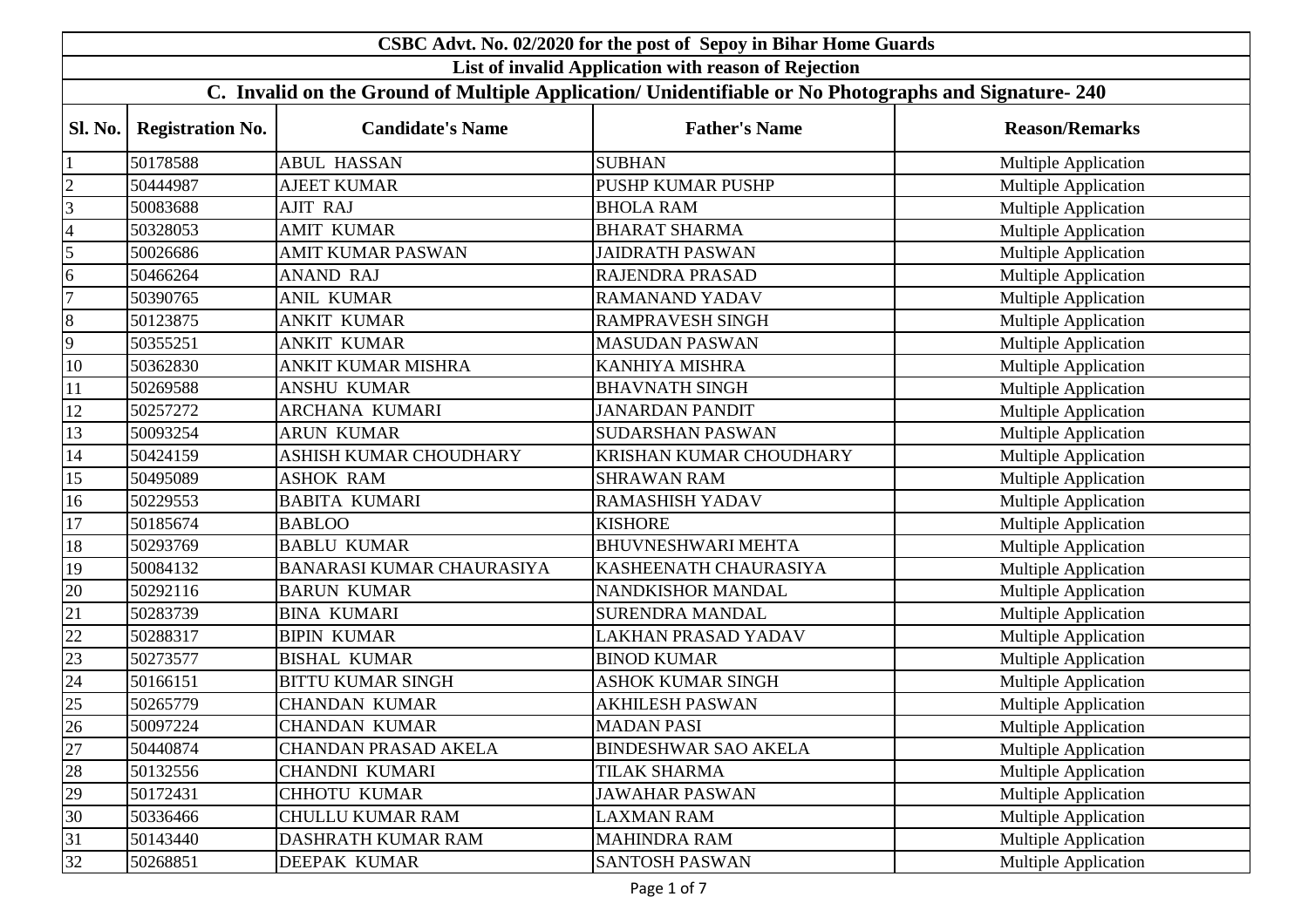| Sl. No. | <b>Registration No.</b> | <b>Candidate's Name</b>   | <b>Father's Name</b>       | <b>Reason/Remarks</b>       |
|---------|-------------------------|---------------------------|----------------------------|-----------------------------|
| 33      | 50268817                | DHEERAJ KUMAR PASWAN      | <b>BRAHAMDEV PASWAN</b>    | <b>Multiple Application</b> |
| 34      | 50319345                | <b>DINESH KUMAR</b>       | <b>SUKHDEV YADAV</b>       | Multiple Application        |
| 35      | 50274403                | <b>DINESH RAM</b>         | <b>VIGAN RAM</b>           | Multiple Application        |
| 36      | 50092581                | <b>DINESH KUMAR ORAWN</b> | <b>BIJENDRA ORAWN</b>      | Multiple Application        |
| 37      | 50259975                | <b>GAUTAM KUMAR</b>       | <b>BRAHAMDEV TANTI</b>     | <b>Multiple Application</b> |
| 38      | 50255147                | <b>GOLU KUMAR</b>         | <b>BIRBAL PRASAD</b>       | Multiple Application        |
| 39      | 50364330                | <b>GUDDU KUMAR</b>        | UMA SHNKAR SHARMA          | Multiple Application        |
| 40      | 50240137                | HIMALAYA KUMAR BADAL      | <b>JAYKANT MANDAL</b>      | <b>Multiple Application</b> |
| 41      | 50004093                | <b>HIMANSHU KUMAR</b>     | <b>GIRIKISHOR DAS</b>      | Multiple Application        |
| $42\,$  | 50231117                | <b>JANAK KUMAR</b>        | RAJENDRA MANDAL            | <b>Multiple Application</b> |
| 43      | 50368799                | <b>JHANSI KUMARI</b>      | <b>BIRABL RAY</b>          | Multiple Application        |
| 44      | 50074393                | <b>JITENDRA KUMAR</b>     | <b>SHRIRAM PASWAN</b>      | Multiple Application        |
| 45      | 50294091                | KANCHAN PRASAD YADAV      | <b>KULANAND YADAV</b>      | Multiple Application        |
| 46      | 50304408                | KAUSHAL KUMAR             | <b>SHTRUDHN SINGH</b>      | Multiple Application        |
| 47      | 50082144                | KHUSHBU KUMARI            | <b>NAVAL PASWAN</b>        | Multiple Application        |
| 48      | 50093141                | KHUSHI KUMARI             | <b>TANIK LAL RAJAK</b>     | Multiple Application        |
| 49      | 50488935                | <b>KISHOR KUMAR</b>       | <b>KARU RAVIDAS</b>        | Multiple Application        |
| 50      | 50385838                | KM HASINA KHATOON         | <b>SHAFI AHAMAD</b>        | Multiple Application        |
| 51      | 50135197                | <b>KRISHAN KUMAR</b>      | <b>RAJA RAM PASWAN</b>     | Multiple Application        |
| 52      | 50285771                | KRISHANA KUMAR RAM        | <b>SYAM BIHARI RAM</b>     | Multiple Application        |
| 53      | 50099220                | <b>KUMAR GAURAV</b>       | <b>VISHESHWAR RAM</b>      | Multiple Application        |
| 54      | 50342936                | <b>KUMOD KUMAR</b>        | <b>SUBODH PRASAD MAHTO</b> | Multiple Application        |
| 55      | 50428226                | <b>KUNDAN RAJAK</b>       | <b>GANAURI RAJAK</b>       | Multiple Application        |
| 56      | 50295626                | <b>LAKSHMAN PANDIT</b>    | <b>NAND KISHORE PANDIT</b> | Multiple Application        |
| 57      | 50138881                | MADAN KUMAR UJWAL         | <b>INDRAJEET PASWAN</b>    | Multiple Application        |
| 58      | 50456066                | <b>MAHESH KUMAR</b>       | MAHENDRA MAHTO             | Multiple Application        |
| 59      | 50024196                | <b>MANISH KUMAR</b>       | <b>JAGDEEP MALLIK</b>      | Multiple Application        |
| 60      | 50089866                | <b>MANISH KUMAR</b>       | YUGAL PASWAN               | Multiple Application        |
| 61      | 50399568                | <b>MANISH KUMAR</b>       | <b>LALBABU SINGH</b>       | Multiple Application        |
| 62      | 50089617                | MANISH KUMAR CHOUDHARI    | KRISHNALAL CHOUDHARI       | Multiple Application        |
| 63      | 50048518                | MANISHA KUMARI            | <b>DINESH CHAODHARI</b>    | Multiple Application        |
| 64      | 50118846                | MANISHA KUMARI            | <b>VINOD SINGH</b>         | Multiple Application        |
| 65      | 50053023                | MANISHA KUMARI            | VISHWANATH MAHTO           | <b>Multiple Application</b> |
| 66      | 50353069                | MANORANJAN KUMAR          | KAUSHLENDRA PRASAD         | Multiple Application        |
| 67      | 50142712                | <b>MANTI KUMARI</b>       | <b>SIVSANKAR PRASAD</b>    | Multiple Application        |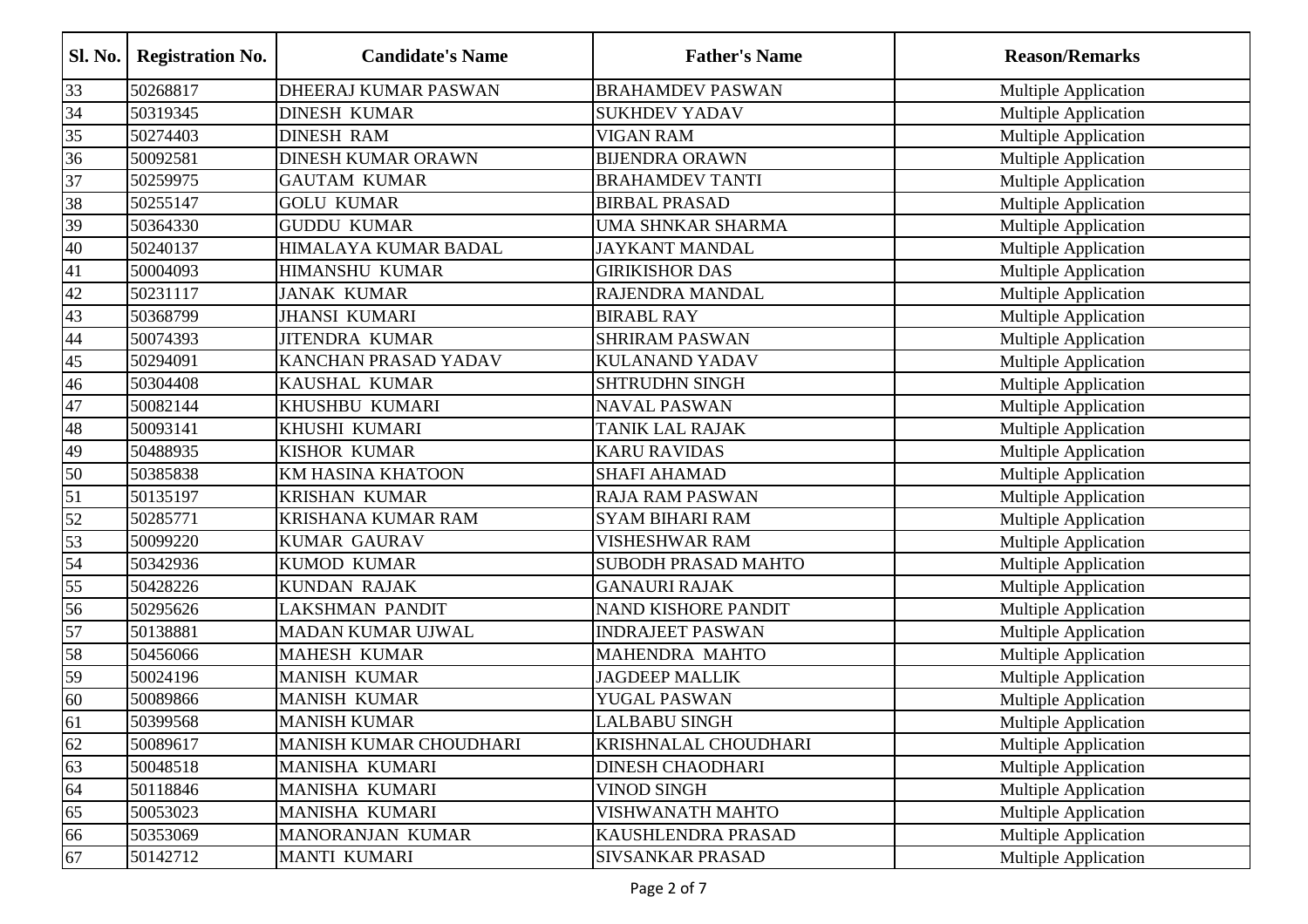| Sl. No. | <b>Registration No.</b> | <b>Candidate's Name</b> | <b>Father's Name</b>    | <b>Reason/Remarks</b>       |
|---------|-------------------------|-------------------------|-------------------------|-----------------------------|
| 68      | 50127831                | <b>MANTUN KUMAR</b>     | YUGAL SHARMA            | <b>Multiple Application</b> |
| 69      | 50255691                | MITHUN KUMAR SAH        | <b>RAJVANSH SAH</b>     | Multiple Application        |
| 70      | 50408540                | MUKESH SHARMA           | RAMASHISH SHARMA        | <b>Multiple Application</b> |
| 71      | 50274254                | MUKESH KUMAR RAWAT      | <b>JIUT RAWAT</b>       | Multiple Application        |
| $72\,$  | 50291105                | MUNNA KUMAR             | <b>RAJENDRA MAHTO</b>   | Multiple Application        |
| 73      | 50066651                | <b>NARESH KUMAR</b>     | <b>NARAYAN</b>          | Multiple Application        |
| 74      | 50261659                | <b>NARESH KUMAR</b>     | <b>RAMAUTAR PASWAN</b>  | Multiple Application        |
| 75      | 50013815                | <b>NAZDAH PARWEEN</b>   | <b>MD ISLAM</b>         | <b>Multiple Application</b> |
| 76      | 50385193                | NIDHI KUMARI            | <b>BHAGIRATH PASWAN</b> | Multiple Application        |
| 77      | 50316560                | NIGAM KUMAR RAJAK       | <b>BALESHWR RAM</b>     | Multiple Application        |
| 78      | 50193036                | NILAM KUMARI            | <b>NILAM KUMARI</b>     | Multiple Application        |
| 79      | 50136582                | NIRMAL KUMAR YADAV      | <b>RAJENDRA YADAV</b>   | Multiple Application        |
| 80      | 50038683                | NITESH KR MAJHI         | <b>BIRENDRA MAJHI</b>   | <b>Multiple Application</b> |
| 81      | 50082943                | NITISH KUMAR            | <b>JAY JAY RAM</b>      | Multiple Application        |
| 82      | 50084063                | <b>OMPRAKASH RAY</b>    | YOGENDRA RAY            | Multiple Application        |
| 83      | 50254457                | PANKAJ KUMAR            | <b>VIRENDRA PASWAN</b>  | Multiple Application        |
| 84      | 50401075                | PARWATI KUMARI          | <b>CHHATTU TANTI</b>    | Multiple Application        |
| 85      | 50222231                | PAWAN KUMAR             | <b>VIJAY PRAJAPAT</b>   | <b>Multiple Application</b> |
| 86      | 50177094                | PAWAN KUMAR             | <b>SURESH RAM</b>       | Multiple Application        |
| 87      | 50319123                | PAWAN KUMAR             | <b>SURENDRA SINGH</b>   | Multiple Application        |
| 88      | 50034385                | PINKI KUMARI            | <b>RAJNATH RAM</b>      | Multiple Application        |
| 89      | 50063540                | PINKI KUMARI            | PRAHALAD RAM            | <b>Multiple Application</b> |
| 90      | 50079036                | PINTU KUMAR             | <b>RUPDEV RAM</b>       | Multiple Application        |
| 91      | 50281054                | POONAM KUMARI           | <b>BANKEY CHOUDHARY</b> | Multiple Application        |
| 92      | 50334759                | PRABHAKAR KUMAR         | <b>OMPRAKASH PASWAN</b> | <b>Multiple Application</b> |
| 93      | 50286147                | PRABHAT KUMAR           | <b>LALAN PASWAN</b>     | Multiple Application        |
| 94      | 50267444                | PRADEEP PASWAN          | LALLAN PASWAN           | Multiple Application        |
| 95      | 50330878                | PRAGATI KUMARI          | DEVANAND VISHKARMA      | Multiple Application        |
| 96      | 50285127                | PRAKASH KUMAR RAM       | <b>RAMASANKAR RAM</b>   | <b>Multiple Application</b> |
| 97      | 50062652                | PRAMOD KUMAR            | <b>MAHESHWAR RAM</b>    | Multiple Application        |
| 98      | 50113783                | PRATIKSHA TETE          | PANCRATIUS TETE         | <b>Multiple Application</b> |
| 99      | 50209160                | PRAVIN KUMAR            | <b>VIRENDRA PASWAN</b>  | Multiple Application        |
| 100     | 50297888                | PREM SHARMA             | <b>SANJAY SHARMA</b>    | Multiple Application        |
| 101     | 50302935                | PRITI KUMARI            | TRILOKI MISHRA          | <b>Multiple Application</b> |
| 102     | 50129815                | PRITI KUMARI            | VIDYASAGAR YADAV        | Multiple Application        |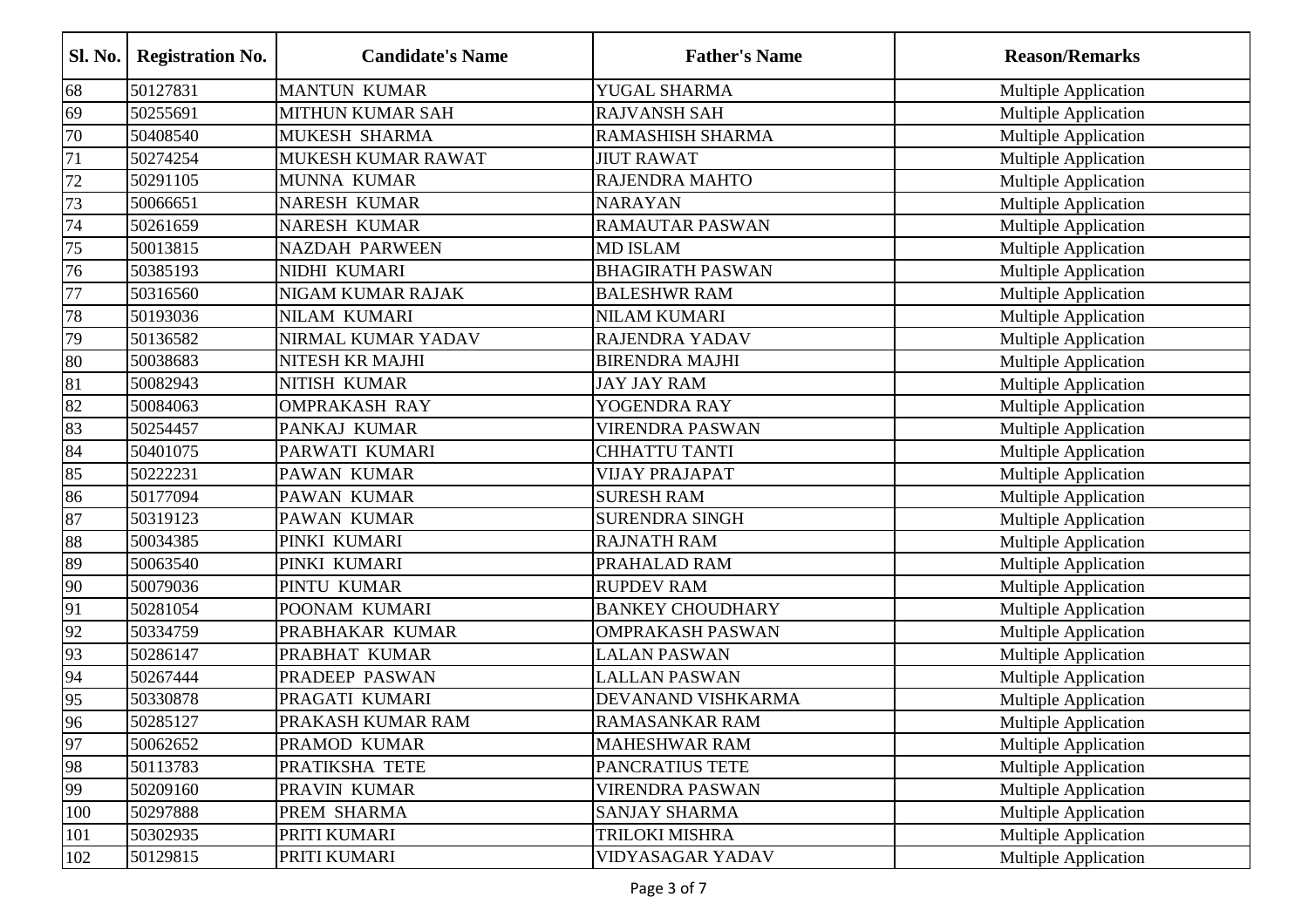| Sl. No. | <b>Registration No.</b> | <b>Candidate's Name</b>   | <b>Father's Name</b>         | <b>Reason/Remarks</b>       |
|---------|-------------------------|---------------------------|------------------------------|-----------------------------|
| 103     | 50145640                | PRITY KUMARI              | LALBABU SINGH                | <b>Multiple Application</b> |
| 104     | 50026111                | PRIYANKA KUMARI           | <b>LALAN MAHTO</b>           | Multiple Application        |
| 105     | 50432059                | PUSHPA KUMARI             | <b>BAIDYANATH PRASAD</b>     | <b>Multiple Application</b> |
| 106     | 50448809                | RAHUL KUMAR               | RAJESHWAR DAS                | <b>Multiple Application</b> |
| 107     | 50470819                | <b>RAHUL KUMAR</b>        | <b>HIRALAL SINGH</b>         | <b>Multiple Application</b> |
| 108     | 50098447                | RAHUL KUMAR RAJAK         | KAILASH RAJAK                | <b>Multiple Application</b> |
| 109     | 50051074                | <b>RAJ KUMAR</b>          | <b>RAM NARAYAN CHOUDHARY</b> | <b>Multiple Application</b> |
| 110     | 50440528                | RAJKISHOR KUMAR PANDIT    | <b>SIKANDAR PANDIT</b>       | <b>Multiple Application</b> |
| 111     | 50317032                | <b>RAJU KUMAR</b>         | MAHENDRA CHAUDHARY           | Multiple Application        |
| 112     | 50482824                | <b>RAJU KUMAR RAM</b>     | <b>MOHAN RAM</b>             | <b>Multiple Application</b> |
| 113     | 50012970                | RAKESH KUMAR TANTI        | <b>DASHRATH TANTI</b>        | <b>Multiple Application</b> |
| 114     | 50311774                | RAKHI KUMARI              | <b>VISNUDEV YADAV</b>        | <b>Multiple Application</b> |
| 115     | 50435118                | <b>RANJAN KUMAR</b>       | <b>GHANSHYAM DAS</b>         | <b>Multiple Application</b> |
| 116     | 50241554                | <b>RAUSHAN RAJ</b>        | <b>TULSI PASWAN</b>          | Multiple Application        |
| 117     | 50280761                | <b>RAVI KUMAR</b>         | <b>SHARVAN PASWAN</b>        | <b>Multiple Application</b> |
| 118     | 50117641                | <b>RAVI KUMAR</b>         | SHIVNARAYAN MAHATO           | Multiple Application        |
| 119     | 50340617                | <b>RAVI BHUSHAN KUMAR</b> | <b>ABHIMANYU YADAV</b>       | <b>Multiple Application</b> |
| 120     | 50376194                | <b>RAVI KUMAR RAJ</b>     | PHULCHAND CHAUDHARY          | Multiple Application        |
| 121     | 50080811                | RAVINDAR KUMAR            | VISHESHWAR DAS               | <b>Multiple Application</b> |
| 122     | 50201834                | RAVINDRA KUMAR            | RAM LAKHAN YADAV             | <b>Multiple Application</b> |
| 123     | 50041026                | REKHA KUMARI SHARMA       | <b>DILIP KUMAR SHARMA</b>    | Multiple Application        |
| 124     | 50367262                | RINKU KUMARI              | RAM LAKSHAN SINGH            | <b>Multiple Application</b> |
| 125     | 50433886                | RISHIKESH ANAND           | MAHESH PRASAD SINHA          | <b>Multiple Application</b> |
| 126     | 50360902                | RITESH KUMAR PASAWAN      | <b>SANTOSH PASAWAN</b>       | <b>Multiple Application</b> |
| 127     | 50194437                | <b>ROHIT KUMAR</b>        | DAYANAND PASWAN              | Multiple Application        |
| 128     | 50049494                | ROHIT KUMAR               | <b>RAJINDER PANDIT</b>       | <b>Multiple Application</b> |
| 129     | 50108430                | ROHIT KUMAR RAM           | <b>DINESH RAM</b>            | Multiple Application        |
| 130     | 50290421                | RUPA KUMARI               | RAMCHARITRA MANDAL           | Multiple Application        |
| 131     | 50421853                | SABITA KUMARI             | <b>KRIPA NAND RAY</b>        | <b>Multiple Application</b> |
| 132     | 50326641                | <b>SACHIN KUMAR</b>       | PARMANAND PARSAD             | Multiple Application        |
| 133     | 50324118                | SAMITA KUMARI             | <b>SUNIL PASWAN</b>          | Multiple Application        |
| 134     | 50034350                | SANDHYA KUMARI            | <b>KISHOR RAM</b>            | Multiple Application        |
| 135     | 50309549                | SANJAY KUMAR              | <b>BINDA ROY</b>             | Multiple Application        |
| 136     | 50309939                | <b>SANJAY KUMAR</b>       | <b>GANESH YADAV</b>          | <b>Multiple Application</b> |
| 137     | 50317097                | SANJEEV KUMAR             | <b>LAKSHMAN RAM</b>          | Multiple Application        |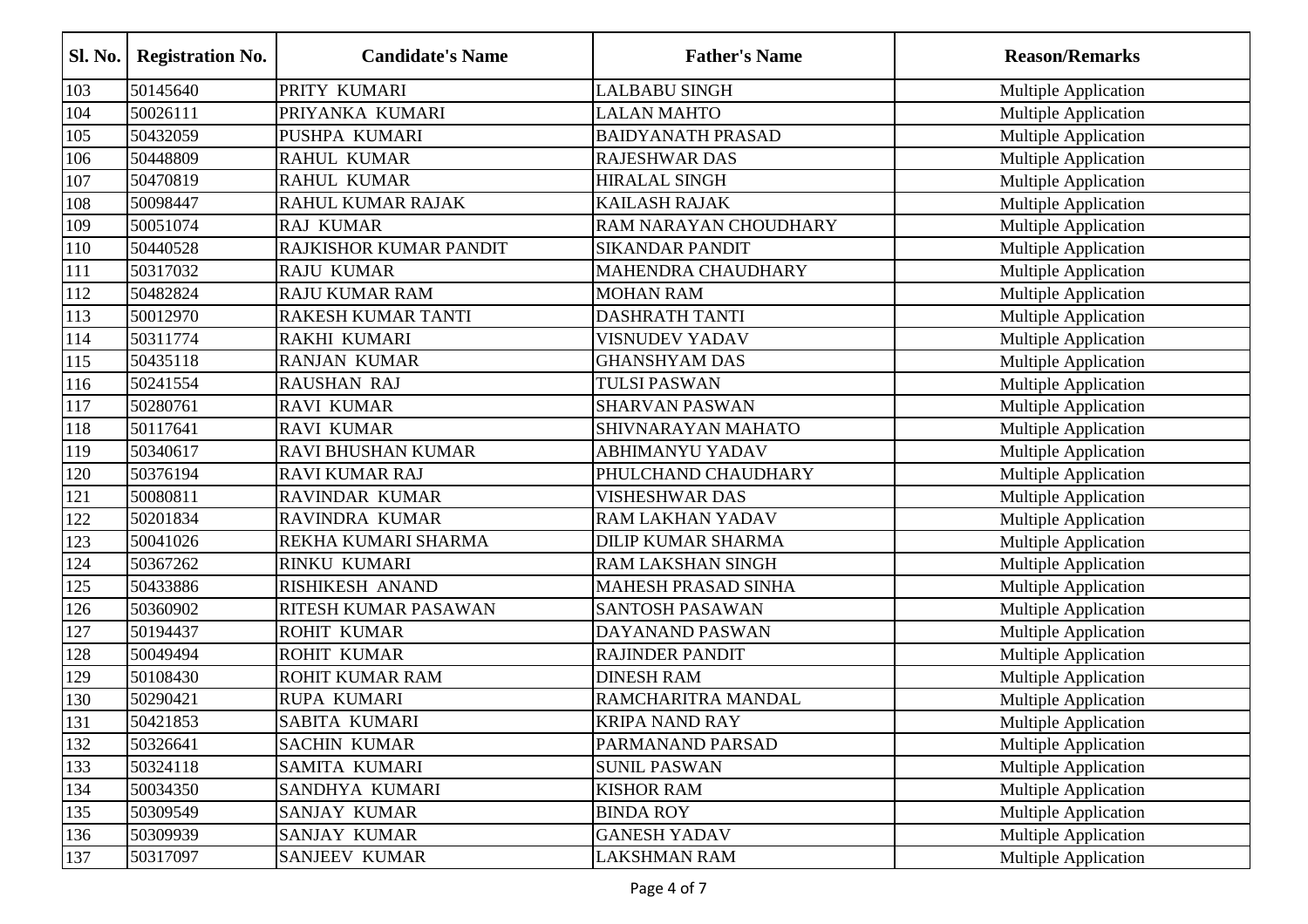| Sl. No. | <b>Registration No.</b> | <b>Candidate's Name</b>  | <b>Father's Name</b>     | <b>Reason/Remarks</b>       |
|---------|-------------------------|--------------------------|--------------------------|-----------------------------|
| 138     | 50137348                | <b>SANJEEV KUMAR</b>     | SATYENDRA KUMAR          | <b>Multiple Application</b> |
| 139     | 50161872                | SANJIT KUMAR             | RAMCHANDRA RAUT          | Multiple Application        |
| 140     | 50372301                | <b>SANNI KUMAR</b>       | <b>ARVIND YADAV</b>      | <b>Multiple Application</b> |
| 141     | 50022891                | SANTOSH KUMAR            | <b>ISHWAR MAHTO</b>      | <b>Multiple Application</b> |
| 142     | 50055035                | SATYENDRA PASWAN         | UMASHANKAR PASWAN        | <b>Multiple Application</b> |
| 143     | 50434317                | <b>SAURABH KUMAR</b>     | RAMCHANDRA PASWAN        | <b>Multiple Application</b> |
| 144     | 50213048                | SAURABH KUMAR            | <b>KRISHNA DEO YADAV</b> | <b>Multiple Application</b> |
| 145     | 50219657                | <b>SAUTAM KUMAR</b>      | <b>ALHA SHARMA</b>       | <b>Multiple Application</b> |
| 146     | 50147598                | SHAHWAR NAWAZ            | <b>MD SAUD ALAM</b>      | Multiple Application        |
| 147     | 50228995                | <b>SHAILESH KUMAR</b>    | <b>RAMANAND YADAV</b>    | <b>Multiple Application</b> |
| 148     | 50241148                | SHAMBHU KUMAR            | <b>SITARAM PASWAN</b>    | Multiple Application        |
| 149     | 50303109                | SHIKHA KUMARI            | <b>SUDAMA PASWAN</b>     | Multiple Application        |
| 150     | 50043800                | <b>SINTU KUMAR</b>       | <b>KAPIL PANDIT</b>      | <b>Multiple Application</b> |
| 151     | 50339488                | SUDHIR SHARMA            | <b>BILASH SHARMA</b>     | Multiple Application        |
| 152     | 50132997                | <b>SUMAN KUMAR</b>       | <b>FANTUSH YADAV</b>     | <b>Multiple Application</b> |
| 153     | 50055201                | <b>SUNIL KUMAR</b>       | <b>ASHOK HARIJAN</b>     | Multiple Application        |
| 154     | 50448724                | <b>SUNIL KUMAR YADAV</b> | <b>AGNIDEV YADAV</b>     | <b>Multiple Application</b> |
| 155     | 50147596                | <b>SURAJ KUMAR</b>       | <b>KAPIL CHAUDHARI</b>   | Multiple Application        |
| 156     | 50288986                | <b>SUSHANT KUMAR</b>     | <b>UMESH SINGH</b>       | <b>Multiple Application</b> |
| 157     | 50107771                | TANUJA KUMARI            | <b>JITENDRA MANDAL</b>   | <b>Multiple Application</b> |
| 158     | 50189662                | VICKY KUMAR SINGH        | <b>SUNDER DEV SINGH</b>  | Multiple Application        |
| 159     | 50452840                | <b>VIKASH KUMAR</b>      | <b>RAKESH THAKUR</b>     | <b>Multiple Application</b> |
| 160     | 50083815                | VIMAL CHANDRA PASWAN     | <b>JAGDISH PASWAN</b>    | <b>Multiple Application</b> |
| 161     | 50134107                | YOGENDRA PASWAN          | PRITHVI PASWAN           | Multiple Application        |
| 162     | 50445853                | AMRITA KUMARI            | <b>BAIJNATH PASWAN</b>   | Multiple Application        |
| 163     | 50447235                | <b>CHANDAN PASWAN</b>    | PRADEEP PASWAN           | <b>Multiple Application</b> |
| 164     | 50341084                | <b>JHUNNI KUMARI</b>     | <b>SHANKAR RAVIDAS</b>   | Multiple Application        |
| 165     | 50193172                | <b>KAMAL KUMAR</b>       | DASHRATH PASWAN          | Multiple Application        |
| 166     | 50083337                | KHUSHBOO KUMARI          | <b>FEKAN RAM</b>         | <b>Multiple Application</b> |
| 167     | 50141228                | KOMAL KUMARI             | <b>SHYAM TANTI</b>       | Multiple Application        |
| 168     | 50161433                | NISHA KUMARI             | LAKSHMINARAYAN MISHRA    | Multiple Application        |
| 169     | 50166656                | <b>RAKESH KUMAR</b>      | RAM PRAMOD MANJHI        | Multiple Application        |
| 170     | 50167114                | RAM SNEHI PASWAN         | <b>JAGDISH PASWAN</b>    | Multiple Application        |
| 171     | 50188823                | <b>RANI KUMARI</b>       | <b>MAHENDRA DAS</b>      | Multiple Application        |
| 172     | 50268435                | SAKALDEV KUMAR PASWAN    | SHREECHAND PASWAN        | Multiple Application        |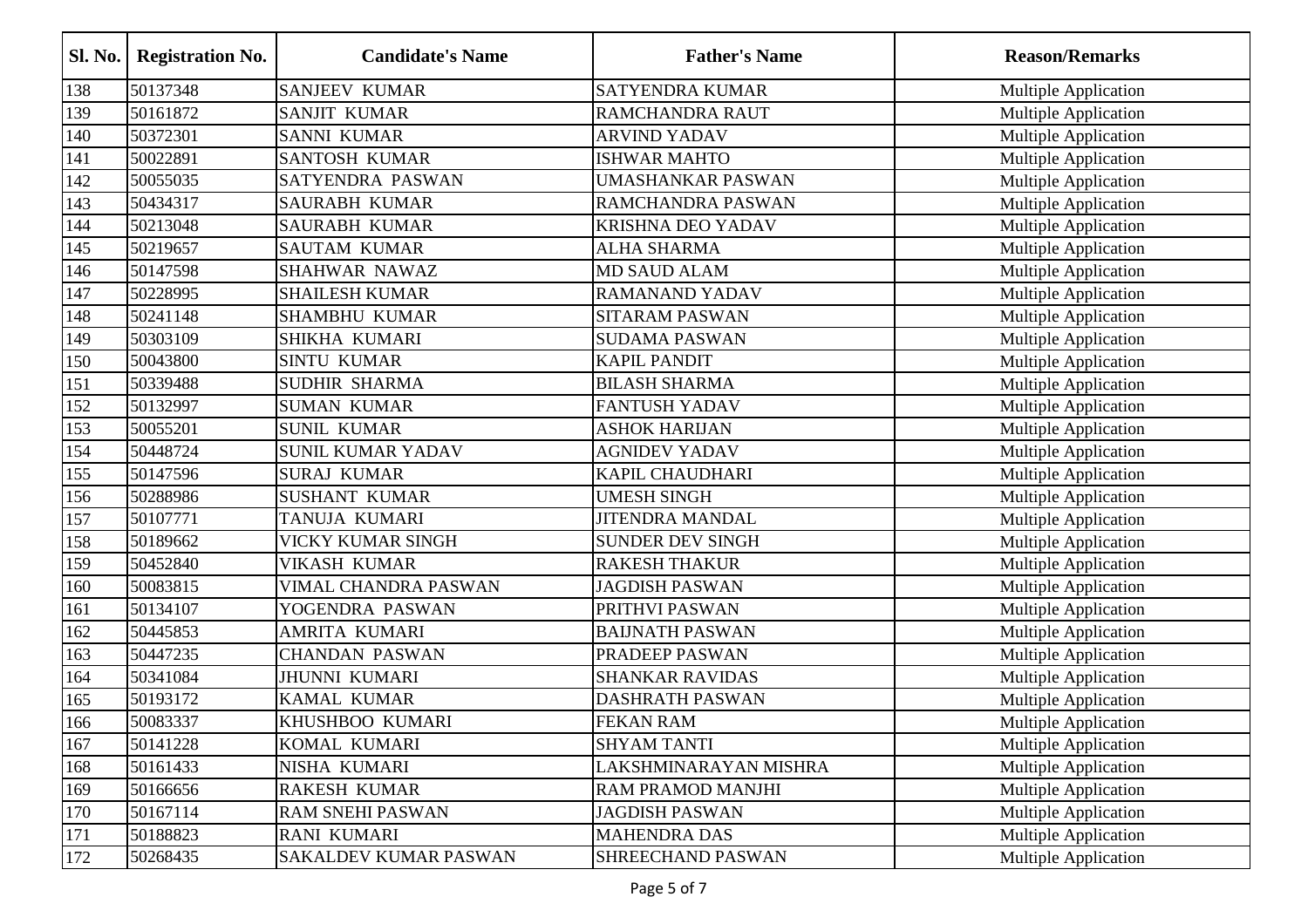| Sl. No. | <b>Registration No.</b> | <b>Candidate's Name</b> | <b>Father's Name</b>        | <b>Reason/Remarks</b>       |
|---------|-------------------------|-------------------------|-----------------------------|-----------------------------|
| 173     | 50049481                | <b>SATYA PRAKASH</b>    | <b>AKHILESH KUMAR SINGH</b> | <b>Multiple Application</b> |
| 174     | 50052642                | <b>VIKAS KUMAR</b>      | <b>RAMPUKAR SINGH</b>       | <b>Multiple Application</b> |
| 175     | 50264087                | VIKASH KUMAR            | <b>ABDHESH PASWAN</b>       | <b>Multiple Application</b> |
| 176     | 50079063                | <b>VINAY KUMAR</b>      | <b>SURESH CHAUHAN</b>       | <b>Multiple Application</b> |
| 177     | 50244077                | DHARMENDRA KUMAR        | <b>SHIV BACHAN YADAV</b>    | <b>Multiple Application</b> |
| 178     | 50229339                | <b>JUHI KUMARI</b>      | KAWALDEW PASWAN             | Multiple Application        |
| 179     | 50461382                | <b>KUNDAN KUMAR</b>     | <b>CHHAKAN RAM</b>          | <b>Multiple Application</b> |
| 180     | 50262920                | <b>SANTOSH KUMAR</b>    | <b>SUBODH TANTI</b>         | <b>Multiple Application</b> |
| 181     | 50102816                | SEEMA KUMARI            | <b>UMESH SHARMA</b>         | Multiple Application        |
| 182     | 50319604                | <b>SURAJ KUMAR</b>      | <b>DILIP SINGH</b>          | Multiple Application        |
| 183     | 50027911                | <b>CHANCHAL</b>         | <b>VIJAY</b>                | <b>Multiple Application</b> |
| 184     | 50266333                | DHRMSEELA KUMARI        | <b>ALAKHNI RANJAN SINGH</b> | <b>Multiple Application</b> |
| 185     | 50176581                | GAJENDRA KUMAR PASWAN   | RAGHUBAR DAYAL PASWAN       | <b>Multiple Application</b> |
| 186     | 50015885                | KAMLESH MISHRA          | <b>RAM KUMAR MISHRA</b>     | Multiple Application        |
| 187     | 50451587                | KHUSHBOO KUMARI         | SATYANARAYAN RAY            | Multiple Application        |
| 188     | 50140690                | <b>MANISH KUMAR</b>     | <b>UMESH PASWAN</b>         | Multiple Application        |
| 189     | 50149563                | <b>MOHAN KUMAR</b>      | <b>BALESHWAR MANJHI</b>     | Multiple Application        |
| 190     | 50362816                | <b>RAJU NATH RAM</b>    | PUNYA DEV RAM               | Multiple Application        |
| 191     | 50349747                | RANJAN KUMAR RAM        | <b>RAM JEE RAM</b>          | Multiple Application        |
| 192     | 50066292                | <b>RAVI KUMAR</b>       | YADUNATH RAY                | Multiple Application        |
| 193     | 50029795                | RIKESH KUMAR            | <b>NIVAS RAM</b>            | Multiple Application        |
| 194     | 50093749                | <b>ROHIT KUMAR</b>      | SOR UPENDRA PASWAN          | Multiple Application        |
| 195     | 50134185                | VIVEK KUMAR SINGH       | <b>SANJAY SINGH</b>         | Multiple Application        |
| 196     | 50072816                | <b>AMIT KUMAR</b>       | <b>MANOJ KUMAR SINGH</b>    | Multiple Application        |
| 197     | 50080227                | ANJALI KUMARI           | <b>SHAILESH CHOUDHARY</b>   | Multiple Application        |
| 198     | 50265485                | DHARMENDRA KUMAR        | <b>BRIJNANDAN PRASAD</b>    | Multiple Application        |
| 199     | 50196205                | DULARCHANDRA KUMAR RAM  | KAMLESHWARI RAM             | Multiple Application        |
| 200     | 50126710                | PANKAJ KUMAR            | SATYENDRA PASWAN            | Multiple Application        |
| 201     | 50391326                | SAURABH KUMAR           | <b>MUKESH KUMAR</b>         | <b>Multiple Application</b> |
| 202     | 50440252                | SHANKAR KUMARA          | <b>OM PRAKASH</b>           | Multiple Application        |
| 203     | 50484638                | <b>SUJEET KUMAR</b>     | <b>BECHU RAM</b>            | Multiple Application        |
| 204     | 50119107                | AMARESH KUMAR RAM       | RAGHUNATH RAM               | Multiple Application        |
| 205     | 50206470                | <b>CHANDA KUMARI</b>    | <b>TILESHWAR RAM</b>        | Multiple Application        |
| 206     | 50400530                | <b>CHANDAN KUMAR</b>    | <b>CHANDAN KUMAR</b>        | Multiple Application        |
| 207     | 50035139                | DHANANJAY KUMAR SHARMA  | <b>SUKHDEW SHARMA</b>       | Multiple Application        |